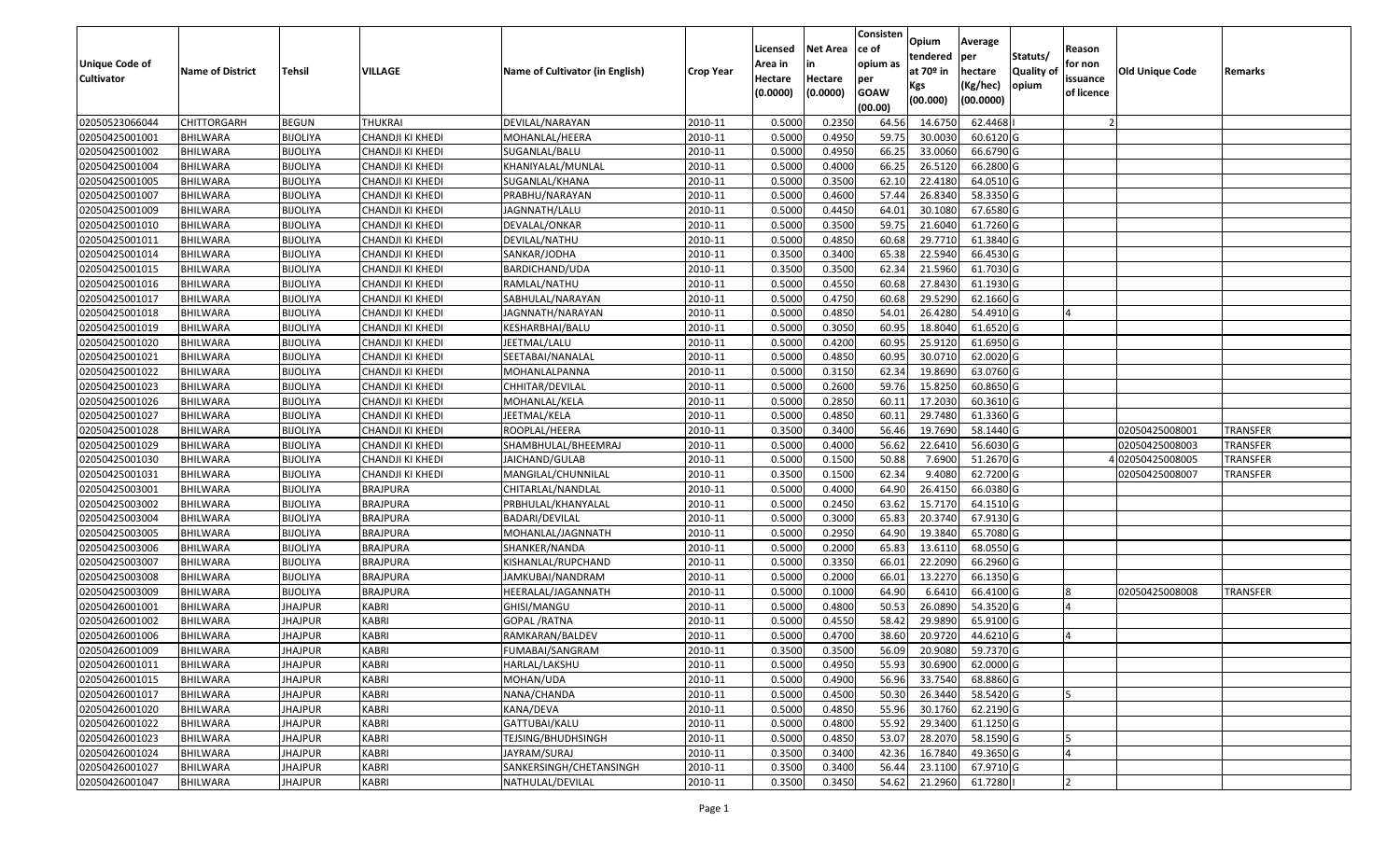| Unique Code of<br><b>Cultivator</b> | <b>Name of District</b> | Tehsil                 | VILLAGE            | Name of Cultivator (in English) | Crop Year | Licensed<br>Area in<br>Hectare | <b>Net Area</b><br>in<br>Hectare | Consisten<br>ce of<br>opium as<br>per | Opium<br>tendered<br>at $70°$ in<br>Kgs | Average<br>per<br>hectare<br>(Kg/hec) | Statuts/<br>Quality of<br>opium | Reason<br>for non<br>issuance | <b>Old Unique Code</b> | Remarks        |
|-------------------------------------|-------------------------|------------------------|--------------------|---------------------------------|-----------|--------------------------------|----------------------------------|---------------------------------------|-----------------------------------------|---------------------------------------|---------------------------------|-------------------------------|------------------------|----------------|
|                                     |                         |                        |                    |                                 |           | (0.0000)                       | (0.0000)                         | <b>GOAW</b><br>(00.00)                | (00.000)                                | (00.0000)                             |                                 | of licence                    |                        |                |
| 02050426001050                      | <b>BHILWARA</b>         | <b>JHAJPUR</b>         | KABRI              | <b>BHURA/KISHOR</b>             | 2010-11   | 0.3500                         | 0.3350                           | 55.69                                 | 22.9300                                 | 68.4480 G                             |                                 |                               | 02050427003013         | TRANSFER       |
| 02050426001053                      | <b>BHILWARA</b>         | <b>JHAJPUR</b>         | KABRI              | SHANKAR/HERDEV                  | 2010-11   | 0.5000                         | 0.4900                           | 56.43                                 | 30.4850                                 | 62.2140 G                             |                                 |                               |                        |                |
| 02050426001054                      | <b>BHILWARA</b>         | JHAJPUR                | KABRI              | DEVILAL/MANGILAL                | 2010-11   | 0.5000                         | 0.4750                           | 56.37                                 | 30.7110                                 | 64.6550 G                             |                                 |                               |                        |                |
| 02050426001055                      | <b>BHILWARA</b>         | <b>JHAJPUR</b>         | KABRI              | MANGILAL/NANDA                  | 2010-11   | 0.3500                         | 0.3400                           | 46.52                                 | 19.1100                                 | 56.2060 G                             |                                 | I٢                            |                        |                |
| 02050426001056                      | BHILWARA                | <b>JHAJPUR</b>         | KABRI              | PREMBAI/GOPAL DHAKAD            | 2010-11   | 0.5000                         | 0.4800                           | 50.55                                 | 26.5280                                 | 55.2670 G                             |                                 |                               | 402050428003141        | <b>RANSFER</b> |
| 02050426002001                      | <b>BHILWARA</b>         | <b>JHAJPUR</b>         | HANSEDA            | RAMPAL/DEVA                     | 2010-11   | 0.5000                         | 0.4650                           | 62.38                                 | 30.8110                                 | 66.2600 G                             |                                 |                               |                        |                |
| 02050426002004                      | <b>BHILWARA</b>         | <b>JHAJPUR</b>         | HANSEDA            | HAJARI/PRATAP                   | 2010-11   | 0.3500                         | 0.3200                           | 60.1                                  | 20.3640                                 | 63.6380 G                             |                                 |                               |                        |                |
| 02050426002005                      | <b>BHILWARA</b>         | <b>JHAJPUR</b>         | HANSEDA            | HAJARIDEVA                      | 2010-11   | 0.5000                         | 0.4650                           | 58.7                                  | 28.7580                                 | 61.8450 G                             |                                 |                               |                        |                |
| 02050426002011                      | <b>BHILWARA</b>         | <b>JHAJPUR</b>         | HANSEDA            | KAILASH/KALYAN                  | 2010-11   | 0.5000                         | 0.4800                           | 57.1                                  | 28.5900                                 | 59.5630 G                             |                                 |                               |                        |                |
| 02050426002016                      | <b>BHILWARA</b>         | <b>JHAJPUR</b>         | HANSEDA            | MOHAN/DHANNA                    | 2010-11   | 0.3500                         | 0.3400                           | 56.00                                 | 19.3540                                 | 56.9240 G                             |                                 |                               |                        |                |
| 02050426002032                      | <b>BHILWARA</b>         | <b>JHAJPUR</b>         | HANSEDA            | KALYAN/DHANNA                   | 2010-11   | 0.5000                         | 0.3300                           | 60.53                                 | 19.6780                                 | 59.6300 G                             |                                 |                               |                        |                |
| 02050426002034                      | <b>BHILWARA</b>         | <b>JHAJPUR</b>         | HANSEDA            | KANA/DEVA                       | 2010-11   | 0.5000                         | 0.4650                           | 59.56                                 | 29.0610                                 | 62.4970 G                             |                                 |                               |                        |                |
| 02050426002040                      | <b>BHILWARA</b>         | <b>JHAJPUR</b>         | <b>HANSEDA</b>     | <b>BHOLU/KHANA</b>              | 2010-11   | 0.5000                         | 0.4500                           | 57.85                                 | 28.0460                                 | 62.3240 G                             |                                 |                               | 02050428003114         | TRANSFER       |
| 02050426003003                      | <b>BHILWARA</b>         | <b>JHAJPUR</b>         | BHAGGUNAGAR        | DEVILAL/GHORDHAN                | 2010-11   | 0.5000                         | 0.4600                           | 58.1                                  | 26.7280                                 | 58.1040 G                             |                                 |                               |                        |                |
| 02050426003012                      | <b>BHILWARA</b>         | JHAJPUR                | BHAGGUNAGAR        | BHOPAL/GANGARAM                 | 2010-11   | 0.5000                         | 0.4750                           | 59.5                                  | 29.1460                                 | 61.3600 G                             |                                 |                               |                        |                |
| 02050426003023                      | <b>BHILWARA</b>         | <b>JHAJPUR</b>         | BHAGGUNAGAR        | HEERA/BHIMA                     | 2010-11   | 0.5000                         | 0.4850                           | 57.93                                 | 29.6050                                 | 61.0410 G                             |                                 |                               |                        |                |
| 02050426003031                      | <b>BHILWARA</b>         | <b>JHAJPUR</b>         | BHAGGUNAGAR        | NADA/RAMA                       | 2010-11   | 0.5000                         | 0.4750                           | 58.10                                 | 29.0180                                 | 61.0910 G                             |                                 |                               |                        |                |
| 02050426003051                      | <b>BHILWARA</b>         | <b>JHAJPUR</b>         | BHAGGUNAGAR        | HIRALAL/CHHOGA                  | 2010-11   | 0.3500                         | 0.3500                           | 52.38                                 | 19.2350                                 | 54.9570 G                             |                                 |                               |                        |                |
| 02050426003052                      | <b>BHILWARA</b>         | JHAJPUR                | BHAGGUNAGAR        | BHURIBAI/HEERA                  | 2010-11   | 0.3500                         | 0.3400                           | 56.03                                 | 19.9830                                 | 58.7740 G                             |                                 |                               |                        |                |
| 02050426003056                      | <b>BHILWARA</b>         | <b>JHAJPUR</b>         | BHAGGUNAGAR        | UDA/ONKAR                       | 2010-11   | 0.3500                         | 0.3300                           | 52.60                                 | 18.7650                                 | 56.8640 G                             |                                 |                               |                        |                |
| 02050426003060                      | <b>BHILWARA</b>         | <b>JHAJPUR</b>         | BHAGGUNAGAR        | RAMPAL/KANHAIYALAL              | 2010-11   | 0.5000                         | 0.4750                           | 59.55                                 | 29.1840                                 | 61.4400 G                             |                                 |                               |                        |                |
| 02050426003062                      | <b>BHILWARA</b>         | <b>JHAJPUR</b>         | BHAGGUNAGAR        | JEETU/KAJOD                     | 2010-11   | 0.5000                         | 0.4900                           | 55.87                                 | 28.7030                                 | 58.5780 G                             |                                 |                               |                        |                |
| 02050426003064                      | <b>BHILWARA</b>         | JHAJPUR                | BHAGGUNAGAR        | BHERULAL/RUPA                   | 2010-11   | 0.5000                         | 0.3700                           | 57.38                                 | 22.4620                                 | 60.7080 G                             |                                 |                               |                        |                |
| 02050426003070                      | <b>BHILWARA</b>         | <b>JHAJPUR</b>         | BHAGGUNAGAR        | MATHURA/HJARI                   | 2010-11   | 0.5000                         | 0.3900                           | 59.57                                 | 23.7960                                 | 61.0150 G                             |                                 |                               |                        |                |
| 02050426004003                      | <b>BHILWARA</b>         | <b>JHAJPUR</b>         | <b>JAWANPURA</b>   | GANDHIBAI/SITARAM               | 2010-11   | 0.5000                         | 0.4350                           | 56.06                                 | 26.2680                                 | 60.3860 G                             |                                 |                               |                        |                |
| 02050426004008                      | <b>BHILWARA</b>         | <b>JHAJPUR</b>         | JAWANPURA          | CHHAUBAI/JAGNNATH               | 2010-11   | 0.5000                         | 0.4650                           | 56.37                                 | 27.2470                                 | 58.5960 G                             |                                 |                               |                        |                |
| 02050426004028                      | <b>BHILWARA</b>         | <b>JHAJPUR</b>         | JAWANPURA          | CHOTIBAI/BALU                   | 2010-11   | 0.5000                         | 0.4750                           | 57.06                                 | 28.0750                                 | 59.1050 G                             |                                 |                               |                        |                |
| 02050426004033                      | <b>BHILWARA</b>         | JHAJPUR                | JAWANPURA          | PANIBAI/MATI                    | 2010-11   | 0.3500                         | 0.2850                           | 57.34                                 | 17.2500                                 | 60.5260 G                             |                                 |                               |                        |                |
| 02050426004035                      | <b>BHILWARA</b>         | <b>JHAJPUR</b>         | <b>JAWANPURA</b>   | MANKAVEAR/NARAYANSINGH          | 2010-11   | 0.5000                         | 0.5000                           | 63.2                                  | 33.2720                                 | 66.5440 G                             |                                 |                               |                        |                |
| 02050426004036                      | <b>BHILWARA</b>         | <b>JHAJPUR</b>         | JAWANPURA          | SAJJNKAVAR/JAVANSINGH           | 2010-11   | 0.5000                         | 0.4850                           | 59.3                                  | 30.3590                                 | 62.5960 G                             |                                 |                               |                        |                |
| 02050427001001                      | <b>BHILWARA</b>         | MANDALGARH             | VITTHALPURA        | KALYAN/BHURA                    | 2010-11   | 0.5000                         | 0.5000                           | 65.66                                 | 33.4060                                 | 66.8120 G                             |                                 |                               |                        |                |
| 02050427001007                      | <b>BHILWARA</b>         | MANDALGARH             | VITTHALPURA        | BHURA/MATHURA                   | 2010-11   | 0.5000                         | 0.5000                           | 63.1                                  | 32.5540                                 | 65.1080 G                             |                                 |                               |                        |                |
| 02050427001012                      | <b>BHILWARA</b>         | MANDALGARH             | <b>VITTHALPURA</b> | HANGAMIBAI/HAJARI               | 2010-11   | 0.3500                         | 0.1950                           | 63.1                                  | 12.9290                                 | 66.3030 G                             |                                 |                               |                        |                |
| 02050427001014                      | BHILWARA                | MANDALGARH             | VITTHALPURA        | DHAPUBAI/BAKTAVER               | 2010-11   | 0.5000                         | 0.5000                           | 63.13                                 | 33.4350                                 | 66.8700 G                             |                                 |                               |                        |                |
| 02050427001016                      | <b>BHILWARA</b>         | MANDALGARH             | VITTHALPURA        | GORIBAI/MANGILAL                | 2010-11   | 0.5000                         | 0.5000                           | 61.81                                 | 31.975                                  | 63.9500 G                             |                                 |                               |                        |                |
| 02050427001017                      | <b>BHILWARA</b>         | MANDALGARH             | VITTHALPURA        | KANA/HAJARI                     | 2010-11   | 0.5000                         | 0.4850                           | 65.40                                 | 32.3330                                 | 66.6660 G                             |                                 |                               |                        |                |
| 02050427001024                      | <b>BHILWARA</b>         | MANDALGARH VITTHALPURA |                    | RUPA/DHANNA                     | 2010-11   | 0.5000                         | 0.5000                           | 65.66                                 | 33.9850                                 | 67.9700 G                             |                                 |                               |                        |                |
| 02050427001027                      | <b>BHILWARA</b>         | MANDALGARH             | <b>VITTHALPURA</b> | RAMESHVER/NANDA                 | 2010-11   | 0.5000                         | 0.4950                           | 61.59                                 | 31.5750                                 | 63.7880 G                             |                                 |                               |                        |                |
| 02050427001028                      | <b>BHILWARA</b>         | MANDALGARH             | <b>VITTHALPURA</b> | SARJUBAI/BALU                   | 2010-11   | 0.3500                         | 0.3450                           | 65.66                                 | 23.5560                                 | 68.2780 G                             |                                 |                               |                        |                |
| 02050427001033                      | <b>BHILWARA</b>         | MANDALGARH             | <b>VITTHALPURA</b> | KOYALBAI/DHANNA                 | 2010-11   | 0.5000                         | 0.4950                           | 61.81                                 | 31.5650                                 | 63.7680 G                             |                                 |                               |                        |                |
| 02050427001036                      | <b>BHILWARA</b>         | MANDALGARH             | <b>VITTHALPURA</b> | RAMCHANDRA/JALAM                | 2010-11   | 0.5000                         | 0.4900                           | 61.81                                 | 31.1280                                 | 63.5270 G                             |                                 |                               |                        |                |
| 02050427001037                      | <b>BHILWARA</b>         | MANDALGARH             | <b>VITTHALPURA</b> | RAMPRATAP/MATHURALAL            | 2010-11   | 0.3500                         | 0.3500                           | 68.57                                 | 14.3070                                 | 40.8770                               |                                 | 12                            | 02050427010021         | TRANSFER       |
| 02050427001038                      | <b>BHILWARA</b>         | MANDALGARH             | <b>VITTHALPURA</b> | BALU/CHAGNA                     | 2010-11   | 0.5000                         | 0.5050                           | 61.37                                 | 31.9860                                 | 63.3390 G                             |                                 |                               | 02050427010015         | TRANSFER       |
| 02050427001041                      | <b>BHILWARA</b>         | MANDALGARH             | VITTHALPURA        | KHEMA/CHOGA                     | 2010-11   | 0.5000                         | 0.4950                           | 58.12                                 | 28.8300                                 | 58.2420 G                             |                                 |                               |                        |                |
| 02050427001042                      | <b>BHILWARA</b>         | MANDALGARH             | VITTHALPURA        | HOKMA/SOBAKSH                   | 2010-11   | 0.5000                         | 0.4950                           | 61.59                                 | 31.1330                                 | 62.8950 G                             |                                 |                               |                        |                |
| 02050427001043                      | <b>BHILWARA</b>         | MANDALGARH             | <b>VITTHALPURA</b> | RAMPAL/CHAGNA                   | 2010-11   | 0.5000                         | 0.5000                           | 61.59                                 | 31.2460                                 | 62.4920 G                             |                                 |                               |                        |                |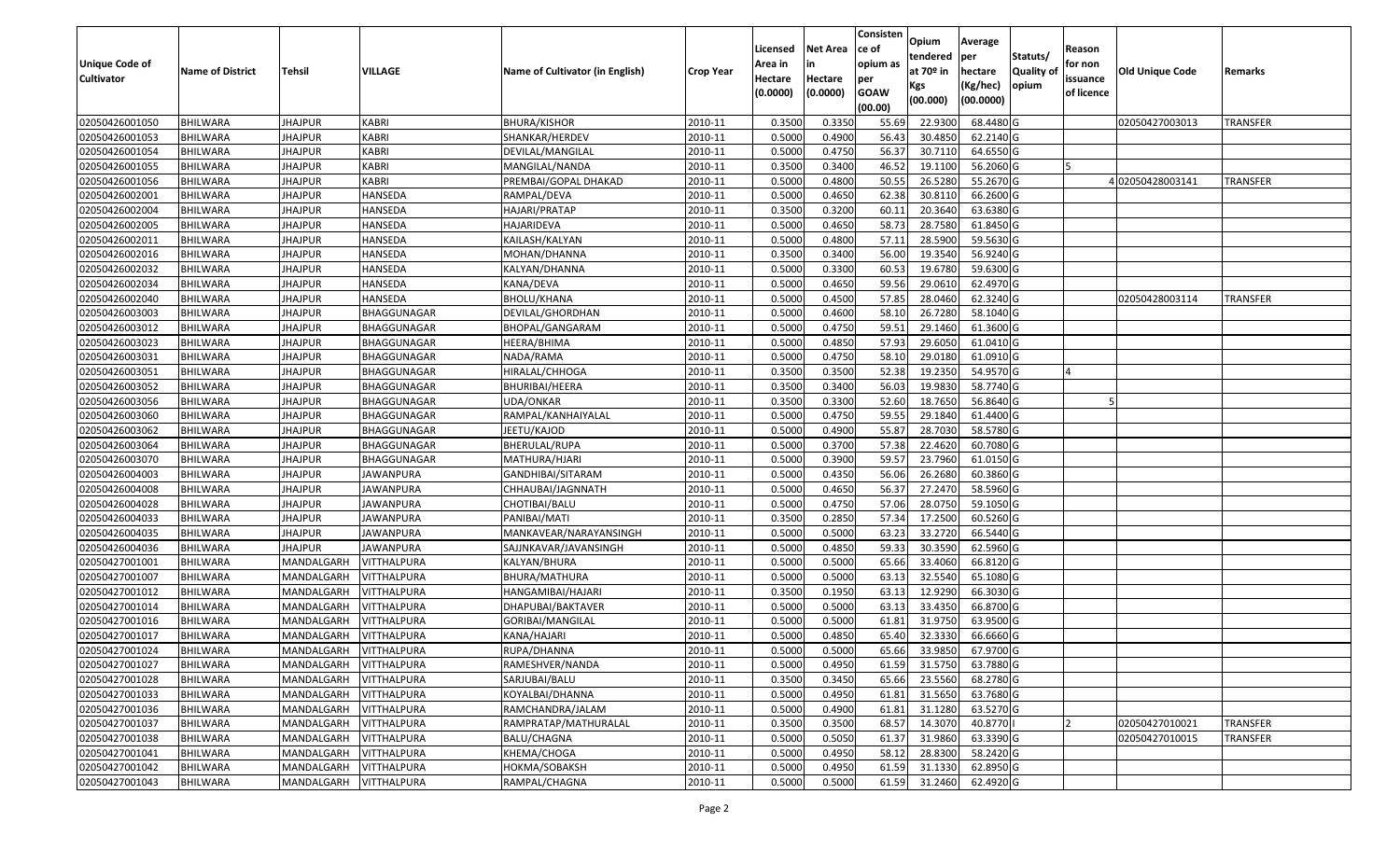| <b>Unique Code of</b><br><b>Cultivator</b> | <b>Name of District</b> | <b>Tehsil</b>     | VILLAGE            | Name of Cultivator (in English) | <b>Crop Year</b> | Licensed<br>Area in<br>Hectare<br>(0.0000) | <b>Net Area</b><br>in<br>Hectare<br>(0.0000) | Consisten<br>ce of<br>opium as<br>per<br><b>GOAW</b><br>(00.00) | Opium<br>tendered<br>at $70°$ in<br>Kgs<br>(00.000) | Average<br>per<br>hectare<br>(Kg/hec)<br>(00.0000) | Statuts/<br>Quality of<br>opium | Reason<br>for non<br>issuance<br>of licence | <b>Old Unique Code</b> | Remarks         |
|--------------------------------------------|-------------------------|-------------------|--------------------|---------------------------------|------------------|--------------------------------------------|----------------------------------------------|-----------------------------------------------------------------|-----------------------------------------------------|----------------------------------------------------|---------------------------------|---------------------------------------------|------------------------|-----------------|
| 02050427002004                             | <b>BHILWARA</b>         | MANDALGARH        | BHAWANIPURA        | NAVLA/DEVA                      | 2010-11          | 0.5000                                     | 0.4800                                       | 58.53                                                           | 29.768                                              | 62.0170 G                                          |                                 |                                             |                        |                 |
| 02050427002006                             | <b>BHILWARA</b>         | MANDALGARH        | BHAWANIPURA        | KAJAD/MOHAN                     | 2010-11          | 0.5000                                     | 0.4550                                       | 58.53                                                           | 28.4430                                             | 62.5120 G                                          |                                 |                                             |                        |                 |
| 02050427002009                             | BHILWARA                | MANDALGARH        | BHAWANIPURA        | RAMESHCHNDRA/NANDA              | 2010-11          | 0.3500                                     | 0.3400                                       | 59.72                                                           | 21.6530                                             | 63.6850 G                                          |                                 |                                             |                        |                 |
| 02050427002012                             | <b>BHILWARA</b>         | MANDALGARH        | <b>BHAWANIPURA</b> | CHATURBHUJ/NAVLA                | 2010-11          | 0.5000                                     | 0.4850                                       | 59.70                                                           | 30.3830                                             | 62.6450 G                                          |                                 |                                             |                        |                 |
| 02050427002013                             | <b>BHILWARA</b>         | MANDALGARH        | BHAWANIPURA        | BHANWAR/BARDA                   | 2010-11          | 0.3500                                     | 0.3100                                       | 55.81                                                           | 17.8930                                             | 57.7190 G                                          |                                 |                                             |                        |                 |
| 02050427002014                             | <b>BHILWARA</b>         | MANDALGARH        | <b>BHAWANIPURA</b> | CHOGA/NANDA                     | 2010-11          | 0.3500                                     | 0.3400                                       | 55.06                                                           | 20.075                                              | 59.0440 G                                          |                                 |                                             |                        |                 |
| 02050427002015                             | BHILWARA                | MANDALGARH        | BHAWANIPURA        | GHIRDHARI/DEVA                  | 2010-11          | 0.5000                                     | 0.2900                                       | 58.53                                                           | 18.1450                                             | 62.5690 G                                          |                                 |                                             |                        |                 |
| 02050427002016                             | <b>BHILWARA</b>         | MANDALGARH        | BHAWANIPURA        | KALU/NARAYAN                    | 2010-11          | 0.3500                                     | 0.3400                                       | 59.70                                                           | 21.8140                                             | 64.1590 G                                          |                                 |                                             |                        |                 |
| 02050427002017                             | <b>BHILWARA</b>         | MANDALGARH        | BHAWANIPURA        | NARAYAN/HEERA URFHEMA           | 2010-11          | 0.5000                                     | 0.4900                                       | 59.72                                                           | 31.4860                                             | 64.2570 G                                          |                                 |                                             |                        |                 |
| 02050427002019                             | <b>BHILWARA</b>         | MANDALGARH        | BHAWANIPURA        | HAJARI/LAXSHAMAN                | 2010-11          | 0.500                                      | 0.4500                                       | 59.70                                                           | 28.8260                                             | 64.0580 G                                          |                                 |                                             |                        |                 |
| 02050427002026                             | <b>BHILWARA</b>         | MANDALGARH        | BHAWANIPURA        | SOHAN/VENA                      | 2010-11          | 0.5000                                     | 0.4500                                       | 55.25                                                           | 26.2410                                             | 58.3130 G                                          |                                 |                                             |                        |                 |
| 02050427003008                             | <b>BHILWARA</b>         | MANDALGARH        | PIPALDA            | KALLIBAI/LALU                   | 2010-11          | 0.3500                                     | 0.3500                                       | 58.40                                                           | 24.1380                                             | 68.9660 G                                          |                                 |                                             |                        |                 |
| 02050427003010                             | <b>BHILWARA</b>         | MANDALGARH        | PIPALDA            | TULSI/KISOR                     | 2010-11          | 0.3500                                     | 0.3250                                       | 58.40                                                           | 21.8060                                             | 67.0950 G                                          |                                 |                                             |                        |                 |
| 02050427003016                             | BHILWARA                | MANDALGARH        | PIPALDA            | NANDLAL/LALA                    | 2010-11          | 0.5000                                     | 0.3350                                       | 58.40                                                           | 22.721                                              | 67.8240 G                                          |                                 |                                             |                        |                 |
| 02050427003023                             | <b>BHILWARA</b>         | MANDALGARH        | PIPALDA            | MANGU/NANDA                     | 2010-11          | 0.5000                                     | 0.3850                                       | 65.33                                                           | 27.3770                                             | 71.1090 G                                          |                                 |                                             |                        |                 |
| 02050427003025                             | <b>BHILWARA</b>         | MANDALGARH        | PIPALDA            | PIYARSINGH/BHURA                | 2010-11          | 0.3500                                     | 0.3450                                       | 53.1                                                            | 20.2920                                             | 58.8170 G                                          |                                 |                                             |                        |                 |
| 02050427003026                             | <b>BHILWARA</b>         | MANDALGARH        | PIPALDA            | MANGILAL/LADU                   | 2010-11          | 0.3500                                     | 0.3450                                       | 56.35                                                           | 19.5520                                             | 56.6720 G                                          |                                 |                                             |                        |                 |
| 02050427003027                             | <b>BHILWARA</b>         | MANDALGARH        | PIPALDA            | RAMESWER/NARAYAN                | 2010-11          | 0.5000                                     | 0.4900                                       | 55.02                                                           | 30.2560                                             | 61.7470 G                                          |                                 |                                             |                        |                 |
| 02050427003029                             | <b>BHILWARA</b>         | MANDALGARH        | PIPALDA            | HAMERA/RATNA                    | 2010-11          | 0.5000                                     | 0.5000                                       | 55.59                                                           | 27.8170                                             | 55.6340 G                                          |                                 |                                             | 402050427010019        | <b>TRANSFER</b> |
| 02050427003030                             | BHILWARA                | MANDALGARH        | PIPALDA            | RAMKISHAN/BHOLA                 | 2010-11          | 0.3500                                     | 0.3350                                       | 61.74                                                           | 22.3900                                             | 66.8360 G                                          |                                 |                                             | 02050426001049         | <b>TRANSFER</b> |
| 02050427004001                             | <b>BHILWARA</b>         | MANDALGARH        | SARANA             | GOPAL/MADHAV                    | 2010-11          | 0.5000                                     | 0.5000                                       | 64.98                                                           | 33.0380                                             | 66.0760 G                                          |                                 |                                             |                        |                 |
| 02050427004003                             | <b>BHILWARA</b>         | MANDALGARH        | SARANA             | RAMESVER/KALU                   | 2010-11          | 0.5000                                     | 0.4900                                       | 61.47                                                           | 31.7930                                             | 64.8840 G                                          |                                 |                                             |                        |                 |
| 02050427004004                             | <b>BHILWARA</b>         | MANDALGARH        | SARANA             | GULABBAI/KANHAILAL              | 2010-11          | 0.5000                                     | 0.4950                                       | 64.95                                                           | 33.6770                                             | 68.0340 G                                          |                                 |                                             |                        |                 |
| 02050427004007                             | BHILWARA                | MANDALGARH        | SARANA             | RAMESVER/AUKOR                  | 2010-11          | 0.5000                                     | 0.4950                                       | 64.95                                                           | 33.8400                                             | 68.3640 G                                          |                                 |                                             |                        |                 |
| 02050427004008                             | <b>BHILWARA</b>         | MANDALGARH        | SARANA             | FULLIBAI/RAMKUVAR D/O HEERA     | 2010-11          | 0.5000                                     | 0.4900                                       | 66.16                                                           | 34.333                                              | 70.0670 G                                          |                                 |                                             |                        |                 |
| 02050427004009                             | <b>BHILWARA</b>         | MANDALGARH        | <b>SARANA</b>      | DEVI/JEETA                      | 2010-11          | 0.5000                                     | 0.4950                                       | 53.90                                                           | 27.9110                                             | 56.3860 G                                          |                                 |                                             |                        |                 |
| 02050427004010                             | <b>BHILWARA</b>         | MANDALGARH        | SARANA             | MANGIBAI/GOPI                   | 2010-11          | 0.5000                                     | 0.5000                                       | 66.16                                                           | 35.3200                                             | 70.6400 G                                          |                                 |                                             |                        |                 |
| 02050427004011                             | BHILWARA                | MANDALGARH        | SARANA             | MADHAV/DEVI                     | 2010-11          | 0.5000                                     | 0.4900                                       | 60.88                                                           | 31.3450                                             | 63.9690 G                                          |                                 |                                             |                        |                 |
| 02050427004012                             | <b>BHILWARA</b>         | MANDALGARH        | SARANA             | RAMESVER/GODU                   | 2010-11          | 0.5000                                     | 0.5050                                       | 64.04                                                           | 32.0050                                             | 63.3760 G                                          |                                 |                                             |                        |                 |
| 02050427004014                             | <b>BHILWARA</b>         | MANDALGARH        | SARANA             | SANTOKBAI/PYARCHAND             | 2010-11          | 0.5000                                     | 0.4900                                       | 62.04                                                           | 32.0410                                             | 65.3900 G                                          |                                 |                                             |                        |                 |
| 02050427004016                             | <b>BHILWARA</b>         | MANDALGARH        | <b>SARANA</b>      | SORTIBAI/DHULA                  | 2010-11          | 0.5000                                     | 0.5000                                       | 62.04                                                           | 32.2480                                             | 64.4960 G                                          |                                 |                                             |                        |                 |
| 02050427004017                             | BHILWARA                | MANDALGARH        | <b>SARANA</b>      | LADU/MATHURA                    | 2010-11          | 0.5000                                     | 0.5050                                       | 64.98                                                           | 34.4280                                             | 68.1740 G                                          |                                 |                                             |                        |                 |
| 02050427004018                             | <b>BHILWARA</b>         | MANDALGARH        | SARANA             | MOTI/CHHOGA                     | 2010-11          | 0.5000                                     | 0.4900                                       | 61.82                                                           | 31.8060                                             | 64.9100 G                                          |                                 |                                             |                        |                 |
| 02050427004019                             | <b>BHILWARA</b>         | MANDALGARH        | <b>SARANA</b>      | GOTUCHHOGA JAT                  | 2010-11          | 0.5000                                     | 0.5000                                       | 60.88                                                           | 32.3400                                             | 64.6800 G                                          |                                 |                                             |                        |                 |
| 02050427004021                             | <b>BHILWARA</b>         | MANDALGARH        | <b>SARANA</b>      | KANHAILAL/MOTILAL               | 2010-11          | 0.350                                      | 0.3500                                       | 56.38                                                           | 19.951                                              | 57.0030 G                                          |                                 |                                             |                        |                 |
| 02050427004023                             | <b>BHILWARA</b>         | MANDALGARH        | <b>SARANA</b>      | LADIBAI/MAGNA                   | 2010-11          | 0.5000                                     | 0.2550                                       | 66.16                                                           | 18.1670                                             | 71.2430 G                                          |                                 |                                             |                        |                 |
| 02050427004025                             | <b>BHILWARA</b>         | MANDALGARH SARANA |                    | KALU/MUTRA                      | 2010-11          | 0.3500                                     | 0.3600                                       | 65.68                                                           | 25.3100                                             | 70.3060 G                                          |                                 |                                             |                        |                 |
| 02050427004026                             | <b>BHILWARA</b>         | MANDALGARH        | SARANA             | MODU/BHJJA                      | 2010-11          | 0.5000                                     | 0.5000                                       | 59.46                                                           | 30.9310                                             | 61.8620 G                                          |                                 |                                             |                        |                 |
| 02050427004030                             | <b>BHILWARA</b>         | MANDALGARH        | SARANA             | BHOJA/MATHURA                   | 2010-11          | 0.5000                                     | 0.4000                                       | 65.68                                                           | 27.2400                                             | 68.1000 G                                          |                                 |                                             |                        |                 |
| 02050427004031                             | <b>BHILWARA</b>         | MANDALGARH        | SARANA             | DHANNA/MATHURA                  | 2010-11          | 0.5000                                     | 0.4050                                       | 65.68                                                           | 27.4020                                             | 67.6590 G                                          |                                 |                                             |                        |                 |
| 02050427004032                             | <b>BHILWARA</b>         | MANDALGARH        | <b>SARANA</b>      | MATHURA/DALU                    | 2010-11          | 0.5000                                     | 0.4800                                       | 61.82                                                           | 30.1810                                             | 62.8770 G                                          |                                 |                                             |                        |                 |
| 02050427004036                             | <b>BHILWARA</b>         | MANDALGARH        | <b>SARANA</b>      | DHAPUBAI/SANKAR                 | 2010-11          | 0.5000                                     | 0.4850                                       | 61.29                                                           | 31.0340                                             | 63.9880 G                                          |                                 |                                             |                        |                 |
| 02050427004040                             | <b>BHILWARA</b>         | MANDALGARH        | SARANA             | RAMCHAND/BALU                   | 2010-11          | 0.5000                                     | 0.2950                                       | 57.33                                                           | 17.0740                                             | 57.8780 G                                          |                                 |                                             |                        |                 |
| 02050427004045                             | <b>BHILWARA</b>         | MANDALGARH        | <b>SARANA</b>      | RAMPRASAD/MADHV                 | 2010-11          | 0.5000                                     | 0.4900                                       | 64.06                                                           | 35.6480                                             | 72.7510 G                                          |                                 |                                             |                        |                 |
| 02050427004046                             | <b>BHILWARA</b>         | MANDALGARH        | SARANA             | HEERA/NARAYAN                   | 2010-11          | 0.5000                                     | 0.3500                                       | 68.75                                                           | 25.1770                                             | 71.9340 G                                          |                                 |                                             |                        |                 |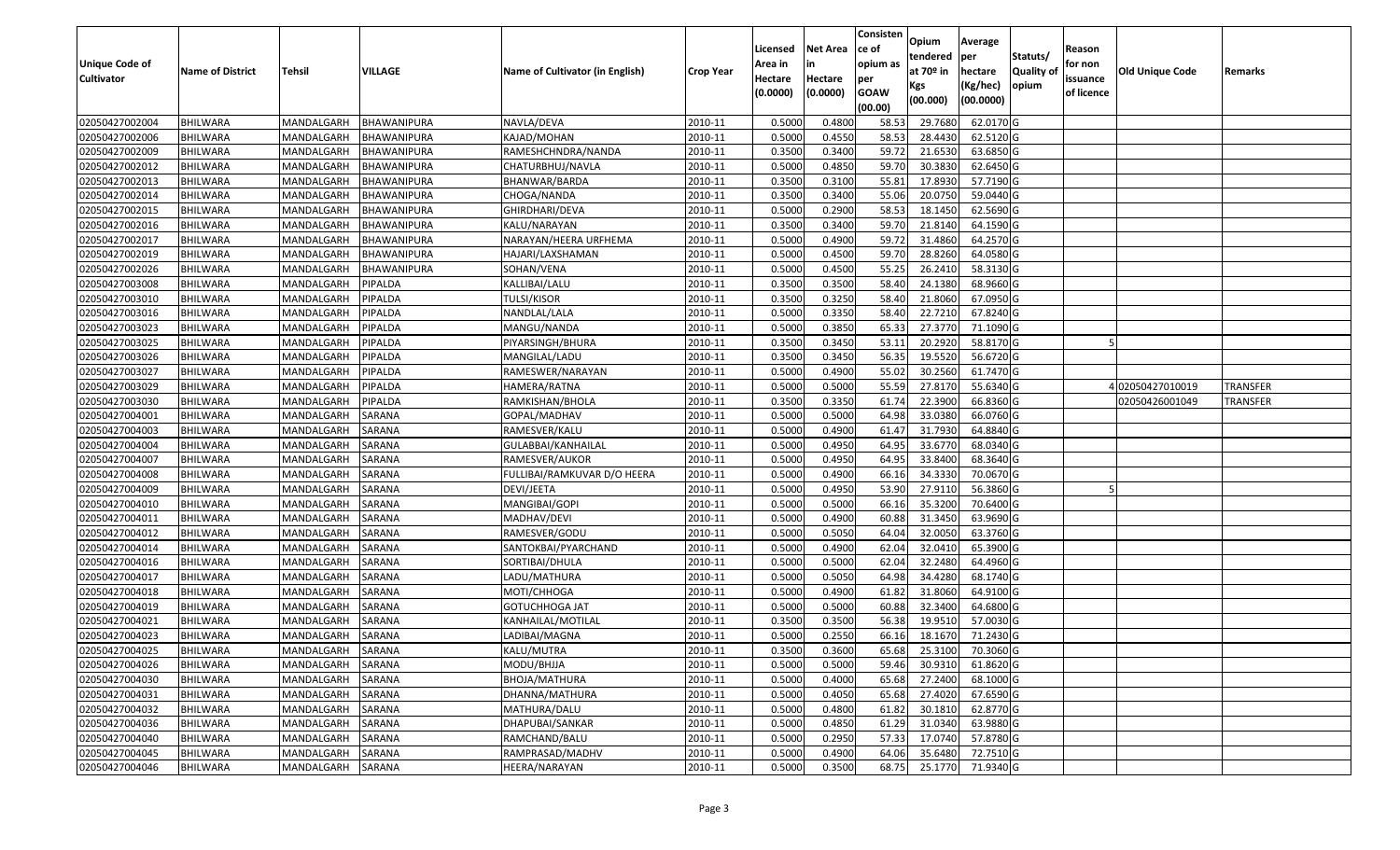| <b>Unique Code of</b><br><b>Cultivator</b> | <b>Name of District</b> | <b>Tehsil</b>    | VILLAGE       | Name of Cultivator (in English) | <b>Crop Year</b> | Licensed<br>Area in<br>Hectare<br>(0.0000) | <b>Net Area</b><br>in<br>Hectare<br>(0.0000) | Consisten<br>ce of<br>opium as<br>per<br><b>GOAW</b><br>(00.00) | Opium<br>tendered<br>at $70°$ in<br>Kgs<br>(00.000) | Average<br>per<br>hectare<br>(Kg/hec)<br>(00.0000) | Statuts/<br>Quality of<br>opium | Reason<br>for non<br>issuance<br>of licence | <b>Old Unique Code</b> | Remarks         |
|--------------------------------------------|-------------------------|------------------|---------------|---------------------------------|------------------|--------------------------------------------|----------------------------------------------|-----------------------------------------------------------------|-----------------------------------------------------|----------------------------------------------------|---------------------------------|---------------------------------------------|------------------------|-----------------|
| 02050427004048                             | <b>BHILWARA</b>         | MANDALGARH       | <b>SARANA</b> | KHANHIYALAL/CHHOGA A/S SUKHA    | 2010-11          | 0.5000                                     | 0.4400                                       | 61.29                                                           | 28.4420                                             | 64.6410 G                                          |                                 |                                             |                        |                 |
| 02050427004049                             | BHILWARA                | MANDALGARH       | SARANA        | RAMESWER/CHHOGA JAT             | 2010-11          | 0.5000                                     | 0.3950                                       | 61.82                                                           | 26.1600                                             | 66.2280 G                                          |                                 |                                             |                        |                 |
| 02050427004052                             | <b>BHILWARA</b>         | MANDALGARH       | SARANA        | MAGANLAL/SUKKHA                 | 2010-11          | 0.5000                                     | 0.4750                                       | 62.14                                                           | 32.0210                                             | 67.4130 G                                          |                                 |                                             |                        |                 |
| 02050427004053                             | <b>BHILWARA</b>         | MANDALGARH       | <b>SARANA</b> | RAYMAL/DEVI                     | 2010-11          | 0.5000                                     | 0.4900                                       | 62.14                                                           | 31.3330                                             | 63.9450 G                                          |                                 |                                             |                        |                 |
| 02050427004054                             | <b>BHILWARA</b>         | MANDALGARH       | SARANA        | EKLING/MADHAV                   | 2010-11          | 0.5000                                     | 0.4550                                       | 61.47                                                           | 28.7010                                             | 63.0790 G                                          |                                 |                                             |                        |                 |
| 02050427004058                             | BHILWARA                | MANDALGARH       | SARANA        | DHLLA/BAKTTAVER                 | 2010-11          | 0.5000                                     | 0.4700                                       | 54.09                                                           | 27.7740                                             | 59.0940 G                                          |                                 |                                             |                        |                 |
| 02050427004059                             | <b>BHILWARA</b>         | MANDALGARH       | SARANA        | <b>BHOLU/RUPA</b>               | 2010-11          | 0.5000                                     | 0.4950                                       | 61.83                                                           | 31.6530                                             | 63.9450 G                                          |                                 |                                             |                        |                 |
| 02050427004062                             | <b>BHILWARA</b>         | MANDALGARH       | SARANA        | RAMSUKH/MTHURA                  | 2010-11          | 0.5000                                     | 0.4000                                       | 62.1                                                            | 25.8730                                             | 64.6830 G                                          |                                 |                                             |                        |                 |
| 02050427004063                             | <b>BHILWARA</b>         | MANDALGARH       | SARANA        | MOTI/CHATUBHUJ                  | 2010-11          | 0.5000                                     | 0.4900                                       | 61.50                                                           | 31.6260                                             | 64.5430 G                                          |                                 |                                             |                        |                 |
| 02050427004069                             | <b>BHILWARA</b>         | MANDALGARH       | SARANA        | SAMBHUSINGH/SHYAMSINGH          | 2010-11          | 0.3500                                     | 0.3650                                       | 61.29                                                           | 22.2960                                             | 61.0850 G                                          |                                 |                                             |                        |                 |
| 02050427004083                             | <b>BHILWARA</b>         | MANDALGARH       | SARANA        | RADHESYAM/PYARCHAND             | 2010-11          | 0.5000                                     | 0.4950                                       | 61.47                                                           | 32.4270                                             | 65.5090 G                                          |                                 |                                             |                        |                 |
| 02050427004085                             | <b>BHILWARA</b>         | MANDALGARH       | SARANA        | <b>BALIBAI/SUKHLAL</b>          | 2010-11          | 0.5000                                     | 0.4850                                       | 61.83                                                           | 30.4620                                             | 62.8080 G                                          |                                 |                                             |                        |                 |
| 02050427004086                             | <b>BHILWARA</b>         | MANDALGARH       | SARANA        | RATANLAL/HEMRAJ                 | 2010-11          | 0.5000                                     | 0.4200                                       | 53.85                                                           | 23.8630                                             | 56.8170 G                                          |                                 |                                             |                        |                 |
| 02050427004095                             | <b>BHILWARA</b>         | MANDALGARH       | SARANA        | SOHNIBAI/MANGU                  | 2010-11          | 0.5000                                     | 0.3050                                       | 61.83                                                           | 19.2440                                             | 63.0950 G                                          |                                 |                                             |                        |                 |
| 02050427004099                             | <b>BHILWARA</b>         | MANDALGARH       | SARANA        | BHURA/JVANA                     | 2010-11          | 0.5000                                     | 0.4150                                       | 59.46                                                           | 25.3090                                             | 60.9860 G                                          |                                 |                                             |                        |                 |
| 02050427004102                             | <b>BHILWARA</b>         | MANDALGARH       | SARANA        | RAMCHANDRA/JAGROOP              | 2010-11          | 0.3500                                     | 0.3550                                       | 59.32                                                           | 21.4110                                             | 60.3130 G                                          |                                 |                                             | 02050427010017         | <b>TRANSFER</b> |
| 02050427004103                             | <b>BHILWARA</b>         | MANDALGARH       | SARANA        | KAJOD/NARAYAN                   | 2010-11          | 0.3500                                     | 0.3650                                       | 40.14                                                           | 4.3090                                              | 11.8050                                            |                                 |                                             |                        |                 |
| 02050427004104                             | <b>BHILWARA</b>         | MANDALGARH       | SARANA        | RAMSUKH/KAJOD                   | 2010-11          | 0.5000                                     | 0.4950                                       | 53.00                                                           | 27.6410                                             | 55.8400 G                                          |                                 |                                             |                        |                 |
| 02050427004105                             | BHILWARA                | MANDALGARH       | SARANA        | PANNA/BHOLA                     | 2010-11          | 0.3500                                     | 0.3000                                       | 49.03                                                           | 15.5170                                             | 51.7230 G                                          |                                 |                                             |                        |                 |
| 02050427004106                             | <b>BHILWARA</b>         | MANDALGARH       | SARANA        | <b>BALU/NANDA</b>               | 2010-11          | 0.3500                                     | 0.2900                                       | 55.60                                                           | 16.9060                                             | 58.2970 G                                          |                                 |                                             |                        |                 |
| 02050427004107                             | <b>BHILWARA</b>         | MANDALGARH       | SARANA        | DHANNA/DEEPA                    | 2010-11          | 0.3500                                     | 0.3500                                       | 59.46                                                           | 22.2600                                             | 63.6000 G                                          |                                 |                                             | 02050427003019         | <b>TRANSFER</b> |
| 02050427004109                             | <b>BHILWARA</b>         | MANDALGARH       | SARANA        | PIYARA/MODA                     | 2010-11          | 0.3500                                     | 0.3450                                       | 61.50                                                           | 21.3280                                             | 61.8200 G                                          |                                 |                                             | 02050427005063         | <b>TRANSFER</b> |
| 02050427004110                             | BHILWARA                | MANDALGARH       | SARANA        | KHANA/ROOPA                     | 2010-11          | 0.3500                                     | 0.3350                                       | 59.32                                                           | 19.9370                                             | 59.5130 G                                          |                                 |                                             | 02050427005067         | TRANSFER        |
| 02050427005003                             | <b>BHILWARA</b>         | MANDALGARH       | <b>SURAS</b>  | EAJANBAI/HEERA                  | 2010-11          | 0.3500                                     | 0.3100                                       | 60.01                                                           | 18.7090                                             | 60.3520 G                                          |                                 |                                             |                        |                 |
| 02050427005004                             | <b>BHILWARA</b>         | MANDALGARH       | <b>SURAS</b>  | GOKAL/NANDA                     | 2010-11          | 0.3500                                     | 0.3500                                       | 61.03                                                           | 21.6440                                             | 61.8400 G                                          |                                 |                                             |                        |                 |
| 02050427005008                             | <b>BHILWARA</b>         | MANDALGARH       | <b>SURAS</b>  | DEVI/RAJYA                      | 2010-11          | 0.3500                                     | 0.2200                                       | 61.03                                                           | 13.7470                                             | 62.4860 G                                          |                                 |                                             |                        |                 |
| 02050427005009                             | <b>BHILWARA</b>         | MANDALGARH       | <b>SURAS</b>  | HARLAL/HIRA                     | 2010-11          | 0.3500                                     | 0.3550                                       | 59.18                                                           | 21.6460                                             | 60.9750 G                                          |                                 |                                             |                        |                 |
| 02050427005011                             | <b>BHILWARA</b>         | MANDALGARH       | <b>SURAS</b>  | CHHOGA/MOHAN                    | 2010-11          | 0.3500                                     | 0.3150                                       | 61.03                                                           | 19.1610                                             | 60.8290 G                                          |                                 |                                             |                        |                 |
| 02050427005014                             | <b>BHILWARA</b>         | MANDALGARH       | <b>SURAS</b>  | NANIBAI/RATANA                  | 2010-11          | 0.5000                                     | 0.3300                                       | 52.82                                                           | 17.2750                                             | 52.3480 G                                          |                                 |                                             |                        |                 |
| 02050427005017                             | <b>BHILWARA</b>         | MANDALGARH       | <b>SURAS</b>  | PYARA/UDA                       | 2010-11          | 0.5000                                     | 0.3900                                       | 57.10                                                           | 23.2130                                             | 59.5210 G                                          |                                 |                                             |                        |                 |
| 02050427005018                             | BHILWARA                | MANDALGARH       | <b>SURAS</b>  | KISHNA/BHOLA                    | 2010-11          | 0.5000                                     | 0.5000                                       | 60.90                                                           | 30.1030                                             | 60.2060 G                                          |                                 |                                             |                        |                 |
| 02050427005022                             | BHILWARA                | MANDALGARH       | <b>SURAS</b>  | BHERA/DEVA                      | 2010-11          | 0.5000                                     | 0.2500                                       | 59.18                                                           | 14.8020                                             | 59.2080 G                                          |                                 |                                             |                        |                 |
| 02050427005038                             | <b>BHILWARA</b>         | MANDALGARH       | <b>SURAS</b>  | GHISA/MOHAN                     | 2010-11          | 0.5000                                     | 0.3550                                       | 65.42                                                           | 22.6490                                             | 63.8000 G                                          |                                 |                                             |                        |                 |
| 02050427005042                             | BHILWARA                | MANDALGARH       | <b>SURAS</b>  | DEEPA/PRATAP                    | 2010-11          | 0.350                                      | 0.1400                                       | 51.49                                                           | 7.1100                                              | 50.7860 G                                          |                                 |                                             |                        |                 |
| 02050427005044                             | <b>BHILWARA</b>         | MANDALGARH       | <b>SURAS</b>  | BALU/BHERU                      | 2010-11          | 0.3500                                     | 0.2350                                       | 62.79                                                           | 15.4080                                             | 65.5660 G                                          |                                 |                                             |                        |                 |
| 02050427005048                             | <b>BHILWARA</b>         | MANDALGARH SURAS |               | MOHAN/GHISHA                    | 2010-11          | 0.3500                                     | 0.2500                                       | 60.07                                                           | 15.2600                                             | 61.0400 G                                          |                                 |                                             |                        |                 |
| 02050427005052                             | <b>BHILWARA</b>         | MANDALGARH       | <b>SURAS</b>  | DEVA/KANA URF KELAR             | 2010-11          | 0.5000                                     | 0.3800                                       | 62.79                                                           | 24.3540                                             | 64.0890 G                                          |                                 |                                             |                        |                 |
| 02050427005056                             | <b>BHILWARA</b>         | MANDALGARH       | <b>SURAS</b>  | MULCHAND/KASHIRAM               | 2010-11          | 0.3500                                     | 0.2300                                       | 60.29                                                           | 14.0980                                             | 61.2960 G                                          |                                 |                                             |                        |                 |
| 02050427005057                             | <b>BHILWARA</b>         | MANDALGARH       | <b>SURAS</b>  | RAMCHANDER/GOKAL                | 2010-11          | 0.5000                                     | 0.4400                                       | 45.37                                                           | 20.4000                                             | 46.3640 G                                          |                                 |                                             |                        |                 |
| 02050427005065                             | <b>BHILWARA</b>         | MANDALGARH       | <b>SURAS</b>  | MOHAN/BHUVANA                   | 2010-11          | 0.5000                                     | 0.4950                                       | 55.26                                                           | 27.3920                                             | 55.3370 G                                          |                                 |                                             |                        |                 |
| 02050427005068                             | <b>BHILWARA</b>         | MANDALGARH       | <b>SURAS</b>  | MUTHRA/JVANA                    | 2010-11          | 0.3500                                     | 0.3550                                       | 53.90                                                           | 19.0300                                             | 53.6060 G                                          |                                 |                                             |                        |                 |
| 02050427005069                             | <b>BHILWARA</b>         | MANDALGARH       | <b>SURAS</b>  | HEERA/SVAIRAM                   | 2010-11          | 0.5000                                     | 0.5050                                       | 55.39                                                           | 29.7140                                             | 58.8400 G                                          |                                 |                                             |                        |                 |
| 02050427005071                             | <b>BHILWARA</b>         | MANDALGARH       | <b>SURAS</b>  | BHVERLAL/NANDA                  | 2010-11          | 0.3500                                     | 0.3250                                       | 60.29                                                           | 20.6980                                             | 63.6860 G                                          |                                 |                                             |                        |                 |
| 02050427005072                             | BHILWARA                | MANDALGARH       | <b>SURAS</b>  | HEERA/RUPA                      | 2010-11          | 0.5000                                     | 0.2200                                       | 51.87                                                           | 11.3880                                             | 51.7640 G                                          |                                 |                                             |                        |                 |
| 02050427005073                             | <b>BHILWARA</b>         | MANDALGARH       | <b>SURAS</b>  | HEERA/KALU                      | 2010-11          | 0.3500                                     | 0.3150                                       | 59.10                                                           | 19.2050                                             | 60.9680 G                                          |                                 |                                             |                        |                 |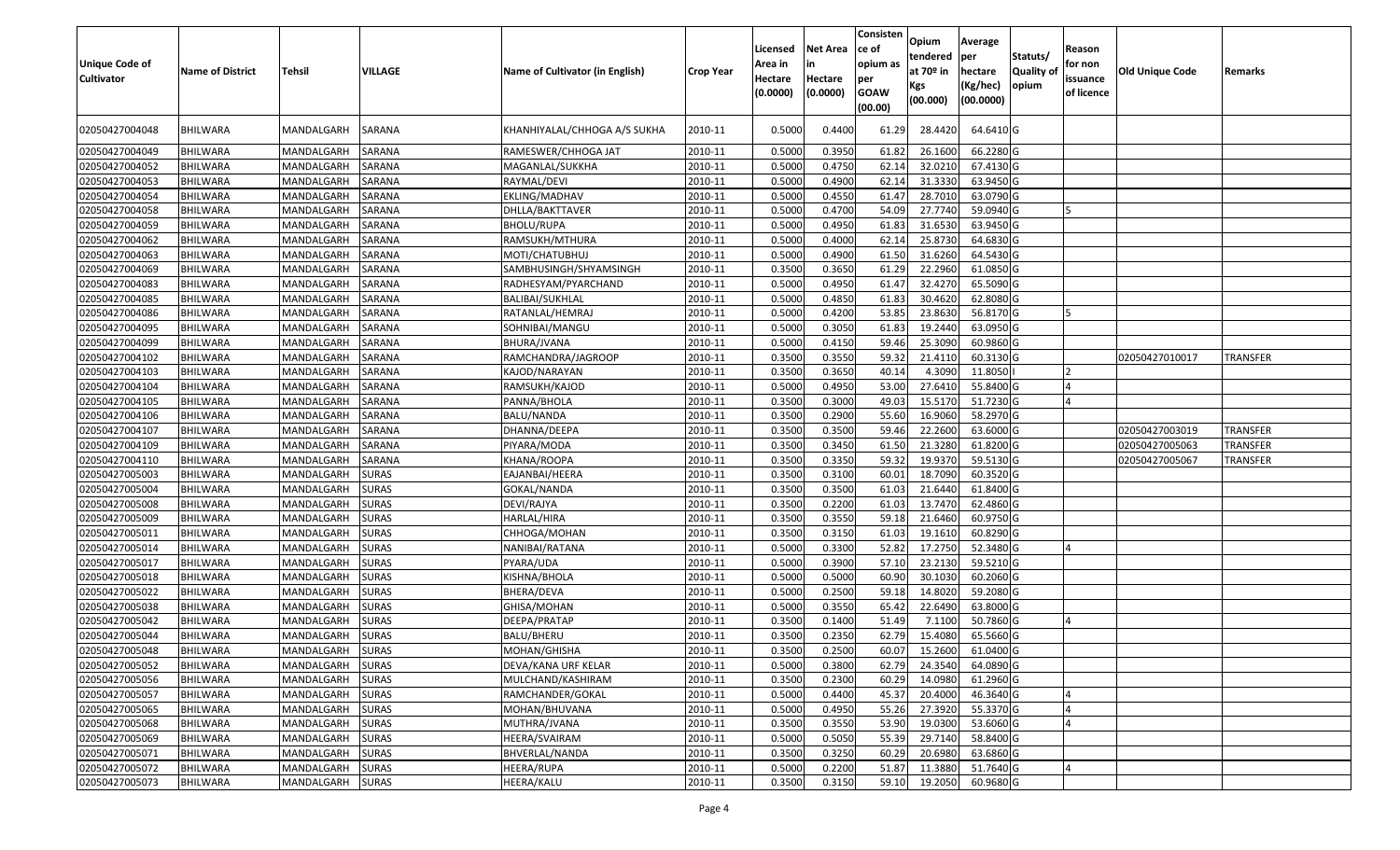| <b>Unique Code of</b><br><b>Cultivator</b> | <b>Name of District</b> | <b>Tehsil</b> | VILLAGE                               | Name of Cultivator (in English) | <b>Crop Year</b> | Licensed<br>Area in<br>Hectare | <b>Net Area</b><br>in<br>Hectare | Consisten<br>ce of<br>opium as<br>per | Opium<br>tendered<br>at 70 <sup>o</sup> in | Average<br>per<br>hectare | Statuts/<br><b>Quality o</b> | Reason<br>for non<br>issuance | <b>Old Unique Code</b> | Remarks                                |
|--------------------------------------------|-------------------------|---------------|---------------------------------------|---------------------------------|------------------|--------------------------------|----------------------------------|---------------------------------------|--------------------------------------------|---------------------------|------------------------------|-------------------------------|------------------------|----------------------------------------|
|                                            |                         |               |                                       |                                 |                  | (0.0000)                       | (0.0000)                         | <b>GOAW</b><br>(00.00)                | Kgs<br>(00.000)                            | (Kg/hec)<br>(00.0000)     | opium                        | of licence                    |                        |                                        |
| 02050427006001                             | <b>BHILWARA</b>         | MANDALGARH    | LODHIYANA                             | HARLAL/RUPA                     | 2010-11          | 0.5000                         | 0.3500                           | 64.7                                  | 24.692                                     | 70.5490 G                 |                              |                               |                        |                                        |
| 02050427006006                             | <b>BHILWARA</b>         | MANDALGARH    | LODHIYANA                             | KANA/MEGHA                      | 2010-11          | 0.5000                         | 0.4750                           | 59.76                                 | 29.2580                                    | 61.5960 G                 |                              |                               |                        |                                        |
| 02050427006007                             | BHILWARA                | MANDALGARH    | LODHIYANA                             | MANGU/GANESH                    | 2010-11          | 0.5000                         | 0.4800                           | 63.82                                 | 31.775                                     | 66.1980 G                 |                              |                               |                        |                                        |
| 02050427006008                             | <b>BHILWARA</b>         | MANDALGARH    | LODHIYANA                             | SUDIBAI/RUPA                    | 2010-11          | 0.5000                         | 0.4950                           | 64.7                                  | 33.495                                     | 67.6670 G                 |                              |                               |                        |                                        |
| 02050427006013                             | <b>BHILWARA</b>         | MANDALGARH    | LODHIYANA                             | RAMCHAND/UDA                    | 2010-11          | 0.5000                         | 0.3950                           | 59.76                                 | 24.965                                     | 63.2030 G                 |                              |                               |                        |                                        |
| 02050427006017                             | <b>BHILWARA</b>         | MANDALGARH    | LODHIYANA                             | MAGANLAL/UDA                    | 2010-11          | 0.5000                         | 0.4650                           | 59.76                                 | 29.3980                                    | 63.2220 G                 |                              |                               |                        |                                        |
| 02050427006020                             | BHILWARA                | MANDALGARH    | LODHIYANA                             | MANGILAL/RUPA                   | 2010-11          | 0.5000                         | 0.2950                           | 64.7                                  | 20.1690                                    | 68.3690 G                 |                              |                               |                        |                                        |
| 02050427007002                             | <b>BHILWARA</b>         | MANDALGARH    | RANIKHEDA                             | BANNA/AMBALAL                   | 2010-11          | 0.5000                         | 0.5100                           | 57.13                                 | 30.5570                                    | 59.9160 G                 |                              |                               |                        | TRANSFER / KHAJINA                     |
| 02050427007003                             | BHILWARA                | MANDALGARH    | RANIKHEDA                             | DEVILAL/MANGILAL                | 2010-11          | 0.5000                         | 0.4900                           | 56.80                                 | 30.5650                                    | 62.3780 G                 |                              |                               |                        | TRANSFER/KHAJINA(KOTA<br>RI)           |
| 02050427007005                             | BHILWARA                | MANDALGARH    | RANIKHEDA                             | BAKSHU/MANGILAL                 | 2010-11          | 0.5000                         | 0.4950                           | 51.54                                 | 22.2790                                    | 45.0080G                  |                              | $\Delta$                      |                        |                                        |
| 02050427007006                             | <b>BHILWARA</b>         | MANDALGARH    | RANIKHEDA                             | MADHO/GOPI JAT                  | 2010-11          | 0.5000                         | 0.5050                           | 61.37                                 | 33.7590                                    | 66.8500 G                 |                              |                               |                        | TRANSFER/SAWAIPUR(KOT<br>ARI)          |
| 02050427007023                             | BHILWARA                | MANDALGARH    | RANIKHEDA                             | HEERA/LAXMAN                    | 2010-11          | 0.500                          | 0.4950                           | 58.23                                 | 29.1660                                    | 58.9210                   |                              | <b>2</b>                      |                        |                                        |
| 02050427007024                             | BHILWARA                | MANDALGARH    | RANIKHEDA                             | REMSWER/DEVI                    | 2010-11          | 0.3500                         | 0.3100                           | 58.42                                 | 18.5970                                    | 59.9900 G                 |                              |                               |                        | TRANSFER/KHAJINA(KOTA<br>RI)           |
| 02050427009012                             | <b>BHILWARA</b>         | MANDALGARH    | JOJVA-A                               | MADHO/CHHOGA                    | 2010-11          | 0.5000                         | 0.2900                           | 55.63                                 | 17.065                                     | 58.8450 G                 |                              |                               |                        |                                        |
| 02050427009017                             | <b>BHILWARA</b>         | MANDALGARH    | JOJVA-A                               | SAVRMAL/BHURA                   | 2010-11          | 0.3500                         | 0.3400                           | 53.35                                 | 18.631                                     | 54.7970 G                 |                              |                               |                        |                                        |
| 02050427009037                             | <b>BHILWARA</b>         | MANDALGARH    | JOJVA-B                               | JAVAHAR/BHURA                   | 2010-11          | 0.5000                         | 0.3050                           | 66.44                                 | 20.8720                                    | 68.4330 G                 |                              |                               |                        |                                        |
| 02050427009040                             | BHILWARA                | MANDALGARH    | JOJVA-B                               | RUPA/BHAVANA                    | 2010-11          | 0.5000                         | 0.3400                           | 57.47                                 | 20.5690                                    | 60.4970 G                 |                              |                               |                        |                                        |
| 02050427009048                             | <b>BHILWARA</b>         | MANDALGARH    | JOJVA-B                               | BHERULAL/CHUNNI LAL             | 2010-11          | 0.3500                         | 0.2100                           | 49.75                                 | 10.6400                                    | 50.6670                   |                              |                               |                        |                                        |
| 02050427009052                             | <b>BHILWARA</b>         | MANDALGARH    | JOJVA-B                               | MANGILAL/EKLING                 | 2010-11          | 0.3500                         | 0.3400                           | 59.35                                 | 21.575                                     | 63.4560 G                 |                              |                               |                        |                                        |
| 02050427009056                             | <b>BHILWARA</b>         | MANDALGARH    | JOJVA-B                               | BHOLIBAI/BARDILAL               | 2010-11          | 0.5000                         | 0.3600                           | 54.78                                 | 19.8590                                    | 55.1640 G                 |                              |                               |                        |                                        |
| 02050427009058                             | BHILWARA                | MANDALGARH    | JOJVA-B                               | SANKER/RAMA                     | 2010-11          | 0.5000                         | 0.4700                           | 59.35                                 | 28.9860                                    | 61.6720 G                 |                              |                               |                        |                                        |
| 02050427009059                             | <b>BHILWARA</b>         | MANDALGARH    | JOJVA-B                               | RAMLAL/HEERA                    | 2010-11          | 0.500                          | 0.5000                           | 63.34                                 | 32.6760                                    | 65.3520 G                 |                              |                               | 02050427001019         | <b>TRANSFER</b>                        |
| 02050427011002                             | <b>BHILWARA</b>         | MANDALGARH    | SHYAMGARH PHOOL JI KI<br><b>KHEDI</b> | NATHU/AUNKAR                    | 2010-11          | 0.3500                         | 0.1900                           | 58.12                                 | 11.4910                                    | 60.4790 G                 |                              |                               |                        | <b>TRANSFER / SURATPURA</b><br>(BEGUN) |
| 02050427011003                             | <b>BHILWARA</b>         | MANDALGARH    | SHYAMGARH PHOOL JI KI<br><b>KHEDI</b> | DALIBAI/GOPI                    | 2010-11          | 0.5000                         | 0.4950                           | 64.75                                 | 32.3600                                    | 65.3740 G                 |                              |                               |                        | TRANSFER / SUWANIYA<br>(BEGUN)         |
| 02050427011004                             | <b>BHILWARA</b>         | MANDALGARH    | SHYAMGARH PHOOL JI KI<br><b>KHEDI</b> | KAMALABAI/RAMA                  | 2010-11          | 0.3500                         | 0.3250                           | 60.11                                 | 19.5430                                    | 60.1320 G                 |                              |                               |                        | TRANSFER / SURATPURA<br>(BEGUN)        |
| 02050427011005                             | <b>BHILWARA</b>         | MANDALGARH    | SHYAMGARH PHOOL JI KI<br><b>KHEDI</b> | PANIBAI/DHUDHA                  | 2010-11          | 0.5000                         | 0.5000                           | 60.11                                 | 30.0280                                    | 60.0560 G                 |                              |                               |                        | <b>TRANSFER / SURATPURA</b><br>(BEGUN) |
| 02050427011008                             | BHILWARA                | MANDALGARH    | SHYAMGARH PHOOL JI KI<br>KHEDI        | GOPI/RUPA                       | 2010-11          | 0.5000                         | 0.4100                           | 60.11                                 | 25.4520                                    | 62.0780 G                 |                              |                               |                        | <b>TRANSFER / SURATPURA</b><br>(BEGUN) |
| 02050427011011                             | BHILWARA                | MANDALGARH    | SHYAMGARH PHOOL JI KI<br>KHEDI        | HOKAMABAI/DUNGA                 | 2010-11          | 0.5000                         | 0.4050                           | 52.09                                 | 22.2380                                    | 54.9090 G                 |                              |                               |                        |                                        |
| 02050428001001                             | <b>BHILWARA</b>         | <b>KOTRI</b>  | SAWAIPUR                              | SHYAMLAL/RAMESHVER              | 2010-11          | 0.5000                         | 0.5100                           | 64.49                                 | 33.2580                                    | 65.2120 G                 |                              |                               |                        |                                        |
| 02050428001002                             | <b>BHILWARA</b>         | <b>KOTRI</b>  | SAWAIPUR                              | KANA/POKHAR                     | 2010-11          | 0.5000                         | 0.4950                           | 64.74                                 | 32.8600                                    | 66.3840 G                 |                              |                               |                        |                                        |
| 02050428001004                             | <b>BHILWARA</b>         | <b>KOTRI</b>  | SAWAIPUR                              | NANDA/MOHAN MALI                | 2010-11          | 0.5000                         | 0.4850                           | 62.98                                 | 31.2960                                    | 64.5280 G                 |                              |                               |                        |                                        |
| 02050428001008                             | BHILWARA                | <b>KOTRI</b>  | SAWAIPUR                              | KANA/MAGNA MALI                 | 2010-11          | 0.5000                         | 0.4900                           | 60.01                                 | 29.9460                                    | 61.1140 G                 |                              |                               |                        |                                        |
| 02050428001009                             | <b>BHILWARA</b>         | <b>KOTRI</b>  | SAWAIPUR                              | MOHAN/MAGNA SUTHAR              | 2010-11          | 0.5000                         | 0.4050                           | 67.30                                 | 27.2680                                    | 67.3280 G                 |                              |                               |                        |                                        |
| 02050428001010                             | <b>BHILWARA</b>         | <b>KOTRI</b>  | SAWAIPUR                              | RAMESHWAR/NATHU                 | 2010-11          | 0.5000                         | 0.4950                           | 61.34                                 | 31.5600                                    | 63.7580 G                 |                              |                               |                        |                                        |
| 02050428001012                             | <b>BHILWARA</b>         | <b>KOTRI</b>  | SAWAIPUR                              | BADRILAL/CHOGA                  | 2010-11          | 0.5000                         | 0.5050                           | 62.86                                 | 33.0230                                    | 65.3920 G                 |                              |                               |                        |                                        |
| 02050428001013                             | <b>BHILWARA</b>         | <b>KOTRI</b>  | SAWAIPUR                              | BHERU/HAJARI                    | 2010-11          | 0.5000                         | 0.4900                           | 59.52                                 | 30.0580                                    | 61.3430 G                 |                              |                               |                        |                                        |
| 02050428001016                             | <b>BHILWARA</b>         | <b>KOTRI</b>  | SAWAIPUR                              | BHAGIRATH/SAVAIRAM              | 2010-11          | 0.5000                         | 0.5000                           | 61.34                                 | 31.4110                                    | 62.8220 G                 |                              |                               |                        |                                        |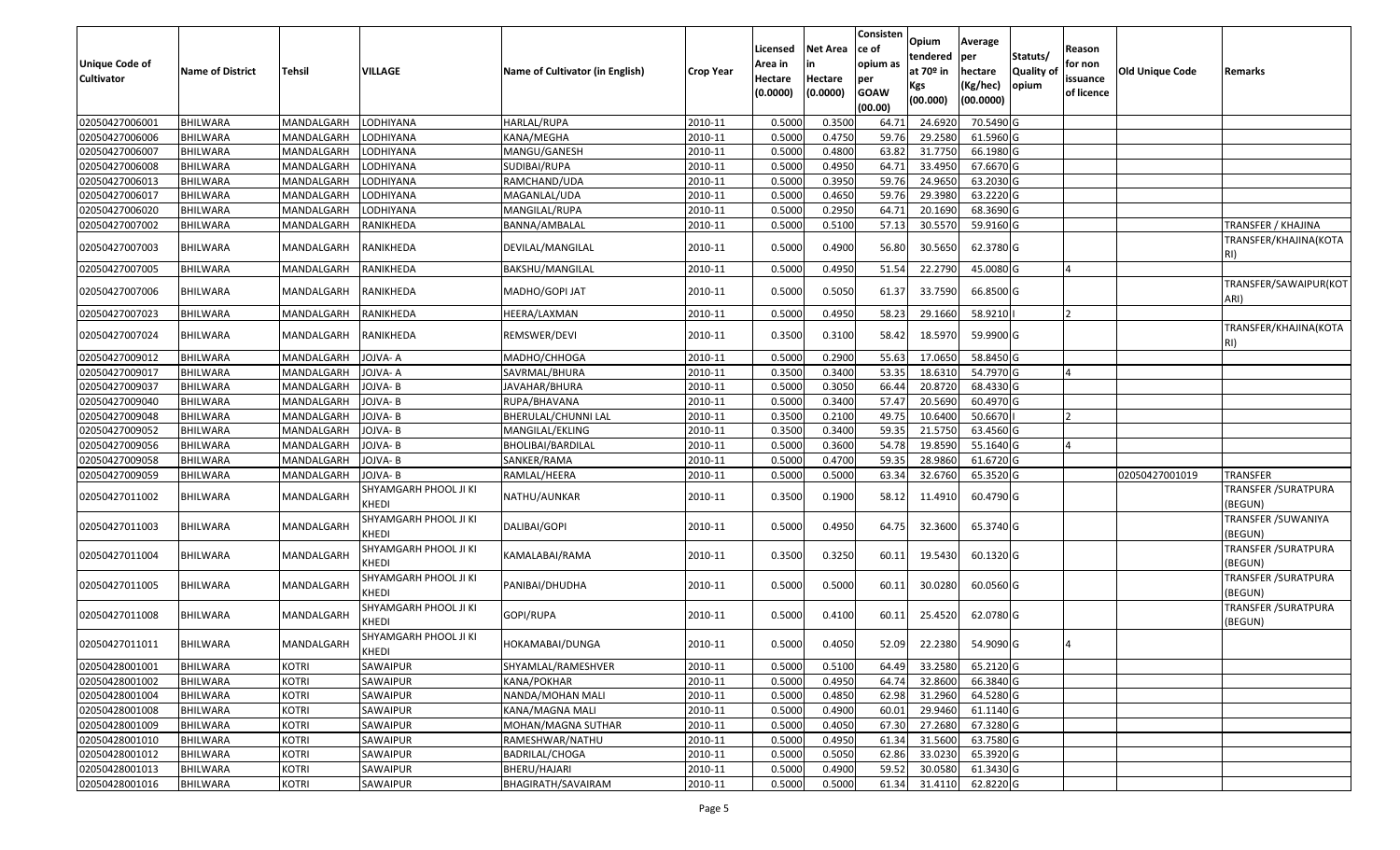|                       |                         |               |          |                                 |                  |          |                 | Consisten   | Opium         | Average                |                  |            |                 |         |
|-----------------------|-------------------------|---------------|----------|---------------------------------|------------------|----------|-----------------|-------------|---------------|------------------------|------------------|------------|-----------------|---------|
|                       |                         |               |          |                                 |                  | Licensed | <b>Net Area</b> | lce of      | tendered      | per                    | Statuts/         | Reason     |                 |         |
| <b>Unique Code of</b> | <b>Name of District</b> | <b>Tehsil</b> | VILLAGE  | Name of Cultivator (in English) | <b>Crop Year</b> | Area in  |                 | opium as    | at $70°$ in   | hectare                | <b>Quality o</b> | for non    | Old Unique Code | Remarks |
| <b>Cultivator</b>     |                         |               |          |                                 |                  | Hectare  | Hectare         | per         | Kgs           | (Kg/hec)               | opium            | issuance   |                 |         |
|                       |                         |               |          |                                 |                  | (0.0000) | (0.0000)        | <b>GOAW</b> | (00.000)      | (00.0000)              |                  | of licence |                 |         |
|                       |                         |               |          |                                 |                  |          |                 | (00.00)     |               |                        |                  |            |                 |         |
| 02050428001017        | <b>BHILWARA</b>         | <b>KOTRI</b>  | SAWAIPUR | SHANKARLAL/MOHANLAL             | 2010-11          | 0.5000   | 0.4950          | 64.10       | 32.609        | 65.8770 G              |                  |            |                 |         |
| 02050428001018        | <b>BHILWARA</b>         | <b>KOTRI</b>  | SAWAIPUR | GIRDHARI/MOHANDAS               | 2010-11          | 0.5000   | 0.4850          | 61.63       | 30.5300       | 62.9480 G              |                  |            |                 |         |
| 02050428001022        | BHILWARA                | <b>KOTRI</b>  | SAWAIPUR | DHAPUBAI/HAJARI                 | 2010-11          | 0.5000   | 0.5050          | 67.30       | 35.3180       | 69.9370 G              |                  |            |                 |         |
| 02050428001031        | <b>BHILWARA</b>         | <b>KOTRI</b>  | SAWAIPUR | DEVKISHAN/RAMCHANDRA SEN        | 2010-11          | 0.5000   | 0.5050          | 61.37       | 32.0810       | 63.5270 G              |                  |            |                 |         |
| 02050428001033        | BHILWARA                | <b>KOTRI</b>  | SAWAIPUR | NANIBAI/SUDA                    | 2010-11          | 0.5000   | 0.4900          | 61.44       | 30.7300       | 62.7140 G<br>63.9270 G |                  |            |                 |         |
| 02050428001034        | <b>BHILWARA</b>         | <b>KOTRI</b>  | SAWAIPUR | THAMBUBHAI/BHAGHIRATH           | 2010-11          | 0.5000   | 0.4950          | 61.75       | 31.6440       |                        |                  |            |                 |         |
| 02050428001035        | BHILWARA                | <b>KOTRI</b>  | SAWAIPUR | SHUKHDEV/LALU                   | 2010-11          | 0.5000   | 0.5000          | 71.08       | 34.6480       | 69.2960 G              |                  |            |                 |         |
| 02050428001036        | <b>BHILWARA</b>         | <b>KOTRI</b>  | SAWAIPUR | BADRI/NARAYAN                   | 2010-11          | 0.5000   | 0.4900          | 59.52       | 30.5630       | 62.3730 G              |                  |            |                 |         |
| 02050428001037        | <b>BHILWARA</b>         | <b>KOTRI</b>  | SAWAIPUR | MANGU/LALUJAT                   | 2010-11          | 0.5000   | 0.5000          | 63.01       | 33.2640       | 66.5280 G              |                  |            |                 |         |
| 02050428001039        | <b>BHILWARA</b>         | <b>KOTRI</b>  | SAWAIPUR | SAVAIRAM/NARAYAN                | 2010-11          | 0.5000   | 0.4900          | 62.98       | 31.3080       | 63.8940 G              |                  |            |                 |         |
| 02050428001040        | <b>BHILWARA</b>         | <b>KOTRI</b>  | SAWAIPUR | MAGNA/PEMA                      | 2010-11          | 0.5000   | 0.5000          | 72.82       | 37.0300       | 74.0600G               |                  |            |                 |         |
| 02050428001041        | <b>BHILWARA</b>         | <b>KOTRI</b>  | SAWAIPUR | SARJUBAI/MULA                   | 2010-11          | 0.5000   | 0.4900          | 61.44       | 31.3700       | 64.0200 G              |                  |            |                 |         |
| 02050428001045        | <b>BHILWARA</b>         | <b>KOTRI</b>  | SAWAIPUR | GOPAL/BANSHILAL(SHOTRIYA)       | 2010-11          | 0.5000   | 0.5000          | 64.74       | 33.2160       | 66.4320 G              |                  |            |                 |         |
| 02050428001049        | <b>BHILWARA</b>         | <b>KOTRI</b>  | SAWAIPUR | GOPAL/BHAGIRATH JAT             | 2010-11          | 0.5000   | 0.5000          | 59.52       | 30.7510       | 61.5020G               |                  |            |                 |         |
| 02050428001050        | BHILWARA                | <b>KOTRI</b>  | SAWAIPUR | LAXMAN/LALU JAT                 | 2010-11          | 0.5000   | 0.5000          | 62.86       | 31.7230       | 63.4460 G              |                  |            |                 |         |
| 02050428001051        | <b>BHILWARA</b>         | <b>KOTRI</b>  | SAWAIPUR | RAMLAL/BKTAVER                  | 2010-11          | 0.5000   | 0.5000          | 62.78       | 32.3770       | 64.7540 G              |                  |            |                 |         |
| 02050428001053        | <b>BHILWARA</b>         | <b>KOTRI</b>  | SAWAIPUR | KAJOD/JAIRAM BALAI              | 2010-11          | 0.5000   | 0.4750          | 60.01       | 29.0530       | 61.1640 G              |                  |            |                 |         |
| 02050428001054        | BHILWARA                | <b>KOTRI</b>  | SAWAIPUR | BALU/RUGANATH                   | 2010-11          | 0.5000   | 0.4950          | 59.50       | 30.9940       | 62.6140 G              |                  |            |                 |         |
| 02050428001055        | <b>BHILWARA</b>         | <b>KOTRI</b>  | SAWAIPUR | CHAUBAI/MANGU                   | 2010-11          | 0.5000   | 0.4950          | 64.10       | 32.5330       | 65.7230 G              |                  |            |                 |         |
| 02050428001056        | BHILWARA                | <b>KOTRI</b>  | SAWAIPUR | MOHANLAL/CHUNAMALI              | 2010-11          | 0.5000   | 0.4900          | 68.25       | 34.2570       | 69.9120 G              |                  |            |                 |         |
| 02050428001059        | <b>BHILWARA</b>         | <b>KOTRI</b>  | SAWAIPUR | AMARCHAND/BARDA GADRI           | 2010-11          | 0.5000   | 0.5000          | 67.67       | 34.3500       | 68.7000 G              |                  |            |                 |         |
| 02050428001060        | <b>BHILWARA</b>         | <b>KOTRI</b>  | SAWAIPUR | CHAUBAI/PEMA                    | 2010-11          | 0.500    | 0.5000          | 60.30       | 31.109        | 62.2180 G              |                  |            |                 |         |
| 02050428001062        | <b>BHILWARA</b>         | <b>KOTRI</b>  | SAWAIPUR | RAMSUKH/BHAWANA                 | 2010-11          | 0.5000   | 0.5000          | 63.01       | 33.1470       | 66.2940 G              |                  |            |                 |         |
| 02050428001064        | <b>BHILWARA</b>         | <b>KOTRI</b>  | SAWAIPUR | BHERU/NARAYAN JAT               | 2010-11          | 0.5000   | 0.5000          | 61.35       | 31.5790       | 63.1580 G              |                  |            |                 |         |
| 02050428001066        | <b>BHILWARA</b>         | <b>KOTRI</b>  | SAWAIPUR | LADU/SODA DAROGA                | 2010-11          | 0.5000   | 0.5000          | 58.45       | 30.4620       | 60.9240 G              |                  |            |                 |         |
| 02050428001068        | BHILWARA                | <b>KOTRI</b>  | SAWAIPUR | MATHURA/CHOGA                   | 2010-11          | 0.5000   | 0.4950          | 62.78       | 32.8370       | 66.3370 G              |                  |            |                 |         |
| 02050428001069        | <b>BHILWARA</b>         | <b>KOTRI</b>  | SAWAIPUR | BARJIBAI/NATHU                  | 2010-11          | 0.5000   | 0.4950          | 63.01       | 31.5650       | 63.7680 G              |                  |            |                 |         |
| 02050428001071        | BHILWARA                | <b>KOTRI</b>  | SAWAIPUR | LADU/KAJOD                      | 2010-11          | 0.5000   | 0.5000          | 60.59       | 31.4030       | 62.8060 G              |                  |            |                 |         |
| 02050428001077        | <b>BHILWARA</b>         | <b>KOTRI</b>  | SAWAIPUR | JGMARAM/KAJODMALI               | 2010-11          | 0.5000   | 0.4900          | 64.10       | 31.9870       | 65.2800 G              |                  |            |                 |         |
| 02050428001080        | <b>BHILWARA</b>         | <b>KOTRI</b>  | SAWAIPUR | BALU/HAJARI                     | 2010-11          | 0.5000   | 0.4950          | 59.50       | 31.085        | 62.7980 G              |                  |            |                 |         |
| 02050428001081        | <b>BHILWARA</b>         | <b>KOTRI</b>  | SAWAIPUR | NANDUBAI/HEMA JAT               | 2010-11          | 0.5000   | 0.5050          | 62.86       | 32.8380       | 65.0260 G              |                  |            |                 |         |
| 02050428001082        | BHILWARA                | <b>KOTRI</b>  | SAWAIPUR | JAMNIBAI/KALYAN                 | 2010-11          | 0.5000   | 0.5000          | 59.9        | 30.4170       | 60.8340 G              |                  |            |                 |         |
| 02050428001085        | <b>BHILWARA</b>         | <b>KOTRI</b>  | SAWAIPUR | JADAVBAI/BANSHILAL              | 2010-11          | 0.5000   | 0.3900          | 61.63       | 24.5920       | 63.0560 G              |                  |            |                 |         |
| 02050428001087        | BHILWARA                | <b>KOTRI</b>  | SAWAIPUR | GOPAL/GANGARAM TELI             | 2010-11          | 0.5000   | 0.5000          | 64.20       | 32.6800       | 65.3600 G              |                  |            |                 |         |
| 02050428001088        | BHILWARA                | <b>KOTRI</b>  | SAWAIPUR | BANSHILAL/MAGNA                 | 2010-11          | 0.500    | 0.5050          | 64.49       | 33.5020       | 66.3410 G              |                  |            |                 |         |
| 02050428001092        | <b>BHILWARA</b>         | <b>KOTRI</b>  | SAWAIPUR | DEVI/MAGNAMALI                  | 2010-11          | 0.5000   | 0.5000          | 61.44       | 30.9500       | 61.9000G               |                  |            |                 |         |
| 02050428001094        | <b>BHILWARA</b>         | <b>KOTRI</b>  | SAWAIPUR | DHANNA/KAJODMALI                | 2010-11          | 0.5000   | 0.4950          |             | 64.74 33.0430 | 66.7540 G              |                  |            |                 |         |
| 02050428001096        | <b>BHILWARA</b>         | <b>KOTRI</b>  | SAWAIPUR | BADARI/HAMIRA                   | 2010-11          | 0.5000   | 0.5000          | 59.50       | 30.7310       | 61.4620 G              |                  |            |                 |         |
| 02050428001098        | <b>BHILWARA</b>         | <b>KOTRI</b>  | SAWAIPUR | RAMSHUKH/MHARAM                 | 2010-11          | 0.5000   | 0.4600          | 62.98       | 29.6470       | 64.4500 G              |                  |            |                 |         |
| 02050428001100        | <b>BHILWARA</b>         | <b>KOTRI</b>  | SAWAIPUR | MATHURA/BALU                    | 2010-11          | 0.5000   | 0.5050          | 59.19       | 31.4080       | 62.1940 G              |                  |            |                 |         |
| 02050428001101        | <b>BHILWARA</b>         | <b>KOTRI</b>  | SAWAIPUR | BHERU/CHHGNA                    | 2010-11          | 0.5000   | 0.3950          | 61.35       | 25.6850       | 65.0250 G              |                  |            |                 |         |
| 02050428001102        | <b>BHILWARA</b>         | <b>KOTRI</b>  | SAWAIPUR | MANGUGIRI/HEERAGIRI             | 2010-11          | 0.5000   | 0.4950          | 61.63       | 30.7590       | 62.1390 G              |                  |            |                 |         |
| 02050428001103        | <b>BHILWARA</b>         | <b>KOTRI</b>  | SAWAIPUR | CHUNA/BHONAMALI                 | 2010-11          | 0.5000   | 0.5000          | 61.35       | 32.1590       | 64.3180 G              |                  |            |                 |         |
| 02050428001104        | <b>BHILWARA</b>         | <b>KOTRI</b>  | SAWAIPUR | NANDA/KHEMA MALI                | 2010-11          | 0.5000   | 0.5000          | 61.37       | 30.9640       | 61.9280 G              |                  |            |                 |         |
| 02050428001107        | <b>BHILWARA</b>         | <b>KOTRI</b>  | SAWAIPUR | BHERU/LALU                      | 2010-11          | 0.5000   | 0.4150          | 64.49       | 27.2570       | 65.6800 G              |                  |            |                 |         |
| 02050428001109        | <b>BHILWARA</b>         | <b>KOTRI</b>  | SAWAIPUR | BALU/BAKTAVER                   | 2010-11          | 0.5000   | 0.4500          | 64.20       | 29.2500       | 65.0000 G              |                  |            |                 |         |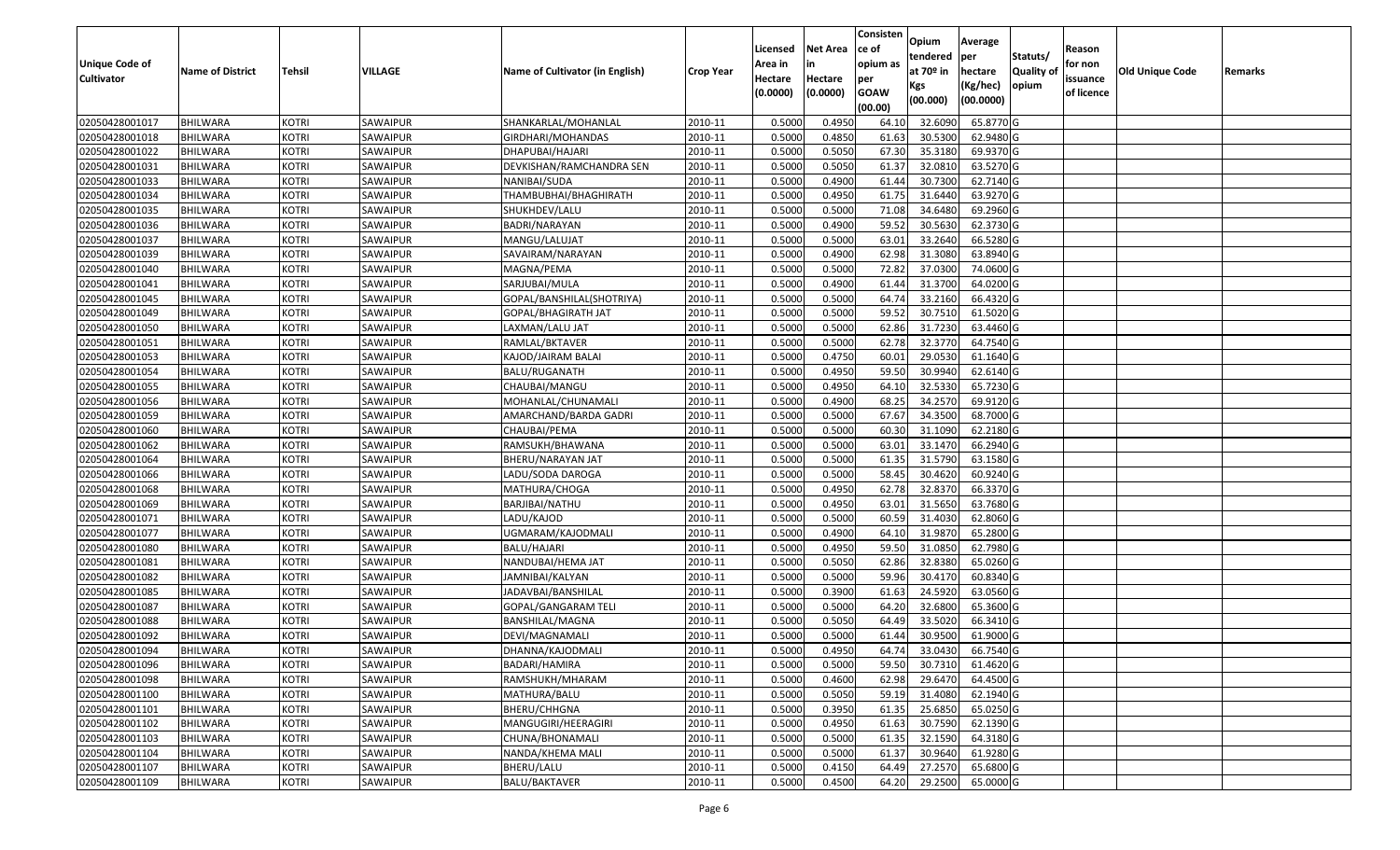|                   |                         |               |              |                                 |                        |          |                 | Consisten              | Opium         | Average   |                  |            |                        |          |
|-------------------|-------------------------|---------------|--------------|---------------------------------|------------------------|----------|-----------------|------------------------|---------------|-----------|------------------|------------|------------------------|----------|
|                   |                         |               |              |                                 |                        | Licensed | <b>Net Area</b> | ce of                  | tendered      | per       | Statuts/         | Reason     |                        |          |
| Unique Code of    | <b>Name of District</b> | <b>Tehsil</b> | VILLAGE      | Name of Cultivator (in English) | <b>Crop Year</b>       | Area in  |                 | opium as               | at $70°$ in   | hectare   | <b>Quality o</b> | for non    | <b>Old Unique Code</b> | Remarks  |
| <b>Cultivator</b> |                         |               |              |                                 |                        | Hectare  | Hectare         | per                    | Kgs           | (Kg/hec)  | opium            | issuance   |                        |          |
|                   |                         |               |              |                                 |                        | (0.0000) | (0.0000)        | <b>GOAW</b><br>(00.00) | (00.000)      | (00.0000) |                  | of licence |                        |          |
| 02050428001110    | <b>BHILWARA</b>         | <b>KOTRI</b>  | SAWAIPUR     | <b>BHOPAL/KESAR SINGH</b>       | 2010-11                | 0.5000   | 0.5000          | 59.96                  | 31.171        | 62.3420 G |                  |            |                        |          |
| 02050428001111    | <b>BHILWARA</b>         | <b>KOTRI</b>  | SAWAIPUR     | SAVAIRAM/NANDA                  | 2010-11                | 0.5000   | 0.4850          | 61.75                  | 29.8880       | 61.6250 G |                  |            |                        |          |
| 02050428001112    | BHILWARA                | <b>KOTRI</b>  | SAWAIPUR     | RAMSUKH/NAULA                   | 2010-11                | 0.5000   | 0.5000          | 59.19                  | 30.823        | 61.6460 G |                  |            |                        |          |
| 02050428001113    | <b>BHILWARA</b>         | <b>KOTRI</b>  | SAWAIPUR     | DHANNIBAI/HEMA GADRI            | 2010-11                | 0.5000   | 0.4900          | 72.99                  | 34.6080       | 70.6290 G |                  |            |                        |          |
| 02050428001114    | BHILWARA                | <b>KOTRI</b>  | SAWAIPUR     | DEVBAKSH/NANDA GADRI            | 2010-11                | 0.5000   | 0.5100          | 67.67                  | 34.600        | 67.8430 G |                  |            |                        |          |
| 02050428001116    | <b>BHILWARA</b>         | <b>KOTRI</b>  | SAWAIPUR     | NATHUDAS/MOHANDAS               | 2010-11                | 0.5000   | 0.4850          | 59.18                  | 29.1980       | 60.2020 G |                  |            |                        |          |
| 02050428001118    | BHILWARA                | <b>KOTRI</b>  | SAWAIPUR     | LADU/MODA                       | 2010-11                | 0.5000   | 0.2900          | 63.04                  | 18.781        | 64.7620 G |                  |            |                        |          |
| 02050428001120    | <b>BHILWARA</b>         | <b>KOTRI</b>  | SAWAIPUR     | CHANDA/MAGNA A.S.LALU GAYRI     | 2010-11                | 0.5000   | 0.4900          | 68.25                  | 33.6210       | 68.6140 G |                  |            |                        |          |
| 02050428001125    | <b>BHILWARA</b>         | <b>KOTRI</b>  | SAWAIPUR     | HARDEV/KUKAJAT                  | 2010-11                | 0.5000   | 0.5000          | 63.04                  | 31.9900       | 63.9800 G |                  |            |                        |          |
| 02050428001126    | <b>BHILWARA</b>         | <b>KOTRI</b>  | SAWAIPUR     | GOPAL/MADAN KUMHAR              | 2010-11                | 0.5000   | 0.4900          | 64.21                  | 32.4270       | 66.1780 G |                  |            |                        |          |
| 02050428001127    | BHILWARA                | <b>KOTRI</b>  | SAWAIPUR     | JUGRAJ/SHOBALAL                 | 2010-11                | 0.5000   | 0.4950          | 60.01                  | 29.6200       | 59.8380 G |                  |            |                        |          |
| 02050428001128    | <b>BHILWARA</b>         | <b>KOTRI</b>  | SAWAIPUR     | KANA/KAJOD                      | 2010-11                | 0.5000   | 0.4900          | 67.30                  | 36.2070       | 73.8920 G |                  |            |                        |          |
| 02050428001129    | <b>BHILWARA</b>         | <b>KOTRI</b>  | SAWAIPUR     | NANIBAI/KANA                    | 2010-11                | 0.5000   | 0.3300          | 62.53                  | 21.4610       | 65.0330 G |                  |            |                        |          |
| 02050428001132    | <b>BHILWARA</b>         | <b>KOTRI</b>  | SAWAIPUR     | MEGHA/NAVALA                    | 2010-11                | 0.5000   | 0.5000          | 59.50                  | 30.9330       | 61.8660 G |                  |            |                        |          |
| 02050428001137    | BHILWARA                | <b>KOTRI</b>  | SAWAIPUR     | RAMLAL/KAJODMALI                | 2010-11                | 0.5000   | 0.4950          | 63.04                  | 31.9090       | 64.4630 G |                  |            |                        |          |
| 02050428001138    | <b>BHILWARA</b>         | <b>KOTRI</b>  | SAWAIPUR     | MANGU/HAJARI JAT                | 2010-11                | 0.5000   | 0.4950          | 64.20                  | 33.3130       | 67.2990 G |                  |            |                        |          |
| 02050428001140    | <b>BHILWARA</b>         | <b>KOTRI</b>  | SAWAIPUR     | NANALAL/HEERA                   | 2010-11                | 0.5000   | 0.5050          | 61.34                  | 31.7860       | 62.9430 G |                  |            |                        |          |
| 02050428001141    | BHILWARA                | <b>KOTRI</b>  | SAWAIPUR     | ISHWARSINGH/BHOPAL SINGH        | 2010-11                | 0.5000   | 0.5000          | 62.53                  | 33.9990       | 67.9980 G |                  |            |                        |          |
| 02050428001143    | <b>BHILWARA</b>         | <b>KOTRI</b>  | SAWAIPUR     | SOHANLAL/KALYANMAL              | 2010-11                | 0.500    | 0.5100          | 68.25                  | 34.9840       | 68.5960 G |                  |            |                        |          |
| 02050428001144    | BHILWARA                | <b>KOTRI</b>  | SAWAIPUR     | MOHANKANWAR/DAULATSINGH         | 2010-11                | 0.5000   | 0.4900          | 63.30                  | 31.6260       | 64.5430 G |                  |            |                        |          |
| 02050428001145    | <b>BHILWARA</b>         | <b>KOTRI</b>  | SAWAIPUR     | DHANNA/PRATAP                   | 2010-11                | 0.5000   | 0.5050          | 58.77                  | 31.031        | 61.4480 G |                  |            |                        |          |
| 02050428001146    | <b>BHILWARA</b>         | <b>KOTRI</b>  | SAWAIPUR     | DEVILAL/GULAB                   | 2010-11                | 0.500    | 0.5000          | 58.77                  | 29.9490       | 59.8980 G |                  |            |                        |          |
| 02050428001147    | <b>BHILWARA</b>         | <b>KOTRI</b>  | SAWAIPUR     | KALULAL/LADULAL                 | 2010-11                | 0.5000   | 0.4900          | 61.37                  | 30.9390       | 63.1410 G |                  |            |                        |          |
| 02050428001148    | <b>BHILWARA</b>         | <b>KOTRI</b>  | SAWAIPUR     | LADULAL/KALYAN                  | 2010-11                | 0.5000   | 0.4900          | 64.2                   | 32.2080       | 65.7310 G |                  |            |                        |          |
| 02050428001149    | <b>BHILWARA</b>         | <b>KOTRI</b>  | SAWAIPUR     | MANGU/HAJARI                    | 2010-11                | 0.5000   | 0.4900          | 62.53                  | 32.037        | 65.3820 G |                  |            |                        |          |
| 02050428001150    | BHILWARA                | <b>KOTRI</b>  | SAWAIPUR     | <b>BADRILAL/UDA</b>             | 2010-11                | 0.5000   | 0.4950          | 59.96                  | 31.415        | 63.4650 G |                  |            |                        |          |
| 02050428001155    | <b>BHILWARA</b>         | <b>KOTRI</b>  | SAWAIPUR     | HEMA/LALU KUMHAR                | 2010-11                | 0.5000   | 0.4950          | 64.21                  | 32.2470       | 65.1450 G |                  |            | 02050428006018         | TRANSFER |
| 02050428002001    | BHILWARA                | <b>KOTRI</b>  | <b>BADLA</b> | JAGNNATH/MANGU                  | 2010-11                | 0.5000   | 0.5000          | 58.94                  | 30.6120       | 61.2240 G |                  |            |                        |          |
| 02050428002002    | <b>BHILWARA</b>         | <b>KOTRI</b>  | <b>BADLA</b> | DEVBAKSH/RAMCHAND               | 2010-11                | 0.5000   | 0.3600          | 58.94                  | 21.7530       | 60.4250 G |                  |            |                        |          |
| 02050428002003    | <b>BHILWARA</b>         | <b>KOTRI</b>  | <b>BADLA</b> | SHANKARDAS/GANGARAMDAS          | 2010-11                | 0.3500   | 0.3150          | 62.69                  | 20.3060       | 64.4630 G |                  |            |                        |          |
| 02050428002004    | BHILWARA                | <b>KOTRI</b>  | <b>BADLA</b> | RAMESVER/BALUDAS                | 2010-11                | 0.5000   | 0.4800          | 63.19                  | 31.5080       | 65.6420 G |                  |            |                        |          |
| 02050428002005    | BHILWARA                | <b>KOTRI</b>  | <b>BADLA</b> | CHHAUKAVAR/KANSINGH             | 2010-11                | 0.5000   | 0.5000          | 63.07                  | 32.3670       | 64.7340 G |                  |            |                        |          |
| 02050428002006    | <b>BHILWARA</b>         | <b>KOTRI</b>  | <b>BADLA</b> | GANESH/CHHGNA                   | 2010-11                | 0.5000   | 0.4800          | 63.19                  | 30.8550       | 64.2810 G |                  |            |                        |          |
| 02050428002007    | BHILWARA                | <b>KOTRI</b>  | <b>BADLA</b> | JAGDISH/RAMA                    | 2010-11                | 0.5000   | 0.4850          | 61.12                  | 29.9580       | 61.7690 G |                  |            |                        |          |
| 02050428002008    | BHILWARA                | <b>KOTRI</b>  | <b>BADLA</b> | KELIDEVI/BALU                   | 2010-11                | 0.500    | 0.4900          | 61.1                   | 30.371        | 61.9820 G |                  |            |                        |          |
| 02050428002009    | <b>BHILWARA</b>         | <b>KOTRI</b>  | <b>BADLA</b> | LADU/NANDA                      | 2010-11                | 0.5000   | 0.3600          | 60.36                  | 21.8530       | 60.7030 G |                  |            |                        |          |
| 02050428002010    | <b>BHILWARA</b>         | <b>KOTRI</b>  | <b>BADLA</b> | ONKAR/NAVALA                    | $\overline{2010} - 11$ | 0.5000   | 0.5050          |                        | 65.58 34.6560 | 68.6260 G |                  |            |                        |          |
| 02050428002011    | <b>BHILWARA</b>         | <b>KOTRI</b>  | <b>BADLA</b> | KASHIRAM/KAJOD A/S BAKTAVER     | 2010-11                | 0.5000   | 0.4850          | 62.86                  | 31.3410       | 64.6210 G |                  |            |                        |          |
| 02050428002012    | <b>BHILWARA</b>         | <b>KOTRI</b>  | <b>BADLA</b> | NANDA/NARAYAN                   | 2010-11                | 0.5000   | 0.5000          | 62.60                  | 33.2270       | 66.4540 G |                  |            |                        |          |
| 02050428002013    | <b>BHILWARA</b>         | <b>KOTRI</b>  | <b>BADLA</b> | SUKHA/POKHAR                    | 2010-11                | 0.5000   | 0.5100          | 62.58                  | 32.3010       | 63.3350 G |                  |            |                        |          |
| 02050428002016    | <b>BHILWARA</b>         | <b>KOTRI</b>  | <b>BADLA</b> | DEVBASH/NARU                    | 2010-11                | 0.5000   | 0.3500          | 63.19                  | 23.2560       | 66.4460 G |                  |            |                        |          |
| 02050428002019    | <b>BHILWARA</b>         | <b>KOTRI</b>  | <b>BADLA</b> | BALIBAI/BHAWANISHANKAR          | 2010-11                | 0.5000   | 0.5000          | 58.53                  | 30.0680       | 60.1360 G |                  |            |                        |          |
| 02050428002020    | <b>BHILWARA</b>         | <b>KOTRI</b>  | <b>BADLA</b> | KALYANMAL/DHANNA                | 2010-11                | 0.5000   | 0.4650          | 58.94                  | 28.8730       | 62.0920 G |                  |            |                        |          |
| 02050428002021    | <b>BHILWARA</b>         | <b>KOTRI</b>  | <b>BADLA</b> | JAMANA/GOKAL                    | 2010-11                | 0.5000   | 0.5000          | 61.89                  | 33.1410       | 66.2820 G |                  |            |                        |          |
| 02050428002022    | <b>BHILWARA</b>         | <b>KOTRI</b>  | <b>BADLA</b> | GOPALSINGH/BAHADUR SINGH        | 2010-11                | 0.5000   | 0.4000          | 62.68                  | 25.4990       | 63.7480 G |                  |            |                        |          |
| 02050428002024    | <b>BHILWARA</b>         | <b>KOTRI</b>  | <b>BADLA</b> | SHARAVAN SINGH/RAMSINGH         | 2010-11                | 0.5000   | 0.2950          | 67.66                  | 20.3860       | 69.1050 G |                  |            |                        |          |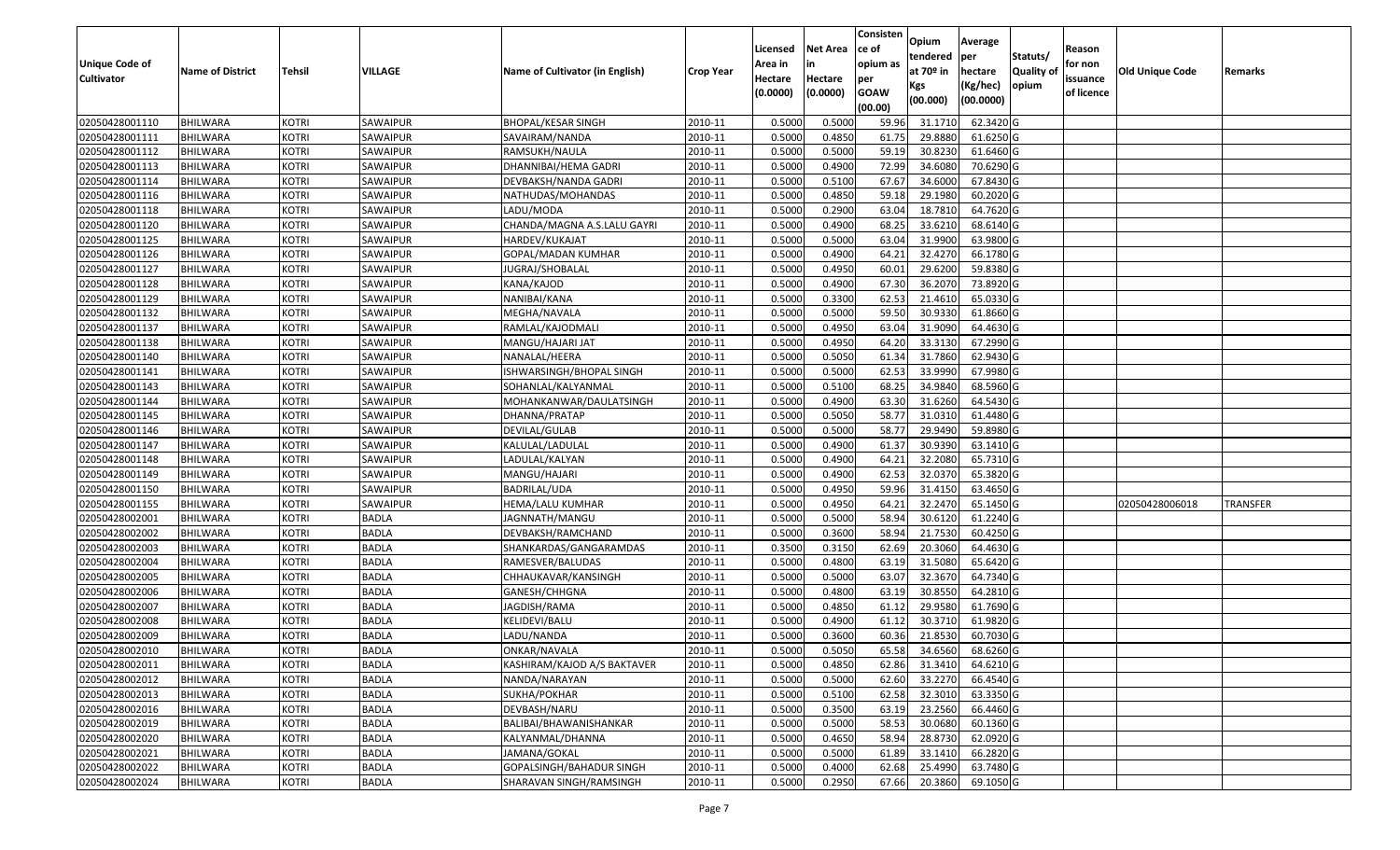| Unique Code of<br><b>Cultivator</b> | <b>Name of District</b> | <b>Tehsil</b> | VILLAGE      | Name of Cultivator (in English) | <b>Crop Year</b> | Licensed<br>Area in<br>Hectare<br>(0.0000) | <b>Net Area</b><br>in<br>Hectare<br>(0.0000) | Consisten<br>ce of<br>opium as<br>per<br><b>GOAW</b><br>(00.00) | Opium<br>tendered<br>at $70°$ in<br>Kgs<br>(00.000) | Average<br>per<br>hectare<br>(Kg/hec)<br>(00.0000) | Statuts/<br>Quality of<br>opium | Reason<br>for non<br>issuance<br>of licence | <b>Old Unique Code</b> | Remarks |
|-------------------------------------|-------------------------|---------------|--------------|---------------------------------|------------------|--------------------------------------------|----------------------------------------------|-----------------------------------------------------------------|-----------------------------------------------------|----------------------------------------------------|---------------------------------|---------------------------------------------|------------------------|---------|
| 02050428002026                      | <b>BHILWARA</b>         | <b>KOTRI</b>  | <b>BADLA</b> | SAMBHUGRI/HIRAGIRI              | 2010-11          | 0.5000                                     | 0.4150                                       | 60.60                                                           | 26.0760                                             | 62.8340 G                                          |                                 |                                             |                        |         |
| 02050428002027                      | <b>BHILWARA</b>         | <b>KOTRI</b>  | <b>BADLA</b> | RAMLAL/MANGU                    | 2010-11          | 0.5000                                     | 0.4700                                       | 68.50                                                           | 34.1880                                             | 72.7400 G                                          |                                 |                                             |                        |         |
| 02050428002028                      | BHILWARA                | <b>KOTRI</b>  | <b>BADLA</b> | LADULAL/MANGILAL                | 2010-11          | 0.5000                                     | 0.4900                                       | 53.80                                                           | 26.6280                                             | 54.3430 G                                          |                                 |                                             |                        |         |
| 02050428002029                      | <b>BHILWARA</b>         | <b>KOTRI</b>  | <b>BADLA</b> | HEERA/NATHU                     | 2010-11          | 0.5000                                     | 0.4950                                       | 62.69                                                           | 31.7270                                             | 64.0950 G                                          |                                 |                                             |                        |         |
| 02050428002031                      | <b>BHILWARA</b>         | <b>KOTRI</b>  | <b>BADLA</b> | DHAN SINGH / MADAN SINGH        | 2010-11          | 0.5000                                     | 0.5000                                       | 62.68                                                           | 32.1060                                             | $64.2120$ G                                        |                                 |                                             |                        |         |
| 02050428002032                      | BHILWARA                | <b>KOTRI</b>  | <b>BADLA</b> | KANHEYALAL/LADU                 | 2010-11          | 0.5000                                     | 0.2950                                       | 60.36                                                           | 18.5180                                             | 62.7730 G                                          |                                 |                                             |                        |         |
| 02050428002033                      | <b>BHILWARA</b>         | <b>KOTRI</b>  | <b>BADLA</b> | JAMANALAL/LADU                  | 2010-11          | 0.5000                                     | 0.2450                                       | 58.48                                                           | 14.9420                                             | 60.9880 G                                          |                                 |                                             |                        |         |
| 02050428002034                      | <b>BHILWARA</b>         | <b>KOTRI</b>  | <b>BADLA</b> | NANDA/MANGU(CHOTA)              | 2010-11          | 0.5000                                     | 0.5000                                       | 62.04                                                           | 31.7000                                             | 63.4000 G                                          |                                 |                                             |                        |         |
| 02050428002035                      | BHILWARA                | <b>KOTRI</b>  | <b>BADLA</b> | BALU/JAGNNATH                   | 2010-11          | 0.5000                                     | 0.5000                                       | 61.54                                                           | 31.8650                                             | 63.7300 G                                          |                                 |                                             |                        |         |
| 02050428002036                      | <b>BHILWARA</b>         | <b>KOTRI</b>  | <b>BADLA</b> | DEVBASH/RAMAJI                  | 2010-11          | 0.5000                                     | 0.5000                                       | 61.54                                                           | 31.7860                                             | 63.5720 G                                          |                                 |                                             |                        |         |
| 02050428002037                      | <b>BHILWARA</b>         | <b>KOTRI</b>  | <b>BADLA</b> | BHANWARLAL/RAMA                 | 2010-11          | 0.5000                                     | 0.4950                                       | 58.53                                                           | 29.4260                                             | 59.4460 G                                          |                                 |                                             |                        |         |
| 02050428002038                      | <b>BHILWARA</b>         | <b>KOTRI</b>  | <b>BADLA</b> | NARAYAN/GOKUL                   | 2010-11          | 0.5000                                     | 0.4950                                       | 61.54                                                           | 31.5020                                             | 63.6400 G                                          |                                 |                                             |                        |         |
| 02050428002039                      | <b>BHILWARA</b>         | <b>KOTRI</b>  | <b>BADLA</b> | LAKHMA/KASHI                    | 2010-11          | 0.5000                                     | 0.3950                                       | 64.19                                                           | 26.1270                                             | 66.1440 G                                          |                                 |                                             |                        |         |
| 02050428002040                      | <b>BHILWARA</b>         | <b>KOTRI</b>  | <b>BADLA</b> | MODIRAM/RAMLAL                  | 2010-11          | 0.5000                                     | 0.5000                                       | 62.04                                                           | 31.8480                                             | 63.6960 G                                          |                                 |                                             |                        |         |
| 02050428002042                      | BHILWARA                | <b>KOTRI</b>  | <b>BADLA</b> | MANGU/DHOKAL JAT                | 2010-11          | 0.5000                                     | 0.4950                                       | 58.48                                                           | 29.8950                                             | 60.3940 G                                          |                                 |                                             |                        |         |
| 02050428002044                      | <b>BHILWARA</b>         | <b>KOTRI</b>  | <b>BADLA</b> | DEVI/NANU JAT                   | 2010-11          | 0.5000                                     | 0.4950                                       | 62.80                                                           | 31.981                                              | 64.6080 G                                          |                                 |                                             |                        |         |
| 02050428002045                      | <b>BHILWARA</b>         | <b>KOTRI</b>  | <b>BADLA</b> | KANHEYALAL/DEVILAL              | 2010-11          | 0.3500                                     | 0.2950                                       | 58.53                                                           | 18.7590                                             | 63.5900 G                                          |                                 |                                             |                        |         |
| 02050428002047                      | <b>BHILWARA</b>         | <b>KOTRI</b>  | <b>BADLA</b> | DAVI/HIRA                       | 2010-11          | 0.5000                                     | 0.4850                                       | 57.01                                                           | 28.3510                                             | 58.4560 G                                          |                                 |                                             |                        |         |
| 02050428002049                      | BHILWARA                | <b>KOTRI</b>  | <b>BADLA</b> | RAMESHWAR/KANHEYALAL            | 2010-11          | 0.5000                                     | 0.4950                                       | 61.27                                                           | 31.5780                                             | 63.7940 G                                          |                                 |                                             |                        |         |
| 02050428002051                      | <b>BHILWARA</b>         | <b>KOTRI</b>  | <b>BADLA</b> | RAMESHVER/HERDEV                | 2010-11          | 0.5000                                     | 0.2600                                       | 60.60                                                           | 15.9130                                             | 61.2040 G                                          |                                 |                                             |                        |         |
| 02050428002052                      | <b>BHILWARA</b>         | <b>KOTRI</b>  | <b>BADLA</b> | BHOLARAM/LALURAM                | 2010-11          | 0.5000                                     | 0.4500                                       | 66.01                                                           | 30.9940                                             | 68.8760 G                                          |                                 |                                             |                        |         |
| 02050428002053                      | <b>BHILWARA</b>         | <b>KOTRI</b>  | <b>BADLA</b> | CHANDUBAI/BALA                  | 2010-11          | 0.5000                                     | 0.4450                                       | 60.36                                                           | 28.3390                                             | 63.6830 G                                          |                                 |                                             |                        |         |
| 02050428002055                      | BHILWARA                | <b>KOTRI</b>  | <b>BADLA</b> | DEVBASH/RAMCHAND LUHAR          | 2010-11          | 0.5000                                     | 0.4900                                       | 58.48                                                           | 29.6290                                             | 60.4670 G                                          |                                 |                                             |                        |         |
| 02050428002056                      | BHILWARA                | <b>KOTRI</b>  | <b>BADLA</b> | BERULAL/MODA BALAI              | 2010-11          | 0.5000                                     | 0.4000                                       | 54.89                                                           | 22.1580                                             | 55.3950 G                                          |                                 |                                             |                        |         |
| 02050428002057                      | <b>BHILWARA</b>         | <b>KOTRI</b>  | <b>BADLA</b> | KALU/NARAYAN JATH               | 2010-11          | 0.5000                                     | 0.4900                                       | 62.80                                                           | 32.4100                                             | 66.1430 G                                          |                                 |                                             |                        |         |
| 02050428002060                      | BHILWARA                | <b>KOTRI</b>  | <b>BADLA</b> | RAMCHANDRA/BHURA                | 2010-11          | 0.5000                                     | 0.4850                                       | 59.68                                                           | 29.7740                                             | 61.3900 G                                          |                                 |                                             |                        |         |
| 02050428002061                      | <b>BHILWARA</b>         | <b>KOTRI</b>  | <b>BADLA</b> | KANA/CHAGNA                     | 2010-11          | 0.5000                                     | 0.5000                                       | 55.19                                                           | 28.8540                                             | 57.7080 G                                          |                                 |                                             |                        |         |
| 02050428002062                      | BHILWARA                | <b>KOTRI</b>  | <b>BADLA</b> | BHERU/NARAYAN                   | 2010-11          | 0.5000                                     | 0.2950                                       | 57.84                                                           | 18.0520                                             | 61.1930 G                                          |                                 |                                             |                        |         |
| 02050428002063                      | <b>BHILWARA</b>         | <b>KOTRI</b>  | <b>BADLA</b> | GOPAL/MANGU                     | 2010-11          | 0.3500                                     | 0.3550                                       | 59.68                                                           | 22.0910                                             | 62.2280 G                                          |                                 |                                             |                        |         |
| 02050428002064                      | BHILWARA                | <b>KOTRI</b>  | <b>BADLA</b> | MULA/RUPAGADRI                  | 2010-11          | 0.5000                                     | 0.3750                                       | 53.14                                                           | 21.5030                                             | $\overline{57.3410}$ G                             |                                 |                                             |                        |         |
| 02050428002065                      | <b>BHILWARA</b>         | <b>KOTRI</b>  | <b>BADLA</b> | RAMESHVAR/BHAGIRATH             | 2010-11          | 0.5000                                     | 0.3000                                       | 62.80                                                           | 19.8280                                             | 66.0930 G                                          |                                 |                                             |                        |         |
| 02050428002066                      | BHILWARA                | <b>KOTRI</b>  | <b>BADLA</b> | RAMLAL/HAJARI GADRI             | 2010-11          | 0.5000                                     | 0.4900                                       | 58.27                                                           | 29.9570                                             | 61.1370 G                                          |                                 |                                             |                        |         |
| 02050428002068                      | <b>BHILWARA</b>         | <b>KOTRI</b>  | <b>BADLA</b> | SOHANLAL/HIRANATH               | 2010-11          | 0.5000                                     | 0.5000                                       | 62.68                                                           | 31.7560                                             | 63.5120G                                           |                                 |                                             |                        |         |
| 02050428002069                      | <b>BHILWARA</b>         | <b>KOTRI</b>  | <b>BADLA</b> | LADUNATH/KANANATH               | 2010-11          | 0.5000                                     | 0.4950                                       | 60.26                                                           | 31.1850                                             | 63.0000G                                           |                                 |                                             |                        |         |
| 02050428002070                      | <b>BHILWARA</b>         | <b>KOTRI</b>  | <b>BADLA</b> | DEVI A.S.RUPA/MANGU             | 2010-11          | 0.5000                                     | 0.4900                                       | 61.12                                                           | 30.467                                              | 62.1780 G                                          |                                 |                                             |                        |         |
| 02050428002071                      | <b>BHILWARA</b>         | <b>KOTRI</b>  | <b>BADLA</b> | NANDSINGH/FOJSINGH              | 2010-11          | 0.5000                                     | 0.5000                                       | 58.27                                                           | 30.1960                                             | 60.3920 G                                          |                                 |                                             |                        |         |
| 02050428002073                      | <b>BHILWARA</b>         | KOTRI         | <b>BADLA</b> | BHERU/DEVI SHUTHAR              | 2010-11          | 0.5000                                     | 0.4900                                       | 56.62                                                           | 28.8220                                             | 58.8200 G                                          |                                 |                                             |                        |         |
| 02050428002074                      | <b>BHILWARA</b>         | <b>KOTRI</b>  | <b>BADLA</b> | JADAVBAI/PREMA                  | 2010-11          | 0.5000                                     | 0.5000                                       | 59.68                                                           | 30.7160                                             | 61.4320 G                                          |                                 |                                             |                        |         |
| 02050428002075                      | <b>BHILWARA</b>         | <b>KOTRI</b>  | <b>BADLA</b> | JHAUBHAI/RAMLAL                 | 2010-11          | 0.5000                                     | 0.3450                                       | 57.49                                                           | 20.3720                                             | 59.0490 G                                          |                                 |                                             |                        |         |
| 02050428002076                      | BHILWARA                | <b>KOTRI</b>  | <b>BADLA</b> | BHERUSINGH/MANOHERSINGH         | 2010-11          | 0.5000                                     | 0.4950                                       | 59.66                                                           | 30.4920                                             | 61.6000 G                                          |                                 |                                             |                        |         |
| 02050428002080                      | <b>BHILWARA</b>         | <b>KOTRI</b>  | <b>BADLA</b> | LADUDAVI/JAVANA                 | 2010-11          | 0.5000                                     | 0.4500                                       | 55.53                                                           | 25.3410                                             | 56.3130 G                                          |                                 |                                             |                        |         |
| 02050428002081                      | <b>BHILWARA</b>         | <b>KOTRI</b>  | <b>BADLA</b> | HEERA/DALLA DEVA                | 2010-11          | 0.5000                                     | 0.4850                                       | 56.23                                                           | 28.5920                                             | 58.9530 G                                          |                                 |                                             |                        |         |
| 02050428002083                      | <b>BHILWARA</b>         | <b>KOTRI</b>  | <b>BADLA</b> | LADIDAVI/MOHAN                  | 2010-11          | 0.5000                                     | 0.4900                                       | 58.27                                                           | 29.4440                                             | 60.0900 G                                          |                                 |                                             |                        |         |
| 02050428002084                      | <b>BHILWARA</b>         | <b>KOTRI</b>  | <b>BADLA</b> | UDAILAL/PRATAP                  | 2010-11          | 0.5000                                     | 0.5050                                       | 60.36                                                           | 32.6100                                             | 64.5740 G                                          |                                 |                                             |                        |         |
| 02050428002085                      | <b>BHILWARA</b>         | <b>KOTRI</b>  | <b>BADLA</b> | JAGRUP/NANDA                    | 2010-11          | 0.3500                                     | 0.3400                                       | 58.42                                                           | 20.9020                                             | 61.4760 G                                          |                                 |                                             |                        |         |
| 02050428002086                      | BHILWARA                | <b>KOTRI</b>  | <b>BADLA</b> | RAMESHVAR/MANGILAL              | 2010-11          | 0.5000                                     | 0.4900                                       | 63.99                                                           | 32.1410                                             | 65.5940 G                                          |                                 |                                             |                        |         |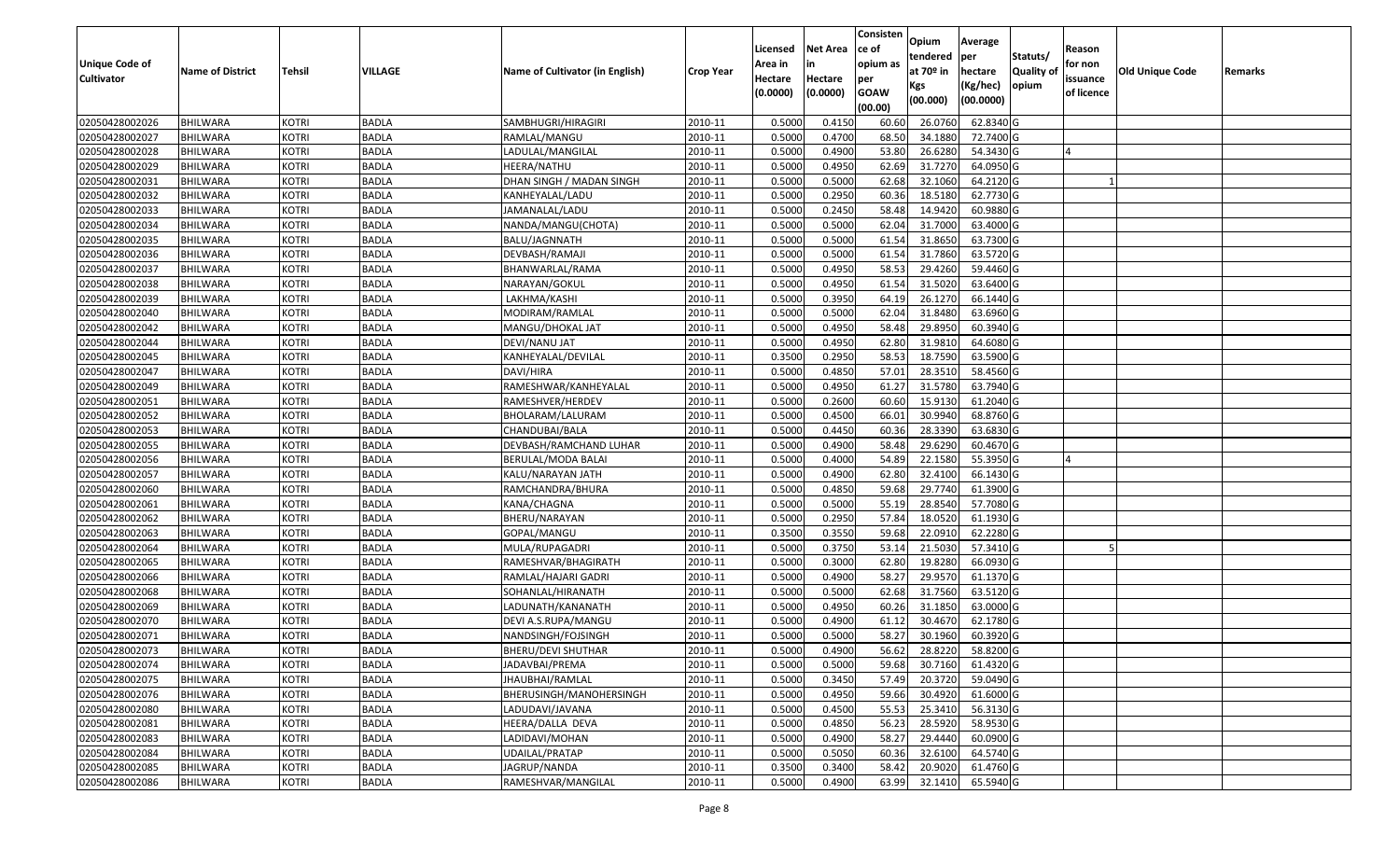|                   |                         |               |              |                                 |                  |          |                 | Consisten        | Opium         | Average   |                  |            |                 |         |
|-------------------|-------------------------|---------------|--------------|---------------------------------|------------------|----------|-----------------|------------------|---------------|-----------|------------------|------------|-----------------|---------|
|                   |                         |               |              |                                 |                  | Licensed | <b>Net Area</b> | ce of            | tendered      | per       | Statuts/         | Reason     |                 |         |
| Unique Code of    | <b>Name of District</b> | <b>Tehsil</b> | VILLAGE      | Name of Cultivator (in English) | <b>Crop Year</b> | Area in  |                 | opium as         | at $70°$ in   | hectare   | <b>Quality o</b> | for non    | Old Unique Code | Remarks |
| <b>Cultivator</b> |                         |               |              |                                 |                  | Hectare  | Hectare         | per              | Kgs           | (Kg/hec)  | opium            | issuance   |                 |         |
|                   |                         |               |              |                                 |                  | (0.0000) | (0.0000)        | <b>GOAW</b>      | (00.000)      | (00.0000) |                  | of licence |                 |         |
| 02050428002087    | <b>BHILWARA</b>         | <b>KOTRI</b>  | <b>BADLA</b> | UDA/MAGNA                       | 2010-11          | 0.5000   | 0.4900          | (00.00)<br>62.04 | 31.3260       | 63.9310 G |                  |            |                 |         |
| 02050428002089    | <b>BHILWARA</b>         | <b>KOTRI</b>  | <b>BADLA</b> | SAJNADEVI/DEVILAL               | 2010-11          | 0.5000   | 0.4950          | 64.90            | 33.3510       | 67.3760 G |                  |            |                 |         |
| 02050428002091    | BHILWARA                | <b>KOTRI</b>  | <b>BADLA</b> | SHANKER/MAGNA                   | 2010-11          | 0.5000   | 0.4500          | 59.38            | 27.5420       | 61.2040 G |                  |            |                 |         |
| 02050428002095    | <b>BHILWARA</b>         | <b>KOTRI</b>  | <b>BADLA</b> | LADUGIR/KASHIGIRI               | 2010-11          | 0.5000   | 0.3900          | 57.48            | 23.2750       | 59.6790   |                  |            |                 |         |
| 02050428002097    | BHILWARA                | <b>KOTRI</b>  | <b>BADLA</b> | BHAIRUSINGH/BAMSINGH            | 2010-11          | 0.5000   | 0.4700          | 59.38            | 29.7320       | 63.2600 G |                  |            |                 |         |
| 02050428002098    | <b>BHILWARA</b>         | <b>KOTRI</b>  | <b>BADLA</b> | GOPAL/HAJARI                    | 2010-11          | 0.5000   | 0.4950          | 63.07            | 32.5190       | 65.6950 G |                  |            |                 |         |
| 02050428002099    | BHILWARA                | <b>KOTRI</b>  | <b>BADLA</b> | KASHI/GANESH                    | 2010-11          | 0.5000   | 0.4800          | 56.07            | 28.2330       | 58.8190 G |                  |            |                 |         |
| 02050428002100    | <b>BHILWARA</b>         | <b>KOTRI</b>  | <b>BADLA</b> | PYARI/LALA                      | 2010-11          | 0.5000   | 0.4450          | 59.38            | 26.9770       | 60.6220 G |                  |            |                 |         |
|                   |                         |               |              |                                 |                  |          |                 |                  |               |           |                  |            |                 |         |
| 02050428002101    | BHILWARA                | <b>KOTRI</b>  | <b>BADLA</b> | HIRA/HAJARI JATH A/S RAMCHAND   | 2010-11          | 0.5000   | 0.5000          | 66.01            | 34.2600       | 68.5200 G |                  |            |                 |         |
| 02050428002102    | BHILWARA                | <b>KOTRI</b>  | <b>BADLA</b> | UDAYRAM/RAMCHAND SEN            | 2010-11          | 0.5000   | 0.2750          | 64.97            | 18.8010       | 68.3670 G |                  |            |                 |         |
| 02050428002103    | BHILWARA                | <b>KOTRI</b>  | <b>BADLA</b> | DAVI/UDANAYAK                   | 2010-11          | 0.5000   | 0.4900          | 59.66            | 30.2880       | 61.8120G  |                  |            |                 |         |
| 02050428002104    | <b>BHILWARA</b>         | <b>KOTRI</b>  | <b>BADLA</b> | DEVI/KANA GADRI                 | 2010-11          | 0.5000   | 0.4900          | 62.34            | 32.1990       | 65.7120 G |                  |            |                 |         |
| 02050428002106    | <b>BHILWARA</b>         | <b>KOTRI</b>  | <b>BADLA</b> | MADANLAL/KANA                   | 2010-11          | 0.5000   | 0.4900          | 58.18            | 29.1350       | 59.4590 G |                  |            |                 |         |
| 02050428002108    | BHILWARA                | <b>KOTRI</b>  | <b>BADLA</b> | MATHURA/NANDA BALAI             | 2010-11          | 0.5000   | 0.4800          | 63.99            | 31.6380       | 65.9130 G |                  |            |                 |         |
| 02050428002111    | <b>BHILWARA</b>         | <b>KOTRI</b>  | <b>BADLA</b> | KISHOR/GOKUL                    | 2010-11          | 0.5000   | 0.4750          | 60.38            | 29.7300       | 62.5890 G |                  |            |                 |         |
| 02050428002112    | <b>BHILWARA</b>         | <b>KOTRI</b>  | <b>BADLA</b> | JAMANALAL/RAMSHUKH              | 2010-11          | 0.5000   | 0.3000          | 60.30            | 18.0500       | 60.1670 G |                  |            |                 |         |
| 02050428002114    | BHILWARA                | <b>KOTRI</b>  | <b>BADLA</b> | KANHIYALAL/RAMA                 | 2010-11          | 0.500    | 0.3400          | 62.92            | 22.4320       | 65.9760 G |                  |            |                 |         |
| 02050428002115    | <b>BHILWARA</b>         | <b>KOTRI</b>  | <b>BADLA</b> | RAMESHVER/BALU                  | 2010-11          | 0.5000   | 0.4900          | 60.38            | 30.3390       | 61.9160 G |                  |            |                 |         |
| 02050428002117    | BHILWARA                | <b>KOTRI</b>  | <b>BADLA</b> | SHANKARLAL/MANGU TELI           | 2010-11          | 0.5000   | 0.4750          | 62.34            | 30.4490       | 64.1030 G |                  |            |                 |         |
| 02050428002118    | <b>BHILWARA</b>         | <b>KOTRI</b>  | <b>BADLA</b> | RADHABAI/KANAIYALAL             | 2010-11          | 0.5000   | 0.4950          | 61.23            | 31.1520       | 62.9330 G |                  |            |                 |         |
| 02050428002119    | BHILWARA                | <b>KOTRI</b>  | <b>BADLA</b> | KUKA/PARTAP BALAI               | 2010-11          | 0.5000   | 0.4450          | 62.34            | 28.7040       | 64.5030 G |                  |            |                 |         |
| 02050428002120    | BHILWARA                | <b>KOTRI</b>  | <b>BADLA</b> | URJAN/HAJARI                    | 2010-11          | 0.5000   | 0.4850          | 59.37            | 30.3240       | 62.5240 G |                  |            |                 |         |
| 02050428002121    | BHILWARA                | <b>KOTRI</b>  | <b>BADLA</b> | BHURA/HAJARI                    | 2010-11          | 0.5000   | 0.4950          | 64.22            | 33.3600       | 67.3940 G |                  |            |                 |         |
| 02050428002122    | <b>BHILWARA</b>         | <b>KOTRI</b>  | <b>BADLA</b> | HIRA/KAJOR GADRI                | 2010-11          | 0.5000   | 0.5100          | 67.03            | 35.4900       | 69.5880 G |                  |            |                 |         |
| 02050428002123    | BHILWARA                | <b>KOTRI</b>  | <b>BADLA</b> | RAMNATH/BHURANNATH              | 2010-11          | 0.5000   | 0.4950          | 59.37            | 30.475        | 61.5660G  |                  |            |                 |         |
| 02050428002125    | <b>BHILWARA</b>         | <b>KOTRI</b>  | <b>BADLA</b> | BHARULAL/MOTA GAYRI             | 2010-11          | 0.5000   | 0.4750          | 62.92            | 30.6670       | 64.5620 G |                  |            |                 |         |
| 02050428002131    | BHILWARA                | <b>KOTRI</b>  | <b>BADLA</b> | GISHU/LADU TELI                 | 2010-11          | 0.5000   | 0.4800          | 58.07            | 28.9200       | 60.2500 G |                  |            |                 |         |
| 02050428002133    | <b>BHILWARA</b>         | <b>KOTRI</b>  | <b>BADLA</b> | EAJANBAI/DEVILAL                | 2010-11          | 0.5000   | 0.4950          | 57.07            | 29.1920       | 58.9740 G |                  |            |                 |         |
| 02050428002135    | BHILWARA                | <b>KOTRI</b>  | <b>BADLA</b> | BHERU/PYARA                     | 2010-11          | 0.5000   | 0.4950          | 53.97            | 27.4870       | 55.5290 G |                  |            |                 |         |
| 02050428002137    | BHILWARA                | <b>KOTRI</b>  | <b>BADLA</b> | TULSHIBAI/MOTILAL               | 2010-11          | 0.5000   | 0.4850          | 61.15            | 30.3770       | 62.6330 G |                  |            |                 |         |
| 02050428002138    | BHILWARA                | <b>KOTRI</b>  | <b>BADLA</b> | BHERULAL/DEVKARN MHAJAN         | 2010-11          | 0.5000   | 0.2500          | 60.38            | 15.7100       | 62.8400 G |                  |            |                 |         |
| 02050428002139    | <b>BHILWARA</b>         | <b>KOTRI</b>  | <b>BADLA</b> | NANDUBAI/CHITAR                 | 2010-11          | 0.5000   | 0.4700          | 58.07            | 28.4080       | 60.4430 G |                  |            |                 |         |
| 02050428002141    | BHILWARA                | <b>KOTRI</b>  | <b>BADLA</b> | RAMLAL/GOKAL                    | 2010-11          | 0.5000   | 0.3000          | 61.81            | 19.1570       | 63.8570 G |                  |            |                 |         |
| 02050428002142    | BHILWARA                | <b>KOTRI</b>  | <b>BADLA</b> | GAFOOR/RAHIMBAKSH               | 2010-11          | 0.500    | 0.2450          | 64.22            | 16.3420       | 66.7020 G |                  |            |                 |         |
| 02050428002143    | BHILWARA                | <b>KOTRI</b>  | <b>BADLA</b> | KHANA/NARAYAN                   | 2010-11          | 0.5000   | 0.4950          | 61.81            | 34.5010       | 69.6990 G |                  |            |                 |         |
| 02050428002145    | <b>BHILWARA</b>         | <b>KOTRI</b>  | <b>BADLA</b> | SAREEFAN/PEERU                  | 2010-11          | 0.5000   | 0.4950          |                  | 58.07 29.6580 | 59.9150 G |                  |            |                 |         |
| 02050428002147    | <b>BHILWARA</b>         | <b>KOTRI</b>  | <b>BADLA</b> | BALU/URJAN JAT                  | 2010-11          | 0.5000   | 0.5050          | 61.81            | 33.5730       | 66.4810 G |                  |            |                 |         |
| 02050428002150    | <b>BHILWARA</b>         | <b>KOTRI</b>  | <b>BADLA</b> | SHIVNATH/HEERANATH              | 2010-11          | 0.5000   | 0.4450          | 59.37            | 26.6860       | 59.9690 G |                  |            |                 |         |
| 02050428002151    | <b>BHILWARA</b>         | <b>KOTRI</b>  | <b>BADLA</b> | BALU/RAMA                       | 2010-11          | 0.5000   | 0.4950          | 64.63            | 33.3970       | 67.4690 G |                  |            |                 |         |
| 02050428002152    | <b>BHILWARA</b>         | <b>KOTRI</b>  | <b>BADLA</b> | BALU/HAJARI                     | 2010-11          | 0.5000   | 0.4350          | 59.22            | 26.9390       | 61.9290 G |                  |            |                 |         |
| 02050428002156    | <b>BHILWARA</b>         | <b>KOTRI</b>  | <b>BADLA</b> | FUMABAI/PYARCHAND               | 2010-11          | 0.5000   | 0.4000          | 64.02            | 26.1540       | 65.3850 G |                  |            |                 |         |
| 02050428002158    | <b>BHILWARA</b>         | <b>KOTRI</b>  | <b>BADLA</b> | GANESH/KALU                     | 2010-11          | 0.5000   | 0.2950          | 54.91            | 16.8940       | 57.2680 G |                  |            |                 |         |
| 02050428002159    | <b>BHILWARA</b>         | <b>KOTRI</b>  | <b>BADLA</b> | SHUKHA/DUKAL                    | 2010-11          | 0.5000   | 0.4850          | 58.18            | 29.0490       | 59.8950 G |                  |            |                 |         |
| 02050428002160    | <b>BHILWARA</b>         | <b>KOTRI</b>  | <b>BADLA</b> | RAMKUVER/BHAGIRATHDAS           | 2010-11          | 0.5000   | 0.4800          | 65.67            | 33.7980       | 70.4130 G |                  |            |                 |         |
| 02050428002161    | <b>BHILWARA</b>         | <b>KOTRI</b>  | <b>BADLA</b> | GAJSINGH/MULSINGH               | 2010-11          | 0.5000   | 0.4000          | 61.26            | 25.6280       | 64.0700 G |                  |            |                 |         |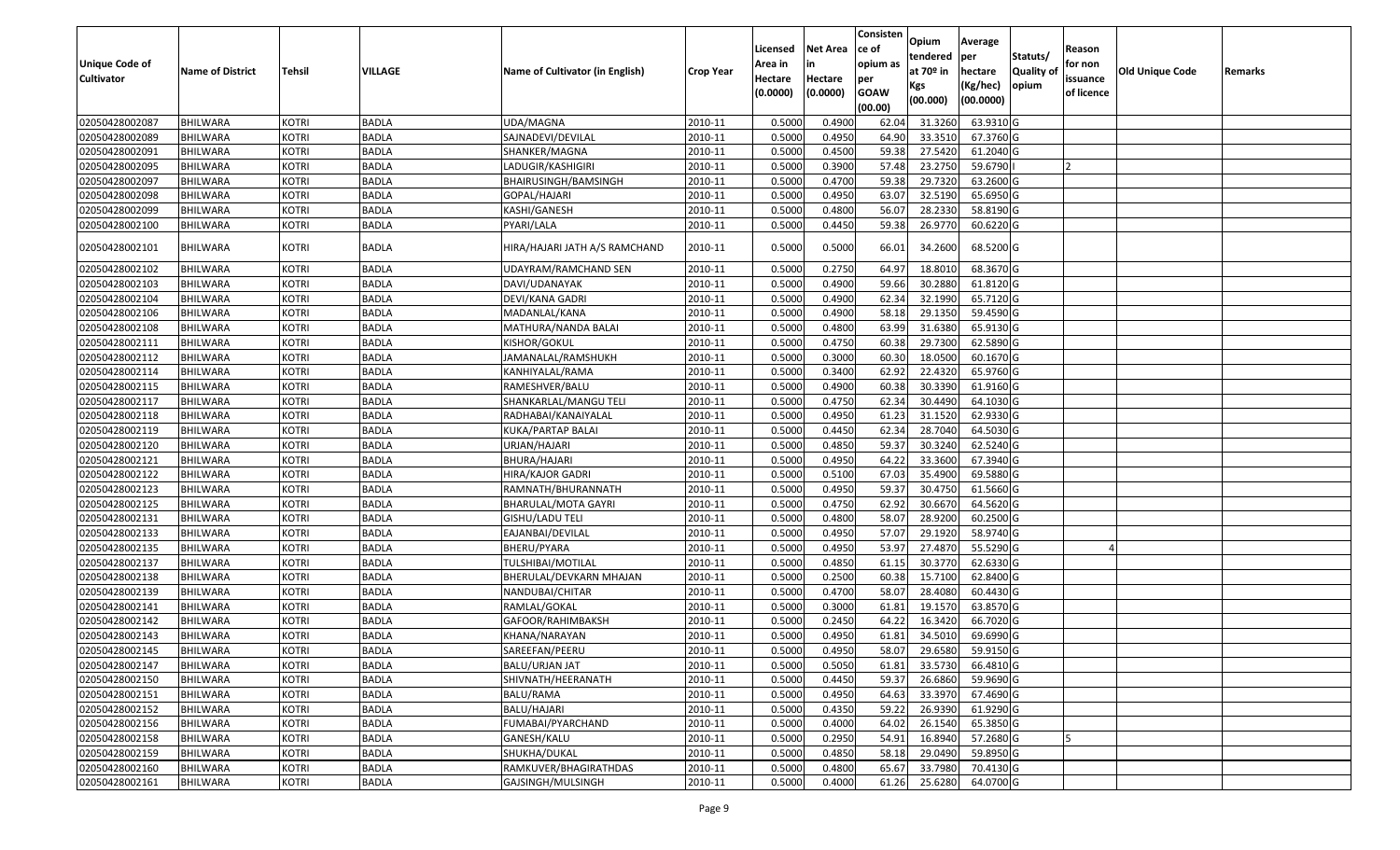|                                  |                                    |                              |                              |                                         |                    |                  |                  | Consisten      | Opium              | Average                |                  |            |                        |                 |
|----------------------------------|------------------------------------|------------------------------|------------------------------|-----------------------------------------|--------------------|------------------|------------------|----------------|--------------------|------------------------|------------------|------------|------------------------|-----------------|
|                                  |                                    |                              |                              |                                         |                    | Licensed         | <b>Net Area</b>  | ce of          | tendered           | per                    | Statuts/         | Reason     |                        |                 |
| Unique Code of                   | <b>Name of District</b>            | <b>Tehsil</b>                | VILLAGE                      | Name of Cultivator (in English)         | <b>Crop Year</b>   | Area in          |                  | opium as       | at $70°$ in        | hectare                | <b>Quality o</b> | for non    | <b>Old Unique Code</b> | Remarks         |
| <b>Cultivator</b>                |                                    |                              |                              |                                         |                    | Hectare          | Hectare          | per            | Kgs                | (Kg/hec)               | opium            | issuance   |                        |                 |
|                                  |                                    |                              |                              |                                         |                    | (0.0000)         | (0.0000)         | <b>GOAW</b>    | (00.000)           | (00.0000)              |                  | of licence |                        |                 |
|                                  |                                    |                              |                              |                                         |                    |                  |                  | (00.00)        |                    |                        |                  |            |                        |                 |
| 02050428002162                   | <b>BHILWARA</b>                    | <b>KOTRI</b>                 | <b>BADLA</b>                 | MANGO/KHANA NAYAK                       | 2010-11            | 0.5000           | 0.3900           | 62.92          | 25.7260            | 65.9640 G              |                  |            |                        |                 |
| 02050428002165<br>02050428002166 | <b>BHILWARA</b>                    | <b>KOTRI</b><br><b>KOTRI</b> | <b>BADLA</b><br><b>BADLA</b> | HAJARI/JAGANNATH                        | 2010-11<br>2010-11 | 0.5000<br>0.5000 | 0.3500<br>0.3700 | 65.67<br>64.22 | 23.7100<br>24.6360 | 67.7430 G<br>66.5840 G |                  |            |                        |                 |
| 02050428002167                   | <b>BHILWARA</b><br><b>BHILWARA</b> | <b>KOTRI</b>                 | <b>BADLA</b>                 | BHERU/KHANADAS<br>MUNNAKAVAR/DURGASINGH | 2010-11            | 0.5000           | 0.5000           | 61.26          | 31.6250            | 63.2500 G              |                  |            |                        |                 |
| 02050428002171                   | BHILWARA                           | <b>KOTRI</b>                 | <b>BADLA</b>                 | RUKAMABAI/CHHITARTELI                   | 2010-11            | 0.5000           | 0.5000           | 59.36          | 30.4690            | 60.9380 G              |                  |            |                        |                 |
| 02050428002172                   | <b>BHILWARA</b>                    | <b>KOTRI</b>                 | <b>BADLA</b>                 | CHHITAR/KAJOD JAT                       | 2010-11            | 0.5000           | 0.3500           | 59.36          | 21.5330            | 61.5230 G              |                  |            |                        |                 |
| 02050428002173                   | BHILWARA                           | <b>KOTRI</b>                 | <b>BADLA</b>                 | DHANNA/KHANA NAYAK                      | 2010-11            | 0.5000           | 0.2500           | 61.26          | 15.5460            | 62.1840 G              |                  |            |                        |                 |
| 02050428002174                   | <b>BHILWARA</b>                    | <b>KOTRI</b>                 | <b>BADLA</b>                 | RAJUNATH/PRBHUNATH                      | 2010-11            | 0.5000           | 0.3500           | 62.46          | 22.7280            | 64.9370 G              |                  |            |                        |                 |
| 02050428002175                   | <b>BHILWARA</b>                    | <b>KOTRI</b>                 | <b>BADLA</b>                 | KALU/KHANA NAYAK                        | 2010-11            | 0.5000           | 0.4450           | 59.66          | 26.9600            | 60.5840 G              |                  |            |                        |                 |
| 02050428002176                   | <b>BHILWARA</b>                    | <b>KOTRI</b>                 | <b>BADLA</b>                 | SHANKER/BHERU JAT                       | 2010-11            | 0.5000           | 0.4150           | 59.36          | 24.6700            | 59.4460 G              |                  |            |                        |                 |
| 02050428002177                   | BHILWARA                           | <b>KOTRI</b>                 | <b>BADLA</b>                 | GANGARAM/POKHAR JAT                     | 2010-11            | 0.5000           | 0.4550           | 59.66          | 28.6450            | 62.9560 G              |                  |            |                        |                 |
| 02050428002178                   | <b>BHILWARA</b>                    | <b>KOTRI</b>                 | <b>BADLA</b>                 | MOTI/GANSH TELI                         | 2010-11            | 0.5000           | 0.4800           | 59.66          | 30.0120            | 62.5250 G              |                  |            |                        |                 |
| 02050428002181                   | <b>BHILWARA</b>                    | <b>KOTRI</b>                 | <b>BADLA</b>                 | BHERU/DHOOKAL                           | 2010-11            | 0.5000           | 0.4850           | 60.21          | 29.8040            | 61.4520 G              |                  |            |                        |                 |
| 02050428002182                   | <b>BHILWARA</b>                    | <b>KOTRI</b>                 | <b>BADLA</b>                 | SUVAN/RAHIMBAKSH                        | 2010-11            | 0.5000           | 0.3000           | 66.89          | 20.4800            | 68.2670 G              |                  |            |                        |                 |
| 02050428002183                   | BHILWARA                           | <b>KOTRI</b>                 | <b>BADLA</b>                 | PYARANATH/HEERANATH                     | 2010-11            | 0.5000           | 0.5000           | 58.18          | 29.7720            | 59.5440 G              |                  |            |                        |                 |
| 02050428002185                   | <b>BHILWARA</b>                    | <b>KOTRI</b>                 | <b>BADLA</b>                 | NARAYNIBAI/MULA REJAR                   | 2010-11            | 0.5000           | 0.5000           | 56.85          | 29.3780            | 58.7560 G              |                  |            |                        |                 |
| 02050428002186                   | <b>BHILWARA</b>                    | <b>KOTRI</b>                 | <b>BADLA</b>                 | MEGHA/PRATAP BALAI                      | 2010-11            | 0.5000           | 0.4950           | 60.21          | 31.0490            | 62.7250 G              |                  |            |                        |                 |
| 02050428002187                   | BHILWARA                           | <b>KOTRI</b>                 | <b>BADLA</b>                 | KHATUN/KASAM                            | 2010-11            | 0.5000           | 0.4950           | 61.88          | 31.7670            | 64.1760 G              |                  |            |                        |                 |
| 02050428002188                   | <b>BHILWARA</b>                    | <b>KOTRI</b>                 | <b>BADLA</b>                 | ATMARAM/KANHAIYA LAL                    | 2010-11            | 0.5000           | 0.4750           | 62.46          | 32.2580            | 67.9120 G              |                  |            |                        |                 |
| 02050428002189                   | BHILWARA                           | <b>KOTRI</b>                 | <b>BADLA</b>                 | CHANND KUNWAR/BHAVER SINGH              | 2010-11            | 0.5000           | 0.4950           | 60.2           | 30.0990            | 60.8060 G              |                  |            |                        |                 |
| 02050428002190                   | <b>BHILWARA</b>                    | <b>KOTRI</b>                 | <b>BADLA</b>                 | RAJKUVAR/KANSINGH                       | 2010-11            | 0.5000           | 0.4950           | 64.02          | 33.3020            | 67.2770 G              |                  |            |                        |                 |
| 02050428002191                   | <b>BHILWARA</b>                    | <b>KOTRI</b>                 | <b>BADLA</b>                 | RUKAMABAI/KANA                          | 2010-11            | 0.5000           | 0.4900           | 57.99          | 29.5960            | 60.4000 G              |                  |            |                        |                 |
| 02050428002192                   | <b>BHILWARA</b>                    | <b>KOTRI</b>                 | <b>BADLA</b>                 | RAMESHVER/MANGU                         | 2010-11            | 0.5000           | 0.3000           | 61.15          | 19.6500            | 65.5000G               |                  |            |                        |                 |
| 02050428002193                   | <b>BHILWARA</b>                    | <b>KOTRI</b>                 | <b>BADLA</b>                 | JODHA/HIRA JATH                         | 2010-11            | 0.5000           | 0.4950           | 58.1           | 29.4260            | 59.4460 G              |                  |            |                        |                 |
| 02050428002194                   | <b>BHILWARA</b>                    | <b>KOTRI</b>                 | <b>BADLA</b>                 | <b>BALU/HARDEV NAI</b>                  | 2010-11            | 0.5000           | 0.4400           | 61.15          | 27.4830            | 62.4610 G              |                  |            |                        |                 |
| 02050428002198                   | BHILWARA                           | <b>KOTRI</b>                 | <b>BADLA</b>                 | NAYARAN/GOKUL BLAI                      | 2010-11            | 0.5000           | 0.4250           | 56.85          | 24.5860            | 57.8490 G              |                  |            |                        |                 |
| 02050428002199                   | <b>BHILWARA</b>                    | <b>KOTRI</b>                 | <b>BADLA</b>                 | LAKSHMAN/BHURA JAT                      | 2010-11            | 0.5000           | 0.4500           | 61.28          | 28.7150            | 63.8110G               |                  |            |                        |                 |
| 02050428002203                   | BHILWARA                           | <b>KOTRI</b>                 | <b>BADLA</b>                 | MANGILAL/BALDEV DAROGA                  | 2010-11            | 0.5000           | 0.2500           | 56.85          | 14.7610            | 59.0440 G              |                  |            |                        |                 |
| 02050428002205                   | <b>BHILWARA</b>                    | <b>KOTRI</b>                 | <b>BADLA</b>                 | MAHENDRASINGH/BHAIRUSINGH               | 2010-11            | 0.5000           | 0.4950           | 60.60          | 31.6740            | 63.9880 G              |                  |            |                        |                 |
| 02050428002210                   | <b>BHILWARA</b>                    | <b>KOTRI</b>                 | <b>BADLA</b>                 | KAMALABI/NAGINARAM                      | 2010-11            | 0.5000           | 0.4900           | 63.07          | 32.1220            | 65.5550 G              |                  |            |                        |                 |
| 02050428002216                   | <b>BHILWARA</b>                    | <b>KOTRI</b>                 | <b>BADLA</b>                 | SHUKHA/NANDA BALAI                      | 2010-11            | 0.3500           | 0.3500           | 57.84          | 20.7030            | 59.1510G               |                  |            |                        |                 |
| 02050428002221                   | BHILWARA                           | <b>KOTRI</b>                 | <b>BADLA</b>                 | NARAYAN/LALU                            | 2010-11            | 0.5000           | 0.3100           | 57.84          | 18.4350            | 59.4680 G              |                  |            |                        |                 |
| 02050428002222                   | <b>BHILWARA</b>                    | <b>KOTRI</b>                 | <b>BADLA</b>                 | BANSHILAL/HAJARI                        | 2010-11            | 0.5000           | 0.4000           | 64.63          | 27.015             | 67.5380 G              |                  |            |                        |                 |
| 02050428002225                   | BHILWARA                           | <b>KOTRI</b>                 | <b>BADLA</b>                 | BALU/HAJARI KHATIK                      | 2010-11            | 0.3500           | 0.2600           | 67.03          | 17.6630            | 67.9350 G              |                  |            | 02050428006041         | <b>TRANSFER</b> |
| 02050428003001                   | BHILWARA                           | <b>KOTRI</b>                 | <b>KHAJINA</b>               | SURJMAL/RAMSUKH                         | 2010-11            | 0.500            | 0.5050           | 63.93          | 32.9560            | 65.2590 G              |                  |            |                        |                 |
| 02050428003002                   | <b>BHILWARA</b>                    | <b>KOTRI</b>                 | KHAJINA                      | PREM/RAMSHUK                            | 2010-11            | 0.5000           | 0.4950           | 64.77          | 33.0270            | 66.7210 G              |                  |            |                        |                 |
| 02050428003003                   | <b>BHILWARA</b>                    | <b>KOTRI</b>                 | KHAJINA                      | MOTI/HARLAL                             | 2010-11            | 0.5000           | 0.4000           |                | 62.73 27.1170      | 67.7930 G              |                  |            |                        |                 |
| 02050428003004                   | <b>BHILWARA</b>                    | <b>KOTRI</b>                 | KHAJINA                      | RAMLAL/BALU                             | 2010-11            | 0.5000           | 0.4950           | 63.93          | 33.0970            | 66.8630 G              |                  |            |                        |                 |
| 02050428003005                   | <b>BHILWARA</b>                    | <b>KOTRI</b>                 | KHAJINA                      | BALU/RAMBAKSH                           | 2010-11            | 0.5000           | 0.5050           | 65.26          | 34.1780            | 67.6790 G              |                  |            |                        |                 |
| 02050428003006                   | <b>BHILWARA</b>                    | <b>KOTRI</b>                 | KHAJINA                      | GOKUL/NARAYAN                           | 2010-11            | 0.5000           | 0.4900           | 65.26          | 33.5840            | 68.5390 G              |                  |            |                        |                 |
| 02050428003007                   | <b>BHILWARA</b>                    | <b>KOTRI</b>                 | KHAJINA                      | BALU/NARAYAN                            | 2010-11            | 0.5000           | 0.4500           | 63.77          | 30.8710            | 68.6020 G              |                  |            |                        |                 |
| 02050428003008                   | <b>BHILWARA</b>                    | <b>KOTRI</b>                 | <b>KHAJINA</b>               | BALU/UGAMA                              | 2010-11            | 0.5000           | 0.5000           | 61.22          | 30.9970            | 61.9940 G              |                  |            |                        |                 |
| 02050428003009                   | <b>BHILWARA</b>                    | <b>KOTRI</b>                 | KHAJINA                      | KALYAN/NANDA                            | 2010-11            | 0.5000           | 0.4600           | 62.04          | 29.4900            | 64.1090 G              |                  |            |                        |                 |
| 02050428003010                   | <b>BHILWARA</b>                    | <b>KOTRI</b>                 | KHAJINA                      | LADULAL/CHHAGNA                         | 2010-11            | 0.5000           | 0.4850           | 65.26          | 32.9960            | 68.0330 G              |                  |            |                        |                 |
| 02050428003011                   | <b>BHILWARA</b>                    | <b>KOTRI</b>                 | KHAJINA                      | GANSH/GULAB                             | 2010-11            | 0.5000           | 0.4900           | 64.92          | 32.8750            | 67.0920 G              |                  |            |                        |                 |
| 02050428003012                   | <b>BHILWARA</b>                    | <b>KOTRI</b>                 | <b>KHAJINA</b>               | BHERULAL/MAHADEV                        | 2010-11            | 0.5000           | 0.4950           | 64.88          | 33.4980            | 67.6730 G              |                  |            |                        |                 |
|                                  |                                    |                              |                              |                                         |                    |                  |                  |                |                    |                        |                  |            |                        |                 |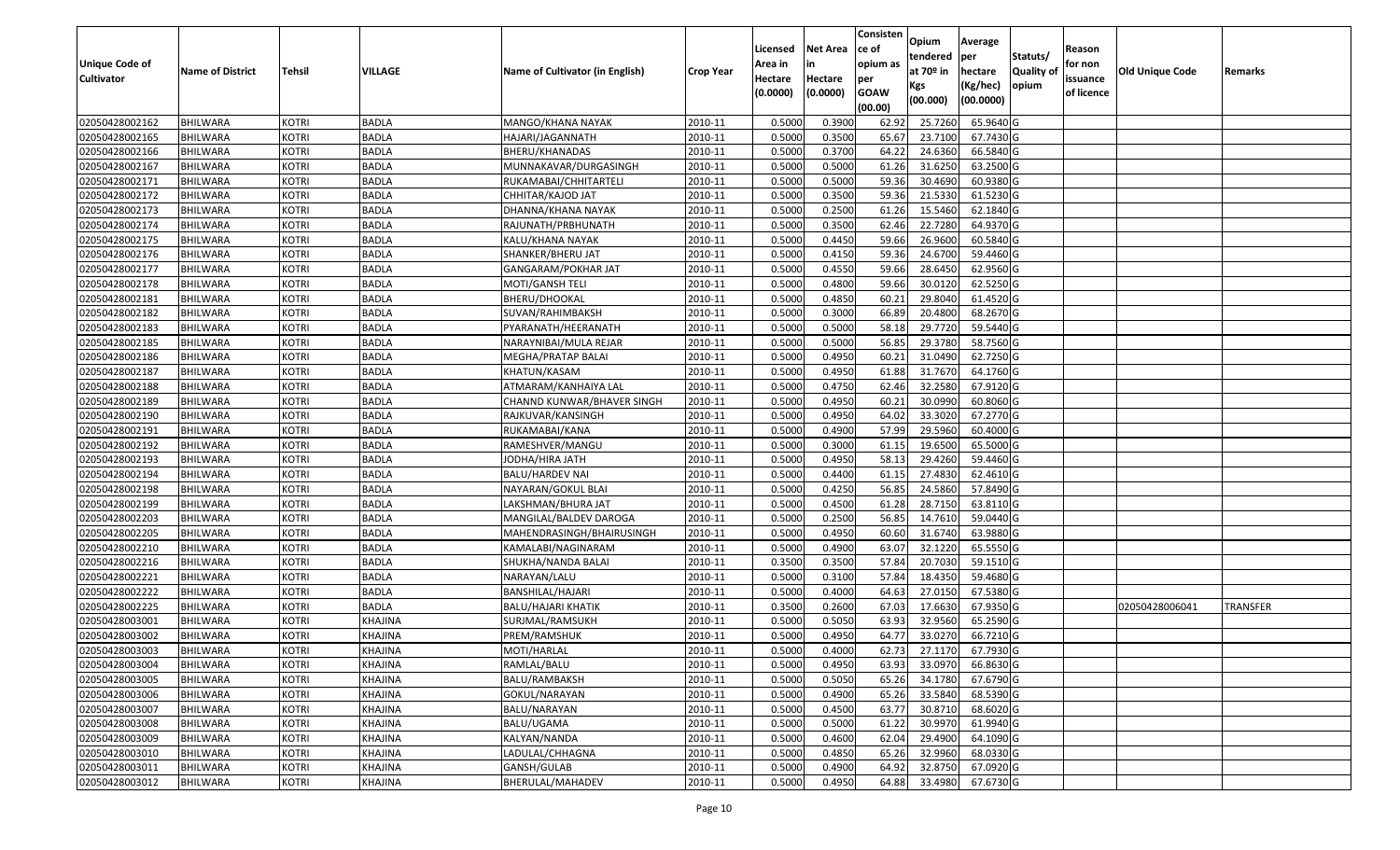| Unique Code of<br>Cultivator | <b>Name of District</b> | Tehsil       | <b>VILLAGE</b> | Name of Cultivator (in English) | <b>Crop Year</b> | Licensed<br>Area in<br>Hectare<br>(0.0000) | Net Area<br>Hectare<br>(0.0000) | Consisten<br>ce of<br>opium as<br>per<br><b>GOAW</b><br>(00.00) | Opium<br>tendered<br>at 70º in<br>Kgs<br>(00.000) | Average<br>per<br>hectare<br>(Kg/hec)<br>(00.0000) | Statuts/<br>Quality of<br>opium | Reason<br>for non<br>issuance<br>of licence | Old Unique Code | Remarks |
|------------------------------|-------------------------|--------------|----------------|---------------------------------|------------------|--------------------------------------------|---------------------------------|-----------------------------------------------------------------|---------------------------------------------------|----------------------------------------------------|---------------------------------|---------------------------------------------|-----------------|---------|
| 02050428003013               | <b>BHILWARA</b>         | <b>KOTRI</b> | <b>KHAJINA</b> | SORAJMAL/RAMA                   | 2010-11          | 0.5000                                     | 0.4800                          | 66.03                                                           | 32.6490                                           | 68.0190 G                                          |                                 |                                             |                 |         |
| 02050428003014               | <b>BHILWARA</b>         | <b>KOTRI</b> | <b>KHAJINA</b> | RAMCHANDRA/HARLAL               | 2010-11          | 0.5000                                     | 0.2550                          | 62.05                                                           | 16.7660                                           | 65.7490 G                                          |                                 |                                             |                 |         |
| 02050428003015               | BHILWARA                | <b>KOTRI</b> | <b>KHAJINA</b> | VARMA/JAGGA                     | 2010-11          | 0.5000                                     | 0.5050                          | 62.05                                                           | 32.3940                                           | 64.1470 G                                          |                                 |                                             |                 |         |
| 02050428003016               | <b>BHILWARA</b>         | <b>KOTRI</b> | <b>KHAJINA</b> | NATHU/BHERU                     | 2010-11          | 0.5000                                     | 0.5100                          | 64.28                                                           | 34.4580                                           | 67.5650 G                                          |                                 |                                             |                 |         |
| 02050428003018               | <b>BHILWARA</b>         | <b>KOTRI</b> | <b>KHAJINA</b> | MANGIBAI/HERDEV                 | 2010-11          | 0.5000                                     | 0.5050                          | 62.39                                                           | 31.9650                                           | 63.2970                                            |                                 |                                             |                 |         |
| 02050428003019               | <b>BHILWARA</b>         | <b>KOTRI</b> | <b>KHAJINA</b> | ONKAR/KISHN                     | 2010-11          | 0.5000                                     | 0.2550                          | 64.28                                                           | 16.6120                                           | 65.1450 G                                          |                                 |                                             |                 |         |
| 02050428003021               | <b>BHILWARA</b>         | <b>KOTRI</b> | <b>KHAJINA</b> | BADRIAL/RUPA                    | 2010-11          | 0.5000                                     | 0.4850                          | 68.71                                                           | 34.2140                                           | 70.5440 G                                          |                                 |                                             |                 |         |
| 02050428003022               | <b>BHILWARA</b>         | <b>KOTRI</b> | <b>KHAJINA</b> | DEVILAL/LAXMAN                  | 2010-11          | 0.5000                                     | 0.5000                          | 66.03                                                           | 33.9980                                           | 67.9960 G                                          |                                 |                                             |                 |         |
| 02050428003024               | <b>BHILWARA</b>         | <b>KOTRI</b> | <b>KHAJINA</b> | KALYAN/PRATAP                   | 2010-11          | 0.5000                                     | 0.5100                          | 64.28                                                           | 33.7650                                           | 66.2060 G                                          |                                 |                                             |                 |         |
| 02050428003025               | <b>BHILWARA</b>         | <b>KOTRI</b> | <b>KHAJINA</b> | PREMA/RAMA                      | 2010-11          | 0.5000                                     | 0.4300                          | 71.19                                                           | 31.0310                                           | 72.1650 G                                          |                                 |                                             |                 |         |
| 02050428003026               | <b>BHILWARA</b>         | <b>KOTRI</b> | <b>KHAJINA</b> | HARKUBHAI/RAMA                  | 2010-11          | 0.5000                                     | 0.5000                          | 62.05                                                           | 31.2480                                           | 62.4960 G                                          |                                 |                                             |                 |         |
| 02050428003027               | <b>BHILWARA</b>         | <b>KOTRI</b> | <b>KHAJINA</b> | NANDA/HAJARI                    | 2010-11          | 0.5000                                     | 0.4900                          | 64.92                                                           | 32.9640                                           | 67.2730 G                                          |                                 |                                             |                 |         |
| 02050428003028               | <b>BHILWARA</b>         | <b>KOTRI</b> | <b>KHAJINA</b> | HEERA/BALU                      | 2010-11          | 0.5000                                     | 0.5000                          | 64.92                                                           | 33.9870                                           | 67.9740 G                                          |                                 |                                             |                 |         |
| 02050428003029               | <b>BHILWARA</b>         | <b>KOTRI</b> | <b>KHAJINA</b> | RAMESHVER/RAMSUKH               | 2010-11          | 0.5000                                     | 0.5050                          | 62.05                                                           | 32.2160                                           | 63.7940 G                                          |                                 |                                             |                 |         |
| 02050428003030               | <b>BHILWARA</b>         | <b>KOTRI</b> | <b>KHAJINA</b> | MAHADEV/GULAB                   | 2010-11          | 0.5000                                     | 0.5050                          | 62.04                                                           | 32.5420                                           | 64.4400 G                                          |                                 |                                             |                 |         |
| 02050428003031               | <b>BHILWARA</b>         | <b>KOTRI</b> | <b>KHAJINA</b> | KELASH/PREM                     | 2010-11          | 0.5000                                     | 0.4900                          | 64.88                                                           | 33.3590                                           | 68.0800 G                                          |                                 |                                             |                 |         |
| 02050428003034               | <b>BHILWARA</b>         | <b>KOTRI</b> | <b>KHAJINA</b> | RAMPAL/MAGNA                    | 2010-11          | 0.5000                                     | 0.4000                          | 58.98                                                           | 24.4700                                           | 61.1750 G                                          |                                 |                                             |                 |         |
| 02050428003035               | <b>BHILWARA</b>         | <b>KOTRI</b> | <b>KHAJINA</b> | LADULAL/MAGNARAM                | 2010-11          | 0.5000                                     | 0.4950                          | 56.96                                                           | 29.7990                                           | 60.2000 G                                          |                                 |                                             |                 |         |
| 02050428003036               | <b>BHILWARA</b>         | <b>KOTRI</b> | <b>KHAJINA</b> | LAKSHMAN/SHIVRAM JAT            | 2010-11          | 0.5000                                     | 0.4950                          | 64.88                                                           | 33.6660                                           | 68.0120 G                                          |                                 |                                             |                 |         |
| 02050428003037               | <b>BHILWARA</b>         | <b>KOTRI</b> | <b>KHAJINA</b> | NARSINGH/RAMA                   | 2010-11          | 0.5000                                     | 0.4950                          | 62.98                                                           | 32.5160                                           | 65.6890 G                                          |                                 |                                             |                 |         |
| 02050428003038               | <b>BHILWARA</b>         | <b>KOTRI</b> | <b>KHAJINA</b> | GOPILAL/BALU                    | 2010-11          | 0.5000                                     | 0.4900                          | 64.51                                                           | 32.0500                                           | 65.4080 G                                          |                                 |                                             |                 |         |
| 02050428003039               | <b>BHILWARA</b>         | <b>KOTRI</b> | <b>KHAJINA</b> | GANSH/RUPA JAT                  | 2010-11          | 0.5000                                     | 0.4950                          | 63.77                                                           | 32.6980                                           | 66.0570 G                                          |                                 |                                             |                 |         |
| 02050428003040               | <b>BHILWARA</b>         | <b>KOTRI</b> | <b>KHAJINA</b> | LAXMAN/RUPA                     | 2010-11          | 0.5000                                     | 0.4850                          | 62.98                                                           | 32.1440                                           | 66.2760 G                                          |                                 |                                             |                 |         |
| 02050428003041               | <b>BHILWARA</b>         | <b>KOTRI</b> | <b>KHAJINA</b> | KESHARBHAI/LXMAN                | 2010-11          | 0.5000                                     | 0.4900                          | 64.51                                                           | 33.2080                                           | 67.7710 G                                          |                                 |                                             |                 |         |
| 02050428003042               | <b>BHILWARA</b>         | <b>KOTRI</b> | <b>KHAJINA</b> | <b>BADILAL/RAMBKSH</b>          | 2010-11          | 0.5000                                     | 0.2900                          | 64.51                                                           | 19.0610                                           | 65.7280 G                                          |                                 |                                             |                 |         |
| 02050428003043               | <b>BHILWARA</b>         | <b>KOTRI</b> | <b>KHAJINA</b> | KALU/BALU                       | 2010-11          | 0.5000                                     | 0.4900                          | 56.52                                                           | 28.5670                                           | 58.3000 G                                          |                                 |                                             |                 |         |
| 02050428003044               | <b>BHILWARA</b>         | <b>KOTRI</b> | <b>KHAJINA</b> | MODA/CHHITAR                    | 2010-11          | 0.5000                                     | 0.5050                          | 62.98                                                           | 32.4010                                           | 64.1600 G                                          |                                 |                                             |                 |         |
| 02050428003046               | <b>BHILWARA</b>         | <b>KOTRI</b> | <b>KHAJINA</b> | UDYALAL/RAMSUKH                 | 2010-11          | 0.5000                                     | 0.4850                          | 64.51                                                           | 32.1260                                           | 66.2390 G                                          |                                 |                                             |                 |         |
| 02050428003047               | <b>BHILWARA</b>         | <b>KOTRI</b> | <b>KHAJINA</b> | CHAGNA/CHHOGA                   | 2010-11          | 0.5000                                     | 0.4000                          | 64.51                                                           | 26.4900                                           | 66.2250 G                                          |                                 |                                             |                 |         |
| 02050428003048               | <b>BHILWARA</b>         | <b>KOTRI</b> | <b>KHAJINA</b> | <b>BRHAMA/RAMA JI JAT</b>       | 2010-11          | 0.5000                                     | 0.5150                          | 63.77                                                           | 33.5470                                           | 65.1400 G                                          |                                 |                                             |                 |         |
| 02050428003049               | <b>BHILWARA</b>         | <b>KOTRI</b> | <b>KHAJINA</b> | LADULAL/BALU LAL                | 2010-11          | 0.5000                                     | 0.2100                          | 62.04                                                           | 13.1530                                           | 62.6330 G                                          |                                 |                                             |                 |         |
| 02050428003050               | <b>BHILWARA</b>         | <b>KOTRI</b> | <b>KHAJINA</b> | PRABHULAL/RAMA                  | 2010-11          | 0.5000                                     | 0.3600                          | 64.51                                                           | 23.7710                                           | 66.0310 G                                          |                                 |                                             |                 |         |
| 02050428003051               | <b>BHILWARA</b>         | <b>KOTRI</b> | <b>KHAJINA</b> | RAMPAL/UDA                      | 2010-11          | 0.5000                                     | 0.4850                          | 67.18                                                           | 34.0170                                           | 70.1380 G                                          |                                 |                                             |                 |         |
| 02050428003052               | <b>BHILWARA</b>         | <b>KOTRI</b> | <b>KHAJINA</b> | RAMKUMAR/UDA JI (JAT)           | 2010-11          | 0.5000                                     | 0.2050                          | 67.18                                                           | 14.3500                                           | 70.0000 G                                          |                                 |                                             |                 |         |
| 02050428003053               | <b>BHILWARA</b>         | KOTRI        | <b>KHAJINA</b> | AMBA/NARAYAN JAT                | 2010-11          | 0.5000                                     | 0.4900                          | 58.98                                                           | 30.3520                                           | 61.9430 G                                          |                                 |                                             |                 |         |
| 02050428003055               | <b>BHILWARA</b>         | <b>KOTRI</b> | <b>KHAJINA</b> | JYOTISVRUP/JAGGA                | 2010-11          | 0.5000                                     | 0.5050                          | 67.18                                                           | 35.2220                                           | 69.7470 G                                          |                                 |                                             |                 |         |
| 02050428003057               | BHILWARA                | <b>KOTRI</b> | <b>KHAJINA</b> | UDYALAL/RAMLAL                  | 2010-11          | 0.5000                                     | 0.4050                          | 65.56                                                           | 26.9470                                           | 66.5360 G                                          |                                 |                                             |                 |         |
| 02050428003059               | <b>BHILWARA</b>         | <b>KOTRI</b> | KHAJINA        | RAYMAL/SRIRAM                   | 2010-11          | 0.5000                                     | 0.5000                          | 56.96                                                           | 29.4340                                           | 58.8680 G                                          |                                 |                                             |                 |         |
| 02050428003060               | <b>BHILWARA</b>         | <b>KOTRI</b> | KHAJINA        | BALU/HAJARI                     | 2010-11          | 0.5000                                     | 0.5050                          | 62.70                                                           | 32.8400                                           | 65.0300 G                                          |                                 |                                             |                 |         |
| 02050428003061               | <b>BHILWARA</b>         | <b>KOTRI</b> | KHAJINA        | HARILAL/UDA                     | 2010-11          | 0.5000                                     | 0.3500                          | 62.70                                                           | 22.5360                                           | 64.3890 G                                          |                                 |                                             |                 |         |
| 02050428003063               | <b>BHILWARA</b>         | <b>KOTRI</b> | <b>KHAJINA</b> | SHANKARLAL/AUKAR                | 2010-11          | 0.5000                                     | 0.4950                          | 65.56                                                           | 33.3340                                           | 67.3410 G                                          |                                 |                                             |                 |         |
| 02050428003064               | <b>BHILWARA</b>         | <b>KOTRI</b> | <b>KHAJINA</b> | UDA/JWARA                       | 2010-11          | 0.5000                                     | 0.3500                          | 58.98                                                           | 22.0100                                           | 62.8860 G                                          |                                 |                                             |                 |         |
| 02050428003065               | <b>BHILWARA</b>         | <b>KOTRI</b> | KHAJINA        | GHISIBAI/MANGILAL               | 2010-11          | 0.5000                                     | 0.4950                          | 59.36                                                           | 30.6520                                           | 61.9230 G                                          |                                 |                                             |                 |         |
| 02050428003066               | <b>BHILWARA</b>         | <b>KOTRI</b> | KHAJINA        | MANGU/NANDA                     | 2010-11          | 0.5000                                     | 0.5000                          | 66.55                                                           | 34.0910                                           | 68.1820 G                                          |                                 |                                             |                 |         |
| 02050428003068               | <b>BHILWARA</b>         | <b>KOTRI</b> | <b>KHAJINA</b> | NANDA/BHUVANA                   | 2010-11          | 0.5000                                     | 0.5000                          | 66.55                                                           | 34.8380                                           | 69.6760 G                                          |                                 |                                             |                 |         |
| 02050428003069               | BHILWARA                | <b>KOTRI</b> | <b>KHAJINA</b> | GOPAL/NATHU                     | 2010-11          | 0.5000                                     | 0.5000                          | 62.82                                                           | 32.7350                                           | 65.4700 G                                          |                                 |                                             |                 |         |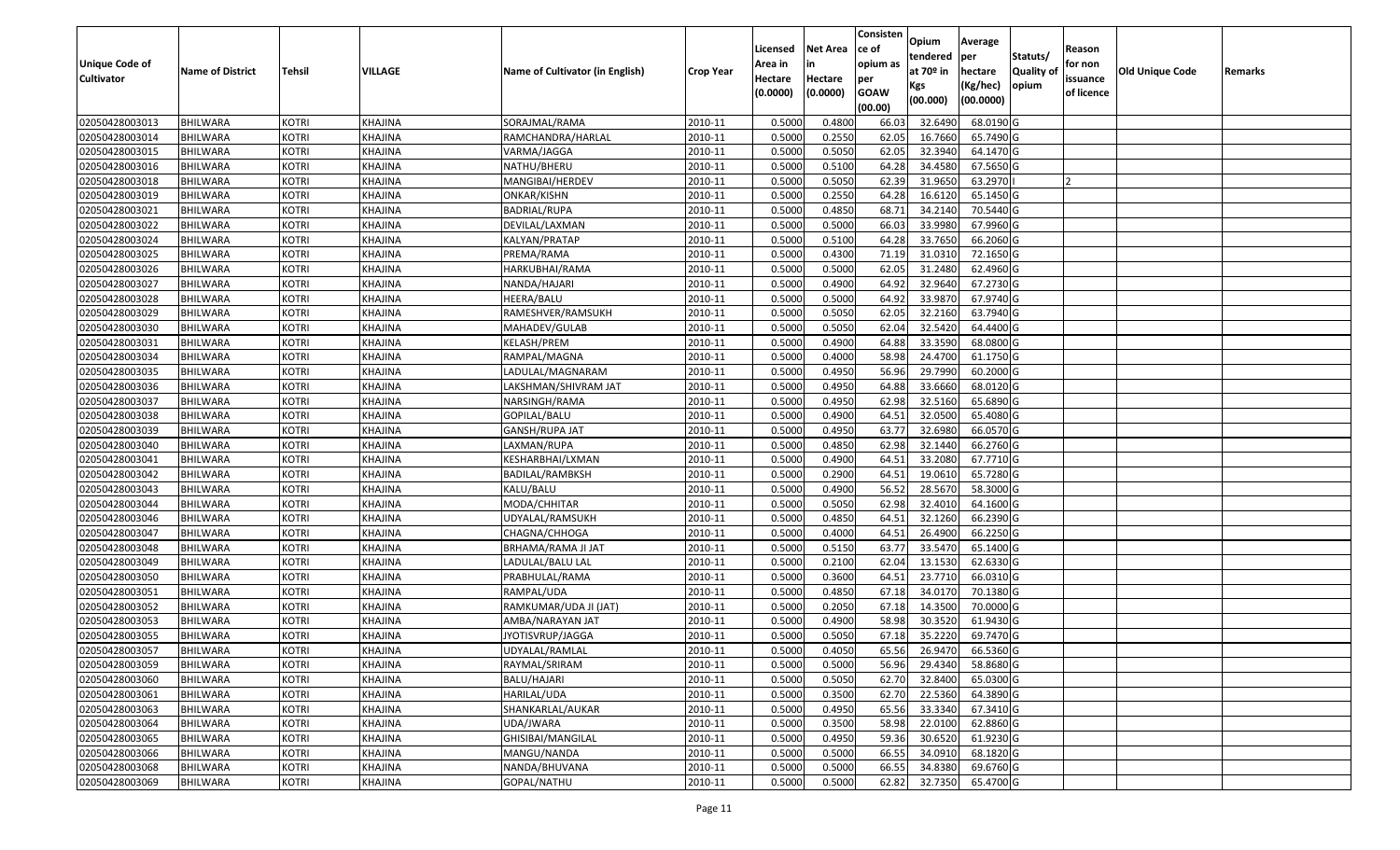| Unique Code of<br>Cultivator | <b>Name of District</b> | Tehsil       | <b>VILLAGE</b> | Name of Cultivator (in English) | <b>Crop Year</b> | Licensed<br>Area in<br>Hectare<br>(0.0000) | Net Area<br>Hectare<br>(0.0000) | Consisten<br>ce of<br>opium as<br>per<br><b>GOAW</b><br>(00.00) | Opium<br>tendered<br>at 70 <sup>o</sup> in<br>Kgs<br>(00.000) | Average<br>per<br>hectare<br>(Kg/hec)<br>(00.0000) | Statuts/<br>Quality of<br>opium | Reason<br>for non<br>issuance<br>of licence | Old Unique Code | Remarks |
|------------------------------|-------------------------|--------------|----------------|---------------------------------|------------------|--------------------------------------------|---------------------------------|-----------------------------------------------------------------|---------------------------------------------------------------|----------------------------------------------------|---------------------------------|---------------------------------------------|-----------------|---------|
| 02050428003070               | <b>BHILWARA</b>         | <b>KOTRI</b> | <b>KHAJINA</b> | LAXMAN/RAMSUKH                  | 2010-11          | 0.5000                                     | 0.5000                          | 62.40                                                           | 32.2370                                                       | 64.4740 G                                          |                                 |                                             |                 |         |
| 02050428003071               | <b>BHILWARA</b>         | <b>KOTRI</b> | <b>KHAJINA</b> | RAMESHWAR/NANDA                 | 2010-11          | 0.3500                                     | 0.1800                          | 59.36                                                           | 11.5170                                                       | 63.9830 G                                          |                                 |                                             |                 |         |
| 02050428003072               | BHILWARA                | <b>KOTRI</b> | <b>KHAJINA</b> | <b>BHURALAL/BHOLA</b>           | 2010-11          | 0.5000                                     | 0.3100                          | 64.63                                                           | 20.6080                                                       | 66.4770 G                                          |                                 |                                             |                 |         |
| 02050428003075               | <b>BHILWARA</b>         | <b>KOTRI</b> | <b>KHAJINA</b> | DEVI/NANDA                      | 2010-11          | 0.5000                                     | 0.5000                          | 64.63                                                           | 32.9280                                                       | 65.8560 G                                          |                                 |                                             |                 |         |
| 02050428003076               | <b>BHILWARA</b>         | <b>KOTRI</b> | <b>KHAJINA</b> | NANDRAM/HARLAL                  | 2010-11          | 0.5000                                     | 0.5000                          | 66.61                                                           | 34.5560                                                       | 69.1120 G                                          |                                 |                                             |                 |         |
| 02050428003077               | <b>BHILWARA</b>         | <b>KOTRI</b> | <b>KHAJINA</b> | GANESH/RAMCHANDER               | 2010-11          | 0.5000                                     | 0.4250                          | 70.68                                                           | 30.8830                                                       | 72.6660 G                                          |                                 |                                             |                 |         |
| 02050428003078               | BHILWARA                | <b>KOTRI</b> | <b>KHAJINA</b> | SHIVNARAYAN/MANGILAL            | 2010-11          | 0.5000                                     | 0.5050                          | 64.47                                                           | 33.4990                                                       | 66.3350 G                                          |                                 |                                             |                 |         |
| 02050428003081               | <b>BHILWARA</b>         | <b>KOTRI</b> | <b>KHAJINA</b> | RAMCHANDER/KAJOD                | 2010-11          | 0.5000                                     | 0.3900                          | 63.58                                                           | 25.6960                                                       | 65.8870 G                                          |                                 |                                             |                 |         |
| 02050428003085               | <b>BHILWARA</b>         | <b>KOTRI</b> | <b>KHAJINA</b> | PREMBAI/DEVILAL                 | 2010-11          | 0.5000                                     | 0.4900                          | 64.47                                                           | 32.5670                                                       | 66.4630 G                                          |                                 |                                             |                 |         |
| 02050428003086               | <b>BHILWARA</b>         | <b>KOTRI</b> | <b>KHAJINA</b> | DEVILAL/RAMSUKH                 | 2010-11          | 0.5000                                     | 0.5000                          | 59.36                                                           | 30.3940                                                       | 60.7880 G                                          |                                 |                                             |                 |         |
| 02050428003087               | <b>BHILWARA</b>         | <b>KOTRI</b> | <b>KHAJINA</b> | RAMESHVER/GOPI                  | 2010-11          | 0.5000                                     | 0.4950                          | 63.93                                                           | 32.4680                                                       | 65.5920 G                                          |                                 |                                             |                 |         |
| 02050428003088               | <b>BHILWARA</b>         | <b>KOTRI</b> | <b>KHAJINA</b> | BHERU/LAXMAN                    | 2010-11          | 0.5000                                     | 0.4750                          | 65.27                                                           | 32.4510                                                       | 68.3180 G                                          |                                 |                                             |                 |         |
| 02050428003089               | <b>BHILWARA</b>         | <b>KOTRI</b> | <b>KHAJINA</b> | DEVILAL/NARAYAN                 | 2010-11          | 0.5000                                     | 0.5100                          | 64.47                                                           | 33.7880                                                       | 66.2510 G                                          |                                 |                                             |                 |         |
| 02050428003090               | <b>BHILWARA</b>         | <b>KOTRI</b> | <b>KHAJINA</b> | JETUBAI/KALYAN                  | 2010-11          | 0.3500                                     | 0.3450                          | 58.42                                                           | 22.6440                                                       | 65.6350 G                                          |                                 |                                             |                 |         |
| 02050428003092               | <b>BHILWARA</b>         | <b>KOTRI</b> | <b>KHAJINA</b> | KAILASH/MHADEV                  | 2010-11          | 0.5000                                     | 0.4850                          | 62.40                                                           | 31.0520                                                       | 64.0250 G                                          |                                 |                                             |                 |         |
| 02050428003094               | <b>BHILWARA</b>         | <b>KOTRI</b> | <b>KHAJINA</b> | NANALAL/SAVAIRAM                | 2010-11          | 0.5000                                     | 0.4950                          | 63.37                                                           | 32.4880                                                       | 65.6320 G                                          |                                 |                                             |                 |         |
| 02050428003095               | <b>BHILWARA</b>         | <b>KOTRI</b> | <b>KHAJINA</b> | MAHADEV/BALU                    | 2010-11          | 0.5000                                     | 0.4100                          | 63.37                                                           | 27.4400                                                       | 66.9270 G                                          |                                 |                                             |                 |         |
| 02050428003096               | <b>BHILWARA</b>         | <b>KOTRI</b> | <b>KHAJINA</b> | MANGILAL/AUNKAR JAT             | 2010-11          | 0.5000                                     | 0.4900                          | 62.47                                                           | 32.2760                                                       | 65.8690 G                                          |                                 |                                             |                 |         |
| 02050428003097               | <b>BHILWARA</b>         | <b>KOTRI</b> | <b>KHAJINA</b> | PRTAP/KAJOD                     | 2010-11          | 0.5000                                     | 0.2000                          | 60.78                                                           | 12.7470                                                       | 63.7350 G                                          |                                 |                                             |                 |         |
| 02050428003098               | <b>BHILWARA</b>         | <b>KOTRI</b> | <b>KHAJINA</b> | GEETADEVI/LADULAL               | 2010-11          | 0.5000                                     | 0.3800                          | 62.82                                                           | 24.6420                                                       | 64.8470 G                                          |                                 |                                             |                 |         |
| 02050428003099               | <b>BHILWARA</b>         | <b>KOTRI</b> | <b>KHAJINA</b> | NANIBAI/BHERULAL                | 2010-11          | 0.5000                                     | 0.5100                          | 62.40                                                           | 32.3550                                                       | 63.4410 G                                          |                                 |                                             |                 |         |
| 02050428003100               | <b>BHILWARA</b>         | <b>KOTRI</b> | <b>KHAJINA</b> | UDA/SHRIRAM                     | 2010-11          | 0.5000                                     | 0.4800                          | 68.17                                                           | 33.2700                                                       | 69.3130 G                                          |                                 |                                             |                 |         |
| 02050428003103               | <b>BHILWARA</b>         | <b>KOTRI</b> | <b>KHAJINA</b> | HAJARI/KLAYAN                   | 2010-11          | 0.5000                                     | 0.4900                          | 68.17                                                           | 34.7760                                                       | 70.9710 G                                          |                                 |                                             |                 |         |
| 02050428003104               | <b>BHILWARA</b>         | <b>KOTRI</b> | <b>KHAJINA</b> | <b>BHERULAL/BHOLA</b>           | 2010-11          | 0.5000                                     | 0.4900                          | 58.70                                                           | 29.8070                                                       | 60.8310 G                                          |                                 |                                             |                 |         |
| 02050428003107               | <b>BHILWARA</b>         | <b>KOTRI</b> | <b>KHAJINA</b> | NAYARAN/JAGNNATH                | 2010-11          | 0.5000                                     | 0.5000                          | 63.58                                                           | 32.6120                                                       | 65.2240 G                                          |                                 |                                             |                 |         |
| 02050428003108               | <b>BHILWARA</b>         | <b>KOTRI</b> | <b>KHAJINA</b> | CHHOGA/DHOKAL                   | 2010-11          | 0.5000                                     | 0.5000                          | 62.47                                                           | 31.9070                                                       | 63.8140 G                                          |                                 |                                             |                 |         |
| 02050428003109               | <b>BHILWARA</b>         | <b>KOTRI</b> | <b>KHAJINA</b> | RAMCHANDAR/PRATAP               | 2010-11          | 0.5000                                     | 0.4150                          | 62.48                                                           | 26.9770                                                       | 65.0050 G                                          |                                 |                                             |                 |         |
| 02050428003110               | <b>BHILWARA</b>         | <b>KOTRI</b> | <b>KHAJINA</b> | <b>BHERUJI/MANGNA</b>           | 2010-11          | 0.5000                                     | 0.3000                          | 64.13                                                           | 19.4410                                                       | 64.8030 G                                          |                                 |                                             |                 |         |
| 02050428003111               | <b>BHILWARA</b>         | <b>KOTRI</b> | <b>KHAJINA</b> | MATHURA/RAMA                    | 2010-11          | 0.5000                                     | 0.4900                          | 60.78                                                           | 30.3870                                                       | 62.0140 G                                          |                                 |                                             |                 |         |
| 02050428003112               | <b>BHILWARA</b>         | <b>KOTRI</b> | <b>KHAJINA</b> | PREMBAI/NARAYAN                 | 2010-11          | 0.5000                                     | 0.4800                          | 62.48                                                           | 31.0570                                                       | 64.7020 G                                          |                                 |                                             |                 |         |
| 02050428003113               | <b>BHILWARA</b>         | <b>KOTRI</b> | <b>KHAJINA</b> | HARKUBAI/KALU                   | 2010-11          | 0.5000                                     | 0.0000                          | 0.00                                                            | 0.0000                                                        | 0.0000                                             |                                 |                                             |                 |         |
| 02050428003114               | <b>BHILWARA</b>         | <b>KOTRI</b> | <b>KHAJINA</b> | JYANABAI/CHATRA                 | 2010-11          | 0.5000                                     | 0.2900                          | 68.17                                                           | 21.4030                                                       | 73.8030 G                                          |                                 |                                             |                 |         |
| 02050428003116               | <b>BHILWARA</b>         | <b>KOTRI</b> | <b>KHAJINA</b> | CHANDUBAI/HARLAL                | 2010-11          | 0.5000                                     | 0.4050                          | 62.48                                                           | 27.2090                                                       | 67.1830 G                                          |                                 |                                             |                 |         |
| 02050428003119               | <b>BHILWARA</b>         | <b>KOTRI</b> | <b>KHAJINA</b> | GOPAL/BARDHA                    | 2010-11          | 0.5000                                     | 0.3450                          | 63.58                                                           | 22.8270                                                       | 66.1650 G                                          |                                 |                                             |                 |         |
| 02050428003120               | <b>BHILWARA</b>         | KOTRI        | <b>KHAJINA</b> | PANNA/DHULA                     | 2010-11          | 0.5000                                     | 0.4500                          | 64.13                                                           | 29.8120                                                       | 66.2490 G                                          |                                 |                                             |                 |         |
| 02050428003121               | <b>BHILWARA</b>         | <b>KOTRI</b> | <b>KHAJINA</b> | PRAVIN/MOHANPURI                | 2010-11          | 0.5000                                     | 0.3050                          | 64.13                                                           | 21.3980                                                       | 70.1570 G                                          |                                 |                                             |                 |         |
| 02050428003122               | BHILWARA                | <b>KOTRI</b> | <b>KHAJINA</b> | BHAWARLAL/RAMESHVER             | 2010-11          | 0.5000                                     | 0.4000                          |                                                                 | 53.73 21.9080                                                 | 54.7700G                                           |                                 |                                             |                 |         |
| 02050428003123               | <b>BHILWARA</b>         | <b>KOTRI</b> | <b>KHAJINA</b> | LADU/NANDDAS                    | 2010-11          | 0.5000                                     | 0.2550                          | 62.47                                                           | 16.3680                                                       | 64.1880 G                                          |                                 |                                             |                 |         |
| 02050428003124               | <b>BHILWARA</b>         | <b>KOTRI</b> | KHAJINA        | HEERALAL/SHANKARLAL             | 2010-11          | 0.5000                                     | 0.3300                          | 60.41                                                           | 20.3870                                                       | 61.7790 G                                          |                                 |                                             |                 |         |
| 02050428003125               | <b>BHILWARA</b>         | <b>KOTRI</b> | KHAJINA        | UDYLAL/BHERU                    | 2010-11          | 0.5000                                     | 0.2500                          | 62.01                                                           | 15.6540                                                       | 62.6160 G                                          |                                 |                                             |                 |         |
| 02050428003126               | <b>BHILWARA</b>         | <b>KOTRI</b> | <b>KHAJINA</b> | HEERA/BHERU                     | 2010-11          | 0.5000                                     | 0.3000                          | 58.74                                                           | 18.1770                                                       | 60.5900 G                                          |                                 |                                             |                 |         |
| 02050428003127               | <b>BHILWARA</b>         | <b>KOTRI</b> | <b>KHAJINA</b> | <b>BRHAMA/MANGILAL</b>          | 2010-11          | 0.5000                                     | 0.0000                          | 0.00                                                            | 0.0000                                                        | 0.0000                                             |                                 |                                             |                 |         |
| 02050428003130               | <b>BHILWARA</b>         | <b>KOTRI</b> | KHAJINA        | GOPAL/BHOLA                     | 2010-11          | 0.5000                                     | 0.2550                          | 63.37                                                           | 16.4810                                                       | 64.6310 G                                          |                                 |                                             |                 |         |
| 02050428003132               | <b>BHILWARA</b>         | <b>KOTRI</b> | <b>KHAJINA</b> | LAXMAN/HEERA                    | 2010-11          | 0.5000                                     | 0.5000                          | 58.77                                                           | 30.8440                                                       | 61.6880 G                                          |                                 |                                             |                 |         |
| 02050428003133               | <b>BHILWARA</b>         | <b>KOTRI</b> | <b>KHAJINA</b> | DHANNA A/S MISHRI/HAJARI        | 2010-11          | 0.3500                                     | 0.3450                          | 68.15                                                           | 24.0510                                                       | 69.7130 G                                          |                                 |                                             |                 |         |
| 02050428003134               | <b>BHILWARA</b>         | <b>KOTRI</b> | <b>KHAJINA</b> | KANA/MANGNA                     | 2010-11          | 0.5000                                     | 0.5000                          | 62.01                                                           | 31.9230                                                       | 63.8460 G                                          |                                 |                                             |                 |         |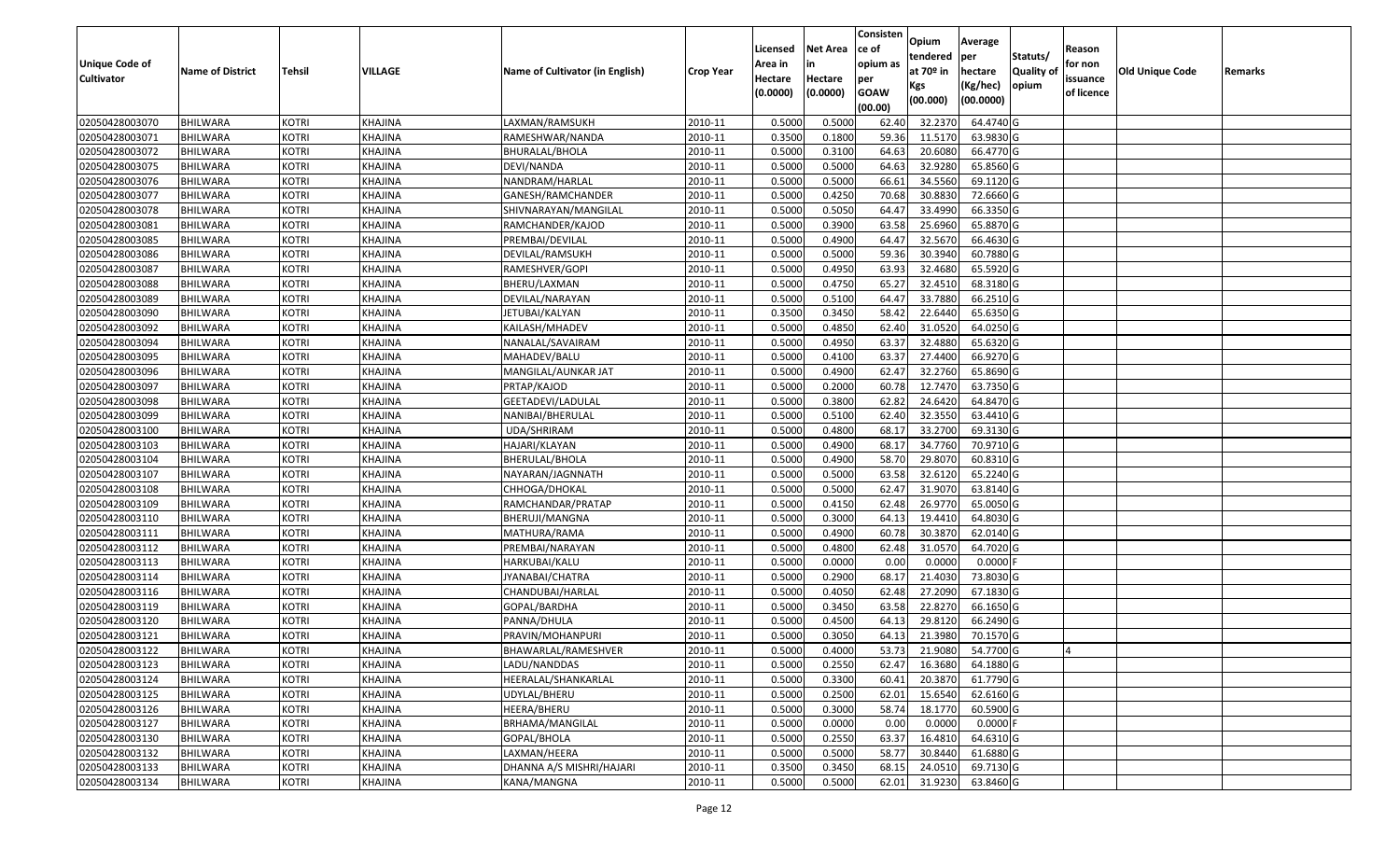| Unique Code of<br>Cultivator | <b>Name of District</b> | Tehsil       | <b>VILLAGE</b>      | Name of Cultivator (in English) | <b>Crop Year</b> | Licensed<br>Area in<br>Hectare<br>(0.0000) | Net Area<br>Hectare<br>(0.0000) | Consisten<br>ce of<br>opium as<br>per<br><b>GOAW</b><br>(00.00) | Opium<br>tendered<br>at 70º in<br>Kgs<br>(00.000) | Average<br>per<br>hectare<br>(Kg/hec)<br>(00.0000) | Statuts/<br>Quality of<br>opium | Reason<br>for non<br>issuance<br>of licence | Old Unique Code | Remarks  |
|------------------------------|-------------------------|--------------|---------------------|---------------------------------|------------------|--------------------------------------------|---------------------------------|-----------------------------------------------------------------|---------------------------------------------------|----------------------------------------------------|---------------------------------|---------------------------------------------|-----------------|----------|
| 02050428003135               | <b>BHILWARA</b>         | <b>KOTRI</b> | <b>KHAJINA</b>      | MISHRI/BADRI                    | 2010-11          | 0.5000                                     | 0.3000                          | 62.01                                                           | 19.5220                                           | 65.0730 G                                          |                                 |                                             |                 |          |
| 02050428003137               | <b>BHILWARA</b>         | <b>KOTRI</b> | <b>KHAJINA</b>      | UDA/RAMA                        | 2010-11          | 0.5000                                     | 0.4900                          | 62.70                                                           | 31.3730                                           | 64.0270 G                                          |                                 |                                             |                 |          |
| 02050428003140               | <b>BHILWARA</b>         | <b>KOTRI</b> | <b>KHAJINA</b>      | <b>BHURA/HARLAL</b>             | 2010-11          | 0.5000                                     | 0.4900                          | 65.27                                                           | 33.1570                                           | 67.6670 G                                          |                                 |                                             |                 |          |
| 02050428003146               | <b>BHILWARA</b>         | <b>KOTRI</b> | <b>KHAJINA</b>      | NARAYAN/JYVARA                  | 2010-11          | 0.3500                                     | 0.3500                          | 62.82                                                           | 22.7000                                           | 64.8570 G                                          |                                 |                                             |                 |          |
| 02050428003147               | <b>BHILWARA</b>         | <b>KOTRI</b> | <b>KHAJINA</b>      | MADHAU/KAJOD                    | 2010-11          | 0.5000                                     | 0.2000                          | 68.56                                                           | 14.1050                                           | 70.5250 G                                          |                                 |                                             |                 |          |
| 02050428003149               | <b>BHILWARA</b>         | <b>KOTRI</b> | <b>KHAJINA</b>      | JAGDISH/RAMNATH                 | 2010-11          | 0.5000                                     | 0.5000                          | 65.27                                                           | 33.3570                                           | 66.7140 G                                          |                                 |                                             |                 |          |
| 02050428003150               | <b>BHILWARA</b>         | <b>KOTRI</b> | <b>KHAJINA</b>      | BHERU/LAXMAN                    | 2010-11          | 0.5000                                     | 0.4150                          | 63.22                                                           | 27.8870                                           | 67.1980 G                                          |                                 |                                             |                 |          |
| 02050428003151               | <b>BHILWARA</b>         | <b>KOTRI</b> | <b>KHAJINA</b>      | BALU/LAXMAN                     | 2010-11          | 0.5000                                     | 0.5000                          | 65.22                                                           | 33.5610                                           | 67.1220 G                                          |                                 |                                             |                 |          |
| 02050428004001               | <b>BHILWARA</b>         | <b>KOTRI</b> | <b>BAN KA KHEDA</b> | UDA/LALU JAT                    | 2010-11          | 0.5000                                     | 0.5000                          | 62.96                                                           | 31.7570                                           | 63.5140 G                                          |                                 |                                             |                 |          |
| 02050428004002               | <b>BHILWARA</b>         | <b>KOTRI</b> | <b>BAN KA KHEDA</b> | NARAYAN/GOKAL                   | 2010-11          | 0.5000                                     | 0.4800                          | 63.91                                                           | 31.1840                                           | 64.9670 G                                          |                                 |                                             |                 |          |
| 02050428004004               | <b>BHILWARA</b>         | <b>KOTRI</b> | <b>BAN KA KHEDA</b> | AUNKAR LAL/GHISA                | 2010-11          | 0.5000                                     | 0.4900                          | 65.40                                                           | 32.8280                                           | 66.9960 G                                          |                                 |                                             |                 |          |
| 02050428004005               | <b>BHILWARA</b>         | <b>KOTRI</b> | <b>BAN KA KHEDA</b> | <b>BAKSHA/DEVI</b>              | 2010-11          | 0.5000                                     | 0.3550                          | 59.21                                                           | 21.8790                                           | 61.6310 G                                          |                                 |                                             |                 |          |
| 02050428004006               | <b>BHILWARA</b>         | <b>KOTRI</b> | <b>BAN KA KHEDA</b> | RUPIBAI/RAMCHANDR               | 2010-11          | 0.5000                                     | 0.4450                          | 65.40                                                           | 29.0110                                           | 65.1930 G                                          |                                 |                                             |                 |          |
| 02050428004007               | <b>BHILWARA</b>         | <b>KOTRI</b> | <b>BAN KA KHEDA</b> | MOTI/KAJOD                      | 2010-11          | 0.5000                                     | 0.4850                          | 65.40                                                           | 33.1890                                           | 68.4310 G                                          |                                 |                                             |                 |          |
| 02050428004008               | <b>BHILWARA</b>         | <b>KOTRI</b> | <b>BAN KA KHEDA</b> | SANKARLAL/PYARA                 | 2010-11          | 0.5000                                     | 0.5000                          | 59.21                                                           | 30.1400                                           | 60.2800 G                                          |                                 |                                             |                 |          |
| 02050428004011               | <b>BHILWARA</b>         | <b>KOTRI</b> | <b>BAN KA KHEDA</b> | <b>GOKUL/DEVI</b>               | 2010-11          | 0.5000                                     | 0.4300                          | 59.21                                                           | 27.1110                                           | 63.0490 G                                          |                                 |                                             |                 |          |
| 02050428004013               | <b>BHILWARA</b>         | <b>KOTRI</b> | <b>BAN KA KHEDA</b> | ROMESVERLAL/BHAGIRATH           | 2010-11          | 0.5000                                     | 0.2950                          | 58.77                                                           | 18.1490                                           | 61.5220 G                                          |                                 |                                             |                 |          |
| 02050428004016               | <b>BHILWARA</b>         | <b>KOTRI</b> | <b>BAN KA KHEDA</b> | SOHANIBHAI/BADRI                | 2010-11          | 0.5000                                     | 0.4800                          | 63.91                                                           | 30.7190                                           | 63.9980 G                                          |                                 |                                             |                 |          |
| 02050428004022               | <b>BHILWARA</b>         | <b>KOTRI</b> | <b>BAN KA KHEDA</b> | BHARMAL/GIRDHARI                | 2010-11          | 0.5000                                     | 0.4900                          | 64.09                                                           | 31.7120                                           | 64.7180 G                                          |                                 |                                             |                 |          |
| 02050428004024               | <b>BHILWARA</b>         | <b>KOTRI</b> | <b>BAN KA KHEDA</b> | DEVI/HARIKISHAN OF SHRI KISHAN  | 2010-11          | 0.5000                                     | 0.5000                          | 64.51                                                           | 32.2490                                           | 64.4980 G                                          |                                 |                                             |                 |          |
| 02050428004026               | <b>BHILWARA</b>         | <b>KOTRI</b> | <b>BAN KA KHEDA</b> | DEVILAL/RAMA                    | 2010-11          | 0.5000                                     | 0.4900                          | 64.51                                                           | 32.1910                                           | 65.6960 G                                          |                                 |                                             |                 |          |
| 02050428004029               | <b>BHILWARA</b>         | <b>KOTRI</b> | <b>BAN KA KHEDA</b> | RAMUBAI/KANHAILAL               | 2010-11          | 0.3500                                     | 0.3350                          | 65.76                                                           | 22.3780                                           | 66.8000 G                                          |                                 |                                             |                 |          |
| 02050428004032               | <b>BHILWARA</b>         | <b>KOTRI</b> | <b>BAN KA KHEDA</b> | GOPILAL/ARJUN (URJAN)           | 2010-11          | 0.5000                                     | 0.4700                          | 64.09                                                           | 30.1700                                           | 64.1910 G                                          |                                 |                                             |                 |          |
| 02050428004035               | <b>BHILWARA</b>         | <b>KOTRI</b> | <b>BAN KA KHEDA</b> | DEVBAKSH/KAJOD                  | 2010-11          | 0.3500                                     | 0.3450                          | 64.51                                                           | 22.7460                                           | 65.9300 G                                          |                                 |                                             |                 |          |
| 02050428004036               | <b>BHILWARA</b>         | <b>KOTRI</b> | <b>BAN KA KHEDA</b> | DEVILAL/LALU                    | 2010-11          | 0.5000                                     | 0.4950                          | 68.91                                                           | 34.8850                                           | 70.4750 G                                          |                                 |                                             |                 |          |
| 02050428004042               | <b>BHILWARA</b>         | <b>KOTRI</b> | <b>BAN KA KHEDA</b> | BHERULAL/HJARI                  | 2010-11          | 0.5000                                     | 0.4950                          | 64.09                                                           | 33.0690                                           | 66.8060 G                                          |                                 |                                             |                 |          |
| 02050428004043               | <b>BHILWARA</b>         | <b>KOTRI</b> | <b>BAN KA KHEDA</b> | GOPAL/BARDA                     | 2010-11          | 0.5000                                     | 0.4900                          | 63.30                                                           | 31.4850                                           | 64.2550 G                                          |                                 |                                             |                 |          |
| 02050428004044               | <b>BHILWARA</b>         | <b>KOTRI</b> | <b>BAN KA KHEDA</b> | AMBALAL/BHERU                   | 2010-11          | 0.5000                                     | 0.3500                          | 64.20                                                           | 23.1080                                           | 66.0230 G                                          |                                 |                                             |                 |          |
| 02050428004045               | <b>BHILWARA</b>         | <b>KOTRI</b> | <b>BAN KA KHEDA</b> | HARDEV/LALU                     | 2010-11          | 0.5000                                     | 0.5000                          | 63.30                                                           | 32.2690                                           | 64.5380 G                                          |                                 |                                             |                 |          |
| 02050428004046               | <b>BHILWARA</b>         | <b>KOTRI</b> | <b>BAN KA KHEDA</b> | UDA/MANGILAL                    | 2010-11          | 0.5000                                     | 0.5000                          | 55.40                                                           | 28.0250                                           | 56.0500 G                                          |                                 |                                             | 02050428003136  | TRANSFER |
| 02050428005001               | <b>BHILWARA</b>         | <b>KOTRI</b> | <b>AKOLA</b>        | HAJARI/MODA                     | 2010-11          | 0.5000                                     | 0.4850                          | 66.24                                                           | 33.0760                                           | 68.1980 G                                          |                                 |                                             |                 |          |
| 02050428005002               | <b>BHILWARA</b>         | <b>KOTRI</b> | <b>AKOLA</b>        | PUKHRAJ/CHHGANLAL               | 2010-11          | 0.5000                                     | 0.4450                          | 62.51                                                           | 27.5430                                           | 61.8940 G                                          |                                 |                                             |                 |          |
| 02050428005003               | <b>BHILWARA</b>         | <b>KOTRI</b> | <b>AKOLA</b>        | <b>BALULAL/DEVA</b>             | 2010-11          | 0.5000                                     | 0.4900                          | 61.89                                                           | 31.8350                                           | 64.9690 G                                          |                                 |                                             |                 |          |
| 02050428005004               | <b>BHILWARA</b>         | <b>KOTRI</b> | <b>AKOLA</b>        | KALULAL/HAJARI                  | 2010-11          | 0.5000                                     | 0.5050                          | 64.71                                                           | 34.0750                                           | 67.4750 G                                          |                                 |                                             |                 |          |
| 02050428005005               | <b>BHILWARA</b>         | KOTRI        | AKOLA               | HAJARILAL/SURAJMAL              | 2010-11          | 0.5000                                     | 0.4150                          | 60.05                                                           | 25.4500                                           | 61.3250 G                                          |                                 |                                             |                 |          |
| 02050428005006               | <b>BHILWARA</b>         | <b>KOTRI</b> | <b>AKOLA</b>        | KALYANMAL/RAMCHANDER            | 2010-11          | 0.5000                                     | 0.4050                          | 58.40                                                           | 23.0840                                           | 56.9980 G                                          |                                 |                                             |                 |          |
| 02050428005008               | BHILWARA                | <b>KOTRI</b> | <b>AKOLA</b>        | BADRILAL/SURJA                  | 2010-11          | 0.5000                                     | 0.0000                          | 0.00                                                            | 0.0000                                            | 0.0000N                                            |                                 |                                             |                 |          |
| 02050428005012               | <b>BHILWARA</b>         | <b>KOTRI</b> | <b>AKOLA</b>        | PRATAP/GOKAL                    | 2010-11          | 0.5000                                     | 0.4950                          | 62.51                                                           | 31.3590                                           | 63.3520 G                                          |                                 |                                             |                 |          |
| 02050428005013               | <b>BHILWARA</b>         | <b>KOTRI</b> | <b>AKOLA</b>        | MANGU/UDA                       | 2010-11          | 0.5000                                     | 0.5000                          | 59.32                                                           | 30.1630                                           | 60.3260 G                                          |                                 |                                             |                 |          |
| 02050428005015               | <b>BHILWARA</b>         | <b>KOTRI</b> | <b>AKOLA</b>        | JAGNNATH/NANDA                  | 2010-11          | 0.5000                                     | 0.4900                          | 59.32                                                           | 29.7410                                           | 60.6960 G                                          |                                 |                                             |                 |          |
| 02050428005016               | <b>BHILWARA</b>         | <b>KOTRI</b> | <b>AKOLA</b>        | RAHGUINATH/NARAYAN              | 2010-11          | 0.5000                                     | 0.5000                          | 60.05                                                           | 30.8890                                           | 61.7780 G                                          |                                 |                                             |                 |          |
| 02050428005018               | <b>BHILWARA</b>         | <b>KOTRI</b> | <b>AKOLA</b>        | AMRA/BKTAVER                    | 2010-11          | 0.5000                                     | 0.5100                          | 60.05                                                           | 31.6770                                           | 62.1120 G                                          |                                 |                                             |                 |          |
| 02050428005019               | <b>BHILWARA</b>         | <b>KOTRI</b> | <b>AKOLA</b>        | ANOPBAI/HJARI                   | 2010-11          | 0.5000                                     | 0.4150                          | 59.79                                                           | 26.5540                                           | 63.9860 G                                          |                                 |                                             |                 |          |
| 02050428005020               | <b>BHILWARA</b>         | <b>KOTRI</b> | <b>AKOLA</b>        | MANGNA/KAJOD                    | 2010-11          | 0.5000                                     | 0.3100                          | 61.89                                                           | 20.5610                                           | 66.3260 G                                          |                                 |                                             |                 |          |
| 02050428005021               | <b>BHILWARA</b>         | <b>KOTRI</b> | <b>AKOLA</b>        | SANKER/KAJOD                    | 2010-11          | 0.5000                                     | 0.2850                          | 61.89                                                           | 18.7450                                           | 65.7720 G                                          |                                 |                                             |                 |          |
| 02050428005022               | BHILWARA                | <b>KOTRI</b> | AKOLA               | RAMCHANDER/JALAM                | 2010-11          | 0.5000                                     | 0.3950                          | 59.79                                                           | 24.6480                                           | 62.4000 G                                          |                                 |                                             |                 |          |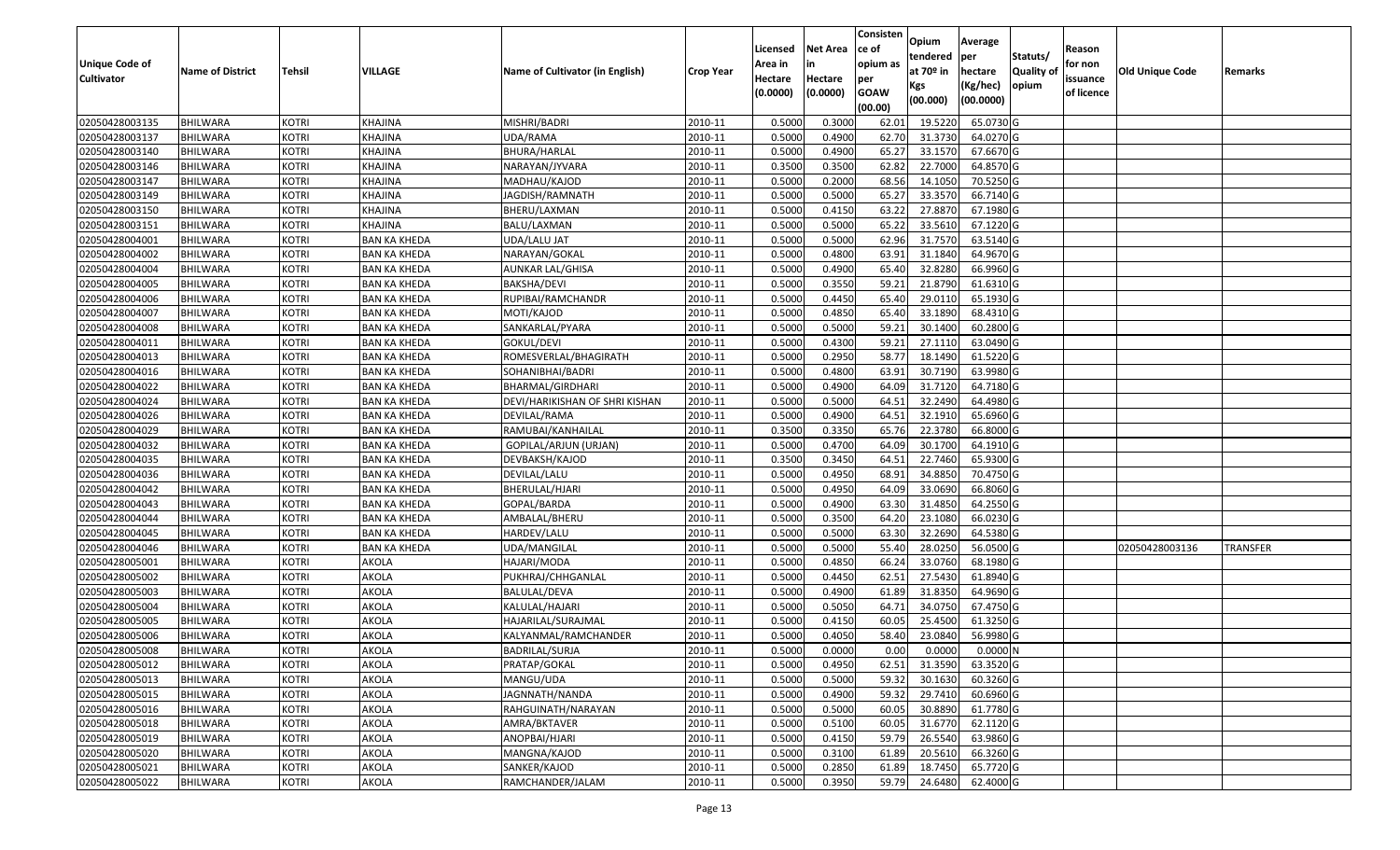|                       |                         |               |            |                                 |           | Licensed | <b>Net Area</b> | Consisten<br>ce of     | Opium           | Average               |                   | Reason     |                        |                    |
|-----------------------|-------------------------|---------------|------------|---------------------------------|-----------|----------|-----------------|------------------------|-----------------|-----------------------|-------------------|------------|------------------------|--------------------|
| <b>Unique Code of</b> |                         |               |            |                                 |           | Area in  | in              | opium as               | tendered        | <b>per</b>            | Statuts/          | for non    |                        |                    |
| <b>Cultivator</b>     | <b>Name of District</b> | <b>Tehsil</b> | VILLAGE    | Name of Cultivator (in English) | Crop Year | Hectare  | Hectare         | per                    | at 70º in       | hectare               | <b>Quality of</b> | issuance   | <b>Old Unique Code</b> | Remarks            |
|                       |                         |               |            |                                 |           | (0.0000) | (0.0000)        | <b>GOAW</b><br>(00.00) | Kgs<br>(00.000) | (Kg/hec)<br>(00.0000) | opium             | of licence |                        |                    |
| 02050428005023        | <b>BHILWARA</b>         | KOTRI         | AKOLA      | SHRAVAN A/S HEMA /JALAM         | 2010-11   | 0.5000   | 0.4950          | 56.55                  | 29.1140         | 58.8160 G             |                   |            |                        |                    |
| 02050428005024        | <b>BHILWARA</b>         | KOTRI         | AKOLA      | NARSINGH/HAJARI                 | 2010-11   | 0.5000   | 0.2000          | 63.29                  | 13.1940         | 65.9700 G             |                   |            |                        |                    |
| 02050428005025        | <b>BHILWARA</b>         | KOTRI         | AKOLA      | RAMCHANDER/BALU                 | 2010-11   | 0.5000   | 0.4000          | 58.40                  | 24.0080         | 60.0200 G             |                   |            |                        |                    |
| 02050428005026        | <b>BHILWARA</b>         | KOTRI         | AKOLA      | DEVI/NARU                       | 2010-11   | 0.5000   | 0.2350          | 58.92                  | 14.4510         | 61.4940 G             |                   |            |                        |                    |
| 02050428005027        | <b>BHILWARA</b>         | <b>KOTRI</b>  | AKOLA      | SUDIBAI/MANGILAL                | 2010-11   | 0.5000   | 0.4350          | 58.92                  | 26.6920         | 61.3610 G             |                   |            |                        |                    |
| 02050428006002        | <b>BHILWARA</b>         | KOTRI         | REN        | JAMNA / BHURA MALI              | 2010-11   | 0.5000   | 0.4850          | 54.87                  | 27.8390         | 57.4000 G             |                   |            |                        |                    |
| 02050428006005        | BHILWARA                | <b>KOTRI</b>  | <b>REN</b> | <b>BADRI / MEGA</b>             | 2010-11   | 0.5000   | 0.5000          | 50.7                   | 26.9220         | 53.8440 G             |                   |            |                        |                    |
| 02050428006011        | <b>BHILWARA</b>         | KOTRI         | <b>REN</b> | DEVA / MEGA                     | 2010-11   | 0.5000   | 0.4350          | 60.20                  | 28.8190         | 66.2510 G             |                   |            |                        | TRANSFER / BADLA   |
| 02050428006012        | <b>BHILWARA</b>         | <b>KOTRI</b>  | REN        | <b>UNKAR/ BHURA</b>             | 2010-11   | 0.5000   | 0.4050          | 56.10                  | 23.1440         | 57.1460 G             |                   |            |                        | TRANSFER / BADLA   |
| 02050428006013        | <b>BHILWARA</b>         | <b>KOTRI</b>  | REN        | HAJARI/ CHOTU                   | 2010-11   | 0.5000   | 0.4150          | 50.10                  | 21.6220         | 52.1010 G             |                   |            |                        |                    |
| 02050428006015        | <b>BHILWARA</b>         | <b>KOTRI</b>  | <b>REN</b> | <b>GANESH KUNWAR / BHERU</b>    | 2010-11   | 0.5000   | 0.4950          | 46.17                  | 23.5490         | 47.5740 G             |                   | 4          |                        |                    |
| 02050428006021        | <b>BHILWARA</b>         | <b>KOTRI</b>  | <b>REN</b> | GANGA / JODHA                   | 2010-11   | 0.3500   | 0.2100          | 52.21                  | 10.8560         | 51.6950 G             |                   | IΔ         |                        |                    |
| 02050428006028        | <b>BHILWARA</b>         | <b>KOTRI</b>  | <b>REN</b> | NARAYAN / DEVA                  | 2010-11   | 0.5000   | 0.4650          | 60.20                  | 28.1960         | 60.6370 G             |                   |            |                        | TRANSFER / BADLA   |
| 02050428006031        | <b>BHILWARA</b>         | <b>KOTRI</b>  | REN        | DEVI/ MOHAN NAI                 | 2010-11   | 0.5000   | 0.4850          | 50.82                  | 25.8010         | 53.1980 G             |                   |            |                        |                    |
| 02050428006038        | <b>BHILWARA</b>         | KOTRI         | REN        | SHONATH / LADU NATH             | 2010-11   | 0.3500   | 0.3450          | 59.24                  | 20.5870         | 59.6720 G             |                   |            |                        | TRANSFER / BADLA   |
| 02050428006039        | <b>BHILWARA</b>         | <b>KOTRI</b>  | <b>REN</b> | JANKI DAS / LAL DAS             | 2010-11   | 0.5000   | 0.3050          | 65.25                  | 19.8490         | 65.0790 G             |                   |            |                        | TRANSFER / BADLA   |
| 02050428006042        | <b>BHILWARA</b>         | KOTRI         | REN        | MOHAN / SHAMBHU                 | 2010-11   | 0.3500   | 0.3450          | 54.72                  | 19.1850         | 55.6090 G             |                   |            |                        |                    |
| 02050521001001        | <b>CHITTORGARH</b>      | GANGRAR       | TUMBADIYA  | UDAILAL/GOPI                    | 2010-11   | 0.5000   | 0.4750          | 59.68                  | 28.4730         | 59.9432 G             |                   |            |                        |                    |
| 02050521001003        | <b>CHITTORGARH</b>      | GANGRAR       | TUMBADIYA  | BHANWARLAL/NATHU                | 2010-11   | 0.5000   | 0.4650          | 65.92                  | 30.9090         | 66.4710 G             |                   |            |                        |                    |
| 02050521001005        | <b>CHITTORGARH</b>      | GANGRAR       | TUMBADIYA  | BHERULAL/MANGILAL               | 2010-11   | 0.5000   | 0.4600          | 65.92                  | 31.2770         | 67.9935 G             |                   |            |                        |                    |
| 02050521001009        | <b>CHITTORGARH</b>      | GANGRAR       | TUMBADIYA  | NANDLAL/KALU                    | 2010-11   | 0.3500   | 0.3350          | 55.72                  | 18.8590         | 56.2960 G             |                   |            |                        |                    |
| 02050521001010        | <b>CHITTORGARH</b>      | GANGRAR       | TUMBADIYA  | RAMA/GOKAL                      | 2010-11   | 0.5000   | 0.3200          | 65.92                  | 21.3200         | 66.6250 G             |                   |            |                        |                    |
| 02050521001011        | <b>CHITTORGARH</b>      | GANGRAR       | TUMBADIYA  | GULABIBAI/KANA                  | 2010-11   | 0.5000   | 0.2600          | 62.36                  | 16.7270         | 64.3346 G             |                   |            |                        |                    |
| 02050521001015        | <b>CHITTORGARH</b>      | GANGRAR       | TUMBADIYA  | EAJENBAI/BADRILAL               | 2010-11   | 0.5000   | 0.3500          | 67.63                  | 23.9810         | 68.5171 G             |                   |            |                        |                    |
| 02050521001016        | <b>CHITTORGARH</b>      | GANGRAR       | TUMBADIYA  | KELURAM/DEVJI                   | 2010-11   | 0.5000   | 0.4750          | 57.90                  | 27.7210         | 58.3600 G             |                   |            |                        |                    |
| 02050521001017        | <b>CHITTORGARH</b>      | GANGRAR       | TUMBADIYA  | DALU/MOHAN                      | 2010-11   | 0.5000   | 0.4500          | 59.68                  | 27.3390         | 60.7533 G             |                   |            |                        |                    |
| 02050521001018        | <b>CHITTORGARH</b>      | GANGRAR       | TUMBADIYA  | RAMCHANDRA/GHEESA               | 2010-11   | 0.3500   | 0.3400          | 59.68                  | 21.2490         | 62.4971 G             |                   |            |                        |                    |
| 02050521001020        | <b>CHITTORGARH</b>      | GANGRAR       | TUMBADIYA  | SOHAN/PARTH                     | 2010-11   | 0.5000   | 0.2950          | 56.23                  | 16.9620         | 57.4983 G             |                   |            |                        |                    |
| 02050521001025        | <b>CHITTORGARH</b>      | GANGRAR       | TUMBADIYA  | KAJODIBAI/MOHANLAL              | 2010-11   | 0.5000   | 0.3950          | 60.00                  | 24.1170         | 61.0557 G             |                   |            |                        |                    |
| 02050521001031        | <b>CHITTORGARH</b>      | GANGRAR       | TUMBADIYA  | BHAWANIRAM/GHISHA               | 2010-11   | 0.5000   | 0.4150          | 57.98                  | 23.1260         | 55.7253 G             |                   |            | 402050521011015        | <b>TRANSFER</b>    |
| 02050521001032        | <b>CHITTORGARH</b>      | GANGRAR       | TUMBADIYA  | KISHANLAL/GOPI                  | 2010-11   | 0.5000   | 0.3100          | 60.01                  | 18.9330         | 61.0742 G             |                   |            | 02050521011007         | <b>TRANSFER</b>    |
| 02050521001033        | <b>CHITTORGARH</b>      | GANGRAR       | TUMBADIYA  | GHISHA/PYARCHAND                | 2010-11   | 0.3500   | 0.3400          | 54.94                  | 18.6140         | 54.7471 G             |                   |            | 402050521011006        | TRANSFER           |
| 02050521001034        | <b>CHITTORGARH</b>      | GANGRAR       | TUMBADIYA  | NARAYAN/GOPI                    | 2010-11   | 0.5000   | 0.4750          | 63.98                  | 29.5480         | 62.2063               |                   |            | 202050521011029        | <b>TRANSFER</b>    |
| 02050521001035        | <b>CHITTORGARH</b>      | GANGRAR       | TUMBADIYA  | DEVILAL/LADU                    | 2010-11   | 0.5000   | 0.2900          | 62.36                  | 18.8350         | 64.9483 G             |                   |            | 02050521011026         | <b>TRANSFER</b>    |
| 02050521002001        | CHITTORGARH             | GANGRAR       | CHOGAWADI  | BADAMIBAI/RATANLAL              | 2010-11   | 0.5000   | 0.5050          | 57.78                  | 31.4360         | 62.2495 G             |                   |            |                        |                    |
| 02050521002002        | <b>CHITTORGARH</b>      | GANGRAR       | CHOGAWADI  | SHYAMLAL/KISHANLAL              | 2010-11   | 0.5000   | 0.2900          | 61.22                  | 19.1990         | 66.2034 G             |                   |            |                        |                    |
| 02050521002003        | CHITTORGARH             | GANGRAR       | CHOGAWADI  | NARAYAN/BHERULAL                | 2010-11   | 0.5000   | 0.5000          | 65.44                  | 33.1010         | 66.2020 G             |                   |            |                        |                    |
| 02050521002007        | <b>CHITTORGARH</b>      | GANGRAR       | CHOGAWADI  | NARAYAN/HAZARI                  | 2010-11   | 0.5000   | 0.4750          | 61.83                  | 29.9650         | 63.0842 G             |                   |            |                        |                    |
| 02050521002009        | CHITTORGARH             | GANGRAR       | CHOGAWADI  | NANDRAM/KHURAJ JAT              | 2010-11   | 0.5000   | 0.5050          | 64.20                  | 31.6840         | 62.7406 G             |                   |            |                        |                    |
| 02050521002011        | <b>CHITTORGARH</b>      | GANGRAR       | CHOGAWADI  | GATTUBAI/MADHO                  | 2010-11   | 0.5000   | 0.5000          | 67.81                  | 33.7360         | 67.4720 G             |                   |            |                        | <b>NAME CHANGE</b> |
| 02050521002012        | <b>CHITTORGARH</b>      | GANGRAR       | CHOGAWADI  | KISHNA/BHERU                    | 2010-11   | 0.5000   | 0.5000          | 59.89                  | 31.1990         | 62.3980 G             |                   |            |                        |                    |
| 02050521002013        | <b>CHITTORGARH</b>      | GANGRAR       | CHOGAWADI  | RAICHAND/POKHAR                 | 2010-11   | 0.5000   | 0.5150          | 58.28                  | 30.0380         | 58.3262 G             |                   |            |                        |                    |
| 02050521002015        | <b>CHITTORGARH</b>      | GANGRAR       | CHOGAWADI  | BHAWANIRAM/EKLING               | 2010-11   | 0.5000   | 0.4950          | 59.03                  | 29.9030         | 60.4101 G             |                   |            |                        |                    |
| 02050521002016        | <b>CHITTORGARH</b>      | GANGRAR       | CHOGAWADI  | CHAMPALAL/KHURAJ                | 2010-11   | 0.5000   | 0.3550          | 55.40                  | 20.3430         | 57.3042 G             |                   |            |                        |                    |
| 02050521002018        | <b>CHITTORGARH</b>      | GANGRAR       | CHOGAWADI  | DALU/LALU                       | 2010-11   | 0.5000   | 0.5000          | 60.58                  | 30.4730         | 60.9460 G             |                   |            |                        |                    |
| 02050521002020        | <b>CHITTORGARH</b>      | GANGRAR       | CHOGAWADI  | LEHARU/JETA                     | 2010-11   | 0.5000   | 0.5100          | 64.20                  | 32.9120         | 64.5333 G             |                   |            |                        |                    |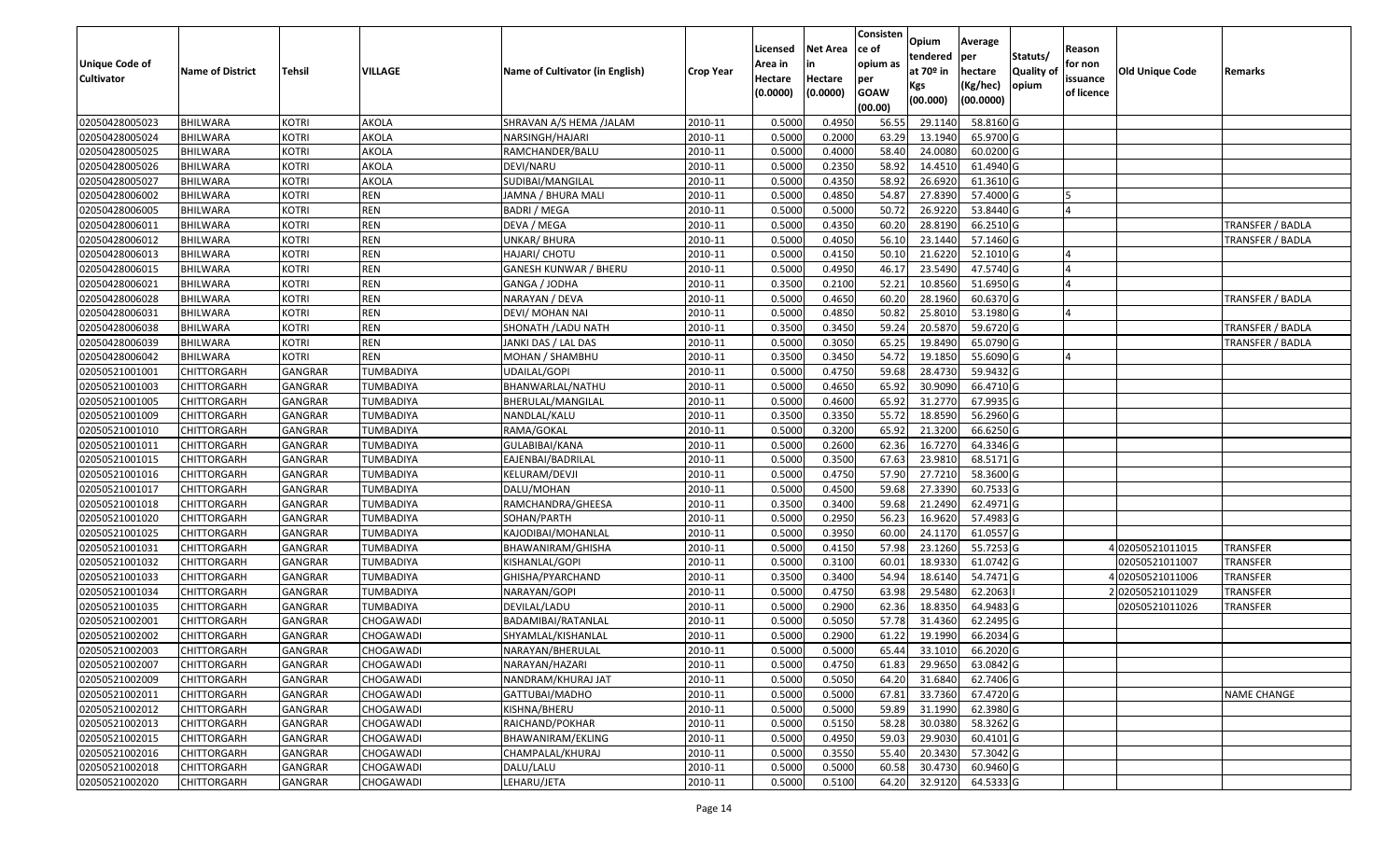|                       |                         |                |                        |                                 |                  |          |                 | Consisten   | Opium       | Average                 |                  |                |                 |                 |
|-----------------------|-------------------------|----------------|------------------------|---------------------------------|------------------|----------|-----------------|-------------|-------------|-------------------------|------------------|----------------|-----------------|-----------------|
|                       |                         |                |                        |                                 |                  | Licensed | <b>Net Area</b> | ce of       | tendered    | per                     | Statuts/         | Reason         |                 |                 |
| <b>Unique Code of</b> | <b>Name of District</b> | <b>Tehsil</b>  | VILLAGE                | Name of Cultivator (in English) | <b>Crop Year</b> | Area in  |                 | opium as    | at $70°$ in | hectare                 | <b>Quality o</b> | for non        | Old Unique Code | Remarks         |
| <b>Cultivator</b>     |                         |                |                        |                                 |                  | Hectare  | Hectare         | per         | Kgs         | (Kg/hec)                | opium            | issuance       |                 |                 |
|                       |                         |                |                        |                                 |                  | (0.0000) | (0.0000)        | <b>GOAW</b> | (00.000)    | (00.0000)               |                  | of licence     |                 |                 |
|                       |                         |                |                        |                                 |                  |          |                 | (00.00)     |             |                         |                  |                |                 |                 |
| 02050521002022        | CHITTORGARH             | GANGRAR        | CHOGAWADI              | DALU/JAGANNATH                  | 2010-11          | 0.5000   | 0.4100          | 59.98       | 24.6460     | $60.1122$ G             |                  |                |                 |                 |
| 02050521002023        | CHITTORGARH             | GANGRAR        | CHOGAWADI              | RATANLAL/GOPI                   | 2010-11          | 0.5000   | 0.5000          | 60.0        | 30.6890     | 61.3780 G               |                  |                |                 |                 |
| 02050521002024        | CHITTORGARH             | GANGRAR        | CHOGAWADI              | SOSARBAI/PRABHULAL              | 2010-11          | 0.5000   | 0.5050          | 61.83       | 31.1740     | 61.7307 G               |                  |                |                 |                 |
| 02050521002028        | <b>CHITTORGARH</b>      | <b>GANGRAR</b> | CHOGAWADI              | SHANKER/MANGILAL                | 2010-11          | 0.5000   | 0.5100          | 64.20       | 33.0430     | 64.7902 G               |                  |                |                 |                 |
| 02050521002031        | CHITTORGARH             | GANGRAR        | CHOGAWADI              | KAMLABAI/MOHANLAL               | 2010-11          | 0.5000   | 0.5000          | 65.44       | 33.7480     | 67.4960 G               |                  |                |                 |                 |
| 02050521002033        | CHITTORGARH             | GANGRAR        | CHOGAWADI              | JAMNABAI/UDAIRAM                | 2010-11          | 0.5000   | 0.4850          | 58.40       | 29.6110     | 61.0536 G               |                  |                |                 |                 |
| 02050521002034        | CHITTORGARH             | GANGRAR        | CHOGAWADI              | MANGILAL/GODA                   | 2010-11          | 0.5000   | 0.4900          | 60.48       | 30.631      | 62.5122 G               |                  |                |                 |                 |
| 02050521002035        | CHITTORGARH             | <b>GANGRAR</b> | CHOGAWADI              | PYARA/SUKHDEV                   | 2010-11          | 0.5000   | 0.3500          | 60.48       | 20.8930     | 59.6943 G               |                  |                |                 |                 |
| 02050521002036        | CHITTORGARH             | GANGRAR        | CHOGAWADI              | CHATERBHUJ/HAZARI               | 2010-11          | 0.5000   | 0.4550          | 65.44       | 31.2060     | 68.5846 G               |                  |                |                 |                 |
| 02050521002038        | CHITTORGARH             | GANGRAR        | CHOGAWADI              | DURGASINGH/ HIMMATSINGH         | 2010-11          | 0.5000   | 0.5050          | 67.02       | 35.6370     | 70.5683 G               |                  |                |                 |                 |
| 02050521002039        | CHITTORGARH             | GANGRAR        | CHOGAWADI              | RAMLAL/HAZARI                   | 2010-11          | 0.5000   | 0.4700          | 61.83       | 30.5330     | 64.9638 G               |                  |                |                 |                 |
| 02050521002040        | <b>CHITTORGARH</b>      | GANGRAR        | CHOGAWADI              | PRABHU/MEGHA                    | 2010-11          | 0.5000   | 0.4950          | 67.39       | 35.1440     | 70.9980 G               |                  |                |                 |                 |
| 02050521002041        | <b>CHITTORGARH</b>      | <b>GANGRAR</b> | CHOGAWADI              | KALIBAI/KHANA                   | 2010-11          | 0.5000   | 0.4950          | 61.22       | 30.5840     | 61.7859 G               |                  |                |                 |                 |
| 02050521002043        | CHITTORGARH             | GANGRAR        | CHOGAWADI              | MADHU/MEGHA                     | 2010-11          | 0.5000   | 0.5050          | 67.14       | 35.7920     | 70.8752 G               |                  |                |                 |                 |
| 02050521002044        | CHITTORGARH             | <b>GANGRAR</b> | CHOGAWADI              | RAMLAL/NARAYAN                  | 2010-11          | 0.5000   | 0.4500          | 63.63       | 27.6320     | 61.4044 G               |                  |                |                 |                 |
| 02050521002045        | <b>CHITTORGARH</b>      | <b>GANGRAR</b> | CHOGAWADI              | DHANNA/HIRA                     | 2010-11          | 0.5000   | 0.4050          | 60.47       | 25.3440     | 62.5778 G               |                  |                |                 |                 |
| 02050521002046        | CHITTORGARH             | <b>GANGRAR</b> | CHOGAWADI              | KOSHLENDRA/BHURALAL             | 2010-11          | 0.5000   | 0.3000          | 68.49       | 21.715      | 72.3833 G               |                  |                |                 |                 |
| 02050521002048        | CHITTORGARH             | GANGRAR        | CHOGAWADI              | DALU/GOPI                       | 2010-11          | 0.5000   | 0.2050          | 67.79       | 13.9400     | 68.0000 G               |                  |                |                 |                 |
| 02050521002049        | CHITTORGARH             | GANGRAR        | CHOGAWADI              | NANIBAI/MANGILAL                | 2010-11          | 0.3500   | 0.3400          | 63.63       | 22.0580     | 64.8765 G               |                  |                |                 |                 |
| 02050521002050        | CHITTORGARH             | GANGRAR        | CHOGAWADI              | SHAMBHU GIR/NARAYAN GIR         | 2010-11          | 0.3500   | 0.1550          | 57.47       | 9.853       | 63.5677 G               |                  |                |                 |                 |
| 02050521002053        | CHITTORGARH             | <b>GANGRAR</b> | CHOGAWADI              | DURGASHANKER/ MOHANLAL          | 2010-11          | 0.3500   | 0.3600          | 66.05       | 23.3350     | 64.8194 G               |                  |                |                 |                 |
| 02050521002054        | CHITTORGARH             | GANGRAR        | CHOGAWADI              | VENIRAM/HAZARI                  | 2010-11          | 0.500    | 0.5100          | 62.27       | 32.6960     | 64.1098 G               |                  |                |                 |                 |
| 02050521002056        | CHITTORGARH             | GANGRAR        | CHOGAWADI              | MANGILAL/NANDRAM                | 2010-11          | 0.5000   | 0.2500          | 71.23       | 18.5320     | 74.1280 G               |                  |                |                 |                 |
| 02050521002057        | CHITTORGARH             | <b>GANGRAR</b> | CHOGAWADI              | LEHARU/HARLAL                   | 2010-11          | 0.5000   | 0.4650          | 58.56       | 28.9120     | 62.1763 G               |                  |                |                 |                 |
| 02050521002058        | CHITTORGARH             | <b>GANGRAR</b> | CHOGAWADI              | DALCHAND/HARLAL                 | 2010-11          | 0.5000   | 0.4050          | 57.36       | 24.2360     | 59.8420 G               |                  |                |                 |                 |
| 02050521002062        | CHITTORGARH             | GANGRAR        | CHOGAWADI              | BHERU/KALU                      | 2010-11          | 0.3500   | 0.2500          | 63.63       | 16.6070     | 66.4280 G               |                  |                |                 |                 |
| 02050521002063        | CHITTORGARH             | GANGRAR        | CHOGAWADI              | UDIBAI/ KALURAM                 | 2010-11          | 0.3500   | 0.3500          | 62.64       | 22.9990     | 65.7114                 |                  |                |                 |                 |
| 02050521002064        | CHITTORGARH             | GANGRAR        | CHOGAWADI              | DULESIINGH/MODSINGH             | 2010-11          | 0.5000   | 0.5050          | 60.74       | 32.4680     | 64.2931 G               |                  |                |                 |                 |
| 02050521002067        | CHITTORGARH             | <b>GANGRAR</b> | CHOGAWADI              | NARAYAN/UDA                     | 2010-11          | 0.3500   | 0.3450          | 66.05       | 22.9690     | 66.5768 G               |                  |                | 02050521010009  | <b>TRANSFER</b> |
| 02050521003001        | CHITTORGARH             | <b>GANGRAR</b> | BHATAWARA KALAN        | LALSINGH/ PAHADSINGH            | 2010-11          | 0.5000   | 0.3250          | 59.88       | 22.1300     | 68.0923 G               |                  |                |                 |                 |
| 02050521003004        | CHITTORGARH             | GANGRAR        | BHATAWARA KALAN        | MANGILAL/ HIRALAL               | 2010-11          | 0.5000   | 0.4400          | 65.21       | 31.7770     | 72.2205 G               |                  |                |                 |                 |
| 02050521003005        | CHITTORGARH             | GANGRAR        | BHATAWARA KALAN        | MADHU @ MAHADEV / GULAB         | 2010-11          | 0.5000   | 0.1450          | 59.48       | 9.1710      | 63.2483 G               |                  |                |                 |                 |
| 02050521003007        | CHITTORGARH             | <b>GANGRAR</b> | BHATAWARA KALAN        | SHIVLAL/HARISHANKER             | 2010-11          | 0.5000   | 0.2900          | 65.21       | 20.5720     | 70.9379 G               |                  |                |                 |                 |
| 02050521003008        | CHITTORGARH             | GANGRAR        | BHATAWARA KALAN        | GOPAL/ CHAMPADAS                | 2010-11          | 0.5000   | 0.4700          | 59.88       | 29.9610     | 63.7468 G               |                  |                |                 |                 |
| 02050521003012        | CHITTORGARH             | GANGRAR        | BHATAWARA KALAN        | PARVATIDEVI/ KAILASH CHANDRA    | 2010-11          | 0.350    | 0.1000          | 62.7        | 6.3080      | 63.0800 G               |                  |                |                 |                 |
| 02050521003016        | CHITTORGARH             | GANGRAR        | BHATAWARA KALAN        | GHEESIBAI/ MANGIDAS             | 2010-11          | 0.5000   | 0.2900          | 59.88       | 18.5460     | 63.9517 G               |                  |                |                 |                 |
| 02050521003020        | CHITTORGARH             | <b>GANGRAR</b> | <b>BHATAWARA KALAN</b> | JITMAL/ MEGA                    | 2010-11          | 0.5000   | 0.4800          |             |             | 52.96 27.4730 57.2354 G |                  | I5             | 02050521012001  | <b>TRANSFER</b> |
| 02050521003021        | CHITTORGARH             | <b>GANGRAR</b> | BHATAWARA KALAN        | LAXMAN LAL/ UDAY LAL            | 2010-11          | 0.5000   | 0.4400          | 56.32       | 27.1480     | 61.7000                 |                  | $\overline{2}$ | 02050521012005  | <b>TRANSFER</b> |
| 02050521003022        | <b>CHITTORGARH</b>      | <b>GANGRAR</b> | BHATAWARA KALAN        | DALI CHAND/ HAJARI              | 2010-11          | 0.3500   | 0.2800          | 54.87       | 16.9020     | 60.3643 G               |                  |                | 02050521012014  | <b>TRANSFER</b> |
| 02050521003023        | <b>CHITTORGARH</b>      | <b>GANGRAR</b> | BHATAWARA KALAN        | UDA/ CHOGA                      | 2010-11          | 0.5000   | 0.4950          | 49.70       | 28.1540     | 56.8768                 |                  | $\overline{2}$ | 02050521012016  | <b>TRANSFER</b> |
| 02050521003024        | <b>CHITTORGARH</b>      | <b>GANGRAR</b> | BHATAWARA KALAN        | SITA RAM/ MODI RAM              | 2010-11          | 0.3500   | 0.2800          | 58.47       | 17.7000     | 63.2143 G               |                  |                | 02050521012008  | <b>TRANSFER</b> |
| 02050521004001        | <b>CHITTORGARH</b>      | <b>GANGRAR</b> | <b>BOLO KA SANWATA</b> | DEVJI/MADHO JAT                 | 2010-11          | 0.5000   | 0.5050          | 64.10       | 33.0580     | 65.4614 G               |                  |                |                 |                 |
| 02050521004003        | <b>CHITTORGARH</b>      | <b>GANGRAR</b> | <b>BOLO KA SANWATA</b> | CHHOGA / NARAYAN                | 2010-11          | 0.5000   | 0.4650          | 63.13       | 31.2310     | 67.1634                 |                  |                |                 |                 |
| 02050521004004        | CHITTORGARH             | <b>GANGRAR</b> | <b>BOLO KA SANWATA</b> | UDAIRAM/ HAZARI                 | 2010-11          | 0.5000   | 0.5000          | 58.78       | 29.9030     | 59.8060 G               |                  |                |                 |                 |
| 02050521004005        | CHITTORGARH             | <b>GANGRAR</b> | <b>BOLO KA SANWATA</b> | KALURAM/BALDEV                  | 2010-11          | 0.5000   | 0.4750          | 63.96       | 32.6210     | 68.6758 G               |                  |                |                 |                 |
| 02050521004006        | <b>CHITTORGARH</b>      | <b>GANGRAR</b> | <b>BOLO KA SANWATA</b> | JITMAL/ PANNA                   | 2010-11          | 0.5000   | 0.4850          | 64.26       | 32.3510     | 66.7031                 |                  |                |                 |                 |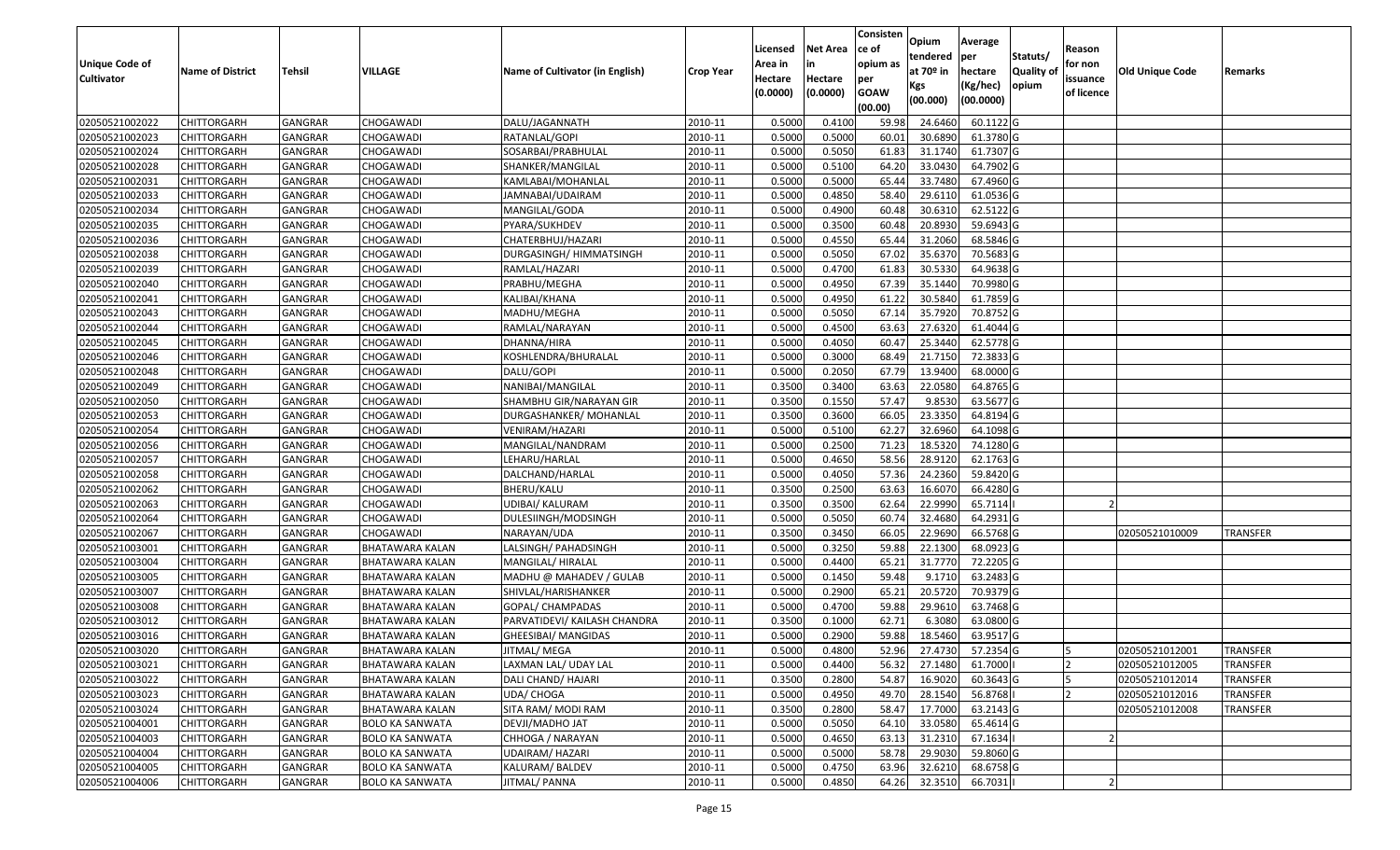| <b>Unique Code of</b>            |                                          |                           |                                                  |                                               |                    | Licensed<br>Area in | <b>Net Area</b><br>in | Consisten<br>ce of<br>opium as | Opium<br>tendered            | Average<br>per                   | Statuts/            | Reason<br>for non      |                 |         |
|----------------------------------|------------------------------------------|---------------------------|--------------------------------------------------|-----------------------------------------------|--------------------|---------------------|-----------------------|--------------------------------|------------------------------|----------------------------------|---------------------|------------------------|-----------------|---------|
| <b>Cultivator</b>                | <b>Name of District</b>                  | <b>Tehsil</b>             | VILLAGE                                          | Name of Cultivator (in English)               | <b>Crop Year</b>   | Hectare<br>(0.0000) | Hectare<br>(0.0000)   | per<br><b>GOAW</b>             | at 70º in<br>Kgs<br>(00.000) | hectare<br>(Kg/hec)<br>(00.0000) | Quality of<br>opium | issuance<br>of licence | Old Unique Code | Remarks |
|                                  |                                          |                           |                                                  |                                               |                    |                     |                       | (00.00)                        |                              |                                  |                     |                        |                 |         |
| 02050521004009                   | <b>CHITTORGARH</b>                       | <b>GANGRAR</b>            | <b>BOLO KA SANWATA</b>                           | KALURAM/BALURAM                               | 2010-11            | 0.5000              | 0.5050                | 58.59                          | 31.0950                      | 61.5743 G                        |                     |                        |                 |         |
| 02050521004011                   | <b>CHITTORGARH</b>                       | GANGRAR                   | <b>BOLO KA SANWATA</b>                           | NOZIBAI/PARTHU                                | 2010-11            | 0.5000              | 0.5200                | 58.08                          | 32.1600                      | 61.8462 G                        |                     |                        |                 |         |
| 02050521004012<br>02050521004013 | <b>CHITTORGARH</b><br><b>CHITTORGARH</b> | GANGRAR<br><b>GANGRAR</b> | BOLO KA SANWATA<br><b>BOLO KA SANWATA</b>        | CHANDIBAI/MADHU<br><b>BHERU/ JAGANNATH</b>    | 2010-11<br>2010-11 | 0.5000<br>0.5000    | 0.4600<br>0.4650      | 58.52<br>59.02                 | 28.9770<br>28.1190           | 62.9935 G<br>60.4710 G           |                     |                        |                 |         |
|                                  |                                          |                           |                                                  |                                               |                    | 0.5000              |                       |                                |                              |                                  |                     |                        |                 |         |
| 02050521004014<br>02050521004016 | <b>CHITTORGARH</b><br><b>CHITTORGARH</b> | GANGRAR<br><b>GANGRAR</b> | <b>BOLO KA SANWATA</b><br><b>BOLO KA SANWATA</b> | MANGU/ DHOKAL<br>BARJIBAI/ KALURAM            | 2010-11<br>2010-11 | 0.3500              | 0.4800<br>0.3350      | 60.34<br>55.78                 | 30.1360<br>19.6110           | 62.7833 G<br>58.5403             |                     |                        |                 |         |
| 02050521004017                   |                                          | GANGRAR                   | <b>BOLO KA SANWATA</b>                           |                                               | 2010-11            | 0.5000              | 0.4700                | 61.21                          | 29.4250                      | 62.6064 G                        |                     |                        |                 |         |
| 02050521004019                   | CHITTORGARH<br><b>CHITTORGARH</b>        | GANGRAR                   | <b>BOLO KA SANWATA</b>                           | MOHANIBAI/NATHU<br>HANSU/NANA                 | 2010-11            | 0.3500              | 0.3350                | 62.96                          | 22.4790                      | 67.1015 G                        |                     |                        |                 |         |
| 02050521004020                   | <b>CHITTORGARH</b>                       | GANGRAR                   | <b>BOLO KA SANWATA</b>                           | RATAN/CHUNA BHIL                              | 2010-11            | 0.5000              | 0.4850                | 58.40                          | 28.8410                      | 59.4660 G                        |                     |                        |                 |         |
| 02050521004021                   | <b>CHITTORGARH</b>                       | GANGRAR                   | <b>BOLO KA SANWATA</b>                           | MOHANLAL/JAGANNATH                            | 2010-11            | 0.5000              | 0.4800                | 60.34                          | 29.4630                      | 61.3813 G                        |                     |                        |                 |         |
| 02050521004022                   | <b>CHITTORGARH</b>                       | GANGRAR                   | <b>BOLO KA SANWATA</b>                           |                                               | 2010-11            | 0.5000              | 0.4050                | 62.31                          | 26.8200                      | 66.2222 G                        |                     |                        |                 |         |
| 02050521004024                   | <b>CHITTORGARH</b>                       | GANGRAR                   | <b>BOLO KA SANWATA</b>                           | RATANLAL/MADHO JAT<br><b>JAMNIBAI/ SHOBHA</b> | 2010-11            | 0.5000              | 0.4800                | 58.49                          | 28.7440                      | 59.8833 G                        |                     |                        |                 |         |
|                                  |                                          |                           | <b>BOLO KA SANWATA</b>                           |                                               |                    | 0.5000              | 0.4800                | 60.27                          | 30.4190                      | 63.3729 G                        |                     |                        |                 |         |
| 02050521004026<br>02050521004028 | <b>CHITTORGARH</b>                       | GANGRAR<br>GANGRAR        |                                                  | UDA/GOPAL GUJAR                               | 2010-11<br>2010-11 | 0.5000              | 0.4550                | 61.21                          | 29.5650                      | 64.9780 G                        |                     |                        |                 |         |
| 02050521004029                   | <b>CHITTORGARH</b>                       |                           | <b>BOLO KA SANWATA</b>                           | SARJUBAI/KELA                                 |                    | 0.5000              | 0.4800                | 61.21                          | 30.4670                      |                                  |                     |                        |                 |         |
|                                  | CHITTORGARH                              | GANGRAR                   | <b>BOLO KA SANWATA</b>                           | SHANKARLAL/GOPILAL                            | 2010-11<br>2010-11 | 0.5000              | 0.4950                | 61.63                          | 31.3780                      | 63.4729 G<br>63.3899 G           |                     |                        |                 |         |
| 02050521004030                   | <b>CHITTORGARH</b>                       | GANGRAR                   | <b>BOLO KA SANWATA</b>                           | BHAGWANIBAI/ LAXMAN<br>DALLA/DHAKAL JAT       |                    | 0.5000              | 0.4750                | 57.31                          | 28.3450                      | 59.6737 G                        |                     |                        |                 |         |
| 02050521004032                   | <b>CHITTORGARH</b>                       | GANGRAR                   | <b>BOLO KA SANWATA</b>                           |                                               | 2010-11            | 0.5000              |                       | 63.50                          | 32.2670                      | 65.1859 G                        |                     |                        |                 |         |
| 02050521004033                   | <b>CHITTORGARH</b>                       | GANGRAR                   | <b>BOLO KA SANWATA</b>                           | KESHARBAI/ BHURA                              | 2010-11            |                     | 0.4950                |                                |                              |                                  |                     |                        |                 |         |
| 02050521004035                   | <b>CHITTORGARH</b>                       | GANGRAR                   | <b>BOLO KA SANWATA</b>                           | MOHAN/GOPAL                                   | 2010-11            | 0.5000              | 0.3850                | 60.47                          | 24.2580                      | 63.0078 G                        |                     |                        |                 |         |
| 02050521004038                   | <b>CHITTORGARH</b>                       | <b>GANGRAR</b>            | <b>BOLO KA SANWATA</b>                           | JAGANNATH/KISHNA                              | 2010-11            | 0.5000              | 0.4900                | 58.30                          | 30.5240                      | 62.2939 G<br>66.7663 G           |                     |                        |                 |         |
| 02050521004039                   | <b>CHITTORGARH</b>                       | GANGRAR                   | <b>BOLO KA SANWATA</b>                           | CHAMPALAL/ HAZARI                             | 2010-11            | 0.5000              | 0.4750                | 63.50                          | 31.7140                      |                                  |                     |                        |                 |         |
| 02050521004040                   | CHITTORGARH                              | GANGRAR                   | <b>BOLO KA SANWATA</b>                           | MADHU/NARAYAN                                 | 2010-11            | 0.5000              | 0.4550                | 62.53                          | 29.2020                      | 64.1802                          |                     |                        |                 |         |
| 02050521004041                   | <b>CHITTORGARH</b>                       | GANGRAR                   | <b>BOLO KA SANWATA</b>                           | GULABIBAI/ DALCHAND                           | 2010-11            | 0.5000              | 0.4950                | 63.22                          | 32.6590                      | 65.9778 G                        |                     |                        |                 |         |
| 02050521004043                   | <b>CHITTORGARH</b>                       | GANGRAR                   | <b>BOLO KA SANWATA</b>                           | GAMER/AASU                                    | 2010-11            | 0.5000              | 0.4800                | 61.32                          | 31.0020                      | 64.5875 G                        |                     |                        |                 |         |
| 02050521004044                   | <b>CHITTORGARH</b>                       | GANGRAR                   | <b>BOLO KA SANWATA</b>                           | AMARCHAND/ GOPAL                              | 2010-11            | 0.5000              | 0.4250                | 61.63                          | 27.5580                      | 64.8424 G                        |                     |                        |                 |         |
| 02050521004047                   | <b>CHITTORGARH</b>                       | GANGRAR                   | <b>BOLO KA SANWATA</b>                           | BHERULAL/ HAZARI                              | 2010-11            | 0.5000              | 0.0000                | 0.00                           | 0.0000                       | 0.0000                           |                     |                        |                 |         |
| 02050521004049                   | <b>CHITTORGARH</b>                       | GANGRAR                   | <b>BOLO KA SANWATA</b>                           | RADHABAI/ NARAYAN                             | 2010-11            | 0.3500              | 0.3400                | 57.31                          | 20.3950                      | 59.9853 G                        |                     |                        |                 |         |
| 02050521004050                   | <b>CHITTORGARH</b>                       | GANGRAR                   | <b>BOLO KA SANWATA</b>                           | MANGU/GANESH                                  | 2010-11            | 0.3500              | 0.3550                | 58.30                          | 22.6790                      | 63.8845 G                        |                     |                        |                 |         |
| 02050521004051                   | <b>CHITTORGARH</b>                       | <b>GANGRAR</b>            | <b>BOLO KA SANWATA</b>                           | MANGILAL/MODA                                 | 2010-11            | 0.5000              | 0.5100                | 59.98                          | 31.2850                      | 61.3431 G                        |                     |                        |                 |         |
| 02050521004052                   | <b>CHITTORGARH</b>                       | <b>GANGRAR</b>            | <b>BOLO KA SANWATA</b>                           | RADHIBAI/ NATHULAL                            | 2010-11            | 0.3500              | 0.3450                | 61.63                          | 22.4960                      | 65.2058 G                        |                     |                        |                 |         |
| 02050521004057                   | <b>CHITTORGARH</b>                       | GANGRAR                   | <b>BOLO KA SANWATA</b>                           | RUPLAL/JETA                                   | 2010-11            | 0.5000              | 0.4500                | 62.96                          | 29.2580                      | 65.0178 G                        |                     |                        |                 |         |
| 02050521004058                   | CHITTORGARH                              | GANGRAR                   | BOLO KA SANWATA                                  | BHAGWANLAL/NATHU                              | 2010-11            | 0.5000              | 0.4950                | 64.7                           | 33.4830                      | 67.6424                          |                     |                        |                 |         |
| 02050521004060                   | <b>CHITTORGARH</b>                       | GANGRAR                   | <b>BOLO KA SANWATA</b>                           | NANJI/BHURA                                   | 2010-11            | 0.5000              | 0.4950                | 63.64                          | 21.2750                      | 42.9790                          |                     |                        |                 |         |
| 02050521004062                   | <b>CHITTORGARH</b>                       | GANGRAR                   | <b>BOLO KA SANWATA</b>                           | MANGILAL/ GHEESA                              | 2010-11            | 0.5000              | 0.5050                | 61.22                          | 31.5910                      | 62.5564 G                        |                     |                        |                 |         |
| 02050521004063                   | <b>CHITTORGARH</b>                       | GANGRAR                   | <b>BOLO KA SANWATA</b>                           | DALCHAND/MANGU                                | 2010-11            | 0.3500              | 0.3450                | 63.94                          | 8.0280                       | 23.2690                          |                     |                        |                 |         |
| 02050521004069                   | <b>CHITTORGARH</b>                       | GANGRAR                   | <b>BOLO KA SANWATA</b>                           | BANSHILAL/JAGANNATH                           | 2010-11            | 0.5000              | 0.4850                | 62.96                          | 31.8310                      | 65.6309 G                        |                     |                        |                 |         |
| 02050521004071                   | <b>CHITTORGARH</b>                       | GANGRAR                   | <b>BOLO KA SANWATA</b>                           | PAPPU @ SUDEER/ SHIVLAL                       | 2010-11            | 0.5000              | 0.4750                | 58.30                          | 28.5340                      | 60.0716 G                        |                     |                        |                 |         |
| 02050521005001                   | <b>CHITTORGARH</b>                       | GANGRAR                   | KACHANARIYA                                      | MADANLAL/MITTU                                | 2010-11            | 0.5000              | 0.3050                | 64.20                          | 22.0970                      | 72.4492 G                        |                     |                        |                 |         |
| 02050521005004                   | <b>CHITTORGARH</b>                       | GANGRAR                   | KACHANARIYA                                      | DEVJI/MANGILAL                                | 2010-11            | 0.5000              | 0.4900                | 58.23                          | 30.9750                      | 63.2143 G                        |                     |                        |                 |         |
| 02050521005006                   | <b>CHITTORGARH</b>                       | GANGRAR                   | KACHANARIYA                                      | MANGU/GIRDHARI                                | 2010-11            | 0.5000              | 0.4350                | 62.64                          | 29.3990                      | 67.5839 G                        |                     |                        |                 |         |
| 02050521005007                   | <b>CHITTORGARH</b>                       | GANGRAR                   | KACHANARIYA                                      | MANGU/NATHU                                   | 2010-11            | 0.5000              | 0.4650                | 63.12                          | 31.3260                      | 67.3677 G                        |                     |                        |                 |         |
| 02050521005008                   | <b>CHITTORGARH</b>                       | <b>GANGRAR</b>            | KACHANARIYA                                      | LADULAL A/S NANDAJI/ LEHRU                    | 2010-11            | 0.5000              | 0.4350                | 59.89                          | 27.9180                      | 64.1793 G                        |                     |                        |                 |         |
| 02050521005009                   | <b>CHITTORGARH</b>                       | GANGRAR                   | KACHANARIYA                                      | PITHA/HAZARI                                  | 2010-11            | 0.5000              | 0.3800                | 62.64                          | 24.4130                      | 64.2447 G                        |                     |                        |                 |         |
| 02050521005010                   | <b>CHITTORGARH</b>                       | GANGRAR                   | KACHANARIYA                                      | UDAYRAM/RAMA REGAR                            | 2010-11            | 0.3500              | 0.3300                | 54.63                          | 18.2350                      | 55.2576 G                        |                     |                        |                 |         |
| 02050521005013                   | <b>CHITTORGARH</b>                       | GANGRAR                   | KACHANARIYA                                      | NANIBAI/KISHNA                                | 2010-11            | 0.5000              | 0.3450                | 64.56                          | 23.9260                      | 69.3507 G                        |                     |                        |                 |         |
| 02050521005015                   | <b>CHITTORGARH</b>                       | GANGRAR                   | KACHANARIYA                                      | BHERULAL/AMBALAL                              | 2010-11            | 0.5000              | 0.4800                | 61.14                          | 30.2420                      | 63.0042 G                        |                     |                        |                 |         |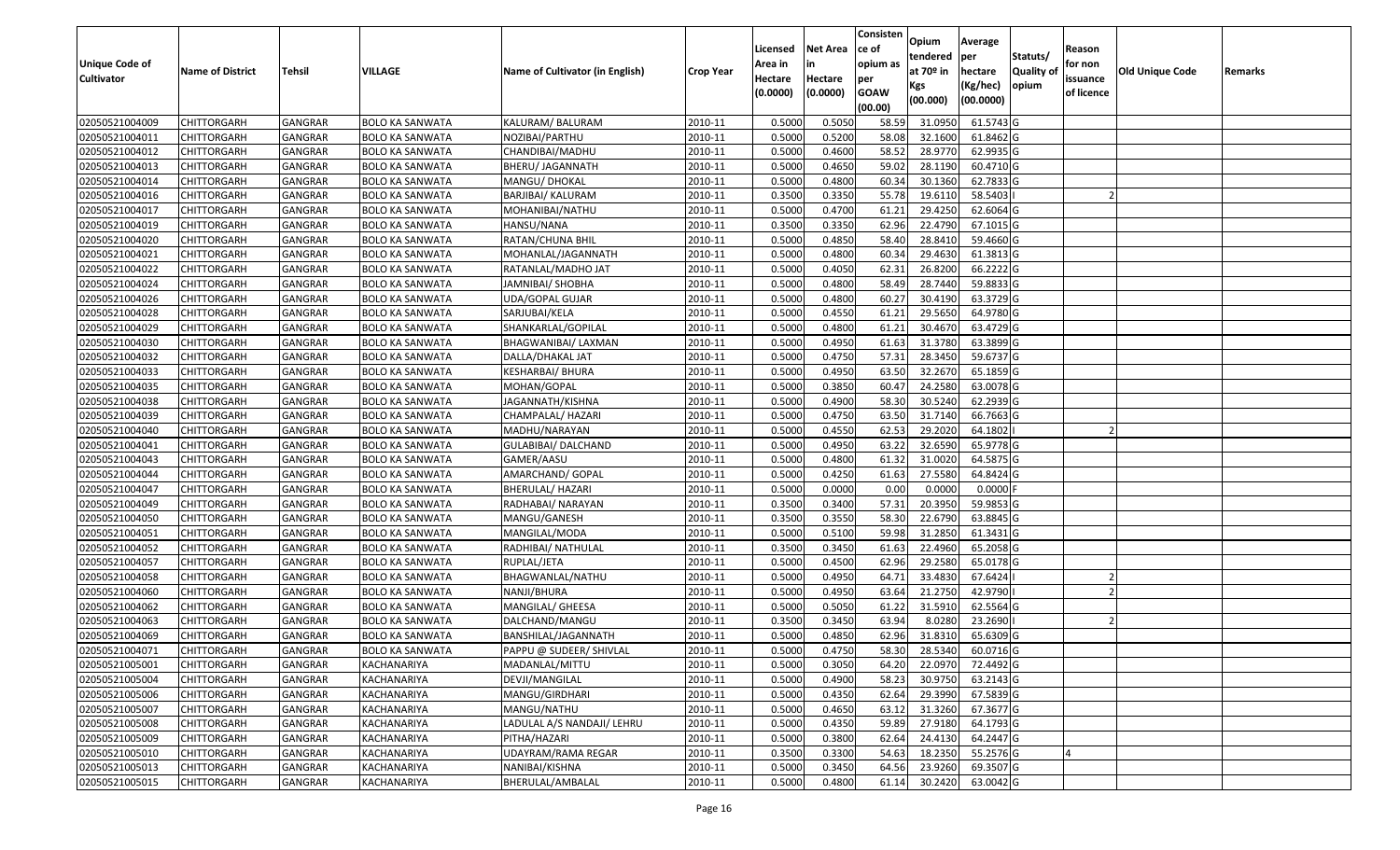|                       |                         |                |             |                                 |                  | Licensed | <b>Net Area</b> | Consisten<br>ce of     | Opium<br>tendered | Average<br>per | Statuts/         | Reason     |                 |         |
|-----------------------|-------------------------|----------------|-------------|---------------------------------|------------------|----------|-----------------|------------------------|-------------------|----------------|------------------|------------|-----------------|---------|
| <b>Unique Code of</b> | <b>Name of District</b> | Tehsil         | VILLAGE     | Name of Cultivator (in English) | <b>Crop Year</b> | Area in  | in              | opium as               | at 70º in         | hectare        | <b>Quality o</b> | for non    | Old Unique Code | Remarks |
| <b>Cultivator</b>     |                         |                |             |                                 |                  | Hectare  | Hectare         | per                    | Kgs               | (Kg/hec)       | opium            | issuance   |                 |         |
|                       |                         |                |             |                                 |                  | (0.0000) | (0.0000)        | <b>GOAW</b><br>(00.00) | (00.000)          | (00.0000)      |                  | of licence |                 |         |
| 02050521005016        | <b>CHITTORGARH</b>      | GANGRAR        | KACHANARIYA | RAMA/ CHOGA                     | 2010-11          | 0.5000   | 0.4050          | 63.89                  | 26.4690           | 65.3556 G      |                  |            |                 |         |
| 02050521005017        | <b>CHITTORGARH</b>      | GANGRAR        | KACHANARIYA | GEETADEVI/MITTU                 | 2010-11          | 0.3500   | 0.3450          | 58.93                  | 21.4880           | 62.2841 G      |                  |            |                 |         |
| 02050521005018        | <b>CHITTORGARH</b>      | GANGRAR        | KACHANARIYA | BHURIBAI/NANARAM                | 2010-11          | 0.5000   | 0.1950          | 64.56                  | 13.7960           | 70.7487 G      |                  |            |                 |         |
| 02050521005019        | <b>CHITTORGARH</b>      | <b>GANGRAR</b> | KACHANARIYA | SHANKAR/MADHU                   | 2010-11          | 0.3500   | 0.3350          | 61.86                  | 22.1740           | 66.1910 G      |                  |            |                 |         |
| 02050521005021        | <b>CHITTORGARH</b>      | GANGRAR        | KACHANARIYA | RATANLAL/BHERU                  | 2010-11          | 0.5000   | 0.1900          | 61.86                  | 12.9450           | 68.1316 G      |                  |            |                 |         |
| 02050521005022        | <b>CHITTORGARH</b>      | <b>GANGRAR</b> | KACHANARIYA | UDAYRAM/ONKAR                   | 2010-11          | 0.5000   | 0.4800          | 61.14                  | 31.3670           | 65.3479 G      |                  |            |                 |         |
| 02050521005024        | CHITTORGARH             | GANGRAR        | KACHANARIYA | DEUDAI/BHAGWAN                  | 2010-11          | 0.3500   | 0.3350          | 61.46                  | 22.2520           | 66.4239 G      |                  |            |                 |         |
| 02050521005027        | <b>CHITTORGARH</b>      | GANGRAR        | KACHANARIYA | CHANDIBAI/BHERU                 | 2010-11          | 0.5000   | 0.4750          | 60.58                  | 30.1270           | 63.4253 G      |                  |            |                 |         |
| 02050521005028        | <b>CHITTORGARH</b>      | GANGRAR        | KACHANARIYA | RATANLAL/GIRDHARI               | 2010-11          | 0.5000   | 0.3750          | 61.1                   | 24.6310           | 65.6827 G      |                  |            |                 |         |
| 02050521005029        | <b>CHITTORGARH</b>      | <b>GANGRAR</b> | KACHANARIYA | BHERULAL/NARAYAN                | 2010-11          | 0.5000   | 0.2550          | 61.7                   | 17.1460           | 67.2392 G      |                  |            |                 |         |
| 02050521005030        | <b>CHITTORGARH</b>      | GANGRAR        | KACHANARIYA | SHYAMLAL/CHAMPALAL              | 2010-11          | 0.5000   | 0.4350          | 62.64                  | 27.9060           | 64.1517 G      |                  |            |                 |         |
| 02050521005031        | <b>CHITTORGARH</b>      | GANGRAR        | KACHANARIYA | HEERA/BHURA                     | 2010-11          | 0.3500   | 0.3550          | 59.78                  | 21.9560           | 61.8479 G      |                  |            |                 |         |
| 02050521005032        | <b>CHITTORGARH</b>      | GANGRAR        | KACHANARIYA | CHANDIBAI/KALURAM               | 2010-11          | 0.3500   | 0.3000          | 61.29                  | 19.5550           | 65.1833 G      |                  |            |                 |         |
| 02050521005033        | <b>CHITTORGARH</b>      | GANGRAR        | KACHANARIYA | LAXMAN/DEVAJI                   | 2010-11          | 0.5000   | 0.4900          | 60.7                   | 32.1700           | 65.6531 G      |                  |            |                 |         |
| 02050521005034        | CHITTORGARH             | GANGRAR        | KACHANARIYA | GOGABAI/MITTU                   | 2010-11          | 0.5000   | 0.3750          | 62.03                  | 24.2560           | 64.6827 G      |                  |            |                 |         |
| 02050521005036        | <b>CHITTORGARH</b>      | GANGRAR        | KACHANARIYA | BHURIBAI/HAZARI                 | 2010-11          | 0.3500   | 0.2600          | 61.86                  | 17.2170           | 66.2192 G      |                  |            |                 |         |
| 02050521005037        | <b>CHITTORGARH</b>      | GANGRAR        | KACHANARIYA | MANGILAL/BHERU GUJAR            | 2010-11          | 0.5000   | 0.1500          | 61.71                  | 9.7350            | 64.9000 G      |                  |            |                 |         |
| 02050521005038        | <b>CHITTORGARH</b>      | GANGRAR        | KACHANARIYA | LAHRIBAI/NANDRAM                | 2010-11          | 0.5000   | 0.1750          | 63.89                  | 12.1360           | 69.3486 G      |                  |            |                 |         |
| 02050521005039        | <b>CHITTORGARH</b>      | GANGRAR        | KACHANARIYA | BHERULAL/MOHANLAL               | 2010-11          | 0.3500   | 0.3300          | 61.71                  | 21.3880           | 64.8121 G      |                  |            |                 |         |
| 02050521005040        | <b>CHITTORGARH</b>      | <b>GANGRAR</b> | KACHANARIYA | GIRADHARI/TULCHA                | 2010-11          | 0.3500   | 0.3350          | 58.26                  | 20.5620           | 61.3791 G      |                  |            |                 |         |
| 02050521005042        | <b>CHITTORGARH</b>      | GANGRAR        | KACHANARIYA | NARU/BHONA CHAMAR               | 2010-11          | 0.3500   | 0.3050          | 56.57                  | 17.6340           | 57.8164 G      |                  |            |                 |         |
| 02050521005043        | <b>CHITTORGARH</b>      | GANGRAR        | KACHANARIYA | DEVJI/BHAGAWAN                  | 2010-11          | 0.3500   | 0.2050          | 61.46                  | 13.1310           | 64.0537 G      |                  |            |                 |         |
| 02050521005045        | <b>CHITTORGARH</b>      | GANGRAR        | KACHANARIYA | SHANKARLAL/RANGLAL              | 2010-11          | 0.5000   | 0.2050          | 62.03                  | 13.5210           | 65.9561 G      |                  |            |                 |         |
| 02050521005046        | <b>CHITTORGARH</b>      | GANGRAR        | KACHANARIYA | NARAYAN/TEKA                    | 2010-11          | 0.5000   | 0.2900          | 59.89                  | 18.2750           | 63.0172 G      |                  |            |                 |         |
| 02050521005047        | <b>CHITTORGARH</b>      | <b>GANGRAR</b> | KACHANARIYA | NARAYANIBAI/BHERU               | 2010-11          | 0.3500   | 0.1950          | 61.52                  | 12.6660           | 64.9538 G      |                  |            |                 |         |
| 02050521005049        | <b>CHITTORGARH</b>      | GANGRAR        | KACHANARIYA | MANA/JODHA                      | 2010-11          | 0.5000   | 0.3750          | 58.26                  | 23.3050           | 62.1467 G      |                  |            |                 |         |
| 02050521005050        | <b>CHITTORGARH</b>      | <b>GANGRAR</b> | KACHANARIYA | PRABHU/UDA                      | 2010-11          | 0.5000   | 0.3000          | 56.13                  | 18.3880           | 61.2933 G      |                  |            |                 |         |
| 02050521005052        | <b>CHITTORGARH</b>      | GANGRAR        | KACHANARIYA | GIRADHARI/GOKAL                 | 2010-11          | 0.5000   | 0.3500          | 62.03                  | 22.5630           | 64.4657 G      |                  |            |                 |         |
| 02050521005053        | <b>CHITTORGARH</b>      | <b>GANGRAR</b> | KACHANARIYA | NATHULAL/MANGILAL               | 2010-11          | 0.5000   | 0.4100          | 63.89                  | 27.1550           | 66.2317 G      |                  |            |                 |         |
| 02050521005054        | <b>CHITTORGARH</b>      | <b>GANGRAR</b> | KACHANARIYA | MATHURADAS/UDAYRAM              | 2010-11          | 0.5000   | 0.3300          | 59.89                  | 20.7400           | 62.8485 G      |                  |            |                 |         |
| 02050521005055        | <b>CHITTORGARH</b>      | GANGRAR        | KACHANARIYA | NARAYAN/HEERA                   | 2010-11          | 0.5000   | 0.3750          | 61.52                  | 23.3750           | 62.3333 G      |                  |            |                 |         |
| 02050521005057        | CHITTORGARH             | GANGRAR        | KACHANARIYA | MADANDAS/BANSIDAS               | 2010-11          | 0.3500   | 0.2400          | 58.26                  | 15.3120           | 63.8000 G      |                  |            |                 |         |
| 02050521005059        | <b>CHITTORGARH</b>      | GANGRAR        | KACHANARIYA | PARTHU/BHERU                    | 2010-11          | 0.5000   | 0.3150          | 51.36                  | 17.2000           | 54.6032 G      |                  |            |                 |         |
| 02050521005060        | <b>CHITTORGARH</b>      | GANGRAR        | KACHANARIYA | GHISIBAI/CHAMPA                 | 2010-11          | 0.3500   | 0.2800          | 61.46                  | 19.3170           | 68.9893 G      |                  |            |                 |         |
| 02050521005061        | CHITTORGARH             | GANGRAR        | KACHANARIYA | GORDHAN/NANDRAM                 | 2010-11          | 0.5000   | 0.2000          | 60.58                  | 13.0490           | 65.2450 G      |                  |            |                 |         |
| 02050521005062        | <b>CHITTORGARH</b>      | GANGRAR        | KACHANARIYA | DALU/KISHNA                     | 2010-11          | 0.3500   | 0.3200          | 60.58                  | 20.0110           | 62.5344 G      |                  |            |                 |         |
| 02050521005066        | <b>CHITTORGARH</b>      | GANGRAR        | KACHANARIYA | NATHULAL/KALU                   | 2010-11          | 0.5000   | 0.3000          | 67.89                  | 19.7200           | 65.7333 G      |                  |            |                 |         |
| 02050521005069        | <b>CHITTORGARH</b>      | <b>GANGRAR</b> | KACHANARIYA | CHUNNIBAI/HAZARI                | 2010-11          | 0.5000   | 0.4650          | 60.24                  | 29.3450           | 63.1075 G      |                  |            |                 |         |
| 02050521005071        | <b>CHITTORGARH</b>      | GANGRAR        | KACHANARIYA | NARAYAN/GOPI                    | 2010-11          | 0.3500   | 0.1600          | 57.85                  | 9.7880            | 61.1750 G      |                  |            |                 |         |
| 02050521005073        | <b>CHITTORGARH</b>      | GANGRAR        | KACHANARIYA | POKHAR/GHISA                    | 2010-11          | 0.3500   | 0.1000          | 56.52                  | 6.0500            | 60.5000 G      |                  |            |                 |         |
| 02050521005074        | <b>CHITTORGARH</b>      | GANGRAR        | KACHANARIYA | NANURAM/GHISA                   | 2010-11          | 0.5000   | 0.2950          | 58.79                  | 17.6720           | 59.9051G       |                  |            |                 |         |
| 02050521005075        | <b>CHITTORGARH</b>      | <b>GANGRAR</b> | KACHANARIYA | KALURAM/GHASI                   | 2010-11          | 0.3500   | 0.3300          | 52.73                  | 17.8400           | 54.0606 G      |                  |            |                 |         |
| 02050521005077        | <b>CHITTORGARH</b>      | GANGRAR        | KACHANARIYA | MADHO/TULSIRAM                  | 2010-11          | 0.3500   | 0.2850          | 61.52                  | 18.8720           | 66.2175 G      |                  |            |                 |         |
| 02050521005078        | <b>CHITTORGARH</b>      | GANGRAR        | KACHANARIYA | SHIVLAL/BHERULAL                | 2010-11          | 0.3500   | 0.3200          | 53.87                  | 18.2400           | 57.0000 G      |                  |            |                 |         |
| 02050521006005        | <b>CHITTORGARH</b>      | GANGRAR        | SUWANIYA    | MANGIBAI/KALU GADRI             | 2010-11          | 0.5000   | 0.4650          | 62.02                  | 28.9390           | 62.2344 G      |                  |            |                 |         |
| 02050521006006        | <b>CHITTORGARH</b>      | GANGRAR        | SUWANIYA    | LADU/BHERU GADRI                | 2010-11          | 0.5000   | 0.3900          | 57.90                  | 22.7000           | 58.2051 G      |                  |            |                 |         |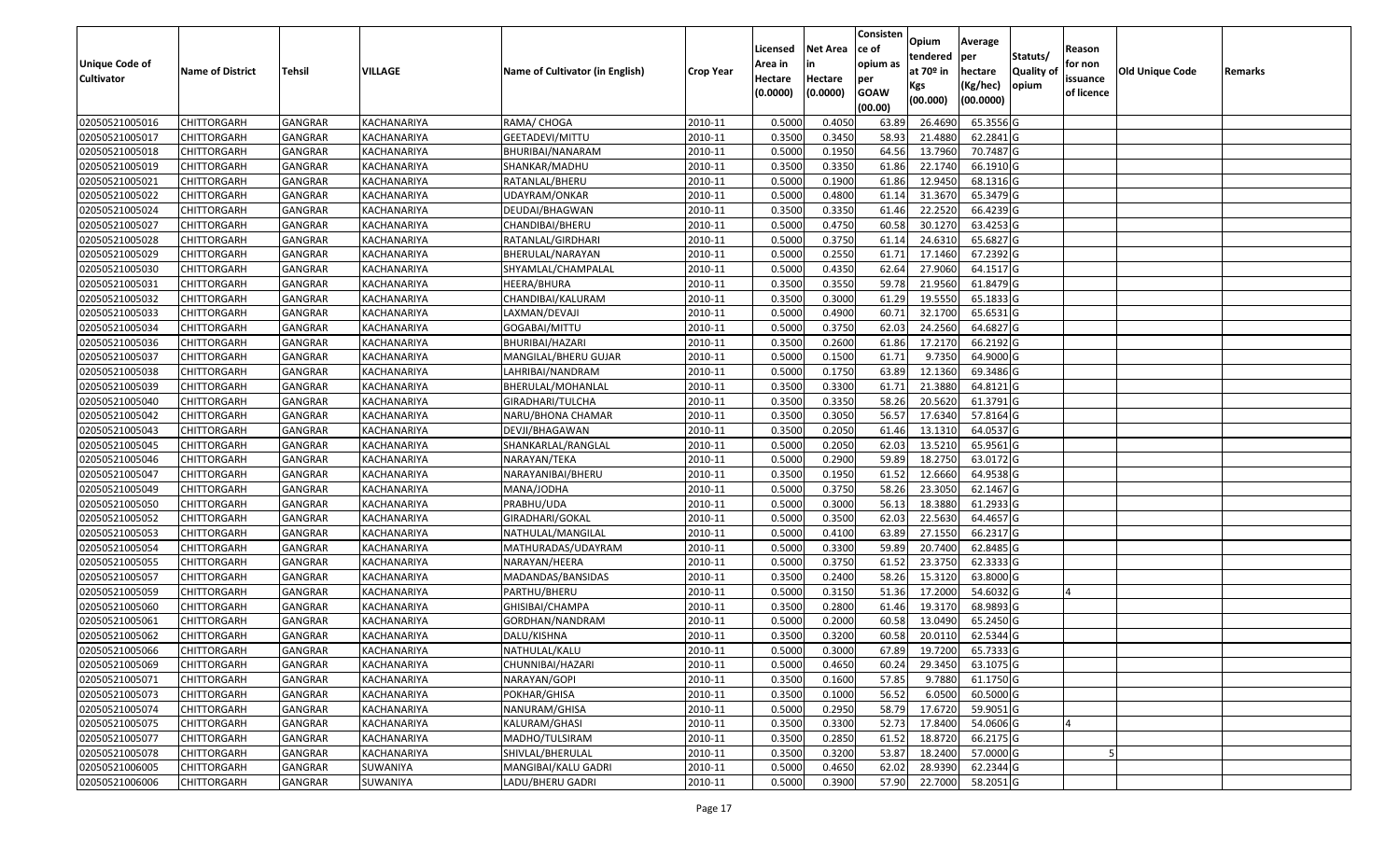|                       |                         |                |            |                                 |                  |          |                 | Consisten          | Opium         | Average     |                  |            |                 |                       |
|-----------------------|-------------------------|----------------|------------|---------------------------------|------------------|----------|-----------------|--------------------|---------------|-------------|------------------|------------|-----------------|-----------------------|
|                       |                         |                |            |                                 |                  | Licensed | <b>Net Area</b> | ce of              | tendered      | per         | Statuts/         | Reason     |                 |                       |
| <b>Unique Code of</b> | <b>Name of District</b> | <b>Tehsil</b>  | VILLAGE    | Name of Cultivator (in English) | <b>Crop Year</b> | Area in  |                 | opium as           | at $70°$ in   | hectare     | <b>Quality o</b> | for non    | Old Unique Code | Remarks               |
| <b>Cultivator</b>     |                         |                |            |                                 |                  | Hectare  | Hectare         | per<br><b>GOAW</b> | Kgs           | (Kg/hec)    | opium            | issuance   |                 |                       |
|                       |                         |                |            |                                 |                  | (0.0000) | (0.0000)        | (00.00)            | (00.000)      | (00.0000)   |                  | of licence |                 |                       |
| 02050521006009        | <b>CHITTORGARH</b>      | GANGRAR        | SUWANIYA   | RAMCHANDRA/SUNDERLAL            | 2010-11          | 0.5000   | 0.4500          | 56.50              | 26.3300       | 58.5111 G   |                  |            |                 |                       |
| 02050521006010        | CHITTORGARH             | GANGRAR        | SUWANIYA   | NANDRAM/HEERALAL                | 2010-11          | 0.3500   | 0.3300          | 50.19              | 16.2700       | 49.3030 G   |                  |            |                 |                       |
| 02050521006011        | <b>CHITTORGARH</b>      | GANGRAR        | SUWANIYA   | BHERULAL/ONKAR                  | 2010-11          | 0.5000   | 0.3100          | 56.50              | 18.2350       | 58.8226 G   |                  |            |                 |                       |
| 02050521006012        | <b>CHITTORGARH</b>      | <b>GANGRAR</b> | SUWANIYA   | GHEESIBAI/BHERULAL              | 2010-11          | 0.5000   | 0.2300          | 59.53              | 14.1660       | 61.5913 G   |                  |            |                 |                       |
| 02050521006013        | CHITTORGARH             | GANGRAR        | SUWANIYA   | SONIBAI/MAGNIRAM                | 2010-11          | 0.5000   | 0.2900          | 60.04              | 17.5760       | 60.6069 G   |                  |            |                 |                       |
| 02050521006015        | <b>CHITTORGARH</b>      | GANGRAR        | SUWANIYA   | BHERULAL/GANESHRAM              | 2010-11          | 0.5000   | 0.3700          | 52.20              | 19.3770       | 52.3703 G   |                  |            |                 |                       |
| 02050521006018        | CHITTORGARH             | GANGRAR        | SUWANIYA   | RADHESHYAM/MANGILAL             | 2010-11          | 0.3500   | 0.1150          | 59.78              | 7.0980        | 61.7217 G   |                  |            |                 |                       |
| 02050521006021        | CHITTORGARH             | GANGRAR        | SUWANIYA   | UDA/BHUWANA                     | 2010-11          | 0.3500   | 0.2800          | 52.90              | 15.4550       | 55.1964 G   |                  |            |                 |                       |
| 02050521006022        | CHITTORGARH             | GANGRAR        | SUWANIYA   | NANDUBAI/NATHU                  | 2010-11          | 0.3500   | 0.3350          | 60.1               | 20.9060       | 62.4060 G   |                  |            |                 |                       |
| 02050521006028        | CHITTORGARH             | GANGRAR        | SUWANIYA   | LOBHU/BHERU GADRI               | 2010-11          | 0.5000   | 0.2850          | 57.84              | 16.9410       | 59.4421     |                  |            |                 |                       |
| 02050521006029        | CHITTORGARH             | GANGRAR        | SUWANIYA   | HIRALAL/TEKCHAND                | 2010-11          | 0.5000   | 0.4900          | 59.78              | 29.2770       | 59.7490 G   |                  |            |                 |                       |
| 02050521006031        | <b>CHITTORGARH</b>      | <b>GANGRAR</b> | SUWANIYA   | RADHABAI/SUKHLAL                | 2010-11          | 0.5000   | 0.1450          | 59.51              | 9.4220        | 64.9793 G   |                  |            |                 |                       |
| 02050521006033        | CHITTORGARH             | GANGRAR        | SUWANIYA   | MANGIBAI/SHANTILAL              | 2010-11          | 0.5000   | 0.4600          | 52.12              | 25.3790       | 55.1717 G   |                  |            |                 |                       |
|                       |                         |                |            |                                 |                  |          |                 |                    |               |             |                  |            |                 | TRANSFER / TRANSFER / |
| 02050521006035        | CHITTORGARH             | GANGRAR        | SUWANIYA   | NARAYAN/BHURA                   | 2010-11          | 0.3500   | 0.3500          | 64.56              | 24.1380       | 68.9657 G   |                  |            | 02050521002010  | CHOUGAVARI (GANGRAR)  |
|                       |                         |                |            |                                 |                  |          |                 |                    |               |             |                  |            |                 |                       |
| 02050521007001        | <b>CHITTORGARH</b>      | GANGRAR        | KHARKHANDA | NATHULAL/LOBHU                  | 2010-11          | 0.5000   | 0.4300          | 59.29              | 27.5220       | 64.0047 G   |                  |            |                 |                       |
| 02050521007002        | <b>CHITTORGARH</b>      | GANGRAR        | KHARKHANDA | BARJIBAI/RAMESHWAR              | 2010-11          | 0.3500   | 0.3400          | 58.33              | 20.8090       | 61.2029 G   |                  |            |                 |                       |
| 02050521007004        | CHITTORGARH             | GANGRAR        | KHARKHANDA | BHERULAL/RAMLAL                 | 2010-11          | 0.500    | 0.0000          | 0.00               | 0.0000        | 0.0000      |                  |            |                 |                       |
| 02050521007005        | CHITTORGARH             | GANGRAR        | KHARKHANDA | RATANLAL/RAMLAL                 | 2010-11          | 0.3500   | 0.3500          | 62.46              | 23.9770       | 68.5057 G   |                  |            |                 |                       |
| 02050521007007        | <b>CHITTORGARH</b>      | GANGRAR        | KHARKHANDA | NANURAM/MAGNA                   | 2010-11          | 0.3500   | 0.3050          | 67.53              | 22.0660       | 72.3475 G   |                  |            |                 |                       |
| 02050521007009        | <b>CHITTORGARH</b>      | GANGRAR        | KHARKHANDA | UDAIRAM/SAWAIRAM                | 2010-11          | 0.3500   | 0.2000          | 64.01              | 13.3710       | 66.8550 G   |                  |            |                 |                       |
| 02050521007010        | <b>CHITTORGARH</b>      | GANGRAR        | KHARKHANDA | UDA/GOMA                        | 2010-11          | 0.3500   | 0.2600          | 63.68              | 17.5030       | 67.3192 G   |                  |            |                 |                       |
| 02050521007011        | CHITTORGARH             | GANGRAR        | KHARKHANDA | PIRU/BHERU                      | 2010-11          | 0.5000   | 0.0000          | 0.00               | 0.0000        | 0.0000      |                  |            |                 |                       |
| 02050521007012        | <b>CHITTORGARH</b>      | <b>GANGRAR</b> | KHARKHANDA | TULSIBAI/DEVJI                  | 2010-11          | 0.5000   | 0.2050          | 58.33              | 12.5170       | 61.0585 G   |                  |            |                 |                       |
| 02050521007013        | CHITTORGARH             | GANGRAR        | KHARKHANDA | KUSUMI/ONKAR                    | 2010-11          | 0.3500   | 0.2100          | 64.74              | 14.0240       | 66.7810 G   |                  |            |                 |                       |
| 02050521007015        | CHITTORGARH             | GANGRAR        | KHARKHANDA | RAJIBAI/NANURAM                 | 2010-11          | 0.5000   | 0.3700          | 62.46              | 24.3070       | 65.6946 G   |                  |            |                 |                       |
| 02050521007016        | CHITTORGARH             | GANGRAR        | KHARKHANDA | LAD KUNWAR/NAHARSINGH           | 2010-11          | 0.5000   | 0.1000          | 66.77              | 7.051         | 70.5100G    |                  |            |                 |                       |
| 02050521007018        | <b>CHITTORGARH</b>      | GANGRAR        | KHARKHANDA | MOHAN/MAGNA                     | 2010-11          | 0.5000   | 0.3100          | 64.74              | 21.1450       | 68.2097 G   |                  |            |                 |                       |
| 02050521007019        | CHITTORGARH             | GANGRAR        | KHARKHANDA | NARU/MAGNA KUMHAR               | 2010-11          | 0.5000   | 0.2100          | 59.49              | 13.0800       | 62.2857 G   |                  |            |                 |                       |
| 02050521007020        | CHITTORGARH             | GANGRAR        | KHARKHANDA | NANURAM/BHERU                   | 2010-11          | 0.5000   | 0.5000          | 61.99              | 31.8110       | 63.6220 G   |                  |            |                 |                       |
| 02050521007021        | CHITTORGARH             | GANGRAR        | KHARKHANDA | NANDA/GANESH SHARMA             | 2010-11          | 0.5000   | 0.2750          | 64.7               | 19.2380       | 69.9564 G   |                  |            |                 |                       |
| 02050521007022        | CHITTORGARH             | GANGRAR        | KHARKHANDA | CHANDIBAI/KHUMA                 | 2010-11          | 0.5000   | 0.5050          | 62.97              | 32.8520       | 65.0535 G   |                  |            |                 |                       |
| 02050521007023        | <b>CHITTORGARH</b>      | <b>GANGRAR</b> | KHARKHANDA | NANDUBAI/ BHUWANA               | 2010-11          | 0.5000   | 0.4250          | 52.93              | 24.0190       | 56.5153 G   |                  |            |                 |                       |
| 02050521007024        | <b>CHITTORGARH</b>      | GANGRAR        | KHARKHANDA | MATHURA/GOPI                    | 2010-11          | 0.500    | 0.2000          | 59.12              | 12.5940       | 62.9700 G   |                  |            |                 |                       |
| 02050521007025        | <b>CHITTORGARH</b>      | GANGRAR        | KHARKHANDA | SHRAVANIBAI/RAMLAL              | 2010-11          | 0.5000   | 0.4900          | 41.08              | 0.0000        | 0.0000      |                  |            |                 |                       |
| 02050521007026        | <b>CHITTORGARH</b>      | GANGRAR        | KHARKHANDA | KESHURAM/MAGNA                  | 2010-11          | 0.5000   | 0.4750          |                    | 60.78 30.9920 | 65.2463 G   |                  |            |                 |                       |
| 02050521007027        | <b>CHITTORGARH</b>      | <b>GANGRAR</b> | KHARKHANDA | CHHOGA/UDA BALAI                | 2010-11          | 0.5000   | 0.2350          | 59.12              | 15.5330       | 66.0979 G   |                  |            |                 |                       |
| 02050521007028        | <b>CHITTORGARH</b>      | GANGRAR        | KHARKHANDA | HAZARI/KHURAJ                   | 2010-11          | 0.3500   | 0.3300          | 56.11              | 20.5050       | 62.1364 G   |                  |            |                 |                       |
| 02050521007029        | <b>CHITTORGARH</b>      | GANGRAR        | KHARKHANDA | MADHU/BHURA                     | 2010-11          | 0.5000   | 0.2900          | 59.71              | 18.5290       | $63.8931$ G |                  |            |                 |                       |
| 02050521007031        | CHITTORGARH             | GANGRAR        | KHARKHANDA | BHERU/NATHU CHANDALIYA          | 2010-11          | 0.5000   | 0.4800          | 54.11              | 27.0300       | 56.3125 G   |                  |            |                 |                       |
| 02050521007033        | <b>CHITTORGARH</b>      | GANGRAR        | KHARKHANDA | DEVILAL/MANGILAL NAI            | 2010-11          | 0.5000   | 0.4900          | 60.87              | 31.0140       | 63.2939 G   |                  |            |                 |                       |
| 02050521007034        | <b>CHITTORGARH</b>      | GANGRAR        | KHARKHANDA | MITTHULAL/HIRALAL               | 2010-11          | 0.5000   | 0.3850          | 57.05              | 25.0700       | 65.1169 G   |                  |            |                 |                       |
| 02050521007035        | <b>CHITTORGARH</b>      | GANGRAR        | KHARKHANDA | NANAURAM/BHERULAL               | 2010-11          | 0.5000   | 0.4950          | 58.87              | 31.2500       | 63.1313 G   |                  |            |                 |                       |
| 02050521007036        | <b>CHITTORGARH</b>      | GANGRAR        | KHARKHANDA | JANKILAL/ NANDRAM               | 2010-11          | 0.3500   | 0.3600          | 59.22              | 22.7110       | 63.0861     |                  |            |                 |                       |
| 02050521007037        | <b>CHITTORGARH</b>      | GANGRAR        | KHARKHANDA | NANDUBAI/GANESH                 | 2010-11          | 0.5000   | 0.3400          | 68.20              | 24.4580       | 71.9353 G   |                  |            |                 |                       |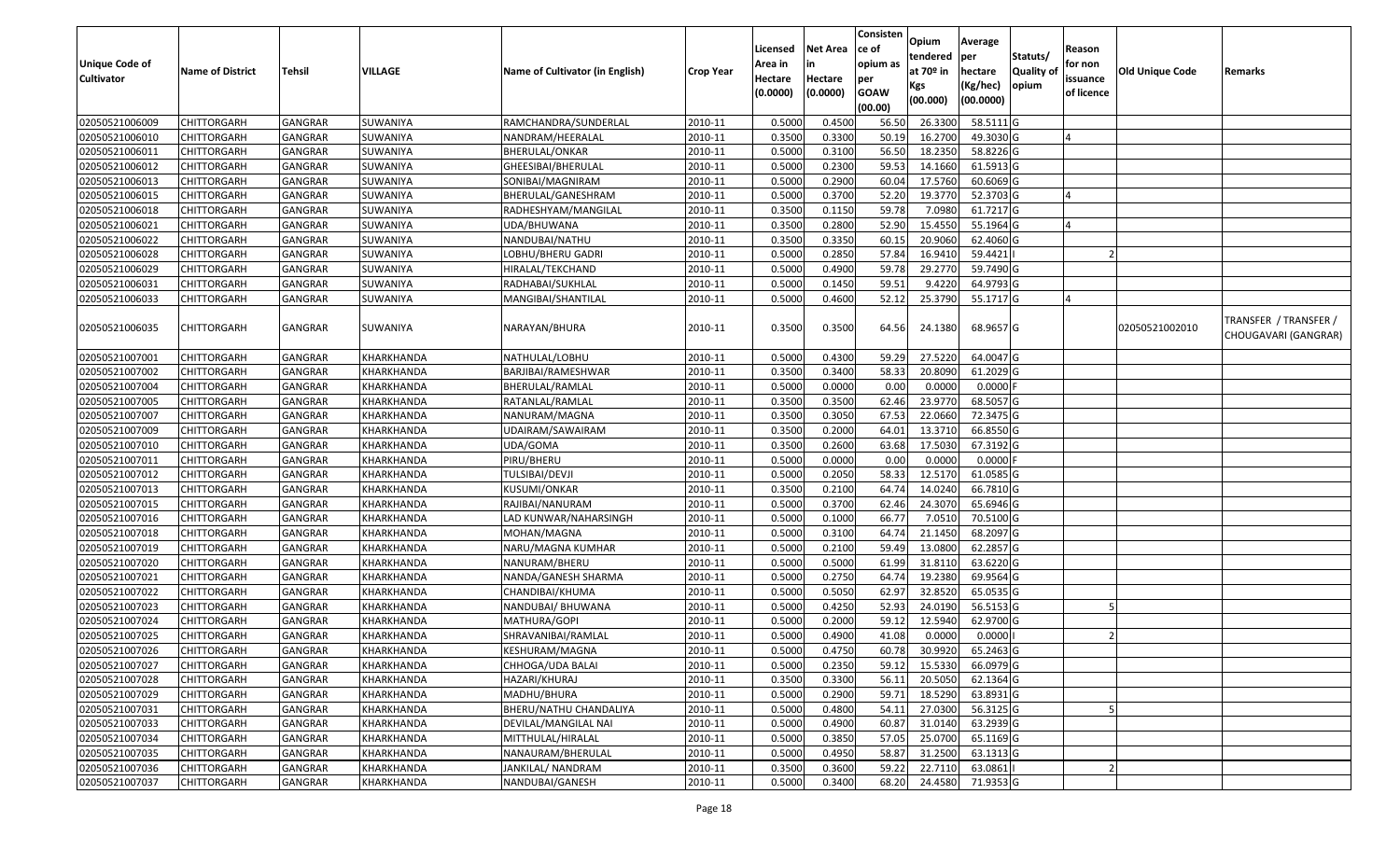| (00.0000)<br>(00.000)<br>(00.00)<br>GANGRAR<br>BADRILAL/BHAWANIRAM<br>0.5000<br>0.0000<br>0.0000<br>0.0000<br>02050521007038<br><b>CHITTORGARH</b><br>KHARKHANDA<br>2010-11<br>0.00<br>02050521007039<br>0.3500<br>0.3300<br>57.27<br>19.5240<br>59.1636 G<br><b>CHITTORGARH</b><br>GANGRAR<br>KHARKHANDA<br>AMBALAL/KAJODI<br>2010-11<br>62.97<br>0.3500<br>0.2000<br>13.1900<br>65.9500 G<br>02050521007040<br><b>CHITTORGARH</b><br>GANGRAR<br>2010-11<br>KHARKHANDA<br>MADANLAL/MITTHULAL<br>0.2550<br>15.7290<br>02050521007041<br><b>CHITTORGARH</b><br><b>GANGRAR</b><br>KHARKHANDA<br>2010-11<br>0.3500<br>58.90<br>61.6824 G<br>GOPAL/NATHU JAT<br>02050521007042<br>2010-11<br>0.3500<br>0.3200<br>21.6510<br>67.6594 G<br><b>CHITTORGARH</b><br>GANGRAR<br>KHARKHANDA<br>BHUWANIRAM/GHASI<br>64.3<br>0.3500<br>58.37<br>20.1970<br>02050521007043<br><b>GANGRAR</b><br>2010-11<br>0.3400<br>59.4029<br><b>CHITTORGARH</b><br>KHARKHANDA<br>BALU/PRABHU<br>57.56<br>0.5000<br>0.1900<br>12.4660<br>02050521007046<br>GANGRAR<br>2010-11<br>65.6105 G<br>CHITTORGARH<br>KHARKHANDA<br>LEHERULAL/DHANRAJ<br>02050521007047<br>GANGRAR<br>KHARKHANDA<br>JITU/HANSRAJ JAT<br>2010-11<br>0.5000<br>0.1000<br>63.12<br>7.0080<br>70.0800 G<br><b>CHITTORGARH</b><br>30.5930<br>02050521007048<br>GANGRAR<br>KESHARBAI/HANSU<br>2010-11<br>0.5000<br>0.4850<br>59.12<br>63.0784 G<br><b>CHITTORGARH</b><br>KHARKHANDA<br>02050521007050<br>GANGRAR<br>2010-11<br>0.3500<br>0.3500<br>63.12<br>24.0590<br>68.7400 G<br><b>CHITTORGARH</b><br>KHARKHANDA<br>CHANDIBAI/ LEHARU<br>0.5000<br>0.3900<br>GANGRAR<br>2010-11<br>60.78<br>25.8680<br>66.3282 G<br>02050521007051<br><b>CHITTORGARH</b><br>KHARKHANDA<br>RAMIBAI/MAGNA<br>02050521007053<br>GANGRAR<br>KHARKHANDA<br>2010-11<br>0.5000<br>0.3850<br>59.49<br>24.1790<br>62.8026 G<br><b>CHITTORGARH</b><br>LEHARU/BHUWANA JAT<br>0.3500<br>59.71<br>13.0300<br>02050521007054<br>GANGRAR<br>0.2100<br>62.0476 G<br><b>CHITTORGARH</b><br>KHARKHANDA<br>GOMA/KAJOD<br>2010-11<br>02050521007057<br>GANGRAR<br>2010-11<br>0.5000<br>0.3800<br>62.46<br>25.0410<br>65.8974 G<br><b>CHITTORGARH</b><br>KHARKHANDA<br>NANDUBAI/NATHUPURI<br>0.5000<br>0.1000<br>64.00<br>7.0670<br>02050521007059<br>GANGRAR<br>KHARKHANDA<br>2010-11<br>70.6700 G<br>CHITTORGARH<br>LADULAL/NANURAM<br>0.3900<br>58.33<br>02050521007062<br>2010-11<br>0.5000<br>24.6440<br>63.1897 G<br><b>CHITTORGARH</b><br>GANGRAR<br>KHARKHANDA<br>SHANKERLAL/CHAMNA<br>0.3500<br>0.2850<br>19.2740<br>02050521007064<br>62.97<br>67.6281 G<br><b>CHITTORGARH</b><br>GANGRAR<br>KHARKHANDA<br>GOVINDRAM/NAGJIRAM<br>2010-11<br>02050521007067<br>0.3500<br>0.3550<br>59.7<br>22.3510<br>62.9606 G<br><b>CHITTORGARH</b><br>GANGRAR<br>KHARKHANDA<br>BALU/CHHOGA<br>2010-11<br>0.3500<br>19.2140<br>02050521007068<br>0.3000<br>59.49<br>64.0467 G<br><b>CHITTORGARH</b><br>GANGRAR<br>KHARKHANDA<br>SHOBHA/MADHO JAT<br>2010-11<br>2010-11<br>0.5000<br>0.2750<br>56.06<br>16.9270<br>61.5527 G<br>02050521007072<br><b>CHITTORGARH</b><br><b>GANGRAR</b><br>KHARKHANDA<br>HIRA/KHEMA<br>0.5000<br>0.3900<br>59.26<br>24.7800<br>02050521007073<br>MANGU/CHUNA<br>2010-11<br>63.5385<br><b>CHITTORGARH</b><br>GANGRAR<br>KHARKHANDA<br>02050521007074<br>0.5000<br>0.2950<br>60.01<br>19.2070<br>65.1085 G<br><b>CHITTORGARH</b><br>GANGRAR<br>KHARKHANDA<br>NARU/UDA<br>2010-11<br>02050521007076<br>0.3500<br>0.3250<br>58.97<br>20.7210<br>63.7569 G<br><b>CHITTORGARH</b><br>GANGRAR<br>KHARKHANDA<br>MADHO/GANESH<br>2010-11<br>0.5000<br>0.2850<br>63.33<br>19.6440<br>68.9263 G<br>02050521007077<br><b>CHITTORGARH</b><br>GANGRAR<br>KHARKHANDA<br>RAMLAL/GOPI<br>2010-11<br>02050521007078<br><b>GANGRAR</b><br>BARDA/BHURA<br>2010-11<br>0.3500<br>0.1600<br>56.99<br>10.4370<br>65.2313 G<br><b>CHITTORGARH</b><br>KHARKHANDA<br>02050521007080<br>2010-11<br>0.5000<br>0.5000<br>63.87<br>33.7470<br>67.4940 G<br><b>CHITTORGARH</b><br>GANGRAR<br>KHARKHANDA<br>SHOBHALAL/LEHARU<br>02050521007082<br><b>GANGRAR</b><br>2010-11<br>0.5000<br>0.5000<br>60.25<br>32.3870<br>64.7740 G<br><b>CHITTORGARH</b><br>KHARKHANDA<br>SURESH/GIRDHARI<br>0.5000<br>0.3000<br>55.87<br>17.3320<br>57.7733 G<br>02050521007083<br><b>CHITTORGARH</b><br>GANGRAR<br>KHARKHANDA<br>GOPALLAL/BHERULAL<br>2010-11<br>02050521007084<br><b>CHITTORGARH</b><br><b>GANGRAR</b><br>2010-11<br>0.5000<br>0.0950<br>63.92<br>6.5950<br>69.4211 G<br>KHARKHANDA<br>MADHU/DEVAJI<br>02050521007085<br><b>GANGRAR</b><br>BHERU/MAGANA<br>2010-11<br>0.5000<br>0.4800<br>62.37<br>31.5410<br>65.7104 G<br><b>CHITTORGARH</b><br>KHARKHANDA<br>0.5000<br>31.3710<br>02050521007086<br>GANGRAR<br>2010-11<br>0.5050<br>59.54<br>62.1208 G<br><b>CHITTORGARH</b><br>KHARKHANDA<br>BALURAM/BARDA<br>0.3500<br>0.3050<br>51.54<br>16.0830<br>52.7310 G<br>02050521007087<br>GANGRAR<br>KHARKHANDA<br><b>GERVIBAI/ BHAWANA JAT</b><br>2010-11<br>CHITTORGARH<br>02050521007088<br>GANGRAR<br>2010-11<br>0.5000<br>0.2100<br>61.52<br>13.8380<br>65.8952 G<br><b>CHITTORGARH</b><br>KHARKHANDA<br>UDAIRAM/TULSIRAM<br><b>GANGRAR</b><br>0.3500<br>0.3000<br>20.6610<br>68.8700 G<br>02050521007089<br><b>CHITTORGARH</b><br>KHARKHANDA<br>RATANLAL/NATHU LUHAR<br>2010-11<br>65.05<br>02050521007090<br>GANGRAR<br>HIRALAL/HAZARI<br>0.5000<br>0.4850<br>60.0<br>30.2170<br>62.3031 G<br>CHITTORGARH<br>KHARKHANDA<br>2010-11<br>0.5000<br>0.4800<br>60.40<br>30.8130<br>64.1938 G<br>02050521007091<br><b>CHITTORGARH</b><br>GANGRAR<br>2010-11<br>KHARKHANDA<br>SHANKERLAL/LEHARU<br>2010-11<br>0.3500<br>18.8500<br>65.0000G<br>02050521007093<br><b>CHITTORGARH</b><br><b>GANGRAR</b><br>KHARKHANDA<br>SHANKERLAL/CHUNA BHIL<br>0.2900<br>60.78<br>28.5290<br>02050521007095<br><b>CHITTORGARH</b><br><b>GANGRAR</b><br>KHARKHANDA<br>BAKSHU @ RAMBAKSH/ NANU BALAI<br>2010-11<br>0.5000<br>0.4100<br>63.25<br>69.5829 G<br>02050521007097<br><b>CHITTORGARH</b><br><b>GANGRAR</b><br>KHARKHANDA<br>KELIBAI/ NANURAM<br>2010-11<br>0.5000<br>0.2050<br>59.17<br>13.1090<br>63.9463 G<br>70.5271 G<br>GANGRAR<br>2010-11<br>0.5000<br>0.4800<br>64.31<br>33.8530<br>02050521007099<br><b>CHITTORGARH</b><br>KHARKHANDA<br>DHANNA/LEHARU<br>0.4750<br>33.6660<br>70.8758 G<br>02050521007100<br><b>CHITTORGARH</b><br>KHARKHANDA<br>RAMESHWAR/LEHARU<br>2010-11<br>0.5000<br>65.05<br>GANGRAR<br>66.8553 G<br>02050521007101<br>RAMESHWAR/ NATHU<br>2010-11<br>0.5000<br>0.2350<br>15.7110<br><b>CHITTORGARH</b><br>GANGRAR<br>KHARKHANDA<br>63.45<br>12.9940<br>02050521007102<br>0.5000<br>0.2000<br>62.28<br>64.9700 G<br><b>CHITTORGARH</b><br>GANGRAR<br>KHARKHANDA<br>KISHNA/GOPI JAT<br>2010-11<br>60.4526 G<br>0.5000<br>0.1900<br>56.41<br>11.4860<br>02050521007104<br><b>CHITTORGARH</b><br>GANGRAR<br>KHARKHANDA<br>RAMIBAI/ DALU<br>2010-11 | <b>Unique Code of</b><br><b>Cultivator</b> | <b>Name of District</b> | Tehsil  | VILLAGE    | Name of Cultivator (in English) | <b>Crop Year</b> | Licensed<br>Area in<br>Hectare | <b>Net Area</b><br>in<br>Hectare | Consisten<br>lce of<br>opium as<br>per | Opium<br>tendered<br>at 70º in<br>Kgs | Average<br>per<br>hectare<br>(Kg/hec) | Statuts/<br><b>Quality o</b><br>opium | Reason<br>for non<br>issuance | Old Unique Code | Remarks |
|-------------------------------------------------------------------------------------------------------------------------------------------------------------------------------------------------------------------------------------------------------------------------------------------------------------------------------------------------------------------------------------------------------------------------------------------------------------------------------------------------------------------------------------------------------------------------------------------------------------------------------------------------------------------------------------------------------------------------------------------------------------------------------------------------------------------------------------------------------------------------------------------------------------------------------------------------------------------------------------------------------------------------------------------------------------------------------------------------------------------------------------------------------------------------------------------------------------------------------------------------------------------------------------------------------------------------------------------------------------------------------------------------------------------------------------------------------------------------------------------------------------------------------------------------------------------------------------------------------------------------------------------------------------------------------------------------------------------------------------------------------------------------------------------------------------------------------------------------------------------------------------------------------------------------------------------------------------------------------------------------------------------------------------------------------------------------------------------------------------------------------------------------------------------------------------------------------------------------------------------------------------------------------------------------------------------------------------------------------------------------------------------------------------------------------------------------------------------------------------------------------------------------------------------------------------------------------------------------------------------------------------------------------------------------------------------------------------------------------------------------------------------------------------------------------------------------------------------------------------------------------------------------------------------------------------------------------------------------------------------------------------------------------------------------------------------------------------------------------------------------------------------------------------------------------------------------------------------------------------------------------------------------------------------------------------------------------------------------------------------------------------------------------------------------------------------------------------------------------------------------------------------------------------------------------------------------------------------------------------------------------------------------------------------------------------------------------------------------------------------------------------------------------------------------------------------------------------------------------------------------------------------------------------------------------------------------------------------------------------------------------------------------------------------------------------------------------------------------------------------------------------------------------------------------------------------------------------------------------------------------------------------------------------------------------------------------------------------------------------------------------------------------------------------------------------------------------------------------------------------------------------------------------------------------------------------------------------------------------------------------------------------------------------------------------------------------------------------------------------------------------------------------------------------------------------------------------------------------------------------------------------------------------------------------------------------------------------------------------------------------------------------------------------------------------------------------------------------------------------------------------------------------------------------------------------------------------------------------------------------------------------------------------------------------------------------------------------------------------------------------------------------------------------------------------------------------------------------------------------------------------------------------------------------------------------------------------------------------------------------------------------------------------------------------------------------------------------------------------------------------------------------------------------------------------------------------------------------------------------------------------------------------------------------------------------------------------------------------------------------------------------------------------------------------------------------------------------------------------------------------------------------------------------------------------------------------------------------------------------------------------------------------------------------------------------------------------------------------------------------------------------------------------------------------------------------------------------------------------------------------------------------------------------------------------------------------------------------------------------------------------------------------------------------------------------------------------------------------------------------------------------------------------------------------------------------------------------------------------------------|--------------------------------------------|-------------------------|---------|------------|---------------------------------|------------------|--------------------------------|----------------------------------|----------------------------------------|---------------------------------------|---------------------------------------|---------------------------------------|-------------------------------|-----------------|---------|
|                                                                                                                                                                                                                                                                                                                                                                                                                                                                                                                                                                                                                                                                                                                                                                                                                                                                                                                                                                                                                                                                                                                                                                                                                                                                                                                                                                                                                                                                                                                                                                                                                                                                                                                                                                                                                                                                                                                                                                                                                                                                                                                                                                                                                                                                                                                                                                                                                                                                                                                                                                                                                                                                                                                                                                                                                                                                                                                                                                                                                                                                                                                                                                                                                                                                                                                                                                                                                                                                                                                                                                                                                                                                                                                                                                                                                                                                                                                                                                                                                                                                                                                                                                                                                                                                                                                                                                                                                                                                                                                                                                                                                                                                                                                                                                                                                                                                                                                                                                                                                                                                                                                                                                                                                                                                                                                                                                                                                                                                                                                                                                                                                                                                                                                                                                                                                                                                                                                                                                                                                                                                                                                                                                                                                                                                                                                                                                                                                                                                                                                                                                                                                                                                                                                                                                                                                                                                   |                                            |                         |         |            |                                 |                  | (0.0000)                       | (0.0000)                         | <b>GOAW</b>                            |                                       |                                       |                                       | of licence                    |                 |         |
|                                                                                                                                                                                                                                                                                                                                                                                                                                                                                                                                                                                                                                                                                                                                                                                                                                                                                                                                                                                                                                                                                                                                                                                                                                                                                                                                                                                                                                                                                                                                                                                                                                                                                                                                                                                                                                                                                                                                                                                                                                                                                                                                                                                                                                                                                                                                                                                                                                                                                                                                                                                                                                                                                                                                                                                                                                                                                                                                                                                                                                                                                                                                                                                                                                                                                                                                                                                                                                                                                                                                                                                                                                                                                                                                                                                                                                                                                                                                                                                                                                                                                                                                                                                                                                                                                                                                                                                                                                                                                                                                                                                                                                                                                                                                                                                                                                                                                                                                                                                                                                                                                                                                                                                                                                                                                                                                                                                                                                                                                                                                                                                                                                                                                                                                                                                                                                                                                                                                                                                                                                                                                                                                                                                                                                                                                                                                                                                                                                                                                                                                                                                                                                                                                                                                                                                                                                                                   |                                            |                         |         |            |                                 |                  |                                |                                  |                                        |                                       |                                       |                                       |                               |                 |         |
|                                                                                                                                                                                                                                                                                                                                                                                                                                                                                                                                                                                                                                                                                                                                                                                                                                                                                                                                                                                                                                                                                                                                                                                                                                                                                                                                                                                                                                                                                                                                                                                                                                                                                                                                                                                                                                                                                                                                                                                                                                                                                                                                                                                                                                                                                                                                                                                                                                                                                                                                                                                                                                                                                                                                                                                                                                                                                                                                                                                                                                                                                                                                                                                                                                                                                                                                                                                                                                                                                                                                                                                                                                                                                                                                                                                                                                                                                                                                                                                                                                                                                                                                                                                                                                                                                                                                                                                                                                                                                                                                                                                                                                                                                                                                                                                                                                                                                                                                                                                                                                                                                                                                                                                                                                                                                                                                                                                                                                                                                                                                                                                                                                                                                                                                                                                                                                                                                                                                                                                                                                                                                                                                                                                                                                                                                                                                                                                                                                                                                                                                                                                                                                                                                                                                                                                                                                                                   |                                            |                         |         |            |                                 |                  |                                |                                  |                                        |                                       |                                       |                                       |                               |                 |         |
|                                                                                                                                                                                                                                                                                                                                                                                                                                                                                                                                                                                                                                                                                                                                                                                                                                                                                                                                                                                                                                                                                                                                                                                                                                                                                                                                                                                                                                                                                                                                                                                                                                                                                                                                                                                                                                                                                                                                                                                                                                                                                                                                                                                                                                                                                                                                                                                                                                                                                                                                                                                                                                                                                                                                                                                                                                                                                                                                                                                                                                                                                                                                                                                                                                                                                                                                                                                                                                                                                                                                                                                                                                                                                                                                                                                                                                                                                                                                                                                                                                                                                                                                                                                                                                                                                                                                                                                                                                                                                                                                                                                                                                                                                                                                                                                                                                                                                                                                                                                                                                                                                                                                                                                                                                                                                                                                                                                                                                                                                                                                                                                                                                                                                                                                                                                                                                                                                                                                                                                                                                                                                                                                                                                                                                                                                                                                                                                                                                                                                                                                                                                                                                                                                                                                                                                                                                                                   |                                            |                         |         |            |                                 |                  |                                |                                  |                                        |                                       |                                       |                                       |                               |                 |         |
|                                                                                                                                                                                                                                                                                                                                                                                                                                                                                                                                                                                                                                                                                                                                                                                                                                                                                                                                                                                                                                                                                                                                                                                                                                                                                                                                                                                                                                                                                                                                                                                                                                                                                                                                                                                                                                                                                                                                                                                                                                                                                                                                                                                                                                                                                                                                                                                                                                                                                                                                                                                                                                                                                                                                                                                                                                                                                                                                                                                                                                                                                                                                                                                                                                                                                                                                                                                                                                                                                                                                                                                                                                                                                                                                                                                                                                                                                                                                                                                                                                                                                                                                                                                                                                                                                                                                                                                                                                                                                                                                                                                                                                                                                                                                                                                                                                                                                                                                                                                                                                                                                                                                                                                                                                                                                                                                                                                                                                                                                                                                                                                                                                                                                                                                                                                                                                                                                                                                                                                                                                                                                                                                                                                                                                                                                                                                                                                                                                                                                                                                                                                                                                                                                                                                                                                                                                                                   |                                            |                         |         |            |                                 |                  |                                |                                  |                                        |                                       |                                       |                                       |                               |                 |         |
|                                                                                                                                                                                                                                                                                                                                                                                                                                                                                                                                                                                                                                                                                                                                                                                                                                                                                                                                                                                                                                                                                                                                                                                                                                                                                                                                                                                                                                                                                                                                                                                                                                                                                                                                                                                                                                                                                                                                                                                                                                                                                                                                                                                                                                                                                                                                                                                                                                                                                                                                                                                                                                                                                                                                                                                                                                                                                                                                                                                                                                                                                                                                                                                                                                                                                                                                                                                                                                                                                                                                                                                                                                                                                                                                                                                                                                                                                                                                                                                                                                                                                                                                                                                                                                                                                                                                                                                                                                                                                                                                                                                                                                                                                                                                                                                                                                                                                                                                                                                                                                                                                                                                                                                                                                                                                                                                                                                                                                                                                                                                                                                                                                                                                                                                                                                                                                                                                                                                                                                                                                                                                                                                                                                                                                                                                                                                                                                                                                                                                                                                                                                                                                                                                                                                                                                                                                                                   |                                            |                         |         |            |                                 |                  |                                |                                  |                                        |                                       |                                       |                                       |                               |                 |         |
|                                                                                                                                                                                                                                                                                                                                                                                                                                                                                                                                                                                                                                                                                                                                                                                                                                                                                                                                                                                                                                                                                                                                                                                                                                                                                                                                                                                                                                                                                                                                                                                                                                                                                                                                                                                                                                                                                                                                                                                                                                                                                                                                                                                                                                                                                                                                                                                                                                                                                                                                                                                                                                                                                                                                                                                                                                                                                                                                                                                                                                                                                                                                                                                                                                                                                                                                                                                                                                                                                                                                                                                                                                                                                                                                                                                                                                                                                                                                                                                                                                                                                                                                                                                                                                                                                                                                                                                                                                                                                                                                                                                                                                                                                                                                                                                                                                                                                                                                                                                                                                                                                                                                                                                                                                                                                                                                                                                                                                                                                                                                                                                                                                                                                                                                                                                                                                                                                                                                                                                                                                                                                                                                                                                                                                                                                                                                                                                                                                                                                                                                                                                                                                                                                                                                                                                                                                                                   |                                            |                         |         |            |                                 |                  |                                |                                  |                                        |                                       |                                       |                                       |                               |                 |         |
|                                                                                                                                                                                                                                                                                                                                                                                                                                                                                                                                                                                                                                                                                                                                                                                                                                                                                                                                                                                                                                                                                                                                                                                                                                                                                                                                                                                                                                                                                                                                                                                                                                                                                                                                                                                                                                                                                                                                                                                                                                                                                                                                                                                                                                                                                                                                                                                                                                                                                                                                                                                                                                                                                                                                                                                                                                                                                                                                                                                                                                                                                                                                                                                                                                                                                                                                                                                                                                                                                                                                                                                                                                                                                                                                                                                                                                                                                                                                                                                                                                                                                                                                                                                                                                                                                                                                                                                                                                                                                                                                                                                                                                                                                                                                                                                                                                                                                                                                                                                                                                                                                                                                                                                                                                                                                                                                                                                                                                                                                                                                                                                                                                                                                                                                                                                                                                                                                                                                                                                                                                                                                                                                                                                                                                                                                                                                                                                                                                                                                                                                                                                                                                                                                                                                                                                                                                                                   |                                            |                         |         |            |                                 |                  |                                |                                  |                                        |                                       |                                       |                                       |                               |                 |         |
|                                                                                                                                                                                                                                                                                                                                                                                                                                                                                                                                                                                                                                                                                                                                                                                                                                                                                                                                                                                                                                                                                                                                                                                                                                                                                                                                                                                                                                                                                                                                                                                                                                                                                                                                                                                                                                                                                                                                                                                                                                                                                                                                                                                                                                                                                                                                                                                                                                                                                                                                                                                                                                                                                                                                                                                                                                                                                                                                                                                                                                                                                                                                                                                                                                                                                                                                                                                                                                                                                                                                                                                                                                                                                                                                                                                                                                                                                                                                                                                                                                                                                                                                                                                                                                                                                                                                                                                                                                                                                                                                                                                                                                                                                                                                                                                                                                                                                                                                                                                                                                                                                                                                                                                                                                                                                                                                                                                                                                                                                                                                                                                                                                                                                                                                                                                                                                                                                                                                                                                                                                                                                                                                                                                                                                                                                                                                                                                                                                                                                                                                                                                                                                                                                                                                                                                                                                                                   |                                            |                         |         |            |                                 |                  |                                |                                  |                                        |                                       |                                       |                                       |                               |                 |         |
|                                                                                                                                                                                                                                                                                                                                                                                                                                                                                                                                                                                                                                                                                                                                                                                                                                                                                                                                                                                                                                                                                                                                                                                                                                                                                                                                                                                                                                                                                                                                                                                                                                                                                                                                                                                                                                                                                                                                                                                                                                                                                                                                                                                                                                                                                                                                                                                                                                                                                                                                                                                                                                                                                                                                                                                                                                                                                                                                                                                                                                                                                                                                                                                                                                                                                                                                                                                                                                                                                                                                                                                                                                                                                                                                                                                                                                                                                                                                                                                                                                                                                                                                                                                                                                                                                                                                                                                                                                                                                                                                                                                                                                                                                                                                                                                                                                                                                                                                                                                                                                                                                                                                                                                                                                                                                                                                                                                                                                                                                                                                                                                                                                                                                                                                                                                                                                                                                                                                                                                                                                                                                                                                                                                                                                                                                                                                                                                                                                                                                                                                                                                                                                                                                                                                                                                                                                                                   |                                            |                         |         |            |                                 |                  |                                |                                  |                                        |                                       |                                       |                                       |                               |                 |         |
|                                                                                                                                                                                                                                                                                                                                                                                                                                                                                                                                                                                                                                                                                                                                                                                                                                                                                                                                                                                                                                                                                                                                                                                                                                                                                                                                                                                                                                                                                                                                                                                                                                                                                                                                                                                                                                                                                                                                                                                                                                                                                                                                                                                                                                                                                                                                                                                                                                                                                                                                                                                                                                                                                                                                                                                                                                                                                                                                                                                                                                                                                                                                                                                                                                                                                                                                                                                                                                                                                                                                                                                                                                                                                                                                                                                                                                                                                                                                                                                                                                                                                                                                                                                                                                                                                                                                                                                                                                                                                                                                                                                                                                                                                                                                                                                                                                                                                                                                                                                                                                                                                                                                                                                                                                                                                                                                                                                                                                                                                                                                                                                                                                                                                                                                                                                                                                                                                                                                                                                                                                                                                                                                                                                                                                                                                                                                                                                                                                                                                                                                                                                                                                                                                                                                                                                                                                                                   |                                            |                         |         |            |                                 |                  |                                |                                  |                                        |                                       |                                       |                                       |                               |                 |         |
|                                                                                                                                                                                                                                                                                                                                                                                                                                                                                                                                                                                                                                                                                                                                                                                                                                                                                                                                                                                                                                                                                                                                                                                                                                                                                                                                                                                                                                                                                                                                                                                                                                                                                                                                                                                                                                                                                                                                                                                                                                                                                                                                                                                                                                                                                                                                                                                                                                                                                                                                                                                                                                                                                                                                                                                                                                                                                                                                                                                                                                                                                                                                                                                                                                                                                                                                                                                                                                                                                                                                                                                                                                                                                                                                                                                                                                                                                                                                                                                                                                                                                                                                                                                                                                                                                                                                                                                                                                                                                                                                                                                                                                                                                                                                                                                                                                                                                                                                                                                                                                                                                                                                                                                                                                                                                                                                                                                                                                                                                                                                                                                                                                                                                                                                                                                                                                                                                                                                                                                                                                                                                                                                                                                                                                                                                                                                                                                                                                                                                                                                                                                                                                                                                                                                                                                                                                                                   |                                            |                         |         |            |                                 |                  |                                |                                  |                                        |                                       |                                       |                                       |                               |                 |         |
|                                                                                                                                                                                                                                                                                                                                                                                                                                                                                                                                                                                                                                                                                                                                                                                                                                                                                                                                                                                                                                                                                                                                                                                                                                                                                                                                                                                                                                                                                                                                                                                                                                                                                                                                                                                                                                                                                                                                                                                                                                                                                                                                                                                                                                                                                                                                                                                                                                                                                                                                                                                                                                                                                                                                                                                                                                                                                                                                                                                                                                                                                                                                                                                                                                                                                                                                                                                                                                                                                                                                                                                                                                                                                                                                                                                                                                                                                                                                                                                                                                                                                                                                                                                                                                                                                                                                                                                                                                                                                                                                                                                                                                                                                                                                                                                                                                                                                                                                                                                                                                                                                                                                                                                                                                                                                                                                                                                                                                                                                                                                                                                                                                                                                                                                                                                                                                                                                                                                                                                                                                                                                                                                                                                                                                                                                                                                                                                                                                                                                                                                                                                                                                                                                                                                                                                                                                                                   |                                            |                         |         |            |                                 |                  |                                |                                  |                                        |                                       |                                       |                                       |                               |                 |         |
|                                                                                                                                                                                                                                                                                                                                                                                                                                                                                                                                                                                                                                                                                                                                                                                                                                                                                                                                                                                                                                                                                                                                                                                                                                                                                                                                                                                                                                                                                                                                                                                                                                                                                                                                                                                                                                                                                                                                                                                                                                                                                                                                                                                                                                                                                                                                                                                                                                                                                                                                                                                                                                                                                                                                                                                                                                                                                                                                                                                                                                                                                                                                                                                                                                                                                                                                                                                                                                                                                                                                                                                                                                                                                                                                                                                                                                                                                                                                                                                                                                                                                                                                                                                                                                                                                                                                                                                                                                                                                                                                                                                                                                                                                                                                                                                                                                                                                                                                                                                                                                                                                                                                                                                                                                                                                                                                                                                                                                                                                                                                                                                                                                                                                                                                                                                                                                                                                                                                                                                                                                                                                                                                                                                                                                                                                                                                                                                                                                                                                                                                                                                                                                                                                                                                                                                                                                                                   |                                            |                         |         |            |                                 |                  |                                |                                  |                                        |                                       |                                       |                                       |                               |                 |         |
|                                                                                                                                                                                                                                                                                                                                                                                                                                                                                                                                                                                                                                                                                                                                                                                                                                                                                                                                                                                                                                                                                                                                                                                                                                                                                                                                                                                                                                                                                                                                                                                                                                                                                                                                                                                                                                                                                                                                                                                                                                                                                                                                                                                                                                                                                                                                                                                                                                                                                                                                                                                                                                                                                                                                                                                                                                                                                                                                                                                                                                                                                                                                                                                                                                                                                                                                                                                                                                                                                                                                                                                                                                                                                                                                                                                                                                                                                                                                                                                                                                                                                                                                                                                                                                                                                                                                                                                                                                                                                                                                                                                                                                                                                                                                                                                                                                                                                                                                                                                                                                                                                                                                                                                                                                                                                                                                                                                                                                                                                                                                                                                                                                                                                                                                                                                                                                                                                                                                                                                                                                                                                                                                                                                                                                                                                                                                                                                                                                                                                                                                                                                                                                                                                                                                                                                                                                                                   |                                            |                         |         |            |                                 |                  |                                |                                  |                                        |                                       |                                       |                                       |                               |                 |         |
|                                                                                                                                                                                                                                                                                                                                                                                                                                                                                                                                                                                                                                                                                                                                                                                                                                                                                                                                                                                                                                                                                                                                                                                                                                                                                                                                                                                                                                                                                                                                                                                                                                                                                                                                                                                                                                                                                                                                                                                                                                                                                                                                                                                                                                                                                                                                                                                                                                                                                                                                                                                                                                                                                                                                                                                                                                                                                                                                                                                                                                                                                                                                                                                                                                                                                                                                                                                                                                                                                                                                                                                                                                                                                                                                                                                                                                                                                                                                                                                                                                                                                                                                                                                                                                                                                                                                                                                                                                                                                                                                                                                                                                                                                                                                                                                                                                                                                                                                                                                                                                                                                                                                                                                                                                                                                                                                                                                                                                                                                                                                                                                                                                                                                                                                                                                                                                                                                                                                                                                                                                                                                                                                                                                                                                                                                                                                                                                                                                                                                                                                                                                                                                                                                                                                                                                                                                                                   |                                            |                         |         |            |                                 |                  |                                |                                  |                                        |                                       |                                       |                                       |                               |                 |         |
|                                                                                                                                                                                                                                                                                                                                                                                                                                                                                                                                                                                                                                                                                                                                                                                                                                                                                                                                                                                                                                                                                                                                                                                                                                                                                                                                                                                                                                                                                                                                                                                                                                                                                                                                                                                                                                                                                                                                                                                                                                                                                                                                                                                                                                                                                                                                                                                                                                                                                                                                                                                                                                                                                                                                                                                                                                                                                                                                                                                                                                                                                                                                                                                                                                                                                                                                                                                                                                                                                                                                                                                                                                                                                                                                                                                                                                                                                                                                                                                                                                                                                                                                                                                                                                                                                                                                                                                                                                                                                                                                                                                                                                                                                                                                                                                                                                                                                                                                                                                                                                                                                                                                                                                                                                                                                                                                                                                                                                                                                                                                                                                                                                                                                                                                                                                                                                                                                                                                                                                                                                                                                                                                                                                                                                                                                                                                                                                                                                                                                                                                                                                                                                                                                                                                                                                                                                                                   |                                            |                         |         |            |                                 |                  |                                |                                  |                                        |                                       |                                       |                                       |                               |                 |         |
|                                                                                                                                                                                                                                                                                                                                                                                                                                                                                                                                                                                                                                                                                                                                                                                                                                                                                                                                                                                                                                                                                                                                                                                                                                                                                                                                                                                                                                                                                                                                                                                                                                                                                                                                                                                                                                                                                                                                                                                                                                                                                                                                                                                                                                                                                                                                                                                                                                                                                                                                                                                                                                                                                                                                                                                                                                                                                                                                                                                                                                                                                                                                                                                                                                                                                                                                                                                                                                                                                                                                                                                                                                                                                                                                                                                                                                                                                                                                                                                                                                                                                                                                                                                                                                                                                                                                                                                                                                                                                                                                                                                                                                                                                                                                                                                                                                                                                                                                                                                                                                                                                                                                                                                                                                                                                                                                                                                                                                                                                                                                                                                                                                                                                                                                                                                                                                                                                                                                                                                                                                                                                                                                                                                                                                                                                                                                                                                                                                                                                                                                                                                                                                                                                                                                                                                                                                                                   |                                            |                         |         |            |                                 |                  |                                |                                  |                                        |                                       |                                       |                                       |                               |                 |         |
|                                                                                                                                                                                                                                                                                                                                                                                                                                                                                                                                                                                                                                                                                                                                                                                                                                                                                                                                                                                                                                                                                                                                                                                                                                                                                                                                                                                                                                                                                                                                                                                                                                                                                                                                                                                                                                                                                                                                                                                                                                                                                                                                                                                                                                                                                                                                                                                                                                                                                                                                                                                                                                                                                                                                                                                                                                                                                                                                                                                                                                                                                                                                                                                                                                                                                                                                                                                                                                                                                                                                                                                                                                                                                                                                                                                                                                                                                                                                                                                                                                                                                                                                                                                                                                                                                                                                                                                                                                                                                                                                                                                                                                                                                                                                                                                                                                                                                                                                                                                                                                                                                                                                                                                                                                                                                                                                                                                                                                                                                                                                                                                                                                                                                                                                                                                                                                                                                                                                                                                                                                                                                                                                                                                                                                                                                                                                                                                                                                                                                                                                                                                                                                                                                                                                                                                                                                                                   |                                            |                         |         |            |                                 |                  |                                |                                  |                                        |                                       |                                       |                                       |                               |                 |         |
|                                                                                                                                                                                                                                                                                                                                                                                                                                                                                                                                                                                                                                                                                                                                                                                                                                                                                                                                                                                                                                                                                                                                                                                                                                                                                                                                                                                                                                                                                                                                                                                                                                                                                                                                                                                                                                                                                                                                                                                                                                                                                                                                                                                                                                                                                                                                                                                                                                                                                                                                                                                                                                                                                                                                                                                                                                                                                                                                                                                                                                                                                                                                                                                                                                                                                                                                                                                                                                                                                                                                                                                                                                                                                                                                                                                                                                                                                                                                                                                                                                                                                                                                                                                                                                                                                                                                                                                                                                                                                                                                                                                                                                                                                                                                                                                                                                                                                                                                                                                                                                                                                                                                                                                                                                                                                                                                                                                                                                                                                                                                                                                                                                                                                                                                                                                                                                                                                                                                                                                                                                                                                                                                                                                                                                                                                                                                                                                                                                                                                                                                                                                                                                                                                                                                                                                                                                                                   |                                            |                         |         |            |                                 |                  |                                |                                  |                                        |                                       |                                       |                                       |                               |                 |         |
|                                                                                                                                                                                                                                                                                                                                                                                                                                                                                                                                                                                                                                                                                                                                                                                                                                                                                                                                                                                                                                                                                                                                                                                                                                                                                                                                                                                                                                                                                                                                                                                                                                                                                                                                                                                                                                                                                                                                                                                                                                                                                                                                                                                                                                                                                                                                                                                                                                                                                                                                                                                                                                                                                                                                                                                                                                                                                                                                                                                                                                                                                                                                                                                                                                                                                                                                                                                                                                                                                                                                                                                                                                                                                                                                                                                                                                                                                                                                                                                                                                                                                                                                                                                                                                                                                                                                                                                                                                                                                                                                                                                                                                                                                                                                                                                                                                                                                                                                                                                                                                                                                                                                                                                                                                                                                                                                                                                                                                                                                                                                                                                                                                                                                                                                                                                                                                                                                                                                                                                                                                                                                                                                                                                                                                                                                                                                                                                                                                                                                                                                                                                                                                                                                                                                                                                                                                                                   |                                            |                         |         |            |                                 |                  |                                |                                  |                                        |                                       |                                       |                                       |                               |                 |         |
|                                                                                                                                                                                                                                                                                                                                                                                                                                                                                                                                                                                                                                                                                                                                                                                                                                                                                                                                                                                                                                                                                                                                                                                                                                                                                                                                                                                                                                                                                                                                                                                                                                                                                                                                                                                                                                                                                                                                                                                                                                                                                                                                                                                                                                                                                                                                                                                                                                                                                                                                                                                                                                                                                                                                                                                                                                                                                                                                                                                                                                                                                                                                                                                                                                                                                                                                                                                                                                                                                                                                                                                                                                                                                                                                                                                                                                                                                                                                                                                                                                                                                                                                                                                                                                                                                                                                                                                                                                                                                                                                                                                                                                                                                                                                                                                                                                                                                                                                                                                                                                                                                                                                                                                                                                                                                                                                                                                                                                                                                                                                                                                                                                                                                                                                                                                                                                                                                                                                                                                                                                                                                                                                                                                                                                                                                                                                                                                                                                                                                                                                                                                                                                                                                                                                                                                                                                                                   |                                            |                         |         |            |                                 |                  |                                |                                  |                                        |                                       |                                       |                                       |                               |                 |         |
|                                                                                                                                                                                                                                                                                                                                                                                                                                                                                                                                                                                                                                                                                                                                                                                                                                                                                                                                                                                                                                                                                                                                                                                                                                                                                                                                                                                                                                                                                                                                                                                                                                                                                                                                                                                                                                                                                                                                                                                                                                                                                                                                                                                                                                                                                                                                                                                                                                                                                                                                                                                                                                                                                                                                                                                                                                                                                                                                                                                                                                                                                                                                                                                                                                                                                                                                                                                                                                                                                                                                                                                                                                                                                                                                                                                                                                                                                                                                                                                                                                                                                                                                                                                                                                                                                                                                                                                                                                                                                                                                                                                                                                                                                                                                                                                                                                                                                                                                                                                                                                                                                                                                                                                                                                                                                                                                                                                                                                                                                                                                                                                                                                                                                                                                                                                                                                                                                                                                                                                                                                                                                                                                                                                                                                                                                                                                                                                                                                                                                                                                                                                                                                                                                                                                                                                                                                                                   |                                            |                         |         |            |                                 |                  |                                |                                  |                                        |                                       |                                       |                                       |                               |                 |         |
|                                                                                                                                                                                                                                                                                                                                                                                                                                                                                                                                                                                                                                                                                                                                                                                                                                                                                                                                                                                                                                                                                                                                                                                                                                                                                                                                                                                                                                                                                                                                                                                                                                                                                                                                                                                                                                                                                                                                                                                                                                                                                                                                                                                                                                                                                                                                                                                                                                                                                                                                                                                                                                                                                                                                                                                                                                                                                                                                                                                                                                                                                                                                                                                                                                                                                                                                                                                                                                                                                                                                                                                                                                                                                                                                                                                                                                                                                                                                                                                                                                                                                                                                                                                                                                                                                                                                                                                                                                                                                                                                                                                                                                                                                                                                                                                                                                                                                                                                                                                                                                                                                                                                                                                                                                                                                                                                                                                                                                                                                                                                                                                                                                                                                                                                                                                                                                                                                                                                                                                                                                                                                                                                                                                                                                                                                                                                                                                                                                                                                                                                                                                                                                                                                                                                                                                                                                                                   |                                            |                         |         |            |                                 |                  |                                |                                  |                                        |                                       |                                       |                                       |                               |                 |         |
|                                                                                                                                                                                                                                                                                                                                                                                                                                                                                                                                                                                                                                                                                                                                                                                                                                                                                                                                                                                                                                                                                                                                                                                                                                                                                                                                                                                                                                                                                                                                                                                                                                                                                                                                                                                                                                                                                                                                                                                                                                                                                                                                                                                                                                                                                                                                                                                                                                                                                                                                                                                                                                                                                                                                                                                                                                                                                                                                                                                                                                                                                                                                                                                                                                                                                                                                                                                                                                                                                                                                                                                                                                                                                                                                                                                                                                                                                                                                                                                                                                                                                                                                                                                                                                                                                                                                                                                                                                                                                                                                                                                                                                                                                                                                                                                                                                                                                                                                                                                                                                                                                                                                                                                                                                                                                                                                                                                                                                                                                                                                                                                                                                                                                                                                                                                                                                                                                                                                                                                                                                                                                                                                                                                                                                                                                                                                                                                                                                                                                                                                                                                                                                                                                                                                                                                                                                                                   |                                            |                         |         |            |                                 |                  |                                |                                  |                                        |                                       |                                       |                                       |                               |                 |         |
|                                                                                                                                                                                                                                                                                                                                                                                                                                                                                                                                                                                                                                                                                                                                                                                                                                                                                                                                                                                                                                                                                                                                                                                                                                                                                                                                                                                                                                                                                                                                                                                                                                                                                                                                                                                                                                                                                                                                                                                                                                                                                                                                                                                                                                                                                                                                                                                                                                                                                                                                                                                                                                                                                                                                                                                                                                                                                                                                                                                                                                                                                                                                                                                                                                                                                                                                                                                                                                                                                                                                                                                                                                                                                                                                                                                                                                                                                                                                                                                                                                                                                                                                                                                                                                                                                                                                                                                                                                                                                                                                                                                                                                                                                                                                                                                                                                                                                                                                                                                                                                                                                                                                                                                                                                                                                                                                                                                                                                                                                                                                                                                                                                                                                                                                                                                                                                                                                                                                                                                                                                                                                                                                                                                                                                                                                                                                                                                                                                                                                                                                                                                                                                                                                                                                                                                                                                                                   |                                            |                         |         |            |                                 |                  |                                |                                  |                                        |                                       |                                       |                                       |                               |                 |         |
|                                                                                                                                                                                                                                                                                                                                                                                                                                                                                                                                                                                                                                                                                                                                                                                                                                                                                                                                                                                                                                                                                                                                                                                                                                                                                                                                                                                                                                                                                                                                                                                                                                                                                                                                                                                                                                                                                                                                                                                                                                                                                                                                                                                                                                                                                                                                                                                                                                                                                                                                                                                                                                                                                                                                                                                                                                                                                                                                                                                                                                                                                                                                                                                                                                                                                                                                                                                                                                                                                                                                                                                                                                                                                                                                                                                                                                                                                                                                                                                                                                                                                                                                                                                                                                                                                                                                                                                                                                                                                                                                                                                                                                                                                                                                                                                                                                                                                                                                                                                                                                                                                                                                                                                                                                                                                                                                                                                                                                                                                                                                                                                                                                                                                                                                                                                                                                                                                                                                                                                                                                                                                                                                                                                                                                                                                                                                                                                                                                                                                                                                                                                                                                                                                                                                                                                                                                                                   |                                            |                         |         |            |                                 |                  |                                |                                  |                                        |                                       |                                       |                                       |                               |                 |         |
|                                                                                                                                                                                                                                                                                                                                                                                                                                                                                                                                                                                                                                                                                                                                                                                                                                                                                                                                                                                                                                                                                                                                                                                                                                                                                                                                                                                                                                                                                                                                                                                                                                                                                                                                                                                                                                                                                                                                                                                                                                                                                                                                                                                                                                                                                                                                                                                                                                                                                                                                                                                                                                                                                                                                                                                                                                                                                                                                                                                                                                                                                                                                                                                                                                                                                                                                                                                                                                                                                                                                                                                                                                                                                                                                                                                                                                                                                                                                                                                                                                                                                                                                                                                                                                                                                                                                                                                                                                                                                                                                                                                                                                                                                                                                                                                                                                                                                                                                                                                                                                                                                                                                                                                                                                                                                                                                                                                                                                                                                                                                                                                                                                                                                                                                                                                                                                                                                                                                                                                                                                                                                                                                                                                                                                                                                                                                                                                                                                                                                                                                                                                                                                                                                                                                                                                                                                                                   |                                            |                         |         |            |                                 |                  |                                |                                  |                                        |                                       |                                       |                                       |                               |                 |         |
|                                                                                                                                                                                                                                                                                                                                                                                                                                                                                                                                                                                                                                                                                                                                                                                                                                                                                                                                                                                                                                                                                                                                                                                                                                                                                                                                                                                                                                                                                                                                                                                                                                                                                                                                                                                                                                                                                                                                                                                                                                                                                                                                                                                                                                                                                                                                                                                                                                                                                                                                                                                                                                                                                                                                                                                                                                                                                                                                                                                                                                                                                                                                                                                                                                                                                                                                                                                                                                                                                                                                                                                                                                                                                                                                                                                                                                                                                                                                                                                                                                                                                                                                                                                                                                                                                                                                                                                                                                                                                                                                                                                                                                                                                                                                                                                                                                                                                                                                                                                                                                                                                                                                                                                                                                                                                                                                                                                                                                                                                                                                                                                                                                                                                                                                                                                                                                                                                                                                                                                                                                                                                                                                                                                                                                                                                                                                                                                                                                                                                                                                                                                                                                                                                                                                                                                                                                                                   |                                            |                         |         |            |                                 |                  |                                |                                  |                                        |                                       |                                       |                                       |                               |                 |         |
|                                                                                                                                                                                                                                                                                                                                                                                                                                                                                                                                                                                                                                                                                                                                                                                                                                                                                                                                                                                                                                                                                                                                                                                                                                                                                                                                                                                                                                                                                                                                                                                                                                                                                                                                                                                                                                                                                                                                                                                                                                                                                                                                                                                                                                                                                                                                                                                                                                                                                                                                                                                                                                                                                                                                                                                                                                                                                                                                                                                                                                                                                                                                                                                                                                                                                                                                                                                                                                                                                                                                                                                                                                                                                                                                                                                                                                                                                                                                                                                                                                                                                                                                                                                                                                                                                                                                                                                                                                                                                                                                                                                                                                                                                                                                                                                                                                                                                                                                                                                                                                                                                                                                                                                                                                                                                                                                                                                                                                                                                                                                                                                                                                                                                                                                                                                                                                                                                                                                                                                                                                                                                                                                                                                                                                                                                                                                                                                                                                                                                                                                                                                                                                                                                                                                                                                                                                                                   |                                            |                         |         |            |                                 |                  |                                |                                  |                                        |                                       |                                       |                                       |                               |                 |         |
|                                                                                                                                                                                                                                                                                                                                                                                                                                                                                                                                                                                                                                                                                                                                                                                                                                                                                                                                                                                                                                                                                                                                                                                                                                                                                                                                                                                                                                                                                                                                                                                                                                                                                                                                                                                                                                                                                                                                                                                                                                                                                                                                                                                                                                                                                                                                                                                                                                                                                                                                                                                                                                                                                                                                                                                                                                                                                                                                                                                                                                                                                                                                                                                                                                                                                                                                                                                                                                                                                                                                                                                                                                                                                                                                                                                                                                                                                                                                                                                                                                                                                                                                                                                                                                                                                                                                                                                                                                                                                                                                                                                                                                                                                                                                                                                                                                                                                                                                                                                                                                                                                                                                                                                                                                                                                                                                                                                                                                                                                                                                                                                                                                                                                                                                                                                                                                                                                                                                                                                                                                                                                                                                                                                                                                                                                                                                                                                                                                                                                                                                                                                                                                                                                                                                                                                                                                                                   |                                            |                         |         |            |                                 |                  |                                |                                  |                                        |                                       |                                       |                                       |                               |                 |         |
|                                                                                                                                                                                                                                                                                                                                                                                                                                                                                                                                                                                                                                                                                                                                                                                                                                                                                                                                                                                                                                                                                                                                                                                                                                                                                                                                                                                                                                                                                                                                                                                                                                                                                                                                                                                                                                                                                                                                                                                                                                                                                                                                                                                                                                                                                                                                                                                                                                                                                                                                                                                                                                                                                                                                                                                                                                                                                                                                                                                                                                                                                                                                                                                                                                                                                                                                                                                                                                                                                                                                                                                                                                                                                                                                                                                                                                                                                                                                                                                                                                                                                                                                                                                                                                                                                                                                                                                                                                                                                                                                                                                                                                                                                                                                                                                                                                                                                                                                                                                                                                                                                                                                                                                                                                                                                                                                                                                                                                                                                                                                                                                                                                                                                                                                                                                                                                                                                                                                                                                                                                                                                                                                                                                                                                                                                                                                                                                                                                                                                                                                                                                                                                                                                                                                                                                                                                                                   |                                            |                         |         |            |                                 |                  |                                |                                  |                                        |                                       |                                       |                                       |                               |                 |         |
|                                                                                                                                                                                                                                                                                                                                                                                                                                                                                                                                                                                                                                                                                                                                                                                                                                                                                                                                                                                                                                                                                                                                                                                                                                                                                                                                                                                                                                                                                                                                                                                                                                                                                                                                                                                                                                                                                                                                                                                                                                                                                                                                                                                                                                                                                                                                                                                                                                                                                                                                                                                                                                                                                                                                                                                                                                                                                                                                                                                                                                                                                                                                                                                                                                                                                                                                                                                                                                                                                                                                                                                                                                                                                                                                                                                                                                                                                                                                                                                                                                                                                                                                                                                                                                                                                                                                                                                                                                                                                                                                                                                                                                                                                                                                                                                                                                                                                                                                                                                                                                                                                                                                                                                                                                                                                                                                                                                                                                                                                                                                                                                                                                                                                                                                                                                                                                                                                                                                                                                                                                                                                                                                                                                                                                                                                                                                                                                                                                                                                                                                                                                                                                                                                                                                                                                                                                                                   |                                            |                         |         |            |                                 |                  |                                |                                  |                                        |                                       |                                       |                                       |                               |                 |         |
|                                                                                                                                                                                                                                                                                                                                                                                                                                                                                                                                                                                                                                                                                                                                                                                                                                                                                                                                                                                                                                                                                                                                                                                                                                                                                                                                                                                                                                                                                                                                                                                                                                                                                                                                                                                                                                                                                                                                                                                                                                                                                                                                                                                                                                                                                                                                                                                                                                                                                                                                                                                                                                                                                                                                                                                                                                                                                                                                                                                                                                                                                                                                                                                                                                                                                                                                                                                                                                                                                                                                                                                                                                                                                                                                                                                                                                                                                                                                                                                                                                                                                                                                                                                                                                                                                                                                                                                                                                                                                                                                                                                                                                                                                                                                                                                                                                                                                                                                                                                                                                                                                                                                                                                                                                                                                                                                                                                                                                                                                                                                                                                                                                                                                                                                                                                                                                                                                                                                                                                                                                                                                                                                                                                                                                                                                                                                                                                                                                                                                                                                                                                                                                                                                                                                                                                                                                                                   |                                            |                         |         |            |                                 |                  |                                |                                  |                                        |                                       |                                       |                                       |                               |                 |         |
|                                                                                                                                                                                                                                                                                                                                                                                                                                                                                                                                                                                                                                                                                                                                                                                                                                                                                                                                                                                                                                                                                                                                                                                                                                                                                                                                                                                                                                                                                                                                                                                                                                                                                                                                                                                                                                                                                                                                                                                                                                                                                                                                                                                                                                                                                                                                                                                                                                                                                                                                                                                                                                                                                                                                                                                                                                                                                                                                                                                                                                                                                                                                                                                                                                                                                                                                                                                                                                                                                                                                                                                                                                                                                                                                                                                                                                                                                                                                                                                                                                                                                                                                                                                                                                                                                                                                                                                                                                                                                                                                                                                                                                                                                                                                                                                                                                                                                                                                                                                                                                                                                                                                                                                                                                                                                                                                                                                                                                                                                                                                                                                                                                                                                                                                                                                                                                                                                                                                                                                                                                                                                                                                                                                                                                                                                                                                                                                                                                                                                                                                                                                                                                                                                                                                                                                                                                                                   |                                            |                         |         |            |                                 |                  |                                |                                  |                                        |                                       |                                       |                                       |                               |                 |         |
|                                                                                                                                                                                                                                                                                                                                                                                                                                                                                                                                                                                                                                                                                                                                                                                                                                                                                                                                                                                                                                                                                                                                                                                                                                                                                                                                                                                                                                                                                                                                                                                                                                                                                                                                                                                                                                                                                                                                                                                                                                                                                                                                                                                                                                                                                                                                                                                                                                                                                                                                                                                                                                                                                                                                                                                                                                                                                                                                                                                                                                                                                                                                                                                                                                                                                                                                                                                                                                                                                                                                                                                                                                                                                                                                                                                                                                                                                                                                                                                                                                                                                                                                                                                                                                                                                                                                                                                                                                                                                                                                                                                                                                                                                                                                                                                                                                                                                                                                                                                                                                                                                                                                                                                                                                                                                                                                                                                                                                                                                                                                                                                                                                                                                                                                                                                                                                                                                                                                                                                                                                                                                                                                                                                                                                                                                                                                                                                                                                                                                                                                                                                                                                                                                                                                                                                                                                                                   |                                            |                         |         |            |                                 |                  |                                |                                  |                                        |                                       |                                       |                                       |                               |                 |         |
|                                                                                                                                                                                                                                                                                                                                                                                                                                                                                                                                                                                                                                                                                                                                                                                                                                                                                                                                                                                                                                                                                                                                                                                                                                                                                                                                                                                                                                                                                                                                                                                                                                                                                                                                                                                                                                                                                                                                                                                                                                                                                                                                                                                                                                                                                                                                                                                                                                                                                                                                                                                                                                                                                                                                                                                                                                                                                                                                                                                                                                                                                                                                                                                                                                                                                                                                                                                                                                                                                                                                                                                                                                                                                                                                                                                                                                                                                                                                                                                                                                                                                                                                                                                                                                                                                                                                                                                                                                                                                                                                                                                                                                                                                                                                                                                                                                                                                                                                                                                                                                                                                                                                                                                                                                                                                                                                                                                                                                                                                                                                                                                                                                                                                                                                                                                                                                                                                                                                                                                                                                                                                                                                                                                                                                                                                                                                                                                                                                                                                                                                                                                                                                                                                                                                                                                                                                                                   |                                            |                         |         |            |                                 |                  |                                |                                  |                                        |                                       |                                       |                                       |                               |                 |         |
|                                                                                                                                                                                                                                                                                                                                                                                                                                                                                                                                                                                                                                                                                                                                                                                                                                                                                                                                                                                                                                                                                                                                                                                                                                                                                                                                                                                                                                                                                                                                                                                                                                                                                                                                                                                                                                                                                                                                                                                                                                                                                                                                                                                                                                                                                                                                                                                                                                                                                                                                                                                                                                                                                                                                                                                                                                                                                                                                                                                                                                                                                                                                                                                                                                                                                                                                                                                                                                                                                                                                                                                                                                                                                                                                                                                                                                                                                                                                                                                                                                                                                                                                                                                                                                                                                                                                                                                                                                                                                                                                                                                                                                                                                                                                                                                                                                                                                                                                                                                                                                                                                                                                                                                                                                                                                                                                                                                                                                                                                                                                                                                                                                                                                                                                                                                                                                                                                                                                                                                                                                                                                                                                                                                                                                                                                                                                                                                                                                                                                                                                                                                                                                                                                                                                                                                                                                                                   |                                            |                         |         |            |                                 |                  |                                |                                  |                                        |                                       |                                       |                                       |                               |                 |         |
|                                                                                                                                                                                                                                                                                                                                                                                                                                                                                                                                                                                                                                                                                                                                                                                                                                                                                                                                                                                                                                                                                                                                                                                                                                                                                                                                                                                                                                                                                                                                                                                                                                                                                                                                                                                                                                                                                                                                                                                                                                                                                                                                                                                                                                                                                                                                                                                                                                                                                                                                                                                                                                                                                                                                                                                                                                                                                                                                                                                                                                                                                                                                                                                                                                                                                                                                                                                                                                                                                                                                                                                                                                                                                                                                                                                                                                                                                                                                                                                                                                                                                                                                                                                                                                                                                                                                                                                                                                                                                                                                                                                                                                                                                                                                                                                                                                                                                                                                                                                                                                                                                                                                                                                                                                                                                                                                                                                                                                                                                                                                                                                                                                                                                                                                                                                                                                                                                                                                                                                                                                                                                                                                                                                                                                                                                                                                                                                                                                                                                                                                                                                                                                                                                                                                                                                                                                                                   |                                            |                         |         |            |                                 |                  |                                |                                  |                                        |                                       |                                       |                                       |                               |                 |         |
|                                                                                                                                                                                                                                                                                                                                                                                                                                                                                                                                                                                                                                                                                                                                                                                                                                                                                                                                                                                                                                                                                                                                                                                                                                                                                                                                                                                                                                                                                                                                                                                                                                                                                                                                                                                                                                                                                                                                                                                                                                                                                                                                                                                                                                                                                                                                                                                                                                                                                                                                                                                                                                                                                                                                                                                                                                                                                                                                                                                                                                                                                                                                                                                                                                                                                                                                                                                                                                                                                                                                                                                                                                                                                                                                                                                                                                                                                                                                                                                                                                                                                                                                                                                                                                                                                                                                                                                                                                                                                                                                                                                                                                                                                                                                                                                                                                                                                                                                                                                                                                                                                                                                                                                                                                                                                                                                                                                                                                                                                                                                                                                                                                                                                                                                                                                                                                                                                                                                                                                                                                                                                                                                                                                                                                                                                                                                                                                                                                                                                                                                                                                                                                                                                                                                                                                                                                                                   |                                            |                         |         |            |                                 |                  |                                |                                  |                                        |                                       |                                       |                                       |                               |                 |         |
|                                                                                                                                                                                                                                                                                                                                                                                                                                                                                                                                                                                                                                                                                                                                                                                                                                                                                                                                                                                                                                                                                                                                                                                                                                                                                                                                                                                                                                                                                                                                                                                                                                                                                                                                                                                                                                                                                                                                                                                                                                                                                                                                                                                                                                                                                                                                                                                                                                                                                                                                                                                                                                                                                                                                                                                                                                                                                                                                                                                                                                                                                                                                                                                                                                                                                                                                                                                                                                                                                                                                                                                                                                                                                                                                                                                                                                                                                                                                                                                                                                                                                                                                                                                                                                                                                                                                                                                                                                                                                                                                                                                                                                                                                                                                                                                                                                                                                                                                                                                                                                                                                                                                                                                                                                                                                                                                                                                                                                                                                                                                                                                                                                                                                                                                                                                                                                                                                                                                                                                                                                                                                                                                                                                                                                                                                                                                                                                                                                                                                                                                                                                                                                                                                                                                                                                                                                                                   |                                            |                         |         |            |                                 |                  |                                |                                  |                                        |                                       |                                       |                                       |                               |                 |         |
|                                                                                                                                                                                                                                                                                                                                                                                                                                                                                                                                                                                                                                                                                                                                                                                                                                                                                                                                                                                                                                                                                                                                                                                                                                                                                                                                                                                                                                                                                                                                                                                                                                                                                                                                                                                                                                                                                                                                                                                                                                                                                                                                                                                                                                                                                                                                                                                                                                                                                                                                                                                                                                                                                                                                                                                                                                                                                                                                                                                                                                                                                                                                                                                                                                                                                                                                                                                                                                                                                                                                                                                                                                                                                                                                                                                                                                                                                                                                                                                                                                                                                                                                                                                                                                                                                                                                                                                                                                                                                                                                                                                                                                                                                                                                                                                                                                                                                                                                                                                                                                                                                                                                                                                                                                                                                                                                                                                                                                                                                                                                                                                                                                                                                                                                                                                                                                                                                                                                                                                                                                                                                                                                                                                                                                                                                                                                                                                                                                                                                                                                                                                                                                                                                                                                                                                                                                                                   |                                            |                         |         |            |                                 |                  |                                |                                  |                                        |                                       |                                       |                                       |                               |                 |         |
|                                                                                                                                                                                                                                                                                                                                                                                                                                                                                                                                                                                                                                                                                                                                                                                                                                                                                                                                                                                                                                                                                                                                                                                                                                                                                                                                                                                                                                                                                                                                                                                                                                                                                                                                                                                                                                                                                                                                                                                                                                                                                                                                                                                                                                                                                                                                                                                                                                                                                                                                                                                                                                                                                                                                                                                                                                                                                                                                                                                                                                                                                                                                                                                                                                                                                                                                                                                                                                                                                                                                                                                                                                                                                                                                                                                                                                                                                                                                                                                                                                                                                                                                                                                                                                                                                                                                                                                                                                                                                                                                                                                                                                                                                                                                                                                                                                                                                                                                                                                                                                                                                                                                                                                                                                                                                                                                                                                                                                                                                                                                                                                                                                                                                                                                                                                                                                                                                                                                                                                                                                                                                                                                                                                                                                                                                                                                                                                                                                                                                                                                                                                                                                                                                                                                                                                                                                                                   |                                            |                         |         |            |                                 |                  |                                |                                  |                                        |                                       |                                       |                                       |                               |                 |         |
|                                                                                                                                                                                                                                                                                                                                                                                                                                                                                                                                                                                                                                                                                                                                                                                                                                                                                                                                                                                                                                                                                                                                                                                                                                                                                                                                                                                                                                                                                                                                                                                                                                                                                                                                                                                                                                                                                                                                                                                                                                                                                                                                                                                                                                                                                                                                                                                                                                                                                                                                                                                                                                                                                                                                                                                                                                                                                                                                                                                                                                                                                                                                                                                                                                                                                                                                                                                                                                                                                                                                                                                                                                                                                                                                                                                                                                                                                                                                                                                                                                                                                                                                                                                                                                                                                                                                                                                                                                                                                                                                                                                                                                                                                                                                                                                                                                                                                                                                                                                                                                                                                                                                                                                                                                                                                                                                                                                                                                                                                                                                                                                                                                                                                                                                                                                                                                                                                                                                                                                                                                                                                                                                                                                                                                                                                                                                                                                                                                                                                                                                                                                                                                                                                                                                                                                                                                                                   |                                            |                         |         |            |                                 |                  |                                |                                  |                                        |                                       |                                       |                                       |                               |                 |         |
|                                                                                                                                                                                                                                                                                                                                                                                                                                                                                                                                                                                                                                                                                                                                                                                                                                                                                                                                                                                                                                                                                                                                                                                                                                                                                                                                                                                                                                                                                                                                                                                                                                                                                                                                                                                                                                                                                                                                                                                                                                                                                                                                                                                                                                                                                                                                                                                                                                                                                                                                                                                                                                                                                                                                                                                                                                                                                                                                                                                                                                                                                                                                                                                                                                                                                                                                                                                                                                                                                                                                                                                                                                                                                                                                                                                                                                                                                                                                                                                                                                                                                                                                                                                                                                                                                                                                                                                                                                                                                                                                                                                                                                                                                                                                                                                                                                                                                                                                                                                                                                                                                                                                                                                                                                                                                                                                                                                                                                                                                                                                                                                                                                                                                                                                                                                                                                                                                                                                                                                                                                                                                                                                                                                                                                                                                                                                                                                                                                                                                                                                                                                                                                                                                                                                                                                                                                                                   |                                            |                         |         |            |                                 |                  |                                |                                  |                                        |                                       |                                       |                                       |                               |                 |         |
|                                                                                                                                                                                                                                                                                                                                                                                                                                                                                                                                                                                                                                                                                                                                                                                                                                                                                                                                                                                                                                                                                                                                                                                                                                                                                                                                                                                                                                                                                                                                                                                                                                                                                                                                                                                                                                                                                                                                                                                                                                                                                                                                                                                                                                                                                                                                                                                                                                                                                                                                                                                                                                                                                                                                                                                                                                                                                                                                                                                                                                                                                                                                                                                                                                                                                                                                                                                                                                                                                                                                                                                                                                                                                                                                                                                                                                                                                                                                                                                                                                                                                                                                                                                                                                                                                                                                                                                                                                                                                                                                                                                                                                                                                                                                                                                                                                                                                                                                                                                                                                                                                                                                                                                                                                                                                                                                                                                                                                                                                                                                                                                                                                                                                                                                                                                                                                                                                                                                                                                                                                                                                                                                                                                                                                                                                                                                                                                                                                                                                                                                                                                                                                                                                                                                                                                                                                                                   | 02050521007105                             | <b>CHITTORGARH</b>      | GANGRAR | KHARKHANDA | CHHOGA/HANSU                    | 2010-11          | 0.5000                         | 0.2350                           | 61.52                                  | 15.6510                               | 66.6000 G                             |                                       |                               |                 |         |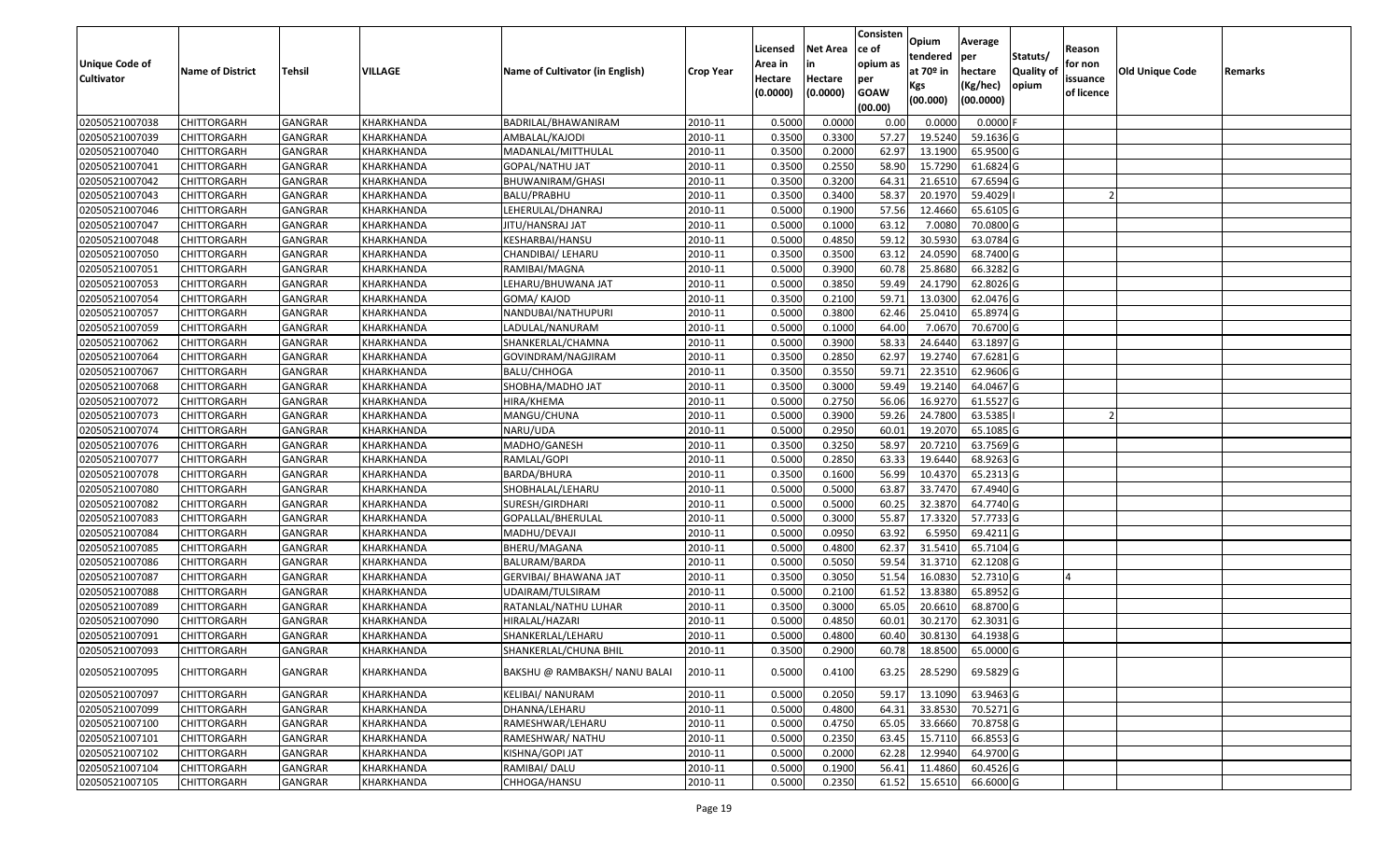|                                  |                                          |                           |                          |                                 |                    | Licensed         | <b>Net Area</b>  | Consisten<br>ce of     | Opium<br>tendered  | Average<br>per         | Statuts/   | Reason     |                 |         |
|----------------------------------|------------------------------------------|---------------------------|--------------------------|---------------------------------|--------------------|------------------|------------------|------------------------|--------------------|------------------------|------------|------------|-----------------|---------|
| <b>Unique Code of</b>            | <b>Name of District</b>                  | Tehsil                    | VILLAGE                  | Name of Cultivator (in English) | <b>Crop Year</b>   | Area in          | in               | opium as               | at 70º in          | hectare                | Quality of | for non    | Old Unique Code | Remarks |
| <b>Cultivator</b>                |                                          |                           |                          |                                 |                    | Hectare          | Hectare          | per                    | Kgs                | (Kg/hec)               | opium      | issuance   |                 |         |
|                                  |                                          |                           |                          |                                 |                    | (0.0000)         | (0.0000)         | <b>GOAW</b><br>(00.00) | (00.000)           | (00.0000)              |            | of licence |                 |         |
| 02050521007106                   | <b>CHITTORGARH</b>                       | GANGRAR                   | KHARKHANDA               | DHANNA/RAMLAL                   | 2010-11            | 0.5000           | 0.4850           | 57.78                  | 29.9660            | 61.7856 G              |            |            |                 |         |
| 02050521007107                   | CHITTORGARH                              | GANGRAR                   | KHARKHANDA               | BHERULAL/KISHNA                 | 2010-11            | 0.3500           | 0.3000           | 63.25                  | 20.6720            | 68.9067 G              |            |            |                 |         |
| 02050521007108                   | <b>CHITTORGARH</b>                       | GANGRAR                   | KHARKHANDA               | TULSIRAM/JAWAHAR                | 2010-11            | 0.5000           | 0.3700           | 62.37                  | 24.6050            | 66.5000 G              |            |            |                 |         |
| 02050521007109                   | <b>CHITTORGARH</b>                       | <b>GANGRAR</b>            | KHARKHANDA               | SHANKER/ HAZARI                 | 2010-11            | 0.5000           | 0.2950           | 60.40                  | 19.2980            | 65.4169 G              |            |            |                 |         |
| 02050521007110                   | <b>CHITTORGARH</b>                       | GANGRAR                   | KHARKHANDA               | CHANDI BAI/LEHARIBAI            | 2010-11            | 0.3500           | 0.2000           | 63.33                  | 13.0290            | 65.1450 G              |            |            |                 |         |
| 02050521007111                   | <b>CHITTORGARH</b>                       | <b>GANGRAR</b>            | KHARKHANDA               | NANURAM/MEGHA                   | 2010-11            | 0.5000           | 0.3800           | 60.00                  | 23.9740            | 63.0895 G              |            |            |                 |         |
| 02050521007112                   | CHITTORGARH                              | GANGRAR                   | KHARKHANDA               | BHURA/GIRDHARI                  | 2010-11            | 0.5000           | 0.3450           | 58.08                  | 21.7480            | 63.0377 G              |            |            |                 |         |
| 02050521007114                   | <b>CHITTORGARH</b>                       | GANGRAR                   | KHARKHANDA               | <b>BHAGWAN/RATAN TELI</b>       | 2010-11            | 0.5000           | 0.4950           | 63.42                  | 33.4480            | 67.5717 G              |            |            |                 |         |
| 02050521007115                   | <b>CHITTORGARH</b>                       | GANGRAR                   | KHARKHANDA               | NANIBAI/DALU                    | 2010-11            | 0.3500           | 0.1900           | 55.83                  | 11.6090            | 61.1000 G              |            |            |                 |         |
| 02050521007116                   | <b>CHITTORGARH</b>                       | GANGRAR                   | KHARKHANDA               | SHAMBHULAL/DHANNA               | 2010-11            | 0.5000           | 0.4500           | 63.33                  | 30.8720            | 68.6044 G              |            |            |                 |         |
| 02050521007118                   | <b>CHITTORGARH</b>                       | GANGRAR                   | KHARKHANDA               | RAJIBAI/JITU                    | 2010-11            | 0.3500           | 0.3350           | 56.94                  | 19.7220            | 58.8716 G              |            |            |                 |         |
| 02050521007119                   | <b>CHITTORGARH</b>                       | GANGRAR                   | KHARKHANDA               | PRATHVI SINGH/ KESHAR SINGH     | 2010-11            | 0.3500           | 0.2850           | 60.40                  | 18.0880            | 63.4667 G              |            |            |                 |         |
| 02050521007120                   | <b>CHITTORGARH</b>                       | GANGRAR                   | KHARKHANDA               | RUPA/ GOPI                      | 2010-11            | 0.5000           | 0.2000           | 59.26                  | 12.5800            | 62.9000 G              |            |            |                 |         |
| 02050521007121                   | <b>CHITTORGARH</b>                       | GANGRAR                   | KHARKHANDA               | DEVILAL/ KESHURAM               | 2010-11            | 0.5000           | 0.2850           | 63.25                  | 19.4160            | 68.1263 G              |            |            |                 |         |
| 02050521007125                   | CHITTORGARH                              | GANGRAR                   | KHARKHANDA               | MANOHAR SINGH/ GOKAL SINGH      | 2010-11            | 0.5000           | 0.3050           | 65.05                  | 20.8390            | 68.3246 G              |            |            |                 |         |
| 02050521007127                   | <b>CHITTORGARH</b>                       | GANGRAR                   | KHARKHANDA               | LAXMAN/GANESH                   | 2010-11            | 0.3500           | 0.1900           | 62.37                  | 12.5930            | 66.2789 G              |            |            |                 |         |
| 02050521007128                   | <b>CHITTORGARH</b>                       | GANGRAR                   | KHARKHANDA               | CHAMPALAL/DALU                  | 2010-11            | 0.3500           | 0.3300           | 58.08                  | 20.2140            | 61.2545 G              |            |            |                 |         |
| 02050521007129                   | <b>CHITTORGARH</b>                       | GANGRAR                   | KHARKHANDA               | VINOD KUMAR/ AMBALAL            | 2010-11            | 0.5000           | 0.4300           | 58.08                  | 26.3380            | 61.2512 G              |            |            |                 |         |
| 02050521007130                   | <b>CHITTORGARH</b>                       | GANGRAR                   | KHARKHANDA               | RAJENDRA KUMAR/ AMBALAL         | 2010-11            | 0.5000           | 0.5000           | 48.57                  | 25.2790            | 50.5580 G              |            |            |                 |         |
| 02050521007133                   | <b>CHITTORGARH</b>                       | <b>GANGRAR</b>            | KHARKHANDA               | GOPAL/JAMUNA                    | 2010-11            | 0.5000           | 0.4950           | 64.3                   | 33.1350            | 66.9394 G              |            |            |                 |         |
| 02050521007134                   | <b>CHITTORGARH</b>                       | GANGRAR                   | KHARKHANDA               | BHERU/DALU                      | 2010-11            | 0.5000           | 0.4850           | 64.93                  | 34.7310            | 71.6103 G              |            |            |                 |         |
| 02050521007137                   | CHITTORGARH                              | GANGRAR                   | KHARKHANDA               | GANGABAI/ GULAB                 | 2010-11            | 0.5000           | 0.3150           | 57.62                  | 19.5080            | 61.9302                |            |            |                 |         |
| 02050521007138                   | <b>CHITTORGARH</b>                       | GANGRAR                   | KHARKHANDA               | RUPA/UDA                        | 2010-11            | 0.5000           | 0.2750           | 53.03                  | 16.1670            | 58.7891 G              |            |            |                 |         |
| 02050521007139                   | <b>CHITTORGARH</b>                       | GANGRAR                   | KHARKHANDA               | LEHARU/LALU                     | 2010-11            | 0.5000           | 0.3050           | 57.97                  | 18.8720            | 61.8754 G              |            |            |                 |         |
| 02050521007141                   | <b>CHITTORGARH</b>                       | GANGRAR                   | KHARKHANDA               | SITARAM/NANURAM                 | 2010-11            | 0.3500           | 0.1000           | 58.97                  | 6.1510             | 61.5100 G              |            |            |                 |         |
| 02050521007142                   | <b>CHITTORGARH</b>                       | GANGRAR                   | KHARKHANDA               | RATANLAL/DHANNA                 | 2010-11            | 0.3500           | 0.2950           | 64.35                  | 20.5330            | 69.6034 G              |            |            |                 |         |
| 02050521007143                   | <b>CHITTORGARH</b>                       | GANGRAR                   | KHARKHANDA               | BAKSHU/DHOKAL                   | 2010-11            | 0.5000           | 0.2150           | 60.00                  | 13.7010            | 63.7256 G              |            |            |                 |         |
| 02050521007144                   | <b>CHITTORGARH</b>                       | GANGRAR                   | KHARKHANDA               | ONKAR/ BHAGIRATH                | 2010-11            | 0.5000           | 0.3200           | 59.26                  | 20.4820            | 64.0063 G              |            |            |                 |         |
| 02050521007148                   | <b>CHITTORGARH</b>                       | <b>GANGRAR</b>            | KHARKHANDA               | RATAN/BARDA                     | 2010-11            | 0.5000           | 0.3800           | 57.05                  | 23.3960            | 61.5684 G              |            |            |                 |         |
| 02050521007150                   | <b>CHITTORGARH</b>                       | <b>GANGRAR</b>            | KHARKHANDA               | MOHANLAL/LEHARU                 | 2010-11            | 0.3500           | 0.3450           | 62.11                  | 23.0990            | 66.9540 G              |            |            |                 |         |
| 02050521007151                   | <b>CHITTORGARH</b>                       | GANGRAR                   | KHARKHANDA               | GOPAL/ MOHAN                    | 2010-11            | 0.3500           | 0.3550           | 57.0                   | 21.4040            | 60.2930 G              |            |            |                 |         |
| 02050521007153                   | CHITTORGARH                              | GANGRAR                   | KHARKHANDA               | SATYANARAYAN/GIRDHARI           | 2010-11            | 0.5000           | 0.1900           | 61.52                  | 12.1920            | 64.1684 G              |            |            |                 |         |
| 02050521007154                   | <b>CHITTORGARH</b>                       | GANGRAR                   | KHARKHANDA               | HANSU/MITTHU                    | 2010-11            | 0.5000           | 0.4700           | 59.65                  | 30.5770            | 65.0574 G              |            |            |                 |         |
| 02050521007155                   | <b>CHITTORGARH</b>                       | GANGRAR                   | KHARKHANDA               | RATANLAL/ONKAR                  | 2010-11            | 0.5000           | 0.1950           | 64.01                  | 13.1010            | 67.1846 G              |            |            |                 |         |
| 02050521007156                   | <b>CHITTORGARH</b>                       | GANGRAR                   | KHARKHANDA               | RATANLAL/BHUWANIRAM             | 2010-11            | 0.5000           | 0.0000           | 0.00                   | 0.0000             | 0.0000                 |            |            |                 |         |
| 02050521007158                   | <b>CHITTORGARH</b>                       | GANGRAR                   | KHARKHANDA               | MOHAN/LAHARU PURBHIYA           | 2010-11            | 0.5000           | 0.4900           | 62.00                  | 31.3920            | 64.0650 G              |            |            |                 |         |
| 02050521007161                   | <b>CHITTORGARH</b>                       | GANGRAR                   | KHARKHANDA               | LEHARU/JODHA                    | 2010-11            | 0.5000           | 0.0000           | 0.00                   | 0.0000             | $0.0000$ F             |            |            |                 |         |
| 02050521007164                   | <b>CHITTORGARH</b>                       | <b>GANGRAR</b>            | KHARKHANDA               | HIRA/ DHUDHA                    | 2010-11            | 0.3500           | 0.2100           | 59.80                  | 13.4340            | 63.9714 G              |            |            |                 |         |
| 02050521007165                   | CHITTORGARH                              | GANGRAR                   | KHARKHANDA               | MANIBAI/LOBHU                   | 2010-11            | 0.5000           | 0.2950           | 58.90                  | 18.8400            | 63.8644 G              |            |            |                 |         |
| 02050521007166<br>02050521007167 | <b>CHITTORGARH</b>                       | GANGRAR                   | KHARKHANDA               | NARU/ BHURA                     | 2010-11            | 0.5000           | 0.2800           | 59.80                  | 18.0280            | 64.3857 G              |            |            |                 |         |
|                                  | <b>CHITTORGARH</b><br><b>CHITTORGARH</b> | GANGRAR<br><b>GANGRAR</b> | KHARKHANDA<br>KHARKHANDA | LALU/ NATHU<br>NARU/BHUWANA     | 2010-11            | 0.5000<br>0.5000 | 0.3450<br>0.5050 | 54.28<br>49.60         | 20.2570<br>26.1860 | 58.7159 G<br>51.8535 G |            |            |                 |         |
| 02050521007170<br>02050521007172 |                                          |                           | KHARKHANDA               | SHOBHALAL/MADHU                 | 2010-11            | 0.3500           | 0.3050           |                        | 18.1310            | 59.4459 G              |            |            |                 |         |
| 02050521007174                   | <b>CHITTORGARH</b><br><b>CHITTORGARH</b> | GANGRAR<br>GANGRAR        | KHARKHANDA               | JAMNA/ UDAILAL                  | 2010-11<br>2010-11 | 0.5000           | 0.2050           | 57.11<br>59.97         | 13.2860            | 64.8098 G              |            |            |                 |         |
| 02050521007175                   | <b>CHITTORGARH</b>                       | GANGRAR                   | KHARKHANDA               | <b>BHURA/ KAJOD TELI</b>        | 2010-11            | 0.5000           | 0.4250           | 64.01                  | 27.7630            | 65.3247 G              |            |            |                 |         |
| 02050521007178                   | <b>CHITTORGARH</b>                       | GANGRAR                   | KHARKHANDA               | MADHULAL/JATU                   | 2010-11            | 0.5000           | 0.2150           | 62.37                  | 14.1950            | 66.0233 G              |            |            |                 |         |
|                                  |                                          |                           |                          |                                 |                    |                  |                  |                        |                    |                        |            |            |                 |         |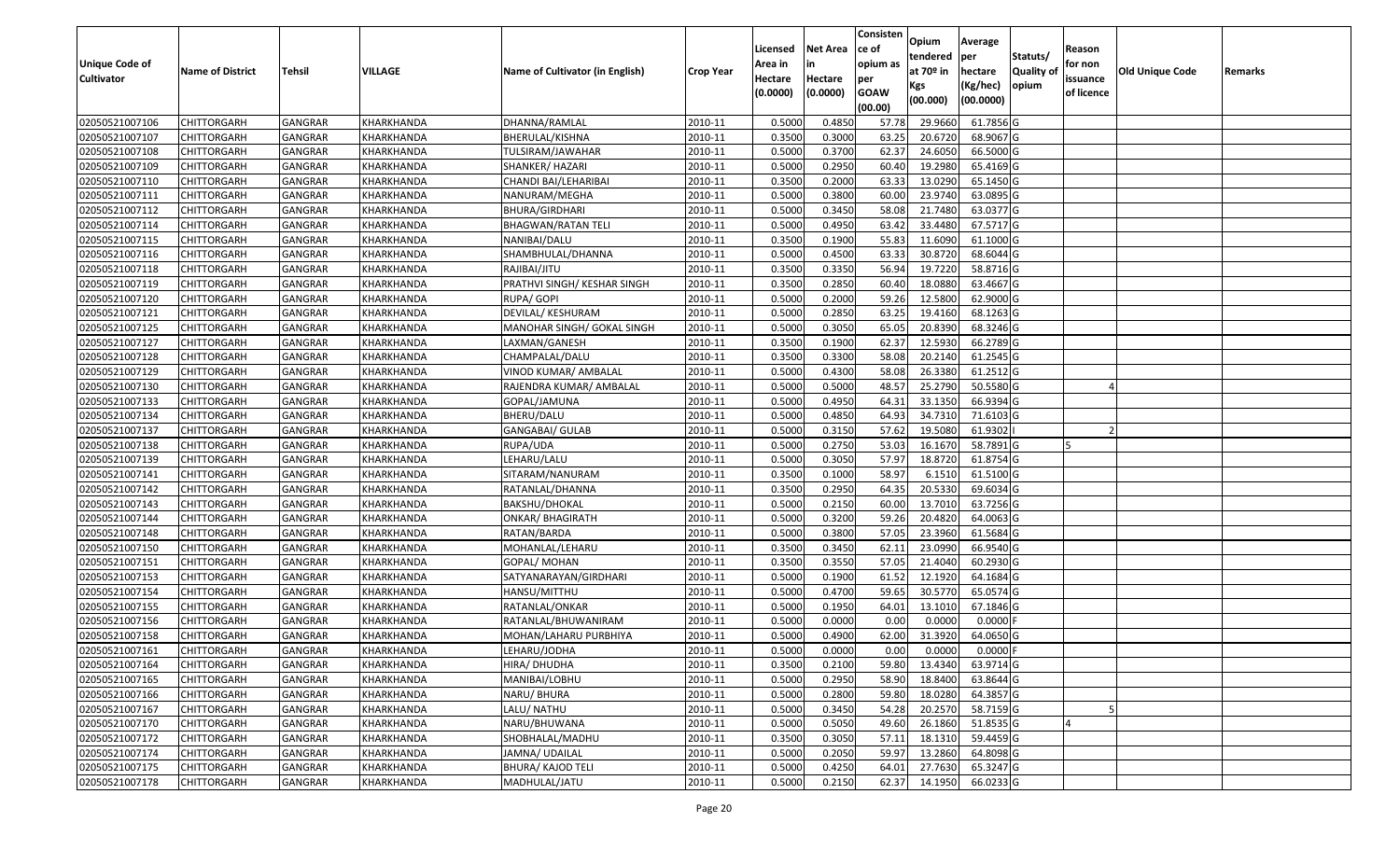| <b>Unique Code of</b> |                         |                |            |                                 |                  | Licensed<br>Area in | <b>Net Area</b><br>in | Consisten<br>ce of<br>opium as | Opium<br>tendered | Average<br>per      | Statuts/                  | Reason<br>for non      |                 |         |
|-----------------------|-------------------------|----------------|------------|---------------------------------|------------------|---------------------|-----------------------|--------------------------------|-------------------|---------------------|---------------------------|------------------------|-----------------|---------|
| <b>Cultivator</b>     | <b>Name of District</b> | Tehsil         | VILLAGE    | Name of Cultivator (in English) | <b>Crop Year</b> | Hectare<br>(0.0000) | Hectare<br>(0.0000)   | per<br><b>GOAW</b>             | at 70º in<br>Kgs  | hectare<br>(Kg/hec) | <b>Quality o</b><br>opium | issuance<br>of licence | Old Unique Code | Remarks |
|                       |                         |                |            |                                 |                  |                     |                       | (00.00)                        | (00.000)          | (00.0000)           |                           |                        |                 |         |
| 02050521007180        | <b>CHITTORGARH</b>      | GANGRAR        | KHARKHANDA | RAMESHWER/ BHERU                | 2010-11          | 0.5000              | 0.3850                | 63.92                          | 26.4550           | 68.7143 G           |                           |                        |                 |         |
| 02050521007181        | <b>CHITTORGARH</b>      | GANGRAR        | KHARKHANDA | GOPAL/ MOHAN SHARMA             | 2010-11          | 0.3500              | 0.3350                | 59.97                          | 21.6000           | 64.4776 G           |                           |                        |                 |         |
| 02050521007182        | <b>CHITTORGARH</b>      | GANGRAR        | KHARKHANDA | TULSIBAI/SHANKER                | 2010-11          | 0.5000              | 0.4400                | 62.00                          | 28.3820           | 64.5045 G           |                           |                        |                 |         |
| 02050521007183        | <b>CHITTORGARH</b>      | <b>GANGRAR</b> | KHARKHANDA | PRABHU/ HARJI                   | 2010-11          | 0.5000              | 0.3400                | 63.92                          | 23.3050           | 68.5441 G           |                           |                        |                 |         |
| 02050521007184        | <b>CHITTORGARH</b>      | GANGRAR        | KHARKHANDA | MADHULAL/MANGU                  | 2010-11          | 0.3500              | 0.1100                | 63.86                          | 7.4580            | 67.8000 G           |                           |                        |                 |         |
| 02050521007186        | <b>CHITTORGARH</b>      | <b>GANGRAR</b> | KHARKHANDA | ONKAR/ JITU                     | 2010-11          | 0.5000              | 0.3000                | 63.45                          | 19.2090           | 64.0300 G           |                           |                        |                 |         |
| 02050521007187        | CHITTORGARH             | GANGRAR        | KHARKHANDA | GIRDHARI/LEHARU                 | 2010-11          | 0.5000              | 0.0000                | 0.00                           | 0.0000            | 0.0000              |                           |                        |                 |         |
| 02050521007191        | <b>CHITTORGARH</b>      | GANGRAR        | KHARKHANDA | IHAMKUBAI/NARU                  | 2010-11          | 0.5000              | 0.2850                | 63.45                          | 18.8650           | 66.1930 G           |                           |                        |                 |         |
| 02050521007192        | <b>CHITTORGARH</b>      | GANGRAR        | KHARKHANDA | RAMCHANDRA/ NATHU               | 2010-11          | 0.5000              | 0.2050                | 62.12                          | 13.7210           | 66.9317 G           |                           |                        |                 |         |
| 02050521007193        | <b>CHITTORGARH</b>      | GANGRAR        | KHARKHANDA | UDA/NAGJI                       | 2010-11          | 0.5000              | 0.1900                | 62.55                          | 12.6640           | 66.6526 G           |                           |                        |                 |         |
| 02050521007195        | <b>CHITTORGARH</b>      | GANGRAR        | KHARKHANDA | MOHAN/MADHO                     | 2010-11          | 0.3500              | 0.2450                | 61.96                          | 16.3510           | 66.7388 G           |                           |                        |                 |         |
| 02050521007196        | <b>CHITTORGARH</b>      | GANGRAR        | KHARKHANDA | DALCHAND/HAZARI                 | 2010-11          | 0.5000              | 0.2000                | 64.79                          | 13.6160           | 68.0800 G           |                           |                        |                 |         |
| 02050521007199        | <b>CHITTORGARH</b>      | GANGRAR        | KHARKHANDA | <b>BARJIBAI/ BHAGIRATH</b>      | 2010-11          | 0.3500              | 0.3150                | 59.51                          | 19.3410           | 61.4000 G           |                           |                        |                 |         |
| 02050521007201        | <b>CHITTORGARH</b>      | GANGRAR        | KHARKHANDA | VENIRAM/ NAGJIRAM               | 2010-11          | 0.5000              | 0.2000                | 64.01                          | 13.5590           | 67.7950 G           |                           |                        |                 |         |
| 02050521007203        | CHITTORGARH             | GANGRAR        | KHARKHANDA | NARU/CHAMPALAL                  | 2010-11          | 0.3500              | 0.1750                | 58.90                          | 11.6810           | 66.7486 G           |                           |                        |                 |         |
| 02050521007204        | <b>CHITTORGARH</b>      | GANGRAR        | KHARKHANDA | GEHARU/BHUWANA                  | 2010-11          | 0.5000              | 0.4850                | 62.97                          | 33.0780           | 68.2021 G           |                           |                        |                 |         |
| 02050521007206        | <b>CHITTORGARH</b>      | GANGRAR        | KHARKHANDA | UDAIRAM/DALU                    | 2010-11          | 0.5000              | 0.1800                | 60.80                          | 12.0060           | 66.7000 G           |                           |                        |                 |         |
| 02050521007209        | <b>CHITTORGARH</b>      | GANGRAR        | KHARKHANDA | GIRDHARI/CHHOGA                 | 2010-11          | 0.5000              | 0.4850                | 62.1                           | 31.7650           | 65.4948 G           |                           |                        |                 |         |
| 02050521007211        | <b>CHITTORGARH</b>      | GANGRAR        | KHARKHANDA | HARJUBAI/HAZARI                 | 2010-11          | 0.5000              | 0.4650                | 57.12                          | 28.9960           | 62.3570 G           |                           |                        |                 |         |
| 02050521007213        | <b>CHITTORGARH</b>      | <b>GANGRAR</b> | KHARKHANDA | LEHARU/RAMCHANDRA               | 2010-11          | 0.5000              | 0.2950                | 62.12                          | 19.5970           | 66.4305 G           |                           |                        |                 |         |
| 02050521007215        | <b>CHITTORGARH</b>      | GANGRAR        | KHARKHANDA | NARAYAN/ KHEMA                  | 2010-11          | 0.3500              | 0.2150                | 56.84                          | 12.7040           | 59.0884 G           |                           |                        |                 |         |
| 02050521007216        | <b>CHITTORGARH</b>      | GANGRAR        | KHARKHANDA | PIRU/CHAMPALAL                  | 2010-11          | 0.3500              | 0.1950                | 55.79                          | 12.0970           | 62.0359 G           |                           |                        |                 |         |
| 02050521007217        | <b>CHITTORGARH</b>      | GANGRAR        | KHARKHANDA | RATAN/JODHA                     | 2010-11          | 0.5000              | 0.2900                | 61.72                          | 18.2630           | 62.9759 G           |                           |                        |                 |         |
| 02050521007218        | <b>CHITTORGARH</b>      | GANGRAR        | KHARKHANDA | SOHANIBAI/SUKHA                 | 2010-11          | 0.5000              | 0.3100                | 58.41                          | 19.4990           | 62.9000 G           |                           |                        |                 |         |
| 02050521007219        | <b>CHITTORGARH</b>      | GANGRAR        | KHARKHANDA | BHERU/HAZARI                    | 2010-11          | 0.5000              | 0.2950                | 61.96                          | 19.0200           | 64.4746 G           |                           |                        |                 |         |
| 02050521007220        | <b>CHITTORGARH</b>      | GANGRAR        | KHARKHANDA | MANGU/GIRDHARI                  | 2010-11          | 0.5000              | 0.2700                | 59.99                          | 17.4510           | 64.6330             |                           |                        |                 |         |
| 02050521007223        | <b>CHITTORGARH</b>      | GANGRAR        | KHARKHANDA | SHANKERLAL/PYARCHAND            | 2010-11          | 0.5000              | 0.3600                | 61.72                          | 23.2960           | 64.7111 G           |                           |                        |                 |         |
| 02050521007224        | <b>CHITTORGARH</b>      | GANGRAR        | KHARKHANDA | TULSIRAM/HARLAL                 | 2010-11          | 0.5000              | 0.2950                | 61.72                          | 19.0420           | 64.5492 G           |                           |                        |                 |         |
| 02050521007226        | <b>CHITTORGARH</b>      | <b>GANGRAR</b> | KHARKHANDA | SHAMBHULAL/GOPI                 | 2010-11          | 0.5000              | 0.2950                | 56.21                          | 17.7730           | 60.2475 G           |                           |                        |                 |         |
| 02050521007229        | <b>CHITTORGARH</b>      | <b>GANGRAR</b> | KHARKHANDA | HANSU/MEGHA                     | 2010-11          | 0.5000              | 0.3100                | 61.76                          | 19.9660           | 64.4065 G           |                           |                        |                 |         |
| 02050521007230        | <b>CHITTORGARH</b>      | GANGRAR        | KHARKHANDA | MADHO/HIRALAL                   | 2010-11          | 0.5000              | 0.2000                | 59.62                          | 12.9560           | 64.7800 G           |                           |                        |                 |         |
| 02050521007231        | CHITTORGARH             | GANGRAR        | KHARKHANDA | BHERU/MADHU                     | 2010-11          | 0.3500              | 0.3050                | 58.4                           | 18.2370           | 59.7934 G           |                           |                        |                 |         |
| 02050521007232        | <b>CHITTORGARH</b>      | GANGRAR        | KHARKHANDA | KHEMRAJ/DALU                    | 2010-11          | 0.3500              | 0.3500                | 58.4                           | 21.7890           | 62.2543 G           |                           |                        |                 |         |
| 02050521007233        | <b>CHITTORGARH</b>      | GANGRAR        | KHARKHANDA | KISHNA/KALU                     | 2010-11          | 0.5000              | 0.4500                | 61.08                          | 28.8650           | 64.1444 G           |                           |                        |                 |         |
| 02050521007234        | CHITTORGARH             | GANGRAR        | KHARKHANDA | KANKUBAI/ LEHARU                | 2010-11          | 0.5000              | 0.4000                | 56.98                          | 24.0500           | 60.1250 G           |                           |                        |                 |         |
| 02050521007240        | <b>CHITTORGARH</b>      | GANGRAR        | KHARKHANDA | NANURAM/ BARDA                  | 2010-11          | 0.5000              | 0.5100                | 56.59                          | 31.0450           | 60.8725 G           |                           |                        |                 |         |
| 02050521007241        | <b>CHITTORGARH</b>      | GANGRAR        | KHARKHANDA | BHERULAL/BARDA                  | 2010-11          | 0.5000              | 0.4250                |                                | 55.57 25.6140     | 60.2682 G           |                           |                        |                 |         |
| 02050521007244        | <b>CHITTORGARH</b>      | GANGRAR        | KHARKHANDA | SHANKERLAL/CHAMPALAL            | 2010-11          | 0.3500              | 0.2000                | 55.73                          | 11.8940           | 59.4700 G           |                           |                        |                 |         |
| 02050521007245        | <b>CHITTORGARH</b>      | GANGRAR        | KHARKHANDA | MADANLAL/MADHOLAL               | 2010-11          | 0.5000              | 0.1900                | 64.01                          | 13.2240           | 69.6000 G           |                           |                        |                 |         |
| 02050521007246        | <b>CHITTORGARH</b>      | GANGRAR        | KHARKHANDA | NARAYAN/NANDA                   | 2010-11          | 0.5000              | 0.3850                | 62.28                          | 25.9170           | 67.3169 G           |                           |                        |                 |         |
| 02050521007249        | <b>CHITTORGARH</b>      | GANGRAR        | KHARKHANDA | KANKUBAI/MOHAN                  | 2010-11          | 0.3500              | 0.2750                | 56.69                          | 16.8960           | 61.4400 G           |                           |                        |                 |         |
| 02050521007250        | <b>CHITTORGARH</b>      | <b>GANGRAR</b> | KHARKHANDA | DEVILAL/MADHU                   | 2010-11          | 0.5000              | 0.3400                | 61.08                          | 21.7020           | 63.8294 G           |                           |                        |                 |         |
| 02050521007251        | <b>CHITTORGARH</b>      | GANGRAR        | KHARKHANDA | RAMIBAI/GOMA                    | 2010-11          | 0.5000              | 0.4650                | 61.08                          | 28.9710           | 62.3032 G           |                           |                        |                 |         |
| 02050521007253        | <b>CHITTORGARH</b>      | GANGRAR        | KHARKHANDA | SHYAMLAL/HAZARI                 | 2010-11          | 0.3500              | 0.1500                | 59.32                          | 9.6120            | 64.0800 G           |                           |                        |                 |         |
| 02050521007255        | <b>CHITTORGARH</b>      | GANGRAR        | KHARKHANDA | KALU/KAJOD PURBIA               | 2010-11          | 0.3500              | 0.3300                | 61.03                          | 21.5790           | 65.3909 G           |                           |                        |                 |         |
| 02050521007256        | <b>CHITTORGARH</b>      | GANGRAR        | KHARKHANDA | ANCHIBAI/GOPILAL                | 2010-11          | 0.5000              | 0.2100                | 61.03                          | 13.4650           | 64.1190 G           |                           |                        |                 |         |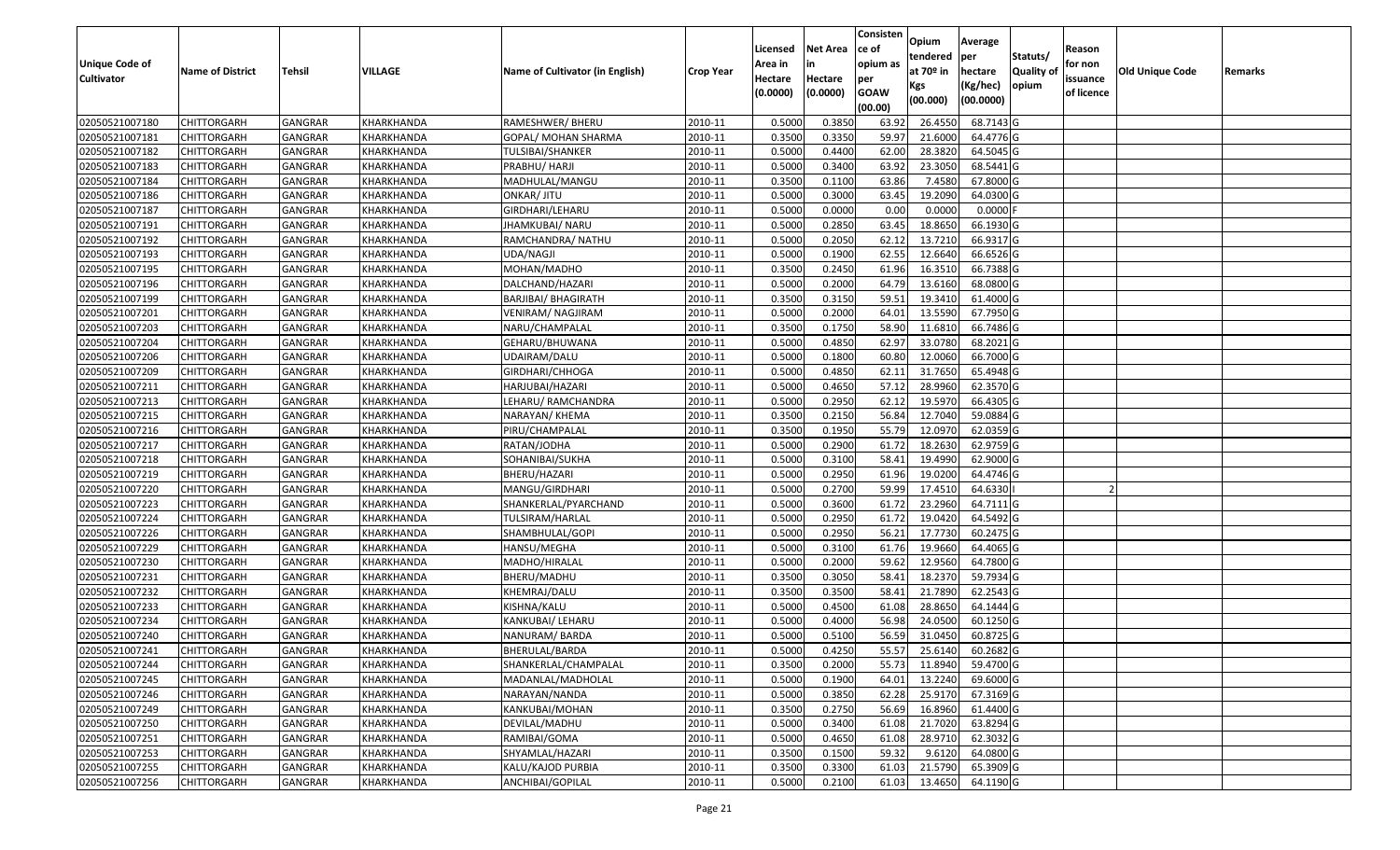| <b>Unique Code of</b><br><b>Cultivator</b> | <b>Name of District</b> | Tehsil         | VILLAGE             | Name of Cultivator (in English)               | <b>Crop Year</b> | Licensed<br>Area in<br>Hectare<br>(0.0000) | Net Area<br>in<br>Hectare<br>(0.0000) | Consisten<br>ce of<br>opium as<br>per<br><b>GOAW</b><br>(00.00) | Opium<br>tendered<br>at 70º in<br>Kgs<br>(00.000) | Average<br> per<br>hectare<br>(Kg/hec)<br>(00.0000) | Statuts/<br><b>Quality of</b><br>opium | Reason<br>for non<br>issuance<br>of licence | <b>Old Unique Code</b> | Remarks                                  |
|--------------------------------------------|-------------------------|----------------|---------------------|-----------------------------------------------|------------------|--------------------------------------------|---------------------------------------|-----------------------------------------------------------------|---------------------------------------------------|-----------------------------------------------------|----------------------------------------|---------------------------------------------|------------------------|------------------------------------------|
| 02050521007258                             | <b>CHITTORGARH</b>      | <b>GANGRAR</b> | KHARKHANDA          | SOHANLAL/VENA PURBIA                          | 2010-11          | 0.3500                                     | 0.320                                 | 56.72                                                           | 18.1030                                           | 56.5719 G                                           |                                        |                                             |                        |                                          |
| 02050521007261                             | <b>CHITTORGARH</b>      | <b>GANGRAR</b> | KHARKHANDA          | ONKAR/HAZARI PURBIA                           | 2010-11          | 0.5000                                     | 0.4800                                | 59.15                                                           | 30.0320                                           | 62.5667 G                                           |                                        |                                             |                        |                                          |
| 02050521007264                             | CHITTORGARH             | GANGRAR        | KHARKHANDA          | MANGIBAI/ NATHULAL                            | 2010-11          | 0.5000                                     | 0.4250                                | 62.11                                                           | 28.0660                                           | 66.0376 G                                           |                                        |                                             |                        |                                          |
| 02050521007265                             | <b>CHITTORGARH</b>      | <b>GANGRAR</b> | KHARKHANDA          | <b>BHERU/KUKA TELI</b>                        | 2010-11          | 0.5000                                     | 0.4900                                | 61.03                                                           | 32.1460                                           | 65.6041 G                                           |                                        |                                             |                        |                                          |
| 02050521007266                             | <b>CHITTORGARH</b>      | <b>GANGRAR</b> | KHARKHANDA          | MITTHULAL/LALU SHARMA                         | 2010-11          | 0.3500                                     | 0.1900                                | 59.15                                                           | 12.4320                                           | 65.4316 G                                           |                                        |                                             |                        |                                          |
| 02050521007267                             | <b>CHITTORGARH</b>      | <b>GANGRAR</b> | KHARKHANDA          | SHANKER/CHHOGA                                | 2010-11          | 0.3500                                     | 0.3500                                | 59.32                                                           | 21.8560                                           | 62.4457 G                                           |                                        |                                             |                        |                                          |
| 02050521007269                             | CHITTORGARH             | GANGRAR        | KHARKHANDA          | UDAIRAM/MADHU                                 | 2010-11          | 0.5000                                     | 0.3450                                | 59.15                                                           | 21.4340                                           | 62.1275 G                                           |                                        |                                             |                        |                                          |
| 02050521007270                             | <b>CHITTORGARH</b>      | GANGRAR        | KHARKHANDA          | GOPI/ DHANNA SHARMA                           | 2010-11          | 0.5000                                     | 0.1000                                | 64.01                                                           | 6.6940                                            | 66.9400 G                                           |                                        |                                             |                        |                                          |
| 02050521007273                             | <b>CHITTORGARH</b>      | GANGRAR        | KHARKHANDA          | NANURAM/ JAIRAM                               | 2010-11          | 0.3500                                     | 0.3400                                | 59.62                                                           | 21.8640                                           | 64.3059 G                                           |                                        |                                             |                        |                                          |
| 02050521007274                             | CHITTORGARH             | <b>GANGRAR</b> | KHARKHANDA          | BHERU/JETA BHIL                               | 2010-11          | 0.3500                                     | 0.3100                                | 57.39                                                           | 17.9120                                           | 57.7806 G                                           |                                        |                                             |                        |                                          |
| 02050521007276                             | CHITTORGARH             | GANGRAR        | KHARKHANDA          | NARU/HIRALAL                                  | 2010-11          | 0.5000                                     | 0.4950                                | 64.35                                                           | 32.6290                                           | 65.9172 G                                           |                                        |                                             |                        |                                          |
| 02050521007277                             | CHITTORGARH             | <b>GANGRAR</b> | KHARKHANDA          | MOHAN/NANU                                    | 2010-11          | 0.5000                                     | 0.4450                                | 61.39                                                           | 27.4090                                           | 61.5933 G                                           |                                        |                                             |                        |                                          |
| 02050521007281                             | CHITTORGARH             | GANGRAR        | KHARKHANDA          | KAMLABAI / ONKAR                              | 2010-11          | 0.3500                                     | 0.2050                                | 61.39                                                           | 13.4890                                           | 65.8000 G                                           |                                        |                                             |                        |                                          |
| 02050521007282                             | CHITTORGARH             | <b>GANGRAR</b> | KHARKHANDA          | SHAMBHU/BHUWANA                               | 2010-11          | 0.5000                                     | 0.4900                                | 56.95                                                           | 30.2660                                           | 61.7673                                             |                                        |                                             |                        |                                          |
| 02050521007283                             | CHITTORGARH             | GANGRAR        | KHARKHANDA          | SHYAMLAL/MEGHA                                | 2010-11          | 0.5000                                     | 0.4900                                | 59.77                                                           | 31.1800                                           | 63.6327                                             |                                        |                                             |                        |                                          |
| 02050521007284                             | CHITTORGARH             | GANGRAR        | KHARKHANDA          | NANDRAM/CHHOGA                                | 2010-11          | 0.3500                                     | 0.3400                                | 58.1                                                            | 20.1760                                           | 59.3412 G                                           |                                        |                                             |                        |                                          |
| 02050521007290                             | CHITTORGARH             | GANGRAR        | KHARKHANDA          | KESHUYRAM/KALU                                | 2010-11          | 0.3500                                     | 0.3500                                | 55.07                                                           | 21.2520                                           | 60.7200 G                                           |                                        |                                             |                        |                                          |
| 02050521007292                             | <b>CHITTORGARH</b>      | GANGRAR        | KHARKHANDA          | SHAILENDRA/ BANSHILAL                         | 2010-11          | 0.5000                                     | 0.4100                                | 65.41                                                           | 27.5210                                           | 67.1244 G                                           |                                        |                                             |                        |                                          |
| 02050521007295                             | CHITTORGARH             | <b>GANGRAR</b> | KHARKHANDA          | NATHULAL/NANURAM BALAI                        | 2010-11          | 0.5000                                     | 0.4350                                | 57.39                                                           | 26.9350                                           | 61.9195                                             |                                        |                                             |                        |                                          |
| 02050521007296                             | CHITTORGARH             | GANGRAR        | KHARKHANDA          | HIRALAL/DALU JOSHI                            | 2010-11          | 0.3500                                     | 0.2050                                | 65.41                                                           | 14.5030                                           | 70.7463 G                                           |                                        |                                             |                        |                                          |
| 02050521007297                             | <b>CHITTORGARH</b>      | <b>GANGRAR</b> | KHARKHANDA          | DALU/ BARDA TELI                              | 2010-11          | 0.5000                                     | 0.4550                                | 59.10                                                           | 28.6080                                           | 62.8747 G                                           |                                        |                                             |                        |                                          |
| 02050521007299                             | CHITTORGARH             | GANGRAR        | KHARKHANDA          | PARTHU/GANESH                                 | 2010-11          | 0.3500                                     | 0.2450                                | 56.72                                                           | 14.5040                                           | 59.2000 G                                           |                                        |                                             |                        |                                          |
| 02050521007301                             | CHITTORGARH             | GANGRAR        | KHARKHANDA          | DEUBAI/LADU BHIL                              | 2010-11          | 0.3500                                     | 0.1800                                | 59.24                                                           | 10.8850                                           | 60.4722 G                                           |                                        |                                             |                        |                                          |
| 02050521007303                             | CHITTORGARH             | GANGRAR        | KHARKHANDA          | RATANLAL/MADHO                                | 2010-11          | 0.3500                                     | 0.2250                                | 59.68                                                           | 14.4210                                           | 64.0933 G                                           |                                        |                                             |                        |                                          |
| 02050521007304                             | <b>CHITTORGARH</b>      | GANGRAR        | KHARKHANDA          | HAZARI/MODA PURBIA                            | 2010-11          | 0.5000                                     | 0.1250                                | 61.39                                                           | 8.1950                                            | 65.5600 G                                           |                                        |                                             |                        |                                          |
| 02050521007309                             | CHITTORGARH             | GANGRAR        | KHARKHANDA          | SHANKER/MADHO                                 | 2010-11          | 0.3500                                     | 0.1300                                | 59.62                                                           | 8.2550                                            | 63.5000 G                                           |                                        |                                             |                        |                                          |
| 02050521007311                             | CHITTORGARH             | <b>GANGRAR</b> | KHARKHANDA          | TULSIBAI/ NARU                                | 2010-11          | 0.5000                                     | 0.1850                                | 59.65                                                           | 11.8070                                           | 63.8216 G                                           |                                        |                                             |                        |                                          |
| 02050521007314                             | CHITTORGARH             | GANGRAR        | KHARKHANDA          | HIRALAL/DALU SALVI                            | 2010-11          | 0.5000                                     | 0.0000                                | 0.00                                                            | 0.0000                                            | $0.0000$ F                                          |                                        |                                             |                        |                                          |
| 02050521007315                             | <b>CHITTORGARH</b>      | <b>GANGRAR</b> | KHARKHANDA          | PRABHULAL/KALU                                | 2010-11          | 0.5000                                     | 0.2000                                | 59.68                                                           | 12.7080                                           | 63.5400 G                                           |                                        |                                             |                        |                                          |
| 02050521007316                             | <b>CHITTORGARH</b>      | <b>GANGRAR</b> | KHARKHANDA          | PYARIBAI/ MANGU                               | 2010-11          | 0.3500                                     | 0.2850                                | 60.21                                                           | 18.2720                                           | 64.1123 G                                           |                                        |                                             |                        |                                          |
| 02050521007320                             | CHITTORGARH             | GANGRAR        | KHARKHANDA          | LADUPURI A/S BHAGWANPURI/<br><b>NATHUPURI</b> | 2010-11          | 0.5000                                     | 0.4250                                | 59.68                                                           | 27.0370                                           | 63.6165 G                                           |                                        |                                             |                        |                                          |
| 02050521007321                             | CHITTORGARH             | GANGRAR        | KHARKHANDA          | RAMIBAI/ GAMERA                               | 2010-11          | 0.5000                                     | 0.2050                                | 62.00                                                           | 12.8540                                           | 62.7024 G                                           |                                        |                                             |                        |                                          |
| 02050521007324                             | CHITTORGARH             | GANGRAR        | KHARKHANDA          | BHURIBAI/BHERULAL                             | 2010-11          | 0.5000                                     | 0.3600                                | 62.28                                                           | 25.0990                                           | 69.7194 G                                           |                                        |                                             |                        |                                          |
| 02050521007325                             | CHITTORGARH             | GANGRAR        | KHARKHANDA          | GULABIBAI/PARSA                               | 2010-11          | 0.5000                                     | 0.2850                                | 63.20                                                           | 4.0130                                            | 14.0800                                             |                                        |                                             |                        |                                          |
| 02050521007326                             | CHITTORGARH             | GANGRAR        | KHARKHANDA          | NATHIBAI/ CHAMPALAL                           | 2010-11          | 0.3500                                     | 0.3100                                | 56.85                                                           | 17.8100                                           | 57.4516                                             |                                        |                                             |                        |                                          |
| 02050521007331                             | <b>CHITTORGARH</b>      | GANGRAR        | KHARKHANDA          | SHAMBHU/GANESH                                | 2010-11          | 0.3500                                     | 0.2000                                | 59.65                                                           | 12.1670                                           | 60.8350 G                                           |                                        |                                             |                        |                                          |
| 02050521009001                             | <b>CHITTORGARH</b>      | <b>GANGRAR</b> | JAISINGHPURA        | GENDIBAI/GOPI                                 | 2010-11          | 0.5000                                     | 0.4600                                | 56.82                                                           | 27.7300                                           | 60.2826                                             |                                        | ١C                                          |                        |                                          |
| 02050521009003                             | <b>CHITTORGARH</b>      | <b>GANGRAR</b> | JAISINGHPURA        | BHANWARLAL/HEMARAJ                            | 2010-11          | 0.5000                                     | 0.4800                                | 56.25                                                           | 30.4100                                           | 63.3542 G                                           |                                        |                                             |                        | TRANSFER / GOPALPURA<br>RAJGARH (BENGUN) |
| 02050521009004                             | <b>CHITTORGARH</b>      | <b>GANGRAR</b> | <b>JAISINGHPURA</b> | NANLAL/SUKHLAL                                | 2010-11          | 0.5000                                     | 0.5000                                | 5.64                                                            | 26.6270                                           | 53.2540 G                                           |                                        | ۱A                                          |                        |                                          |
| 02050521009007                             | <b>CHITTORGARH</b>      | <b>GANGRAR</b> | <b>JAISINGHPURA</b> | BALIBAI/NARAYAN                               | 2010-11          | 0.5000                                     | 0.4900                                | 56.25                                                           | 30.3700                                           | 61.9796 G                                           |                                        |                                             |                        | TRANSFER / UNDRI<br>(CHITTORGARH))       |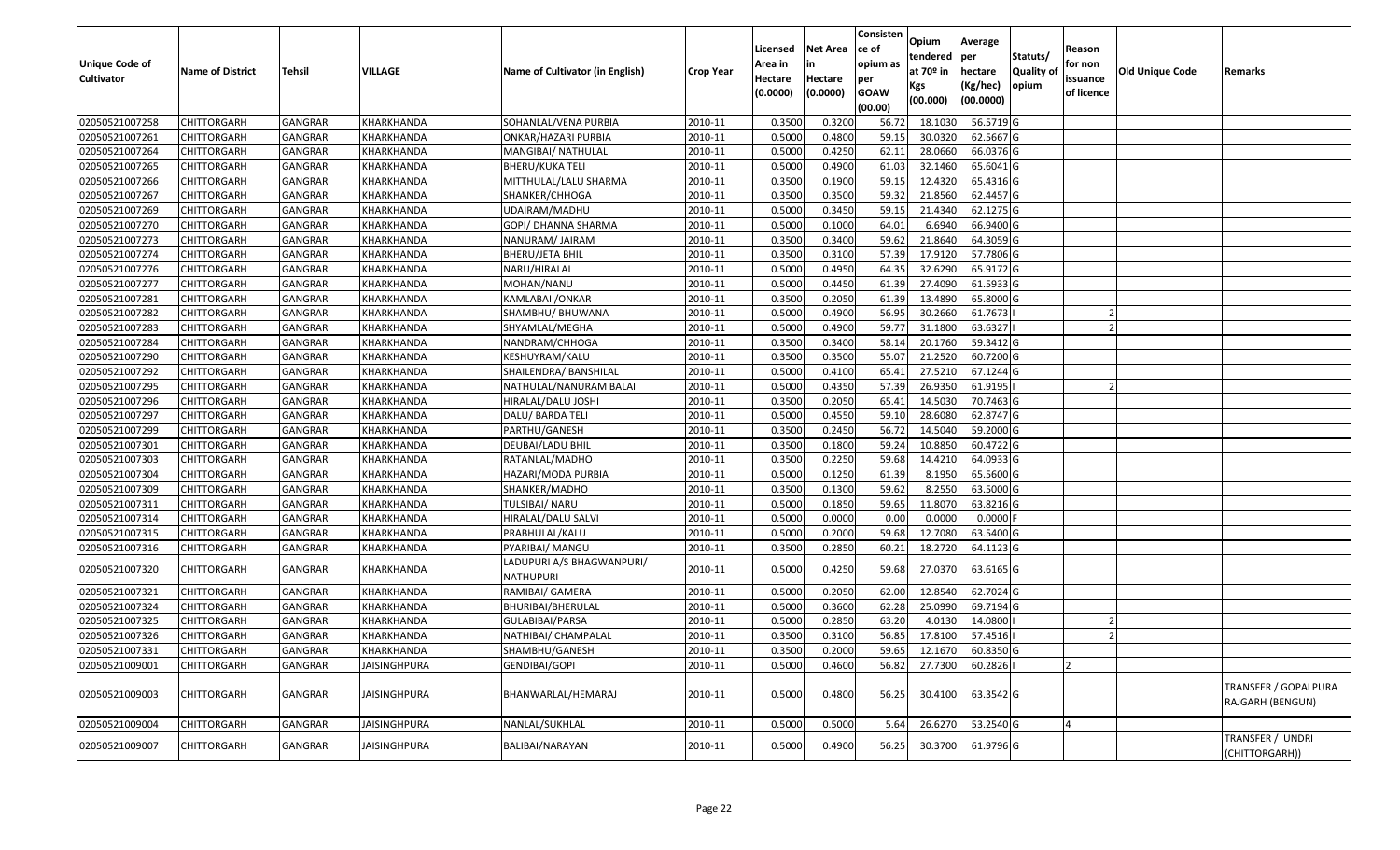| Unique Code of<br><b>Cultivator</b> | <b>Name of District</b> | Tehsil         | <b>VILLAGE</b>      | Name of Cultivator (in English)             | <b>Crop Year</b> | Licensed<br>Area in<br>Hectare<br>(0.0000) | <b>Net Area</b><br>Hectare<br>(0.0000) | Consisten<br>ce of<br>opium as<br>per<br><b>GOAW</b><br>(00.00) | Opium<br>tendered  per<br>at $70°$ in<br>Kgs<br>(00.000) | Average<br>hectare<br>(Kg/hec)<br>(00.0000) | Statuts/<br>Quality of<br>opium | Reason<br>for non<br>issuance<br>of licence | <b>Old Unique Code</b> | Remarks                                      |
|-------------------------------------|-------------------------|----------------|---------------------|---------------------------------------------|------------------|--------------------------------------------|----------------------------------------|-----------------------------------------------------------------|----------------------------------------------------------|---------------------------------------------|---------------------------------|---------------------------------------------|------------------------|----------------------------------------------|
| 02050521009009                      | CHITTORGARH             | GANGRAR        | JAISINGHPURA        | PYARIBAI/UDAYRAM                            | 2010-11          | 0.5000                                     | 0.3150                                 | 57.19                                                           | 19.6500                                                  | 62.3810 G                                   |                                 |                                             |                        | TRANSFAR / RAWATI KA<br>TALAB ( CHITTORGARH) |
| 02050521009010                      | CHITTORGARH             | <b>GANGRAR</b> | <b>JAISINGHPURA</b> | BARJIBAI/KISHANA                            | 2010-11          | 0.500                                      | 0.4850                                 | 58.82                                                           | 30.4400                                                  | 62.7629                                     |                                 | $\mathsf{L}$                                |                        |                                              |
| 02050522001001                      | CHITTORGARH             | <b>RASHMI</b>  | BHEEMGARH           | SHANKERLAL/LALU JAT                         | 2010-11          | 0.5000                                     | 0.2500                                 | 64.91                                                           | 18.4570                                                  | 73.8280 G                                   |                                 |                                             |                        |                                              |
| 02050522001002                      | CHITTORGARH             | <b>RASHMI</b>  | BHEEMGARH           | NANDA/MANA SUTHAR                           | 2010-11          | 0.5000                                     | 0.2000                                 | 63.50                                                           | 13.5560                                                  | 67.7800                                     |                                 |                                             |                        |                                              |
| 02050522001003                      | CHITTORGARH             | RASHMI         | BHEEMGARH           | BHERULAL/HEERALAL                           | 2010-11          | 0.5000                                     | 0.3900                                 | 60.62                                                           | 25.1580                                                  | 64.5077 G                                   |                                 |                                             |                        |                                              |
| 02050522001004                      | CHITTORGARH             | <b>RASHMI</b>  | BHEEMGARH           | MANGILAL/BHARMAL                            | 2010-11          | 0.5000                                     | 0.4800                                 | 59.55                                                           | 30.0150                                                  | 62.5313 G                                   |                                 |                                             |                        |                                              |
| 02050522001005                      | CHITTORGARH             | RASHMI         | BHEEMGARH           | CHANDMAL@BHAVANISHANKAR/CHO<br><b>GALAL</b> | 2010-11          | 0.5000                                     | 0.2950                                 | 63.12                                                           | 19.7750                                                  | 67.0339 G                                   |                                 |                                             |                        |                                              |
| 02050522001006                      | CHITTORGARH             | RASHMI         | BHEEMGARH           | NANU/BARDICHAND A.S.PEMA                    | 2010-11          | 0.5000                                     | 0.2700                                 | 61.49                                                           | 17.8960                                                  | 66.2815 G                                   |                                 |                                             |                        |                                              |
| 02050522001008                      | CHITTORGARH             | RASHMI         | BHEEMGARH           | RAMCHANDRA/UDA                              | 2010-11          | 0.5000                                     | 0.1800                                 | 61.66                                                           | 11.6200                                                  | 64.5556 G                                   |                                 |                                             |                        |                                              |
| 02050522001009                      | <b>CHITTORGARH</b>      | RASHMI         | BHEEMGARH           | SHANKARLAL/DALCHAND                         | 2010-11          | 0.3500                                     | 0.3250                                 | 56.83                                                           | 19.4280                                                  | 59.7785 G                                   |                                 |                                             |                        |                                              |
| 02050522001012                      | <b>CHITTORGARH</b>      | RASHMI         | BHEEMGARH           | <b>BALU/GOPI</b>                            | 2010-11          | 0.3500                                     | 0.2000                                 | 59.36                                                           | 12.5720                                                  | 62.8600 G                                   |                                 |                                             |                        |                                              |
| 02050522001013                      | CHITTORGARH             | RASHMI         | BHEEMGARH           | BILASIRAM/UDAIRAM                           | 2010-11          | 0.5000                                     | 0.2650                                 | 63.25                                                           | 18.0620                                                  | 68.1585 G                                   |                                 |                                             |                        |                                              |
| 02050522001014                      | CHITTORGARH             | RASHMI         | BHEEMGARH           | DHANRAJ/SURAJMAL                            | 2010-11          | 0.5000                                     | 0.4750                                 | 63.25                                                           | 32.1710                                                  | 67.7284 G                                   |                                 |                                             |                        |                                              |
| 02050522001016                      | CHITTORGARH             | RASHMI         | BHEEMGARH           | GHEESA/DAULA                                | 2010-11          | 0.5000                                     | 0.3150                                 | 60.20                                                           | 18.6840                                                  | 59.3143 G                                   |                                 |                                             |                        |                                              |
| 02050522001017                      | CHITTORGARH             | RASHMI         | BHEEMGARH           | SHANKARLAL/VENIRAM                          | 2010-11          | 0.5000                                     | 0.3100                                 | 61.10                                                           | 20.1080                                                  | 64.8645 G                                   |                                 |                                             |                        |                                              |
| 02050522001019                      | CHITTORGARH             | RASHMI         | BHEEMGARH           | KALURAM/BHERUJAT                            | 2010-11          | 0.3500                                     | 0.3050                                 | 61.10                                                           | 19.8430                                                  | 65.0590 G                                   |                                 |                                             |                        |                                              |
| 02050522001020                      | CHITTORGARH             | RASHMI         | BHEEMGARH           | NATHULAL/LLALU                              | 2010-11          | 0.5000                                     | 0.4900                                 | 59.01                                                           | 31.1460                                                  | 63.5633 G                                   |                                 |                                             |                        |                                              |
| 02050522001021                      | <b>CHITTORGARH</b>      | RASHMI         | BHEEMGARH           | PYARA/SURAJMAL                              | 2010-11          | 0.5000                                     | 0.3550                                 | 58.40                                                           | 22.1870                                                  | 62.4986 G                                   |                                 |                                             |                        |                                              |
| 02050522001022                      | CHITTORGARH             | RASHMI         | BHEEMGARH           | CHOGALAL/KHEMA                              | 2010-11          | 0.3500                                     | 0.2200                                 | 56.12                                                           | 13.9380                                                  | 63.3545 G                                   |                                 |                                             |                        |                                              |
| 02050522001023                      | CHITTORGARH             | RASHMI         | BHEEMGARH           | SHANTILAL/PHOOLCHAND                        | 2010-11          | 0.3500                                     | 0.1300                                 | 59.01                                                           | 8.4190                                                   | 64.7615 G                                   |                                 |                                             |                        |                                              |
| 02050522001024                      | CHITTORGARH             | RASHMI         | BHEEMGARH           | UDERAM/HAJARILAL                            | 2010-11          | 0.5000                                     | 0.3800                                 | 64.22                                                           | 25.0550                                                  | 65.9342 G                                   |                                 |                                             |                        |                                              |
| 02050522001025                      | CHITTORGARH             | RASHMI         | BHEEMGARH           | LAXMAN/KISHNA                               | 2010-11          | 0.3500                                     | 0.3500                                 | 66.95                                                           | 24.8810                                                  | 71.0886 G                                   |                                 |                                             |                        |                                              |
| 02050522001026                      | CHITTORGARH             | RASHMI         | BHEEMGARH           | MANGILAL/NARU                               | 2010-11          | 0.3500                                     | 0.2900                                 | 58.22                                                           | 17.8750                                                  | 61.6379 G                                   |                                 |                                             |                        |                                              |
| 02050522001027                      | CHITTORGARH             | <b>RASHMI</b>  | BHEEMGARH           | MAGNIDAS/BALUDAS                            | 2010-11          | 0.5000                                     | 0.2000                                 | 60.20                                                           | 12.9050                                                  | 64.5250 G                                   |                                 |                                             |                        |                                              |
| 02050522001028                      | CHITTORGARH             | RASHMI         | BHEEMGARH           | KANHEYALAL/MODIRAM                          | 2010-11          | 0.5000                                     | 0.2650                                 | 60.01                                                           | 16.0500                                                  | 60.5660 G                                   |                                 |                                             |                        |                                              |
| 02050522001029                      | CHITTORGARH             | <b>RASHMI</b>  | BHEEMGARH           | DEVILAL@DEVJI/SURAJMAL                      | 2010-11          | 0.5000                                     | 0.3850                                 | 61.10                                                           | 24.5150                                                  | 63.6753 G                                   |                                 |                                             |                        |                                              |
| 02050522001030                      | CHITTORGARH             | <b>RASHMI</b>  | BHEEMGARH           | RAMLAL/GOPILAL                              | 2010-11          | 0.5000                                     | 0.2000                                 | 55.54                                                           | 11.6700                                                  | 58.3500 G                                   |                                 |                                             |                        |                                              |
| 02050522001031                      | CHITTORGARH             | <b>RASHMI</b>  | BHEEMGARH           | LEHRIBAI/GOPILAL                            | 2010-11          | 0.5000                                     | 0.4550                                 | 59.75                                                           | 0.0000                                                   | 0.0000                                      |                                 |                                             |                        |                                              |
| 02050522001032                      | CHITTORGARH             | <b>RASHMI</b>  | BHEEMGARH           | <b>BHERULAL/SURAJMAL</b>                    | 2010-11          | 0.3500                                     | 0.3450                                 | 58.40                                                           | 20.9270                                                  | 60.6580 G                                   |                                 |                                             |                        |                                              |
| 02050522001033                      | CHITTORGARH             | <b>RASHMI</b>  | BHEEMGARH           | HEERA/MOHAN                                 | 2010-11          | 0.5000                                     | 0.4700                                 | 67.23                                                           | 31.8550                                                  | 67.7766 G                                   |                                 |                                             |                        |                                              |
| 02050522001034                      | CHITTORGARH             | RASHMI         | BHEEMGARH           | KALURAM/BALURAM                             | 2010-11          | 0.5000                                     | 0.3700                                 | 59.55                                                           | 23.3330                                                  | 63.0622 G                                   |                                 |                                             |                        |                                              |
| 02050522001035                      | CHITTORGARH             | RASHMI         | BHEEMGARH           | <b>BHOLIBAI/BHERU</b>                       | 2010-11          | 0.5000                                     | 0.3500                                 | 62.46                                                           | 22.4990                                                  | 64.2829 G                                   |                                 |                                             |                        |                                              |
| 02050522001036                      | CHITTORGARH             | RASHMI         | BHEEMGARH           | <b>BALU/BARDA TELI</b>                      | 2010-11          | 0.5000                                     | 0.3750                                 | 62.05                                                           | 24.3960                                                  | 65.0560 G                                   |                                 |                                             |                        |                                              |
| 02050522001038                      | <b>CHITTORGARH</b>      | RASHMI         | BHEEMGARH           | LALU/NAVLA                                  | 2010-11          | 0.5000                                     | 0.1500                                 | 61.47                                                           | 9.5520                                                   | 63.6800 G                                   |                                 |                                             |                        |                                              |
| 02050522001040                      | <b>CHITTORGARH</b>      | RASHMI         | BHEEMGARH           | PRITHVIRAJ/JEETMAL                          | 2010-11          | 0.3500                                     | 0.1550                                 | 61.47                                                           | 10.6480                                                  | 68.6968 G                                   |                                 |                                             |                        |                                              |
| 02050522001041                      | CHITTORGARH             | RASHMI         | BHEEMGARH           | BALURAM/JAICHAND                            | 2010-11          | 0.3500                                     | 0.1450                                 | 56.52                                                           | 8.7320                                                   | 60.2207 G                                   |                                 |                                             |                        |                                              |
| 02050522001042                      | CHITTORGARH             | RASHMI         | BHEEMGARH           | HARJUBAI/GANESH                             | 2010-11          | 0.5000                                     | 0.0950                                 | 61.49                                                           | 6.5570                                                   | 69.0211 G                                   |                                 |                                             |                        |                                              |
| 02050522001043                      | CHITTORGARH             | RASHMI         | BHEEMGARH           | UDAIRAM/HEERALAL                            | 2010-11          | 0.5000                                     | 0.3950                                 | 61.67                                                           | 25.2580                                                  | 63.9443 G                                   |                                 |                                             |                        |                                              |
| 02050522001044                      | <b>CHITTORGARH</b>      | RASHMI         | BHEEMGARH           | MANGILAL/BARDA                              | 2010-11          | 0.5000                                     | 0.2050                                 | 58.40                                                           | 12.7600                                                  | 62.2439 G                                   |                                 |                                             |                        |                                              |
| 02050522001045                      | <b>CHITTORGARH</b>      | RASHMI         | BHEEMGARH           | KANCHANBAI/BALU                             | 2010-11          | 0.5000                                     | 0.2950                                 | 63.25                                                           | 19.4640                                                  | 65.9797 G                                   |                                 |                                             |                        |                                              |
| 02050522001046                      | CHITTORGARH             | RASHMI         | BHEEMGARH           | MOHAN/UDASUTHAR                             | 2010-11          | 0.5000                                     | 0.2850                                 | 61.25                                                           | 19.2130                                                  | 67.4140 G                                   |                                 |                                             |                        |                                              |
| 02050522001047                      | CHITTORGARH             | RASHMI         | BHEEMGARH           | DURGASHANKAR/BHAVANISHANKAR                 | 2010-11          | 0.5000                                     | 0.2000                                 | 54.39                                                           | 11.7560                                                  | 58.7800 G                                   |                                 |                                             |                        |                                              |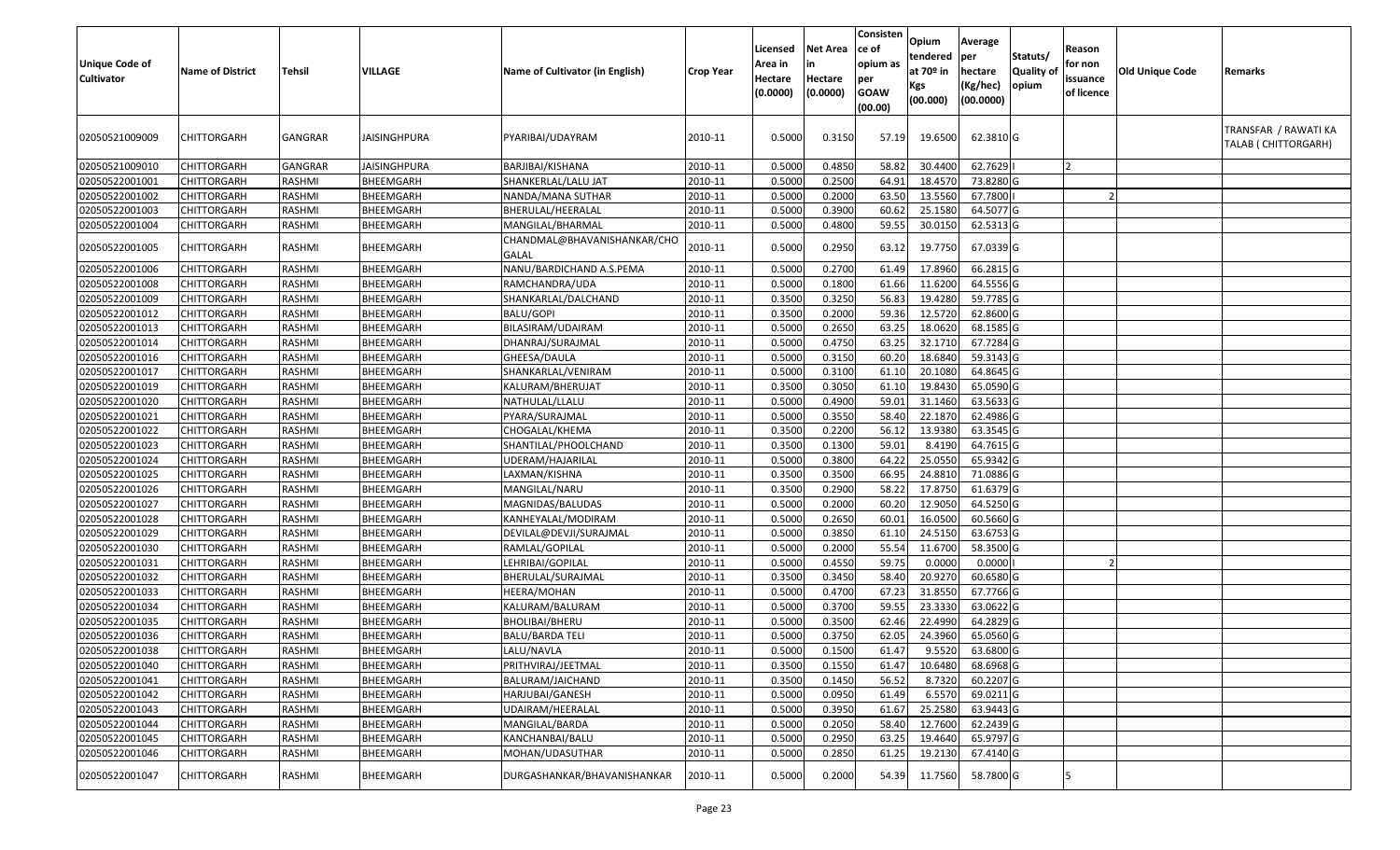| <b>Unique Code of</b><br><b>Cultivator</b> | <b>Name of District</b> | <b>Tehsil</b> | VILLAGE          | Name of Cultivator (in English) | <b>Crop Year</b> | Licensed<br>Area in<br>Hectare<br>(0.0000) | <b>Net Area</b><br>in<br>Hectare<br>(0.0000) | Consisten<br>ce of<br>opium as<br>per<br><b>GOAW</b><br>(00.00) | Opium<br>tendered<br>at $70°$ in<br>Kgs<br>(00.000) | Average<br>per<br>hectare<br>(Kg/hec)<br>(00.0000) | Statuts/<br>Quality of<br>opium | Reason<br>for non<br>issuance<br>of licence | <b>Old Unique Code</b> | Remarks |
|--------------------------------------------|-------------------------|---------------|------------------|---------------------------------|------------------|--------------------------------------------|----------------------------------------------|-----------------------------------------------------------------|-----------------------------------------------------|----------------------------------------------------|---------------------------------|---------------------------------------------|------------------------|---------|
| 02050522001050                             | <b>CHITTORGARH</b>      | RASHMI        | BHEEMGARH        | RAMLAL/CHAMAPALAL               | 2010-11          | 0.5000                                     | 0.3950                                       | 60.3                                                            | 25.241                                              | 63.9013 G                                          |                                 |                                             |                        |         |
| 02050522001051                             | CHITTORGARH             | RASHMI        | BHEEMGARH        | GHISIBAI/BALU                   | 2010-11          | 0.5000                                     | 0.2450                                       | 60.20                                                           | 15.2130                                             | 62.0939 G                                          |                                 |                                             |                        |         |
| 02050522001053                             | CHITTORGARH             | RASHMI        | BHEEMGARH        | SAMPATLAL/UDAIRAM               | 2010-11          | 0.5000                                     | 0.2150                                       | 58.48                                                           | 13.6130                                             | 63.3163 G                                          |                                 |                                             |                        |         |
| 02050522001054                             | <b>CHITTORGARH</b>      | RASHMI        | BHEEMGARH        | LAXMINARAYAN/NAVALRAM           | 2010-11          | 0.5000                                     | 0.2950                                       | 61.47                                                           | 19.2200                                             | 65.1525 G                                          |                                 |                                             |                        |         |
| 02050522001055                             | <b>CHITTORGARH</b>      | RASHMI        | BHEEMGARH        | DHANRAJ A/S KHEMRAJ/ VENIRAM    | 2010-11          | 0.5000                                     | 0.2200                                       | 61.81                                                           | 14.2890                                             | 64.9500 G                                          |                                 |                                             |                        |         |
| 02050522001056                             | <b>CHITTORGARH</b>      | RASHMI        | BHEEMGARH        | NANIBAI/RAMCHANDRA              | 2010-11          | 0.5000                                     | 0.1900                                       | 60.3                                                            | 11.9300                                             | 62.7895 G                                          |                                 |                                             |                        |         |
| 02050522001057                             | <b>CHITTORGARH</b>      | RASHMI        | BHEEMGARH        | PYARIBAI/KALU                   | 2010-11          | 0.3500                                     | 0.2400                                       | 65.34                                                           | 16.1160                                             | 67.1500 G                                          |                                 |                                             |                        |         |
| 02050522001058                             | <b>CHITTORGARH</b>      | RASHMI        | BHEEMGARH        | KISHANLAL/UDAILAL               | 2010-11          | 0.5000                                     | 0.5000                                       | 55.87                                                           | 28.7270                                             | 57.4540 G                                          |                                 |                                             |                        |         |
| 02050522001059                             | <b>CHITTORGARH</b>      | RASHMI        | BHEEMGARH        | NANURAM/GHEESA                  | 2010-11          | 0.3500                                     | 0.1900                                       | 64.22                                                           | 12.5960                                             | 66.2947 G                                          |                                 |                                             |                        |         |
| 02050522001061                             | CHITTORGARH             | RASHMI        | BHEEMGARH        | DEVJIRAM/DAULA                  | 2010-11          | 0.5000                                     | 0.3100                                       | 63.01                                                           | 21.7320                                             | 70.1032 G                                          |                                 |                                             |                        |         |
| 02050522001065                             | <b>CHITTORGARH</b>      | RASHMI        | BHEEMGARH        | HANGAMIBAI/ONKAR                | 2010-11          | 0.5000                                     | 0.2000                                       | 60.21                                                           | 12.6800                                             | 63.4000 G                                          |                                 |                                             |                        |         |
| 02050522001066                             | CHITTORGARH             | RASHMI        | BHEEMGARH        | DEVBAI/NANDA                    | 2010-11          | 0.3500                                     | 0.3500                                       | 57.86                                                           | 21.0360                                             | 60.1029 G                                          |                                 |                                             |                        |         |
| 02050522001067                             | CHITTORGARH             | RASHMI        | BHEEMGARH        | JETIBAI/RAJMAL                  | 2010-11          | 0.5000                                     | 0.2000                                       | 63.01                                                           | 13.0190                                             | 65.0950 G                                          |                                 |                                             |                        |         |
| 02050522001068                             | CHITTORGARH             | RASHMI        | BHEEMGARH        | BHERULAL/JITMAL                 | 2010-11          | 0.5000                                     | 0.1950                                       | 55.10                                                           | 11.4180                                             | 58.5538 G                                          |                                 |                                             |                        |         |
| 02050522001070                             | CHITTORGARH             | RASHMI        | BHEEMGARH        | KISHANGIR/BALUGIR               | 2010-11          | 0.5000                                     | 0.2500                                       | 65.4                                                            | 17.0100                                             | 68.0400G                                           |                                 |                                             |                        |         |
| 02050522001071                             | CHITTORGARH             | RASHMI        | BHEEMGARH        | SOHANLAL/MANGILAL               | 2010-11          | 0.3500                                     | 0.1800                                       | 55.4                                                            | 10.5990                                             | 58.8833 G                                          |                                 |                                             |                        |         |
| 02050522001075                             | CHITTORGARH             | RASHMI        | BHEEMGARH        | AMIRUDEEN/ALLAHNUR              | 2010-11          | 0.3500                                     | 0.3350                                       | 63.01                                                           | 22.1540                                             | 66.1313 G                                          |                                 |                                             |                        |         |
| 02050522001076                             | CHITTORGARH             | RASHMI        | BHEEMGARH        | PARASMAL/HAJARI                 | 2010-11          | 0.5000                                     | 0.3150                                       | 60.74                                                           | 20.122                                              | 63.8794 G                                          |                                 |                                             |                        |         |
| 02050522001079                             | CHITTORGARH             | RASHMI        | BHEEMGARH        | NANDARAM/MANA                   | 2010-11          | 0.5000                                     | 0.2850                                       | 61.78                                                           | 18.8640                                             | 66.1895 G                                          |                                 |                                             |                        |         |
| 02050522001080                             | CHITTORGARH             | RASHMI        | BHEEMGARH        | BALURAM A/S KASTURA/ MEGHA      | 2010-11          | 0.5000                                     | 0.3000                                       | 60.22                                                           | 18.8760                                             | 62.9200 G                                          |                                 |                                             |                        |         |
| 02050522001081                             | <b>CHITTORGARH</b>      | RASHMI        | <b>BHEEMGARH</b> | SHIVLAL/DEVCHAND@DEVKISHAN      | 2010-11          | 0.5000                                     | 0.3050                                       | 61.78                                                           | 19.9860                                             | 65.5279 G                                          |                                 |                                             |                        |         |
| 02050522001082                             | CHITTORGARH             | RASHMI        | BHEEMGARH        | GANESHDAS/EKLING                | 2010-11          | 0.5000                                     | 0.4000                                       | 59.87                                                           | 24.3450                                             | 60.8625 G                                          |                                 |                                             |                        |         |
| 02050522001084                             | CHITTORGARH             | RASHMI        | BHEEMGARH        | UDAILAL/GIRDHARI                | 2010-11          | 0.5000                                     | 0.2050                                       | 59.74                                                           | 12.8100                                             | 62.4878 G                                          |                                 |                                             |                        |         |
| 02050522001085                             | CHITTORGARH             | RASHMI        | BHEEMGARH        | RATANLAL/KANHIYALAL             | 2010-11          | 0.5000                                     | 0.3750                                       | 65.34                                                           | 25.7180                                             | 68.5813 G                                          |                                 |                                             |                        |         |
| 02050522001086                             | CHITTORGARH             | RASHMI        | BHEEMGARH        | RAJIBAI/ONKAR                   | 2010-11          | 0.5000                                     | 0.4700                                       | 58.62                                                           | 28.6140                                             | 60.8809 G                                          |                                 |                                             |                        |         |
| 02050522001088                             | CHITTORGARH             | RASHMI        | BHEEMGARH        | DEVILAL/CHHOGA                  | 2010-11          | 0.5000                                     | 0.2200                                       | 62.88                                                           | 13.9390                                             | 63.3591 G                                          |                                 |                                             |                        |         |
| 02050522001089                             | CHITTORGARH             | RASHMI        | BHEEMGARH        | NARAYAN/RAMCHANDRA              | 2010-11          | 0.3500                                     | 0.2000                                       | 61.78                                                           | 12.6710                                             | 63.3550 G                                          |                                 |                                             |                        |         |
| 02050522001090                             | CHITTORGARH             | RASHMI        | BHEEMGARH        | KAILASHCHANDRA/MANGILAL         | 2010-11          | 0.3500                                     | 0.3350                                       | 59.87                                                           | 21.4950                                             | 64.1642 G                                          |                                 |                                             |                        |         |
| 02050522001091                             | <b>CHITTORGARH</b>      | RASHMI        | BHEEMGARH        | PURANMAL/MANGILAL               | 2010-11          | 0.5000                                     | 0.4950                                       | 62.81                                                           | 33.0180                                             | 66.7030 G                                          |                                 |                                             |                        |         |
| 02050522001092                             | <b>CHITTORGARH</b>      | RASHMI        | BHEEMGARH        | CHAMPALAL/DHOKAL                | 2010-11          | 0.5000                                     | 0.2900                                       | 62.81                                                           | 19.1370                                             | 65.9897 G                                          |                                 |                                             |                        |         |
| 02050522001093                             | <b>CHITTORGARH</b>      | RASHMI        | BHEEMGARH        | DALURAM/TODURAM                 | 2010-11          | 0.5000                                     | 0.3250                                       | 58.56                                                           | 19.4560                                             | 59.8646 G                                          |                                 |                                             |                        |         |
| 02050522001095                             | CHITTORGARH             | RASHMI        | BHEEMGARH        | KAILASH/JODHRAJ                 | 2010-11          | 0.5000                                     | 0.2950                                       | 62.8                                                            | 20.2920                                             | 68.7864 G                                          |                                 |                                             |                        |         |
| 02050522001096                             | CHITTORGARH             | RASHMI        | BHEEMGARH        | CHANDIBAI/NARAYAN               | 2010-11          | 0.3500                                     | 0.3400                                       | 59.74                                                           | 21.4130                                             | 62.9794 G                                          |                                 |                                             |                        |         |
| 02050522001099                             | <b>CHITTORGARH</b>      | RASHMI        | BHEEMGARH        | BALURAM/MOTINAI                 | 2010-11          | 0.5000                                     | 0.2550                                       | 48.08                                                           | 13.0720                                             | 51.2627 G                                          |                                 |                                             |                        |         |
| 02050522001101                             | CHITTORGARH             | RASHMI        | BHEEMGARH        | KESHARBAI/RAMESHWAR             | 2010-11          | 0.500                                      | 0.2100                                       | 64.76                                                           | 14.0350                                             | 66.8333 G                                          |                                 |                                             |                        |         |
| 02050522001103                             | CHITTORGARH             | RASHMI        | BHEEMGARH        | PRAKASH/BHERU                   | 2010-11          | 0.5000                                     | 0.2400                                       | 62.14                                                           | 15.4530                                             | 64.3875 G                                          |                                 |                                             |                        |         |
| 02050522001104                             | <b>CHITTORGARH</b>      | RASHMI        | BHEEMGARH        | MOTILAL/NANURAM                 | 2010-11          | 0.5000                                     | 0.3750                                       | 59.36                                                           | 24.0410                                             | 64.1093 G                                          |                                 |                                             |                        |         |
| 02050522001105                             | <b>CHITTORGARH</b>      | RASHMI        | BHEEMGARH        | LEHARU/LOBHCHAND                | 2010-11          | 0.5000                                     | 0.4950                                       | 55.66                                                           | 28.6410                                             | 57.8606 G                                          |                                 |                                             |                        |         |
| 02050522001108                             | <b>CHITTORGARH</b>      | RASHMI        | BHEEMGARH        | DALCHAND/LOBHCHAND              | 2010-11          | 0.5000                                     | 0.2600                                       | 62.13                                                           | 16.8900                                             | 64.9615 G                                          |                                 |                                             |                        |         |
| 02050522001109                             | <b>CHITTORGARH</b>      | RASHMI        | BHEEMGARH        | GANESH/MODA                     | 2010-11          | 0.3500                                     | 0.1950                                       | 61.49                                                           | 13.3650                                             | 68.5385 G                                          |                                 |                                             |                        |         |
| 02050522001111                             | <b>CHITTORGARH</b>      | RASHMI        | BHEEMGARH        | NARAYAN/BHURALAL                | 2010-11          | 0.5000                                     | 0.2050                                       | 59.36                                                           | 12.7380                                             | 62.1366 G                                          |                                 |                                             |                        |         |
| 02050522001113                             | <b>CHITTORGARH</b>      | RASHMI        | BHEEMGARH        | SHYAMLAL/SOHANLAL               | 2010-11          | 0.3500                                     | 0.2300                                       | 60.84                                                           | 14.5540                                             | 63.2783 G                                          |                                 |                                             |                        |         |
| 02050522001114                             | <b>CHITTORGARH</b>      | RASHMI        | BHEEMGARH        | SHANKARLAL/HIRALAL              | 2010-11          | 0.5000                                     | 0.2000                                       | 60.05                                                           | 12.6150                                             | 63.0750 G                                          |                                 |                                             |                        |         |
| 02050522001115                             | <b>CHITTORGARH</b>      | RASHMI        | BHEEMGARH        | SHANKARLAL/HIRALAL RAIGOR       | 2010-11          | 0.3500                                     | 0.1550                                       | 58.50                                                           | 9.7130                                              | 62.6645 G                                          |                                 |                                             |                        |         |
| 02050522001116                             | <b>CHITTORGARH</b>      | RASHMI        | BHEEMGARH        | SHANTILAL/UDAILAL               | 2010-11          | 0.3500                                     | 0.0000                                       | 0.00                                                            | 0.0000                                              | $0.0000$ N                                         |                                 |                                             |                        |         |
| 02050522001117                             | <b>CHITTORGARH</b>      | RASHMI        | BHEEMGARH        | <b>BALIBAI/RUPLAL</b>           | 2010-11          | 0.5000                                     | 0.1050                                       | 61.49                                                           | 6.8720                                              | 65.4476 G                                          |                                 |                                             |                        |         |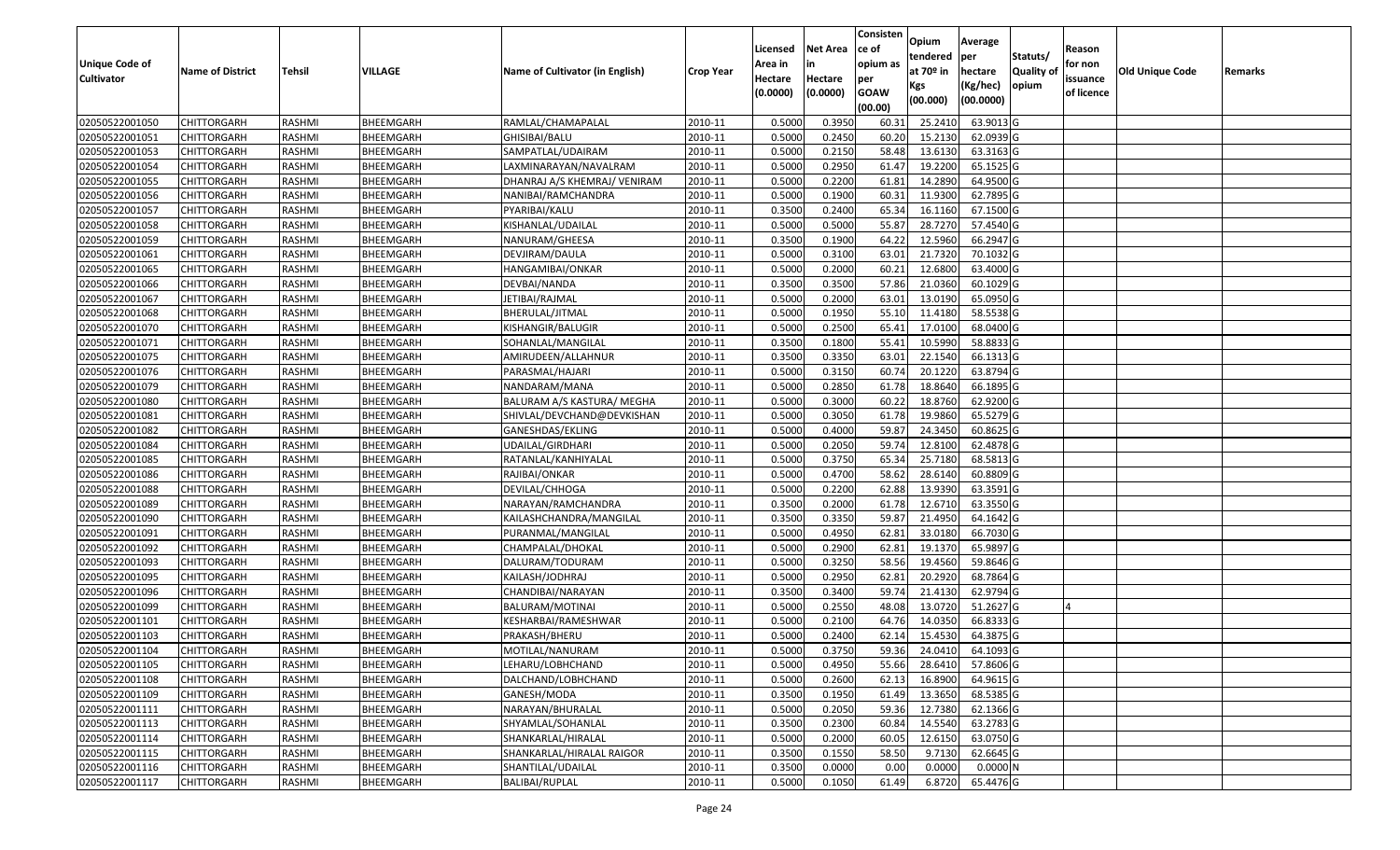|                       |                         |               |           |                                 |                  |                     |                 | Consisten         | Opium         | Average   |                  |                   |                 |                    |
|-----------------------|-------------------------|---------------|-----------|---------------------------------|------------------|---------------------|-----------------|-------------------|---------------|-----------|------------------|-------------------|-----------------|--------------------|
| <b>Unique Code of</b> |                         |               |           |                                 |                  | Licensed<br>Area in | <b>Net Area</b> | ce of<br>opium as | tendered      | per       | Statuts/         | Reason<br>for non |                 |                    |
| <b>Cultivator</b>     | <b>Name of District</b> | <b>Tehsil</b> | VILLAGE   | Name of Cultivator (in English) | <b>Crop Year</b> | Hectare             | Hectare         | per               | at $70°$ in   | hectare   | <b>Quality o</b> | issuance          | Old Unique Code | Remarks            |
|                       |                         |               |           |                                 |                  | (0.0000)            | (0.0000)        | <b>GOAW</b>       | Kgs           | (Kg/hec)  | opium            | of licence        |                 |                    |
|                       |                         |               |           |                                 |                  |                     |                 | (00.00)           | (00.000)      | (00.0000) |                  |                   |                 |                    |
| 02050522001118        | CHITTORGARH             | RASHMI        | BHEEMGARH | RATANLAL/KALU                   | 2010-11          | 0.5000              | 0.0000          | 0.00              | 0.0000        | 0.0000F   |                  |                   |                 |                    |
| 02050522001120        | CHITTORGARH             | RASHMI        | BHEEMGARH | NANDUBAI/GOVERDHAN              | 2010-11          | 0.3500              | 0.1900          | 58.94             | 11.9770       | 63.0368 G |                  |                   |                 |                    |
| 02050522001122        | CHITTORGARH             | RASHMI        | BHEEMGARH | MANGILAL/UDIARAM                | 2010-11          | 0.5000              | 0.2300          | 61.34             | 14.7550       | 64.1522 G |                  |                   |                 |                    |
| 02050522001125        | <b>CHITTORGARH</b>      | RASHMI        | BHEEMGARH | BHURALAL/MANGILAL               | 2010-11          | 0.3500              | 0.1350          | 61.34             | 8.1860        | 60.6370 G |                  |                   |                 |                    |
| 02050522001127        | CHITTORGARH             | RASHMI        | BHEEMGARH | CHAGANLAL/BHURALAL              | 2010-11          | 0.5000              | 0.3400          | 61.69             | 21.9980       | 64.7000 G |                  |                   |                 |                    |
| 02050522001128        | CHITTORGARH             | RASHMI        | BHEEMGARH | JAMNIBAI/DALU                   | 2010-11          | 0.5000              | 0.2000          | 61.34             | 13.1140       | 65.5700 G |                  |                   |                 |                    |
| 02050522001129        | CHITTORGARH             | RASHMI        | BHEEMGARH | JAMNALAL/HAZARI                 | 2010-11          | 0.3500              | 0.3250          | 50.1              | 16.915        | 52.0462G  |                  |                   |                 |                    |
| 02050522001130        | <b>CHITTORGARH</b>      | <b>RASHMI</b> | BHEEMGARH | HIRALAL/RAMLAL                  | 2010-11          | 0.5000              | 0.3950          | 63.03             | 25.5210       | 64.6101G  |                  |                   |                 |                    |
| 02050522001131        | <b>CHITTORGARH</b>      | RASHMI        | BHEEMGARH | KALURAM/DOULA                   | 2010-11          | 0.5000              | 0.3900          | 60.7              | 24.9690       | 64.0231 G |                  |                   |                 |                    |
| 02050522001132        | CHITTORGARH             | RASHMI        | BHEEMGARH | HIRALAL/DOULA                   | 2010-11          | 0.5000              | 0.2850          | 62.13             | 18.9270       | 66.4105 G |                  |                   |                 |                    |
| 02050522001134        | CHITTORGARH             | RASHMI        | BHEEMGARH | HANGAMIBAI/NANURAM              | 2010-11          | 0.5000              | 0.1550          | 64.91             | 10.6980       | 69.0194 G |                  |                   |                 |                    |
| 02050522001135        | <b>CHITTORGARH</b>      | RASHMI        | BHEEMGARH | MOHAN/GHEESA                    | 2010-11          | 0.5000              | 0.1950          | 63.22             | 13.1360       | 67.3641 G |                  |                   |                 |                    |
| 02050522001136        | <b>CHITTORGARH</b>      | RASHMI        | BHEEMGARH | <b>BALU/GHEESA</b>              | 2010-11          | 0.5000              | 0.2000          | 58.93             | 12.8000       | 64.0000G  |                  |                   |                 |                    |
| 02050522001137        | <b>CHITTORGARH</b>      | RASHMI        | BHEEMGARH | IITENDRAKUMAR/SHANTILAL         | 2010-11          | 0.3500              | 0.3450          | 59.55             | 21.6640       | 62.7942 G |                  |                   |                 |                    |
| 02050522001138        | <b>CHITTORGARH</b>      | RASHMI        | BHEEMGARH | NARAYAN/DALU                    | 2010-11          | 0.5000              | 0.3450          | 59.73             | 21.8220       | 63.2522 G |                  |                   |                 |                    |
| 02050522001139        | <b>CHITTORGARH</b>      | RASHMI        | BHEEMGARH | SHAMBULAL/HIRALAL               | 2010-11          | 0.5000              | 0.2500          | 61.02             | 16.4590       | 65.8360 G |                  |                   |                 |                    |
| 02050522001140        | CHITTORGARH             | RASHMI        | BHEEMGARH | DALCHAND A.S.MOHANLAL/SURAJMAL  | 2010-11          | 0.5000              | 0.1900          | 65.41             | 13.2140       | 69.5474 G |                  |                   |                 |                    |
| 02050522001141        | CHITTORGARH             | RASHMI        | BHEEMGARH | SHANKARLAL/CHAGANLAL            | 2010-11          | 0.500               | 0.1500          | 60.02             | 9.4270        | 62.8467 G |                  |                   |                 |                    |
| 02050522001144        | CHITTORGARH             | RASHMI        | BHEEMGARH | KAMLABAI/HAZARILAL              | 2010-11          | 0.5000              | 0.3850          | 59.73             | 23.8950       | 62.0649 G |                  |                   |                 |                    |
| 02050522001145        | CHITTORGARH             | RASHMI        | BHEEMGARH | SONIBAI/JEETMAL                 | 2010-11          | 0.5000              | 0.2900          | 64.7              | 19.9410       | 68.7621G  |                  |                   |                 |                    |
| 02050522001146        | CHITTORGARH             | RASHMI        | BHEEMGARH | SHANKARLAL/BHERU                | 2010-11          | 0.5000              | 0.4600          | 61.64             | 30.105        | 65.4457 G |                  |                   |                 |                    |
| 02050522001147        | CHITTORGARH             | RASHMI        | BHEEMGARH | BHANWARLAL/MANGILAL             | 2010-11          | 0.5000              | 0.1500          | 60.62             | 9.7130        | 64.7533 G |                  |                   |                 |                    |
| 02050522001148        | CHITTORGARH             | RASHMI        | BHEEMGARH | CHAGANLAL/MOHANLAL              | 2010-11          | 0.5000              | 0.3350          | 62.66             | 22.7560       | 67.9284 G |                  |                   |                 |                    |
| 02050522001149        | CHITTORGARH             | RASHMI        | BHEEMGARH | MEHTABBAI/LEHARU                | 2010-11          | 0.5000              | 0.1900          | 56.98             | 11.5590       | 60.8368 G |                  |                   |                 |                    |
| 02050522001151        | CHITTORGARH             | RASHMI        | BHEEMGARH | PYARA/GHEESA A.S.RATTA          | 2010-11          | 0.5000              | 0.1950          | 61.64             | 13.0200       | 66.7692 G |                  |                   |                 |                    |
| 02050522001152        | CHITTORGARH             | RASHMI        | BHEEMGARH | PARTUDI/LALURAM                 | 2010-11          | 0.5000              | 0.1150          | 65.41             | 8.6420        | 75.1478 G |                  |                   |                 |                    |
| 02050522001154        | CHITTORGARH             | RASHMI        | BHEEMGARH | MITTHULAL/PYARCHAND             | 2010-11          | 0.3500              | 0.1900          | 62.88             | 12.7920       | 67.3263 G |                  |                   |                 |                    |
| 02050522001155        | <b>CHITTORGARH</b>      | <b>RASHMI</b> | BHEEMGARH | DAULA/EKLING                    | 2010-11          | 0.5000              | 0.2900          | 63.22             | 19.4140       | 66.9448 G |                  |                   |                 |                    |
| 02050522001156        | CHITTORGARH             | RASHMI        | BHEEMGARH | KISHANPURI/NARAYANPURI          | 2010-11          | 0.5000              | 0.2100          | 63.22             | 13.975        | 66.5476 G |                  |                   |                 |                    |
| 02050522001157        | CHITTORGARH             | RASHMI        | BHEEMGARH | LAXMANPURI/GOPIPURI             | 2010-11          | 0.5000              | 0.2450          | 64.7              | 16.4210       | 67.0245 G |                  |                   |                 |                    |
| 02050522001159        | CHITTORGARH             | RASHMI        | BHEEMGARH | RATANLAL/KISHNA                 | 2010-11          | 0.3500              | 0.2000          | 65.36             | 13.4450       | 67.2250 G |                  |                   |                 |                    |
| 02050522001163        | <b>CHITTORGARH</b>      | RASHMI        | BHEEMGARH | BHERUPURI/PREMPURI              | 2010-11          | 0.5000              | 0.3100          | 67.14             | 21.2410       | 68.5194 G |                  |                   |                 |                    |
| 02050522001166        | <b>CHITTORGARH</b>      | RASHMI        | BHEEMGARH | CHUNILAL/TULSA                  | 2010-11          | 0.5000              | 0.1900          | 58.15             | 11.5320       | 60.6947 G |                  |                   |                 |                    |
| 02050522001168        | CHITTORGARH             | RASHMI        | BHEEMGARH | SHYAMLAL/LOBHCHAND              | 2010-11          | 0.500               | 0.1100          | 65.36             | 7.4400        | 67.6364 G |                  |                   |                 |                    |
| 02050522001169        | CHITTORGARH             | RASHMI        | BHEEMGARH | BHERULAL/DHANNA                 | 2010-11          | 0.5000              | 0.2150          | 58.22             | 12.0780       | 56.1767 G |                  |                   |                 |                    |
| 02050522001170        | <b>CHITTORGARH</b>      | RASHMI        | BHEEMGARH | SHANTIBAI/SOHANLAL              | 2010-11          | 0.5000              | 0.1650          |                   | 61.25 10.8970 | 66.0424 G |                  |                   |                 |                    |
| 02050522001171        | <b>CHITTORGARH</b>      | RASHMI        | BHEEMGARH | SHANKARLAL/GULAB                | 2010-11          | 0.3500              | 0.1850          | 63.37             | 12.4230       | 67.1514 G |                  |                   |                 |                    |
| 02050522001172        | <b>CHITTORGARH</b>      | RASHMI        | BHEEMGARH | BHURIBAI/CHAMPALAL              | 2010-11          | 0.5000              | 0.1900          | 60.02             | 12.4680       | 65.6211 G |                  |                   |                 |                    |
| 02050522001174        | <b>CHITTORGARH</b>      | RASHMI        | BHEEMGARH | NANIBAI/NARU                    | 2010-11          | 0.5000              | 0.1950          | 61.66             | 12.8500       | 65.8974 G |                  |                   |                 |                    |
| 02050522001175        | <b>CHITTORGARH</b>      | RASHMI        | BHEEMGARH | HAZARI/KUSHAL                   | 2010-11          | 0.5000              | 0.2000          | 61.03             | 13.0050       | 65.0250 G |                  |                   |                 |                    |
| 02050522001176        | <b>CHITTORGARH</b>      | RASHMI        | BHEEMGARH | PREMDEVI/BHANWARLAL             | 2010-11          | 0.5000              | 0.1500          | 63.37             | 9.9940        | 66.6267 G |                  |                   |                 | <b>NAME CHANGE</b> |
| 02050522001178        | <b>CHITTORGARH</b>      | RASHMI        | BHEEMGARH | PYARELAL/BHURA NAI              | 2010-11          | 0.3500              | 0.2950          | 58.93             | 19.6940       | 66.7593 G |                  |                   |                 |                    |
| 02050522001179        | <b>CHITTORGARH</b>      | RASHMI        | BHEEMGARH | CHAGANLAL/GHEESA                | 2010-11          | 0.5000              | 0.3900          | 64.71             | 27.2500       | 69.8718 G |                  |                   |                 |                    |
| 02050522001181        | <b>CHITTORGARH</b>      | RASHMI        | BHEEMGARH | RUPA/CHUNNILAL                  | 2010-11          | 0.5000              | 0.2950          | 62.14             | 19.4820       | 66.0407 G |                  |                   |                 |                    |
| 02050522001183        | <b>CHITTORGARH</b>      | RASHMI        | BHEEMGARH | DEVILAL/NARAYAN                 | 2010-11          | 0.5000              | 0.3500          | 61.66             | 22.6350       | 64.6714 G |                  |                   |                 |                    |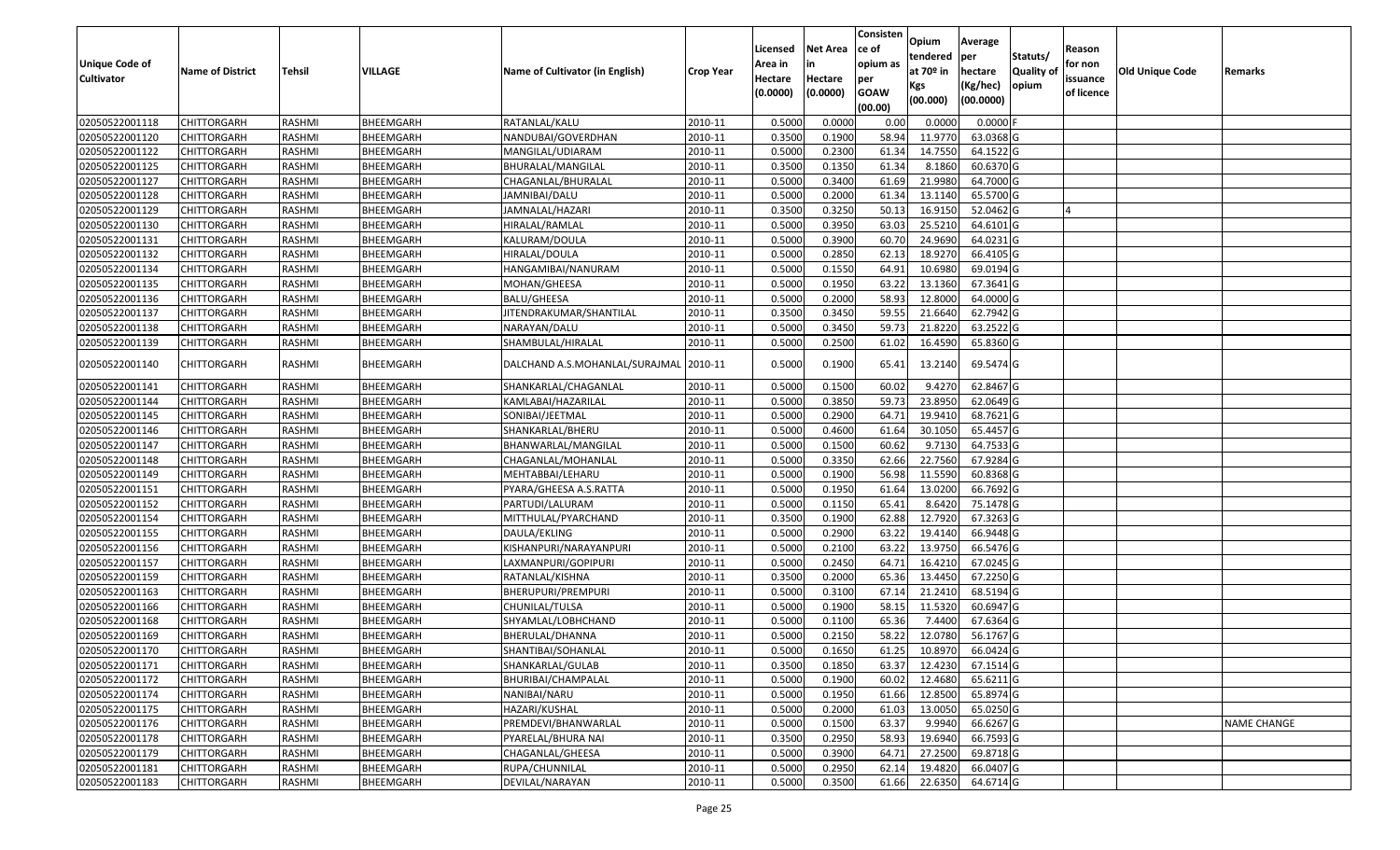|                       |                         |               |           |                                      |                  | Licensed | <b>Net Area</b> | Consisten<br>ce of     | Opium                   | Average        | Statuts/         | Reason     |                        |         |
|-----------------------|-------------------------|---------------|-----------|--------------------------------------|------------------|----------|-----------------|------------------------|-------------------------|----------------|------------------|------------|------------------------|---------|
| <b>Unique Code of</b> | <b>Name of District</b> | <b>Tehsil</b> | VILLAGE   | Name of Cultivator (in English)      | <b>Crop Year</b> | Area in  |                 | opium as               | tendered<br>at $70°$ in | per<br>hectare | <b>Quality o</b> | for non    | <b>Old Unique Code</b> | Remarks |
| <b>Cultivator</b>     |                         |               |           |                                      |                  | Hectare  | Hectare         | per                    | Kgs                     | (Kg/hec)       | opium            | issuance   |                        |         |
|                       |                         |               |           |                                      |                  | (0.0000) | (0.0000)        | <b>GOAW</b><br>(00.00) | (00.000)                | (00.0000)      |                  | of licence |                        |         |
| 02050522001186        | CHITTORGARH             | RASHMI        | BHEEMGARH | SUSHILADEVI/GOPILAL                  | 2010-11          | 0.5000   | 0.4950          | 55.63                  | 28.9400                 | 58.4646 G      |                  |            |                        |         |
| 02050522001191        | CHITTORGARH             | RASHMI        | BHEEMGARH | SHANKARLAL/KALU                      | 2010-11          | 0.5000   | 0.3250          | 59.74                  | 20.6310                 | 63.4800 G      |                  |            |                        |         |
| 02050522001192        | CHITTORGARH             | RASHMI        | BHEEMGARH | GOPI/SURATRAM                        | 2010-11          | 0.5000   | 0.2000          | 60.70                  | 13.3340                 | 66.6700 G      |                  |            |                        |         |
| 02050522001194        | <b>CHITTORGARH</b>      | RASHMI        | BHEEMGARH | NARAYAN/GOPI                         | 2010-11          | 0.3500   | 0.1000          | 67.29                  | 0.0000                  | 0.0000         |                  |            |                        |         |
| 02050522001196        | CHITTORGARH             | RASHMI        | BHEEMGARH | SHANKARLAL/BHERU GANDHI              | 2010-11          | 0.5000   | 0.4800          | 58.42                  | 29.4270                 | 61.3063 G      |                  |            |                        |         |
| 02050522001197        | CHITTORGARH             | RASHMI        | BHEEMGARH | LEHARIBAI/KAJOD                      | 2010-11          | 0.5000   | 0.5000          | 59.86                  | 31.2520                 | 62.5040 G      |                  |            |                        |         |
| 02050522001198        | CHITTORGARH             | RASHMI        | BHEEMGARH | IHAMKUBAI/ARJUNLAL                   | 2010-11          | 0.3500   | 0.0950          | 65.09                  | 6.5760                  | 69.2211 G      |                  |            |                        |         |
| 02050522001199        | <b>CHITTORGARH</b>      | <b>RASHMI</b> | BHEEMGARH | MOHAN/MANA                           | 2010-11          | 0.3500   | 0.3050          | 62.05                  | 19.5320                 | 64.0393 G      |                  |            |                        |         |
| 02050522001200        | CHITTORGARH             | RASHMI        | BHEEMGARH | UDIBAI/NANALAL                       | 2010-11          | 0.3500   | 0.3500          | 58.93                  | 21.5940                 | 61.6971 G      |                  |            |                        |         |
| 02050522001203        | CHITTORGARH             | RASHMI        | BHEEMGARH | ANCHIBAI/SHANKARLAL                  | 2010-11          | 0.3500   | 0.1850          | 52.27                  | 10.3020                 | 55.6865 G      |                  |            |                        |         |
| 02050522001206        | CHITTORGARH             | RASHMI        | BHEEMGARH | SUVALAL/MODA                         | 2010-11          | 0.3500   | 0.2750          | 63.37                  | 18.1810                 | 66.1127 G      |                  |            |                        |         |
| 02050522001207        | CHITTORGARH             | RASHMI        | BHEEMGARH | PYARA/GHASI JAT                      | 2010-11          | 0.5000   | 0.1750          | 61.66                  | 11.6560                 | 66.6057 G      |                  |            |                        |         |
| 02050522001208        | <b>CHITTORGARH</b>      | RASHMI        | BHEEMGARH | HEERALAL/KALURAM                     | 2010-11          | 0.5000   | 0.4500          | 57.36                  | 26.3720                 | 58.6044 G      |                  |            |                        |         |
| 02050522001209        | <b>CHITTORGARH</b>      | RASHMI        | BHEEMGARH | KESHU/DHULA                          | 2010-11          | 0.5000   | 0.5100          | 62.46                  | 32.5760                 | 63.8745 G      |                  |            |                        |         |
| 02050522001211        | CHITTORGARH             | RASHMI        | BHEEMGARH | SUKHLAL/CHAMPALAL                    | 2010-11          | 0.5000   | 0.3450          | 57.25                  | 20.2270                 | 58.5300 G      |                  |            |                        |         |
| 02050522001215        | <b>CHITTORGARH</b>      | RASHMI        | BHEEMGARH | KISHAN/GANGARAM                      | 2010-11          | 0.3500   | 0.1500          | 61.48                  | 9.6040                  | 64.0267 G      |                  |            |                        |         |
| 02050522001217        | CHITTORGARH             | RASHMI        | BHEEMGARH | GORDHAN/KALU                         | 2010-11          | 0.5000   | 0.5050          | 57.74                  | 30.2650                 | 59.9307 G      |                  |            |                        |         |
| 02050522001218        | CHITTORGARH             | RASHMI        | BHEEMGARH | BALURAM/BHERULAL                     | 2010-11          | 0.5000   | 0.4050          | 55.65                  | 23.4180                 | 57.8222 G      |                  |            |                        |         |
| 02050522001219        | CHITTORGARH             | RASHMI        | BHEEMGARH | MANGILAL/LOBHCHAND                   | 2010-11          | 0.5000   | 0.4800          | 60.02                  | 29.9550                 | 62.4063 G      |                  |            |                        |         |
| 02050522001220        | CHITTORGARH             | RASHMI        | BHEEMGARH | GAURISHANKAR/CHOTHMAL                | 2010-11          | 0.5000   | 0.1050          | 65.40                  | 6.9730                  | 66.4095 G      |                  |            |                        |         |
| 02050522001222        | CHITTORGARH             | RASHMI        | BHEEMGARH | KISHANLAL/MITTHULAL                  | 2010-11          | 0.5000   | 0.2950          | 62.88                  | 19.0890                 | 64.7085 G      |                  |            |                        |         |
| 02050522001223        | CHITTORGARH             | RASHMI        | BHEEMGARH | SATYANARAYAN/BANSHILAL               | 2010-11          | 0.500    | 0.1050          | 61.48                  | 6.6860                  | 63.6762 G      |                  |            |                        |         |
| 02050522001231        | CHITTORGARH             | RASHMI        | BHEEMGARH | KISHANLAL/LAXMINARAYAN               | 2010-11          | 0.5000   | 0.4300          | 65.09                  | 31.2160                 | 72.5953 G      |                  |            |                        |         |
| 02050522001232        | CHITTORGARH             | RASHMI        | BHEEMGARH | NARMDASHANKAR/BHUVANISHANKAR 2010-11 |                  | 0.5000   | 0.3000          | 60.84                  | 19.2030                 | 64.0100 G      |                  |            |                        |         |
| 02050522001233        | CHITTORGARH             | RASHMI        | BHEEMGARH | NANDRAM/PRITHVIRAJ                   | 2010-11          | 0.5000   | 0.1900          | 59.73                  | 12.3770                 | 65.1421G       |                  |            |                        |         |
| 02050522001234        | CHITTORGARH             | RASHMI        | BHEEMGARH | LEHRU/PRATHVIRAJ                     | 2010-11          | 0.5000   | 0.2000          | 61.84                  | 12.8730                 | 64.3650 G      |                  |            |                        |         |
| 02050522001235        | CHITTORGARH             | RASHMI        | BHEEMGARH | DAULATRAM/JAVAHAR                    | 2010-11          | 0.5000   | 0.2000          | 61.66                  | 12.9860                 | 64.9300 G      |                  |            |                        |         |
| 02050522001236        | CHITTORGARH             | <b>RASHMI</b> | BHEEMGARH | RAMIBAI/NANURAM                      | 2010-11          | 0.5000   | 0.2800          | 61.25                  | 18.2920                 | 65.3286 G      |                  |            |                        |         |
| 02050522001237        | CHITTORGARH             | RASHMI        | BHEEMGARH | GOPIDAS/BIHARIDAS                    | 2010-11          | 0.3500   | 0.3000          | 59.87                  | 18.6080                 | 62.0267 G      |                  |            |                        |         |
| 02050522001238        | CHITTORGARH             | RASHMI        | BHEEMGARH | GANGARAM/GOPI                        | 2010-11          | 0.5000   | 0.2900          | 62.46                  | 19.2980                 | 66.5448 G      |                  |            |                        |         |
| 02050522001239        | CHITTORGARH             | RASHMI        | BHEEMGARH | NATHU/GULAB                          | 2010-11          | 0.5000   | 0.2950          | 61.50                  | 18.5800                 | 62.9831G       |                  |            |                        |         |
| 02050522001240        | CHITTORGARH             | RASHMI        | BHEEMGARH | KASHIRAM/HAZARI                      | 2010-11          | 0.5000   | 0.3550          | 56.83                  | 20.9800                 | 59.0986 G      |                  |            |                        |         |
| 02050522001241        | <b>CHITTORGARH</b>      | RASHMI        | BHEEMGARH | GANESH/BHERULAL                      | 2010-11          | 0.5000   | 0.4350          | 58.50                  | 27.6730                 | 63.6161 G      |                  |            |                        |         |
| 02050522001242        | CHITTORGARH             | RASHMI        | BHEEMGARH | BHERULAL/GANESHLAL                   | 2010-11          | 0.500    | 0.2850          | 61.64                  | 18.6260                 | 65.3544 G      |                  |            |                        |         |
| 02050522001243        | CHITTORGARH             | RASHMI        | BHEEMGARH | KISHANLAL/GOKAL                      | 2010-11          | 0.5000   | 0.3000          | 59.73                  | 18.5350                 | 61.7833 G      |                  |            |                        |         |
| 02050522001244        | <b>CHITTORGARH</b>      | RASHMI        | BHEEMGARH | GOKUL/DHULA                          | 2010-11          | 0.5000   | 0.2900          | 65.09                  | 20.0720                 | 69.2138 G      |                  |            |                        |         |
| 02050522001246        | <b>CHITTORGARH</b>      | RASHMI        | BHEEMGARH | NATHU/HAJARI                         | 2010-11          | 0.5000   | 0.1900          | 61.05                  | 13.0170                 | 68.5105 G      |                  |            |                        |         |
| 02050522001247        | <b>CHITTORGARH</b>      | RASHMI        | BHEEMGARH | PYARIBAI/UDAIRAM                     | 2010-11          | 0.3500   | 0.1000          | 62.57                  | 6.5010                  | 65.0100 G      |                  |            |                        |         |
| 02050522001249        | <b>CHITTORGARH</b>      | RASHMI        | BHEEMGARH | HAJARI/DEVA                          | 2010-11          | 0.5000   | 0.2100          | 62.57                  | 13.5750                 | 64.6429 G      |                  |            |                        |         |
| 02050522001250        | CHITTORGARH             | RASHMI        | BHEEMGARH | BAKTAVAR/PANNA                       | 2010-11          | 0.5000   | 0.3450          | 59.01                  | 21.4720                 | 62.2377 G      |                  |            |                        |         |
| 02050522001252        | <b>CHITTORGARH</b>      | RASHMI        | BHEEMGARH | NARAYAN/RAMCHANDRA                   | 2010-11          | 0.5000   | 0.2000          | 61.66                  | 12.6430                 | 63.2150 G      |                  |            |                        |         |
| 02050522001253        | <b>CHITTORGARH</b>      | RASHMI        | BHEEMGARH | KISHAN/RADHESHYAM                    | 2010-11          | 0.5000   | 0.4450          | 60.05                  | 27.2670                 | 61.2742 G      |                  |            |                        |         |
| 02050522001254        | CHITTORGARH             | RASHMI        | BHEEMGARH | RUPA/NANURAM                         | 2010-11          | 0.3500   | 0.2500          | 65.34                  | 16.5940                 | 66.3760 G      |                  |            |                        |         |
| 02050522001257        | CHITTORGARH             | RASHMI        | BHEEMGARH | DEUBAI/CHOGA                         | 2010-11          | 0.5000   | 0.1000          | 60.02                  | 6.6480                  | 66.4800 G      |                  |            |                        |         |
| 02050522001259        | <b>CHITTORGARH</b>      | RASHMI        | BHEEMGARH | NARAYAN/UDAIRAM                      | 2010-11          | 0.5000   | 0.3000          | 59.21                  | 18.5610                 | 61.8700 G      |                  |            |                        |         |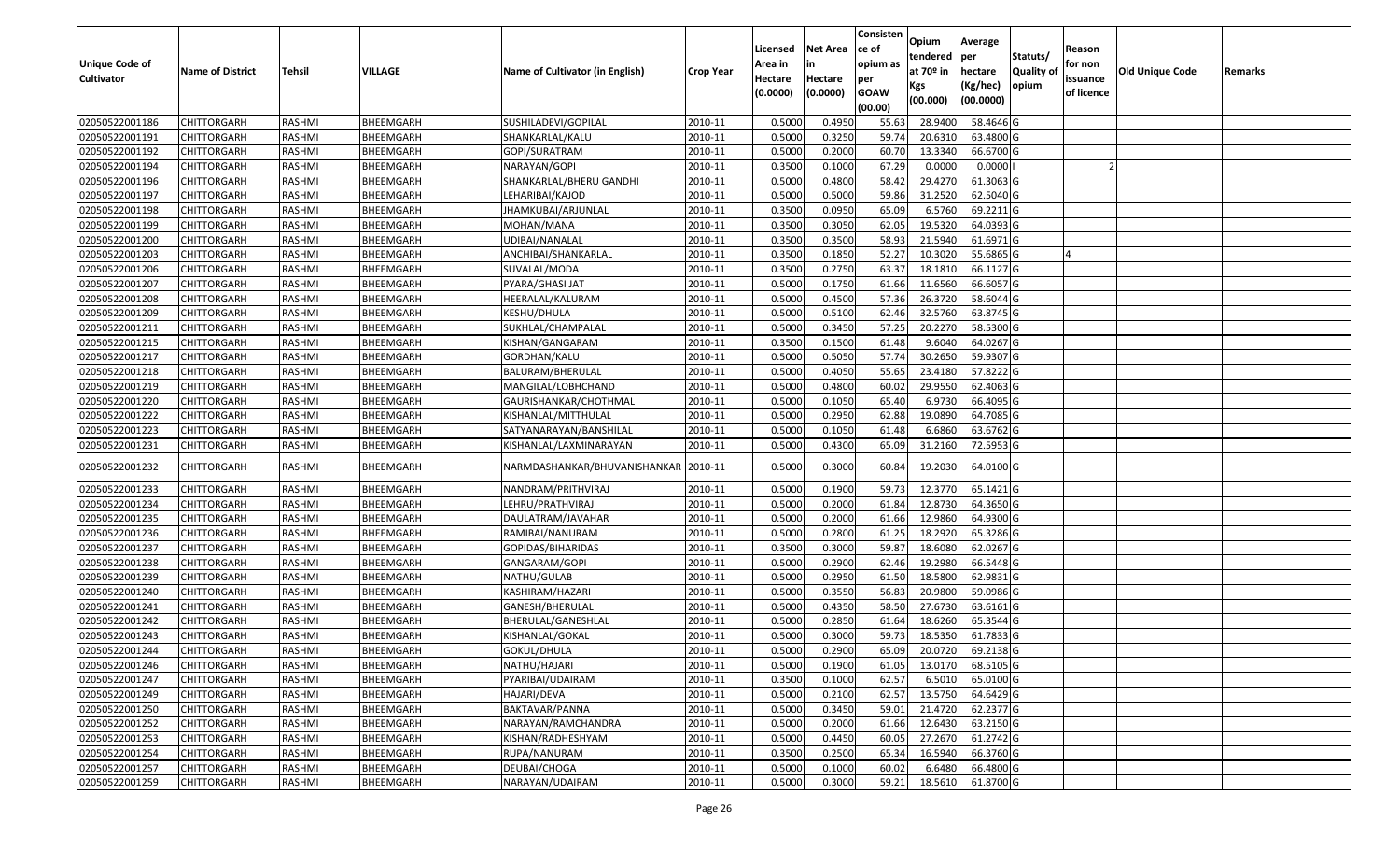| <b>Unique Code of</b><br><b>Cultivator</b> | <b>Name of District</b> | <b>Tehsil</b> | VILLAGE          | Name of Cultivator (in English) | <b>Crop Year</b> | Licensed<br>Area in<br>Hectare<br>(0.0000) | <b>Net Area</b><br>in<br>Hectare<br>(0.0000) | Consisten<br>ce of<br>opium as<br>per<br><b>GOAW</b><br>(00.00) | Opium<br>tendered<br>at $70°$ in<br>Kgs<br>(00.000) | Average<br>per<br>hectare<br>(Kg/hec)<br>(00.0000) | Statuts/<br>Quality of<br>opium | Reason<br>for non<br>issuance<br>of licence | <b>Old Unique Code</b> | Remarks |
|--------------------------------------------|-------------------------|---------------|------------------|---------------------------------|------------------|--------------------------------------------|----------------------------------------------|-----------------------------------------------------------------|-----------------------------------------------------|----------------------------------------------------|---------------------------------|---------------------------------------------|------------------------|---------|
| 02050522001260                             | <b>CHITTORGARH</b>      | RASHMI        | BHEEMGARH        | MANGNA/RAMA                     | 2010-11          | 0.5000                                     | 0.1850                                       | 62.57                                                           | 12.4940                                             | 67.5351 G                                          |                                 |                                             |                        |         |
| 02050522001261                             | CHITTORGARH             | RASHMI        | BHEEMGARH        | GOVERDHAN/NATHU                 | 2010-11          | 0.5000                                     | 0.1650                                       | 55.56                                                           | 9.9950                                              | 60.5758 G                                          |                                 |                                             |                        |         |
| 02050522001262                             | CHITTORGARH             | RASHMI        | BHEEMGARH        | JAMKUBAI/KANIRAM                | 2010-11          | 0.5000                                     | 0.4950                                       | 64.74                                                           | 32.8540                                             | 66.3717 G                                          |                                 |                                             |                        |         |
| 02050522001263                             | <b>CHITTORGARH</b>      | RASHMI        | BHEEMGARH        | NARAYAN/UDAIRAM                 | 2010-11          | 0.5000                                     | 0.3900                                       | 60.22                                                           | 25.0870                                             | 64.3256 G                                          |                                 |                                             |                        |         |
| 02050522001264                             | <b>CHITTORGARH</b>      | RASHMI        | BHEEMGARH        | BHANWARLAL/NANURAM              | 2010-11          | 0.5000                                     | 0.3900                                       | 58.50                                                           | 24.0720                                             | 61.7231 G                                          |                                 |                                             |                        |         |
| 02050522001265                             | CHITTORGARH             | RASHMI        | BHEEMGARH        | HULASIBAI/SHIVLAL               | 2010-11          | 0.5000                                     | 0.2000                                       | 62.13                                                           | 13.2350                                             | 66.1750 G                                          |                                 |                                             |                        |         |
| 02050522001266                             | CHITTORGARH             | RASHMI        | BHEEMGARH        | BHUWANISHANKER/ DURGA SHANKAR   | 2010-11          | 0.5000                                     | 0.2000                                       | 56.83                                                           | 11.7890                                             | 58.9450 G                                          |                                 |                                             |                        |         |
| 02050522001268                             | <b>CHITTORGARH</b>      | RASHMI        | BHEEMGARH        | JEETU/HAZARI                    | 2010-11          | 0.5000                                     | 0.3600                                       | 60.22                                                           | 22.272                                              | 61.8667 G                                          |                                 |                                             |                        |         |
| 02050522001269                             | CHITTORGARH             | RASHMI        | BHEEMGARH        | SOSARBAI/SHANKAR                | 2010-11          | 0.500                                      | 0.3850                                       | 61.03                                                           | 26.0630                                             | 67.6961G                                           |                                 |                                             |                        |         |
| 02050522001270                             | CHITTORGARH             | RASHMI        | BHEEMGARH        | BALU/HEERA                      | 2010-11          | 0.5000                                     | 0.3450                                       | 59.73                                                           | 22.5120                                             | 65.2522 G                                          |                                 |                                             |                        |         |
| 02050522001271                             | CHITTORGARH             | RASHMI        | BHEEMGARH        | GOPIBAI/BHERU                   | 2010-11          | 0.5000                                     | 0.1900                                       | 64.91                                                           | 13.6870                                             | 72.0368G                                           |                                 |                                             |                        |         |
| 02050522001272                             | CHITTORGARH             | RASHMI        | BHEEMGARH        | SHANTILAL/SUKHLAL               | 2010-11          | 0.5000                                     | 0.2800                                       | 58.22                                                           | 16.9600                                             | 60.5714 G                                          |                                 |                                             |                        |         |
| 02050522001273                             | CHITTORGARH             | RASHMI        | BHEEMGARH        | CHANDIBAI/MAGNIRAM              | 2010-11          | 0.5000                                     | 0.3900                                       | 58.27                                                           | 0.0000                                              | 0.0000                                             |                                 |                                             |                        |         |
| 02050522001274                             | CHITTORGARH             | RASHMI        | BHEEMGARH        | RAMESHWAR/VENIRAM               | 2010-11          | 0.5000                                     | 0.3000                                       | 61.81                                                           | 19.6730                                             | 65.5767 G                                          |                                 |                                             |                        |         |
| 02050522001276                             | <b>CHITTORGARH</b>      | RASHMI        | BHEEMGARH        | BHURA/DEVJI                     | 2010-11          | 0.5000                                     | 0.4100                                       | 61.84                                                           | 25.0720                                             | $61.1512$ G                                        |                                 |                                             |                        |         |
| 02050522001277                             | CHITTORGARH             | RASHMI        | BHEEMGARH        | SOHAN/DALLA                     | 2010-11          | 0.5000                                     | 0.2450                                       | 64.7                                                            | 17.2490                                             | 70.4041G                                           |                                 |                                             |                        |         |
| 02050522001278                             | CHITTORGARH             | RASHMI        | BHEEMGARH        | JODHRAJ/KHEMA                   | 2010-11          | 0.5000                                     | 0.2800                                       | 64.74                                                           | 19.7480                                             | 70.5286 G                                          |                                 |                                             |                        |         |
| 02050522001280                             | CHITTORGARH             | RASHMI        | <b>BHEEMGARH</b> | SHANKERLAL/BADRILAL             | 2010-11          | 0.5000                                     | 0.3000                                       | 61.66                                                           | 18.9770                                             | 63.2567 G                                          |                                 |                                             |                        |         |
| 02050522001282                             | CHITTORGARH             | RASHMI        | BHEEMGARH        | NAGJIRAM/NARAYAN                | 2010-11          | 0.5000                                     | 0.1850                                       | 64.58                                                           | 12.6590                                             | 68.4270 G                                          |                                 |                                             |                        |         |
| 02050522001283                             | CHITTORGARH             | RASHMI        | <b>BHEEMGARH</b> | NARAYAN/BHERU                   | 2010-11          | 0.5000                                     | 0.2900                                       | 61.20                                                           | 18.981                                              | 65.4517 G                                          |                                 |                                             |                        |         |
| 02050522001284                             | CHITTORGARH             | RASHMI        | BHEEMGARH        | NANDA/KHEMA                     | 2010-11          | 0.5000                                     | 0.2200                                       | 56.93                                                           | 14.2110                                             | 64.5955 G                                          |                                 |                                             |                        |         |
| 02050522001285                             | CHITTORGARH             | RASHMI        | BHEEMGARH        | NANDRAM/BALU                    | 2010-11          | 0.5000                                     | 0.5100                                       | 60.3                                                            | 31.8640                                             | 62.4784 G                                          |                                 |                                             |                        |         |
| 02050522001286                             | CHITTORGARH             | RASHMI        | BHEEMGARH        | BADRILAL/NANURAM                | 2010-11          | 0.5000                                     | 0.3000                                       | 61.20                                                           | 19.1250                                             | 63.7500 G                                          |                                 |                                             |                        |         |
| 02050522001287                             | CHITTORGARH             | RASHMI        | BHEEMGARH        | PARTHU/NARAYAN                  | 2010-11          | 0.5000                                     | 0.2550                                       | 61.84                                                           | 16.6660                                             | 65.3569 G                                          |                                 |                                             |                        |         |
| 02050522001289                             | CHITTORGARH             | RASHMI        | BHEEMGARH        | KISHANLAL@SHRIKISHAN/KHEMRAJ    | 2010-11          | 0.5000                                     | 0.2800                                       | 58.73                                                           | 17.7870                                             | 63.5250 G                                          |                                 |                                             |                        |         |
| 02050522001290                             | <b>CHITTORGARH</b>      | RASHMI        | BHEEMGARH        | MAGNIBAI/GOPI                   | 2010-11          | 0.5000                                     | 0.4700                                       | 62.05                                                           | 30.5350                                             | 64.9681 G                                          |                                 |                                             |                        |         |
| 02050522001291                             | <b>CHITTORGARH</b>      | RASHMI        | BHEEMGARH        | RAMA/LALU PURBIA                | 2010-11          | 0.5000                                     | 0.4900                                       | 58.73                                                           | 29.1640                                             | 59.5184 G                                          |                                 |                                             |                        |         |
| 02050522001293                             | <b>CHITTORGARH</b>      | RASHMI        | BHEEMGARH        | GHEESA/TRILOK                   | 2010-11          | 0.5000                                     | 0.4400                                       | 61.49                                                           | 27.6200                                             | 62.7727 G                                          |                                 |                                             |                        |         |
| 02050522001294                             | CHITTORGARH             | RASHMI        | BHEEMGARH        | SANWARMAL/RAMCHANDRA            | 2010-11          | 0.3500                                     | 0.2000                                       | 62.8                                                            | 13.5230                                             | 67.6150 G                                          |                                 |                                             |                        |         |
| 02050522001295                             | <b>CHITTORGARH</b>      | RASHMI        | BHEEMGARH        | CHITARMAL/SHIKISHAN             | 2010-11          | 0.5000                                     | 0.3150                                       | 60.7                                                            | 20.1610                                             | 64.0032 G                                          |                                 |                                             |                        |         |
| 02050522001296                             | CHITTORGARH             | RASHMI        | BHEEMGARH        | DOLA/DEVJI                      | 2010-11          | 0.5000                                     | 0.2500                                       | 61.49                                                           | 16.974                                              | 67.8960 G                                          |                                 |                                             |                        |         |
| 02050522001297                             | CHITTORGARH             | RASHMI        | BHEEMGARH        | KISHANLAL/UMASHANKAR            | 2010-11          | 0.5000                                     | 0.1700                                       | 62.48                                                           | 11.3990                                             | 67.0529 G                                          |                                 |                                             |                        |         |
| 02050522001299                             | CHITTORGARH             | RASHMI        | BHEEMGARH        | BHERU/MANGILAL                  | 2010-11          | 0.500                                      | 0.2750                                       | 62.8                                                            | 18.5480                                             | 67.4473 G                                          |                                 |                                             |                        |         |
| 02050522001300                             | CHITTORGARH             | RASHMI        | BHEEMGARH        | NARAYAN/CHOGA                   | 2010-11          | 0.500                                      | 0.2000                                       | 64.52                                                           | 13.5770                                             | 67.8850 G                                          |                                 |                                             |                        |         |
| 02050522001301                             | <b>CHITTORGARH</b>      | RASHMI        | BHEEMGARH        | ONKAR/BAGA                      | 2010-11          | 0.5000                                     | 0.4550                                       | 59.54                                                           | 27.5870                                             | 60.6308 G                                          |                                 |                                             |                        |         |
| 02050522001302                             | <b>CHITTORGARH</b>      | RASHMI        | BHEEMGARH        | GANESH/UDAIRAM                  | 2010-11          | 0.5000                                     | 0.2700                                       | 60.74                                                           | 17.8140                                             | 65.9778 G                                          |                                 |                                             |                        |         |
| 02050522001303                             | <b>CHITTORGARH</b>      | RASHMI        | BHEEMGARH        | LALU/GOPI                       | 2010-11          | 0.5000                                     | 0.4900                                       | 62.10                                                           | 31.9260                                             | 65.1551 G                                          |                                 |                                             |                        |         |
| 02050522001304                             | <b>CHITTORGARH</b>      | RASHMI        | BHEEMGARH        | SURESH A.S.DEVJI/ SOHAN         | 2010-11          | 0.5000                                     | 0.2150                                       | 61.20                                                           | 13.6660                                             | 63.5628 G                                          |                                 |                                             |                        |         |
| 02050522001305                             | <b>CHITTORGARH</b>      | RASHMI        | BHEEMGARH        | ONKAR/LEHRU                     | 2010-11          | 0.5000                                     | 0.3000                                       | 62.81                                                           | 20.2700                                             | 67.5667 G                                          |                                 |                                             |                        |         |
| 02050522001306                             | <b>CHITTORGARH</b>      | RASHMI        | BHEEMGARH        | SHOBHA/SHRI KISHAN              | 2010-11          | 0.5000                                     | 0.3250                                       | 57.66                                                           | 19.9670                                             | 61.4369 G                                          |                                 |                                             |                        |         |
| 02050522001307                             | <b>CHITTORGARH</b>      | RASHMI        | BHEEMGARH        | MITTHU/RAMCHANDRA               | 2010-11          | 0.5000                                     | 0.1800                                       | 58.42                                                           | 10.6190                                             | 58.9944 G                                          |                                 |                                             |                        |         |
| 02050522001308                             | <b>CHITTORGARH</b>      | RASHMI        | BHEEMGARH        | SHANKARLAL/SURATRAM             | 2010-11          | 0.5000                                     | 0.1850                                       | 60.74                                                           | 12.0530                                             | 65.1514 G                                          |                                 |                                             |                        |         |
| 02050522001309                             | CHITTORGARH             | RASHMI        | BHEEMGARH        | HAJARI/UDAIRAM                  | 2010-11          | 0.5000                                     | 0.3000                                       | 62.00                                                           | 18.8850                                             | 62.9500 G                                          |                                 |                                             |                        |         |
| 02050522001310                             | CHITTORGARH             | RASHMI        | BHEEMGARH        | MOHAN/NANURAM                   | 2010-11          | 0.5000                                     | 0.2950                                       | 57.26                                                           | 18.8060                                             | 63.7492 G                                          |                                 |                                             |                        |         |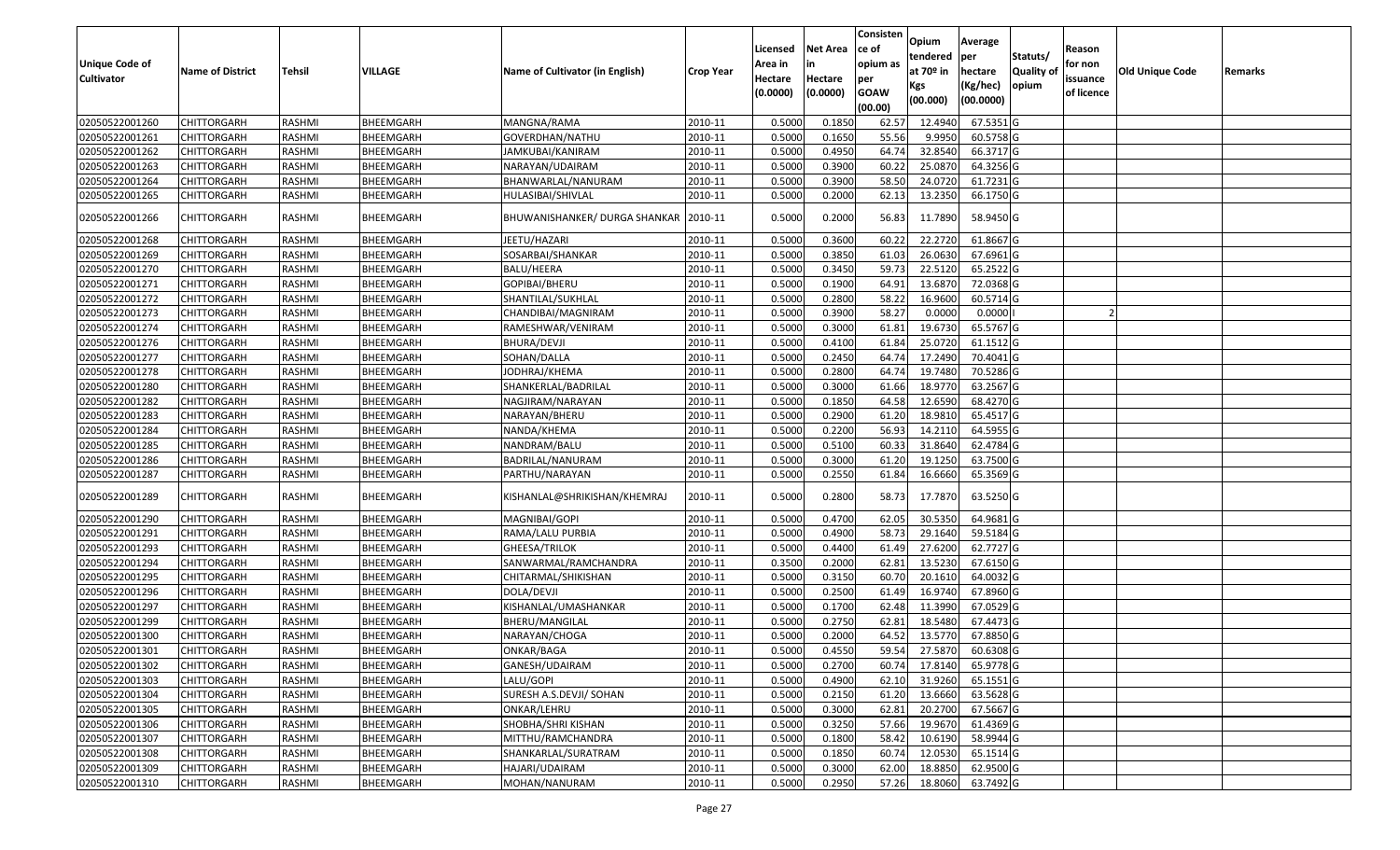|                       |                                   |               |                               |                                 |                  |          |                 | Consisten   | Opium       | Average     |                  |            |                 |         |
|-----------------------|-----------------------------------|---------------|-------------------------------|---------------------------------|------------------|----------|-----------------|-------------|-------------|-------------|------------------|------------|-----------------|---------|
|                       |                                   |               |                               |                                 |                  | Licensed | <b>Net Area</b> | ce of       | tendered    | per         | Statuts/         | Reason     |                 |         |
| <b>Unique Code of</b> | <b>Name of District</b>           | <b>Tehsil</b> | VILLAGE                       | Name of Cultivator (in English) | <b>Crop Year</b> | Area in  | in              | opium as    | at $70°$ in | hectare     | <b>Quality o</b> | for non    | Old Unique Code | Remarks |
| <b>Cultivator</b>     |                                   |               |                               |                                 |                  | Hectare  | Hectare         | per         | Kgs         | (Kg/hec)    | opium            | issuance   |                 |         |
|                       |                                   |               |                               |                                 |                  | (0.0000) | (0.0000)        | <b>GOAW</b> | (00.000)    | (00.0000)   |                  | of licence |                 |         |
|                       |                                   |               |                               |                                 |                  |          |                 | (00.00)     |             |             |                  |            |                 |         |
| 02050522001311        | CHITTORGARH                       | RASHMI        | BHEEMGARH                     | GOPALLAL/RAMCHANDRA             | 2010-11          | 0.5000   | 0.1800          | 64.58       | 12.3270     | 68.4833 G   |                  |            |                 |         |
| 02050522001313        | CHITTORGARH                       | RASHMI        | BHEEMGARH                     | SHAYRIBAI/JEETU                 | 2010-11          | 0.5000   | 0.3350          | 62.00       | 22.1690     | 66.1761G    |                  |            |                 |         |
| 02050522001314        | CHITTORGARH<br><b>CHITTORGARH</b> | RASHMI        | BHEEMGARH                     | SHYAMLAL/NANDRAM                | 2010-11          | 0.3500   | 0.2400          | 57.03       | 14.3070     | 59.6125 G   |                  |            |                 |         |
| 02050522001316        |                                   | RASHMI        | BHEEMGARH                     | SATYANARAYAN/LAXMINARAYAN       | 2010-11          | 0.5000   | 0.2750          | 61.66       | 18.4990     | 67.2691G    |                  |            |                 |         |
| 02050522001317        | CHITTORGARH                       | RASHMI        | BHEEMGARH<br><b>BHEEMGARH</b> | TEKUBAI/BHUWANA                 | 2010-11          | 0.5000   | 0.3250          | 58.56       | 20.374      | 62.6892 G   |                  |            |                 |         |
| 02050522001318        | CHITTORGARH                       | RASHMI        |                               | BHERU A.S.TEJA/KISHNA           | 2010-11          | 0.5000   | 0.4300          | 59.48       | 26.2650     | 61.0814 G   |                  |            |                 |         |
| 02050522001319        | CHITTORGARH                       | RASHMI        | BHEEMGARH                     | AMIHUDDIN/IMAMBAKSH             | 2010-11          | 0.3500   | 0.2000          | 54.60       | 11.3610     | 56.8050 G   |                  |            |                 |         |
| 02050522001320        | CHITTORGARH                       | <b>RASHMI</b> | BHEEMGARH                     | MADHU/GULAB                     | 2010-11          | 0.5000   | 0.3650          | 63.06       | 24.3410     | 66.6877 G   |                  |            |                 |         |
| 02050522001321        | CHITTORGARH                       | RASHMI        | BHEEMGARH                     | GOPILAL/RAMA                    | 2010-11          | 0.5000   | 0.3150          | 58.18       | 19.075      | 60.5556 G   |                  |            |                 |         |
| 02050522001325        | CHITTORGARH                       | RASHMI        | BHEEMGARH                     | SHANKARLAL/GOPI JAT             | 2010-11          | 0.5000   | 0.2450          | 60.3        | 11.2070     | 45.7420     |                  |            |                 |         |
| 02050522001327        | CHITTORGARH                       | RASHMI        | BHEEMGARH                     | SHANKARLAL/NARU                 | 2010-11          | 0.3500   | 0.3000          | 47.29       | 9.8240      | 32.7460     |                  |            |                 |         |
| 02050522001328        | CHITTORGARH                       | RASHMI        | BHEEMGARH                     | BHERULAL/BALURAM                | 2010-11          | 0.5000   | 0.4200          | 57.32       | 25.5480     | 60.8286 G   |                  |            |                 |         |
| 02050522001330        | <b>CHITTORGARH</b>                | RASHMI        | BHEEMGARH                     | HEERALAL/GOPILAL                | 2010-11          | 0.5000   | 0.3150          | 61.99       | 20.0500     | 63.6508 G   |                  |            |                 |         |
| 02050522001331        | <b>CHITTORGARH</b>                | RASHMI        | BHEEMGARH                     | SHANKERLAL/GOPILAL              | 2010-11          | 0.5000   | 0.3700          | 60.08       | 22.8220     | $61.6811$ G |                  |            |                 |         |
| 02050522001334        | CHITTORGARH                       | RASHMI        | BHEEMGARH                     | ISMILEKHA/CHANDKHA              | 2010-11          | 0.5000   | 0.4750          | 57.89       | 19.3890     | 40.8180     |                  |            |                 |         |
| 02050522001337        | <b>CHITTORGARH</b>                | RASHMI        | BHEEMGARH                     | MADHU/CHATARBHUJ                | 2010-11          | 0.5000   | 0.1900          | 61.99       | 12.7350     | 67.0263 G   |                  |            |                 |         |
| 02050522001342        | CHITTORGARH                       | RASHMI        | BHEEMGARH                     | PARASMAL/BHANWARLAL             | 2010-11          | 0.5000   | 0.2050          | 59.42       | 12.4280     | 60.6244 G   |                  |            |                 |         |
| 02050522001343        | CHITTORGARH                       | RASHMI        | BHEEMGARH                     | MANGILAL/RAMLAL                 | 2010-11          | 0.5000   | 0.2400          | 58.56       | 14.6220     | 60.9250 G   |                  |            |                 |         |
| 02050522001346        | CHITTORGARH                       | RASHMI        | BHEEMGARH                     | CHAGANLAL/DEVJI                 | 2010-11          | 0.5000   | 0.3450          | 68.36       | 24.2690     | 70.3449 G   |                  |            |                 |         |
| 02050522001350        | CHITTORGARH                       | RASHMI        | BHEEMGARH                     | CHAMPALAL/LOBHCHAND             | 2010-11          | 0.5000   | 0.1350          | 61.67       | 9.7440      | 72.1778 G   |                  |            |                 |         |
| 02050522001351        | CHITTORGARH                       | RASHMI        | BHEEMGARH                     | MUBARIK HUSSAIN/TAJ MOHH.       | 2010-11          | 0.5000   | 0.1900          | 62.85       | 12.2290     | 64.3632 G   |                  |            |                 |         |
| 02050522001352        | CHITTORGARH                       | RASHMI        | BHEEMGARH                     | KISHANLAL/BHERULAL              | 2010-11          | 0.500    | 0.2000          | 61.99       | 12.8140     | 64.0700 G   |                  |            |                 |         |
| 02050522001353        | CHITTORGARH                       | RASHMI        | BHEEMGARH                     | NANDRAM/BHERULAL                | 2010-11          | 0.5000   | 0.1800          | 62.05       | 12.1260     | 67.3667 G   |                  |            |                 |         |
| 02050522001355        | <b>CHITTORGARH</b>                | RASHMI        | BHEEMGARH                     | SUKHLAL/PARTHULAL/              | 2010-11          | 0.5000   | 0.1050          | 60.73       | 6.4890      | 61.8000 G   |                  |            |                 |         |
| 02050522001356        | CHITTORGARH                       | RASHMI        | BHEEMGARH                     | DEVILAL/NARU                    | 2010-11          | 0.5000   | 0.4000          | 55.87       | 23.0620     | 57.6550 G   |                  |            |                 |         |
| 02050522001360        | CHITTORGARH                       | RASHMI        | BHEEMGARH                     | SHANKER/SAWAIRAM                | 2010-11          | 0.5000   | 0.5000          | 56.52       | 30.7820     | 61.5640 G   |                  |            |                 |         |
| 02050522001361        | CHITTORGARH                       | RASHMI        | BHEEMGARH                     | UDAIRAM/NAULA                   | 2010-11          | 0.5000   | 0.2250          | 59.48       | 13.7750     | $61.2222$ G |                  |            |                 |         |
| 02050522001362        | CHITTORGARH                       | RASHMI        | BHEEMGARH                     | TAMMUBAI/HIRA                   | 2010-11          | 0.5000   | 0.1700          | 60.08       | 10.705      | 62.9706 G   |                  |            |                 |         |
| 02050522001365        | CHITTORGARH                       | RASHMI        | BHEEMGARH                     | BADAMIBAI/SOHANLAL              | 2010-11          | 0.3500   | 0.2000          | 60.13       | 12.7410     | 63.7050 G   |                  |            |                 |         |
| 02050522001366        | CHITTORGARH                       | RASHMI        | BHEEMGARH                     | GANESH/MOHAN                    | 2010-11          | 0.5000   | 0.0950          | 62.85       | 6.4380      | $67.7684$ G |                  |            |                 |         |
| 02050522001367        | CHITTORGARH                       | RASHMI        | BHEEMGARH                     | MULIBAI/BHERULAL                | 2010-11          | 0.3500   | 0.1450          | 60.1        | 9.861       | 68.0069 G   |                  |            |                 |         |
| 02050522001368        | CHITTORGARH                       | RASHMI        | BHEEMGARH                     | MOHANLAL/HEMA                   | 2010-11          | 0.5000   | 0.2000          | 66.6        | 13.845      | 69.2250 G   |                  |            |                 |         |
| 02050522001370        | CHITTORGARH                       | <b>RASHMI</b> | BHEEMGARH                     | LILABAI/SHAMPAT                 | 2010-11          | 0.3500   | 0.3500          | 48.39       | 17.2520     | 49.2914 G   |                  |            |                 |         |
| 02050522001371        | <b>CHITTORGARH</b>                | RASHMI        | BHEEMGARH                     | CHANDMOMAD/MOHMMED              | 2010-11          | 0.3500   | 0.1000          | 58.73       | 6.4520      | 64.5200 G   |                  |            |                 |         |
| 02050522001374        | CHITTORGARH                       | RASHMI        | BHEEMGARH                     | NAGJIRAM/DAULATRAM              | 2010-11          | 0.350    | 0.2450          | 58.42       | 14.6550     | 59.8163 G   |                  |            |                 |         |
| 02050522001375        | CHITTORGARH                       | RASHMI        | BHEEMGARH                     | HANSU/UDAIRAM                   | 2010-11          | 0.5000   | 0.2950          | 61.40       | 18.3150     | 62.0847 G   |                  |            |                 |         |
| 02050522001377        | <b>CHITTORGARH</b>                | RASHMI        | BHEEMGARH                     | BHERULAL/BHURA                  | 2010-11          | 0.5000   | 0.1400          | 64.76       | 9.3930      | 67.0929 G   |                  |            |                 |         |
| 02050522001378        | <b>CHITTORGARH</b>                | RASHMI        | BHEEMGARH                     | KAMRUDEEN/ALLAHNUR              | 2010-11          | 0.5000   | 0.2300          | 64.52       | 15.2290     | 66.2130 G   |                  |            |                 |         |
| 02050522001380        | <b>CHITTORGARH</b>                | RASHMI        | BHEEMGARH                     | MADHOLAL/MANGILAL               | 2010-11          | 0.5000   | 0.2000          | 61.40       | 13.2190     | 66.0950 G   |                  |            |                 |         |
| 02050522001385        | <b>CHITTORGARH</b>                | RASHMI        | BHEEMGARH                     | RAMDAS/BIHARDAS                 | 2010-11          | 0.5000   | 0.3000          | 57.21       | 18.3400     | 61.1333 G   |                  |            |                 |         |
| 02050522001386        | CHITTORGARH                       | RASHMI        | BHEEMGARH                     | <b>SHOBHA/BHAJJA</b>            | 2010-11          | 0.5000   | 0.2850          | 61.40       | 18.3850     | 64.5088 G   |                  |            |                 |         |
| 02050522001390        | <b>CHITTORGARH</b>                | RASHMI        | BHEEMGARH                     | BHERULAL/MOTILAL                | 2010-11          | 0.3500   | 0.1000          | 61.22       | 6.2010      | 62.0100 G   |                  |            |                 |         |
| 02050522001391        | <b>CHITTORGARH</b>                | RASHMI        | BHEEMGARH                     | ROSHAN/SUKHLAL                  | 2010-11          | 0.5000   | 0.1750          | 59.48       | 11.9320     | 68.1829 G   |                  |            |                 |         |
| 02050522001393        | <b>CHITTORGARH</b>                | RASHMI        | BHEEMGARH                     | KISHANLAL/SUKHA                 | 2010-11          | 0.5000   | 0.3550          | 58.67       | 21.8030     | 61.4169 G   |                  |            |                 |         |
| 02050522001394        | <b>CHITTORGARH</b>                | RASHMI        | BHEEMGARH                     | BHERULAL/HAZARILAL              | 2010-11          | 0.5000   | 0.1900          | 66.22       | 13.1140     | 69.0211G    |                  |            |                 |         |
| 02050522001398        | <b>CHITTORGARH</b>                | RASHMI        | BHEEMGARH                     | KHERUN/NANDEEN                  | 2010-11          | 0.5000   | 0.3200          | 55.83       | 0.0000      | 0.0000      |                  |            |                 |         |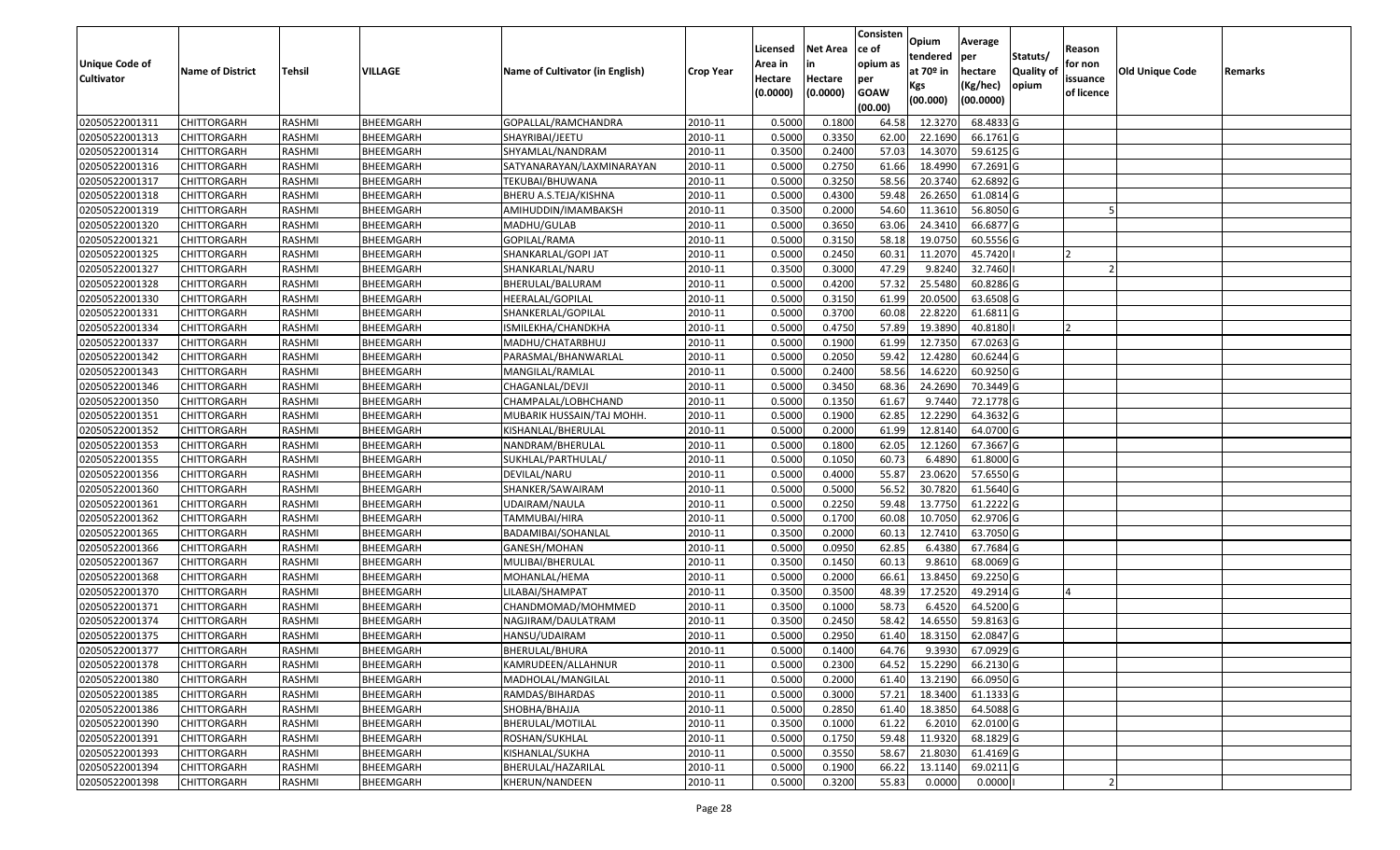|                       |                         |               |                  |                                 |                  |                     |                     | Consisten          | Opium         | Average   |                  |                        |                 |         |
|-----------------------|-------------------------|---------------|------------------|---------------------------------|------------------|---------------------|---------------------|--------------------|---------------|-----------|------------------|------------------------|-----------------|---------|
|                       |                         |               |                  |                                 |                  | Licensed            | <b>Net Area</b>     | ce of              | tendered      | per       | Statuts/         | Reason                 |                 |         |
| <b>Unique Code of</b> | <b>Name of District</b> | <b>Tehsil</b> | VILLAGE          | Name of Cultivator (in English) | <b>Crop Year</b> | Area in             | in                  | opium as           | at $70°$ in   | hectare   | <b>Quality o</b> | for non                | Old Unique Code | Remarks |
| <b>Cultivator</b>     |                         |               |                  |                                 |                  | Hectare<br>(0.0000) | Hectare<br>(0.0000) | per<br><b>GOAW</b> | Kgs           | (Kg/hec)  | opium            | issuance<br>of licence |                 |         |
|                       |                         |               |                  |                                 |                  |                     |                     | (00.00)            | (00.000)      | (00.0000) |                  |                        |                 |         |
| 02050522001400        | CHITTORGARH             | RASHMI        | BHEEMGARH        | AANWAR/ALLAHNUR                 | 2010-11          | 0.5000              | 0.2950              | 62.05              | 19.007        | 64.4305 G |                  |                        |                 |         |
| 02050522001401        | CHITTORGARH             | RASHMI        | BHEEMGARH        | KISHANLAL/MOHANLAL              | 2010-11          | 0.5000              | 0.3100              | 59.73              | 19.8830       | 64.1387 G |                  |                        |                 |         |
| 02050522001402        | CHITTORGARH             | RASHMI        | BHEEMGARH        | NANDRAM/JWARA                   | 2010-11          | 0.5000              | 0.3900              | 58.94              | 25.5460       | 65.5026 G |                  |                        |                 |         |
| 02050522001404        | <b>CHITTORGARH</b>      | RASHMI        | BHEEMGARH        | LEHRU/UDAIRAM                   | 2010-11          | 0.3500              | 0.1900              | 65.81              | 8.7280        | 45.9360   |                  |                        |                 |         |
| 02050522001406        | CHITTORGARH             | RASHMI        | BHEEMGARH        | BHERULAL/BHAJJA                 | 2010-11          | 0.3500              | 0.2100              | 59.72              | 13.2320       | 63.0095 G |                  |                        |                 |         |
| 02050522001407        | CHITTORGARH             | RASHMI        | <b>BHEEMGARH</b> | BHANWARLAL/LALCHAND             | 2010-11          | 0.5000              | 0.2950              | 61.69              | 18.3130       | 62.0780 G |                  |                        |                 |         |
| 02050522001408        | CHITTORGARH             | RASHMI        | BHEEMGARH        | NARULAL/BHERULAL                | 2010-11          | 0.3500              | 0.1950              | 55.75              | 11.4220       | 58.5744 G |                  |                        |                 |         |
| 02050522001410        | <b>CHITTORGARH</b>      | <b>RASHMI</b> | BHEEMGARH        | NARAYANLAL/PYARA                | 2010-11          | 0.5000              | 0.2900              | 61.69              | 18.8700       | 65.0690G  |                  |                        |                 |         |
| 02050522001411        | CHITTORGARH             | RASHMI        | BHEEMGARH        | RATNIBAI/SOHANLAL               | 2010-11          | 0.5000              | 0.2000              | 58.38              | 12.0520       | 60.2600 G |                  |                        |                 |         |
| 02050522001412        | CHITTORGARH             | RASHMI        | BHEEMGARH        | SHANKARLAL/MANGILAL             | 2010-11          | 0.5000              | 0.5000              | 60.7               | 32.1770       | 64.3540 G |                  |                        |                 |         |
| 02050522001413        | CHITTORGARH             | RASHMI        | BHEEMGARH        | KALIBAI/CHOTEKHA                | 2010-11          | 0.5000              | 0.5000              | 60.75              | 31.4250       | 62.8500 G |                  |                        |                 |         |
| 02050522001414        | CHITTORGARH             | RASHMI        | BHEEMGARH        | GANESHLAL/GANGARAM              | 2010-11          | 0.3500              | 0.3350              | 61.67              | 21.3650       | 63.7761G  |                  |                        |                 |         |
| 02050522001416        | <b>CHITTORGARH</b>      | RASHMI        | BHEEMGARH        | HEERALAL/BALULAL                | 2010-11          | 0.5000              | 0.1650              | 61.00              | 10.8410       | 65.7030 G |                  |                        |                 |         |
| 02050522001420        | CHITTORGARH             | RASHMI        | BHEEMGARH        | DUDHARAM/MANGU                  | 2010-11          | 0.5000              | 0.0950              | 61.36              | 6.5060        | 68.4842 G |                  |                        |                 |         |
| 02050522001422        | <b>CHITTORGARH</b>      | RASHMI        | BHEEMGARH        | KALURAM/BHERU                   | 2010-11          | 0.5000              | 0.2100              | 61.57              | 13.5890       | 64.7095 G |                  |                        |                 |         |
| 02050522001423        | <b>CHITTORGARH</b>      | RASHMI        | BHEEMGARH        | MEMABAI/AJIMBAKSH               | 2010-11          | 0.5000              | 0.2950              | 69.33              | 18.6300       | 63.1525 G |                  |                        |                 |         |
| 02050522001426        | <b>CHITTORGARH</b>      | RASHMI        | BHEEMGARH--2     | RAMCHANDRA/SURAJMAL             | 2010-11          | 0.5000              | 0.3700              | 59.33              | 22.5450       | 60.9324 G |                  |                        |                 |         |
| 02050522001430        | CHITTORGARH             | RASHMI        | BHEEMGARH--2     | RATANLAL/CHAMNA                 | 2010-11          | 0.5000              | 0.2950              | 61.03              | 19.7390       | 66.9119 G |                  |                        |                 |         |
| 02050522001432        | CHITTORGARH             | RASHMI        | BHEEMGARH--2     | SHYAMA/LEHRU                    | 2010-11          | 0.3500              | 0.1400              | 68.05              | 10.1300       | 72.3571G  |                  |                        |                 |         |
| 02050522001433        | CHITTORGARH             | RASHMI        | BHEEMGARH--2     | CHUNNILAL/PYARCHAND             | 2010-11          | 0.5000              | 0.4950              | 64.76              | 32.7700       | 66.2020 G |                  |                        |                 |         |
| 02050522001434        | CHITTORGARH             | RASHMI        | BHEEMGARH--2     | RAMIBAI/UDAIRAM                 | 2010-11          | 0.5000              | 0.4650              | 56.00              | 26.5920       | 57.1871 G |                  |                        |                 |         |
| 02050522001435        | CHITTORGARH             | RASHMI        | BHEEMGARH--2     | GANGABAI/RAMLAL                 | 2010-11          | 0.3500              | 0.2000              | 60.29              | 13.135        | 65.6750 G |                  |                        |                 |         |
| 02050522001436        | CHITTORGARH             | RASHMI        | BHEEMGARH--2     | HANSU/HARLAL                    | 2010-11          | 0.5000              | 0.3800              | 61.15              | 23.5440       | 61.9579 G |                  |                        |                 |         |
| 02050522001437        | CHITTORGARH             | RASHMI        | BHEEMGARH--2     | NARAYAN@NARU                    | 2010-11          | 0.3500              | 0.3200              | 60.05              | 19.7830       | 61.8219 G |                  |                        |                 |         |
|                       |                         |               |                  | A.S.MODA/HEERALAL               |                  |                     |                     |                    |               |           |                  |                        |                 |         |
| 02050522001438        | CHITTORGARH             | RASHMI        | BHEEMGARH--2     | UDA/BHUVANA                     | 2010-11          | 0.3500              | 0.2250              | 59.33              | 13.2330       | 58.8133 G |                  |                        |                 |         |
| 02050522001439        | CHITTORGARH             | RASHMI        | BHEEMGARH--2     | IODHRAJ/DHOKAL                  | 2010-11          | 0.5000              | 0.4850              | 64.7               | 32.7530       | 67.5320 G |                  |                        |                 |         |
| 02050522001440        | CHITTORGARH             | RASHMI        | BHEEMGARH--2     | SOHANBAI/DALCHAND               | 2010-11          | 0.5000              | 0.1450              | 61.03              | 9.2780        | 63.9862 G |                  |                        |                 |         |
| 02050522001441        | CHITTORGARH             | <b>RASHMI</b> | BHEEMGARH--2     | BAKTAVAR/HEERALAL               | 2010-11          | 0.5000              | 0.2450              | 59.53              | 15.8260       | 64.5959 G |                  |                        |                 |         |
| 02050522001442        | CHITTORGARH             | RASHMI        | BHEEMGARH--2     | CHANDIBAI/CHOGA                 | 2010-11          | 0.5000              | 0.3900              | 56.3               | 23.1200       | 59.2821 G |                  |                        |                 |         |
| 02050522001443        | CHITTORGARH             | RASHMI        | BHEEMGARH--2     | SHOBHA/CHAMPALAL                | 2010-11          | 0.5000              | 0.2900              | 59.53              | 18.5220       | 63.8690 G |                  |                        |                 |         |
| 02050522001447        | CHITTORGARH             | RASHMI        | BHEEMGARH--2     | MANGILAL/SHRILAL                | 2010-11          | 0.5000              | 0.3500              | 61.03              | 22.0150       | 62.9000 G |                  |                        |                 |         |
| 02050522001448        | CHITTORGARH             | RASHMI        | BHEEMGARH--2     | CHANDMAL/BHERULAL               | 2010-11          | 0.3500              | 0.1000              | 56.56              | 5.9720        | 59.7200 G |                  |                        |                 |         |
| 02050522001449        | <b>CHITTORGARH</b>      | RASHMI        | BHEEMGARH--2     | ONKAR/SHOLA                     | 2010-11          | 0.5000              | 0.2000              | 61.15              | 12.6060       | 63.0300 G |                  |                        |                 |         |
| 02050522001450        | CHITTORGARH             | RASHMI        | BHEEMGARH--2     | NARAYAN/GORIA@ROHARULAL         | 2010-11          | 0.500               | 0.4100              | 61.67              | 27.5320       | 67.1512 G |                  |                        |                 |         |
| 02050522001451        | CHITTORGARH             | RASHMI        | BHEEMGARH--2     | KAILASHPURI/NARAYANPURI         | 2010-11          | 0.5000              | 0.2600              | 64.71              | 18.0830       | 69.5500 G |                  |                        |                 |         |
| 02050522001452        | <b>CHITTORGARH</b>      | RASHMI        | BHEEMGARH--2     | NARAYNIBAI/MOHANPURI            | 2010-11          | 0.5000              | 0.1950              |                    | 64.16 13.2990 | 68.2000 G |                  |                        |                 |         |
| 02050522001453        | <b>CHITTORGARH</b>      | RASHMI        | BHEEMGARH--2     | MANGILAL/NANURAM                | 2010-11          | 0.5000              | 0.2000              | 64.16              | 13.9250       | 69.6250 G |                  |                        |                 |         |
| 02050522001454        | <b>CHITTORGARH</b>      | RASHMI        | BHEEMGARH--2     | AMRITLAL/BHERULAL               | 2010-11          | 0.5000              | 0.5000              | 56.75              | 30.0940       | 60.1880 G |                  |                        |                 |         |
| 02050522001455        | <b>CHITTORGARH</b>      | RASHMI        | BHEEMGARH--2     | CHANDIBAI/PANNA                 | 2010-11          | 0.5000              | 0.1650              | 61.67              | 10.9160       | 66.1576 G |                  |                        |                 |         |
| 02050522001456        | <b>CHITTORGARH</b>      | RASHMI        | BHEEMGARH--2     | SHANKARLAL/BHURALAL             | 2010-11          | 0.5000              | 0.1900              | 61.00              | 12.5920       | 66.2737 G |                  |                        |                 |         |
| 02050522001457        | <b>CHITTORGARH</b>      | RASHMI        | BHEEMGARH--2     | SATYANARAYAN/DEVILAL            | 2010-11          | 0.5000              | 0.1850              | 64.22              | 12.4400       | 67.2432 G |                  |                        |                 |         |
| 02050522001458        | <b>CHITTORGARH</b>      | RASHMI        | BHEEMGARH--2     | KHARKABAI/SOHANLAL              | 2010-11          | 0.3500              | 0.2450              | 64.52              | 17.5310       | 71.5551 G |                  |                        |                 |         |
| 02050522001459        | CHITTORGARH             | RASHMI        | BHEEMGARH--2     | NOJIBAI/MAGNIRAM                | 2010-11          | 0.5000              | 0.4650              | 58.42              | 28.0920       | 60.4129 G |                  |                        |                 |         |
| 02050522001460        | <b>CHITTORGARH</b>      | RASHMI        | BHEEMGARH--2     | HAJARIMAL/JAVHARMAL             | 2010-11          | 0.3500              | 0.3500              | 55.18              | 19.7630       | 56.4657 G |                  |                        |                 |         |
| 02050522001463        | <b>CHITTORGARH</b>      | RASHMI        | BHEEMGARH--2     | SAMPATLAL/MANGILAL              | 2010-11          | 0.3500              | 0.2850              | 61.15              | 18.4590       | 64.7684 G |                  |                        |                 |         |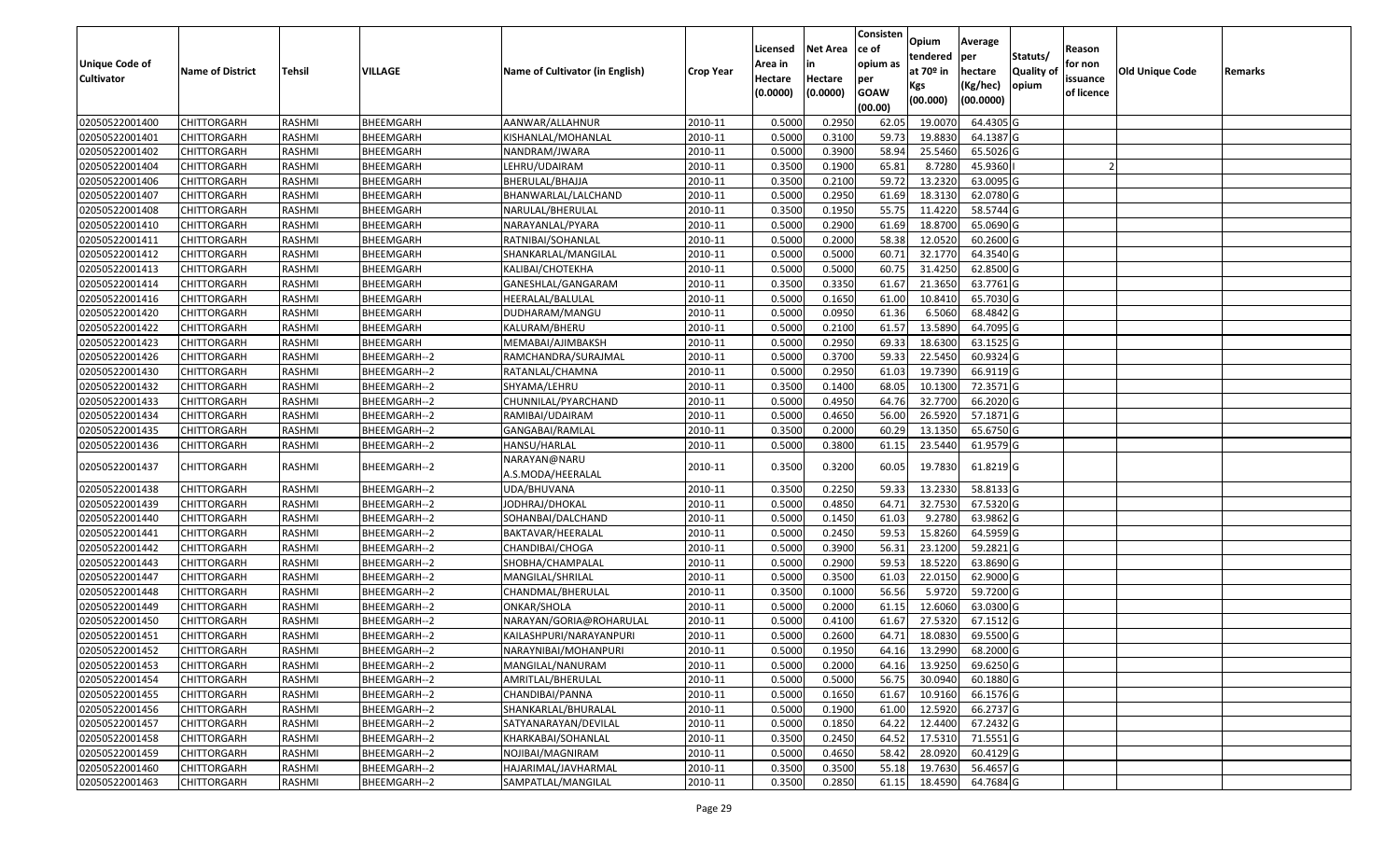|                       |                         |               |              |                                 |                  |          |                 | Consisten   |                         |                       |                  |            |                 |         |
|-----------------------|-------------------------|---------------|--------------|---------------------------------|------------------|----------|-----------------|-------------|-------------------------|-----------------------|------------------|------------|-----------------|---------|
|                       |                         |               |              |                                 |                  | Licensed | <b>Net Area</b> | ce of       | Opium                   | Average               |                  | Reason     |                 |         |
| <b>Unique Code of</b> |                         |               |              |                                 |                  | Area in  | in              | opium as    | tendered<br>at $70°$ in | per                   | Statuts/         | for non    |                 |         |
| <b>Cultivator</b>     | <b>Name of District</b> | <b>Tehsil</b> | VILLAGE      | Name of Cultivator (in English) | <b>Crop Year</b> | Hectare  | Hectare         | per         |                         | hectare               | <b>Quality o</b> | issuance   | Old Unique Code | Remarks |
|                       |                         |               |              |                                 |                  | (0.0000) | (0.0000)        | <b>GOAW</b> | Kgs<br>(00.000)         | (Kg/hec)<br>(00.0000) | opium            | of licence |                 |         |
|                       |                         |               |              |                                 |                  |          |                 | (00.00)     |                         |                       |                  |            |                 |         |
| 02050522001465        | CHITTORGARH             | RASHMI        | BHEEMGARH--2 | RANGLAL/BHERULAL                | 2010-11          | 0.5000   | 0.1000          | 61.00       | 6.6240                  | 66.2400 G             |                  |            |                 |         |
| 02050522001467        | CHITTORGARH             | RASHMI        | BHEEMGARH--2 | MANGIBAI/AMBALAL NAI            | 2010-11          | 0.3500   | 0.1500          | 60.84       | 9.7440                  | 64.9600 G             |                  |            |                 |         |
| 02050522001469        | CHITTORGARH             | RASHMI        | BHEEMGARH--2 | GANESHLAL/JODHRAJ               | 2010-11          | 0.5000   | 0.3000          | 63.50       | 20.0750                 | 66.9167 G             |                  |            |                 |         |
| 02050522001471        | <b>CHITTORGARH</b>      | RASHMI        | BHEEMGARH--2 | SHANKARLAL/NATHU                | 2010-11          | 0.3500   | 0.1250          | 64.16       | 8.4320                  | 67.4560 G             |                  |            |                 |         |
| 02050522001473        | CHITTORGARH             | RASHMI        | BHEEMGARH--2 | KHEMA/GANGABHIL                 | 2010-11          | 0.3500   | 0.1900          | 55.68       | 11.3110                 | 59.5316 G             |                  |            |                 |         |
| 02050522001474        | CHITTORGARH             | RASHMI        | BHEEMGARH--2 | MAGNIRAM/UDAIRAM                | 2010-11          | 0.3500   | 0.1800          | 60.08       | 12.1700                 | 67.6111G              |                  |            |                 |         |
| 02050522001477        | CHITTORGARH             | RASHMI        | BHEEMGARH--2 | BALURAM/DEVJIRAM NAYAK          | 2010-11          | 0.5000   | 0.3050          | 61.15       | 19.9530                 | 65.4197 G             |                  |            |                 |         |
| 02050522001479        | CHITTORGARH             | <b>RASHMI</b> | BHEEMGARH--2 | LEHARU/JODHRAJ                  | 2010-11          | 0.5000   | 0.2600          | 64.58       | 17.2060                 | 66.1769 G             |                  |            |                 |         |
| 02050522001480        | CHITTORGARH             | RASHMI        | BHEEMGARH--2 | SOHANLAL/GOPILAL                | 2010-11          | 0.5000   | 0.2850          | 58.6        | 17.4580                 | 61.2561 G             |                  |            |                 |         |
| 02050522001482        | CHITTORGARH             | RASHMI        | BHEEMGARH--2 | SOHANBAI/UDERAM                 | 2010-11          | 0.3500   | 0.1900          | 60.84       | 12.7500                 | 67.1053 G             |                  |            |                 |         |
| 02050522001483        | CHITTORGARH             | RASHMI        | BHEEMGARH--2 | BHERUPURI/BALUPURI              | 2010-11          | 0.3500   | 0.2150          | 59.53       | 13.4880                 | 62.7349 G             |                  |            |                 |         |
| 02050522001485        | CHITTORGARH             | RASHMI        | BHEEMGARH--2 | DILIP KUMAR/SHANTILAL           | 2010-11          | 0.3500   | 0.3000          | 58.94       | 18.2800                 | 60.9333 G             |                  |            |                 |         |
| 02050522001486        | <b>CHITTORGARH</b>      | RASHMI        | BHEEMGARH--2 | BHERULAL/BHUVANA                | 2010-11          | 0.3500   | 0.1000          | 62.05       | 6.4300                  | 64.3000 G             |                  |            |                 |         |
| 02050522001487        | CHITTORGARH             | RASHMI        | BHEEMGARH--2 | BHAWANA/MANA                    | 2010-11          | 0.3500   | 0.2950          | 58.73       | 18.1220                 | 61.4305 G             |                  |            |                 |         |
| 02050522002001        | <b>CHITTORGARH</b>      | RASHMI        | <b>BARU</b>  | VENIRAM/DUNGA                   | 2010-11          | 0.5000   | 0.4950          | 67.41       | 35.9390                 | 72.6040 G             |                  |            |                 |         |
| 02050522002002        | CHITTORGARH             | RASHMI        | <b>BARU</b>  | NARU/ KHEMA                     | 2010-11          | 0.3500   | 0.3550          | 59.85       | 22.0540                 | 62.1239 G             |                  |            |                 |         |
| 02050522002004        | CHITTORGARH             | RASHMI        | <b>BARU</b>  | MADHU/UDAIRAM                   | 2010-11          | 0.3500   | 0.1900          | 61.87       | 11.8270                 | 62.2474 G             |                  |            |                 |         |
| 02050522002005        | CHITTORGARH             | RASHMI        | <b>BARU</b>  | PYARIBAI/ ONKAR                 | 2010-11          | 0.5000   | 0.3800          | 55.52       | 22.8630                 | 60.1658               |                  |            |                 |         |
| 02050522002006        | CHITTORGARH             | RASHMI        | <b>BARU</b>  | KISHANLAL/DHANNA                | 2010-11          | 0.5000   | 0.4800          | 62.78       | 30.9770                 | 64.5354 G             |                  |            |                 |         |
| 02050522002007        | CHITTORGARH             | RASHMI        | <b>BARU</b>  | CHANDIBAI/RUPLAL                | 2010-11          | 0.5000   | 0.4600          | 60.5        | 29.9360                 | 65.0783 G             |                  |            |                 |         |
| 02050522002008        | CHITTORGARH             | RASHMI        | <b>BARU</b>  | GANESHLAL/ CHMANA               | 2010-11          | 0.5000   | 0.0000          | 0.00        | 0.0000                  | $0.0000$ F            |                  |            |                 |         |
| 02050522002009        | CHITTORGARH             | RASHMI        | <b>BARU</b>  | MANGILAL/PARTHU                 | 2010-11          | 0.3500   | 0.0000          | 0.00        | 0.0000                  | 0.0000                |                  |            |                 |         |
| 02050522002010        | CHITTORGARH             | RASHMI        | <b>BARU</b>  | SUSHILA/SHANKAR                 | 2010-11          | 0.3500   | 0.3150          | 63.82       | 21.2810                 | 67.5587 G             |                  |            |                 |         |
| 02050522002011        | <b>CHITTORGARH</b>      | RASHMI        | <b>BARU</b>  | KAJOD/RAMA                      | 2010-11          | 0.5000   | 0.2250          | 66.2        | 15.4560                 | 68.6933 G             |                  |            |                 |         |
| 02050522002012        | CHITTORGARH             | RASHMI        | <b>BARU</b>  | GANESH/PANNA                    | 2010-11          | 0.5000   | 0.3500          | 59.47       | 22.1830                 | 63.3800 G             |                  |            |                 |         |
| 02050522002013        | CHITTORGARH             | RASHMI        | <b>BARU</b>  | KALU/PRATHVIRAJ                 | 2010-11          | 0.5000   | 0.1900          | 66.2        | 13.0230                 | 68.5421G              |                  |            |                 |         |
| 02050522002015        | CHITTORGARH             | RASHMI        | <b>BARU</b>  | CHANDIBAI/ BHURA                | 2010-11          | 0.5000   | 0.3000          | 54.16       | 15.1800                 | 50.6000 G             |                  |            |                 |         |
| 02050522002016        | CHITTORGARH             | RASHMI        | <b>BARU</b>  | LOBHU @ SHOBHALAL / HAZARI      | 2010-11          | 0.5000   | 0.1900          | 62.78       | 12.691                  | 66.7947 G             |                  |            |                 |         |
| 02050522002017        | CHITTORGARH             | RASHMI        | <b>BARU</b>  | NATHU/ GOPI                     | 2010-11          | 0.3500   | 0.3300          | 57.68       | 20.2970                 | 61.5061 G             |                  |            |                 |         |
| 02050522002018        | CHITTORGARH             | RASHMI        | <b>BARU</b>  | CHUNA/ KHURAJ                   | 2010-11          | 0.5000   | 0.4700          | 57.31       | 28.9370                 | 61.5681 G             |                  |            |                 |         |
| 02050522002019        | CHITTORGARH             | RASHMI        | <b>BARU</b>  | DALURAM/ NARU                   | 2010-11          | 0.3500   | 0.3500          | 52.99       | 19.9520                 | 57.0060 G             |                  |            |                 |         |
| 02050522002023        | CHITTORGARH             | RASHMI        | <b>BARU</b>  | SHANKERLAL/ NATHU               | 2010-11          | 0.5000   | 0.2100          | 60.69       | 13.1150                 | 62.4524 G             |                  |            |                 |         |
| 02050522002024        | CHITTORGARH             | <b>RASHMI</b> | <b>BARU</b>  | BALURAM/ LOBHCHAND              | 2010-11          | 0.5000   | 0.2900          | 63.16       | 19.6980                 | 67.9241 G             |                  |            |                 |         |
| 02050522002029        | <b>CHITTORGARH</b>      | RASHMI        | <b>BARU</b>  | SHANKERLAL/RAGHUNATH            | 2010-11          | 0.5000   | 0.4000          | 59.85       | 24.9870                 | 62.4675 G             |                  |            |                 |         |
| 02050522002030        | CHITTORGARH             | RASHMI        | <b>BARU</b>  | MANGIBAI/MADANLAL               | 2010-11          | 0.500    | 0.5000          | 59.4        | 29.8620                 | 59.7240 G             |                  |            |                 |         |
| 02050522002031        | CHITTORGARH             | RASHMI        | <b>BARU</b>  | BHERU/NATHU                     | 2010-11          | 0.5000   | 0.3350          | 57.47       | 20.8370                 | 62.2000 G             |                  |            |                 |         |
| 02050522002032        | <b>CHITTORGARH</b>      | RASHMI        | <b>BARU</b>  | UDIBAI/ NARU                    | 2010-11          | 0.5000   | 0.3400          |             | 61.69 22.6110           | 66.5029 G             |                  |            |                 |         |
| 02050522002034        | <b>CHITTORGARH</b>      | RASHMI        | <b>BARU</b>  | SOHANLAL/ CHUNA TELI            | 2010-11          | 0.5000   | 0.1950          | 65.10       | 13.7290                 | 70.4051 G             |                  |            |                 |         |
| 02050522002038        | <b>CHITTORGARH</b>      | RASHMI        | <b>BARU</b>  | NANDRAM/RUPA                    | 2010-11          | 0.5000   | 0.4700          | 64.15       | 31.8950                 | 67.8617 G             |                  |            |                 |         |
| 02050522002039        | <b>CHITTORGARH</b>      | RASHMI        | <b>BARU</b>  | RATTU/MOTI                      | 2010-11          | 0.3500   | 0.1950          | 64.59       | 12.5830                 | 64.5282 G             |                  |            |                 |         |
| 02050522002040        | CHITTORGARH             | RASHMI        | <b>BARU</b>  | NATHULAL/ PARTHU                | 2010-11          | 0.3500   | 0.3500          | 60.69       | 23.1780                 | 66.2229 G             |                  |            |                 |         |
| 02050522002042        | <b>CHITTORGARH</b>      | RASHMI        | <b>BARU</b>  | RAMLAL/DUNGA                    | 2010-11          | 0.5000   | 0.4900          | 59.93       | 31.1690                 | 63.6102 G             |                  |            |                 |         |
| 02050522002043        | <b>CHITTORGARH</b>      | RASHMI        | <b>BARU</b>  | FEFIBAI/ HAZARI                 | 2010-11          | 0.5000   | 0.3000          | 69.47       | 21.1250                 | 70.4167               |                  |            |                 |         |
| 02050522002045        | <b>CHITTORGARH</b>      | RASHMI        | <b>BARU</b>  | DUNGA/ KALU                     | 2010-11          | 0.5000   | 0.3300          | 64.14       | 22.1880                 | 67.2364 G             |                  |            |                 |         |
| 02050522002046        | <b>CHITTORGARH</b>      | RASHMI        | <b>BARU</b>  | MANGILAL/ SURAJMAL              | 2010-11          | 0.5000   | 0.5000          | 50.38       | 28.0560                 | 56.1120 G             |                  |            |                 |         |
| 02050522002047        | <b>CHITTORGARH</b>      | RASHMI        | <b>BARU</b>  | BHERULAL/ MADHU                 | 2010-11          | 0.5000   | 0.4800          | 61.83       | 29.7540                 | 61.9880 G             |                  |            |                 |         |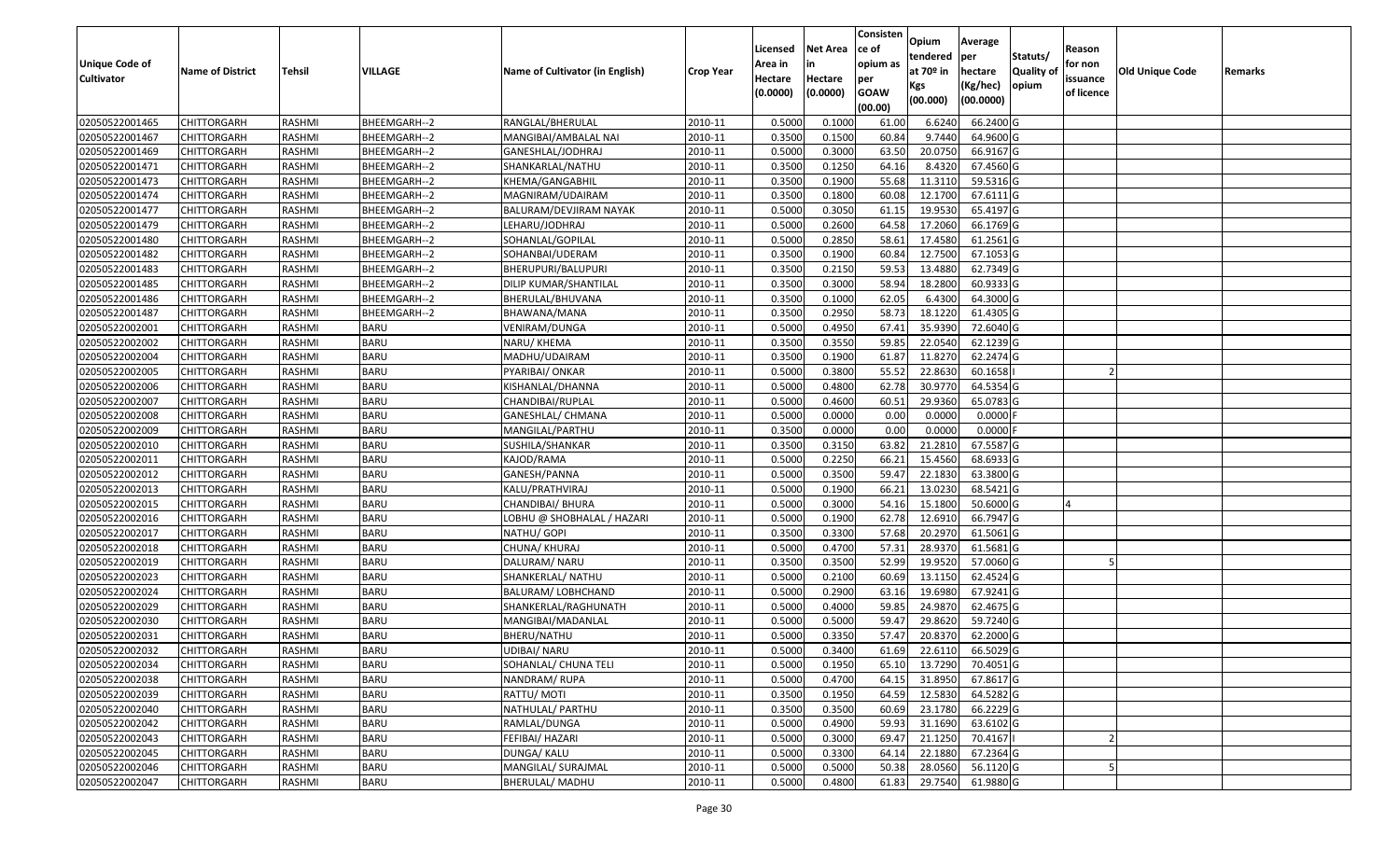| Unique Code of<br>Cultivator | <b>Name of District</b> | Tehsil        | <b>VILLAGE</b> | Name of Cultivator (in English)          | <b>Crop Year</b> | Licensed<br>Area in<br>Hectare<br>(0.0000) | Net Area<br>Hectare<br>(0.0000) | Consisten<br>ce of<br>opium as<br>per<br><b>GOAW</b><br>(00.00) | <b>Opium</b><br>tendered<br>at 70º in<br>Kgs<br>(00.000) | Average<br>per<br>hectare<br>(Kg/hec)<br>(00.0000) | Statuts/<br>Quality of<br>opium | Reason<br>for non<br>issuance<br>of licence | Old Unique Code | Remarks |
|------------------------------|-------------------------|---------------|----------------|------------------------------------------|------------------|--------------------------------------------|---------------------------------|-----------------------------------------------------------------|----------------------------------------------------------|----------------------------------------------------|---------------------------------|---------------------------------------------|-----------------|---------|
| 02050522002048               | <b>CHITTORGARH</b>      | RASHMI        | <b>BARU</b>    | JHAMKUBAI/HIRALAL                        | 2010-11          | 0.5000                                     | 0.4000                          | 59.93                                                           | 25.7990                                                  | 64.4975 G                                          |                                 |                                             |                 |         |
| 02050522002049               | CHITTORGARH             | RASHMI        | <b>BARU</b>    | <b>DEVKISHAN/ GOKAL</b>                  | 2010-11          | 0.5000                                     | 0.4500                          | 66.81                                                           | 29.5830                                                  | 65.7400 G                                          |                                 |                                             |                 |         |
| 02050522002052               | CHITTORGARH             | RASHMI        | <b>BARU</b>    | PRAKASHCHANDRA/ PYARCHAND                | 2010-11          | 0.3500                                     | 0.2900                          | 62.08                                                           | 18.3960                                                  | 63.4345 G                                          |                                 |                                             |                 |         |
| 02050522002054               | CHITTORGARH             | RASHMI        | <b>BARU</b>    | BHUWANIRAM/ MADHAV @<br><b>MAHADEV</b>   | 2010-11          | 0.5000                                     | 0.2900                          | 65.10                                                           | 20.5340                                                  | 70.8069 G                                          |                                 |                                             |                 |         |
| 02050522002055               | CHITTORGARH             | RASHMI        | <b>BARU</b>    | CHHOGA/ LOBHU                            | 2010-11          | 0.5000                                     | 0.4150                          | 60.69                                                           | 26.0290                                                  | 62.7205 G                                          |                                 |                                             |                 |         |
| 02050522002056               | CHITTORGARH             | RASHMI        | <b>BARU</b>    | RADHABAI/KISHANLAL                       | 2010-11          | 0.3500                                     | 0.1000                          | 61.83                                                           | 6.3350                                                   | 63.3500 G                                          |                                 |                                             |                 |         |
| 02050522002057               | CHITTORGARH             | RASHMI        | <b>BARU</b>    | МАДНО/ВНІМА                              | 2010-11          | 0.5000                                     | 0.5000                          | 59.35                                                           | 31.2710                                                  | 62.5420 G                                          |                                 |                                             |                 |         |
| 02050522002059               | CHITTORGARH             | RASHMI        | <b>BARU</b>    | NARAYAN/HAZARI                           | 2010-11          | 0.5000                                     | 0.3900                          | 59.85                                                           | 24.8470                                                  | 63.7103 G                                          |                                 |                                             |                 |         |
| 02050522002060               | <b>CHITTORGARH</b>      | RASHMI        | <b>BARU</b>    | AMBALAL/ DALCHAND                        | 2010-11          | 0.3500                                     | 0.3450                          | 59.85                                                           | 21.9740                                                  | 63.6928 G                                          |                                 |                                             |                 |         |
| 02050522002064               | <b>CHITTORGARH</b>      | RASHMI        | <b>BARU</b>    | MANGU/DEEPA                              | 2010-11          | 0.3500                                     | 0.3250                          | 61.26                                                           | 20.2410                                                  | 62.2800 G                                          |                                 |                                             |                 |         |
| 02050522002067               | CHITTORGARH             | RASHMI        | <b>BARU</b>    | <b>BALU/RAMA</b>                         | 2010-11          | 0.5000                                     | 0.3950                          | 59.85                                                           | 24.3250                                                  | 61.5823 G                                          |                                 |                                             |                 |         |
| 02050522002073               | <b>CHITTORGARH</b>      | RASHMI        | <b>BARU</b>    | DHAPUBAI/KISHNA                          | 2010-11          | 0.5000                                     | 0.2200                          | 59.85                                                           | 13.4690                                                  | 61.2227 G                                          |                                 |                                             |                 |         |
| 02050522002077               | <b>CHITTORGARH</b>      | RASHMI        | <b>BARU</b>    | UDAIRAM/RAMLAL                           | 2010-11          | 0.5000                                     | 0.4900                          | 57.07                                                           | 29.8540                                                  | 60.9265 G                                          |                                 |                                             |                 |         |
| 02050522002079               | <b>CHITTORGARH</b>      | RASHMI        | <b>BARU</b>    | TULSIBAI/ KISHNA                         | 2010-11          | 0.3500                                     | 0.1000                          | 69.12                                                           | 7.2980                                                   | 72.9800 G                                          |                                 |                                             |                 |         |
| 02050522002080               | <b>CHITTORGARH</b>      | RASHMI        | <b>BARU</b>    | <b>BHAGWAN/ PYARA</b>                    | 2010-11          | 0.3500                                     | 0.3400                          | 54.37                                                           | 18.4690                                                  | 54.3206 G                                          |                                 |                                             |                 |         |
| 02050522002082               | <b>CHITTORGARH</b>      | RASHMI        | <b>BARU</b>    | BHUWANI SHANKER/BHANWARLAL               | 2010-11          | 0.5000                                     | 0.1950                          | 61.81                                                           | 13.0580                                                  | 66.9641 G                                          |                                 |                                             |                 |         |
| 02050522002083               | CHITTORGARH             | RASHMI        | <b>BARU</b>    | JAMNIBAI/ LAXMAN                         | 2010-11          | 0.5000                                     | 0.4700                          | 61.83                                                           | 29.1680                                                  | 62.0596 G                                          |                                 |                                             |                 |         |
| 02050522002084               | CHITTORGARH             | RASHMI        | <b>BARU</b>    | <b>BHERULAL/ MADHU</b>                   | 2010-11          | 0.5000                                     | 0.4800                          | 57.66                                                           | 29.7540                                                  | 61.9875 G                                          |                                 |                                             |                 |         |
| 02050522002085               | <b>CHITTORGARH</b>      | RASHMI        | <b>BARU</b>    | <b>BHAGWAN/ MADHU</b>                    | 2010-11          | 0.5000                                     | 0.3000                          | 64.14                                                           | 20.6370                                                  | 68.7900 G                                          |                                 |                                             |                 |         |
| 02050522002086               | <b>CHITTORGARH</b>      | RASHMI        | <b>BARU</b>    | KAWERIBAI/KALURAM                        | 2010-11          | 0.5000                                     | 0.4400                          | 57.67                                                           | 26.2190                                                  | 59.5886 G                                          |                                 |                                             |                 |         |
| 02050522002089               | <b>CHITTORGARH</b>      | RASHMI        | <b>BARU</b>    | <b>BHAGWANLAL/BALU</b>                   | 2010-11          | 0.3500                                     | 0.3050                          | 54.22                                                           | 17.2780                                                  | 56.6492 G                                          |                                 |                                             |                 |         |
| 02050522002090               | CHITTORGARH             | RASHMI        | <b>BARU</b>    | <b>BHERU/ MAGNA</b>                      | 2010-11          | 0.5000                                     | 0.4900                          | 68.27                                                           | 0.0000                                                   | 0.0000                                             |                                 |                                             |                 |         |
| 02050522002091               | <b>CHITTORGARH</b>      | RASHMI        | <b>BARU</b>    | KALU/MODA                                | 2010-11          | 0.5000                                     | 0.3050                          | 60.51                                                           | 19.5520                                                  | 64.1049 G                                          |                                 |                                             |                 |         |
| 02050522002094               | CHITTORGARH             | RASHMI        | <b>BARU</b>    | NARU/BHURA                               | 2010-11          | 0.5000                                     | 0.3950                          | 62.78                                                           | 27.5490                                                  | 69.7443 G                                          |                                 |                                             |                 |         |
| 02050522002095               | CHITTORGARH             | RASHMI        | <b>BARU</b>    | EMNA BAIGAM/MITTHU KHA                   | 2010-11          | 0.5000                                     | 0.4000                          | 60.51                                                           | 25.2710                                                  | 63.1775 G                                          |                                 |                                             |                 |         |
| 02050522002096               | CHITTORGARH             | RASHMI        | <b>BARU</b>    | NANALAL/BALU                             | 2010-11          | 0.5000                                     | 0.3800                          | 63.12                                                           | 25.5940                                                  | 67.3526 G                                          |                                 |                                             |                 |         |
| 02050522002097               | CHITTORGARH             | RASHMI        | <b>BARU</b>    | <b>BHERULAL/ HAZARI</b>                  | 2010-11          | 0.3500                                     | 0.3500                          | 56.99                                                           | 20.3150                                                  | 58.0429 G                                          |                                 |                                             |                 |         |
| 02050522002103               | <b>CHITTORGARH</b>      | RASHMI        | <b>BARU</b>    | LAXMAN/ KALU                             | 2010-11          | 0.3500                                     | 0.3400                          | 61.42                                                           | 21.6360                                                  | 63.6353 G                                          |                                 |                                             |                 |         |
| 02050522002104               | CHITTORGARH             | RASHMI        | <b>BARU</b>    | ANCHIBAI/ HUKMA                          | 2010-11          | 0.3500                                     | 0.3500                          | 60.85                                                           | 21.7160                                                  | 62.0457 G                                          |                                 |                                             |                 |         |
| 02050522002107               | <b>CHITTORGARH</b>      | RASHMI        | <b>BARU</b>    | NOORUDDDIN/ PYARBAKSH                    | 2010-11          | 0.5000                                     | 0.3700                          | 63.95                                                           | 24.6900                                                  | 66.7290                                            |                                 |                                             |                 |         |
| 02050522002108               | <b>CHITTORGARH</b>      | RASHMI        | <b>BARU</b>    | MADHULAL/CHHOGA SUTHAR                   | 2010-11          | 0.3500                                     | 0.3500                          | 64.15                                                           | 22.8250                                                  | 65.2143 G                                          |                                 |                                             |                 |         |
| 02050522002110               | <b>CHITTORGARH</b>      | <b>RASHMI</b> | <b>BARU</b>    | RAMCHANDRA/ GOKAL                        | 2010-11          | 0.5000                                     | 0.1450                          | 61.83                                                           | 9.4970                                                   | 65.4966 G                                          |                                 |                                             |                 |         |
| 02050522002111               | <b>CHITTORGARH</b>      | RASHMI        | <b>BARU</b>    | LAXMAN/ DEVKISHAN                        | 2010-11          | 0.5000                                     | 0.2350                          | 67.04                                                           | 16.3120                                                  | 69.4128 G                                          |                                 |                                             |                 |         |
| 02050522002112               | CHITTORGARH             | RASHMI        | <b>BARU</b>    | RUPLAL A/S RAMCHANDRA/ GHASI NAI 2010-11 |                  | 0.5000                                     | 0.2950                          | 59.73                                                           | 18.4260                                                  | 62.4610 G                                          |                                 |                                             |                 |         |
| 02050522002113               | <b>CHITTORGARH</b>      | RASHMI        | <b>BARU</b>    | RATANLAL / DHANNA                        | 2010-11          | 0.3500                                     | 0.3400                          | 58.74                                                           | 21.2860                                                  | 62.6059 G                                          |                                 |                                             |                 |         |
| 02050522002115               | <b>CHITTORGARH</b>      | RASHMI        | <b>BARU</b>    | PRABHU/ NANDA                            | 2010-11          | 0.5000                                     | 0.2950                          | 67.78                                                           | 21.7590                                                  | 73.7593                                            |                                 |                                             |                 |         |
| 02050522002117               | <b>CHITTORGARH</b>      | RASHMI        | <b>BARU</b>    | BHANWARLAL/ CHAMNA                       | 2010-11          | 0.5000                                     | 0.3950                          | 61.61                                                           | 25.7450                                                  | 65.1772                                            |                                 |                                             |                 |         |
| 02050522002118               | <b>CHITTORGARH</b>      | RASHMI        | <b>BARU</b>    | GANESHLAL/ KAJODIMAL                     | 2010-11          | 0.5000                                     | 0.2650                          | 64.48                                                           | 16.5830                                                  | 62.5774 G                                          |                                 |                                             |                 |         |
| 02050522002126               | <b>CHITTORGARH</b>      | RASHMI        | <b>BARU</b>    | <b>BALU/ KALU</b>                        | 2010-11          | 0.5000                                     | 0.2800                          | 64.48                                                           | 19.0800                                                  | 68.1429 G                                          |                                 |                                             |                 |         |
| 02050522002129               | <b>CHITTORGARH</b>      | RASHMI        | <b>BARU</b>    | <b>BHAGWANLAL/ RUPLAL</b>                | 2010-11          | 0.5000                                     | 0.1550                          | 60.18                                                           | 9.3220                                                   | $60.1419$ G                                        |                                 |                                             |                 |         |
| 02050522002130               | <b>CHITTORGARH</b>      | RASHMI        | <b>BARU</b>    | SHIVLAL/ BHERULAL                        | 2010-11          | 0.5000                                     | 0.2050                          | 64.48                                                           | 13.6120                                                  | 66.4000 G                                          |                                 |                                             |                 |         |
| 02050522002131               | <b>CHITTORGARH</b>      | RASHMI        | <b>BARU</b>    | OMPRAKASH/RUPLAL                         | 2010-11          | 0.5000                                     | 0.3850                          | 62.61                                                           | 24.5810                                                  | 63.8468 G                                          |                                 |                                             |                 |         |
| 02050522002133               | <b>CHITTORGARH</b>      | RASHMI        | <b>BARU</b>    | SHANKER/ UDA                             | 2010-11          | 0.3500                                     | 0.3350                          | 55.55                                                           | 19.8190                                                  | 59.1612 G                                          |                                 |                                             |                 |         |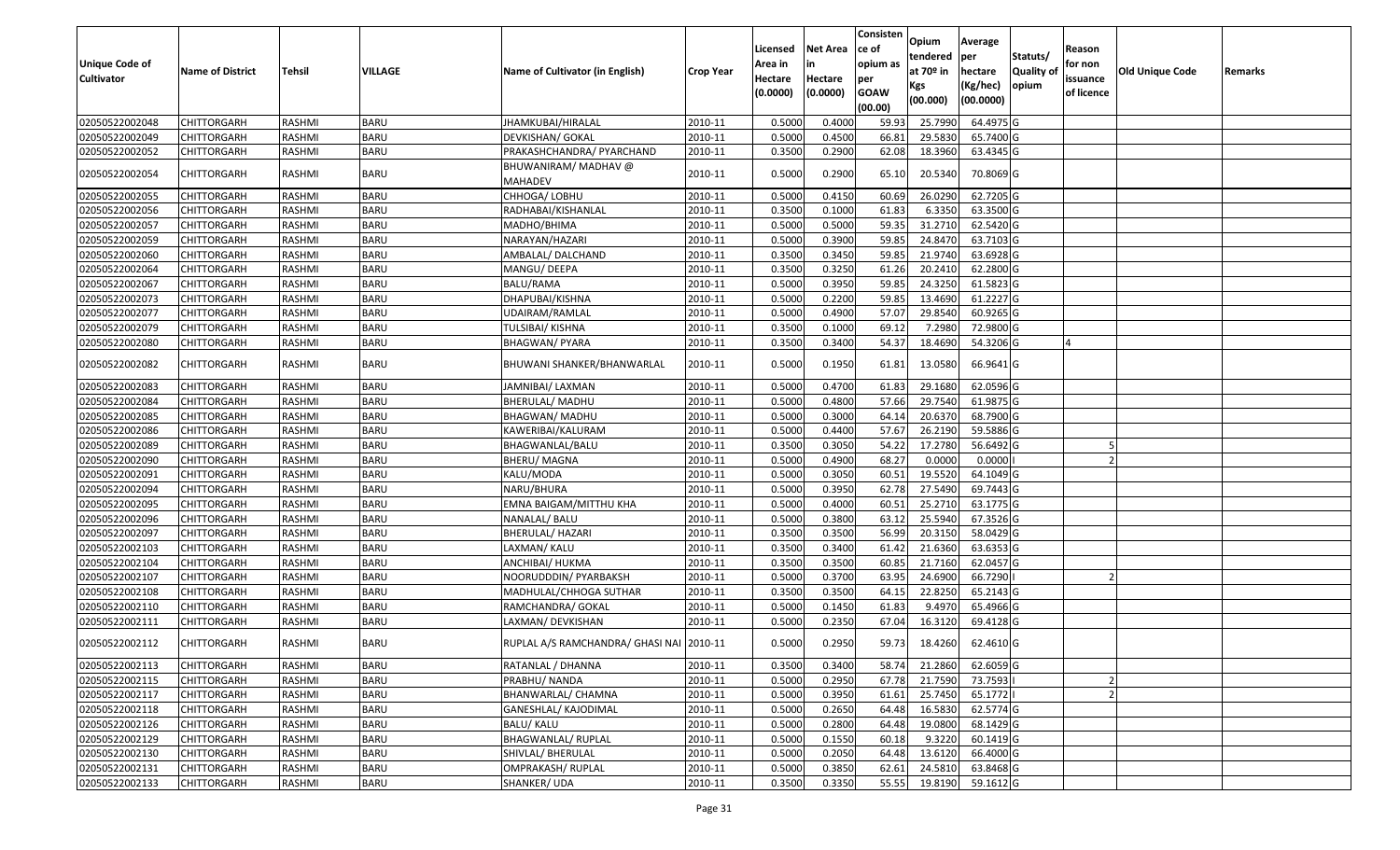|                   |                         |               |             |                                 |                       | Licensed | <b>Net Area</b> | Consisten<br>ce of | Opium       | Average           |                  | Reason     |                 |                    |
|-------------------|-------------------------|---------------|-------------|---------------------------------|-----------------------|----------|-----------------|--------------------|-------------|-------------------|------------------|------------|-----------------|--------------------|
| Unique Code of    |                         |               |             |                                 |                       | Area in  |                 | opium as           | tendered    | per               | Statuts/         | for non    |                 |                    |
| <b>Cultivator</b> | <b>Name of District</b> | <b>Tehsil</b> | VILLAGE     | Name of Cultivator (in English) | <b>Crop Year</b>      | Hectare  | Hectare         | per                | at $70°$ in | hectare           | <b>Quality o</b> | issuance   | Old Unique Code | Remarks            |
|                   |                         |               |             |                                 |                       | (0.0000) | (0.0000)        | <b>GOAW</b>        | Kgs         | (Kg/hec)          | opium            | of licence |                 |                    |
|                   |                         |               |             |                                 |                       |          |                 | (00.00)            | (00.000)    | (00.0000)         |                  |            |                 |                    |
| 02050522002137    | CHITTORGARH             | RASHMI        | <b>BARU</b> | <b>BANSHILAL/ KAJODIMAL</b>     | 2010-11               | 0.5000   | 0.3200          | 65.99              | 21.7620     | 68.0063 G         |                  |            |                 |                    |
| 02050522002139    | CHITTORGARH             | RASHMI        | <b>BARU</b> | HAZARI/ BHEEMA                  | 2010-11               | 0.5000   | 0.2500          | 60.70              | 16.1830     | 64.7320 G         |                  |            |                 |                    |
| 02050522002142    | CHITTORGARH             | RASHMI        | <b>BARU</b> | GAURIBAI@RUPIBAI/HAJARI         | 2010-11               | 0.5000   | 0.4950          | 60.85              | 30.6010     | 61.8202 G         |                  |            |                 |                    |
| 02050522002143    | <b>CHITTORGARH</b>      | RASHMI        | <b>BARU</b> | MADHU A/S GOKAL / CHATERBHUJ    | 2010-11               | 0.5000   | 0.2900          | 60.18              | 18.5830     | 64.0793 G         |                  |            |                 |                    |
| 02050522002145    | CHITTORGARH             | RASHMI        | <b>BARU</b> | CHHOGA/ HIRA                    | 2010-11               | 0.5000   | 0.4700          | 64.91              | 30.9410     | 65.8310           |                  |            |                 |                    |
| 02050522002147    | <b>CHITTORGARH</b>      | RASHMI        | <b>BARU</b> | KHURAJ/ KAJOD SAINI             | 2010-11               | 0.5000   | 0.3150          | 65.60              | 21.5420     | 68.3873 G         |                  |            |                 |                    |
| 02050522002148    | CHITTORGARH             | RASHMI        | <b>BARU</b> | LADU/MANGU                      | 2010-11               | 0.3500   | 0.3550          | 59.9               | 22.9740     | 64.7155 G         |                  |            |                 |                    |
| 02050522002150    | <b>CHITTORGARH</b>      | <b>RASHMI</b> | <b>BARU</b> | GIRDHARI/ BARDA                 | 2010-11               | 0.5000   | 0.4500          | 61.42              | 27.1590     | 60.3533 G         |                  |            |                 |                    |
| 02050522002151    | CHITTORGARH             | RASHMI        | <b>BARU</b> | SOSARBAI/ BHERULAL              | 2010-11               | 0.5000   | 0.3900          | 62.44              | 25.2880     | 64.8410 G         |                  |            |                 |                    |
| 02050522002152    | <b>CHITTORGARH</b>      | RASHMI        | <b>BARU</b> | NARAYAN/ SOHAN                  | 2010-11               | 0.5000   | 0.1850          | 62.44              | 12.4720     | 67.4162G          |                  |            |                 |                    |
| 02050522002153    | CHITTORGARH             | RASHMI        | <b>BARU</b> | DEVKISHAN/ KALU TELI            | 2010-11               | 0.5000   | 0.2800          | 63.69              | 19.1360     | 68.3429 G         |                  |            |                 |                    |
| 02050522002154    | <b>CHITTORGARH</b>      | RASHMI        | <b>BARU</b> | MANGU/ KALU NAYAK               | 2010-11               | 0.3500   | 0.0000          | 0.00               | 0.0000      | $0.0000$ F        |                  |            |                 |                    |
| 02050522002155    | <b>CHITTORGARH</b>      | RASHMI        | <b>BARU</b> | KAMRUDDIN/ GHASI KHA            | 2010-11               | 0.5000   | 0.4350          | 62.44              | 27.5900     | 63.4253 G         |                  |            |                 |                    |
| 02050522002157    | <b>CHITTORGARH</b>      | RASHMI        | <b>BARU</b> | MANGIBAI/ LOBHA                 | 2010-11               | 0.5000   | 0.3550          | 64.56              | 24.1110     | 67.9183 G         |                  |            |                 |                    |
| 02050522002159    | <b>CHITTORGARH</b>      | RASHMI        | <b>BARU</b> | NANDUBAI/ PARTHU                | 2010-11               | 0.5000   | 0.3000          | 59.91              | 18.5730     | 61.9100G          |                  |            |                 | <b>NAME CHANGE</b> |
| 02050522002160    | <b>CHITTORGARH</b>      | RASHMI        | <b>BARU</b> | PIRUKHA/ CHANDKHA               | 2010-11               | 0.5000   | 0.3450          | 61.77              | 21.5860     | 62.5681 G         |                  |            |                 |                    |
| 02050522002162    | CHITTORGARH             | RASHMI        | <b>BARU</b> | MANGILAL/ BHURALAL              | 2010-11               | 0.5000   | 0.2050          | 63.69              | 13.7050     | 66.8537 G         |                  |            |                 |                    |
| 02050522002163    | CHITTORGARH             | RASHMI        | <b>BARU</b> | JADAVBAI/ KANA CHAMAR           | 2010-11               | 0.5000   | 0.2850          | 63.69              | 19.3010     | 67.7228 G         |                  |            |                 |                    |
| 02050522002164    | CHITTORGARH             | RASHMI        | <b>BARU</b> | KISHANLAL/UDAILAL               | 2010-11               | 0.5000   | 0.2050          | 67.20              | 13.9510     | 68.0537 G         |                  |            |                 |                    |
| 02050522002168    | CHITTORGARH             | RASHMI        | <b>BARU</b> | RATANLAL/ BHURA                 | 2010-11               | 0.5000   | 0.3250          | 60.70              | 20.8390     | 64.1200 G         |                  |            |                 |                    |
| 02050522002171    | CHITTORGARH             | RASHMI        | <b>BARU</b> | BHAWANIRAM/KALU                 | 2010-11               | 0.5000   | 0.2950          | 63.16              | 18.9570     | 64.2610 G         |                  |            |                 |                    |
| 02050522002173    | CHITTORGARH             | RASHMI        | <b>BARU</b> | DEUBAI/ ONKAR                   | 2010-11               | 0.5000   | 0.4550          | 60.70              | 28.6700     | 63.0110G          |                  |            |                 |                    |
| 02050522002175    | CHITTORGARH             | RASHMI        | <b>BARU</b> | JHAMKUBAI/ JITU                 | 2010-11               | 0.3500   | 0.3100          | 59.73              | 19.2770     | 62.1839 G         |                  |            |                 |                    |
| 02050522002177    | CHITTORGARH             | RASHMI        | <b>BARU</b> | SHOBHALAL/ HIRA                 | 2010-11               | 0.5000   | 0.3900          | 61.7               | 24.9590     | 63.9974 G         |                  |            |                 |                    |
| 02050522002178    | <b>CHITTORGARH</b>      | RASHMI        | <b>BARU</b> | KESHARBAI/NARAYAN               | 2010-11               | 0.5000   | 0.4900          | 65.03              | 32.5500     | 66.4286 G         |                  |            |                 |                    |
| 02050522002179    | CHITTORGARH             | RASHMI        | <b>BARU</b> | RATANLAL/ SHOBHALAL             | 2010-11               | 0.5000   | 0.3850          | 65.03              | 25.6130     | 66.5273 G         |                  |            |                 |                    |
| 02050522002181    | CHITTORGARH             | RASHMI        | <b>BARU</b> | NATHULAL/PYARCHAND              | 2010-11               | 0.3500   | 0.3200          | 50.76              | 16.1180     | 50.3688G          |                  |            |                 |                    |
| 02050522002183    | CHITTORGARH             | RASHMI        | <b>BARU</b> | MADANGAR/NATHUGAR               | 2010-11               | 0.3500   | 0.1950          | 66.15              | 12.8240     | 65.7641           |                  |            |                 |                    |
| 02050522002187    | CHITTORGARH             | RASHMI        | <b>BARU</b> | RAJIBAI/ MADHO                  | 2010-11               | 0.5000   | 0.2950          | 65.03              | 20.7190     | 70.2339 G         |                  |            |                 |                    |
| 02050522002188    | <b>CHITTORGARH</b>      | RASHMI        | <b>BARU</b> | NARAYAN/ GOPI                   | 2010-11               | 0.5000   | 0.4950          | 64.56              | 31.9500     | 64.5455 G         |                  |            |                 |                    |
| 02050522002191    | CHITTORGARH             | RASHMI        | <b>BARU</b> | SATYANARAYAN/ KAJOD             | 2010-11               | 0.5000   | 0.2450          | 64.56              | 15.8730     | 64.7878 G         |                  |            |                 |                    |
| 02050522002194    | CHITTORGARH             | RASHMI        | <b>BARU</b> | MATHRIBAI/BALU                  | 2010-11               | 0.5000   | 0.2450          | 61.77              | 15.5140     | 63.3224 G         |                  |            |                 |                    |
| 02050522002196    | CHITTORGARH             | <b>RASHMI</b> | <b>BARU</b> | RAGHUNATH/GOPI                  | 2010-11               | 0.5000   | 0.1950          | 59.91              | 13.0540     | 66.9436 G         |                  |            |                 |                    |
| 02050522002197    | CHITTORGARH             | RASHMI        | <b>BARU</b> | AMBALAL/ BALU                   | 2010-11               | 0.5000   | 0.1550          | 56.60              | 9.418       | 60.7613G          |                  |            |                 |                    |
| 02050522002199    | CHITTORGARH             | RASHMI        | <b>BARU</b> | DALCHAND/ HAZARI                | 2010-11               | 0.500    | 0.3000          | 56.34              | 18.695      | 62.3166 G         |                  |            |                 |                    |
| 02050522002200    | CHITTORGARH             | RASHMI        | <b>BARU</b> | SHOLA/ DEVA                     | 2010-11               | 0.5000   | 0.3050          | 61.20              | 19.6290     | 64.3574 G         |                  |            |                 |                    |
| 02050522002201    | <b>CHITTORGARH</b>      | RASHMI        | <b>BARU</b> | HIRA/ NARU                      | $\overline{2010}$ -11 | 0.3500   | 0.3350          | 53.42              |             | 18.3600 54.8060 G |                  |            |                 |                    |
| 02050522002204    | <b>CHITTORGARH</b>      | RASHMI        | <b>BARU</b> | KALURAM MOTHER KESHARBAI/       | 2010-11               | 0.3500   | 0.3500          | 55.71              | 20.8520     | 59.5771 G         |                  |            |                 |                    |
|                   |                         |               |             | SOHANLAL                        |                       |          |                 |                    |             |                   |                  |            |                 |                    |
| 02050522002207    | <b>CHITTORGARH</b>      | RASHMI        | <b>BARU</b> | ALADIN / JANALUDDIN             | 2010-11               | 0.5000   | 0.3650          | 60.53              | 23.1850     | 63.5205 G         |                  |            |                 |                    |
| 02050522002208    | <b>CHITTORGARH</b>      | RASHMI        | <b>BARU</b> | CHANDKHA/ GHASIKHA              | 2010-11               | 0.3500   | 0.3400          | 60.53              | 21.4480     | 63.0824 G         |                  |            |                 |                    |
| 02050522002209    | <b>CHITTORGARH</b>      | RASHMI        | <b>BARU</b> | NATHULAL/ GOPI LUHAR            | 2010-11               | 0.5000   | 0.4000          | 64.56              | 27.3560     | 68.3900 G         |                  |            |                 |                    |
| 02050522002211    | <b>CHITTORGARH</b>      | RASHMI        | <b>BARU</b> | PRABHULAL/ RATU BHIL            | 2010-11               | 0.3500   | 0.1100          | 55.54              | 6.5150      | 59.2273 G         |                  |            |                 |                    |
| 02050522002213    | <b>CHITTORGARH</b>      | RASHMI        | <b>BARU</b> | DALU/TULCHHA                    | 2010-11               | 0.5000   | 0.3550          | 60.18              | 23.1290     | 65.1521 G         |                  |            |                 |                    |
| 02050522002214    | <b>CHITTORGARH</b>      | RASHMI        | <b>BARU</b> | SHYAMLAL/LOBHCHAND              | 2010-11               | 0.5000   | 0.2500          | 60.53              | 15.0460     | 60.1840 G         |                  |            |                 |                    |
| 02050522002215    | <b>CHITTORGARH</b>      | RASHMI        | <b>BARU</b> | LEHARU/RAMLAL                   | 2010-11               | 0.5000   | 0.4400          | 55.54              | 25.2490     | 57.3841 G         |                  |            |                 |                    |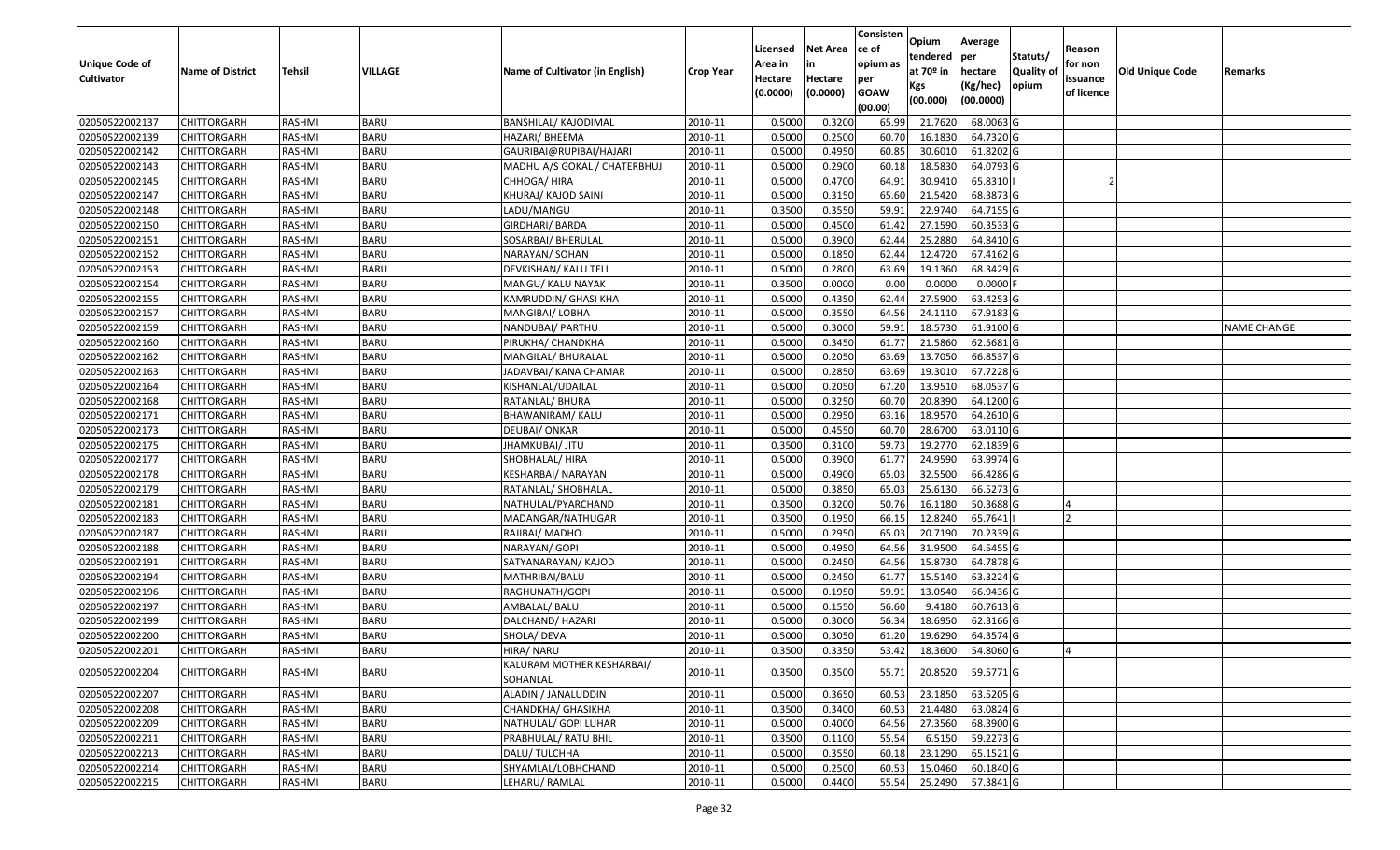| Unique Code of<br><b>Cultivator</b> | <b>Name of District</b> | <b>Tehsil</b> | VILLAGE     | Name of Cultivator (in English) | <b>Crop Year</b> | Licensed<br>Area in<br>Hectare<br>(0.0000) | <b>Net Area</b><br>in<br>Hectare<br>(0.0000) | Consisten<br>ce of<br>opium as<br>per<br><b>GOAW</b><br>(00.00) | Opium<br>tendered<br>at $70°$ in<br>Kgs<br>(00.000) | Average<br>per<br>hectare<br>(Kg/hec)<br>(00.0000) | Statuts/<br>Quality of<br>opium | Reason<br>for non<br>issuance<br>of licence | <b>Old Unique Code</b> | Remarks |
|-------------------------------------|-------------------------|---------------|-------------|---------------------------------|------------------|--------------------------------------------|----------------------------------------------|-----------------------------------------------------------------|-----------------------------------------------------|----------------------------------------------------|---------------------------------|---------------------------------------------|------------------------|---------|
| 02050522002216                      | CHITTORGARH             | RASHMI        | <b>BARU</b> | DHANNA/ NATHU                   | 2010-11          | 0.5000                                     | 0.195                                        | 61.42                                                           | 13.135                                              | 67.3590 G                                          |                                 |                                             |                        |         |
| 02050522002218                      | CHITTORGARH             | RASHMI        | <b>BARU</b> | HAZARI/ MOTI                    | 2010-11          | 0.5000                                     | 0.2000                                       | 67.27                                                           | 13.9690                                             | 69.8450 G                                          |                                 |                                             |                        |         |
| 02050522002221                      | CHITTORGARH             | RASHMI        | <b>BARU</b> | UDAIRAM/NARU                    | 2010-11          | 0.5000                                     | 0.3250                                       | 64.15                                                           | 21.2900                                             | 65.5077 G                                          |                                 |                                             |                        |         |
| 02050522002225                      | CHITTORGARH             | RASHMI        | <b>BARU</b> | GULAB/HIRA                      | 2010-11          | 0.5000                                     | 0.3350                                       | 67.04                                                           | 22.2600                                             | 66.4478 G                                          |                                 |                                             |                        |         |
| 02050522002232                      | CHITTORGARH             | RASHMI        | <b>BARU</b> | GOPALLAL/BHERULAL               | 2010-11          | 0.5000                                     | 0.2750                                       | 64.81                                                           | 18.0400                                             | 65.6000G                                           |                                 |                                             |                        |         |
| 02050522002234                      | CHITTORGARH             | RASHMI        | <b>BARU</b> | LEHARU/BHURALAL                 | 2010-11          | 0.5000                                     | 0.4050                                       | 63.24                                                           | 26.3580                                             | 65.0815G                                           |                                 |                                             |                        |         |
| 02050522002236                      | CHITTORGARH             | RASHMI        | <b>BARU</b> | NARUGIR/ MADHAV GIR             | 2010-11          | 0.5000                                     | 0.1950                                       | 64.8                                                            | 13.0920                                             | 67.1385 G                                          |                                 |                                             |                        |         |
| 02050522002237                      | CHITTORGARH             | RASHMI        | <b>BARU</b> | RAMLAL/GOKAL SUTHAR             | 2010-11          | 0.3500                                     | 0.3450                                       | 59.90                                                           | 21.5430                                             | 62.4435 G                                          |                                 |                                             |                        |         |
| 02050522002241                      | CHITTORGARH             | RASHMI        | <b>BARU</b> | KALURAM/ MOHANLAL               | 2010-11          | 0.3500                                     | 0.2900                                       | 59.86                                                           | 17.4630                                             | 60.2172 G                                          |                                 |                                             |                        |         |
| 02050522002242                      | CHITTORGARH             | RASHMI        | <b>BARU</b> | KANKUBAI/ BADRILAL              | 2010-11          | 0.3500                                     | 0.3500                                       | 59.46                                                           | 22.3480                                             | 63.8514 G                                          |                                 |                                             |                        |         |
| 02050522002245                      | CHITTORGARH             | RASHMI        | <b>BARU</b> | KHAJU/RAHIMBAKSH                | 2010-11          | 0.3500                                     | 0.3350                                       | 63.12                                                           | 21.8330                                             | 65.1731 G                                          |                                 |                                             |                        |         |
| 02050522002247                      | <b>CHITTORGARH</b>      | RASHMI        | <b>BARU</b> | TULSIRAM/BHERA                  | 2010-11          | 0.5000                                     | 0.4050                                       | 63.12                                                           | 25.9470                                             | 64.0667 G                                          |                                 |                                             |                        |         |
| 02050522002249                      | CHITTORGARH             | RASHMI        | <b>BARU</b> | BALURAM A/S MOHAN/ CHHOGA       | 2010-11          | 0.3500                                     | 0.3500                                       | 60.92                                                           | 21.6600                                             | 61.8857 G                                          |                                 |                                             |                        |         |
| 02050522002250                      | CHITTORGARH             | RASHMI        | <b>BARU</b> | BHERULAL/MAGNIRAM               | 2010-11          | 0.5000                                     | 0.0950                                       | 59.46                                                           | 6.1290                                              | 64.5158 G                                          |                                 |                                             |                        |         |
| 02050522002252                      | CHITTORGARH             | RASHMI        | <b>BARU</b> | IETUN/BHURAKHA                  | 2010-11          | 0.3500                                     | 0.1500                                       | 60.90                                                           | 10.3720                                             | 69.1467 G                                          |                                 |                                             |                        |         |
| 02050522002255                      | <b>CHITTORGARH</b>      | RASHMI        | <b>BARU</b> | LAXMICHAND/GOPAL                | 2010-11          | 0.3500                                     | 0.0000                                       | 0.00                                                            | 0.0000                                              | $0.0000$ F                                         |                                 |                                             |                        |         |
| 02050522002256                      | <b>CHITTORGARH</b>      | RASHMI        | <b>BARU</b> | RATANLAL/NARU JAT               | 2010-11          | 0.5000                                     | 0.0000                                       | 0.00                                                            | 0.0000                                              | $0.0000$ F                                         |                                 |                                             |                        |         |
| 02050522002257                      | <b>CHITTORGARH</b>      | RASHMI        | <b>BARU</b> | CHANDIBAI/MADHO                 | 2010-11          | 0.350                                      | 0.2650                                       | 65.04                                                           | 17.2520                                             | 65.1019 G                                          |                                 |                                             |                        |         |
| 02050522002258                      | CHITTORGARH             | RASHMI        | <b>BARU</b> | SHANTIBAI/BANSHIDAS             | 2010-11          | 0.5000                                     | 0.4700                                       | 65.04                                                           | 30.1470                                             | 64.1426 G                                          |                                 |                                             |                        |         |
| 02050522002260                      | <b>CHITTORGARH</b>      | RASHMI        | <b>BARU</b> | KISHNIBAI/SALAGRAM              | 2010-11          | 0.5000                                     | 0.4800                                       | 59.24                                                           | 29.8370                                             | 62.1604 G                                          |                                 |                                             |                        |         |
| 02050522002262                      | <b>CHITTORGARH</b>      | RASHMI        | <b>BARU</b> | KANKUBAI/HARIKISHAN             | 2010-11          | 0.5000                                     | 0.4850                                       | 58.66                                                           | 30.0340                                             | 61.9258 G                                          |                                 |                                             |                        |         |
| 02050522002266                      | <b>CHITTORGARH</b>      | RASHMI        | <b>BARU</b> | KESHAR/RUPA                     | 2010-11          | 0.5000                                     | 0.4800                                       | 62.31                                                           | 31.4160                                             | 65.4500 G                                          |                                 |                                             |                        |         |
| 02050522002268                      | <b>CHITTORGARH</b>      | RASHMI        | <b>BARU</b> | KESHARBAI/MOHANLAL              | 2010-11          | 0.5000                                     | 0.4950                                       | 62.31                                                           | 31.2750                                             | 63.1818 G                                          |                                 |                                             |                        |         |
| 02050522002273                      | CHITTORGARH             | RASHMI        | <b>BARU</b> | RAMA/MANA BANJARA               | 2010-11          | 0.5000                                     | 0.2000                                       | 60.90                                                           | 13.0370                                             | 65.1850 G                                          |                                 |                                             |                        |         |
| 02050522002274                      | CHITTORGARH             | RASHMI        | <b>BARU</b> | MANGU/LALA                      | 2010-11          | 0.3500                                     | 0.1050                                       | 63.24                                                           | 7.1420                                              | 68.0190 G                                          |                                 |                                             |                        |         |
| 02050522002275                      | CHITTORGARH             | RASHMI        | <b>BARU</b> | BHAGGA/MEGHA                    | 2010-11          | 0.5000                                     | 0.1000                                       | 58.66                                                           | 6.5390                                              | 65.3900 G                                          |                                 |                                             |                        |         |
| 02050522002277                      | CHITTORGARH             | RASHMI        | <b>BARU</b> | SHANTILAL/RATANLAL              | 2010-11          | 0.5000                                     | 0.1000                                       | 64.18                                                           | 6.8420                                              | 68.4200 G                                          |                                 |                                             |                        |         |
| 02050522002278                      | CHITTORGARH             | RASHMI        | <b>BARU</b> | MADHOLAL/SUKHLAL                | 2010-11          | 0.5000                                     | 0.2450                                       | 57.76                                                           | 15.5880                                             | 63.6245 G                                          |                                 |                                             |                        |         |
| 02050522002279                      | CHITTORGARH             | RASHMI        | <b>BARU</b> | BADRILAL/LOBHCHAND              | 2010-11          | 0.5000                                     | 0.2450                                       | 64.18                                                           | 17.0540                                             | 69.6082 G                                          |                                 |                                             |                        |         |
| 02050522002280                      | CHITTORGARH             | RASHMI        | <b>BARU</b> | ROSHANLAL/SUGANJI               | 2010-11          | 0.3500                                     | 0.1500                                       | 62.38                                                           | 9.5860                                              | 63.9067 G                                          |                                 |                                             |                        |         |
| 02050522002281                      | <b>CHITTORGARH</b>      | RASHMI        | <b>BARU</b> | PRABHUDAYAL/BANSHILAL           | 2010-11          | 0.5000                                     | 0.3850                                       | 62.38                                                           | 25.7490                                             | 66.8805 G                                          |                                 |                                             |                        |         |
| 02050522002282                      | CHITTORGARH             | RASHMI        | <b>BARU</b> | BALIBAI/GOPI                    | 2010-11          | 0.3500                                     | 0.2450                                       | 66.88                                                           | 17.1900                                             | 70.1633                                            |                                 |                                             |                        |         |
| 02050522002285                      | CHITTORGARH             | RASHMI        | <b>BARU</b> | CHANDRESHKUMAR/ SOHANLAL        | 2010-11          | 0.5000                                     | 0.2200                                       | 63.24                                                           | 14.2700                                             | 64.8636 G                                          |                                 |                                             |                        |         |
| 02050522002289                      | CHITTORGARH             | RASHMI        | <b>BARU</b> | SOSARBAI/ KISHAN                | 2010-11          | 0.5000                                     | 0.3950                                       | 61.89                                                           | 25.0780                                             | 63.4886 G                                          |                                 |                                             |                        |         |
| 02050522002291                      | CHITTORGARH             | RASHMI        | <b>BARU</b> | SONI/RATANLAL                   | 2010-11          | 0.5000                                     | 0.3200                                       | 64.90                                                           | 21.0420                                             | 65.7563 G                                          |                                 |                                             |                        |         |
| 02050522002292                      | CHITTORGARH             | RASHMI        | <b>BARU</b> | MAGNIRAM/VENA                   | 2010-11          | 0.3500                                     | 0.3300                                       | 59.46                                                           | 20.3960                                             | 61.8061G                                           |                                 |                                             |                        |         |
| 02050522002294                      | <b>CHITTORGARH</b>      | RASHMI        | <b>BARU</b> | GORDHAN/ MADHU                  | 2010-11          | 0.5000                                     | 0.1900                                       | 64.59                                                           | 12.9570                                             | 68.1947 G                                          |                                 |                                             |                        |         |
| 02050522002295                      | <b>CHITTORGARH</b>      | RASHMI        | <b>BARU</b> | DEVILAL/ CHAMPA LUHAR           | 2010-11          | 0.3500                                     | 0.3450                                       | 65.04                                                           | 23.5920                                             | 68.3826 G                                          |                                 |                                             |                        |         |
| 02050522002297                      | <b>CHITTORGARH</b>      | RASHMI        | <b>BARU</b> | PRABHULAL/KALU                  | 2010-11          | 0.5000                                     | 0.4000                                       | 64.90                                                           | 26.7450                                             | 66.8625 G                                          |                                 |                                             |                        |         |
| 02050522002300                      | <b>CHITTORGARH</b>      | RASHMI        | <b>BARU</b> | GOPILAL/CHHOGALAL               | 2010-11          | 0.5000                                     | 0.3800                                       | 64.81                                                           | 26.0350                                             | 68.5132 G                                          |                                 |                                             |                        |         |
| 02050522002301                      | <b>CHITTORGARH</b>      | RASHMI        | <b>BARU</b> | SHANKERLAL/MADHO                | 2010-11          | 0.5000                                     | 0.1850                                       | 67.04                                                           | 12.6990                                             | 68.6432 G                                          |                                 |                                             |                        |         |
| 02050522002304                      | CHITTORGARH             | RASHMI        | <b>BARU</b> | SHOBHALAL/RAGHUNATH             | 2010-11          | 0.3500                                     | 0.1850                                       | 62.31                                                           | 11.8460                                             | 64.0324 G                                          |                                 |                                             |                        |         |
| 02050522002305                      | <b>CHITTORGARH</b>      | RASHMI        | <b>BARU</b> | SHANKERLAL/RUPA                 | 2010-11          | 0.5000                                     | 0.3050                                       | 59.86                                                           | 19.8770                                             | 65.1705 G                                          |                                 |                                             |                        |         |
| 02050522002306                      | <b>CHITTORGARH</b>      | RASHMI        | <b>BARU</b> | BALURAM/ GANESH                 | 2010-11          | 0.3500                                     | 0.2000                                       | 57.66                                                           | 12.5250                                             | 62.6250 G                                          |                                 |                                             |                        |         |
| 02050522002309                      | <b>CHITTORGARH</b>      | RASHMI        | <b>BARU</b> | JITENDRA/MANOHARLAL             | 2010-11          | 0.5000                                     | 0.3900                                       | 59.46                                                           | 24.3170                                             | 62.3513 G                                          |                                 |                                             |                        |         |
| 02050522002312                      | <b>CHITTORGARH</b>      | RASHMI        | <b>BARU</b> | <b>BHERULAL/DALU BHIL</b>       | 2010-11          | 0.5000                                     | 0.3300                                       | 64.90                                                           | 22.7220                                             | 68.8545 G                                          |                                 |                                             |                        |         |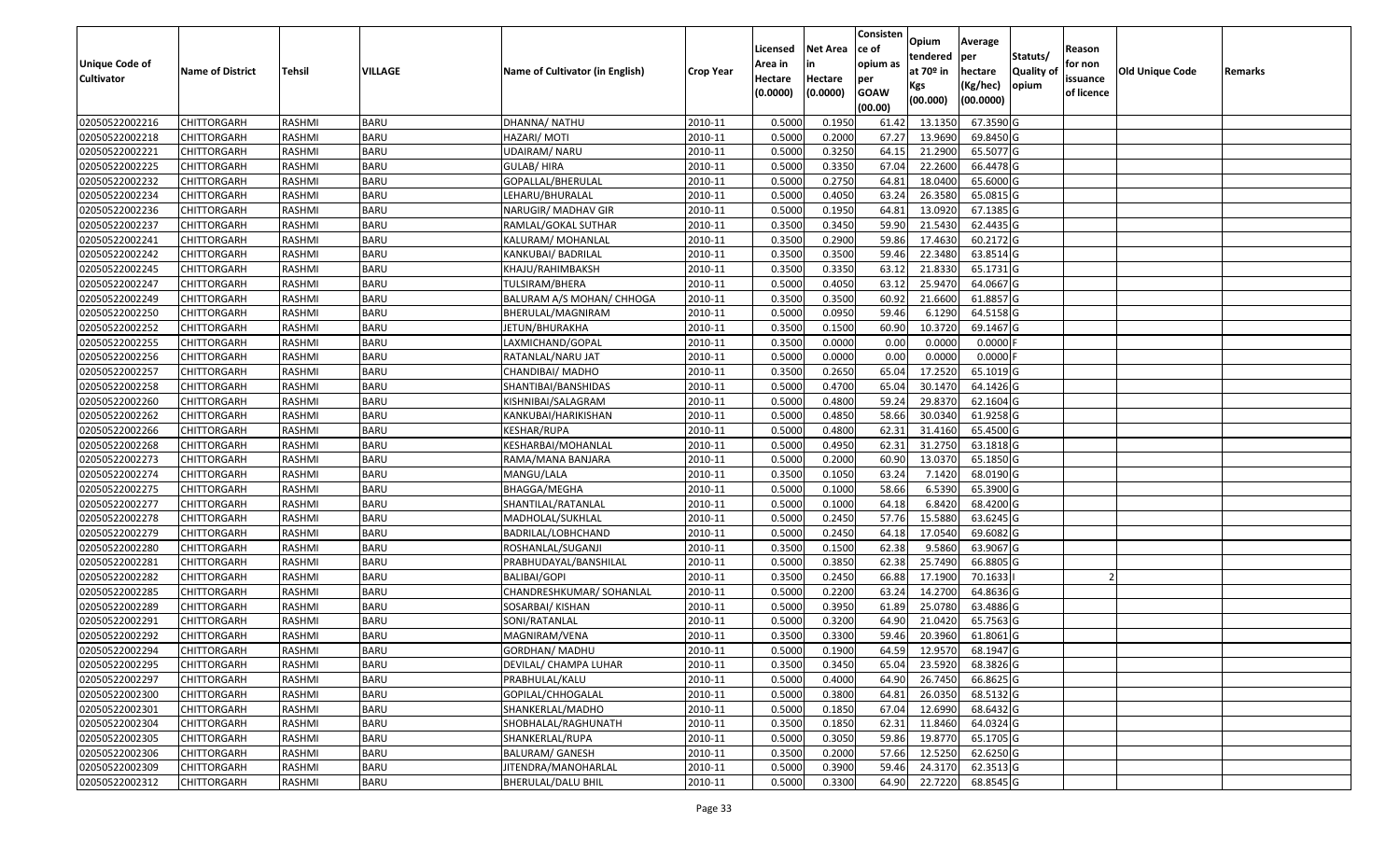|                       |                         |               |                  |                                 |                  |          |                 | Consisten              | Opium         | Average    |                  |            |                        |                 |
|-----------------------|-------------------------|---------------|------------------|---------------------------------|------------------|----------|-----------------|------------------------|---------------|------------|------------------|------------|------------------------|-----------------|
|                       |                         |               |                  |                                 |                  | Licensed | <b>Net Area</b> | ce of                  | tendered      | per        | Statuts/         | Reason     |                        |                 |
| <b>Unique Code of</b> | <b>Name of District</b> | <b>Tehsil</b> | VILLAGE          | Name of Cultivator (in English) | <b>Crop Year</b> | Area in  |                 | opium as               | at $70°$ in   | hectare    | <b>Quality o</b> | for non    | <b>Old Unique Code</b> | Remarks         |
| <b>Cultivator</b>     |                         |               |                  |                                 |                  | Hectare  | Hectare         | per                    | Kgs           | (Kg/hec)   | opium            | issuance   |                        |                 |
|                       |                         |               |                  |                                 |                  | (0.0000) | (0.0000)        | <b>GOAW</b><br>(00.00) | (00.000)      | (00.0000)  |                  | of licence |                        |                 |
| 02050522002314        | CHITTORGARH             | RASHMI        | <b>BARU</b>      | BALURAM/PANNALAL                | 2010-11          | 0.5000   | 0.3250          | 64.18                  | 21.0560       | 64.7877 G  |                  |            |                        |                 |
| 02050522002317        | CHITTORGARH             | RASHMI        | <b>BARU</b>      | PRABHU/ RATTA                   | 2010-11          | 0.5000   | 0.3300          | 64.14                  | 22.2760       | 67.5030 G  |                  |            |                        |                 |
| 02050522002318        | CHITTORGARH             | RASHMI        | <b>BARU</b>      | JDAIRAM/GOKAL                   | 2010-11          | 0.5000   | 0.2150          | 62.87                  | 13.9760       | 65.0047 G  |                  |            |                        |                 |
| 02050522002319        | CHITTORGARH             | RASHMI        | <b>BARU</b>      | KALULAL/ SUGANLAL               | 2010-11          | 0.3500   | 0.3500          | 64.05                  | 0.0000        | 0.0000     |                  |            |                        |                 |
| 02050522002321        | CHITTORGARH             | RASHMI        | <b>BARU</b>      | MOTIRAM/ UDAIRAM                | 2010-11          | 0.5000   | 0.2950          | 58.66                  | 17.7340       | 60.1153 G  |                  |            |                        |                 |
| 02050522002323        | CHITTORGARH             | RASHMI        | <b>BARU</b>      | JHAMKUBAI/MANGILAL              | 2010-11          | 0.5000   | 0.1850          | 62.3                   | 12.1130       | 65.4757 G  |                  |            |                        |                 |
| 02050522002324        | CHITTORGARH             | RASHMI        | BARU             | NARAYAN/ LALURAM                | 2010-11          | 0.5000   | 0.3100          | 64.1                   | 20.3830       | 65.7516 G  |                  |            |                        |                 |
| 02050522002325        | CHITTORGARH             | <b>RASHMI</b> | <b>BARU</b>      | CHHOGA/ CHUNA TELI              | 2010-11          | 0.5000   | 0.2300          | 67.27                  | 16.4830       | 71.6652 G  |                  |            |                        |                 |
| 02050522002326        | <b>CHITTORGARH</b>      | RASHMI        | <b>BARU</b>      | GANESH/ LEHARU                  | 2010-11          | 0.3500   | 0.3450          | 63.16                  | 23.8120       | 69.0203 G  |                  |            |                        |                 |
| 02050522002327        | CHITTORGARH             | RASHMI        | <b>BARU</b>      | SOHANIBAI/ CHHOGA               | 2010-11          | 0.5000   | 0.4900          | 62.98                  | 32.5850       | 66.5000 G  |                  |            |                        |                 |
| 02050522002328        | CHITTORGARH             | RASHMI        | <b>BARU</b>      | NOJIBAI/ NATHU                  | 2010-11          | 0.5000   | 0.1950          | 60.85                  | 12.5710       | 64.4667 G  |                  |            |                        |                 |
| 02050522002330        | CHITTORGARH             | RASHMI        | <b>BARU</b>      | MANGILAL/ HAZARI                | 2010-11          | 0.3500   | 0.3250          | 67.27                  | 23.3520       | 71.8523 G  |                  |            |                        |                 |
| 02050522002331        | <b>CHITTORGARH</b>      | RASHMI        | <b>BARU</b>      | SHOBHALAL/ NATHU                | 2010-11          | 0.5000   | 0.3650          | 60.85                  | 22.6060       | 61.9342 G  |                  |            |                        |                 |
| 02050522002334        | <b>CHITTORGARH</b>      | RASHMI        | <b>BARU</b>      | LAXMIBAI/ JITU                  | 2010-11          | 0.3500   | 0.3000          | 65.10                  | 21.0270       | 70.0900 G  |                  |            |                        |                 |
| 02050522002336        | CHITTORGARH             | RASHMI        | <b>BARU</b>      | MADHAVLAL/MAGNIRAM              | 2010-11          | 0.3500   | 0.3400          | 62.61                  | 21.7260       | 63.9000 G  |                  |            | 02050522013122         | <b>TRANSFER</b> |
| 02050522002337        | <b>CHITTORGARH</b>      | RASHMI        | <b>BARU</b>      | TULSIRAM/NARU                   | 2010-11          | 0.3500   | 0.1850          | 69.73                  | 12.6050       | 68.1351 G  |                  |            | 02050522013064         | TRANSFER        |
| 02050522003001        | <b>CHITTORGARH</b>      | RASHMI        | CHATAVATI        | KANKUBAI/ RAMLAL                | 2010-11          | 0.3500   | 0.3400          | 63.84                  | 22.3410       | 65.7088 G  |                  |            |                        |                 |
| 02050522003002        | CHITTORGARH             | RASHMI        | CHATAVATI        | BHOPALSINGH/ NAHARSINGH         | 2010-11          | 0.5000   | 0.3900          | 68.02                  | 27.6310       | 70.8487 G  |                  |            |                        |                 |
| 02050522003003        | CHITTORGARH             | RASHMI        | CHATAVATI        | PARAS KUNWAR/KARAN SINGH        | 2010-11          | 0.5000   | 0.3800          | 56.18                  | 22.3280       | 58.7579 G  |                  |            |                        |                 |
| 02050522003004        | CHITTORGARH             | RASHMI        | CHATAVATI        | RAJ KUNWAR/ BAHADURSINGH        | 2010-11          | 0.5000   | 0.5050          | 57.22                  | 29.8030       | 59.0158 G  |                  |            |                        |                 |
| 02050522003005        | CHITTORGARH             | RASHMI        | CHATAVATI        | BARJIBAI/UDAILAL                | 2010-11          | 0.5000   | 0.2550          | 63.84                  | 17.2310       | 67.5725 G  |                  |            |                        |                 |
| 02050522003007        | CHITTORGARH             | RASHMI        | CHATAVATI        | LEHARU/GOKAL                    | 2010-11          | 0.3500   | 0.3400          | 41.22                  | 14.7060       | 43.2529 G  |                  |            |                        |                 |
| 02050522003008        | CHITTORGARH             | RASHMI        | CHATAVATI        | SHANKERSINGH/ MOTISINGH         | 2010-11          | 0.5000   | 0.4700          | 63.57                  | 30.9850       | 65.9255 G  |                  |            |                        |                 |
| 02050522003010        | CHITTORGARH             | RASHMI        | CHATAVATI        | MITTHU/ PYARA                   | 2010-11          | 0.5000   | 0.4550          | 63.84                  | 30.121        | 66.2000 G  |                  |            |                        |                 |
| 02050522003012        | CHITTORGARH             | RASHMI        | CHATAVATI        | UDAILAL/LALU LUHAR              | 2010-11          | 0.5000   | 0.4450          | 57.75                  | 26.1730       | 58.8157 G  |                  |            |                        |                 |
| 02050522003013        | CHITTORGARH             | RASHMI        | CHATAVATI        | LEHARU/ LALURAM                 | 2010-11          | 0.5000   | 0.4900          | 60.7                   | 30.281        | 61.7980 G  |                  |            |                        |                 |
| 02050522003015        | CHITTORGARH             | RASHMI        | CHATAVATI        | NARAYAN/ GULAB                  | 2010-11          | 0.5000   | 0.5000          | 63.57                  | 32.0240       | 64.0480 G  |                  |            |                        |                 |
| 02050522003017        | CHITTORGARH             | RASHMI        | CHATAVATI        | SHAYAR KUNWAR/ BHAWANI SINGH    | 2010-11          | 0.3500   | 0.3100          | 60.62                  | 20.6220       | 66.5226 G  |                  |            |                        |                 |
| 02050522003018        | <b>CHITTORGARH</b>      | RASHMI        | CHATAVATI        | NARAYANSINGH/ GAMER SINGH       | 2010-11          | 0.350    | 0.2800          | 57.75                  | 16.6080       | 59.3143 G  |                  |            |                        |                 |
| 02050522003019        | CHITTORGARH             | RASHMI        | CHATAVATI        | <b>BABULAL/ MANGILAL</b>        | 2010-11          | 0.5000   | 0.4850          | 64.56                  | 31.7240       | 65.4103 G  |                  |            |                        |                 |
| 02050522003021        | CHITTORGARH             | RASHMI        | CHATAVATI        | NAHARSINGH/ ARJUNSINGH          | 2010-11          | 0.5000   | 0.4650          | 64.56                  | 31.1740       | 67.0409 G  |                  |            |                        |                 |
| 02050522003022        | CHITTORGARH             | RASHMI        | CHATAVATI        | PYARA / KHEMA                   | 2010-11          | 0.3500   | 0.3350          | 57.75                  | 19.2420       | 57.4388 G  |                  |            |                        |                 |
| 02050522004001        | <b>CHITTORGARH</b>      | RASHMI        | <b>KHADITARA</b> | MANGILAL/DAYARAM                | 2010-11          | 0.5000   | 0.3350          | 59.78                  | 20.9010       | 62.3910 G  |                  |            |                        |                 |
| 02050522004002        | CHITTORGARH             | RASHMI        | KHADITARA        | GORISHANKER/ MOHAN              | 2010-11          | 0.500    | 0.0000          | 0.00                   | 0.0000        | $0.0000$ F |                  |            |                        |                 |
| 02050522004003        | CHITTORGARH             | RASHMI        | KHADITARA        | HAZARI/ PRABHU @ PARTHU         | 2010-11          | 0.5000   | 0.5000          | 60.44                  | 31.0960       | 62.1920 G  |                  |            |                        |                 |
| 02050522004005        | <b>CHITTORGARH</b>      | RASHMI        | KHADITARA        | HIRALAL/CHHOGA                  | 2010-11          | 0.5000   | 0.4650          |                        | 54.49 26.4670 | 56.9183 G  |                  |            |                        |                 |
| 02050522004006        | <b>CHITTORGARH</b>      | RASHMI        | <b>KHADITARA</b> | KAMLABAI/ BADRILAL              | 2010-11          | 0.3500   | 0.3150          | 59.78                  | 19.9450       | 63.3175 G  |                  |            |                        |                 |
| 02050522004007        | <b>CHITTORGARH</b>      | RASHMI        | <b>KHADITARA</b> | UDAIRAM/ GANESH A/S RAJIBAI     | 2010-11          | 0.5000   | 0.5050          | 61.40                  | 31.3140       | 62.0079 G  |                  |            |                        |                 |
| 02050522004008        | <b>CHITTORGARH</b>      | RASHMI        | <b>KHADITARA</b> | UDAIRAM/ RAGHUNATH              | 2010-11          | 0.5000   | 0.5000          | 60.51                  | 32.0120       | 64.0240 G  |                  |            |                        |                 |
| 02050522004009        | CHITTORGARH             | RASHMI        | <b>KHADITARA</b> | KISHNA/ MOTI                    | 2010-11          | 0.5000   | 0.4850          | 56.88                  | 27.9090       | 57.5443 G  |                  |            |                        |                 |
| 02050522004010        | <b>CHITTORGARH</b>      | RASHMI        | <b>KHADITARA</b> | LEHARU/RATTA                    | 2010-11          | 0.5000   | 0.4600          | 59.78                  | 28.6450       | 62.2717 G  |                  |            |                        |                 |
| 02050522004011        | <b>CHITTORGARH</b>      | RASHMI        | KHADITARA        | SHANKERLAL/RAMA                 | 2010-11          | 0.3500   | 0.2800          | 60.44                  | 17.0940       | 61.0500 G  |                  |            |                        |                 |
| 02050522004012        | CHITTORGARH             | RASHMI        | KHADITARA        | BHAJJA/NANDA                    | 2010-11          | 0.5000   | 0.5000          | 63.84                  | 32.5550       | 65.1100 G  |                  |            |                        |                 |
| 02050522004013        | CHITTORGARH             | RASHMI        | KHADITARA        | SHANKER/MOTI                    | 2010-11          | 0.3500   | 0.3400          | 60.44                  | 20.8000       | 61.1765 G  |                  |            |                        |                 |
| 02050522004017        | <b>CHITTORGARH</b>      | RASHMI        | <b>KHADITARA</b> | SHANKER/DALLA                   | 2010-11          | 0.3500   | 0.3500          | 54.52                  | 19.5840       | 55.9543 G  |                  |            |                        |                 |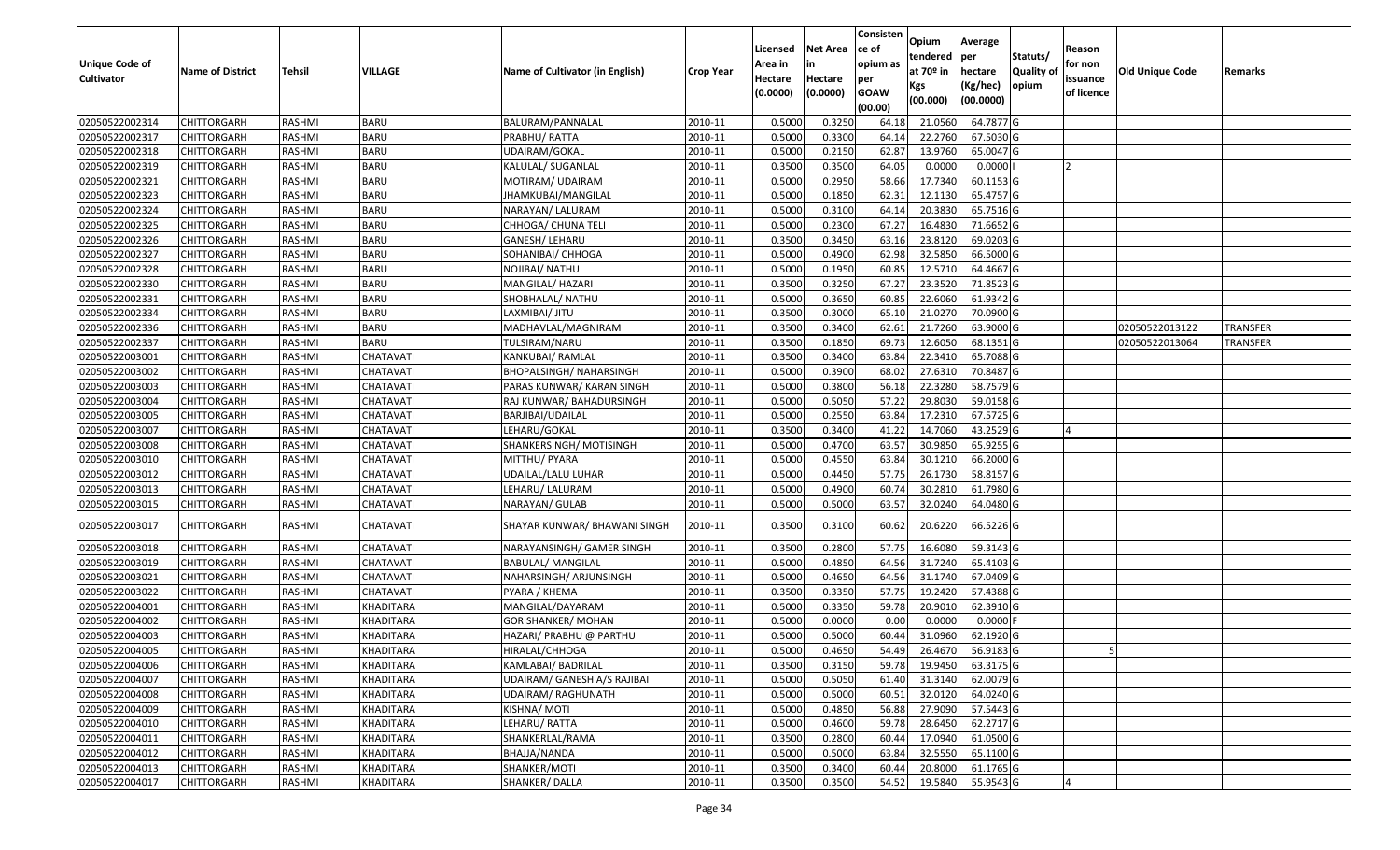|                   |                         |               |                  |                                 |                  | Licensed | <b>Net Area</b> | Consisten<br>ce of | Opium           | Average               |                  | Reason     |                 |         |
|-------------------|-------------------------|---------------|------------------|---------------------------------|------------------|----------|-----------------|--------------------|-----------------|-----------------------|------------------|------------|-----------------|---------|
| Unique Code of    |                         |               |                  |                                 |                  | Area in  | in              | opium as           | tendered        | per                   | Statuts/         | for non    |                 |         |
| <b>Cultivator</b> | <b>Name of District</b> | <b>Tehsil</b> | VILLAGE          | Name of Cultivator (in English) | <b>Crop Year</b> | Hectare  | Hectare         | per                | at $70°$ in     | hectare               | <b>Quality o</b> | issuance   | Old Unique Code | Remarks |
|                   |                         |               |                  |                                 |                  | (0.0000) | (0.0000)        | <b>GOAW</b>        | Kgs<br>(00.000) | (Kg/hec)<br>(00.0000) | opium            | of licence |                 |         |
|                   |                         |               |                  |                                 |                  |          |                 | (00.00)            |                 |                       |                  |            |                 |         |
| 02050522004020    | CHITTORGARH             | RASHMI        | KHADITARA        | HIRALAL/ CHHOGA @CHHAGNA        | 2010-11          | 0.3500   | 0.3500          | 59.56              | 22.2290         | 63.5111G              |                  |            |                 |         |
| 02050522005001    | CHITTORGARH             | RASHMI        | DHAGLON KA KHEDA | SHIVSHANKER/MOHAN               | 2010-11          | 0.5000   | 0.1050          | 59.10              | 6.5480          | 62.3619 G             |                  |            |                 |         |
| 02050522005002    | CHITTORGARH             | RASHMI        | DHAGLON KA KHEDA | MADHO/ GOPI                     | 2010-11          | 0.5000   | 0.5000          | 58.71              | 32.1360         | 64.2720 G             |                  |            |                 |         |
| 02050522005003    | <b>CHITTORGARH</b>      | RASHMI        | DHAGLON KA KHEDA | GIRDHARI/GOPI                   | 2010-11          | 0.5000   | 0.4900          | 59.16              | 30.9690         | 63.2020 G             |                  |            |                 |         |
| 02050522005004    | CHITTORGARH             | RASHMI        | DHAGLON KA KHEDA | HANGAMIBAI/MANING               | 2010-11          | 0.5000   | 0.1900          | 61.40              | 13.0480         | 68.6737 G             |                  |            |                 |         |
| 02050522005005    | CHITTORGARH             | RASHMI        | DHAGLON KA KHEDA | KISHORIBAI/ RAMLAL              | 2010-11          | 0.5000   | 0.3100          | 61.40              | 20.5490         | 66.2871 G             |                  |            |                 |         |
| 02050522005006    | CHITTORGARH             | RASHMI        | DHAGLON KA KHEDA | KESHARBAI/DALLA                 | 2010-11          | 0.3500   | 0.3400          | 51.13              | 18.7870         | 55.2559 G             |                  |            |                 |         |
| 02050522005008    | CHITTORGARH             | <b>RASHMI</b> | DHAGLON KA KHEDA | SAJJANBAI/ BHERU                | 2010-11          | 0.3500   | 0.2900          | 71.38              | 21.3150         | 73.5000 G             |                  |            |                 |         |
| 02050522005009    | <b>CHITTORGARH</b>      | RASHMI        | DHAGLON KA KHEDA | UDAILAL/LAXMAN                  | 2010-11          | 0.3500   | 0.3450          | 54.43              | 19.2610         | 55.8290 G             |                  |            |                 |         |
| 02050522005010    | CHITTORGARH             | RASHMI        | DHAGLON KA KHEDA | LOBHU/HAZARI                    | 2010-11          | 0.5000   | 0.4000          | 59.24              | 25.0810         | 62.7025 G             |                  |            |                 |         |
| 02050522005011    | CHITTORGARH             | RASHMI        | DHAGLON KA KHEDA | NANIBAI/ LEHARU                 | 2010-11          | 0.5000   | 0.2750          | 60.67              | 17.4820         | 63.5709 G             |                  |            |                 |         |
| 02050522005013    | <b>CHITTORGARH</b>      | RASHMI        | DHAGLON KA KHEDA | DEUBAI/MANGU                    | 2010-11          | 0.5000   | 0.4850          | 60.67              | 30.6100         | 63.1134 G             |                  |            |                 |         |
| 02050522005014    | <b>CHITTORGARH</b>      | RASHMI        | DHAGLON KA KHEDA | MULIBAI/ RAMSUKH                | 2010-11          | 0.5000   | 0.3000          | 63.28              | 19.9670         | 66.5567 G             |                  |            |                 |         |
| 02050522005015    | <b>CHITTORGARH</b>      | RASHMI        | DHAGLON KA KHEDA | RATANLAL/GIRDHARI               | 2010-11          | 0.5000   | 0.4700          | 56.18              | 28.1200         | 59.8298 G             |                  |            |                 |         |
| 02050522005016    | <b>CHITTORGARH</b>      | RASHMI        | DHAGLON KA KHEDA | PANNADAS/ MATHURADAS            | 2010-11          | 0.3500   | 0.2350          | 59.56              | 14.5280         | 61.8213 G             |                  |            |                 |         |
| 02050522005020    | <b>CHITTORGARH</b>      | RASHMI        | DHAGLON KA KHEDA | LAXMAN/ GOKUL                   | 2010-11          | 0.5000   | 0.3900          | 60.67              | 24.9060         | 63.8615 G             |                  |            |                 |         |
| 02050522005022    | <b>CHITTORGARH</b>      | RASHMI        | DHAGLON KA KHEDA | SHOBHA/DALLA                    | 2010-11          | 0.5000   | 0.4400          | 53.26              | 24.7230         | 56.1886 G             |                  |            |                 |         |
| 02050522005024    | CHITTORGARH             | RASHMI        | DHAGLON KA KHEDA | BHERULAL/RAMLAL                 | 2010-11          | 0.5000   | 0.4550          | 59.56              | 29.2500         | 64.2857 G             |                  |            |                 |         |
| 02050522005026    | CHITTORGARH             | RASHMI        | DHAGLON KA KHEDA | RADHESHYAM/ CHAMPALAL           | 2010-11          | 0.5000   | 0.3050          | 59.10              | 19.3630         | 63.4852 G             |                  |            |                 |         |
| 02050522005027    | CHITTORGARH             | RASHMI        | DHAGLON KA KHEDA | RATANLAL/MOHANLAL               | 2010-11          | 0.5000   | 0.4950          | 59.00              | 31.0040         | 62.6343 G             |                  |            |                 |         |
| 02050522005028    | CHITTORGARH             | RASHMI        | DHAGLON KA KHEDA | RUPIBAI / LEHARU                | 2010-11          | 0.5000   | 0.4650          | 57.20              | 27.2930         | 58.6946 G             |                  |            |                 |         |
| 02050522005032    | CHITTORGARH             | RASHMI        | DHAGLON KA KHEDA | SHANKERLAL/DALLA                | 2010-11          | 0.3500   | 0.2800          | 59.1               | 17.1580         | 61.2786 G             |                  |            |                 |         |
| 02050522005034    | CHITTORGARH             | RASHMI        | DHAGLON KA KHEDA | RATANLAL A/S LAXMAN / BHAJJA    | 2010-11          | 0.5000   | 0.3700          | 68.01              | 26.4270         | 71.4240               |                  |            |                 |         |
| 02050522005036    | <b>CHITTORGARH</b>      | RASHMI        | DHAGLON KA KHEDA | PRAHLAD/ MOHAN                  | 2010-11          | 0.5000   | 0.1150          | 59.1               | 7.1300          | 62.0000 G             |                  |            |                 |         |
| 02050522005037    | CHITTORGARH             | RASHMI        | DHAGLON KA KHEDA | KANA/BARDA                      | 2010-11          | 0.5000   | 0.3550          | 59.10              | 22.2220         | 62.5972 G             |                  |            |                 |         |
| 02050522005038    | CHITTORGARH             | RASHMI        | DHAGLON KA KHEDA | CHUNNILAL/RAMA                  | 2010-11          | 0.5000   | 0.4000          | 59.90              | 25.2200         | 63.0500G              |                  |            |                 |         |
| 02050522005039    | CHITTORGARH             | RASHMI        | DHAGLON KA KHEDA | PARTHU/RAMA PRAJAPATI           | 2010-11          | 0.5000   | 0.3350          | 55.22              | 18.5070         | 55.2448 G             |                  |            |                 |         |
| 02050522006001    | CHITTORGARH             | RASHMI        | RUD-A            | RAMESHCHANDRA/ NATHULAL         | 2010-11          | 0.5000   | 0.1450          | 64.13              | 9.9970          | 68.9448 G             |                  |            |                 |         |
| 02050522006002    | CHITTORGARH             | RASHMI        | RUD-A            | JITU A/S GOPI/ MANGU            | 2010-11          | 0.5000   | 0.4200          | 60.47              | 27.5490         | 65.5929 G             |                  |            |                 |         |
| 02050522006003    | CHITTORGARH             | RASHMI        | RUD-A            | PRABHULAL/ UDAIRAM              | 2010-11          | 0.5000   | 0.3000          | 60.47              | 18.5260         | 61.7533 G             |                  |            |                 |         |
| 02050522006004    | CHITTORGARH             | RASHMI        | RUD-A            | BALURAM/ MANGU                  | 2010-11          | 0.5000   | 0.3150          | 58.28              | 19.715          | 62.5873 G             |                  |            |                 |         |
| 02050522006005    | CHITTORGARH             | RASHMI        | RUD-A            | PIRU/BHAGU                      | 2010-11          | 0.5000   | 0.2950          | 56.88              | 17.9220         | 60.7525 G             |                  |            |                 |         |
| 02050522006006    | CHITTORGARH             | <b>RASHMI</b> | RUD-A            | KALULAL/ DEEPCHAND              | 2010-11          | 0.3500   | 0.1050          | 63.32              | 7.0430          | 67.0762G              |                  |            |                 |         |
| 02050522006007    | <b>CHITTORGARH</b>      | RASHMI        | RUD-A            | LEHARU/ MADHO TELI              | 2010-11          | 0.5000   | 0.2150          | 64.13              | 15.1960         | 70.6791 G             |                  |            |                 |         |
| 02050522006009    | CHITTORGARH             | RASHMI        | RUD-A            | LEHARIBAI/ MANA                 | 2010-11          | 0.500    | 0.2950          | 64.76              | 21.2410         | 72.0034 G             |                  |            |                 |         |
| 02050522006010    | CHITTORGARH             | RASHMI        | RUD-A            | GANESH/ CHUNA                   | 2010-11          | 0.5000   | 0.4900          | 58.46              | 31.0460         | 63.3592 G             |                  |            |                 |         |
| 02050522006011    | <b>CHITTORGARH</b>      | RASHMI        | RUD-A            | MANGILAL/ RAMA NAI              | 2010-11          | 0.5000   | 0.1550          | 59.97              | 9.7880          | 63.1484 G             |                  |            |                 |         |
| 02050522006012    | <b>CHITTORGARH</b>      | RASHMI        | RUD-A            | HABURAM/ NAGJI                  | 2010-11          | 0.3500   | 0.1150          | 62.26              | 8.6210          | 74.9652 G             |                  |            |                 |         |
| 02050522006014    | CHITTORGARH             | RASHMI        | RUD-A            | PARASRAM @ SHRIRAM/ GOVERDHAN   | 2010-11          | 0.5000   | 0.3300          | 59.97              | 20.7250         | 62.8030 G             |                  |            |                 |         |
| 02050522006015    | <b>CHITTORGARH</b>      | RASHMI        | RUD-A            | DALLUBAI/RATANLAL               | 2010-11          | 0.3500   | 0.3650          | 58.13              | 25.1350         | 68.8630 G             |                  |            |                 |         |
| 02050522006016    | <b>CHITTORGARH</b>      | RASHMI        | RUD-A            | <b>BHAGWAN/ GULAB</b>           | 2010-11          | 0.5000   | 0.4100          | 61.32              | 27.7330         | 67.6415 G             |                  |            |                 |         |
| 02050522006018    | <b>CHITTORGARH</b>      | RASHMI        | RUD-A            | CHHOGA/ GOPI                    | 2010-11          | 0.5000   | 0.1550          | 61.32              | 10.6350         | 68.6129 G             |                  |            |                 |         |
| 02050522006019    | <b>CHITTORGARH</b>      | RASHMI        | RUD-A            | BHAGWANIBAI/ MANGIDAS           | 2010-11          | 0.5000   | 0.3450          | 62.31              | 22.8800         | 66.3188 G             |                  |            |                 |         |
| 02050522006020    | CHITTORGARH             | RASHMI        | RUD-A            | JAMNALAL/ GOPILAL               | 2010-11          | 0.5000   | 0.3700          | 58.74              | 22.2960         | 60.2595 G             |                  |            |                 |         |
| 02050522006021    | <b>CHITTORGARH</b>      | RASHMI        | RUD-A            | HIRALAL/ LALURAM                | 2010-11          | 0.5000   | 0.2950          | 61.04              | 19.2470         | 65.2441 G             |                  |            |                 |         |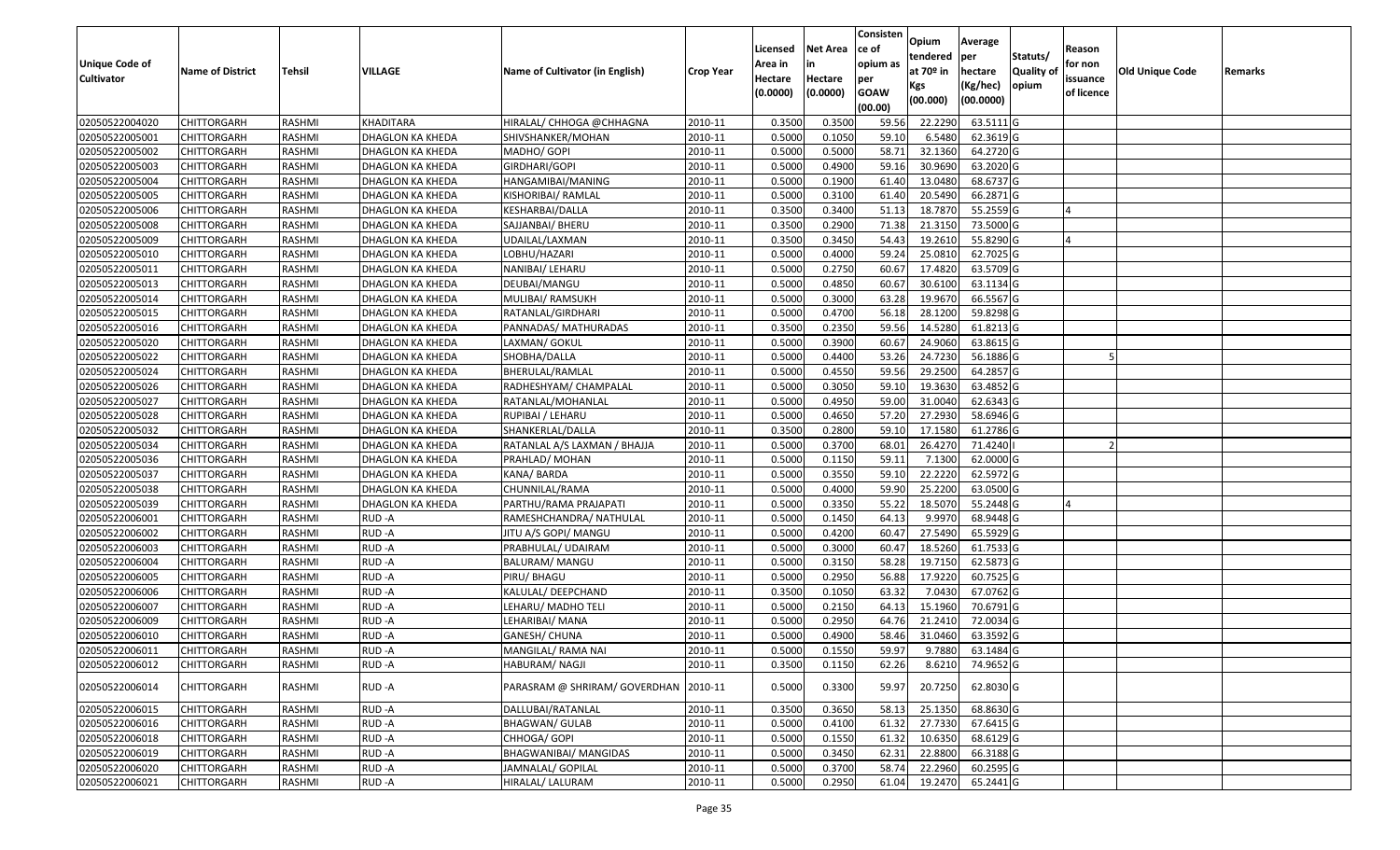| <b>Unique Code of</b> |                         |               |                |                                 |                  | Licensed<br>Area in | <b>Net Area</b>     | Consisten<br>ce of<br>opium as | Opium<br>tendered              | Average<br>per                   | Statuts/           | Reason<br>for non      |                        |         |
|-----------------------|-------------------------|---------------|----------------|---------------------------------|------------------|---------------------|---------------------|--------------------------------|--------------------------------|----------------------------------|--------------------|------------------------|------------------------|---------|
| <b>Cultivator</b>     | <b>Name of District</b> | <b>Tehsil</b> | <b>VILLAGE</b> | Name of Cultivator (in English) | <b>Crop Year</b> | Hectare<br>(0.0000) | Hectare<br>(0.0000) | per<br><b>GOAW</b><br>(00.00)  | at $70°$ in<br>Kgs<br>(00.000) | hectare<br>(Kg/hec)<br>(00.0000) | Quality o<br>opium | issuance<br>of licence | <b>Old Unique Code</b> | Remarks |
| 02050522006022        | CHITTORGARH             | RASHMI        | RUD-A          | JAGDISH/MAGNA                   | 2010-11          | 0.5000              | 0.0000              | 0.00                           | 0.0000                         | 0.0000N                          |                    |                        |                        |         |
| 02050522006023        | CHITTORGARH             | RASHMI        | RUD-A          | KESHIBAI/BALURAM                | 2010-11          | 0.3500              | 0.2300              | 61.39                          | 15.2640                        | 66.3652 G                        |                    |                        |                        |         |
| 02050522006024        | CHITTORGARH             | RASHMI        | RUD-A          | NARAYAN/ HEMA                   | 2010-11          | 0.5000              | 0.3950              | 62.49                          | 26.4450                        | 66.9494 G                        |                    |                        |                        |         |
| 02050522006028        | CHITTORGARH             | RASHMI        | RUD-A          | MAGNIBAI/ BALURAM               | 2010-11          | 0.5000              | 0.2750              | 57.18                          | 17.0800                        | 62.1091G                         |                    |                        |                        |         |
| 02050522006030        | CHITTORGARH             | RASHMI        | RUD-A          | OMPRAKASH/ MOHAN                | 2010-11          | 0.5000              | 0.0950              | 64.76                          | 6.7170                         | 70.7053 G                        |                    |                        |                        |         |
| 02050522006031        | CHITTORGARH             | RASHMI        | RUD-A          | DINESHCHANDRA/JAMNALAL          | 2010-11          | 0.5000              | 0.2900              | 61.39                          | 19.0330                        | 65.6310 G                        |                    |                        |                        |         |
| 02050522006032        | CHITTORGARH             | RASHMI        | RUD-A          | HANSRAJ/ MADHO                  | 2010-11          | 0.5000              | 0.1150              | 65.74                          | 9.4850                         | 82.4783 G                        |                    |                        |                        |         |
| 02050522006033        | <b>CHITTORGARH</b>      | <b>RASHMI</b> | RUD-A          | SHANKERLAL/ GULAB               | 2010-11          | 0.5000              | 0.2350              | 57.66                          | 14.7860                        | 62.9191G                         |                    |                        |                        |         |
| 02050522006036        | <b>CHITTORGARH</b>      | RASHMI        | RUD-A          | MOHAN/DALCHAND                  | 2010-11          | 0.3500              | 0.1300              | 63.22                          | 9.2680                         | 71.2923 G                        |                    |                        |                        |         |
| 02050522006037        | CHITTORGARH             | RASHMI        | RUD-A          | MOHANLAL/PANNALAL               | 2010-11          | 0.3500              | 0.1150              | 68.36                          | 8.9590                         | 77.9043 G                        |                    |                        |                        |         |
| 02050522006038        | CHITTORGARH             | RASHMI        | RUD-A          | GORDHAN/ONKAR                   | 2010-11          | 0.5000              | 0.1250              | 57.25                          | 7.7790                         | 62.2320 G                        |                    |                        |                        |         |
| 02050522006039        | CHITTORGARH             | RASHMI        | RUD-A          | MADHOBAI/ BANSHILAL             | 2010-11          | 0.5000              | 0.0950              | 61.04                          | 7.0870                         | 74.6000 G                        |                    |                        |                        |         |
| 02050522006040        | <b>CHITTORGARH</b>      | RASHMI        | RUD-A          | GIRDHARI/ KALU                  | 2010-11          | 0.5000              | 0.1950              | 60.48                          | 12.8880                        | 66.0923 G                        |                    |                        |                        |         |
| 02050522006041        | <b>CHITTORGARH</b>      | RASHMI        | RUD-A          | RAMESHWAR/ FULCHAND             | 2010-11          | 0.3500              | 0.1250              | 62.26                          | 8.491                          | 67.9280 G                        |                    |                        |                        |         |
| 02050522006043        | CHITTORGARH             | RASHMI        | RUD-A          | KAILASHCHANDRA/ RAMESHWAR       | 2010-11          | 0.5000              | 0.3900              | 65.74                          | 26.4670                        | 67.8641 G                        |                    |                        |                        |         |
| 02050522006044        | <b>CHITTORGARH</b>      | RASHMI        | RUD-A          | HARLAL/ JAIRAM                  | 2010-11          | 0.5000              | 0.5000              | 63.08                          | 33.6130                        | 67.2260 G                        |                    |                        |                        |         |
| 02050522006045        | CHITTORGARH             | RASHMI        | RUD-A          | SHANKERLAL/PYARCHAND            | 2010-11          | 0.5000              | 0.1750              | 59.36                          | 11.6700                        | 66.6857 G                        |                    |                        |                        |         |
| 02050522006046        | CHITTORGARH             | RASHMI        | RUD-A          | NATHU/ MAGNA                    | 2010-11          | 0.5000              | 0.1250              | 60.48                          | 8.5100                         | 68.0800 G                        |                    |                        |                        |         |
| 02050522006047        | CHITTORGARH             | RASHMI        | RUD-A          | BARDA/ MAGNA                    | 2010-11          | 0.5000              | 0.1600              | 57.00                          | 10.0820                        | 63.0125 G                        |                    |                        |                        |         |
| 02050522006048        | CHITTORGARH             | RASHMI        | RUD-A          | MOHAN/ GULABCHAND @ UDAIRAM     | 2010-11          | 0.5000              | 0.1200              | 58.87                          | 7.7610                         | 64.6750 G                        |                    |                        |                        |         |
| 02050522006049        | CHITTORGARH             | RASHMI        | RUD-A          | LOBHU/ GULABCHAND               | 2010-11          | 0.5000              | 0.0000              | 0.00                           | 0.0000                         | 0.0000N                          |                    |                        |                        |         |
| 02050522006050        | CHITTORGARH             | RASHMI        | RUD-A          | PRATHVIRAJ/ LALU                | 2010-11          | 0.5000              | 0.3450              | 55.29                          | 20.4260                        | 59.2058 G                        |                    |                        |                        |         |
| 02050522006051        | CHITTORGARH             | RASHMI        | RUD-A          | SHANKERLAL/ PANNALAL            | 2010-11          | 0.3500              | 0.1500              | 65.67                          | 10.9590                        | 73.0600G                         |                    |                        |                        |         |
| 02050522006052        | CHITTORGARH             | RASHMI        | RUD-A          | DHAPUBAI/ BOTHLAL @ BANSHILAL   | 2010-11          | 0.5000              | 0.2650              | 63.75                          | 19.1070                        | 72.1019 G                        |                    |                        |                        |         |
| 02050522006054        | CHITTORGARH             | RASHMI        | RUD-A          | SHANKERLAL/ RAMCHANDRA          | 2010-11          | 0.500               | 0.4650              | 61.58                          | 30.8750                        | 66.3978 G                        |                    |                        |                        |         |
| 02050522006055        | CHITTORGARH             | RASHMI        | RUD-A          | CHANDIBAI/ PRABHU               | 2010-11          | 0.5000              | 0.0950              | 62.98                          | 6.8580                         | 72.1895 G                        |                    |                        |                        |         |
| 02050522006056        | CHITTORGARH             | RASHMI        | RUD-A          | JAMNALAL/ BILASIRAM             | 2010-11          | 0.3500              | 0.3550              | 63.07                          | 23.3900                        | 65.8870                          |                    |                        |                        |         |
| 02050522006057        | CHITTORGARH             | RASHMI        | RUD-A          | BHERULAL/ RAMCHANDRA SUTHAR     | 2010-11          | 0.5000              | 0.2700              | 65.67                          | 18.1970                        | 67.3963 G                        |                    |                        |                        |         |
| 02050522006059        | CHITTORGARH             | RASHMI        | RUD-A          | BHAGIRATH/HAZARI                | 2010-11          | 0.3500              | 0.3500              | 73.79                          | 0.0000                         | 0.0000                           |                    |                        |                        |         |
| 02050522006062        | CHITTORGARH             | RASHMI        | RUD-A          | <b>BHAGWAN / DALU BHIL</b>      | 2010-11          | 0.5000              | 0.2650              | 56.16                          | 16.1520                        | 60.9509 G                        |                    |                        |                        |         |
| 02050522006063        | CHITTORGARH             | RASHMI        | RUD-A          | SHANKERLAL/ SHOBHALAL           | 2010-11          | 0.5000              | 0.2500              | 63.1                           | 17.0190                        | 68.0760 G                        |                    |                        |                        |         |
| 02050522006064        | <b>CHITTORGARH</b>      | RASHMI        | RUD-A          | PYARIBAI/ HAZARI                | 2010-11          | 0.5000              | 0.0000              | 0.00                           | 0.0000                         | $0.0000$ N                       |                    |                        |                        |         |
| 02050522006065        | CHITTORGARH             | RASHMI        | RUD-A          | HARCHAND/ BHURA GURJAR          | 2010-11          | 0.500               | 0.2150              | 56.42                          | 6.0380                         | 28.0830                          |                    |                        |                        |         |
| 02050522006067        | CHITTORGARH             | RASHMI        | RUD-A          | NATHULAL/ LALURAM               | 2010-11          | 0.5000              | 0.0000              | 0.00                           | 0.0000                         | $0.0000$ N                       |                    |                        |                        |         |
| 02050522006069        | <b>CHITTORGARH</b>      | RASHMI        | RUD-A          | <b>BHERU/ RAIMAL</b>            | 2010-11          | 0.5000              | 0.3600              | 65.67                          | 24.4140                        | 67.8170 G                        |                    |                        |                        |         |
| 02050522006070        | <b>CHITTORGARH</b>      | RASHMI        | RUD-A          | <b>BALURAM/ JITMAL</b>          | 2010-11          | 0.5000              | 0.4100              | 56.31                          | 24.3860                        | 59.4780 G                        |                    |                        |                        |         |
| 02050522006071        | <b>CHITTORGARH</b>      | RASHMI        | RUD-A          | MAGNA/ KALURAM                  | 2010-11          | 0.5000              | 0.1800              | 62.26                          | 12.2670                        | 68.1500 G                        |                    |                        |                        |         |
| 02050522006072        | <b>CHITTORGARH</b>      | RASHMI        | RUD-A          | GITADEVI/ RAMCHANDRA            | 2010-11          | 0.5000              | 0.4350              | 62.49                          | 28.8700                        | 66.3678 G                        |                    |                        |                        |         |
| 02050522006073        | <b>CHITTORGARH</b>      | RASHMI        | RUD-A          | SOHANIBAI/SHANKER               | 2010-11          | 0.5000              | 0.4950              | 55.62                          | 29.5960                        | 59.7899 G                        |                    |                        |                        |         |
| 02050522006074        | <b>CHITTORGARH</b>      | RASHMI        | RUD-A          | PRABHULAL A/S MOHANLAL / GOPI   | 2010-11          | 0.5000              | 0.0000              | 0.00                           | 0.0000                         | 0.0000N                          |                    |                        |                        |         |
| 02050522006075        | <b>CHITTORGARH</b>      | RASHMI        | RUD-A          | KAMLABAI/BHERULAL               | 2010-11          | 0.5000              | 0.3350              | 62.49                          | 22.1080                        | 65.9940 G                        |                    |                        |                        |         |
| 02050522006076        | <b>CHITTORGARH</b>      | RASHMI        | RUD-A          | DHANNA/NAGJI SUTHAR             | 2010-11          | 0.5000              | 0.1600              | 62.31                          | 11.0560                        | 69.1000 G                        |                    |                        |                        |         |
| 02050522006077        | <b>CHITTORGARH</b>      | RASHMI        | RUD-A          | DHOKAL/KISHANLAL                | 2010-11          | 0.3500              | 0.1950              | 57.49                          | 12.4700                        | 63.9487 G                        |                    |                        |                        |         |
| 02050522006078        | <b>CHITTORGARH</b>      | RASHMI        | RUD-A          | MANGILAL/ BARDICHAND            | 2010-11          | 0.5000              | 0.2600              | 63.75                          | 18.0410                        | 69.3885 G                        |                    |                        |                        |         |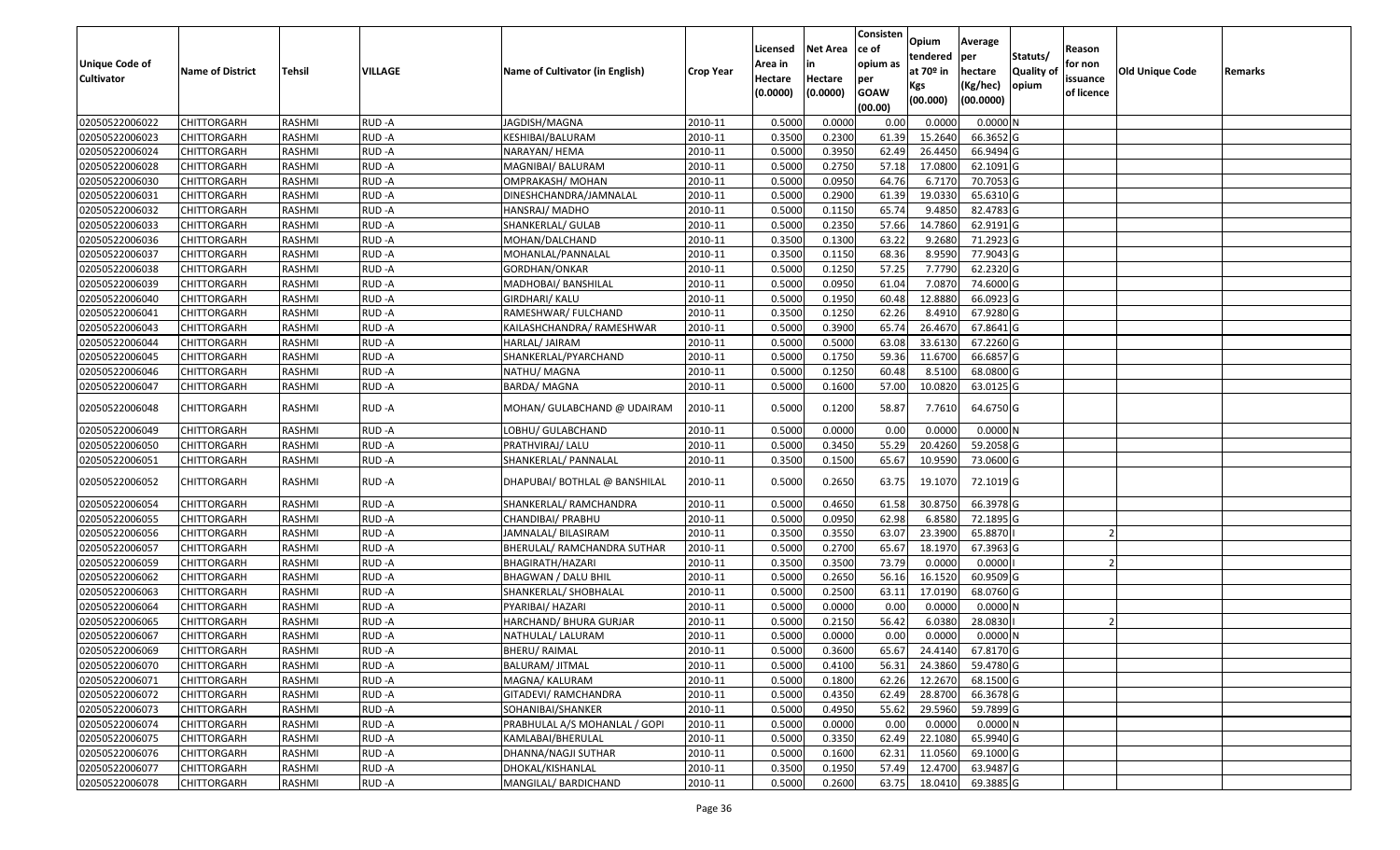| Unique Code of<br>Cultivator | <b>Name of District</b> | Tehsil        | <b>VILLAGE</b> | Name of Cultivator (in English)        | <b>Crop Year</b> | Licensed<br>Area in<br>Hectare<br>(0.0000) | <b>Net Area</b><br>Hectare<br>(0.0000) | Consisten<br>ce of<br>opium as<br>per<br><b>GOAW</b><br>(00.00) | Opium<br>tendered<br>at $70°$ in<br><b>Kgs</b><br>(00.000) | Average<br>per<br>hectare<br>(Kg/hec)<br>(00.0000) | Statuts/<br>Quality of<br>opium | Reason<br>for non<br>issuance<br>of licence | <b>Old Unique Code</b> | Remarks            |
|------------------------------|-------------------------|---------------|----------------|----------------------------------------|------------------|--------------------------------------------|----------------------------------------|-----------------------------------------------------------------|------------------------------------------------------------|----------------------------------------------------|---------------------------------|---------------------------------------------|------------------------|--------------------|
| 02050522006079               | <b>CHITTORGARH</b>      | <b>RASHMI</b> | RUD-A          | RATANLAL/ HIRALAL                      | 2010-11          | 0.5000                                     | 0.000                                  | 0.00                                                            | 0.0000                                                     | 0.0000N                                            |                                 |                                             |                        |                    |
| 02050522006080               | <b>CHITTORGARH</b>      | <b>RASHMI</b> | RUD-A          | RAJMAL/ DALCHAND                       | 2010-11          | 0.3500                                     | 0.1200                                 | 63.75                                                           | 8.6340                                                     | 71.9500 G                                          |                                 |                                             |                        |                    |
| 02050522006081               | <b>CHITTORGARH</b>      | RASHMI        | RUD-A          | AHMANA/ALLAHNOOR                       | 2010-11          | 0.3500                                     | 0.1950                                 | 57.27                                                           | 12.4910                                                    | 64.0564 G                                          |                                 |                                             |                        | <b>NAME CHANGE</b> |
| 02050522006082               | <b>CHITTORGARH</b>      | <b>RASHMI</b> | RUD-A          | GITADEVI/ BHANWARLAL                   | 2010-11          | 0.5000                                     | 0.0000                                 | 0.00                                                            | 0.0000                                                     | 0.0000N                                            |                                 |                                             |                        |                    |
| 02050522006083               | <b>CHITTORGARH</b>      | RASHMI        | RUD-A          | BALU/CHUNARAM                          | 2010-11          | 0.5000                                     | 0.4700                                 | 64.13                                                           | 32.5250                                                    | 69.2021 G                                          |                                 |                                             |                        |                    |
| 02050522006084               | <b>CHITTORGARH</b>      | RASHMI        | RUD-A          | SHANTILAL/MANGILAL                     | 2010-11          | 0.500                                      | 0.2250                                 | 59.36                                                           | 14.3410                                                    | 63.7378 G                                          |                                 |                                             |                        |                    |
| 02050522006088               | <b>CHITTORGARH</b>      | RASHMI        | RUD-A          | SHANKERLAL/ BHURALAL                   | 2010-11          | 0.3500                                     | 0.2000                                 | 58.84                                                           | 13.0910                                                    | 65.4550 G                                          |                                 |                                             |                        |                    |
| 02050522006089               | <b>CHITTORGARH</b>      | RASHMI        | RUD-A          | MITTHUSINGH @ GOVINDSINGH/<br>KANSINGH | 2010-11          | 0.5000                                     | 0.4800                                 | 59.36                                                           | 30.1180                                                    | 62.7458 G                                          |                                 |                                             |                        |                    |
| 02050522006090               | <b>CHITTORGARH</b>      | <b>RASHMI</b> | RUD-A          | SHANKER/ JITMAL                        | 2010-11          | 0.500                                      | 0.1000                                 | 55.24                                                           | 5.9170                                                     | 59.1700 G                                          |                                 |                                             |                        |                    |
| 02050522006091               | <b>CHITTORGARH</b>      | RASHMI        | RUD-A          | MANGILAL/ HAZARI                       | 2010-11          | 0.5000                                     | 0.1900                                 | 62.31                                                           | 12.9210                                                    | 68.0053 G                                          |                                 |                                             |                        |                    |
| 02050522006092               | <b>CHITTORGARH</b>      | <b>RASHMI</b> | RUD-A          | DEVA/ KELA BHIL                        | 2010-11          | 0.3500                                     | 0.2950                                 | 60.48                                                           | 19.2520                                                    | 65.2610 G                                          |                                 |                                             |                        |                    |
| 02050522006094               | <b>CHITTORGARH</b>      | RASHMI        | RUD-A          | MADANLAL/GIRDHARI                      | 2010-11          | 0.3500                                     | 0.2800                                 | 63.83                                                           | 19.2400                                                    | 68.7143 G                                          |                                 |                                             |                        |                    |
| 02050522006095               | <b>CHITTORGARH</b>      | RASHMI        | RUD-A          | <b>GHISIBAI/ BHERULAL</b>              | 2010-11          | 0.5000                                     | 0.2700                                 | 63.96                                                           | 19.3340                                                    | 71.6074                                            |                                 |                                             |                        |                    |
| 02050522006096               | <b>CHITTORGARH</b>      | RASHMI        | RUD-A          | RAMESHWAR/ BARDA                       | 2010-11          | 0.5000                                     | 0.0000                                 | 0.00                                                            | 0.0000                                                     | 0.0000N                                            |                                 |                                             |                        |                    |
| 02050522006097               | <b>CHITTORGARH</b>      | RASHMI        | RUD-A          | BHANWARLAL/ MOHAN JAT                  | 2010-11          | 0.5000                                     | 0.1850                                 | 63.11                                                           | 13.6250                                                    | 73.6486 G                                          |                                 |                                             |                        |                    |
| 02050522006098               | <b>CHITTORGARH</b>      | <b>RASHMI</b> | RUD-A          | GANESHLAL/BANSHILAI                    | 2010-11          | 0.3500                                     | 0.0950                                 | 55.40                                                           | 5.8450                                                     | 61.5263 G                                          |                                 |                                             |                        |                    |
| 02050522006099               | <b>CHITTORGARH</b>      | RASHMI        | RUD-A          | MUKESH KUMAR/ SHANKERLAL               | 2010-11          | 0.5000                                     | 0.0000                                 | 0.00                                                            | 0.0000                                                     | 0.0000N                                            |                                 |                                             |                        |                    |
| 02050522006101               | <b>CHITTORGARH</b>      | RASHMI        | RUD-A          | MADHO/ KESHURAM                        | 2010-11          | 0.5000                                     | 0.3900                                 | 59.97                                                           | 25.5840                                                    | 65.6000 G                                          |                                 |                                             |                        |                    |
| 02050522006102               | <b>CHITTORGARH</b>      | RASHMI        | RUD-A          | NARAYAN/ BHANWARLAL                    | 2010-11          | 0.5000                                     | 0.2000                                 | 58.74                                                           | 12.4290                                                    | 62.1450 G                                          |                                 |                                             |                        |                    |
| 02050522006107               | <b>CHITTORGARH</b>      | <b>RASHMI</b> | RUD-A          | GANGABAI/SHANKERLAL                    | 2010-11          | 0.5000                                     | 0.0000                                 | 0.00                                                            | 0.0000                                                     | 0.0000N                                            |                                 |                                             |                        |                    |
| 02050522006111               | <b>CHITTORGARH</b>      | RASHMI        | RUD-A          | MOHAN/ MANGU SUTHAR                    | 2010-11          | 0.3500                                     | 0.3300                                 | 61.39                                                           | 21.7850                                                    | 66.0152 G                                          |                                 |                                             |                        |                    |
| 02050522006114               | <b>CHITTORGARH</b>      | RASHMI        | RUD-A          | <b>BOTHU/ MOHANLAL</b>                 | 2010-11          | 0.5000                                     | 0.0950                                 | 67.00                                                           | 7.1910                                                     | 75.6947 G                                          |                                 |                                             |                        |                    |
| 02050522006115               | <b>CHITTORGARH</b>      | RASHMI        | RUD-A          | KASHIRAM/MITTHU                        | 2010-11          | 0.5000                                     | 0.0000                                 | 0.00                                                            | 0.0000                                                     | $0.0000$ F                                         |                                 |                                             |                        |                    |
| 02050522006116               | <b>CHITTORGARH</b>      | <b>RASHMI</b> | RUD-A          | SATYANARAYAN/ MOHAN                    | 2010-11          | 0.5000                                     | 0.1050                                 | 59.62                                                           | 6.4830                                                     | 61.7429 G                                          |                                 |                                             |                        |                    |
| 02050522006118               | <b>CHITTORGARH</b>      | <b>RASHMI</b> | RUD-B          | SOHANLAL/PHOOLCHAND                    | 2010-11          | 0.5000                                     | 0.2550                                 | 59.86                                                           | 16.5940                                                    | 65.0745 G                                          |                                 |                                             |                        |                    |
| 02050522006119               | <b>CHITTORGARH</b>      | RASHMI        | RUD-B          | <b>BHERU/ GOKAL</b>                    | 2010-11          | 0.5000                                     | 0.3150                                 | 59.86                                                           | 20.1570                                                    | 63.9905 G                                          |                                 |                                             |                        |                    |
| 02050522006120               | CHITTORGARH             | RASHMI        | RUD-B          | <b>KESHARBAI/ BHERU</b>                | 2010-11          | 0.3500                                     | 0.3050                                 | 67.09                                                           | 22.7150                                                    | 74.4754 G                                          |                                 |                                             |                        |                    |
| 02050522006121               | CHITTORGARH             | RASHMI        | RUD-B          | DHAPUBAI/ MANGILAL                     | 2010-11          | 0.3500                                     | 0.1900                                 | 58.86                                                           | 12.8420                                                    | 67.5895 G                                          |                                 |                                             |                        |                    |
| 02050522006123               | <b>CHITTORGARH</b>      | RASHMI        | RUD-B          | SHANKERLAL/NARULAL                     | 2010-11          | 0.5000                                     | 0.4850                                 | 57.81                                                           | 30.3480                                                    | 62.5732 G                                          |                                 |                                             |                        |                    |
| 02050522006124               | <b>CHITTORGARH</b>      | RASHMI        | RUD-B          | LEHARU/KALU                            | 2010-11          | 0.5000                                     | 0.4800                                 | 63.63                                                           | 33.8170                                                    | 70.4520                                            |                                 |                                             |                        |                    |
| 02050522006126               | <b>CHITTORGARH</b>      | RASHMI        | RUD-B          | KISHAN/ LEHARU                         | 2010-11          | 0.5000                                     | 0.1950                                 | 62.75                                                           | 13.1780                                                    | 67.5795 G                                          |                                 |                                             |                        |                    |
| 02050522006127               | <b>CHITTORGARH</b>      | <b>RASHMI</b> | RUD-B          | KISHANLAL/HAZARI                       | 2010-11          | 0.5000                                     | 0.0000                                 | 0.00                                                            | 0.0000                                                     | 0.0000N                                            |                                 |                                             |                        |                    |
| 02050522006129               | <b>CHITTORGARH</b>      | RASHMI        | RUD-B          | AMARCHAND/BHERULAL                     | 2010-11          | 0.5000                                     | 0.2450                                 | 58.46                                                           | 15.2100                                                    | 62.0816 G                                          |                                 |                                             |                        |                    |
| 02050522006131               | <b>CHITTORGARH</b>      | <b>RASHMI</b> | RUD-B          | GANESH/ONKAR                           | 2010-11          | 0.350                                      | 0.3600                                 | 50.81                                                           | 0.0000                                                     | 0.0000                                             |                                 |                                             |                        |                    |
| 02050522006132               | <b>CHITTORGARH</b>      | RASHMI        | RUD-B          | LALU / DEVJI                           | 2010-11          | 0.5000                                     | 0.5100                                 | 55.82                                                           | 30.1670                                                    | 59.1510 G                                          |                                 |                                             |                        |                    |
| 02050522006136               | <b>CHITTORGARH</b>      | RASHMI        | RUD-B          | MAYA/JAGDISH                           | 2010-11          | 0.5000                                     | 0.1300                                 | 58.46                                                           | 7.8610                                                     | 60.4692 G                                          |                                 |                                             |                        |                    |
| 02050522006137               | <b>CHITTORGARH</b>      | RASHMI        | RUD-B          | RAMSINGH/UDAISINGH                     | 2010-11          | 0.5000                                     | 0.5000                                 | 63.76                                                           | 34.0410                                                    | 68.0820 G                                          |                                 |                                             |                        |                    |
| 02050522006138               | <b>CHITTORGARH</b>      | RASHMI        | RUD-B          | SHOBHALAL/KISHANLAL                    | 2010-11          | 0.5000                                     | 0.2800                                 | 63.41                                                           | 19.2590                                                    | 68.7821 G                                          |                                 |                                             |                        |                    |
| 02050522006139               | <b>CHITTORGARH</b>      | RASHMI        | RUD-B          | <b>BALI/SHANKER</b>                    | 2010-11          | 0.5000                                     | 0.2000                                 | 58.61                                                           | 12.1750                                                    | 60.8750 G                                          |                                 |                                             |                        |                    |
| 02050522006140               | <b>CHITTORGARH</b>      | RASHMI        | RUD-B          | BANSHILAL/MATHURALAL                   | 2010-11          | 0.5000                                     | 0.2000                                 | 58.46                                                           | 12.2880                                                    | 61.4400 G                                          |                                 |                                             |                        |                    |
| 02050522006142               | <b>CHITTORGARH</b>      | RASHMI        | RUD-B          | KAILESHCHANDRA/ DALU                   | 2010-11          | 0.3500                                     | 0.3500                                 | 58.61                                                           | 21.3960                                                    | 61.1314 G                                          |                                 |                                             |                        |                    |
| 02050522006143               | <b>CHITTORGARH</b>      | RASHMI        | RUD-B          | MOHAN/GOPILAL                          | 2010-11          | 0.5000                                     | 0.1000                                 | 63.41                                                           | 7.0130                                                     | 70.1300 G                                          |                                 |                                             |                        |                    |
| 02050522006144               | <b>CHITTORGARH</b>      | RASHMI        | RUD-B          | MANGILAL/SRIRAM                        | 2010-11          | 0.5000                                     | 0.4300                                 | 62.58                                                           | 30.1420                                                    | 70.0977 G                                          |                                 |                                             |                        |                    |
| 02050522006145               | <b>CHITTORGARH</b>      | RASHMI        | RUD-B          | MAGNIBAI/BHANWARLAL                    | 2010-11          | 0.5000                                     | 0.2000                                 | 58.61                                                           | 12.3700                                                    | 61.8500 G                                          |                                 |                                             |                        |                    |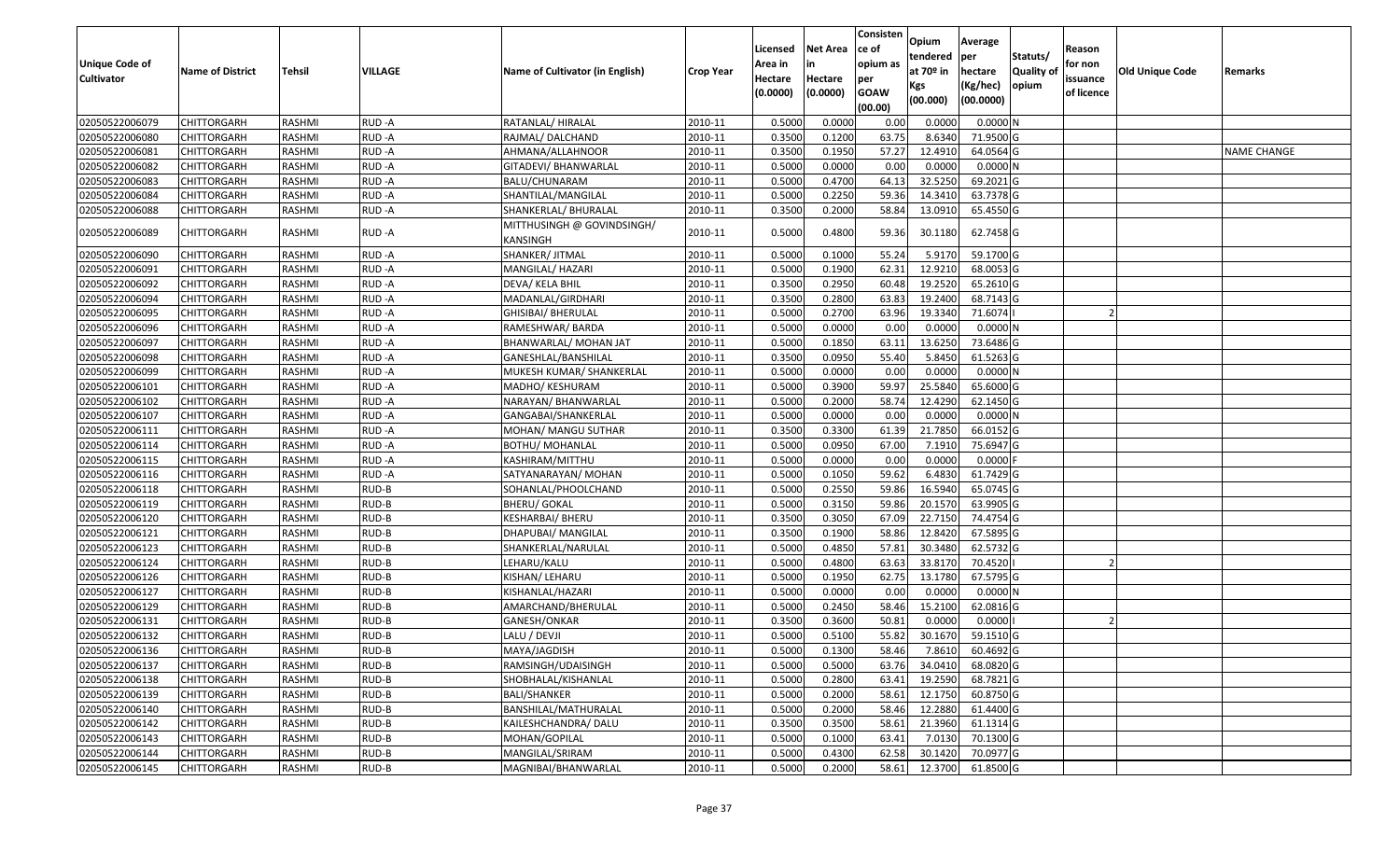| <b>Unique Code of</b><br><b>Cultivator</b> | <b>Name of District</b> | <b>Tehsil</b> | VILLAGE | Name of Cultivator (in English)               | <b>Crop Year</b> | Licensed<br>Area in<br>Hectare<br>(0.0000) | <b>Net Area</b><br>in<br>Hectare<br>(0.0000) | Consisten<br>ce of<br>opium as<br>per<br><b>GOAW</b><br>(00.00) | Opium<br>tendered<br>at $70°$ in<br>Kgs<br>(00.000) | Average<br>per<br>hectare<br>(Kg/hec)<br>(00.0000) | Statuts/<br>Quality of<br>opium | Reason<br>for non<br>issuance<br>of licence | <b>Old Unique Code</b> | Remarks |
|--------------------------------------------|-------------------------|---------------|---------|-----------------------------------------------|------------------|--------------------------------------------|----------------------------------------------|-----------------------------------------------------------------|-----------------------------------------------------|----------------------------------------------------|---------------------------------|---------------------------------------------|------------------------|---------|
| 02050522006147                             | CHITTORGARH             | RASHMI        | RUD-B   | PRABHULAL/ CHATERBHUJ @ CHATRU                | 2010-11          | 0.5000                                     | 0.0000                                       | 0.00                                                            | 0.0000                                              | $0.0000$ N                                         |                                 |                                             |                        |         |
| 02050522006148                             | CHITTORGARH             | RASHMI        | RUD-B   | NOJIBAI/ CHATRU                               | 2010-11          | 0.5000                                     | 0.4900                                       | 61.02                                                           | 32.0470                                             | 65.4020 G                                          |                                 |                                             |                        |         |
| 02050522006149                             | <b>CHITTORGARH</b>      | RASHMI        | RUD-B   | SURESHCHANDRA/ GOPILAL                        | 2010-11          | 0.5000                                     | 0.0000                                       | 0.00                                                            | 0.0000                                              | 0.0000N                                            |                                 |                                             |                        |         |
| 02050522006150                             | <b>CHITTORGARH</b>      | RASHMI        | RUD-B   | GOPILAL/PHOOLCHAND                            | 2010-11          | 0.5000                                     | 0.4200                                       | 57.90                                                           | 26.0240                                             | 61.9619 G                                          |                                 |                                             |                        |         |
| 02050522006151                             | <b>CHITTORGARH</b>      | RASHMI        | RUD-B   | MADHO/HAZARI                                  | 2010-11          | 0.5000                                     | 0.1900                                       | 62.58                                                           | 12.7230                                             | 66.9632 G                                          |                                 |                                             |                        |         |
| 02050522006152                             | CHITTORGARH             | RASHMI        | RUD-B   | SAMPATLAL/KHOOBCHAND                          | 2010-11          | 0.5000                                     | 0.1750                                       | 61.16                                                           | 12.7880                                             | 73.0740                                            |                                 |                                             |                        |         |
| 02050522006154                             | CHITTORGARH             | RASHMI        | RUD-B   | LAXMILAL/ SAGARMAL                            | 2010-11          | 0.3500                                     | 0.1000                                       | 59.64                                                           | 6.3240                                              | 63.2400 G                                          |                                 |                                             |                        |         |
| 02050522006155                             | CHITTORGARH             | RASHMI        | RUD-B   | MOHANLAL/GOPI A/S PYARJI                      | 2010-11          | 0.5000                                     | 0.0000                                       | 0.00                                                            | 0.0000                                              | 0.0000N                                            |                                 |                                             |                        |         |
| 02050522006160                             | CHITTORGARH             | RASHMI        | RUD-B   | MOHAN/ LAXMAN                                 | 2010-11          | 0.5000                                     | 0.0000                                       | 0.00                                                            | 0.0000                                              | 0.0000N                                            |                                 |                                             |                        |         |
| 02050522006161                             | CHITTORGARH             | RASHMI        | RUD-B   | BARDIBAI/BHURA                                | 2010-11          | 0.5000                                     | 0.3150                                       | 59.38                                                           | 19.5280                                             | 61.9937 G                                          |                                 |                                             |                        |         |
| 02050522006162                             | CHITTORGARH             | RASHMI        | RUD-B   | BHERULAL/RAMCHANDRA                           | 2010-11          | 0.5000                                     | 0.3200                                       | 60.49                                                           | 20.3630                                             | 63.6344 G                                          |                                 |                                             |                        |         |
| 02050522006163                             | <b>CHITTORGARH</b>      | RASHMI        | RUD-B   | RAMESHCHANDRA/ MANGU                          | 2010-11          | 0.5000                                     | 0.1750                                       | 59.91                                                           | 12.0820                                             | 69.0400 G                                          |                                 |                                             |                        |         |
| 02050522006164                             | CHITTORGARH             | RASHMI        | RUD-B   | MOHANIBAI/ HAZARI                             | 2010-11          | 0.5000                                     | 0.0000                                       | 0.00                                                            | 0.0000                                              | 0.0000N                                            |                                 |                                             |                        |         |
| 02050522006165                             | CHITTORGARH             | RASHMI        | RUD-B   | PYARA/UDA                                     | 2010-11          | 0.5000                                     | 0.1000                                       | 56.45                                                           | 6.6190                                              | 66.1900 G                                          |                                 |                                             |                        |         |
| 02050522006169                             | CHITTORGARH             | RASHMI        | RUD-B   | SHOBHADEVI/ HEMRAJ                            | 2010-11          | 0.3500                                     | 0.1000                                       | 63.41                                                           | 6.6410                                              | 66.4100G                                           |                                 |                                             |                        |         |
| 02050522006171                             | CHITTORGARH             | RASHMI        | RUD-B   | MADHO/MEGHA                                   | 2010-11          | 0.5000                                     | 0.3400                                       | 55.36                                                           | 19.6960                                             | 57.9294 G                                          |                                 |                                             |                        |         |
| 02050522006172                             | CHITTORGARH             | RASHMI        | RUD-B   | JAMNA A/S HIRALAL/ GORDHAN                    | 2010-11          | 0.5000                                     | 0.3450                                       | 62.34                                                           | 22.5940                                             | 65.4899 G                                          |                                 |                                             |                        |         |
| 02050522006175                             | <b>CHITTORGARH</b>      | RASHMI        | RUD-B   | NANDRAM/ JAMNALAL                             | 2010-11          | 0.3500                                     | 0.3250                                       | 59.52                                                           | 19.6250                                             | 60.3846 G                                          |                                 |                                             |                        |         |
| 02050522006176                             | CHITTORGARH             | RASHMI        | RUD-B   | RAMLAL/ NANURAM                               | 2010-11          | 0.5000                                     | 0.4150                                       | 60.92                                                           | 29.0010                                             | 69.8819 G                                          |                                 |                                             |                        |         |
| 02050522006177                             | CHITTORGARH             | RASHMI        | RUD-B   | GHANSHYAMSINGH/ INDRASINGH                    | 2010-11          | 0.5000                                     | 0.0000                                       | 0.00                                                            | 0.0000                                              | 0.0000N                                            |                                 |                                             |                        |         |
| 02050522006182                             | CHITTORGARH             | RASHMI        | RUD-B   | RATANLAL/GODU                                 | 2010-11          | 0.5000                                     | 0.4900                                       | 58.83                                                           | 30.5270                                             | 62.3000G                                           |                                 |                                             |                        |         |
| 02050522006184                             | CHITTORGARH             | RASHMI        | RUD-B   | BHANWARLAL/ BHAGWANLAL GURJAR                 | 2010-11          | 0.5000                                     | 0.1950                                       | 61.37                                                           | 13.9190                                             | 71.3795 G                                          |                                 |                                             |                        |         |
| 02050522006185                             | <b>CHITTORGARH</b>      | RASHMI        | RUD-B   | BHAGWAN/GANESH TELI                           | 2010-11          | 0.5000                                     | 0.4600                                       | 60.56                                                           | 30.1260                                             | 65.4913 G                                          |                                 |                                             |                        |         |
| 02050522006187                             | <b>CHITTORGARH</b>      | RASHMI        | RUD-B   | GOPALLAL/MOHANLAL                             | 2010-11          | 0.5000                                     | 0.2000                                       | 61.37                                                           | 13.1520                                             | 65.7600 G                                          |                                 |                                             |                        |         |
| 02050522006188                             | <b>CHITTORGARH</b>      | RASHMI        | RUD-B   | LAD KUNWAR/ LAXMANSINGH                       | 2010-11          | 0.500                                      | 0.4950                                       | 59.15                                                           | 31.9240                                             | 64.4929 G                                          |                                 |                                             |                        |         |
| 02050522006191                             | CHITTORGARH             | RASHMI        | RUD-B   | RAMESHWAR/PRABHULAL                           | 2010-11          | 0.5000                                     | 0.5100                                       | 69.59                                                           | 39.5200                                             | 77.4900                                            |                                 |                                             |                        |         |
| 02050522006192                             | CHITTORGARH             | RASHMI        | RUD-B   | JAMNALAL/ RAGHUNATH                           | 2010-11          | 0.5000                                     | 0.2600                                       | 63.40                                                           | 20.5140                                             | 78.9000 G                                          |                                 |                                             |                        |         |
| 02050522006193                             | CHITTORGARH             | RASHMI        | RUD-B   | KISHANLAL/MOHANLAL                            | 2010-11          | 0.5000                                     | 0.1950                                       | 62.58                                                           | 13.1390                                             | 67.3795 G                                          |                                 |                                             |                        |         |
| 02050522006195                             | CHITTORGARH             | RASHMI        | RUD-B   | BADRILAL/NANDRAM                              | 2010-11          | 0.3500                                     | 0.2500                                       | 60.83                                                           | 16.4510                                             | 65.8040                                            |                                 |                                             |                        |         |
| 02050522006196                             | CHITTORGARH             | RASHMI        | RUD-B   | SURENDRA PRATAP SINGH / VIJAY<br><b>SINGH</b> | 2010-11          | 0.3500                                     | 0.1350                                       | 52.79                                                           | 7.7180                                              | 57.1704 G                                          |                                 |                                             |                        |         |
| 02050522006197                             | CHITTORGARH             | RASHMI        | RUD-B   | NILESH KUMAR/ SOHANLAL                        | 2010-11          | 0.5000                                     | 0.2950                                       | 60.56                                                           | 19.3370                                             | 65.5492 G                                          |                                 |                                             |                        |         |
| 02050522006198                             | CHITTORGARH             | RASHMI        | RUD-B   | MAHIPALSINGH/ GHANSHYAMSINGH                  | 2010-11          | 0.5000                                     | 0.0000                                       | 0.00                                                            | 0.0000                                              | $0.0000$ N                                         |                                 |                                             |                        |         |
| 02050522006200                             | <b>CHITTORGARH</b>      | RASHMI        | RUD-B   | BALURAM/DHANNA                                | 2010-11          | 0.5000                                     | 0.2000                                       | 56.41                                                           | 12.1460                                             | 60.7300                                            |                                 | 2                                           |                        |         |
| 02050522006202                             | <b>CHITTORGARH</b>      | RASHMI        | RUD-B   | PRABHULAL/MAGNIRAM                            | 2010-11          | 0.5000                                     | 0.0000                                       | 0.00                                                            | 0.0000                                              | 0.0000N                                            |                                 |                                             |                        |         |
| 02050522006205                             | <b>CHITTORGARH</b>      | RASHMI        | RUD-B   | SHANKERLAL/ MOHAN                             | 2010-11          | 0.5000                                     | 0.2500                                       | 61.16                                                           | 16.0200                                             | 64.0800 G                                          |                                 |                                             |                        |         |
| 02050522006209                             | <b>CHITTORGARH</b>      | RASHMI        | RUD-B   | BHURA/KISHNA                                  | 2010-11          | 0.5000                                     | 0.1550                                       | 56.78                                                           | 9.1900                                              | 59.2903 G                                          |                                 |                                             |                        |         |
| 02050522006210                             | CHITTORGARH             | RASHMI        | RUD-B   | PRABHULAL/MAGNIRAM JAT                        | 2010-11          | 0.5000                                     | 0.1750                                       | 61.05                                                           | 11.5470                                             | 65.9829 G                                          |                                 |                                             |                        |         |
| 02050522006212                             | <b>CHITTORGARH</b>      | RASHMI        | RUD-B   | JAMNALAL/KALU                                 | 2010-11          | 0.3500                                     | 0.3000                                       | 58.83                                                           | 18.0710                                             | 60.2367 G                                          |                                 |                                             |                        |         |
| 02050522006214                             | <b>CHITTORGARH</b>      | RASHMI        | RUD-B   | CHANDMAL/DALCHAND                             | 2010-11          | 0.5000                                     | 0.1800                                       | 67.09                                                           | 12.8740                                             | 71.5222 G                                          |                                 |                                             |                        |         |
| 02050522006216                             | CHITTORGARH             | RASHMI        | RUD-B   | LADULAL @ GANGARAM/ BHERULAL                  | 2010-11          | 0.3500                                     | 0.2000                                       | 57.71                                                           | 12.7640                                             | 63.8200 G                                          |                                 |                                             |                        |         |
| 02050522006220                             | <b>CHITTORGARH</b>      | RASHMI        | RUD-C   | NANALAL/ BHAGWANLAL                           | 2010-11          | 0.5000                                     | 0.3450                                       |                                                                 | 59.91 21.8710                                       | 63.3942 G                                          |                                 |                                             |                        |         |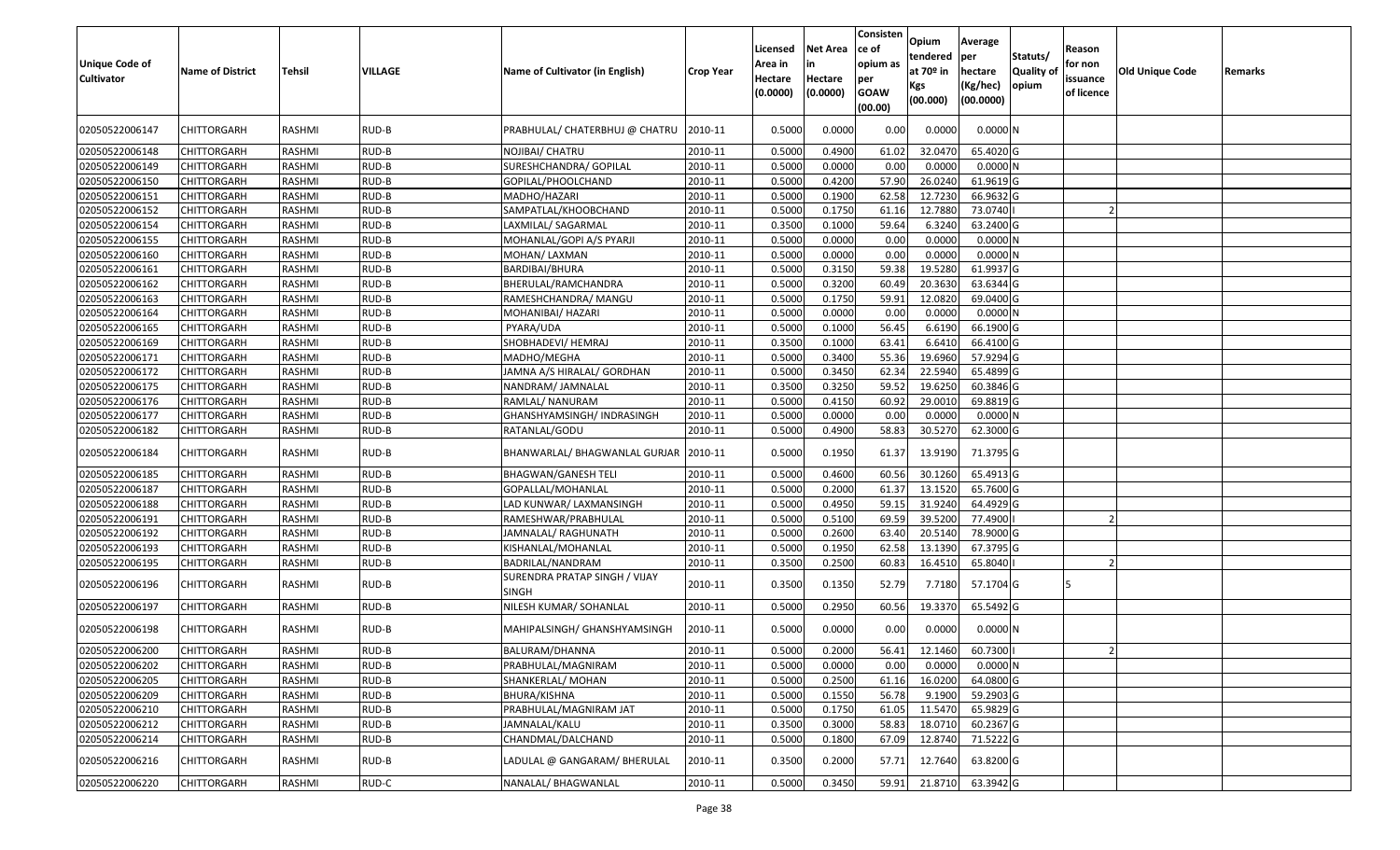|                   |                         |               |         |                                 |                  | Licensed | <b>Net Area</b> | Consisten<br>ce of | Opium       | Average     |                  | Reason     |                 |         |
|-------------------|-------------------------|---------------|---------|---------------------------------|------------------|----------|-----------------|--------------------|-------------|-------------|------------------|------------|-----------------|---------|
| Unique Code of    |                         |               |         |                                 |                  | Area in  | in              | opium as           | tendered    | per         | Statuts/         | for non    |                 |         |
| <b>Cultivator</b> | <b>Name of District</b> | <b>Tehsil</b> | VILLAGE | Name of Cultivator (in English) | <b>Crop Year</b> | Hectare  | Hectare         | per                | at $70°$ in | hectare     | <b>Quality o</b> | issuance   | Old Unique Code | Remarks |
|                   |                         |               |         |                                 |                  | (0.0000) | (0.0000)        | <b>GOAW</b>        | Kgs         | (Kg/hec)    | opium            | of licence |                 |         |
|                   |                         |               |         |                                 |                  |          |                 | (00.00)            | (00.000)    | (00.0000)   |                  |            |                 |         |
| 02050522006221    | CHITTORGARH             | RASHMI        | RUD-C   | SOHANLAL/ KALU                  | 2010-11          | 0.5000   | 0.2000          | 56.29              | 11.5960     | 57.9800 G   |                  |            |                 |         |
| 02050522006228    | CHITTORGARH             | RASHMI        | RUD-C   | MITTHUBAI/LADULAL               | 2010-11          | 0.3500   | 0.3450          | 47.95              | 17.3460     | 50.2783 G   |                  |            |                 |         |
| 02050522006230    | CHITTORGARH             | RASHMI        | RUD-C   | LAXMANLAL/GANGARAM              | 2010-11          | 0.5000   | 0.2100          | 60.77              | 13.6970     | 65.2238 G   |                  |            |                 |         |
| 02050522006231    | <b>CHITTORGARH</b>      | RASHMI        | RUD-C   | HAZARI/BHURA                    | 2010-11          | 0.5000   | 0.1800          | 62.46              | 12.4140     | 68.9667 G   |                  |            |                 |         |
| 02050522006232    | CHITTORGARH             | RASHMI        | RUD-C   | UDAIRAM/BHERULAL                | 2010-11          | 0.5000   | 0.0000          | 0.00               | 0.0000      | 0.0000N     |                  |            |                 |         |
| 02050522006233    | CHITTORGARH             | RASHMI        | RUD-C   | DALU/ ONKAR                     | 2010-11          | 0.5000   | 0.2750          | 61.22              | 17.6930     | 64.3382 G   |                  |            |                 |         |
| 02050522006235    | CHITTORGARH             | RASHMI        | RUD-C   | BANSHILAL/NOLARAM               | 2010-11          | 0.3500   | 0.2950          | 62.22              | 20.0450     | 67.9492 G   |                  |            |                 |         |
| 02050522006236    | CHITTORGARH             | <b>RASHMI</b> | RUD-C   | MADHAVLAL/MAGNA                 | 2010-11          | 0.5000   | 0.3450          | 57.57              | 21.6900     | 62.8696 G   |                  |            |                 |         |
| 02050522006238    | CHITTORGARH             | RASHMI        | RUD-C   | SUKHIBAI/MADANLAL               | 2010-11          | 0.5000   | 0.2900          | 54.15              | 17.0800     | 58.8966 G   |                  |            |                 |         |
| 02050522006240    | CHITTORGARH             | RASHMI        | RUD-C   | MADHU/ RUPA BALAI               | 2010-11          | 0.5000   | 0.1450          | 60.77              | 9.4540      | 65.2000 G   |                  |            |                 |         |
| 02050522006242    | CHITTORGARH             | RASHMI        | RUD-C   | RAMESHWAR/ BHERU                | 2010-11          | 0.5000   | 0.3600          | 70.77              | 23.8260     | 66.1833 G   |                  |            |                 |         |
| 02050522006243    | <b>CHITTORGARH</b>      | RASHMI        | RUD-C   | NANDUBAI/ GOPI                  | 2010-11          | 0.5000   | 0.2500          | 62.22              | 15.9400     | 63.7600 G   |                  |            |                 |         |
| 02050522006244    | <b>CHITTORGARH</b>      | RASHMI        | RUD-C   | SHANKERLAL/ GOPILAL             | 2010-11          | 0.5000   | 0.1950          | 61.05              | 13.0200     | 66.7692 G   |                  |            |                 |         |
| 02050522006245    | CHITTORGARH             | RASHMI        | RUD-C   | KISHNA/ GANESH TELI             | 2010-11          | 0.5000   | 0.5000          | 62.34              | 32.9080     | 65.8160 G   |                  |            |                 |         |
| 02050522006247    | CHITTORGARH             | RASHMI        | RUD-C   | RAKESH/ SOHANLAL                | 2010-11          | 0.5000   | 0.0000          | 0.00               | 0.0000      | 0.0000N     |                  |            |                 |         |
| 02050522006249    | CHITTORGARH             | RASHMI        | RUD-C   | NATHULAL/ MADHU @ MAHADEV       | 2010-11          | 0.5000   | 0.2150          | 58.39              | 13.2590     | 61.6698 G   |                  |            |                 |         |
| 02050522006252    | CHITTORGARH             | RASHMI        | RUD-C   | NEERU KANWAR/ PREMSINGH         | 2010-11          | 0.3500   | 0.2050          | 47.94              | 10.8290     | 52.8244     |                  |            |                 |         |
| 02050522006254    | CHITTORGARH             | RASHMI        | RUD-C   | MADHOSINGH/BHAWAN SINGH         | 2010-11          | 0.5000   | 0.5000          | 59.98              | 31.8770     | 63.7540     |                  |            |                 |         |
| 02050522006255    | CHITTORGARH             | RASHMI        | RUD-C   | BHAGWANLAL/ NANURAM             | 2010-11          | 0.5000   | 0.4350          | 62.36              | 29.3110     | 67.3816 G   |                  |            |                 |         |
| 02050522006257    | CHITTORGARH             | RASHMI        | RUD-C   | NANALAL/ CHHOGA                 | 2010-11          | 0.5000   | 0.3000          | 58.89              | 18.9490     | 63.1633 G   |                  |            |                 |         |
| 02050522006259    | CHITTORGARH             | RASHMI        | RUD-C   | MADANLAL/MATHURALAL             | 2010-11          | 0.5000   | 0.1500          | 61.94              | 9.6310      | 64.2067 G   |                  |            |                 |         |
| 02050522006260    | CHITTORGARH             | RASHMI        | RUD-C   | NANDRAM/BALURAM                 | 2010-11          | 0.5000   | 0.3250          | 62.22              | 21.155      | 65.0923 G   |                  |            |                 |         |
| 02050522006262    | CHITTORGARH             | RASHMI        | RUD-C   | PRABHULAL/ PYARCHAND            | 2010-11          | 0.5000   | 0.1750          | 62.34              | 11.6650     | 66.6571 G   |                  |            |                 |         |
| 02050522006265    | CHITTORGARH             | RASHMI        | RUD-C   | NANALAL/RAMESHWAR               | 2010-11          | 0.5000   | 0.1550          | 60.56              | 10.1660     | 65.5871 G   |                  |            |                 |         |
| 02050522006267    | <b>CHITTORGARH</b>      | RASHMI        | RUD-C   | SATYANARAYAN/RAMA               | 2010-11          | 0.5000   | 0.4900          | 60.09              | 31.4610     | 64.2061 G   |                  |            |                 |         |
| 02050522006268    | CHITTORGARH             | RASHMI        | RUD-C   | PRABHULAL/HARIKISHAN            | 2010-11          | 0.5000   | 0.0000          | 0.00               | 0.0000      | 0.0000N     |                  |            |                 |         |
| 02050522006269    | CHITTORGARH             | RASHMI        | RUD-C   | PRATAPSINGH/ INDRASINGH         | 2010-11          | 0.5000   | 0.1800          | 58.72              | 12.5000     | 69.4444 G   |                  |            |                 |         |
| 02050522006270    | CHITTORGARH             | RASHMI        | RUD-C   | BHERUSINGH/BHURSINGH            | 2010-11          | 0.5000   | 0.0000          | 0.00               | 0.0000      | 0.0000N     |                  |            |                 |         |
| 02050522006271    | CHITTORGARH             | RASHMI        | RUD-C   | GIRDHARI/ONKAR                  | 2010-11          | 0.5000   | 0.4050          | 63.25              | 28.0080     | 69.1556 G   |                  |            |                 |         |
| 02050522006273    | CHITTORGARH             | RASHMI        | RUD-C   | BARDU/GANGARAM                  | 2010-11          | 0.5000   | 0.2600          | 61.94              | 16.8090     | $64.6500$ G |                  |            |                 |         |
| 02050522006274    | CHITTORGARH             | RASHMI        | RUD-C   | BHERULAL/RAMCHANDRA             | 2010-11          | 0.3500   | 0.3000          | 57.50              | 18.1360     | 60.4533 G   |                  |            |                 |         |
| 02050522006275    | CHITTORGARH             | RASHMI        | RUD-C   | BALURAM/ HIRALAL                | 2010-11          | 0.5000   | 0.3150          | 58.83              | 19.8220     | 62.9270 G   |                  |            |                 |         |
| 02050522006276    | CHITTORGARH             | <b>RASHMI</b> | RUD-C   | BANSHILAL/NANURAM               | 2010-11          | 0.5000   | 0.4950          | 45.55              | 0.0000      | 0.0000      |                  |            |                 |         |
| 02050522006280    | CHITTORGARH             | RASHMI        | RUD-C   | BHERUDAS/ KHAYALIDAS            | 2010-11          | 0.5000   | 0.2050          | 63.25              | 14.6660     | 71.5415 G   |                  |            |                 |         |
| 02050522006281    | CHITTORGARH             | RASHMI        | RUD-C   | GHASIRAM/HAZARI                 | 2010-11          | 0.500    | 0.1800          | 58.1               | 11.7990     | 65.5500 G   |                  |            |                 |         |
| 02050522006283    | CHITTORGARH             | RASHMI        | RUD-C   | MADANLAL/HAZARI                 | 2010-11          | 0.5000   | 0.5000          | 59.73              | 32.4110     | 64.8220 G   |                  |            |                 |         |
| 02050522006284    | <b>CHITTORGARH</b>      | RASHMI        | RUD-C   | RATANLAL/LADULAL                | 2010-11          | 0.5000   | 0.0000          | 0.00               | 0.0000      | 0.0000N     |                  |            |                 |         |
| 02050522006285    | <b>CHITTORGARH</b>      | RASHMI        | RUD-C   | BHURA/NANDA                     | 2010-11          | 0.5000   | 0.1000          | 61.05              | 6.6060      | 66.0600 G   |                  |            |                 |         |
| 02050522006287    | <b>CHITTORGARH</b>      | RASHMI        | RUD-C   | CHATRU/UDA                      | 2010-11          | 0.5000   | 0.1700          | 58.89              | 11.0330     | 64.9000 G   |                  |            |                 |         |
| 02050522006288    | <b>CHITTORGARH</b>      | RASHMI        | RUD-C   | LADULAL/MOHANLAL                | 2010-11          | 0.3500   | 0.2500          | 62.46              | 16.5850     | 66.3400 G   |                  |            |                 |         |
| 02050522006290    | <b>CHITTORGARH</b>      | RASHMI        | RUD-C   | MITTHULAL/PYARCHAND             | 2010-11          | 0.5000   | 0.2500          | 70.66              | 19.0790     | 76.3160 G   |                  |            |                 |         |
| 02050522006291    | <b>CHITTORGARH</b>      | RASHMI        | RUD-C   | MOHANLAL/RAMLAL                 | 2010-11          | 0.5000   | 0.0000          | 0.00               | 0.0000      | 0.0000N     |                  |            |                 |         |
| 02050522006292    | <b>CHITTORGARH</b>      | RASHMI        | RUD-C   | HIRALAL/RAMLAL                  | 2010-11          | 0.5000   | 0.0000          | 0.00               | 0.0000      | 0.0000N     |                  |            |                 |         |
| 02050522006293    | <b>CHITTORGARH</b>      | RASHMI        | RUD-C   | NANDA/ HARA                     | 2010-11          | 0.5000   | 0.1350          | 60.19              | 8.6770      | 64.2741 G   |                  |            |                 |         |
| 02050522006296    | <b>CHITTORGARH</b>      | RASHMI        | RUD-C   | AMARCHAND/ JODHA                | 2010-11          | 0.5000   | 0.4050          | 58.34              | 25.5950     | 63.1975 G   |                  |            |                 |         |
| 02050522006299    | <b>CHITTORGARH</b>      | RASHMI        | RUD-C   | MADANLAL/PYARCHAND              | 2010-11          | 0.5000   | 0.4900          | 58.72              | 31.3110     | 63.9000 G   |                  |            |                 |         |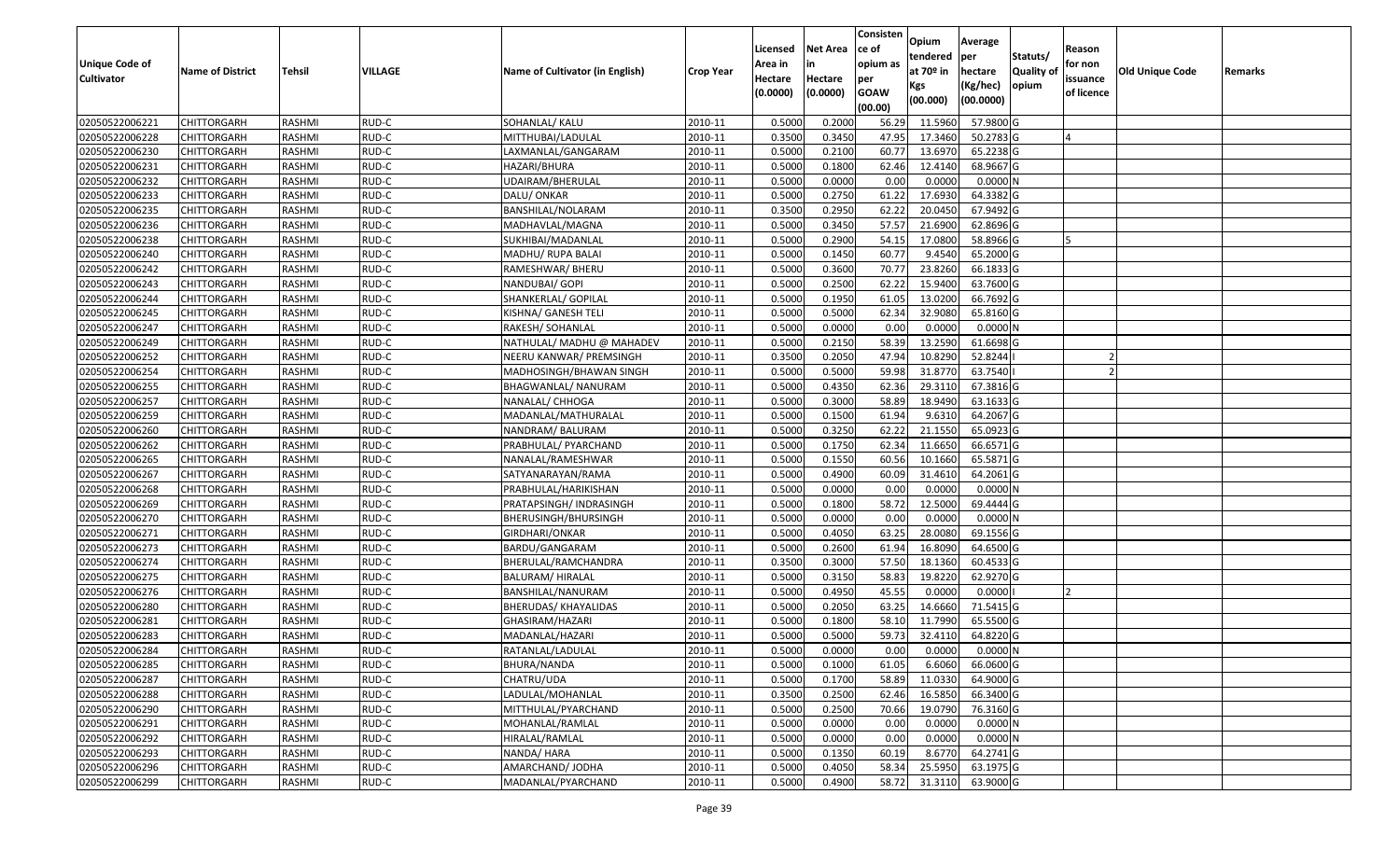|                   |                         |               |         |                                 |                  | Licensed | <b>Net Area</b> | Consisten<br>ce of | Opium           | Average               |                  | Reason     |                        |                    |
|-------------------|-------------------------|---------------|---------|---------------------------------|------------------|----------|-----------------|--------------------|-----------------|-----------------------|------------------|------------|------------------------|--------------------|
| Unique Code of    |                         |               |         |                                 |                  | Area in  | in              | opium as           | tendered        | per                   | Statuts/         | for non    |                        |                    |
| <b>Cultivator</b> | <b>Name of District</b> | <b>Tehsil</b> | VILLAGE | Name of Cultivator (in English) | <b>Crop Year</b> | Hectare  | Hectare         | per                | at $70°$ in     | hectare               | <b>Quality o</b> | issuance   | <b>Old Unique Code</b> | Remarks            |
|                   |                         |               |         |                                 |                  | (0.0000) | (0.0000)        | <b>GOAW</b>        | Kgs<br>(00.000) | (Kg/hec)<br>(00.0000) | opium            | of licence |                        |                    |
|                   |                         |               |         |                                 |                  |          |                 | (00.00)            |                 |                       |                  |            |                        |                    |
| 02050522006301    | <b>CHITTORGARH</b>      | RASHMI        | RUD-C   | MADANLAL/ LOBHU                 | 2010-11          | 0.5000   | 0.1900          | 54.53              | 11.331          | 59.6368 G             |                  |            |                        | <b>NAME CHANGE</b> |
| 02050522006302    | CHITTORGARH             | RASHMI        | RUD-C   | NARAYAN/ UDAIRAM                | 2010-11          | 0.5000   | 0.3850          | 58.29              | 23.4580         | 60.9299 G             |                  |            |                        |                    |
| 02050522006303    | CHITTORGARH             | RASHMI        | RUD-C   | MUKESH KUMAR/ SOHANLAL          | 2010-11          | 0.5000   | 0.0000          | 0.00               | 0.0000          | 0.0000N               |                  |            |                        |                    |
| 02050522006309    | <b>CHITTORGARH</b>      | RASHMI        | RUD-C   | SHYAMLAL/MOHANLAL               | 2010-11          | 0.3500   | 0.2000          | 62.75              | 13.0380         | 65.1900 G             |                  |            |                        |                    |
| 02050522006310    | CHITTORGARH             | RASHMI        | RUD-C   | OMPRAKASH/ AMARCHAND            | 2010-11          | 0.5000   | 0.0000          | 0.00               | 0.0000          | 0.0000N               |                  |            |                        |                    |
| 02050522006311    | <b>CHITTORGARH</b>      | RASHMI        | RUD-C   | PRABHUDAS/ BHURADAS             | 2010-11          | 0.5000   | 0.0600          | 63.56              | 4.5040          | 75.0667 G             |                  |            |                        |                    |
| 02050522006312    | CHITTORGARH             | RASHMI        | RUD-C   | ANCHIBAI/ NARAYAN               | 2010-11          | 0.5000   | 0.2800          | 58.94              | 17.7500         | 63.3929 G             |                  |            |                        |                    |
| 02050522006313    | <b>CHITTORGARH</b>      | <b>RASHMI</b> | RUD-C   | SOHANLAL/BANSHILAL              | 2010-11          | 0.5000   | 0.1050          | 59.50              | 6.4290          | 61.2286 G             |                  |            |                        |                    |
| 02050522006314    | CHITTORGARH             | RASHMI        | RUD-C   | CHANDIBAI/ MADHO                | 2010-11          | 0.3500   | 0.3000          | 58.64              | 18.8930         | 62.9767 G             |                  |            |                        |                    |
| 02050522006315    | <b>CHITTORGARH</b>      | RASHMI        | RUD-C   | <b>BHERU/ KELA</b>              | 2010-11          | 0.3500   | 0.2900          | 57.85              | 18.0430         | 62.2172 G             |                  |            |                        |                    |
| 02050522006316    | CHITTORGARH             | RASHMI        | RUD-C   | MADHOSINGH/ DEVISINGH           | 2010-11          | 0.5000   | 0.5000          | 63.97              | 33.7820         | 67.5640 G             |                  |            |                        |                    |
| 02050522006319    | <b>CHITTORGARH</b>      | RASHMI        | RUD-C   | KANKUBAI/BANSHILAL              | 2010-11          | 0.5000   | 0.2900          | 59.43              | 18.3780         | 63.3724 G             |                  |            |                        |                    |
| 02050522006321    | <b>CHITTORGARH</b>      | RASHMI        | RUD-C   | NANDRAM/GOPI                    | 2010-11          | 0.5000   | 0.1000          | 63.83              | 6.9460          | 69.4600 G             |                  |            |                        |                    |
| 02050522006323    | <b>CHITTORGARH</b>      | RASHMI        | RUD-C   | UGMIBAI/ NANURAM                | 2010-11          | 0.5000   | 0.1050          | 60.56              | 6.9570          | 66.2571 G             |                  |            |                        |                    |
| 02050522006324    | <b>CHITTORGARH</b>      | RASHMI        | RUD-C   | MOHANLAL/GANGARAM               | 2010-11          | 0.5000   | 0.3950          | 46.70              | 8.1640          | 20.6680               |                  |            |                        |                    |
| 02050522006328    | CHITTORGARH             | RASHMI        | RUD-C   | BANSHILAL/RAMA                  | 2010-11          | 0.5000   | 0.2250          | 58.72              | 14.0140         | 62.2844 G             |                  |            |                        |                    |
| 02050522006329    | CHITTORGARH             | RASHMI        | RUD-C   | HIRALAL/KELA                    | 2010-11          | 0.3500   | 0.2950          | 56.84              | 18.6520         | 63.2271 G             |                  |            |                        |                    |
| 02050522006330    | CHITTORGARH             | RASHMI        | RUD-C   | HIRALAL/UDA                     | 2010-11          | 0.5000   | 0.1100          | 58.12              | 7.3650          | 66.9545 G             |                  |            |                        |                    |
| 02050522006332    | CHITTORGARH             | RASHMI        | RUD-C   | KUSHVIRSINGH/ NARAYANSINGH      | 2010-11          | 0.3500   | 0.2950          | 59.68              | 19.9280         | 67.5525 G             |                  |            |                        |                    |
| 02050522006336    | CHITTORGARH             | RASHMI        | RUD-C   | BHAGWANLAL/UDAILAL              | 2010-11          | 0.3500   | 0.2050          | 59.1               | 12.6450         | 61.6829 G             |                  |            |                        |                    |
| 02050522006337    | CHITTORGARH             | RASHMI        | RUD-C   | SHANKERLAL/ NATHU               | 2010-11          | 0.5000   | 0.2400          | 56.94              | 15.091          | 62.8792 G             |                  |            |                        |                    |
| 02050522006341    | CHITTORGARH             | RASHMI        | RUD-D   | BHERULAL/RAMLAL                 | 2010-11          | 0.5000   | 0.2600          | 64.84              | 18.755          | 72.1346 G             |                  |            |                        |                    |
| 02050522006342    | CHITTORGARH             | RASHMI        | RUD-D   | HEMRAJ/ GOPI                    | 2010-11          | 0.3500   | 0.3400          | 64.84              | 24.3090         | 71.4971G              |                  |            |                        |                    |
| 02050522006343    | CHITTORGARH             | RASHMI        | RUD-D   | SURESHCHANDRA/UDAIRAM           | 2010-11          | 0.5000   | 0.2500          | 61.64              | 16.8200         | 67.2800 G             |                  |            |                        |                    |
| 02050522006345    | CHITTORGARH             | RASHMI        | RUD-D   | GIRDHARI/ NATHU                 | 2010-11          | 0.5000   | 0.2000          | 59.00              | 12.2480         | 61.2400 G             |                  |            |                        |                    |
| 02050522006346    | CHITTORGARH             | <b>RASHMI</b> | RUD-D   | UDIBAI/ BHAWANIDAS              | 2010-11          | 0.5000   | 0.4500          | 61.89              | 29.7790         | 66.1756 G             |                  |            |                        |                    |
| 02050522006347    | <b>CHITTORGARH</b>      | RASHMI        | RUD-D   | BARJIBAI/ GOPI                  | 2010-11          | 0.5000   | 0.1000          | 62.05              | 6.9970          | 69.9700 G             |                  |            |                        |                    |
| 02050522006348    | CHITTORGARH             | RASHMI        | RUD-D   | TULSIBAI/ GIRDHARI              | 2010-11          | 0.5000   | 0.3850          | 58.59              | 25.1900         | 65.4286 G             |                  |            |                        |                    |
| 02050522006349    | CHITTORGARH             | RASHMI        | RUD-D   | JAGANNATH / GOKAL               | 2010-11          | 0.5000   | 0.1950          | 61.89              | 13.3550         | 68.4872 G             |                  |            |                        |                    |
| 02050522006351    | <b>CHITTORGARH</b>      | RASHMI        | RUD-D   | PRABHULAL/ JITU                 | 2010-11          | 0.5000   | 0.3050          | 61.82              | 20.8100         | 68.2295 G             |                  |            |                        |                    |
| 02050522006352    | <b>CHITTORGARH</b>      | RASHMI        | RUD-D   | MITTHULAL/ CHAMNA               | 2010-11          | 0.5000   | 0.0950          | 65.40              | 6.7230          | 70.7684 G             |                  |            |                        |                    |
| 02050522006353    | CHITTORGARH             | RASHMI        | RUD-D   | SHAMBHULAL A/S JITU             | 2010-11          | 0.5000   | 0.4750          | 54.30              | 27.5770         | 58.0568 G             |                  |            |                        |                    |
| 02050522006354    | CHITTORGARH             | <b>RASHMI</b> | RUD-D   | RAMIBAI/ HARLAL                 | 2010-11          | 0.3500   | 0.3400          | 62.57              | 22.5440         | 66.3059 G             |                  |            |                        |                    |
| 02050522006356    | CHITTORGARH             | RASHMI        | RUD-D   | DEUBAI/ CHAMPALAL               | 2010-11          | 0.5000   | 0.4350          | 56.78              | 26.2380         | 60.3172G              |                  |            |                        |                    |
| 02050522006357    | CHITTORGARH             | RASHMI        | RUD-D   | ONKAR/ CHENA                    | 2010-11          | 0.3500   | 0.1200          | 60.52              | 7.9110          | 65.9250 G             |                  |            |                        |                    |
| 02050522006358    | CHITTORGARH             | RASHMI        | RUD-D   | SHANTIBAI/ BHANWARLAL           | 2010-11          | 0.5000   | 0.3500          | 57.16              | 22.0990         | 63.1400 G             |                  |            |                        | <b>NAME CHANGE</b> |
| 02050522006359    | <b>CHITTORGARH</b>      | RASHMI        | RUD-D   | JANIBAI/ LOBHU                  | 2010-11          | 0.3500   | 0.1000          | 61.89              | 6.6580          | 66.5800 G             |                  |            |                        |                    |
| 02050522006361    | <b>CHITTORGARH</b>      | RASHMI        | RUD-D   | GOKUL/ UDA                      | 2010-11          | 0.3500   | 0.2900          | 57.94              | 17.7480         | 61.2000 G             |                  |            |                        |                    |
| 02050522006362    | <b>CHITTORGARH</b>      | RASHMI        | RUD-D   | RATAN/ MANGU                    | 2010-11          | 0.5000   | 0.3050          | 67.89              | 20.1580         | 66.0918 G             |                  |            |                        |                    |
| 02050522006363    | <b>CHITTORGARH</b>      | RASHMI        | RUD-D   | NANIBAI/ BARDICHAND             | 2010-11          | 0.5000   | 0.1950          | 61.82              | 13.7120         | 70.3179 G             |                  |            |                        |                    |
| 02050522006364    | CHITTORGARH             | RASHMI        | RUD-D   | SUKHIBAI/ RAGHUNATH             | 2010-11          | 0.5000   | 0.0000          | 0.00               | 0.0000          | 0.0000N               |                  |            |                        |                    |
| 02050522006366    | <b>CHITTORGARH</b>      | RASHMI        | RUD-D   | RATANLAL/ HARIKISHAN            | 2010-11          | 0.5000   | 0.3800          | 54.06              | 23.1480         | 60.9158 G             |                  |            |                        |                    |
| 02050522006367    | <b>CHITTORGARH</b>      | RASHMI        | RUD-D   | SHANKERLAL/ CHHOGA              | 2010-11          | 0.3500   | 0.2100          | 61.89              | 14.0240         | 66.7810 G             |                  |            |                        |                    |
| 02050522006368    | CHITTORGARH             | RASHMI        | RUD-D   | MANOHARSINGH/ UDAISINGH         | 2010-11          | 0.5000   | 0.0000          | 0.00               | 0.0000          | $0.0000$ N            |                  |            |                        |                    |
| 02050522006369    | <b>CHITTORGARH</b>      | RASHMI        | RUD-D   | BHUWANA/ UDAIRAM JAT            | 2010-11          | 0.3500   | 0.2900          | 65.40              | 20.5170         | 70.7483 G             |                  |            |                        |                    |
| 02050522006370    | <b>CHITTORGARH</b>      | RASHMI        | RUD-D   | <b>BHERU/ CHATRU</b>            | 2010-11          | 0.5000   | 0.4200          | 61.89              | 27.4760         | 65.4190 G             |                  |            |                        |                    |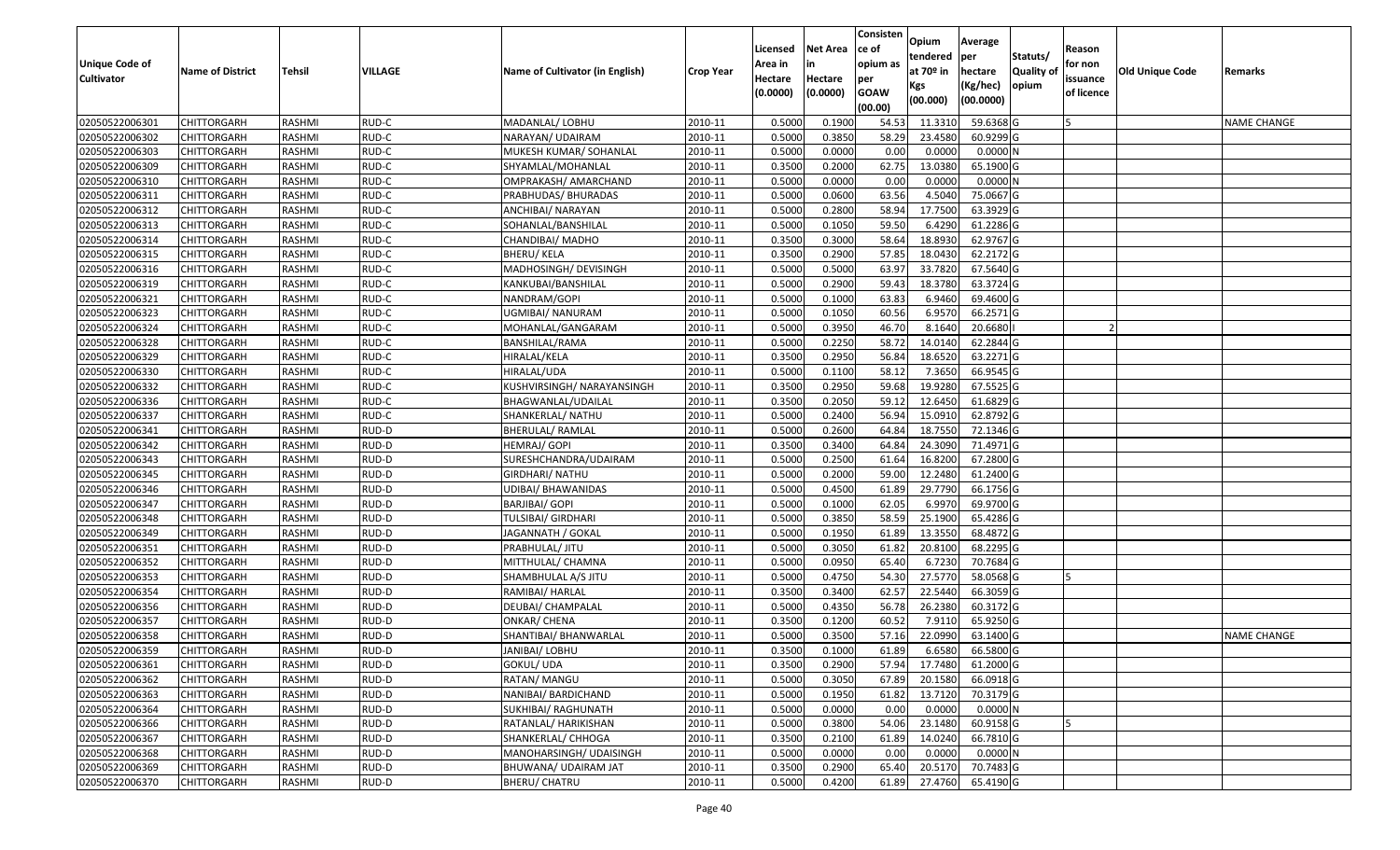| 02050522006373<br>RASHMI<br>NATHU/ GOPI<br>0.5000<br>0.1250<br>8.5750<br>68.6000 G<br><b>CHITTORGARH</b><br>RUD-D<br>2010-11<br>61.73<br>02050522006375<br>0.5000<br>0.2550<br>63.98<br>17.8810<br>CHITTORGARH<br>RASHMI<br>RUD-D<br>AMARCHAND/ PANNALAL<br>2010-11<br>70.1216 G<br>RASHMI<br>RUD-D<br>2010-11<br>0.5000<br>0.4850<br>59.79<br>31.6600<br>65.2784 G<br>02050522006376<br>CHITTORGARH<br>RAMSUKHI/ PRATHVIRAJ @ PARTHU<br>02050522006377<br><b>CHITTORGARH</b><br>RASHMI<br>RUD-D<br>2010-11<br>0.5000<br>0.2000<br>60.66<br>12.6640<br>63.3200 G<br>BADAMBAI/ BALURAM<br>02050522006378<br>RASHMI<br>RUD-D<br>0.5000<br>0.2000<br>13.5060<br>67.5300 G<br>CHITTORGARH<br>RAMESHWAR/ LALURAM<br>2010-11<br>61.23<br>0.5000<br>0.0000<br>0.00<br>0.0000<br>02050522006379<br>RASHMI<br>RUD-D<br>2010-11<br>$0.0000$ N<br>CHITTORGARH<br>NANDRAM/ MADHO<br>02050522006380<br><b>RASHMI</b><br>RUD-D<br>NARAYAN/ EKLING<br>2010-11<br>0.3500<br>0.1400<br>59.30<br>9.0810<br>64.8643 G<br>CHITTORGARH<br>02050522006381<br>CHITTORGARH<br>RASHMI<br>RUD-D<br>JAGDISHCHANDRA/RAMESHWARLAL<br>2010-11<br>0.5000<br>0.0000<br>0.00<br>0.0000<br>$0.0000$ N<br>56.87<br>RUD-D<br>0.5000<br>0.1100<br>6.7110<br>61.0091G<br>02050522006382<br>CHITTORGARH<br>RASHMI<br>SURESHCHANDRA/ RAMCHANDRA<br>2010-11<br>58.59<br>02050522006387<br>RASHMI<br>RUD-D<br>2010-11<br>0.3500<br>0.1500<br>9.2960<br>61.9733 G<br>CHITTORGARH<br>MADHU/ LALU<br>0.2200<br>65.7227 G<br>02050522006388<br>RUD-D<br>0.5000<br>58.96<br>14.4590<br>CHITTORGARH<br>RASHMI<br>RATANLAL/ VENA<br>2010-11<br>02050522006389<br>RUD-D<br>0.3500<br>0.2500<br>17.1790<br>68.7160 G<br>CHITTORGARH<br>RASHMI<br><b>GHISIBAI/ MITTHU</b><br>2010-11<br>61.73<br>02050522006390<br>RUD-D<br>0.5000<br>0.1850<br>63.34<br>13.5120<br>73.0378 G<br>CHITTORGARH<br>RASHMI<br>UDA/ LAXMAN<br>2010-11<br>0.5000<br>0.1550<br>60.66<br>RASHMI<br>RUD-D<br>10.2300<br>66.0000 G<br>02050522006392<br>CHITTORGARH<br>PRABHULAL/ONKAR<br>2010-11<br>0.5000<br>0.2050<br>59.39<br>13.1460<br>02050522006393<br>RASHMI<br>RUD-D<br>64.1268 G<br>CHITTORGARH<br><b>GOPILAL/ KISHORE</b><br>2010-11<br>02050522006395<br>RASHMI<br>RUD-D<br>DALU/ MADHU<br>0.3500<br>0.3450<br>60.17<br>22.5580<br>65.3855 G<br>CHITTORGARH<br>2010-11<br>0.5000<br>0.2950<br>02050522006398<br>RUD-D<br>62.75<br>19.8420<br>67.2610 G<br>CHITTORGARH<br>RASHMI<br>JAMNALAL/HABUDA<br>2010-11<br>54.71<br>RASHMI<br>RUD-D<br>0.3500<br>0.3000<br>17.7830<br>59.2767 G<br>02050522006399<br>CHITTORGARH<br>SOSARBAI/ HAZARILAL<br>2010-11<br>0.5000<br>0.1550<br>59.59<br>10.2070<br>02050522006402<br><b>CHITTORGARH</b><br>RASHMI<br>RUD-D<br>2010-11<br>65.8516 G<br><b>BALURAM/ BHERU</b><br>02050522006403<br>RASHMI<br>RUD-D<br>0.5000<br>0.2200<br>63.34<br>15.0770<br>68.5318 G<br>CHITTORGARH<br>MOHANLAL/DALCHAND<br>2010-11<br>02050522006404<br>RUD-D<br>0.5000<br>0.1000<br>7.1270<br>71.2700 G<br>CHITTORGARH<br>RASHMI<br>MOHAN/ BANSHILAL<br>2010-11<br>67.00<br>RUD-D<br>0.5000<br>0.0000<br>0.00<br>0.0000<br>0.0000N<br>02050522006407<br>CHITTORGARH<br>RASHMI<br><b>BALU/ GANESH</b><br>2010-11<br>02050522006408<br>RASHMI<br>RUD-D<br>2010-11<br>0.5000<br>0.1850<br>60.39<br>11.9240<br>64.4541 G<br>CHITTORGARH<br><b>BANSHILAL/ KISHORE</b><br>02050522006409<br><b>RASHMI</b><br>RUD-D<br>2010-11<br>0.5000<br>0.1000<br>62.57<br>6.7510<br>67.5100 G<br>CHITTORGARH<br>DHANRAJ/ BHUWANA<br>0.5000<br>02050522006410<br>RASHMI<br>RUD-D<br>NANDRAM/ GOPI<br>2010-11<br>0.1050<br>62.75<br>7.3340<br>69.8476 G<br>CHITTORGARH<br>62.66<br>RUD-D<br>0.5000<br>0.1550<br>9.7260<br>62.7484 G<br>02050522006411<br>RASHMI<br>BALARAM/ BHAGU @ BHAGIRATH<br>2010-11<br>CHITTORGARH<br>0.4950<br>32.8690<br>02050522006413<br><b>CHITTORGARH</b><br><b>RASHMI</b><br>RUD-D<br>CHANDABAI/ SHANKERLAL<br>2010-11<br>0.5000<br>61.75<br>66.4020 G<br>02050522006414<br>RASHMI<br>RUD-D<br>0.3500<br>0.3500<br>59.02<br>21.2840<br>60.8114 G<br>CHITTORGARH<br>DHAPUBAI/ PRATAP<br>2010-11<br>02050522006415<br>RASHMI<br>RUD-D<br>2010-11<br>0.3500<br>0.1750<br>57.61<br>11.2030<br>64.0171 G<br><b>CHITTORGARH</b><br>NARAYANI/ GHEESA<br>0.3500<br>0.2900<br>02050522006417<br>RUD-D<br>54.64<br>17.1440<br>59.1172 G<br>CHITTORGARH<br>RASHMI<br>BHERULAL/ RAMCHANDRA<br>2010-11<br>15<br>0.2850<br>58.78<br>18.2560<br>02050522006420<br><b>RASHMI</b><br>RUD-D<br>2010-11<br>0.5000<br>64.0561 G<br><b>CHITTORGARH</b><br>SOSARBAI/ BANSHILAL<br>02050522006421<br>RASHMI<br>RUD-D<br>0.5000<br>0.5200<br>51.91<br>0.0000<br>0.0000<br><b>CHITTORGARH</b><br>SHANTIBAI/ SHOBHA<br>2010-11<br>02050522006422<br>RASHMI<br>RUD-D<br>0.5000<br>0.2900<br>CHITTORGARH<br>JAGNNATH/ PYARA<br>2010-11<br>63.34<br>20.2020<br>69.6621 G<br>RUD-D<br>0.5000<br>0.3000<br>62.75<br>20.1270<br>67.0900 G<br>02050522006425<br>RASHMI<br>2010-11<br><b>CHITTORGARH</b><br>BHERU/ RUPA<br>02050522006427<br>RASHMI<br>RUD-D<br>2010-11<br>0.5000<br>0.1000<br>68.5800 G<br><b>CHITTORGARH</b><br>SHANKERLAL/ RAMCHANDRA<br>63.35<br>6.8580<br>0.5000<br>0.5100<br>47.25<br>26.4820<br>51.9255 G<br>02050522006429<br>RASHMI<br>RUD-D<br>RATANLAL/ BANSHILAL<br>2010-11<br><b>CHITTORGARH</b><br>02050522006432<br>RASHMI<br>RUD-D<br>DHAPUBAI/ MAGNA<br>2010-11<br>0.5000<br>0.2000<br>57.73<br>12.8520<br>64.2600 G<br><b>CHITTORGARH</b><br>02050522006434<br>RASHMI<br>RUD-D<br>0.5000<br>0.1750<br>12.0530<br>68.8743 G<br><b>CHITTORGARH</b><br>MANGILAL/PYARCHAND-I<br>2010-11<br>61.16<br>58.29<br>02050522006437<br>RASHMI<br>RUD-D<br>2010-11<br>0.3500<br>0.1600<br>10.1280<br>63.3000 G<br><b>CHITTORGARH</b><br>NARAYAN A/S BAGHA/ BALU<br>0.1000<br>6.7920<br>67.9200 G<br>02050522006438<br><b>CHITTORGARH</b><br>RASHMI<br>RUD-D<br>2010-11<br>0.5000<br>65.40<br>SAMPATLAL/SHANKERLAL<br>02050522006439<br>RUD-D<br>0.2900<br>63.7345 G<br><b>CHITTORGARH</b><br>RASHMI<br>SANTOKIBAI/ NATHU<br>2010-11<br>0.5000<br>61.18<br>18.4830<br>62.6526 G<br>02050522006440<br>RUD-D<br>JAMNIBAI/BHANWARLAL<br>0.5000<br>0.1900<br>57.15<br>11.9040<br><b>CHITTORGARH</b><br>RASHMI<br>2010-11<br>RASHMI<br>RUD-D<br>0.5000<br>0.2100<br>64.2714 G<br>02050522006442<br><b>CHITTORGARH</b><br>MADHAVLAL/ HAZARI<br>2010-11<br>60.17<br>13.4970<br>02050522006444<br>0.3200<br>62.61 21.1740 66.1688 G<br><b>CHITTORGARH</b><br>RASHMI<br>RUD-D<br>CHATRU/ BALURAM<br>2010-11<br>0.5000 | <b>Unique Code of</b><br><b>Cultivator</b> | <b>Name of District</b> | Tehsil | VILLAGE | Name of Cultivator (in English) | <b>Crop Year</b> | Licensed<br>Area in<br>Hectare<br>(0.0000) | Net Area<br>in<br>Hectare<br>(0.0000) | Consisten<br>ce of<br>opium as<br>per<br><b>GOAW</b><br>(00.00) | Opium<br>tendered<br>at 70º in<br>Kgs<br>(00.000) | Average<br>per<br>hectare<br>(Kg/hec)<br>(00.0000) | Statuts/<br><b>Quality of</b><br>opium | Reason<br>for non<br>issuance<br>of licence | <b>Old Unique Code</b> | Remarks |
|-----------------------------------------------------------------------------------------------------------------------------------------------------------------------------------------------------------------------------------------------------------------------------------------------------------------------------------------------------------------------------------------------------------------------------------------------------------------------------------------------------------------------------------------------------------------------------------------------------------------------------------------------------------------------------------------------------------------------------------------------------------------------------------------------------------------------------------------------------------------------------------------------------------------------------------------------------------------------------------------------------------------------------------------------------------------------------------------------------------------------------------------------------------------------------------------------------------------------------------------------------------------------------------------------------------------------------------------------------------------------------------------------------------------------------------------------------------------------------------------------------------------------------------------------------------------------------------------------------------------------------------------------------------------------------------------------------------------------------------------------------------------------------------------------------------------------------------------------------------------------------------------------------------------------------------------------------------------------------------------------------------------------------------------------------------------------------------------------------------------------------------------------------------------------------------------------------------------------------------------------------------------------------------------------------------------------------------------------------------------------------------------------------------------------------------------------------------------------------------------------------------------------------------------------------------------------------------------------------------------------------------------------------------------------------------------------------------------------------------------------------------------------------------------------------------------------------------------------------------------------------------------------------------------------------------------------------------------------------------------------------------------------------------------------------------------------------------------------------------------------------------------------------------------------------------------------------------------------------------------------------------------------------------------------------------------------------------------------------------------------------------------------------------------------------------------------------------------------------------------------------------------------------------------------------------------------------------------------------------------------------------------------------------------------------------------------------------------------------------------------------------------------------------------------------------------------------------------------------------------------------------------------------------------------------------------------------------------------------------------------------------------------------------------------------------------------------------------------------------------------------------------------------------------------------------------------------------------------------------------------------------------------------------------------------------------------------------------------------------------------------------------------------------------------------------------------------------------------------------------------------------------------------------------------------------------------------------------------------------------------------------------------------------------------------------------------------------------------------------------------------------------------------------------------------------------------------------------------------------------------------------------------------------------------------------------------------------------------------------------------------------------------------------------------------------------------------------------------------------------------------------------------------------------------------------------------------------------------------------------------------------------------------------------------------------------------------------------------------------------------------------------------------------------------------------------------------------------------------------------------------------------------------------------------------------------------------------------------------------------------------------------------------------------------------------------------------------------------------------------------------------------------------------------------------------------------------------------------------------------------------------------------------------------------------------------------------------------------------------------------------------------------------------------------------------------------------------------------------------------------------------------------------------------------------------------------------------------------------------------------------------------------------------------------------------------------------------------------------------------------------------------------------------------------------------------------------------|--------------------------------------------|-------------------------|--------|---------|---------------------------------|------------------|--------------------------------------------|---------------------------------------|-----------------------------------------------------------------|---------------------------------------------------|----------------------------------------------------|----------------------------------------|---------------------------------------------|------------------------|---------|
|                                                                                                                                                                                                                                                                                                                                                                                                                                                                                                                                                                                                                                                                                                                                                                                                                                                                                                                                                                                                                                                                                                                                                                                                                                                                                                                                                                                                                                                                                                                                                                                                                                                                                                                                                                                                                                                                                                                                                                                                                                                                                                                                                                                                                                                                                                                                                                                                                                                                                                                                                                                                                                                                                                                                                                                                                                                                                                                                                                                                                                                                                                                                                                                                                                                                                                                                                                                                                                                                                                                                                                                                                                                                                                                                                                                                                                                                                                                                                                                                                                                                                                                                                                                                                                                                                                                                                                                                                                                                                                                                                                                                                                                                                                                                                                                                                                                                                                                                                                                                                                                                                                                                                                                                                                                                                                                                                                                                                                                                                                                                                                                                                                                                                                                                                                                                                                                                                                                                                                                                                                                                                                                                                                                                                                                                                                                                                                                                                                                           |                                            |                         |        |         |                                 |                  |                                            |                                       |                                                                 |                                                   |                                                    |                                        |                                             |                        |         |
|                                                                                                                                                                                                                                                                                                                                                                                                                                                                                                                                                                                                                                                                                                                                                                                                                                                                                                                                                                                                                                                                                                                                                                                                                                                                                                                                                                                                                                                                                                                                                                                                                                                                                                                                                                                                                                                                                                                                                                                                                                                                                                                                                                                                                                                                                                                                                                                                                                                                                                                                                                                                                                                                                                                                                                                                                                                                                                                                                                                                                                                                                                                                                                                                                                                                                                                                                                                                                                                                                                                                                                                                                                                                                                                                                                                                                                                                                                                                                                                                                                                                                                                                                                                                                                                                                                                                                                                                                                                                                                                                                                                                                                                                                                                                                                                                                                                                                                                                                                                                                                                                                                                                                                                                                                                                                                                                                                                                                                                                                                                                                                                                                                                                                                                                                                                                                                                                                                                                                                                                                                                                                                                                                                                                                                                                                                                                                                                                                                                           |                                            |                         |        |         |                                 |                  |                                            |                                       |                                                                 |                                                   |                                                    |                                        |                                             |                        |         |
|                                                                                                                                                                                                                                                                                                                                                                                                                                                                                                                                                                                                                                                                                                                                                                                                                                                                                                                                                                                                                                                                                                                                                                                                                                                                                                                                                                                                                                                                                                                                                                                                                                                                                                                                                                                                                                                                                                                                                                                                                                                                                                                                                                                                                                                                                                                                                                                                                                                                                                                                                                                                                                                                                                                                                                                                                                                                                                                                                                                                                                                                                                                                                                                                                                                                                                                                                                                                                                                                                                                                                                                                                                                                                                                                                                                                                                                                                                                                                                                                                                                                                                                                                                                                                                                                                                                                                                                                                                                                                                                                                                                                                                                                                                                                                                                                                                                                                                                                                                                                                                                                                                                                                                                                                                                                                                                                                                                                                                                                                                                                                                                                                                                                                                                                                                                                                                                                                                                                                                                                                                                                                                                                                                                                                                                                                                                                                                                                                                                           |                                            |                         |        |         |                                 |                  |                                            |                                       |                                                                 |                                                   |                                                    |                                        |                                             |                        |         |
|                                                                                                                                                                                                                                                                                                                                                                                                                                                                                                                                                                                                                                                                                                                                                                                                                                                                                                                                                                                                                                                                                                                                                                                                                                                                                                                                                                                                                                                                                                                                                                                                                                                                                                                                                                                                                                                                                                                                                                                                                                                                                                                                                                                                                                                                                                                                                                                                                                                                                                                                                                                                                                                                                                                                                                                                                                                                                                                                                                                                                                                                                                                                                                                                                                                                                                                                                                                                                                                                                                                                                                                                                                                                                                                                                                                                                                                                                                                                                                                                                                                                                                                                                                                                                                                                                                                                                                                                                                                                                                                                                                                                                                                                                                                                                                                                                                                                                                                                                                                                                                                                                                                                                                                                                                                                                                                                                                                                                                                                                                                                                                                                                                                                                                                                                                                                                                                                                                                                                                                                                                                                                                                                                                                                                                                                                                                                                                                                                                                           |                                            |                         |        |         |                                 |                  |                                            |                                       |                                                                 |                                                   |                                                    |                                        |                                             |                        |         |
|                                                                                                                                                                                                                                                                                                                                                                                                                                                                                                                                                                                                                                                                                                                                                                                                                                                                                                                                                                                                                                                                                                                                                                                                                                                                                                                                                                                                                                                                                                                                                                                                                                                                                                                                                                                                                                                                                                                                                                                                                                                                                                                                                                                                                                                                                                                                                                                                                                                                                                                                                                                                                                                                                                                                                                                                                                                                                                                                                                                                                                                                                                                                                                                                                                                                                                                                                                                                                                                                                                                                                                                                                                                                                                                                                                                                                                                                                                                                                                                                                                                                                                                                                                                                                                                                                                                                                                                                                                                                                                                                                                                                                                                                                                                                                                                                                                                                                                                                                                                                                                                                                                                                                                                                                                                                                                                                                                                                                                                                                                                                                                                                                                                                                                                                                                                                                                                                                                                                                                                                                                                                                                                                                                                                                                                                                                                                                                                                                                                           |                                            |                         |        |         |                                 |                  |                                            |                                       |                                                                 |                                                   |                                                    |                                        |                                             |                        |         |
|                                                                                                                                                                                                                                                                                                                                                                                                                                                                                                                                                                                                                                                                                                                                                                                                                                                                                                                                                                                                                                                                                                                                                                                                                                                                                                                                                                                                                                                                                                                                                                                                                                                                                                                                                                                                                                                                                                                                                                                                                                                                                                                                                                                                                                                                                                                                                                                                                                                                                                                                                                                                                                                                                                                                                                                                                                                                                                                                                                                                                                                                                                                                                                                                                                                                                                                                                                                                                                                                                                                                                                                                                                                                                                                                                                                                                                                                                                                                                                                                                                                                                                                                                                                                                                                                                                                                                                                                                                                                                                                                                                                                                                                                                                                                                                                                                                                                                                                                                                                                                                                                                                                                                                                                                                                                                                                                                                                                                                                                                                                                                                                                                                                                                                                                                                                                                                                                                                                                                                                                                                                                                                                                                                                                                                                                                                                                                                                                                                                           |                                            |                         |        |         |                                 |                  |                                            |                                       |                                                                 |                                                   |                                                    |                                        |                                             |                        |         |
|                                                                                                                                                                                                                                                                                                                                                                                                                                                                                                                                                                                                                                                                                                                                                                                                                                                                                                                                                                                                                                                                                                                                                                                                                                                                                                                                                                                                                                                                                                                                                                                                                                                                                                                                                                                                                                                                                                                                                                                                                                                                                                                                                                                                                                                                                                                                                                                                                                                                                                                                                                                                                                                                                                                                                                                                                                                                                                                                                                                                                                                                                                                                                                                                                                                                                                                                                                                                                                                                                                                                                                                                                                                                                                                                                                                                                                                                                                                                                                                                                                                                                                                                                                                                                                                                                                                                                                                                                                                                                                                                                                                                                                                                                                                                                                                                                                                                                                                                                                                                                                                                                                                                                                                                                                                                                                                                                                                                                                                                                                                                                                                                                                                                                                                                                                                                                                                                                                                                                                                                                                                                                                                                                                                                                                                                                                                                                                                                                                                           |                                            |                         |        |         |                                 |                  |                                            |                                       |                                                                 |                                                   |                                                    |                                        |                                             |                        |         |
|                                                                                                                                                                                                                                                                                                                                                                                                                                                                                                                                                                                                                                                                                                                                                                                                                                                                                                                                                                                                                                                                                                                                                                                                                                                                                                                                                                                                                                                                                                                                                                                                                                                                                                                                                                                                                                                                                                                                                                                                                                                                                                                                                                                                                                                                                                                                                                                                                                                                                                                                                                                                                                                                                                                                                                                                                                                                                                                                                                                                                                                                                                                                                                                                                                                                                                                                                                                                                                                                                                                                                                                                                                                                                                                                                                                                                                                                                                                                                                                                                                                                                                                                                                                                                                                                                                                                                                                                                                                                                                                                                                                                                                                                                                                                                                                                                                                                                                                                                                                                                                                                                                                                                                                                                                                                                                                                                                                                                                                                                                                                                                                                                                                                                                                                                                                                                                                                                                                                                                                                                                                                                                                                                                                                                                                                                                                                                                                                                                                           |                                            |                         |        |         |                                 |                  |                                            |                                       |                                                                 |                                                   |                                                    |                                        |                                             |                        |         |
|                                                                                                                                                                                                                                                                                                                                                                                                                                                                                                                                                                                                                                                                                                                                                                                                                                                                                                                                                                                                                                                                                                                                                                                                                                                                                                                                                                                                                                                                                                                                                                                                                                                                                                                                                                                                                                                                                                                                                                                                                                                                                                                                                                                                                                                                                                                                                                                                                                                                                                                                                                                                                                                                                                                                                                                                                                                                                                                                                                                                                                                                                                                                                                                                                                                                                                                                                                                                                                                                                                                                                                                                                                                                                                                                                                                                                                                                                                                                                                                                                                                                                                                                                                                                                                                                                                                                                                                                                                                                                                                                                                                                                                                                                                                                                                                                                                                                                                                                                                                                                                                                                                                                                                                                                                                                                                                                                                                                                                                                                                                                                                                                                                                                                                                                                                                                                                                                                                                                                                                                                                                                                                                                                                                                                                                                                                                                                                                                                                                           |                                            |                         |        |         |                                 |                  |                                            |                                       |                                                                 |                                                   |                                                    |                                        |                                             |                        |         |
|                                                                                                                                                                                                                                                                                                                                                                                                                                                                                                                                                                                                                                                                                                                                                                                                                                                                                                                                                                                                                                                                                                                                                                                                                                                                                                                                                                                                                                                                                                                                                                                                                                                                                                                                                                                                                                                                                                                                                                                                                                                                                                                                                                                                                                                                                                                                                                                                                                                                                                                                                                                                                                                                                                                                                                                                                                                                                                                                                                                                                                                                                                                                                                                                                                                                                                                                                                                                                                                                                                                                                                                                                                                                                                                                                                                                                                                                                                                                                                                                                                                                                                                                                                                                                                                                                                                                                                                                                                                                                                                                                                                                                                                                                                                                                                                                                                                                                                                                                                                                                                                                                                                                                                                                                                                                                                                                                                                                                                                                                                                                                                                                                                                                                                                                                                                                                                                                                                                                                                                                                                                                                                                                                                                                                                                                                                                                                                                                                                                           |                                            |                         |        |         |                                 |                  |                                            |                                       |                                                                 |                                                   |                                                    |                                        |                                             |                        |         |
|                                                                                                                                                                                                                                                                                                                                                                                                                                                                                                                                                                                                                                                                                                                                                                                                                                                                                                                                                                                                                                                                                                                                                                                                                                                                                                                                                                                                                                                                                                                                                                                                                                                                                                                                                                                                                                                                                                                                                                                                                                                                                                                                                                                                                                                                                                                                                                                                                                                                                                                                                                                                                                                                                                                                                                                                                                                                                                                                                                                                                                                                                                                                                                                                                                                                                                                                                                                                                                                                                                                                                                                                                                                                                                                                                                                                                                                                                                                                                                                                                                                                                                                                                                                                                                                                                                                                                                                                                                                                                                                                                                                                                                                                                                                                                                                                                                                                                                                                                                                                                                                                                                                                                                                                                                                                                                                                                                                                                                                                                                                                                                                                                                                                                                                                                                                                                                                                                                                                                                                                                                                                                                                                                                                                                                                                                                                                                                                                                                                           |                                            |                         |        |         |                                 |                  |                                            |                                       |                                                                 |                                                   |                                                    |                                        |                                             |                        |         |
|                                                                                                                                                                                                                                                                                                                                                                                                                                                                                                                                                                                                                                                                                                                                                                                                                                                                                                                                                                                                                                                                                                                                                                                                                                                                                                                                                                                                                                                                                                                                                                                                                                                                                                                                                                                                                                                                                                                                                                                                                                                                                                                                                                                                                                                                                                                                                                                                                                                                                                                                                                                                                                                                                                                                                                                                                                                                                                                                                                                                                                                                                                                                                                                                                                                                                                                                                                                                                                                                                                                                                                                                                                                                                                                                                                                                                                                                                                                                                                                                                                                                                                                                                                                                                                                                                                                                                                                                                                                                                                                                                                                                                                                                                                                                                                                                                                                                                                                                                                                                                                                                                                                                                                                                                                                                                                                                                                                                                                                                                                                                                                                                                                                                                                                                                                                                                                                                                                                                                                                                                                                                                                                                                                                                                                                                                                                                                                                                                                                           |                                            |                         |        |         |                                 |                  |                                            |                                       |                                                                 |                                                   |                                                    |                                        |                                             |                        |         |
|                                                                                                                                                                                                                                                                                                                                                                                                                                                                                                                                                                                                                                                                                                                                                                                                                                                                                                                                                                                                                                                                                                                                                                                                                                                                                                                                                                                                                                                                                                                                                                                                                                                                                                                                                                                                                                                                                                                                                                                                                                                                                                                                                                                                                                                                                                                                                                                                                                                                                                                                                                                                                                                                                                                                                                                                                                                                                                                                                                                                                                                                                                                                                                                                                                                                                                                                                                                                                                                                                                                                                                                                                                                                                                                                                                                                                                                                                                                                                                                                                                                                                                                                                                                                                                                                                                                                                                                                                                                                                                                                                                                                                                                                                                                                                                                                                                                                                                                                                                                                                                                                                                                                                                                                                                                                                                                                                                                                                                                                                                                                                                                                                                                                                                                                                                                                                                                                                                                                                                                                                                                                                                                                                                                                                                                                                                                                                                                                                                                           |                                            |                         |        |         |                                 |                  |                                            |                                       |                                                                 |                                                   |                                                    |                                        |                                             |                        |         |
|                                                                                                                                                                                                                                                                                                                                                                                                                                                                                                                                                                                                                                                                                                                                                                                                                                                                                                                                                                                                                                                                                                                                                                                                                                                                                                                                                                                                                                                                                                                                                                                                                                                                                                                                                                                                                                                                                                                                                                                                                                                                                                                                                                                                                                                                                                                                                                                                                                                                                                                                                                                                                                                                                                                                                                                                                                                                                                                                                                                                                                                                                                                                                                                                                                                                                                                                                                                                                                                                                                                                                                                                                                                                                                                                                                                                                                                                                                                                                                                                                                                                                                                                                                                                                                                                                                                                                                                                                                                                                                                                                                                                                                                                                                                                                                                                                                                                                                                                                                                                                                                                                                                                                                                                                                                                                                                                                                                                                                                                                                                                                                                                                                                                                                                                                                                                                                                                                                                                                                                                                                                                                                                                                                                                                                                                                                                                                                                                                                                           |                                            |                         |        |         |                                 |                  |                                            |                                       |                                                                 |                                                   |                                                    |                                        |                                             |                        |         |
|                                                                                                                                                                                                                                                                                                                                                                                                                                                                                                                                                                                                                                                                                                                                                                                                                                                                                                                                                                                                                                                                                                                                                                                                                                                                                                                                                                                                                                                                                                                                                                                                                                                                                                                                                                                                                                                                                                                                                                                                                                                                                                                                                                                                                                                                                                                                                                                                                                                                                                                                                                                                                                                                                                                                                                                                                                                                                                                                                                                                                                                                                                                                                                                                                                                                                                                                                                                                                                                                                                                                                                                                                                                                                                                                                                                                                                                                                                                                                                                                                                                                                                                                                                                                                                                                                                                                                                                                                                                                                                                                                                                                                                                                                                                                                                                                                                                                                                                                                                                                                                                                                                                                                                                                                                                                                                                                                                                                                                                                                                                                                                                                                                                                                                                                                                                                                                                                                                                                                                                                                                                                                                                                                                                                                                                                                                                                                                                                                                                           |                                            |                         |        |         |                                 |                  |                                            |                                       |                                                                 |                                                   |                                                    |                                        |                                             |                        |         |
|                                                                                                                                                                                                                                                                                                                                                                                                                                                                                                                                                                                                                                                                                                                                                                                                                                                                                                                                                                                                                                                                                                                                                                                                                                                                                                                                                                                                                                                                                                                                                                                                                                                                                                                                                                                                                                                                                                                                                                                                                                                                                                                                                                                                                                                                                                                                                                                                                                                                                                                                                                                                                                                                                                                                                                                                                                                                                                                                                                                                                                                                                                                                                                                                                                                                                                                                                                                                                                                                                                                                                                                                                                                                                                                                                                                                                                                                                                                                                                                                                                                                                                                                                                                                                                                                                                                                                                                                                                                                                                                                                                                                                                                                                                                                                                                                                                                                                                                                                                                                                                                                                                                                                                                                                                                                                                                                                                                                                                                                                                                                                                                                                                                                                                                                                                                                                                                                                                                                                                                                                                                                                                                                                                                                                                                                                                                                                                                                                                                           |                                            |                         |        |         |                                 |                  |                                            |                                       |                                                                 |                                                   |                                                    |                                        |                                             |                        |         |
|                                                                                                                                                                                                                                                                                                                                                                                                                                                                                                                                                                                                                                                                                                                                                                                                                                                                                                                                                                                                                                                                                                                                                                                                                                                                                                                                                                                                                                                                                                                                                                                                                                                                                                                                                                                                                                                                                                                                                                                                                                                                                                                                                                                                                                                                                                                                                                                                                                                                                                                                                                                                                                                                                                                                                                                                                                                                                                                                                                                                                                                                                                                                                                                                                                                                                                                                                                                                                                                                                                                                                                                                                                                                                                                                                                                                                                                                                                                                                                                                                                                                                                                                                                                                                                                                                                                                                                                                                                                                                                                                                                                                                                                                                                                                                                                                                                                                                                                                                                                                                                                                                                                                                                                                                                                                                                                                                                                                                                                                                                                                                                                                                                                                                                                                                                                                                                                                                                                                                                                                                                                                                                                                                                                                                                                                                                                                                                                                                                                           |                                            |                         |        |         |                                 |                  |                                            |                                       |                                                                 |                                                   |                                                    |                                        |                                             |                        |         |
|                                                                                                                                                                                                                                                                                                                                                                                                                                                                                                                                                                                                                                                                                                                                                                                                                                                                                                                                                                                                                                                                                                                                                                                                                                                                                                                                                                                                                                                                                                                                                                                                                                                                                                                                                                                                                                                                                                                                                                                                                                                                                                                                                                                                                                                                                                                                                                                                                                                                                                                                                                                                                                                                                                                                                                                                                                                                                                                                                                                                                                                                                                                                                                                                                                                                                                                                                                                                                                                                                                                                                                                                                                                                                                                                                                                                                                                                                                                                                                                                                                                                                                                                                                                                                                                                                                                                                                                                                                                                                                                                                                                                                                                                                                                                                                                                                                                                                                                                                                                                                                                                                                                                                                                                                                                                                                                                                                                                                                                                                                                                                                                                                                                                                                                                                                                                                                                                                                                                                                                                                                                                                                                                                                                                                                                                                                                                                                                                                                                           |                                            |                         |        |         |                                 |                  |                                            |                                       |                                                                 |                                                   |                                                    |                                        |                                             |                        |         |
|                                                                                                                                                                                                                                                                                                                                                                                                                                                                                                                                                                                                                                                                                                                                                                                                                                                                                                                                                                                                                                                                                                                                                                                                                                                                                                                                                                                                                                                                                                                                                                                                                                                                                                                                                                                                                                                                                                                                                                                                                                                                                                                                                                                                                                                                                                                                                                                                                                                                                                                                                                                                                                                                                                                                                                                                                                                                                                                                                                                                                                                                                                                                                                                                                                                                                                                                                                                                                                                                                                                                                                                                                                                                                                                                                                                                                                                                                                                                                                                                                                                                                                                                                                                                                                                                                                                                                                                                                                                                                                                                                                                                                                                                                                                                                                                                                                                                                                                                                                                                                                                                                                                                                                                                                                                                                                                                                                                                                                                                                                                                                                                                                                                                                                                                                                                                                                                                                                                                                                                                                                                                                                                                                                                                                                                                                                                                                                                                                                                           |                                            |                         |        |         |                                 |                  |                                            |                                       |                                                                 |                                                   |                                                    |                                        |                                             |                        |         |
|                                                                                                                                                                                                                                                                                                                                                                                                                                                                                                                                                                                                                                                                                                                                                                                                                                                                                                                                                                                                                                                                                                                                                                                                                                                                                                                                                                                                                                                                                                                                                                                                                                                                                                                                                                                                                                                                                                                                                                                                                                                                                                                                                                                                                                                                                                                                                                                                                                                                                                                                                                                                                                                                                                                                                                                                                                                                                                                                                                                                                                                                                                                                                                                                                                                                                                                                                                                                                                                                                                                                                                                                                                                                                                                                                                                                                                                                                                                                                                                                                                                                                                                                                                                                                                                                                                                                                                                                                                                                                                                                                                                                                                                                                                                                                                                                                                                                                                                                                                                                                                                                                                                                                                                                                                                                                                                                                                                                                                                                                                                                                                                                                                                                                                                                                                                                                                                                                                                                                                                                                                                                                                                                                                                                                                                                                                                                                                                                                                                           |                                            |                         |        |         |                                 |                  |                                            |                                       |                                                                 |                                                   |                                                    |                                        |                                             |                        |         |
|                                                                                                                                                                                                                                                                                                                                                                                                                                                                                                                                                                                                                                                                                                                                                                                                                                                                                                                                                                                                                                                                                                                                                                                                                                                                                                                                                                                                                                                                                                                                                                                                                                                                                                                                                                                                                                                                                                                                                                                                                                                                                                                                                                                                                                                                                                                                                                                                                                                                                                                                                                                                                                                                                                                                                                                                                                                                                                                                                                                                                                                                                                                                                                                                                                                                                                                                                                                                                                                                                                                                                                                                                                                                                                                                                                                                                                                                                                                                                                                                                                                                                                                                                                                                                                                                                                                                                                                                                                                                                                                                                                                                                                                                                                                                                                                                                                                                                                                                                                                                                                                                                                                                                                                                                                                                                                                                                                                                                                                                                                                                                                                                                                                                                                                                                                                                                                                                                                                                                                                                                                                                                                                                                                                                                                                                                                                                                                                                                                                           |                                            |                         |        |         |                                 |                  |                                            |                                       |                                                                 |                                                   |                                                    |                                        |                                             |                        |         |
|                                                                                                                                                                                                                                                                                                                                                                                                                                                                                                                                                                                                                                                                                                                                                                                                                                                                                                                                                                                                                                                                                                                                                                                                                                                                                                                                                                                                                                                                                                                                                                                                                                                                                                                                                                                                                                                                                                                                                                                                                                                                                                                                                                                                                                                                                                                                                                                                                                                                                                                                                                                                                                                                                                                                                                                                                                                                                                                                                                                                                                                                                                                                                                                                                                                                                                                                                                                                                                                                                                                                                                                                                                                                                                                                                                                                                                                                                                                                                                                                                                                                                                                                                                                                                                                                                                                                                                                                                                                                                                                                                                                                                                                                                                                                                                                                                                                                                                                                                                                                                                                                                                                                                                                                                                                                                                                                                                                                                                                                                                                                                                                                                                                                                                                                                                                                                                                                                                                                                                                                                                                                                                                                                                                                                                                                                                                                                                                                                                                           |                                            |                         |        |         |                                 |                  |                                            |                                       |                                                                 |                                                   |                                                    |                                        |                                             |                        |         |
|                                                                                                                                                                                                                                                                                                                                                                                                                                                                                                                                                                                                                                                                                                                                                                                                                                                                                                                                                                                                                                                                                                                                                                                                                                                                                                                                                                                                                                                                                                                                                                                                                                                                                                                                                                                                                                                                                                                                                                                                                                                                                                                                                                                                                                                                                                                                                                                                                                                                                                                                                                                                                                                                                                                                                                                                                                                                                                                                                                                                                                                                                                                                                                                                                                                                                                                                                                                                                                                                                                                                                                                                                                                                                                                                                                                                                                                                                                                                                                                                                                                                                                                                                                                                                                                                                                                                                                                                                                                                                                                                                                                                                                                                                                                                                                                                                                                                                                                                                                                                                                                                                                                                                                                                                                                                                                                                                                                                                                                                                                                                                                                                                                                                                                                                                                                                                                                                                                                                                                                                                                                                                                                                                                                                                                                                                                                                                                                                                                                           |                                            |                         |        |         |                                 |                  |                                            |                                       |                                                                 |                                                   |                                                    |                                        |                                             |                        |         |
|                                                                                                                                                                                                                                                                                                                                                                                                                                                                                                                                                                                                                                                                                                                                                                                                                                                                                                                                                                                                                                                                                                                                                                                                                                                                                                                                                                                                                                                                                                                                                                                                                                                                                                                                                                                                                                                                                                                                                                                                                                                                                                                                                                                                                                                                                                                                                                                                                                                                                                                                                                                                                                                                                                                                                                                                                                                                                                                                                                                                                                                                                                                                                                                                                                                                                                                                                                                                                                                                                                                                                                                                                                                                                                                                                                                                                                                                                                                                                                                                                                                                                                                                                                                                                                                                                                                                                                                                                                                                                                                                                                                                                                                                                                                                                                                                                                                                                                                                                                                                                                                                                                                                                                                                                                                                                                                                                                                                                                                                                                                                                                                                                                                                                                                                                                                                                                                                                                                                                                                                                                                                                                                                                                                                                                                                                                                                                                                                                                                           |                                            |                         |        |         |                                 |                  |                                            |                                       |                                                                 |                                                   |                                                    |                                        |                                             |                        |         |
|                                                                                                                                                                                                                                                                                                                                                                                                                                                                                                                                                                                                                                                                                                                                                                                                                                                                                                                                                                                                                                                                                                                                                                                                                                                                                                                                                                                                                                                                                                                                                                                                                                                                                                                                                                                                                                                                                                                                                                                                                                                                                                                                                                                                                                                                                                                                                                                                                                                                                                                                                                                                                                                                                                                                                                                                                                                                                                                                                                                                                                                                                                                                                                                                                                                                                                                                                                                                                                                                                                                                                                                                                                                                                                                                                                                                                                                                                                                                                                                                                                                                                                                                                                                                                                                                                                                                                                                                                                                                                                                                                                                                                                                                                                                                                                                                                                                                                                                                                                                                                                                                                                                                                                                                                                                                                                                                                                                                                                                                                                                                                                                                                                                                                                                                                                                                                                                                                                                                                                                                                                                                                                                                                                                                                                                                                                                                                                                                                                                           |                                            |                         |        |         |                                 |                  |                                            |                                       |                                                                 |                                                   |                                                    |                                        |                                             |                        |         |
|                                                                                                                                                                                                                                                                                                                                                                                                                                                                                                                                                                                                                                                                                                                                                                                                                                                                                                                                                                                                                                                                                                                                                                                                                                                                                                                                                                                                                                                                                                                                                                                                                                                                                                                                                                                                                                                                                                                                                                                                                                                                                                                                                                                                                                                                                                                                                                                                                                                                                                                                                                                                                                                                                                                                                                                                                                                                                                                                                                                                                                                                                                                                                                                                                                                                                                                                                                                                                                                                                                                                                                                                                                                                                                                                                                                                                                                                                                                                                                                                                                                                                                                                                                                                                                                                                                                                                                                                                                                                                                                                                                                                                                                                                                                                                                                                                                                                                                                                                                                                                                                                                                                                                                                                                                                                                                                                                                                                                                                                                                                                                                                                                                                                                                                                                                                                                                                                                                                                                                                                                                                                                                                                                                                                                                                                                                                                                                                                                                                           |                                            |                         |        |         |                                 |                  |                                            |                                       |                                                                 |                                                   |                                                    |                                        |                                             |                        |         |
|                                                                                                                                                                                                                                                                                                                                                                                                                                                                                                                                                                                                                                                                                                                                                                                                                                                                                                                                                                                                                                                                                                                                                                                                                                                                                                                                                                                                                                                                                                                                                                                                                                                                                                                                                                                                                                                                                                                                                                                                                                                                                                                                                                                                                                                                                                                                                                                                                                                                                                                                                                                                                                                                                                                                                                                                                                                                                                                                                                                                                                                                                                                                                                                                                                                                                                                                                                                                                                                                                                                                                                                                                                                                                                                                                                                                                                                                                                                                                                                                                                                                                                                                                                                                                                                                                                                                                                                                                                                                                                                                                                                                                                                                                                                                                                                                                                                                                                                                                                                                                                                                                                                                                                                                                                                                                                                                                                                                                                                                                                                                                                                                                                                                                                                                                                                                                                                                                                                                                                                                                                                                                                                                                                                                                                                                                                                                                                                                                                                           |                                            |                         |        |         |                                 |                  |                                            |                                       |                                                                 |                                                   |                                                    |                                        |                                             |                        |         |
|                                                                                                                                                                                                                                                                                                                                                                                                                                                                                                                                                                                                                                                                                                                                                                                                                                                                                                                                                                                                                                                                                                                                                                                                                                                                                                                                                                                                                                                                                                                                                                                                                                                                                                                                                                                                                                                                                                                                                                                                                                                                                                                                                                                                                                                                                                                                                                                                                                                                                                                                                                                                                                                                                                                                                                                                                                                                                                                                                                                                                                                                                                                                                                                                                                                                                                                                                                                                                                                                                                                                                                                                                                                                                                                                                                                                                                                                                                                                                                                                                                                                                                                                                                                                                                                                                                                                                                                                                                                                                                                                                                                                                                                                                                                                                                                                                                                                                                                                                                                                                                                                                                                                                                                                                                                                                                                                                                                                                                                                                                                                                                                                                                                                                                                                                                                                                                                                                                                                                                                                                                                                                                                                                                                                                                                                                                                                                                                                                                                           |                                            |                         |        |         |                                 |                  |                                            |                                       |                                                                 |                                                   |                                                    |                                        |                                             |                        |         |
|                                                                                                                                                                                                                                                                                                                                                                                                                                                                                                                                                                                                                                                                                                                                                                                                                                                                                                                                                                                                                                                                                                                                                                                                                                                                                                                                                                                                                                                                                                                                                                                                                                                                                                                                                                                                                                                                                                                                                                                                                                                                                                                                                                                                                                                                                                                                                                                                                                                                                                                                                                                                                                                                                                                                                                                                                                                                                                                                                                                                                                                                                                                                                                                                                                                                                                                                                                                                                                                                                                                                                                                                                                                                                                                                                                                                                                                                                                                                                                                                                                                                                                                                                                                                                                                                                                                                                                                                                                                                                                                                                                                                                                                                                                                                                                                                                                                                                                                                                                                                                                                                                                                                                                                                                                                                                                                                                                                                                                                                                                                                                                                                                                                                                                                                                                                                                                                                                                                                                                                                                                                                                                                                                                                                                                                                                                                                                                                                                                                           |                                            |                         |        |         |                                 |                  |                                            |                                       |                                                                 |                                                   |                                                    |                                        |                                             |                        |         |
|                                                                                                                                                                                                                                                                                                                                                                                                                                                                                                                                                                                                                                                                                                                                                                                                                                                                                                                                                                                                                                                                                                                                                                                                                                                                                                                                                                                                                                                                                                                                                                                                                                                                                                                                                                                                                                                                                                                                                                                                                                                                                                                                                                                                                                                                                                                                                                                                                                                                                                                                                                                                                                                                                                                                                                                                                                                                                                                                                                                                                                                                                                                                                                                                                                                                                                                                                                                                                                                                                                                                                                                                                                                                                                                                                                                                                                                                                                                                                                                                                                                                                                                                                                                                                                                                                                                                                                                                                                                                                                                                                                                                                                                                                                                                                                                                                                                                                                                                                                                                                                                                                                                                                                                                                                                                                                                                                                                                                                                                                                                                                                                                                                                                                                                                                                                                                                                                                                                                                                                                                                                                                                                                                                                                                                                                                                                                                                                                                                                           |                                            |                         |        |         |                                 |                  |                                            |                                       |                                                                 |                                                   |                                                    |                                        |                                             |                        |         |
|                                                                                                                                                                                                                                                                                                                                                                                                                                                                                                                                                                                                                                                                                                                                                                                                                                                                                                                                                                                                                                                                                                                                                                                                                                                                                                                                                                                                                                                                                                                                                                                                                                                                                                                                                                                                                                                                                                                                                                                                                                                                                                                                                                                                                                                                                                                                                                                                                                                                                                                                                                                                                                                                                                                                                                                                                                                                                                                                                                                                                                                                                                                                                                                                                                                                                                                                                                                                                                                                                                                                                                                                                                                                                                                                                                                                                                                                                                                                                                                                                                                                                                                                                                                                                                                                                                                                                                                                                                                                                                                                                                                                                                                                                                                                                                                                                                                                                                                                                                                                                                                                                                                                                                                                                                                                                                                                                                                                                                                                                                                                                                                                                                                                                                                                                                                                                                                                                                                                                                                                                                                                                                                                                                                                                                                                                                                                                                                                                                                           |                                            |                         |        |         |                                 |                  |                                            |                                       |                                                                 |                                                   |                                                    |                                        |                                             |                        |         |
|                                                                                                                                                                                                                                                                                                                                                                                                                                                                                                                                                                                                                                                                                                                                                                                                                                                                                                                                                                                                                                                                                                                                                                                                                                                                                                                                                                                                                                                                                                                                                                                                                                                                                                                                                                                                                                                                                                                                                                                                                                                                                                                                                                                                                                                                                                                                                                                                                                                                                                                                                                                                                                                                                                                                                                                                                                                                                                                                                                                                                                                                                                                                                                                                                                                                                                                                                                                                                                                                                                                                                                                                                                                                                                                                                                                                                                                                                                                                                                                                                                                                                                                                                                                                                                                                                                                                                                                                                                                                                                                                                                                                                                                                                                                                                                                                                                                                                                                                                                                                                                                                                                                                                                                                                                                                                                                                                                                                                                                                                                                                                                                                                                                                                                                                                                                                                                                                                                                                                                                                                                                                                                                                                                                                                                                                                                                                                                                                                                                           |                                            |                         |        |         |                                 |                  |                                            |                                       |                                                                 |                                                   |                                                    |                                        |                                             |                        |         |
|                                                                                                                                                                                                                                                                                                                                                                                                                                                                                                                                                                                                                                                                                                                                                                                                                                                                                                                                                                                                                                                                                                                                                                                                                                                                                                                                                                                                                                                                                                                                                                                                                                                                                                                                                                                                                                                                                                                                                                                                                                                                                                                                                                                                                                                                                                                                                                                                                                                                                                                                                                                                                                                                                                                                                                                                                                                                                                                                                                                                                                                                                                                                                                                                                                                                                                                                                                                                                                                                                                                                                                                                                                                                                                                                                                                                                                                                                                                                                                                                                                                                                                                                                                                                                                                                                                                                                                                                                                                                                                                                                                                                                                                                                                                                                                                                                                                                                                                                                                                                                                                                                                                                                                                                                                                                                                                                                                                                                                                                                                                                                                                                                                                                                                                                                                                                                                                                                                                                                                                                                                                                                                                                                                                                                                                                                                                                                                                                                                                           |                                            |                         |        |         |                                 |                  |                                            |                                       |                                                                 |                                                   |                                                    |                                        |                                             |                        |         |
|                                                                                                                                                                                                                                                                                                                                                                                                                                                                                                                                                                                                                                                                                                                                                                                                                                                                                                                                                                                                                                                                                                                                                                                                                                                                                                                                                                                                                                                                                                                                                                                                                                                                                                                                                                                                                                                                                                                                                                                                                                                                                                                                                                                                                                                                                                                                                                                                                                                                                                                                                                                                                                                                                                                                                                                                                                                                                                                                                                                                                                                                                                                                                                                                                                                                                                                                                                                                                                                                                                                                                                                                                                                                                                                                                                                                                                                                                                                                                                                                                                                                                                                                                                                                                                                                                                                                                                                                                                                                                                                                                                                                                                                                                                                                                                                                                                                                                                                                                                                                                                                                                                                                                                                                                                                                                                                                                                                                                                                                                                                                                                                                                                                                                                                                                                                                                                                                                                                                                                                                                                                                                                                                                                                                                                                                                                                                                                                                                                                           |                                            |                         |        |         |                                 |                  |                                            |                                       |                                                                 |                                                   |                                                    |                                        |                                             |                        |         |
|                                                                                                                                                                                                                                                                                                                                                                                                                                                                                                                                                                                                                                                                                                                                                                                                                                                                                                                                                                                                                                                                                                                                                                                                                                                                                                                                                                                                                                                                                                                                                                                                                                                                                                                                                                                                                                                                                                                                                                                                                                                                                                                                                                                                                                                                                                                                                                                                                                                                                                                                                                                                                                                                                                                                                                                                                                                                                                                                                                                                                                                                                                                                                                                                                                                                                                                                                                                                                                                                                                                                                                                                                                                                                                                                                                                                                                                                                                                                                                                                                                                                                                                                                                                                                                                                                                                                                                                                                                                                                                                                                                                                                                                                                                                                                                                                                                                                                                                                                                                                                                                                                                                                                                                                                                                                                                                                                                                                                                                                                                                                                                                                                                                                                                                                                                                                                                                                                                                                                                                                                                                                                                                                                                                                                                                                                                                                                                                                                                                           |                                            |                         |        |         |                                 |                  |                                            |                                       |                                                                 |                                                   |                                                    |                                        |                                             |                        |         |
|                                                                                                                                                                                                                                                                                                                                                                                                                                                                                                                                                                                                                                                                                                                                                                                                                                                                                                                                                                                                                                                                                                                                                                                                                                                                                                                                                                                                                                                                                                                                                                                                                                                                                                                                                                                                                                                                                                                                                                                                                                                                                                                                                                                                                                                                                                                                                                                                                                                                                                                                                                                                                                                                                                                                                                                                                                                                                                                                                                                                                                                                                                                                                                                                                                                                                                                                                                                                                                                                                                                                                                                                                                                                                                                                                                                                                                                                                                                                                                                                                                                                                                                                                                                                                                                                                                                                                                                                                                                                                                                                                                                                                                                                                                                                                                                                                                                                                                                                                                                                                                                                                                                                                                                                                                                                                                                                                                                                                                                                                                                                                                                                                                                                                                                                                                                                                                                                                                                                                                                                                                                                                                                                                                                                                                                                                                                                                                                                                                                           |                                            |                         |        |         |                                 |                  |                                            |                                       |                                                                 |                                                   |                                                    |                                        |                                             |                        |         |
|                                                                                                                                                                                                                                                                                                                                                                                                                                                                                                                                                                                                                                                                                                                                                                                                                                                                                                                                                                                                                                                                                                                                                                                                                                                                                                                                                                                                                                                                                                                                                                                                                                                                                                                                                                                                                                                                                                                                                                                                                                                                                                                                                                                                                                                                                                                                                                                                                                                                                                                                                                                                                                                                                                                                                                                                                                                                                                                                                                                                                                                                                                                                                                                                                                                                                                                                                                                                                                                                                                                                                                                                                                                                                                                                                                                                                                                                                                                                                                                                                                                                                                                                                                                                                                                                                                                                                                                                                                                                                                                                                                                                                                                                                                                                                                                                                                                                                                                                                                                                                                                                                                                                                                                                                                                                                                                                                                                                                                                                                                                                                                                                                                                                                                                                                                                                                                                                                                                                                                                                                                                                                                                                                                                                                                                                                                                                                                                                                                                           |                                            |                         |        |         |                                 |                  |                                            |                                       |                                                                 |                                                   |                                                    |                                        |                                             |                        |         |
|                                                                                                                                                                                                                                                                                                                                                                                                                                                                                                                                                                                                                                                                                                                                                                                                                                                                                                                                                                                                                                                                                                                                                                                                                                                                                                                                                                                                                                                                                                                                                                                                                                                                                                                                                                                                                                                                                                                                                                                                                                                                                                                                                                                                                                                                                                                                                                                                                                                                                                                                                                                                                                                                                                                                                                                                                                                                                                                                                                                                                                                                                                                                                                                                                                                                                                                                                                                                                                                                                                                                                                                                                                                                                                                                                                                                                                                                                                                                                                                                                                                                                                                                                                                                                                                                                                                                                                                                                                                                                                                                                                                                                                                                                                                                                                                                                                                                                                                                                                                                                                                                                                                                                                                                                                                                                                                                                                                                                                                                                                                                                                                                                                                                                                                                                                                                                                                                                                                                                                                                                                                                                                                                                                                                                                                                                                                                                                                                                                                           |                                            |                         |        |         |                                 |                  |                                            |                                       |                                                                 |                                                   |                                                    |                                        |                                             |                        |         |
|                                                                                                                                                                                                                                                                                                                                                                                                                                                                                                                                                                                                                                                                                                                                                                                                                                                                                                                                                                                                                                                                                                                                                                                                                                                                                                                                                                                                                                                                                                                                                                                                                                                                                                                                                                                                                                                                                                                                                                                                                                                                                                                                                                                                                                                                                                                                                                                                                                                                                                                                                                                                                                                                                                                                                                                                                                                                                                                                                                                                                                                                                                                                                                                                                                                                                                                                                                                                                                                                                                                                                                                                                                                                                                                                                                                                                                                                                                                                                                                                                                                                                                                                                                                                                                                                                                                                                                                                                                                                                                                                                                                                                                                                                                                                                                                                                                                                                                                                                                                                                                                                                                                                                                                                                                                                                                                                                                                                                                                                                                                                                                                                                                                                                                                                                                                                                                                                                                                                                                                                                                                                                                                                                                                                                                                                                                                                                                                                                                                           |                                            |                         |        |         |                                 |                  |                                            |                                       |                                                                 |                                                   |                                                    |                                        |                                             |                        |         |
|                                                                                                                                                                                                                                                                                                                                                                                                                                                                                                                                                                                                                                                                                                                                                                                                                                                                                                                                                                                                                                                                                                                                                                                                                                                                                                                                                                                                                                                                                                                                                                                                                                                                                                                                                                                                                                                                                                                                                                                                                                                                                                                                                                                                                                                                                                                                                                                                                                                                                                                                                                                                                                                                                                                                                                                                                                                                                                                                                                                                                                                                                                                                                                                                                                                                                                                                                                                                                                                                                                                                                                                                                                                                                                                                                                                                                                                                                                                                                                                                                                                                                                                                                                                                                                                                                                                                                                                                                                                                                                                                                                                                                                                                                                                                                                                                                                                                                                                                                                                                                                                                                                                                                                                                                                                                                                                                                                                                                                                                                                                                                                                                                                                                                                                                                                                                                                                                                                                                                                                                                                                                                                                                                                                                                                                                                                                                                                                                                                                           |                                            |                         |        |         |                                 |                  |                                            |                                       |                                                                 |                                                   |                                                    |                                        |                                             |                        |         |
|                                                                                                                                                                                                                                                                                                                                                                                                                                                                                                                                                                                                                                                                                                                                                                                                                                                                                                                                                                                                                                                                                                                                                                                                                                                                                                                                                                                                                                                                                                                                                                                                                                                                                                                                                                                                                                                                                                                                                                                                                                                                                                                                                                                                                                                                                                                                                                                                                                                                                                                                                                                                                                                                                                                                                                                                                                                                                                                                                                                                                                                                                                                                                                                                                                                                                                                                                                                                                                                                                                                                                                                                                                                                                                                                                                                                                                                                                                                                                                                                                                                                                                                                                                                                                                                                                                                                                                                                                                                                                                                                                                                                                                                                                                                                                                                                                                                                                                                                                                                                                                                                                                                                                                                                                                                                                                                                                                                                                                                                                                                                                                                                                                                                                                                                                                                                                                                                                                                                                                                                                                                                                                                                                                                                                                                                                                                                                                                                                                                           |                                            |                         |        |         |                                 |                  |                                            |                                       |                                                                 |                                                   |                                                    |                                        |                                             |                        |         |
|                                                                                                                                                                                                                                                                                                                                                                                                                                                                                                                                                                                                                                                                                                                                                                                                                                                                                                                                                                                                                                                                                                                                                                                                                                                                                                                                                                                                                                                                                                                                                                                                                                                                                                                                                                                                                                                                                                                                                                                                                                                                                                                                                                                                                                                                                                                                                                                                                                                                                                                                                                                                                                                                                                                                                                                                                                                                                                                                                                                                                                                                                                                                                                                                                                                                                                                                                                                                                                                                                                                                                                                                                                                                                                                                                                                                                                                                                                                                                                                                                                                                                                                                                                                                                                                                                                                                                                                                                                                                                                                                                                                                                                                                                                                                                                                                                                                                                                                                                                                                                                                                                                                                                                                                                                                                                                                                                                                                                                                                                                                                                                                                                                                                                                                                                                                                                                                                                                                                                                                                                                                                                                                                                                                                                                                                                                                                                                                                                                                           |                                            |                         |        |         |                                 |                  |                                            |                                       |                                                                 |                                                   |                                                    |                                        |                                             |                        |         |
|                                                                                                                                                                                                                                                                                                                                                                                                                                                                                                                                                                                                                                                                                                                                                                                                                                                                                                                                                                                                                                                                                                                                                                                                                                                                                                                                                                                                                                                                                                                                                                                                                                                                                                                                                                                                                                                                                                                                                                                                                                                                                                                                                                                                                                                                                                                                                                                                                                                                                                                                                                                                                                                                                                                                                                                                                                                                                                                                                                                                                                                                                                                                                                                                                                                                                                                                                                                                                                                                                                                                                                                                                                                                                                                                                                                                                                                                                                                                                                                                                                                                                                                                                                                                                                                                                                                                                                                                                                                                                                                                                                                                                                                                                                                                                                                                                                                                                                                                                                                                                                                                                                                                                                                                                                                                                                                                                                                                                                                                                                                                                                                                                                                                                                                                                                                                                                                                                                                                                                                                                                                                                                                                                                                                                                                                                                                                                                                                                                                           |                                            |                         |        |         |                                 |                  |                                            |                                       |                                                                 |                                                   |                                                    |                                        |                                             |                        |         |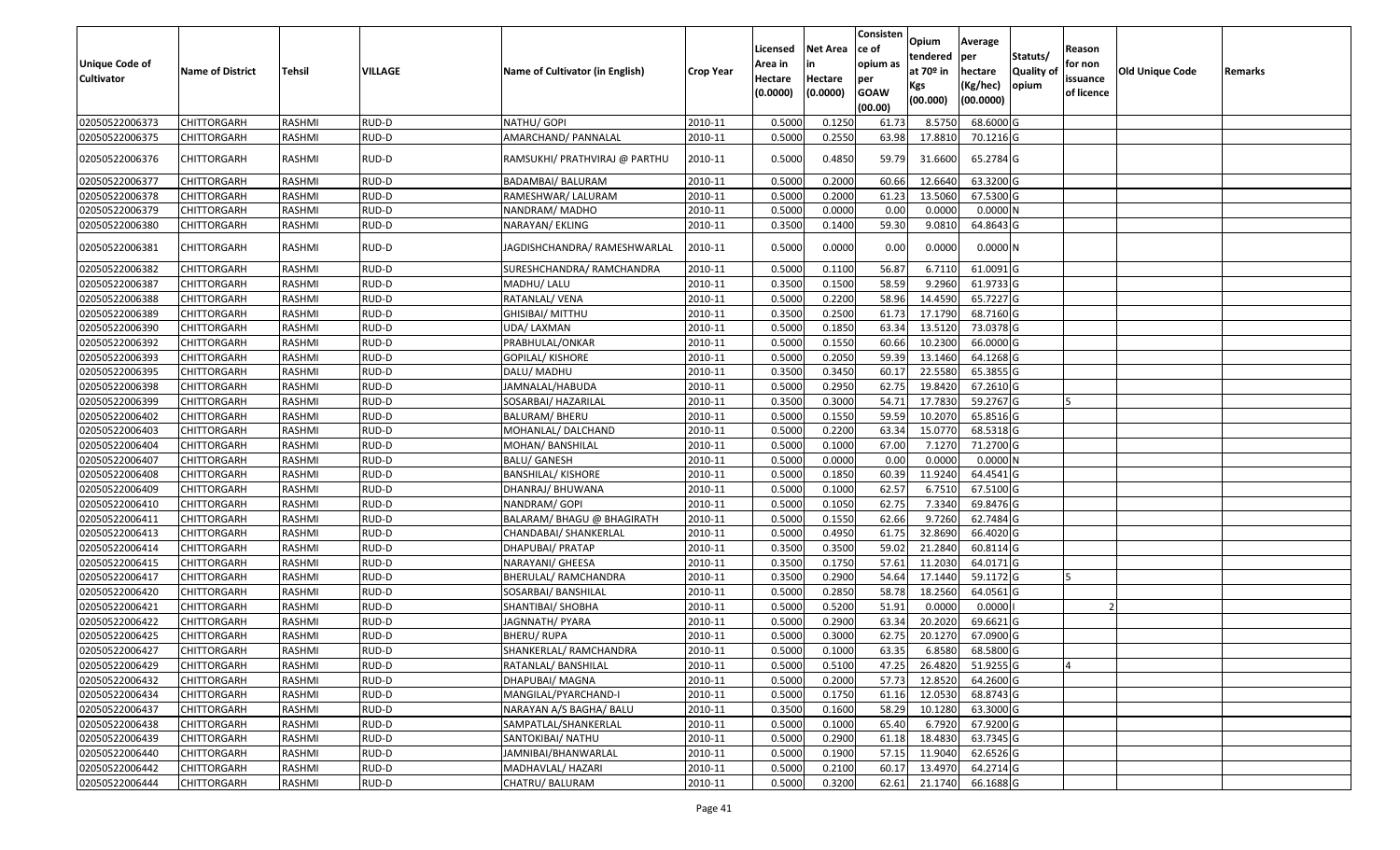| <b>Unique Code of</b><br><b>Cultivator</b> | <b>Name of District</b> | <b>Tehsil</b> | VILLAGE     | Name of Cultivator (in English)        | <b>Crop Year</b> | Licensed<br>Area in<br>Hectare<br>(0.0000) | <b>Net Area</b><br>in<br>Hectare<br>(0.0000) | Consisten<br>ce of<br>opium as<br>per<br><b>GOAW</b><br>(00.00) | Opium<br>tendered<br>at $70°$ in<br>Kgs<br>(00.000) | Average<br>per<br>hectare<br>(Kg/hec)<br>(00.0000) | Statuts/<br><b>Quality o</b><br>opium | Reason<br>for non<br>issuance<br>of licence | Old Unique Code | Remarks         |
|--------------------------------------------|-------------------------|---------------|-------------|----------------------------------------|------------------|--------------------------------------------|----------------------------------------------|-----------------------------------------------------------------|-----------------------------------------------------|----------------------------------------------------|---------------------------------------|---------------------------------------------|-----------------|-----------------|
| 02050522006446                             | CHITTORGARH             | RASHMI        | RUD-D       | SHANKERLAL A/S KESHARBAI/<br>RAGHUNATH | 2010-11          | 0.3500                                     | 0.1400                                       | 61.18                                                           | 9.4420                                              | 67.4429 G                                          |                                       |                                             |                 |                 |
| 02050522006447                             | CHITTORGARH             | RASHMI        | RUD-D       | HIRALAL/ UDAIRAM                       | 2010-11          | 0.3500                                     | 0.3000                                       | 64.82                                                           | 21.8330                                             | 72.7767 G                                          |                                       |                                             |                 |                 |
| 02050522006449                             | CHITTORGARH             | RASHMI        | RUD-D       | BANSHILAL/ NANDRAM DAROGA              | 2010-11          | 0.5000                                     | 0.3100                                       | 55.59                                                           | 18.5530                                             | 59.8484                                            |                                       |                                             |                 |                 |
| 02050522006451                             | CHITTORGARH             | RASHMI        | RUD-D       | UDAIRAM/ KALU                          | 2010-11          | 0.5000                                     | 0.4600                                       | 61.64                                                           | 30.5030                                             | 66.3109 G                                          |                                       |                                             |                 |                 |
| 02050522006452                             | CHITTORGARH             | RASHMI        | RUD-D       | SHANKERLAL/ NANURAM                    | 2010-11          | 0.5000                                     | 0.2000                                       | 63.53                                                           | 14.0040                                             | 70.0200G                                           |                                       |                                             |                 |                 |
| 02050522006453                             | CHITTORGARH             | RASHMI        | RUD-D       | KALURAM/ MITTHU                        | 2010-11          | 0.3500                                     | 0.0450                                       | 65.40                                                           | 3.2340                                              | 71.8667 G                                          |                                       |                                             |                 |                 |
| 02050522006454                             | CHITTORGARH             | <b>RASHMI</b> | RUD-D       | HAZARI/NANURAM                         | 2010-11          | 0.5000                                     | 0.2900                                       | 60.19                                                           | 19.8210                                             | 68.3483 G                                          |                                       |                                             |                 |                 |
| 02050522006455                             | <b>CHITTORGARH</b>      | RASHMI        | RUD-D       | <b>BHURALAL/ LOBHU</b>                 | 2010-11          | 0.5000                                     | 0.3300                                       | 61.82                                                           | 21.7400                                             | 65.8788 G                                          |                                       |                                             |                 |                 |
| 02050522006456                             | CHITTORGARH             | RASHMI        | RUD-D       | CHAMPALAL/ KALURAM                     | 2010-11          | 0.5000                                     | 0.0000                                       | 0.00                                                            | 0.0000                                              | 0.0000N                                            |                                       |                                             |                 |                 |
| 02050522006457                             | <b>CHITTORGARH</b>      | RASHMI        | RUD-D       | BHAGWAN/ UDAIRAM                       | 2010-11          | 0.5000                                     | 0.3050                                       | 62.75                                                           | 20.9440                                             | 68.6689 G                                          |                                       |                                             |                 |                 |
| 02050522006458                             | CHITTORGARH             | RASHMI        | RUD-D       | LALCHAND/ NARU                         | 2010-11          | 0.5000                                     | 0.4850                                       | 66.47                                                           | 34.6290                                             | 71.4000G                                           |                                       |                                             |                 |                 |
| 02050522006460                             | <b>CHITTORGARH</b>      | RASHMI        | RUD-D       | MANGILAL/ NANDA                        | 2010-11          | 0.5000                                     | 0.2000                                       | 59.47                                                           | 12.6820                                             | 63.4100 G                                          |                                       |                                             |                 |                 |
| 02050522006462                             | CHITTORGARH             | RASHMI        | RUD-D       | RATANLAL/ HIRALAL                      | 2010-11          | 0.5000                                     | 0.3950                                       | 60.52                                                           | 26.695                                              | 67.5823 G                                          |                                       |                                             |                 |                 |
| 02050522006463                             | CHITTORGARH             | RASHMI        | RUD-D       | MANGILAL/ KALU                         | 2010-11          | 0.5000                                     | 0.4400                                       | 63.98                                                           | 30.8960                                             | 70.2182G                                           |                                       |                                             |                 |                 |
| 02050522006464                             | CHITTORGARH             | RASHMI        | RUD-D       | SURESH CHANDRA/ CHAMPALAL              | 2010-11          | 0.5000                                     | 0.4900                                       | 57.05                                                           | 29.7490                                             | 60.7122 G                                          |                                       |                                             |                 |                 |
| 02050522006465                             | CHITTORGARH             | RASHMI        | RUD-D       | JAMNALAL/ CHHOGALAL                    | 2010-11          | 0.3500                                     | 0.1400                                       | 62.82                                                           | 9.5150                                              | 67.9643 G                                          |                                       |                                             |                 |                 |
| 02050522006466                             | CHITTORGARH             | RASHMI        | RUD-D       | <b>BADRILAL/ CHHOGALAL</b>             | 2010-11          | 0.500                                      | 0.0000                                       | 0.00                                                            | 0.0000                                              | 0.0000N                                            |                                       |                                             |                 |                 |
| 02050522006468                             | CHITTORGARH             | RASHMI        | RUD-D       | RAMPRASAD/ CHAMPALAL                   | 2010-11          | 0.5000                                     | 0.2150                                       | 61.64                                                           | 14.3220                                             | 66.6140 G                                          |                                       |                                             |                 |                 |
| 02050522006469                             | CHITTORGARH             | RASHMI        | RUD-D       | NANALAL/PYARCHAND                      | 2010-11          | 0.5000                                     | 0.0000                                       | 0.00                                                            | 0.0000                                              | 0.0000N                                            |                                       |                                             |                 |                 |
| 02050522006470                             | CHITTORGARH             | RASHMI        | RUD-D       | <b>BANSHILAL/ CHUNNILAL</b>            | 2010-11          | 0.5000                                     | 0.4900                                       | 62.22                                                           | 32.8730                                             | 67.0878 G                                          |                                       |                                             |                 |                 |
| 02050522006471                             | CHITTORGARH             | RASHMI        | RUD-D       | DALCHAND/ MOHANLAL                     | 2010-11          | 0.3500                                     | 0.1000                                       | 60.1                                                            | 6.5860                                              | 65.8600 G                                          |                                       |                                             |                 |                 |
| 02050522006472                             | CHITTORGARH             | RASHMI        | RUD-D       | RAMESHWAR/PYARCHAND                    | 2010-11          | 0.5000                                     | 0.1550                                       | 65.09                                                           | 11.2740                                             | 72.7355                                            |                                       |                                             |                 |                 |
| 02050522006474                             | CHITTORGARH             | RASHMI        | RUD-D       | GORISHANKER/BHERULAL                   | 2010-11          | 0.5000                                     | 0.2000                                       | 61.94                                                           | 13.5790                                             | 67.8950 G                                          |                                       |                                             |                 |                 |
| 02050522006475                             | CHITTORGARH             | RASHMI        | RUD-D       | BHERULAL/ GOVINDRAM                    | 2010-11          | 0.5000                                     | 0.2000                                       | 63.98                                                           | 14.2000                                             | 71.0000G                                           |                                       |                                             |                 |                 |
| 02050522006476                             | CHITTORGARH             | RASHMI        | RUD-D       | BHANWARLAL/ CHAMPALAL                  | 2010-11          | 0.5000                                     | 0.0000                                       | 0.00                                                            | 0.0000                                              | 0.0000N                                            |                                       |                                             |                 |                 |
| 02050522006477                             | CHITTORGARH             | RASHMI        | RUD-D       | SAMPATLAL/ BARDICHAND                  | 2010-11          | 0.5000                                     | 0.1900                                       | 59.02                                                           | 12.4190                                             | 65.3632 G                                          |                                       |                                             |                 |                 |
| 02050522006481                             | CHITTORGARH             | RASHMI        | RUD-D       | PARASRAM/ RAGHUNATH                    | 2010-11          | 0.5000                                     | 0.1500                                       | 60.58                                                           | 10.0180                                             | 66.7867 G                                          |                                       |                                             |                 |                 |
| 02050522006482                             | CHITTORGARH             | <b>RASHMI</b> | RUD-D       | JDAIRAM/ PYARCHAND                     | 2010-11          | 0.5000                                     | 0.0950                                       | 63.40                                                           | 6.5120                                              | 68.5474 G                                          |                                       |                                             |                 |                 |
| 02050522006483                             | CHITTORGARH             | RASHMI        | RUD-D       | KALU/ SURTHA                           | 2010-11          | 0.5000                                     | 0.1400                                       | 63.40                                                           | 9.8140                                              | 70.1000G                                           |                                       |                                             |                 |                 |
| 02050522006484                             | CHITTORGARH             | RASHMI        | RUD-D       | SITARAM/ NARU                          | 2010-11          | 0.3500                                     | 0.1950                                       | 63.53                                                           | 13.9350                                             | 71.4615 G                                          |                                       |                                             |                 |                 |
| 02050522006485                             | CHITTORGARH             | RASHMI        | RUD-D       | LAXMILAL/ DALCHAND                     | 2010-11          | 0.5000                                     | 0.1150                                       | 60.52                                                           | 7.4290                                              | 64.6000 G                                          |                                       |                                             |                 |                 |
| 02050522006486                             | CHITTORGARH             | RASHMI        | RUD-D       | KANKUBAI/MADHO                         | 2010-11          | 0.5000                                     | 0.1100                                       | 58.94                                                           | 7.2370                                              | 65.7909 G                                          |                                       |                                             |                 |                 |
| 02050522006487                             | <b>CHITTORGARH</b>      | RASHMI        | RUD-D       | TULSIBAI/MANGU                         | 2010-11          | 0.5000                                     | 0.1000                                       | 57.27                                                           | 6.0350                                              | 60.3500 G                                          |                                       |                                             |                 |                 |
| 02050522006488                             | CHITTORGARH             | RASHMI        | RUD-D       | UDAILAL/DEICHAND                       | 2010-11          | 0.500                                      | 0.3250                                       | 64.25                                                           | 23.2590                                             | 71.5662 G                                          |                                       |                                             |                 |                 |
| 02050522006489                             | CHITTORGARH             | RASHMI        | RUD-D       | NANALAL/DEICHAND                       | 2010-11          | 0.5000                                     | 0.3400                                       | 64.33                                                           | 23.7020                                             | 69.7118G                                           |                                       |                                             |                 |                 |
| 02050522006490                             | <b>CHITTORGARH</b>      | RASHMI        | RUD-D       | NANDRAM/BHAWANIRAM                     | 2010-11          | 0.5000                                     | 0.1950                                       |                                                                 | 65.40 14.1370                                       | 72.4974 G                                          |                                       |                                             |                 |                 |
| 02050522006491                             | <b>CHITTORGARH</b>      | RASHMI        | RUD-D       | PREMSHANKER/DEICHAND                   | 2010-11          | 0.5000                                     | 0.1900                                       | 65.40                                                           | 13.2350                                             | 69.6579 G                                          |                                       |                                             |                 |                 |
| 02050522006492                             | <b>CHITTORGARH</b>      | RASHMI        | RUD-D       | AMBALAL/BHAWANIRAM                     | 2010-11          | 0.5000                                     | 0.4500                                       | 63.11                                                           | 31.0990                                             | 69.1089 G                                          |                                       |                                             |                 |                 |
| 02050522006493                             | <b>CHITTORGARH</b>      | RASHMI        | RUD-D       | ONKAR/ KALU GADRI                      | 2010-11          | 0.5000                                     | 0.4800                                       | 58.94                                                           | 30.9970                                             | 64.5771 G                                          |                                       |                                             |                 |                 |
| 02050522006494                             | <b>CHITTORGARH</b>      | RASHMI        | RUD-D       | HARLAL/ CHATRU                         | 2010-11          | 0.5000                                     | 0.3350                                       | 66.65                                                           | 24.2920                                             | 72.5134 G                                          |                                       |                                             |                 |                 |
| 02050522006495                             | <b>CHITTORGARH</b>      | RASHMI        | RUD-D       | NATHU/ CHATRU                          | 2010-11          | 0.5000                                     | 0.2950                                       | 63.77                                                           | 19.4240                                             | 65.8440                                            |                                       |                                             |                 |                 |
| 02050522006497                             | <b>CHITTORGARH</b>      | RASHMI        | RUD-D       | BANSHILAL/NARAYAN                      | 2010-11          | 0.5000                                     | 0.3450                                       | 67.00                                                           | 25.1510                                             | 72.9014 G                                          |                                       |                                             | 02050522007023  | <b>TRANSFER</b> |
| 02050522007001                             | CHITTORGARH             | RASHMI        | NARAYANPURA | RATANLAL/ MANGILAL                     | 2010-11          | 0.5000                                     | 0.4800                                       | 63.48                                                           | 33.2530                                             | 69.2771 G                                          |                                       |                                             |                 |                 |
| 02050522007002                             | CHITTORGARH             | RASHMI        | NARAYANPURA | TEJMAL/ PRATAP                         | 2010-11          | 0.5000                                     | 0.2200                                       | 55.51                                                           | 13.4720                                             | 61.2364 G                                          |                                       |                                             |                 |                 |
| 02050522007003                             | <b>CHITTORGARH</b>      | RASHMI        | NARAYANPURA | UDAIRAM/ BHAWANIRAM                    | 2010-11          | 0.5000                                     | 0.3100                                       | 59.55                                                           | 19.7720                                             | 63.7806 G                                          |                                       |                                             |                 |                 |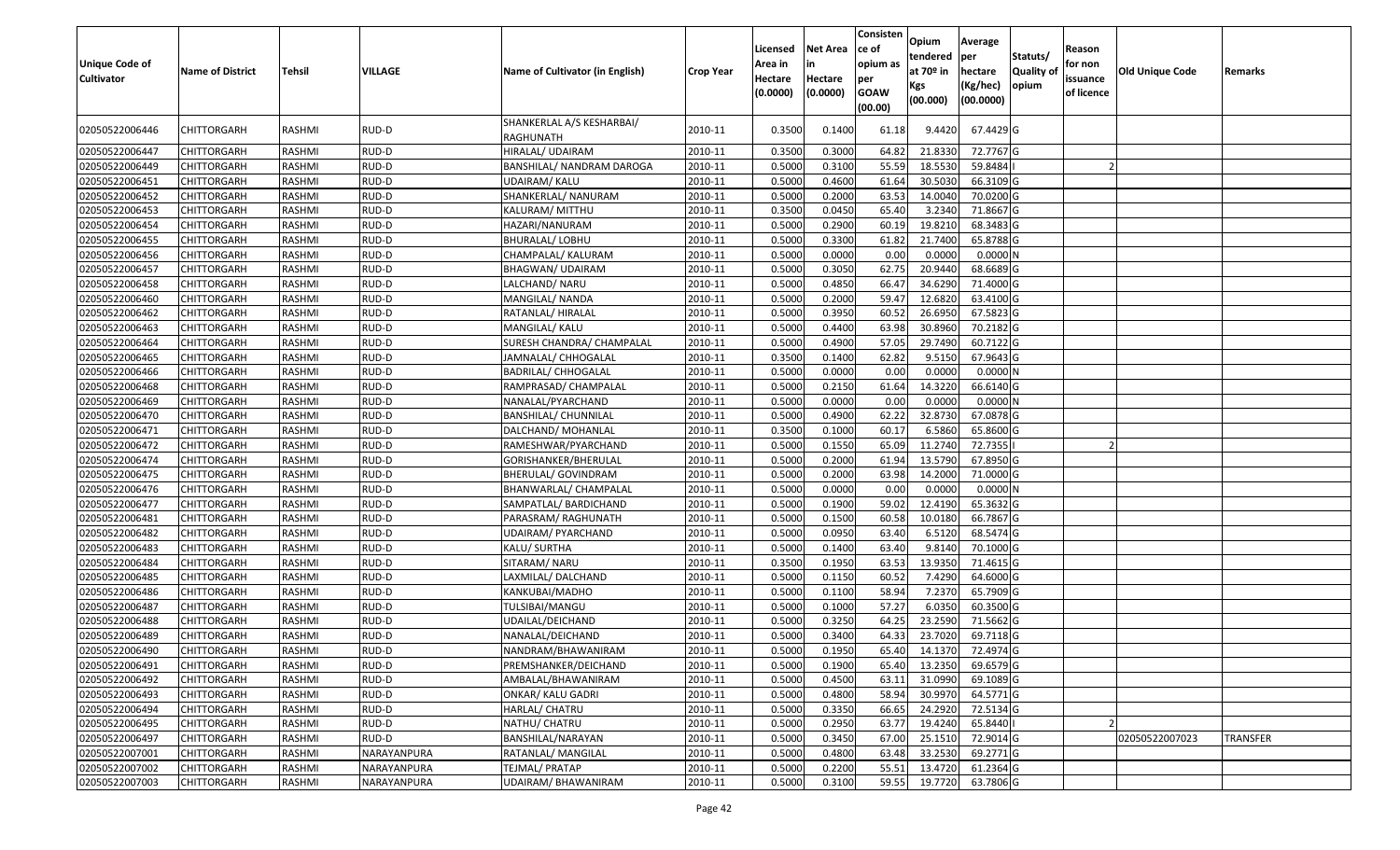|                       |                         |               |                |                                 |                  |          |                 | Consisten   | Opium                   | Average        |                  |            |                 |         |
|-----------------------|-------------------------|---------------|----------------|---------------------------------|------------------|----------|-----------------|-------------|-------------------------|----------------|------------------|------------|-----------------|---------|
|                       |                         |               |                |                                 |                  | Licensed | <b>Net Area</b> | ce of       |                         |                | Statuts/         | Reason     |                 |         |
| <b>Unique Code of</b> | <b>Name of District</b> | <b>Tehsil</b> | <b>VILLAGE</b> | Name of Cultivator (in English) |                  | Area in  | in              | opium as    | tendered<br>at $70°$ in | per<br>hectare | <b>Quality o</b> | for non    | Old Unique Code | Remarks |
| <b>Cultivator</b>     |                         |               |                |                                 | <b>Crop Year</b> | Hectare  | Hectare         | per         | Kgs                     | (Kg/hec)       | opium            | issuance   |                 |         |
|                       |                         |               |                |                                 |                  | (0.0000) | (0.0000)        | <b>GOAW</b> | (00.000)                | (00.0000)      |                  | of licence |                 |         |
|                       |                         |               |                |                                 |                  |          |                 | (00.00)     |                         |                |                  |            |                 |         |
| 02050522007004        | CHITTORGARH             | RASHMI        | NARAYANPURA    | <b>BARDIBAI/ SOHAN</b>          | 2010-11          | 0.5000   | 0.2700          | 63.48       | 18.6820                 | 69.1926 G      |                  |            |                 |         |
| 02050522007006        | CHITTORGARH             | RASHMI        | NARAYANPURA    | DAKHIBAI/ DHOKAL                | 2010-11          | 0.5000   | 0.5000          | 63.70       | 33.7770                 | 67.5540 G      |                  |            |                 |         |
| 02050522007007        | CHITTORGARH             | RASHMI        | NARAYANPURA    | MADHU/ HAZARI                   | 2010-11          | 0.5000   | 0.4200          | 63.07       | 27.7630                 | 66.1024 G      |                  |            |                 |         |
| 02050522007008        | <b>CHITTORGARH</b>      | RASHMI        | NARAYANPURA    | RAMCHANDRA/ DEVILAL             | 2010-11          | 0.5000   | 0.3400          | 63.07       | 22.4450                 | 66.0147 G      |                  |            |                 |         |
| 02050522007009        | CHITTORGARH             | RASHMI        | NARAYANPURA    | SHANKERLAL/ JAGANNATH           | 2010-11          | 0.5000   | 0.4900          | 59.5        | 30.4440                 | 62.1306 G      |                  |            |                 |         |
| 02050522007010        | CHITTORGARH             | RASHMI        | NARAYANPURA    | BHAGIRATH/ KELA                 | 2010-11          | 0.5000   | 0.4300          | 64.17       | 28.1570                 | 65.4814 G      |                  |            |                 |         |
| 02050522007011        | CHITTORGARH             | RASHMI        | NARAYANPURA    | BHERULAL/ NARAYAN               | 2010-11          | 0.5000   | 0.2500          | 63.7        | 16.8400                 | 67.3600 G      |                  |            |                 |         |
| 02050522007012        | <b>CHITTORGARH</b>      | <b>RASHMI</b> | NARAYANPURA    | HIRA/ KHURAJ                    | 2010-11          | 0.3500   | 0.3000          | 59.55       | 18.2600                 | 60.8667 G      |                  |            |                 |         |
| 02050522007013        | CHITTORGARH             | RASHMI        | NARAYANPURA    | KAILASH GIR/ KESHU GIR          | 2010-11          | 0.5000   | 0.5050          | 61.07       | 32.5770                 | 64.5089 G      |                  |            |                 |         |
| 02050522007015        | CHITTORGARH             | RASHMI        | NARAYANPURA    | BHERULAL/ PRATAP                | 2010-11          | 0.5000   | 0.4500          | 59.54       | 29.1010                 | 64.6689 G      |                  |            |                 |         |
| 02050522007016        | CHITTORGARH             | RASHMI        | NARAYANPURA    | PRABHULAL/ DALU                 | 2010-11          | 0.5000   | 0.3100          | 65.36       | 21.9220                 | 70.7161G       |                  |            |                 |         |
| 02050522007017        | CHITTORGARH             | RASHMI        | NARAYANPURA    | SHANKERLAL/DALU                 | 2010-11          | 0.5000   | 0.3000          | 63.48       | 21.1700                 | 70.5667 G      |                  |            |                 |         |
| 02050522007018        | <b>CHITTORGARH</b>      | RASHMI        | NARAYANPURA    | DALCHAND/ BALURAM               | 2010-11          | 0.5000   | 0.4100          | 64.17       | 27.6150                 | 67.3537 G      |                  |            |                 |         |
| 02050522007019        | CHITTORGARH             | RASHMI        | NARAYANPURA    | AMBALAL/ GANESH                 | 2010-11          | 0.5000   | 0.1950          | 62.57       | 13.0900                 | 67.1282 G      |                  |            |                 |         |
| 02050522007020        | CHITTORGARH             | RASHMI        | NARAYANPURA    | HIRALAL/ JAWAHARMAL             | 2010-11          | 0.5000   | 0.3000          | 59.54       | 19.8030                 | 66.0100 G      |                  |            |                 |         |
| 02050522007024        | CHITTORGARH             | RASHMI        | NARAYANPURA    | <b>BAKSHU/ GULAB</b>            | 2010-11          | 0.5000   | 0.3850          | 59.54       | 24.4240                 | 63.4390 G      |                  |            |                 |         |
| 02050522007026        | CHITTORGARH             | RASHMI        | NARAYANPURA    | MADHO/ JAWAHARMAL               | 2010-11          | 0.5000   | 0.2900          | 59.28       | 18.7450                 | 64.6379 G      |                  |            |                 |         |
| 02050522007028        | CHITTORGARH             | RASHMI        | NARAYANPURA    | SOHANIBAI/ PRABHULAL            | 2010-11          | 0.5000   | 0.3000          | 63.07       | 20.2710                 | 67.5700 G      |                  |            |                 |         |
| 02050522007030        | CHITTORGARH             | RASHMI        | NARAYANPURA    | GANESHIBAI/ RAMLAL              | 2010-11          | 0.5000   | 0.4750          | 59.28       | 28.2770                 | 59.5305 G      |                  |            |                 |         |
| 02050522007031        | CHITTORGARH             | RASHMI        | NARAYANPURA    | <b>BHABHUT/ DHOKAL</b>          | 2010-11          | 0.3500   | 0.3500          | 59.28       | 21.2190                 | 60.6257 G      |                  |            |                 |         |
| 02050522007032        | CHITTORGARH             | RASHMI        | NARAYANPURA    | NAGJIRAM/HAZARI                 | 2010-11          | 0.5000   | 0.4850          | 60.16       | 31.4840                 | 64.9155 G      |                  |            |                 |         |
| 02050522007036        | CHITTORGARH             | RASHMI        | NARAYANPURA    | MANGIBAI/ GANESH                | 2010-11          | 0.5000   | 0.5000          | 62.57       | 32.337                  | 64.6740 G      |                  |            |                 |         |
| 02050522007037        | CHITTORGARH             | RASHMI        | NARAYANPURA    | MADHOLAL/ RUPLAL                | 2010-11          | 0.5000   | 0.4950          | 62.57       | 32.8830                 | 66.4303 G      |                  |            |                 |         |
| 02050522007038        | CHITTORGARH             | RASHMI        | NARAYANPURA    | LEHARU/ NATHU                   | 2010-11          | 0.5000   | 0.4950          | 62.2        | 32.2710                 | 65.1939 G      |                  |            |                 |         |
| 02050522007039        | <b>CHITTORGARH</b>      | RASHMI        | NARAYANPURA    | SHANKERLAL/ RUPLAL              | 2010-11          | 0.5000   | 0.5000          | 60.70       | 32.6690                 | 65.3380 G      |                  |            |                 |         |
| 02050522007040        | CHITTORGARH             | RASHMI        | NARAYANPURA    | CHAMPALAL A/S RUPA/ SOHAN       | 2010-11          | 0.3500   | 0.2200          | 64.43       | 15.2310                 | 69.2318 G      |                  |            |                 |         |
| 02050522007041        | CHITTORGARH             | RASHMI        | NARAYANPURA    | AMBALAL/ DEVILAL                | 2010-11          | 0.5000   | 0.4000          | 62.24       | 27.4790                 | 68.6975 G      |                  |            |                 |         |
| 02050522007042        | CHITTORGARH             | RASHMI        | NARAYANPURA    | GOPILAL/ NAGJIRAM               | 2010-11          | 0.5000   | 0.3850          | 64.17       | 26.7850                 | 69.5714 G      |                  |            |                 |         |
| 02050522007043        | CHITTORGARH             | RASHMI        | NARAYANPURA    | NATHU/ HIRA                     | 2010-11          | 0.5000   | 0.5000          | 62.24       | 32.7000                 | 65.4000 G      |                  |            |                 |         |
| 02050522007045        | CHITTORGARH             | RASHMI        | NARAYANPURA    | KALU/ MANGU                     | 2010-11          | 0.5000   | 0.4900          | 65.66       | 34.9760                 | 71.3796 G      |                  |            |                 |         |
| 02050522007046        | CHITTORGARH             | RASHMI        | NARAYANPURA    | SOHAN/ NATHU                    | 2010-11          | 0.5000   | 0.4700          | 62.68       | 30.3890                 | 64.6574 G      |                  |            |                 |         |
| 02050522007047        | CHITTORGARH             | RASHMI        | NARAYANPURA    | SHANTI/ MITTHU GIR              | 2010-11          | 0.5000   | 0.4950          | 62.68       | 32.5120                 | 65.6808 G      |                  |            |                 |         |
| 02050522007049        | CHITTORGARH             | RASHMI        | NARAYANPURA    | <b>BALURAM/ BHABHUT</b>         | 2010-11          | 0.5000   | 0.5000          | 60.16       | 31.2610                 | 62.5220 G      |                  |            |                 |         |
| 02050522007050        | CHITTORGARH             | RASHMI        | NARAYANPURA    | MANGILAL/ BHAGIRATH             | 2010-11          | 0.5000   | 0.5000          | 62.68       | 32.3390                 | 64.6780 G      |                  |            |                 |         |
| 02050522007051        | CHITTORGARH             | RASHMI        | NARAYANPURA    | NARAYAN/ JODHA                  | 2010-11          | 0.5000   | 0.4050          | 60.1        | 25.7680                 | 63.6247 G      |                  |            |                 |         |
| 02050522007052        | CHITTORGARH             | RASHMI        | NARAYANPURA    | PYARA/ JODHA                    | 2010-11          | 0.5000   | 0.4800          | 61.89       | 31.5260                 | 65.6792 G      |                  |            |                 |         |
| 02050522007054        | <b>CHITTORGARH</b>      | RASHMI        | NARAYANPURA    | MITTHULAL/ PRATAP               | 2010-11          | 0.5000   | 0.5150          | 51.63       | 0.0000                  | 0.00001        |                  |            |                 |         |
| 02050522007055        | <b>CHITTORGARH</b>      | RASHMI        | NARAYANPURA    | NARAYAN/ SURAJGIRI              | 2010-11          | 0.5000   | 0.3650          | 62.02       | 23.4670                 | 64.2932 G      |                  |            |                 |         |
| 02050522007056        | <b>CHITTORGARH</b>      | RASHMI        | NARAYANPURA    | DURGADEVI/ SOHAN                | 2010-11          | 0.5000   | 0.3800          | 63.70       | 26.6100                 | 70.0263 G      |                  |            |                 |         |
| 02050522007057        | <b>CHITTORGARH</b>      | RASHMI        | NARAYANPURA    | SHAMBHU/ NANA                   | 2010-11          | 0.5000   | 0.4800          | 60.27       | 30.9790                 | 64.5396 G      |                  |            |                 |         |
| 02050522007058        | CHITTORGARH             | RASHMI        | NARAYANPURA    | BHEEMA/ LALU                    | 2010-11          | 0.5000   | 0.1100          | 62.02       | 7.5430                  | 68.5727 G      |                  |            |                 |         |
| 02050522007063        | <b>CHITTORGARH</b>      | RASHMI        | NARAYANPURA    | MANGILAL/ UDAIRAM               | 2010-11          | 0.5000   | 0.3600          | 62.02       | 23.9800                 | 66.6111 G      |                  |            |                 |         |
| 02050522007064        | <b>CHITTORGARH</b>      | RASHMI        | NARAYANPURA    | RATANLAL/ MANGILAL GURJAR       | 2010-11          | 0.5000   | 0.4800          | 64.16       | 33.2530                 | 69.2777 G      |                  |            |                 |         |
| 02050522007065        | <b>CHITTORGARH</b>      | RASHMI        | NARAYANPURA    | NARAYAN/ NATHU                  | 2010-11          | 0.5000   | 0.2500          | 64.43       | 16.7670                 | 67.0680 G      |                  |            |                 |         |
| 02050522007066        | CHITTORGARH             | RASHMI        | NARAYANPURA    | BHERU/ RUPA BHIL                | 2010-11          | 0.5000   | 0.3850          | 57.28       | 22.6200                 | 58.7532 G      |                  |            |                 |         |
| 02050522007068        | <b>CHITTORGARH</b>      | RASHMI        | NARAYANPURA    | PANNALAL A/S LAILA/ LALU BHIL   | 2010-11          | 0.5000   | 0.1950          | 61.92       | 13.2380                 | 67.8872 G      |                  |            |                 |         |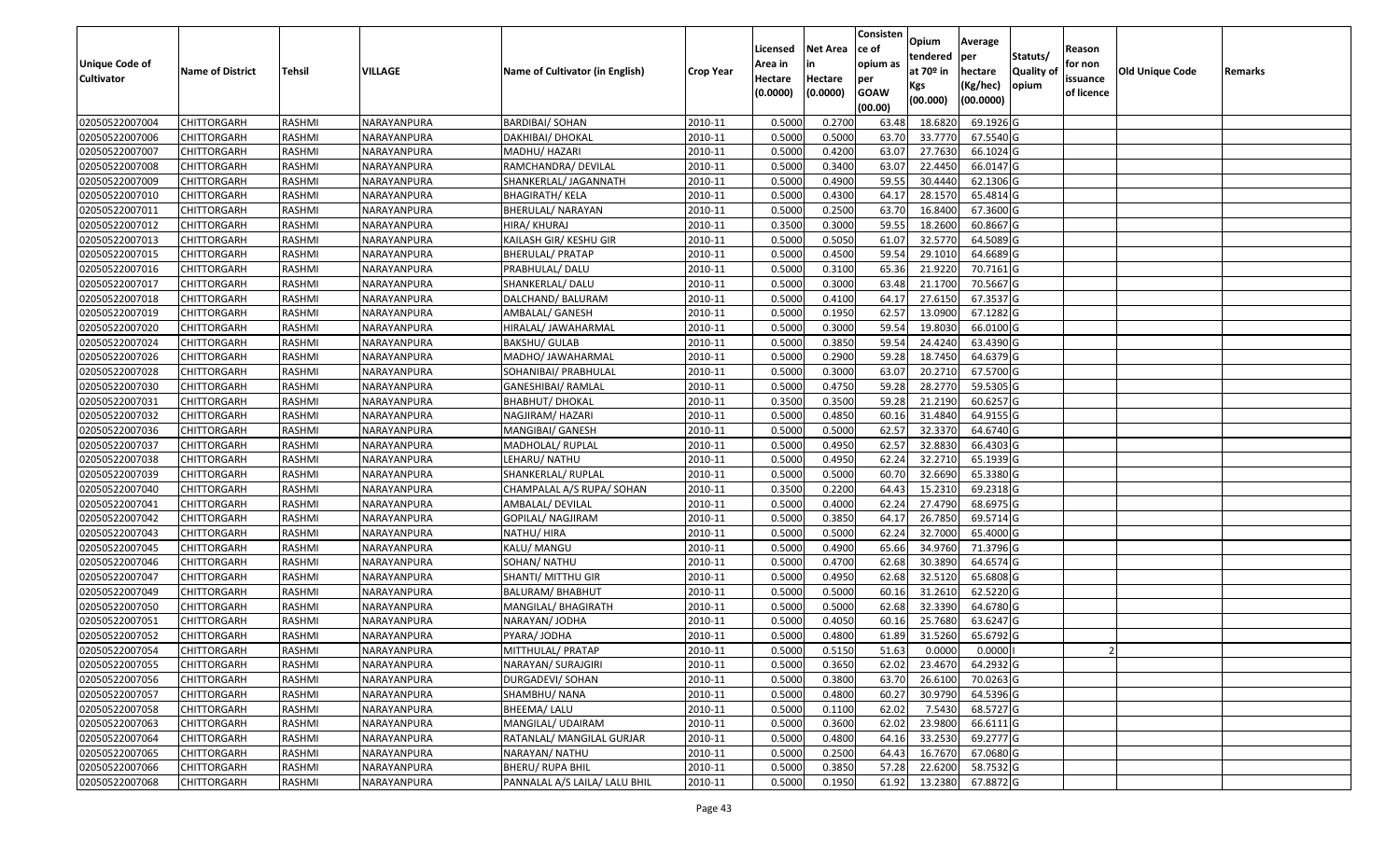|                                            |                         |               |                   |                                              |                  |                     |                     | Consisten          | Opium       | Average   |                  |                        |                        |                 |
|--------------------------------------------|-------------------------|---------------|-------------------|----------------------------------------------|------------------|---------------------|---------------------|--------------------|-------------|-----------|------------------|------------------------|------------------------|-----------------|
|                                            |                         |               |                   |                                              |                  | Licensed            | <b>Net Area</b>     | ce of              | tendered    | per       | Statuts/         | Reason                 |                        |                 |
| <b>Unique Code of</b><br><b>Cultivator</b> | <b>Name of District</b> | <b>Tehsil</b> | VILLAGE           | Name of Cultivator (in English)              | <b>Crop Year</b> | Area in             | in                  | opium as           | at $70°$ in | hectare   | <b>Quality o</b> | for non                | <b>Old Unique Code</b> | Remarks         |
|                                            |                         |               |                   |                                              |                  | Hectare<br>(0.0000) | Hectare<br>(0.0000) | per<br><b>GOAW</b> | Kgs         | (Kg/hec)  | opium            | issuance<br>of licence |                        |                 |
|                                            |                         |               |                   |                                              |                  |                     |                     | (00.00)            | (00.000)    | (00.0000) |                  |                        |                        |                 |
| 02050522007069                             | CHITTORGARH             | RASHMI        | NARAYANPURA       | MADHOLAL/ GHEESA                             | 2010-11          | 0.5000              | 0.3950              | 60.27              | 26.1460     | 66.1924 G |                  |                        |                        |                 |
| 02050522007070                             | CHITTORGARH             | RASHMI        | NARAYANPURA       | JADAVBAI/ RAMLAL                             | 2010-11          | 0.3500              | 0.3000              | 61.48              | 19.6660     | 65.5533   |                  |                        |                        |                 |
| 02050522007071                             | CHITTORGARH             | RASHMI        | NARAYANPURA       | CHANDIBAI/ CHUNA                             | 2010-11          | 0.3500              | 0.2500              | 55.81              | 15.2200     | 60.8800 G |                  |                        |                        |                 |
| 02050522007072                             | <b>CHITTORGARH</b>      | RASHMI        | NARAYANPURA       | <b>BHAGIRATH/ MATHURA</b>                    | 2010-11          | 0.5000              | 0.3100              | 52.99              | 19.1830     | 61.8806 G |                  |                        |                        |                 |
| 02050522007073                             | CHITTORGARH             | RASHMI        | NARAYANPURA       | BHAGWAN/LOBHA                                | 2010-11          | 0.3500              | 0.3100              | 61.89              | 20.4990     | 66.1258 G |                  |                        |                        |                 |
| 02050522007074                             | CHITTORGARH             | RASHMI        | NARAYANPURA       | NANALAL/ DEVA BHIL                           | 2010-11          | 0.3500              | 0.2950              | 60.5               | 19.037      | 64.5322 G |                  |                        |                        |                 |
| 02050522007075                             | CHITTORGARH             | RASHMI        | NARAYANPURA       | RANTIBAI/ MANGILAL                           | 2010-11          | 0.5000              | 0.3900              | 58.88              | 24.5170     | 62.8641 G |                  |                        |                        |                 |
| 02050522007078                             | <b>CHITTORGARH</b>      | RASHMI        | NARAYANPURA       | SHMBHUGIR/ KESHUGIR                          | 2010-11          | 0.5000              | 0.2950              | 61.92              | 18.9740     | 64.3186 G |                  |                        |                        |                 |
| 02050522007080                             | CHITTORGARH             | RASHMI        | NARAYANPURA       | UDAILAL/ CHATRA                              | 2010-11          | 0.3500              | 0.3450              | 58.01              | 21.2420     | 61.5710 G |                  |                        |                        |                 |
| 02050522007081                             | CHITTORGARH             | RASHMI        | NARAYANPURA       | AMBALAL/ MOHAN                               | 2010-11          | 0.5000              | 0.2400              | 65.66              | 16.7740     | 69.8917 G |                  |                        |                        |                 |
| 02050522007083                             | CHITTORGARH             | RASHMI        | NARAYANPURA       | RATANLAL/ UDAIRAM                            | 2010-11          | 0.5000              | 0.3100              | 61.92              | 20.8730     | 67.3323 G |                  |                        |                        |                 |
| 02050522007084                             | CHITTORGARH             | RASHMI        | NARAYANPURA       | JAMNIBAI/ RADHESHYAM                         | 2010-11          | 0.5000              | 0.3200              | 62.47              | 21.6630     | 67.6969 G |                  |                        |                        |                 |
| 02050522007085                             | <b>CHITTORGARH</b>      | RASHMI        | NARAYANPURA       | <b>BALURAM/MOHAN</b>                         | 2010-11          | 0.5000              | 0.0000              | 0.00               | 0.0000      | 0.0000N   |                  |                        |                        |                 |
| 02050522007089                             | CHITTORGARH             | RASHMI        | NARAYANPURA       | BHERULAL/ AMARCHAND                          | 2010-11          | 0.5000              | 0.3650              | 58.88              | 24.3320     | 66.6630 G |                  |                        |                        |                 |
| 02050522007090                             | CHITTORGARH             | RASHMI        | NARAYANPURA       | SURAJBAI/ MANGU                              | 2010-11          | 0.5000              | 0.4950              | 58.88              | 31.1200     | 62.8687G  |                  |                        |                        |                 |
| 02050522007091                             | <b>CHITTORGARH</b>      | RASHMI        | NARAYANPURA       | DEVICHAND/ GOKAL                             | 2010-11          | 0.3500              | 0.3400              | 58.01              | 20.8440     | 61.3059 G |                  |                        |                        |                 |
| 02050522007093                             | CHITTORGARH             | RASHMI        | NARAYANPURA       | PUKHRAJ/ BALU G/S MOHAN                      | 2010-11          | 0.5000              | 0.5150              | 63.64              | 34.6890     | 67.3573 G |                  |                        |                        |                 |
| 02050522007094                             | CHITTORGARH             | RASHMI        | NARAYANPURA       | BHURALAL/NARAYAN                             | 2010-11          | 0.5000              | 0.2350              | 62.47              | 15.931      | 67.7915 G |                  |                        |                        |                 |
| 02050522007095                             | CHITTORGARH             | RASHMI        | NARAYANPURA       | <b>BHERULAL/ NATHU</b>                       | 2010-11          | 0.5000              | 0.1950              | 64.16              | 13.235      | 67.8718 G |                  |                        |                        |                 |
| 02050522007097                             | CHITTORGARH             | RASHMI        | NARAYANPURA       | DEUBAI/ RUPA                                 | 2010-11          | 0.5000              | 0.3000              | 62.4               | 20.4880     | 68.2933 G |                  |                        |                        |                 |
| 02050522007098                             | CHITTORGARH             | RASHMI        | NARAYANPURA       | PARVATSINGH/ INDRASINGH                      | 2010-11          | 0.5000              | 0.3000              | 64.16              | 20.4140     | 68.0467 G |                  |                        |                        |                 |
| 02050522007099                             | CHITTORGARH             | RASHMI        | NARAYANPURA       | GHEESIBAI/ KELARAM @ KEWLARAM                | 2010-11          | 0.5000              | 0.3900              | 58.08              | 23.0380     | 59.0718 G |                  |                        |                        |                 |
| 02050522007100                             | CHITTORGARH             | RASHMI        | NARAYANPURA       | UDAILAL/ MANGILAL                            | 2010-11          | 0.5000              | 0.4950              | 58.48              | 31.8360     | 64.3152 G |                  |                        |                        |                 |
| 02050522007101                             | CHITTORGARH             | RASHMI        | NARAYANPURA       | LEHARU/ MANGILAL                             | 2010-11          | 0.5000              | 0.4950              | 56.54              | 30.2040     | 61.0182G  |                  |                        |                        |                 |
| 02050522007103                             | CHITTORGARH             | RASHMI        | NARAYANPURA       | JAGDISH CHANDRA A/S ONKER /<br>RAMJAS MUNDRA | 2010-11          | 0.5000              | 0.4950              | 61.89              | 33.0490     | 66.7657 G |                  |                        |                        |                 |
| 02050522007104                             | <b>CHITTORGARH</b>      | RASHMI        | NARAYANPURA       | GHANSHYAM / UDAILAL                          | 2010-11          | 0.3500              | 0.1500              | 60.8               | 9.6600      | 64.4000 G |                  |                        |                        |                 |
| 02050522007105                             | CHITTORGARH             | RASHMI        | NARAYANPURA       | DEVRAJ/RAMCHANDRA NAI                        | 2010-11          | 0.5000              | 0.2150              | 60.81              | 13.9410     | 64.8419 G |                  |                        | 02050522006190         | <b>TRANSFER</b> |
| 02050522007106                             | CHITTORGARH             | RASHMI        | NARAYANPURA       | KALYAN SINGH/MITHHU SINGH                    | 2010-11          | 0.5000              | 0.4800              | 60.8               | 30.3050     | 63.1354 G |                  |                        | 02050522006248         | <b>TRANSFER</b> |
| 02050522008004                             | CHITTORGARH             | RASHMI        | GANESHPURA        | KESHARBAI/UDA                                | 2010-11          | 0.5000              | 0.4650              | 57.08              | 28.4520     | 61.1871 G |                  |                        |                        |                 |
| 02050522008006                             | <b>CHITTORGARH</b>      | RASHMI        | GANESHPURA        | BALUSINGH/MOTISINGH                          | 2010-11          | 0.3500              | 0.3500              | 54.31              | 19.6020     | 56.0057 G |                  |                        |                        |                 |
| 02050522008007                             | <b>CHITTORGARH</b>      | RASHMI        | GANESHPURA        | SOHANLAL/KHEMA                               | 2010-11          | 0.5000              | 0.4000              | 59.28              | 26.2360     | 65.5900 G |                  |                        |                        |                 |
| 02050522008008                             | <b>CHITTORGARH</b>      | RASHMI        | GANESHPURA        | KALU/GHISA                                   | 2010-11          | 0.5000              | 0.4700              | 59.46              | 29.8390     | 63.4872 G |                  |                        |                        |                 |
| 02050522008012                             | CHITTORGARH             | RASHMI        | GANESHPURA        | KAMLADEVI/NANALAL                            | 2010-11          | 0.500               | 0.5000              | 60.91              | 31.4940     | 62.9880 G |                  |                        |                        |                 |
| 02050522008013                             | CHITTORGARH             | RASHMI        | GANESHPURA        | NARAYAN/RATANPURI                            | 2010-11          | 0.5000              | 0.1900              | 63.54              | 12.0790     | 63.5737 G |                  |                        |                        |                 |
| 02050522008014                             | <b>CHITTORGARH</b>      | RASHMI        | GANESHPURA        | HARISINGH/TEJSINGH                           | 2010-11          | 0.5000              | 0.4750              | 56.77              | 30.2380     | 63.6589 G |                  |                        |                        |                 |
| 02050522008016                             | <b>CHITTORGARH</b>      | RASHMI        | <b>GANESHPURA</b> | RAGHUNATH/KHEMA                              | 2010-11          | 0.5000              | 0.3000              | 43.55              | 16.6350     | 55.4500 G |                  |                        |                        |                 |
| 02050522008018                             | <b>CHITTORGARH</b>      | RASHMI        | GANESHPURA        | KANKUBAI/DEVILAL                             | 2010-11          | 0.5000              | 0.4800              | 57.96              | 27.3990     | 57.0813 G |                  |                        |                        |                 |
| 02050522008024                             | <b>CHITTORGARH</b>      | RASHMI        | <b>GANESHPURA</b> | CHANDIBAI/BHERULAL                           | 2010-11          | 0.5000              | 0.5000              | 55.08              | 29.3400     | 58.6800 G |                  |                        |                        |                 |
| 02050522008025                             | <b>CHITTORGARH</b>      | RASHMI        | GANESHPURA        | BHURIBAI/LABHU                               | 2010-11          | 0.5000              | 0.3000              | 55.52              | 18.1840     | 60.6133 G |                  |                        |                        |                 |
| 02050522008028                             | <b>CHITTORGARH</b>      | RASHMI        | <b>GANESHPURA</b> | KESHARBAI/BHERULAL                           | 2010-11          | 0.3500              | 0.2500              | 56.91              | 15.0170     | 60.0680 G |                  |                        |                        |                 |
| 02050522008029                             | <b>CHITTORGARH</b>      | RASHMI        | <b>GANESHPURA</b> | GANGABAI/NATHU                               | 2010-11          | 0.5000              | 0.1900              | 59.28              | 12.4770     | 65.6684 G |                  |                        |                        |                 |
| 02050522008032                             | <b>CHITTORGARH</b>      | RASHMI        | <b>GANESHPURA</b> | SHIVLAL/SHANKARLAL                           | 2010-11          | 0.3500              | 0.3350              | 57.42              | 20.2360     | 60.4060 G |                  |                        |                        |                 |
| 02050522008033                             | <b>CHITTORGARH</b>      | RASHMI        | GANESHPURA        | KESHARBAI/DEVA                               | 2010-11          | 0.3500              | 0.3400              | 59.28              | 21.6210     | 63.5912 G |                  |                        |                        |                 |
| 02050522009002                             | <b>CHITTORGARH</b>      | RASHMI        | <b>NEVRIYA</b>    | JEEVANLAL/ SOHANLAL                          | 2010-11          | 0.5000              | 0.4400              | 58.41              | 26.4150     | 60.0341 G |                  |                        |                        |                 |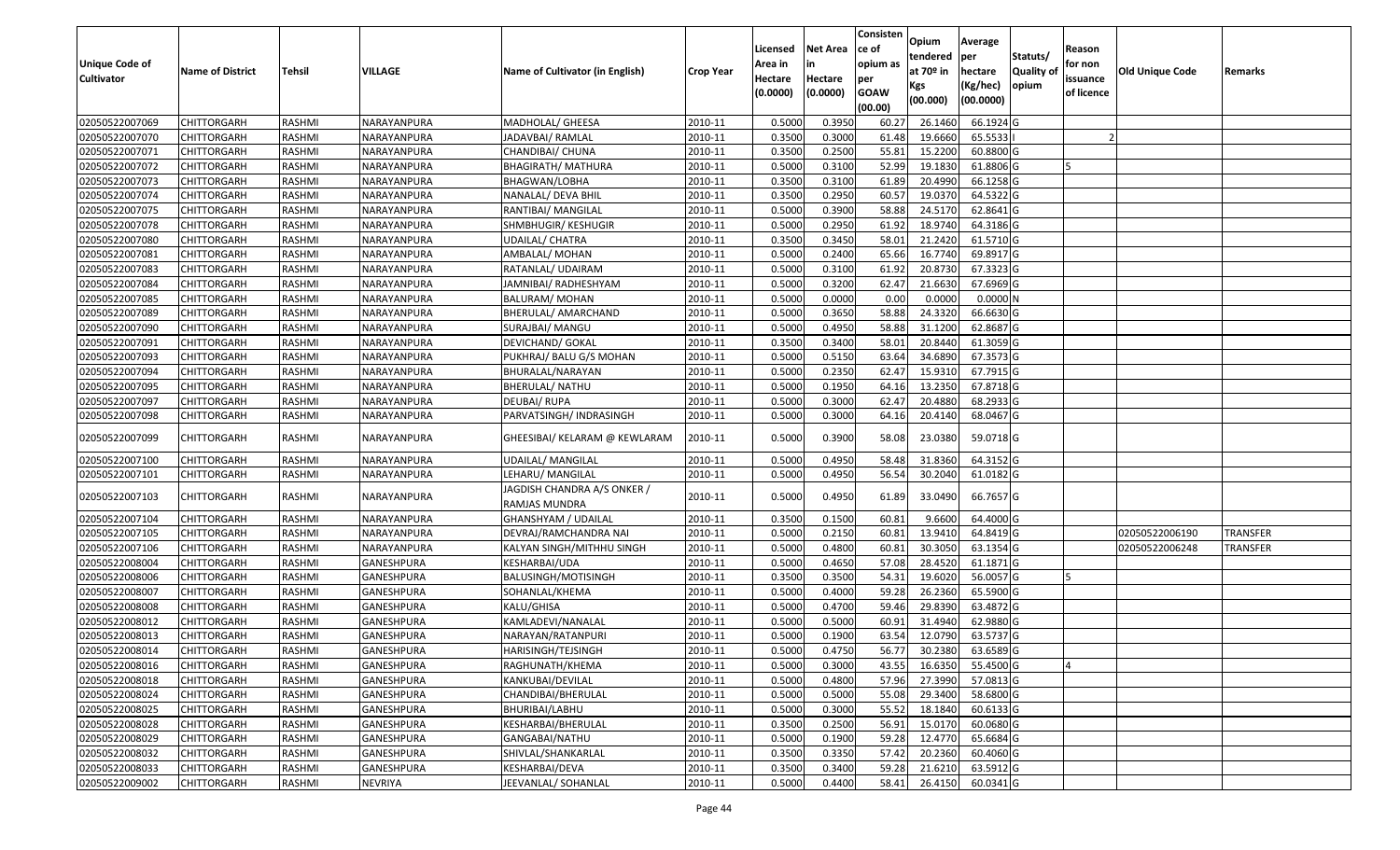| <b>Unique Code of</b><br><b>Cultivator</b> | <b>Name of District</b> | Tehsil        | VILLAGE           | Name of Cultivator (in English)           | <b>Crop Year</b> | Licensed<br>Area in<br>Hectare<br>(0.0000) | Net Area<br>Hectare<br>(0.0000) | Consisten<br>ce of<br>opium as<br>per<br><b>GOAW</b><br>(00.00) | Opium<br>tendered<br>at 70 <sup>o</sup> in<br>Kgs<br>(00.000) | Average<br>per<br>hectare<br>(Kg/hec)<br>(00.0000) | Statuts/<br><b>Quality of</b><br>opium | Reason<br>for non<br>issuance<br>of licence | <b>Old Unique Code</b> | Remarks |
|--------------------------------------------|-------------------------|---------------|-------------------|-------------------------------------------|------------------|--------------------------------------------|---------------------------------|-----------------------------------------------------------------|---------------------------------------------------------------|----------------------------------------------------|----------------------------------------|---------------------------------------------|------------------------|---------|
| 02050522009003                             | <b>CHITTORGARH</b>      | RASHMI        | NEVRIYA           | RAMLAL/ JAWARA                            | 2010-11          | 0.3500                                     | 0.1200                          | 58.38                                                           | 7.5590                                                        | 62.9917 G                                          |                                        |                                             |                        |         |
| 02050522009006                             | CHITTORGARH             | RASHMI        | <b>NEVRIYA</b>    | LOBHU/ NANU GADRI                         | 2010-11          | 0.5000                                     | 0.4750                          | 53.51                                                           | 27.2040                                                       | 57.2716 G                                          |                                        |                                             |                        |         |
| 02050522009007                             | CHITTORGARH             | RASHMI        | NEVRIYA           | SHANTILAL A/S LALCHAND/ INDRAMAL 2010-11  |                  | 0.5000                                     | 0.2900                          | 54.75                                                           | 15.7110                                                       | 54.1759 G                                          |                                        |                                             |                        |         |
| 02050522009020                             | <b>CHITTORGARH</b>      | <b>RASHMI</b> | NEVRIYA           | <b>GULABIBAI/ HAZARI</b>                  | 2010-11          | 0.5000                                     | 0.4850                          | 58.61                                                           | 29.6710                                                       | 61.1773 G                                          |                                        |                                             |                        |         |
| 02050522009023                             | CHITTORGARH             | RASHMI        | NEVRIYA           | TULSIBAI/ SITARAM                         | 2010-11          | 0.5000                                     | 0.3250                          | 58.41                                                           | 19.6720                                                       | 60.5292 G                                          |                                        |                                             |                        |         |
| 02050522009024                             | CHITTORGARH             | RASHMI        | NEVRIYA           | TEKAMCHAND/ MADANLAL                      | 2010-11          | 0.5000                                     | 0.4800                          | 57.27                                                           | 29.2220                                                       | 60.8792 G                                          |                                        |                                             |                        |         |
| 02050522009028                             | <b>CHITTORGARH</b>      | <b>RASHMI</b> | NEVRIYA           | LADU/ BHERU                               | 2010-11          | 0.5000                                     | 0.4450                          | 58.38                                                           | 26.3520                                                       | 59.2180 G                                          |                                        |                                             |                        |         |
| 02050522009033                             | <b>CHITTORGARH</b>      | RASHMI        | <b>NEVRIYA</b>    | MOHANLAL/ BHERULAL                        | 2010-11          | 0.5000                                     | 0.4050                          | 57.33                                                           | 23.6370                                                       | 58.3630 G                                          |                                        |                                             |                        |         |
| 02050522009036                             | CHITTORGARH             | RASHMI        | NEVRIYA           | <b>BADAMIBAI/ SHANKER</b>                 | 2010-11          | 0.5000                                     | 0.3750                          | 53.87                                                           | 20.1410                                                       | 53.7093 G                                          |                                        |                                             |                        |         |
| 02050522009039                             | CHITTORGARH             | RASHMI        | <b>NEVRIYA</b>    | DOLA/ GOKAL                               | 2010-11          | 0.3500                                     | 0.3500                          | 63.29                                                           | 23.7460                                                       | 67.8457                                            |                                        |                                             |                        |         |
| 02050522009044                             | <b>CHITTORGARH</b>      | <b>RASHMI</b> | <b>NEVRIYA</b>    | ROSHANLAL/ NANDA                          | 2010-11          | 0.5000                                     | 0.4350                          | 57.2                                                            | 25.6600                                                       | 58.9885 G                                          |                                        |                                             |                        |         |
| 02050522009047                             | <b>CHITTORGARH</b>      | RASHMI        | <b>NEVRIYA</b>    | <b>BANSHI/ MADHAV</b>                     | 2010-11          | 0.5000                                     | 0.4650                          | 55.13                                                           | 27.5320                                                       | 59.2086 G                                          |                                        |                                             |                        |         |
| 02050522009048                             | CHITTORGARH             | RASHMI        | <b>NEVRIYA</b>    | RAMLAL/JODHA                              | 2010-11          | 0.5000                                     | 0.2550                          | 61.32                                                           | 16.6420                                                       | 65.2627 G                                          |                                        |                                             |                        |         |
| 02050522009060                             | CHITTORGARH             | RASHMI        | NEVRIYA           | NANDA A/S MOTI/ CHHOGA BALAI              | 2010-11          | 0.3500                                     | 0.3050                          | 57.27                                                           | 18.7980                                                       | 61.6328 G                                          |                                        |                                             |                        |         |
| 02050522009062                             | CHITTORGARH             | RASHMI        | NEVRIYA           | MULA/ MADHAV                              | 2010-11          | 0.5000                                     | 0.4850                          | 58.4                                                            | 29.1660                                                       | 60.1361 G                                          |                                        |                                             |                        |         |
| 02050522009064                             | CHITTORGARH             | RASHMI        | <b>NEVRIYA</b>    | NARAYAN/SHANKERLAL                        | 2010-11          | 0.5000                                     | 0.4600                          | 61.12                                                           | 29.2580                                                       | 63.6043 G                                          |                                        |                                             |                        |         |
| 02050522010001                             | CHITTORGARH             | RASHMI        | CHITORIYA         | BALURAM A/S MOHANLAL/<br><b>GOVERDHAN</b> | 2010-11          | 0.5000                                     | 0.2500                          | 66.76                                                           | 17.0910                                                       | 68.3640 G                                          |                                        |                                             |                        |         |
| 02050522010003                             | <b>CHITTORGARH</b>      | RASHMI        | CHITORIYA         | GOVERDHAN/ JAWAHAR                        | 2010-11          | 0.5000                                     | 0.4000                          | 60.28                                                           | 24.7080                                                       | 61.7700 G                                          |                                        |                                             |                        |         |
| 02050522010004                             | CHITTORGARH             | RASHMI        | <b>CHITORIYA</b>  | SOBHALAL/JAWAHAR                          | 2010-11          | 0.5000                                     | 0.2950                          | 63.82                                                           | 20.1330                                                       | 68.2475 G                                          |                                        |                                             |                        |         |
| 02050522010006                             | CHITTORGARH             | RASHMI        | CHITORIYA         | <b>BHUWANA/ GOKUL</b>                     | 2010-11          | 0.5000                                     | 0.3950                          | 58.12                                                           | 24.6950                                                       | 62.5190 G                                          |                                        |                                             |                        |         |
| 02050522010008                             | CHITTORGARH             | RASHMI        | CHITORIYA         | HIRALAL/ LAXMAN                           | 2010-11          | 0.5000                                     | 0.5050                          | 63.63                                                           | 33.1710                                                       | 65.6851 G                                          |                                        |                                             |                        |         |
| 02050522010009                             | CHITTORGARH             | RASHMI        | CHITORIYA         | GANESHIBAI/ KAILASH                       | 2010-11          | 0.5000                                     | 0.3350                          | 59.76                                                           | 21.3300                                                       | 63.6716 G                                          |                                        |                                             |                        |         |
| 02050522010010                             | CHITTORGARH             | RASHMI        | <b>CHITORIYA</b>  | BHERULAL/ VENIRAM                         | 2010-11          | 0.3500                                     | 0.3200                          | 62.65                                                           | 20.9680                                                       | 65.5250 G                                          |                                        |                                             |                        |         |
| 02050522010011                             | CHITTORGARH             | RASHMI        | CHITORIYA         | NOJIBAI/ TULSIRAM I                       | 2010-11          | 0.5000                                     | 0.4000                          | 63.82                                                           | 26.9000                                                       | 67.2500 G                                          |                                        |                                             |                        |         |
| 02050522010012                             | CHITTORGARH             | RASHMI        | CHITORIYA         | NOJIBAI/ GIRDHARI II                      | 2010-11          | 0.5000                                     | 0.4000                          | 58.12                                                           | 23.9900                                                       | 59.9750 G                                          |                                        |                                             |                        |         |
| 02050522010013                             | CHITTORGARH             | RASHMI        | CHITORIYA         | MOHANIBAI/ JAWAHAR @ JUJHARU              | 2010-11          | 0.5000                                     | 0.3550                          | 63.63                                                           | 23.8550                                                       | 67.1972 G                                          |                                        |                                             |                        |         |
| 02050522010014                             | <b>CHITTORGARH</b>      | RASHMI        | <b>CHITORIYA</b>  | NARAYAN/ MANGILAL                         | 2010-11          | 0.5000                                     | 0.2050                          | 63.63                                                           | 13.9090                                                       | 67.8488 G                                          |                                        |                                             |                        |         |
| 02050522010015                             | CHITTORGARH             | RASHMI        | CHITORIYA         | RATANIBAI/ RAMA                           | 2010-11          | 0.5000                                     | 0.3900                          | 63.82                                                           | 26.2330                                                       | 67.2641 G                                          |                                        |                                             |                        |         |
| 02050522010016                             | CHITTORGARH             | RASHMI        | CHITORIYA         | GANGABAI/ MOHAN                           | 2010-11          | 0.5000                                     | 0.3800                          | 62.65                                                           | 25.6420                                                       | 67.4789 G                                          |                                        |                                             |                        |         |
| 02050522010017                             | <b>CHITTORGARH</b>      | RASHMI        | CHITORIYA         | RATANLAL A/S NANURAM / GOMA               | 2010-11          | 0.5000                                     | 0.3950                          | 58.12                                                           | 23.8830                                                       | 60.4633 G                                          |                                        |                                             |                        |         |
| 02050522010019                             | <b>CHITTORGARH</b>      | RASHMI        | <b>CHITORIYA</b>  | <b>BADRILAL/ DALCHAND</b>                 | 2010-11          | 0.5000                                     | 0.2650                          | 66.76                                                           | 17.5550                                                       | 66.2453 G                                          |                                        |                                             |                        |         |
| 02050522011001                             | CHITTORGARH             | RASHMI        | DAULATPURA        | SHRIRAM/ PRATHVIRAJ                       | 2010-11          | 0.5000                                     | 0.4100                          | 60.28                                                           | 26.6650                                                       | 65.0366 G                                          |                                        |                                             |                        |         |
| 02050522011002                             | <b>CHITTORGARH</b>      | RASHMI        | <b>DAULATPURA</b> | LEHARU A/S MANGU/ DHOKAL                  | 2010-11          | 0.5000                                     | 0.1900                          | 60.28                                                           | 12.3790                                                       | 65.1526 G                                          |                                        |                                             |                        |         |
| 02050522011003                             | <b>CHITTORGARH</b>      | RASHMI        | DAULATPURA        | RATTA/ DHOKAL                             | 2010-11          | 0.5000                                     | 0.2450                          | 64.43                                                           | 16.9920                                                       | 69.3551 G                                          |                                        |                                             |                        |         |
| 02050522011004                             | <b>CHITTORGARH</b>      | RASHMI        | <b>DAULATPURA</b> | HIRALAL A/S HAZARI/ DHUKAL                | 2010-11          | 0.5000                                     | 0.1900                          | 61.02                                                           | 12.5570                                                       | 66.0895 G                                          |                                        |                                             |                        |         |
| 02050522011006                             | <b>CHITTORGARH</b>      | RASHMI        | DAULATPURA        | <b>BHAGWANDAS / BHERUDAS</b>              | 2010-11          | 0.5000                                     | 0.2950                          | 64.43                                                           | 20.5020                                                       | 69.4983 G                                          |                                        |                                             |                        |         |
| 02050522011007                             | <b>CHITTORGARH</b>      | RASHMI        | <b>DAULATPURA</b> | UDAIRAM A/S GOMA/ DHUKAL                  | 2010-11          | 0.5000                                     | 0.2550                          | 62.65                                                           | 17.1880                                                       | 67.4039 G                                          |                                        |                                             |                        |         |
| 02050522011011                             | <b>CHITTORGARH</b>      | RASHMI        | <b>DAULATPURA</b> | UDAILAL/HIRA                              | 2010-11          | 0.5000                                     | 0.4000                          | 64.20                                                           | 27.6720                                                       | 69.1800 G                                          |                                        |                                             |                        |         |
| 02050522011013                             | <b>CHITTORGARH</b>      | RASHMI        | <b>DAULATPURA</b> | KALURAM/ NARAYAN                          | 2010-11          | 0.5000                                     | 0.2400                          | 66.76                                                           | 17.1330                                                       | 71.3875 G                                          |                                        |                                             |                        |         |
| 02050522011015                             | <b>CHITTORGARH</b>      | RASHMI        | DAULATPURA        | GOPILAL/ GANESH                           | 2010-11          | 0.5000                                     | 0.2000                          | 59.34                                                           | 12.3290                                                       | 61.6450 G                                          |                                        |                                             |                        |         |
| 02050522011016                             | <b>CHITTORGARH</b>      | RASHMI        | <b>DAULATPURA</b> | MADHULAL/ MOTILAL                         | 2010-11          | 0.5000                                     | 0.2900                          | 59.34                                                           | 18.1110                                                       | 62.4517 G                                          |                                        |                                             |                        |         |
| 02050522011017                             | <b>CHITTORGARH</b>      | RASHMI        | DAULATPURA        | KESHARBAI/ MODA                           | 2010-11          | 0.5000                                     | 0.2550                          | 63.12                                                           | 17.1920                                                       | 67.4196 G                                          |                                        |                                             |                        |         |
| 02050522011018                             | <b>CHITTORGARH</b>      | RASHMI        | DAULATPURA        | PYARIBAI/ CHUNALAL                        | 2010-11          | 0.5000                                     | 0.2150                          | 59.34                                                           |                                                               | 13.2680 61.7116 G                                  |                                        |                                             |                        |         |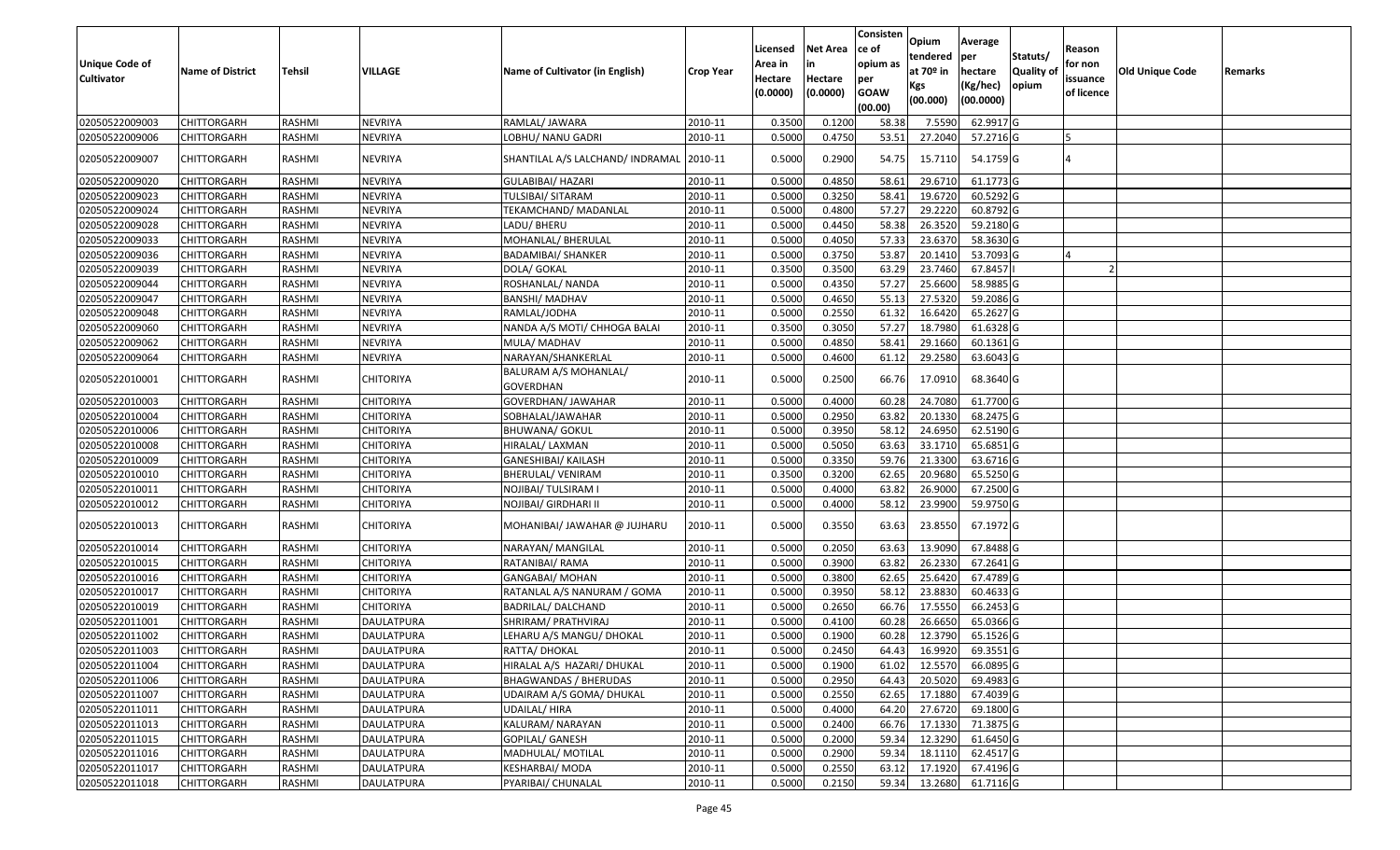| <b>Unique Code of</b> | <b>Name of District</b> | Tehsil        | VILLAGE           | Name of Cultivator (in English) | <b>Crop Year</b> | Licensed<br>Area in | <b>Net Area</b><br>in | Consisten<br>lce of<br>opium as | Opium<br>tendered<br>at 70º in | Average<br>per<br>hectare | Statuts/<br><b>Quality o</b> | Reason<br>for non      | Old Unique Code | Remarks |
|-----------------------|-------------------------|---------------|-------------------|---------------------------------|------------------|---------------------|-----------------------|---------------------------------|--------------------------------|---------------------------|------------------------------|------------------------|-----------------|---------|
| <b>Cultivator</b>     |                         |               |                   |                                 |                  | Hectare<br>(0.0000) | Hectare<br>(0.0000)   | per<br><b>GOAW</b><br>(00.00)   | Kgs<br>(00.000)                | (Kg/hec)<br>(00.0000)     | opium                        | issuance<br>of licence |                 |         |
| 02050522011019        | <b>CHITTORGARH</b>      | RASHMI        | <b>DAULATPURA</b> | HIRALAL/ NARAYAN                | 2010-11          | 0.5000              | 0.2450                | 58.74                           | 15.7480                        | 64.2776 G                 |                              |                        |                 |         |
| 02050522011020        | <b>CHITTORGARH</b>      | RASHMI        | <b>DAULATPURA</b> | DEVJI/ PYARA                    | 2010-11          | 0.3500              | 0.3350                | 62.02                           | 21.9180                        | 65.4269 G                 |                              |                        |                 |         |
| 02050522011021        | <b>CHITTORGARH</b>      | RASHMI        | DAULATPURA        | UDAILAL/NARAYAN                 | 2010-11          | 0.5000              | 0.4800                | 56.50                           | 30.9790                        | 64.5396 G                 |                              |                        |                 |         |
| 02050522011022        | <b>CHITTORGARH</b>      | <b>RASHMI</b> | <b>DAULATPURA</b> | SOHANIBAI/ DHANNA               | 2010-11          | 0.5000              | 0.2550                | 64.43                           | 17.3680                        | 68.1098 G                 |                              |                        |                 |         |
| 02050522011023        | <b>CHITTORGARH</b>      | RASHMI        | <b>DAULATPURA</b> | NANDRAM/ GANESH                 | 2010-11          | 0.5000              | 0.2000                | 63.12                           | 13.4250                        | 67.1250 G                 |                              |                        |                 |         |
| 02050522011024        | <b>CHITTORGARH</b>      | RASHMI        | DAULATPURA        | DALLA/ CHUNA                    | 2010-11          | 0.5000              | 0.2050                | 61.02                           | 13.1760                        | 64.2732 G                 |                              |                        |                 |         |
| 02050522011027        | CHITTORGARH             | RASHMI        | DAULATPURA        | MOHANIBAI/ DHULICHAND           | 2010-11          | 0.5000              | 0.3900                | 58.20                           | 23.8080                        | 61.0462 G                 |                              |                        |                 |         |
| 02050522011028        | <b>CHITTORGARH</b>      | <b>RASHMI</b> | DAULATPURA        | NATHULAL/ KANA                  | 2010-11          | 0.3500              | 0.2400                | 57.00                           | 14.0490                        | 58.5375 G                 |                              |                        |                 |         |
| 02050522012001        | <b>CHITTORGARH</b>      | <b>RASHMI</b> | <b>BHATKHERI</b>  | NARAYAN/ CHUNNILAL              | 2010-11          | 0.5000              | 0.2700                | 62.62                           | 19.1480                        | 70.9185 G                 |                              |                        |                 |         |
| 02050522012003        | <b>CHITTORGARH</b>      | RASHMI        | <b>BHATKHERI</b>  | AMBALAL/ NATHULAL               | 2010-11          | 0.3500              | 0.2000                | 62.88                           | 13.8190                        | 69.0950 G                 |                              |                        |                 |         |
| 02050522012004        | <b>CHITTORGARH</b>      | RASHMI        | <b>BHATKHERI</b>  | BHERU/DAYARAM                   | 2010-11          | 0.5000              | 0.4950                | 59.17                           | 31.0020                        | 62.6303 G                 |                              |                        |                 |         |
| 02050522012009        | <b>CHITTORGARH</b>      | RASHMI        | <b>BHATKHERI</b>  | BALURAM A/S RAMA/ KALU          | 2010-11          | 0.3500              | 0.2850                | 62.10                           | 20.0170                        | 70.2351 G                 |                              |                        |                 |         |
| 02050522012010        | <b>CHITTORGARH</b>      | RASHMI        | <b>BHATKHERI</b>  | ONKAR/ HUKMA                    | 2010-11          | 0.5000              | 0.4550                | 62.62                           | 30.6230                        | 67.3033 G                 |                              |                        |                 |         |
| 02050522012011        | <b>CHITTORGARH</b>      | RASHMI        | BHATKHERI         | PYARA/ HUKMA                    | 2010-11          | 0.5000              | 0.3000                | 62.62                           | 20.8920                        | 69.6400 G                 |                              |                        |                 |         |
| 02050522012012        | CHITTORGARH             | RASHMI        | <b>BHATKHERI</b>  | HAKARBAI/ CHUNNILAL             | 2010-11          | 0.5000              | 0.4500                | 59.17                           | 28.5920                        | 63.5378 G                 |                              |                        |                 |         |
| 02050522012013        | <b>CHITTORGARH</b>      | <b>RASHMI</b> | <b>BHATKHERI</b>  | NARAYAN/ DUNGA                  | 2010-11          | 0.5000              | 0.4550                | 58.83                           | 29.3350                        | 64.4725 G                 |                              |                        |                 |         |
| 02050522012015        | <b>CHITTORGARH</b>      | <b>RASHMI</b> | <b>BHATKHERI</b>  | UDA/ BHERU                      | 2010-11          | 0.5000              | 0.4800                | 59.38                           | 30.7440                        | 64.0500 G                 |                              |                        |                 |         |
| 02050522012016        | <b>CHITTORGARH</b>      | RASHMI        | BHATKHERI         | SHANKERLAL/ NARU                | 2010-11          | 0.3500              | 0.2400                | 56.09                           | 15.2420                        | 63.5083 G                 |                              |                        |                 |         |
| 02050522012017        | <b>CHITTORGARH</b>      | RASHMI        | <b>BHATKHERI</b>  | NARAYAN/ JAIRAM                 | 2010-11          | 0.5000              | 0.5000                | 59.38                           | 33.2230                        | 66.4460 G                 |                              |                        |                 |         |
| 02050522012018        | <b>CHITTORGARH</b>      | RASHMI        | <b>BHATKHERI</b>  | HARKUBAI/ BANSHILAL             | 2010-11          | 0.3500              | 0.2100                | 56.40                           | 13.7990                        | 65.7095 G                 |                              |                        |                 |         |
| 02050522012019        | <b>CHITTORGARH</b>      | RASHMI        | <b>BHATKHERI</b>  | RAMLAL/ NANDA                   | 2010-11          | 0.5000              | 0.4450                | 59.17                           | 28.5660                        | 64.1933 G                 |                              |                        |                 |         |
| 02050522012020        | <b>CHITTORGARH</b>      | RASHMI        | BHATKHERI         | MANGILAL A/S BARDA/ GANGARAM    | 2010-11          | 0.5000              | 0.4800                | 59.38                           | 30.9420                        | 64.4625 G                 |                              |                        |                 |         |
| 02050522012021        | <b>CHITTORGARH</b>      | RASHMI        | <b>BHATKHERI</b>  | BANSHILAL/DEVA                  | 2010-11          | 0.5000              | 0.4150                | 58.68                           | 25.6900                        | 61.9036 G                 |                              |                        |                 |         |
| 02050522012022        | <b>CHITTORGARH</b>      | RASHMI        | <b>BHATKHERI</b>  | CHUNA/ BOTHU                    | 2010-11          | 0.5000              | 0.3850                | 62.83                           | 25.1900                        | 65.4286 G                 |                              |                        |                 |         |
| 02050522012023        | <b>CHITTORGARH</b>      | RASHMI        | <b>BHATKHERI</b>  | HAZARI/CHHOGA                   | 2010-11          | 0.5000              | 0.4700                | 57.11                           | 30.7370                        | 65.3979 G                 |                              |                        |                 |         |
| 02050522012024        | <b>CHITTORGARH</b>      | RASHMI        | <b>BHATKHERI</b>  | KISHANLAL/ RUPA                 | 2010-11          | 0.3500              | 0.2800                | 58.68                           | 18.2800                        | 65.2857 G                 |                              |                        |                 |         |
| 02050522012025        | <b>CHITTORGARH</b>      | RASHMI        | <b>BHATKHERI</b>  | RAMLAL/ DALU                    | 2010-11          | 0.5000              | 0.4500                | 58.68                           | 28.9900                        | 64.4222 G                 |                              |                        |                 |         |
| 02050522012027        | <b>CHITTORGARH</b>      | <b>RASHMI</b> | <b>BHATKHERI</b>  | JHUMA/ NARAYAN                  | 2010-11          | 0.3500              | 0.3050                | 62.82                           | 20.5500                        | 67.3770 G                 |                              |                        |                 |         |
| 02050522012029        | <b>CHITTORGARH</b>      | RASHMI        | <b>BHATKHERI</b>  | CHAMPALAL/ JAIRAM MALI          | 2010-11          | 0.5000              | 0.1850                | 62.85                           | 12.2960                        | 66.4649 G                 |                              |                        |                 |         |
| 02050522012030        | <b>CHITTORGARH</b>      | RASHMI        | <b>BHATKHERI</b>  | KANKUBAI/ HIRALAL               | 2010-11          | 0.5000              | 0.3550                | 59.79                           | 23.0020                        | 64.7944 G                 |                              |                        |                 |         |
| 02050522012031        | CHITTORGARH             | RASHMI        | BHATKHERI         | LAXMAN/ DEVA                    | 2010-11          | 0.5000              | 0.2900                | 59.79                           | 19.1900                        | 66.1724 G                 |                              |                        |                 |         |
| 02050522012032        | <b>CHITTORGARH</b>      | RASHMI        | <b>BHATKHERI</b>  | DHANNA/ SITARAM                 | 2010-11          | 0.5000              | 0.3200                | 63.84                           | 22.7200                        | 71.0000 G                 |                              |                        |                 |         |
| 02050522012033        | <b>CHITTORGARH</b>      | RASHMI        | <b>BHATKHERI</b>  | KISHANLAL/ GOKAL                | 2010-11          | 0.5000              | 0.2000                | 62.88                           | 13.6900                        | 68.4500 G                 |                              |                        |                 |         |
| 02050522012034        | <b>CHITTORGARH</b>      | RASHMI        | BHATKHERI         | SITARAM/ CHUNNILAL              | 2010-11          | 0.5000              | 0.2000                | 59.79                           | 12.5260                        | 62.6300 G                 |                              |                        |                 |         |
| 02050522012039        | <b>CHITTORGARH</b>      | RASHMI        | <b>BHATKHERI</b>  | NARAYAN/ NANDA                  | 2010-11          | 0.5000              | 0.4600                | 59.92                           | 30.8120                        | 66.9826 G                 |                              |                        |                 |         |
| 02050522012040        | <b>CHITTORGARH</b>      | RASHMI        | BHATKHERI         | MADHULAL/JAIRAM                 | 2010-11          | 0.5000              | 0.3400                |                                 | 63.83 24.1100                  | 70.9118 G                 |                              |                        |                 |         |
| 02050522012041        | <b>CHITTORGARH</b>      | RASHMI        | <b>BHATKHERI</b>  | JAMNALAL/ LOBHA                 | 2010-11          | 0.5000              | 0.3000                | 59.92                           | 19.3640                        | 64.5467 G                 |                              |                        |                 |         |
| 02050522012042        | <b>CHITTORGARH</b>      | RASHMI        | <b>BHATKHERI</b>  | HIRIBAI/ NANURAM                | 2010-11          | 0.5000              | 0.4100                | 56.28                           | 24.8540                        | 60.6195 G                 |                              |                        |                 |         |
| 02050522012043        | <b>CHITTORGARH</b>      | RASHMI        | <b>BHATKHERI</b>  | SITARAM/KELA                    | 2010-11          | 0.5000              | 0.4000                | 62.10                           | 26.3610                        | 65.9025 G                 |                              |                        |                 |         |
| 02050522012044        | <b>CHITTORGARH</b>      | RASHMI        | <b>BHATKHERI</b>  | UDAIRAM/ BOTHU                  | 2010-11          | 0.5000              | 0.3100                | 57.81                           | 19.5700                        | 63.1290 G                 |                              |                        |                 |         |
| 02050522012045        | <b>CHITTORGARH</b>      | RASHMI        | <b>BHATKHERI</b>  | MEGHA/ KHEMA                    | 2010-11          | 0.5000              | 0.2050                | 63.08                           | 14.0920                        | 68.7415 G                 |                              |                        |                 |         |
| 02050522012046        | <b>CHITTORGARH</b>      | RASHMI        | <b>BHATKHERI</b>  | MANGU/ PYARA                    | 2010-11          | 0.5000              | 0.1950                | 62.89                           | 13.3530                        | 68.4769 G                 |                              |                        |                 |         |
| 02050522012047        | <b>CHITTORGARH</b>      | RASHMI        | <b>BHATKHERI</b>  | MONADAS/ SAWAIRAM               | 2010-11          | 0.5000              | 0.2000                | 59.92                           | 12.9620                        | 64.8100 G                 |                              |                        |                 |         |
| 02050522012048        | <b>CHITTORGARH</b>      | RASHMI        | <b>BHATKHERI</b>  | RAMLAL/RUPA                     | 2010-11          | 0.5000              | 0.2400                | 57.81                           | 15.1400                        | 63.0833 G                 |                              |                        |                 |         |
| 02050522012049        | <b>CHITTORGARH</b>      | RASHMI        | <b>BHATKHERI</b>  | LALU/ LAILA                     | 2010-11          | 0.5000              | 0.2800                | 57.81                           | 17.4700                        | 62.3929 G                 |                              |                        |                 |         |
|                       |                         |               |                   |                                 |                  |                     |                       |                                 |                                |                           |                              |                        |                 |         |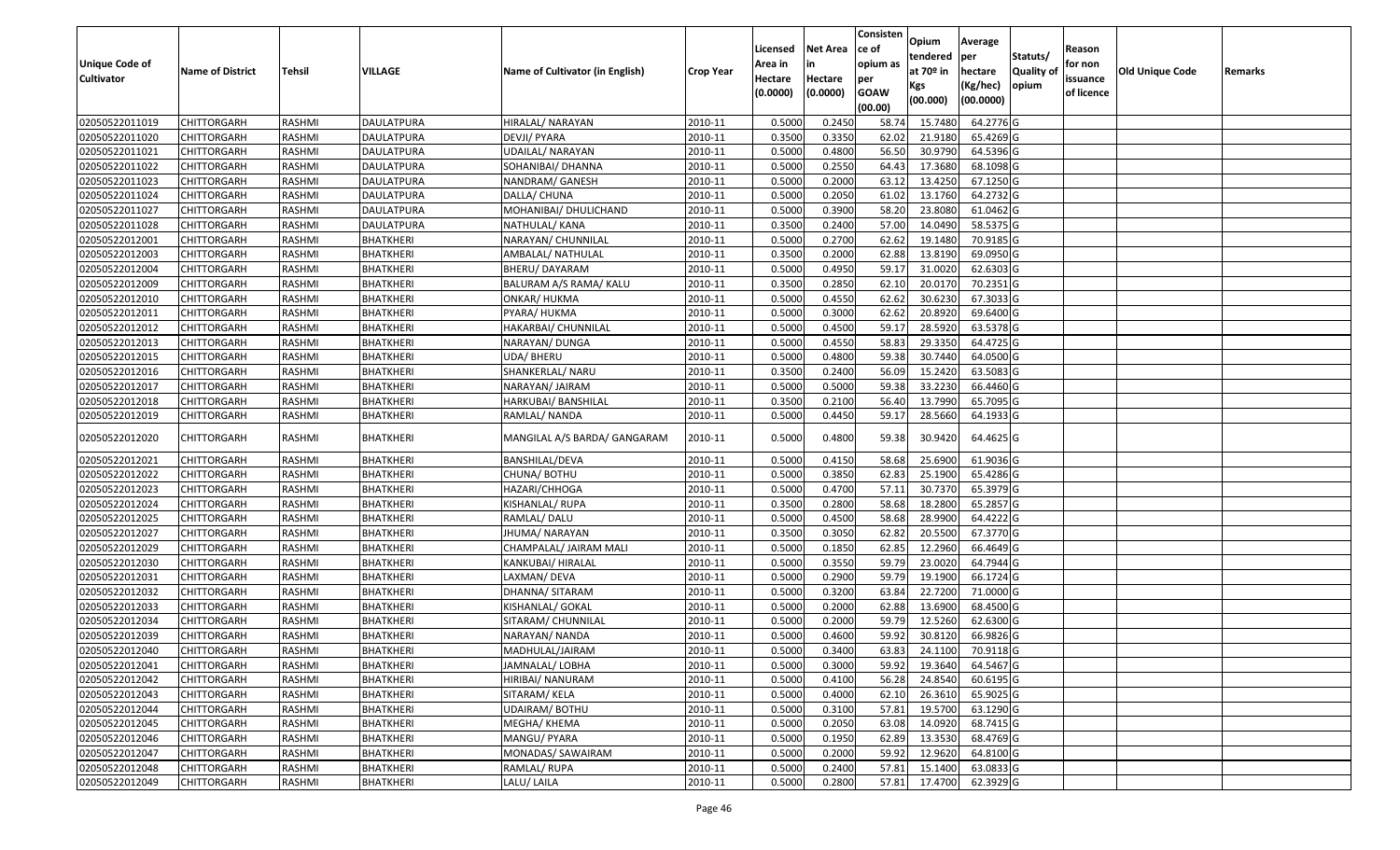|                                     |                         |               |                  |                                 |                  |                    |                       | Consisten<br>ce of | Opium         | Average   |                  |                   |                        |         |
|-------------------------------------|-------------------------|---------------|------------------|---------------------------------|------------------|--------------------|-----------------------|--------------------|---------------|-----------|------------------|-------------------|------------------------|---------|
|                                     |                         |               |                  |                                 |                  | Licensed           | <b>Net Area</b><br>in | opium as           | tendered      | per       | Statuts/         | Reason<br>for non |                        |         |
| Unique Code of<br><b>Cultivator</b> | <b>Name of District</b> | <b>Tehsil</b> | VILLAGE          | Name of Cultivator (in English) | <b>Crop Year</b> | Area in<br>Hectare | Hectare               |                    | at $70°$ in   | hectare   | <b>Quality o</b> | issuance          | <b>Old Unique Code</b> | Remarks |
|                                     |                         |               |                  |                                 |                  | (0.0000)           | (0.0000)              | per<br><b>GOAW</b> | Kgs           | (Kg/hec)  | opium            | of licence        |                        |         |
|                                     |                         |               |                  |                                 |                  |                    |                       | (00.00)            | (00.000)      | (00.0000) |                  |                   |                        |         |
| 02050522012050                      | CHITTORGARH             | RASHMI        | <b>BHATKHERI</b> | DAKHIBAI/ GODA                  | 2010-11          | 0.5000             | 0.3500                | 56.81              | 21.378        | 61.0800   |                  |                   |                        |         |
| 02050522012053                      | CHITTORGARH             | RASHMI        | <b>BHATKHERI</b> | NARAYAN/ KISHANLAL              | 2010-11          | 0.5000             | 0.2950                | 63.08              | 20.2370       | 68.6000 G |                  |                   |                        |         |
| 02050522012054                      | CHITTORGARH             | RASHMI        | BHATKHERI        | CHUNNIBAI/ BHERA                | 2010-11          | 0.5000             | 0.2950                | 65.18              | 20.7120       | 70.2102G  |                  |                   |                        |         |
| 02050522012057                      | <b>CHITTORGARH</b>      | RASHMI        | <b>BHATKHERI</b> | SHANKERLAL/ GOKAL               | 2010-11          | 0.5000             | 0.1700                | 60.07              | 12.1390       | 71.4059 G |                  |                   |                        |         |
| 02050522012058                      | CHITTORGARH             | RASHMI        | BHATKHERI        | MANIBAI/ GOPI                   | 2010-11          | 0.5000             | 0.4500                | 56.48              | 27.3290       | 60.7311 G |                  |                   |                        |         |
| 02050522012059                      | <b>CHITTORGARH</b>      | RASHMI        | <b>BHATKHERI</b> | KHUMA/BHURA                     | 2010-11          | 0.5000             | 0.4050                | 60.07              | 26.8020       | 66.1778 G |                  |                   |                        |         |
| 02050522012060                      | CHITTORGARH             | RASHMI        | BHATKHERI        | GITADEVI/ BHAGWANLAL            | 2010-11          | 0.3500             | 0.3100                | 62.10              | 20.5320       | 66.2323 G |                  |                   |                        |         |
| 02050522012062                      | CHITTORGARH             | <b>RASHMI</b> | <b>BHATKHERI</b> | MADHU/SAWAIRAM                  | 2010-11          | 0.5000             | 0.2000                | 60.07              | 12.5330       | 62.6650 G |                  |                   |                        |         |
| 02050522012063                      | CHITTORGARH             | RASHMI        | <b>BHATKHERI</b> | <b>KELA/ SAWAIRAM</b>           | 2010-11          | 0.5000             | 0.1150                | 65.18              | 8.4130        | 73.1565 G |                  |                   |                        |         |
| 02050522012064                      | CHITTORGARH             | RASHMI        | <b>BHATKHERI</b> | NANDA/ SAWAIRAM                 | 2010-11          | 0.5000             | 0.4100                | 58.63              | 26.6700       | 65.0488 G |                  |                   |                        |         |
| 02050522012065                      | CHITTORGARH             | RASHMI        | <b>BHATKHERI</b> | KISHANLAL/ MODA                 | 2010-11          | 0.5000             | 0.2850                | 63.08              | 19.7130       | 69.1684 G |                  |                   |                        |         |
| 02050522012067                      | <b>CHITTORGARH</b>      | RASHMI        | <b>BHATKHERI</b> | <b>BHERULAL/ SITARAM</b>        | 2010-11          | 0.5000             | 0.4200                | 58.83              | 28.2010       | 67.1452 G |                  |                   |                        |         |
| 02050522013001                      | <b>CHITTORGARH</b>      | RASHMI        | PAAVALI          | UDAILAL/ JAWAHAR                | 2010-11          | 0.3500             | 0.3150                | 53.17              | 18.1200       | 57.5238 G |                  |                   |                        |         |
| 02050522013002                      | <b>CHITTORGARH</b>      | RASHMI        | PAAVALI          | SHANKERLAL/ RAMLAL              | 2010-11          | 0.5000             | 0.1500                | 56.46              | 9.0360        | 60.2400 G |                  |                   |                        |         |
| 02050522013003                      | <b>CHITTORGARH</b>      | RASHMI        | PAAVALI          | RUKMANIBAI/ GORDHAN             | 2010-11          | 0.5000             | 0.4650                | 53.94              | 26.8270       | 57.6925 G |                  |                   |                        |         |
| 02050522013004                      | CHITTORGARH             | RASHMI        | PAAVALI          | PANNALAL/ GULAB                 | 2010-11          | 0.5000             | 0.4800                | 63.26              | 32.5840       | 67.8833   |                  |                   |                        |         |
| 02050522013006                      | CHITTORGARH             | RASHMI        | PAAVALI          | BHERULAL/ GHASIRAM              | 2010-11          | 0.3500             | 0.1000                | 60.00              | 6.9340        | 69.3400 G |                  |                   |                        |         |
| 02050522013007                      | CHITTORGARH             | RASHMI        | PAAVALI          | HANSU/ PANNA                    | 2010-11          | 0.3500             | 0.3500                | 60.21              | 22.3340       | 63.8114 G |                  |                   |                        |         |
| 02050522013010                      | CHITTORGARH             | RASHMI        | PAAVALI          | RATANIBAI/ NANDRAM              | 2010-11          | 0.3500             | 0.1950                | 62.53              | 12.9790       | 66.5590 G |                  |                   |                        |         |
| 02050522013011                      | CHITTORGARH             | RASHMI        | PAAVALI          | SHANKERLAL/ BRAJLAL             | 2010-11          | 0.5000             | 0.2950                | 65.00              | 19.8420       | 67.2610 G |                  |                   |                        |         |
| 02050522013014                      | CHITTORGARH             | RASHMI        | PAAVALI          | MADHODAS/ GOPIDAS               | 2010-11          | 0.3500             | 0.1900                | 58.19              | 12.0040       | 63.1789 G |                  |                   |                        |         |
| 02050522013015                      | CHITTORGARH             | RASHMI        | PAAVALI          | ASHOKGIR/ GORDHANGIR            | 2010-11          | 0.3500             | 0.2950                | 55.8               | 18.141        | 61.4949 G |                  |                   |                        |         |
| 02050522013017                      | CHITTORGARH             | RASHMI        | PAAVALI          | CHHOGA/ NARU JAT                | 2010-11          | 0.5000             | 0.3850                | 59.92              | 24.8270       | 64.4857 G |                  |                   |                        |         |
| 02050522013018                      | <b>CHITTORGARH</b>      | RASHMI        | PAAVALI          | KESHARBAI/ LOBHA                | 2010-11          | 0.5000             | 0.2900                | 58.19              | 18.6720       | 64.3862 G |                  |                   |                        |         |
| 02050522013019                      | <b>CHITTORGARH</b>      | RASHMI        | PAAVALI          | PANNA/ NAVLA                    | 2010-11          | 0.5000             | 0.4900                | 59.46              | 30.7800       | 62.8163 G |                  |                   |                        |         |
| 02050522013020                      | CHITTORGARH             | RASHMI        | PAAVALI          | NAHARGIRI/ BHUWANIGIRI          | 2010-11          | 0.5000             | 0.3800                | 62.20              | 25.3010       | 66.5816 G |                  |                   |                        |         |
| 02050522013021                      | CHITTORGARH             | RASHMI        | PAAVALI          | BHERU/ PANNA                    | 2010-11          | 0.5000             | 0.3500                | 61.00              | 22.7020       | 64.8629 G |                  |                   |                        |         |
| 02050522013022                      | CHITTORGARH             | RASHMI        | PAAVALI          | SHANKER/RUPA                    | 2010-11          | 0.3500             | 0.3450                | 56.43              | 20.9900       | 60.8406 G |                  |                   |                        |         |
| 02050522013025                      | CHITTORGARH             | RASHMI        | PAAVALI          | SHIVGIR/ BHAWANIGIR             | 2010-11          | 0.3500             | 0.3450                | 52.27              | 19.6110       | 56.8435 G |                  |                   |                        |         |
| 02050522013028                      | CHITTORGARH             | RASHMI        | PAAVALI          | <b>BALU/ NARU</b>               | 2010-11          | 0.5000             | 0.3400                | 55.55              | 21.6200       | 63.5882 G |                  |                   |                        |         |
| 02050522013030                      | CHITTORGARH             | RASHMI        | PAAVALI          | GANESH/RAMA                     | 2010-11          | 0.3500             | 0.2900                | 61.19              | 17.957        | 61.9207 G |                  |                   |                        |         |
| 02050522013031                      | CHITTORGARH             | RASHMI        | PAAVALI          | BAKTAWARIBAI/ MADHO             | 2010-11          | 0.5000             | 0.4850                | 58.4               | 29.9230       | 61.6969 G |                  |                   |                        |         |
| 02050522013032                      | CHITTORGARH             | <b>RASHMI</b> | PAAVALI          | AMBALAL/KASTURCHAND             | 2010-11          | 0.5000             | 0.3750                | 62.20              | 25.6660       | 68.4427 G |                  |                   |                        |         |
| 02050522013033                      | CHITTORGARH             | RASHMI        | PAAVALI          | PREMSHANKER/ CHHOGALAL          | 2010-11          | 0.5000             | 0.2400                | 59.56              | 15.4120       | 64.2167 G |                  |                   |                        |         |
| 02050522013035                      | CHITTORGARH             | RASHMI        | PAAVALI          | NANALAL/ KASHIRAM               | 2010-11          | 0.500              | 0.4750                | 56.07              | 28.681        | 60.3811G  |                  |                   |                        |         |
| 02050522013036                      | CHITTORGARH             | RASHMI        | PAAVALI          | BALU / GOPI                     | 2010-11          | 0.5000             | 0.2900                | 57.42              | 18.3770       | 63.3690 G |                  |                   |                        |         |
| 02050522013037                      | <b>CHITTORGARH</b>      | RASHMI        | PAAVALI          | <b>BALU/ PYARA</b>              | 2010-11          | 0.3500             | 0.3300                |                    | 54.65 19.5750 | 59.3182   |                  |                   |                        |         |
| 02050522013039                      | <b>CHITTORGARH</b>      | RASHMI        | PAAVALI          | MANGIBAI/ NANALAL               | 2010-11          | 0.5000             | 0.3700                | 59.92              | 24.5590       | 66.3757 G |                  |                   |                        |         |
| 02050522013040                      | <b>CHITTORGARH</b>      | RASHMI        | PAAVALI          | SHANKARIBAI/ MANGU              | 2010-11          | 0.3500             | 0.1950                | 65.53              | 13.9490       | 71.5333 G |                  |                   |                        |         |
| 02050522013042                      | <b>CHITTORGARH</b>      | RASHMI        | PAAVALI          | JITMAL A/S CHHOGA/ NAGJIRAM     | 2010-11          | 0.3500             | 0.3350                | 58.55              | 21.1000       | 62.9851 G |                  |                   |                        |         |
| 02050522013043                      | CHITTORGARH             | RASHMI        | PAAVALI          | VISHNUGIRI/ MADHOGIRI           | 2010-11          | 0.3500             | 0.3450                | 58.41              | 20.9030       | 60.5884 G |                  |                   |                        |         |
| 02050522013044                      | <b>CHITTORGARH</b>      | RASHMI        | PAAVALI          | KASHIRAM/KISHNA                 | 2010-11          | 0.3500             | 0.3500                | 42.75              | 0.0000        | 0.0000    |                  |                   |                        |         |
| 02050522013045                      | <b>CHITTORGARH</b>      | RASHMI        | PAAVALI          | KALULAL/ JITMAL                 | 2010-11          | 0.5000             | 0.2400                | 58.51              | 15.7070       | 65.4458   |                  |                   |                        |         |
| 02050522013048                      | CHITTORGARH             | RASHMI        | PAAVALI          | DEVJI/ RAGHUNATH                | 2010-11          | 0.5000             | 0.4800                | 56.21              | 28.2760       | 58.9083 G |                  |                   |                        |         |
| 02050522013051                      | <b>CHITTORGARH</b>      | RASHMI        | PAAVALI          | SOHANLAL/ MIYARAM               | 2010-11          | 0.5000             | 0.2500                | 61.00              | 16.6150       | 66.4600 G |                  |                   |                        |         |
| 02050522013052                      | <b>CHITTORGARH</b>      | RASHMI        | PAAVALI          | SHAFI NILGAR/ LALU NILGER       | 2010-11          | 0.3500             | 0.2950                | 63.55              | 20.2180       | 68.5356 G |                  |                   |                        |         |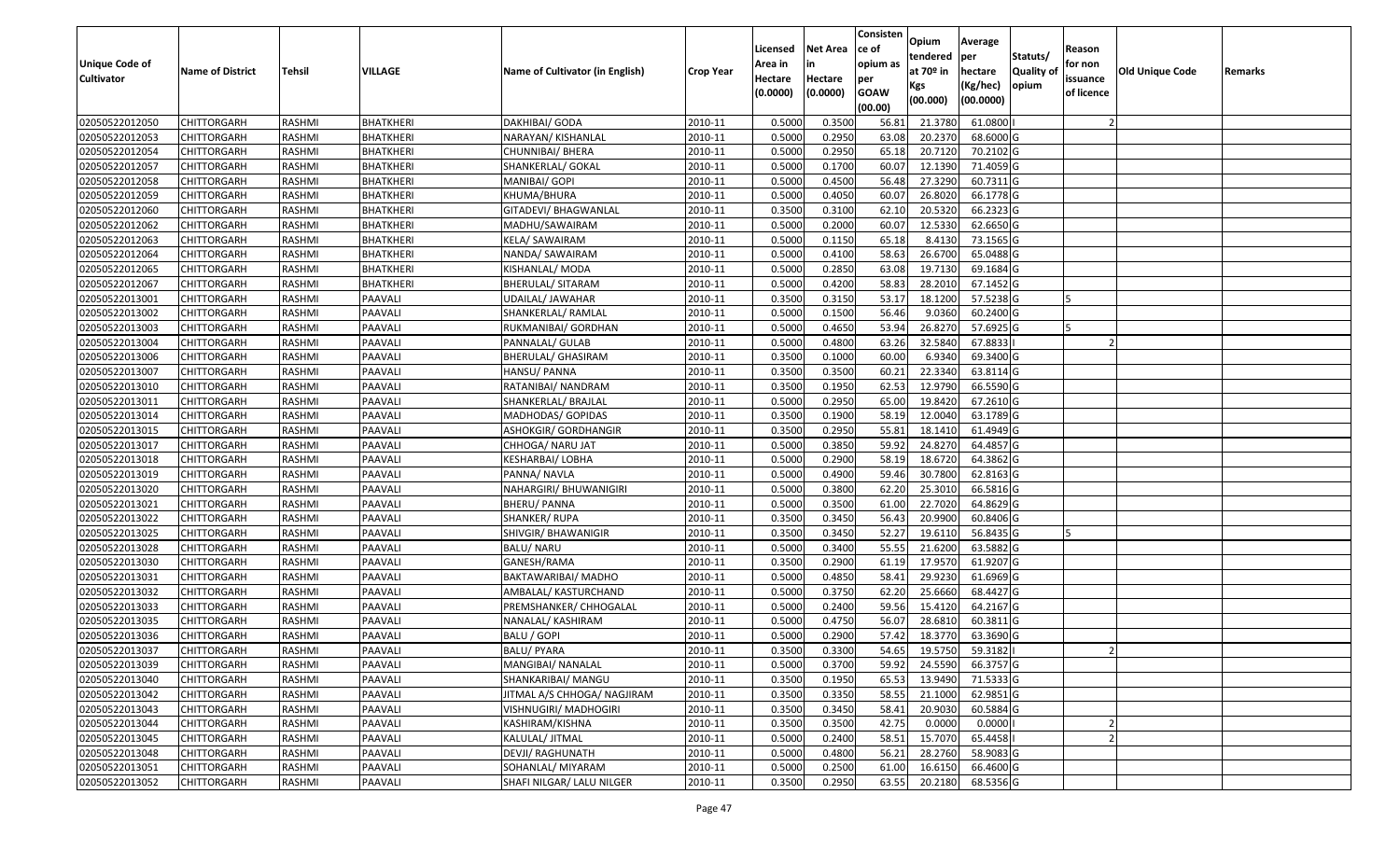| <b>Unique Code of</b> | <b>Name of District</b> | Tehsil        | VILLAGE | Name of Cultivator (in English)   | <b>Crop Year</b> | Licensed<br>Area in | <b>Net Area</b><br>in | Consisten<br>ce of<br>opium as | Opium<br>tendered<br>at $70°$ in | Average<br>per<br>hectare | Statuts/<br>Quality o | Reason<br>for non      | Old Unique Code | Remarks |
|-----------------------|-------------------------|---------------|---------|-----------------------------------|------------------|---------------------|-----------------------|--------------------------------|----------------------------------|---------------------------|-----------------------|------------------------|-----------------|---------|
| <b>Cultivator</b>     |                         |               |         |                                   |                  | Hectare<br>(0.0000) | Hectare<br>(0.0000)   | per<br><b>GOAW</b><br>(00.00)  | Kgs<br>(00.000)                  | (Kg/hec)<br>(00.0000)     | opium                 | issuance<br>of licence |                 |         |
| 02050522013053        | <b>CHITTORGARH</b>      | RASHMI        | PAAVALI | <b>BABU KHA/ NANU KHA</b>         | 2010-11          | 0.5000              | 0.3250                | 58.41                          | 19.4530                          | 59.8554 G                 |                       |                        |                 |         |
| 02050522013055        | <b>CHITTORGARH</b>      | RASHMI        | PAAVALI | AAZAD KHA/ KALU KHA               | 2010-11          | 0.5000              | 0.3950                | 63.15                          | 26.7050                          | 67.6076 G                 |                       |                        |                 |         |
| 02050522013056        | <b>CHITTORGARH</b>      | RASHMI        | PAAVALI | RAMLAL/ POKHAR                    | 2010-11          | 0.5000              | 0.3000                | 60.13                          | 18.8750                          | 62.9167 G                 |                       |                        |                 |         |
| 02050522013057        | <b>CHITTORGARH</b>      | <b>RASHMI</b> | PAAVALI | <b>BALURAM/ JAIKISHAN</b>         | 2010-11          | 0.5000              | 0.4000                | 56.51                          | 23.6860                          | 59.2150 G                 |                       |                        |                 |         |
| 02050522013058        | <b>CHITTORGARH</b>      | RASHMI        | PAAVALI | CHHOGA/ NARU BHIL                 | 2010-11          | 0.3500              | 0.3400                | 61.59                          | 21.9700                          | 64.6176 G                 |                       |                        |                 |         |
| 02050522013059        | <b>CHITTORGARH</b>      | RASHMI        | PAAVALI | BADAMBAI/ RATANLAL                | 2010-11          | 0.3500              | 0.2450                | 60.00                          | 15.8330                          | 64.6245 G                 |                       |                        |                 |         |
| 02050522013060        | CHITTORGARH             | RASHMI        | PAAVALI | RAMESHWARLAL/ CHATERBHUJ          | 2010-11          | 0.3500              | 0.2100                | 61.43                          | 14.1820                          | 67.5333 G                 |                       |                        |                 |         |
| 02050522013061        | <b>CHITTORGARH</b>      | <b>RASHMI</b> | PAAVALI | DHAPUBAI/ SHANTILAL               | 2010-11          | 0.5000              | 0.2000                | 61.43                          | 13.0140                          | 65.0700 G                 |                       |                        |                 |         |
| 02050522013063        | <b>CHITTORGARH</b>      | <b>RASHMI</b> | PAAVALI | NURA/NATHU PINJARA                | 2010-11          | 0.5000              | 0.3000                | 65.17                          | 21.0390                          | 70.1300                   |                       |                        |                 |         |
| 02050522013065        | <b>CHITTORGARH</b>      | RASHMI        | PAAVALI | DALU/ DEVA                        | 2010-11          | 0.5000              | 0.3450                | 55.70                          | 20.9470                          | 60.7159 G                 |                       |                        |                 |         |
| 02050522013066        | <b>CHITTORGARH</b>      | RASHMI        | PAAVALI | LEHARIBAI/ CHAMPA                 | 2010-11          | 0.3500              | 0.3450                | 53.73                          | 20.0430                          | 58.0957 G                 |                       |                        |                 |         |
| 02050522013068        | <b>CHITTORGARH</b>      | RASHMI        | PAAVALI | SANTOSHDEVI/ SHAMBHUGIR           | 2010-11          | 0.5000              | 0.4500                | 58.68                          | 27.8310                          | 61.8467 G                 |                       |                        |                 |         |
| 02050522013069        | <b>CHITTORGARH</b>      | RASHMI        | PAAVALI | DEVILAL/ NARU                     | 2010-11          | 0.3500              | 0.3050                | 52.76                          | 15.9660                          | 52.3475 G                 |                       |                        |                 |         |
| 02050522013070        | <b>CHITTORGARH</b>      | RASHMI        | PAAVALI | RATANLAL/ RAGHUNATH               | 2010-11          | 0.3500              | 0.2150                | 57.56                          | 12.9350                          | 60.1628 G                 |                       |                        |                 |         |
| 02050522013075        | <b>CHITTORGARH</b>      | RASHMI        | PAAVALI | MANGU/ CHHOGA                     | 2010-11          | 0.5000              | 0.2700                | 60.74                          | 18.0600                          | 66.8889 G                 |                       |                        |                 |         |
| 02050522013078        | <b>CHITTORGARH</b>      | <b>RASHMI</b> | PAAVALI | SUKHIBAI/ GANESH                  | 2010-11          | 0.3500              | 0.3350                | 58.34                          | 21.6320                          | 64.5730                   |                       |                        |                 |         |
| 02050522013079        | <b>CHITTORGARH</b>      | <b>RASHMI</b> | PAAVALI | CHANDIBAI/JEETU                   | 2010-11          | 0.5000              | 0.4300                | 58.54                          | 26.2910                          | 61.1419 G                 |                       |                        |                 |         |
| 02050522013080        | <b>CHITTORGARH</b>      | <b>RASHMI</b> | PAAVALI | KESHARBAI/ GOPI                   | 2010-11          | 0.5000              | 0.2350                | 55.96                          | 14.4760                          | 61.6000 G                 |                       |                        |                 |         |
| 02050522013082        | <b>CHITTORGARH</b>      | RASHMI        | PAAVALI | BHERULAL/GOKAL CHAMAR             | 2010-11          | 0.3500              | 0.3400                | 60.62                          | 21.5790                          | 63.4676 G                 |                       |                        |                 |         |
| 02050522013087        | <b>CHITTORGARH</b>      | RASHMI        | PAAVALI | CHAGNIBAI/MODA                    | 2010-11          | 0.3500              | 0.2150                | 62.19                          | 14.1280                          | 65.7116 G                 |                       |                        |                 |         |
| 02050522013089        | <b>CHITTORGARH</b>      | RASHMI        | PAAVALI | <b>JITULAL / PYARA A/S DALLA</b>  | 2010-11          | 0.3500              | 0.3300                | 59.47                          | 20.4690                          | 62.0273 G                 |                       |                        |                 |         |
| 02050522013092        | CHITTORGARH             | RASHMI        | PAAVALI | CHANDIBAI/DEEPCHAND               | 2010-11          | 0.3500              | 0.3350                | 47.58                          | 16.2470                          | 48.4985 G                 |                       |                        |                 |         |
| 02050522013097        | CHITTORGARH             | RASHMI        | PAAVALI | GANGARAM/PRATAP                   | 2010-11          | 0.3500              | 0.1950                | 61.60                          | 12.9550                          | 66.4350                   |                       |                        |                 |         |
| 02050522013098        | <b>CHITTORGARH</b>      | RASHMI        | PAAVALI | MANGIBAI/ BADRILAL                | 2010-11          | 0.3500              | 0.3350                | 56.45                          | 20.2020                          | 60.3045 G                 |                       |                        |                 |         |
| 02050522013099        | <b>CHITTORGARH</b>      | RASHMI        | PAAVALI | MITTHULAL/SURATRAM                | 2010-11          | 0.5000              | 0.4900                | 64.43                          | 34.9030                          | 71.2306 G                 |                       |                        |                 |         |
| 02050522013100        | <b>CHITTORGARH</b>      | RASHMI        | PAAVALI | KALURAM/ UDAIRAM                  | 2010-11          | 0.3500              | 0.3400                | 53.45                          | 19.5990                          | 57.6441 G                 |                       |                        |                 |         |
| 02050522013102        | <b>CHITTORGARH</b>      | RASHMI        | PAAVALI | HANSU/ONKAR                       | 2010-11          | 0.5000              | 0.0000                | 0.00                           | 0.0000                           | 0.0000                    |                       |                        |                 |         |
| 02050522013103        | <b>CHITTORGARH</b>      | RASHMI        | PAAVALI | AMBALAL/ SURATRAM                 | 2010-11          | 0.5000              | 0.3050                | 59.1                           | 19.8620                          | 65.1213 G                 |                       |                        |                 |         |
| 02050522013106        | <b>CHITTORGARH</b>      | <b>RASHMI</b> | PAAVALI | RAMESHWAR/ MADHO JAT              | 2010-11          | 0.3500              | 0.3400                | 59.13                          | 21.4470                          | 63.0794 G                 |                       |                        |                 |         |
| 02050522013108        | <b>CHITTORGARH</b>      | RASHMI        | PAAVALI | <b>UDAIRAM/ RAMLAL</b>            | 2010-11          | 0.3500              | 0.3450                | 62.19                          | 24.0440                          | 69.6928 G                 |                       |                        |                 |         |
| 02050522013110        | <b>CHITTORGARH</b>      | RASHMI        | PAAVALI | GOPAL / BHERU                     | 2010-11          | 0.5000              | 0.4850                | 58.38                          | 29.7100                          | 61.2570                   |                       |                        |                 |         |
| 02050522013112        | <b>CHITTORGARH</b>      | RASHMI        | PAAVALI | LEHRIBAI/PARTHU                   | 2010-11          | 0.5000              | 0.3800                | 55.62                          | 22.6940                          | 59.7211 G                 |                       |                        |                 |         |
| 02050522013113        | <b>CHITTORGARH</b>      | <b>RASHMI</b> | PAAVALI | DEEPCHAND/GHASI                   | 2010-11          | 0.5000              | 0.1050                | 62.53                          | 7.1570                           | 68.1619 G                 |                       |                        |                 |         |
| 02050522013115        | <b>CHITTORGARH</b>      | <b>RASHMI</b> | PAAVALI | SURESH KUMAR/ LAXMILAL            | 2010-11          | 0.3500              | 0.2050                | 54.90                          | 13.1100                          | 63.9512 G                 |                       |                        |                 |         |
| 02050522013118        | <b>CHITTORGARH</b>      | RASHMI        | PAAVALI | GAUTAM GIR/ MADHU GIR             | 2010-11          | 0.3500              | 0.3300                | 54.41                          | 18.9540                          | 57.4364 G                 |                       |                        |                 |         |
| 02050522013124        | <b>CHITTORGARH</b>      | RASHMI        | PAAVALI | SHRAVAN KUMAR/ MADANLAL           | 2010-11          | 0.3500              | 0.3450                | 59.05                          | 20.7750                          | 60.2174 G                 |                       |                        |                 |         |
| 02050522013125        | CHITTORGARH             | RASHMI        | PAAVALI | <b>DOLIBAI/ RATTA</b>             | 2010-11          | 0.5000              | 0.2950                | 59.48                          | 18.5360                          | 62.8339                   |                       |                        |                 |         |
| 02050522013126        | <b>CHITTORGARH</b>      | RASHMI        | PAAVALI | RATANGIR/ SHIVGIR                 | 2010-11          | 0.5000              | 0.4000                | 57.09                          | 23.9020                          | 59.7550 G                 |                       |                        |                 |         |
| 02050522013137        | <b>CHITTORGARH</b>      | RASHMI        | PAAVALI | BADRILAL/DALLAJI                  | 2010-11          | 0.3500              | 0.0000                | 0.00                           | 0.0000                           | 0.0000                    |                       |                        |                 |         |
| 02050522013138        | <b>CHITTORGARH</b>      | RASHMI        | PAAVALI | <b>BHERULAL / RAMLAL</b>          | 2010-11          | 0.5000              | 0.4700                | 64.30                          | 32.2640                          | 68.6468                   |                       |                        |                 |         |
| 02050522013139        | <b>CHITTORGARH</b>      | RASHMI        | PAAVALI | NANDRAM/DEVJI                     | 2010-11          | 0.3500              | 0.3000                | 56.60                          | 19.0590                          | 63.5300 G                 |                       |                        |                 |         |
| 02050522013140        | <b>CHITTORGARH</b>      | RASHMI        | PAAVALI | HIRA/ DEICHAND                    | 2010-11          | 0.3500              | 0.0950                | 58.54                          | 6.3600                           | 66.9474 G                 |                       |                        |                 |         |
| 02050522013145        | <b>CHITTORGARH</b>      | RASHMI        | PAAVALI | MOHAN/NARU                        | 2010-11          | 0.3500              | 0.2650                | 55.71                          | 14.4960                          | 54.7019 G                 |                       |                        |                 |         |
| 02050522013147        | <b>CHITTORGARH</b>      | RASHMI        | PAAVALI | PUSHPADEVI D/O RAMIBAI /          | 2010-11          | 0.5000              | 0.1750                | 55.72                          | 10.9860                          | 62.7771 G                 |                       |                        |                 |         |
| 02050522013149        | <b>CHITTORGARH</b>      | RASHMI        | PAAVALI | MOHANLAL<br>BALIBAI/ LAXMINARAYAN | 2010-11          | 0.5000              | 0.3400                | 63.76                          | 23.7760                          | 69.9294 G                 |                       |                        |                 |         |
|                       |                         |               |         |                                   |                  |                     |                       |                                |                                  |                           |                       |                        |                 |         |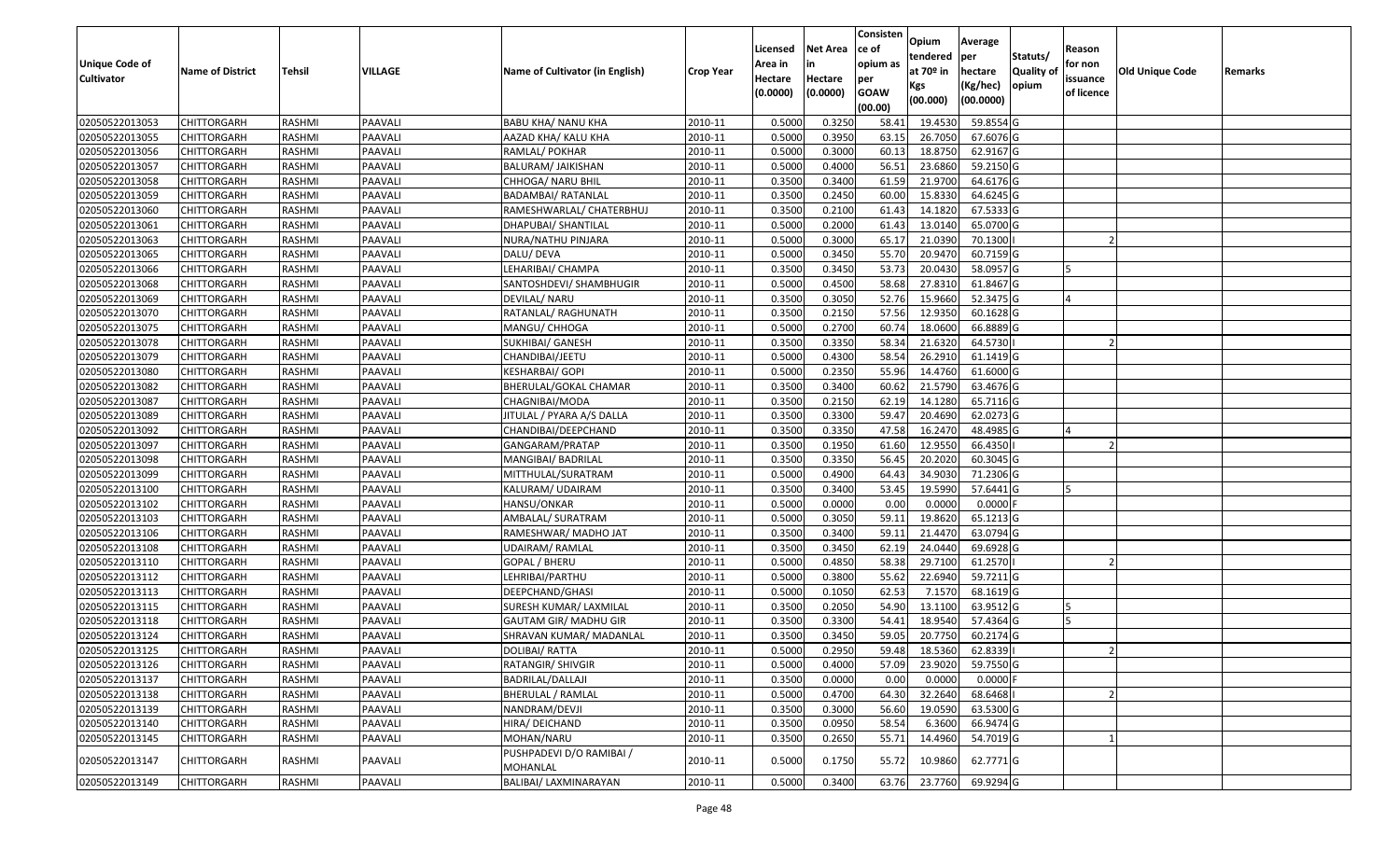|                       |                         |               |                    |                                      |                  | Licensed | <b>Net Area</b> | Consisten<br>ce of | Opium           | Average               |                           | Reason     |                 |          |
|-----------------------|-------------------------|---------------|--------------------|--------------------------------------|------------------|----------|-----------------|--------------------|-----------------|-----------------------|---------------------------|------------|-----------------|----------|
| <b>Unique Code of</b> |                         |               |                    |                                      |                  | Area in  |                 | opium as           | tendered        | per                   | Statuts/                  | for non    |                 |          |
| <b>Cultivator</b>     | <b>Name of District</b> | <b>Tehsil</b> | VILLAGE            | Name of Cultivator (in English)      | <b>Crop Year</b> | Hectare  | Hectare         | per                | at $70°$ in     | hectare               | <b>Quality o</b><br>opium | issuance   | Old Unique Code | Remarks  |
|                       |                         |               |                    |                                      |                  | (0.0000) | (0.0000)        | <b>GOAW</b>        | Kgs<br>(00.000) | (Kg/hec)<br>(00.0000) |                           | of licence |                 |          |
|                       |                         |               |                    |                                      |                  |          |                 | (00.00)            |                 |                       |                           |            |                 |          |
| 02050522013150        | CHITTORGARH             | RASHMI        | PAAVALI            | LEHARU/RAMLAL                        | 2010-11          | 0.5000   | 0.3000          | 59.50              | 19.7100         | 65.7000 G             |                           |            |                 |          |
| 02050522013153        | CHITTORGARH             | RASHMI        | PAAVALI            | BADRILAL/ PRATHVIRAJ                 | 2010-11          | 0.5000   | 0.4750          | 57.42              | 29.8070         | 62.7516 G             |                           |            |                 |          |
| 02050522013154        | CHITTORGARH             | RASHMI        | PAAVALI            | MADANLAL/ RATANLAL                   | 2010-11          | 0.3500   | 0.2000          | 64.67              | 13.5920         | 67.9600               |                           |            |                 |          |
| 02050522013155        | CHITTORGARH             | RASHMI        | PAAVALI            | BHERU/DALU                           | 2010-11          | 0.3500   | 0.3550          | 59.97              | 22.3830         | 63.0500               |                           |            |                 |          |
| 02050522013157        | CHITTORGARH             | RASHMI        | PAAVALI            | RATANLAL/BHANWARLAL                  | 2010-11          | 0.3500   | 0.0000          | 0.00               | 0.0000          | 0.0000N               |                           |            | 02050522006117  | TRANSFER |
| 02050522014004        | CHITTORGARH             | RASHMI        | SOMARVALO KA KHEDA | KISHNA/ DEVJI                        | 2010-11          | 0.5000   | 0.3750          | 68.49              | 25.9010         | 69.0693 G             |                           |            |                 |          |
| 02050522014005        | CHITTORGARH             | RASHMI        | SOMARVALO KA KHEDA | BARDICHAND/ GOKAL                    | 2010-11          | 0.3500   | 0.3350          | 63.32              | 21.7340         | 64.8776 G             |                           |            |                 |          |
| 02050522014006        | <b>CHITTORGARH</b>      | <b>RASHMI</b> | SOMARVALO KA KHEDA | KISHNA/ EKLING                       | 2010-11          | 0.3500   | 0.2350          | 63.06              | 14.1650         | 60.2766 G             |                           |            |                 |          |
| 02050522014010        | CHITTORGARH             | RASHMI        | SOMARVALO KA KHEDA | MITTHU/RAMA                          | 2010-11          | 0.3500   | 0.0000          | 0.00               | 0.0000          | 0.0000N               |                           |            |                 |          |
| 02050522014012        | CHITTORGARH             | RASHMI        | SOMARVALO KA KHEDA | BHERU/ KALU                          | 2010-11          | 0.3500   | 0.2900          | 63.06              | 19.6510         | 67.7621 G             |                           |            |                 |          |
| 02050522014015        | CHITTORGARH             | RASHMI        | SOMARVALO KA KHEDA | MANMAL/LOBHA                         | 2010-11          | 0.3500   | 0.1950          | 61.81              | 12.4200         | 63.6923 G             |                           |            |                 |          |
| 02050523001001        | <b>CHITTORGARH</b>      | <b>BEGUN</b>  | BARNIYAS           | NATHIBAI / BHAGWAN LAL               | 2010-11          | 0.5000   | 0.5000          | 57.57              | 30.5230         | 61.0460 G             |                           |            |                 |          |
| 02050523001002        | <b>CHITTORGARH</b>      | <b>BEGUN</b>  | BARNIYAS           | HEERA LAL /DALU                      | 2010-11          | 0.5000   | 0.5000          | 58.29              | 31.1330         | 62.2660 G             |                           |            |                 |          |
| 02050523001003        | CHITTORGARH             | <b>BEGUN</b>  | BARNIYAS           | KALU /HARLAL                         | 2010-11          | 0.5000   | 0.4800          | 61.1               | 31.6720         | 65.9830 G             |                           |            |                 |          |
| 02050523001004        | CHITTORGARH             | <b>BEGUN</b>  | BARNIYAS           | GOVARDHAN@ GODULAL/PYARCHAND 2010-11 |                  | 0.5000   | 0.4900          | 56.85              | 29.4140         | 60.0290 G             |                           |            |                 |          |
| 02050523001006        | CHITTORGARH             | <b>BEGUN</b>  | <b>BARNIYAS</b>    | DEVALAL @DEVARAM/KASHIRAM            | 2010-11          | 0.5000   | 0.4000          | 58.23              | 25.4520         | 63.6300 G             |                           |            |                 |          |
| 02050523001009        | CHITTORGARH             | <b>BEGUN</b>  | <b>BARNIYAS</b>    | PANNA LAL/BHAGWAN                    | 2010-11          | 0.500    | 0.4650          | 58.29              | 27.365          | 58.8490 G             |                           |            |                 |          |
| 02050523001011        | CHITTORGARH             | <b>BEGUN</b>  | BARNIYAS           | RUPA/ SHOLA                          | 2010-11          | 0.5000   | 0.4800          | 58.06              | 30.7850         | 64.1350 G             |                           |            |                 |          |
| 02050523001016        | CHITTORGARH             | <b>BEGUN</b>  | BARNIYAS           | SEVARAM/RUPA                         | 2010-11          | 0.5000   | 0.4900          | 59.26              | 31.5560         | 64.4000 G             |                           |            |                 |          |
| 02050523001017        | CHITTORGARH             | <b>BEGUN</b>  | BARNIYAS           | BHERULAL/PYARCHAND                   | 2010-11          | 0.5000   | 0.5100          | 58.28              | 33.6380         | 65.9570 G             |                           |            |                 |          |
| 02050523001018        | CHITTORGARH             | <b>BEGUN</b>  | <b>BARNIYAS</b>    | CHANDRA/KUKA                         | 2010-11          | 0.5000   | 0.4950          | 60.40              | 31.5510         | 63.7390 G             |                           |            |                 |          |
| 02050523001019        | CHITTORGARH             | <b>BEGUN</b>  | <b>BARNIYAS</b>    | DHAPU BAI/RUPA                       | 2010-11          | 0.5000   | 0.3700          | 61.40              | 24.8250         | 67.0950 G             |                           |            |                 |          |
| 02050523001022        | CHITTORGARH             | <b>BEGUN</b>  | BARNIYAS           | RAMCHANDRA/ BHAGWAN                  | 2010-11          | 0.5000   | 0.4650          | 61.40              | 29.8150         | 64.1180 G             |                           |            |                 |          |
| 02050523001025        | CHITTORGARH             | <b>BEGUN</b>  | <b>BARNIYAS</b>    | RAMLAL/KALU                          | 2010-11          | 0.5000   | 0.5050          | 58.23              | 31.5770         | 62.5290 G             |                           |            |                 |          |
| 02050523001026        | CHITTORGARH             | <b>BEGUN</b>  | BARNIYAS           | KALU /DALU                           | 2010-11          | 0.5000   | 0.5050          | 58.29              | 30.6620         | 60.7170 G             |                           |            |                 |          |
| 02050523001027        | CHITTORGARH             | <b>BEGUN</b>  | <b>BARNIYAS</b>    | BHERU / NANDA                        | 2010-11          | 0.5000   | 0.4850          | 58.06              | 29.0770         | 59.9530 G             |                           |            |                 |          |
| 02050523001028        | CHITTORGARH             | <b>BEGUN</b>  | BARNIYAS           | ARJUN / LALU                         | 2010-11          | 0.5000   | 0.3650          | 56.96              | 22.7520         | 62.3340 G             |                           |            |                 |          |
| 02050523001030        | <b>CHITTORGARH</b>      | <b>BEGUN</b>  | <b>BARNIYAS</b>    | BANSHILAL/ KASHI RAM                 | 2010-11          | 0.5000   | 0.4900          | 61.11              | 31.0450         | 63.3570 G             |                           |            |                 |          |
| 02050523001032        | CHITTORGARH             | <b>BEGUN</b>  | BARNIYAS           | MOHNIBAI/KALYAN                      | 2010-11          | 0.5000   | 0.5100          | 53.14              | 28.5330         | 55.9470 G             |                           |            |                 |          |
| 02050523001033        | CHITTORGARH             | <b>BEGUN</b>  | BARNIYAS           | BADRI LAL/ NATHU                     | 2010-11          | 0.5000   | 0.5100          | 54.82              | 28.2330         | 55.3590 G             |                           |            |                 |          |
| 02050523001034        | CHITTORGARH             | <b>BEGUN</b>  | BARNIYAS           | JDAY LAL/ MATHURALAL                 | 2010-11          | 0.5000   | 0.4950          | 46.94              | 23.2850         | 47.0400 G             |                           |            |                 |          |
| 02050523001039        | CHITTORGARH             | <b>BEGUN</b>  | <b>BARNIYAS</b>    | HUKMA/UDA                            | 2010-11          | 0.5000   | 0.4450          | 52.06              | 23.9800         | 53.8880 G             |                           |            |                 |          |
| 02050523001040        | <b>CHITTORGARH</b>      | <b>BEGUN</b>  | <b>BARNIYAS</b>    | NARAYAN/ UDA                         | 2010-11          | 0.5000   | 0.4900          | 58.23              | 30.4080         | 62.0570 G             |                           |            |                 |          |
| 02050523001041        | CHITTORGARH             | <b>BEGUN</b>  | BARNIYAS           | BHURIBAI/PYARCHAND                   | 2010-11          | 0.350    | 0.3500          | 63.1               | 22.8200         | 65.2000 G             |                           |            | 02050521008016  | TRANSFER |
| 02050523002003        | CHITTORGARH             | <b>BEGUN</b>  | KHERPURA           | MADHULAL /RAMCHANDRA                 | 2010-11          | 0.5000   | 0.5050          | 65.52              | 35.0620         | 69.4300 G             |                           |            |                 |          |
| 02050523002004        | <b>CHITTORGARH</b>      | <b>BEGUN</b>  | KHERPURA           | <b>BHERU / PARTHU</b>                | 2010-11          | 0.5000   | 0.3000          |                    | 62.13 19.2140   | 64.0470 G             |                           |            |                 |          |
| 02050523002006        | <b>CHITTORGARH</b>      | <b>BEGUN</b>  | KHERPURA           | AMARCHAND/CHOGA                      | 2010-11          | 0.5000   | 0.3400          | 70.90              | 25.1810         | 74.0620 G             |                           |            |                 |          |
| 02050523002007        | <b>CHITTORGARH</b>      | <b>BEGUN</b>  | KHERPURA           | DEVI LAL/MOHAN                       | 2010-11          | 0.5000   | 0.2700          | 58.45              | 15.9550         | 59.0930 G             |                           |            |                 |          |
| 02050523002009        | <b>CHITTORGARH</b>      | <b>BEGUN</b>  | KHERPURA           | ARJUN / MOHAN                        | 2010-11          | 0.5000   | 0.3850          | 58.45              | 23.3320         | 60.6030 G             |                           |            |                 |          |
| 02050523002010        | <b>CHITTORGARH</b>      | <b>BEGUN</b>  | KHERPURA           | BHERULAL / BALU                      | 2010-11          | 0.5000   | 0.2050          | 63.16              | 13.1530         | 64.1610 G             |                           |            |                 |          |
| 02050523002012        | <b>CHITTORGARH</b>      | <b>BEGUN</b>  | KHERPURA           | DAULA / BHERU                        | 2010-11          | 0.5000   | 0.2150          | 63.16              | 13.6390         | 63.4370 G             |                           |            |                 |          |
| 02050523002013        | <b>CHITTORGARH</b>      | <b>BEGUN</b>  | KHERPURA           | ONKAR /HEERA                         | 2010-11          | 0.5000   | 0.4800          | 62.13              | 30.2900         | 63.1040 G             |                           |            |                 |          |
| 02050523002015        | <b>CHITTORGARH</b>      | <b>BEGUN</b>  | KHERPURA           | SOHAN LAL/PARTHU                     | 2010-11          | 0.5000   | 0.3700          | 63.16              | 23.1170         | 62.4780 G             |                           |            |                 |          |
| 02050523002016        | <b>CHITTORGARH</b>      | <b>BEGUN</b>  | KHERPURA           | BHERULAL/BARDA                       | 2010-11          | 0.5000   | 0.4350          | 59.90              | 26.5950         | 61.1380 G             |                           |            |                 |          |
| 02050523002017        | <b>CHITTORGARH</b>      | <b>BEGUN</b>  | KHERPURA           | <b>HEERA /DALLAN</b>                 | 2010-11          | 0.5000   | 0.4850          | 58.00              | 29.2790         | $60.3690$ G           |                           |            |                 |          |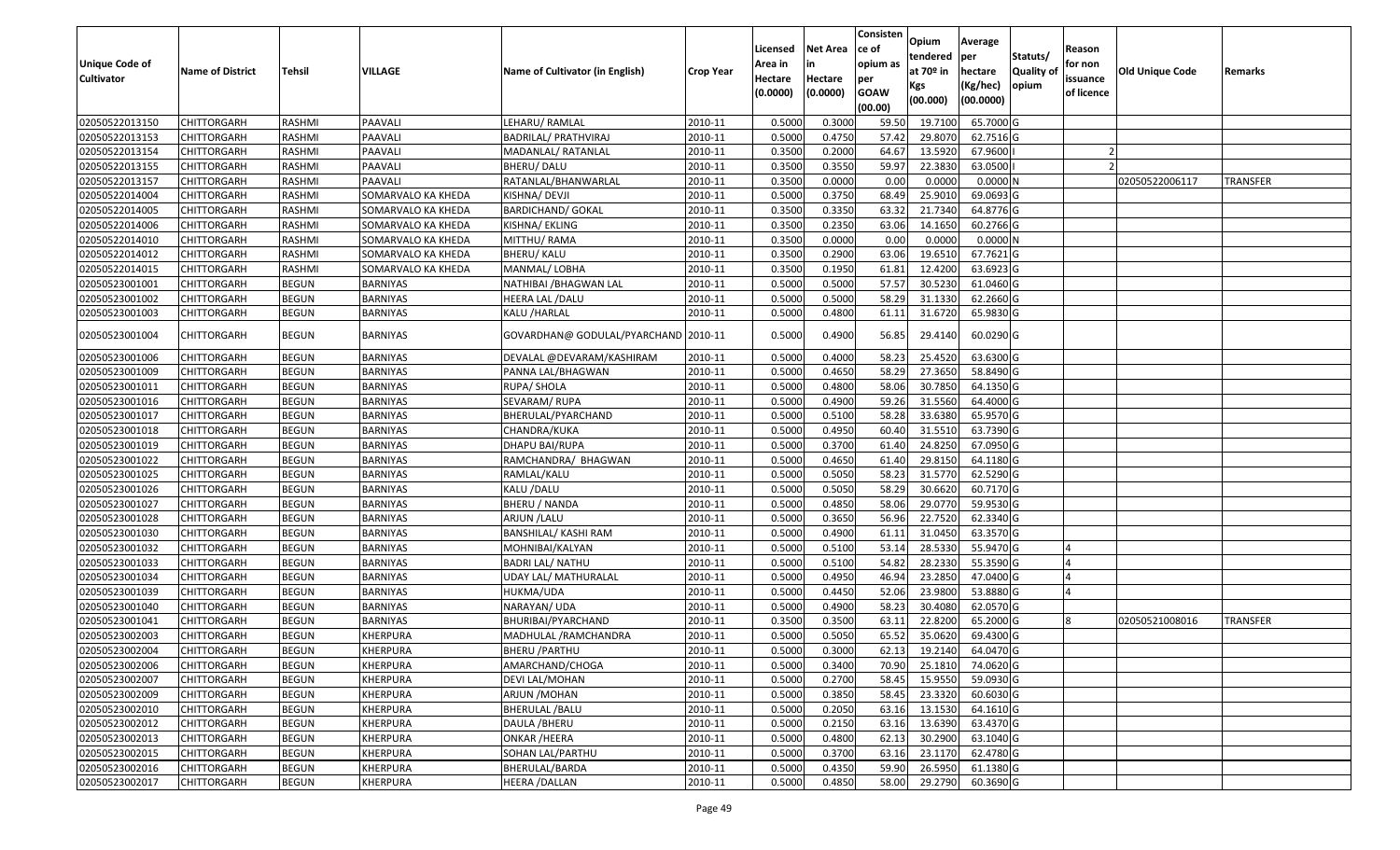|                   |                         |               |                  |                                 |                  |          |                 | Consisten              | Opium         | Average   |                  |            |                 |         |
|-------------------|-------------------------|---------------|------------------|---------------------------------|------------------|----------|-----------------|------------------------|---------------|-----------|------------------|------------|-----------------|---------|
|                   |                         |               |                  |                                 |                  | Licensed | <b>Net Area</b> | ce of                  | tendered      | per       | Statuts/         | Reason     |                 |         |
| Unique Code of    | <b>Name of District</b> | <b>Tehsil</b> | VILLAGE          | Name of Cultivator (in English) | <b>Crop Year</b> | Area in  |                 | opium as               | at $70°$ in   | hectare   | <b>Quality o</b> | for non    | Old Unique Code | Remarks |
| <b>Cultivator</b> |                         |               |                  |                                 |                  | Hectare  | Hectare         | per                    | Kgs           | (Kg/hec)  | opium            | issuance   |                 |         |
|                   |                         |               |                  |                                 |                  | (0.0000) | (0.0000)        | <b>GOAW</b><br>(00.00) | (00.000)      | (00.0000) |                  | of licence |                 |         |
| 02050523002018    | CHITTORGARH             | <b>BEGUN</b>  | KHERPURA         | BHERULAL/KHEMA                  | 2010-11          | 0.5000   | 0.4000          | 58.00                  | 23.3280       | 58.3200 G |                  |            |                 |         |
| 02050523002020    | CHITTORGARH             | <b>BEGUN</b>  | KHERPURA         | KAJOD/DUNGA                     | 2010-11          | 0.5000   | 0.3600          | 52.72                  | 18.9170       | 52.5470 G |                  |            |                 |         |
| 02050523003002    | CHITTORGARH             | <b>BEGUN</b>  | <b>BHICHOR-A</b> | PYARA/JIWAN                     | 2010-11          | 0.5000   | 0.3600          | 57.1                   | 21.841        | 60.6690 G |                  |            |                 |         |
| 02050523003004    | <b>CHITTORGARH</b>      | <b>BEGUN</b>  | <b>BHICHOR-A</b> | NANDUBAI/ BHURALAL              | 2010-11          | 0.5000   | 0.4600          | 56.49                  | 26.7000       | 58.0430 G |                  |            |                 |         |
| 02050523003009    | CHITTORGARH             | <b>BEGUN</b>  | <b>BHICHOR-A</b> | GOPI / NARAYAN                  | 2010-11          | 0.5000   | 0.3750          | 56.12                  | 22.1420       | 59.0450 G |                  |            |                 |         |
| 02050523003010    | CHITTORGARH             | <b>BEGUN</b>  | <b>BHICHOR-A</b> | RAJNIKUMAR /SHANKAR             | 2010-11          | 0.3500   | 0.2050          | 59.72                  | 12.3460       | 60.2240 G |                  |            |                 |         |
| 02050523003015    | CHITTORGARH             | <b>BEGUN</b>  | <b>BHICHOR-A</b> | PYARI BAI/LAXMAN                | 2010-11          | 0.5000   | 0.3550          | 56.65                  | 21.5190       | 60.6170 G |                  |            |                 |         |
| 02050523003016    | CHITTORGARH             | <b>BEGUN</b>  | <b>BHICHOR-A</b> | RAGUNATH /PANNA                 | 2010-11          | 0.5000   | 0.4700          | 58.59                  | 29.9280       | 63.6770 G |                  |            |                 |         |
| 02050523003019    | CHITTORGARH             | <b>BEGUN</b>  | <b>BHICHOR-A</b> | SHANKAR LAL/RAMCHANDRA          | 2010-11          | 0.5000   | 0.4050          | 57.03                  | 23.5960       | 58.2620 G |                  |            |                 |         |
| 02050523003020    | CHITTORGARH             | <b>BEGUN</b>  | <b>BHICHOR-A</b> | GYAN SINGH/GOVIND SINGH         | 2010-11          | 0.5000   | 0.4350          | 52.88                  | 25.8930       | 59.5240 G |                  |            |                 |         |
| 02050523003021    | CHITTORGARH             | <b>BEGUN</b>  | <b>BHICHOR-A</b> | DAYARAM/BHARMAL                 | 2010-11          | 0.5000   | 0.3450          | 61.50                  | 21.8630       | 63.3710 G |                  |            |                 |         |
| 02050523003022    | <b>CHITTORGARH</b>      | <b>BEGUN</b>  | <b>BHICHOR-A</b> | MATHURA LAL/ RUPA               | 2010-11          | 0.5000   | 0.3000          | 62.13                  | 20.8080       | 69.3600 G |                  |            |                 |         |
| 02050523003025    | <b>CHITTORGARH</b>      | <b>BEGUN</b>  | <b>BHICHOR-A</b> | GANESH/PYARA                    | 2010-11          | 0.5000   | 0.2100          | 62.31                  | 14.3550       | 68.3570 G |                  |            |                 |         |
| 02050523003026    | <b>CHITTORGARH</b>      | <b>BEGUN</b>  | <b>BHICHOR-A</b> | LAXMICHAND /MODA                | 2010-11          | 0.5000   | 0.4750          | 58.64                  | 29.6180       | 62.3540 G |                  |            |                 |         |
| 02050523003028    | CHITTORGARH             | <b>BEGUN</b>  | <b>BHICHOR-A</b> | DEVLAL/DALLAN                   | 2010-11          | 0.5000   | 0.3550          | 62.03                  | 23.1250       | 65.1410 G |                  |            |                 |         |
| 02050523003029    | CHITTORGARH             | <b>BEGUN</b>  | <b>BHICHOR-A</b> | MOHAN / KASHIRAM                | 2010-11          | 0.5000   | 0.4950          | 62.58                  | 33.7260       | 68.1330 G |                  |            |                 |         |
| 02050523003030    | CHITTORGARH             | <b>BEGUN</b>  | <b>BHICHOR-A</b> | GANESH / BHUDHAR                | 2010-11          | 0.5000   | 0.2450          | 64.27                  | 18.0460       | 73.6570 G |                  |            |                 |         |
| 02050523003031    | CHITTORGARH             | <b>BEGUN</b>  | <b>BHICHOR-A</b> | <b>BHERU / RAMCHANDRA</b>       | 2010-11          | 0.5000   | 0.2300          | 62.58                  | 14.6210       | 63.5700 G |                  |            |                 |         |
| 02050523003032    | CHITTORGARH             | <b>BEGUN</b>  | <b>BHICHOR-A</b> | LADU /RAMCHANDRA                | 2010-11          | 0.5000   | 0.4750          | 61.02                  | 29.4500       | 62.0000G  |                  |            |                 |         |
| 02050523003033    | CHITTORGARH             | <b>BEGUN</b>  | <b>BHICHOR-A</b> | <b>GITA BAI/BALCHAND</b>        | 2010-11          | 0.5000   | 0.2950          | 61.37                  | 20.5940       | 69.8100 G |                  |            |                 |         |
| 02050523003036    | CHITTORGARH             | <b>BEGUN</b>  | <b>BHICHOR-A</b> | MOTI LAL/HAJARI                 | 2010-11          | 0.5000   | 0.2150          | 62.58                  | 14.7710       | 68.7020G  |                  |            |                 |         |
| 02050523003037    | CHITTORGARH             | <b>BEGUN</b>  | <b>BHICHOR-A</b> | MANGIBAI / RUPA                 | 2010-11          | 0.3500   | 0.3400          | 64.27                  | 23.581        | 69.3560 G |                  |            |                 |         |
| 02050523003038    | CHITTORGARH             | <b>BEGUN</b>  | <b>BHICHOR-A</b> | ONKAR / CHOGA                   | 2010-11          | 0.3500   | 0.2950          | 54.51                  | 17.8890       | 60.6410 G |                  |            |                 |         |
| 02050523003039    | CHITTORGARH             | <b>BEGUN</b>  | <b>BHICHOR-A</b> | RUPA/GISA                       | 2010-11          | 0.5000   | 0.4650          | 58.5                   | 27.6780       | 59.5230 G |                  |            |                 |         |
| 02050523003041    | CHITTORGARH             | <b>BEGUN</b>  | <b>BHICHOR-A</b> | GISA /RUPA (GAMERIYA)           | 2010-11          | 0.5000   | 0.4350          | 64.27                  | 30.5370       | 70.2000 G |                  |            |                 |         |
| 02050523003044    | CHITTORGARH             | <b>BEGUN</b>  | <b>BHICHOR-A</b> | MAGNIBAI/MANGILAL               | 2010-11          | 0.5000   | 0.5000          | 56.35                  | 29.081        | 58.1620 G |                  |            |                 |         |
| 02050523003045    | CHITTORGARH             | <b>BEGUN</b>  | <b>BHICHOR-A</b> | DEVI LAL/RAGUNATH               | 2010-11          | 0.5000   | 0.4100          | 61.37                  | 28.3300       | 69.0980 G |                  |            |                 |         |
| 02050523003047    | CHITTORGARH             | <b>BEGUN</b>  | <b>BHICHOR-A</b> | DALLAN/CHATURBHUJ               | 2010-11          | 0.5000   | 0.2550          | 57.17                  | 14.5100       | 56.9020 G |                  |            |                 |         |
| 02050523003049    | CHITTORGARH             | <b>BEGUN</b>  | <b>BHICHOR-A</b> | <b>KANA /RUPA</b>               | 2010-11          | 0.5000   | 0.3050          | 62.03                  | 19.6680       | 64.4850 G |                  |            |                 |         |
| 02050523003050    | CHITTORGARH             | <b>BEGUN</b>  | <b>BHICHOR-A</b> | MANGILAL/ KAJOD MACHIWAL        | 2010-11          | 0.5000   | 0.5000          | 58.64                  | 29.7710       | 59.5420 G |                  |            |                 |         |
| 02050523003051    | CHITTORGARH             | <b>BEGUN</b>  | <b>BHICHOR-A</b> | HAJARI / MODA (GAMERIYA)        | 2010-11          | 0.5000   | 0.2500          | 54.37                  | 14.3900       | 57.5600 G |                  |            |                 |         |
| 02050523003053    | CHITTORGARH             | <b>BEGUN</b>  | <b>BHICHOR-A</b> | BHARMAL / BARDA                 | 2010-11          | 0.5000   | 0.3550          | 62.03                  | 22.9750       | 64.7180 G |                  |            |                 |         |
| 02050523003055    | CHITTORGARH             | <b>BEGUN</b>  | <b>BHICHOR-A</b> | KANA / JITU                     | 2010-11          | 0.5000   | 0.3450          | 57.00                  | 20.5380       | 59.5300 G |                  |            |                 |         |
| 02050523003056    | CHITTORGARH             | <b>BEGUN</b>  | <b>BHICHOR-A</b> | JETIBAI/ MODA                   | 2010-11          | 0.5000   | 0.4300          | 61.37                  | 28.9290       | 67.2770 G |                  |            |                 |         |
| 02050523003057    | CHITTORGARH             | <b>BEGUN</b>  | <b>BHICHOR-A</b> | KALU /RUPA                      | 2010-11          | 0.500    | 0.4050          | 58.64                  | 25.2700       | 62.3950 G |                  |            |                 |         |
| 02050523003058    | CHITTORGARH             | <b>BEGUN</b>  | <b>BHICHOR-A</b> | <b>BHOLA / CHOGA</b>            | 2010-11          | 0.5000   | 0.4750          | 57.17                  | 30.2870       | 63.7620G  |                  |            |                 |         |
| 02050523003059    | <b>CHITTORGARH</b>      | <b>BEGUN</b>  | BHICHOR-A        | GISA/MODA                       | 2010-11          | 0.5000   | 0.3200          |                        | 58.53 21.5990 | 67.4970 G |                  |            |                 |         |
| 02050523003062    | <b>CHITTORGARH</b>      | <b>BEGUN</b>  | <b>BHICHOR-A</b> | DHANNA / HAJARI                 | 2010-11          | 0.5000   | 0.4800          | 61.02                  | 30.7220       | 64.0040 G |                  |            |                 |         |
| 02050523003067    | <b>CHITTORGARH</b>      | <b>BEGUN</b>  | <b>BHICHOR-A</b> | BHANWAR LAL/ PYARA              | 2010-11          | 0.5000   | 0.3550          | 61.02                  | 23.2030       | 65.3610 G |                  |            |                 |         |
| 02050523003072    | <b>CHITTORGARH</b>      | <b>BEGUN</b>  | <b>BHICHOR-B</b> | NATHU / PYARA                   | 2010-11          | 0.5000   | 0.4850          | 57.90                  | 29.1680       | 60.1400 G |                  |            |                 |         |
| 02050523003073    | CHITTORGARH             | <b>BEGUN</b>  | <b>BHICHOR-B</b> | GISA / RUPA MANDELA             | 2010-11          | 0.5000   | 0.3400          | 58.34                  | 20.6130       | 60.6260 G |                  |            |                 |         |
| 02050523003074    | <b>CHITTORGARH</b>      | <b>BEGUN</b>  | <b>BHICHOR-B</b> | DEBILAL/ ONKAR                  | 2010-11          | 0.3500   | 0.3450          | 61.00                  | 22.2820       | 64.5860 G |                  |            |                 |         |
| 02050523003076    | <b>CHITTORGARH</b>      | <b>BEGUN</b>  | <b>BHICHOR-B</b> | BHERULAL/HARLAL                 | 2010-11          | 0.3500   | 0.3200          | 53.54                  | 17.9340       | 56.0440 G |                  |            |                 |         |
| 02050523003077    | <b>CHITTORGARH</b>      | <b>BEGUN</b>  | <b>BHICHOR-B</b> | MOTI / RAGUNATH                 | 2010-11          | 0.3500   | 0.3300          | 58.52                  | 19.8050       | 60.0150 G |                  |            |                 |         |
| 02050523003079    | CHITTORGARH             | <b>BEGUN</b>  | BHICHOR-B        | MANGIBAI / KALU                 | 2010-11          | 0.3500   | 0.3500          | 61.00                  | 22.5180       | 64.3370 G |                  |            |                 |         |
| 02050523003080    | <b>CHITTORGARH</b>      | <b>BEGUN</b>  | <b>BHICHOR-B</b> | GISAGIRI/KESARGIRI              | 2010-11          | 0.3500   | 0.3500          | 49.96                  | 8.8070        | 25.1630   |                  |            |                 |         |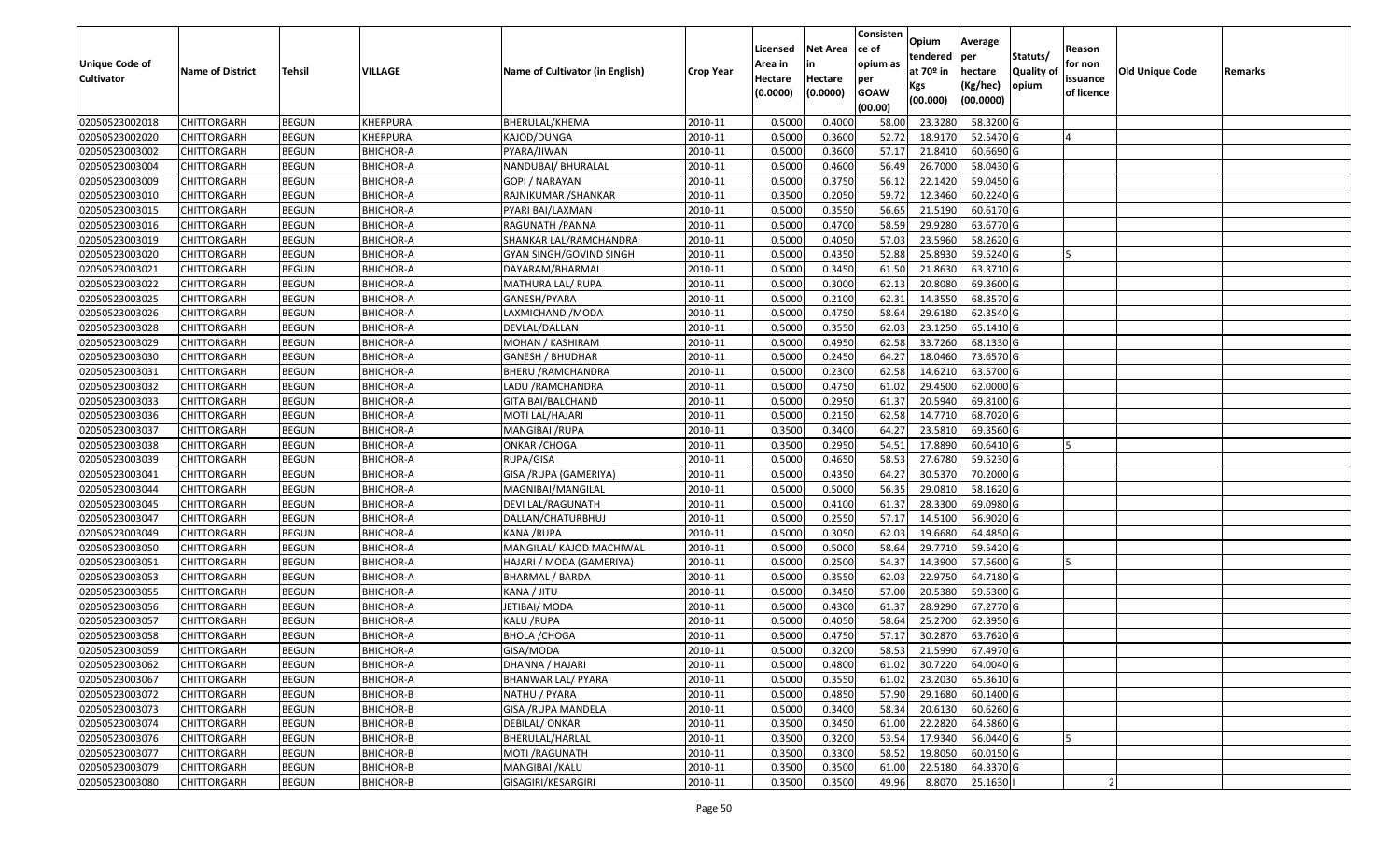|                       |                         |               |                  |                                 |                  | Licensed | <b>Net Area</b> | Consisten<br>ce of | Opium       | Average     |                  | Reason     |                        |         |
|-----------------------|-------------------------|---------------|------------------|---------------------------------|------------------|----------|-----------------|--------------------|-------------|-------------|------------------|------------|------------------------|---------|
| <b>Unique Code of</b> |                         |               |                  |                                 |                  | Area in  |                 | opium as           | tendered    | per         | Statuts/         | for non    |                        |         |
| <b>Cultivator</b>     | <b>Name of District</b> | <b>Tehsil</b> | VILLAGE          | Name of Cultivator (in English) | <b>Crop Year</b> | Hectare  | Hectare         | per                | at $70°$ in | hectare     | <b>Quality o</b> | issuance   | <b>Old Unique Code</b> | Remarks |
|                       |                         |               |                  |                                 |                  | (0.0000) | (0.0000)        | <b>GOAW</b>        | Kgs         | (Kg/hec)    | opium            | of licence |                        |         |
|                       |                         |               |                  |                                 |                  |          |                 | (00.00)            | (00.000)    | (00.0000)   |                  |            |                        |         |
| 02050523003089        | CHITTORGARH             | <b>BEGUN</b>  | BHICHOR-B        | DHANNADAS/NATHUDAS              | 2010-11          | 0.5000   | 0.2500          | 62.02              | 16.9820     | 67.9280 G   |                  |            |                        |         |
| 02050523003091        | CHITTORGARH             | <b>BEGUN</b>  | <b>BHICHOR-B</b> | TULSI BAI/BHARMAL               | 2010-11          | 0.5000   | 0.3050          | 61.66              | 18.7660     | 61.5280 G   |                  |            |                        |         |
| 02050523003095        | CHITTORGARH             | <b>BEGUN</b>  | <b>BHICHOR-B</b> | MANGILAL / KAJOD                | 2010-11          | 0.3500   | 0.3500          | 64.48              | 23.3450     | 66.7000 G   |                  |            |                        |         |
| 02050523003097        | <b>CHITTORGARH</b>      | <b>BEGUN</b>  | <b>BHICHOR-B</b> | <b>GHISIBAI / KALU</b>          | 2010-11          | 0.5000   | 0.4150          | 58.52              | 25.3430     | 61.0670 G   |                  |            |                        |         |
| 02050523003099        | CHITTORGARH             | <b>BEGUN</b>  | BHICHOR-B        | MODA / GHISA                    | 2010-11          | 0.5000   | 0.3750          | 61.66              | 23.282      | 62.0850 G   |                  |            |                        |         |
| 02050523003100        | CHITTORGARH             | <b>BEGUN</b>  | BHICHOR-B        | PYARA / MODA A/S UDA            | 2010-11          | 0.5000   | 0.2000          | 61.00              | 13.3950     | 66.9750 G   |                  |            |                        |         |
| 02050523003101        | CHITTORGARH             | <b>BEGUN</b>  | <b>BHICHOR-B</b> | SOHANI BAI/BHERUGIRI            | 2010-11          | 0.5000   | 0.4950          | 58.52              | 31.077      | 62.7820 G   |                  |            |                        |         |
| 02050523003102        | CHITTORGARH             | <b>BEGUN</b>  | BHICHOR-B        | DEVI LAL/HUKMA                  | 2010-11          | 0.5000   | 0.4450          | 52.28              | 23.4540     | 52.7060 G   |                  |            |                        |         |
| 02050523003103        | CHITTORGARH             | <b>BEGUN</b>  | BHICHOR-B        | JAGANNATH / MODA                | 2010-11          | 0.5000   | 0.2500          | 57.36              | 16.1400     | 64.5600 G   |                  |            |                        |         |
| 02050523003105        | CHITTORGARH             | <b>BEGUN</b>  | BHICHOR-B        | LADULAL / UDAY LAL              | 2010-11          | 0.5000   | 0.2700          | 58.34              | 16.5040     | 61.1260 G   |                  |            |                        |         |
| 02050523003107        | CHITTORGARH             | <b>BEGUN</b>  | <b>BHICHOR-B</b> | KASTURIBAI / BANSHILAL          | 2010-11          | 0.5000   | 0.4850          | 61.66              | 30.7600     | 63.4230 G   |                  |            |                        |         |
| 02050523003108        | CHITTORGARH             | <b>BEGUN</b>  | BHICHOR-B        | <b>BARDA / GIRDHARI</b>         | 2010-11          | 0.5000   | 0.4950          | 55.45              | 29.0800     | 58.7470 G   |                  |            |                        |         |
| 02050523003113        | <b>CHITTORGARH</b>      | <b>BEGUN</b>  | <b>BHICHOR-B</b> | <b>BALIBAI/KANA</b>             | 2010-11          | 0.3500   | 0.3550          | 53.54              | 20.0440     | 56.4620 G   |                  |            |                        |         |
| 02050523003116        | CHITTORGARH             | <b>BEGUN</b>  | <b>BHICHOR-B</b> | RAMCHANDRA / UDAY LAL           | 2010-11          | 0.5000   | 0.3300          | 58.34              | 19.4190     | 58.8450 G   |                  |            |                        |         |
| 02050523003119        | CHITTORGARH             | <b>BEGUN</b>  | <b>BHICHOR-B</b> | BALU /RAMCHANDRA                | 2010-11          | 0.5000   | 0.3600          | 57.85              | 21.8940     | 60.8170 G   |                  |            |                        |         |
| 02050523003124        | CHITTORGARH             | <b>BEGUN</b>  | <b>BHICHOR-B</b> | GITA BAI PUTRI RAMIBAI          | 2010-11          | 0.5000   | 0.4050          | 59.57              | 24.4130     | 60.2790 G   |                  |            |                        |         |
|                       |                         |               |                  | WIFESHANKAR                     |                  |          |                 |                    |             |             |                  |            |                        |         |
| 02050523003131        | CHITTORGARH             | <b>BEGUN</b>  | <b>BHICHOR-B</b> | GOVARDHAN /MANGILAL             | 2010-11          | 0.350    | 0.3550          | 62.02              | 22.6340     | 63.7580 G   |                  |            |                        |         |
| 02050523003132        | CHITTORGARH             | <b>BEGUN</b>  | <b>BHICHOR-B</b> | MANGIBAI / BHURA                | 2010-11          | 0.5000   | 0.3600          | 57.85              | 22.2090     | 61.6920 G   |                  |            |                        |         |
| 02050523003134        | CHITTORGARH             | <b>BEGUN</b>  | BHICHOR-B        | GISIBAI /EAKLING                | 2010-11          | 0.5000   | 0.3400          | 59.57              | 20.9770     | 61.6970 G   |                  |            |                        |         |
| 02050523003135        | CHITTORGARH             | <b>BEGUN</b>  | <b>BHICHOR-B</b> | EAJANBAI/ MADHUGIRI             | 2010-11          | 0.5000   | 0.3250          | 55.76              | 19.1620     | 58.9600 G   |                  |            |                        |         |
| 02050523003136        | CHITTORGARH             | <b>BEGUN</b>  | <b>BHICHOR-B</b> | HAJARI / DALU                   | 2010-11          | 0.5000   | 0.3000          | 54.76              | 12.5200     | 41.7330     |                  |            |                        |         |
| 02050523003137        | CHITTORGARH             | <b>BEGUN</b>  | <b>BHICHOR-B</b> | NATHIBAI / KHANA                | 2010-11          | 0.5000   | 0.3700          | 59.57              | 24.5050     | 66.2300 G   |                  |            |                        |         |
| 02050523004001        | CHITTORGARH             | <b>BEGUN</b>  | NAL-A            | DHAPU BAI/ UDA                  | 2010-11          | 0.5000   | 0.3000          | 64.28              | 20.3170     | 67.7230 G   |                  |            |                        |         |
| 02050523004002        | CHITTORGARH             | <b>BEGUN</b>  | NAL-A            | KASTURIBAI/HEERA                | 2010-11          | 0.5000   | 0.1550          | 67.28              | 10.4970     | 67.7230 G   |                  |            |                        |         |
| 02050523004003        | CHITTORGARH             | <b>BEGUN</b>  | NAL-A            | BALU / KAJOD                    | 2010-11          | 0.5000   | 0.2900          | 64.28              | 18.9970     | 65.5070 G   |                  |            |                        |         |
| 02050523004004        | CHITTORGARH             | <b>BEGUN</b>  | NAL-A            | NATHU /BHUWANA                  | 2010-11          | 0.5000   | 0.2300          | 63.27              | 14.8450     | 64.5430 G   |                  |            |                        |         |
| 02050523004005        | CHITTORGARH             | <b>BEGUN</b>  | NAL-A            | CHOTULAL / NANDA                | 2010-11          | 0.5000   | 0.2300          | 62.77              | 13.7870     | 59.9430 G   |                  |            |                        |         |
| 02050523004006        | CHITTORGARH             | <b>BEGUN</b>  | NAL-A            | GOPI / UDA                      | 2010-11          | 0.3500   | 0.1600          | 66.55              | 11.0300     | 68.9380 G   |                  |            |                        |         |
| 02050523004007        | CHITTORGARH             | <b>BEGUN</b>  | NAL-A            | JODHRAJ / RAMCHANDRA            | 2010-11          | 0.5000   | 0.2050          | 58.81              | 13.0160     | 63.4930 G   |                  |            |                        |         |
| 02050523004008        | CHITTORGARH             | <b>BEGUN</b>  | NAL-A            | DEVALAL/HEERALAL                | 2010-11          | 0.3500   | 0.2550          | 63.27              | 16.5590     | 64.9370 G   |                  |            |                        |         |
| 02050523004009        | CHITTORGARH             | <b>BEGUN</b>  | NAL-A            | JDAYLAL /PYARLAL                | 2010-11          | 0.5000   | 0.2000          | 67.28              | 13.575      | 67.8750 G   |                  |            |                        |         |
| 02050523004011        | CHITTORGARH             | <b>BEGUN</b>  | NAL-A            | GANGAABAI/RAMCHANDRA            | 2010-11          | 0.5000   | 0.2100          | 62.77              | 13.6960     | 65.2190 G   |                  |            |                        |         |
| 02050523004012        | <b>CHITTORGARH</b>      | <b>BEGUN</b>  | NAL-A            | PRAHLAD / RAMCHANDRA            | 2010-11          | 0.5000   | 0.2000          | 62.77              | 13.1050     | 65.5250 G   |                  |            |                        |         |
| 02050523004013        | CHITTORGARH             | <b>BEGUN</b>  | NAL-A            | MOHANLAL/ MADHU                 | 2010-11          | 0.500    | 0.5000          | 67.28              | 33.8030     | 67.6060 G   |                  |            |                        |         |
| 02050523004014        | CHITTORGARH             | <b>BEGUN</b>  | NAL-A            | RAMSINGH /LALSINGH              | 2010-11          | 0.5000   | 0.1850          | 63.27              | 12.4060     | 67.0590 G   |                  |            |                        |         |
| 02050523004015        | <b>CHITTORGARH</b>      | <b>BEGUN</b>  | NAL-A            | HAJARILAL/HEERALAL              | 2010-11          | 0.5000   | 0.2800          | 67.04              | 18.6340     | 66.5500 G   |                  |            |                        |         |
| 02050523004016        | <b>CHITTORGARH</b>      | <b>BEGUN</b>  | NAL-A            | RUPA / KALU                     | 2010-11          | 0.5000   | 0.3950          | 64.38              | 27.0370     | 68.4480 G   |                  |            |                        |         |
| 02050523004018        | <b>CHITTORGARH</b>      | <b>BEGUN</b>  | NAL-A            | <b>GHISA LAL /BHAGIRATH</b>     | 2010-11          | 0.5000   | 0.3900          | 64.38              | 26.0420     | 66.7740 G   |                  |            |                        |         |
| 02050523004019        | <b>CHITTORGARH</b>      | <b>BEGUN</b>  | NAL-A            | DEBILAL/ CHUNNILAL              | 2010-11          | 0.5000   | 0.2050          | 67.04              | 13.9560     | 68.0780 G   |                  |            |                        |         |
| 02050523004020        | <b>CHITTORGARH</b>      | <b>BEGUN</b>  | NAL-A            | BALIBAI / MODIRAM               | 2010-11          | 0.5000   | 0.1850          | 64.38              | 12.1700     | 65.7840 G   |                  |            |                        |         |
| 02050523004021        | <b>CHITTORGARH</b>      | <b>BEGUN</b>  | NAL-A            | RAMAJI / DEVAJI                 | 2010-11          | 0.3500   | 0.1800          | 64.23              | 11.9130     | 66.1830 G   |                  |            |                        |         |
| 02050523004022        | <b>CHITTORGARH</b>      | <b>BEGUN</b>  | NAL-A            | ONKAR / NANARAM                 | 2010-11          | 0.3500   | 0.1350          | 58.81              | 8.4280      | 62.4300 G   |                  |            |                        |         |
| 02050523004027        | CHITTORGARH             | <b>BEGUN</b>  | NAL-A            | GOPALAL/ GATHUBAI/DEVILAL       | 2010-11          | 0.5000   | 0.1900          | 62.97              | 12.1510     | 63.9530 G   |                  |            |                        |         |
| 02050523004028        | <b>CHITTORGARH</b>      | <b>BEGUN</b>  | NAL-A            | JODHA /MODA                     | 2010-11          | 0.5000   | 0.3850          | 67.04              | 25.9770     | 67.4730 G   |                  |            |                        |         |
| 02050523004029        | <b>CHITTORGARH</b>      | <b>BEGUN</b>  | NAL-A            | JODHA/KALU                      | 2010-11          | 0.5000   | 0.3100          | 67.03              | 20.8440     | $67.2390$ G |                  |            |                        |         |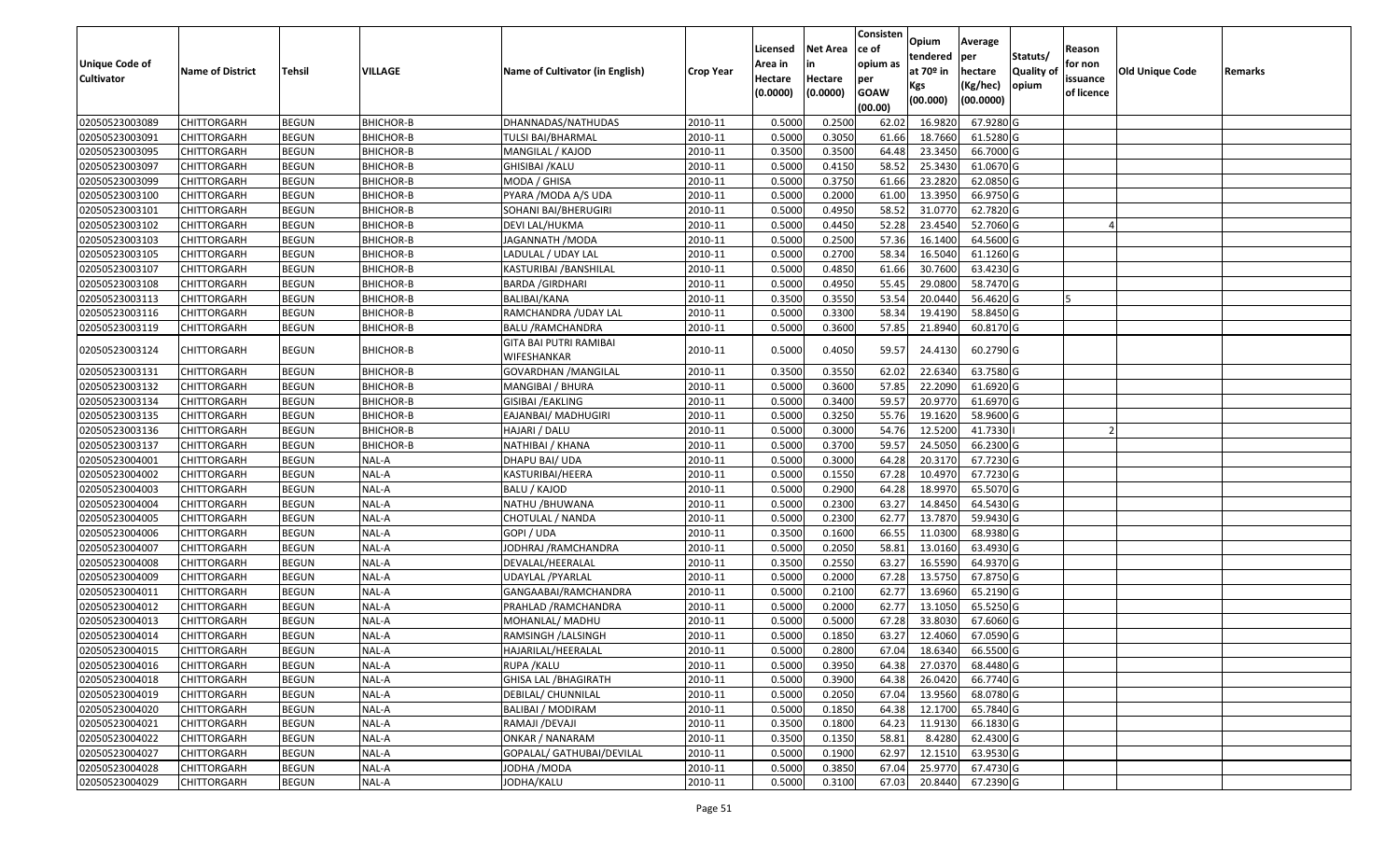| Unique Code of<br>Cultivator | <b>Name of District</b> | Tehsil       | <b>VILLAGE</b> | Name of Cultivator (in English) | <b>Crop Year</b> | Licensed<br>Area in<br>Hectare<br>(0.0000) | Net Area<br>Hectare<br>(0.0000) | Consisten<br>ce of<br>opium as<br>per<br><b>GOAW</b><br>(00.00) | Opium<br>tendered<br>at 70º in<br>Kgs<br>(00.000) | Average<br> per<br>hectare<br>(Kg/hec)<br>(00.0000) | Statuts/<br>Quality of<br>opium | Reason<br>for non<br>issuance<br>of licence | Old Unique Code | Remarks |
|------------------------------|-------------------------|--------------|----------------|---------------------------------|------------------|--------------------------------------------|---------------------------------|-----------------------------------------------------------------|---------------------------------------------------|-----------------------------------------------------|---------------------------------|---------------------------------------------|-----------------|---------|
| 02050523004030               | <b>CHITTORGARH</b>      | <b>BEGUN</b> | NAL-A          | KAJODIBAI / PYARCHAND           | 2010-11          | 0.5000                                     | 0.1850                          | 67.03                                                           | 12.5020                                           | 67.5780 G                                           |                                 |                                             |                 |         |
| 02050523004031               | <b>CHITTORGARH</b>      | <b>BEGUN</b> | NAL-A          | KELASHICHAND/ GISA A/SNANIBAI   | 2010-11          | 0.5000                                     | 0.1150                          | 67.03                                                           | 7.6160                                            | 66.2260 G                                           |                                 |                                             |                 |         |
| 02050523004032               | CHITTORGARH             | <b>BEGUN</b> | NAL-A          | NARAYAN / SITARAM               | 2010-11          | 0.5000                                     | 0.2700                          | 62.97                                                           | 17.1130                                           | 63.3810 G                                           |                                 |                                             |                 |         |
| 02050523004036               | <b>CHITTORGARH</b>      | <b>BEGUN</b> | NAL-A          | GOPI / KAJOD                    | 2010-11          | 0.5000                                     | 0.1950                          | 65.42                                                           | 12.8890                                           | 66.0970 G                                           |                                 |                                             |                 |         |
| 02050523004037               | <b>CHITTORGARH</b>      | <b>BEGUN</b> | NAL-A          | MANGI LAL /JITMAL               | 2010-11          | 0.5000                                     | 0.2200                          | 62.97                                                           | 14.2550                                           | 64.7950 G                                           |                                 |                                             |                 |         |
| 02050523004038               | <b>CHITTORGARH</b>      | <b>BEGUN</b> | NAL-A          | DEBILAL/ PYARA                  | 2010-11          | 0.5000                                     | 0.1850                          | 62.58                                                           | 11.9270                                           | 64.4700 G                                           |                                 |                                             |                 |         |
| 02050523004040               | CHITTORGARH             | <b>BEGUN</b> | NAL-A          | NANDA/BARDA                     | 2010-11          | 0.5000                                     | 0.3650                          | 73.97                                                           | 28.8190                                           | 78.9560 G                                           |                                 |                                             |                 |         |
| 02050523004042               | CHITTORGARH             | <b>BEGUN</b> | NAL-A          | MODIRAM/CHUNNILAL               | 2010-11          | 0.5000                                     | 0.2300                          | 61.93                                                           | 14.5420                                           | 63.2260 G                                           |                                 |                                             |                 |         |
| 02050523004043               | CHITTORGARH             | <b>BEGUN</b> | NAL-A          | MANJU / KESHARMAL               | 2010-11          | 0.5000                                     | 0.2400                          | 70.86                                                           | 17.1710                                           | 71.5460 G                                           |                                 |                                             |                 |         |
| 02050523004045               | CHITTORGARH             | <b>BEGUN</b> | NAL-A          | <b>GISA / BHUWANA</b>           | 2010-11          | 0.5000                                     | 0.2550                          | 65.42                                                           | 16.7850                                           | 65.8240 G                                           |                                 |                                             |                 |         |
| 02050523004046               | <b>CHITTORGARH</b>      | <b>BEGUN</b> | NAL-A          | NANDA/HAJARI                    | 2010-11          | 0.5000                                     | 0.4600                          | 62.58                                                           | 28.9070                                           | 62.8410 G                                           |                                 |                                             |                 |         |
| 02050523004047               | <b>CHITTORGARH</b>      | <b>BEGUN</b> | NAL-A          | RAMA / BALU                     | 2010-11          | 0.5000                                     | 0.2000                          | 68.51                                                           | 14.3700                                           | 71.8500 G                                           |                                 |                                             |                 |         |
| 02050523004048               | <b>CHITTORGARH</b>      | <b>BEGUN</b> | <b>NAL-A</b>   | <b>KISHOR / BHURA</b>           | 2010-11          | 0.3500                                     | 0.0000                          | 0.00                                                            | 0.0000                                            | 0.0000                                              |                                 |                                             |                 |         |
| 02050523004049               | <b>CHITTORGARH</b>      | <b>BEGUN</b> | NAL-A          | SHANTI LAL/ MANGILAL            | 2010-11          | 0.5000                                     | 0.1750                          | 71.40                                                           | 12.7760                                           | 73.0060 G                                           |                                 |                                             |                 |         |
| 02050523004050               | <b>CHITTORGARH</b>      | <b>BEGUN</b> | NAL-A          | PYARA / NARAYAN                 | 2010-11          | 0.5000                                     | 0.2450                          | 66.55                                                           | 16.7660                                           | 68.4330 G                                           |                                 |                                             |                 |         |
| 02050523004052               | <b>CHITTORGARH</b>      | <b>BEGUN</b> | NAL-A          | GHISA / MIYACHAND               | 2010-11          | 0.5000                                     | 0.3600                          | 66.55                                                           | 23.4490                                           | 65.1360 G                                           |                                 |                                             |                 |         |
| 02050523004054               | <b>CHITTORGARH</b>      | <b>BEGUN</b> | NAL-A          | RAMCHANDRA / BARDA              | 2010-11          | 0.5000                                     | 0.1900                          | 62.58                                                           | 12.6380                                           | 66.5160 G                                           |                                 |                                             |                 |         |
| 02050523004057               | <b>CHITTORGARH</b>      | <b>BEGUN</b> | NAL-A          | <b>HEERA /TULCHA</b>            | 2010-11          | 0.5000                                     | 0.5100                          | 61.93                                                           | 31.6640                                           | 62.0860 G                                           |                                 |                                             |                 |         |
| 02050523004058               | CHITTORGARH             | <b>BEGUN</b> | NAL-A          | KALU / BHANWAR LAL              | 2010-11          | 0.5000                                     | 0.1950                          | 71.88                                                           | 14.7330                                           | 75.5540 G                                           |                                 |                                             |                 |         |
| 02050523004059               | CHITTORGARH             | <b>BEGUN</b> | NAL-A          | KAJOD / MOTI                    | 2010-11          | 0.3500                                     | 0.2100                          | 64.23                                                           | 13.0420                                           | 62.1050 G                                           |                                 |                                             |                 |         |
| 02050523004060               | <b>CHITTORGARH</b>      | <b>BEGUN</b> | <b>NAL-A</b>   | DHAPUBAI / MODIRAM              | 2010-11          | 0.3500                                     | 0.2000                          | 64.23                                                           | 13.2810                                           | 66.4050 G                                           |                                 |                                             |                 |         |
| 02050523004063               | CHITTORGARH             | <b>BEGUN</b> | NAL-B          | SHAMBHU / NARAYAN               | 2010-11          | 0.5000                                     | 0.4800                          | 71.33                                                           | 34.9650                                           | 72.8440 G                                           |                                 |                                             |                 |         |
| 02050523004064               | CHITTORGARH             | <b>BEGUN</b> | NAL-B          | CHANDABAI MATA SITABAI / KALU   | 2010-11          | 0.3500                                     | 0.1150                          | 63.44                                                           | 6.9550                                            | 60.4780 G                                           |                                 |                                             |                 |         |
| 02050523004065               | CHITTORGARH             | <b>BEGUN</b> | NAL-B          | NANDALAL / RAMCHANDRA           | 2010-11          | 0.5000                                     | 0.3200                          | 60.66                                                           | 19.8180                                           | 61.9310 G                                           |                                 |                                             |                 |         |
| 02050523004066               | <b>CHITTORGARH</b>      | <b>BEGUN</b> | NAL-B          | PUSHPABAI/SUNDARLAL             | 2010-11          | 0.3500                                     | 0.3250                          | 55.61                                                           | 18.1960                                           | 55.9880 G                                           |                                 |                                             |                 |         |
| 02050523004067               | <b>CHITTORGARH</b>      | <b>BEGUN</b> | NAL-B          | NANDLAL / KESARIMAL             | 2010-11          | 0.5000                                     | 0.2000                          | 57.16                                                           | 11.6460                                           | 58.2300 G                                           |                                 |                                             |                 |         |
| 02050523004068               | <b>CHITTORGARH</b>      | <b>BEGUN</b> | NAL-B          | <b>BHERULAL/ GIRDHARI</b>       | 2010-11          | 0.5000                                     | 0.2950                          | 63.31                                                           | 19.8490                                           | 67.2850 G                                           |                                 |                                             |                 |         |
| 02050523004069               | CHITTORGARH             | <b>BEGUN</b> | NAL-B          | <b>BANSHILAL/ GOPI</b>          | 2010-11          | 0.3500                                     | 0.2100                          | 63.44                                                           | 13.8250                                           | 65.8330 G                                           |                                 |                                             |                 |         |
| 02050523004070               | <b>CHITTORGARH</b>      | <b>BEGUN</b> | NAL-B          | <b>BALU /DEBI LAL</b>           | 2010-11          | 0.3500                                     | 0.1300                          | 60.16                                                           | 8.1530                                            | 62.7150 G                                           |                                 |                                             |                 |         |
| 02050523004072               | CHITTORGARH             | <b>BEGUN</b> | NAL-B          | <b>BALU LAL/ RAMCHANDRA</b>     | 2010-11          | 0.5000                                     | 0.2500                          | 60.16                                                           | 15.2190                                           | 60.8760 G                                           |                                 |                                             |                 |         |
| 02050523004074               | CHITTORGARH             | <b>BEGUN</b> | NAL-B          | DHANNA / MEGA                   | 2010-11          | 0.5000                                     | 0.4100                          | 69.39                                                           | 29.5150                                           | 71.9880 G                                           |                                 |                                             |                 |         |
| 02050523004075               | CHITTORGARH             | <b>BEGUN</b> | NAL-B          | KELASHICHANDRA / PANNA          | 2010-11          | 0.3500                                     | 0.2500                          | 60.66                                                           | 15.3310                                           | 61.3240 G                                           |                                 |                                             |                 |         |
| 02050523004076               | CHITTORGARH             | <b>BEGUN</b> | NAL-B          | HIRI BAI/PYARA                  | 2010-11          | 0.3500                                     | 0.3300                          | 60.66                                                           | 19.9580                                           | 60.4790 G                                           |                                 |                                             |                 |         |
| 02050523004077               | CHITTORGARH             | <b>BEGUN</b> | NAL-B          | LADULAL/CHUNA                   | 2010-11          | 0.5000                                     | 0.2250                          | 64.10                                                           | 14.9050                                           | 66.2440 G                                           |                                 |                                             |                 |         |
| 02050523004078               | CHITTORGARH             | <b>BEGUN</b> | NAL-B          | <b>BHOLA / KALU</b>             | 2010-11          | 0.5000                                     | 0.3500                          | 64.61                                                           | 22.8770                                           | 65.3630 G                                           |                                 |                                             |                 |         |
| 02050523004079               | <b>CHITTORGARH</b>      | <b>BEGUN</b> | NAL-B          | <b>BHAGIRATH / NANDA</b>        | 2010-11          | 0.5000                                     | 0.3400                          | 64.84                                                           | 22.7730                                           | 66.9790 G                                           |                                 |                                             |                 |         |
| 02050523004082               | <b>CHITTORGARH</b>      | <b>BEGUN</b> | NAL-B          | BALIBAIL/KALU                   | 2010-11          | 0.3500                                     | 0.3200                          | 63.31                                                           | 20.6950                                           | 64.6720 G                                           |                                 |                                             |                 |         |
| 02050523004083               | <b>CHITTORGARH</b>      | <b>BEGUN</b> | NAL-B          | KAILASH / JANKILAL              | 2010-11          | 0.5000                                     | 0.2300                          | 64.61                                                           | 14.9870                                           | 65.1610 G                                           |                                 |                                             |                 |         |
| 02050523004084               | <b>CHITTORGARH</b>      | <b>BEGUN</b> | NAL-B          | RAMIBAI / DEEPA                 | 2010-11          | 0.5000                                     | 0.3150                          | 62.49                                                           | 20.6800                                           | 65.6510 G                                           |                                 |                                             |                 |         |
| 02050523004085               | <b>CHITTORGARH</b>      | <b>BEGUN</b> | NAL-B          | KAILASHKUNWAR/ LAXMANSINGH      | 2010-11          | 0.3500                                     | 0.3100                          | 61.01                                                           | 18.7670                                           | 60.5390 G                                           |                                 |                                             |                 |         |
| 02050523004086               | <b>CHITTORGARH</b>      | <b>BEGUN</b> | NAL-B          | SHAMBHU / GIRDHARI              | 2010-11          | 0.5000                                     | 0.2900                          | 55.67                                                           | 17.1750                                           | 59.2240 G                                           |                                 |                                             |                 |         |
| 02050523004087               | <b>CHITTORGARH</b>      | <b>BEGUN</b> | NAL-B          | BANSHILAL/NANDA                 | 2010-11          | 0.3500                                     | 0.2050                          | 66.02                                                           | 14.1990                                           | 69.2630 G                                           |                                 |                                             |                 |         |
| 02050523004088               | <b>CHITTORGARH</b>      | <b>BEGUN</b> | NAL-B          | <b>BHAGWAN LAL/ MAYACHAND</b>   | 2010-11          | 0.5000                                     | 0.2100                          | 64.61                                                           | 13.7470                                           | 65.4620 G                                           |                                 |                                             |                 |         |
| 02050523004089               | <b>CHITTORGARH</b>      | <b>BEGUN</b> | NAL-B          | UDA / PYARA MEENA               | 2010-11          | 0.5000                                     | 0.4100                          | 63.64                                                           | 26.4050                                           | 64.4020 G                                           |                                 |                                             |                 |         |
| 02050523004090               | <b>CHITTORGARH</b>      | <b>BEGUN</b> | $NAL-B$        | JAGDISH/ KESARIMAL              | 2010-11          | 0.5000                                     | 0.3700                          | 57.82                                                           | 21.7940                                           | 58.9030 G                                           |                                 |                                             |                 |         |
| 02050523004092               | <b>CHITTORGARH</b>      | <b>BEGUN</b> | NAL-B          | KESHARBAI/JAGDISH               | 2010-11          | 0.3500                                     | 0.1450                          | 62.66                                                           | 9.3360                                            | 64.3860 G                                           |                                 |                                             |                 |         |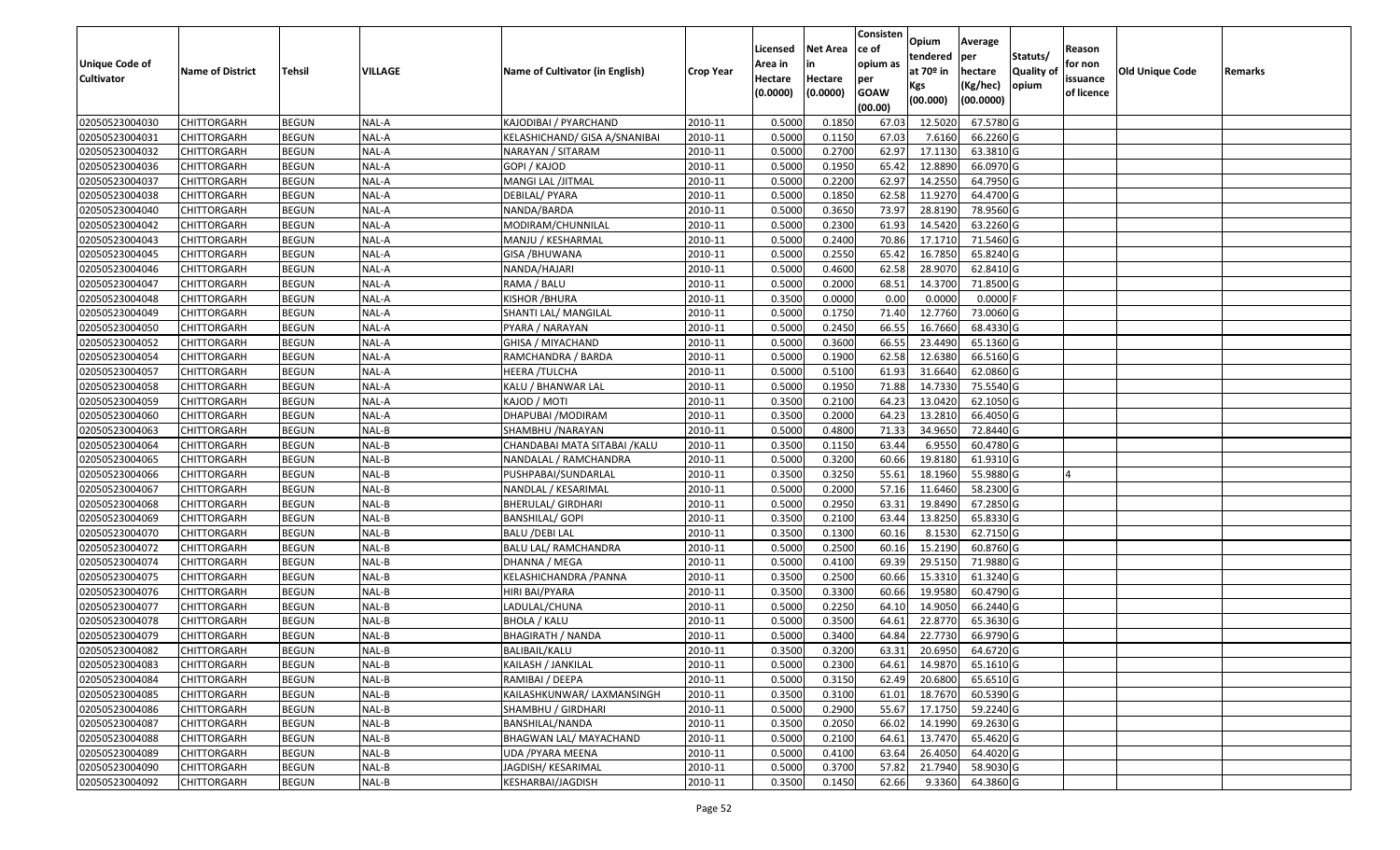|                       |                         |               |                 |                                 |                  |                     |                     | Consisten          | Opium         | Average     |                  |                        |                 |         |
|-----------------------|-------------------------|---------------|-----------------|---------------------------------|------------------|---------------------|---------------------|--------------------|---------------|-------------|------------------|------------------------|-----------------|---------|
|                       |                         |               |                 |                                 |                  | Licensed            | <b>Net Area</b>     | ce of              | tendered      | per         | Statuts/         | Reason                 |                 |         |
| <b>Unique Code of</b> | <b>Name of District</b> | <b>Tehsil</b> | VILLAGE         | Name of Cultivator (in English) | <b>Crop Year</b> | Area in             |                     | opium as           | at $70°$ in   | hectare     | <b>Quality o</b> | for non                | Old Unique Code | Remarks |
| <b>Cultivator</b>     |                         |               |                 |                                 |                  | Hectare<br>(0.0000) | Hectare<br>(0.0000) | per<br><b>GOAW</b> | Kgs           | (Kg/hec)    | opium            | issuance<br>of licence |                 |         |
|                       |                         |               |                 |                                 |                  |                     |                     | (00.00)            | (00.000)      | (00.0000)   |                  |                        |                 |         |
| 02050523004093        | CHITTORGARH             | <b>BEGUN</b>  | NAL-B           | SHAMBHU / GANGARAM              | 2010-11          | 0.3500              | 0.2200              | 62.49              | 13.971        | 63.5050 G   |                  |                        |                 |         |
| 02050523004094        | CHITTORGARH             | <b>BEGUN</b>  | NAL-B           | SHYAMLAL / SHANKARLAL           | 2010-11          | 0.3500              | 0.3100              | 62.66              | 19.3930       | 62.5580 G   |                  |                        |                 |         |
| 02050523004095        | CHITTORGARH             | <b>BEGUN</b>  | NAL-B           | MANGILAL/ RAMA                  | 2010-11          | 0.5000              | 0.1950              | 62.66              | 13.2520       | 67.9590 G   |                  |                        |                 |         |
| 02050523004096        | <b>CHITTORGARH</b>      | <b>BEGUN</b>  | NAL-B           | MOHAN LAL/ GOPI                 | 2010-11          | 0.5000              | 0.1450              | 68.20              | 10.4390       | 71.9930 G   |                  |                        |                 |         |
| 02050523004097        | CHITTORGARH             | <b>BEGUN</b>  | NAL-B           | DEVA LAL/ MANGI LAL             | 2010-11          | 0.5000              | 0.1050              | 71.16              | 7.8620        | 74.8760 G   |                  |                        |                 |         |
| 02050523004098        | CHITTORGARH             | <b>BEGUN</b>  | NAL-B           | LADULAL/UDA                     | 2010-11          | 0.5000              | 0.3900              | 64.28              | 25.8310       | $66.2330$ G |                  |                        |                 |         |
| 02050523004099        | CHITTORGARH             | <b>BEGUN</b>  | NAL-B           | GHISA/BHURA                     | 2010-11          | 0.5000              | 0.2050              | 65.68              | 13.495        | 65.8290 G   |                  |                        |                 |         |
| 02050523004100        | <b>CHITTORGARH</b>      | <b>BEGUN</b>  | NAL-B           | DAULA / CHAMPA                  | 2010-11          | 0.5000              | 0.2100              | 65.68              | 14.2550       | 67.8810 G   |                  |                        |                 |         |
| 02050523004101        | CHITTORGARH             | <b>BEGUN</b>  | NAL-B           | RAMCHANDRA / NANDA              | 2010-11          | 0.5000              | 0.1950              | 62.38              | 12.2110       | 62.6210 G   |                  |                        |                 |         |
| 02050523004102        | CHITTORGARH             | <b>BEGUN</b>  | NAL-B           | MANGILAL/ BARDA                 | 2010-11          | 0.5000              | 0.1900              | 58.1               | 11.1250       | 58.5530 G   |                  |                        |                 |         |
| 02050523004103        | CHITTORGARH             | <b>BEGUN</b>  | NAL-B           | KESHIBAI /MODA                  | 2010-11          | 0.5000              | 0.2050              | 62.09              | 12.7670       | 62.2780 G   |                  |                        |                 |         |
| 02050523004104        | CHITTORGARH             | <b>BEGUN</b>  | NAL-B           | <b>BHOLA / MOTI</b>             | 2010-11          | 0.5000              | 0.2350              | 62.09              | 15.1060       | 64.2810 G   |                  |                        |                 |         |
| 02050523004106        | <b>CHITTORGARH</b>      | <b>BEGUN</b>  | NAL-B           | PYARA/HEERA                     | 2010-11          | 0.5000              | 0.2100              | 61.01              | 13.1020       | 62.3900 G   |                  |                        |                 |         |
| 02050523004107        | CHITTORGARH             | <b>BEGUN</b>  | NAL-B           | MADANLAL/BHANWARLAL             | 2010-11          | 0.5000              | 0.4850              | 60.86              | 29.6930       | 61.2230     |                  |                        |                 |         |
| 02050523004109        | <b>CHITTORGARH</b>      | <b>BEGUN</b>  | NAL-B           | BAPULAL/ KESHARMAL              | 2010-11          | 0.5000              | 0.2600              | 62.09              | 17.7120       | 68.1230 G   |                  |                        |                 |         |
| 02050523004110        | CHITTORGARH             | <b>BEGUN</b>  | NAL-B           | RAMCHANDRA / MANGILAL           | 2010-11          | 0.5000              | 0.0000              | 0.00               | 0.0000        | $0.0000$ F  |                  |                        |                 |         |
| 02050523004111        | CHITTORGARH             | <b>BEGUN</b>  | NAL-B           | NARAYAN / GOPI                  | 2010-11          | 0.5000              | 0.2250              | 65.68              | 15.2340       | 67.7070 G   |                  |                        |                 |         |
| 02050523004112        | CHITTORGARH             | <b>BEGUN</b>  | NAL-B           | BHERULAL / CHUNA                | 2010-11          | 0.5000              | 0.4000              | 62.38              | 25.8430       | 64.6080 G   |                  |                        |                 |         |
| 02050523004113        | CHITTORGARH             | <b>BEGUN</b>  | NAL-B           | RAMLAL/DEVA                     | 2010-11          | 0.5000              | 0.4200              | 65.92              | 27.4990       | 65.4740 G   |                  |                        |                 |         |
| 02050523004114        | CHITTORGARH             | <b>BEGUN</b>  | NAL-B           | RADHESHYAM / MANGILAL           | 2010-11          | 0.5000              | 0.1850              | 75.80              | 14.6560       | 79.2220G    |                  |                        |                 |         |
| 02050523004116        | CHITTORGARH             | <b>BEGUN</b>  | NAL-B           | NARAYAN /RUPA                   | 2010-11          | 0.5000              | 0.3050              | 63.3               | 19.2440       | 63.0950 G   |                  |                        |                 |         |
| 02050523004117        | CHITTORGARH             | <b>BEGUN</b>  | NAL-B           | MANGILAL/ KAJOD                 | 2010-11          | 0.500               | 0.2650              | 59.60              | 15.8180       | 59.6910G    |                  |                        |                 |         |
| 02050523004121        | CHITTORGARH             | <b>BEGUN</b>  | NAL-B           | PYARCHAND /BHUWANA              | 2010-11          | 0.5000              | 0.2300              | 64.45              | 14.5870       | 63.4220 G   |                  |                        |                 |         |
| 02050523004122        | CHITTORGARH             | <b>BEGUN</b>  | NAL-B           | LADURAM /MODIRAM                | 2010-11          | 0.5000              | 0.2800              | 65.5               | 19.2380       | 68.7070 G   |                  |                        |                 |         |
| 02050523004124        | <b>CHITTORGARH</b>      | <b>BEGUN</b>  | NAL-B           | NATHU/ LALA                     | 2010-11          | 0.5000              | 0.2250              | 65.57              | 15.2480       | 67.7690 G   |                  |                        |                 |         |
| 02050523004126        | CHITTORGARH             | <b>BEGUN</b>  | NAL-B           | <b>BALU / BHURA</b>             | 2010-11          | 0.5000              | 0.2050              | 65.57              | 13.8950       | 67.7800 G   |                  |                        |                 |         |
| 02050523004127        | CHITTORGARH             | <b>BEGUN</b>  | NAL-B           | UDELAL /DEVILAL                 | 2010-11          | 0.3500              | 0.1750              | 64.06              | 11.2300       | 64.1710 G   |                  |                        |                 |         |
| 02050523004128        | CHITTORGARH             | <b>BEGUN</b>  | NAL-B           | BHURA /NANDA                    | 2010-11          | 0.5000              | 0.2400              | 66.02              | 16.1320       | 67.2170 G   |                  |                        |                 |         |
| 02050523004129        | CHITTORGARH             | <b>BEGUN</b>  | NAL-B           | HEERA /KALU                     | 2010-11          | 0.5000              | 0.2850              | 65.15              | 18.7610       | 65.8280 G   |                  |                        |                 |         |
| 02050523004130        | CHITTORGARH             | <b>BEGUN</b>  | NAL-B           | HEERA / NARAYAN                 | 2010-11          | 0.5000              | 0.3800              | 60.36              | 22.9570       | 60.4130 G   |                  |                        |                 |         |
| 02050523004131        | CHITTORGARH             | <b>BEGUN</b>  | NAL-B           | KAJOD / MOTI (SAGITA)           | 2010-11          | 0.5000              | 0.3700              | 58.1               | 21.8210       | 58.9760 G   |                  |                        |                 |         |
| 02050523004132        | CHITTORGARH             | <b>BEGUN</b>  | NAL-B           | SUDIBAI /JAYRAM                 | 2010-11          | 0.5000              | 0.3450              | 60.6               | 21.0820       | 61.1070 G   |                  |                        |                 |         |
| 02050523004133        | CHITTORGARH             | <b>BEGUN</b>  | NAL-B           | GHISA / HAJARI                  | 2010-11          | 0.5000              | 0.2750              | 60.20              | 16.6280       | 60.4650G    |                  |                        |                 |         |
| 02050523004134        | CHITTORGARH             | <b>BEGUN</b>  | NAL-B           | SHANKARI / GHISA                | 2010-11          | 0.3500              | 0.1550              | 62.38              | 10.0860       | 65.0710 G   |                  |                        |                 |         |
| 02050523004137        | CHITTORGARH             | <b>BEGUN</b>  | NAL-B           | GHISALAL/ BALU                  | 2010-11          | 0.500               | 0.2000              | 64.99              | 13.3290       | 66.6450 G   |                  |                        |                 |         |
| 02050523004138        | CHITTORGARH             | <b>BEGUN</b>  | NAL-B           | RATANLAL/GHISA                  | 2010-11          | 0.5000              | 0.4800              | 64.07              | 31.3000       | 65.2080 G   |                  |                        |                 |         |
| 02050523004139        | <b>CHITTORGARH</b>      | <b>BEGUN</b>  | NAL-B           | RATANLAL / MODRAM               | 2010-11          | 0.5000              | 0.2000              |                    | 65.16 13.1260 | 65.6300 G   |                  |                        |                 |         |
| 02050523004141        | <b>CHITTORGARH</b>      | <b>BEGUN</b>  | NAL-B           | SHANKAR LAL /HAJARI             | 2010-11          | 0.5000              | 0.2400              | 65.16              | 16.2360       | 67.6500 G   |                  |                        |                 |         |
| 02050523004142        | <b>CHITTORGARH</b>      | <b>BEGUN</b>  | NAL-B           | RAMPAL / NANDA                  | 2010-11          | 0.5000              | 0.2750              | 66.02              | 18.4040       | 66.9240 G   |                  |                        |                 |         |
| 02050523004143        | <b>CHITTORGARH</b>      | <b>BEGUN</b>  | NAL-B           | JANKILAL/MODIRAM                | 2010-11          | 0.5000              | 0.2000              | 65.16              | 13.0440       | 65.2200 G   |                  |                        |                 |         |
| 02050523005001        | <b>CHITTORGARH</b>      | <b>BEGUN</b>  | KHEDINAL        | MANGI LAL/NARAYAN               | 2010-11          | 0.5000              | 0.3400              | 72.95              | 25.4070       | 74.7260 G   |                  |                        |                 |         |
| 02050523005003        | <b>CHITTORGARH</b>      | <b>BEGUN</b>  | <b>KHEDINAL</b> | BHANWARLAL /RAMCHANDRA          | 2010-11          | 0.5000              | 0.2100              | 64.04              | 13.9090       | 66.2330 G   |                  |                        |                 |         |
| 02050523005004        | <b>CHITTORGARH</b>      | <b>BEGUN</b>  | KHEDINAL        | <b>BALIBAI /GISA</b>            | 2010-11          | 0.3500              | 0.2900              | 61.19              | 17.9860       | 62.0210 G   |                  |                        |                 |         |
| 02050523005005        | <b>CHITTORGARH</b>      | <b>BEGUN</b>  | KHEDINAL        | DEVALAL /RUPA                   | 2010-11          | 0.5000              | 0.3050              | 62.54              | 19.6300       | 64.3610 G   |                  |                        |                 |         |
| 02050523005006        | <b>CHITTORGARH</b>      | <b>BEGUN</b>  | KHEDINAL        | SHANTILAL / BHURA               | 2010-11          | 0.3500              | 0.3500              | 64.04              | 22.6240       | 64.6400 G   |                  |                        |                 |         |
| 02050523005008        | <b>CHITTORGARH</b>      | <b>BEGUN</b>  | KHEDINAL        | HARLAL / CHATURBHUJ             | 2010-11          | 0.3500              | 0.3500              | 63.12              | 21.9770       | 62.7910 G   |                  |                        |                 |         |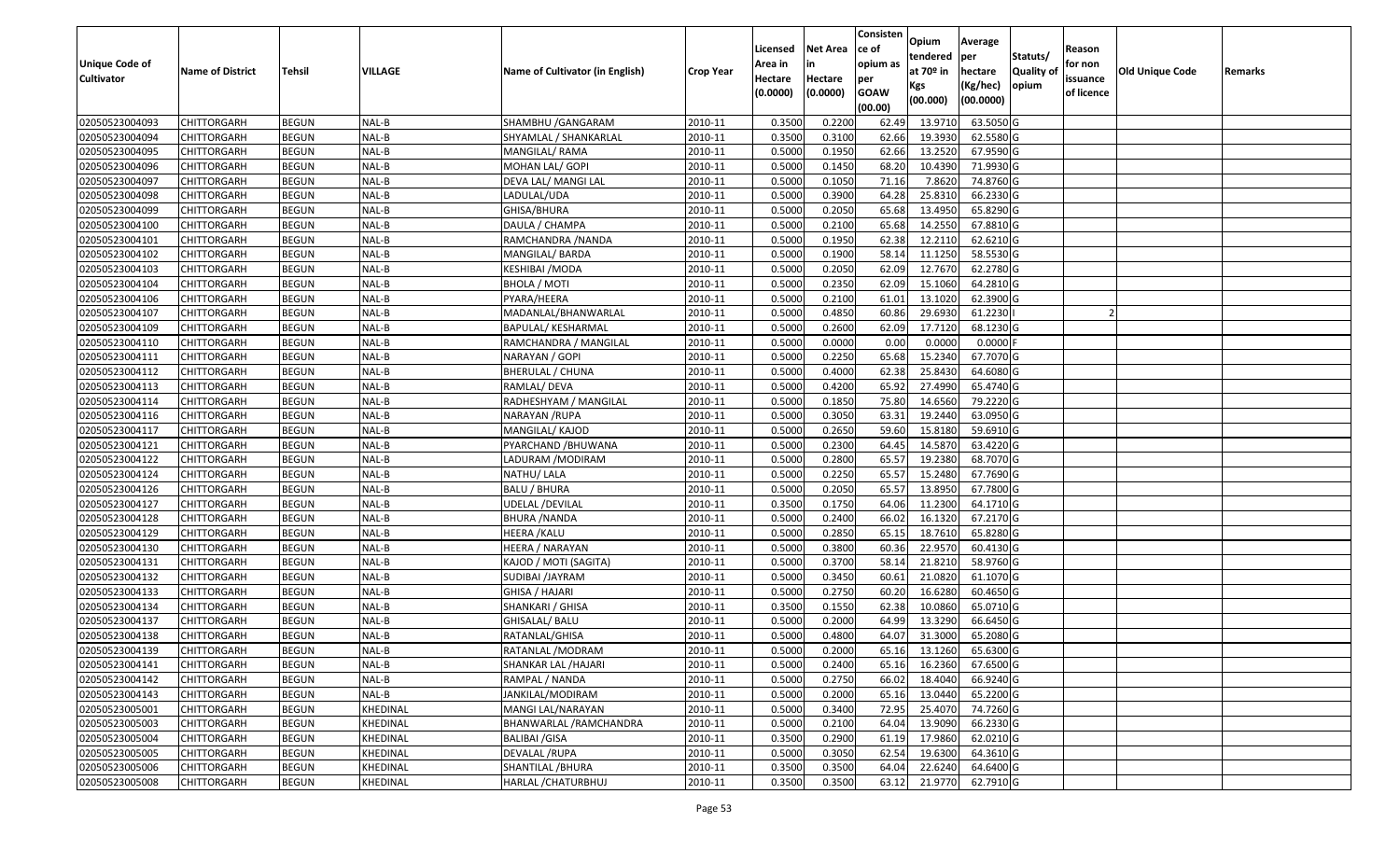| <b>Unique Code of</b><br><b>Cultivator</b> | <b>Name of District</b> | <b>Tehsil</b> | VILLAGE         | Name of Cultivator (in English) | <b>Crop Year</b> | Licensed<br>Area in<br>Hectare<br>(0.0000) | <b>Net Area</b><br>in<br>Hectare<br>(0.0000) | Consisten<br>ce of<br>opium as<br>per<br><b>GOAW</b><br>(00.00) | Opium<br>tendered<br>at 70° in<br>Kgs<br>(00.000) | Average<br>per<br>hectare<br>(Kg/hec)<br>(00.0000) | Statuts/<br><b>Quality of</b><br>opium | Reason<br>for non<br>issuance<br>of licence | <b>Old Unique Code</b> | Remarks |
|--------------------------------------------|-------------------------|---------------|-----------------|---------------------------------|------------------|--------------------------------------------|----------------------------------------------|-----------------------------------------------------------------|---------------------------------------------------|----------------------------------------------------|----------------------------------------|---------------------------------------------|------------------------|---------|
| 02050523005011                             | CHITTORGARH             | <b>BEGUN</b>  | KHEDINAL        | NARAYAN /RUPA                   | 2010-11          | 0.3500                                     | 0.1250                                       | 68.33                                                           | 8.8170                                            | 70.5360 G                                          |                                        |                                             |                        |         |
| 02050523005012                             | CHITTORGARH             | <b>BEGUN</b>  | KHEDINAL        | NANDUBAI / DEBILAL              | 2010-11          | 0.5000                                     | 0.3550                                       | 64.04                                                           | 23.0500                                           | 64.9300 G                                          |                                        |                                             |                        |         |
| 02050523005013                             | CHITTORGARH             | <b>BEGUN</b>  | KHEDINAL        | <b>BHURA /MODA</b>              | 2010-11          | 0.5000                                     | 0.1900                                       | 63.12                                                           | 12.2560                                           | 64.5050 G                                          |                                        |                                             |                        |         |
| 02050523005015                             | CHITTORGARH             | <b>BEGUN</b>  | KHEDINAL        | SHANTILAL / MADHU               | 2010-11          | 0.3500                                     | 0.2050                                       | 68.33                                                           | 14.1410                                           | 68.9800 G                                          |                                        |                                             |                        |         |
| 02050523005016                             | CHITTORGARH             | <b>BEGUN</b>  | KHEDINAL        | <b>HEERALAL /BALU</b>           | 2010-11          | 0.5000                                     | 0.2800                                       | 68.33                                                           | 19.4040                                           | 69.3000 G                                          |                                        |                                             |                        |         |
| 02050523005017                             | CHITTORGARH             | <b>BEGUN</b>  | KHEDINAL        | SALAGRAM / NARAYAN              | 2010-11          | 0.5000                                     | 0.3950                                       | 65.74                                                           | 27.4760                                           | 69.5590 G                                          |                                        |                                             |                        |         |
| 02050523005018                             | CHITTORGARH             | <b>BEGUN</b>  | KHEDINAL        | NANALAL / DEVA                  | 2010-11          | 0.5000                                     | 0.3850                                       | 66.61                                                           | 26.0450                                           | 67.6490 G                                          |                                        |                                             |                        |         |
| 02050523005020                             | CHITTORGARH             | <b>BEGUN</b>  | KHEDINAL        | CHUNNILAL /DEVA                 | 2010-11          | 0.5000                                     | 0.3400                                       | 65.77                                                           | 22.5280                                           | 66.2590 G                                          |                                        |                                             |                        |         |
| 02050523005021                             | CHITTORGARH             | <b>BEGUN</b>  | KHEDINAL        | NANDUBAI / GISA                 | 2010-11          | 0.5000                                     | 0.4800                                       | 63.12                                                           | 30.7210                                           | 64.0020 G                                          |                                        |                                             |                        |         |
| 02050523005022                             | CHITTORGARH             | <b>BEGUN</b>  | KHEDINAL        | <b>HEERALAL/GOPI</b>            | 2010-11          | 0.5000                                     | 0.2550                                       | 66.68                                                           | 17.3710                                           | 68.1220 G                                          |                                        |                                             |                        |         |
| 02050523005023                             | CHITTORGARH             | <b>BEGUN</b>  | KHEDINAL        | CHAGNALAL / MEGA                | 2010-11          | 0.5000                                     | 0.3000                                       | 67.01                                                           | 20.5090                                           | 68.3630 G                                          |                                        |                                             |                        |         |
| 02050523005024                             | CHITTORGARH             | <b>BEGUN</b>  | KHEDINAL        | NANDA / KERING                  | 2010-11          | 0.5000                                     | 0.4000                                       | 66.29                                                           | 27.1320                                           | 67.8300 G                                          |                                        |                                             |                        |         |
| 02050523005025                             | CHITTORGARH             | <b>BEGUN</b>  | KHEDINAL        | LAXMIBAI / ONKAR                | 2010-11          | 0.5000                                     | 0.2800                                       | 63.00                                                           | 17.7460                                           | 63.3790 G                                          |                                        |                                             |                        |         |
| 02050523005027                             | CHITTORGARH             | <b>BEGUN</b>  | KHEDINAL        | NANDA /HEERA                    | 2010-11          | 0.5000                                     | 0.2250                                       | 65.81                                                           | 14.7580                                           | 65.5910 G                                          |                                        |                                             |                        |         |
| 02050523005028                             | CHITTORGARH             | <b>BEGUN</b>  | KHEDINAL        | MANGILAL / CHAMNA               | 2010-11          | 0.5000                                     | 0.4750                                       | 63.86                                                           | 30.3910                                           | 63.9810 G                                          |                                        |                                             |                        |         |
| 02050523005029                             | CHITTORGARH             | <b>BEGUN</b>  | KHEDINAL        | NARAYAN / JODHA                 | 2010-11          | 0.5000                                     | 0.4500                                       | 66.29                                                           | 30.2800                                           | 67.2890 G                                          |                                        |                                             |                        |         |
| 02050523005031                             | CHITTORGARH             | <b>BEGUN</b>  | KHEDINAL        | MANGILAL / NANDA                | 2010-11          | 0.5000                                     | 0.3850                                       | 66.61                                                           | 26.9110                                           | 69.8990 G                                          |                                        |                                             |                        |         |
| 02050523005032                             | CHITTORGARH             | <b>BEGUN</b>  | KHEDINAL        | CHANDI BAI/ BALU                | 2010-11          | 0.3500                                     | 0.2800                                       | 65.24                                                           | 18.1420                                           | 64.7930 G                                          |                                        |                                             |                        |         |
| 02050523005036                             | CHITTORGARH             | <b>BEGUN</b>  | KHEDINAL        | DEBILAL / MADHU                 | 2010-11          | 0.5000                                     | 0.2500                                       | 66.92                                                           | 16.9750                                           | 67.9000 G                                          |                                        |                                             |                        |         |
| 02050523005037                             | CHITTORGARH             | <b>BEGUN</b>  | KHEDINAL        | UDAYLAL / BARDA                 | 2010-11          | 0.5000                                     | 0.3250                                       | 63.86                                                           | 20.7230                                           | 63.7630 G                                          |                                        |                                             |                        |         |
| 02050523005038                             | CHITTORGARH             | <b>BEGUN</b>  | KHEDINAL        | SOHANLAL / CHUNNILAL            | 2010-11          | 0.5000                                     | 0.4950                                       | 61.91                                                           | 31.6860                                           | 64.0120 G                                          |                                        |                                             |                        |         |
| 02050523005039                             | CHITTORGARH             | <b>BEGUN</b>  | KHEDINAL        | NANDLAL A/S GISA / MOHANLAL     | 2010-11          | 0.5000                                     | 0.2350                                       | 69.30                                                           | 16.1600                                           | 68.7660 G                                          |                                        |                                             |                        |         |
| 02050523005040                             | CHITTORGARH             | <b>BEGUN</b>  | KHEDINAL        | MADHU / NARAYAN                 | 2010-11          | 0.5000                                     | 0.4400                                       | 67.48                                                           | 30.1590                                           | 68.5430 G                                          |                                        |                                             |                        |         |
| 02050523005041                             | CHITTORGARH             | <b>BEGUN</b>  | KHEDINAL        | MADHULAL / GOPILAL              | 2010-11          | 0.3500                                     | 0.2050                                       | 62.41                                                           | 12.6410                                           | 61.6630 G                                          |                                        |                                             |                        |         |
| 02050523005043                             | CHITTORGARH             | <b>BEGUN</b>  | KHEDINAL        | KANHIYALAL/NARAYAN              | 2010-11          | 0.5000                                     | 0.2400                                       | 61.19                                                           | 14.8150                                           | 61.7290 G                                          |                                        |                                             |                        |         |
| 02050523005045                             | CHITTORGARH             | <b>BEGUN</b>  | KHEDINAL        | LAXMICHAND / RAMCHAND           | 2010-11          | 0.5000                                     | 0.2000                                       | 69.52                                                           | 15.1230                                           | 75.6150 G                                          |                                        |                                             |                        |         |
| 02050523005046                             | CHITTORGARH             | <b>BEGUN</b>  | KHEDINAL        | KAHAIYAAL / TARACHAND           | 2010-11          | 0.5000                                     | 0.2000                                       | 65.24                                                           | 13.1570                                           | 65.7850 G                                          |                                        |                                             |                        |         |
| 02050523005047                             | CHITTORGARH             | <b>BEGUN</b>  | KHEDINAL        | GHISA/PEMA                      | 2010-11          | 0.5000                                     | 0.3000                                       | 66.61                                                           | 20.7380                                           | 69.1270 G                                          |                                        |                                             |                        |         |
| 02050523005048                             | CHITTORGARH             | <b>BEGUN</b>  | KHEDINAL        | BARDIBAI/MANGILAL               | 2010-11          | 0.3500                                     | 0.3400                                       | 64.10                                                           | 22.0940                                           | 64.9820 G                                          |                                        |                                             |                        |         |
| 02050523005049                             | CHITTORGARH             | <b>BEGUN</b>  | KHEDINAL        | NATHU/PEMA                      | 2010-11          | 0.5000                                     | 0.3000                                       | 67.48                                                           | 19.2850                                           | 64.2830 G                                          |                                        |                                             |                        |         |
| 02050523005052                             | CHITTORGARH             | <b>BEGUN</b>  | KHEDINAL        | GANGAARAM /RUPA                 | 2010-11          | 0.5000                                     | 0.1500                                       | 67.48                                                           | 10.3270                                           | 68.8470 G                                          |                                        |                                             |                        |         |
| 02050523005054                             | <b>CHITTORGARH</b>      | <b>BEGUN</b>  | <b>KHEDINAL</b> | SHANKARLAL / NARAYAN D.P.       |                  |                                            |                                              |                                                                 |                                                   |                                                    |                                        |                                             |                        |         |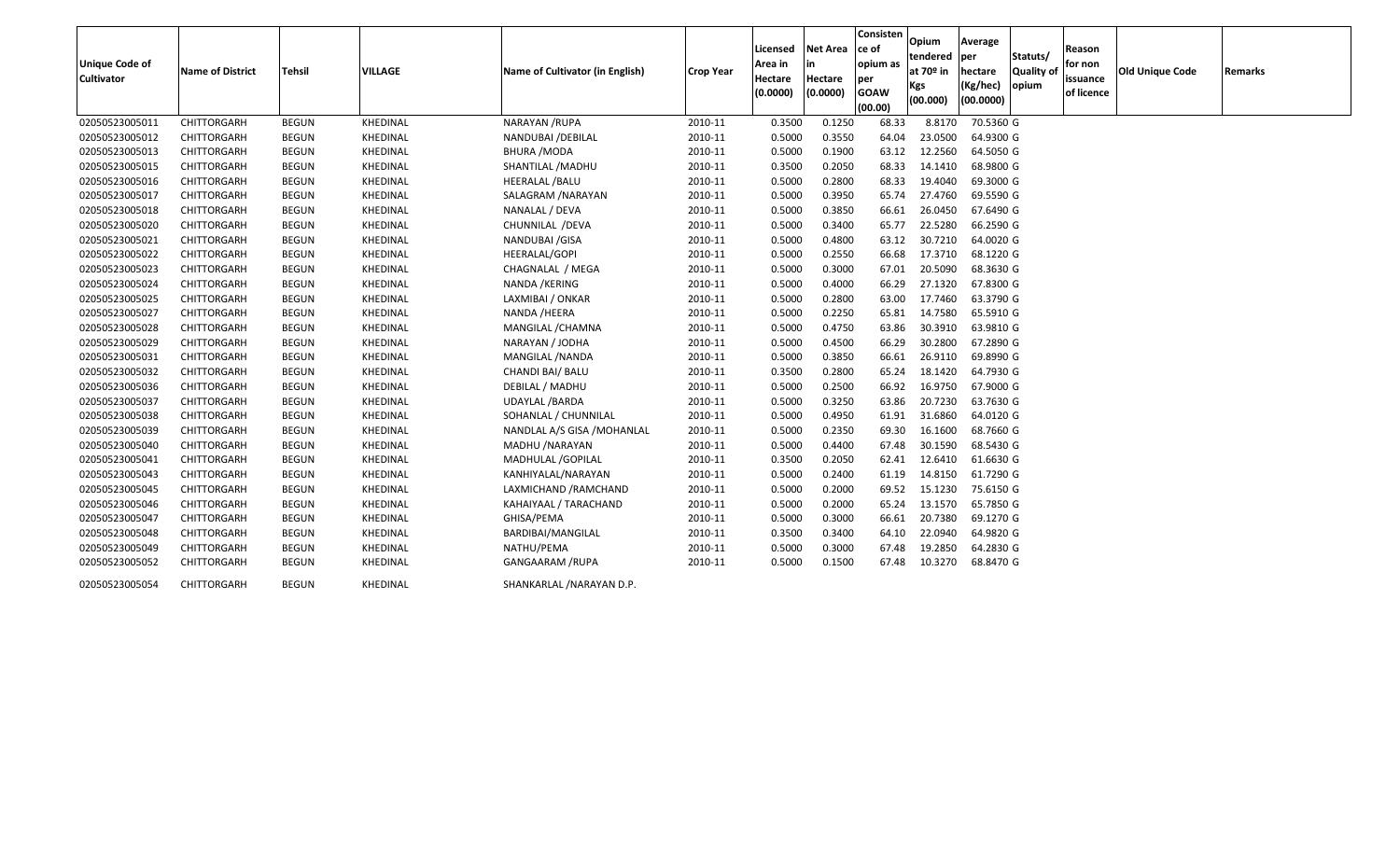|                       |                         |              |                   |                                            |                  | Licensed | <b>Net Area</b> | Consisten<br>ce of | Opium<br>tendered | Average<br>per | Statuts/  | Reason     |                        |         |
|-----------------------|-------------------------|--------------|-------------------|--------------------------------------------|------------------|----------|-----------------|--------------------|-------------------|----------------|-----------|------------|------------------------|---------|
| <b>Unique Code of</b> | <b>Name of District</b> | Tehsil       | VILLAGE           | Name of Cultivator (in English)            | <b>Crop Year</b> | Area in  |                 | opium as           | at $70°$ in       | hectare        | Quality o | for non    | <b>Old Unique Code</b> | Remarks |
| <b>Cultivator</b>     |                         |              |                   |                                            |                  | Hectare  | Hectare         | per                | Kgs               | (Kg/hec)       | opium     | issuance   |                        |         |
|                       |                         |              |                   |                                            |                  | (0.0000) | (0.0000)        | <b>GOAW</b>        | (00.000)          | (00.0000)      |           | of licence |                        |         |
| 02050523005077        | CHITTORGARH             | <b>BEGUN</b> | KHEDINAL          | RAMCHANDRA / ONKAR                         | 2010-11          | 0.5000   | 0.2100          | (00.00)<br>64.10   | 13.6060           | 64.7900 G      |           |            |                        |         |
| 02050523005079        | CHITTORGARH             | <b>BEGUN</b> | KHEDINAL          | PANNA @ HEERA/ GISA                        | 2010-11          | 0.5000   | 0.2250          | 66.29              | 14.3530           | 63.7910 G      |           |            |                        |         |
| 02050523005080        | CHITTORGARH             | <b>BEGUN</b> | KHEDINAL          | LAXMAN / BALU                              | 2010-11          | 0.5000   | 0.2400          | 68.53              | 15.6990           | 65.4130 G      |           |            |                        |         |
| 02050523005081        | CHITTORGARH             | <b>BEGUN</b> | KHEDINAL          | DEBILAL / MODA                             | 2010-11          | 0.5000   | 0.2200          | 68.53              | 15.4830           | 70.3770 G      |           |            |                        |         |
| 02050523005082        | CHITTORGARH             | <b>BEGUN</b> | KHEDINAL          | MODA / GISA                                | 2010-11          | 0.5000   | 0.1000          | 67.01              | 6.8670            | 68.6700 G      |           |            |                        |         |
| 02050523005083        | CHITTORGARH             | <b>BEGUN</b> | KHEDINAL          | LALU/ SEVA                                 | 2010-11          | 0.3500   | 0.2000          | 68.53              | 13.7860           | 68.9300 G      |           |            |                        |         |
| 02050523005084        | CHITTORGARH             | <b>BEGUN</b> | KHEDINAL          | NATHU / SEVA                               | 2010-11          | 0.5000   | 0.2000          | 65.24              | 13.135            | 65.6750 G      |           |            |                        |         |
| 02050523005085        | <b>CHITTORGARH</b>      | <b>BEGUN</b> | KHEDINAL          | BHERU / BALU                               | 2010-11          | 0.3500   | 0.3400          | 59.18              | 20.1050           | 59.1320 G      |           |            |                        |         |
| 02050523005086        | <b>CHITTORGARH</b>      | <b>BEGUN</b> | KHEDINAL          | KHUMAN / MANGI LAL                         | 2010-11          | 0.5000   | 0.4950          | 52.65              | 27.0510           | 54.6480 G      |           |            |                        |         |
| 02050523005087        | CHITTORGARH             | <b>BEGUN</b> | KHEDINAL          | JAMKUBAI / DEVA                            | 2010-11          | 0.3500   | 0.3500          | 59.18              | 21.1440           | 60.4110 G      |           |            |                        |         |
| 02050523006001        | CHITTORGARH             | <b>BEGUN</b> | MEGHNIWAS KHURD-A | <b>BANSHILAL / PYARCHAND</b>               | 2010-11          | 0.5000   | 0.3700          | 71.03              | 28.2630           | 76.3860 G      |           |            |                        |         |
| 02050523006002        | CHITTORGARH             | <b>BEGUN</b> | MEGHNIWAS KHURD-A | NANDA / SITARAM                            | 2010-11          | 0.5000   | 0.2000          | 62.68              | 13.0130           | 65.0650 G      |           |            |                        |         |
| 02050523006003        | <b>CHITTORGARH</b>      | <b>BEGUN</b> | MEGHNIWAS KHURD-A | MOHANLAL / GIRDHARILAL                     | 2010-11          | 0.5000   | 0.2550          | 71.03              | 17.8520           | 70.0080G       |           |            |                        |         |
|                       |                         |              |                   | SHANTILAL / A/S                            |                  |          |                 |                    |                   |                |           |            |                        |         |
| 02050523006004        | CHITTORGARH             | <b>BEGUN</b> | MEGHNIWAS KHURD-A | BHANWARLAL/NANDLAL                         | 2010-11          | 0.5000   | 0.1800          | 70.31              | 13.1230           | 72.9060 G      |           |            |                        |         |
| 02050523006005        | <b>CHITTORGARH</b>      | <b>BEGUN</b> | MEGHNIWAS KHURD-A | KHEMRAJ / MEGA                             | 2010-11          | 0.5000   | 0.3000          | 70.3               | 21.5320           | 71.7730 G      |           |            |                        |         |
| 02050523006006        | CHITTORGARH             | <b>BEGUN</b> | MEGHNIWAS KHURD-A | JODHA / MEGA                               | 2010-11          | 0.5000   | 0.3000          | 65.59              | 19.575            | 65.2500 G      |           |            |                        |         |
| 02050523006007        | CHITTORGARH             | <b>BEGUN</b> | MEGHNIWAS KHURD-A | <b>BHOJA / KHEMRAJ</b>                     | 2010-11          | 0.5000   | 0.4550          | 60.93              | 28.6820           | 63.0370 G      |           |            |                        |         |
| 02050523006008        | CHITTORGARH             | <b>BEGUN</b> | MEGHNIWAS KHURD-A | BHUWANA/ DEVA                              | 2010-11          | 0.5000   | 0.2000          | 69.63              | 13.9170           | 69.5850 G      |           |            |                        |         |
| 02050523006009        | CHITTORGARH             | <b>BEGUN</b> | MEGHNIWAS KHURD-A | PREM CHAND / BALU                          | 2010-11          | 0.5000   | 0.2450          | 69.27              | 17.3880           | 70.9710 G      |           |            |                        |         |
| 02050523006010        | CHITTORGARH             | <b>BEGUN</b> | MEGHNIWAS KHURD-A | GOPILAL / DEBILAL GUJR                     | 2010-11          | 0.3500   | 0.3350          | 69.27              | 23.5140           | 70.1910 G      |           |            |                        |         |
| 02050523006011        | CHITTORGARH             | <b>BEGUN</b> | MEGHNIWAS KHURD-A | SURESH / MOHAN A/S DHAPUBAI                | 2010-11          | 0.5000   | 0.4900          | 68.78              | 33.8400           | 69.0610 G      |           |            |                        |         |
| 02050523006012        | CHITTORGARH             | <b>BEGUN</b> | MEGHNIWAS KHURD-A | MOTYABAI / GOPI                            | 2010-11          | 0.5000   | 0.0750          | 61.10              | 4.8570            | 64.7600 G      |           |            |                        |         |
| 02050523006013        | CHITTORGARH             | <b>BEGUN</b> | MEGHNIWAS KHURD-A | DOLIBAI / HEERALAL                         | 2010-11          | 0.5000   | 0.4500          | 69.63              | 31.4870           | 69.9710 G      |           |            |                        |         |
| 02050523006014        | CHITTORGARH             | <b>BEGUN</b> | MEGHNIWAS KHURD-A | CHUNNILAL / MEGA                           | 2010-11          | 0.5000   | 0.3050          | 69.63              | 21.4560           | 70.3480 G      |           |            |                        |         |
| 02050523006015        | CHITTORGARH             | <b>BEGUN</b> | MEGHNIWAS KHURD-A | MOHANLAL / DEVA                            | 2010-11          | 0.5000   | 0.3000          | 67.49              | 20.2390           | 67.4630 G      |           |            |                        |         |
| 02050523006016        | CHITTORGARH             | <b>BEGUN</b> | MEGHNIWAS KHURD-A | HEERALAL / BHANA                           | 2010-11          | 0.5000   | 0.2150          | 67.49              | 14.5330           | 67.5950 G      |           |            |                        |         |
| 02050523006017        | CHITTORGARH             | <b>BEGUN</b> | MEGHNIWAS KHURD-A | BHURIBAI/ MANGILAL                         | 2010-11          | 0.5000   | 0.2000          | 67.49              | 13.7490           | 68.7450 G      |           |            |                        |         |
| 02050523006019        | CHITTORGARH             | <b>BEGUN</b> | MEGHNIWAS KHURD-A | MANGILAL / KAHAIYAAL                       | 2010-11          | 0.5000   | 0.3400          | 68.78              | 23.6310           | 69.5030 G      |           |            |                        |         |
| 02050523006020        | CHITTORGARH             | <b>BEGUN</b> | MEGHNIWAS KHURD-A | NANIRAM / HARCHAND                         | 2010-11          | 0.5000   | 0.1850          | 65.03              | 12.9760           | 70.1410 G      |           |            |                        |         |
| 02050523006021        | CHITTORGARH             | <b>BEGUN</b> | MEGHNIWAS KHURD-A | RAMLAL / KANHAIYA LAL A/S NAND LAL 2010-11 |                  | 0.5000   | 0.2950          | 72.83              | 23.5160           | 79.7150 G      |           |            |                        |         |
| 02050523006022        | CHITTORGARH             | <b>BEGUN</b> | MEGHNIWAS KHURD-A | RUPALAL / KUKA A/S RAGUNATH                | 2010-11          | 0.5000   | 0.2200          | 73.79              | 16.5060           | 75.0270 G      |           |            |                        |         |
| 02050523006023        | <b>CHITTORGARH</b>      | <b>BEGUN</b> | MEGHNIWAS KHURD-A | HARKUBAI / HEERALAL                        | 2010-11          | 0.5000   | 0.3350          | 65.03              | 22.0940           | 65.9520 G      |           |            |                        |         |
| 02050523006025        | CHITTORGARH             | <b>BEGUN</b> | MEGHNIWAS KHURD-A | SHIVLAL / MANGILAL A/S KALU                | 2010-11          | 0.5000   | 0.1600          | 64.40              | 10.2790           | 64.2440 G      |           |            |                        |         |
| 02050523006026        | CHITTORGARH             | <b>BEGUN</b> | MEGHNIWAS KHURD-A | RAMCHANDRA / SITARAM                       | 2010-11          | 0.5000   | 0.3000          | 65.03              | 19.8400           | 66.1330 G      |           |            |                        |         |
| 02050523006028        | <b>CHITTORGARH</b>      | <b>BEGUN</b> | MEGHNIWAS KHURD-A | DHAPUBAI / KAHAIYAAL                       | 2010-11          | 0.5000   | 0.2000          |                    | 70.13 14.3170     | 71.5850 G      |           |            |                        |         |
| 02050523006029        | <b>CHITTORGARH</b>      | <b>BEGUN</b> | MEGHNIWAS KHURD-A | SHANKARLAL / KANA                          | 2010-11          | 0.5000   | 0.2000          | 67.70              | 14.1110           | 70.5550 G      |           |            |                        |         |
| 02050523006030        | <b>CHITTORGARH</b>      | <b>BEGUN</b> | MEGHNIWAS KHURD-A | GYARSIBAI / LADU                           | 2010-11          | 0.5000   | 0.2350          | 67.70              | 16.7810           | 71.4090 G      |           |            |                        |         |
| 02050523006037        | <b>CHITTORGARH</b>      | <b>BEGUN</b> | MEGHNIWAS KHURD-A | GISALAL / KALU                             | 2010-11          | 0.5000   | 0.4900          | 67.70              | 33.5710           | 68.5120 G      |           |            |                        |         |
| 02050523006047        | <b>CHITTORGARH</b>      | <b>BEGUN</b> | MEGHNIWAS KHURD-A | MANGILAL / KALU                            | 2010-11          | 0.5000   | 0.4600          | 64.43              | 29.8000           | 64.7830 G      |           |            |                        |         |
| 02050523006052        | <b>CHITTORGARH</b>      | <b>BEGUN</b> | MEGHNIWAS KHURD-A | SHANKARLAL / DHANNA                        | 2010-11          | 0.5000   | 0.2350          | 64.40              | 15.7380           | 66.9700 G      |           |            |                        |         |
| 02050523006053        | <b>CHITTORGARH</b>      | <b>BEGUN</b> | MEGHNIWAS KHURD-A | GIRDHARILAL/RAMA                           | 2010-11          | 0.5000   | 0.4400          | 64.43              | 28.6820           | 65.1860 G      |           |            |                        |         |
| 02050523006054        | <b>CHITTORGARH</b>      | <b>BEGUN</b> | MEGHNIWAS KHURD-A | SHANKARLAL / GIRDHARI                      | 2010-11          | 0.5000   | 0.4400          | 67.44              | 30.1880           | 68.6090 G      |           |            |                        |         |
| 02050523006062        | <b>CHITTORGARH</b>      | <b>BEGUN</b> | MEGHNIWAS KHURD-A | AASHARAM / HARCHAND                        | 2010-11          | 0.5000   | 0.3000          | 67.44              | 20.5610           | 68.5370 G      |           |            |                        |         |
| 02050523006063        | <b>CHITTORGARH</b>      | <b>BEGUN</b> | MEGHNIWAS KHURD-A | <b>KHANA / MANGILAL</b>                    | 2010-11          | 0.3500   | 0.2000          | 62.34              | 12.7460           | 63.7300 G      |           |            |                        |         |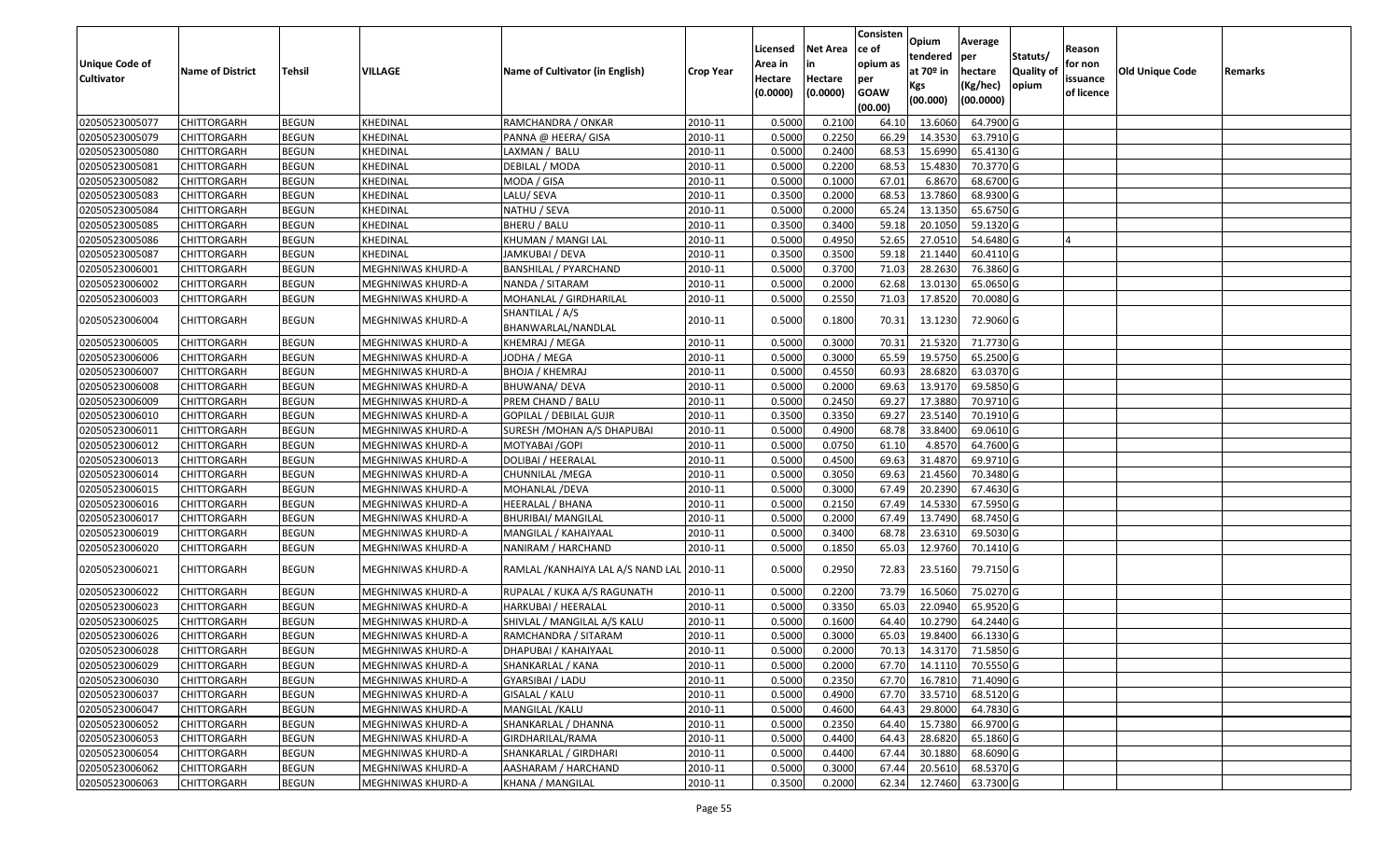| <b>Unique Code of</b><br><b>Cultivator</b> | <b>Name of District</b> | <b>Tehsil</b> | VILLAGE            | Name of Cultivator (in English) | <b>Crop Year</b> | Licensed<br>Area in<br>Hectare<br>(0.0000) | <b>Net Area</b><br>in<br>Hectare<br>(0.0000) | Consisten<br>ce of<br>opium as<br>per<br><b>GOAW</b><br>(00.00) | Opium<br>tendered<br>at $70°$ in<br>Kgs<br>(00.000) | Average<br>per<br>hectare<br>(Kg/hec)<br>(00.0000) | Statuts/<br>Quality of<br>opium | Reason<br>for non<br>issuance<br>of licence | <b>Old Unique Code</b> | Remarks         |
|--------------------------------------------|-------------------------|---------------|--------------------|---------------------------------|------------------|--------------------------------------------|----------------------------------------------|-----------------------------------------------------------------|-----------------------------------------------------|----------------------------------------------------|---------------------------------|---------------------------------------------|------------------------|-----------------|
| 02050523006065                             | <b>CHITTORGARH</b>      | <b>BEGUN</b>  | MEGHNIWAS KHURD-A  | BHERU / RAMA                    | 2010-11          | 0.5000                                     | 0.2150                                       | 67.44                                                           | 14.7620                                             | 68.6600 G                                          |                                 |                                             |                        |                 |
| 02050523006066                             | CHITTORGARH             | <b>BEGUN</b>  | MEGHNIWAS KHURD-A  | NARAYAN / KHEMRAJ               | 2010-11          | 0.5000                                     | 0.4650                                       | 64.40                                                           | 29.9500                                             | 64.4090 G                                          |                                 |                                             |                        |                 |
| 02050523006069                             | CHITTORGARH             | <b>BEGUN</b>  | MEGHNIWAS KHURD-A  | BHURA /BHAWANA                  | 2010-11          | 0.5000                                     | 0.2500                                       | 62.34                                                           | 15.8710                                             | 63.4840 G                                          |                                 |                                             |                        |                 |
| 02050523006070                             | <b>CHITTORGARH</b>      | <b>BEGUN</b>  | MEGHNIWAS KHURD-A  | GISA / BHANA                    | 2010-11          | 0.5000                                     | 0.2850                                       | 67.39                                                           | 19.8530                                             | 69.6600 G                                          |                                 |                                             |                        |                 |
| 02050523006071                             | <b>CHITTORGARH</b>      | <b>BEGUN</b>  | MEGHNIWAS KHURD-A  | HAJARILAL / MANGILAL            | 2010-11          | 0.5000                                     | 0.2000                                       | 67.39                                                           | 13.9270                                             | 69.6350 G                                          |                                 |                                             |                        |                 |
| 02050523006073                             | <b>CHITTORGARH</b>      | <b>BEGUN</b>  | MEGHNIWAS KHURD-A  | DUDHA / RAMA                    | 2010-11          | 0.5000                                     | 0.2450                                       | 67.39                                                           | 16.7760                                             | 68.4730 G                                          |                                 |                                             |                        |                 |
| 02050523006074                             | CHITTORGARH             | <b>BEGUN</b>  | MEGHNIWAS KHURD-A  | JAGDISH/MANGILAL                | 2010-11          | 0.5000                                     | 0.2550                                       | 67.63                                                           | 17.2390                                             | 67.6040 G                                          |                                 |                                             |                        |                 |
| 02050523006075                             | <b>CHITTORGARH</b>      | <b>BEGUN</b>  | MEGHNIWAS KHURD-A  | NARAYANIBAI / DEBILAL           | 2010-11          | 0.3500                                     | 0.2350                                       | 67.63                                                           | 16.1320                                             | 68.6470 G                                          |                                 |                                             |                        |                 |
| 02050523006076                             | <b>CHITTORGARH</b>      | <b>BEGUN</b>  | MEGHNIWAS KHURD-A  | RAGUNATH / KAHAIYAAL            | 2010-11          | 0.5000                                     | 0.3000                                       | 67.63                                                           | 20.4940                                             | 68.3130 G                                          |                                 |                                             |                        |                 |
| 02050523006077                             | CHITTORGARH             | <b>BEGUN</b>  | MEGHNIWAS KHURD-A  | DEUBAI / KUKALAL                | 2010-11          | 0.5000                                     | 0.3500                                       | 67.65                                                           | 23.7790                                             | 67.9400 G                                          |                                 |                                             |                        |                 |
| 02050523006078                             | CHITTORGARH             | <b>BEGUN</b>  | MEGHNIWAS KHURD-A  | <b>BRADICHAND / DEBILAL</b>     | 2010-11          | 0.5000                                     | 0.3500                                       | 62.34                                                           | 21.8670                                             | 62.4770 G                                          |                                 |                                             |                        |                 |
| 02050523006081                             | CHITTORGARH             | <b>BEGUN</b>  | MEGHNIWAS KHURD-A  | NATHULAL / MEGA                 | 2010-11          | 0.5000                                     | 0.2250                                       | 61.10                                                           | 14.5560                                             | 64.6930 G                                          |                                 |                                             |                        |                 |
| 02050523006082                             | CHITTORGARH             | <b>BEGUN</b>  | MEGHNIWAS KHURD-A  | KALU /DEVA                      | 2010-11          | 0.5000                                     | 0.2000                                       | 62.62                                                           | 13.1730                                             | 65.8650 G                                          |                                 |                                             |                        |                 |
| 02050523006084                             | CHITTORGARH             | <b>BEGUN</b>  | MEGHNIWAS KHURD-A  | DEBISINGH / NAHARSINGH          | 2010-11          | 0.5000                                     | 0.3000                                       | 67.65                                                           | 19.0550                                             | 63.5170 G                                          |                                 |                                             |                        |                 |
| 02050523006086                             | CHITTORGARH             | <b>BEGUN</b>  | MEGHNIWAS KHURD-A  | AMARCHAND / HARDEV              | 2010-11          | 0.5000                                     | 0.0000                                       | 0.00                                                            | 0.0000                                              | 0.0000N                                            |                                 |                                             |                        |                 |
| 02050523006087                             | CHITTORGARH             | <b>BEGUN</b>  | MEGHNIWAS KHURD-A  | HAGAMIBAI / DEVI                | 2010-11          | 0.5000                                     | 0.1400                                       | 64.23                                                           | 9.2710                                              | 66.2210 G                                          |                                 |                                             |                        |                 |
| 02050523006088                             | CHITTORGARH             | <b>BEGUN</b>  | MEGHNIWAS KHURD-A  | <b>ONKAR / NANURAM</b>          | 2010-11          | 0.3500                                     | 0.0950                                       | 67.19                                                           | 6.3890                                              | 67.2530 G                                          |                                 |                                             |                        |                 |
| 02050523006089                             | CHITTORGARH             | <b>BEGUN</b>  | MEGHNIWAS KHURD-B  | MIYACHAND/ DEVA                 | 2010-11          | 0.5000                                     | 0.4050                                       | 65.75                                                           | 27.3450                                             | 67.5190 G                                          |                                 |                                             |                        |                 |
| 02050523006090                             | CHITTORGARH             | <b>BEGUN</b>  | MEGHNIWAS KHURD-B  | BHURA /RAMA                     | 2010-11          | 0.5000                                     | 0.1850                                       | 62.62                                                           | 11.7690                                             | 63.6160 G                                          |                                 |                                             |                        |                 |
| 02050523006093                             | CHITTORGARH             | <b>BEGUN</b>  | MEGHNIWAS KHURD-B  | HAJARILAL / HARCHAND            | 2010-11          | 0.5000                                     | 0.4600                                       | 66.96                                                           | 31.4120                                             | 68.2870 G                                          |                                 |                                             |                        |                 |
| 02050523006095                             | <b>CHITTORGARH</b>      | <b>BEGUN</b>  | MEGHNIWAS KHURD-B  | BANSHILAL / HEERALAL DORIYA     | 2010-11          | 0.5000                                     | 0.1450                                       | 58.81                                                           | 8.9310                                              | 61.5930 G                                          |                                 |                                             |                        |                 |
| 02050523006096                             | CHITTORGARH             | <b>BEGUN</b>  | MEGHNIWAS KHURD-B  | KHEMRAJ/ HEERALAL               | 2010-11          | 0.5000                                     | 0.3600                                       | 67.19                                                           | 24.3540                                             | 67.6500 G                                          |                                 |                                             |                        |                 |
| 02050523006097                             | CHITTORGARH             | <b>BEGUN</b>  | MEGHNIWAS KHURD-B  | <b>GHASI / TARACHAND</b>        | 2010-11          | 0.5000                                     | 0.3150                                       | 67.65                                                           | 21.8950                                             | 69.5080 G                                          |                                 |                                             |                        |                 |
| 02050523006098                             | CHITTORGARH             | <b>BEGUN</b>  | MEGHNIWAS KHURD-B  | PYARCHAND / KUKA                | 2010-11          | 0.5000                                     | 0.2850                                       | 70.13                                                           | 20.2000                                             | 70.8770 G                                          |                                 |                                             |                        |                 |
| 02050523006103                             | <b>CHITTORGARH</b>      | <b>BEGUN</b>  | MEGHNIWAS KHURD-B  | GOPILAL / TARACHAND             | 2010-11          | 0.5000                                     | 0.2750                                       | 67.19                                                           | 21.0300                                             | 76.4730 G                                          |                                 |                                             |                        |                 |
| 02050523006111                             | CHITTORGARH             | <b>BEGUN</b>  | MEGHNIWAS KHURD-B  | MOHAN / RAMA                    | 2010-11          | 0.5000                                     | 0.1900                                       | 62.62                                                           | 12.5640                                             | 66.1260 G                                          |                                 |                                             |                        |                 |
| 02050523006123                             | CHITTORGARH             | <b>BEGUN</b>  | MEGHNIWAS KHURD-B  | MOHANLAL / CHUNNILAL            | 2010-11          | 0.5000                                     | 0.1600                                       | 65.75                                                           | 10.9560                                             | 68.4750 G                                          |                                 |                                             |                        |                 |
| 02050523006131                             | CHITTORGARH             | <b>BEGUN</b>  | MEGHNIWAS KHURD-B  | SURAJMAL / ISAR                 | 2010-11          | 0.5000                                     | 0.2050                                       | 63.1                                                            | 12.9710                                             | 63.2730 G                                          |                                 |                                             |                        |                 |
| 02050523006164                             | <b>CHITTORGARH</b>      | <b>BEGUN</b>  | MEGHNIWAS KHURD-B  | PANNA / BHAVSINGH MADAWAT       | 2010-11          | 0.5000                                     | 0.2050                                       | 63.1                                                            | 12.9660                                             | 63.2490 G                                          |                                 |                                             |                        |                 |
| 02050523006166                             | <b>CHITTORGARH</b>      | <b>BEGUN</b>  | MEGHNIWAS KHURD-B  | HAJARI / PEMA A/S MULCHAND      | 2010-11          | 0.5000                                     | 0.4900                                       | 62.89                                                           | 31.2310                                             | 63.7370 G                                          |                                 |                                             |                        |                 |
| 02050523007001                             | CHITTORGARH             | <b>BEGUN</b>  | <b>JADOL TUMBA</b> | GOVARDHAN KANWAR / BAJESINGH    | 2010-11          | 0.3500                                     | 0.3550                                       | 62.15                                                           | 22.6820                                             | 63.8930 G                                          |                                 |                                             |                        |                 |
| 02050523007003                             | CHITTORGARH             | <b>BEGUN</b>  | <b>JADOL TUMBA</b> | BRJIBAI/NARAYAN                 | 2010-11          | 0.5000                                     | 0.4550                                       | 63.23                                                           | 29.6560                                             | 65.1780 G                                          |                                 |                                             |                        |                 |
| 02050523007004                             | CHITTORGARH             | <b>BEGUN</b>  | JADOL TUMBA        | MANGIBAI/RAJU                   | 2010-11          | 0.5000                                     | 0.4650                                       | 62.56                                                           | 29.2810                                             | 62.9700 G                                          |                                 |                                             |                        |                 |
| 02050523007005                             | CHITTORGARH             | <b>BEGUN</b>  | <b>JADOL TUMBA</b> | BHOJA / NANDA                   | 2010-11          | 0.500                                      | 0.2950                                       | 63.23                                                           | 19.0730                                             | 64.6540 G                                          |                                 |                                             |                        |                 |
| 02050523007007                             | CHITTORGARH             | <b>BEGUN</b>  | <b>JADOL TUMBA</b> | CHUNNILAL /BHURA GUJAR          | 2010-11          | 0.3500                                     | 0.3250                                       | 63.23                                                           | 20.8420                                             | 64.1290 G                                          |                                 |                                             |                        |                 |
| 02050523007009                             | <b>CHITTORGARH</b>      | <b>BEGUN</b>  | <b>JADOL TUMBA</b> | GISULAL/KISHNA                  | 2010-11          | 0.5000                                     | 0.4200                                       | 65.48                                                           | 27.8530                                             | 66.3170G                                           |                                 |                                             |                        |                 |
| 02050523007013                             | <b>CHITTORGARH</b>      | <b>BEGUN</b>  | <b>JADOL TUMBA</b> | RAMLAL / MOHAN                  | 2010-11          | 0.5000                                     | 0.3800                                       | 62.56                                                           | 23.6700                                             | 62.2890 G                                          |                                 |                                             | 02050523063007         | <b>TRANSFER</b> |
| 02050523008002                             | <b>CHITTORGARH</b>      | <b>BEGUN</b>  | SURATPURA          | UDA / KAJOD                     | 2010-11          | 0.3500                                     | 0.3400                                       | 62.46                                                           | 21.9270                                             | 64.4910 G                                          |                                 |                                             |                        |                 |
| 02050523008005                             | <b>CHITTORGARH</b>      | <b>BEGUN</b>  | <b>SURATPURA</b>   | RAMLAL / NARAYAN                | 2010-11          | 0.5000                                     | 0.2650                                       | 56.02                                                           | 16.1980                                             | 61.1250 G                                          |                                 |                                             |                        |                 |
| 02050523008006                             | <b>CHITTORGARH</b>      | <b>BEGUN</b>  | <b>SURATPURA</b>   | NARAYAN / KAJOD                 | 2010-11          | 0.5000                                     | 0.3300                                       | 62.46                                                           | 21.4170                                             | 64.9000 G                                          |                                 |                                             |                        |                 |
| 02050523008008                             | <b>CHITTORGARH</b>      | <b>BEGUN</b>  | <b>SURATPURA</b>   | RUPA / DEVI                     | 2010-11          | 0.5000                                     | 0.3250                                       | 50.86                                                           | 16.6570                                             | 51.2520 G                                          |                                 |                                             |                        |                 |
| 02050523008010                             | <b>CHITTORGARH</b>      | <b>BEGUN</b>  | <b>SURATPURA</b>   | CHATARR / KISHAN                | 2010-11          | 0.5000                                     | 0.3950                                       | 56.75                                                           | 22.7750                                             | 57.6580 G                                          |                                 |                                             |                        |                 |
| 02050523008011                             | <b>CHITTORGARH</b>      | <b>BEGUN</b>  | <b>SURATPURA</b>   | <b>BALU / GANGAARAM</b>         | 2010-11          | 0.5000                                     | 0.3800                                       | 58.26                                                           | 23.4490                                             | 61.7080 G                                          |                                 |                                             |                        |                 |
| 02050523008012                             | CHITTORGARH             | <b>BEGUN</b>  | SURATPURA          | NANA / GANGAARAM                | 2010-11          | 0.5000                                     | 0.3550                                       | 62.46                                                           | 21.1100                                             | 59.4650 G                                          |                                 |                                             |                        |                 |
| 02050523008014                             | <b>CHITTORGARH</b>      | <b>BEGUN</b>  | SURATPURA          | KHANA/MADHU                     | 2010-11          | 0.5000                                     | 0.3400                                       | 56.75                                                           | 19.7030                                             | 57.9500 G                                          |                                 |                                             |                        |                 |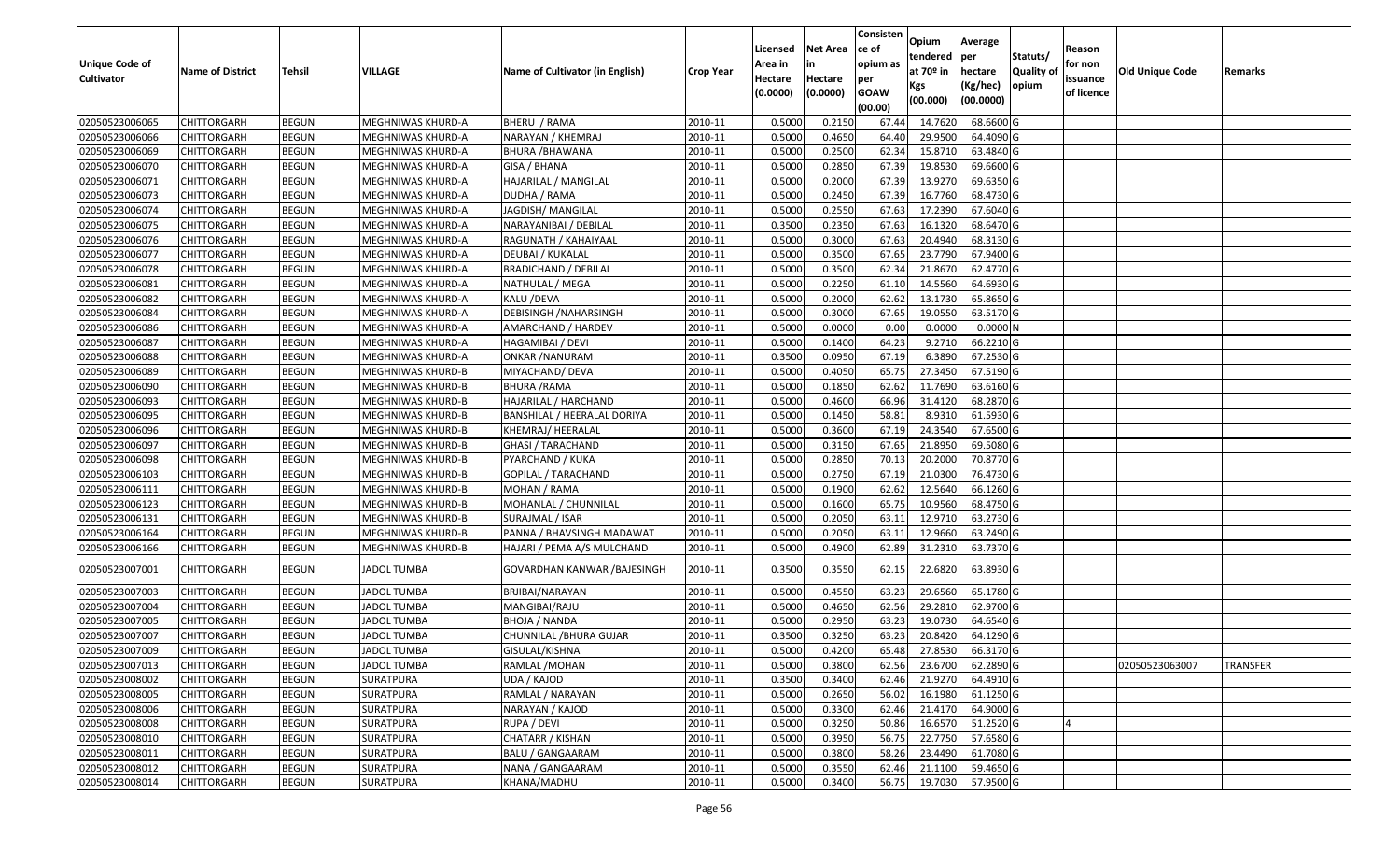|                                  |                            |                              |                               |                                           |                    | Licensed         | <b>Net Area</b>  | Consisten<br>ce of | Opium<br>tendered  | Average<br>per         | Statuts/         | Reason     |                        |         |
|----------------------------------|----------------------------|------------------------------|-------------------------------|-------------------------------------------|--------------------|------------------|------------------|--------------------|--------------------|------------------------|------------------|------------|------------------------|---------|
| <b>Unique Code of</b>            | <b>Name of District</b>    | <b>Tehsil</b>                | VILLAGE                       | Name of Cultivator (in English)           | <b>Crop Year</b>   | Area in          |                  | opium as           | at $70°$ in        | hectare                | <b>Quality o</b> | for non    | <b>Old Unique Code</b> | Remarks |
| <b>Cultivator</b>                |                            |                              |                               |                                           |                    | Hectare          | Hectare          | per                | Kgs                | (Kg/hec)               | opium            | issuance   |                        |         |
|                                  |                            |                              |                               |                                           |                    | (0.0000)         | (0.0000)         | <b>GOAW</b>        | (00.000)           | (00.0000)              |                  | of licence |                        |         |
|                                  |                            |                              |                               |                                           |                    |                  |                  | (00.00)            |                    |                        |                  |            |                        |         |
| 02050523008015                   | CHITTORGARH                | <b>BEGUN</b>                 | <b>SURATPURA</b>              | LADU / RUPA                               | 2010-11            | 0.5000           | 0.2800           | 59.02              | 17.2400            | 61.5710G               |                  |            |                        |         |
| 02050523008016                   | CHITTORGARH                | <b>BEGUN</b>                 | SURATPURA                     | KISHANLAL/DEVILAL                         | 2010-11            | 0.5000<br>0.5000 | 0.2550<br>0.5000 | 59.02<br>56.47     | 15.5980<br>28.5200 | 61.1690 G<br>57.0400 G |                  |            |                        |         |
| 02050523008017<br>02050523008020 | CHITTORGARH                | <b>BEGUN</b><br><b>BEGUN</b> | SURATPURA<br><b>SURATPURA</b> | MANGILAL/NANDA<br>MOHANLAL / KHANA        | 2010-11<br>2010-11 | 0.5000           | 0.3900           | 56.75              | 23.3360            | 59.8360 G              |                  |            |                        |         |
| 02050523008025                   | CHITTORGARH<br>CHITTORGARH | <b>BEGUN</b>                 | SURATPURA                     | KALU/GOPI                                 | 2010-11            | 0.3500           | 0.2500           | 62.23              | 16.3290            | 65.3160 G              |                  |            |                        |         |
| 02050523009001                   | CHITTORGARH                | <b>BEGUN</b>                 | SAMRIYA KALA                  | PANNA / NOLA                              | 2010-11            | 0.5000           | 0.4000           | 64.86              | 26.8350            | 67.0880 G              |                  |            |                        |         |
| 02050523009002                   |                            | <b>BEGUN</b>                 | SAMRIYA KALA                  |                                           | 2010-11            | 0.5000           | 0.3050           | 65.62              | 20.8540            | 68.3740 G              |                  |            |                        |         |
|                                  | CHITTORGARH<br>CHITTORGARH | <b>BEGUN</b>                 | <b>SAMRIYA KALA</b>           | PYARCHAND / KAJOD                         | 2010-11            | 0.5000           | 0.4850           | 61.79              | 30.2060            | 62.2800 G              |                  |            |                        |         |
| 02050523009003                   |                            |                              |                               | KALYAN / NANDRAM                          |                    |                  | 0.3000           |                    |                    | 69.1670 G              |                  |            |                        |         |
| 02050523009004                   | <b>CHITTORGARH</b>         | <b>BEGUN</b>                 | SAMRIYA KALA                  | LADU SINGH / UDAY SINGH                   | 2010-11            | 0.5000           |                  | 64.97              | 20.7500            |                        |                  |            |                        |         |
| 02050523009005                   | CHITTORGARH                | <b>BEGUN</b>                 | SAMRIYA KALA                  | RAMSUKHIBAI / BAJRANGLAL                  | 2010-11            | 0.5000           | 0.4000           | 59.42              | 24.1700            | 60.4250 G              |                  |            |                        |         |
| 02050523009006                   | CHITTORGARH                | <b>BEGUN</b>                 | SAMRIYA KALA                  | KALIBAI / KANA                            | 2010-11            | 0.5000           | 0.2700           | 59.42              | 16.4020            | 60.7480 G              |                  |            |                        |         |
| 02050523009007                   | CHITTORGARH                | <b>BEGUN</b>                 | SAMRIYA KALA                  | GHISA / SALAG                             | 2010-11            | 0.5000           | 0.4550           | 59.42              | 27.9650            | 61.4620 G              |                  |            |                        |         |
| 02050523009008                   | <b>CHITTORGARH</b>         | <b>BEGUN</b>                 | SAMRIYA KALA                  | KANA / DEVA                               | 2010-11            | 0.5000           | 0.4000           | 64.86              | 26.7290            | 66.8230 G              |                  |            |                        |         |
| 02050523009010                   | <b>CHITTORGARH</b>         | <b>BEGUN</b>                 | SAMRIYA KALA                  | MADANDAS / MADHUDAS                       | 2010-11            | 0.5000           | 0.2600           | 64.57              | 16.7680            | 64.4920 G              |                  |            |                        |         |
| 02050523009011                   | CHITTORGARH                | <b>BEGUN</b>                 | SAMRIYA KALA                  | PANNA / SALAG                             | 2010-11            | 0.5000           | 0.4600           | 57.70              | 27.2040            | 59.1390 G              |                  |            |                        |         |
| 02050523009012                   | <b>CHITTORGARH</b>         | <b>BEGUN</b>                 | SAMRIYA KALA                  | CHUNNILAL / MIYACHAND                     | 2010-11            | 0.5000           | 0.1950           | 64.57              | 13.1240            | 67.3030 G              |                  |            |                        |         |
| 02050523009014                   | <b>CHITTORGARH</b>         | <b>BEGUN</b>                 | SAMRIYA KALA                  | <b>KERING / BHAJJA</b>                    | 2010-11            | 0.5000           | 0.3500           | 64.57              | 23.5890            | 67.3970 G              |                  |            |                        |         |
| 02050523010001                   | CHITTORGARH                | <b>BEGUN</b>                 | SAMRIYA KHURD                 | HARKUBAI / SURAJMAL                       | 2010-11            | 0.5000           | 0.4000           | 58.34              | 24.3430            | 60.8580 G              |                  |            |                        |         |
| 02050523010002                   | CHITTORGARH                | <b>BEGUN</b>                 | SAMRIYA KHURD                 | RAGUNATH / HAJARI                         | 2010-11            | 0.5000           | 0.4900           | 63.90              | 31.691             | 64.6760 G              |                  |            |                        |         |
| 02050523010003                   | CHITTORGARH                | <b>BEGUN</b>                 | SAMRIYA KHURD                 | KANA / DEBI A/S RAMA                      | 2010-11            | 0.3500           | 0.2500           | 56.62              | 14.7580            | 59.0320 G              |                  |            |                        |         |
| 02050523010004                   | CHITTORGARH                | <b>BEGUN</b>                 | SAMRIYA KHURD                 | PRAKASHCHANDRA / BALURAM                  | 2010-11            | 0.5000           | 0.4000           | 58.34              | 24.3580            | 60.8950 G              |                  |            |                        |         |
| 02050523010005                   | CHITTORGARH                | <b>BEGUN</b>                 | SAMRIYA KHURD                 | LAXMIBAI / BALURAM                        | 2010-11            | 0.5000           | 0.2500           | 60.64              | 15.9140            | 63.6560 G              |                  |            |                        |         |
| 02050523010006                   | CHITTORGARH                | <b>BEGUN</b>                 | SAMRIYA KHURD                 | BADRILAL / MANGILAL A/S NANDRAM           | 2010-11            | 0.5000           | 0.2900           | 58.36              | 18.1850            | 62.7070 G              |                  |            |                        |         |
| 02050523010007                   | CHITTORGARH                | <b>BEGUN</b>                 | <b>SAMRIYA KHURD</b>          | <b>GISALAL / DEBILAL</b>                  | 2010-11            | 0.5000           | 0.4600           | 63.90              | 29.4940            | 64.1170 G              |                  |            |                        |         |
| 02050523010008                   | CHITTORGARH                | <b>BEGUN</b>                 | SAMRIYA KHURD                 | KISHANLAL / DEBILAL                       | 2010-11            | 0.5000           | 0.3350           | 61.33              | 21.5800            | 64.4180 G              |                  |            |                        |         |
| 02050523010009                   | CHITTORGARH                | <b>BEGUN</b>                 | SAMRIYA KHURD                 | JAMNALAL /CHAMNA                          | 2010-11            | 0.5000           | 0.5050           | 60.64              | 31.5890            | 62.5520 G              |                  |            |                        |         |
| 02050523010012                   | CHITTORGARH                | <b>BEGUN</b>                 | SAMRIYA KHURD                 | BHANWARLAL / DEBILAL                      | 2010-11            | 0.5000           | 0.2500           | 58.34              | 15.4200            | 61.6800 G              |                  |            |                        |         |
| 02050523010013                   | <b>CHITTORGARH</b>         | <b>BEGUN</b>                 | SAMRIYA KHURD                 | <b>BHURA/LAL</b>                          | 2010-11            | 0.5000           | 0.2200           | 48.25              | 10.8820            | 49.4640 G              |                  |            |                        |         |
| 02050523010014                   | CHITTORGARH                | <b>BEGUN</b>                 | SAMRIYA KHURD                 | <b>KESHR BAI/ NATHU</b>                   | 2010-11            | 0.3500           | 0.2000           | 54.25              | 11.6270            | 58.1350 G              |                  |            |                        |         |
| 02050523011001                   | CHITTORGARH                | <b>BEGUN</b>                 | CHAWANDIYA                    | LAXMAN /HOKMA                             | 2010-11            | 0.5000           | 0.5050           | 64.86              | 35.1820            | 69.6670 G              |                  |            |                        |         |
| 02050523011003                   | CHITTORGARH                | <b>BEGUN</b>                 | CHAWANDIYA                    | DEVILAL/MODA                              | 2010-11            | 0.5000           | 0.2650           | 65.5               | 17.9370            | 67.6870 G              |                  |            |                        |         |
| 02050523011004                   | <b>CHITTORGARH</b>         | <b>BEGUN</b>                 | CHAWANDIYA                    | NOJIBAI/JAYRAM                            | 2010-11            | 0.5000           | 0.3950           | 63.21              | 26.2190            | 66.3770 G              |                  |            |                        |         |
| 02050523011006                   | <b>CHITTORGARH</b>         | <b>BEGUN</b>                 | CHAWANDIYA                    | ONKAR/GOPI                                | 2010-11            | 0.5000           | 0.4850           | 63.51              | 33.8660            | 69.8270 G              |                  |            |                        |         |
| 02050523011007                   | CHITTORGARH                | <b>BEGUN</b>                 | CHAWANDIYA                    | NATHU / BHURA                             | 2010-11            | 0.500            | 0.2000           | 62.18              | 12.914             | 64.5700 G              |                  |            |                        |         |
| 02050523011009                   | CHITTORGARH                | <b>BEGUN</b>                 | CHAWANDIYA                    | MOHANLAL/BHANWARLAL                       | 2010-11            | 0.5000           | 0.4950           | 66.22              | 34.3140            | 69.3210 G              |                  |            |                        |         |
| 02050523011010                   | <b>CHITTORGARH</b>         | <b>BEGUN</b>                 | CHAWANDIYA                    | SUMITRABAI PUTRI MEGA / KAHAIYAAL 2010-11 |                    | 0.5000           | 0.3750           | 64.86              | 25.4330            | 67.8210 G              |                  |            |                        |         |
| 02050523011011                   | <b>CHITTORGARH</b>         | <b>BEGUN</b>                 | CHAWANDIYA                    | HAJARI/GOPI                               | 2010-11            | 0.5000           | 0.2950           | 66.22              | 20.6350            | 69.9490 G              |                  |            |                        |         |
| 02050523011014                   | <b>CHITTORGARH</b>         | <b>BEGUN</b>                 | CHAWANDIYA                    | DEVILAL/MOTI                              | 2010-11            | 0.5000           | 0.3000           | 66.22              | 20.7770            | 69.2570 G              |                  |            |                        |         |
| 02050523011015                   | CHITTORGARH                | <b>BEGUN</b>                 | CHAWANDIYA                    | CHUNNIBAI/NANDA                           | 2010-11            | 0.5000           | 0.4000           | 63.21              | 26.9410            | 67.3530 G              |                  |            |                        |         |
| 02050523011016                   | <b>CHITTORGARH</b>         | <b>BEGUN</b>                 | CHAWANDIYA                    | SUNDRBAI/NARAYAN                          | 2010-11            | 0.5000           | 0.4850           | 64.52              | 32.0540            | 66.0910 G              |                  |            |                        |         |
| 02050523011018                   | <b>CHITTORGARH</b>         | <b>BEGUN</b>                 | CHAWANDIYA                    | MANGILAL/GOKAL                            | 2010-11            | 0.5000           | 0.3300           | 64.52              | 21.7950            | 66.0450 G              |                  |            |                        |         |
| 02050523011023                   | <b>CHITTORGARH</b>         | <b>BEGUN</b>                 | CHAWANDIYA                    | KAHAIYAAL/BHUWANA                         | 2010-11            | 0.3500           | 0.3450           | 64.52              | 23.0210            | 66.7280 G              |                  |            |                        |         |
| 02050523011024                   | <b>CHITTORGARH</b>         | <b>BEGUN</b>                 | CHAWANDIYA                    | CHUNNILAL/GISA                            | 2010-11            | 0.3500           | 0.3450           | 65.1               | 23.4170            | 67.8750 G              |                  |            |                        |         |
| 02050523011025                   | <b>CHITTORGARH</b>         | <b>BEGUN</b>                 | CHAWANDIYA                    | KESHIBAI/MOHANLAL                         | 2010-11            | 0.5000           | 0.3000           | 63.21              | 19.1500            | 63.8330 G              |                  |            |                        |         |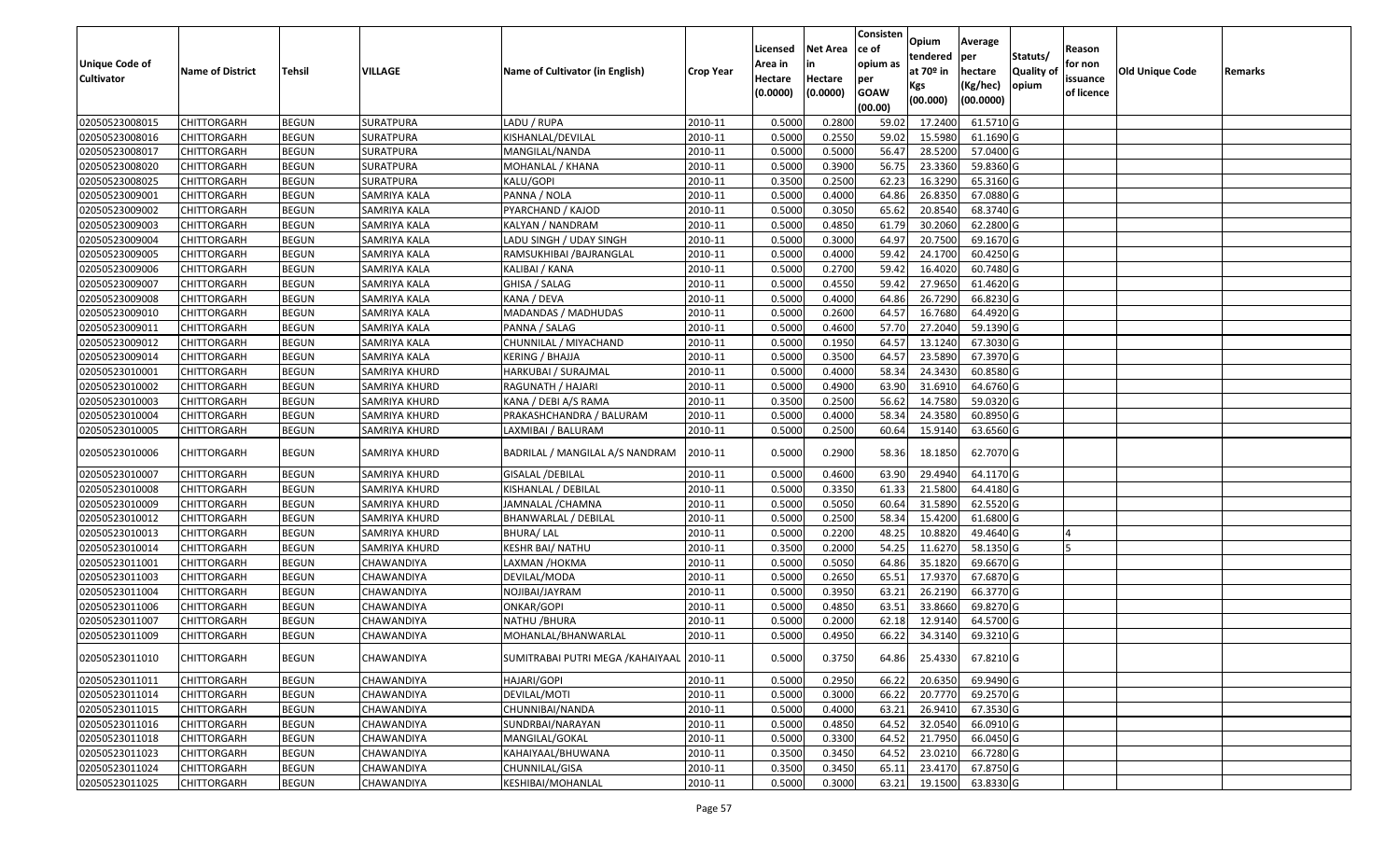|                       |                         |               |                 |                                 |                  |          |                 | Consisten   | Opium         | Average   |                  |            |                 |         |
|-----------------------|-------------------------|---------------|-----------------|---------------------------------|------------------|----------|-----------------|-------------|---------------|-----------|------------------|------------|-----------------|---------|
|                       |                         |               |                 |                                 |                  | Licensed | <b>Net Area</b> | ce of       | tendered      | per       | Statuts/         | Reason     |                 |         |
| <b>Unique Code of</b> | <b>Name of District</b> | <b>Tehsil</b> | VILLAGE         | Name of Cultivator (in English) | <b>Crop Year</b> | Area in  |                 | opium as    | at $70°$ in   | hectare   | <b>Quality o</b> | for non    | Old Unique Code | Remarks |
| <b>Cultivator</b>     |                         |               |                 |                                 |                  | Hectare  | Hectare         | per         | Kgs           | (Kg/hec)  | opium            | issuance   |                 |         |
|                       |                         |               |                 |                                 |                  | (0.0000) | (0.0000)        | <b>GOAW</b> | (00.000)      | (00.0000) |                  | of licence |                 |         |
|                       |                         |               |                 |                                 |                  |          |                 | (00.00)     |               |           |                  |            |                 |         |
| 02050523011028        | CHITTORGARH             | <b>BEGUN</b>  | CHAWANDIYA      | UDAYLAL/RUPA                    | 2010-11          | 0.5000   | 0.2050          | 65.1        | 13.7330       | 66.9900 G |                  |            |                 |         |
| 02050523011038        | CHITTORGARH             | <b>BEGUN</b>  | CHAWANDIYA      | KAJODIBAI/GOPI                  | 2010-11          | 0.5000   | 0.3350          | 62.18       | 21.0280       | 62.7700 G |                  |            |                 |         |
| 02050523011040        | CHITTORGARH             | <b>BEGUN</b>  | CHAWANDIYA      | LADU DAULA/ A.S. CHAMPA         | 2010-11          | 0.5000   | 0.3050          | 65.1        | 20.2450       | 66.3770 G |                  |            |                 |         |
| 02050523011043        | CHITTORGARH             | <b>BEGUN</b>  | CHAWANDIYA      | HEERA/ KALU                     | 2010-11          | 0.5000   | 0.3050          | 64.86       | 20.2230       | 66.3050 G |                  |            |                 |         |
| 02050523011045        | CHITTORGARH             | <b>BEGUN</b>  | CHAWANDIYA      | HEERA/ LALU                     | 2010-11          | 0.5000   | 0.2250          | 64.92       | 15.431        | 68.5820 G |                  |            |                 |         |
| 02050523012001        | CHITTORGARH             | <b>BEGUN</b>  | AMARTIYA        | NANDA/NARAYAN                   | 2010-11          | 0.5000   | 0.2850          | 63.00       | 19.5770       | 68.6910 G |                  |            |                 |         |
| 02050523012002        | CHITTORGARH             | <b>BEGUN</b>  | AMARTIYA        | DEVI/DAULA                      | 2010-11          | 0.5000   | 0.2900          | 61.32       | 17.5990       | 60.6860 G |                  |            |                 |         |
| 02050523012003        | <b>CHITTORGARH</b>      | <b>BEGUN</b>  | AMARTIYA        | MODA/UDA                        | 2010-11          | 0.3500   | 0.3350          | 65.00       | 22.7200       | 67.8210G  |                  |            |                 |         |
| 02050523012004        | CHITTORGARH             | <b>BEGUN</b>  | AMARTIYA        | MANGILAL /JGRUP                 | 2010-11          | 0.5000   | 0.3500          | 65.00       | 23.4890       | 67.1110G  |                  |            |                 |         |
| 02050523012005        | CHITTORGARH             | <b>BEGUN</b>  | AMARTIYA        | KASHIRAM/LAXMAN                 | 2010-11          | 0.5000   | 0.5100          | 65.10       | 33.4460       | 65.5800 G |                  |            |                 |         |
| 02050523012006        | CHITTORGARH             | <b>BEGUN</b>  | AMARTIYA        | SAUDIBAI/UDA                    | 2010-11          | 0.5000   | 0.3050          | 61.32       | 19.0390       | 62.4230 G |                  |            |                 |         |
| 02050523012007        | CHITTORGARH             | <b>BEGUN</b>  | AMARTIYA        | BHERU/PITHA                     | 2010-11          | 0.5000   | 0.4050          | 59.54       | 25.2730       | 62.4020 G |                  |            |                 |         |
| 02050523012008        | <b>CHITTORGARH</b>      | <b>BEGUN</b>  | AMARTIYA        | DEVILAL/HEMA                    | 2010-11          | 0.5000   | 0.2400          | 65.10       | 16.2390       | 67.6630 G |                  |            |                 |         |
| 02050523012009        | CHITTORGARH             | <b>BEGUN</b>  | AMARTIYA        | ANCHIBAI/ONKAR                  | 2010-11          | 0.5000   | 0.2500          | 61.32       | 15.2260       | 60.9040 G |                  |            |                 |         |
| 02050523012010        | CHITTORGARH             | <b>BEGUN</b>  | AMARTIYA        | RAMCHAND @ RAMLAL /BALU         | 2010-11          | 0.5000   | 0.3450          | 65.10       | 22.4810       | 65.1620 G |                  |            |                 |         |
| 02050523012011        | CHITTORGARH             | <b>BEGUN</b>  | AMARTIYA        | MOTYABAI/CHUNNILAL              | 2010-11          | 0.5000   | 0.4550          | 63.16       | 29.0370       | 63.8180 G |                  |            |                 |         |
| 02050523012013        | CHITTORGARH             | <b>BEGUN</b>  | AMARTIYA        | SHAMBHULAL/NARAYAN              | 2010-11          | 0.5000   | 0.4150          | 59.82       | 26.0000       | 62.6510 G |                  |            |                 |         |
| 02050523012015        | CHITTORGARH             | <b>BEGUN</b>  | AMARTIYA        | MANGILAL/MOTI                   | 2010-11          | 0.5000   | 0.4850          | 60.38       | 29.5560       | 60.9400 G |                  |            |                 |         |
| 02050523012016        | CHITTORGARH             | <b>BEGUN</b>  | AMARTIYA        | LAXMANDAS/MOHANDAS              | 2010-11          | 0.3500   | 0.2000          | 59.54       | 11.6270       | 58.1350 G |                  |            |                 |         |
| 02050523012017        | CHITTORGARH             | <b>BEGUN</b>  | AMARTIYA        | RAMESHVAR/ONKAR                 | 2010-11          | 0.5000   | 0.2050          | 63.16       | 13.2800       | 64.7800 G |                  |            |                 |         |
| 02050523012018        | CHITTORGARH             | <b>BEGUN</b>  | AMARTIYA        | LADBAI / BANSHILAI              | 2010-11          | 0.3500   | 0.2900          | 61.93       | 18.8530       | 65.0100G  |                  |            |                 |         |
| 02050523012019        | CHITTORGARH             | <b>BEGUN</b>  | AMARTIYA        | RATANSINGH/BALUSINGH            | 2010-11          | 0.5000   | 0.3400          | 63.16       | 22.038        | 64.8180 G |                  |            |                 |         |
| 02050523012021        | CHITTORGARH             | <b>BEGUN</b>  | AMARTIYA        | NATHU/ MYALA                    | 2010-11          | 0.5000   | 0.2700          | 64.70       | 17.7560       | 65.7630 G |                  |            |                 |         |
| 02050523012022        | CHITTORGARH             | <b>BEGUN</b>  | AMARTIYA        | ONKAR/JGRUP                     | 2010-11          | 0.5000   | 0.2100          | 64.70       | 14.1640       | 67.4480 G |                  |            |                 |         |
| 02050523012024        | CHITTORGARH             | <b>BEGUN</b>  | <b>AMARTIYA</b> | SHAMBHULAL/ONKAR                | 2010-11          | 0.5000   | 0.1550          | 62.54       | 10.1060       | 65.2000 G |                  |            |                 |         |
| 02050523012026        | CHITTORGARH             | <b>BEGUN</b>  | AMARTIYA        | PRBHU/MYALA                     | 2010-11          | 0.5000   | 0.2550          | 64.90       | 16.5880       | 65.0510 G |                  |            |                 |         |
| 02050523012027        | CHITTORGARH             | <b>BEGUN</b>  | AMARTIYA        | MOHANSINGH/ NARAYANSINGH        | 2010-11          | 0.5000   | 0.3700          | 61.36       | 23.8970       | 64.5860 G |                  |            |                 |         |
| 02050523012028        | CHITTORGARH             | <b>BEGUN</b>  | AMARTIYA        | ONKAR/GOPI                      | 2010-11          | 0.5000   | 0.4500          | 61.34       | 27.6850       | 61.5220 G |                  |            |                 |         |
| 02050523012030        | CHITTORGARH             | <b>BEGUN</b>  | AMARTIYA        | KESARKANVR/ GIRDHARISINGH       | 2010-11          | 0.3500   | 0.1950          | 61.34       | 12.2190       | 62.6620 G |                  |            |                 |         |
| 02050523012031        | CHITTORGARH             | <b>BEGUN</b>  | AMARTIYA        | GOPI/MANGILAL                   | 2010-11          | 0.5000   | 0.4750          | 61.34       | 30.1200       | 63.4110G  |                  |            |                 |         |
| 02050523012032        | CHITTORGARH             | <b>BEGUN</b>  | AMARTIYA        | TEJSINGH / MOTISINGH            | 2010-11          | 0.3500   | 0.3050          | 64.7        | 19.6190       | 64.3250 G |                  |            |                 |         |
| 02050523012034        | CHITTORGARH             | <b>BEGUN</b>  | AMARTIYA        | MADANSINGH/DOLTSINGH            | 2010-11          | 0.5000   | 0.2600          | 59.5        | 15.6890       | 60.3420 G |                  |            |                 |         |
| 02050523012035        | CHITTORGARH             | <b>BEGUN</b>  | AMARTIYA        | BHANWAR LAL/ MANGI LAL          | 2010-11          | 0.5000   | 0.2650          | 64.5        | 16.9540       | 63.9770 G |                  |            |                 |         |
| 02050523012036        | CHITTORGARH             | <b>BEGUN</b>  | AMARTIYA        | DEVINATH/RUPNATH                | 2010-11          | 0.5000   | 0.2950          | 61.83       | 18.6480       | 63.2140 G |                  |            |                 |         |
| 02050523012037        | CHITTORGARH             | <b>BEGUN</b>  | AMARTIYA        | SARJUBAI/LAXMICHAND             | 2010-11          | 0.500    | 0.3200          | 61.83       | 18.3390       | 57.3090 G |                  |            |                 |         |
| 02050523012038        | CHITTORGARH             | <b>BEGUN</b>  | AMARTIYA        | BADAMBAI/RUPDAS                 | 2010-11          | 0.5000   | 0.2900          | 59.97       | 17.8580       | 61.5790 G |                  |            |                 |         |
| 02050523012039        | <b>CHITTORGARH</b>      | <b>BEGUN</b>  | AMARTIYA        | JODHRAJ/DEVA                    | 2010-11          | 0.5000   | 0.3500          |             | 61.83 21.8930 | 62.5510 G |                  |            |                 |         |
| 02050523012041        | <b>CHITTORGARH</b>      | <b>BEGUN</b>  | AMARTIYA        | BHERUSINGH/CHAGNASINGH          | 2010-11          | 0.5000   | 0.3400          | 62.54       | 21.5960       | 63.5180 G |                  |            |                 |         |
| 02050523012042        | <b>CHITTORGARH</b>      | <b>BEGUN</b>  | AMARTIYA        | VENA/NARAYAN                    | 2010-11          | 0.5000   | 0.3250          | 59.97       | 19.9810       | 61.4800 G |                  |            |                 |         |
| 02050523012043        | <b>CHITTORGARH</b>      | <b>BEGUN</b>  | AMARTIYA        | KALUSINGH/NARAYANSINGH          | 2010-11          | 0.3500   | 0.2000          | 64.55       | 13.2650       | 66.3250 G |                  |            |                 |         |
| 02050523012044        | CHITTORGARH             | <b>BEGUN</b>  | AMARTIYA        | DAULA/DEVA                      | 2010-11          | 0.5000   | 0.3100          | 64.55       | 20.1400       | 64.9680 G |                  |            |                 |         |
| 02050523012046        | <b>CHITTORGARH</b>      | <b>BEGUN</b>  | <b>AMARTIYA</b> | ONKAR/TULCHA                    | 2010-11          | 0.5000   | 0.2600          | 67.10       | 17.9690       | 69.1120 G |                  |            |                 |         |
| 02050523013002        | <b>CHITTORGARH</b>      | <b>BEGUN</b>  | KANAKPURA       | JAMKUBAI/SITARAM                | 2010-11          | 0.5000   | 0.2500          | 64.38       | 17.7360       | 70.9440 G |                  |            |                 |         |
| 02050523013003        | <b>CHITTORGARH</b>      | <b>BEGUN</b>  | KANAKPURA       | BHUWANA/KALU                    | 2010-11          | 0.5000   | 0.3350          | 64.38       | 22.1860       | 66.2270 G |                  |            |                 |         |
| 02050523013005        | <b>CHITTORGARH</b>      | <b>BEGUN</b>  | KANAKPURA       | MANGILAL/RODA                   | 2010-11          | 0.5000   | 0.4200          | 63.05       | 28.5680       | 68.0190 G |                  |            |                 |         |
| 02050523013007        | <b>CHITTORGARH</b>      | <b>BEGUN</b>  | KANAKPURA       | SHAMBHULAL/ONKAR                | 2010-11          | 0.5000   | 0.2500          | 68.32       | 18.7790       | 75.1160 G |                  |            |                 |         |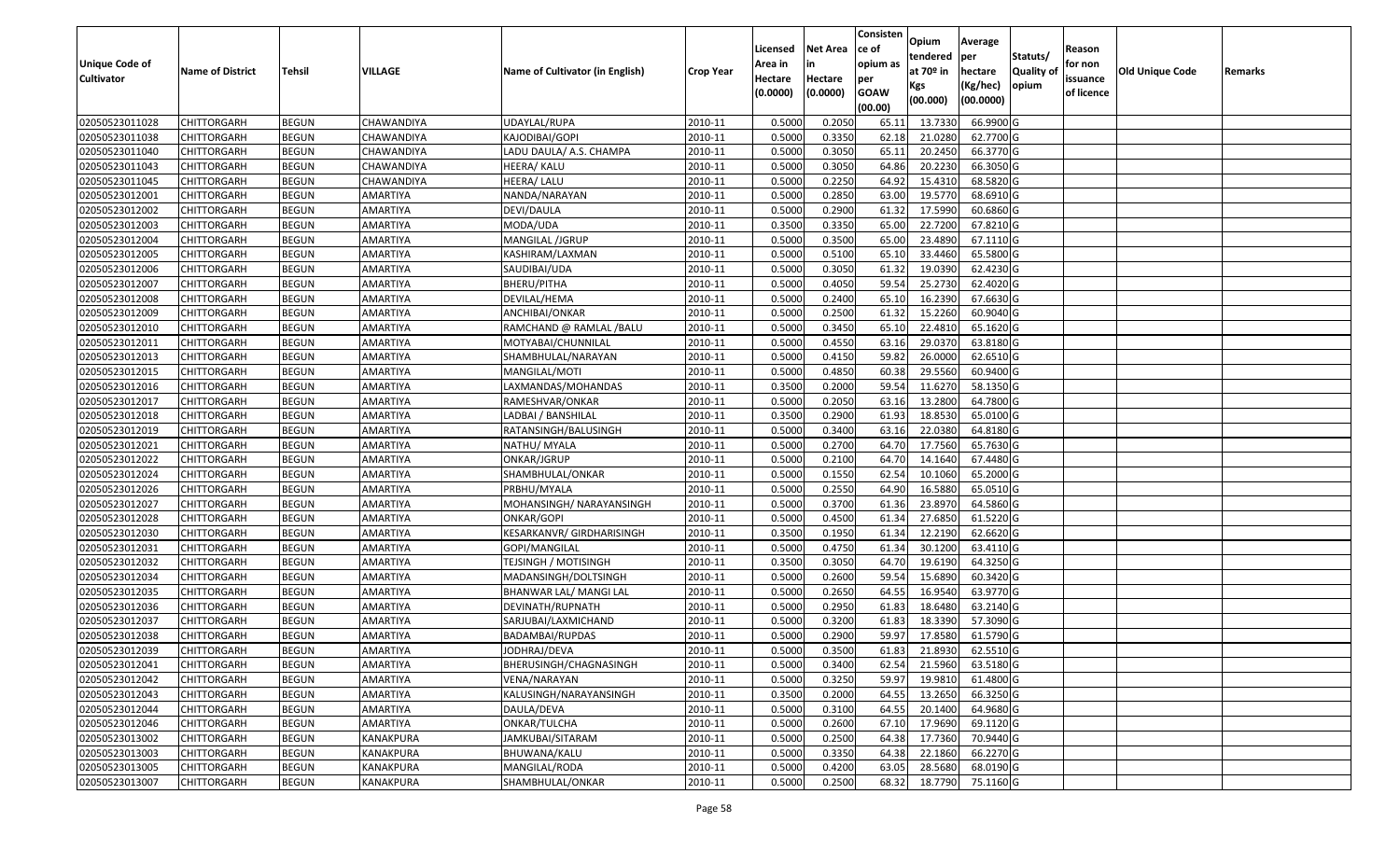| Unique Code of<br>Cultivator | <b>Name of District</b> | <b>Tehsil</b> | <b>VILLAGE</b>   | Name of Cultivator (in English)   | <b>Crop Year</b> | Licensed<br>Area in<br>Hectare<br>(0.0000) | <b>Net Area</b><br>in<br>Hectare<br>(0.0000) | Consisten<br>ce of<br>opium as<br>per<br><b>GOAW</b><br>(00.00) | <b>Opium</b><br>tendered<br>at 70º in<br>Kgs<br>(00.000) | Average<br> per<br>hectare<br>(Kg/hec)<br>(00.0000) | Statuts/<br>Quality of<br>opium | Reason<br>for non<br>issuance<br>of licence | <b>Old Unique Code</b> | <b>Remarks</b> |
|------------------------------|-------------------------|---------------|------------------|-----------------------------------|------------------|--------------------------------------------|----------------------------------------------|-----------------------------------------------------------------|----------------------------------------------------------|-----------------------------------------------------|---------------------------------|---------------------------------------------|------------------------|----------------|
| 02050523013008               | CHITTORGARH             | <b>BEGUN</b>  | <b>KANAKPURA</b> | RTANA/KISHNA                      | 2010-11          | 0.5000                                     | 0.2950                                       | 63.05                                                           | 19.1200                                                  | 64.8140 G                                           |                                 |                                             |                        |                |
| 02050523013010               | CHITTORGARH             | <b>BEGUN</b>  | <b>KANAKPURA</b> | NANDUBAI/JETA                     | 2010-11          | 0.5000                                     | 0.3650                                       | 67.16                                                           | 23.6790                                                  | 64.8740 G                                           |                                 |                                             |                        |                |
| 02050523013011               | CHITTORGARH             | <b>BEGUN</b>  | KANAKPURA        | UDIBAI/KAJOD                      | 2010-11          | 0.3500                                     | 0.3050                                       | 63.84                                                           | 19.5360                                                  | 64.0520 G                                           |                                 |                                             |                        |                |
| 02050523013012               | CHITTORGARH             | <b>BEGUN</b>  | <b>KANAKPURA</b> | UDA/NANJI                         | 2010-11          | 0.5000                                     | 0.3700                                       | 63.84                                                           | 24.7160                                                  | 66.8000 G                                           |                                 |                                             |                        |                |
| 02050523013013               | CHITTORGARH             | <b>BEGUN</b>  | KANAKPURA        | MANGIBAI/RAMSUKHA URF SUKHA       | 2010-11          | 0.5000                                     | 0.4750                                       | 60.88                                                           | 28.9810                                                  | 61.0130 G                                           |                                 |                                             |                        |                |
| 02050523013020               | CHITTORGARH             | BEGUN         | KANAKPURA        | RAMLAL/ HEERA                     | 2010-11          | 0.5000                                     | 0.4100                                       | 64.87                                                           | 27.5260                                                  | 67.1370 G                                           |                                 | 1                                           |                        |                |
| 02050523013021               | CHITTORGARH             | BEGUN         | <b>KANAKPURA</b> | BHERU/NANDA                       | 2010-11          | 0.5000                                     | 0.3900                                       | 70.37                                                           | 28.2820                                                  | 72.5180 G                                           |                                 |                                             |                        |                |
| 02050523013022               | CHITTORGARH             | <b>BEGUN</b>  | KANAKPURA        | HAJARI/HEMA                       | 2010-11          | 0.5000                                     | 0.3550                                       | 64.38                                                           | 23.4210                                                  | 65.9750 G                                           |                                 |                                             |                        |                |
| 02050523013023               | CHITTORGARH             | <b>BEGUN</b>  | KANAKPURA        | NANDLAL/BALU                      | 2010-11          | 0.5000                                     | 0.4850                                       | 68.75                                                           | 35.6350                                                  | 73.4740 G                                           |                                 |                                             |                        |                |
| 02050523013024               | CHITTORGARH             | <b>BEGUN</b>  | KANAKPURA        | MADHU/BALU                        | 2010-11          | 0.5000                                     | 0.3050                                       | 72.93                                                           | 23.3220                                                  | 76.4660 G                                           |                                 |                                             |                        |                |
| 02050523013026               | CHITTORGARH             | <b>BEGUN</b>  | <b>KANAKPURA</b> | <b>BALU/DAULA</b>                 | 2010-11          | 0.5000                                     | 0.4050                                       | 63.05                                                           | 25.8690                                                  | 63.8740 G                                           |                                 |                                             |                        |                |
| 02050523013027               | CHITTORGARH             | <b>BEGUN</b>  | KANAKPURA        | AMARSINGH/BHAGVATSINGH            | 2010-11          | 0.5000                                     | 0.3300                                       | 71.27                                                           | 23.8550                                                  | 72.2880 G                                           |                                 |                                             |                        |                |
| 02050523013028               | CHITTORGARH             | <b>BEGUN</b>  | KANAKPURA        | PABUDAN/JGGA                      | 2010-11          | 0.5000                                     | 0.3500                                       | 68.35                                                           | 24.4610                                                  | 69.8890 G                                           |                                 |                                             |                        |                |
| 02050523013030               | CHITTORGARH             | <b>BEGUN</b>  | KANAKPURA        | <b>BADRIBAI/MEGA</b>              | 2010-11          | 0.5000                                     | 0.2500                                       | 68.75                                                           | 18.2090                                                  | 72.8360 G                                           |                                 |                                             |                        |                |
| 02050523013031               | CHITTORGARH             | <b>BEGUN</b>  | KANAKPURA        | KUKA/DAULA                        | 2010-11          | 0.5000                                     | 0.3400                                       | 65.65                                                           | 22.5050                                                  | 66.1910 G                                           |                                 |                                             |                        |                |
| 02050523013032               | CHITTORGARH             | <b>BEGUN</b>  | KANAKPURA        | KANA/LKHAMA                       | 2010-11          | 0.5000                                     | 0.3650                                       | 64.95                                                           | 25.2240                                                  | 69.1070 G                                           |                                 |                                             |                        |                |
| 02050523013033               | CHITTORGARH             | BEGUN         | KANAKPURA        | PRBHU/HEERA                       | 2010-11          | 0.5000                                     | 0.3000                                       | 62.07                                                           | 19.4940                                                  | 64.9800 G                                           |                                 |                                             |                        |                |
| 02050523013034               | CHITTORGARH             | <b>BEGUN</b>  | KANAKPURA        | KISHNA/HEERA                      | 2010-11          | 0.5000                                     | 0.4850                                       | 70.37                                                           | 35.4790                                                  | 73.1530 G                                           |                                 |                                             |                        |                |
| 02050523013035               | CHITTORGARH             | <b>BEGUN</b>  | KANAKPURA        | NANDLAL/BHUWANA                   | 2010-11          | 0.5000                                     | 0.3200                                       | 64.35                                                           | 21.2270                                                  | 66.3340 G                                           |                                 |                                             |                        |                |
| 02050523013038               | CHITTORGARH             | BEGUN         | KANAKPURA        | BHANWAR/KISHNA                    | 2010-11          | 0.5000                                     | 0.2500                                       | 68.35                                                           | 17.4020                                                  | 69.6080 G                                           |                                 |                                             |                        |                |
| 02050523013039               | CHITTORGARH             | <b>BEGUN</b>  | KANAKPURA        | GOMANSINGH @<br>GOVIND/NRVARSINGH | 2010-11          | 0.5000                                     | 0.3500                                       | 68.35                                                           | 24.4030                                                  | 69.7230 G                                           |                                 |                                             |                        |                |
| 02050523013041               | CHITTORGARH             | <b>BEGUN</b>  | KANAKPURA        | HAJARI/CHANDA                     | 2010-11          | 0.5000                                     | 0.3000                                       | 64.35                                                           | 19.4640                                                  | 64.8800 G                                           |                                 |                                             |                        |                |
| 02050523013043               | CHITTORGARH             | <b>BEGUN</b>  | <b>KANAKPURA</b> | KAJOD/DEVA                        | 2010-11          | 0.5000                                     | 0.5050                                       | 64.35                                                           | 33.8390                                                  | 67.0080 G                                           |                                 |                                             |                        |                |
| 02050523013044               | CHITTORGARH             | <b>BEGUN</b>  | <b>KANAKPURA</b> | <b>BHERU / DEVA</b>               | 2010-11          | 0.5000                                     | 0.3300                                       | 65.65                                                           | 21.8080                                                  | 66.0850 G                                           |                                 |                                             |                        |                |
| 02050523013049               | CHITTORGARH             | <b>BEGUN</b>  | KANAKPURA        | DEVILAL/RATANA                    | 2010-11          | 0.5000                                     | 0.2850                                       | 68.37                                                           | 20.8150                                                  | 73.0350 G                                           |                                 |                                             |                        |                |
| 02050523013051               | CHITTORGARH             | <b>BEGUN</b>  | <b>KANAKPURA</b> | CHITRSINGH/NRVARSINGH             | 2010-11          | 0.5000                                     | 0.3050                                       | 62.07                                                           | 19.6780                                                  | 64.5180 G                                           |                                 |                                             |                        |                |
| 02050523013052               | CHITTORGARH             | <b>BEGUN</b>  | KANAKPURA        | TANVARSINGH/KALUSINGH             | 2010-11          | 0.5000                                     | 0.3150                                       | 62.07                                                           | 20.0310                                                  | 63.5900 G                                           |                                 |                                             |                        |                |
| 02050523013053               | CHITTORGARH             | <b>BEGUN</b>  | KANAKPURA        | GYANSINGH/BHAGVATSINGH            | 2010-11          | 0.5000                                     | 0.1800                                       | 65.65                                                           | 12.7870                                                  | 71.0390 G                                           |                                 |                                             |                        |                |
| 02050523013056               | CHITTORGARH             | BEGUN         | KANAKPURA        | MANGILAL/CHOGA                    | 2010-11          | 0.5000                                     | 0.3100                                       | 63.84                                                           | 20.2830                                                  | 65.4290 G                                           |                                 |                                             |                        |                |
| 02050523014001               | CHITTORGARH             | <b>BEGUN</b>  | <b>TEJPUR</b>    | NANDA/DHANNA SUTHAR               | 2010-11          | 0.5000                                     | 0.2550                                       | 61.08                                                           | 15.9790                                                  | 62.6630 G                                           |                                 |                                             |                        |                |
| 02050523014002               | CHITTORGARH             | <b>BEGUN</b>  | <b>TEJPUR</b>    | BHERULAL/BHAGIRATH                | 2010-11          | 0.5000                                     | 0.1450                                       | 59.27                                                           | 8.8910                                                   | 61.3170 G                                           |                                 |                                             |                        |                |
| 02050523014003               | CHITTORGARH             | <b>BEGUN</b>  | <b>TEJPUR</b>    | MANGILAL/MOHANLAL                 | 2010-11          | 0.5000                                     | 0.2400                                       | 61.05                                                           | 15.2690                                                  | 63.6210 G                                           |                                 |                                             |                        |                |
| 02050523014004               | CHITTORGARH             | <b>BEGUN</b>  | <b>TEJPUR</b>    | LAXMICHAND/KALU                   | 2010-11          | 0.5000                                     | 0.4000                                       | 67.90                                                           | 27.7170                                                  | 69.2930 G                                           |                                 |                                             |                        |                |
| 02050523014005               | CHITTORGARH             | <b>BEGUN</b>  | <b>TEJPUR</b>    | DEVA / BIRM REGAR                 | 2010-11          | 0.5000                                     | 0.3000                                       | 54.18                                                           | 17.1450                                                  | 57.1500 G                                           |                                 | 5                                           |                        |                |
| 02050523014006               | CHITTORGARH             | <b>BEGUN</b>  | <b>TEJPUR</b>    | GISA D. P                         |                  |                                            |                                              |                                                                 |                                                          |                                                     |                                 |                                             |                        |                |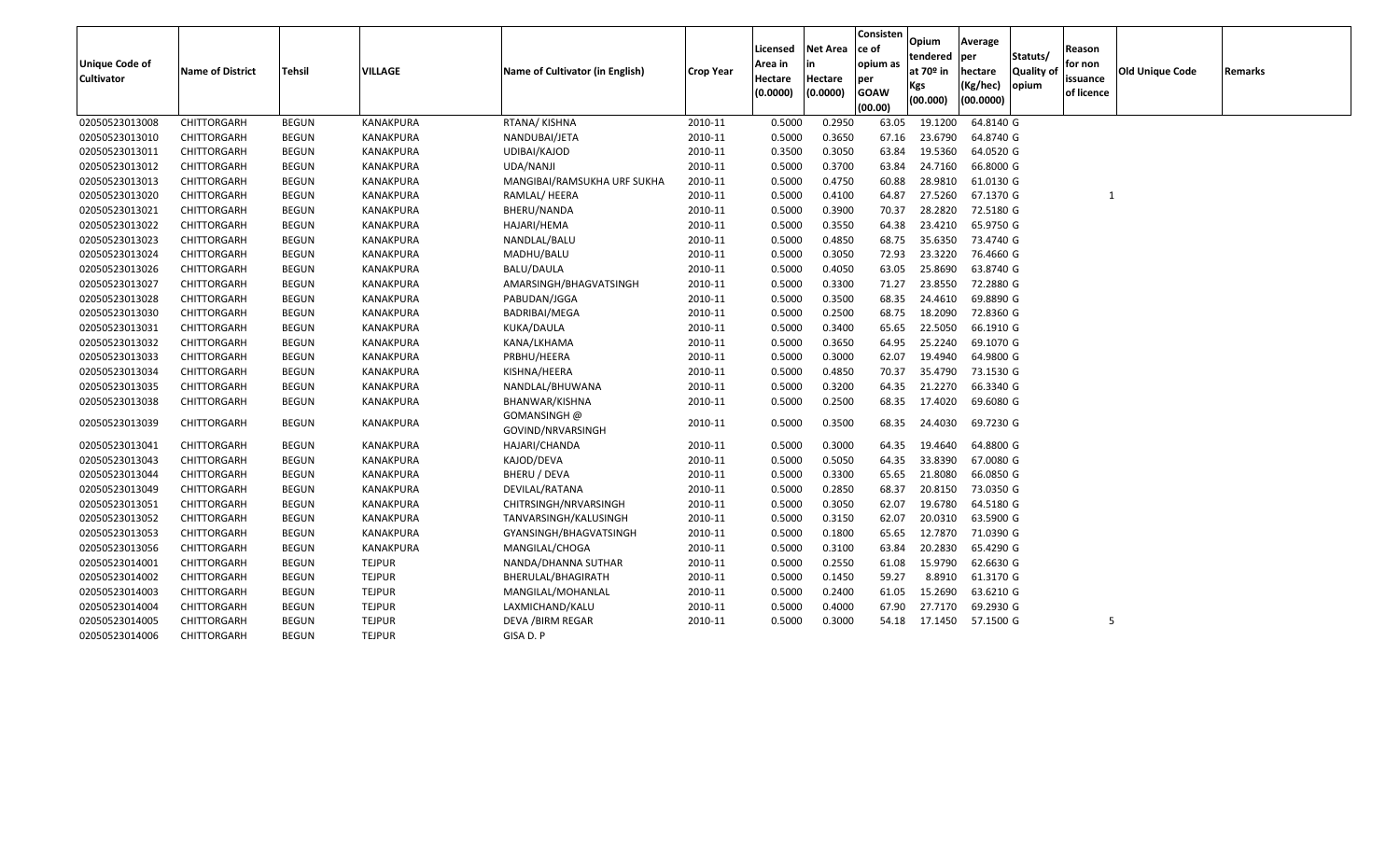| <b>Unique Code of</b><br><b>Cultivator</b> | <b>Name of District</b> | Tehsil       | <b>VILLAGE</b> | Name of Cultivator (in English) | <b>Crop Year</b> | Licensed<br>Area in<br>Hectare<br>(0.0000) | Net Area Ice of<br>Hectare<br>(0.0000 | <b>Consisten</b><br>opium as<br>per<br><b>GOAW</b><br>(00.00) | Opium<br> tendered  per<br>at 70º in<br>Kgs<br>(00.000) | Average<br>hectare<br>$(Kg/$ hec $)$<br>(00.0000) | Statuts/<br>Quality of<br>opium | Reason<br>for non<br>issuance<br>of licence | <b>Old Unique Code</b> | Remarks |
|--------------------------------------------|-------------------------|--------------|----------------|---------------------------------|------------------|--------------------------------------------|---------------------------------------|---------------------------------------------------------------|---------------------------------------------------------|---------------------------------------------------|---------------------------------|---------------------------------------------|------------------------|---------|
| 02050523014018                             | CHITTORGARH             | BEGUN        | TEJPUR         | KANA/PITHA                      | 2010-11          | 0.5000                                     | 0.4950                                | 59.70                                                         | 30.0790                                                 | 60.7660 G                                         |                                 |                                             |                        |         |
| 02050523014019                             | CHITTORGARH             | <b>BEGUN</b> | <b>TEJPUR</b>  | NANA/LAKHAMA                    | 2010-11          | 0.5000                                     | 0.4950                                | 64.93                                                         | 32.6440                                                 | 65.9470 G                                         |                                 |                                             |                        |         |
| 02050523014020                             | CHITTORGARH             | <b>BEGUN</b> | <b>TEJPUR</b>  | JGDISH/KALU KUMHAR              | 2010-11          | 0.5000                                     | 0.3000                                | 64.93                                                         | 20.5830                                                 | 68.6100 G                                         |                                 |                                             |                        |         |
| 02050523014024                             | CHITTORGARH             | BEGUN        | <b>TEJPUR</b>  | <b>KESH</b>                     |                  |                                            |                                       |                                                               |                                                         |                                                   |                                 |                                             |                        |         |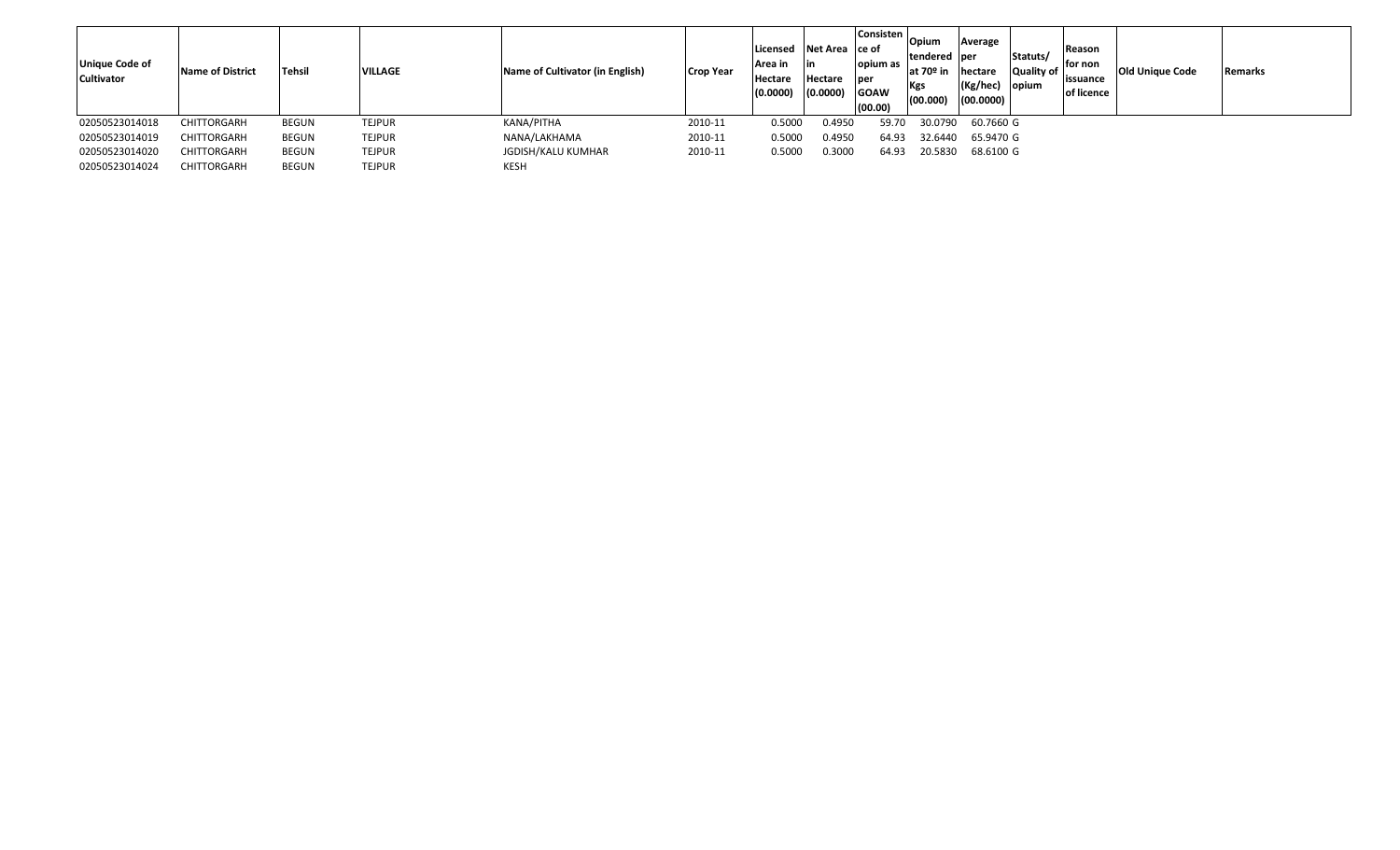| <b>Unique Code of</b><br><b>Cultivator</b> | <b>Name of District</b> | <b>Tehsil</b> | <b>VILLAGE</b> | Name of Cultivator (in English) | Crop Year | Licensed<br>Area in<br>Hectare<br>(0.0000) | <b>Net Area</b><br><b>Hectare</b><br>(0.0000) | Consisten<br>ce of<br>opium as<br>per<br><b>GOAW</b><br>(00.00) | Opium<br>tendered<br>at 70º in<br><b>Kgs</b><br>(00.000) | Average<br><b>per</b><br>hectare<br>(Kg/hec)<br>(00.0000) | Statuts/<br>Quality of<br>opium | <b>Reason</b><br>for non<br>issuance<br>of licence | Old Unique Code | <b>Remarks</b> |
|--------------------------------------------|-------------------------|---------------|----------------|---------------------------------|-----------|--------------------------------------------|-----------------------------------------------|-----------------------------------------------------------------|----------------------------------------------------------|-----------------------------------------------------------|---------------------------------|----------------------------------------------------|-----------------|----------------|
| 02050523016012                             | CHITTORGARH             | <b>BEGUN</b>  | <b>GUDHA</b>   | <b>DEVILAL /BHURA</b>           | 2010-11   | 0.3500                                     | 0.2900                                        | 64.40                                                           | 19.0570                                                  | 65.7140 G                                                 |                                 |                                                    |                 |                |
| 02050523016018                             | CHITTORGARH             | <b>BEGUN</b>  | <b>GUDHA</b>   | <b>MEDHA /GOPI</b>              | 2010-11   | 0.5000                                     | 0.4000                                        | 62.55                                                           | 25.5230                                                  | 63.8080 G                                                 |                                 |                                                    |                 |                |
| 02050523017001                             | CHITTORGARH             | <b>BEGUN</b>  | <b>BANDORA</b> | DUNGA/DEVA                      | 2010-11   | 0.3500                                     | 0.3100                                        | 60.63                                                           | 18.9140                                                  | 61.0130 G                                                 |                                 |                                                    |                 |                |
| 02050523017002                             | CHITTORGARH             | <b>BEGUN</b>  | <b>BANDORA</b> | RAMESHVAR/GOKAL                 | 2010-11   | 0.5000                                     | 0.2900                                        | 63.44                                                           | 19.0300                                                  | 65.6210 G                                                 |                                 |                                                    |                 |                |
| 02050523017004                             | CHITTORGARH             | <b>BEGUN</b>  | <b>BANDORA</b> | LALIBAI/PYARA                   | 2010-11   | 0.5000                                     | 0.3000                                        | 61.72                                                           | 19.3110                                                  | 64.3700 G                                                 |                                 |                                                    |                 |                |
| 02050523017006                             | CHITTORGARH             | <b>BEGUN</b>  | <b>BANDORA</b> | BHERU/NARAYAN                   | 2010-11   | 0.5000                                     | 0.2950                                        | 63.89                                                           | 19.1370                                                  | 64.8710 G                                                 |                                 |                                                    |                 |                |
| 02050523017007                             | <b>CHITTORGARH</b>      | <b>BEGUN</b>  | <b>BANDORA</b> | LADU/NARAYAN                    | 2010-11   | 0.3500                                     | 0.1850                                        | 58.21                                                           | 10.8520                                                  | 58.6590 G                                                 |                                 |                                                    |                 |                |
| 02050523017008                             | CHITTORGARH             | <b>BEGUN</b>  | <b>BANDORA</b> | GANGAABAI / BHOJA               | 2010-11   | 0.3500                                     | 0.3450                                        | 62.81                                                           | 22.1380                                                  | 64.1680 G                                                 |                                 |                                                    |                 |                |
| 02050523017011                             | CHITTORGARH             | BEGUN         | <b>BANDORA</b> | KASHIRAM/RUPA                   | 2010-11   | 0.5000                                     | 0.1900                                        | 62.81                                                           | 12.1440                                                  | 63.9160 G                                                 |                                 |                                                    |                 |                |
| 02050523017013                             | CHITTORGARH             | <b>BEGUN</b>  | <b>BANDORA</b> | BHAGWANLAL/NANDLAL              | 2010-11   | 0.5000                                     | 0.1900                                        | 62.05                                                           | 11.9440                                                  | 62.8630 G                                                 |                                 |                                                    |                 |                |
| 02050523017014                             | CHITTORGARH             | <b>BEGUN</b>  | <b>BANDORA</b> | <b>HEERA / DAULA</b>            | 2010-11   | 0.5000                                     | 0.3500                                        | 62.81                                                           | 22.3110                                                  | 63.7460 G                                                 |                                 |                                                    |                 |                |
| 02050523017015                             | CHITTORGARH             | <b>BEGUN</b>  | <b>BANDORA</b> | KHANA/CHANDN                    | 2010-11   | 0.3500                                     | 0.2000                                        | 57.08                                                           | 11.4370                                                  | 57.1850 G                                                 |                                 |                                                    |                 |                |
| 02050523017016                             | <b>CHITTORGARH</b>      | <b>BEGUN</b>  | <b>BANDORA</b> | KHANA/CHOGA                     | 2010-11   | 0.5000                                     | 0.3400                                        | 69.39                                                           | 23.7530                                                  | 69.8620 G                                                 |                                 |                                                    |                 |                |
| 02050523017017                             | CHITTORGARH             | BEGUN         | <b>BANDORA</b> | BHOJA/BHUWANA                   | 2010-11   | 0.5000                                     | 0.2100                                        | 61.94                                                           | 13.4520                                                  | 64.0570 G                                                 |                                 |                                                    |                 |                |
| 02050523017018                             | CHITTORGARH             | <b>BEGUN</b>  | <b>BANDORA</b> | GOPI/HARIRAM                    | 2010-11   | 0.5000                                     | 0.4950                                        | 64.86                                                           | 33.6420                                                  | 67.9640 G                                                 |                                 |                                                    |                 |                |
| 02050523017019                             | CHITTORGARH             | <b>BEGUN</b>  | <b>BANDORA</b> | KHANA / JAIRAM                  | 2010-11   | 0.5000                                     | 0.4650                                        | 61.69                                                           | 28.7680                                                  | 61.8670 G                                                 |                                 |                                                    |                 |                |
| 02050523017020                             | CHITTORGARH             | <b>BEGUN</b>  | <b>BANDORA</b> | BALU/RAMA                       | 2010-11   | 0.5000                                     | 0.2200                                        | 61.92                                                           | 13.7480                                                  | 62.4910 G                                                 |                                 |                                                    |                 |                |
| 02050523017022                             | CHITTORGARH             | <b>BEGUN</b>  | <b>BANDORA</b> | CHUNNILAL/GOVIND                | 2010-11   | 0.5000                                     | 0.4850                                        | 62.11                                                           | 31.8630                                                  | 65.6970 G                                                 |                                 |                                                    |                 |                |
| 02050523017023                             | CHITTORGARH             | <b>BEGUN</b>  | <b>BANDORA</b> | KALU/GYANA                      | 2010-11   | 0.5000                                     | 0.2100                                        | 61.30                                                           | 13.0330                                                  | 62.0620 G                                                 |                                 |                                                    |                 |                |
| 02050523017024                             | CHITTORGARH             | <b>BEGUN</b>  | <b>BANDORA</b> | DHANNIBAI/GOKAL                 | 2010-11   | 0.5000                                     | 0.3550                                        | 61.52                                                           | 22.3680                                                  | 63.0080 G                                                 |                                 |                                                    |                 |                |
| 02050523017025                             | CHITTORGARH             | <b>BEGUN</b>  | <b>BANDORA</b> | PYARA/LAXMAN                    | 2010-11   | 0.5000                                     | 0.3100                                        | 62.05                                                           | 20.1140                                                  | 64.8840 G                                                 |                                 |                                                    |                 |                |
| 02050523017027                             | CHITTORGARH             | <b>BEGUN</b>  | <b>BANDORA</b> | LALA/LAXMAN                     | 2010-11   | 0.5000                                     | 0.1950                                        | 61.72                                                           | 12.9310                                                  | 66.3130 G                                                 |                                 |                                                    |                 |                |
| 02050523017028                             | CHITTORGARH             | <b>BEGUN</b>  | <b>BANDORA</b> | DEVA/GOKAL                      | 2010-11   | 0.5000                                     | 0.2050                                        | 62.25                                                           | 13.3710                                                  | 65.2240 G                                                 |                                 |                                                    |                 |                |
| 02050523017030                             | CHITTORGARH             | <b>BEGUN</b>  | <b>BANDORA</b> | NANDA/NARAYAN                   | 2010-11   | 0.5000                                     | 0.3050                                        | 58.17                                                           | 19.2540                                                  | 63.1280 G                                                 |                                 |                                                    |                 |                |
| 02050523017032                             | CHITTORGARH             | <b>BEGUN</b>  | <b>BANDORA</b> | RAMLAL/CHUNNILAL                | 2010-11   | 0.3500                                     | 0.1650                                        | 64.13                                                           | 11.1610                                                  | 67.6420 G                                                 |                                 |                                                    |                 |                |
| 02050523017034                             | CHITTORGARH             | <b>BEGUN</b>  | <b>BANDORA</b> | JAGANNATH/CHOGA                 | 2010-11   | 0.5000                                     | 0.2850                                        | 61.19                                                           | 17.4790                                                  | 61.3300 G                                                 |                                 |                                                    |                 |                |
| 02050523017036                             | <b>CHITTORGARH</b>      | <b>BEGUN</b>  | <b>BANDORA</b> | UDA/BARDA                       | 2010-11   | 0.3500                                     | 0.2000                                        | 60.55                                                           | 12.2610                                                  | 61.3050 G                                                 |                                 |                                                    |                 |                |
| 02050523017037                             | CHITTORGARH             | <b>BEGUN</b>  | <b>BANDORA</b> | NOJIBAI/KALU                    | 2010-11   | 0.5000                                     | 0.4000                                        | 64.13                                                           | 25.8020                                                  | 64.5050 G                                                 |                                 |                                                    |                 |                |
| 02050523017038                             | CHITTORGARH             | <b>BEGUN</b>  | <b>BANDORA</b> | MANGILAL/GOKAL                  | 2010-11   | 0.5000                                     | 0.2900                                        | 62.99                                                           | 19.3140                                                  | 66.6000 G                                                 |                                 |                                                    |                 |                |
| 02050523017039                             | CHITTORGARH             | <b>BEGUN</b>  | <b>BANDORA</b> | HEERALAL/CHUNNILAL              | 2010-11   | 0.5000                                     | 0.3600                                        | 59.11                                                           | 21.6320                                                  | 60.0890 G                                                 |                                 |                                                    |                 |                |
| 02050523017040                             | CHITTORGARH             | <b>BEGUN</b>  | <b>BANDORA</b> | BHIMA/MODA                      | 2010-11   | 0.5000                                     | 0.3750                                        | 64.13                                                           | 24.4710                                                  | 65.2560 G                                                 |                                 |                                                    |                 |                |
| 02050523017042                             | CHITTORGARH             | <b>BEGUN</b>  | <b>BANDORA</b> | SOSARBAI/HAJARI                 | 2010-11   | 0.5000                                     | 0.2000                                        | 64.13                                                           | 13.4530                                                  | 67.2650 G                                                 |                                 |                                                    |                 |                |
| 02050523017043                             | CHITTORGARH             | <b>BEGUN</b>  | <b>BANDORA</b> | KAHAIYAAL/CHOGA                 | 2010-11   | 0.5000                                     | 0.2400                                        | 64.13                                                           | 15.6240                                                  | 65.1000 G                                                 |                                 |                                                    |                 |                |
| 02050523017044                             | <b>CHITTORGARH</b>      | <b>BEGUN</b>  | <b>BANDORA</b> | JGDISH/BHAVA                    |           |                                            |                                               |                                                                 |                                                          |                                                           |                                 |                                                    |                 |                |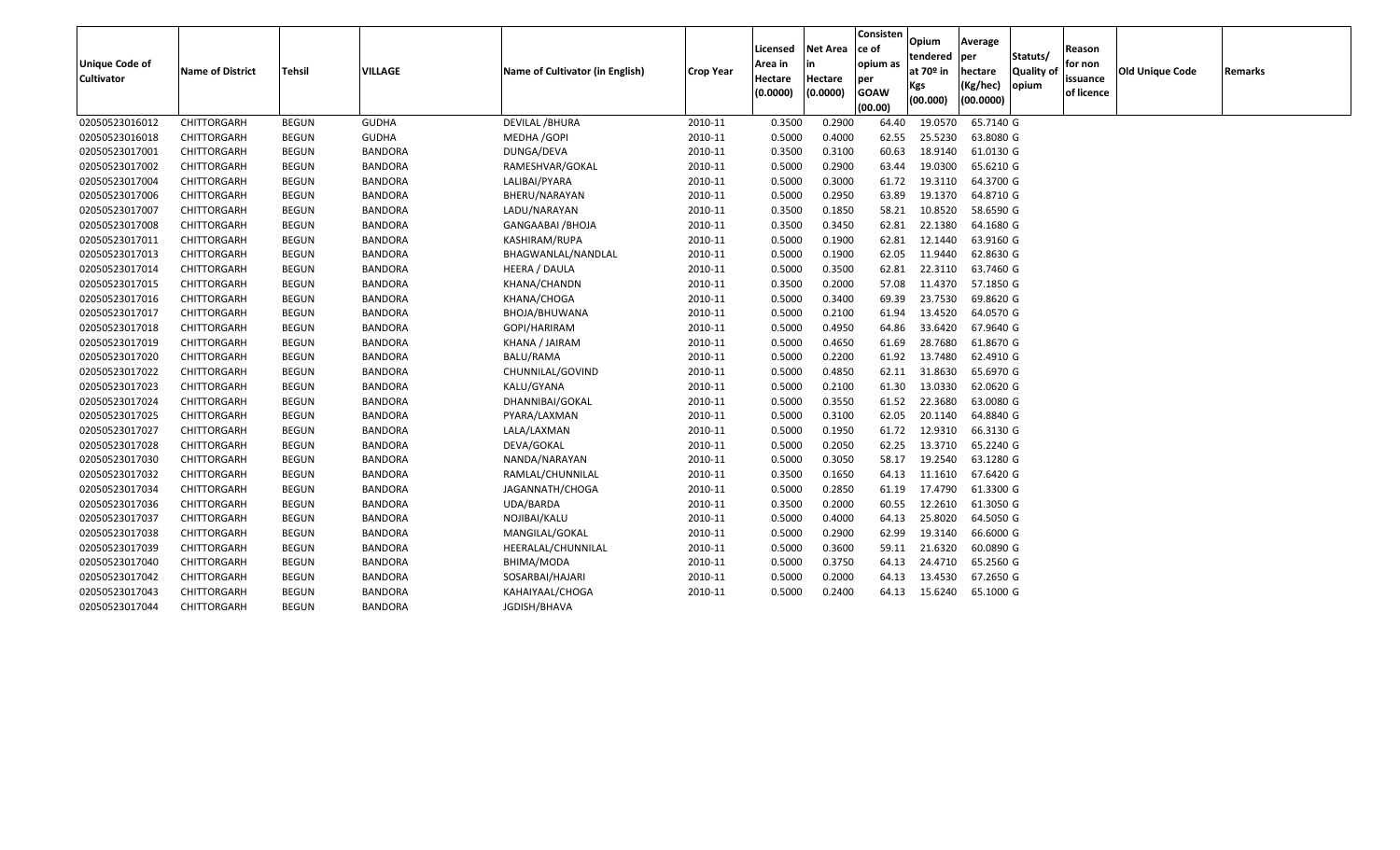|                       |                         |               |                 |                                 |                  |          |                 | Consisten        | Opium         | Average     |                  |            |                 |                    |
|-----------------------|-------------------------|---------------|-----------------|---------------------------------|------------------|----------|-----------------|------------------|---------------|-------------|------------------|------------|-----------------|--------------------|
|                       |                         |               |                 |                                 |                  | Licensed | <b>Net Area</b> | ce of            | tendered      | per         | Statuts/         | Reason     |                 |                    |
| <b>Unique Code of</b> | <b>Name of District</b> | <b>Tehsil</b> | VILLAGE         | Name of Cultivator (in English) | <b>Crop Year</b> | Area in  |                 | opium as         | at $70°$ in   | hectare     | <b>Quality o</b> | for non    | Old Unique Code | Remarks            |
| <b>Cultivator</b>     |                         |               |                 |                                 |                  | Hectare  | Hectare         | per              | Kgs           | (Kg/hec)    | opium            | issuance   |                 |                    |
|                       |                         |               |                 |                                 |                  | (0.0000) | (0.0000)        | <b>GOAW</b>      | (00.000)      | (00.0000)   |                  | of licence |                 |                    |
| 02050523017060        | CHITTORGARH             | <b>BEGUN</b>  | <b>BANDORA</b>  | SHANKARLAL/GOKAL                | 2010-11          | 0.5000   | 0.2500          | (00.00)<br>64.13 | 16.625        | 66.5000G    |                  |            |                 |                    |
| 02050523017062        | CHITTORGARH             | <b>BEGUN</b>  | <b>BANDORA</b>  | SEVA RAM/ KISHNA                | 2010-11          | 0.5000   | 0.5050          | 61.72            | 32.0820       | 63.5290 G   |                  |            |                 |                    |
| 02050523018001        | CHITTORGARH             | <b>BEGUN</b>  | <b>MUROLI</b>   | PYARA/KALU                      | 2010-11          | 0.5000   | 0.3000          | 61.01            | 18.7750       | 62.5830 G   |                  |            |                 |                    |
| 02050523018002        | <b>CHITTORGARH</b>      | <b>BEGUN</b>  | <b>MUROLI</b>   | HAJARI/RUPA                     | 2010-11          | 0.5000   | 0.2000          | 64.96            | 13.4420       | 67.2100G    |                  |            |                 |                    |
| 02050523018003        | CHITTORGARH             | <b>BEGUN</b>  | <b>MUROLI</b>   | MADANLAL/PEMA                   | 2010-11          | 0.5000   | 0.5000          | 62.36            | 31.845        | 63.6900 G   |                  |            |                 |                    |
| 02050523018004        | CHITTORGARH             | <b>BEGUN</b>  | <b>MUROLI</b>   | DHAPUBAI /DEVILAL               | 2010-11          | 0.3500   | 0.3400          | 59.22            | 20.7120       | 60.9180 G   |                  |            |                 |                    |
| 02050523018005        | CHITTORGARH             | <b>BEGUN</b>  | <b>MUROLI</b>   | MODA/HEMA                       | 2010-11          | 0.5000   | 0.2000          | 64.3             | 13.491        | 67.4550 G   |                  |            |                 |                    |
| 02050523018006        | CHITTORGARH             | <b>BEGUN</b>  | <b>MUROLI</b>   | PARTHU/DAULA                    | 2010-11          | 0.5000   | 0.5050          | 62.36            | 32.0510       | 63.4670 G   |                  |            |                 |                    |
| 02050523018007        | <b>CHITTORGARH</b>      | <b>BEGUN</b>  | <b>MUROLI</b>   | <b>BHOLIRAM/RTANA</b>           | 2010-11          | 0.5000   | 0.5000          | 62.36            | 31.7530       | 63.5060 G   |                  |            |                 |                    |
| 02050523018008        | CHITTORGARH             | <b>BEGUN</b>  | <b>MUROLI</b>   | KAHAIYAAL/KUKA                  | 2010-11          | 0.5000   | 0.5000          | 61.01            | 30.8800       | 61.7600 G   |                  |            |                 |                    |
| 02050523018009        | CHITTORGARH             | <b>BEGUN</b>  | <b>MUROLI</b>   | GISALAL/RATANA                  | 2010-11          | 0.5000   | 0.4200          | 64.31            | 28.2210       | 67.1930 G   |                  |            |                 |                    |
| 02050523018010        | <b>CHITTORGARH</b>      | <b>BEGUN</b>  | <b>MUROLI</b>   | KANA / MANGI LAL                | 2010-11          | 0.5000   | 0.3500          | 61.01            | 21.5850       | 61.6710 G   |                  |            |                 |                    |
| 02050523018012        | <b>CHITTORGARH</b>      | <b>BEGUN</b>  | <b>MUROLI</b>   | CHATARR/DEVA                    | 2010-11          | 0.5000   | 0.2100          | 59.22            | 12.7550       | 60.7380 G   |                  |            |                 |                    |
| 02050523019001        | <b>CHITTORGARH</b>      | <b>BEGUN</b>  | MADHOPUR (M.P.) | HEERALAL/LAXMAN                 | 2010-11          | 0.5000   | 0.2000          | 60.34            | 12.3360       | 61.6800 G   |                  |            |                 |                    |
| 02050523019005        | CHITTORGARH             | <b>BEGUN</b>  | MADHOPUR (M.P.) | DEUBAI/ NARAYAN                 | 2010-11          | 0.5000   | 0.3000          | 63.36            | 19.0030       | 63.3430 G   |                  |            |                 |                    |
| 02050523019007        | <b>CHITTORGARH</b>      | <b>BEGUN</b>  | MADHOPUR (M.P.) | GISALAL/ONKAR                   | 2010-11          | 0.5000   | 0.3600          | 60.34            | 22.3690       | 62.1360 G   |                  |            |                 |                    |
| 02050523019008        | <b>CHITTORGARH</b>      | <b>BEGUN</b>  | MADHOPUR (M.P.) | LALU/GOKAL                      | 2010-11          | 0.5000   | 0.3650          | 64.00            | 24.2400       | 66.4110G    |                  |            |                 |                    |
| 02050523019009        | CHITTORGARH             | <b>BEGUN</b>  | MADHOPUR (M.P.) | BHANWARLAL/LKHAMA               | 2010-11          | 0.5000   | 0.4050          | 60.34            | 24.4310       | 60.3230 G   |                  |            |                 |                    |
| 02050523019011        | CHITTORGARH             | <b>BEGUN</b>  | MADHOPUR (M.P.) | BRADICHAND/LKHAMA               | 2010-11          | 0.5000   | 0.4950          | 58.35            | 29.0650       | 58.7170 G   |                  |            |                 |                    |
| 02050523019012        | CHITTORGARH             | <b>BEGUN</b>  | MADHOPUR (M.P.) | BALU/DAULA                      | 2010-11          | 0.5000   | 0.2950          | 64.00            | 19.2260       | 65.1730 G   |                  |            |                 |                    |
| 02050523019013        | CHITTORGARH             | <b>BEGUN</b>  | MADHOPUR (M.P.) | KAHAIYAAL A/S SHOCHAND/ RUPA    | 2010-11          | 0.5000   | 0.2450          | 68.7             | 17.6060       | 71.8610 G   |                  |            |                 | <b>NAME CHANGE</b> |
| 02050523019014        | CHITTORGARH             | <b>BEGUN</b>  | MADHOPUR (M.P.) | BALURAM/DEVILAL                 | 2010-11          | 0.3500   | 0.3350          | 61.72            | 20.839        | 62.2060 G   |                  |            |                 |                    |
| 02050523019015        | CHITTORGARH             | <b>BEGUN</b>  | MADHOPUR (M.P.) | HUKMA/KISHNA                    | 2010-11          | 0.5000   | 0.4800          | 60.59            | 29.6610       | 61.7940 G   |                  |            |                 |                    |
| 02050523019017        | CHITTORGARH             | <b>BEGUN</b>  | MADHOPUR (M.P.) | HAJARI/NANDA                    | 2010-11          | 0.5000   | 0.3800          | 64.00            | 24.6370       | 64.8340 G   |                  |            |                 |                    |
| 02050523019018        | CHITTORGARH             | <b>BEGUN</b>  | MADHOPUR (M.P.) | SHOJIRAM/BHUWANA                | 2010-11          | 0.3500   | 0.2550          | 60.59            | 15.2650       | 59.8630 G   |                  |            |                 |                    |
| 02050523019019        | CHITTORGARH             | <b>BEGUN</b>  | MADHOPUR (M.P.) | UDAYLAL A/S HAJARI/SHANKARLAL   | 2010-11          | 0.5000   | 0.3350          | 64.80            | 22.0320       | 65.7670 G   |                  |            |                 |                    |
| 02050523019020        | CHITTORGARH             | <b>BEGUN</b>  | MADHOPUR (M.P.) | RAICHANDRA/RAMNATH              | 2010-11          | 0.3500   | 0.3600          | 60.59            | 22.0360       | $61.2110$ G |                  |            |                 |                    |
| 02050523019021        | CHITTORGARH             | <b>BEGUN</b>  | MADHOPUR (M.P.) | ONKAR/GHASI                     | 2010-11          | 0.5000   | 0.3800          | 64.80            | 25.0890       | 66.0240 G   |                  |            |                 |                    |
| 02050523019025        | CHITTORGARH             | <b>BEGUN</b>  | MADHOPUR (M.P.) | PYARCHAND/BHUWANA               | 2010-11          | 0.5000   | 0.4500          | 64.80            | 29.8540       | 66.3420 G   |                  |            |                 |                    |
| 02050523019028        | CHITTORGARH             | <b>BEGUN</b>  | MADHOPUR (M.P.) | NANDUBAI/ BOTHLAL               | 2010-11          | 0.3500   | 0.1550          | 64.04            | 10.1590       | 65.5420 G   |                  |            | 01020105073014  | TRANSFER           |
| 02050523020001        | CHITTORGARH             | <b>BEGUN</b>  | NARSINGHPURA    | ONKAR/BHUWANA                   | 2010-11          | 0.5000   | 0.4800          | 69.0             | 34.352        | 71.5670 G   |                  |            |                 |                    |
| 02050523020002        | CHITTORGARH             | <b>BEGUN</b>  | NARSINGHPURA    | KHEMRAJ/DAULA                   | 2010-11          | 0.5000   | 0.2550          | 64.86            | 16.9240       | 66.3690 G   |                  |            |                 |                    |
| 02050523020003        | CHITTORGARH             | <b>BEGUN</b>  | NARSINGHPURA    | <b>BHURA/ONKAR</b>              | 2010-11          | 0.5000   | 0.2950          | 64.86            | 19.7610       | 66.9860 G   |                  |            |                 |                    |
| 02050523020004        | <b>CHITTORGARH</b>      | <b>BEGUN</b>  | NARSINGHPURA    | <b>BHURI BAI/BALU</b>           | 2010-11          | 0.5000   | 0.2000          | 65.08            | 13.8770       | 69.3850 G   |                  |            |                 |                    |
| 02050523020007        | CHITTORGARH             | <b>BEGUN</b>  | NARSINGHPURA    | KELASHI A/S PYARA /HEERA        | 2010-11          | 0.350    | 0.3600          | 61.33            | 22.1590       | 61.5530 G   |                  |            |                 |                    |
| 02050523020009        | CHITTORGARH             | <b>BEGUN</b>  | NARSINGHPURA    | GISIBAI/DAULA                   | 2010-11          | 0.5000   | 0.4500          | 64.86            | 29.3460       | 65.2130 G   |                  |            |                 |                    |
| 02050523020010        | <b>CHITTORGARH</b>      | <b>BEGUN</b>  | NARSINGHPURA    | PREMBAI/RAMESHVAR               | 2010-11          | 0.5000   | 0.4950          |                  | 61.76 30.8620 | 62.3470 G   |                  |            |                 |                    |
| 02050523020011        | <b>CHITTORGARH</b>      | <b>BEGUN</b>  | NARSINGHPURA    | KAJOD/NANDA                     | 2010-11          | 0.5000   | 0.2550          | 69.01            | 17.8310       | 69.9250 G   |                  |            |                 |                    |
| 02050523020012        | <b>CHITTORGARH</b>      | <b>BEGUN</b>  | NARSINGHPURA    | KISHANIBAI/BHUWANA              | 2010-11          | 0.3500   | 0.3200          | 61.76            | 19.8390       | 61.9970 G   |                  |            |                 |                    |
| 02050523020013        | <b>CHITTORGARH</b>      | <b>BEGUN</b>  | NARSINGHPURA    | RAMA URF RAMLAL/KISHNA          | 2010-11          | 0.5000   | 0.2950          | 61.76            | 19.0340       | 64.5220 G   |                  |            |                 |                    |
| 02050523021001        | <b>CHITTORGARH</b>      | <b>BEGUN</b>  | <b>NANDBAI</b>  | MADHU/PYARA                     | 2010-11          | 0.3500   | 0.1100          | 61.37            | 7.1210        | 64.7360 G   |                  |            |                 |                    |
| 02050523021003        | <b>CHITTORGARH</b>      | <b>BEGUN</b>  | <b>NANDBAI</b>  | <b>ONKAR /MANGILAL</b>          | 2010-11          | 0.5000   | 0.4800          | 65.78            | 33.0310       | 68.8150 G   |                  |            |                 |                    |
| 02050523021004        | <b>CHITTORGARH</b>      | <b>BEGUN</b>  | NANDBAI         | DEVILAL/LALU                    | 2010-11          | 0.5000   | 0.2950          | 67.22            | 20.1850       | 68.4240 G   |                  |            |                 |                    |
| 02050523021006        | CHITTORGARH             | <b>BEGUN</b>  | NANDBAI         | TULSIRAM/CHAGNALAL              | 2010-11          | 0.5000   | 0.4600          | 68.15            | 32.2170       | 70.0370 G   |                  |            |                 |                    |
| 02050523021008        | <b>CHITTORGARH</b>      | <b>BEGUN</b>  | NANDBAI         | BHAGWANLAL/HARLAL               | 2010-11          | 0.5000   | 0.3000          | 61.37            | 18.8060       | 62.6870 G   |                  |            |                 |                    |
| 02050523021012        | <b>CHITTORGARH</b>      | <b>BEGUN</b>  | NANDBAI         | MANGIBAI/ONKARLAL               | 2010-11          | 0.5000   | 0.4600          | 61.37            | 29.1430       | 63.3540 G   |                  |            |                 |                    |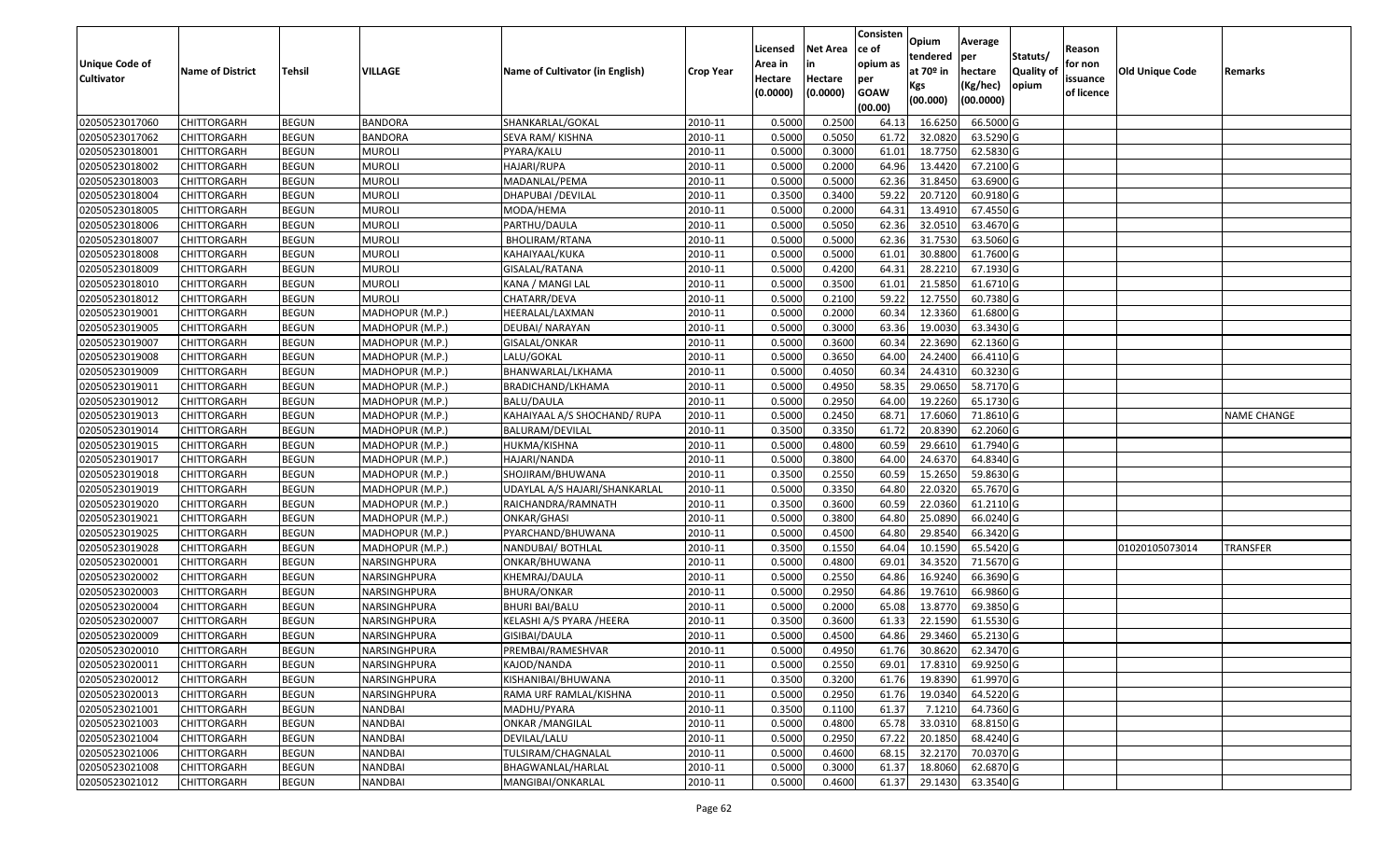| <b>Unique Code of</b><br><b>Cultivator</b> | <b>Name of District</b> | Tehsil       | VILLAGE         | Name of Cultivator (in English) | <b>Crop Year</b> | Licensed<br>Area in<br>Hectare | <b>Net Area</b><br>in<br>Hectare | Consisten<br>ce of<br>opium as<br>per | Opium<br>tendered<br>at $70°$ in | Average<br>per<br>hectare | Statuts/<br>Quality o | Reason<br>for non<br>issuance | Old Unique Code | Remarks            |
|--------------------------------------------|-------------------------|--------------|-----------------|---------------------------------|------------------|--------------------------------|----------------------------------|---------------------------------------|----------------------------------|---------------------------|-----------------------|-------------------------------|-----------------|--------------------|
|                                            |                         |              |                 |                                 |                  | (0.0000)                       | (0.0000)                         | <b>GOAW</b><br>(00.00)                | Kgs<br>(00.000)                  | (Kg/hec)<br>(00.0000)     | opium                 | of licence                    |                 |                    |
| 02050523021014                             | <b>CHITTORGARH</b>      | <b>BEGUN</b> | <b>NANDBAI</b>  | DEVILAL/MIYACHAND               | 2010-11          | 0.5000                         | 0.4350                           | 67.22                                 | 29.4110                          | 67.6110 G                 |                       |                               |                 |                    |
| 02050523021015                             | <b>CHITTORGARH</b>      | <b>BEGUN</b> | NANDBAI         | HAGAMIBAI/DEVILAL               | 2010-11          | 0.5000                         | 0.4700                           | 65.78                                 | 31.6810                          | 67.4060 G                 |                       |                               |                 |                    |
| 02050523021018                             | <b>CHITTORGARH</b>      | <b>BEGUN</b> | NANDBAI         | MADHU/CHAGNA                    | 2010-11          | 0.5000                         | 0.3100                           | 65.78                                 | 21.0130                          | 67.7840 G                 |                       |                               |                 |                    |
| 02050523021019                             | <b>CHITTORGARH</b>      | <b>BEGUN</b> | <b>NANDBAI</b>  | DEVILAL/JAYCHAND                | 2010-11          | 0.5000                         | 0.2000                           | 59.74                                 | 12.1550                          | 60.7750 G                 |                       |                               |                 |                    |
| 02050523021020                             | <b>CHITTORGARH</b>      | <b>BEGUN</b> | <b>NANDBAI</b>  | NANDKISHOR/GOPI                 | 2010-11          | 0.5000                         | 0.3750                           | 65.22                                 | 24.8870                          | 66.3650 G                 |                       |                               |                 |                    |
| 02050523021021                             | <b>CHITTORGARH</b>      | <b>BEGUN</b> | NANDBAI         | DHANNIBAI /MANGILAL             | 2010-11          | 0.3500                         | 0.3450                           | 59.74                                 | 20.8690                          | 60.4900 G                 |                       |                               |                 |                    |
| 02050523021022                             | CHITTORGARH             | <b>BEGUN</b> | NANDBAI         | PRATHVIRAJ/KAJOD                | 2010-11          | 0.5000                         | 0.3600                           | 58.15                                 | 24.8280                          | 68.9670 G                 |                       |                               |                 |                    |
| 02050523021023                             | <b>CHITTORGARH</b>      | <b>BEGUN</b> | <b>NANDBAI</b>  | BHANWARLAL/BHUWANA              | 2010-11          | 0.5000                         | 0.2850                           | 59.74                                 | 17.2770                          | 60.6210 G                 |                       |                               |                 |                    |
| 02050523021025                             | <b>CHITTORGARH</b>      | <b>BEGUN</b> | <b>NANDBAI</b>  | JMNIBAI/PYARCHAND               | 2010-11          | 0.3500                         | 0.1850                           | 63.26                                 | 12.2510                          | 66.2220 G                 |                       |                               |                 |                    |
| 02050523021029                             | <b>CHITTORGARH</b>      | <b>BEGUN</b> | NANDBAI         | NRBADABAI/DEVILAL               | 2010-11          | 0.5000                         | 0.4850                           | 65.44                                 | 32.9580                          | 67.9550 G                 |                       |                               |                 |                    |
| 02050523021030                             | <b>CHITTORGARH</b>      | <b>BEGUN</b> | <b>NANDBAI</b>  | GISALAL/NANDA                   | 2010-11          | 0.5000                         | 0.4350                           | 65.44                                 | 29.3370                          | 67.4410 G                 |                       |                               |                 |                    |
| 02050523022001                             | <b>CHITTORGARH</b>      | <b>BEGUN</b> | NEELIYO KA MAAL | KALU/BARDA                      | 2010-11          | 0.5000                         | 0.4700                           | 68.94                                 | 32.2320                          | 68.5790 G                 |                       |                               |                 |                    |
| 02050523022002                             | <b>CHITTORGARH</b>      | <b>BEGUN</b> | NEELIYO KA MAAL | RUPA/PRATHVIRAJ                 | 2010-11          | 0.5000                         | 0.4950                           | 68.94                                 | 34.5550                          | 69.8080 G                 |                       |                               |                 |                    |
| 02050523022003                             | <b>CHITTORGARH</b>      | <b>BEGUN</b> | NEELIYO KA MAAL | TEKU BAI / BHERU                | 2010-11          | 0.5000                         | 0.5050                           | 69.23                                 | 36.1380                          | 71.5600 G                 |                       |                               |                 |                    |
| 02050523022004                             | CHITTORGARH             | <b>BEGUN</b> | NEELIYO KA MAAL | NANDUBAI/ BAGA                  | 2010-11          | 0.5000                         | 0.4950                           | 65.43                                 | 32.9480                          | 66.5620 G                 |                       |                               |                 |                    |
| 02050523022005                             | <b>CHITTORGARH</b>      | <b>BEGUN</b> | NEELIYO KA MAAL | DHANNA/KISHNA                   | 2010-11          | 0.5000                         | 0.3550                           | 65.43                                 | 24.3890                          | 68.7010 G                 |                       |                               |                 |                    |
| 02050523022006                             | <b>CHITTORGARH</b>      | <b>BEGUN</b> | NEELIYO KA MAAL | JAMKUBAI/HEERA                  | 2010-11          | 0.5000                         | 0.5000                           | 64.17                                 | 32.6460                          | 65.2920 G                 |                       |                               |                 |                    |
| 02050523022007                             | <b>CHITTORGARH</b>      | <b>BEGUN</b> | NEELIYO KA MAAL | KUKA/KISHNA                     | 2010-11          | 0.5000                         | 0.4200                           | 69.26                                 | 30.4270                          | 72.4450 G                 |                       |                               |                 |                    |
| 02050523022008                             | <b>CHITTORGARH</b>      | <b>BEGUN</b> | NEELIYO KA MAAL | DHANNA/KISHNA                   | 2010-11          | 0.5000                         | 0.4450                           | 69.66                                 | 30.9810                          | 69.6200 G                 |                       |                               |                 |                    |
| 02050523022009                             | <b>CHITTORGARH</b>      | <b>BEGUN</b> | NEELIYO KA MAAL | SEUBAI/CHUNNILAL                | 2010-11          | 0.3500                         | 0.3500                           | 67.02                                 | 23.8160                          | 68.0460 G                 |                       |                               |                 |                    |
| 02050523022010                             | <b>CHITTORGARH</b>      | <b>BEGUN</b> | NEELIYO KA MAAL | SHANKAR LAL / NANDA             | 2010-11          | 0.5000                         | 0.4500                           | 64.17                                 | 29.3620                          | 65.2490 G                 |                       |                               |                 |                    |
| 02050523022011                             | <b>CHITTORGARH</b>      | <b>BEGUN</b> | NEELIYO KA MAAL | DHAPUBAI/HEMA                   | 2010-11          | 0.5000                         | 0.2750                           | 72.95                                 | 20.1240                          | 73.1780 G                 |                       |                               |                 |                    |
| 02050523022012                             | <b>CHITTORGARH</b>      | <b>BEGUN</b> | NEELIYO KA MAAL | NARAYAN/GOPI                    | 2010-11          | 0.5000                         | 0.4700                           | 63.97                                 | 30.6080                          | 65.1230 G                 |                       |                               |                 |                    |
| 02050523022013                             | <b>CHITTORGARH</b>      | <b>BEGUN</b> | NEELIYO KA MAAL | SUGNABAI/PRBHULAL               | 2010-11          | 0.5000                         | 0.4300                           | 64.17                                 | 28.2010                          | 65.5840 G                 |                       |                               |                 |                    |
| 02050523022014                             | <b>CHITTORGARH</b>      | <b>BEGUN</b> | NEELIYO KA MAAL | NANDA/BHOLA                     | 2010-11          | 0.5000                         | 0.4950                           | 64.63                                 | 32.8930                          | 66.4510 G                 |                       |                               |                 |                    |
| 02050523022015                             | <b>CHITTORGARH</b>      | <b>BEGUN</b> | NEELIYO KA MAAL | HAJARI/KISHNA                   | 2010-11          | 0.5000                         | 0.4450                           | 71.22                                 | 30.7040                          | 68.9980 G                 |                       |                               |                 |                    |
| 02050523022016                             | <b>CHITTORGARH</b>      | <b>BEGUN</b> | NEELIYO KA MAAL | HAJARI/BALU                     | 2010-11          | 0.5000                         | 0.3100                           | 66.02                                 | 21.6860                          | 69.9550 G                 |                       |                               |                 |                    |
| 02050523022018                             | <b>CHITTORGARH</b>      | <b>BEGUN</b> | NEELIYO KA MAAL | BHANWARLAL/KALU                 | 2010-11          | 0.5000                         | 0.4850                           | 68.38                                 | 33.3700                          | 68.8040 G                 |                       |                               |                 |                    |
| 02050523022019                             | <b>CHITTORGARH</b>      | <b>BEGUN</b> | NEELIYO KA MAAL | PREMBAI/BHERULAL                | 2010-11          | 0.5000                         | 0.4750                           | 67.03                                 | 33.7170                          | 70.9830 G                 |                       |                               |                 |                    |
| 02050523022020                             | <b>CHITTORGARH</b>      | <b>BEGUN</b> | NEELIYO KA MAAL | <b>BALIBAI/GISA</b>             | 2010-11          | 0.5000                         | 0.4900                           | 63.99                                 | 31.7260                          | 64.7470 G                 |                       |                               |                 |                    |
| 02050523023001                             | <b>CHITTORGARH</b>      | <b>BEGUN</b> | SHOPURA         | RAMCHANDRA/DEVILAL              | 2010-11          | 0.5000                         | 0.3650                           | 65.48                                 | 24.5270                          | 67.1970 G                 |                       |                               |                 |                    |
| 02050523023002                             | CHITTORGARH             | <b>BEGUN</b> | SHOPURA         | HEERA/BHURA                     | 2010-11          | 0.5000                         | 0.4200                           | 66.20                                 | 28.2780                          | 67.3290 G                 |                       |                               |                 |                    |
| 02050523023003                             | <b>CHITTORGARH</b>      | <b>BEGUN</b> | SHOPURA         | JAYCHAND/GHASI                  | 2010-11          | 0.5000                         | 0.3500                           | 66.20                                 | 23.1260                          | 66.0740 G                 |                       |                               |                 |                    |
| 02050523023004                             | <b>CHITTORGARH</b>      | <b>BEGUN</b> | SHOPURA         | KAHAIYAAL A/S NARAYAN/MADHUJI   | 2010-11          | 0.5000                         | 0.2500                           | 64.64                                 | 16.7090                          | 66.8360 G                 |                       |                               |                 | <b>NAME CHANGE</b> |
| 02050523023005                             | <b>CHITTORGARH</b>      | <b>BEGUN</b> | <b>SHOPURA</b>  | HAJARI LAL /PEMA                | 2010-11          | 0.5000                         | 0.5000                           | 67.65                                 | 33.9270                          | 67.8540 G                 |                       |                               |                 |                    |
| 02050523023006                             | <b>CHITTORGARH</b>      | <b>BEGUN</b> | <b>SHOPURA</b>  | RADHESHYAM A/S BALU             | 2010-11          | 0.3500                         | 0.2900                           |                                       | 64.64 19.0610                    | 65.7280 G                 |                       |                               |                 |                    |
| 02050523023007                             | <b>CHITTORGARH</b>      | <b>BEGUN</b> | <b>SHOPURA</b>  | GISA/PANNA                      | 2010-11          | 0.5000                         | 0.4600                           | 57.96                                 | 27.3830                          | 59.5280 G                 |                       |                               |                 |                    |
| 02050523023008                             | <b>CHITTORGARH</b>      | <b>BEGUN</b> | <b>SHOPURA</b>  | BHURALAL/HAJARI                 | 2010-11          | 0.5000                         | 0.3050                           | 61.00                                 | 19.0960                          | 62.6100G                  |                       |                               |                 |                    |
| 02050523023009                             | <b>CHITTORGARH</b>      | <b>BEGUN</b> | SHOPURA         | PYARA/BHURA                     | 2010-11          | 0.5000                         | 0.3100                           | 64.64                                 | 19.7760                          | 63.7940 G                 |                       |                               |                 |                    |
| 02050523023010                             | <b>CHITTORGARH</b>      | <b>BEGUN</b> | <b>SHOPURA</b>  | KACHRU/PYARCHAND                | 2010-11          | 0.5000                         | 0.2000                           | 67.65                                 | 13.8030                          | 69.0150 G                 |                       |                               |                 |                    |
| 02050523023011                             | <b>CHITTORGARH</b>      | <b>BEGUN</b> | <b>SHOPURA</b>  | LADBAI/NGJIRAM                  | 2010-11          | 0.5000                         | 0.3650                           | 57.97                                 | 21.4060                          | 58.6470 G                 |                       |                               |                 |                    |
| 02050523023012                             | <b>CHITTORGARH</b>      | <b>BEGUN</b> | <b>SHOPURA</b>  | GISA/NANALAL                    | 2010-11          | 0.5000                         | 0.2650                           | 64.71                                 | 17.4460                          | 65.8340 G                 |                       |                               |                 |                    |
| 02050523023014                             | <b>CHITTORGARH</b>      | <b>BEGUN</b> | SHOPURA         | HEMRAJ/BHUWANA                  | 2010-11          | 0.5000                         | 0.2100                           | 64.71                                 | 13.6770                          | 65.1290 G                 |                       |                               |                 |                    |
| 02050523023015                             | <b>CHITTORGARH</b>      | <b>BEGUN</b> | SHOPURA         | MANGIBAI/BALURAM                | 2010-11          | 0.5000                         | 0.3000                           | 70.51                                 | 21.7840                          | 72.6130 G                 |                       |                               |                 |                    |
| 02050523023016                             | <b>CHITTORGARH</b>      | <b>BEGUN</b> | SHOPURA         | DEVBAI/KALU                     | 2010-11          | 0.3500                         | 0.2000                           | 61.00                                 | 12.2460                          | 61.2300 G                 |                       |                               |                 |                    |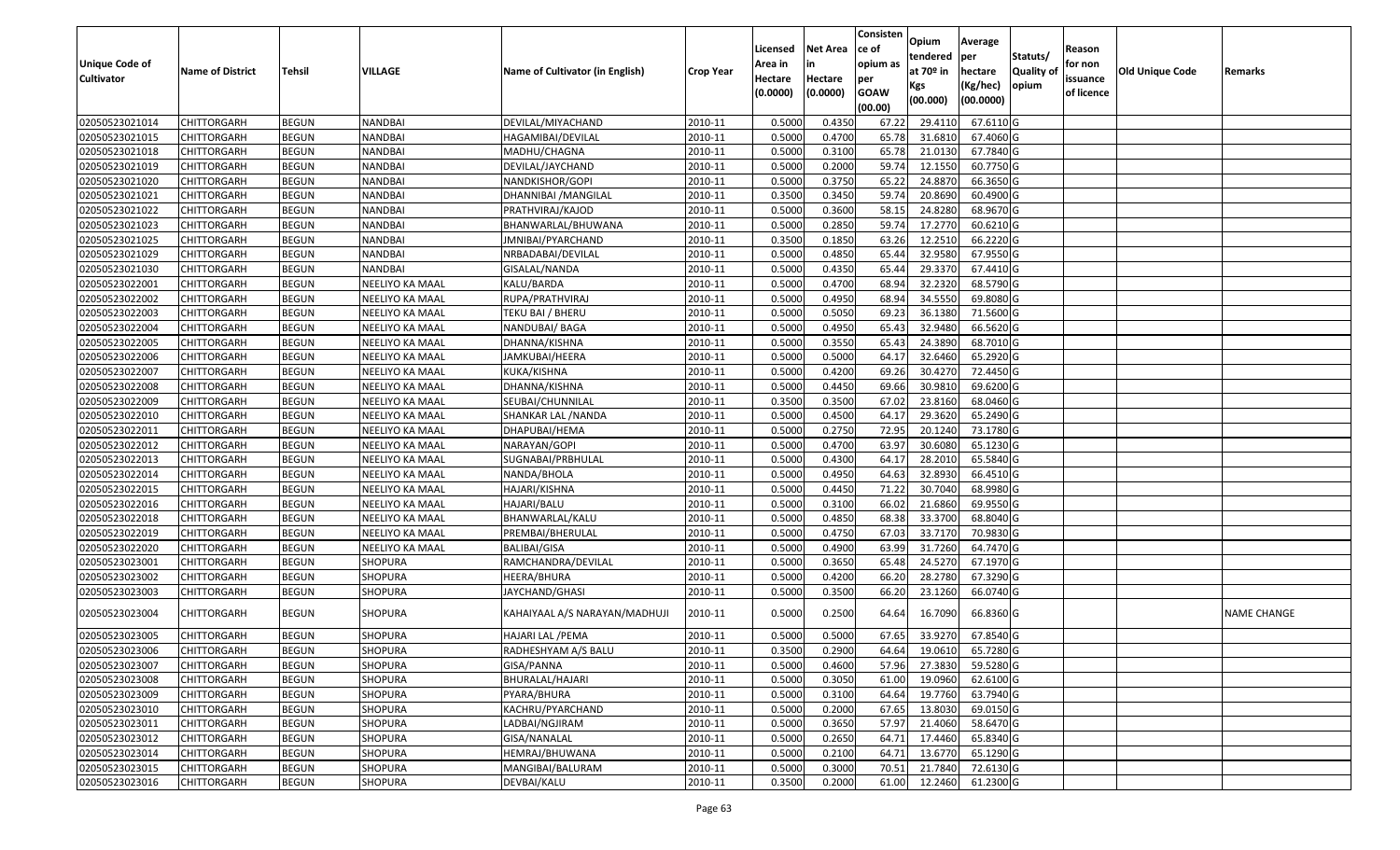| <b>Unique Code of</b><br><b>Cultivator</b> | <b>Name of District</b> | <b>Tehsil</b> | VILLAGE        | Name of Cultivator (in English) | <b>Crop Year</b> | Licensed<br>Area in<br>Hectare<br>(0.0000) | Net Area<br>in<br>Hectare<br>(0.0000) | Consisten<br>ce of<br>opium as<br>per<br><b>GOAW</b><br>(00.00) | Opium<br>tendered<br>at 70 <sup>o</sup> in<br>Kgs<br>(00.000) | Average<br>per<br>hectare<br>(Kg/hec)<br>(00.0000) | Statuts/<br>Quality of<br>opium | Reason<br>for non<br>issuance<br>of licence | Old Unique Code | Remarks |
|--------------------------------------------|-------------------------|---------------|----------------|---------------------------------|------------------|--------------------------------------------|---------------------------------------|-----------------------------------------------------------------|---------------------------------------------------------------|----------------------------------------------------|---------------------------------|---------------------------------------------|-----------------|---------|
| 02050523023017                             | CHITTORGARH             | <b>BEGUN</b>  | SHOPURA        | PRATHVIRAJ/BHERU                | 2010-11          | 0.3500                                     | 0.3400                                |                                                                 | 64.71 22.5380                                                 | 66.2880 G                                          |                                 |                                             |                 |         |
| 02050523023019                             | CHITTORGARH             | <b>BEGUN</b>  | SHOPURA        | DEVILAL/TULSIRAM                | 2010-11          | 0.5000                                     | 0.3000                                | 61.00                                                           | 18.5550                                                       | 61.8500 G                                          |                                 |                                             |                 |         |
| 02050523023020                             | CHITTORGARH             | <b>BEGUN</b>  | SHOPURA        | SAUKHALAL / GOKAL               | 2010-11          | 0.5000                                     | 0.3600                                | 68.46                                                           | 20.0180                                                       | 55.6060 G                                          |                                 | 4                                           |                 |         |
| 02050523023021                             | CHITTORGARH             | <b>BEGUN</b>  | SHOPURA        | BHANWARLAL/RUPA                 | 2010-11          | 0.5000                                     | 0.2950                                | 65.13                                                           | 19.7300                                                       | 66.8810 G                                          |                                 |                                             |                 |         |
| 02050523023022                             | CHITTORGARH             | <b>BEGUN</b>  | SHOPURA        | NRBADABAI/PRBHULAL              | 2010-11          | 0.5000                                     | 0.4850                                | 57.32                                                           | 27.9000                                                       | 57.5260 G                                          |                                 |                                             |                 |         |
| 02050523023023                             | CHITTORGARH             | <b>BEGUN</b>  | SHOPURA        | SITARAM/NARAYAN                 | 2010-11          | 0.5000                                     | 0.3450                                | 65.13                                                           | 23.2350                                                       | 67.3480 G                                          |                                 |                                             |                 |         |
| 02050523023025                             | CHITTORGARH             | <b>BEGUN</b>  | SHOPURA        | NANIBAI/GOPI                    | 2010-11          | 0.5000                                     | 0.3000                                | 64.30                                                           | 19.9580                                                       | 66.5270 G                                          |                                 |                                             |                 |         |
| 02050523023026                             | CHITTORGARH             | <b>BEGUN</b>  | SHOPURA        | KAHAIYAAL/GHASIRAM              | 2010-11          | 0.5000                                     | 0.2700                                | 66.85                                                           | 18.1270                                                       | 67.1370 G                                          |                                 |                                             |                 |         |
| 02050523023027                             | CHITTORGARH             | <b>BEGUN</b>  | SHOPURA        | HARIRAM/RAMCHANDRA              | 2010-11          | 0.5000                                     | 0.2900                                | 64.30                                                           | 19.1710                                                       | 66.1070 G                                          |                                 |                                             |                 |         |
| 02050523023028                             | CHITTORGARH             | <b>BEGUN</b>  | SHOPURA        | NANDLAL/RAMAJI                  | 2010-11          | 0.5000                                     | 0.3950                                | 66.85                                                           | 25.8870                                                       | 65.5370 G                                          |                                 |                                             |                 |         |
| 02050523023029                             | CHITTORGARH             | <b>BEGUN</b>  | SHOPURA        | MEGRAJ/RUPA                     | 2010-11          | 0.5000                                     | 0.3050                                | 67.65                                                           | 20.1920                                                       | 66.2030 G                                          |                                 |                                             |                 |         |
| 02050523023030                             | CHITTORGARH             | <b>BEGUN</b>  | <b>SHOPURA</b> | KUKALAL/MOJIRAM                 | 2010-11          | 0.5000                                     | 0.2600                                | 64.30                                                           | 17.0820                                                       | 65.7000 G                                          |                                 |                                             |                 |         |
| 02050523023031                             | CHITTORGARH             | <b>BEGUN</b>  | SHOPURA        | BHERULAL/GHASIRAM               | 2010-11          | 0.5000                                     | 0.3700                                | 66.85                                                           | 25.0050                                                       | 67.5810 G                                          |                                 |                                             |                 |         |
| 02050523023032                             | CHITTORGARH             | <b>BEGUN</b>  | SHOPURA        | GODU/NARAYAN                    | 2010-11          | 0.5000                                     | 0.1900                                | 72.83                                                           | 14.3410                                                       | 75.4790 G                                          |                                 |                                             |                 |         |
| 02050523023033                             | CHITTORGARH             | <b>BEGUN</b>  | <b>SHOPURA</b> | NARAYAN/BALURAM                 | 2010-11          | 0.5000                                     | 0.4600                                | 64.08                                                           | 29.9010                                                       | 65.0020 G                                          |                                 |                                             |                 |         |
| 02050523023034                             | <b>CHITTORGARH</b>      | <b>BEGUN</b>  | SHOPURA        | TULSIRAM / PANNA LAL            | 2010-11          | 0.5000                                     | 0.2300                                | 57.32                                                           | 13.3290                                                       | 57.9520 G                                          |                                 |                                             |                 |         |
| 02050523023035                             | CHITTORGARH             | <b>BEGUN</b>  | SHOPURA        | NARAYANLAL/TULSIRAM             | 2010-11          | 0.5000                                     | 0.3500                                | 64.08                                                           | 23.1380                                                       | 66.1090 G                                          |                                 |                                             |                 |         |
| 02050523023036                             | CHITTORGARH             | <b>BEGUN</b>  | SHOPURA        | CHAGNA/KUKA                     | 2010-11          | 0.5000                                     | 0.3350                                | 62.01                                                           | 21.3610                                                       | 63.7640 G                                          |                                 |                                             |                 |         |
| 02050523023037                             | <b>CHITTORGARH</b>      | <b>BEGUN</b>  | SHOPURA        | MOTYABAI / RAMA                 | 2010-11          | 0.5000                                     | 0.3150                                | 57.32                                                           | 18.2040                                                       | 57.7900 G                                          |                                 |                                             |                 |         |
| 02050523023038                             | CHITTORGARH             | <b>BEGUN</b>  | SHOPURA        | PRBHU/HAJARI                    | 2010-11          | 0.5000                                     | 0.3600                                | 62.01                                                           | 22.4800                                                       | 62.4440 G                                          |                                 |                                             |                 |         |
| 02050523023039                             | CHITTORGARH             | <b>BEGUN</b>  | SHOPURA        | NOLARAM/BHURA                   | 2010-11          | 0.5000                                     | 0.2000                                | 61.98                                                           | 12.5590                                                       | 62.7950 G                                          |                                 |                                             |                 |         |
| 02050523023040                             | CHITTORGARH             | <b>BEGUN</b>  | SHOPURA        | KANA/NARAYAN                    | 2010-11          | 0.5000                                     | 0.4300                                | 64.08                                                           | 28.1320                                                       | 65.4230 G                                          |                                 |                                             |                 |         |
| 02050523023041                             | CHITTORGARH             | <b>BEGUN</b>  | SHOPURA        | GISA/ DEVA                      | 2010-11          | 0.5000                                     | 0.4850                                | 62.07                                                           | 30.4730                                                       | 62.8310 G                                          |                                 |                                             |                 |         |
| 02050523023042                             | CHITTORGARH             | <b>BEGUN</b>  | SHOPURA        | JANIBAI/RUPA                    | 2010-11          | 0.5000                                     | 0.3900                                | 62.01                                                           | 24.8080                                                       | 63.6100 G                                          |                                 |                                             |                 |         |
| 02050523023045                             | CHITTORGARH             | <b>BEGUN</b>  | SHOPURA        | TARACHAND/GOPALAL               | 2010-11          | 0.3500                                     | 0.3100                                | 61.27                                                           | 19.4800                                                       | 62.8390 G                                          |                                 |                                             |                 |         |
| 02050523023046                             | CHITTORGARH             | <b>BEGUN</b>  | SHOPURA        | BHERULAL/GOKAL                  | 2010-11          | 0.5000                                     | 0.3000                                | 61.57                                                           | 18.4800                                                       | 61.6000 G                                          |                                 |                                             |                 |         |
| 02050523023048                             | CHITTORGARH             | <b>BEGUN</b>  | <b>SHOPURA</b> | KALURAM/LKHAMA                  | 2010-11          | 0.3500                                     | 0.2450                                | 66.13                                                           | 16.7760                                                       | 68.4730 G                                          |                                 |                                             |                 |         |
| 02050523023049                             | CHITTORGARH             | <b>BEGUN</b>  | SHOPURA        | PRBHULAL/DEVILAL                | 2010-11          | 0.5000                                     | 0.1900                                | 61.98                                                           | 12.2530                                                       | 64.4890 G                                          |                                 |                                             |                 |         |
| 02050523023050                             | CHITTORGARH             | <b>BEGUN</b>  | <b>SHOPURA</b> | THAMMABAI/BHANWARLAL            | 2010-11          | 0.5000                                     | 0.3500                                | 61.98                                                           | 21.9150                                                       | 62.6140 G                                          |                                 |                                             |                 |         |
| 02050523023051                             | CHITTORGARH             | <b>BEGUN</b>  | SHOPURA        | MOTYABAI/CHUNNILAL              | 2010-11          | 0.5000                                     | 0.2850                                | 61.57                                                           | 17.3480                                                       | 60.8700 G                                          |                                 |                                             |                 |         |
| 02050523023052                             | <b>CHITTORGARH</b>      | <b>BEGUN</b>  | SHOPURA        | DEVILAL/HEMRAJ                  | 2010-11          | 0.5000                                     | 0.3150                                | 66.13                                                           | 21.5540                                                       | 68.4250 G                                          |                                 |                                             |                 |         |
| 02050523023053                             | CHITTORGARH             | <b>BEGUN</b>  | SHOPURA        | HOKMA/MAYARAM                   | 2010-11          | 0.5000                                     | 0.2050                                | 66.13                                                           | 13.9110                                                       | 67.8590 G                                          |                                 |                                             |                 |         |
| 02050523023054                             | CHITTORGARH             | <b>BEGUN</b>  | SHOPURA        | RAMESHVAR/DEVILAL               | 2010-11          | 0.5000                                     | 0.1900                                | 62.07                                                           | 12.0650                                                       | 63.5000 G                                          |                                 |                                             |                 |         |
| 02050523023055                             | CHITTORGARH             | <b>BEGUN</b>  | SHOPURA        | CHUNNILAL/NARAYAN               | 2010-11          | 0.5000                                     | 0.1900                                | 63.86                                                           | 12.5580                                                       | 66.0950 G                                          |                                 |                                             |                 |         |
| 02050523023056                             | CHITTORGARH             | <b>BEGUN</b>  | SHOPURA        | PREMRAJ/RUPARAM                 | 2010-11          | 0.5000                                     | 0.4100                                | 58.46                                                           | 24.7750                                                       | 60.4270 G                                          |                                 |                                             |                 |         |
| 02050523023057                             | CHITTORGARH             | <b>BEGUN</b>  | SHOPURA        | NANDUBAI/DUNGARAM               | 2010-11          | 0.5000                                     | 0.2700                                | 66.20                                                           | 18.4800                                                       | 68.4440 G                                          |                                 |                                             |                 |         |
| 02050523023058                             | CHITTORGARH             | <b>BEGUN</b>  | SHOPURA        | MODIRAM/TULSIRAM                | 2010-11          | 0.5000                                     | 0.3350                                | 62.07                                                           | 21.3560                                                       | 63.7490 G                                          |                                 |                                             |                 |         |
| 02050523023059                             | CHITTORGARH             | <b>BEGUN</b>  | <b>SHOPURA</b> | GANGAA BAI / LKHAMA             | 2010-11          | 0.5000                                     | 0.3300                                | 71.55                                                           | 23.8530                                                       | 72.2820 G                                          |                                 |                                             |                 |         |
| 02050523024001                             | CHITTORGARH             | <b>BEGUN</b>  | <b>AAMALDA</b> | DUDHARAM/G                      |                  |                                            |                                       |                                                                 |                                                               |                                                    |                                 |                                             |                 |         |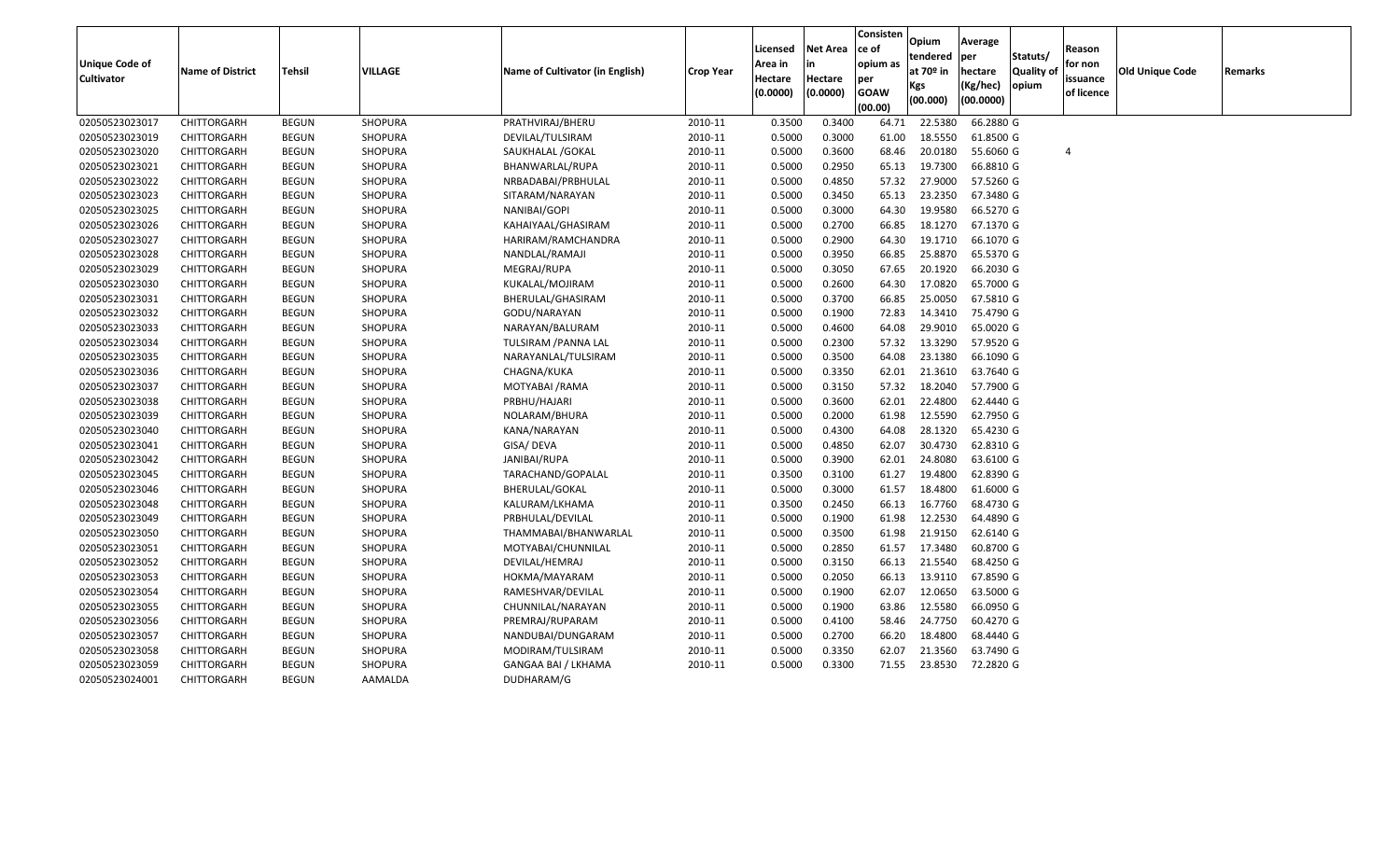| <b>Unique Code of</b><br><b>Cultivator</b> | <b>Name of District</b> | <b>Tehsil</b> | VILLAGE          | Name of Cultivator (in English) | <b>Crop Year</b> | Licensed<br>Area in<br>Hectare<br>(0.0000) | <b>Net Area</b><br>in<br>Hectare<br>(0.0000) | Consisten<br>ce of<br>opium as<br>per<br><b>GOAW</b> | Opium<br>tendered<br>at $70°$ in<br>Kgs<br>(00.000) | Average<br>per<br>hectare<br>(Kg/hec)<br>(00.0000) | Statuts/<br>Quality of<br>opium | Reason<br>for non<br>issuance<br>of licence | <b>Old Unique Code</b> | Remarks         |
|--------------------------------------------|-------------------------|---------------|------------------|---------------------------------|------------------|--------------------------------------------|----------------------------------------------|------------------------------------------------------|-----------------------------------------------------|----------------------------------------------------|---------------------------------|---------------------------------------------|------------------------|-----------------|
|                                            |                         |               |                  |                                 |                  |                                            |                                              | (00.00)                                              |                                                     |                                                    |                                 |                                             |                        |                 |
| 02050523024011                             | <b>CHITTORGARH</b>      | <b>BEGUN</b>  | AAMALDA          | DEVALAL/NARAYAN                 | 2010-11          | 0.3500                                     | 0.3600                                       | 61.98                                                | 23.082                                              | 64.1170 G                                          |                                 |                                             |                        |                 |
| 02050523024012                             | CHITTORGARH             | <b>BEGUN</b>  | AAMALDA          | NANALAL/NARAYAN                 | 2010-11          | 0.5000                                     | 0.2850                                       | 65.1                                                 | 19.0140                                             | 66.7160 G                                          |                                 |                                             |                        |                 |
| 02050523024013                             | CHITTORGARH             | <b>BEGUN</b>  | AAMALDA          | GOPALLAL/MADHU                  | 2010-11          | 0.5000                                     | 0.4650                                       | 61.98                                                | 29.5650                                             | 63.5810 G                                          |                                 |                                             |                        |                 |
| 02050523024014                             | <b>CHITTORGARH</b>      | <b>BEGUN</b>  | AAMALDA          | MANGILAL/DEVAJI (CHHOTA)        | 2010-11          | 0.5000                                     | 0.4000                                       | 58.33                                                | 23.5440                                             | 58.8600 G                                          |                                 |                                             |                        |                 |
| 02050523024015                             | <b>CHITTORGARH</b>      | <b>BEGUN</b>  | AAMALDA          | UGMA/NARAYAN                    | 2010-11          | 0.5000                                     | 0.3300                                       | 56.32                                                | 19.8230                                             | 60.0700 G                                          |                                 |                                             |                        |                 |
| 02050523024016                             | CHITTORGARH             | <b>BEGUN</b>  | AAMALDA          | HAJARI/NARAYAN                  | 2010-11          | 0.350                                      | 0.3150                                       | 60.02                                                | 19.3560                                             | 61.4480 G                                          |                                 |                                             |                        |                 |
| 02050523024018                             | <b>CHITTORGARH</b>      | <b>BEGUN</b>  | AAMALDA          | HEERALAL/BHAGGA                 | 2010-11          | 0.5000                                     | 0.1850                                       | 59.41                                                | 11.1770                                             | 60.4160 G                                          |                                 |                                             |                        |                 |
| 02050523024019                             | CHITTORGARH             | <b>BEGUN</b>  | AAMALDA          | KAHAIYAAL / AMBALAL             | 2010-11          | 0.5000                                     | 0.2950                                       | 61.98                                                | 18.5640                                             | 62.9290 G                                          |                                 |                                             |                        |                 |
| 02050523024020                             | CHITTORGARH             | <b>BEGUN</b>  | AAMALDA          | JGVAHARLAL/JAGANNATH            | 2010-11          | 0.5000                                     | 0.2900                                       | 61.25                                                | 18.0040                                             | 62.0830 G                                          |                                 |                                             |                        |                 |
| 02050523024021                             | CHITTORGARH             | <b>BEGUN</b>  | AAMALDA          | MAGILAL/DEVA (BDA)              | 2010-11          | 0.350                                      | 0.2000                                       | 58.58                                                | 11.8440                                             | 59.2200 G                                          |                                 |                                             |                        |                 |
| 02050523024022                             | <b>CHITTORGARH</b>      | <b>BEGUN</b>  | AAMALDA          | NANDLAL /HEERALAL               | 2010-11          | 0.5000                                     | 0.3100                                       | 55.79                                                | 17.3750                                             | 56.0480 G                                          |                                 |                                             |                        |                 |
| 02050523024024                             | CHITTORGARH             | <b>BEGUN</b>  | AAMALDA          | HEMRAJ/HAJARI                   | 2010-11          | 0.5000                                     | 0.2400                                       | 57.42                                                | 14.0300                                             | 58.4580 G                                          |                                 |                                             |                        |                 |
| 02050523024025                             | CHITTORGARH             | <b>BEGUN</b>  | AAMALDA          | SURESHCHANDRA/AMBALAL           | 2010-11          | 0.5000                                     | 0.3000                                       | 61.25                                                | 18.8630                                             | 62.8770 G                                          |                                 |                                             |                        |                 |
| 02050523024027                             | CHITTORGARH             | <b>BEGUN</b>  | AAMALDA          | SHAMBHULAL / LAXMANLAL          | 2010-11          | 0.3500                                     | 0.3100                                       | 58.33                                                | 18.1420                                             | 58.5230 G                                          |                                 |                                             |                        |                 |
| 02050523024029                             | CHITTORGARH             | <b>BEGUN</b>  | AAMALDA          | KELASHI/MANGILAL                | 2010-11          | 0.500                                      | 0.4350                                       | 64.09                                                | 28.1410                                             | 64.6920 G                                          |                                 |                                             |                        |                 |
| 02050523024035                             | CHITTORGARH             | <b>BEGUN</b>  | AAMALDA          | MANGILAL/PRMANAND               | 2010-11          | 0.5000                                     | 0.2050                                       | 64.09                                                | 13.8590                                             | 67.6050 G                                          |                                 |                                             |                        |                 |
| 02050523024036                             | CHITTORGARH             | <b>BEGUN</b>  | AAMALDA          | RAMCHANDRA/BHURALAL             | 2010-11          | 0.5000                                     | 0.2700                                       | 61.25                                                | 16.7070                                             | 61.8780 G                                          |                                 |                                             |                        |                 |
| 02050523024037                             | CHITTORGARH             | <b>BEGUN</b>  | AAMALDA          | BHAGVATIPRSAD/SHANTILAL         | 2010-11          | 0.5000                                     | 0.3450                                       | 61.63                                                | 21.731                                              | 62.9880 G                                          |                                 |                                             |                        |                 |
| 02050523024038                             | <b>CHITTORGARH</b>      | <b>BEGUN</b>  | AAMALDA          | LADULAL/BHERULAL                | 2010-11          | 0.5000                                     | 0.2600                                       | 61.63                                                | 16.2820                                             | 62.6230 G                                          |                                 |                                             |                        |                 |
| 02050523024040                             | CHITTORGARH             | <b>BEGUN</b>  | AAMALDA          | MANGILAL/CHUNA                  | 2010-11          | 0.5000                                     | 0.3450                                       | 58.89                                                | 20.5960                                             | 59.6990 G                                          |                                 |                                             |                        |                 |
| 02050523024041                             | <b>CHITTORGARH</b>      | <b>BEGUN</b>  | AAMALDA          | KALYAN/JAGANNATH                | 2010-11          | 0.5000                                     | 0.3550                                       | 59.44                                                | 21.2510                                             | 59.8620 G                                          |                                 |                                             |                        |                 |
| 02050523024043                             | CHITTORGARH             | <b>BEGUN</b>  | AAMALDA          | NANALAL/MODA                    | 2010-11          | 0.5000                                     | 0.3700                                       | 58.33                                                | 21.9210                                             | 59.2460 G                                          |                                 |                                             |                        |                 |
| 02050523024044                             | CHITTORGARH             | <b>BEGUN</b>  | AAMALDA          | RAMSUKHIBAI/LABHACHAND          | 2010-11          | 0.5000                                     | 0.4500                                       | 65.1                                                 | 28.5940                                             | 63.5420 G                                          |                                 |                                             |                        |                 |
| 02050523024045                             | CHITTORGARH             | <b>BEGUN</b>  | AAMALDA          | HEERALAL/JAGANNATH              | 2010-11          | 0.5000                                     | 0.4050                                       | 58.89                                                | 24.4660                                             | 60.4100G                                           |                                 |                                             |                        |                 |
| 02050523024046                             | CHITTORGARH             | <b>BEGUN</b>  | AAMALDA          | BHAGVATIDEVI/ONKARLAL           | 2010-11          | 0.5000                                     | 0.3150                                       | 61.36                                                | 19.6860                                             | 62.4950 G                                          |                                 |                                             |                        |                 |
| 02050523024047                             | CHITTORGARH             | <b>BEGUN</b>  | AAMALDA          | HARIRAM/BHURA                   | 2010-11          | 0.5000                                     | 0.3700                                       | 61.63                                                | 22.8440                                             | 61.7410 G                                          |                                 |                                             |                        |                 |
| 02050523024048                             | CHITTORGARH             | <b>BEGUN</b>  | AAMALDA          | SHBHURAM/DUDHARAM               | 2010-11          | 0.5000                                     | 0.1450                                       | 61.36                                                | 9.122                                               | 62.9100 G                                          |                                 |                                             |                        |                 |
| 02050523024049                             | CHITTORGARH             | <b>BEGUN</b>  | AAMALDA          | MOHNIDEVI/GEDMAL                | 2010-11          | 0.5000                                     | 0.3000                                       | 60.37                                                | 18.2260                                             | 60.7530 G                                          |                                 |                                             |                        |                 |
| 02050523024051                             | <b>CHITTORGARH</b>      | <b>BEGUN</b>  | AAMALDA          | CHHEETARLAL/KUKA                | 2010-11          | 0.5000                                     | 0.3000                                       | 65.11                                                | 19.2210                                             | 64.0700 G                                          |                                 |                                             |                        |                 |
| 02050523024052                             | <b>CHITTORGARH</b>      | <b>BEGUN</b>  | AAMALDA          | KANADAS/RAGUNATHDAS             | 2010-11          | 0.5000                                     | 0.4400                                       | 60.02                                                | 26.2780                                             | 59.7230 G                                          |                                 |                                             |                        |                 |
| 02050523024055                             | CHITTORGARH             | <b>BEGUN</b>  | AAMALDA          | SHOLI BAI /NANU RAM             | 2010-11          | 0.5000                                     | 0.4600                                       | 60.02                                                | 29.6560                                             | 64.4700 G                                          |                                 |                                             |                        |                 |
| 02050523024056                             | CHITTORGARH             | <b>BEGUN</b>  | AAMALDA          | KAJOD/MODA                      | 2010-11          | 0.5000                                     | 0.2450                                       | 69.05                                                | 17.2560                                             | 70.4330 G                                          |                                 |                                             |                        |                 |
| 02050523024057                             | CHITTORGARH             | <b>BEGUN</b>  | AAMALDA          | MANGILAL/MODA                   | 2010-11          | 0.5000                                     | 0.1650                                       | 69.05                                                | 12.1650                                             | 73.7270 G                                          |                                 |                                             |                        |                 |
| 02050523025001                             | CHITTORGARH             | <b>BEGUN</b>  | <b>JALAMPURA</b> | KASHIRAM/MEGA                   | 2010-11          | 0.5000                                     | 0.2850                                       | 64.30                                                | 18.6500                                             | 65.4390 G                                          |                                 |                                             |                        |                 |
| 02050523025002                             | CHITTORGARH             | <b>BEGUN</b>  | JALAMPURA        | RUPALAL/MODA                    | 2010-11          | 0.500                                      | 0.4300                                       | 65.29                                                | 28.3100                                             | 65.8370 G                                          |                                 |                                             |                        |                 |
| 02050523025003                             | CHITTORGARH             | <b>BEGUN</b>  | JALAMPURA        | LABHACHAND/GOKAL                | 2010-11          | 0.5000                                     | 0.3300                                       | 64.30                                                | 21.5110                                             | 65.1850 G                                          |                                 |                                             |                        |                 |
| 02050523025004                             | <b>CHITTORGARH</b>      | <b>BEGUN</b>  | JALAMPURA        | <b>BHURI BAI /JAYKISHAN</b>     | $2010 - 11$      | 0.5000                                     | 0.1600                                       | 65.08                                                | 7.3440                                              | 45.9000                                            |                                 |                                             |                        |                 |
| 02050523025006                             | <b>CHITTORGARH</b>      | <b>BEGUN</b>  | JALAMPURA        | BHANWARIBAI / SHRVAN            | 2010-11          | 0.5000                                     | 0.5050                                       | 60.46                                                | 31.4250                                             | 62.2280 G                                          |                                 |                                             |                        |                 |
| 02050523025007                             | <b>CHITTORGARH</b>      | <b>BEGUN</b>  | JALAMPURA        | MOHANLAL/DEVILAL                | 2010-11          | 0.5000                                     | 0.3750                                       | 60.46                                                | 23.2080                                             | 61.8880 G                                          |                                 |                                             |                        |                 |
| 02050523025008                             | <b>CHITTORGARH</b>      | <b>BEGUN</b>  | JALAMPURA        | CHHEETAR/LAKHMA                 | 2010-11          | 0.5000                                     | 0.3550                                       | 65.29                                                | 23.5630                                             | 66.3750 G                                          |                                 |                                             |                        |                 |
| 02050523025010                             | <b>CHITTORGARH</b>      | <b>BEGUN</b>  | <b>JALAMPURA</b> | GISA / NARU                     | 2010-11          | 0.5000                                     | 0.4050                                       | 61.04                                                | 25.3900                                             | $62.6910$ G                                        |                                 |                                             | 02050523024017         | <b>TRANSFER</b> |
| 02050523026002                             | <b>CHITTORGARH</b>      | <b>BEGUN</b>  | ANOPPURA KAKAJI  | LAXMAN/JITMAL                   | 2010-11          | 0.5000                                     | 0.4850                                       | 65.51                                                | 31.7480                                             | 65.4600 G                                          |                                 |                                             |                        |                 |
| 02050523026003                             | <b>CHITTORGARH</b>      | <b>BEGUN</b>  | ANOPPURA KAKAJI  | DEVILAL/BHOLA                   | 2010-11          | 0.5000                                     | 0.2650                                       | 65.5                                                 | 17.1010                                             | 64.5320 G                                          |                                 |                                             |                        |                 |
| 02050523026005                             | <b>CHITTORGARH</b>      | <b>BEGUN</b>  | ANOPPURA KAKAJI  | DUNGALAL/DEVA                   | 2010-11          | 0.5000                                     | 0.3050                                       | 65.62                                                | 21.1410                                             | 69.3150 G                                          |                                 |                                             |                        |                 |
| 02050523026006                             | <b>CHITTORGARH</b>      | <b>BEGUN</b>  | ANOPPURA KAKAJI  | SHOCHACHAND/DHANNA              | 2010-11          | 0.5000                                     | 0.4800                                       | 65.51                                                | 31.6820                                             | 66.0040 G                                          |                                 |                                             |                        |                 |
| 02050523026007                             | <b>CHITTORGARH</b>      | <b>BEGUN</b>  | ANOPPURA KAKAJI  | HARKUBAI/MOHAN                  | 2010-11          | 0.5000                                     | 0.2400                                       | 65.62                                                | 15.5350                                             | 64.7290 G                                          |                                 |                                             |                        |                 |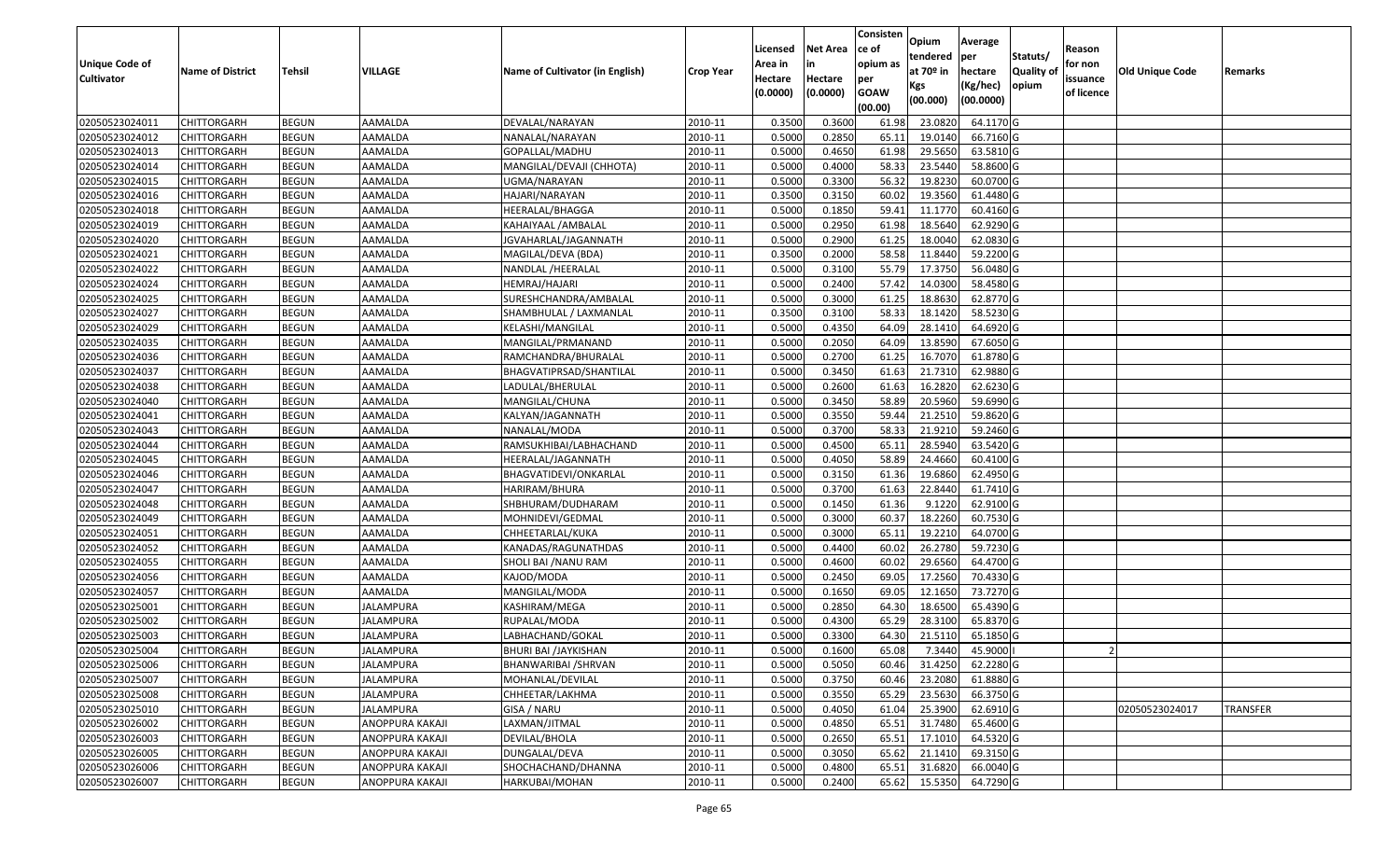| <b>Unique Code of</b><br><b>Cultivator</b> | <b>Name of District</b> | <b>Tehsil</b> | <b>VILLAGE</b>  | Name of Cultivator (in English) | <b>Crop Year</b> | Licensed<br>Area in<br>Hectare<br>(0.0000) | Net Area<br>in<br>Hectare<br>(0.0000) | Consisten<br>ce of<br>opium as<br>per<br><b>GOAW</b><br>(00.00) | Opium<br>tendered  per<br>at 70 <sup>o</sup> in<br><b>Kgs</b><br>(00.000) | Average<br>hectare<br>(Kg/hec)<br>(00.0000) | Statuts/<br>Quality of<br>opium | Reason<br>for non<br>issuance<br>of licence | Old Unique Code | <b>Remarks</b>  |
|--------------------------------------------|-------------------------|---------------|-----------------|---------------------------------|------------------|--------------------------------------------|---------------------------------------|-----------------------------------------------------------------|---------------------------------------------------------------------------|---------------------------------------------|---------------------------------|---------------------------------------------|-----------------|-----------------|
| 02050523026009                             | CHITTORGARH             | <b>BEGUN</b>  | ANOPPURA KAKAJI | KANA/DEVA                       | 2010-11          | 0.3500                                     | 0.3250                                | 65.84                                                           | 22.0860                                                                   | 67.9570 G                                   |                                 |                                             |                 |                 |
| 02050523026010                             | CHITTORGARH             | <b>BEGUN</b>  | ANOPPURA KAKAJI | KAJOD/BHAGIRATH                 | 2010-11          | 0.5000                                     | 0.5200                                | 65.84                                                           | 34.6110                                                                   | 66.5600 G                                   |                                 |                                             |                 |                 |
| 02050523026011                             | CHITTORGARH             | <b>BEGUN</b>  | ANOPPURA KAKAJI | PANNALAL/BHUWANA                | 2010-11          | 0.5000                                     | 0.4900                                | 63.52                                                           | 31.3290                                                                   | 63.9370 G                                   |                                 |                                             |                 |                 |
| 02050523026012                             | CHITTORGARH             | <b>BEGUN</b>  | ANOPPURA KAKAJI | JETI BAI / PANNA LAL            | 2010-11          | 0.5000                                     | 0.4800                                | 63.52                                                           | 31.4450                                                                   | 65.5100 G                                   |                                 |                                             |                 |                 |
| 02050523026013                             | CHITTORGARH             | <b>BEGUN</b>  | ANOPPURA KAKAJI | NANDA/PANNA                     | 2010-11          | 0.5000                                     | 0.5100                                | 59.52                                                           | 30.6140                                                                   | 60.0270 G                                   |                                 |                                             |                 |                 |
| 02050523026014                             | CHITTORGARH             | <b>BEGUN</b>  | ANOPPURA KAKAJI | PYAR CHAND/ PEMA                | 2010-11          | 0.5000                                     | 0.4400                                | 65.84                                                           | 30.3630                                                                   | 69.0070 G                                   |                                 |                                             |                 |                 |
| 02050523026015                             | CHITTORGARH             | <b>BEGUN</b>  | ANOPPURA KAKAJI | SHANKARLAL/CHUNNILAL            | 2010-11          | 0.5000                                     | 0.2600                                | 61.74                                                           | 16.2500                                                                   | 62.5000 G                                   |                                 |                                             |                 |                 |
| 02050523027001                             | CHITTORGARH             | <b>BEGUN</b>  | <b>CHARCHHA</b> | TULSIRAM/MOTI                   | 2010-11          | 0.5000                                     | 0.4750                                | 69.69                                                           | 33.5630                                                                   | 70.6590 G                                   |                                 |                                             |                 |                 |
| 02050523027002                             | CHITTORGARH             | <b>BEGUN</b>  | <b>CHARCHHA</b> | NANDA/ HEERA                    | 2010-11          | 0.5000                                     | 0.4900                                | 66.03                                                           | 32.5190                                                                   | 66.3650 G                                   |                                 |                                             |                 |                 |
| 02050523027004                             | CHITTORGARH             | <b>BEGUN</b>  | CHARCHHA        | KHEMRAJ/NANDA                   | 2010-11          | 0.5000                                     | 0.5000                                | 66.03                                                           | 33.2190                                                                   | 66.4380 G                                   |                                 |                                             |                 |                 |
| 02050523027005                             | <b>CHITTORGARH</b>      | <b>BEGUN</b>  | <b>CHARCHHA</b> | TULSIRAM/BHOLA                  | 2010-11          | 0.5000                                     | 0.2500                                | 63.52                                                           | 16.2640                                                                   | 65.0560 G                                   |                                 |                                             |                 |                 |
| 02050523027006                             | CHITTORGARH             | <b>BEGUN</b>  | <b>CHARCHHA</b> | JAMNALAL/KERING                 | 2010-11          | 0.5000                                     | 0.5000                                | 66.03                                                           | 33.2270                                                                   | 66.4540 G                                   |                                 |                                             |                 |                 |
| 02050523027007                             | CHITTORGARH             | <b>BEGUN</b>  | CHARCHHA        | NANDLAL/BARDA                   | 2010-11          | 0.5000                                     | 0.4650                                | 64.73                                                           | 29.8820                                                                   | 64.2620 G                                   |                                 |                                             |                 |                 |
| 02050523027008                             | CHITTORGARH             | <b>BEGUN</b>  | <b>CHARCHHA</b> | <b>HAJARI/ONKAR</b>             | 2010-11          | 0.5000                                     | 0.2850                                | 66.03                                                           | 18.9560                                                                   | 66.5120 G                                   |                                 |                                             |                 |                 |
| 02050523027009                             | CHITTORGARH             | <b>BEGUN</b>  | <b>CHARCHHA</b> | KAHAIYAAL/HEERA                 | 2010-11          | 0.5000                                     | 0.4950                                | 69.69                                                           | 34.9700                                                                   | 70.6460 G                                   |                                 |                                             |                 |                 |
| 02050523027011                             | CHITTORGARH             | <b>BEGUN</b>  | CHARCHHA        | AMARCHAND/BHERULAL              | 2010-11          | 0.5000                                     | 0.4000                                | 64.73                                                           | 25.8490                                                                   | 64.6230 G                                   |                                 |                                             |                 |                 |
| 02050523027012                             | CHITTORGARH             | <b>BEGUN</b>  | CHARCHHA        | KHEMRAJ/ NANJI                  | 2010-11          | 0.5000                                     | 0.4950                                | 64.73                                                           | 32.3420                                                                   | 65.3370 G                                   |                                 |                                             |                 |                 |
| 02050523027013                             | CHITTORGARH             | BEGUN         | CHARCHHA        | JAGANNATH/DEVILAL               | 2010-11          | 0.5000                                     | 0.4900                                | 68.53                                                           | 33.4280                                                                   | 68.2200 G                                   |                                 |                                             |                 |                 |
| 02050523027014                             | CHITTORGARH             | <b>BEGUN</b>  | <b>CHARCHHA</b> | MATHURA/HAJARI                  | 2010-11          | 0.3500                                     | 0.3550                                | 65.62                                                           | 23.4700                                                                   | 66.1130 G                                   |                                 |                                             |                 |                 |
| 02050523027015                             | CHITTORGARH             | <b>BEGUN</b>  | CHARCHHA        | MULCHAND / JAYRAM               | 2010-11          | 0.5000                                     | 0.4600                                | 69.69                                                           | 32.0750                                                                   | 69.7280 G                                   |                                 |                                             | 02050523122013  | <b>TRANSFER</b> |
| 02050523028001                             | CHITTORGARH             | <b>BEGUN</b>  | PIPALDA BEGU    | RAMCHANDRA/ONKAR                | 2010-11          | 0.5000                                     | 0.4850                                | 65.05                                                           | 32.9050                                                                   | 67.8450 G                                   |                                 |                                             |                 |                 |
| 02050523028002                             | CHITTORGARH             | <b>BEGUN</b>  | PIPALDA BEGU    | MATHURA/ONKAR                   | 2010-11          | 0.5000                                     | 0.5000                                | 63.58                                                           | 33.1920                                                                   | 66.3840 G                                   |                                 |                                             |                 |                 |
| 02050523028003                             | CHITTORGARH             | <b>BEGUN</b>  | PIPALDA BEGU    | KAHAIYAAL/RAMLAL                | 2010-11          | 0.5000                                     | 0.3100                                | 63.02                                                           | 19.8770                                                                   | 64.1190 G                                   |                                 |                                             |                 |                 |
| 02050523028004                             | CHITTORGARH             | <b>BEGUN</b>  | PIPALDA BEGU    | PYARIBAI/AASHARAM               | 2010-11          | 0.5000                                     | 0.5000                                | 59.32                                                           | 30.1390                                                                   | 60.2780 G                                   |                                 |                                             |                 |                 |
| 02050523028005                             | <b>CHITTORGARH</b>      | BEGUN         | PIPALDA BEGU    | BHURA/MOHAN                     | 2010-11          | 0.5000                                     | 0.5000                                | 63.28                                                           | 31.9960                                                                   | 63.9920 G                                   |                                 |                                             |                 |                 |
| 02050523028006                             | CHITTORGARH             | <b>BEGUN</b>  | PIPALDA BEGU    | KUKALAL/TAKCHAND                | 2010-11          | 0.5000                                     | 0.5000                                | 64.46                                                           | 32.4830                                                                   | 64.9660 G                                   |                                 |                                             |                 |                 |
| 02050523028007                             | CHITTORGARH             | <b>BEGUN</b>  | PIPALDA BEGU    | SHYAMLAL/AASHARAM               | 2010-11          | 0.5000                                     | 0.2900                                | 64.65                                                           | 18.9280                                                                   | 65.2690 G                                   |                                 |                                             |                 |                 |
| 02050523028008                             | CHITTORGARH             | <b>BEGUN</b>  | PIPALDA BEGU    | MADANLAL/AASHARAM               | 2010-11          | 0.5000                                     | 0.2050                                | 64.65                                                           | 13.7840                                                                   | 67.2390 G                                   |                                 |                                             |                 |                 |
| 02050523028009                             | CHITTORGARH             | <b>BEGUN</b>  | PIPALDA BEGU    | RTANA/SURAJA                    | 2010-11          | 0.3500                                     | 0.3250                                | 62.42                                                           | 21.6230                                                                   | 66.5320 G                                   |                                 |                                             |                 |                 |
| 02050523028010                             | CHITTORGARH             | <b>BEGUN</b>  | PIPALDA BEGU    | MOHAN/KUKA REGR                 | 2010-11          | 0.5000                                     | 0.2600                                | 63.90                                                           | 17.0280                                                                   | 65.4920 G                                   |                                 |                                             |                 |                 |
| 02050523028012                             | CHITTORGARH             | <b>BEGUN</b>  | PIPALDA BEGU    | PRBHULAL/RAMCHANDRA             | 2010-11          | 0.5000                                     | 0.4050                                | 64.46                                                           | 26.4920                                                                   | 65.4120 G                                   |                                 |                                             |                 |                 |
| 02050523028013                             | CHITTORGARH             | <b>BEGUN</b>  | PIPALDA BEGU    | <b>BHURALAL /RAMLAL</b>         | 2010-11          | 0.5000                                     | 0.2700                                | 66.37                                                           | 18.1630                                                                   | 67.2700 G                                   |                                 |                                             |                 |                 |
| 02050523028014                             | <b>CHITTORGARH</b>      | <b>BEGUN</b>  | PIPALDA BEGU    | KESH                            |                  |                                            |                                       |                                                                 |                                                                           |                                             |                                 |                                             |                 |                 |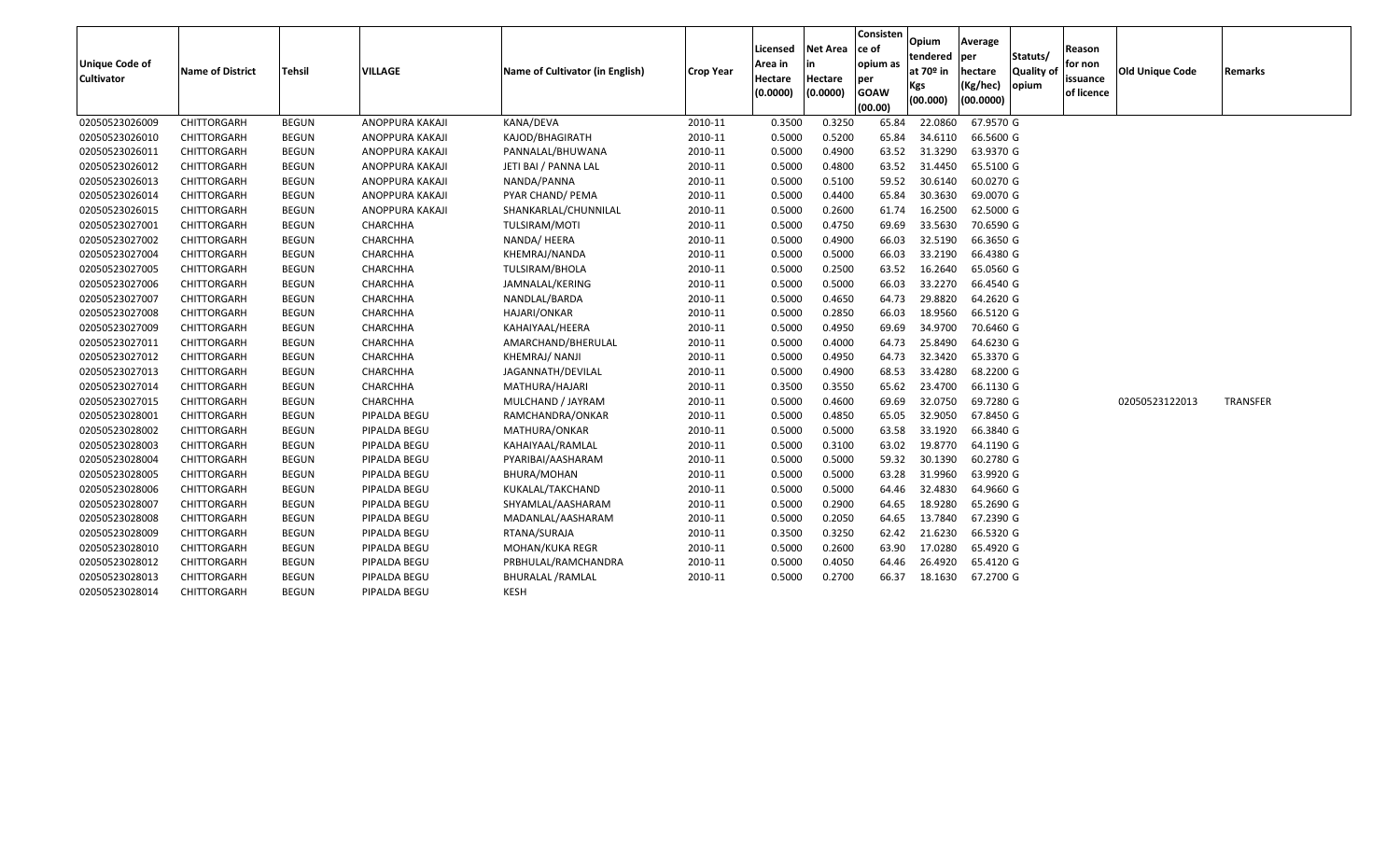| Unique Code of<br><b>Cultivator</b> | <b>Name of District</b> | <b>Tehsil</b> | VILLAGE          | Name of Cultivator (in English) | <b>Crop Year</b> | Licensed<br>Area in<br>Hectare<br>(0.0000) | <b>Net Area</b><br>in<br>Hectare<br>(0.0000) | Consisten<br>ce of<br>opium as<br>per<br><b>GOAW</b><br>(00.00) | Opium<br>tendered<br>at $70°$ in<br>Kgs<br>(00.000) | Average<br>per<br>hectare<br>(Kg/hec)<br>(00.0000) | Statuts/<br>Quality of<br>opium | Reason<br>for non<br>issuance<br>of licence | <b>Old Unique Code</b> | Remarks         |
|-------------------------------------|-------------------------|---------------|------------------|---------------------------------|------------------|--------------------------------------------|----------------------------------------------|-----------------------------------------------------------------|-----------------------------------------------------|----------------------------------------------------|---------------------------------|---------------------------------------------|------------------------|-----------------|
| 02050523029004                      | CHITTORGARH             | <b>BEGUN</b>  | <b>DORAI</b>     | MODA/ KHEMA                     | 2010-11          | 0.3500                                     | 0.3450                                       | 54.37                                                           | 19.224                                              | 55.7220 G                                          |                                 |                                             |                        |                 |
| 02050523029005                      | CHITTORGARH             | <b>BEGUN</b>  | <b>DORAI</b>     | KASHIRAM/NARAYAN                | 2010-11          | 0.5000                                     | 0.3600                                       | 58.03                                                           | 20.8080                                             | 57.8000 G                                          |                                 |                                             |                        |                 |
| 02050523029006                      | CHITTORGARH             | <b>BEGUN</b>  | <b>DORAI</b>     | CHUNNIBAI/RUPLAL                | 2010-11          | 0.5000                                     | 0.4950                                       | 65.12                                                           | 31.6150                                             | 63.8690 G                                          |                                 |                                             |                        |                 |
| 02050523029008                      | CHITTORGARH             | <b>BEGUN</b>  | <b>DORAI</b>     | GODHA/ONKAR                     | 2010-11          | 0.3500                                     | 0.3450                                       | 65.12                                                           | 22.4980                                             | 65.2120 G                                          |                                 |                                             |                        |                 |
| 02050523029009                      | CHITTORGARH             | <b>BEGUN</b>  | <b>DORAI</b>     | PRATAPIBAI/RUPA                 | 2010-11          | 0.5000                                     | 0.4750                                       | 66.27                                                           | 32.000                                              | 67.3680 G                                          |                                 |                                             |                        |                 |
| 02050523029011                      | CHITTORGARH             | <b>BEGUN</b>  | <b>DORAI</b>     | KAHAIYAAL/MANGILAL              | 2010-11          | 0.5000                                     | 0.3450                                       | 58.19                                                           | 21.0320                                             | 60.9620 G                                          |                                 |                                             |                        |                 |
| 02050523029012                      | CHITTORGARH             | <b>BEGUN</b>  | <b>DORAI</b>     | RADHIBAI/HAJARI                 | 2010-11          | 0.5000                                     | 0.2800                                       | 67.07                                                           | 18.9050                                             | 67.5180 G                                          |                                 |                                             |                        |                 |
| 02050523029013                      | CHITTORGARH             | <b>BEGUN</b>  | <b>DORAI</b>     | JAYRAM/GOKAL                    | 2010-11          | 0.5000                                     | 0.4350                                       | 61.00                                                           | 26.694                                              | 61.3660 G                                          |                                 |                                             |                        |                 |
| 02050523029014                      | CHITTORGARH             | <b>BEGUN</b>  | <b>DORAI</b>     | JAYRAM/DUNGA                    | 2010-11          | 0.5000                                     | 0.4150                                       | 55.58                                                           | 23.1130                                             | 55.6940 G                                          |                                 |                                             |                        |                 |
| 02050523029017                      | CHITTORGARH             | <b>BEGUN</b>  | <b>DORAI</b>     | DERAM/BHANWARLAL                | 2010-11          | 0.3500                                     | 0.2100                                       | 63.53                                                           | 13.6700                                             | 65.0950 G                                          |                                 |                                             |                        |                 |
| 02050523029018                      | CHITTORGARH             | <b>BEGUN</b>  | <b>DORAI</b>     | CHAMPABAI/KAJOD                 | 2010-11          | 0.5000                                     | 0.5000                                       | 60.46                                                           | 30.7050                                             | 61.4100G                                           |                                 |                                             |                        |                 |
| 02050523029020                      | <b>CHITTORGARH</b>      | <b>BEGUN</b>  | <b>DORAI</b>     | KANA/MODA                       | 2010-11          | 0.5000                                     | 0.4000                                       | 58.19                                                           | 23.5940                                             | 58.9850 G                                          |                                 |                                             |                        |                 |
| 02050523029026                      | CHITTORGARH             | <b>BEGUN</b>  | <b>DORAI</b>     | <b>BALU/MATI</b>                | 2010-11          | 0.5000                                     | 0.4150                                       | 59.07                                                           | 24.7390                                             | 59.6120 G                                          |                                 |                                             |                        |                 |
| 02050523029028                      | CHITTORGARH             | <b>BEGUN</b>  | <b>DORAI</b>     | JGDISH/MADHU                    | 2010-11          | 0.3500                                     | 0.3500                                       | 55.64                                                           | 19.4270                                             | 55.5060 G                                          |                                 |                                             | 402050523030020        | TRANSFER        |
| 02050523030002                      | CHITTORGARH             | <b>BEGUN</b>  | MEGHPURA         | NANALAL/MADHULAL                | 2010-11          | 0.5000                                     | 0.4150                                       | 64.30                                                           | 26.3990                                             | 63.6120 G                                          |                                 |                                             |                        |                 |
| 02050523030003                      | CHITTORGARH             | <b>BEGUN</b>  | <b>MEGHPURA</b>  | KAJODIBAI/KASHIRAM              | 2010-11          | 0.5000                                     | 0.4950                                       | 62.19                                                           | 32.2780                                             | 65.2080 G                                          |                                 |                                             |                        |                 |
| 02050523030007                      | CHITTORGARH             | <b>BEGUN</b>  | <b>MEGHPURA</b>  | CHUNNILAL/KUKA                  | 2010-11          | 0.5000                                     | 0.5050                                       | 61.57                                                           | 33.7440                                             | 66.8200 G                                          |                                 |                                             |                        |                 |
| 02050523030010                      | CHITTORGARH             | <b>BEGUN</b>  | MEGHPURA         | RAMCHAND A/S BHAGWAN/BHARMAL    | 2010-11          | 0.3500                                     | 0.2000                                       | 65.23                                                           | 13.5280                                             | 67.6400 G                                          |                                 |                                             |                        |                 |
| 02050523030011                      | <b>CHITTORGARH</b>      | <b>BEGUN</b>  | MEGHPURA         | SUGNABAI / PRMANAND             | 2010-11          | 0.3500                                     | 0.3150                                       | 55.78                                                           | 18.4650                                             | 58.6190G                                           |                                 |                                             |                        |                 |
| 02050523030014                      | CHITTORGARH             | <b>BEGUN</b>  | <b>MEGHPURA</b>  | DAYASHAKAR/PRMANAND             | 2010-11          | 0.5000                                     | 0.2450                                       | 61.57                                                           | 15.5070                                             | 63.2940 G                                          |                                 |                                             |                        |                 |
| 02050523030015                      | CHITTORGARH             | <b>BEGUN</b>  | <b>MEGHPURA</b>  | CHUNNILAL/DHULA                 | 2010-11          | 0.5000                                     | 0.4350                                       | 64.00                                                           | 27.2180                                             | 62.5700 G                                          |                                 |                                             |                        |                 |
| 02050523030016                      | CHITTORGARH             | <b>BEGUN</b>  | MEGHPURA         | KAHAIYALAL/ SHANKARLAL          | 2010-11          | 0.5000                                     | 0.5000                                       | 59.87                                                           | 31.4440                                             | 62.8880 G                                          |                                 |                                             |                        |                 |
| 02050523030017                      | CHITTORGARH             | <b>BEGUN</b>  | MEGHPURA         | DOLTRAM/KISHNA                  | 2010-11          | 0.5000                                     | 0.3600                                       | 60.96                                                           | 22.123                                              | 61.4530 G                                          |                                 |                                             |                        |                 |
| 02050523030019                      | CHITTORGARH             | <b>BEGUN</b>  | <b>MEGHPURA</b>  | GATHUBAI/BHAGIRATH              | 2010-11          | 0.3500                                     | 0.3450                                       | 64.00                                                           | 22.2040                                             | 64.3590 G                                          |                                 |                                             |                        |                 |
| 02050523030021                      | CHITTORGARH             | <b>BEGUN</b>  | MEGHPURA         | DEUBAI/HEERA                    | 2010-11          | 0.5000                                     | 0.2550                                       | 70.07                                                           | 18.5390                                             | 72.7020 G                                          |                                 |                                             |                        |                 |
| 02050523030022                      | CHITTORGARH             | <b>BEGUN</b>  | MEGHPURA         | CHUNNILAL/KHEMA                 | 2010-11          | 0.5000                                     | 0.3600                                       | 64.00                                                           | 23.8310                                             | 66.1970 G                                          |                                 |                                             |                        |                 |
| 02050523030025                      | CHITTORGARH             | <b>BEGUN</b>  | MEGHPURA         | DEVILAL/BALU                    | 2010-11          | 0.3500                                     | 0.2000                                       | 61.57                                                           | 13.0570                                             | 65.2850 G                                          |                                 |                                             |                        |                 |
| 02050523031001                      | CHITTORGARH             | <b>BEGUN</b>  | <b>MANDAWARI</b> | <b>GHISA / ONKAR</b>            | 2010-11          | 0.5000                                     | 0.4950                                       | 59.59                                                           | 29.0760                                             | 58.7390 G                                          |                                 |                                             |                        |                 |
| 02050523031002                      | CHITTORGARH             | <b>BEGUN</b>  | MANDAWARI        | BHIMRAJ/LKHAMA                  | 2010-11          | 0.5000                                     | 0.5000                                       | 64.88                                                           | 34.3880                                             | 68.7760 G                                          |                                 |                                             |                        |                 |
| 02050523031003                      | CHITTORGARH             | <b>BEGUN</b>  | <b>MANDAWARI</b> | ONKAR/DUNGA                     | 2010-11          | 0.5000                                     | 0.4850                                       | 65.53                                                           | 33.0710                                             | 68.1880 G                                          |                                 |                                             |                        |                 |
| 02050523031006                      | CHITTORGARH             | <b>BEGUN</b>  | MANDAWARI        | HEERA /RUPA                     | 2010-11          | 0.5000                                     | 0.2800                                       | 66.01                                                           | 18.7890                                             | 67.1040 G                                          |                                 |                                             |                        |                 |
| 02050523031007                      | CHITTORGARH             | <b>BEGUN</b>  | <b>MANDAWARI</b> | GHISA LAL / MIYA CHAND          | 2010-11          | 0.5000                                     | 0.4150                                       | 54.62                                                           | 22.3480                                             | 53.8510G                                           |                                 |                                             |                        |                 |
| 02050523031008                      | CHITTORGARH             | <b>BEGUN</b>  | MANDAWARI        | PYARCHAND/HARIRAM               | 2010-11          | 0.5000                                     | 0.3200                                       | 57.77                                                           | 19.7270                                             | 61.6470 G                                          |                                 |                                             |                        |                 |
| 02050523031009                      | CHITTORGARH             | <b>BEGUN</b>  | MANDAWARI        | DEVILAL/GOKAL                   | 2010-11          | 0.500                                      | 0.4500                                       | 61.10                                                           | 28.4060                                             | 63.1240 G                                          |                                 |                                             |                        |                 |
| 02050523031010                      | CHITTORGARH             | <b>BEGUN</b>  | MANDAWARI        | HAJARI/NARAYAN                  | 2010-11          | 0.5000                                     | 0.3000                                       | 61.10                                                           | 18.7950                                             | 62.6500 G                                          |                                 |                                             |                        |                 |
| 02050523031011                      | <b>CHITTORGARH</b>      | <b>BEGUN</b>  | MANDAWARI        | KASTURIBAI/DEVILAL              | 2010-11          | 0.5000                                     | 0.4350                                       | 61.10                                                           | 27.4720                                             | 63.1540 G                                          |                                 |                                             |                        |                 |
| 02050523031012                      | <b>CHITTORGARH</b>      | <b>BEGUN</b>  | MANDAWARI        | DEVILAL/BOTHLAL                 | 2010-11          | 0.5000                                     | 0.5050                                       | 60.52                                                           | 32.2030                                             | 63.7680 G                                          |                                 |                                             |                        |                 |
| 02050523031013                      | <b>CHITTORGARH</b>      | <b>BEGUN</b>  | MANDAWARI        | KAHAIYALAL/BHURA                | 2010-11          | 0.5000                                     | 0.4650                                       | 65.53                                                           | 30.9770                                             | 66.6170 G                                          |                                 |                                             |                        |                 |
| 02050523031014                      | <b>CHITTORGARH</b>      | <b>BEGUN</b>  | MANDAWARI        | KAJODI BAI/KASHIRAM             | 2010-11          | 0.5000                                     | 0.5000                                       | 65.53                                                           | 33.5420                                             | 67.0840 G                                          |                                 |                                             |                        |                 |
| 02050523031020                      | CHITTORGARH             | <b>BEGUN</b>  | MANDAWARI        | RATAN KANWAR/ HARI SINGH        | 2010-11          | 0.5000                                     | 0.4950                                       | 50.06                                                           | 26.1030                                             | 52.7330                                            |                                 |                                             |                        |                 |
| 02050523031023                      | <b>CHITTORGARH</b>      | <b>BEGUN</b>  | <b>MANDAWARI</b> | <b>BADRI LAL / SHANKAR</b>      | 2010-11          | 0.5000                                     | 0.4900                                       | 52.64                                                           | 26.9040                                             | 54.9060 G                                          |                                 |                                             |                        |                 |
| 02050523031026                      | <b>CHITTORGARH</b>      | <b>BEGUN</b>  | MANDAWARI        | <b>BHUWANA/ DUNGA</b>           | 2010-11          | 0.5000                                     | 0.3900                                       | 56.03                                                           | 22.0490                                             | 56.5360                                            |                                 |                                             |                        |                 |
| 02050523031035                      | <b>CHITTORGARH</b>      | <b>BEGUN</b>  | MANDAWARI        | KASHIRAM/NANDA                  | 2010-11          | 0.3500                                     | 0.1900                                       | 56.10                                                           | 11.0080                                             | 57.9370 G                                          |                                 |                                             | 02050523036010         | <b>TRANSFER</b> |
| 02050523031036                      | <b>CHITTORGARH</b>      | <b>BEGUN</b>  | MANDAWARI        | GOKAL/CHAGNA                    | 2010-11          | 0.3500                                     | 0.3500                                       | 57.59                                                           | 19.9380                                             | 56.9660 G                                          |                                 |                                             | 02050523036017         | <b>TRANSFER</b> |
| 02050523032001                      | <b>CHITTORGARH</b>      | <b>BEGUN</b>  | PADAWAS          | GHISA/KUKA                      | 2010-11          | 0.5000                                     | 0.5100                                       | 61.52                                                           | 31.9000                                             | 62.5490 G                                          |                                 |                                             |                        |                 |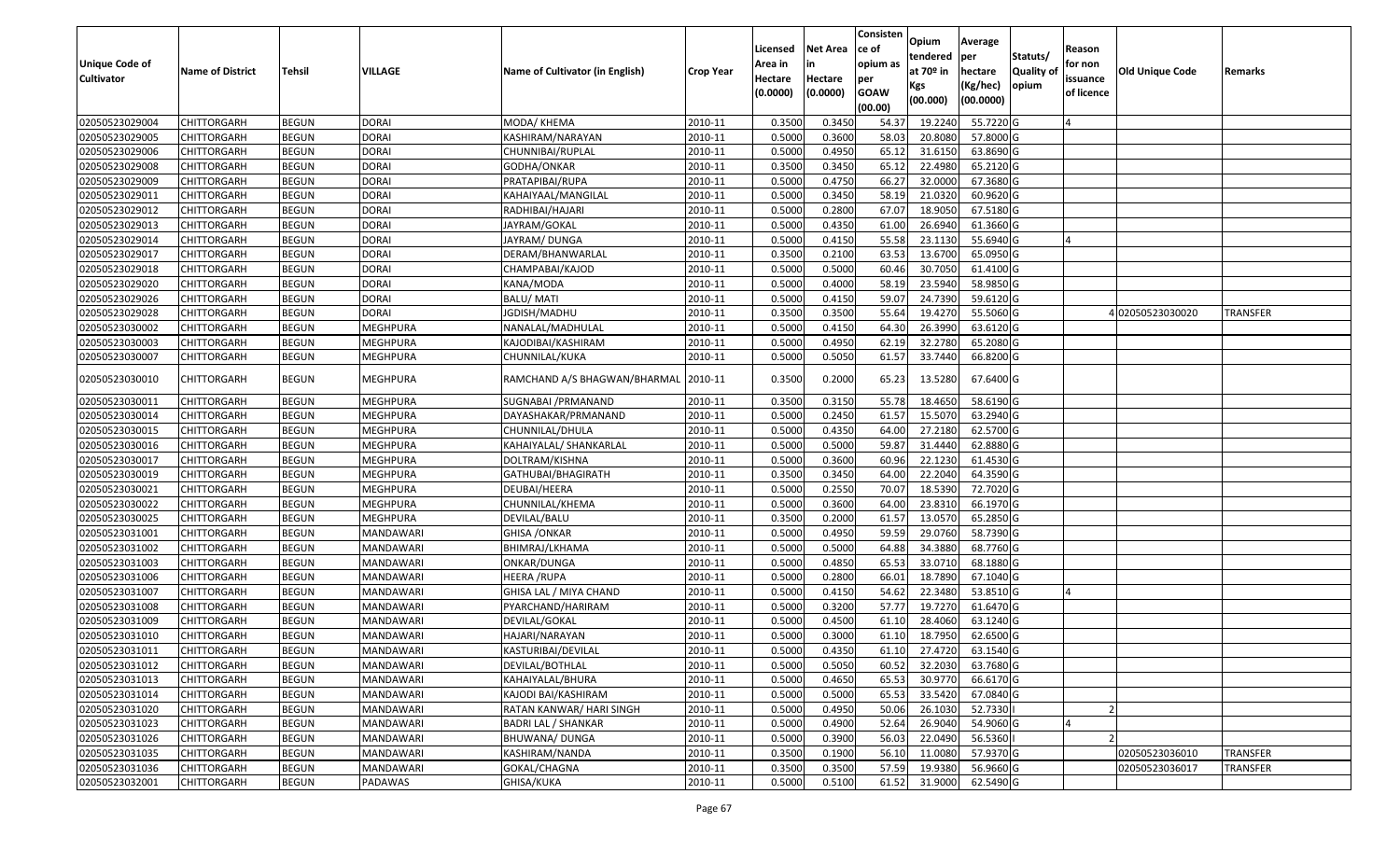| <b>Unique Code of</b> |                         |              |                      |                                 |                  | Licensed<br>Area in | <b>Net Area</b><br>in | Consisten<br>ce of<br>opium as | Opium<br>tendered            | Average<br>per                   | Statuts/            | Reason<br>for non      |                 |         |
|-----------------------|-------------------------|--------------|----------------------|---------------------------------|------------------|---------------------|-----------------------|--------------------------------|------------------------------|----------------------------------|---------------------|------------------------|-----------------|---------|
| <b>Cultivator</b>     | <b>Name of District</b> | Tehsil       | VILLAGE              | Name of Cultivator (in English) | <b>Crop Year</b> | Hectare<br>(0.0000) | Hectare<br>(0.0000)   | per<br><b>GOAW</b><br>(00.00)  | at 70º in<br>Kgs<br>(00.000) | hectare<br>(Kg/hec)<br>(00.0000) | Quality of<br>opium | issuance<br>of licence | Old Unique Code | Remarks |
| 02050523032002        | <b>CHITTORGARH</b>      | <b>BEGUN</b> | PADAWAS              | HAJARI/ONKAR                    | 2010-11          | 0.5000              | 0.5000                | 59.48                          | 30.8680                      | 61.7360 G                        |                     |                        |                 |         |
| 02050523032003        | <b>CHITTORGARH</b>      | <b>BEGUN</b> | PADAWAS              | GULAB/CHATURBHUJ                | 2010-11          | 0.5000              | 0.1800                | 64.53                          | 12.3840                      | 68.8000 G                        |                     |                        |                 |         |
| 02050523032004        | <b>CHITTORGARH</b>      | <b>BEGUN</b> | PADAWAS              | NANDRAM/RODA                    | 2010-11          | 0.5000              | 0.5000                | 64.53                          | 34.0420                      | 68.0840 G                        |                     |                        |                 |         |
| 02050523032005        | <b>CHITTORGARH</b>      | <b>BEGUN</b> | PADAWAS              | ONKARLAL/HUKMA                  | 2010-11          | 0.5000              | 0.3400                | 61.52                          | 21.8690                      | 64.3210 G                        |                     |                        |                 |         |
| 02050523032007        | <b>CHITTORGARH</b>      | <b>BEGUN</b> | PADAWAS              | BALU/GANGARAM                   | 2010-11          | 0.3500              | 0.2850                | 61.8                           | 19.1210                      | 67.0910 G                        |                     |                        |                 |         |
| 02050523032008        | <b>CHITTORGARH</b>      | <b>BEGUN</b> | PADAWAS              | KESARBAI/DEVILAL                | 2010-11          | 0.3500              | 0.3550                | 63.47                          | 23.3720                      | 65.8370 G                        |                     |                        |                 |         |
| 02050523032009        | CHITTORGARH             | <b>BEGUN</b> | PADAWAS              | BALU/CHAMNA                     | 2010-11          | 0.3500              | 0.2700                | 62.09                          | 17.3280                      | 64.1780 G                        |                     |                        |                 |         |
| 02050523032010        | <b>CHITTORGARH</b>      | <b>BEGUN</b> | PADAWAS              | RUPA/PARTHU                     | 2010-11          | 0.5000              | 0.4800                | 59.48                          | 29.3440                      | 61.1330 G                        |                     |                        |                 |         |
| 02050523032011        | <b>CHITTORGARH</b>      | <b>BEGUN</b> | PADAWAS              | MOHAN/UDA KHATI                 | 2010-11          | 0.3500              | 0.3500                | 64.02                          | 23.2050                      | 66.3000 G                        |                     |                        |                 |         |
| 02050523032013        | <b>CHITTORGARH</b>      | <b>BEGUN</b> | PADAWAS              | SHANKAR LAL/ KAJODI LAL         | 2010-11          | 0.3500              | 0.3250                | 62.09                          | 20.5850                      | 63.3380 G                        |                     |                        |                 |         |
| 02050523032014        | <b>CHITTORGARH</b>      | <b>BEGUN</b> | PADAWAS              | KAJODIBAI/BHURA                 | 2010-11          | 0.5000              | 0.3600                | 62.12                          | 22.9650                      | 63.7920 G                        |                     |                        |                 |         |
| 02050523032015        | <b>CHITTORGARH</b>      | <b>BEGUN</b> | PADAWAS              | GHISIBAI/NARAYAN                | 2010-11          | 0.5000              | 0.5050                | 69.87                          | 34.9100                      | 69.1290 G                        |                     |                        |                 |         |
| 02050523032016        | <b>CHITTORGARH</b>      | <b>BEGUN</b> | PADAWAS              | KUKALAL/MADHULAL                | 2010-11          | 0.5000              | 0.3950                | 62.12                          | 26.4680                      | 67.0080 G                        |                     |                        |                 |         |
| 02050523032018        | <b>CHITTORGARH</b>      | <b>BEGUN</b> | PADAWAS              | GULABIBAI/BHUWANA               | 2010-11          | 0.3500              | 0.3450                | 62.12                          | 22.3490                      | 64.7800 G                        |                     |                        |                 |         |
| 02050523032019        | <b>CHITTORGARH</b>      | <b>BEGUN</b> | PADAWAS              | AASHARAM/DALLAN                 | 2010-11          | 0.5000              | 0.4000                | 61.52                          | 25.8380                      | 64.5950 G                        |                     |                        |                 |         |
| 02050523032020        | <b>CHITTORGARH</b>      | <b>BEGUN</b> | PADAWAS              | BHAGVATSINGH/BHANWARSINGH       | 2010-11          | 0.3500              | 0.3500                | 61.54                          | 22.4670                      | 64.1910 G                        |                     |                        |                 |         |
| 02050523032022        | <b>CHITTORGARH</b>      | <b>BEGUN</b> | PADAWAS              | BALURAM/GANGARAM                | 2010-11          | 0.3500              | 0.3500                | 64.02                          | 23.0490                      | 65.8540 G                        |                     |                        |                 |         |
| 02050523032023        | <b>CHITTORGARH</b>      | <b>BEGUN</b> | PADAWAS              | KISHANLAL / PYARA               | 2010-11          | 0.5000              | 0.4000                | 64.53                          | 26.2880                      | 65.7200 G                        |                     |                        |                 |         |
| 02050523032024        | <b>CHITTORGARH</b>      | <b>BEGUN</b> | PADAWAS              | SHANKAR/ PAYARA                 | 2010-11          | 0.3500              | 0.3500                | 64.02                          | 23.2160                      | 66.3310 G                        |                     |                        |                 |         |
| 02050523033001        | <b>CHITTORGARH</b>      | <b>BEGUN</b> | JODHA PATEL KI KHERI | NANDA/RAMA                      | 2010-11          | 0.5000              | 0.2900                | 63.67                          | 19.1460                      | 66.0210 G                        |                     |                        |                 |         |
| 02050523033002        | <b>CHITTORGARH</b>      | <b>BEGUN</b> | JODHA PATEL KI KHERI | JAGANNATH/SALAG                 | 2010-11          | 0.5000              | 0.4000                | 63.03                          | 25.5690                      | 63.9230 G                        |                     |                        |                 |         |
| 02050523033003        | <b>CHITTORGARH</b>      | <b>BEGUN</b> | JODHA PATEL KI KHERI | SUKHARAM/BHERU                  | 2010-11          | 0.5000              | 0.2400                | 63.67                          | 15.6960                      | 65.4000 G                        |                     |                        |                 |         |
| 02050523033004        | <b>CHITTORGARH</b>      | <b>BEGUN</b> | JODHA PATEL KI KHERI | MANGILAL A/S CHATRBHUJ /UDA     | 2010-11          | 0.5000              | 0.2750                | 62.72                          | 17.5190                      | 63.7050 G                        |                     |                        |                 |         |
| 02050523033005        | <b>CHITTORGARH</b>      | <b>BEGUN</b> | JODHA PATEL KI KHERI | MOHAN LAL /DUNGA                | 2010-11          | 0.5000              | 0.4100                | 60.78                          | 25.1160                      | 61.2590 G                        |                     |                        |                 |         |
| 02050523033006        | <b>CHITTORGARH</b>      | <b>BEGUN</b> | JODHA PATEL KI KHERI | DOLIBAI/BALU                    | 2010-11          | 0.5000              | 0.3900                | 65.90                          | 26.8610                      | 68.8740 G                        |                     |                        |                 |         |
| 02050523033007        | <b>CHITTORGARH</b>      | <b>BEGUN</b> | JODHA PATEL KI KHERI | DEVILAL/MOTILAL                 | 2010-11          | 0.5000              | 0.2250                | 65.90                          | 14.8920                      | 66.1870 G                        |                     |                        |                 |         |
| 02050523033008        | <b>CHITTORGARH</b>      | <b>BEGUN</b> | JODHA PATEL KI KHERI | SHOCHAND/KUKA                   | 2010-11          | 0.5000              | 0.4350                | 62.55                          | 28.4720                      | 65.4530 G                        |                     |                        |                 |         |
| 02050523033009        | <b>CHITTORGARH</b>      | <b>BEGUN</b> | JODHA PATEL KI KHERI | NARAYANIBAI/HEERA               | 2010-11          | 0.5000              | 0.2800                | 63.21                          | 18.0390                      | 64.4250 G                        |                     |                        |                 |         |
| 02050523033010        | <b>CHITTORGARH</b>      | <b>BEGUN</b> | JODHA PATEL KI KHERI | KUKA/MODA                       | 2010-11          | 0.5000              | 0.1400                | 65.76                          | 9.5480                       | 68.2000 G                        |                     |                        |                 |         |
| 02050523033011        | <b>CHITTORGARH</b>      | <b>BEGUN</b> | JODHA PATEL KI KHERI | DEVILAL/BHURA                   | 2010-11          | 0.5000              | 0.4800                | 63.67                          | 30.7180                      | 63.9960 G                        |                     |                        |                 |         |
| 02050523033012        | <b>CHITTORGARH</b>      | <b>BEGUN</b> | JODHA PATEL KI KHERI | BALU/LKHAMA                     | 2010-11          | 0.5000              | 0.4800                | 65.76                          | 31.7000                      | 66.0420 G                        |                     |                        |                 |         |
| 02050523033015        | CHITTORGARH             | <b>BEGUN</b> | JODHA PATEL KI KHERI | RAMESHVAR/MADHO                 | 2010-11          | 0.5000              | 0.4700                | 65.76                          | 31.0120                      | 65.9830 G                        |                     |                        |                 |         |
| 02050523033016        | <b>CHITTORGARH</b>      | <b>BEGUN</b> | JODHA PATEL KI KHERI | MANGILAL/GOKAL                  | 2010-11          | 0.5000              | 0.3300                | 61.05                          | 20.6810                      | 62.6700 G                        |                     |                        |                 |         |
| 02050523033017        | <b>CHITTORGARH</b>      | <b>BEGUN</b> | JODHA PATEL KI KHERI | DHANNA/SALAG                    | 2010-11          | 0.5000              | 0.3450                | 61.05                          | 21.6990                      | 62.8960 G                        |                     |                        |                 |         |
| 02050523033018        | <b>CHITTORGARH</b>      | <b>BEGUN</b> | JODHA PATEL KI KHERI | DEVILAL/CHUNNILAL               | 2010-11          | 0.5000              | 0.4000                | 61.0                           | 24.9790                      | 62.4480 G                        |                     |                        |                 |         |
| 02050523033020        | <b>CHITTORGARH</b>      | <b>BEGUN</b> | JODHA PATEL KI KHERI | GOKAL/BHOLA                     | 2010-11          | 0.5000              | 0.5050                | 63.21                          | 32.1600                      | 63.6830 G                        |                     |                        |                 |         |
| 02050523033021        | <b>CHITTORGARH</b>      | <b>BEGUN</b> | JODHA PATEL KI KHERI | KAHAIYALAL/SHOCHAND             | 2010-11          | 0.5000              | 0.4800                |                                | 65.90 32.1410                | 66.9600 G                        |                     |                        |                 |         |
| 02050523033024        | <b>CHITTORGARH</b>      | <b>BEGUN</b> | JODHA PATEL KI KHERI | RAMESHAKANVAR/SHYAMSINGH        | 2010-11          | 0.5000              | 0.2800                | 65.76                          | 18.6230                      | 66.5110 G                        |                     |                        |                 |         |
| 02050523033025        | CHITTORGARH             | <b>BEGUN</b> | JODHA PATEL KI KHERI | GHISALAL/RAMLAL                 | 2010-11          | 0.5000              | 0.4000                | 60.78                          | 24.7240                      | 61.8100 G                        |                     |                        |                 |         |
| 02050523033026        | <b>CHITTORGARH</b>      | <b>BEGUN</b> | JODHA PATEL KI KHERI | MANGILAL/DEVA                   | 2010-11          | 0.5000              | 0.2700                | 68.45                          | 19.0910                      | 70.7070 G                        |                     |                        |                 |         |
| 02050523033028        | <b>CHITTORGARH</b>      | <b>BEGUN</b> | JODHA PATEL KI KHERI | KISHANIBAI/VENA                 | 2010-11          | 0.5000              | 0.3000                | 63.21                          | 19.7260                      | 65.7530 G                        |                     |                        |                 |         |
| 02050523033029        | <b>CHITTORGARH</b>      | <b>BEGUN</b> | JODHA PATEL KI KHERI | MANGILAL/HEERA                  | 2010-11          | 0.3500              | 0.2000                | 63.21                          | 13.0940                      | 65.4700 G                        |                     |                        |                 |         |
| 02050523034001        | <b>CHITTORGARH</b>      | <b>BEGUN</b> | NAYA GAAV MALKA      | CHUNNILAL/ONKAR                 | 2010-11          | 0.5000              | 0.4150                | 63.53                          | 27.3010                      | 65.7860 G                        |                     |                        |                 |         |
| 02050523034002        | <b>CHITTORGARH</b>      | <b>BEGUN</b> | NAYA GAAV MALKA      | JAMKUBAI/RUPA                   | 2010-11          | 0.5000              | 0.4600                | 65.78                          | 32.3550                      | 70.3370 G                        |                     |                        |                 |         |
| 02050523034003        | <b>CHITTORGARH</b>      | <b>BEGUN</b> | NAYA GAAV MALKA      | HUKMA/BHIMA                     | 2010-11          | 0.5000              | 0.4000                | 62.74                          | 26.2160                      | 65.5400 G                        |                     |                        |                 |         |
| 02050523034004        | <b>CHITTORGARH</b>      | <b>BEGUN</b> | NAYA GAAV MALKA      | KUKA/ PEMA                      | 2010-11          | 0.5000              | 0.4850                | 65.78                          | 33.2580                      | 68.5730 G                        |                     |                        |                 |         |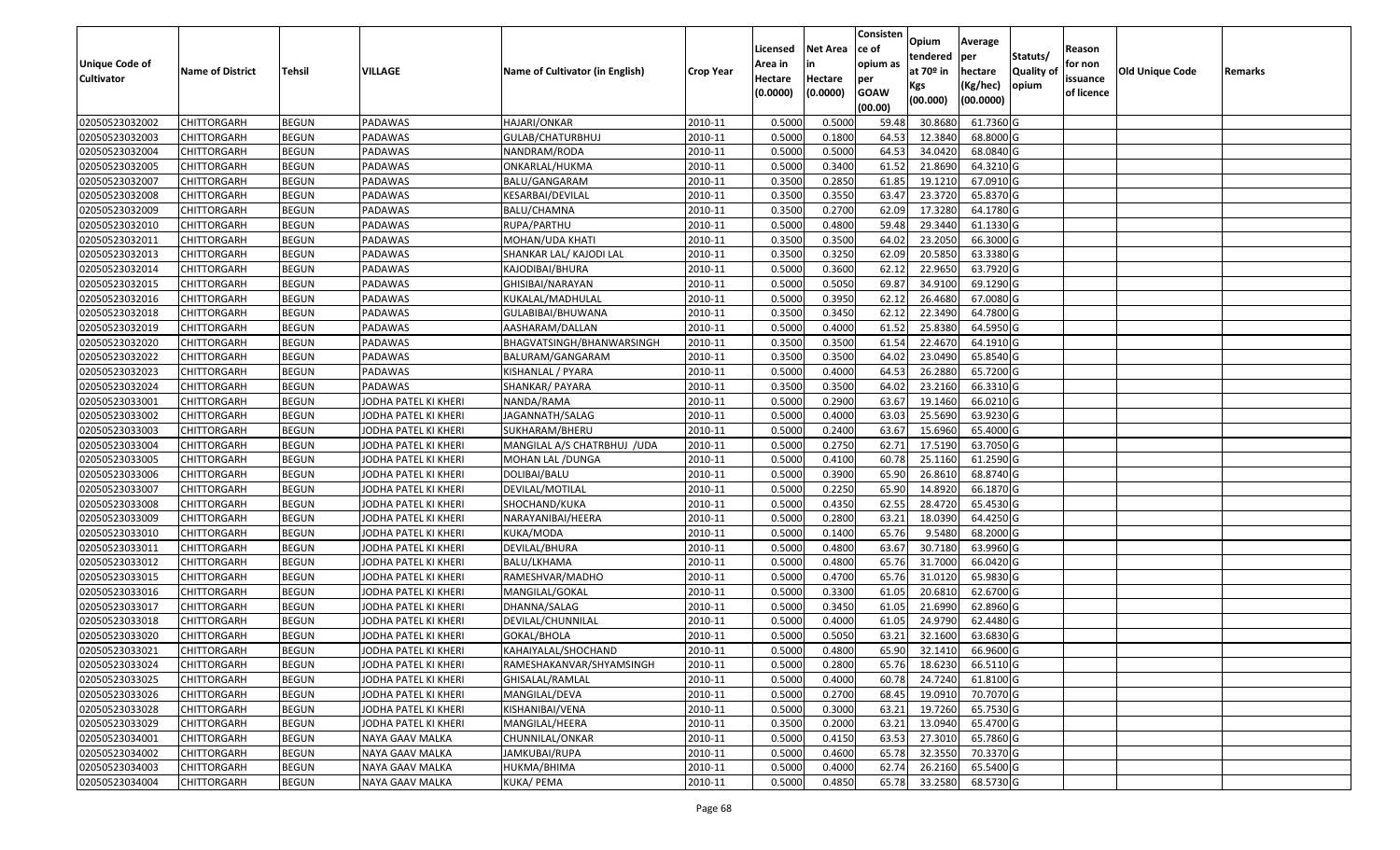|                   |                         |               |                      |                                 |                  |          |                 | Consisten   | Opium         | Average   |                  |            |                 |                 |
|-------------------|-------------------------|---------------|----------------------|---------------------------------|------------------|----------|-----------------|-------------|---------------|-----------|------------------|------------|-----------------|-----------------|
|                   |                         |               |                      |                                 |                  | Licensed | <b>Net Area</b> | lce of      | tendered      | per       | Statuts/         | Reason     |                 |                 |
| Unique Code of    | <b>Name of District</b> | <b>Tehsil</b> | VILLAGE              | Name of Cultivator (in English) | <b>Crop Year</b> | Area in  |                 | opium as    | at $70°$ in   | hectare   | <b>Quality o</b> | for non    | Old Unique Code | Remarks         |
| <b>Cultivator</b> |                         |               |                      |                                 |                  | Hectare  | Hectare         | per         | Kgs           | (Kg/hec)  | opium            | issuance   |                 |                 |
|                   |                         |               |                      |                                 |                  | (0.0000) | (0.0000)        | <b>GOAW</b> | (00.000)      | (00.0000) |                  | of licence |                 |                 |
|                   |                         |               |                      |                                 |                  |          |                 | (00.00)     |               |           |                  |            |                 |                 |
| 02050523034005    | CHITTORGARH             | <b>BEGUN</b>  | NAYA GAAV MALKA      | GHISIBAI/KISHNA                 | 2010-11          | 0.5000   | 0.4000          | 63.53       | 26.4920       | 66.2300 G |                  |            |                 |                 |
| 02050523034006    | CHITTORGARH             | <b>BEGUN</b>  | NAYA GAAV MALKA      | NANDUBAI/DALICHAND              | 2010-11          | 0.5000   | 0.4000          | 64.16       | 26.8120       | 67.0300 G |                  |            |                 |                 |
| 02050523034007    | CHITTORGARH             | <b>BEGUN</b>  | NAYA GAAV MALKA      | DEVILAL/GOKAL                   | 2010-11          | 0.5000   | 0.4050          | 64.1        | 26.1970       | 64.6840 G |                  |            |                 |                 |
| 02050523034008    | CHITTORGARH             | <b>BEGUN</b>  | NAYA GAAV MALKA      | PYARA/PEMA                      | 2010-11          | 0.5000   | 0.4200          | 64.16       | 28.2160       | 67.1810 G |                  |            |                 |                 |
| 02050523035001    | CHITTORGARH             | <b>BEGUN</b>  | RAJPURA CHENSINGH KA | RATAN LAL / MOTI                | 2010-11          | 0.5000   | 0.1800          | 58.96       | 10.345        | 57.4720 G |                  |            |                 |                 |
| 02050523035002    | CHITTORGARH             | <b>BEGUN</b>  | RAJPURA CHENSINGH KA | KANHAIYA LAL /JITU              | 2010-11          | 0.5000   | 0.2500          | 55.87       | 14.6090       | 58.4360 G |                  |            |                 |                 |
| 02050523035003    | CHITTORGARH             | <b>BEGUN</b>  | RAJPURA CHENSINGH KA | MOHAN LAL / PYARA               | 2010-11          | 0.5000   | 0.2050          | 53.92       | 11.581        | 56.4930 G |                  |            |                 |                 |
| 02050523035006    | CHITTORGARH             | <b>BEGUN</b>  | RAJPURA CHENSINGH KA | CHUNNIBAI/BHANWARLAL            | 2010-11          | 0.5000   | 0.3000          | 65.62       | 20.1970       | 67.3230 G |                  |            |                 |                 |
| 02050523035009    | CHITTORGARH             | <b>BEGUN</b>  | RAJPURA CHENSINGH KA | KUSHAL/PANNA                    | 2010-11          | 0.5000   | 0.4650          | 63.96       | 30.5470       | 65.6920 G |                  |            |                 |                 |
| 02050523035011    | CHITTORGARH             | <b>BEGUN</b>  | RAJPURA CHENSINGH KA | RAMLAL/HARIRAM                  | 2010-11          | 0.5000   | 0.4450          | 58.96       | 26.4240       | 59.3800 G |                  |            |                 |                 |
| 02050523035012    | CHITTORGARH             | <b>BEGUN</b>  | RAJPURA CHENSINGH KA | DAULIBAI/UDA                    | 2010-11          | 0.5000   | 0.3650          | 60.19       | 22.3420       | 61.2110 G |                  |            |                 |                 |
| 02050523035014    | CHITTORGARH             | <b>BEGUN</b>  | RAJPURA CHENSINGH KA | MANGI LAL / MIYA CHAND          | 2010-11          | 0.5000   | 0.4500          | 60.72       | 27.9970       | 62.2160 G |                  |            |                 |                 |
| 02050523035015    | <b>CHITTORGARH</b>      | <b>BEGUN</b>  | RAJPURA CHENSINGH KA | DALU / KALU                     | 2010-11          | 0.5000   | 0.4800          | 53.83       | 26.9840       | 56.2170 G |                  |            |                 |                 |
| 02050523035017    | CHITTORGARH             | <b>BEGUN</b>  | RAJPURA CHENSINGH KA | GISA/NARAYAN                    | 2010-11          | 0.5000   | 0.3950          | 64.01       | 26.0000       | 65.8230 G |                  |            |                 |                 |
| 02050523035018    | CHITTORGARH             | <b>BEGUN</b>  | RAJPURA CHENSINGH KA | HEERA / MOTI                    | 2010-11          | 0.5000   | 0.1750          | 65.62       | 11.2600       | 64.3430 G |                  |            |                 |                 |
| 02050523035019    | <b>CHITTORGARH</b>      | <b>BEGUN</b>  | RAJPURA CHENSINGH KA | GISA/TODU                       | 2010-11          | 0.5000   | 0.3300          | 58.96       | 19.4690       | 58.9970 G |                  |            |                 |                 |
| 02050523036001    | CHITTORGARH             | <b>BEGUN</b>  | SHONAGAR             | MADHU /RUPA                     | 2010-11          | 0.5000   | 0.4850          | 60.92       | 31.5260       | 65.0020G  |                  |            |                 |                 |
| 02050523036002    | CHITTORGARH             | <b>BEGUN</b>  | SHONAGAR             | DEVI LAL / HEERA                | 2010-11          | 0.5000   | 0.4550          | 60.09       | 29.8350       | 65.5710 G |                  |            |                 |                 |
| 02050523036003    | CHITTORGARH             | <b>BEGUN</b>  | SHONAGAR             | GOKAL/NANDA                     | 2010-11          | 0.5000   | 0.4050          | 65.76       | 28.8040       | 71.1210 G |                  |            |                 |                 |
| 02050523036006    | CHITTORGARH             | <b>BEGUN</b>  | SHONAGAR             | KALU/NARAYAN                    | 2010-11          | 0.5000   | 0.4900          | 60.30       | 31.3600       | 64.0000G  |                  |            |                 |                 |
| 02050523036008    | CHITTORGARH             | <b>BEGUN</b>  | SHONAGAR             | BHURA / MIYA CHAND              | 2010-11          | 0.5000   | 0.3650          | 53.62       | 20.9470       | 57.3890 G |                  |            |                 |                 |
| 02050523036014    | CHITTORGARH             | <b>BEGUN</b>  | SHONAGAR             | <b>BALULAL / PANNA</b>          | 2010-11          | 0.500    | 0.3400          | 54.72       | 19.467        | 57.2560 G |                  |            |                 |                 |
| 02050523036015    | CHITTORGARH             | <b>BEGUN</b>  | SHONAGAR             | CHATURBHUJ/PANNA                | 2010-11          | 0.5000   | 0.2150          | 55.53       | 12.4630       | 57.9670 G |                  |            |                 |                 |
| 02050523036016    | CHITTORGARH             | <b>BEGUN</b>  | SHONAGAR             | GOPILAL/PANNA                   | 2010-11          | 0.5000   | 0.2950          | 60.96       | 18.6980       | 63.3830 G |                  |            |                 |                 |
| 02050523036018    | CHITTORGARH             | <b>BEGUN</b>  | SHONAGAR             | KUKALAL/HARLAL                  | 2010-11          | 0.5000   | 0.2000          | 65.67       | 13.4640       | 67.3200 G |                  |            |                 |                 |
| 02050523036019    | CHITTORGARH             | <b>BEGUN</b>  | SHONAGAR             | NANDA/ PYARA                    | 2010-11          | 0.5000   | 0.4650          | 60.96       | 30.5980       | 65.8020 G |                  |            |                 |                 |
| 02050523036021    | CHITTORGARH             | <b>BEGUN</b>  | SHONAGAR             | NANDUBAI/KASHIRAM               | 2010-11          | 0.5000   | 0.1800          | 63.45       | 12.2220       | 67.9000 G |                  |            |                 |                 |
| 02050523036022    | CHITTORGARH             | <b>BEGUN</b>  | SHONAGAR             | GOPALLAL/KHEMRAJ                | 2010-11          | 0.5000   | 0.2100          | 57.02       | 12.9190       | 61.5190 G |                  |            |                 |                 |
| 02050523036024    | CHITTORGARH             | <b>BEGUN</b>  | SHONAGAR             | ONKAR/JAGANNATH                 | 2010-11          | 0.5000   | 0.2000          | 60.96       | 12.9730       | 64.8650 G |                  |            |                 |                 |
| 02050523036025    | CHITTORGARH             | <b>BEGUN</b>  | SHONAGAR             | GHISA/SEVA                      | 2010-11          | 0.5000   | 0.2050          | 57.72       | 12.775        | 62.3170 G |                  |            |                 |                 |
| 02050523036026    | CHITTORGARH             | <b>BEGUN</b>  | SHONAGAR             | MOTYA BAI / NARAYAN             | 2010-11          | 0.3500   | 0.3100          | 60.3        | 19.031        | 61.3900 G |                  |            |                 |                 |
| 02050523036027    | CHITTORGARH             | <b>BEGUN</b>  | SHONAGAR             | RUKMNIBAI/DEVILAL               | 2010-11          | 0.5000   | 0.2450          | 59.86       | 15.3700       | 62.7350 G |                  |            |                 |                 |
| 02050523036028    | CHITTORGARH             | <b>BEGUN</b>  | SHONAGAR             | BHURIBAI /KASHIRAM              | 2010-11          | 0.5000   | 0.4350          | 63.91       | 30.1430       | 69.2940 G |                  |            |                 |                 |
| 02050523036030    | CHITTORGARH             | <b>BEGUN</b>  | SHONAGAR             | MOJI/BALU                       | 2010-11          | 0.3500   | 0.2450          | 60.3        | 15.9480       | 65.0940 G |                  |            |                 |                 |
| 02050523036035    | CHITTORGARH             | <b>BEGUN</b>  | SHONAGAR             | ONKAR/HARLAL                    | 2010-11          | 0.500    | 0.1950          | 61.43       | 13.4580       | 69.0150 G |                  |            |                 |                 |
| 02050523036036    | CHITTORGARH             | <b>BEGUN</b>  | SHONAGAR             | BHANWARLAL /BHAGVANA            | 2010-11          | 0.5000   | 0.4850          | 58.7        | 30.6220       | 63.1380 G |                  |            |                 |                 |
| 02050523036038    | <b>CHITTORGARH</b>      | <b>BEGUN</b>  | SHONAGAR             | KUKA/DEVILAL                    | 2010-11          | 0.5000   | 0.4850          |             | 60.92 31.5710 | 65.0950G  |                  |            |                 |                 |
| 02050523036040    | <b>CHITTORGARH</b>      | <b>BEGUN</b>  | SHONAGAR             | SHANKARLAL/BHERU                | 2010-11          | 0.3500   | 0.3300          | 61.43       | 20.2960       | 61.5030 G |                  |            |                 |                 |
| 02050523036044    | <b>CHITTORGARH</b>      | <b>BEGUN</b>  | SHONAGAR             | KANA/LAXMAN                     | 2010-11          | 0.3500   | 0.1400          | 61.43       | 9.1040        | 65.0290 G |                  |            |                 |                 |
| 02050523036046    | <b>CHITTORGARH</b>      | <b>BEGUN</b>  | SHONAGAR             | NANDUBAI / LALU                 | 2010-11          | 0.5000   | 0.2200          | 63.45       | 14.9060       | 67.7550 G |                  |            | 02050523063059  | <b>TRANSFER</b> |
| 02050523036047    | <b>CHITTORGARH</b>      | <b>BEGUN</b>  | SHONAGAR             | SHANKARLAL /RUPA                | 2010-11          | 0.5000   | 0.4000          | 60.92       | 26.1390       | 65.3480 G |                  |            | 02050523037036  | <b>TRANSFER</b> |
| 02050523036048    | <b>CHITTORGARH</b>      | <b>BEGUN</b>  | SHONAGAR             | PYARA /JITMAL                   | 2010-11          | 0.5000   | 0.4900          | 62.96       | 32.2950       | 65.9080 G |                  |            | 02050523037035  | <b>TRANSFER</b> |
| 02050523036049    | <b>CHITTORGARH</b>      | <b>BEGUN</b>  | SHONAGAR             | KAJOD / BALU                    | 2010-11          | 0.5000   | 0.2100          | 63.45       | 13.9640       | 66.4950 G |                  |            | 02050523083024  | <b>TRANSFER</b> |
| 02050523037001    | <b>CHITTORGARH</b>      | <b>BEGUN</b>  | JAINAGAR             | BHANWARLAL/PYARCHAND            | 2010-11          | 0.5000   | 0.3000          | 55.58       | 17.9650       | 59.8830 G |                  |            |                 |                 |
| 02050523037002    | <b>CHITTORGARH</b>      | <b>BEGUN</b>  | JAINAGAR             | HEERA/PEMA                      | 2010-11          | 0.5000   | 0.4250          | 61.48       | 27.4170       | 64.5110 G |                  |            |                 |                 |
| 02050523037003    | <b>CHITTORGARH</b>      | <b>BEGUN</b>  | JAINAGAR             | MANGILAL/ONKAR                  | 2010-11          | 0.5000   | 0.2150          | 61.39       | 14.1780       | 65.9440 G |                  |            |                 |                 |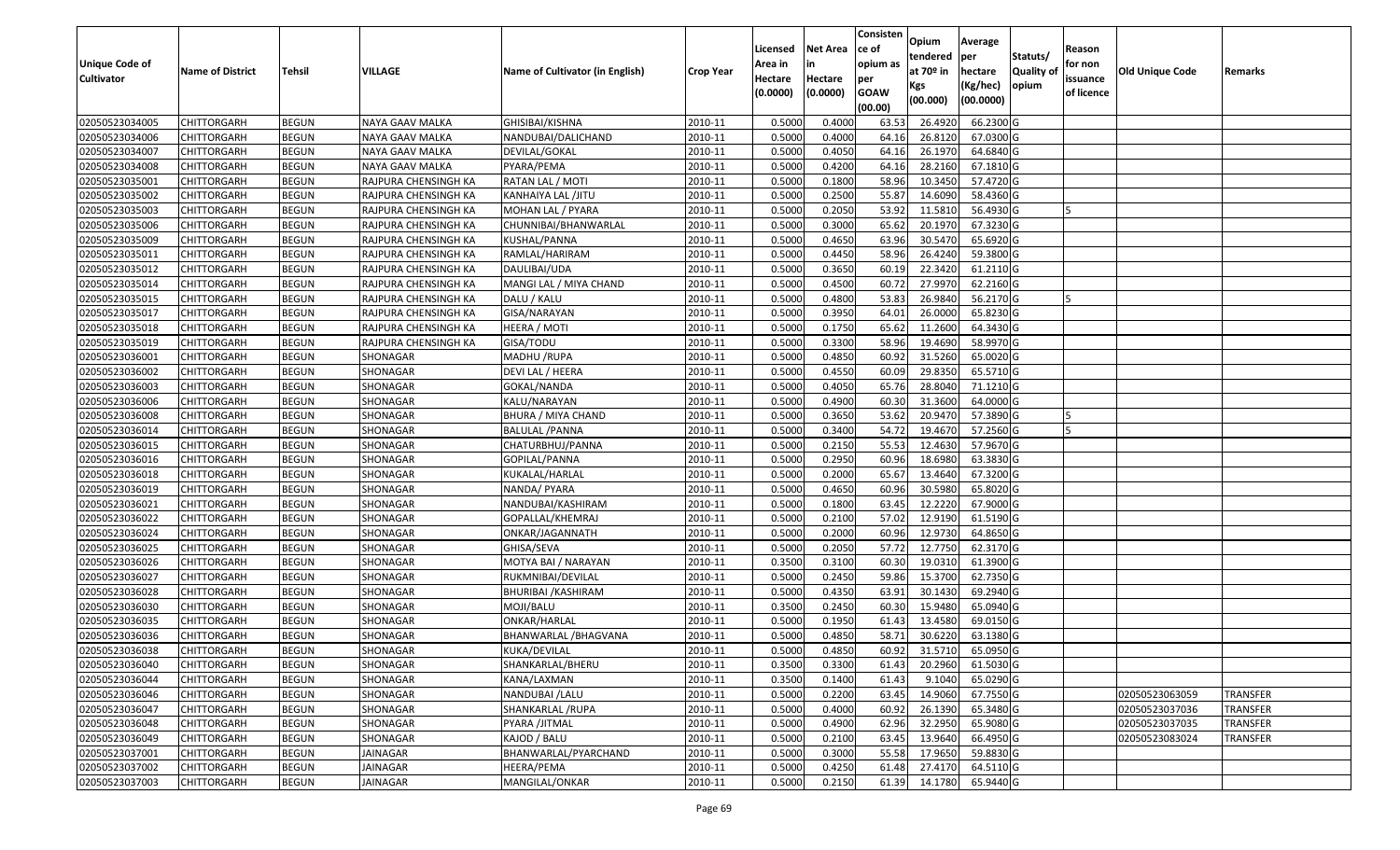| <b>Unique Code of</b><br><b>Cultivator</b> | <b>Name of District</b> | <b>Tehsil</b> | <b>VILLAGE</b>  | Name of Cultivator (in English) | <b>Crop Year</b> | Licensed<br>Area in<br>Hectare<br>(0.0000) | <b>Net Area</b><br>Hectare<br>(0.0000) | Consisten<br>ce of<br>opium as<br>per<br><b>GOAW</b><br>(00.00) | Opium<br>tendered  per<br> at 70º in<br><b>Kgs</b><br>(00.000) | Average<br>hectare<br>(Kg/hec)<br>(00.0000) | Statuts/<br>Quality of<br>opium | Reason<br>for non<br>issuance<br>of licence | <b>Old Unique Code</b> | <b>Remarks</b> |
|--------------------------------------------|-------------------------|---------------|-----------------|---------------------------------|------------------|--------------------------------------------|----------------------------------------|-----------------------------------------------------------------|----------------------------------------------------------------|---------------------------------------------|---------------------------------|---------------------------------------------|------------------------|----------------|
| 02050523037004                             | <b>CHITTORGARH</b>      | <b>BEGUN</b>  | JAINAGAR        | NANIBAI / MADHU                 | 2010-11          | 0.3500                                     | 0.2250                                 | 59.72                                                           | 14.7440                                                        | 65.5290 G                                   |                                 |                                             |                        |                |
| 02050523037005                             | <b>CHITTORGARH</b>      | <b>BEGUN</b>  | <b>JAINAGAR</b> | PRATHVIRAJ/KANA                 | 2010-11          | 0.5000                                     | 0.3250                                 | 57.07                                                           | 19.7570                                                        | 60.7910 G                                   |                                 |                                             |                        |                |
| 02050523037006                             | <b>CHITTORGARH</b>      | <b>BEGUN</b>  | <b>JAINAGAR</b> | PANNA/NARAYAN                   | 2010-11          | 0.5000                                     | 0.2000                                 | 66.23                                                           | 13.8750                                                        | 69.3750 G                                   |                                 |                                             |                        |                |
| 02050523037007                             | <b>CHITTORGARH</b>      | BEGUN         | <b>JAINAGAR</b> | PYARCHAND/JAGANNATH             | 2010-11          | 0.5000                                     | 0.4350                                 | 66.23                                                           | 29.8580                                                        | 68.6390 G                                   |                                 |                                             |                        |                |
| 02050523037008                             | <b>CHITTORGARH</b>      | <b>BEGUN</b>  | JAINAGAR        | KAJOD / GOKAL 1                 | 2010-11          | 0.5000                                     | 0.2500                                 | 71.30                                                           | 17.9640                                                        | 71.8560 G                                   |                                 |                                             |                        |                |
| 02050523037009                             | <b>CHITTORGARH</b>      | <b>BEGUN</b>  | JAINAGAR        | DEVILAL/UDA                     | 2010-11          | 0.5000                                     | 0.4900                                 | 59.72                                                           | 30.0080                                                        | 61.2410 G                                   |                                 |                                             |                        |                |
| 02050523037010                             | <b>CHITTORGARH</b>      | <b>BEGUN</b>  | JAINAGAR        | NANDUBAI/CHUNNILAL              | 2010-11          | 0.5000                                     | 0.3500                                 | 61.68                                                           | 21.9640                                                        | 62.7540 G                                   |                                 |                                             |                        |                |
| 02050523037011                             | CHITTORGARH             | <b>BEGUN</b>  | <b>JAINAGAR</b> | GISA/NOLA                       | 2010-11          | 0.5000                                     | 0.1900                                 | 62.42                                                           | 13.4530                                                        | 70.8050 G                                   |                                 |                                             |                        |                |
| 02050523037012                             | <b>CHITTORGARH</b>      | BEGUN         | <b>JAINAGAR</b> | DEVA/DALLAN                     | 2010-11          | 0.5000                                     | 0.4600                                 | 61.39                                                           | 29.0800                                                        | 63.2170 G                                   |                                 |                                             |                        |                |
| 02050523037014                             | CHITTORGARH             | <b>BEGUN</b>  | <b>JAINAGAR</b> | KASHIRAM/BHAGIRATH              | 2010-11          | 0.5000                                     | 0.3800                                 | 59.72                                                           | 23.5830                                                        | 62.0610 G                                   |                                 |                                             |                        |                |
| 02050523037015                             | <b>CHITTORGARH</b>      | <b>BEGUN</b>  | <b>JAINAGAR</b> | BANSHILAL/KAJOD D.P             |                  |                                            |                                        |                                                                 |                                                                |                                             |                                 |                                             |                        |                |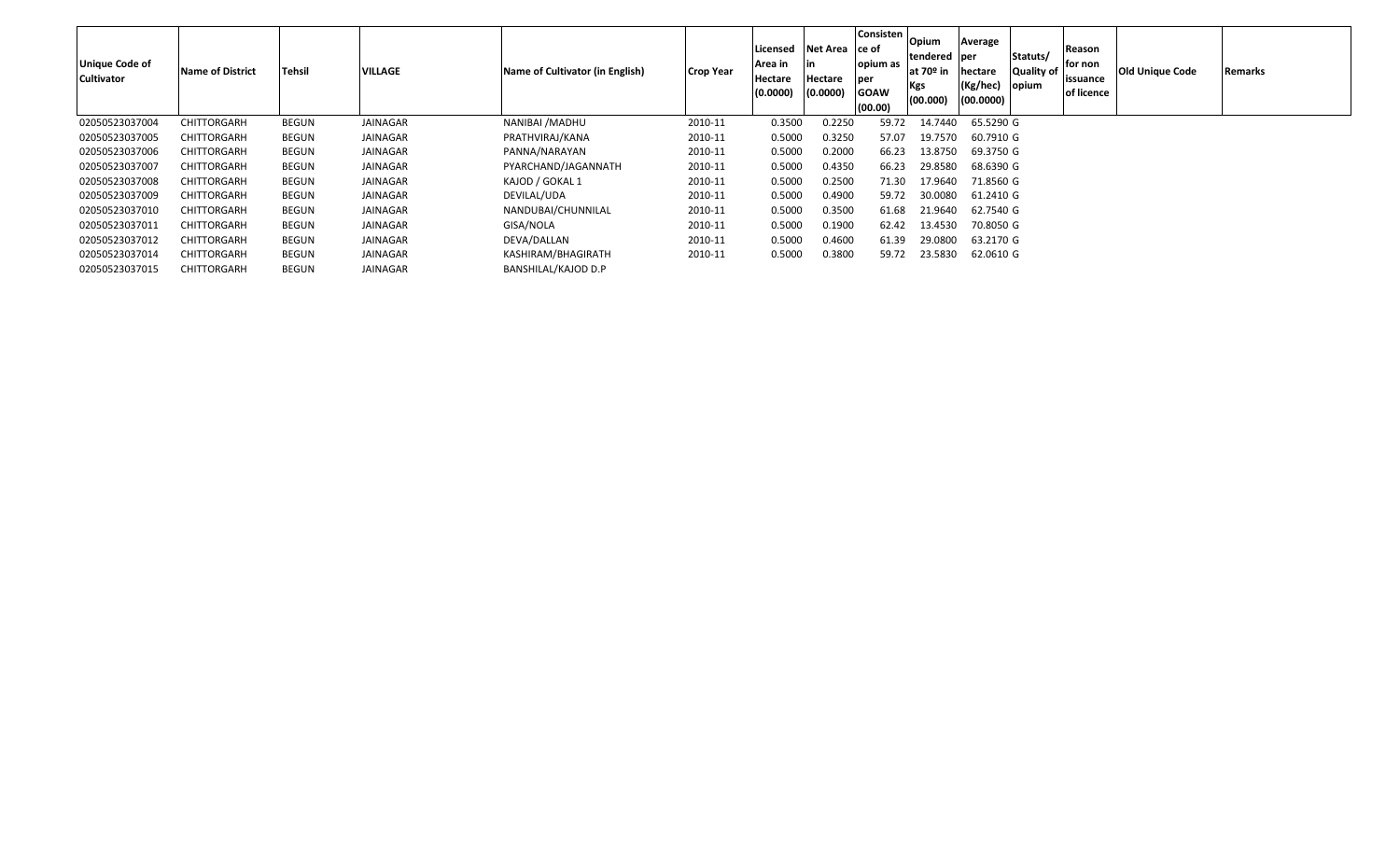|                       |                         |               |                          |                                 |                  |          |                 | Consisten        | Opium         | Average   |                  |            |                        |                 |
|-----------------------|-------------------------|---------------|--------------------------|---------------------------------|------------------|----------|-----------------|------------------|---------------|-----------|------------------|------------|------------------------|-----------------|
|                       |                         |               |                          |                                 |                  | Licensed | <b>Net Area</b> | ce of            | tendered      | per       | Statuts/         | Reason     |                        |                 |
| <b>Unique Code of</b> | <b>Name of District</b> | <b>Tehsil</b> | VILLAGE                  | Name of Cultivator (in English) | <b>Crop Year</b> | Area in  |                 | opium as         | at $70°$ in   | hectare   | <b>Quality o</b> | for non    | <b>Old Unique Code</b> | Remarks         |
| <b>Cultivator</b>     |                         |               |                          |                                 |                  | Hectare  | Hectare         | per              | Kgs           | (Kg/hec)  | opium            | issuance   |                        |                 |
|                       |                         |               |                          |                                 |                  | (0.0000) | (0.0000)        | <b>GOAW</b>      | (00.000)      | (00.0000) |                  | of licence |                        |                 |
| 02050523038008        | CHITTORGARH             | <b>BEGUN</b>  | KHERMALIYA               | GISA/HEERA                      | 2010-11          | 0.5000   | 0.3450          | (00.00)<br>56.43 | 20.5860       | 59.6700 G |                  |            |                        |                 |
| 02050523038009        | CHITTORGARH             | <b>BEGUN</b>  | KHERMALIYA               | DEVILAL/BHOLA                   | 2010-11          | 0.3500   | 0.3050          | 56.49            | 18.5730       | 60.8950 G |                  |            |                        |                 |
| 02050523038010        | CHITTORGARH             | <b>BEGUN</b>  | KHERMALIYA               | HARLAL/KHANA                    | 2010-11          | 0.5000   | 0.4000          | 59.64            | 24.5240       | 61.3100 G |                  |            |                        |                 |
| 02050523038011        | CHITTORGARH             | <b>BEGUN</b>  | KHERMALIYA               | BHANWARLAL/HEERA                | 2010-11          | 0.5000   | 0.2350          | 59.64            | 14.9880       | 63.7790 G |                  |            |                        |                 |
| 02050523038015        | CHITTORGARH             | <b>BEGUN</b>  | KHERMALIYA               | DEVALAL/GOKAL                   | 2010-11          | 0.5000   | 0.4900          | 58.29            | 28.855        | 58.8880 G |                  |            |                        |                 |
| 02050523038016        | CHITTORGARH             | <b>BEGUN</b>  | KHERMALIYA               | KAHAIYAAL/SALAG                 | 2010-11          | 0.5000   | 0.2900          | 59.64            | 19.031        | 65.6240 G |                  |            |                        |                 |
| 02050523038017        | CHITTORGARH             | <b>BEGUN</b>  | KHERMALIYA               | KAHAIYAAL/TULSIRAM              | 2010-11          | 0.5000   | 0.3700          | 58.92            | 23.7590       | 64.2140 G |                  |            |                        |                 |
| 02050523038020        | <b>CHITTORGARH</b>      | <b>BEGUN</b>  | KHERMALIYA               | HAJARILAL/SALAGRAM              | 2010-11          | 0.5000   | 0.4500          | 59.80            | 28.5720       | 63.4930 G |                  |            |                        |                 |
| 02050523038021        | <b>CHITTORGARH</b>      | <b>BEGUN</b>  | KHERMALIYA               | PANNALAL/JAGANNATH              | 2010-11          | 0.5000   | 0.3050          | 58.29            | 19.0460       | 62.4460 G |                  |            |                        |                 |
| 02050523038022        | CHITTORGARH             | <b>BEGUN</b>  | KHERMALIYA               | KASTURIBAI/CHAMPA               | 2010-11          | 0.5000   | 0.3050          | 64.3             | 21.0990       | 69.1770 G |                  |            |                        |                 |
| 02050523038023        | CHITTORGARH             | <b>BEGUN</b>  | KHERMALIYA               | CHUNNIBAI/GANGAARAM             | 2010-11          | 0.5000   | 0.4000          | 61.01            | 24.5250       | 61.3130 G |                  |            |                        |                 |
| 02050523038024        | CHITTORGARH             | <b>BEGUN</b>  | KHERMALIYA               | BALU/SALAGRAM                   | 2010-11          | 0.5000   | 0.3500          | 59.80            | 22.7230       | 64.9230 G |                  |            |                        |                 |
| 02050523038026        | <b>CHITTORGARH</b>      | <b>BEGUN</b>  | KHERMALIYA               | UDAYLAL/KHANA                   | 2010-11          | 0.5000   | 0.2900          | 64.31            | 20.7680       | 71.6140 G |                  |            |                        |                 |
| 02050523038027        | <b>CHITTORGARH</b>      | <b>BEGUN</b>  | KHERMALIYA               | PRTAPIBAI/ SALAGRAM             | 2010-11          | 0.5000   | 0.2300          | 58.92            | 14.2540       | 61.9740 G |                  |            |                        |                 |
| 02050523038028        | CHITTORGARH             | <b>BEGUN</b>  | KHERMALIYA               | LALU/NANARAM                    | 2010-11          | 0.5000   | 0.4200          | 56.17            | 24.4750       | 58.2740 G |                  |            |                        |                 |
| 02050523038029        | <b>CHITTORGARH</b>      | <b>BEGUN</b>  | KHERMALIYA               | SHAMBHULAL/TULSIRAM             | 2010-11          | 0.5000   | 0.2450          | 58.92            | 15.2550       | 62.2650 G |                  |            |                        |                 |
| 02050523038030        | <b>CHITTORGARH</b>      | <b>BEGUN</b>  | KHERMALIYA               | HEERALAL/HOKMA                  | 2010-11          | 0.5000   | 0.3800          | 59.80            | 24.5740       | 64.6680 G |                  |            |                        |                 |
| 02050523038031        | CHITTORGARH             | <b>BEGUN</b>  | KHERMALIYA               | PNNLAL/NARAYAN                  | 2010-11          | 0.5000   | 0.4900          | 56.92            | 29.4250       | 60.0510G  |                  |            |                        |                 |
| 02050523038033        | CHITTORGARH             | <b>BEGUN</b>  | KHERMALIYA               | LABHACHAND/ MADANLAL            | 2010-11          | 0.3500   | 0.2750          | 58.29            | 16.1270       | 58.6440 G |                  |            |                        |                 |
| 02050523039001        | CHITTORGARH             | <b>BEGUN</b>  | TEEKHI KA KHERA          | BHAGIRATH/SITARAM               | 2010-11          | 0.5000   | 0.5050          | 64.37            | 32.9680       | 65.2830 G |                  |            |                        |                 |
| 02050523039002        | CHITTORGARH             | <b>BEGUN</b>  | <b>TEEKHI KA KHERA</b>   | JAMNALAL /AMARCHAND             | 2010-11          | 0.5000   | 0.2500          | 62.22            | 15.6070       | 62.4280 G |                  |            | 02050523071035         | <b>TRANSFER</b> |
| 02050523039003        | CHITTORGARH             | <b>BEGUN</b>  | TEEKHI KA KHERA          | MADHULAL/UDAYRAM                | 2010-11          | 0.5000   | 0.4800          | 61.78            | 31.022        | 64.6290 G |                  |            |                        |                 |
| 02050523039004        | CHITTORGARH             | <b>BEGUN</b>  | TEEKHI KA KHERA          | ANOPIBAI/BHANWARLAL             | 2010-11          | 0.5000   | 0.2000          | 61.48            | 12.6330       | 63.1650 G |                  |            |                        |                 |
| 02050523039005        | CHITTORGARH             | <b>BEGUN</b>  | <b>TEEKHI KA KHERA</b>   | NANALAL/GANGAARAM               | 2010-11          | 0.3500   | 0.3400          | 61.48            | 21.3350       | 62.7500 G |                  |            |                        |                 |
| 02050523039006        | CHITTORGARH             | <b>BEGUN</b>  | <b>TEEKHI KA KHERA</b>   | HEERALAL/BALU                   | 2010-11          | 0.5000   | 0.4600          | 62.73            | 28.9910       | 63.0240 G |                  |            |                        |                 |
| 02050523039007        | CHITTORGARH             | <b>BEGUN</b>  | TEEKHI KA KHERA          | SHANKARLAL/SITARAM              | 2010-11          | 0.5000   | 0.4100          | 62.50            | 26.0000       | 63.4150 G |                  |            |                        |                 |
| 02050523039014        | CHITTORGARH             | <b>BEGUN</b>  | TEEKHI KA KHERA          | PRTAP/DEVA                      | 2010-11          | 0.5000   | 0.5000          | 62.73            | 31.6730       | 63.3460 G |                  |            |                        |                 |
| 02050523040002        | CHITTORGARH             | <b>BEGUN</b>  | GOPALPURA RAJGARH        | UDAYLAL/CHUNNILAL               | 2010-11          | 0.3500   | 0.1500          | 66.16            | 10.2860       | 68.5730 G |                  |            |                        |                 |
| 02050523040003        | CHITTORGARH             | <b>BEGUN</b>  | GOPALPURA RAJGARH        | MOHAN/MODA DHAKAR               | 2010-11          | 0.3500   | 0.3400          | 62.33            | 22.1970       | 65.2850 G |                  |            |                        |                 |
| 02050523040005        | CHITTORGARH             | <b>BEGUN</b>  | GOPALPURA RAJGARH        | LAXMAN SINGH/SHAOBHAG SINGH     | 2010-11          | 0.5000   | 0.3050          | 59.3             | 19.2440       | 63.0950 G |                  |            |                        |                 |
| 02050523040007        | CHITTORGARH             | <b>BEGUN</b>  | GOPALPURA RAJGARH        | MOHNIBAI/KALU                   | 2010-11          | 0.5000   | 0.4200          | 68.53            | 29.1570       | 69.4210 G |                  |            |                        |                 |
| 02050523040010        | CHITTORGARH             | <b>BEGUN</b>  | GOPALPURA RAJGARH        | NANDA/ DEVA                     | 2010-11          | 0.5000   | 0.2700          | 63.4             | 18.801        | 69.6330 G |                  |            |                        |                 |
| 02050523040011        | CHITTORGARH             | <b>BEGUN</b>  | GOPALPURA RAJGARH        | NANIBAI/NANDA                   | 2010-11          | 0.3500   | 0.2950          | 65.3             | 19.5440       | 66.2510 G |                  |            |                        |                 |
| 02050523040012        | <b>CHITTORGARH</b>      | <b>BEGUN</b>  | GOPALPURA RAJGARH        | BHERU/JODHA                     | 2010-11          | 0.5000   | 0.3450          | 56.95            | 20.007        | 57.9910   |                  |            |                        |                 |
| 02050523040013        | CHITTORGARH             | <b>BEGUN</b>  | GOPALPURA RAJGARH        | <b>BALIBAI/KUKA</b>             | 2010-11          | 0.5000   | 0.2250          | 55.98            | 13.4300       | 59.6890 G |                  |            |                        |                 |
| 02050523040014        | CHITTORGARH             | <b>BEGUN</b>  | GOPALPURA RAJGARH        | MOHAN/RUPA                      | 2010-11          | 0.3500   | 0.2600          | 60.7             | 15.9580       | 61.3770 G |                  |            |                        |                 |
| 02050523040015        | <b>CHITTORGARH</b>      | <b>BEGUN</b>  | GOPALPURA RAJGARH        | <b>BRADIBAI/ NANDA</b>          | 2010-11          | 0.3500   | 0.2450          |                  | 56.72 14.9870 | 61.1710   |                  |            |                        |                 |
| 02050523040017        | <b>CHITTORGARH</b>      | <b>BEGUN</b>  | <b>GOPALPURA RAJGARH</b> | NARAYAN/NANDA                   | 2010-11          | 0.3500   | 0.2550          | 56.25            | 14.4840       | 56.8000 G |                  |            |                        |                 |
| 02050523040018        | <b>CHITTORGARH</b>      | <b>BEGUN</b>  | GOPALPURA RAJGARH        | SARJUBAI/NANDA                  | 2010-11          | 0.3500   | 0.3000          | 61.03            | 17.9630       | 59.8770 G |                  |            |                        |                 |
| 02050523040019        | <b>CHITTORGARH</b>      | <b>BEGUN</b>  | GOPALPURA RAJGARH        | BRADICHAND/GANGAARAM            | 2010-11          | 0.3500   | 0.2750          | 65.31            | 18.8200       | 68.4360 G |                  |            |                        |                 |
| 02050523040022        | CHITTORGARH             | <b>BEGUN</b>  | GOPALPURA RAJGARH        | BHERU/DEVA                      | 2010-11          | 0.5000   | 0.1800          | 63.41            | 12.3120       | 68.4000 G |                  |            |                        |                 |
| 02050523041002        | <b>CHITTORGARH</b>      | <b>BEGUN</b>  | RAJGARH                  | NANDA/ DHANNA                   | 2010-11          | 0.5000   | 0.4450          | 49.07            | 23.6660       | 53.1820 G |                  |            |                        |                 |
| 02050523041003        | <b>CHITTORGARH</b>      | <b>BEGUN</b>  | RAJGARH                  | DEVBAI/NEEMA                    | 2010-11          | 0.5000   | 0.4950          | 58.73            | 29.3960       | 59.3860 G |                  |            |                        |                 |
| 02050523041004        | CHITTORGARH             | <b>BEGUN</b>  | RAJGARH                  | BHERULAL/MANGILAL               | 2010-11          | 0.5000   | 0.4750          | 60.73            | 30.1920       | 63.5620 G |                  |            |                        |                 |
| 02050523041007        | <b>CHITTORGARH</b>      | <b>BEGUN</b>  | RAJGARH                  | PYARA/MOTI                      | 2010-11          | 0.5000   | 0.4800          | 51.54            | 25.4920       | 53.1080 G |                  |            |                        |                 |
| 02050523041008        | <b>CHITTORGARH</b>      | <b>BEGUN</b>  | RAJGARH                  | BHERU/SURAJMAL                  | 2010-11          | 0.5000   | 0.4900          | 64.75            | 33.7380       | 68.8530 G |                  |            |                        |                 |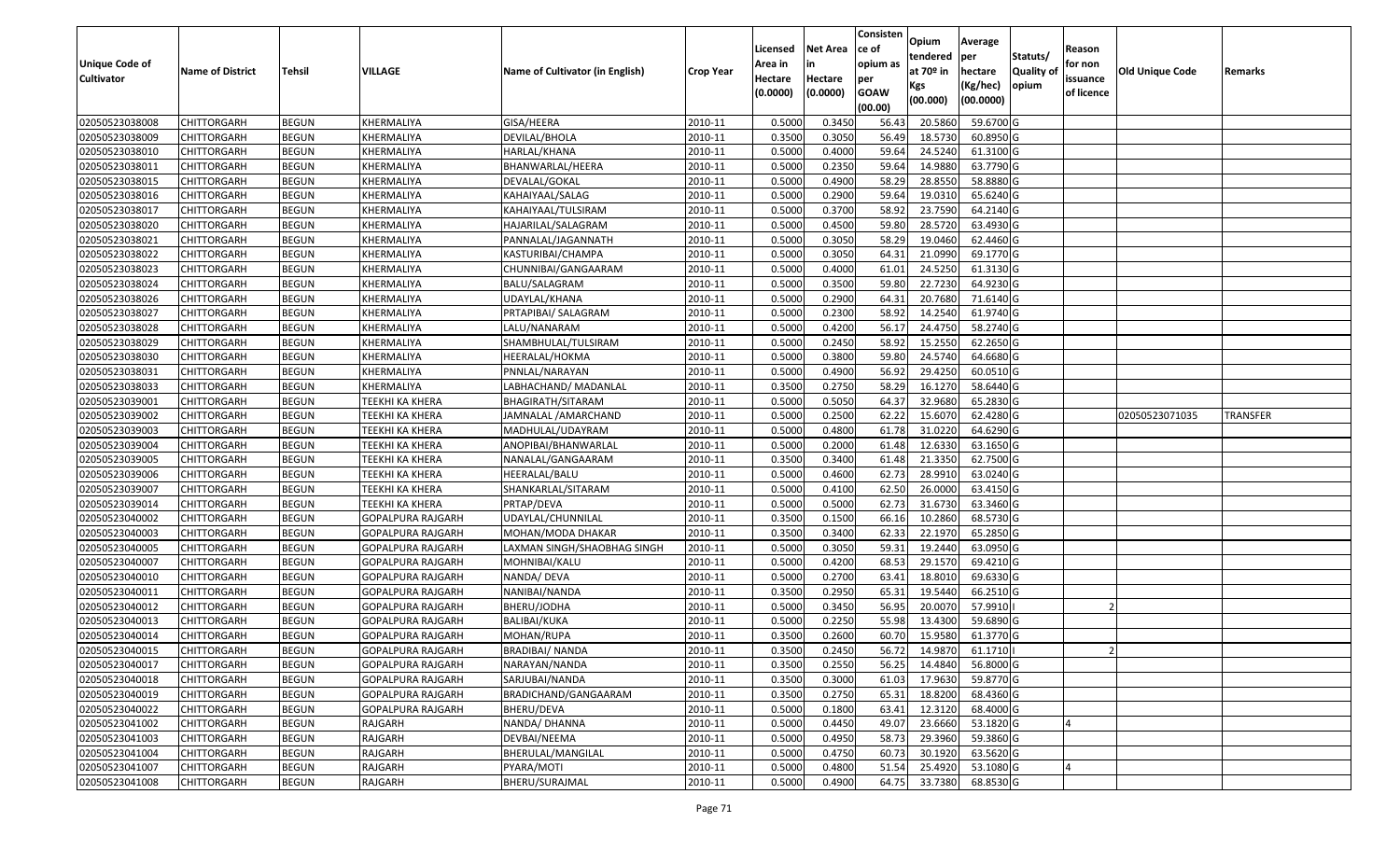| <b>Unique Code of</b><br><b>Cultivator</b> | <b>Name of District</b> | <b>Tehsil</b> | VILLAGE                  | Name of Cultivator (in English) | <b>Crop Year</b> | Licensed<br>Area in<br>Hectare<br>(0.0000) | <b>Net Area</b><br>in<br>Hectare<br>(0.0000) | Consisten<br>ce of<br>opium as<br>per<br><b>GOAW</b><br>(00.00) | Opium<br>tendered<br>at 70º in<br>Kgs<br>(00.000) | Average<br><b>per</b><br>hectare<br>(Kg/hec)<br>(00.0000) | Statuts/<br><b>Quality of</b><br>opium | Reason<br>for non<br>issuance<br>of licence | <b>Old Unique Code</b> | Remarks                                  |
|--------------------------------------------|-------------------------|---------------|--------------------------|---------------------------------|------------------|--------------------------------------------|----------------------------------------------|-----------------------------------------------------------------|---------------------------------------------------|-----------------------------------------------------------|----------------------------------------|---------------------------------------------|------------------------|------------------------------------------|
| 02050523041009                             | <b>CHITTORGARH</b>      | <b>BEGUN</b>  | RAJGARH                  | BHERULAL/RAMCHANDRA             | 2010-11          | 0.5000                                     | 0.4800                                       | 58.73                                                           | 29.5040                                           | 61.4670 G                                                 |                                        |                                             |                        |                                          |
| 02050523041011                             | <b>CHITTORGARH</b>      | <b>BEGUN</b>  | RAJGARH                  | MOHNI BAI/BALU                  | 2010-11          | 0.3500                                     | 0.3450                                       | 52.93                                                           | 19.1920                                           | 55.6290 G                                                 |                                        |                                             |                        |                                          |
| 02050523041017                             | <b>CHITTORGARH</b>      | <b>BEGUN</b>  | RAJGARH                  | BALU/KISHNA                     | 2010-11          | 0.5000                                     | 0.4950                                       | 62.38                                                           | 32.8450                                           | 66.3540 G                                                 |                                        |                                             |                        |                                          |
| 02050523041018                             | <b>CHITTORGARH</b>      | <b>BEGUN</b>  | RAJGARH                  | NANU/LAXMAN                     | 2010-11          | 0.5000                                     | 0.4900                                       | 64.69                                                           | 32.6020                                           | 66.5350 G                                                 |                                        |                                             |                        |                                          |
| 02050523041021                             | <b>CHITTORGARH</b>      | <b>BEGUN</b>  | RAJGARH                  | NOJI BAI / RUPA                 | 2010-11          | 0.5000                                     | 0.4700                                       | 53.37                                                           | 26.9920                                           | 57.4300 G                                                 |                                        | 15                                          |                        |                                          |
| 02050523041026                             | <b>CHITTORGARH</b>      | <b>BEGUN</b>  | RAJGARH                  | MANGIBAI/GISA                   | 2010-11          | 0.5000                                     | 0.2500                                       | 64.75                                                           | 16.4100                                           | 65.6400 G                                                 |                                        |                                             |                        |                                          |
| 02050523041030                             | <b>CHITTORGARH</b>      | <b>BEGUN</b>  | RAJGARH                  | LALI BAI / NGJIRAM              | 2010-11          | 0.5000                                     | 0.4050                                       | 54.80                                                           | 22.8340                                           | 56.3800                                                   |                                        |                                             |                        |                                          |
| 02050523041034                             | <b>CHITTORGARH</b>      | <b>BEGUN</b>  | RAJGARH                  | DEVBAI/JAGANNATH                | 2010-11          | 0.3500                                     | 0.2050                                       | 56.16                                                           | 11.8140                                           | 57.6290 G                                                 |                                        |                                             | 02050521008002         | <b>TRANSFER</b>                          |
| 02050523042001                             | <b>CHITTORGARH</b>      | <b>BEGUN</b>  | UMAR KI KHAL             | GISALAL/HARIRAM                 | 2010-11          | 0.5000                                     | 0.3050                                       | 63.97                                                           | 20.2260                                           | 66.3150 G                                                 |                                        |                                             |                        |                                          |
| 02050523042002                             | <b>CHITTORGARH</b>      | <b>BEGUN</b>  | <b>UMAR KI KHAL</b>      | MADHU/LALU                      | 2010-11          | 0.5000                                     | 0.4250                                       | 63.97                                                           | 28.5110                                           | 67.0850 G                                                 |                                        |                                             |                        |                                          |
| 02050523042005                             | <b>CHITTORGARH</b>      | <b>BEGUN</b>  | UMAR KI KHAL             | PRITVIRAJ/NARAYAN               | 2010-11          | 0.5000                                     | 0.4950                                       | 65.43                                                           | 32.5070                                           | 65.6710 G                                                 |                                        |                                             |                        |                                          |
| 02050523042009                             | <b>CHITTORGARH</b>      | <b>BEGUN</b>  | UMAR KI KHAL             | KAJODI BAI/HEERALAL             | 2010-11          | 0.3500                                     | 0.3100                                       | 56.20                                                           | 17.9500                                           | 57.9030 G                                                 |                                        |                                             |                        |                                          |
| 02050523042012                             | <b>CHITTORGARH</b>      | <b>BEGUN</b>  | <b>UMAR KI KHAL</b>      | BHAVARLAL/DEVA                  | 2010-11          | 0.3500                                     | 0.2400                                       | 59.66                                                           | 14.5330                                           | 60.5540 G                                                 |                                        |                                             |                        |                                          |
| 02050523042013                             | <b>CHITTORGARH</b>      | <b>BEGUN</b>  | UMAR KI KHAL             | MAGNIBAI / MODA                 | 2010-11          | 0.3500                                     | 0.3250                                       | 57.11                                                           | 19.2280                                           | 59.1630 G                                                 |                                        |                                             |                        |                                          |
| 02050523042016                             | <b>CHITTORGARH</b>      | <b>BEGUN</b>  | UMAR KI KHAL             | MANGI BAI / MADHU               | 2010-11          | 0.5000                                     | 0.4900                                       | 60.88                                                           | 30.3430                                           | 61.9240 G                                                 |                                        |                                             |                        |                                          |
| 02050523043003                             | <b>CHITTORGARH</b>      | <b>BEGUN</b>  | NAHARGARH PARSOLI        | SAUKHA/ BAHUGUNA                | 2010-11          | 0.5000                                     | 0.2350                                       | 53.1                                                            | 12.7260                                           | 54.1530                                                   |                                        |                                             |                        |                                          |
| 02050523043004                             | <b>CHITTORGARH</b>      | <b>BEGUN</b>  | NAHARGARH PARSOLI        | CHATURBHUJ/MOHAN                | 2010-11          | 0.3500                                     | 0.3000                                       | 61.62                                                           | 18.8000                                           | 62.6670 G                                                 |                                        |                                             |                        |                                          |
| 02050523043011                             | <b>CHITTORGARH</b>      | <b>BEGUN</b>  | NAHARGARH PARSOLI        | NANDA/HARIRAM                   | 2010-11          | 0.5000                                     | 0.4500                                       | 52.95                                                           | 23.7650                                           | 52.8110 G                                                 |                                        | IΔ                                          |                        |                                          |
| 02050523043013                             | <b>CHITTORGARH</b>      | <b>BEGUN</b>  | NAHARGARH PARSOLI        | RAGUNATH/DEVA                   | 2010-11          | 0.3500                                     | 0.2300                                       | 61.62                                                           | 14.2670                                           | 62.0300 G                                                 |                                        |                                             |                        |                                          |
| 02050523043015                             | <b>CHITTORGARH</b>      | <b>BEGUN</b>  | NAHARGARH PARSOLI        | SEVA/ HARIRAM                   | 2010-11          | 0.5000                                     | 0.4000                                       | 61.48                                                           | 24.8550                                           | 62.1380 G                                                 |                                        |                                             |                        |                                          |
| 02050523043016                             | <b>CHITTORGARH</b>      | <b>BEGUN</b>  | NAHARGARH PARSOLI        | KANA/MOHAN                      | 2010-11          | 0.3500                                     | 0.1800                                       | 64.37                                                           | 12.5470                                           | 69.7060 G                                                 |                                        |                                             |                        |                                          |
| 02050523043017                             | <b>CHITTORGARH</b>      | <b>BEGUN</b>  | NAHARGARH PARSOLI        | LALA/DEVA                       | 2010-11          | 0.3500                                     | 0.2050                                       | 59.30                                                           | 12.6420                                           | 61.6680 G                                                 |                                        |                                             |                        |                                          |
| 02050523043019                             | <b>CHITTORGARH</b>      | <b>BEGUN</b>  | NAHARGARH PARSOLI        | MANGI LAL / RAMCHANDRA          | 2010-11          | 0.5000                                     | 0.3700                                       | 59.30                                                           | 21.1040                                           | 57.0380 G                                                 |                                        |                                             |                        |                                          |
| 02050523043020                             | <b>CHITTORGARH</b>      | <b>BEGUN</b>  | NAHARGARH PARSOLI        | SUKHALAL URF SEVA /HOKMA        | 2010-11          | 0.3500                                     | 0.3300                                       | 55.57                                                           | 19.1140                                           | 57.9210 G                                                 |                                        |                                             |                        |                                          |
| 02050523043022                             | <b>CHITTORGARH</b>      | <b>BEGUN</b>  | <b>NAHARGARH PARSOLI</b> | KANVRA / JAGANNATH              | 2010-11          | 0.3500                                     | 0.3050                                       | 54.04                                                           | 16.6910                                           | 54.7250 G                                                 |                                        |                                             |                        |                                          |
| 02050523043024                             | <b>CHITTORGARH</b>      | <b>BEGUN</b>  | NAHARGARH PARSOLI        | GISA / CHATARR                  | 2010-11          | 0.5000                                     | 0.3200                                       | 51.60                                                           | 17.1420                                           | 53.5690 G                                                 |                                        |                                             |                        |                                          |
| 02050523043028                             | <b>CHITTORGARH</b>      | <b>BEGUN</b>  | NAHARGARH PARSOLI        | ONKAR / GISA                    | 2010-11          | 0.5000                                     | 0.3100                                       | 51.87                                                           | 16.1850                                           | 52.2100 G                                                 |                                        |                                             |                        |                                          |
| 02050523043029                             | <b>CHITTORGARH</b>      | <b>BEGUN</b>  | NAHARGARH PARSOLI        | RAMCHANDRA/HEERA                | 2010-11          | 0.5000                                     | 0.4950                                       | 64.37                                                           | 32.7470                                           | 66.1560 G                                                 |                                        |                                             |                        |                                          |
| 02050523043030                             | <b>CHITTORGARH</b>      | <b>BEGUN</b>  | <b>NAHARGARH PARSOLI</b> | HEMA/ DEVI LAL                  | 2010-11          | 0.5000                                     | 0.4900                                       | 50.98                                                           | 25.6970                                           | 52.4430 G                                                 |                                        |                                             |                        |                                          |
| 02050523043031                             | <b>CHITTORGARH</b>      | <b>BEGUN</b>  | NAHARGARH PARSOLI        | BHANWARLAL/DHANNA               | 2010-11          | 0.3500                                     | 0.3350                                       | 64.94                                                           | 23.0150                                           | 68.7010 G                                                 |                                        |                                             |                        |                                          |
| 02050523044002                             | <b>CHITTORGARH</b>      | <b>BEGUN</b>  | HARDEVPURA               | DEVA / NANA                     | 2010-11          | 0.5000                                     | 0.2950                                       | 64.09                                                           | 19.0180                                           | 64.4680 G                                                 |                                        |                                             | 02050523011039         | <b>TRANSFER</b>                          |
| 02050523044003                             | <b>CHITTORGARH</b>      | <b>BEGUN</b>  | HARDEVPURA               | UDA /VENA                       | 2010-11          | 0.3500                                     | 0.3300                                       | 69.28                                                           | 23.5320                                           | 71.3090 G                                                 |                                        |                                             | 02050523011044         | TRANSFER                                 |
| 02050523044008                             | <b>CHITTORGARH</b>      | <b>BEGUN</b>  | HARDEVPURA               | KANA / GOPI                     | 2010-11          | 0.3500                                     | 0.2450                                       | 64.09                                                           | 15.9930                                           | 65.2780 G                                                 |                                        |                                             | 02050523014053         | <b>TRANSFER</b>                          |
| 02050523044010                             | <b>CHITTORGARH</b>      | <b>BEGUN</b>  | HARDEVPURA               | DAULA / MODA                    | 2010-11          | 0.3500                                     | 0.3050                                       | 68.35                                                           | 21.5120                                           | 70.5310 G                                                 |                                        |                                             | 02050523011019         | <b>TRANSFER</b>                          |
| 02050523044012                             | <b>CHITTORGARH</b>      | <b>BEGUN</b>  | HARDEVPURA               | GISIBAI/BARDA                   | 2010-11          | 0.5000                                     | 0.2500                                       | 68.35                                                           | 17.0880                                           | 68.3520 G                                                 |                                        |                                             | 02050523011031         | TRANSFER / NAME<br>CHANGE                |
| 02050523044013                             | CHITTORGARH             | <b>BEGUN</b>  | <b>HARDEVPURA</b>        | NOLA / NANDA                    | 2010-11          | 0.5000                                     | 0.2900                                       | 68.35                                                           |                                                   | 20.1180 69.3720 G                                         |                                        |                                             | 02050523011041         | <b>TRANSFER</b>                          |
| 02050523044014                             | <b>CHITTORGARH</b>      | <b>BEGUN</b>  | HARDEVPURA               | KAMLIBAI /UDA                   | 2010-11          | 0.5000                                     | 0.2900                                       | 71.00                                                           | 21.3390                                           | 73.5830 G                                                 |                                        |                                             | 02050523011042         | <b>TRANSFER</b>                          |
| 02050523045002                             | <b>CHITTORGARH</b>      | <b>BEGUN</b>  | AMARPURA PARSOLI         | <b>BHANWAR LAL /HEMA</b>        | 2010-11          | 0.5000                                     | 0.4100                                       | 50.20                                                           | 22.1110                                           | 53.9290 G                                                 |                                        | IΔ                                          |                        |                                          |
| 02050523045005                             | <b>CHITTORGARH</b>      | <b>BEGUN</b>  | AMARPURA PARSOLI         | KANHAIYA LAL / SHRVAN           | 2010-11          | 0.5000                                     | 0.2500                                       | 57.75                                                           | 14.6980                                           | 58.7920 G                                                 |                                        |                                             |                        | TRANSFER / NAHARGARH<br>PARSOLI (BENGUN) |
| 02050523045007                             | <b>CHITTORGARH</b>      | <b>BEGUN</b>  | AMARPURA PARSOLI         | <b>BALU /NANDA</b>              | 2010-11          | 0.5000                                     | 0.4950                                       | 60.28                                                           | 33.3060                                           | 67.2850 G                                                 |                                        |                                             |                        | TRANSFER / NAHARGARH<br>PARSOLI (BENGUN) |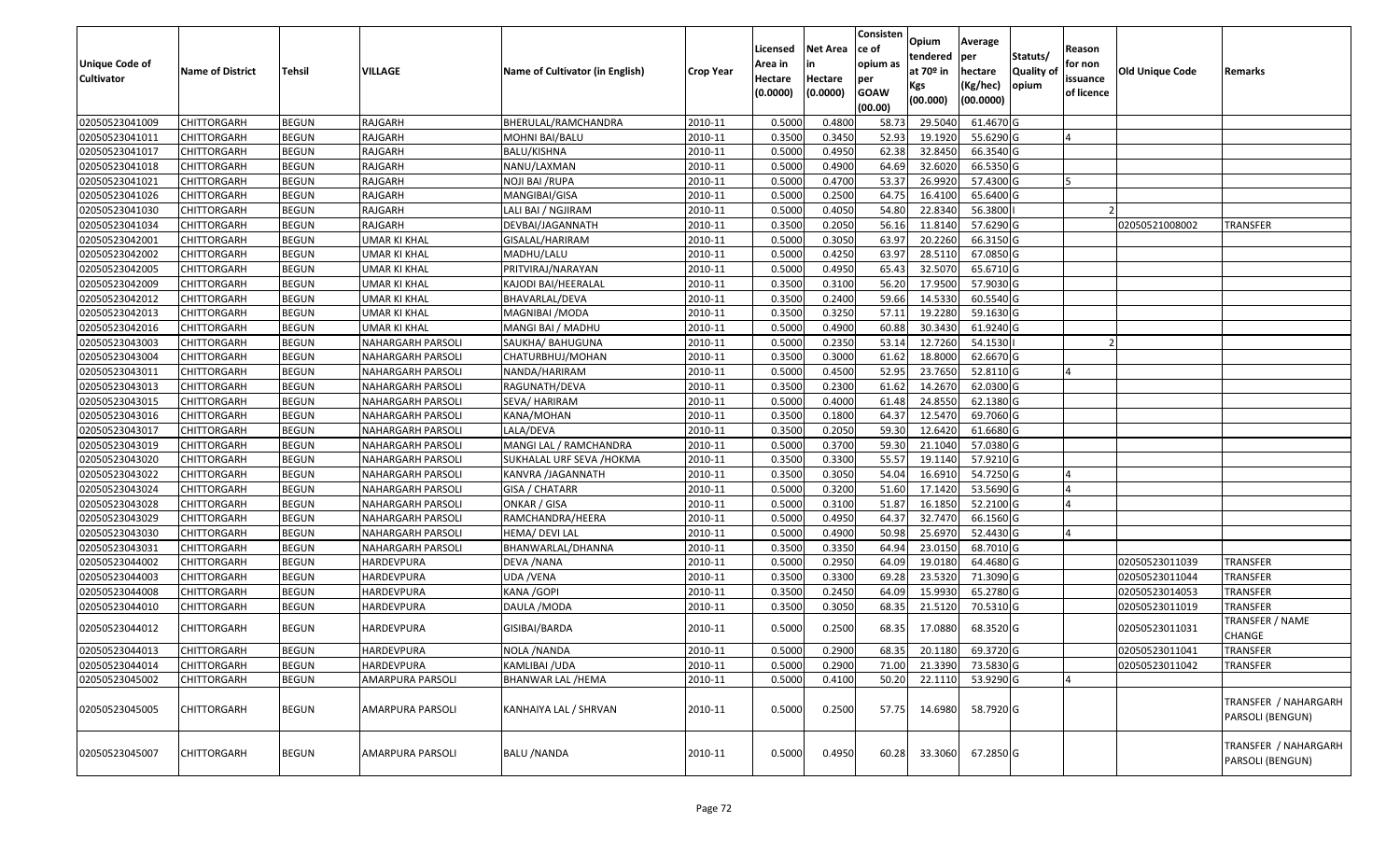| <b>Unique Code of</b><br>Cultivator | <b>Name of District</b> | Tehsil       | <b>VILLAGE</b>   | Name of Cultivator (in English) | <b>Crop Year</b> | Licensed<br>Area in<br>Hectare<br>(0.0000) | Net Area<br>Hectare<br>(0.0000) | Consisten<br>ce of<br>opium as<br>per<br><b>GOAW</b><br>(00.00) | Opium<br>tendered<br>at 70º in<br>Kgs<br>(00.000) | Average<br>per<br>hectare<br>(Kg/hec)<br>(00.0000) | Statuts/<br>Quality of<br>opium | Reason<br>for non<br>issuance<br>of licence | Old Unique Code | Remarks                                           |
|-------------------------------------|-------------------------|--------------|------------------|---------------------------------|------------------|--------------------------------------------|---------------------------------|-----------------------------------------------------------------|---------------------------------------------------|----------------------------------------------------|---------------------------------|---------------------------------------------|-----------------|---------------------------------------------------|
| 02050523045010                      | <b>CHITTORGARH</b>      | <b>BEGUN</b> | AMARPURA PARSOLI | HARLAL / BARDA                  | 2010-11          | 0.3500                                     | 0.3500                          | 57.75                                                           | 20.8610                                           | 59.6030 G                                          |                                 |                                             |                 | TRANSFER / NAHARGARH<br>PARSOLI (BENGUN)          |
| 02050523045020                      | <b>CHITTORGARH</b>      | <b>BEGUN</b> | AMARPURA PARSOLI | HARICHAND / DEVA                | 2010-11          | 0.5000                                     | 0.4550                          | 54.90                                                           | 27.0050                                           | 59.3520                                            |                                 |                                             |                 |                                                   |
| 02050523045022                      | CHITTORGARH             | <b>BEGUN</b> | AMARPURA PARSOLI | MEGA / GANGAA RAM               | 2010-11          | 0.5000                                     | 0.4150                          | 47.04                                                           | 19.7980                                           | 47.7060 G                                          |                                 |                                             |                 |                                                   |
| 02050523045023                      | <b>CHITTORGARH</b>      | <b>BEGUN</b> | AMARPURA PARSOLI | DAYARAM / MOTI                  | 2010-11          | 0.5000                                     | 0.2550                          | 62.96                                                           | 17.5880                                           | 68.9730 G                                          |                                 |                                             |                 | TRANSFER / NAHARGARH<br>PARSOLI (BENGUN)          |
| 02050523045024                      | <b>CHITTORGARH</b>      | <b>BEGUN</b> | AMARPURA PARSOLI | <b>KESARI BAI / BHERU</b>       | 2010-11          | 0.5000                                     | 0.4750                          | 53.00                                                           | 29.3110                                           | 61.7070 G                                          |                                 |                                             |                 |                                                   |
| 02050523045025                      | <b>CHITTORGARH</b>      | <b>BEGUN</b> | AMARPURA PARSOLI | AMAR CHAND / RUPA               | 2010-11          | 0.5000                                     | 0.2500                          | 47.59                                                           | 13.1630                                           | 52.6520 G                                          |                                 |                                             |                 |                                                   |
| 02050523045026                      | <b>CHITTORGARH</b>      | <b>BEGUN</b> | AMARPURA PARSOLI | MANGI LAL / MOTI                | 2010-11          | 0.5000                                     | 0.2000                          | 52.51                                                           | 10.6990                                           | 53.4950 G                                          |                                 |                                             |                 |                                                   |
| 02050523045032                      | CHITTORGARH             | <b>BEGUN</b> | AMARPURA PARSOLI | LABHA CHAND / KISHOR            | 2010-11          | 0.3500                                     | 0.2650                          | 57.75                                                           | 16.0660                                           | 60.6260 G                                          |                                 |                                             |                 | TRANSFER / SHADI<br>(BENGUN)                      |
| 02050523046001                      | CHITTORGARH             | <b>BEGUN</b> | <b>POHPURA</b>   | GHISI BAI / KANHAIYA LAL        | 2010-11          | 0.5000                                     | 0.3350                          | 59.51                                                           | 21.9660                                           | 65.5700 G                                          |                                 |                                             |                 |                                                   |
| 02050523046002                      | CHITTORGARH             | <b>BEGUN</b> | <b>POHPURA</b>   | MEGA / DUNGA                    | 2010-11          | 0.5000                                     | 0.4950                          | 57.87                                                           | 30.0970                                           | 60.8020 G                                          |                                 |                                             |                 |                                                   |
| 02050523046003                      | <b>CHITTORGARH</b>      | <b>BEGUN</b> | <b>POHPURA</b>   | MANGI LAL / NATHU               | 2010-11          | 0.5000                                     | 0.4950                          | 62.40                                                           | 30.7460                                           | 62.1130 G                                          |                                 |                                             |                 |                                                   |
| 02050523046009                      | <b>CHITTORGARH</b>      | <b>BEGUN</b> | <b>POHPURA</b>   | DAKHI BAI / KASHI RAM           | 2010-11          | 0.5000                                     | 0.2500                          | 52.73                                                           | 16.9120                                           | 67.6480 G                                          |                                 |                                             |                 |                                                   |
| 02050523046010                      | <b>CHITTORGARH</b>      | <b>BEGUN</b> | <b>POHPURA</b>   | DEVI LAL / CHUNNI LAL           | 2010-11          | 0.3500                                     | 0.3000                          | 55.81                                                           | 16.6030                                           | 55.3430 G                                          |                                 |                                             |                 |                                                   |
| 02050523046014                      | <b>CHITTORGARH</b>      | <b>BEGUN</b> | <b>POHPURA</b>   | MOTI LAL / DHANNA               | 2010-11          | 0.5000                                     | 0.4750                          | 58.50                                                           | 31.4620                                           | 66.2360 G                                          |                                 |                                             |                 |                                                   |
| 02050523046017                      | <b>CHITTORGARH</b>      | <b>BEGUN</b> | <b>POHPURA</b>   | RAMLAL/ MANGI LAL               | 2010-11          | 0.5000                                     | 0.4950                          | 64.85                                                           | 32.7560                                           | 66.1740 G                                          |                                 |                                             |                 |                                                   |
| 02050523046020                      | <b>CHITTORGARH</b>      | <b>BEGUN</b> | <b>POHPURA</b>   | RATAN LAL/ CHOGA LAL            | 2010-11          | 0.5000                                     | 0.2050                          | 58.71                                                           | 12.7290                                           | 62.0930 G                                          |                                 |                                             |                 |                                                   |
| 02050523047004                      | <b>CHITTORGARH</b>      | <b>BEGUN</b> | PARSOLI          | <b>GOPI / BHAGIRATH</b>         | 2010-11          | 0.5000                                     | 0.5000                          | 65.61                                                           | 34.0580                                           | 68.1160 G                                          |                                 |                                             | 02050523045031  | TRANSFER / TRANSFER /<br><b>KHERPURA (BENGUN)</b> |
| 02050523047006                      | CHITTORGARH             | <b>BEGUN</b> | PARSOLI          | SHYAM LAL / BANSHI LAL          | 2010-11          | 0.3500                                     | 0.2450                          | 56.45                                                           | 15.1000                                           | 61.6330 G                                          |                                 |                                             |                 | TRANSFER / KHERPURA<br>(BENGUN)                   |
| 02050523047011                      | <b>CHITTORGARH</b>      | <b>BEGUN</b> | PARSOLI          | BHERU LAL / MUL CHAND           | 2010-11          | 0.5000                                     | 0.5100                          | 52.64                                                           | 27.1660                                           | 53.2670                                            |                                 |                                             |                 |                                                   |
| 02050523047014                      | CHITTORGARH             | <b>BEGUN</b> | PARSOLI          | JAYKISHAN/ RAMLAL               | 2010-11          | 0.3500                                     | 0.2000                          | 62.61                                                           | 12.1870                                           | 60.9350 G                                          |                                 |                                             |                 | TRANSFER / PALANPUR<br>(BENGUN)                   |
| 02050523047017                      | <b>CHITTORGARH</b>      | <b>BEGUN</b> | PARSOLI          | SHANTI LAL / FTTA               | 2010-11          | 0.3500                                     | 0.3200                          | 58.20                                                           | 18.8290                                           | 58.8410 G                                          |                                 |                                             |                 | TRANSFER / NAHARGARH<br>PARSOLI (BENGUN)          |
| 02050523047020                      | CHITTORGARH             | <b>BEGUN</b> | PARSOLI          | SITARAM / TULSIRAM              | 2010-11          | 0.3500                                     | 0.2050                          | 58.20                                                           | 12.0110                                           | 58.5900 G                                          |                                 |                                             |                 | TRANSFER / KHERPURA<br>(BENGUN)                   |
| 02050523063001                      | <b>CHITTORGARH</b>      | <b>BEGUN</b> | SUWANIYA         | ARJUN/DEEPAGANVAR               | 2010-11          | 0.5000                                     | 0.4750                          | 67.04                                                           | 32.2890                                           | 67.9770 G                                          |                                 |                                             |                 |                                                   |
| 02050523063003                      | CHITTORGARH             | <b>BEGUN</b> | SUWANIYA         | PRTAP/ONKAR                     | 2010-11          | 0.5000                                     | 0.4000                          | 64.01                                                           | 26.0050                                           | 65.0130 G                                          |                                 |                                             |                 |                                                   |
| 02050523063004                      | <b>CHITTORGARH</b>      | <b>BEGUN</b> | SUWANIYA         | BHERU/MOHAN                     | 2010-11          | 0.5000                                     | 0.2900                          | 67.25                                                           | 20.2020                                           | 69.6620 G                                          |                                 |                                             |                 |                                                   |
| 02050523063005                      | CHITTORGARH             | <b>BEGUN</b> | SUWANIYA         | DEVILAL/BHANWARLAL              | 2010-11          | 0.3500                                     | 0.3150                          | 66.15                                                           | 20.7310                                           | 65.8130 G                                          |                                 |                                             |                 |                                                   |
| 02050523063006                      | <b>CHITTORGARH</b>      | <b>BEGUN</b> | SUWANIYA         | NANA URF FORIYA/KISHNA          | 2010-11          | 0.5000                                     | 0.2550                          | 66.15                                                           | 17.2630                                           | 67.6980 G                                          |                                 |                                             |                 |                                                   |
| 02050523063008                      | <b>CHITTORGARH</b>      | <b>BEGUN</b> | SUWANIYA         | SUNDRLAL/CHENA                  | 2010-11          | 0.5000                                     | 0.2850                          | 67.18                                                           | 19.4050                                           | 68.0880 G                                          |                                 |                                             |                 |                                                   |
| 02050523063009                      | <b>CHITTORGARH</b>      | <b>BEGUN</b> | SUWANIYA         | GOKUL/MUNSHI (GANVAR)           | 2010-11          | 0.5000                                     | 0.5050                          | 66.15                                                           | 34.0390                                           | 67.4040 G                                          |                                 |                                             |                 |                                                   |
| 02050523063010                      | <b>CHITTORGARH</b>      | <b>BEGUN</b> | SUWANIYA         | CHANDNIBAI/PRTAP                | 2010-11          | 0.5000                                     | 0.1950                          | 58.88                                                           | 11.8410                                           | 60.7230 G                                          |                                 |                                             |                 |                                                   |
| 02050523063011                      | <b>CHITTORGARH</b>      | <b>BEGUN</b> | SUWANIYA         | SHANTILAL / BALU DAROGA         | 2010-11          | 0.5000                                     | 0.2500                          | 67.18                                                           | 17.0460                                           | 68.1840 G                                          |                                 |                                             |                 |                                                   |
| 02050523063012                      | <b>CHITTORGARH</b>      | <b>BEGUN</b> | SUWANIYA         | RAMDAYAL/SULTAN                 | 2010-11          | 0.5000                                     | 0.4150                          | 61.18                                                           | 25.6710                                           | 61.8580 G                                          |                                 |                                             |                 |                                                   |
| 02050523063013                      | <b>CHITTORGARH</b>      | <b>BEGUN</b> | SUWANIYA         | MODIRAM/HEERA DROGA             | 2010-11          | 0.5000                                     | 0.2950                          | 68.02                                                           | 20.2350                                           | 68.5930 G                                          |                                 |                                             |                 |                                                   |
| 02050523063014                      | <b>CHITTORGARH</b>      | <b>BEGUN</b> | SUWANIYA         | BHERU/HARIKISHAN                | 2010-11          | 0.5000                                     | 0.2100                          | 67.85                                                           | 14.1470                                           | 67.3670 G                                          |                                 |                                             |                 |                                                   |
| 02050523063015                      | <b>CHITTORGARH</b>      | <b>BEGUN</b> | SUWANIYA         | PRATHVIRAJ/MOHAN(HAJURI)        | 2010-11          | 0.5000                                     | 0.2150                          | 64.53                                                           | 14.2460                                           | 66.2600 G                                          |                                 |                                             |                 |                                                   |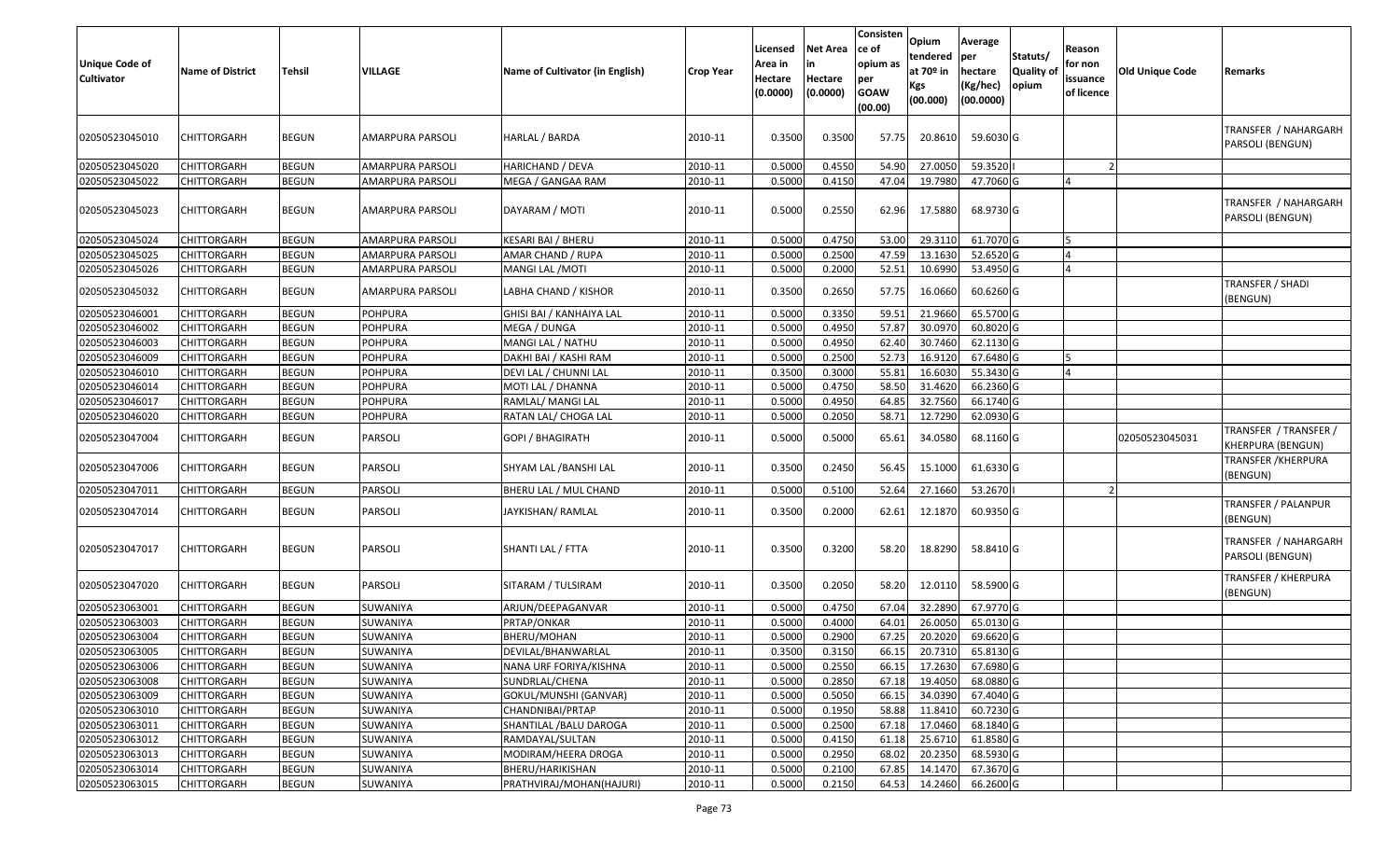| <b>Unique Code of</b><br><b>Cultivator</b> | Name of District   | Tehsil       | <b>VILLAGE</b> | Name of Cultivator (in English) | <b>Crop Year</b> | Licensed<br>Area in<br>Hectare<br>(0.0000) | Net Area<br>Hectare<br>(0.0000) | Consisten<br>ce of<br>opium as<br>per<br><b>GOAW</b><br>(00.00) | Opium<br>tendered per<br>at 70º in<br>Kgs<br>(00.000) | Average<br>hectare<br>(Kg/hec)<br>(00.0000) | Statuts/<br><b>Quality of</b><br>opium | Reason<br>for non<br>issuance<br>of licence | <b>Old Unique Code</b> | Remarks |
|--------------------------------------------|--------------------|--------------|----------------|---------------------------------|------------------|--------------------------------------------|---------------------------------|-----------------------------------------------------------------|-------------------------------------------------------|---------------------------------------------|----------------------------------------|---------------------------------------------|------------------------|---------|
| 02050523063016                             | CHITTORGARH        | <b>BEGUN</b> | SUWANIYA       | CHUNNILAL/HAJARI BHIL           | 2010-11          | 0.3500                                     | 0.3300                          | 64.53                                                           | 21.5010                                               | 65.1550 G                                   |                                        |                                             |                        |         |
| 02050523063017                             | CHITTORGARH        | <b>BEGUN</b> | SUWANIYA       | RAMESHVAR/RTIRAM BAI            | 2010-11          | 0.5000                                     | 0.4150                          | 64.53                                                           | 26.6670                                               | 64.2580 G                                   |                                        |                                             |                        |         |
| 02050523063018                             | <b>CHITTORGARH</b> | <b>BEGUN</b> | SUWANIYA       | KAHAIYAAL/MANGILAL HAJURI       | 2010-11          | 0.5000                                     | 0.2150                          | 67.85                                                           | 14.4110                                               | 67.0280 G                                   |                                        |                                             |                        |         |
| 02050523063019                             | <b>CHITTORGARH</b> | <b>BEGUN</b> | SUWANIYA       | BRADIBAI/JAYRAM                 | 2010-11          | 0.5000                                     | 0.4600                          | 67.44                                                           | 31.8170                                               | 69.1670 G                                   |                                        |                                             |                        |         |
| 02050523063020                             | CHITTORGARH        | <b>BEGUN</b> | SUWANIYA       | JDAVBAI/GOKAL                   | 2010-11          | 0.5000                                     | 0.3000                          | 67.44                                                           | 20.7340                                               | 69.1130 G                                   |                                        |                                             |                        |         |
| 02050523063021                             | CHITTORGARH        | <b>BEGUN</b> | SUWANIYA       | RAMDAYAL/VENA                   | 2010-11          | 0.3500                                     | 0.1950                          | 61.18                                                           | 12.0860                                               | 61.9790 G                                   |                                        |                                             |                        |         |
| 02050523063022                             | CHITTORGARH        | <b>BEGUN</b> | SUWANIYA       | HARISINGH/JDAV(GANVAR)          | 2010-11          | 0.5000                                     | 0.4050                          | 58.88                                                           | 24.3220                                               | 60.0540 G                                   |                                        |                                             |                        |         |
| 02050523063023                             | CHITTORGARH        | <b>BEGUN</b> | SUWANIYA       | JITMAL/RUPLAL BAI               | 2010-11          | 0.5000                                     | 0.4300                          | 67.85                                                           | 29.1910                                               | 67.8860 G                                   |                                        |                                             |                        |         |
| 02050523063024                             | CHITTORGARH        | <b>BEGUN</b> | SUWANIYA       | LADU/MAYARAM                    | 2010-11          | 0.5000                                     | 0.2800                          | 58.18                                                           | 19.7290                                               | 70.4610 G                                   |                                        |                                             |                        |         |
| 02050523063025                             | CHITTORGARH        | <b>BEGUN</b> | SUWANIYA       | MUNSHI/RSAL GANVAR              | 2010-11          | 0.3500                                     | 0.3350                          | 61.18                                                           | 21.1140                                               | 63.0270 G                                   |                                        |                                             |                        |         |
| 02050523063027                             | <b>CHITTORGARH</b> | <b>BEGUN</b> | SUWANIYA       | GUMA/MUNSHI                     | 2010-11          | 0.5000                                     | 0.3500                          | 67.44                                                           | 24.3830                                               | 69.6660 G                                   |                                        |                                             |                        |         |
| 02050523063028                             | CHITTORGARH        | <b>BEGUN</b> | SUWANIYA       | MANGILAL/RUPA                   | 2010-11          | 0.3500                                     | 0.2100                          | 68.18                                                           | 14.2220                                               | 67.7240 G                                   |                                        |                                             |                        |         |
| 02050523063029                             | CHITTORGARH        | <b>BEGUN</b> | SUWANIYA       | RAJIBAI/RAYSINGH                | 2010-11          | 0.5000                                     | 0.2950                          | 62.41                                                           | 18.6280                                               | 63.1460 G                                   |                                        |                                             |                        |         |
| 02050523063030                             | CHITTORGARH        | <b>BEGUN</b> | SUWANIYA       | CHANDIBAI/BHERU                 | 2010-11          | 0.3500                                     | 0.3500                          | 58.88                                                           | 21.1100                                               | 60.3140 G                                   |                                        |                                             |                        |         |
| 02050523063031                             | CHITTORGARH        | <b>BEGUN</b> | SUWANIYA       | RAMA/HEMA GANVAR                | 2010-11          | 0.5000                                     | 0.4000                          | 66.32                                                           | 26.8450                                               | 67.1130 G                                   |                                        |                                             |                        |         |
| 02050523063032                             | <b>CHITTORGARH</b> | <b>BEGUN</b> | SUWANIYA       | BHIMA/MUNSHI GANVAR             | 2010-11          | 0.5000                                     | 0.5050                          | 66.32                                                           | 33.8850                                               | 67.0990 G                                   |                                        |                                             |                        |         |
| 02050523063033                             | CHITTORGARH        | <b>BEGUN</b> | SUWANIYA       | <b>MITA</b>                     |                  |                                            |                                 |                                                                 |                                                       |                                             |                                        |                                             |                        |         |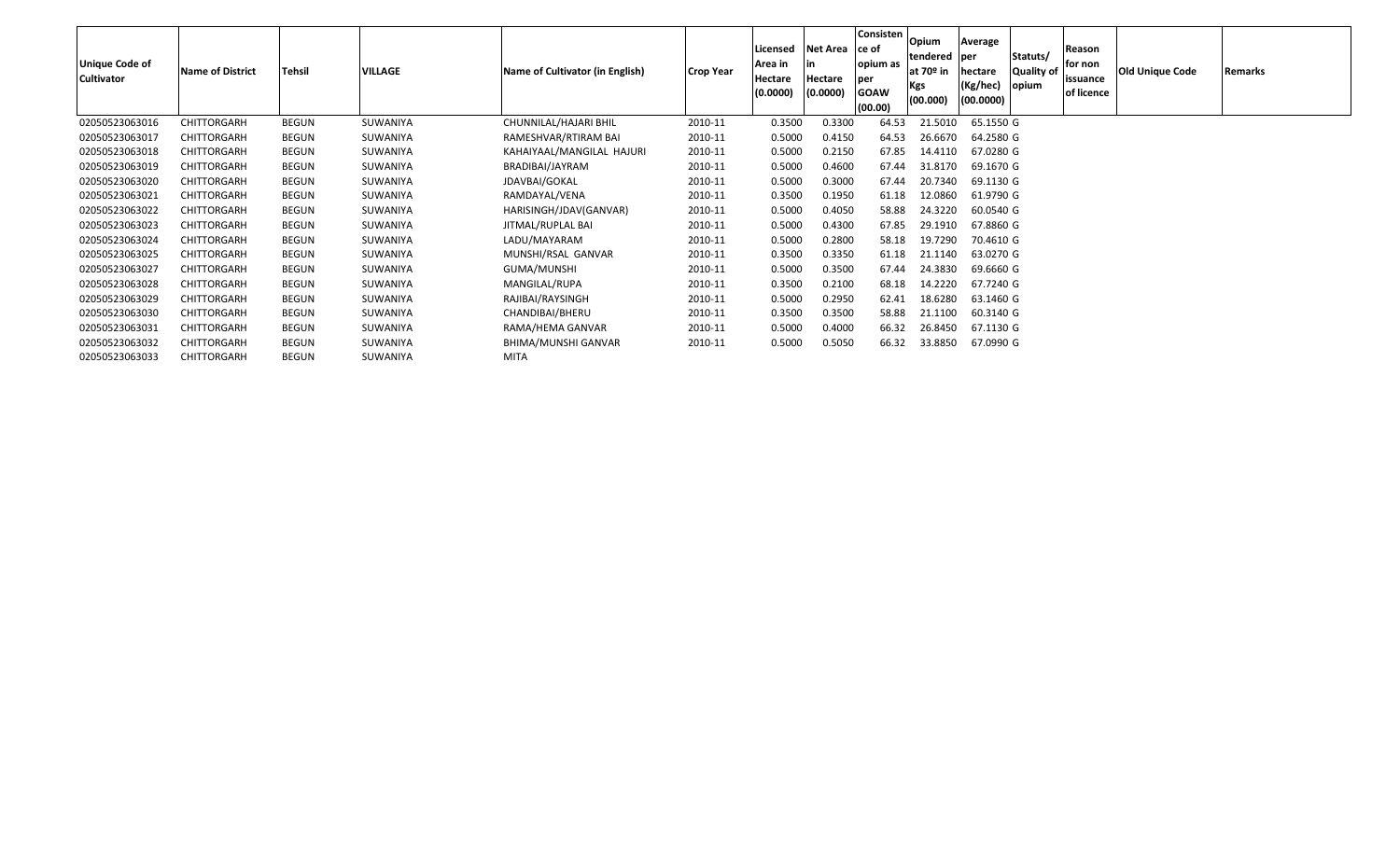| Unique Code of<br>Cultivator | <b>Name of District</b> | Tehsil       | <b>VILLAGE</b> | <b>Name of Cultivator (in English)</b> | <b>Crop Year</b> | Licensed<br>Area in<br>Hectare<br>(0.0000) | Net Area<br>Hectare<br>(0.0000) | Consisten<br>ce of<br>opium as<br>per<br><b>GOAW</b><br>(00.00) | <b>Opium</b><br>tendered<br>at 70º in<br>Kgs<br>(00.000) | Average<br>per<br>hectare<br>(Kg/hec)<br>(00.0000) | Statuts/<br>Quality of<br>opium | Reason<br>for non<br>issuance<br>of licence | Old Unique Code | Remarks |
|------------------------------|-------------------------|--------------|----------------|----------------------------------------|------------------|--------------------------------------------|---------------------------------|-----------------------------------------------------------------|----------------------------------------------------------|----------------------------------------------------|---------------------------------|---------------------------------------------|-----------------|---------|
| 02050523063065               | <b>CHITTORGARH</b>      | <b>BEGUN</b> | SUWANIYA       | SHORAM/ONKAR                           | 2010-11          | 0.5000                                     | 0.4300                          | 34.70                                                           | 28.0350                                                  | 65.1980 G                                          |                                 |                                             |                 |         |
| 02050523063066               | CHITTORGARH             | <b>BEGUN</b> | SUWANIYA       | CHAGNA/PRBHU                           | 2010-11          | 0.5000                                     | 0.2800                          | 70.59                                                           | 19.8310                                                  | 70.8250 G                                          |                                 |                                             |                 |         |
| 02050523063067               | CHITTORGARH             | <b>BEGUN</b> | SUWANIYA       | JAYRAM /KASHIRAM                       | 2010-11          | 0.3500                                     | 0.3000                          | 64.71                                                           | 19.4670                                                  | 64.8900 G                                          |                                 |                                             |                 |         |
| 02050523063068               | <b>CHITTORGARH</b>      | <b>BEGUN</b> | SUWANIYA       | GISA A/S CHAMPA/RTIRAM                 | 2010-11          | 0.5000                                     | 0.2000                          | 70.65                                                           | 13.4080                                                  | 67.0400 G                                          |                                 |                                             |                 |         |
| 02050523063069               | CHITTORGARH             | <b>BEGUN</b> | SUWANIYA       | MADAN LAL / BALU                       | 2010-11          | 0.5000                                     | 0.4550                          | 64.71                                                           | 29.1420                                                  | 64.0480 G                                          |                                 |                                             |                 |         |
| 02050523063070               | <b>CHITTORGARH</b>      | <b>BEGUN</b> | SUWANIYA       | BRJIBAI/MANGU                          | 2010-11          | 0.5000                                     | 0.4050                          | 65.82                                                           | 26.5770                                                  | 65.6220 G                                          |                                 |                                             |                 |         |
| 02050523063071               | CHITTORGARH             | <b>BEGUN</b> | SUWANIYA       | SHANTIBAI @ SAYANI/CHATRRBHUJ          | 2010-11          | 0.3500                                     | 0.2950                          | 62.23                                                           | 18.7590                                                  | 63.5900 G                                          |                                 |                                             |                 |         |
| 02050523063072               | <b>CHITTORGARH</b>      | <b>BEGUN</b> | SUWANIYA       | GIRDHARI/KAJOD                         | 2010-11          | 0.5000                                     | 0.1600                          | 64.71                                                           | 10.5160                                                  | 65.7250 G                                          |                                 |                                             |                 |         |
| 02050523063073               | <b>CHITTORGARH</b>      | <b>BEGUN</b> | SUWANIYA       | DHULIBAI/RAMSINGH                      | 2010-11          | 0.5000                                     | 0.2350                          | 59.39                                                           | 14.1320                                                  | 60.1360 G                                          |                                 |                                             |                 |         |
| 02050523063074               | CHITTORGARH             | <b>BEGUN</b> | SUWANIYA       | THAKRIYA/MANGU                         | 2010-11          | 0.3500                                     | 0.2700                          | 63.83                                                           | 17.6630                                                  | 65.4190 G                                          |                                 |                                             |                 |         |
| 02050523063075               | CHITTORGARH             | <b>BEGUN</b> | SUWANIYA       | HAIMRAJ /HARCHAND URF TITA             | 2010-11          | 0.5000                                     | 0.3200                          | 63.83                                                           | 20.4690                                                  | 63.9660 G                                          |                                 |                                             |                 |         |
| 02050523063076               | <b>CHITTORGARH</b>      | <b>BEGUN</b> | SUWANIYA       | GISA/ONKAR                             | 2010-11          | 0.5000                                     | 0.4000                          | 63.83                                                           | 25.7350                                                  | 64.3380 G                                          |                                 |                                             |                 |         |
| 02050523063077               | <b>CHITTORGARH</b>      | <b>BEGUN</b> | SUWANIYA       | JMNIBAI/RUPA                           | 2010-11          | 0.3500                                     | 0.2950                          | 69.03                                                           | 21.0820                                                  | 71.4640 G                                          |                                 |                                             |                 |         |
| 02050523064001               | CHITTORGARH             | <b>BEGUN</b> | <b>DHANORA</b> | BALU/KANHAIYALAL                       | 2010-11          | 0.3500                                     | 0.3150                          | 59.94                                                           | 19.3390                                                  | 61.3937 G                                          |                                 |                                             |                 |         |
| 02050523064002               | <b>CHITTORGARH</b>      | <b>BEGUN</b> | <b>DHANORA</b> | SHANTILAL/KUKA                         | 2010-11          | 0.5000                                     | 0.4900                          | 61.31                                                           | 30.0880                                                  | 61.4041 G                                          |                                 |                                             |                 |         |
| 02050523064003               | CHITTORGARH             | <b>BEGUN</b> | <b>DHANORA</b> | RAMKARAN/HAZARI                        | 2010-11          | 0.5000                                     | 0.4900                          | 62.86                                                           | 30.9340                                                  | 63.1306 G                                          |                                 |                                             |                 |         |
| 02050523064004               | CHITTORGARH             | <b>BEGUN</b> | <b>DHANORA</b> | AASHARAM/UDAILAL                       | 2010-11          | 0.5000                                     | 0.4150                          | 59.94                                                           | 27.0120                                                  | 65.0892 G                                          |                                 |                                             |                 |         |
| 02050523064006               | CHITTORGARH             | <b>BEGUN</b> | <b>DHANORA</b> | SHANKARLAL/DUNGA                       | 2010-11          | 0.3500                                     | 0.1950                          | 62.86                                                           | 11.9210                                                  | 61.1333 G                                          |                                 |                                             |                 |         |
| 02050523064007               | CHITTORGARH             | <b>BEGUN</b> | <b>DHANORA</b> | RAMESHWAR/RAMSUKH                      | 2010-11          | 0.5000                                     | 0.5150                          | 59.56                                                           | 31.4030                                                  | 60.9767 G                                          |                                 |                                             |                 |         |
| 02050523064008               | <b>CHITTORGARH</b>      | <b>BEGUN</b> | <b>DHANORA</b> | BHANWARIBAI/RAMLAL                     | 2010-11          | 0.3500                                     | 0.3200                          | 59.94                                                           | 19.3820                                                  | 60.5688 G                                          |                                 |                                             |                 |         |
| 02050523064009               | CHITTORGARH             | <b>BEGUN</b> | <b>DHANORA</b> | NARAYAN/DUNGA                          | 2010-11          | 0.5000                                     | 0.2450                          | 60.22                                                           | 15.2060                                                  | 62.0653 G                                          |                                 |                                             |                 |         |
| 02050523064011               | <b>CHITTORGARH</b>      | <b>BEGUN</b> | <b>DHANORA</b> | <b>BANSHILAL/LALU</b>                  | 2010-11          | 0.5000                                     | 0.3000                          | 67.33                                                           | 20.5120                                                  | 68.3733 G                                          |                                 |                                             |                 |         |
| 02050523064013               | CHITTORGARH             | <b>BEGUN</b> | <b>DHANORA</b> | JETIBAI/KISHANLAL                      | 2010-11          | 0.3500                                     | 0.3050                          | 61.31                                                           | 18.8840                                                  | 61.9148 G                                          |                                 |                                             |                 |         |
| 02050523064015               | <b>CHITTORGARH</b>      | <b>BEGUN</b> | <b>DHANORA</b> | MANGIBAI/TULSIRAM                      | 2010-11          | 0.5000                                     | 0.3000                          | 65.18                                                           | 19.9590                                                  | 66.5300 G                                          |                                 |                                             |                 |         |
| 02050523064017               | <b>CHITTORGARH</b>      | <b>BEGUN</b> | <b>DHANORA</b> | NARAYAN/BADRI                          | 2010-11          | 0.3500                                     | 0.2950                          | 60.22                                                           | 18.1330                                                  | 61.4678 G                                          |                                 |                                             |                 |         |
| 02050523064018               | CHITTORGARH             | <b>BEGUN</b> | <b>DHANORA</b> | ANOPBAI/RAMA                           | 2010-11          | 0.5000                                     | 0.3050                          | 63.89                                                           | 19.6800                                                  | 64.5246 G                                          |                                 |                                             |                 |         |
| 02050523064021               | CHITTORGARH             | <b>BEGUN</b> | <b>DHANORA</b> | BHAGWANLAL/PYARCHAND                   | 2010-11          | 0.5000                                     | 0.4900                          | 62.59                                                           | 30.5730                                                  | 62.3939 G                                          |                                 |                                             |                 |         |
| 02050523064025               | CHITTORGARH             | <b>BEGUN</b> | <b>DHANORA</b> | <b>BANSHILAL/TULCHHA</b>               | 2010-11          | 0.5000                                     | 0.2500                          | 59.56                                                           | 14.9610                                                  | 59.8440 G                                          |                                 |                                             |                 |         |
| 02050523064027               | CHITTORGARH             | <b>BEGUN</b> | <b>DHANORA</b> | KAILASH/GOPI                           | 2010-11          | 0.3500                                     | 0.1950                          | 62.91                                                           | 12.9030                                                  | 66.1692 G                                          |                                 |                                             |                 |         |
| 02050523064028               | CHITTORGARH             | <b>BEGUN</b> | <b>DHANORA</b> | SHYAMLAL/KASHIRAM                      | 2010-11          | 0.3500                                     | 0.2750                          | 63.89                                                           | 18.4200                                                  | 66.9818 G                                          |                                 |                                             |                 |         |
| 02050523064029               | CHITTORGARH             | <b>BEGUN</b> | <b>DHANORA</b> | MADANLAL/DEVILAL                       | 2010-11          | 0.3500                                     | 0.1700                          | 60.46                                                           | 10.6110                                                  | 62.4176 G                                          |                                 |                                             |                 |         |
| 02050523064030               | CHITTORGARH             | <b>BEGUN</b> | <b>DHANORA</b> | RAMESHWAR/RUPA                         | 2010-11          | 0.5000                                     | 0.1600                          | 67.33                                                           | 11.0790                                                  | 69.2438 G                                          |                                 |                                             |                 |         |
| 02050523064032               | <b>CHITTORGARH</b>      | <b>BEGUN</b> | <b>DHANORA</b> | MANGIBAI/PRATHVIRAJ                    | 2010-11          | 0.3500                                     | 0.1750                          | 60.98                                                           | 10.9700                                                  | 62.6857 G                                          |                                 |                                             |                 |         |
| 02050523064033               | CHITTORGARH             | <b>BEGUN</b> | <b>DHANORA</b> | BHAGWAN/RUPA                           | 2010-11          | 0.3500                                     | 0.3300                          | 62.59                                                           | 20.9810                                                  | 63.5788 G                                          |                                 |                                             |                 |         |
| 02050523064034               | CHITTORGARH             | <b>BEGUN</b> | <b>DHANORA</b> | RATANLAL/RAMLAL                        | 2010-11          | 0.5000                                     | 0.4050                          | 67.33                                                           | 27.3260                                                  | 67.4716 G                                          |                                 |                                             |                 |         |
| 02050523064035               | <b>CHITTORGARH</b>      | <b>BEGUN</b> | <b>DHANORA</b> | SHAMBHULAL/BANSHILAL                   | 2010-11          | 0.3500                                     | 0.3300                          | 62.86                                                           | 19.7200                                                  | 59.7576 G                                          |                                 |                                             |                 |         |
| 02050523064036               | <b>CHITTORGARH</b>      | <b>BEGUN</b> | <b>DHANORA</b> | JAMNALAL/GOPI                          | 2010-11          | 0.3500                                     | 0.2000                          | 61.81                                                           | 12.8160                                                  | 64.0800 G                                          |                                 |                                             |                 |         |
| 02050523064037               | <b>CHITTORGARH</b>      | <b>BEGUN</b> | <b>DHANORA</b> | BANSHILAL/PRATHVIRAJ                   | 2010-11          | 0.5000                                     | 0.3000                          | 59.56                                                           | 17.8220                                                  | 59.4067 G                                          |                                 |                                             |                 |         |
| 02050523064039               | <b>CHITTORGARH</b>      | <b>BEGUN</b> | <b>DHANORA</b> | MANGILAL/MODA                          | 2010-11          | 0.5000                                     | 0.3850                          | 61.81                                                           | 24.8180                                                  | 64.4623 G                                          |                                 |                                             |                 |         |
| 02050523064040               | <b>CHITTORGARH</b>      | <b>BEGUN</b> | <b>DHANORA</b> | MANGILAL/KUKA                          | 2010-11          | 0.3500                                     | 0.3050                          | 60.98                                                           | 18.6270                                                  | 61.0721 G                                          |                                 |                                             |                 |         |
| 02050523064041               | <b>CHITTORGARH</b>      | <b>BEGUN</b> | <b>DHANORA</b> | SHYAMLAL/BALU RAIGOR                   | 2010-11          | 0.5000                                     | 0.3050                          | 67.47                                                           | 20.3110                                                  | 66.5934 G                                          |                                 |                                             |                 |         |
| 02050523064042               | <b>CHITTORGARH</b>      | <b>BEGUN</b> | <b>DHANORA</b> | KAMLABAI/SUKHA                         | 2010-11          | 0.3500                                     | 0.1600                          | 62.91                                                           | 10.0980                                                  | 63.1125 G                                          |                                 |                                             |                 |         |
| 02050523064045               | <b>CHITTORGARH</b>      | <b>BEGUN</b> | <b>DHANORA</b> | PYARCHAND/PRATAP                       | 2010-11          | 0.5000                                     | 0.2550                          | 61.31                                                           | 15.8810                                                  | 62.2784 G                                          |                                 |                                             |                 |         |
| 02050523064046               | <b>CHITTORGARH</b>      | <b>BEGUN</b> | <b>DHANORA</b> | RATANLAL/RAMLAL                        | 2010-11          | 0.3500                                     | 0.3050                          | 60.98                                                           | 18.6190                                                  | 61.0459 G                                          |                                 |                                             |                 |         |
| 02050523064049               | <b>CHITTORGARH</b>      | <b>BEGUN</b> | <b>DHANORA</b> | KAILASHCHANDRA/GOKAL                   | 2010-11          | 0.3500                                     | 0.1000                          | 60.22                                                           | 6.2560                                                   | 62.5600 G                                          |                                 |                                             |                 |         |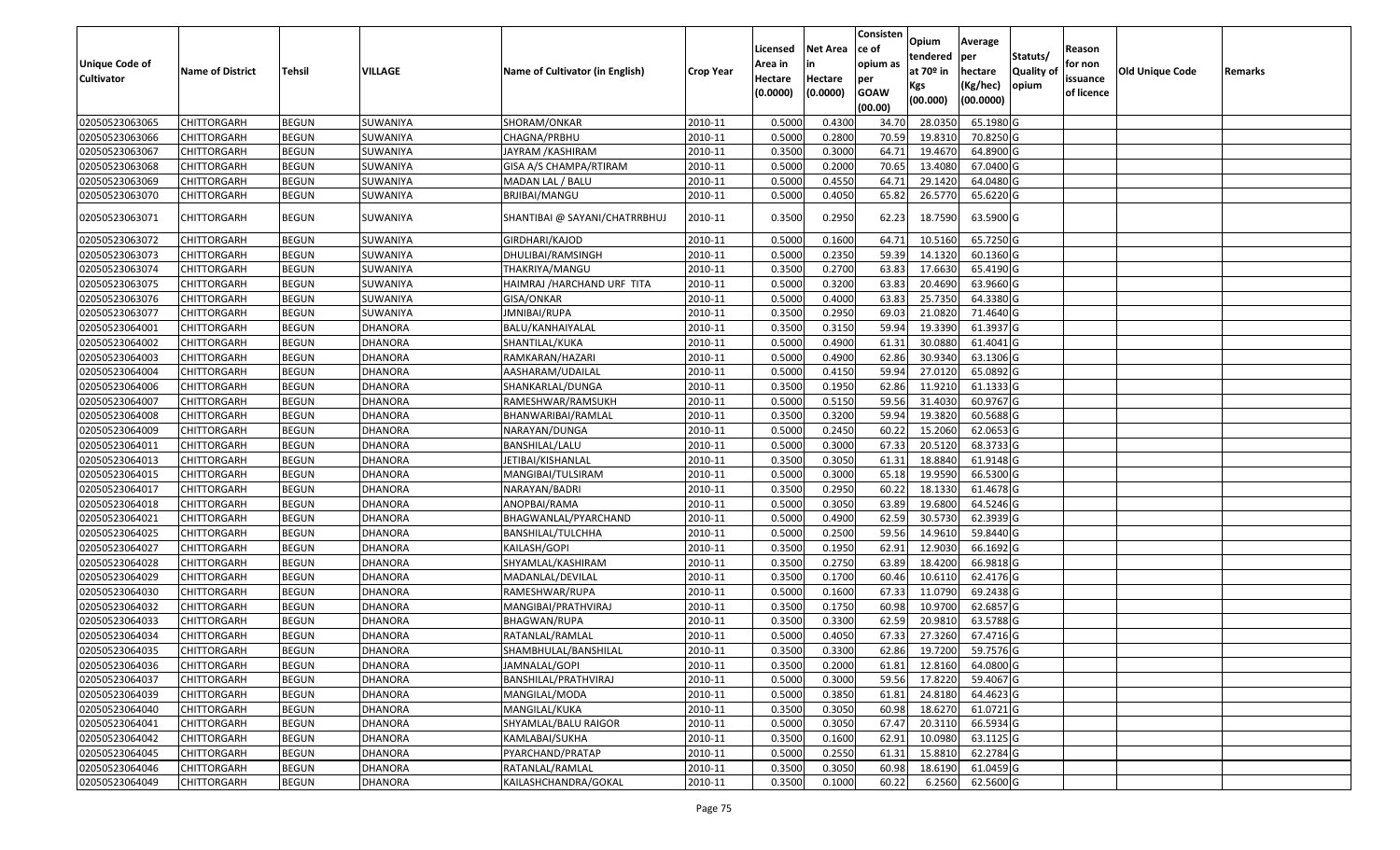|                       |                         |               |                |                                 |                  |          |                 | Consisten   | Opium         | Average     |                  |            |                 |                    |
|-----------------------|-------------------------|---------------|----------------|---------------------------------|------------------|----------|-----------------|-------------|---------------|-------------|------------------|------------|-----------------|--------------------|
|                       |                         |               |                |                                 |                  | Licensed | <b>Net Area</b> | ce of       | tendered      | per         | Statuts/         | Reason     |                 |                    |
| <b>Unique Code of</b> | <b>Name of District</b> | <b>Tehsil</b> | VILLAGE        | Name of Cultivator (in English) | <b>Crop Year</b> | Area in  |                 | opium as    | at $70°$ in   | hectare     | <b>Quality o</b> | for non    | Old Unique Code | Remarks            |
| <b>Cultivator</b>     |                         |               |                |                                 |                  | Hectare  | Hectare         | per         | Kgs           | (Kg/hec)    | opium            | issuance   |                 |                    |
|                       |                         |               |                |                                 |                  | (0.0000) | (0.0000)        | <b>GOAW</b> | (00.000)      | (00.0000)   |                  | of licence |                 |                    |
|                       |                         |               |                |                                 |                  |          |                 | (00.00)     |               |             |                  |            |                 |                    |
| 02050523064051        | CHITTORGARH             | <b>BEGUN</b>  | <b>DHANORA</b> | NANDKISHORE/DEVILAL             | 2010-11          | 0.5000   | 0.5000          | 61.44       | 30.5070       | 61.0140 G   |                  |            |                 |                    |
| 02050523064052        | CHITTORGARH             | <b>BEGUN</b>  | <b>DHANORA</b> | THAMMABAI/JAMNALAL              | 2010-11          | 0.3500   | 0.2600          | 61.44       | 16.0740       | $61.8231$ G |                  |            |                 |                    |
| 02050523064053        | CHITTORGARH             | <b>BEGUN</b>  | <b>DHANORA</b> | RATANLAL/VENIRAM                | 2010-11          | 0.3500   | 0.1750          | 61.8        | 10.9560       | 62.6057 G   |                  |            |                 |                    |
| 02050523064054        | <b>CHITTORGARH</b>      | <b>BEGUN</b>  | <b>DHANORA</b> | SHAMBHULAL/PRATHVIRAJ           | 2010-11          | 0.3500   | 0.1850          | 61.05       | 11.3740       | $61.4811$ G |                  |            |                 |                    |
| 02050523064057        | CHITTORGARH             | <b>BEGUN</b>  | <b>DHANORA</b> | LADULAL/LALU SHARMA             | 2010-11          | 0.3500   | 0.3450          | 61.0        | 21.100        | 61.1594 G   |                  |            |                 |                    |
| 02050523064058        | CHITTORGARH             | <b>BEGUN</b>  | <b>DHANORA</b> | RAMSWROOP/BANSHILAL             | 2010-11          | 0.3500   | 0.2450          | 60.46       | 14.8600       | 60.6531 G   |                  |            |                 |                    |
| 02050523064060        | CHITTORGARH             | <b>BEGUN</b>  | <b>DHANORA</b> | SHIVLAL/BHANWARLAL              | 2010-11          | 0.5000   | 0.2950          | 65.6        | 20.6920       | 70.1424 G   |                  |            |                 |                    |
| 02050523064062        | CHITTORGARH             | <b>BEGUN</b>  | <b>DHANORA</b> | NANDKISHORE/DUNGA               | 2010-11          | 0.5000   | 0.2100          | 61.44       | 12.4940       | 59.4952G    |                  |            |                 |                    |
| 02050523064063        | CHITTORGARH             | <b>BEGUN</b>  | <b>DHANORA</b> | DEVILAL/KALU                    | 2010-11          | 0.5000   | 0.2450          | 67.47       | 17.2480       | 70.4000 G   |                  |            |                 |                    |
| 02050523064065        | CHITTORGARH             | <b>BEGUN</b>  | DHANORA        | SHAMBHULAL/DEVA                 | 2010-11          | 0.5000   | 0.2500          | 61.05       | 15.5150       | 62.0600 G   |                  |            |                 |                    |
| 02050523064069        | CHITTORGARH             | <b>BEGUN</b>  | <b>DHANORA</b> | KUKA/BHANWARLAL                 | 2010-11          | 0.5000   | 0.1500          | 65.18       | 9.8820        | 65.8800 G   |                  |            |                 |                    |
| 02050523064070        | CHITTORGARH             | <b>BEGUN</b>  | DHANORA        | KANHAIYALAL/JITMAL              | 2010-11          | 0.5000   | 0.2500          | 62.59       | 15.4840       | 61.9360 G   |                  |            |                 |                    |
| 02050523064071        | <b>CHITTORGARH</b>      | <b>BEGUN</b>  | <b>DHANORA</b> | NANDUBAI/BHANWARLAL             | 2010-11          | 0.5000   | 0.2500          | 62.91       | 16.3090       | 65.2360 G   |                  |            |                 |                    |
| 02050523064072        | CHITTORGARH             | <b>BEGUN</b>  | <b>DHANORA</b> | DEVILAL/NARAYAN                 | 2010-11          | 0.5000   | 0.4100          | 65.18       | 26.9170       | 65.6512G    |                  |            |                 |                    |
| 02050523065002        | CHITTORGARH             | <b>BEGUN</b>  | <b>RUPPURA</b> | LABHCHAND/DEVILAL               | 2010-11          | 0.3500   | 0.3300          | 57.6        | 19.1140       | 57.9212 G   |                  |            |                 |                    |
| 02050523065005        | CHITTORGARH             | <b>BEGUN</b>  | <b>RUPPURA</b> | NARAYAN/PRATHVIRAJ              | 2010-11          | 0.5000   | 0.2950          | 63.04       | 19.1940       | 65.0644 G   |                  |            |                 |                    |
| 02050523065007        | CHITTORGARH             | <b>BEGUN</b>  | <b>RUPPURA</b> | BHANWARLAL/SHOCHAND             | 2010-11          | 0.5000   | 0.4000          | 57.19       | 23.0340       | 57.5850 G   |                  |            |                 |                    |
| 02050523065010        | CHITTORGARH             | <b>BEGUN</b>  | <b>RUPPURA</b> | KASHIRAM/UDA                    | 2010-11          | 0.5000   | 0.4850          | 57.61       | 28.2110       | 58.1670 G   |                  |            |                 |                    |
| 02050523065013        | CHITTORGARH             | <b>BEGUN</b>  | <b>RUPPURA</b> | HIRA/CHHOGA                     | 2010-11          | 0.500    | 0.3800          | 60.28       | 23.7340       | 62.4579 G   |                  |            |                 |                    |
| 02050523065018        | CHITTORGARH             | <b>BEGUN</b>  | <b>RUPPURA</b> | DEVILAL/CHETRAM                 | 2010-11          | 0.5000   | 0.4450          | 60.02       | 27.5000       | 61.7978 G   |                  |            |                 |                    |
| 02050523065020        | CHITTORGARH             | <b>BEGUN</b>  | <b>RUPPURA</b> | KASHIRAM/JAGRAM                 | 2010-11          | 0.5000   | 0.3850          | 58.36       | 22.9340       | 59.5688G    |                  |            |                 |                    |
| 02050523065023        | CHITTORGARH             | <b>BEGUN</b>  | <b>RUPPURA</b> | RAMA/KISHANA                    | 2010-11          | 0.5000   | 0.1950          | 62.37       | 12.789        | 65.5846 G   |                  |            |                 |                    |
| 02050523065024        | CHITTORGARH             | <b>BEGUN</b>  | <b>RUPPURA</b> | RAMCHANDRA/MADHODAS             | 2010-11          | 0.3500   | 0.2100          | 58.36       | 12.4330       | 59.2048 G   |                  |            |                 |                    |
| 02050523065029        | CHITTORGARH             | <b>BEGUN</b>  | <b>RUPPURA</b> | JDAILAL/PRATHVIRAJ              | 2010-11          | 0.5000   | 0.2500          | 60.02       | 15.1040       | 60.4160 G   |                  |            |                 |                    |
| 02050523065033        | CHITTORGARH             | <b>BEGUN</b>  | <b>RUPPURA</b> | GHEESALAL/PRATHVIRAJ            | 2010-11          | 0.5000   | 0.3150          | 63.04       | 20.6890       | 65.6794 G   |                  |            |                 |                    |
| 02050523065035        | CHITTORGARH             | <b>BEGUN</b>  | <b>RUPPURA</b> | NANDLAL/ONKAR                   | 2010-11          | 0.5000   | 0.4550          | 62.37       | 28.7100       | 63.0989 G   |                  |            |                 | <b>NAME CHANGE</b> |
| 02050523065037        | CHITTORGARH             | <b>BEGUN</b>  | <b>RUPPURA</b> | KANHAIYALAL/MIYACHAND           | 2010-11          | 0.5000   | 0.2300          | 60.28       | 13.9610       | 60.7000 G   |                  |            |                 |                    |
| 02050523065039        | CHITTORGARH             | <b>BEGUN</b>  | <b>RUPPURA</b> | SHANKERLAL/MIYACHAND            | 2010-11          | 0.5000   | 0.3150          | 59.56       | 18.981        | 60.2571 G   |                  |            |                 |                    |
| 02050523065043        | CHITTORGARH             | <b>BEGUN</b>  | <b>RUPPURA</b> | DHANRAJ/BHOLA                   | 2010-11          | 0.5000   | 0.2850          | 62.37       | 18.5580       | 65.1158 G   |                  |            |                 |                    |
| 02050523065044        | CHITTORGARH             | <b>BEGUN</b>  | <b>RUPPURA</b> | GHEESALAL/NANALAL               | 2010-11          | 0.5000   | 0.4950          | 59.56       | 29.9080       | 60.4202 G   |                  |            |                 |                    |
| 02050523065049        | CHITTORGARH             | <b>BEGUN</b>  | <b>RUPPURA</b> | RAMESHWAR/ONKARLAL              | 2010-11          | 0.3500   | 0.3450          | 63.04       | 22.2640       | 64.5333 G   |                  |            |                 |                    |
| 02050523065050        | CHITTORGARH             | <b>BEGUN</b>  | <b>RUPPURA</b> | JDAILAL/DEVILAL                 | 2010-11          | 0.5000   | 0.2900          | 65.29       | 20.0120       | 69.0069 G   |                  |            |                 |                    |
| 02050523065052        | CHITTORGARH             | <b>BEGUN</b>  | <b>RUPPURA</b> | KUKA/MIYACHAND                  | 2010-11          | 0.5000   | 0.4800          | 55.66       | 27.0360       | 56.3250 G   |                  |            |                 |                    |
| 02050523066001        | CHITTORGARH             | <b>BEGUN</b>  | <b>THUKRAI</b> | RAMESHWAR/DEVILAL               | 2010-11          | 0.5000   | 0.3250          | 65.96       | 21.8900       | 67.3538 G   |                  |            |                 |                    |
| 02050523066002        | CHITTORGARH             | <b>BEGUN</b>  | <b>THUKRAI</b> | SOHANIBAI/CHHITARLAL            | 2010-11          | 0.350    | 0.3300          | 61.80       | 20.2410       | 61.3364 G   |                  |            |                 |                    |
| 02050523066003        | CHITTORGARH             | <b>BEGUN</b>  | <b>THUKRAI</b> | BAJERAM/BHUWANA                 | 2010-11          | 0.5000   | 0.4700          | 55.95       | 26.9560       | 57.3532 G   |                  |            |                 |                    |
| 02050523066004        | <b>CHITTORGARH</b>      | <b>BEGUN</b>  | THUKRAI        | JAGDISH/NANALAL                 | 2010-11          | 0.3500   | 0.2050          |             | 61.43 12.7990 | 62.4341 G   |                  |            |                 |                    |
| 02050523066005        | <b>CHITTORGARH</b>      | <b>BEGUN</b>  | <b>THUKRAI</b> | TULSIRAM/KASHIRAM               | 2010-11          | 0.5000   | 0.3900          | 65.99       | 26.5420       | 68.0564 G   |                  |            |                 |                    |
| 02050523066006        | <b>CHITTORGARH</b>      | <b>BEGUN</b>  | <b>THUKRAI</b> | NOLIBAI/DEVILAL                 | 2010-11          | 0.5000   | 0.4600          | 61.43       | 28.7900       | 62.5870 G   |                  |            |                 |                    |
| 02050523066007        | <b>CHITTORGARH</b>      | <b>BEGUN</b>  | THUKRAI        | HIRA/DEVA                       | 2010-11          | 0.5000   | 0.2450          | 61.43       | 15.4580       | 63.0939 G   |                  |            |                 |                    |
| 02050523066009        | <b>CHITTORGARH</b>      | <b>BEGUN</b>  | <b>THUKRAI</b> | SHANTILAL/BALU                  | 2010-11          | 0.5000   | 0.3300          | 65.96       | 21.9150       | 66.4091 G   |                  |            |                 |                    |
| 02050523066010        | <b>CHITTORGARH</b>      | <b>BEGUN</b>  | <b>THUKRAI</b> | MANGILAL/MOTI                   | 2010-11          | 0.5000   | 0.2000          | 68.49       | 13.8420       | 69.2100 G   |                  |            |                 |                    |
| 02050523066011        | <b>CHITTORGARH</b>      | <b>BEGUN</b>  | <b>THUKRAI</b> | KAJOD/DUNGA SANGITALA           | 2010-11          | 0.5000   | 0.2950          | 70.65       | 21.4070       | 72.5661 G   |                  |            |                 |                    |
| 02050523066012        | CHITTORGARH             | <b>BEGUN</b>  | <b>THUKRAI</b> | NANALAL A/S KUKA / GHISA        | 2010-11          | 0.5000   | 0.1950          | 68.49       | 13.4410       | 68.9282 G   |                  |            |                 |                    |
| 02050523066013        | CHITTORGARH             | <b>BEGUN</b>  | <b>THUKRAI</b> | HULASIBAI/HIRALAL               | 2010-11          | 0.5000   | 0.3300          | 59.74       | 20.3940       | 61.8000 G   |                  |            |                 |                    |
| 02050523066015        | <b>CHITTORGARH</b>      | <b>BEGUN</b>  | <b>THUKRAI</b> | RAMLAL/NATHU                    | 2010-11          | 0.5000   | 0.3250          | 65.96       | 21.7130       | 66.8092 G   |                  |            |                 |                    |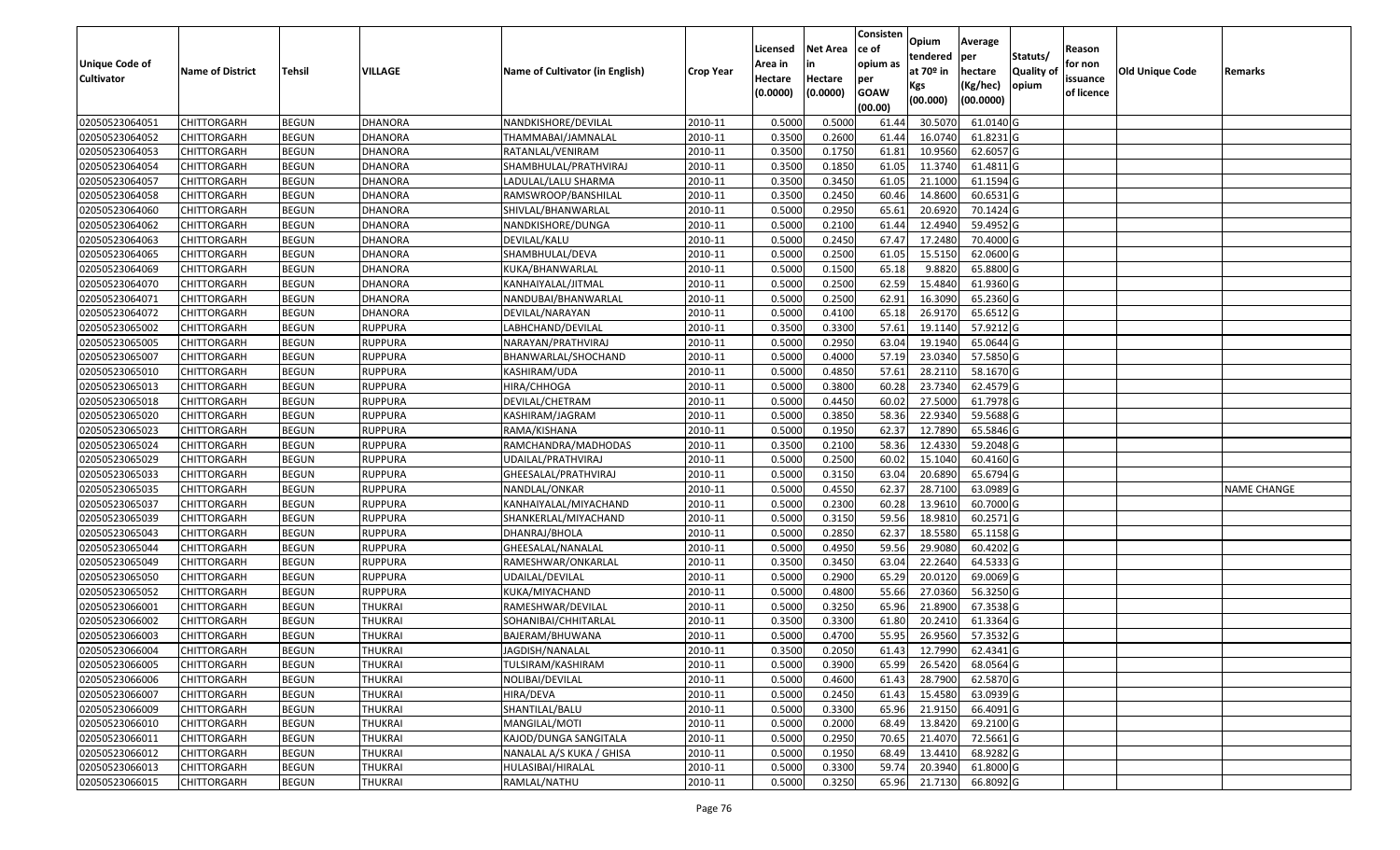|                                     |                         |               |                |                                      |                  |                    |                 | Consisten          | Opium       | Average                  |                  |                     |                 |         |
|-------------------------------------|-------------------------|---------------|----------------|--------------------------------------|------------------|--------------------|-----------------|--------------------|-------------|--------------------------|------------------|---------------------|-----------------|---------|
|                                     |                         |               |                |                                      |                  | Licensed           | <b>Net Area</b> | ce of              | tendered    | per                      | Statuts/         | Reason              |                 |         |
| Unique Code of<br><b>Cultivator</b> | <b>Name of District</b> | <b>Tehsil</b> | <b>VILLAGE</b> | Name of Cultivator (in English)      | <b>Crop Year</b> | Area in<br>Hectare | in<br>Hectare   | opium as           | at $70°$ in | hectare                  | <b>Quality o</b> | for non<br>issuance | Old Unique Code | Remarks |
|                                     |                         |               |                |                                      |                  | (0.0000)           | (0.0000)        | per<br><b>GOAW</b> | Kgs         | (Kg/hec)                 | opium            | of licence          |                 |         |
|                                     |                         |               |                |                                      |                  |                    |                 | (00.00)            | (00.000)    | (00.0000)                |                  |                     |                 |         |
| 02050523066016                      | CHITTORGARH             | <b>BEGUN</b>  | <b>THUKRAI</b> | NARAYAN/BARDA                        | 2010-11          | 0.5000             | 0.4400          | 63.29              | 28.3060     | 64.3318 G                |                  |                     |                 |         |
| 02050523066017                      | CHITTORGARH             | <b>BEGUN</b>  | <b>THUKRAI</b> | NANDLAL/KALU                         | 2010-11          | 0.3500             | 0.3500          | 59.97              | 21.1130     | 60.3229 G                |                  |                     |                 |         |
| 02050523066018                      | CHITTORGARH             | <b>BEGUN</b>  | <b>THUKRAI</b> | MODIRAM/LAKHMA                       | 2010-11          | 0.5000             | 0.4800          | 63.29              | 31.4170     | 65.4521G                 |                  |                     |                 |         |
| 02050523066019                      | <b>CHITTORGARH</b>      | <b>BEGUN</b>  | <b>THUKRAI</b> | JDAILAL/NARAYAN                      | 2010-11          | 0.5000             | 0.2950          | 62.67              | 18.7620     | 63.6000G                 |                  |                     |                 |         |
| 02050523066020                      | CHITTORGARH             | <b>BEGUN</b>  | <b>THUKRAI</b> | KANA/HAZARI                          | 2010-11          | 0.3500             | 0.2950          | 62.67              | 19.0620     | 64.6169 G                |                  |                     |                 |         |
| 02050523066021                      | CHITTORGARH             | <b>BEGUN</b>  | <b>THUKRAI</b> | BARJIBAI/BHAGIRATH                   | 2010-11          | 0.3500             | 0.2300          | 66.41              | 15.5530     | 67.6217 G                |                  |                     |                 |         |
| 02050523066022                      | CHITTORGARH             | <b>BEGUN</b>  | THUKRAI        | NARAYAN/HUKMA                        | 2010-11          | 0.5000             | 0.3800          | 62.67              | 23.7990     | 62.6289 G                |                  |                     |                 |         |
| 02050523066023                      | CHITTORGARH             | <b>BEGUN</b>  | <b>THUKRAI</b> | MOHANLAL/KASHIRAM                    | 2010-11          | 0.5000             | 0.2600          | 61.92              | 16.1510     | 62.1192 G                |                  |                     |                 |         |
| 02050523066025                      | CHITTORGARH             | <b>BEGUN</b>  | <b>THUKRAI</b> | KANHAIYALAL A/S NARAYAN /<br>BHUWANA | 2010-11          | 0.3500             | 0.1600          | 66.41              | 10.5430     | 65.8938 G                |                  |                     |                 |         |
| 02050523066026                      | <b>CHITTORGARH</b>      | <b>BEGUN</b>  | THUKRAI        | GHISIBAI/MEGHA                       | 2010-11          | 0.3500             | 0.1800          | 68.49              | 12.4490     | 69.1611G                 |                  |                     |                 |         |
| 02050523066028                      | CHITTORGARH             | <b>BEGUN</b>  | THUKRAI        | DALURAM/DUNGA                        | 2010-11          | 0.5000             | 0.1950          | 68.41              | 13.3960     | 68.6974 G                |                  |                     |                 |         |
| 02050523066029                      | CHITTORGARH             | <b>BEGUN</b>  | THUKRAI        | NANDLAL A/S BHANWARLAL /<br>KHEMRAJ  | 2010-11          | 0.5000             | 0.4700          | 56.78              | 27.1270     | 57.7170 G                |                  |                     |                 |         |
| 02050523066031                      | CHITTORGARH             | <b>BEGUN</b>  | <b>THUKRAI</b> | MAGNIBAI/HIRALAL                     | 2010-11          | 0.500              | 0.3950          | 61.92              | 24.9470     | 63.1570 G                |                  |                     |                 |         |
| 02050523066032                      | CHITTORGARH             | <b>BEGUN</b>  | <b>THUKRAI</b> | GHEESA A/S NARAYAN / PYARA           | 2010-11          | 0.5000             | 0.4900          | 61.92              | 30.6990     | 62.6510 G                |                  |                     |                 |         |
| 02050523066033                      | CHITTORGARH             | <b>BEGUN</b>  | <b>THUKRAI</b> | BANSHILAL/BHANWARLAL                 | 2010-11          | 0.5000             | 0.3000          | 59.97              | 18.4560     | 61.5200 G                |                  |                     |                 |         |
| 02050523066035                      | CHITTORGARH             | <b>BEGUN</b>  | <b>THUKRAI</b> | KANHAIYALAL/ONKAR                    | 2010-11          | 0.500              | 0.2800          | 68.41              | 19.1500     | 68.3929 G                |                  |                     |                 |         |
| 02050523066037                      | CHITTORGARH             | <b>BEGUN</b>  | <b>THUKRAI</b> | GHEESA/DUNGA                         | 2010-11          | 0.5000             | 0.2950          | 69.45              | 21.1930     | 71.8407 G                |                  |                     |                 |         |
| 02050523066039                      | CHITTORGARH             | <b>BEGUN</b>  | <b>THUKRAI</b> | NANALAL/RATIRAM                      | 2010-11          | 0.3500             | 0.3000          | 59.45              | 18.3060     | 61.0200G                 |                  |                     |                 |         |
| 02050523066040                      | CHITTORGARH             | <b>BEGUN</b>  | <b>THUKRAI</b> | SHAMBULAL/KANA                       | 2010-11          | 0.5000             | 0.2000          | 58.94              | 12.2490     | 61.2450G                 |                  |                     |                 |         |
| 02050523066041                      | CHITTORGARH             | <b>BEGUN</b>  | <b>THUKRAI</b> | NARAYANIBAI/MODA                     | 2010-11          | 0.5000             | 0.2800          | 66.41              | 18.8210     | 67.2179 G                |                  |                     |                 |         |
| 02050523066042                      | CHITTORGARH             | <b>BEGUN</b>  | <b>THUKRAI</b> | TULSIBAI/PYARA                       | 2010-11          | 0.5000             | 0.2200          | 59.45              | 13.6590     | 62.0864 G                |                  |                     |                 |         |
| 02050523066043                      | CHITTORGARH             | <b>BEGUN</b>  | <b>THUKRAI</b> | KAJOD/NARAYAN                        | 2010-11          | 0.5000             | 0.4000          | 62.1               | 24.8890     | 62.2225 G                |                  |                     |                 |         |
| 02050523066044                      | CHITTORGARH             | <b>BEGUN</b>  | <b>THUKRAI</b> | DEVILAL/NARAYAN                      | 2010-11          | 0.5000             | 0.4150          | 63.70              | 27.3210     | 65.8345 G                |                  |                     |                 |         |
| 02050523066045                      | CHITTORGARH             | <b>BEGUN</b>  | <b>THUKRAI</b> | MANGILAL/GHEESA                      | 2010-11          | 0.5000             | 0.3750          | 64.86              | 24.6250     | 65.6667 G                |                  |                     |                 |         |
| 02050523066047                      | CHITTORGARH             | <b>BEGUN</b>  | <b>THUKRAI</b> | MANGILAL/HAZARI                      | 2010-11          | 0.5000             | 0.1900          | 61.19              | 12.407      | 65.3000G                 |                  |                     |                 |         |
| 02050523066048                      | CHITTORGARH             | <b>BEGUN</b>  | <b>THUKRAI</b> | KANHAIYALAL/BALU                     | 2010-11          | 0.5000             | 0.2150          | 64.86              | 14.4850     | 67.3721 G                |                  |                     |                 |         |
| 02050523066049                      | CHITTORGARH             | <b>BEGUN</b>  | <b>THUKRAI</b> | EAJENBAI/MANGILAL                    | 2010-11          | 0.5000             | 0.2850          | 61.01              | 17.9460     | 62.9684 G                |                  |                     |                 |         |
| 02050523066050                      | CHITTORGARH             | <b>BEGUN</b>  | <b>THUKRAI</b> | KASHIRAM/BHUWANA                     | 2010-11          | 0.3500             | 0.2550          | 61.01              | 15.7670     | 61.8314 G                |                  |                     |                 |         |
| 02050523066051                      | CHITTORGARH             | <b>BEGUN</b>  | <b>THUKRAI</b> | RAMCHANDRA/MANGILAL                  | 2010-11          | 0.5000             | 0.2000          | 62.17              | 12.3850     | 61.9250 G                |                  |                     |                 |         |
| 02050523066052                      | CHITTORGARH             | <b>BEGUN</b>  | <b>THUKRAI</b> | KANHAIYALAL/LAKHMA                   | 2010-11          | 0.5000             | 0.3100          | 59.45              | 19.1290     | 61.7065 G                |                  |                     |                 |         |
| 02050523066053                      | CHITTORGARH             | <b>BEGUN</b>  | <b>THUKRAI</b> | RAMCHANDRA/SEWARAM                   | 2010-11          | 0.5000             | 0.2000          | 63.70              | 13.0420     | 65.2100 G                |                  |                     |                 |         |
| 02050523066055                      | <b>CHITTORGARH</b>      | <b>BEGUN</b>  | <b>THUKRAI</b> | DEVILAL/NARAYAN                      | 2010-11          | 0.5000             | 0.4150          | 63.70              | 27.3210     | 65.8337 G                |                  |                     |                 |         |
| 02050523066056                      | CHITTORGARH             | <b>BEGUN</b>  | <b>THUKRAI</b> | NANALAL/KHEMA                        | 2010-11          | 0.500              | 0.4800          | 63.70              | 31.0430     | 64.6729 G                |                  |                     |                 |         |
| 02050523066057                      | CHITTORGARH             | <b>BEGUN</b>  | <b>THUKRAI</b> | SOHANLAL/MANGILAL                    | 2010-11          | 0.5000             | 0.2000          | 64.86              | 13.0820     | 65.4100 G                |                  |                     |                 |         |
| 02050523066058                      | <b>CHITTORGARH</b>      | <b>BEGUN</b>  | <b>THUKRAI</b> | MANGILAL/BARDA                       | 2010-11          | 0.5000             | 0.2100          | 58.38              | 12.2210     | 58.1952 G                |                  |                     |                 |         |
| 02050523066059                      | <b>CHITTORGARH</b>      | <b>BEGUN</b>  | <b>THUKRAI</b> | SURESH/SEWARAM                       | 2010-11          | 0.5000             | 0.2500          | 61.19              | 15.9000     | 63.6000 G                |                  |                     |                 |         |
| 02050523066061                      | <b>CHITTORGARH</b>      | <b>BEGUN</b>  | <b>THUKRAI</b> | BALIBAI/MANGILAL                     | 2010-11          | 0.5000             | 0.2400          | 61.19              | 15.0020     | 62.5083 G                |                  |                     |                 |         |
| 02050523066062                      | <b>CHITTORGARH</b>      | <b>BEGUN</b>  | <b>THUKRAI</b> | MANGILAL/BALU                        | 2010-11          | 0.5000             | 0.4050          | 65.99              | 27.3330     | 67.4889 G                |                  |                     |                 |         |
| 02050523066063                      | CHITTORGARH             | <b>BEGUN</b>  | <b>THUKRAI</b> | KAJOD/DUNGA THARNA                   | 2010-11          | 0.5000             | 0.4100          | 59.74              | 24.8710     | 60.6610 G                |                  |                     |                 |         |
| 02050523066064                      | <b>CHITTORGARH</b>      | <b>BEGUN</b>  | <b>THUKRAI</b> | KAILASHCHAND/SEWARAM                 | 2010-11          | 0.5000             | 0.4850          | 58.94              | 30.0280     | 61.9134 G                |                  |                     |                 |         |
| 02050523066066                      | <b>CHITTORGARH</b>      | <b>BEGUN</b>  | <b>THUKRAI</b> | SURAJMAL/BALU                        | 2010-11          | 0.3500             | 0.2000          | 62.64              | 13.3890     | 66.9450 G<br>$66.7659$ G |                  |                     |                 |         |
| 02050523066067                      | <b>CHITTORGARH</b>      | <b>BEGUN</b>  | THUKRAI        | KUKIBAI/RAMLAL                       | 2010-11          | 0.3500             | 0.2050          | 62.64              | 13.6870     |                          |                  |                     |                 |         |
| 02050523066068                      | <b>CHITTORGARH</b>      | <b>BEGUN</b>  | <b>THUKRAI</b> | MADANLAL/RODA                        | 2010-11          | 0.3500             | 0.3450          | 58.95              | 21.0820     | 61.1072 G                |                  |                     |                 |         |
| 02050523066076                      | <b>CHITTORGARH</b>      | <b>BEGUN</b>  | <b>THUKRAI</b> | NARAYAN/GOKAL                        | 2010-11          | 0.5000             | 0.4950          | 62.02              | 31.8890     | 64.4222 G                |                  |                     |                 |         |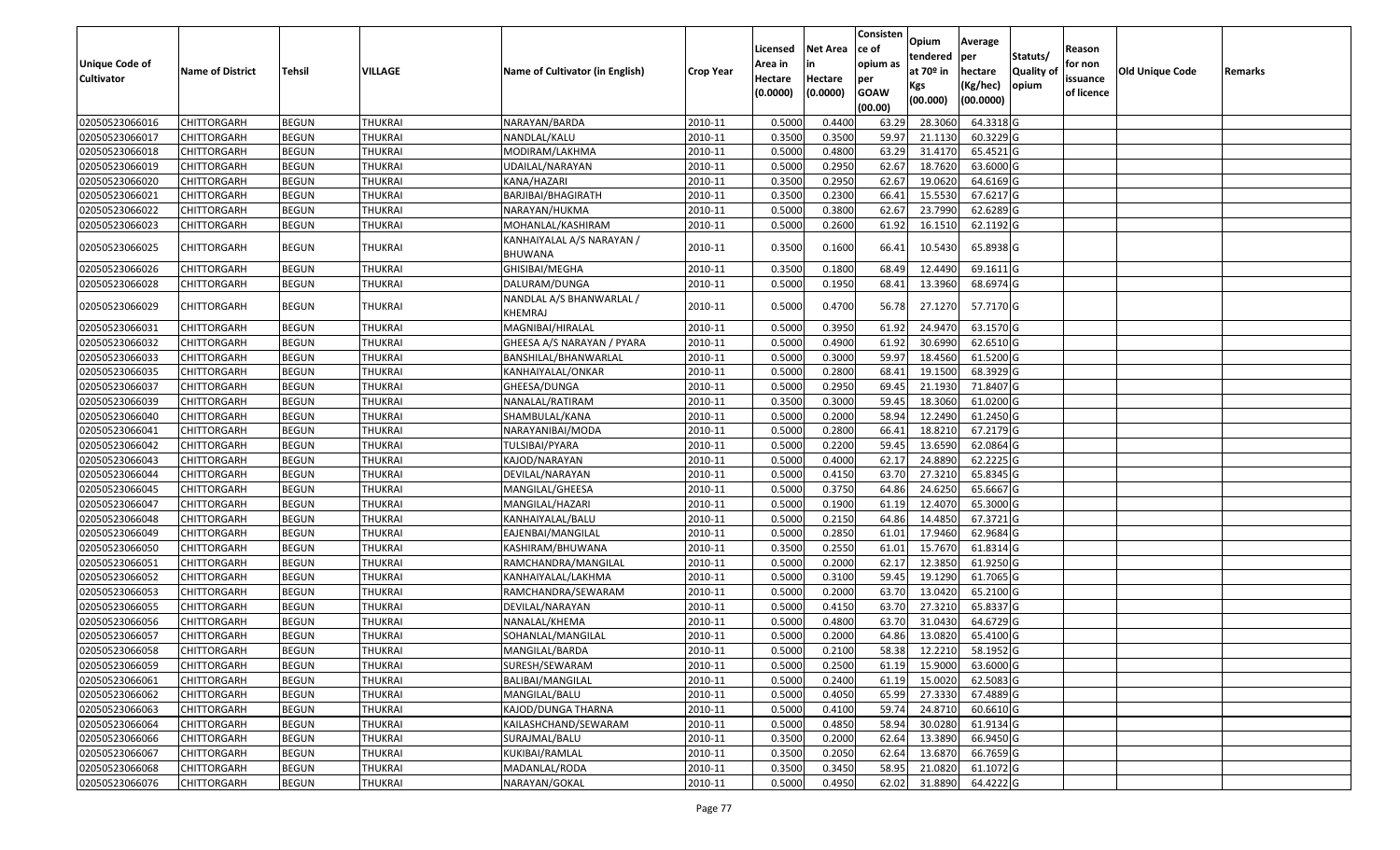|                                            |                         |               |                |                                 |                  |                    |                 | Consisten          | Opium       | Average     |                  |                     |                        |                 |
|--------------------------------------------|-------------------------|---------------|----------------|---------------------------------|------------------|--------------------|-----------------|--------------------|-------------|-------------|------------------|---------------------|------------------------|-----------------|
|                                            |                         |               |                |                                 |                  | Licensed           | <b>Net Area</b> | ce of              | tendered    | per         | Statuts/         | Reason              |                        |                 |
| <b>Unique Code of</b><br><b>Cultivator</b> | <b>Name of District</b> | <b>Tehsil</b> | VILLAGE        | Name of Cultivator (in English) | <b>Crop Year</b> | Area in<br>Hectare | Hectare         | opium as           | at $70°$ in | hectare     | <b>Quality o</b> | for non<br>issuance | <b>Old Unique Code</b> | Remarks         |
|                                            |                         |               |                |                                 |                  | (0.0000)           | (0.0000)        | per<br><b>GOAW</b> | Kgs         | (Kg/hec)    | opium            | of licence          |                        |                 |
|                                            |                         |               |                |                                 |                  |                    |                 | (00.00)            | (00.000)    | (00.0000)   |                  |                     |                        |                 |
| 02050523066078                             | CHITTORGARH             | <b>BEGUN</b>  | <b>THUKRAI</b> | RAMLAL/GHEESA                   | 2010-11          | 0.5000             | 0.2000          | 58.95              | 12.145      | 60.7250 G   |                  |                     |                        |                 |
| 02050523066081                             | CHITTORGARH             | <b>BEGUN</b>  | <b>THUKRAI</b> | MADANLAL/NARAYAN                | 2010-11          | 0.5000             | 0.4100          | 65.12              | 26.7960     | 65.3561G    |                  |                     |                        |                 |
| 02050523066084                             | CHITTORGARH             | <b>BEGUN</b>  | <b>THUKRAI</b> | ABDUL KARIM/KALE KHA            | 2010-11          | 0.5000             | 0.4700          | 65.12              | 31.4020     | 66.8128 G   |                  |                     |                        |                 |
| 02050523066085                             | CHITTORGARH             | <b>BEGUN</b>  | <b>THUKRAI</b> | RADHESHYAM/KANHAIYALAL          | 2010-11          | 0.5000             | 0.3050          | 61.34              | 19.0110     | 62.3311 G   |                  |                     |                        |                 |
| 02050523066086                             | CHITTORGARH             | <b>BEGUN</b>  | <b>THUKRAI</b> | LALU/NARAYAN                    | 2010-11          | 0.5000             | 0.4000          | 61.34              | 24.7510     | 61.8775 G   |                  |                     |                        |                 |
| 02050523066088                             | CHITTORGARH             | <b>BEGUN</b>  | THUKRAI        | TODU/GHEESA                     | 2010-11          | 0.3500             | 0.1850          | 67.04              | 12.8080     | 69.2324 G   |                  |                     |                        |                 |
| 02050523066089                             | CHITTORGARH             | <b>BEGUN</b>  | THUKRAI        | DEVA/BARDA                      | 2010-11          | 0.5000             | 0.4200          | 58.95              | 24.8900     | 59.2619 G   |                  |                     |                        |                 |
| 02050523066090                             | CHITTORGARH             | <b>BEGUN</b>  | <b>THUKRAI</b> | SALAGRAM/MOHANLAL               | 2010-11          | 0.5000             | 0.1550          | 64.48              | 10.3590     | 66.8323 G   |                  |                     |                        |                 |
| 02050523066092                             | CHITTORGARH             | <b>BEGUN</b>  | <b>THUKRAI</b> | SHAMBHULAL/KASHIRAM (KANKAR)    | 2010-11          | 0.5000             | 0.4100          | 61.34              | 25.4270     | 62.0171 G   |                  |                     |                        |                 |
| 02050523066093                             | <b>CHITTORGARH</b>      | <b>BEGUN</b>  | THUKRAI        | PRATHVIRAJ/UDA                  | 2010-11          | 0.5000             | 0.2300          | 64.48              | 15.2470     | 66.2913 G   |                  |                     |                        |                 |
| 02050523066097                             | CHITTORGARH             | <b>BEGUN</b>  | <b>THUKRAI</b> | KESHIBAI/MANGILAL               | 2010-11          | 0.5000             | 0.3250          | 62.07              | 20.5380     | 63.1938 G   |                  |                     |                        |                 |
| 02050523066098                             | <b>CHITTORGARH</b>      | <b>BEGUN</b>  | <b>THUKRAI</b> | SHIVLAL/RAMLAL                  | 2010-11          | 0.5000             | 0.5000          | 61.92              | 30.7040     | 61.4080 G   |                  |                     |                        |                 |
| 02050523066099                             | CHITTORGARH             | <b>BEGUN</b>  | <b>THUKRAI</b> | MOHANLAL/AMARCHAND              | 2010-11          | 0.5000             | 0.3200          | 62.07              | 20.3600     | 63.6250 G   |                  |                     |                        |                 |
| 02050523066100                             | CHITTORGARH             | <b>BEGUN</b>  | THUKRAI        | DEVILAL/LAKHMA                  | 2010-11          | 0.5000             | 0.1950          | 67.04              | 13.6120     | 69.8051G    |                  |                     |                        |                 |
| 02050523066101                             | CHITTORGARH             | <b>BEGUN</b>  | <b>THUKRAI</b> | DEVILAL/RAMLAL                  | 2010-11          | 0.5000             | 0.2400          | 58.64              | 14.5690     | 60.7042 G   |                  |                     |                        |                 |
| 02050523066102                             | CHITTORGARH             | <b>BEGUN</b>  | <b>THUKRAI</b> | RUPLAL/NARAYAN                  | 2010-11          | 0.5000             | 0.4850          | 62.07              | 30.2910     | 62.4557 G   |                  |                     |                        |                 |
| 02050523066103                             | CHITTORGARH             | <b>BEGUN</b>  | <b>THUKRAI</b> | HAGAMIBAI/RAMLAL                | 2010-11          | 0.3500             | 0.3050          | 58.64              | 18.1530     | 59.5180 G   |                  |                     |                        |                 |
| 02050523066105                             | CHITTORGARH             | <b>BEGUN</b>  | <b>THUKRAI</b> | SHAMBHULAL/KASHIRAM             | 2010-11          | 0.5000             | 0.3000          | 58.64              | 17.8460     | 59.4867 G   |                  |                     |                        |                 |
| 02050523066108                             | CHITTORGARH             | <b>BEGUN</b>  | <b>THUKRAI</b> | BARDICHAND/RUPA                 | 2010-11          | 0.5000             | 0.4450          | 69.97              | 27.6390     | $62.1101$ G |                  |                     |                        |                 |
| 02050523066109                             | CHITTORGARH             | <b>BEGUN</b>  | <b>THUKRAI</b> | NOLA/NANDA                      | 2010-11          | 0.3500             | 0.2450          | 61.24              | 15.5330     | 63.4000 G   |                  |                     |                        |                 |
| 02050523066110                             | CHITTORGARH             | <b>BEGUN</b>  | <b>THUKRAI</b> | BHANWARIBAI/DALU                | 2010-11          | 0.3500             | 0.1950          | 61.24              | 12.0420     | 61.7538 G   |                  |                     |                        |                 |
| 02050523066111                             | CHITTORGARH             | <b>BEGUN</b>  | <b>THUKRAI</b> | BALU/DOLA                       | 2010-11          | 0.3500             | 0.3000          | 65.7               | 20.4180     | 68.0600 G   |                  |                     |                        |                 |
| 02050523066114                             | CHITTORGARH             | <b>BEGUN</b>  | <b>THUKRAI</b> | BHOLARAM/CHHAGANLAL             | 2010-11          | 0.3500             | 0.2800          | 58.94              | 16.5740     | 59.1929 G   |                  |                     |                        |                 |
| 02050523066115                             | CHITTORGARH             | <b>BEGUN</b>  | <b>THUKRAI</b> | BARDA/HIRA                      | 2010-11          | 0.5000             | 0.1900          | 61.24              | 11.8490     | 62.3632 G   |                  |                     |                        |                 |
| 02050523066116                             | CHITTORGARH             | <b>BEGUN</b>  | <b>THUKRAI</b> | JAGDISHPURI/BHANWARPURI         | 2010-11          | 0.3500             | 0.2200          | 58.38              | 13.075      | 59.4318 G   |                  |                     |                        |                 |
| 02050523066117                             | CHITTORGARH             | <b>BEGUN</b>  | THUKRAI        | SHAMBHULAL/KASHIRAM (THARNA)    | 2010-11          | 0.5000             | 0.2900          | 64.36              | 19.4680     | 67.1310 G   |                  |                     |                        |                 |
| 02050523066118                             | <b>CHITTORGARH</b>      | <b>BEGUN</b>  | <b>THUKRAI</b> | SOHANLAL/RUPLAL                 | 2010-11          | 0.5000             | 0.4850          | 58.38              | 28.7410     | 59.2598 G   |                  |                     |                        |                 |
| 02050523066119                             | CHITTORGARH             | <b>BEGUN</b>  | <b>THUKRAI</b> | JAGDISH/BALU                    | 2010-11          | 0.5000             | 0.3000          | 59.06              | 18.3300     | 61.1000 G   |                  |                     |                        |                 |
| 02050523066120                             | CHITTORGARH             | <b>BEGUN</b>  | <b>THUKRAI</b> | SHAMBHULAL/NARAYAN              | 2010-11          | 0.5000             | 0.4650          | 61.80              | 28.4230     | 61.1247 G   |                  |                     |                        |                 |
| 02050523066121                             | CHITTORGARH             | <b>BEGUN</b>  | <b>THUKRAI</b> | SUGANLAL/BHERULAL               | 2010-11          | 0.3500             | 0.2650          | 64.36              | 16.7870     | 63.3472 G   |                  |                     |                        |                 |
| 02050523066122                             | CHITTORGARH             | <b>BEGUN</b>  | <b>THUKRAI</b> | UDIBAI/BALU                     | 2010-11          | 0.5000             | 0.1950          | 64.36              | 12.6540     | 64.8923 G   |                  |                     |                        |                 |
| 02050523066124                             | <b>CHITTORGARH</b>      | <b>BEGUN</b>  | <b>THUKRAI</b> | SHANTILAL/MOHAN                 | 2010-11          | 0.3500             | 0.1000          | 65.70              | 6.6590      | 66.5900 G   |                  |                     |                        |                 |
| 02050523066126                             | CHITTORGARH             | <b>BEGUN</b>  | THUKRAI        | MOHANLAL/KHEMA                  | 2010-11          | 0.500              | 0.2100          | 64.29              | 13.6410     | 64.9571 G   |                  |                     |                        |                 |
| 02050523066127                             | CHITTORGARH             | <b>BEGUN</b>  | <b>THUKRAI</b> | GOPI/LAXMAN                     | 2010-11          | 0.5000             | 0.4800          | 62.64              | 31.0540     | 64.6958 G   |                  |                     |                        |                 |
| 02050523066128                             | <b>CHITTORGARH</b>      | <b>BEGUN</b>  | <b>THUKRAI</b> | KESHRIMAL/DEVILAL               | 2010-11          | 0.5000             | 0.3300          | 61.92              | 20.9690     | 63.5424 G   |                  |                     |                        |                 |
| 02050523066132                             | <b>CHITTORGARH</b>      | <b>BEGUN</b>  | THUKRAI        | DEVILAL/MOTI                    | 2010-11          | 0.5000             | 0.3250          | 58.38              | 19.2020     | 59.0831 G   |                  |                     |                        |                 |
| 02050523066135                             | <b>CHITTORGARH</b>      | <b>BEGUN</b>  | <b>THUKRAI</b> | ONKAR/KALU                      | 2010-11          | 0.5000             | 0.3200          | 65.74              | 22.2060     | 69.3938 G   |                  |                     |                        |                 |
| 02050523066136                             | <b>CHITTORGARH</b>      | <b>BEGUN</b>  | <b>THUKRAI</b> | GHEESA/MANGILAL                 | 2010-11          | 0.5000             | 0.4000          | 61.80              | 25.8950     | 64.7375 G   |                  |                     |                        |                 |
| 02050523066137                             | <b>CHITTORGARH</b>      | <b>BEGUN</b>  | <b>THUKRAI</b> | KASTURIBAI/GYANMAL              | 2010-11          | 0.3500             | 0.3300          | 64.47              | 21.6640     | $65.6485$ G |                  |                     |                        |                 |
| 02050523066138                             | <b>CHITTORGARH</b>      | <b>BEGUN</b>  | <b>THUKRAI</b> | GORIBAI/MANGILAL                | 2010-11          | 0.5000             | 0.2200          | 64.29              | 14.4190     | 65.5409 G   |                  |                     |                        |                 |
| 02050523066139                             | <b>CHITTORGARH</b>      | <b>BEGUN</b>  | <b>THUKRAI</b> | GULABIBAI/RUPA                  | 2010-11          | 0.3500             | 0.1900          | 64.29              | 12.4400     | 65.4737 G   |                  |                     |                        |                 |
| 02050523066140                             | <b>CHITTORGARH</b>      | <b>BEGUN</b>  | <b>THUKRAI</b> | SHANTILAL/RAMLAL                | 2010-11          | 0.5000             | 0.3500          | 61.92              | 22.3140     | 63.7543 G   |                  |                     |                        |                 |
| 02050523066142                             | <b>CHITTORGARH</b>      | <b>BEGUN</b>  | <b>THUKRAI</b> | NANDA A/S LAXMAN/GOPI           | 2010-11          | 0.5000             | 0.3550          | 65.83              | 24.3390     | 68.5606 G   |                  |                     |                        |                 |
| 02050523066143                             | <b>CHITTORGARH</b>      | <b>BEGUN</b>  | <b>THUKRAI</b> | NARAYAN/SITARAM                 | 2010-11          | 0.5000             | 0.4800          | 62.17              | 29.9930     | 62.4854 G   |                  |                     | 02050523093011         | <b>TRANSFER</b> |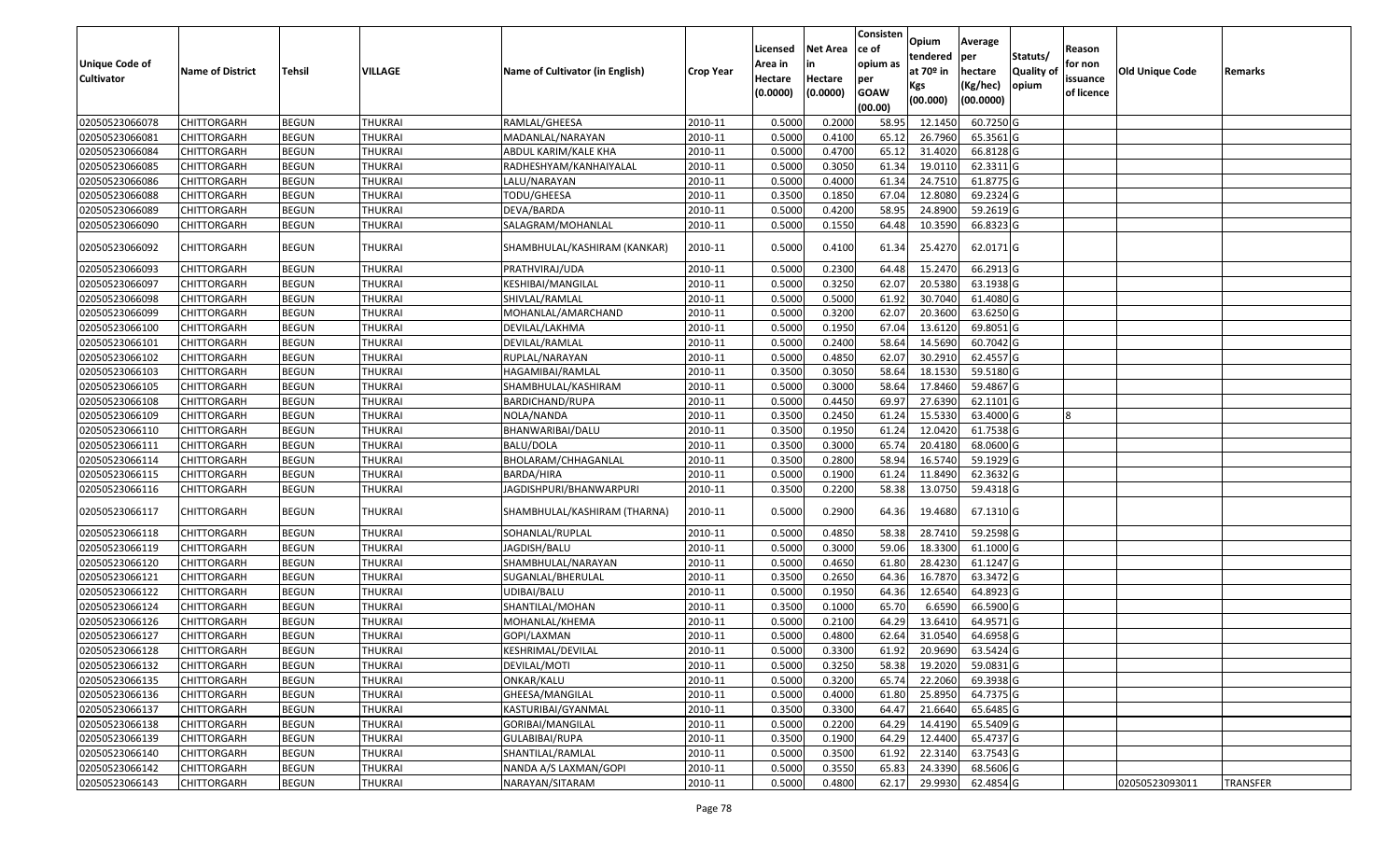| <b>Unique Code of</b> |                         |               |                              |                                 |                  | Licensed<br>Area in | <b>Net Area</b>     | Consisten<br>ce of<br>opium as | Opium<br>tendered              | Average<br>per                   | Statuts/                  | Reason<br>for non      |                        |                 |
|-----------------------|-------------------------|---------------|------------------------------|---------------------------------|------------------|---------------------|---------------------|--------------------------------|--------------------------------|----------------------------------|---------------------------|------------------------|------------------------|-----------------|
| <b>Cultivator</b>     | <b>Name of District</b> | <b>Tehsil</b> | VILLAGE                      | Name of Cultivator (in English) | <b>Crop Year</b> | Hectare<br>(0.0000) | Hectare<br>(0.0000) | per<br><b>GOAW</b><br>(00.00)  | at $70°$ in<br>Kgs<br>(00.000) | hectare<br>(Kg/hec)<br>(00.0000) | <b>Quality o</b><br>opium | issuance<br>of licence | <b>Old Unique Code</b> | Remarks         |
| 02050523066144        | CHITTORGARH             | <b>BEGUN</b>  | <b>THUKRAI</b>               | MOTYABAI/MOHANLAL               | 2010-11          | 0.5000              | 0.4500              | 61.87                          | 27.9710                        | 62.1578 G                        |                           |                        | 02050523093045         | <b>TRANSFER</b> |
| 02050523066145        | CHITTORGARH             | <b>BEGUN</b>  | <b>THUKRAI</b>               | JETA/SITARAM                    | 2010-11          | 0.3500              | 0.2450              | 65.83                          | 17.1160                        | 69.8612 G                        |                           |                        | 02050523082147         | <b>TRANSFER</b> |
| 02050523066146        | CHITTORGARH             | <b>BEGUN</b>  | THUKRAI                      | SHAMBHU/GANGARAM                | 2010-11          | 0.3500              | 0.3400              | 65.74                          | 22.7100                        | 66.7941 G                        |                           |                        | 02050427005074         | TRANSFER        |
| 02050523067001        | CHITTORGARH             | <b>BEGUN</b>  | BAMANHEDA                    | BHAWANILAL A/S PYARJI / DEVILAL | 2010-11          | 0.5000              | 0.4400              | 60.70                          | 26.9200                        | 61.1818 G                        |                           |                        |                        |                 |
| 02050523067002        | CHITTORGARH             | <b>BEGUN</b>  | BAMANHEDA                    | MANGILAL@ MANGYA / MADHO        | 2010-11          | 0.5000              | 0.4900              | 65.04                          | 32.002                         | 65.3102 G                        |                           |                        |                        |                 |
| 02050523067003        | CHITTORGARH             | <b>BEGUN</b>  | BAMANHEDA                    | SOHANLAL/ MOHAN                 | 2010-11          | 0.5000              | 0.2050              | 64.97                          | 13.7580                        | 67.1122 G                        |                           |                        |                        |                 |
| 02050523067004        | CHITTORGARH             | <b>BEGUN</b>  | BAMANHEDA                    | CHUNNILAL/ MOHANLAL             | 2010-11          | 0.5000              | 0.2700              | 64.97                          | 17.9420                        | 66.4519 G                        |                           |                        |                        |                 |
| 02050523067006        | <b>CHITTORGARH</b>      | <b>BEGUN</b>  | BAMANHEDA                    | NANANLAL/ CHAMPA                | 2010-11          | 0.5000              | 0.2300              | 64.97                          | 15.075                         | 65.5435 G                        |                           |                        |                        |                 |
| 02050523067007        | <b>CHITTORGARH</b>      | <b>BEGUN</b>  | BAMANHEDA                    | KAMLIBAI/ RAMCHANDRA            | 2010-11          | 0.5000              | 0.4100              | 62.52                          | 25.9400                        | 63.2683 G                        |                           |                        |                        |                 |
| 02050523067008        | CHITTORGARH             | <b>BEGUN</b>  | BAMANHEDA                    | RAGHUNATH/RUPA                  | 2010-11          | 0.5000              | 0.1950              | 64.95                          | 12.967                         | 66.4974 G                        |                           |                        |                        |                 |
| 02050523067011        | CHITTORGARH             | <b>BEGUN</b>  | BAMANHEDA                    | RAMESHWAR/ CHHAMPALAL           | 2010-11          | 0.5000              | 0.4550              | 64.43                          | 29.1890                        | 64.1516 G                        |                           |                        |                        |                 |
| 02050523067012        | <b>CHITTORGARH</b>      | <b>BEGUN</b>  | BAMANHEDA                    | KISHANLAL/ NANDA                | 2010-11          | 0.3500              | 0.2450              | 62.52                          | 15.3990                        | 62.8531G                         |                           |                        |                        |                 |
| 02050523067013        | <b>CHITTORGARH</b>      | <b>BEGUN</b>  | BAMANHEDA                    | CHHATRIBAI D/O DEVI / MODIRAM   | 2010-11          | 0.3500              | 0.2950              | 62.52                          | 18.7530                        | 63.5695 G                        |                           |                        |                        |                 |
| 02050523067014        | <b>CHITTORGARH</b>      | <b>BEGUN</b>  | BAMANHEDA                    | JITMAL / NARAYAN                | 2010-11          | 0.5000              | 0.4750              | 64.43                          | 30.7720                        | 64.7832 G                        |                           |                        |                        |                 |
| 02050523067015        | CHITTORGARH             | <b>BEGUN</b>  | BAMANHEDA                    | NOJIBAI/ JAISINGH               | 2010-11          | 0.5000              | 0.2900              | 61.78                          | 18.2520                        | 62.9379 G                        |                           |                        |                        |                 |
| 02050523067019        | <b>CHITTORGARH</b>      | <b>BEGUN</b>  | BAMANHEDA                    | KAMLIBAI/ MODA                  | 2010-11          | 0.3500              | 0.1850              | 60.70                          | 11.4410                        | 61.8432 G                        |                           |                        |                        |                 |
| 02050523067020        | CHITTORGARH             | <b>BEGUN</b>  | BAMANHEDA                    | <b>BALIBAI/ MANGILAL</b>        | 2010-11          | 0.3500              | 0.2300              | 62.54                          | 14.4890                        | 62.9957 G                        |                           |                        |                        |                 |
| 02050523067021        | CHITTORGARH             | <b>BEGUN</b>  | BAMANHEDA                    | DAULATRAM/ LALU                 | 2010-11          | 0.5000              | 0.3800              | 59.94                          | 23.0320                        | 60.6105 G                        |                           |                        |                        |                 |
| 02050523067022        | CHITTORGARH             | <b>BEGUN</b>  | BAMANHEDA                    | NANDRAM A/S LAXMAN / GANGARAM   | 2010-11          | 0.5000              | 0.2250              | 59.91                          | 13.8950                        | 61.7556 G                        |                           |                        |                        |                 |
| 02050523067023        | CHITTORGARH             | <b>BEGUN</b>  | BAMANHEDA                    | GHEESIBAI/PEMA                  | 2010-11          | 0.3500              | 0.2750              | 59.91                          | 16.9240                        | 61.5418 G                        |                           |                        |                        |                 |
| 02050523067024        | CHITTORGARH             | <b>BEGUN</b>  | BAMANHEDA                    | ONKAR/LAXMICHAND                | 2010-11          | 0.5000              | 0.2900              | 64.95                          | 19.2450                        | 66.3621 G                        |                           |                        |                        |                 |
| 02050523067025        | CHITTORGARH             | <b>BEGUN</b>  | BAMANHEDA                    | CHHUNIBAI/UDA                   | 2010-11          | 0.3500              | 0.2500              | 61.78                          | 16.1660                        | 64.6640 G                        |                           |                        |                        |                 |
| 02050523067026        | CHITTORGARH             | <b>BEGUN</b>  | BAMANHEDA                    | TEKUBAI/ BHURA                  | 2010-11          | 0.3500              | 0.3200              | 60.70                          | 19.4800                        | 60.8750 G                        |                           |                        |                        |                 |
| 02050523067027        | CHITTORGARH             | <b>BEGUN</b>  | BAMANHEDA                    | BHANWARDAS/ MOTIDAS             | 2010-11          | 0.3500              | 0.2000              | 62.54                          | 12.7050                        | 63.5250 G                        |                           |                        |                        |                 |
| 02050523067029        | CHITTORGARH             | <b>BEGUN</b>  | BAMANHEDA                    | SHANTIBAI/DEVILAL               | 2010-11          | 0.3500              | 0.3350              | 64.95                          | 22.0380                        | 65.7851 G                        |                           |                        |                        |                 |
| 02050523067032        | CHITTORGARH             | <b>BEGUN</b>  | BAMANHEDA                    | MANGIBAI/ RAMESHWAR             | 2010-11          | 0.5000              | 0.3800              | 61.78                          | 23.5000                        | 61.8421 G                        |                           |                        |                        |                 |
| 02050523068001        | CHITTORGARH             | <b>BEGUN</b>  | <b>BORBAVDI</b>              | MODIRAM/DIPA                    | 2010-11          | 0.5000              | 0.3050              | 65.22                          | 20.8740                        | 68.4393 G                        |                           |                        |                        |                 |
| 02050523068002        | <b>CHITTORGARH</b>      | <b>BEGUN</b>  | <b>BORBAVDI</b>              | AMARCHAND/MODIRAM               | 2010-11          | 0.5000              | 0.5000              | 59.2                           | 30.8320                        | 61.6640 G                        |                           |                        |                        |                 |
| 02050523068003        | CHITTORGARH             | <b>BEGUN</b>  | <b>BORBAVDI</b>              | JAGANNATH/VENA                  | 2010-11          | 0.5000              | 0.2500              | 64.28                          | 16.5060                        | 66.0240 G                        |                           |                        |                        |                 |
| 02050523068004        | CHITTORGARH             | <b>BEGUN</b>  | <b>BORBAVDI</b>              | BHANWARLALA/ DALU               | 2010-11          | 0.5000              | 0.3000              | 67.25                          | 21.5900                        | 71.9667 G                        |                           |                        |                        |                 |
| 02050523068006        | CHITTORGARH             | <b>BEGUN</b>  | <b>BORBAVDI</b>              | BHANWARLAL/ MANGILAL            | 2010-11          | 0.5000              | 0.1750              | 65.22                          | 12.2370                        | 69.9257 G                        |                           |                        |                        |                 |
| 02050523068008        | CHITTORGARH             | <b>BEGUN</b>  | <b>BORBAVDI</b>              | SHANKERIBAI/HIRA                | 2010-11          | 0.5000              | 0.2050              | 65.22                          | 14.6380                        | 71.4049 G                        |                           |                        |                        |                 |
| 02050523068010        | <b>CHITTORGARH</b>      | <b>BEGUN</b>  | <b>BORBAVDI</b>              | CHATARBHUJ/BALU                 | 2010-11          | 0.3500              | 0.2200              | 64.28                          | 14.7880                        | 67.2182 G                        |                           |                        |                        |                 |
| 02050523069002        | CHITTORGARH             | <b>BEGUN</b>  | <b>BAGH PACHHLI KI KHEDI</b> | PRATHVIRAJ/TEJA                 | 2010-11          | 0.500               | 0.4200              | 60.6                           | 25.5790                        | 60.9024 G                        |                           |                        |                        |                 |
| 02050523069004        | CHITTORGARH             | <b>BEGUN</b>  | BAGH PACHHLI KI KHEDI        | GHEESA/ CHUNNILAL               | 2010-11          | 0.5000              | 0.3700              | 59.74                          | 22.5310                        | 60.8946 G                        |                           |                        |                        |                 |
| 02050523069005        | <b>CHITTORGARH</b>      | <b>BEGUN</b>  | <b>BAGH PACHHLI KI KHEDI</b> | KANA @ KANHAIYALAL/ CHAMPALAL   | 2010-11          | 0.5000              | 0.4350              | 63.62                          | 28.0220                        | 64.4184 G                        |                           |                        |                        |                 |
| 02050523069006        | <b>CHITTORGARH</b>      | <b>BEGUN</b>  | <b>BAGH PACHHLI KI KHEDI</b> | SORAM/ AMARCHAND                | 2010-11          | 0.5000              | 0.3450              | 63.03                          | 22.1690                        | 64.2580 G                        |                           |                        |                        |                 |
| 02050523069007        | <b>CHITTORGARH</b>      | <b>BEGUN</b>  | <b>BAGH PACHHLI KI KHEDI</b> | DEVALAL/JAGANNATH               | 2010-11          | 0.5000              | 0.4450              | 63.03                          | 28.9670                        | 65.0944 G                        |                           |                        |                        |                 |
| 02050523069008        | CHITTORGARH             | <b>BEGUN</b>  | <b>BAGH PACHHLI KI KHEDI</b> | GHEESA A/S BHANWARLAL / HAZARI  | 2010-11          | 0.5000              | 0.4750              | 60.78                          | 31.0530                        | 65.3747 G                        |                           |                        |                        |                 |
| 02050523069009        | <b>CHITTORGARH</b>      | <b>BEGUN</b>  | <b>BAGH PACHHLI KI KHEDI</b> | DEVILAL/PREMCHAND               | 2010-11          | 0.5000              | 0.2000              | 56.03                          | 11.6960                        | 58.4800 G                        |                           |                        |                        |                 |
| 02050523069010        | <b>CHITTORGARH</b>      | <b>BEGUN</b>  | <b>BAGH PACHHLI KI KHEDI</b> | MODIRAM/NARAYAN                 | 2010-11          | 0.5000              | 0.2900              | 59.74                          | 17.8280                        | 61.4759 G                        |                           |                        |                        |                 |
| 02050523069011        | <b>CHITTORGARH</b>      | <b>BEGUN</b>  | BAGH PACHHLI KI KHEDI        | BALU/ GOPI                      | 2010-11          | 0.5000              | 0.4300              | 57.90                          | 25.2070                        | 58.6209 G                        |                           |                        |                        |                 |
| 02050523069016        | CHITTORGARH             | <b>BEGUN</b>  | <b>BAGH PACHHLI KI KHEDI</b> | RUPIBAI/ GHEESA                 | 2010-11          | 0.5000              | 0.5000              | 55.89                          | 28.9090                        | 57.8180 G                        |                           |                        |                        |                 |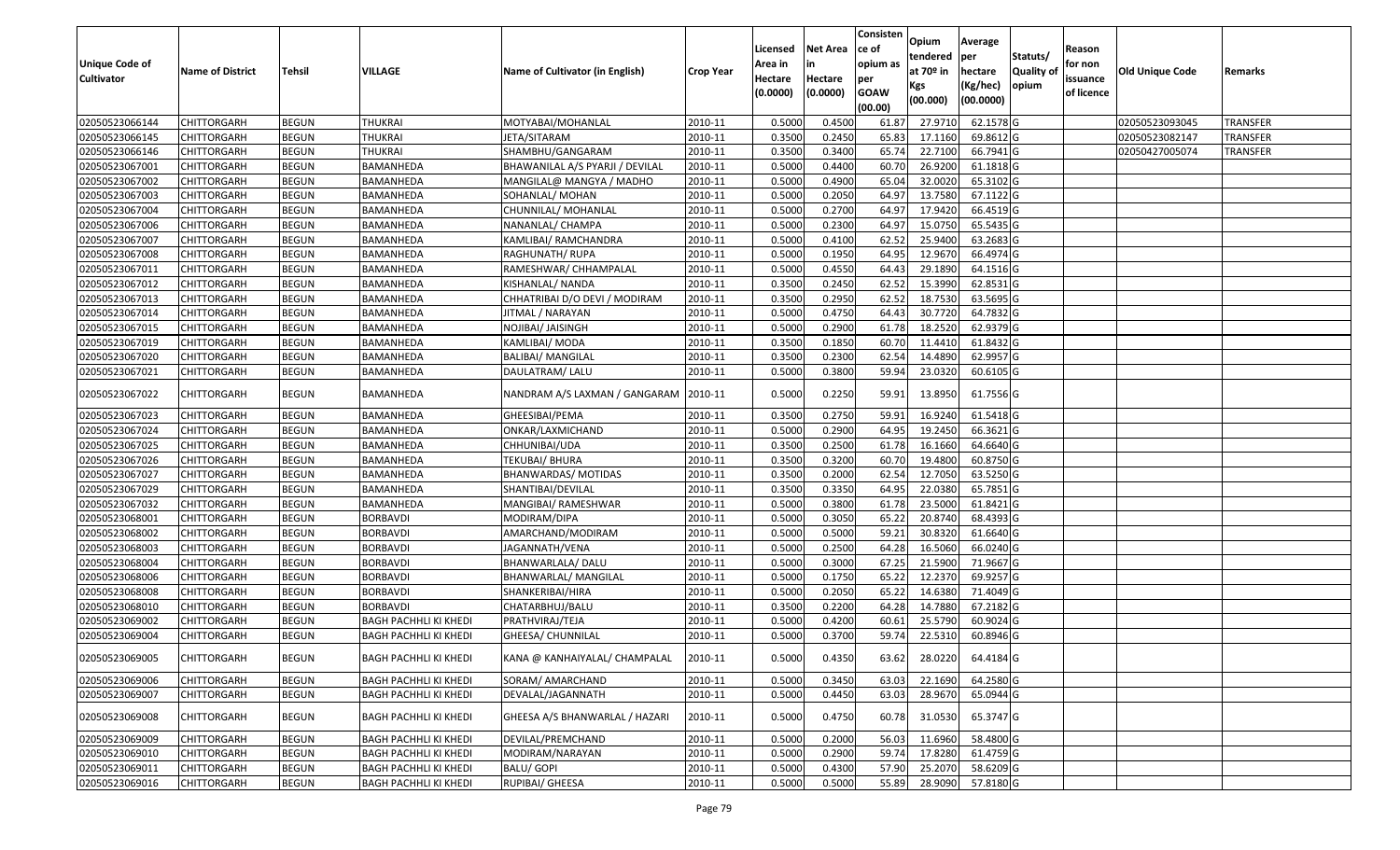| <b>Unique Code of</b><br><b>Cultivator</b> | <b>Name of District</b> | <b>Tehsil</b> | VILLAGE                      | Name of Cultivator (in English) | <b>Crop Year</b> | Licensed<br>Area in<br>Hectare<br>(0.0000) | <b>Net Area</b><br>in<br>Hectare<br>(0.0000) | Consisten<br>ce of<br>opium as<br>per<br><b>GOAW</b><br>(00.00) | Opium<br>tendered<br>at $70°$ in<br>Kgs<br>(00.000) | Average<br>per<br>hectare<br>(Kg/hec)<br>(00.0000) | Statuts/<br>Quality of<br>opium | Reason<br>for non<br>issuance<br>of licence | <b>Old Unique Code</b> | Remarks         |
|--------------------------------------------|-------------------------|---------------|------------------------------|---------------------------------|------------------|--------------------------------------------|----------------------------------------------|-----------------------------------------------------------------|-----------------------------------------------------|----------------------------------------------------|---------------------------------|---------------------------------------------|------------------------|-----------------|
| 02050523069017                             | <b>CHITTORGARH</b>      | <b>BEGUN</b>  | <b>BAGH PACHHLI KI KHEDI</b> | PYARHAND/ NOLA                  | 2010-11          | 0.5000                                     | 0.4850                                       | 62.55                                                           | 30.837                                              | 63.5814 G                                          |                                 |                                             |                        |                 |
| 02050523069021                             | CHITTORGARH             | <b>BEGUN</b>  | <b>BAGH PACHHLI KI KHEDI</b> | MADANLAL/MANGILAL               | 2010-11          | 0.5000                                     | 0.4650                                       | 48.1                                                            | 22.6900                                             | 48.7957 G                                          |                                 |                                             |                        |                 |
| 02050523069024                             | CHITTORGARH             | <b>BEGUN</b>  | BAGH PACHHLI KI KHEDI        | HIRALAL/KANA                    | 2010-11          | 0.5000                                     | 0.4450                                       | 59.74                                                           | 28.3020                                             | 63.6000 G                                          |                                 |                                             |                        |                 |
| 02050523069026                             | <b>CHITTORGARH</b>      | <b>BEGUN</b>  | <b>BAGH PACHHLI KI KHEDI</b> | CHUNILAL/HIRALAL                | 2010-11          | 0.5000                                     | 0.3900                                       | 60.78                                                           | 24.9560                                             | 63.9897 G                                          |                                 |                                             |                        |                 |
| 02050523069028                             | <b>CHITTORGARH</b>      | <b>BEGUN</b>  | <b>BAGH PACHHLI KI KHEDI</b> | MANGILAL/JITMAL                 | 2010-11          | 0.5000                                     | 0.5000                                       | 62.55                                                           | 31.6100                                             | 63.2200 G                                          |                                 |                                             |                        |                 |
| 02050523070004                             | CHITTORGARH             | <b>BEGUN</b>  | <b>BANDO KA RAJPURIA</b>     | SHANTIDEVI/LALU                 | 2010-11          | 0.350                                      | 0.3500                                       | 62.6                                                            | 22.5770                                             | 64.5057 G                                          |                                 |                                             | 02050523086028         | TRANSFER        |
| 02050523070005                             | CHITTORGARH             | <b>BEGUN</b>  | <b>BANDO KA RAJPURIA</b>     | NANADAS/ JAGANNATHDAS           | 2010-11          | 0.5000                                     | 0.2500                                       | 65.61                                                           | 16.4090                                             | 65.6360 G                                          |                                 |                                             | 02050523030026         | <b>TRANSFER</b> |
| 02050523070006                             | <b>CHITTORGARH</b>      | <b>BEGUN</b>  | <b>BANDO KA RAJPURIA</b>     | DEVA/MOTI                       | 2010-11          | 0.3500                                     | 0.1700                                       | 69.36                                                           | 12.185                                              | 71.6765 G                                          |                                 |                                             | 02050523030027         | <b>TRANSFER</b> |
| 02050523070008                             | <b>CHITTORGARH</b>      | <b>BEGUN</b>  | <b>BANDO KA RAJPURIA</b>     | <b>KUKIBAI/ MODA</b>            | 2010-11          | 0.3500                                     | 0.3500                                       | 61.84                                                           | 21.6370                                             | 61.8200 G                                          |                                 |                                             | 02050523086031         | <b>TRANSFER</b> |
| 02050523070010                             | CHITTORGARH             | <b>BEGUN</b>  | <b>BANDO KA RAJPURIA</b>     | HARLAL/KHANA                    | 2010-11          | 0.5000                                     | 0.2150                                       | 62.6                                                            | 13.7920                                             | 64.1488 G                                          |                                 |                                             | 02050523086027         | <b>TRANSFER</b> |
| 02050523070011                             | <b>CHITTORGARH</b>      | <b>BEGUN</b>  | <b>BANDO KA RAJPURIA</b>     | HIRALAL/MOTI                    | 2010-11          | 0.5000                                     | 0.4250                                       | 61.84                                                           | 28.9440                                             | 68.1035 G                                          |                                 |                                             | 02050523013061         | <b>TRANSFER</b> |
| 02050523070014                             | CHITTORGARH             | <b>BEGUN</b>  | <b>BANDO KA RAJPURIA</b>     | HARKUBAI/JAGANNATH              | 2010-11          | 0.3500                                     | 0.3600                                       | 61.84                                                           | 22.8000                                             | 63.3333 G                                          |                                 |                                             |                        |                 |
| 02050523071001                             | CHITTORGARH             | <b>BEGUN</b>  | BALWANTNAGAR                 | NANDUBAI/DEVILAL                | 2010-11          | 0.5000                                     | 0.3550                                       | 64.08                                                           | 23.3900                                             | 65.8873 G                                          |                                 |                                             |                        |                 |
| 02050523071002                             | CHITTORGARH             | <b>BEGUN</b>  | BALWANTNAGAR                 | SHANTIBAI/KANHAIYALAL           | 2010-11          | 0.5000                                     | 0.4450                                       | 61.50                                                           | 28.2570                                             | 63.4989 G                                          |                                 |                                             |                        |                 |
| 02050523071003                             | CHITTORGARH             | <b>BEGUN</b>  | BALWANTNAGAR                 | NANDUBAI/HARIRAM                | 2010-11          | 0.5000                                     | 0.4950                                       | 63.68                                                           | 32.0870                                             | 64.8222 G                                          |                                 |                                             |                        |                 |
| 02050523071005                             | CHITTORGARH             | <b>BEGUN</b>  | BALWANTNAGAR                 | SHANTILAL/HAZARI                | 2010-11          | 0.5000                                     | 0.4450                                       | 61.20                                                           | 28.932                                              | 65.0157 G                                          |                                 |                                             |                        |                 |
| 02050523071006                             | CHITTORGARH             | <b>BEGUN</b>  | BALWANTNAGAR                 | BALU/LAXMAN                     | 2010-11          | 0.5000                                     | 0.4850                                       | 64.08                                                           | 32.5350                                             | 67.0825 G                                          |                                 |                                             |                        |                 |
| 02050523071007                             | CHITTORGARH             | <b>BEGUN</b>  | BALWANTNAGAR                 | PYARIBAI/TRILOK                 | 2010-11          | 0.5000                                     | 0.4800                                       | 64.14                                                           | 32.043                                              | 66.7563 G                                          |                                 |                                             |                        |                 |
| 02050523071008                             | CHITTORGARH             | <b>BEGUN</b>  | BALWANTNAGAR                 | MOHANLAL/PRATHVIRAJ @ PARTHU    | 2010-11          | 0.5000                                     | 0.5100                                       | 64.99                                                           | 34.4960                                             | 67.6392 G                                          |                                 |                                             |                        |                 |
| 02050523071009                             | CHITTORGARH             | <b>BEGUN</b>  | BALWANTNAGAR                 | MADHOLAL/HEMRAJ                 | 2010-11          | 0.500                                      | 0.2650                                       | 64.1                                                            | 17.541                                              | 66.1925 G                                          |                                 |                                             |                        |                 |
| 02050523071010                             | CHITTORGARH             | <b>BEGUN</b>  | BALWANTNAGAR                 | NANDA/BADRILAL                  | 2010-11          | 0.5000                                     | 0.4050                                       | 64.08                                                           | 27.2650                                             | 67.3210 G                                          |                                 |                                             |                        |                 |
| 02050523071011                             | CHITTORGARH             | <b>BEGUN</b>  | BALWANTNAGAR                 | NANIBAI/MANGILAL                | 2010-11          | 0.5000                                     | 0.4800                                       | 60.8                                                            | 29.9090                                             | 62.3104 G                                          |                                 |                                             |                        |                 |
| 02050523071012                             | CHITTORGARH             | <b>BEGUN</b>  | BALWANTNAGAR                 | BADRILAL/AKLING                 | 2010-11          | 0.5000                                     | 0.4850                                       | 64.19                                                           | 31.5680                                             | 65.0887 G                                          |                                 |                                             |                        |                 |
| 02050523071013                             | CHITTORGARH             | <b>BEGUN</b>  | BALWANTNAGAR                 | MOHAN/AKLING                    | 2010-11          | 0.5000                                     | 0.4800                                       | 66.54                                                           | 33.7930                                             | 70.4021 G                                          |                                 |                                             |                        |                 |
| 02050523071014                             | CHITTORGARH             | <b>BEGUN</b>  | BALWANTNAGAR                 | BHANWARLAL/AKLING               | 2010-11          | 0.5000                                     | 0.4900                                       | 66.54                                                           | 35.4970                                             | 72.4429 G                                          |                                 |                                             |                        |                 |
| 02050523071015                             | <b>CHITTORGARH</b>      | <b>BEGUN</b>  | BALWANTNAGAR                 | KANHAIYA/TULSIRAM               | 2010-11          | 0.5000                                     | 0.4900                                       | 61.20                                                           | 31.3100                                             | 63.8980 G                                          |                                 |                                             |                        |                 |
| 02050523071016                             | <b>CHITTORGARH</b>      | <b>BEGUN</b>  | BALWANTNAGAR                 | DHANNIBAI/BHURA                 | 2010-11          | 0.5000                                     | 0.4850                                       | 64.08                                                           | 31.0990                                             | 64.1216 G                                          |                                 |                                             |                        |                 |
| 02050523071017                             | <b>CHITTORGARH</b>      | <b>BEGUN</b>  | BALWANTNAGAR                 | DEVA/KALU                       | 2010-11          | 0.5000                                     | 0.4850                                       | 59.22                                                           | 29.4640                                             | 60.7505 G                                          |                                 |                                             |                        |                 |
| 02050523071018                             | <b>CHITTORGARH</b>      | <b>BEGUN</b>  | BALWANTNAGAR                 | ONKAR/BALU                      | 2010-11          | 0.5000                                     | 0.4350                                       | 61.72                                                           | 28.6650                                             | 65.8966 G                                          |                                 |                                             |                        |                 |
| 02050523071019                             | <b>CHITTORGARH</b>      | <b>BEGUN</b>  | BALWANTNAGAR                 | GANGABAI/MOHAN                  | 2010-11          | 0.3500                                     | 0.2950                                       | 64.1                                                            | 19.0800                                             | 64.6780 G                                          |                                 |                                             |                        |                 |
| 02050523071020                             | CHITTORGARH             | <b>BEGUN</b>  | BALWANTNAGAR                 | UDIBAI/BALU                     | 2010-11          | 0.5000                                     | 0.2900                                       | 60.96                                                           | 18.6810                                             | 64.4172 G                                          |                                 |                                             |                        |                 |
| 02050523071021                             | CHITTORGARH             | <b>BEGUN</b>  | BALWANTNAGAR                 | CHUNILAL/ONKAR                  | 2010-11          | 0.5000                                     | 0.2050                                       | 66.54                                                           | 14.6160                                             | 71.2976 G                                          |                                 |                                             |                        |                 |
| 02050523071022                             | <b>CHITTORGARH</b>      | <b>BEGUN</b>  | BALWANTNAGAR                 | NANDUBAI/DALU                   | 2010-11          | 0.3500                                     | 0.3450                                       | 63.10                                                           | 22.3990                                             | 64.9246 G                                          |                                 |                                             |                        |                 |
| 02050523071024                             | CHITTORGARH             | <b>BEGUN</b>  | BALWANTNAGAR                 | RAMCHANDRA/RUPA                 | 2010-11          | 0.500                                      | 0.3050                                       | 61.85                                                           | 19.0720                                             | 62.5311 G                                          |                                 |                                             |                        |                 |
| 02050523071025                             | CHITTORGARH             | <b>BEGUN</b>  | BALWANTNAGAR                 | RAMESHWAR/MOHAN                 | 2010-11          | 0.500                                      | 0.4950                                       | 64.54                                                           | 33.1620                                             | 66.9939 G                                          |                                 |                                             |                        |                 |
| 02050523071029                             | <b>CHITTORGARH</b>      | <b>BEGUN</b>  | BALWANTNAGAR                 | MANGIBAI/PYARCHAND              | 2010-11          | 0.5000                                     | 0.3000                                       | 63.95                                                           | 19.4930                                             | 64.9767 G                                          |                                 |                                             |                        |                 |
| 02050523071034                             | <b>CHITTORGARH</b>      | <b>BEGUN</b>  | <b>BALWANTNAGAR</b>          | SAJNIBAI/MOTILAL                | 2010-11          | 0.5000                                     | 0.4650                                       | 61.20                                                           | 29.8320                                             | 64.1548 G                                          |                                 |                                             |                        |                 |
| 02050523071037                             | <b>CHITTORGARH</b>      | <b>BEGUN</b>  | BALWANTNAGAR                 | MEGA/DALU                       | 2010-11          | 0.5000                                     | 0.5050                                       | 61.20                                                           | 31.3850                                             | 62.1485 G                                          |                                 |                                             |                        |                 |
| 02050523071038                             | <b>CHITTORGARH</b>      | <b>BEGUN</b>  | BALWANTNAGAR                 | JATI BAI/KANA                   | 2010-11          | 0.5000                                     | 0.2900                                       | 61.24                                                           | 18.5390                                             | $63.9276$ G                                        |                                 |                                             | 02050523079035         | <b>TRANSFER</b> |
| 02050523072001                             | <b>CHITTORGARH</b>      | <b>BEGUN</b>  | KATUNDA                      | NANALAL/LAKHMA                  | 2010-11          | 0.5000                                     | 0.3200                                       | 66.22                                                           | 22.8690                                             | 71.4656 G                                          |                                 |                                             |                        |                 |
| 02050523072002                             | <b>CHITTORGARH</b>      | <b>BEGUN</b>  | <b>KATUNDA</b>               | CHUNILAL/KHEMA                  | 2010-11          | 0.5000                                     | 0.4400                                       | 65.32                                                           | 29.2080                                             | 66.3818 G                                          |                                 |                                             |                        |                 |
| 02050523072003                             | <b>CHITTORGARH</b>      | <b>BEGUN</b>  | <b>KATUNDA</b>               | BHAWANILAL/CHUNILAL             | 2010-11          | 0.5000                                     | 0.2700                                       | 66.22                                                           | 19.4750                                             | 72.1296 G                                          |                                 |                                             |                        |                 |
| 02050523072004                             | <b>CHITTORGARH</b>      | <b>BEGUN</b>  | KATUNDA                      | KANHAIYALAL/BARDA               | 2010-11          | 0.5000                                     | 0.3000                                       | 66.22                                                           | 20.7460                                             | 69.1533 G                                          |                                 |                                             |                        |                 |
| 02050523072006                             | CHITTORGARH             | <b>BEGUN</b>  | KATUNDA                      | BHANWARLAL/CHUNILAL             | 2010-11          | 0.5000                                     | 0.4850                                       | 70.03                                                           | 34.7370                                             | 71.6227 G                                          |                                 |                                             |                        |                 |
| 02050523072007                             | <b>CHITTORGARH</b>      | <b>BEGUN</b>  | KATUNDA                      | GIRDHARI/LAKHMA                 | 2010-11          | 0.5000                                     | 0.4900                                       | 65.32                                                           | 34.2190                                             | 69.8347 G                                          |                                 |                                             |                        |                 |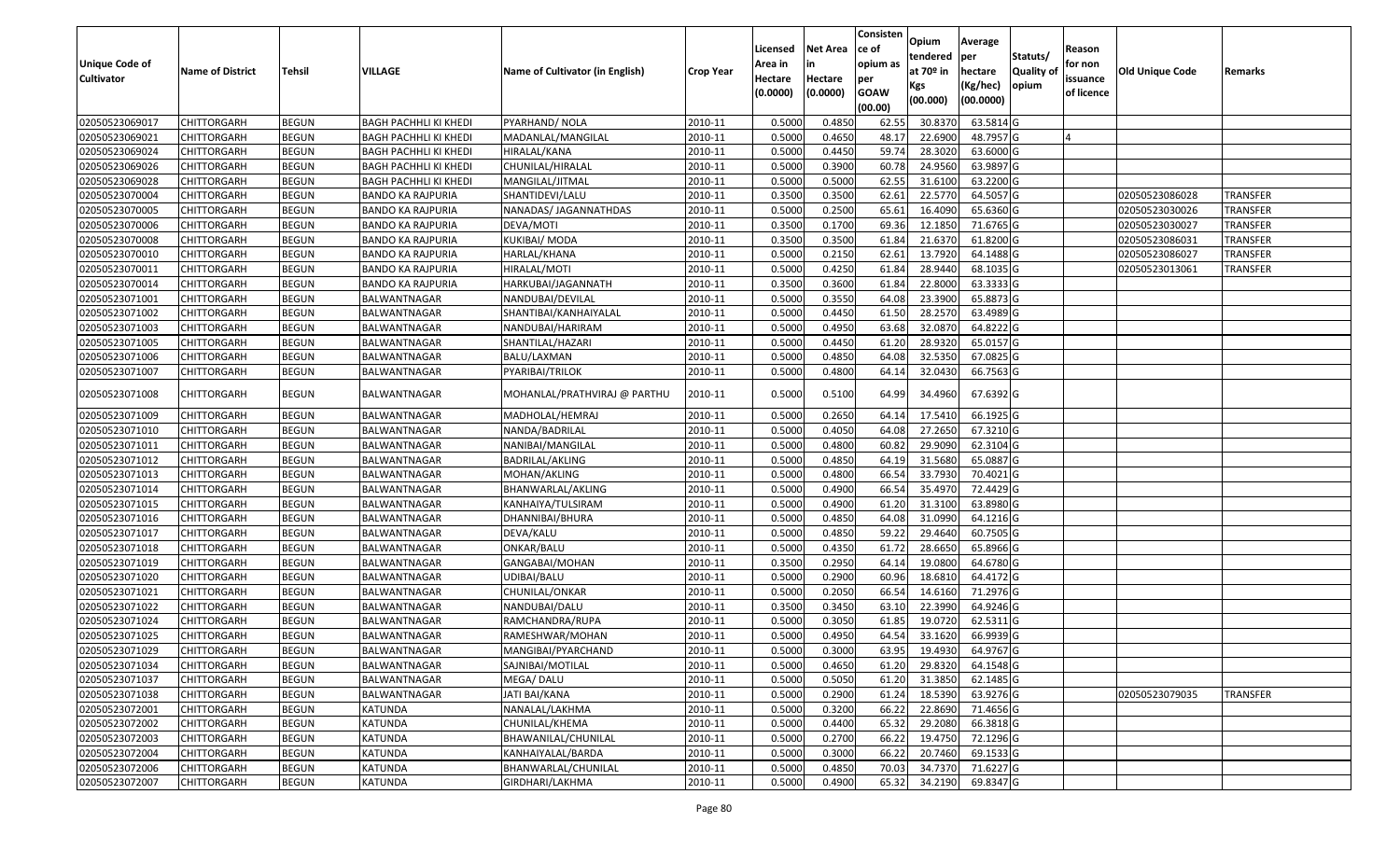|                                  |                            |                              |                    |                                   |                    | Licensed         | <b>Net Area</b>  | Consisten<br>ce of | Opium              | Average               |                  | Reason     |                 |                 |
|----------------------------------|----------------------------|------------------------------|--------------------|-----------------------------------|--------------------|------------------|------------------|--------------------|--------------------|-----------------------|------------------|------------|-----------------|-----------------|
| <b>Unique Code of</b>            |                            |                              |                    |                                   |                    | Area in          |                  | opium as           | tendered           | per                   | Statuts/         | for non    |                 |                 |
| <b>Cultivator</b>                | <b>Name of District</b>    | <b>Tehsil</b>                | VILLAGE            | Name of Cultivator (in English)   | <b>Crop Year</b>   | Hectare          | Hectare          | per                | at $70°$ in        | hectare               | <b>Quality o</b> | issuance   | Old Unique Code | Remarks         |
|                                  |                            |                              |                    |                                   |                    | (0.0000)         | (0.0000)         | <b>GOAW</b>        | Kgs                | (Kg/hec)              | opium            | of licence |                 |                 |
|                                  |                            |                              |                    |                                   |                    |                  |                  | (00.00)            | (00.000)           | (00.0000)             |                  |            |                 |                 |
| 02050523072008                   | CHITTORGARH                | <b>BEGUN</b>                 | KATUNDA            | BALIBAI/NARAYAN                   | 2010-11            | 0.3500           | 0.3150           | 62.30              | 19.875             | 63.0952 G             |                  |            |                 |                 |
| 02050523072009                   | CHITTORGARH                | <b>BEGUN</b>                 | KATUNDA            | RAMESHWAR/BHANWARLAL              | 2010-11            | 0.5000           | 0.4400           | 67.37              | 31.2990            | 71.1341 G             |                  |            |                 |                 |
| 02050523072011                   | CHITTORGARH                | <b>BEGUN</b>                 | KATUNDA            | PYARCHAND/CHUNNILAL               | 2010-11            | 0.5000           | 0.2600           | 65.32              | 17.6460            | 67.8692 G             |                  |            |                 |                 |
| 02050523072012                   | <b>CHITTORGARH</b>         | <b>BEGUN</b>                 | <b>KATUNDA</b>     | KALIBAI/BHERU                     | 2010-11            | 0.5000           | 0.3950           | 63.03              | 26.3980            | 66.8304 G             |                  |            |                 |                 |
| 02050523072013                   | CHITTORGARH                | <b>BEGUN</b>                 | <b>KATUNDA</b>     | SHAMBHU/NARAYAN                   | 2010-11            | 0.5000           | 0.3950           | 62.76              | 26.131             | 66.1544 G             |                  |            |                 |                 |
| 02050523072015                   | CHITTORGARH                | <b>BEGUN</b>                 | <b>KATUNDA</b>     | KISHANA/DHANNA                    | 2010-11            | 0.5000           | 0.4650           | 63.03              | 29.7520            | 63.9828 G             |                  |            |                 |                 |
| 02050523072016                   | CHITTORGARH                | <b>BEGUN</b>                 | <b>KATUNDA</b>     | CHUNNILAL/HAZARI                  | 2010-11            | 0.5000           | 0.2050           | 58.78              | 12.5490            | 61.2146 G             |                  |            |                 |                 |
| 02050523072017                   | CHITTORGARH                | <b>BEGUN</b>                 | <b>KATUNDA</b>     | KHEMIBAI/DHANNA                   | 2010-11            | 0.5000           | 0.2050           | 67.37              | 15.3700            | 74.9756 G             |                  |            |                 |                 |
| 02050523072018                   | CHITTORGARH                | <b>BEGUN</b>                 | <b>KATUNDA</b>     | SHANKERLAL/KISHORE                | 2010-11            | 0.5000           | 0.4650           | 58.54              | 28.4000            | 61.0753 G             |                  |            |                 |                 |
| 02050523072019                   | CHITTORGARH                | <b>BEGUN</b>                 | <b>KATUNDA</b>     | KAMLIBAI/MOTI                     | 2010-11            | 0.5000           | 0.1700           | 67.37              | 11.4890            | 67.5824 G             |                  |            |                 |                 |
| 02050523072020                   | CHITTORGARH                | <b>BEGUN</b>                 | <b>KATUNDA</b>     | NANDA/KISHNA                      | 2010-11            | 0.5000           | 0.4300           | 65.03              | 28.6430            | 66.6116 G             |                  |            |                 |                 |
| 02050523072021                   | CHITTORGARH                | <b>BEGUN</b>                 | KATUNDA            | SHYAMLAL/KANHAIYALAL              | 2010-11            | 0.5000           | 0.3500           | 62.76              | 23.2330            | 66.3800 G             |                  |            |                 |                 |
| 02050523072023                   | <b>CHITTORGARH</b>         | <b>BEGUN</b>                 | <b>KATUNDA</b>     | CHHAGAN/UDA                       | 2010-11            | 0.5000           | 0.2450           | 62.76              | 15.9730            | 65.1959 G             |                  |            |                 |                 |
| 02050523072024                   | <b>CHITTORGARH</b>         | <b>BEGUN</b>                 | KATUNDA            | KANHAIYALAL/BARDICHAND            | 2010-11            | 0.5000           | 0.3100           | 64.08              | 21.5890            | 69.6419 G             |                  |            |                 |                 |
| 02050523072025                   | CHITTORGARH                | <b>BEGUN</b>                 | KATUNDA            | GOPILAL/LAXMICHAND                | 2010-11            | 0.5000           | 0.4700           | 62.30              | 30.0500            | 63.9362 G             |                  |            |                 |                 |
| 02050523072026                   | <b>CHITTORGARH</b>         | <b>BEGUN</b>                 | KATUNDA            | BHERULAL/ONKAR                    | 2010-11            | 0.5000           | 0.2250           | 65.03              | 15.0330            | 66.8133 G             |                  |            |                 |                 |
| 02050523072027                   | CHITTORGARH                | <b>BEGUN</b>                 | KATUNDA            | PEMA/HIRA                         | 2010-11            | 0.5000           | 0.3050           | 65.03              | 20.5570            | 67.4000 G             |                  |            |                 |                 |
| 02050523072028                   | CHITTORGARH                | <b>BEGUN</b>                 | KATUNDA            | BHANWARLAL/KHEMA                  | 2010-11            | 0.5000           | 0.3450           | 62.30              | 22.2780            | 64.5739 G             |                  |            |                 |                 |
| 02050523072029                   | CHITTORGARH                | <b>BEGUN</b>                 | KATUNDA            | BHAGWAN/RAMA                      | 2010-11            | 0.3500           | 0.3500           | 62.54              | 21.9880            | 62.8229 G             |                  |            |                 |                 |
| 02050523072030                   | CHITTORGARH                | <b>BEGUN</b>                 | <b>KATUNDA</b>     | UDA/KAJOD                         | 2010-11            | 0.5000           | 0.1800           | 65.99              | 13.3870            | 74.3722 G             |                  |            |                 |                 |
| 02050523072031                   | CHITTORGARH                | <b>BEGUN</b>                 | <b>KATUNDA</b>     | DEVI / BHURA                      | 2010-11            | 0.5000           | 0.3600           | 61.06              | 22.5540            | 62.6500G              |                  |            |                 |                 |
| 02050523072032                   | CHITTORGARH                | <b>BEGUN</b>                 | KATUNDA            | PREMA/NARAYAN                     | 2010-11            | 0.500            | 0.1900           | 61.97              | 12.591             | 66.2684 G             |                  |            |                 |                 |
| 02050523072033                   | CHITTORGARH                | <b>BEGUN</b>                 | KATUNDA            | MOHANLAL/DEVILAL                  | 2010-11            | 0.5000           | 0.3650           | 61.06              | 23.7820            | 65.1562 G             |                  |            |                 |                 |
| 02050523072034                   | CHITTORGARH                | <b>BEGUN</b>                 | KATUNDA            | BARDICHAND/DEVILAL                | 2010-11            | 0.5000           | 0.4750<br>0.3400 | 70.03              | 34.865             | 73.4000 G             |                  |            |                 |                 |
| 02050523072036                   | CHITTORGARH                | <b>BEGUN</b>                 | <b>KATUNDA</b>     | UDIBAI/BARDICHAND                 | 2010-11            | 0.3500           |                  | 61.97              | 21.894             | 64.3941 G             |                  |            |                 |                 |
| 02050523072037<br>02050523072038 | CHITTORGARH                | <b>BEGUN</b><br><b>BEGUN</b> | KATUNDA            | NARAYAN/BHURA                     | 2010-11            | 0.5000<br>0.5000 | 0.2950<br>0.4700 | 61.97<br>62.62     | 19.4420<br>30.2400 | 65.9051G<br>64.3404 G |                  |            |                 |                 |
| 02050523072039                   | CHITTORGARH<br>CHITTORGARH | <b>BEGUN</b>                 | KATUNDA<br>KATUNDA | KISHANLAL/MOTI<br>KAILASH/NARAYAN | 2010-11<br>2010-11 | 0.5000           | 0.4000           | 58.41              | 23.6900            | 59.2250 G             |                  |            |                 |                 |
| 02050523072040                   | CHITTORGARH                | <b>BEGUN</b>                 | <b>KATUNDA</b>     | BHERULAL/KANHAIYALAL @ KANA       | 2010-11            | 0.5000           | 0.2000           | 65.57              | 14.1160            | 70.5800 G             |                  |            |                 |                 |
| 02050523072041                   | CHITTORGARH                | <b>BEGUN</b>                 | <b>KATUNDA</b>     | GHEESA/ BALU                      | 2010-11            | 0.5000           | 0.4500           | 63.77              | 29.4230            | 65.3844 G             |                  |            |                 |                 |
| 02050523072042                   | CHITTORGARH                | <b>BEGUN</b>                 | <b>KATUNDA</b>     | MANGILAL/UDA                      | 2010-11            | 0.5000           | 0.1000           | 65.57              | 7.2240             | 72.2400 G             |                  |            |                 |                 |
| 02050523072043                   | CHITTORGARH                | <b>BEGUN</b>                 | <b>KATUNDA</b>     | RAMLAL/ KANHAIYALAL @ KANA        | 2010-11            | 0.5000           | 0.1900           | 62.62              | 12.8460            | 67.6105 G             |                  |            |                 |                 |
| 02050523072044                   | CHITTORGARH                | <b>BEGUN</b>                 | <b>KATUNDA</b>     | BARDICHAND / HARIRAM              | 2010-11            | 0.5000           | 0.1900           | 65.57              | 13.0500            | 68.6842 G             |                  |            |                 |                 |
| 02050523072047                   | CHITTORGARH                | <b>BEGUN</b>                 | <b>KATUNDA</b>     | <b>BHOLIBAI/ SURJA</b>            | 2010-11            | 0.5000           | 0.1850           | 62.62              | 12.1860            | 65.8703 G             |                  |            |                 |                 |
| 02050523072048                   | CHITTORGARH                | <b>BEGUN</b>                 | <b>KATUNDA</b>     | SUDIBAI/ MANGILAL                 | 2010-11            | 0.350            | 0.3250           | 62.44              | 22.1490            | 68.1508 G             |                  |            |                 |                 |
| 02050523072049                   | CHITTORGARH                | <b>BEGUN</b>                 | KATUNDA            | MOHANLAL/NATHU                    | 2010-11            | 0.5000           | 0.2000           | 62.44              | 13.1590            | 65.7950 G             |                  |            |                 |                 |
| 02050523072050                   | <b>CHITTORGARH</b>         | <b>BEGUN</b>                 | <b>KATUNDA</b>     | SHANTILAL/HIRALAL                 | 2010-11            | 0.3500           | 0.1600           | 65.99              | 10.8470            | 67.7938 G             |                  |            |                 |                 |
| 02050523072052                   | <b>CHITTORGARH</b>         | <b>BEGUN</b>                 | KATUNDA            | BHOJA/UGMA                        | 2010-11            | 0.5000           | 0.4900           | 61.06              | 29.8670            | 60.9531 G             |                  |            |                 |                 |
| 02050523072053                   | <b>CHITTORGARH</b>         | <b>BEGUN</b>                 | KATUNDA            | RUKMABAI/NARAYAN                  | 2010-11            | 0.5000           | 0.4900           | 58.41              | 29.5500            | 60.3061 G             |                  |            |                 |                 |
| 02050523072055                   | <b>CHITTORGARH</b>         | <b>BEGUN</b>                 | KATUNDA            | PREMDEVI/MOHANCHAND               | 2010-11            | 0.5000           | 0.3300           | 58.41              | 20.2800            | 61.4545 G             |                  |            |                 |                 |
| 02050523072056                   | CHITTORGARH                | <b>BEGUN</b>                 | KATUNDA            | DEVBAI/JAIRAM                     | 2010-11            | 0.5000           | 0.2500           | 62.44              | 15.9540            | 63.8160 G             |                  |            |                 |                 |
| 02050523072057                   | <b>CHITTORGARH</b>         | <b>BEGUN</b>                 | <b>KATUNDA</b>     | RAGHUNATH/SURJA                   | 2010-11            | 0.5000           | 0.4650           | 63.03              | 30.1690            | 64.8796 G             |                  |            |                 |                 |
| 02050523072058                   | <b>CHITTORGARH</b>         | <b>BEGUN</b>                 | <b>KATUNDA</b>     | RAMLAL/RUPA                       | 2010-11            | 0.5000           | 0.4200           | 65.99              | 28.3760            | 67.5619 G             |                  |            |                 |                 |
| 02050523072059                   | <b>CHITTORGARH</b>         | <b>BEGUN</b>                 | KATUNDA            | KISHANLAL/RAMCHANDRA              | 2010-11            | 0.5000           | 0.4600           | 64.08              | 29.3230            | 63.7457 G             |                  |            |                 |                 |
| 02050523072060                   | <b>CHITTORGARH</b>         | <b>BEGUN</b>                 | KATUNDA            | MANGIBAI/HERDEV                   | 2010-11            | 0.5000           | 0.3000           | 67.75              | 21.3260            | 71.0867 G             |                  |            | 02050523117024  | <b>TRANSFER</b> |
| 02050523072061                   | <b>CHITTORGARH</b>         | <b>BEGUN</b>                 | KATUNDA            | DEVILAL/MANGILAL                  | 2010-11            | 0.5000           | 0.2200           | 64.87              | 14.3080            | 65.0364 G             |                  |            | 02050523097038  | <b>TRANSFER</b> |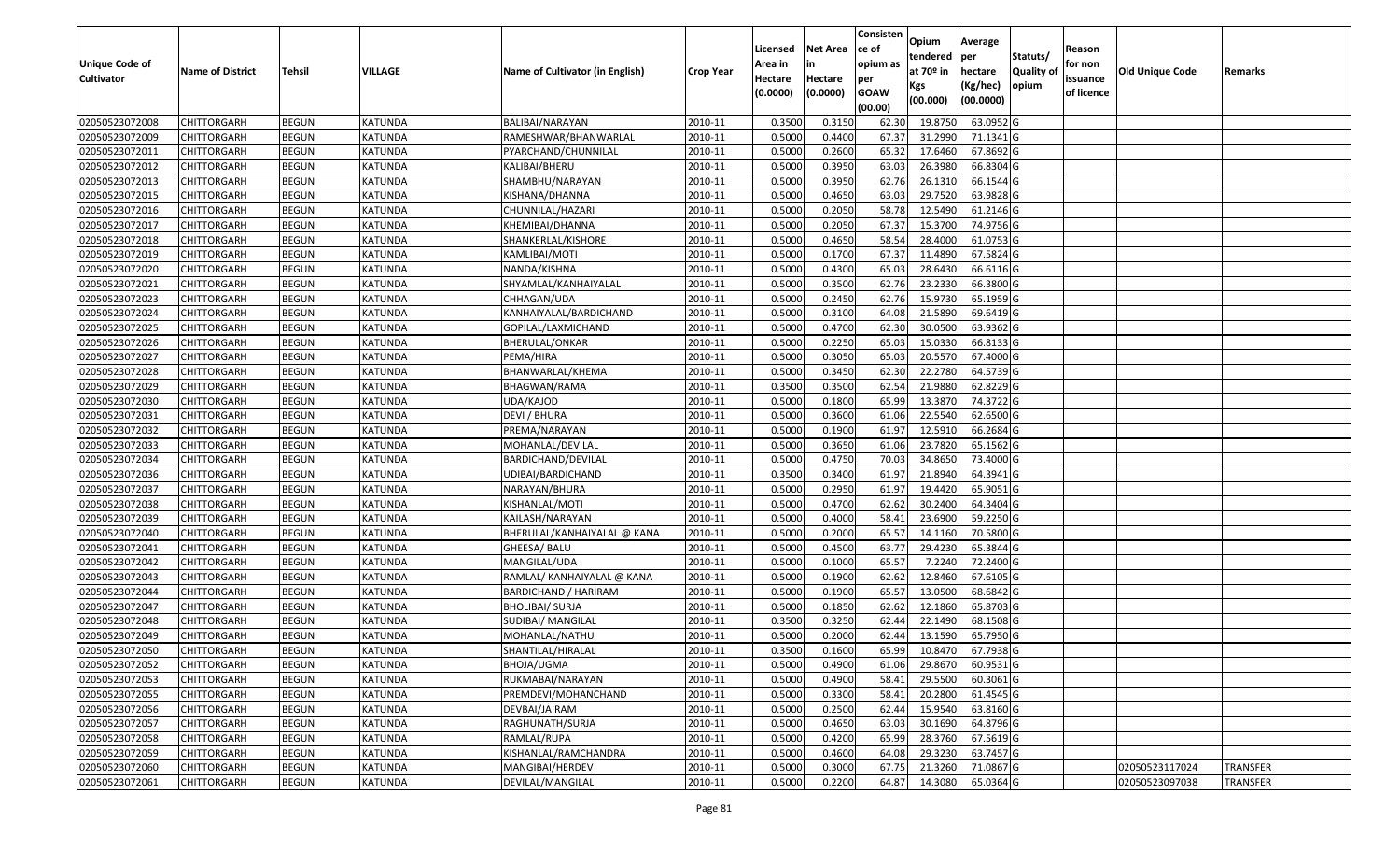| <b>Unique Code of</b><br><b>Cultivator</b> | <b>Name of District</b> | Tehsil       | <b>VILLAGE</b>          | Name of Cultivator (in English)                   | <b>Crop Year</b> | Licensed<br>Area in<br>Hectare<br>(0.0000) | <b>Net Area</b><br>Hectare<br>(0.0000) | Consisten<br>ce of<br>opium as<br>per<br><b>GOAW</b><br>(00.00) | Opium<br>tendered<br>at $70°$ in<br><b>Kgs</b><br>(00.000) | Average<br>per<br>hectare<br>(Kg/hec)<br>(00.0000) | Statuts/<br><b>Quality of</b><br>opium | Reason<br>for non<br>issuance<br>of licence | <b>Old Unique Code</b> | Remarks                              |
|--------------------------------------------|-------------------------|--------------|-------------------------|---------------------------------------------------|------------------|--------------------------------------------|----------------------------------------|-----------------------------------------------------------------|------------------------------------------------------------|----------------------------------------------------|----------------------------------------|---------------------------------------------|------------------------|--------------------------------------|
| 02050523073003                             | CHITTORGARH             | <b>BEGUN</b> | <b>KASBA (BEGUN)</b>    | KAILASHCHANDRA/ KANHAIYALAL                       | 2010-11          | 0.3500                                     | 0.2200                                 | 63.52                                                           | 14.061                                                     | 63.9136 G                                          |                                        |                                             |                        |                                      |
| 02050523073004                             | CHITTORGARH             | <b>BEGUN</b> | KASBA (BEGUN)           | MURLIDHAR/NANDKISHORE                             | 2010-11          | 0.5000                                     | 0.1900                                 | 61.80                                                           | 11.8280                                                    | 62.2526 G                                          |                                        |                                             |                        |                                      |
| 02050523073005                             | CHITTORGARH             | <b>BEGUN</b> | KASBA (BEGUN)           | HIRIBAI/BHUWANA                                   | 2010-11          | 0.5000                                     | 0.3050                                 | 46.00                                                           | 13.8460                                                    | 45.3967                                            |                                        |                                             |                        |                                      |
| 02050523073013                             | CHITTORGARH             | <b>BEGUN</b> | KASBA (BEGUN)           | <b>BANSHILAL/SHANKERLAL</b>                       | 2010-11          | 0.5000                                     | 0.2800                                 | 57.81                                                           | 16.7190                                                    | 59.7107 G                                          |                                        |                                             |                        |                                      |
| 02050523073021                             | CHITTORGARH             | <b>BEGUN</b> | KASBA (BEGUN)           | SURYAPRAKASH/BANSHILAL                            | 2010-11          | 0.5000                                     | 0.1800                                 | 58.40                                                           | 11.1830                                                    | 62.1278 G                                          |                                        |                                             |                        |                                      |
| 02050523073022                             | CHITTORGARH             | <b>BEGUN</b> | KASBA (BEGUN)           | BANSHILAL/RAMNARAYAN                              | 2010-11          | 0.5000                                     | 0.1250                                 | 64.51                                                           | 8.2530                                                     | 66.0240 G                                          |                                        |                                             |                        |                                      |
| 02050523073028                             | CHITTORGARH             | <b>BEGUN</b> | KASBA (BEGUN)           | GORDHAN/BARDA DHOBI                               | 2010-11          | 0.5000                                     | 0.4900                                 | 57.23                                                           | 28.6890                                                    | 58.5490 G                                          |                                        |                                             |                        |                                      |
| 02050523073030                             | CHITTORGARH             | <b>BEGUN</b> | <b>KASBA (BEGUN)</b>    | MOHANLAL/KHEMA                                    | 2010-11          | 0.3500                                     | 0.2050                                 | 67.73                                                           | 14.8550                                                    | 72.4634 G                                          |                                        |                                             |                        |                                      |
| 02050523073035                             | CHITTORGARH             | <b>BEGUN</b> | KASBA (BEGUN)           | DAYASHANKER/NANDLAL                               | 2010-11          | 0.3500                                     | 0.2800                                 | 61.80                                                           | 17.5550                                                    | 62.6964 G                                          |                                        |                                             |                        |                                      |
| 02050523073036                             | CHITTORGARH             | <b>BEGUN</b> | KASBA (BEGUN)           | SURENDRA KUMAR/ KAJODIMAL                         | 2010-11          | 0.3500                                     | 0.0500                                 | 69.98                                                           | 3.8110                                                     | 76.2200 G                                          |                                        |                                             |                        |                                      |
| 02050523074001                             | CHITTORGARH             | <b>BEGUN</b> | KALYANPURA              | NANALAL/ PYARCHAND                                | 2010-11          | 0.5000                                     | 0.4750                                 | 59.49                                                           | 28.6540                                                    | 60.3242 G                                          |                                        |                                             |                        |                                      |
| 02050523074002                             | CHITTORGARH             | <b>BEGUN</b> | KALYANPURA              | KHEMRAJ/PYARCHAND                                 | 2010-11          | 0.5000                                     | 0.3700                                 | 62.71                                                           | 23.4210                                                    | 63.3000 G                                          |                                        |                                             |                        |                                      |
| 02050523074004                             | CHITTORGARH             | <b>BEGUN</b> | <b>KALYANPURA</b>       | PRATHVIRAJ/NAGGA                                  | 2010-11          | 0.5000                                     | 0.4750                                 | 62.71                                                           | 30.5940                                                    | 64.4084 G                                          |                                        |                                             |                        |                                      |
| 02050523074005                             | CHITTORGARH             | <b>BEGUN</b> | KALYANPURA              | AMARCHAND/PYARCHAND                               | 2010-11          | 0.5000                                     | 0.4300                                 | 62.21                                                           | 27.1000                                                    | 63.0233 G                                          |                                        |                                             |                        |                                      |
| 02050523074006                             | CHITTORGARH             | <b>BEGUN</b> | KALYANPURA              | JHAMKUBAI/KALURAM                                 | 2010-11          | 0.5000                                     | 0.3000                                 | 62.21                                                           | 18.5690                                                    | 61.8967 G                                          |                                        |                                             |                        |                                      |
| 02050523074007                             | CHITTORGARH             | <b>BEGUN</b> | KALYANPURA              | DEVILAL/TARACHAND                                 | 2010-11          | 0.5000                                     | 0.3950                                 | 64.26                                                           | 25.5750                                                    | 64.7468 G                                          |                                        |                                             |                        |                                      |
| 02050523074009                             | CHITTORGARH             | <b>BEGUN</b> | <b>KALYANPURA</b>       | CHOGA/RUPA                                        | 2010-11          | 0.5000                                     | 0.3700                                 | 68.45                                                           | 25.9540                                                    | 70.1459 G                                          |                                        |                                             |                        |                                      |
| 02050523074010                             | CHITTORGARH             | <b>BEGUN</b> | KALYANPURA              | <b>BALU/DOLA</b>                                  | 2010-11          | 0.5000                                     | 0.3450                                 | 62.21                                                           | 23.1790                                                    | 67.1855 G                                          |                                        |                                             |                        |                                      |
| 02050523074011                             | CHITTORGARH             | <b>BEGUN</b> | KALYANPURA              | GATTUBAI/DEVILAL                                  | 2010-11          | 0.5000                                     | 0.4950                                 | 62.27                                                           | 30.5270                                                    | 61.6710 G                                          |                                        |                                             |                        |                                      |
| 02050523074013                             | CHITTORGARH             | <b>BEGUN</b> | KALYANPURA              | DHANNA / NARAYAN                                  | 2010-11          | 0.5000                                     | 0.4850                                 | 59.49                                                           | 29.3830                                                    | 60.5835 G                                          |                                        |                                             |                        |                                      |
| 02050523074014                             | CHITTORGARH             | <b>BEGUN</b> | <b>KALYANPURA</b>       | GISHA LAL / TARA CHAND                            | 2010-11          | 0.5000                                     | 0.4350                                 | 61.46                                                           | 27.7980                                                    | 63.9034 G                                          |                                        |                                             |                        |                                      |
| 02050523074016                             | CHITTORGARH             | <b>BEGUN</b> | KALYANPURA              | JAMKUBAI/SITARAM                                  | 2010-11          | 0.5000                                     | 0.4800                                 | 59.49                                                           | 28.7280                                                    | 59.8500 G                                          |                                        |                                             |                        |                                      |
| 02050523074017                             | CHITTORGARH             | <b>BEGUN</b> | KALYANPURA              | BHIMRAJ/DAULA                                     | 2010-11          | 0.5000                                     | 0.4000                                 | 62.27                                                           | 25.2910                                                    | 63.2275 G                                          |                                        |                                             |                        |                                      |
| 02050523074018                             | CHITTORGARH             | <b>BEGUN</b> | KALYANPURA              | BALU/LALURAM                                      | 2010-11          | 0.5000                                     | 0.4000                                 | 62.27                                                           | 25.1930                                                    | 62.9825 G                                          |                                        |                                             |                        |                                      |
| 02050523074022                             | CHITTORGARH             | <b>BEGUN</b> | KALYANPURA              | CHUNNILAL/LAXMICHAND                              | 2010-11          | 0.5000                                     | 0.4400                                 | 59.40                                                           | 26.4180                                                    | 60.0409 G                                          |                                        |                                             |                        |                                      |
| 02050523074023                             | CHITTORGARH             | <b>BEGUN</b> | KALYANPURA              | JAMANALAL/HEERALAL                                | 2010-11          | 0.3500                                     | 0.3300                                 | 64.22                                                           | 21.4070                                                    | 64.8697 G                                          |                                        |                                             |                        |                                      |
| 02050523074028                             | CHITTORGARH             | <b>BEGUN</b> | KALYANPURA              | PRABHU/GEERDHARI                                  | 2010-11          | 0.3500                                     | 0.2400                                 | 59.40                                                           | 14.5950                                                    | 60.8125 G                                          |                                        |                                             |                        |                                      |
| 02050523074029                             | CHITTORGARH             | <b>BEGUN</b> | KALYANPURA              | GULABCHAND A/S DEVA/HARIRAM                       | 2010-11          | 0.5000                                     | 0.1700                                 | 59.40                                                           | 10.3890                                                    | 61.1118 G                                          |                                        |                                             |                        |                                      |
| 02050523074030                             | CHITTORGARH             | <b>BEGUN</b> | KALYANPURA              | KUKA/MEGHA                                        | 2010-11          | 0.5000                                     | 0.4300                                 | 59.84                                                           | 26.4510                                                    | 61.5140 G                                          |                                        |                                             |                        |                                      |
| 02050523074031                             | <b>CHITTORGARH</b>      | <b>BEGUN</b> | KALYANPURA              | NANDPRAKASH/CHUNNILAL                             | 2010-11          | 0.5000                                     | 0.5000                                 | 61.04                                                           | 31.3670                                                    | 62.7340                                            |                                        |                                             |                        |                                      |
| 02050523074040                             | CHITTORGARH             | <b>BEGUN</b> | KALYANPURA              | NANALAL/DEVA                                      | 2010-11          | 0.5000                                     | 0.4100                                 | 64.22                                                           | 26.9490                                                    | 65.7293 G                                          |                                        |                                             |                        |                                      |
| 02050523074041                             | CHITTORGARH             | <b>BEGUN</b> | KALYANPURA              | BARJIBAI/BHUWANA                                  | 2010-11          | 0.5000                                     | 0.4150                                 | 63.03                                                           | 27.1070                                                    | 65.3181 G                                          |                                        |                                             |                        |                                      |
| 02050523074044                             | CHITTORGARH             | <b>BEGUN</b> | KALYANPURA              | NATHU/BHURA                                       | 2010-11          | 0.5000                                     | 0.4050                                 | 64.22                                                           | 26.5050                                                    | 65.4444 G                                          |                                        |                                             |                        |                                      |
| 02050523074046                             | CHITTORGARH             | <b>BEGUN</b> | KALYANPURA              | HEERALAL/GHISALAL                                 | 2010-11          | 0.5000                                     | 0.2200                                 | 66.21                                                           | 14.9270                                                    | 67.8500 G                                          |                                        |                                             | 02050523128039         | <b>TRANSFER</b>                      |
| 02050523075001                             | CHITTORGARH             | <b>BEGUN</b> | <b>MADHOPUR (BEGUN)</b> | CHATURBHUJ/ NANDA                                 | 2010-11          | 0.500                                      | 0.4900                                 | 61.14                                                           | 30.7750                                                    | 62.8061 G                                          |                                        |                                             |                        |                                      |
| 02050523075002                             | CHITTORGARH             | <b>BEGUN</b> | <b>MADHOPUR (BEGUN)</b> | ONKAR/PARMANAND                                   | 2010-11          | 0.5000                                     | 0.4550                                 | 61.79                                                           | 29.1950                                                    | 64.1648 G                                          |                                        |                                             |                        |                                      |
| 02050523075004                             | <b>CHITTORGARH</b>      | <b>BEGUN</b> | MADHOPUR (BEGUN)        | DEVILAL/HEERA                                     | 2010-11          | 0.5000                                     | 0.4850                                 | 61.14                                                           | 30.4280                                                    | 62.7381 G                                          |                                        |                                             |                        | TRANSFER / ANOPPURA<br><b>KHARDI</b> |
| 02050523075006                             | CHITTORGARH             | <b>BEGUN</b> | MADHOPUR (BEGUN)        | KHEMRAJ/DEVA                                      | 2010-11          | 0.5000                                     | 0.4500                                 | 62.10                                                           | 28.8320                                                    | 64.0711 G                                          |                                        |                                             |                        |                                      |
| 02050523075007                             | CHITTORGARH             | <b>BEGUN</b> | MADHOPUR (BEGUN)        | MEGHRAJ/BALU                                      | 2010-11          | 0.5000                                     | 0.4850                                 | 64.97                                                           | 32.1100                                                    | 66.2062 G                                          |                                        |                                             |                        |                                      |
| 02050523075009                             | CHITTORGARH             | <b>BEGUN</b> | MADHOPUR (BEGUN)        | BOTHLAL/GANGARAM                                  | 2010-11          | 0.5000                                     | 0.4300                                 | 64.86                                                           | 28.4840                                                    | 66.2419 G                                          |                                        |                                             |                        |                                      |
| 02050523075011                             | CHITTORGARH             | <b>BEGUN</b> | MADHOPUR (BEGUN)        | KAILASHCHANDRA A/S KANHAIYALAL/<br><b>DEVILAL</b> | 2010-11          | 0.5000                                     | 0.4350                                 | 64.97                                                           | 29.1670                                                    | 67.0506 G                                          |                                        |                                             |                        |                                      |
| 02050523075019                             | CHITTORGARH             | <b>BEGUN</b> | MADHOPUR (BEGUN)        | NANDA/KISHNA                                      | 2010-11          | 0.5000                                     | 0.4900                                 | 61.14                                                           | 30.4980                                                    | $62.2408$ G                                        |                                        |                                             |                        |                                      |
| 02050523075020                             | CHITTORGARH             | <b>BEGUN</b> | MADHOPUR (BEGUN)        | DOULIBAI/BHURA                                    | 2010-11          | 0.5000                                     | 0.4250                                 | 62.10                                                           | 26.5040                                                    | 62.3624 G                                          |                                        |                                             |                        | TRANSFER / DAULATPURA                |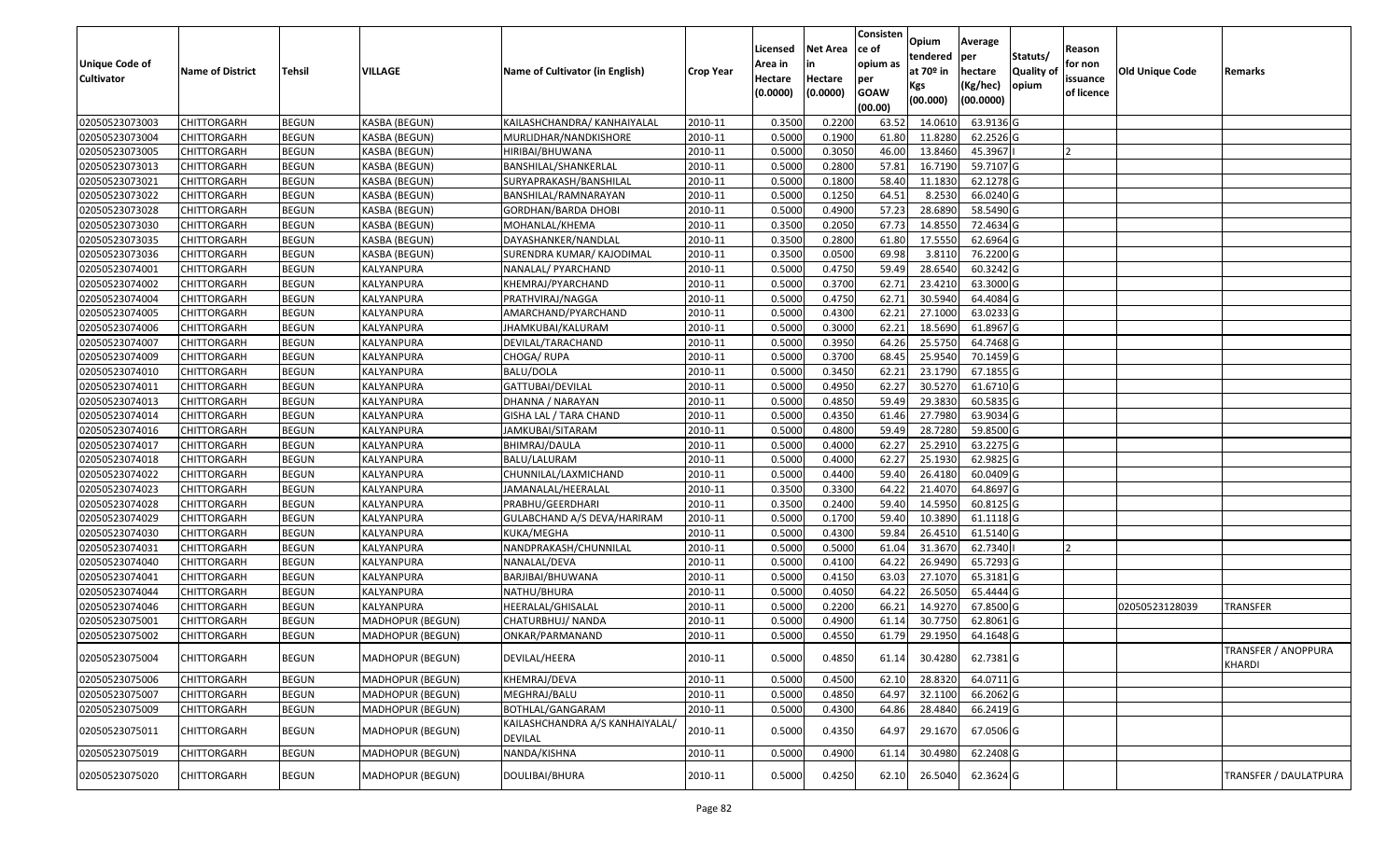| <b>Unique Code of</b><br><b>Cultivator</b> | <b>Name of District</b> | Tehsil       | VILLAGE                 | Name of Cultivator (in English)            | <b>Crop Year</b> | Licensed<br>Area in<br>Hectare<br>(0.0000) | <b>Net Area</b><br>in<br>Hectare<br>(0.0000) | Consisten<br>ce of<br>opium as<br>per<br><b>GOAW</b><br>(00.00) | Opium<br>tendered<br>at 70º in<br>Kgs<br>(00.000) | Average<br>per<br>hectare<br>(Kg/hec)<br>(00.0000) | Statuts/<br><b>Quality of</b><br>opium | Reason<br>for non<br>issuance<br>of licence | <b>Old Unique Code</b> | Remarks         |
|--------------------------------------------|-------------------------|--------------|-------------------------|--------------------------------------------|------------------|--------------------------------------------|----------------------------------------------|-----------------------------------------------------------------|---------------------------------------------------|----------------------------------------------------|----------------------------------------|---------------------------------------------|------------------------|-----------------|
| 02050523076005                             | <b>CHITTORGARH</b>      | <b>BEGUN</b> | MADAWADA                | GHISALAL/KALU                              | 2010-11          | 0.3500                                     | 0.3350                                       | 62.96                                                           | 23.0310                                           | 68.7493 G                                          |                                        |                                             |                        |                 |
| 02050523076010                             | CHITTORGARH             | <b>BEGUN</b> | MADAWADA                | KHEMRAJ/DOULA                              | 2010-11          | 0.3500                                     | 0.2500                                       | 62.72                                                           | 15.7380                                           | 62.9520 G                                          |                                        |                                             |                        |                 |
| 02050523076018                             | CHITTORGARH             | <b>BEGUN</b> | MADAWADA                | RATANLAL/BHURA                             | 2010-11          | 0.5000                                     | 0.4900                                       | 62.72                                                           | 31.0290                                           | 63.3245 G                                          |                                        |                                             |                        |                 |
| 02050523076019                             | <b>CHITTORGARH</b>      | <b>BEGUN</b> | MADAWADA                | NARAYAN/DOULA                              | 2010-11          | 0.3500                                     | 0.3300                                       | 64.36                                                           | 21.1440                                           | 64.0727 G                                          |                                        |                                             |                        |                 |
| 02050523076029                             | <b>CHITTORGARH</b>      | <b>BEGUN</b> | MADAWADA                | HARKUBAI/KANA                              | 2010-11          | 0.3500                                     | 0.3400                                       | 64.36                                                           | 22.5220                                           | 66.2412 G                                          |                                        |                                             |                        |                 |
| 02050523076038                             | <b>CHITTORGARH</b>      | <b>BEGUN</b> | MADAWADA                | SHANKARLAL/NANALAL                         | 2010-11          | 0.5000                                     | 0.4800                                       | 66.12                                                           | 31.7980                                           | 66.2458 G                                          |                                        |                                             |                        |                 |
| 02050523076046                             | <b>CHITTORGARH</b>      | <b>BEGUN</b> | MADAWADA                | JAMNALAL/MOTI                              | 2010-11          | 0.5000                                     | 0.3750                                       | 66.12                                                           | 25.3880                                           | 67.7013 G                                          |                                        |                                             |                        |                 |
| 02050523076048                             | <b>CHITTORGARH</b>      | <b>BEGUN</b> | MADAWADA                | BHANWARLAL/KHANA GUJAR                     | 2010-11          | 0.5000                                     | 0.4050                                       | 56.42                                                           | 24.1610                                           | 59.6568 G                                          |                                        |                                             |                        |                 |
| 02050523076057                             | <b>CHITTORGARH</b>      | <b>BEGUN</b> | MADAWADA                | BARJIBAI/HEERA                             | 2010-11          | 0.3500                                     | 0.3400                                       | 64.14                                                           | 22.8570                                           | 67.2265 G                                          |                                        |                                             |                        |                 |
| 02050523076066                             | <b>CHITTORGARH</b>      | <b>BEGUN</b> | MADAWADA                | MANGILAL/BARDA                             | 2010-11          | 0.5000                                     | 0.3000                                       | 64.1                                                            | 19.9940                                           | 66.6467 G                                          |                                        |                                             |                        |                 |
| 02050523076082                             | <b>CHITTORGARH</b>      | <b>BEGUN</b> | MADAWADA                | GHISALAL/MODA                              | 2010-11          | 0.5000                                     | 0.1900                                       | 64.1                                                            | 12.3270                                           | 64.8789 G                                          |                                        |                                             |                        |                 |
| 02050523076083                             | <b>CHITTORGARH</b>      | <b>BEGUN</b> | MADAWADA                | NANDUBAI/NANALAL                           | 2010-11          | 0.5000                                     | 0.4100                                       | 62.72                                                           | 25.9130                                           | 63.2024 G                                          |                                        |                                             |                        |                 |
| 02050523076088                             | <b>CHITTORGARH</b>      | <b>BEGUN</b> | MADAWADA                | MANGILAL/RUPA                              | 2010-11          | 0.3500                                     | 0.0950                                       | 60.53                                                           | 5.9150                                            | 62.2632 G                                          |                                        |                                             |                        |                 |
| 02050523076089                             | <b>CHITTORGARH</b>      | <b>BEGUN</b> | MADAWADA                | PYARCHAND/DEVILAL                          | 2010-11          | 0.5000                                     | 0.4900                                       | 63.21                                                           | 31.4550                                           | 64.1939 G                                          |                                        |                                             |                        |                 |
| 02050523076093                             | <b>CHITTORGARH</b>      | <b>BEGUN</b> | MADAWADA                | PYARA/SEVA                                 | 2010-11          | 0.5000                                     | 0.4450                                       | 64.36                                                           | 28.5000                                           | 64.0449 G                                          |                                        |                                             |                        |                 |
| 02050523076097                             | <b>CHITTORGARH</b>      | <b>BEGUN</b> | MADAWADA                | NATHUDAS/MADHODAS                          | 2010-11          | 0.5000                                     | 0.3000                                       | 63.2                                                            | 19.4630                                           | 64.8767 G                                          |                                        |                                             | 02050524021012         | <b>TRANSFER</b> |
| 02050523077001                             | <b>CHITTORGARH</b>      | <b>BEGUN</b> | KISHOREPURA             | PYARCHAND/KESHURAM                         | 2010-11          | 0.5000                                     | 0.4000                                       | 64.74                                                           | 27.6480                                           | 69.1200 G                                          |                                        |                                             |                        |                 |
| 02050523077002                             | <b>CHITTORGARH</b>      | <b>BEGUN</b> | KISHOREPURA             | NANDUBAI/KUKA                              | 2010-11          | 0.5000                                     | 0.2800                                       | 56.95                                                           | 16.4850                                           | 58.8750 G                                          |                                        |                                             |                        |                 |
| 02050523077003                             | <b>CHITTORGARH</b>      | <b>BEGUN</b> | KISHOREPURA             | ONKAR/KHEMA                                | 2010-11          | 0.5000                                     | 0.3000                                       | 63.94                                                           | 20.0880                                           | 66.9600 G                                          |                                        |                                             |                        |                 |
| 02050523077004                             | CHITTORGARH             | <b>BEGUN</b> | KISHOREPURA             | NOZIBAI/MANGILAL                           | 2010-11          | 0.5000                                     | 0.4400                                       | 57.01                                                           | 26.2280                                           | 59.6091 G                                          |                                        |                                             |                        |                 |
| 02050523077005                             | <b>CHITTORGARH</b>      | <b>BEGUN</b> | KISHOREPURA             | BANSHILAL/CHUNNILAL                        | 2010-11          | 0.5000                                     | 0.1950                                       | 64.74                                                           | 13.5810                                           | 69.6462 G                                          |                                        |                                             |                        |                 |
| 02050523077006                             | <b>CHITTORGARH</b>      | <b>BEGUN</b> | KISHOREPURA             | MODA/KISHOR                                | 2010-11          | 0.5000                                     | 0.3300                                       | 63.94                                                           | 22.4500                                           | 68.0303 G                                          |                                        |                                             |                        |                 |
| 02050523077007                             | <b>CHITTORGARH</b>      | <b>BEGUN</b> | KISHOREPURA             | GHISALAL/LAKHMICHAND                       | 2010-11          | 0.5000                                     | 0.3900                                       | 57.12                                                           | 23.9910                                           | 61.5154 G                                          |                                        |                                             |                        |                 |
| 02050523077008                             | <b>CHITTORGARH</b>      | <b>BEGUN</b> | KISHOREPURA             | NANDLAL/PYARCHAND                          | 2010-11          | 0.5000                                     | 0.2100                                       | 64.74                                                           | 14.8510                                           | 70.7190 G                                          |                                        |                                             |                        |                 |
| 02050523077011                             | <b>CHITTORGARH</b>      | <b>BEGUN</b> | KISHOREPURA             | HEERALAL/BALU                              | 2010-11          | 0.5000                                     | 0.2600                                       | 58.08                                                           | 16.0850                                           | 61.8654 G                                          |                                        |                                             |                        |                 |
| 02050523077012                             | CHITTORGARH             | <b>BEGUN</b> | KISHOREPURA             | RAMLAL/KISHOR                              | 2010-11          | 0.5000                                     | 0.2800                                       | 64.01                                                           | 18.9870                                           | 67.8107 G                                          |                                        |                                             |                        |                 |
| 02050523077015                             | <b>CHITTORGARH</b>      | <b>BEGUN</b> | KISHOREPURA             | <b>BHAGIRATH/RUPA</b>                      | 2010-11          | 0.5000                                     | 0.4950                                       | 59.40                                                           | 32.8660                                           | 66.3960 G                                          |                                        |                                             |                        |                 |
| 02050523077017                             | CHITTORGARH             | <b>BEGUN</b> | KISHOREPURA             | HEERA/PYARA                                | 2010-11          | 0.5000                                     | 0.2650                                       | 58.08                                                           | 16.1440                                           | 60.9208 G                                          |                                        |                                             |                        |                 |
| 02050523077019                             | <b>CHITTORGARH</b>      | <b>BEGUN</b> | KISHOREPURA             | NANALAL/KISHOR                             | 2010-11          | 0.5000                                     | 0.4150                                       | 63.94                                                           | 28.6770                                           | 69.1012 G                                          |                                        |                                             |                        |                 |
| 02050523077020                             | <b>CHITTORGARH</b>      | <b>BEGUN</b> | <b>KISHOREPURA</b>      | ONKAR/NANDA                                | 2010-11          | 0.5000                                     | 0.4050                                       | 58.08                                                           | 25.3540                                           | 62.6025 G                                          |                                        |                                             |                        |                 |
| 02050523077021                             | CHITTORGARH             | <b>BEGUN</b> | KISHOREPURA             | MEGHA/KHEMA                                | 2010-11          | 0.5000                                     | 0.2300                                       | 57.00                                                           | 14.4420                                           | 62.7913 G                                          |                                        |                                             |                        |                 |
| 02050523077023                             | <b>CHITTORGARH</b>      | <b>BEGUN</b> | KISHOREPURA             | KISHOR A/S PARMAND/BHANWARLAL              | 2010-11          | 0.5000                                     | 0.3400                                       | 64.01                                                           | 23.4280                                           | 68.9059 G                                          |                                        |                                             |                        |                 |
| 02050523077034                             | <b>CHITTORGARH</b>      | <b>BEGUN</b> | KISHOREPURA             | GHISIBAI/DEVILAL                           | 2010-11          | 0.5000                                     | 0.2600                                       | 55.37                                                           | 15.8140                                           | 60.8231 G                                          |                                        |                                             |                        |                 |
| 02050523078001                             | CHITTORGARH             | <b>BEGUN</b> | HARIPURA (BEGUN)        | BHURIBAI/KUKA                              | 2010-11          | 0.500                                      | 0.5050                                       | 61.85                                                           | 33.1980                                           | 65.7386 G                                          |                                        |                                             |                        |                 |
| 02050523078002                             | <b>CHITTORGARH</b>      | <b>BEGUN</b> | HARIPURA (BEGUN)        | NARAYAN/KAJOD                              | 2010-11          | 0.5000                                     | 0.3050                                       | 58.05                                                           | 18.5420                                           | 60.7934 G                                          |                                        |                                             |                        |                 |
| 02050523078003                             | <b>CHITTORGARH</b>      | <b>BEGUN</b> | HARIPURA (BEGUN)        | MANGILAL/PYARA                             | 2010-11          | 0.5000                                     | 0.5000                                       | 61.85                                                           | 31.5300                                           | 63.0600 G                                          |                                        |                                             |                        |                 |
| 02050523078004                             | <b>CHITTORGARH</b>      | <b>BEGUN</b> | HARIPURA (BEGUN)        | JETIBAI/BHANWARLAL                         | 2010-11          | 0.5000                                     | 0.3500                                       | 58.05                                                           | 20.6270                                           | 58.9343 G                                          |                                        |                                             |                        |                 |
| 02050523078006                             | <b>CHITTORGARH</b>      | <b>BEGUN</b> | <b>HARIPURA (BEGUN)</b> | KUKA /LAXMAN                               | 2010-11          | 0.5000                                     | 0.4700                                       | 59.88                                                           | 28.6090                                           | 60.8702 G                                          |                                        |                                             |                        |                 |
| 02050523078007                             | <b>CHITTORGARH</b>      | <b>BEGUN</b> | HARIPURA (BEGUN)        | NANALAL/NANDA                              | 2010-11          | 0.5000                                     | 0.4300                                       | 61.85                                                           | 27.3760                                           | 63.6651 G                                          |                                        |                                             |                        |                 |
| 02050523078008                             | <b>CHITTORGARH</b>      | <b>BEGUN</b> | HARIPURA (BEGUN)        | JAGNNATH/TEKCHAND                          | 2010-11          | 0.5000                                     | 0.4800                                       | 58.05                                                           | 28.3590                                           | 59.0813 G                                          |                                        |                                             |                        |                 |
| 02050523078009                             | <b>CHITTORGARH</b>      | <b>BEGUN</b> | <b>HARIPURA (BEGUN)</b> | SUNDERBAI/DEVILAL                          | 2010-11          | 0.5000                                     | 0.4150                                       | 56.30                                                           | 24.0060                                           | 57.8458 G                                          |                                        |                                             |                        |                 |
| 02050523078010                             | <b>CHITTORGARH</b>      | <b>BEGUN</b> | HARIPURA (BEGUN)        | KANA @ KANHAIYALAL/ MADHO<br><b>BHARTI</b> | 2010-11          | 0.5000                                     | 0.5000                                       | 56.40                                                           | 28.5830                                           | 57.1660 G                                          |                                        |                                             |                        |                 |
| 02050523078011                             | <b>CHITTORGARH</b>      | <b>BEGUN</b> | HARIPURA (BEGUN)        | GORDHAN/DAYAL                              | 2010-11          | 0.5000                                     | 0.2650                                       | 56.40                                                           | 15.1760                                           | 57.2679 G                                          |                                        |                                             |                        |                 |
| 02050523078012                             | <b>CHITTORGARH</b>      | <b>BEGUN</b> | HARIPURA (BEGUN)        | GOPI/KHEMA                                 | 2010-11          | 0.5000                                     | 0.3550                                       | 66.89                                                           | 23.9990                                           | 67.6028 G                                          |                                        |                                             |                        |                 |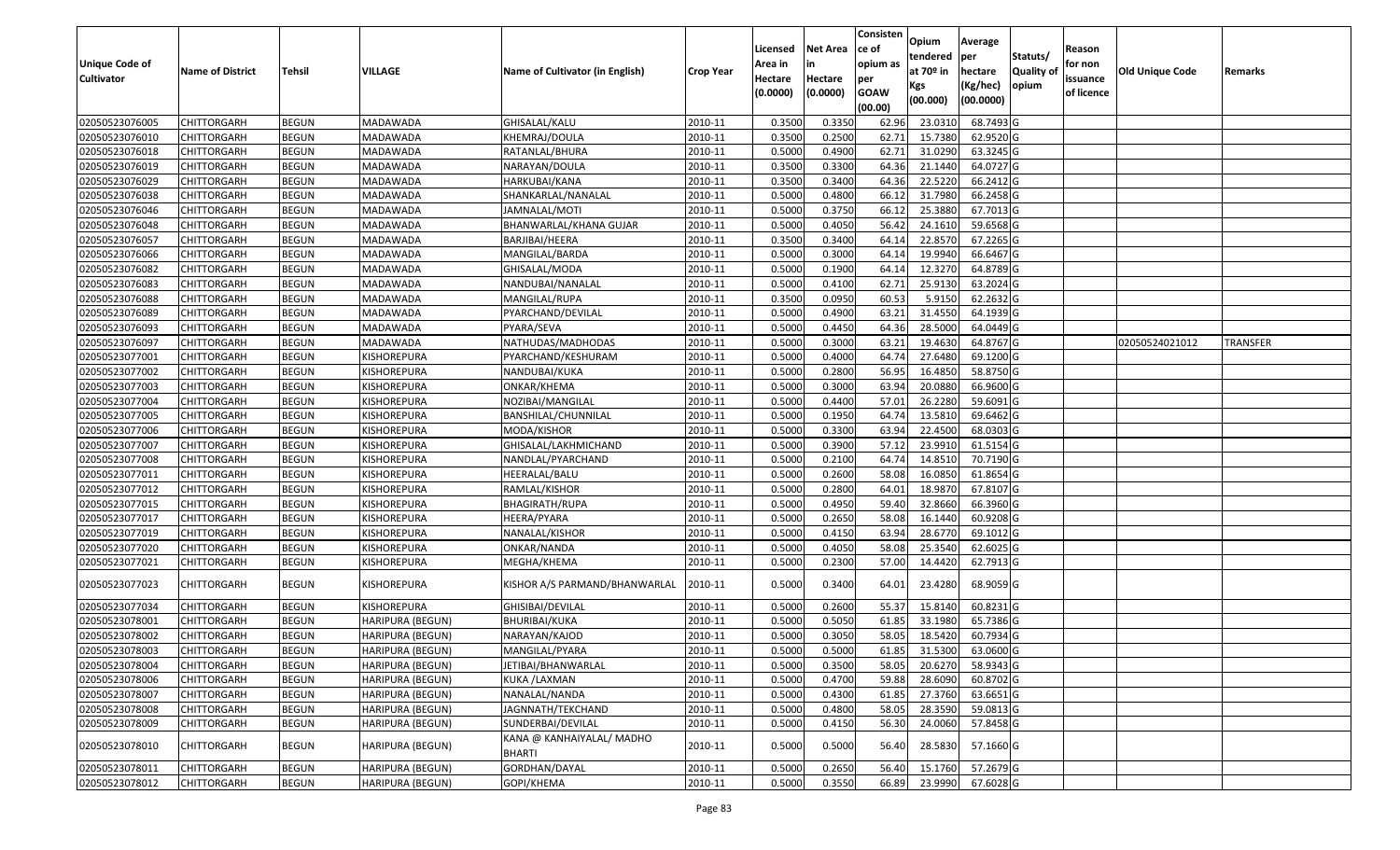| <b>Unique Code of</b><br><b>Cultivator</b> | <b>Name of District</b> | <b>Tehsil</b> | VILLAGE                 | Name of Cultivator (in English) | <b>Crop Year</b> | Licensed<br>Area in<br>Hectare<br>(0.0000) | <b>Net Area</b><br>in<br>Hectare<br>(0.0000) | Consisten<br>ce of<br>opium as<br>per<br><b>GOAW</b><br>(00.00) | Opium<br>tendered<br>at $70°$ in<br>Kgs<br>(00.000) | Average<br>per<br>hectare<br>(Kg/hec)<br>(00.0000) | Statuts/<br>Quality of<br>opium | Reason<br>for non<br>issuance<br>of licence | <b>Old Unique Code</b> | Remarks                                      |
|--------------------------------------------|-------------------------|---------------|-------------------------|---------------------------------|------------------|--------------------------------------------|----------------------------------------------|-----------------------------------------------------------------|-----------------------------------------------------|----------------------------------------------------|---------------------------------|---------------------------------------------|------------------------|----------------------------------------------|
| 02050523078013                             | <b>CHITTORGARH</b>      | <b>BEGUN</b>  | HARIPURA (BEGUN)        | DEVILAL/LALU                    | 2010-11          | 0.5000                                     | 0.3250                                       | 67.54                                                           | 22.9390                                             | 70.5815 G                                          |                                 |                                             |                        |                                              |
| 02050523078015                             | CHITTORGARH             | <b>BEGUN</b>  | HARIPURA (BEGUN)        | SURAJMAL/BHANWARLAL             | 2010-11          | 0.5000                                     | 0.4700                                       | 56.40                                                           | 26.6100                                             | 56.6170 G                                          |                                 |                                             |                        |                                              |
| 02050523078017                             | CHITTORGARH             | <b>BEGUN</b>  | HARIPURA (BEGUN)        | DEVILAL/MOTI                    | 2010-11          | 0.5000                                     | 0.5000                                       | 66.89                                                           | 33.8620                                             | 67.7240 G                                          |                                 |                                             |                        |                                              |
| 02050523078018                             | CHITTORGARH             | <b>BEGUN</b>  | HARIPURA (BEGUN)        | JETIBAI/DEVA                    | 2010-11          | 0.5000                                     | 0.4650                                       | 52.49                                                           | 24.8340                                             | 53.4065 G                                          |                                 |                                             |                        |                                              |
| 02050523078019                             | CHITTORGARH             | <b>BEGUN</b>  | HARIPURA (BEGUN)        | MANGILAL/LAKHMICHAND            | 2010-11          | 0.5000                                     | 0.2550                                       | 66.89                                                           | 16.2810                                             | 63.8471 G                                          |                                 |                                             |                        |                                              |
| 02050523078020                             | CHITTORGARH             | <b>BEGUN</b>  | HARIPURA (BEGUN)        | DEVALAL/PYARA                   | 2010-11          | 0.5000                                     | 0.1300                                       | 61.98                                                           | 8.1650                                              | 62.8077 G                                          |                                 |                                             | 02050523086029         | TRANSFER / TRANSFER/<br>RAJPURA CHENSINGH KA |
| 02050523078021                             | CHITTORGARH             | <b>BEGUN</b>  | HARIPURA (BEGUN)        | MOHANLAL/PYARA                  | 2010-11          | 0.5000                                     | 0.3050                                       | 64.17                                                           | 19.8920                                             | 65.2197 G                                          |                                 |                                             |                        |                                              |
| 02050523078022                             | CHITTORGARH             | <b>BEGUN</b>  | HARIPURA (BEGUN)        | MANGILAL/PARTHU                 | 2010-11          | 0.500                                      | 0.2950                                       | 64.17                                                           | 20.011                                              | 67.8339 G                                          |                                 |                                             |                        |                                              |
| 02050523078024                             | CHITTORGARH             | <b>BEGUN</b>  | HARIPURA (BEGUN)        | CHANDMAL/JODHA                  | 2010-11          | 0.5000                                     | 0.3350                                       | 61.98                                                           | 20.9020                                             | 62.3940 G                                          |                                 |                                             |                        |                                              |
| 02050523078025                             | CHITTORGARH             | <b>BEGUN</b>  | HARIPURA (BEGUN)        | BHANWANILAL/PYARA               | 2010-11          | 0.5000                                     | 0.1950                                       | 68.64                                                           | 13.755                                              | 70.5385 G                                          |                                 |                                             |                        |                                              |
| 02050523078028                             | CHITTORGARH             | <b>BEGUN</b>  | <b>HARIPURA (BEGUN)</b> | HIRA/PYARA                      | 2010-11          | 0.5000                                     | 0.4000                                       | 64.17                                                           | 25.9120                                             | 64.7800 G                                          |                                 |                                             |                        |                                              |
| 02050523078029                             | CHITTORGARH             | <b>BEGUN</b>  | HARIPURA (BEGUN)        | DEVILAL/PRABHU                  | 2010-11          | 0.5000                                     | 0.2650                                       | 63.88                                                           | 17.0710                                             | 64.4189 G                                          |                                 |                                             |                        |                                              |
| 02050523078030                             | CHITTORGARH             | <b>BEGUN</b>  | HARIPURA (BEGUN)        | NATHI BAI/JAICHAND              | 2010-11          | 0.5000                                     | 0.3250                                       | 67.07                                                           | 22.5340                                             | 69.3354 G                                          |                                 |                                             |                        |                                              |
| 02050523078032                             | CHITTORGARH             | <b>BEGUN</b>  | <b>HARIPURA (BEGUN)</b> | RAMESHWAR/GOKAL                 | 2010-11          | 0.3500                                     | 0.2000                                       | 67.07                                                           | 13.7470                                             | 68.7350 G                                          |                                 |                                             |                        |                                              |
| 02050523078033                             | CHITTORGARH             | <b>BEGUN</b>  | <b>HARIPURA (BEGUN)</b> | DEVILAL/UDA                     | 2010-11          | 0.5000                                     | 0.3150                                       | 61.98                                                           | 19.3350                                             | 61.3810 G                                          |                                 |                                             |                        |                                              |
| 02050523078034                             | CHITTORGARH             | <b>BEGUN</b>  | HARIPURA (BEGUN)        | SANTOSH BHARTI/NANDA            | 2010-11          | 0.5000                                     | 0.4850                                       | 59.88                                                           | 28.9780                                             | 59.7485 G                                          |                                 |                                             |                        |                                              |
| 02050523078036                             | CHITTORGARH             | <b>BEGUN</b>  | HARIPURA (BEGUN)        | TULSIBAI/NARAYAN                | 2010-11          | 0.5000                                     | 0.4300                                       | 67.07                                                           | 29.5640                                             | 68.7535 G                                          |                                 |                                             |                        |                                              |
| 02050523078037                             | CHITTORGARH             | <b>BEGUN</b>  | HARIPURA (BEGUN)        | CHHAGANLAL/MODA                 | 2010-11          | 0.3500                                     | 0.2850                                       | 61.48                                                           | 17.8230                                             | 62.5368 G                                          |                                 |                                             |                        |                                              |
| 02050523079001                             | <b>CHITTORGARH</b>      | <b>BEGUN</b>  | BHANWARIYA              | NAHARSINGH/JASSA                | 2010-11          | 0.5000                                     | 0.4450                                       | 63.54                                                           | 29.6420                                             | 66.6112 G                                          |                                 |                                             |                        |                                              |
| 02050523079002                             | CHITTORGARH             | <b>BEGUN</b>  | BHANWARIYA              | HIRA/GULAB                      | 2010-11          | 0.5000                                     | 0.5000                                       | 68.05                                                           | 35.2220                                             | 70.4440 G                                          |                                 |                                             |                        |                                              |
| 02050523079003                             | CHITTORGARH             | <b>BEGUN</b>  | BHANWARIYA              | DHANNA/SHORAM                   | 2010-11          | 0.3500                                     | 0.3500                                       | 68.0                                                            | 25.4320                                             | 72.6629 G                                          |                                 |                                             |                        |                                              |
| 02050523079004                             | CHITTORGARH             | <b>BEGUN</b>  | BHANWARIYA              | MANGILAL/CHATRA                 | 2010-11          | 0.5000                                     | 0.4950                                       | 62.81                                                           | 33.1590                                             | 66.9879 G                                          |                                 |                                             |                        |                                              |
| 02050523079005                             | CHITTORGARH             | <b>BEGUN</b>  | BHANWARIYA              | RAMIBAI/JETA                    | 2010-11          | 0.5000                                     | 0.5000                                       | 68.05                                                           | 36.2440                                             | 72.4880 G                                          |                                 |                                             |                        |                                              |
| 02050523079006                             | CHITTORGARH             | <b>BEGUN</b>  | BHANWARIYA              | MANGILAL/AKLING                 | 2010-11          | 0.5000                                     | 0.4950                                       | 65.04                                                           | 33.785                                              | 68.2525 G                                          |                                 |                                             |                        |                                              |
| 02050523079007                             | CHITTORGARH             | <b>BEGUN</b>  | BHANWARIYA              | LADU/UDA                        | 2010-11          | 0.5000                                     | 0.1900                                       | 69.16                                                           | 14.2450                                             | 74.9737 G                                          |                                 |                                             |                        |                                              |
| 02050523079008                             | <b>CHITTORGARH</b>      | <b>BEGUN</b>  | BHANWARIYA              | RAMLAL/DERAM                    | 2010-11          | 0.5000                                     | 0.3950                                       | 65.04                                                           | 26.3430                                             | 66.6911 G                                          |                                 |                                             |                        |                                              |
| 02050523079009                             | <b>CHITTORGARH</b>      | <b>BEGUN</b>  | BHANWARIYA              | PYARA/GANPAT                    | 2010-11          | 0.5000                                     | 0.2550                                       | 65.04                                                           | 17.1780                                             | 67.3647 G                                          |                                 |                                             |                        |                                              |
| 02050523079010                             | <b>CHITTORGARH</b>      | <b>BEGUN</b>  | BHANWARIYA              | MANGIRAM/MERAM                  | 2010-11          | 0.5000                                     | 0.2950                                       | 65.97                                                           | 20.2740                                             | 68.7254 G                                          |                                 |                                             |                        |                                              |
| 02050523079011                             | <b>CHITTORGARH</b>      | <b>BEGUN</b>  | BHANWARIYA              | NATHIBAI/KASYA                  | 2010-11          | 0.5000                                     | 0.4400                                       | 65.97                                                           | 30.0460                                             | 68.2864 G                                          |                                 |                                             |                        |                                              |
| 02050523079012                             | CHITTORGARH             | <b>BEGUN</b>  | BHANWARIYA              | RAMDAYAL/AMRA                   | 2010-11          | 0.5000                                     | 0.2000                                       | 63.15                                                           | 13.3010                                             | 66.5050 G                                          |                                 |                                             |                        |                                              |
| 02050523079013                             | CHITTORGARH             | <b>BEGUN</b>  | BHANWARIYA              | BIRBHAN/KASHIRAM                | 2010-11          | 0.5000                                     | 0.2250                                       | 65.97                                                           | 15.4810                                             | 68.8044 G                                          |                                 |                                             |                        |                                              |
| 02050523079014                             | <b>CHITTORGARH</b>      | <b>BEGUN</b>  | BHANWARIYA              | SAGARBAI/DEVA                   | 2010-11          | 0.5000                                     | 0.3100                                       | 65.97                                                           | 21.1900                                             | 68.3548 G                                          |                                 |                                             |                        |                                              |
| 02050523079015                             | CHITTORGARH             | <b>BEGUN</b>  | BHANWARIYA              | DALPAT/NANDA                    | 2010-11          | 0.500                                      | 0.5050                                       | 63.15                                                           | 32.789                                              | 64.9287 G                                          |                                 |                                             |                        |                                              |
| 02050523079016                             | CHITTORGARH             | <b>BEGUN</b>  | BHANWARIYA              | KANHAIYALAL @ KHANA / DEVILAL   | 2010-11          | 0.500                                      | 0.2500                                       | 65.97                                                           | 17.5340                                             | 70.1360 G                                          |                                 |                                             |                        |                                              |
| 02050523079017                             | <b>CHITTORGARH</b>      | <b>BEGUN</b>  | BHANWARIYA              | HEMA/FATTA                      | 2010-11          | 0.5000                                     | 0.3950                                       | 60.02                                                           | 25.0690                                             | 63.4658 G                                          |                                 |                                             |                        |                                              |
| 02050523079018                             | <b>CHITTORGARH</b>      | <b>BEGUN</b>  | BHANWARIYA              | DERAM/ SUKKHA                   | 2010-11          | 0.5000                                     | 0.2950                                       | 69.16                                                           | 21.5600                                             | 73.0847 G                                          |                                 |                                             |                        |                                              |
| 02050523079019                             | <b>CHITTORGARH</b>      | <b>BEGUN</b>  | BHANWARIYA              | PARTHU / HEMA                   | 2010-11          | 0.5000                                     | 0.3850                                       | 65.97                                                           | 26.4160                                             | 68.6130 G                                          |                                 |                                             |                        |                                              |
| 02050523079020                             | <b>CHITTORGARH</b>      | <b>BEGUN</b>  | BHANWARIYA              | BHURA/SHORAM                    | 2010-11          | 0.5000                                     | 0.3500                                       | 66.97                                                           | 24.3440                                             | 69.5543 G                                          |                                 |                                             |                        |                                              |
| 02050523079021                             | CHITTORGARH             | <b>BEGUN</b>  | BHANWARIYA              | BHAWANILAL/RUPA                 | 2010-11          | 0.5000                                     | 0.3950                                       | 66.97                                                           | 27.7880                                             | 70.3494 G                                          |                                 |                                             |                        |                                              |
| 02050523079022                             | <b>CHITTORGARH</b>      | <b>BEGUN</b>  | BHANWARIYA              | MOHAN/FATTA                     | 2010-11          | 0.3500                                     | 0.2500                                       | 70.07                                                           | 18.9300                                             | 75.7200 G                                          |                                 |                                             |                        |                                              |
| 02050523079023                             | <b>CHITTORGARH</b>      | <b>BEGUN</b>  | BHANWARIYA              | GHEESALAL A/S HAZARI / MANGILAL | 2010-11          | 0.5000                                     | 0.1950                                       | 63.15                                                           | 13.0110                                             | 66.7231 G                                          |                                 |                                             |                        |                                              |
| 02050523079024                             | CHITTORGARH             | <b>BEGUN</b>  | BHANWARIYA              | PHORU/ PRATAP                   | 2010-11          | 0.5000                                     | 0.4100                                       | 66.97                                                           | 28.1780                                             | 68.7268 G                                          |                                 |                                             |                        |                                              |
| 02050523079025                             | CHITTORGARH             | <b>BEGUN</b>  | BHANWARIYA              | HARJI/ KASHIRAM                 | 2010-11          | 0.5000                                     | 0.2800                                       | 62.63                                                           | 18.0910                                             | 64.6107 G                                          |                                 |                                             |                        |                                              |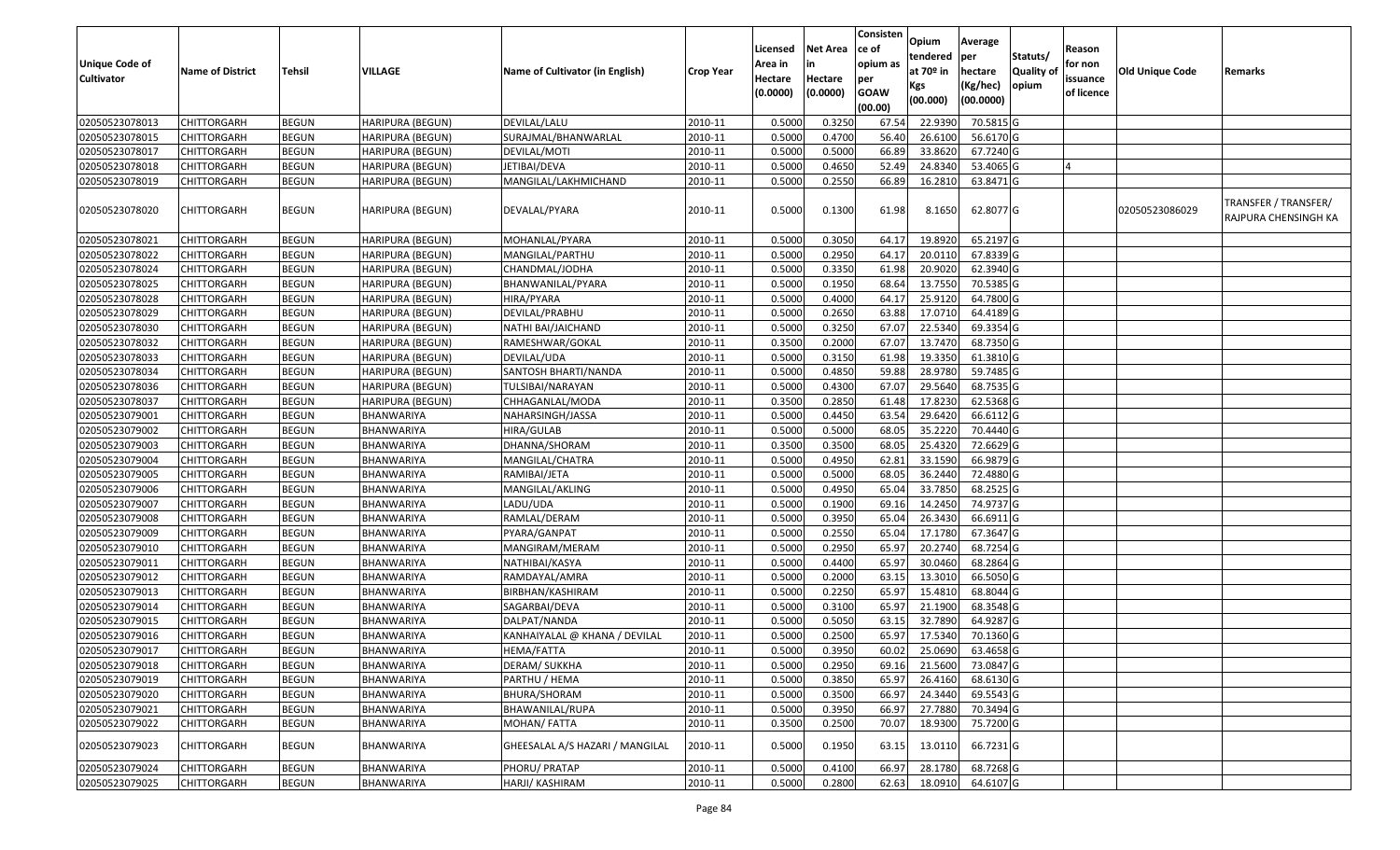|                       |                         |               |                   |                                 |                  |          |                 | Consisten   | Opium                   | Average               |                  |            |                 |                 |
|-----------------------|-------------------------|---------------|-------------------|---------------------------------|------------------|----------|-----------------|-------------|-------------------------|-----------------------|------------------|------------|-----------------|-----------------|
|                       |                         |               |                   |                                 |                  | Licensed | <b>Net Area</b> | ce of       |                         |                       |                  | Reason     |                 |                 |
| <b>Unique Code of</b> |                         |               | <b>VILLAGE</b>    |                                 |                  | Area in  |                 | opium as    | tendered<br>at $70°$ in | per                   | Statuts/         | for non    |                 |                 |
| <b>Cultivator</b>     | <b>Name of District</b> | <b>Tehsil</b> |                   | Name of Cultivator (in English) | <b>Crop Year</b> | Hectare  | Hectare         | per         |                         | hectare               | <b>Quality o</b> | issuance   | Old Unique Code | Remarks         |
|                       |                         |               |                   |                                 |                  | (0.0000) | (0.0000)        | <b>GOAW</b> | Kgs<br>(00.000)         | (Kg/hec)<br>(00.0000) | opium            | of licence |                 |                 |
|                       |                         |               |                   |                                 |                  |          |                 | (00.00)     |                         |                       |                  |            |                 |                 |
| 02050523079026        | CHITTORGARH             | <b>BEGUN</b>  | BHANWARIYA        | MOHAN/HARJI                     | 2010-11          | 0.5000   | 0.1950          | 59.18       | 12.261                  | 62.8769 G             |                  |            |                 |                 |
| 02050523079027        | CHITTORGARH             | <b>BEGUN</b>  | BHANWARIYA        | PYARA/DERAM                     | 2010-11          | 0.5000   | 0.4050          | 65.34       | 27.3910                 | 67.6321G              |                  |            |                 |                 |
| 02050523079028        | CHITTORGARH             | <b>BEGUN</b>  | BHANWARIYA        | AASHARAM/DERAM                  | 2010-11          | 0.5000   | 0.3050          | 65.34       | 20.1030                 | 65.9115 G             |                  |            |                 |                 |
| 02050523079029        | <b>CHITTORGARH</b>      | <b>BEGUN</b>  | <b>BHANWARIYA</b> | MEGHRAJ/SUKKHA                  | 2010-11          | 0.5000   | 0.3450          | 62.63       | 22.6110                 | 65.5391 G             |                  |            |                 |                 |
| 02050523079030        | CHITTORGARH             | <b>BEGUN</b>  | BHANWARIYA        | GANGARAM/DEVI                   | 2010-11          | 0.5000   | 0.3050          | 65.34       | 20.7170                 | 67.9246 G             |                  |            |                 |                 |
| 02050523079031        | CHITTORGARH             | <b>BEGUN</b>  | BHANWARIYA        | CHUNNILAL/LAKHMA                | 2010-11          | 0.5000   | 0.3500          | 59.18       | 21.1730                 | 60.4943 G             |                  |            |                 |                 |
| 02050523079032        | CHITTORGARH             | <b>BEGUN</b>  | BHANWARIYA        | GANGARAM/DOLA                   | 2010-11          | 0.5000   | 0.2050          | 66.1        | 14.1560                 | 69.0537 G             |                  |            |                 |                 |
| 02050523079033        | CHITTORGARH             | <b>BEGUN</b>  | BHANWARIYA        | LADU/DEVA                       | 2010-11          | 0.5000   | 0.3300          | 68.83       | 23.5930                 | 71.4939 G             |                  |            |                 |                 |
| 02050523079034        | CHITTORGARH             | <b>BEGUN</b>  | BHANWARIYA        | RUPABAI/DEVILAL                 | 2010-11          | 0.3500   | 0.3450          | 68.83       | 24.378                  | 70.6609 G             |                  |            |                 |                 |
| 02050523079036        | CHITTORGARH             | <b>BEGUN</b>  | BHANWARIYA        | DEVILAL/CHATARA                 | 2010-11          | 0.5000   | 0.2900          | 66.13       | 21.1970                 | 73.0931 G             |                  |            |                 |                 |
| 02050523079037        | CHITTORGARH             | <b>BEGUN</b>  | BHANWARIYA        | HIRA / PAVU                     | 2010-11          | 0.3500   | 0.3500          | 65.09       | 23.6950                 | 67.7000 G             |                  |            |                 |                 |
| 02050523079038        | CHITTORGARH             | <b>BEGUN</b>  | BHANWARIYA        | LALIBAI/DOLA                    | 2010-11          | 0.5000   | 0.2450          | 65.09       | 16.3520                 | 66.7429 G             |                  |            |                 |                 |
| 02050523079039        | <b>CHITTORGARH</b>      | <b>BEGUN</b>  | BHANWARIYA        | LADULAL/BHAGIRATH @ BHAGU       | 2010-11          | 0.5000   | 0.3950          | 65.09       | 27.9570                 | 70.7772 G             |                  |            |                 |                 |
| 02050523079040        | CHITTORGARH             | <b>BEGUN</b>  | BHANWARIYA        | BUNDABAI/LALU                   | 2010-11          | 0.3500   | 0.3000          | 68.83       | 21.6670                 | 72.2233 G             |                  |            |                 |                 |
| 02050523079041        | CHITTORGARH             | <b>BEGUN</b>  | BHANWARIYA        | JODHA/LAKKHA                    | 2010-11          | 0.3500   | 0.3100          | 60.02       | 18.7390                 | 60.4484 G             |                  |            |                 |                 |
| 02050523079042        | CHITTORGARH             | <b>BEGUN</b>  | BHANWARIYA        | GIRDHARI/PARTHA @ FATTA         | 2010-11          | 0.3500   | 0.3000          | 70.07       | 22.0840                 | 73.6133 G             |                  |            |                 |                 |
| 02050523079045        | CHITTORGARH             | <b>BEGUN</b>  | BHANWARIYA        | SHANTILAL/BALU                  | 2010-11          | 0.3500   | 0.2650          | 62.63       | 17.2550                 | 65.1132 G             |                  |            |                 |                 |
| 02050523079046        | CHITTORGARH             | <b>BEGUN</b>  | BHANWARIYA        | DEVILAL/KAJOD                   | 2010-11          | 0.5000   | 0.4200          | 61.75       | 26.7100                 | 63.5952 G             |                  |            |                 |                 |
| 02050523079047        | CHITTORGARH             | <b>BEGUN</b>  | BHANWARIYA        | CHHAGANLAL/SHOCHAND             | 2010-11          | 0.500    | 0.2000          | 66.13       | 13.6360                 | 68.1800 G             |                  |            |                 |                 |
| 02050523079048        | CHITTORGARH             | <b>BEGUN</b>  | BHANWARIYA        | MANGILAL/BALU                   | 2010-11          | 0.5000   | 0.3150          | 61.75       | 20.2100                 | 64.1587 G             |                  |            |                 |                 |
| 02050523079049        | CHITTORGARH             | <b>BEGUN</b>  | BHANWARIYA        | SHOCHAND/PANNA                  | 2010-11          | 0.5000   | 0.4350          | 63.05       | 29.0770                 | 66.8437 G             |                  |            |                 |                 |
| 02050523079050        | CHITTORGARH             | <b>BEGUN</b>  | BHANWARIYA        | DOLIBAI/GHEESALAL               | 2010-11          | 0.500    | 0.3000          | 63.05       | 18.9630                 | 63.2100 G             |                  |            |                 |                 |
| 02050523079052        | CHITTORGARH             | <b>BEGUN</b>  | BHANWARIYA        | JAMANIBAI/BARDA                 | 2010-11          | 0.5000   | 0.2000          | 66.77       | 13.6750                 | 68.3750 G             |                  |            |                 |                 |
| 02050523079053        | CHITTORGARH             | <b>BEGUN</b>  | BHANWARIYA        | DEVILAL/RUPA                    | 2010-11          | 0.5000   | 0.3600          | 66.7        | 24.4200                 | 67.8333 G             |                  |            | 02050523082072  | <b>TRANSFER</b> |
| 02050523079054        | CHITTORGARH             | <b>BEGUN</b>  | BHANWARIYA        | MONLAL/BHAGIRATH                | 2010-11          | 0.5000   | 0.3000          | 66.77       | 20.6720                 | 68.9067 G             |                  |            | 02050523082120  | <b>TRANSFER</b> |
| 02050523080001        | CHITTORGARH             | <b>BEGUN</b>  | PALKA             | SITABAI/NANDLAL                 | 2010-11          | 0.5000   | 0.3400          | 67.48       | 23.4610                 | 69.0029 G             |                  |            |                 |                 |
| 02050523080002        | CHITTORGARH             | <b>BEGUN</b>  | PALKA             | BHURIBAI/PYARA @ PYARCHAND      | 2010-11          | 0.5000   | 0.4600          | 64.35       | 29.8420                 | 64.8739 G             |                  |            |                 |                 |
| 02050523080003        | CHITTORGARH             | <b>BEGUN</b>  | PALKA             | MOTI/ RATNA                     | 2010-11          | 0.5000   | 0.3100          | 64.35       | 20.4680                 | 66.0258 G             |                  |            |                 |                 |
| 02050523080004        | CHITTORGARH             | <b>BEGUN</b>  | <b>PALKA</b>      | DEVILAL/SEVA                    | 2010-11          | 0.5000   | 0.2900          | 64.53       | 19.3650                 | 66.7759 G             |                  |            |                 |                 |
| 02050523080005        | CHITTORGARH             | <b>BEGUN</b>  | <b>PALKA</b>      | BHUWANA/ TULCHA                 | 2010-11          | 0.5000   | 0.4050          | 64.53       | 26.8210                 | 66.2247 G             |                  |            |                 |                 |
| 02050523080007        | CHITTORGARH             | <b>BEGUN</b>  | PALKA             | PYARCHAND/ GOPI                 | 2010-11          | 0.5000   | 0.3000          | 61.04       | 18.5220                 | 61.7400 G             |                  |            |                 |                 |
| 02050523080008        | CHITTORGARH             | <b>BEGUN</b>  | PALKA             | JDAILAL/SURAJMAL                | 2010-11          | 0.5000   | 0.2150          | 64.53       | 14.7080                 | 68.4093 G             |                  |            |                 |                 |
| 02050523080009        | CHITTORGARH             | <b>BEGUN</b>  | PALKA             | BHURA/RATNA                     | 2010-11          | 0.5000   | 0.2050          | 61.04       | 12.7340                 | 62.1171G              |                  |            |                 |                 |
| 02050523080010        | CHITTORGARH             | <b>BEGUN</b>  | PALKA             | NANDLAL/BALU                    | 2010-11          | 0.5000   | 0.3350          | 61.64       | 21.4520                 | 64.0358 G             |                  |            |                 |                 |
| 02050523080011        | CHITTORGARH             | <b>BEGUN</b>  | <b>PALKA</b>      | NATHULAL/KALU                   | 2010-11          | 0.500    | 0.3000          | 61.02       | 18.7960                 | 62.6533 G             |                  |            |                 |                 |
| 02050523080012        | CHITTORGARH             | <b>BEGUN</b>  | <b>PALKA</b>      | PYARCHAND/BALU                  | 2010-11          | 0.5000   | 0.2150          | 61.64       | 13.6690                 | 63.5767 G             |                  |            |                 |                 |
| 02050523080013        | <b>CHITTORGARH</b>      | <b>BEGUN</b>  | PALKA             | REWALAL/DOLA                    | 2010-11          | 0.5000   | 0.4900          |             | 61.64 31.4470           | 64.1776 G             |                  |            |                 |                 |
| 02050523080014        | <b>CHITTORGARH</b>      | <b>BEGUN</b>  | PALKA             | JITMAL/TEKA                     | 2010-11          | 0.5000   | 0.2850          | 64.35       | 18.6290                 | 65.3649 G             |                  |            |                 |                 |
| 02050523080015        | <b>CHITTORGARH</b>      | <b>BEGUN</b>  | <b>PALKA</b>      | HARLAL/NARAYAN                  | 2010-11          | 0.5000   | 0.4500          | 62.20       | 28.4650                 | 63.2556 G             |                  |            | 02050523096109  | <b>TRANSFER</b> |
| 02050523080016        | <b>CHITTORGARH</b>      | <b>BEGUN</b>  | <b>PALKA</b>      | KHEMRAJ/BARCHAND                | 2010-11          | 0.3500   | 0.2000          | 61.17       | 12.5500                 | 62.7500 G             |                  |            |                 |                 |
| 02050523080018        | <b>CHITTORGARH</b>      | <b>BEGUN</b>  | <b>PALKA</b>      | PYARA/LAXMAN                    | 2010-11          | 0.5000   | 0.2250          | 64.09       | 14.5960                 | 64.8711 G             |                  |            |                 |                 |
| 02050523080019        | <b>CHITTORGARH</b>      | <b>BEGUN</b>  | <b>PALKA</b>      | HIRALAL/BALU                    | 2010-11          | 0.5000   | 0.2950          | 61.02       | 19.0860                 | 64.6983 G             |                  |            |                 |                 |
| 02050523080020        | <b>CHITTORGARH</b>      | <b>BEGUN</b>  | <b>PALKA</b>      | HIRALAL/KANHAIYALAL             | 2010-11          | 0.5000   | 0.1950          | 64.31       | 13.2430                 | 67.9128 G             |                  |            |                 |                 |
| 02050523080021        | CHITTORGARH             | <b>BEGUN</b>  | <b>PALKA</b>      | AMBALAL/BHURA                   | 2010-11          | 0.3500   | 0.2150          | 64.39       | 13.9820                 | 65.0326 G             |                  |            |                 |                 |
| 02050523080022        | CHITTORGARH             | <b>BEGUN</b>  | PALKA             | SHIVLAL/KAHA                    | 2010-11          | 0.5000   | 0.3100          | 64.39       | 20.4710                 | 66.0355 G             |                  |            |                 |                 |
| 02050523080024        | <b>CHITTORGARH</b>      | <b>BEGUN</b>  | PALKA             | JAMNIBAI/NANALAL                | 2010-11          | 0.5000   | 0.4650          | 61.02       | 28.3350                 | 60.9355 G             |                  |            |                 |                 |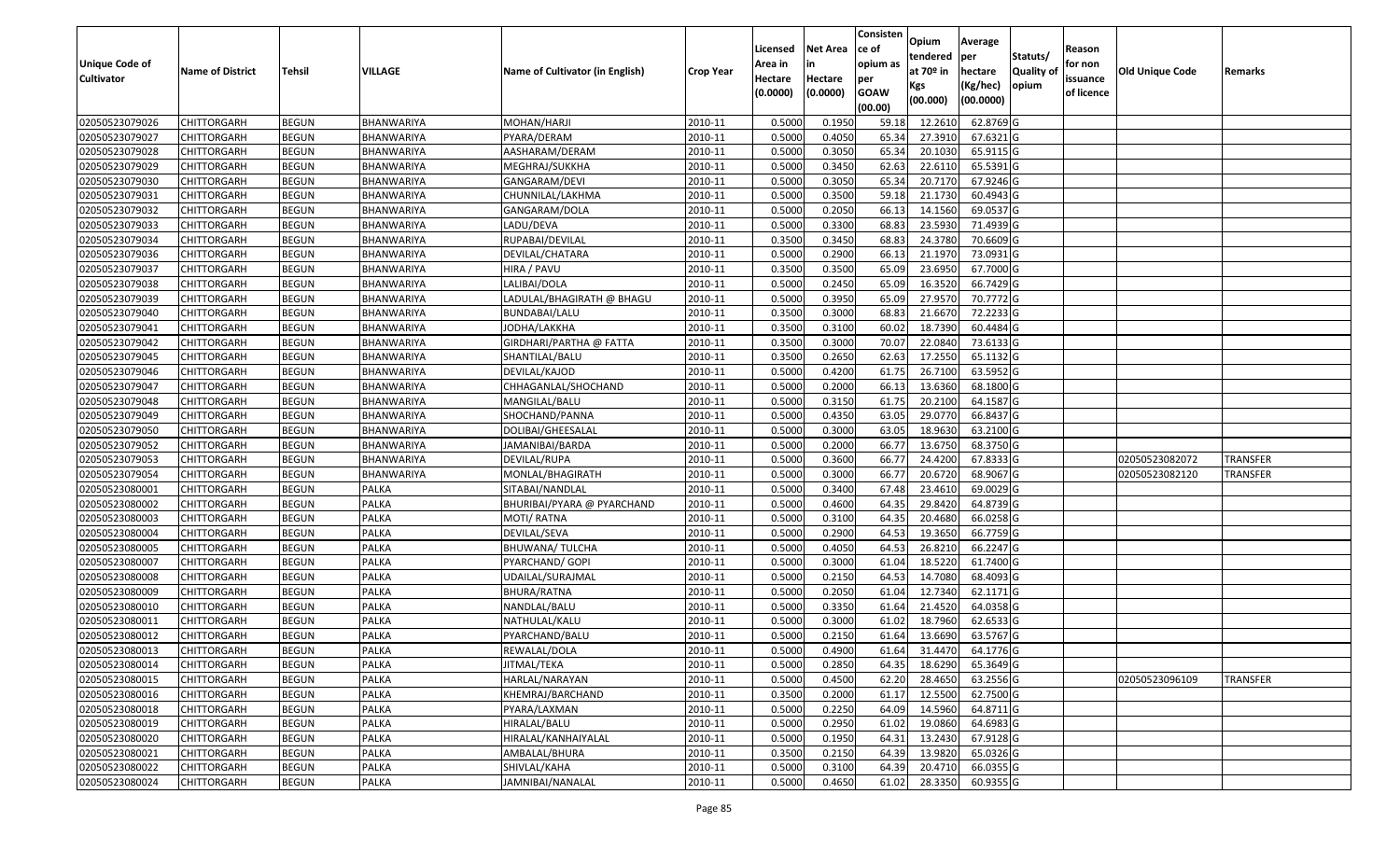| Unique Code of<br><b>Cultivator</b> | <b>Name of District</b> | Tehsil       | VILLAGE      | Name of Cultivator (in English) | <b>Crop Year</b> | Licensed<br>Area in<br>Hectare | Net Area<br>in<br>Hectare | Consisten<br>ce of<br>opium as<br>per | Opium<br>tendered<br>at 70º in | Average<br>per<br>hectare | Statuts/<br><b>Quality of</b> | Reason<br>for non<br>issuance | <b>Old Unique Code</b> | Remarks  |
|-------------------------------------|-------------------------|--------------|--------------|---------------------------------|------------------|--------------------------------|---------------------------|---------------------------------------|--------------------------------|---------------------------|-------------------------------|-------------------------------|------------------------|----------|
|                                     |                         |              |              |                                 |                  | (0.0000)                       | (0.0000)                  | <b>GOAW</b><br>(00.00)                | Kgs<br>(00.000)                | (Kg/hec)<br>(00.0000)     | opium                         | of licence                    |                        |          |
| 02050523080028                      | <b>CHITTORGARH</b>      | <b>BEGUN</b> | <b>PALKA</b> | MANGILAL/MEGHA DHAKAD           | 2010-11          | 0.5000                         | 0.3200                    | 64.09                                 | 20.7900                        | 64.9688 G                 |                               |                               |                        |          |
| 02050523080029                      | CHITTORGARH             | <b>BEGUN</b> | <b>PALKA</b> | DUNGA/MODA                      | 2010-11          | 0.3500                         | 0.2100                    | 61.17                                 | 13.1370                        | 62.5571 G                 |                               |                               |                        |          |
| 02050523080031                      | CHITTORGARH             | <b>BEGUN</b> | <b>PALKA</b> | SOHANLAL/RUPLAL                 | 2010-11          | 0.5000                         | 0.3500                    | 64.31                                 | 22.7260                        | 64.9314 G                 |                               |                               |                        |          |
| 02050523080035                      | CHITTORGARH             | <b>BEGUN</b> | PALKA        | DEVILAL/HAZARI                  | 2010-11          | 0.3500                         | 0.3450                    | 61.17                                 | 21.4550                        | 62.1884 G                 |                               |                               |                        |          |
| 02050523080037                      | CHITTORGARH             | <b>BEGUN</b> | <b>PALKA</b> | BHANWARLAL/BARDICHAND           | 2010-11          | 0.5000                         | 0.1950                    | 64.31                                 | 13.1300                        | 67.3333 G                 |                               |                               | 02050523083081         | TRANSFER |
| 02050523080038                      | CHITTORGARH             | <b>BEGUN</b> | <b>PALKA</b> | KAJODIBAI/GOPI                  | 2010-11          | 0.5000                         | 0.2900                    | 64.09                                 | 18.9900                        | 65.4828 G                 |                               |                               |                        |          |
| 02050523080042                      | CHITTORGARH             | <b>BEGUN</b> | PALKA        | VIDHYADEVI/CHHOGA               | 2010-11          | 0.3500                         | 0.1950                    | 64.39                                 | 13.0630                        | 66.9897 G                 |                               |                               |                        |          |
| 02050523080043                      | <b>CHITTORGARH</b>      | <b>BEGUN</b> | PALKA        | KANHAIYALAL/TODU                | 2010-11          | 0.5000                         | 0.4250                    | 62.20                                 | 26.5800                        | 62.5412 G                 |                               |                               |                        |          |
| 02050523080044                      | CHITTORGARH             | <b>BEGUN</b> | <b>PALKA</b> | SHANTIBAI/CHHITAR               | 2010-11          | 0.5000                         | 0.3400                    | 61.27                                 | 21.1790                        | 62.2912 G                 |                               |                               |                        |          |
| 02050523081001                      | CHITTORGARH             | <b>BEGUN</b> | PALANPUR     | SUKHLAL/MEGHA                   | 2010-11          | 0.5000                         | 0.4950                    | 65.33                                 | 32.1660                        | 64.9818 G                 |                               |                               |                        |          |
| 02050523081002                      | CHITTORGARH             | <b>BEGUN</b> | PALANPUR     | BHANWARLAL/GOPI                 | 2010-11          | 0.3500                         | 0.3100                    | 68.53                                 | 21.6590                        | 69.8677 G                 |                               |                               |                        |          |
| 02050523081003                      | <b>CHITTORGARH</b>      | <b>BEGUN</b> | PALANPUR     | MEGHA/BHOLA                     | 2010-11          | 0.5000                         | 0.3700                    | 66.16                                 | 25.2370                        | 68.2081 G                 |                               |                               |                        |          |
| 02050523081005                      | <b>CHITTORGARH</b>      | <b>BEGUN</b> | PALANPUR     | RAGHUNATH/ONKAR                 | 2010-11          | 0.3500                         | 0.3450                    | 62.67                                 | 22.1260                        | 64.1333 G                 |                               |                               |                        |          |
| 02050523081007                      | <b>CHITTORGARH</b>      | <b>BEGUN</b> | PALANPUR     | TULSIRAM@ TULCHA / NARAYAN      | 2010-11          | 0.5000                         | 0.4900                    | 59.96                                 | 29.3330                        | 59.8633 G                 |                               |                               |                        |          |
| 02050523081008                      | CHITTORGARH             | <b>BEGUN</b> | PALANPUR     | GIRDHARI/HANSA                  | 2010-11          | 0.3500                         | 0.3250                    | 68.53                                 | 23.2440                        | 71.5200 G                 |                               |                               |                        |          |
| 02050523081009                      | <b>CHITTORGARH</b>      | <b>BEGUN</b> | PALANPUR     | <b>BALU / HAZARI</b>            | 2010-11          | 0.5000                         | 0.4350                    | 61.74                                 | 27.0830                        | 62.2598 G                 |                               |                               |                        |          |
| 02050523081010                      | <b>CHITTORGARH</b>      | <b>BEGUN</b> | PALANPUR     | DEVILAL/ SEVA                   | 2010-11          | 0.5000                         | 0.4700                    | 63.24                                 | 30.2610                        | 64.3851 G                 |                               |                               |                        |          |
| 02050523081012                      | CHITTORGARH             | <b>BEGUN</b> | PALANPUR     | RUPA/ NARAYAN                   | 2010-11          | 0.5000                         | 0.4600                    | 65.33                                 | 30.6510                        | 66.6326 G                 |                               |                               |                        |          |
| 02050523081014                      | CHITTORGARH             | <b>BEGUN</b> | PALANPUR     | MOHANLAL/ TULSIRAM              | 2010-11          | 0.5000                         | 0.4950                    | 62.67                                 | 31.8770                        | 64.3980 G                 |                               |                               |                        |          |
| 02050523081015                      | CHITTORGARH             | <b>BEGUN</b> | PALANPUR     | NARAYAN/PANNA                   | 2010-11          | 0.3500                         | 0.3250                    | 66.16                                 | 22.1410                        | 68.1262 G                 |                               |                               |                        |          |
| 02050523081016                      | CHITTORGARH             | <b>BEGUN</b> | PALANPUR     | KISHNIBAI/AASHARAM              | 2010-11          | 0.5000                         | 0.4950                    | 60.51                                 | 30.2660                        | 61.1434 G                 |                               |                               |                        |          |
| 02050523081017                      | CHITTORGARH             | <b>BEGUN</b> | PALANPUR     | NARAYAN/BHOLA                   | 2010-11          | 0.3500                         | 0.3500                    | 62.67                                 | 21.8410                        | 62.4029 G                 |                               |                               |                        |          |
| 02050523082001                      | CHITTORGARH             | <b>BEGUN</b> | SRINAGAR     | BHANWARLAL/BARDA                | 2010-11          | 0.3500                         | 0.1950                    | 65.06                                 | 13.4210                        | 68.8256 G                 |                               |                               |                        |          |
| 02050523082002                      | CHITTORGARH             | <b>BEGUN</b> | SRINAGAR     | DEVA/LALU                       | 2010-11          | 0.5000                         | 0.2950                    | 65.12                                 | 19.9700                        | 67.6949 G                 |                               |                               |                        |          |
| 02050523082003                      | CHITTORGARH             | <b>BEGUN</b> | SRINAGAR     | RAMCHANDRA/DEVILAL              | 2010-11          | 0.5000                         | 0.5000                    | 65.18                                 | 33.5900                        | 67.1800 G                 |                               |                               |                        |          |
| 02050523082004                      | CHITTORGARH             | <b>BEGUN</b> | SRINAGAR     | DEVA/SHOCHAND                   | 2010-11          | 0.5000                         | 0.4900                    | 64.12                                 | 32.1350                        | 65.5816 G                 |                               |                               |                        |          |
| 02050523082005                      | CHITTORGARH             | <b>BEGUN</b> | SRINAGAR     | KANHAIYALAL/HIRALAL             | 2010-11          | 0.5000                         | 0.3150                    | 64.58                                 | 20.9850                        | 66.6190 G                 |                               |                               |                        |          |
| 02050523082006                      | CHITTORGARH             | <b>BEGUN</b> | SRINAGAR     | MANGILAL/UDA                    | 2010-11          | 0.5000                         | 0.2900                    | 66.61                                 | 20.4700                        | 70.5862 G                 |                               |                               |                        |          |
| 02050523082007                      | CHITTORGARH             | <b>BEGUN</b> | SRINAGAR     | ONKAR/DALLA                     | 2010-11          | 0.5000                         | 0.2600                    | 61.89                                 | 16.5690                        | 63.7269 G                 |                               |                               |                        |          |
| 02050523082008                      | CHITTORGARH             | <b>BEGUN</b> | SRINAGAR     | MOTI/PANNA                      | 2010-11          | 0.5000                         | 0.4600                    | 66.61                                 | 31.4870                        | 68.4500 G                 |                               |                               |                        |          |
| 02050523082010                      | CHITTORGARH             | <b>BEGUN</b> | SRINAGAR     | NANDLAL/BHUWANA                 | 2010-11          | 0.5000                         | 0.4050                    | 66.61                                 | 28.0740                        | 69.3185 G                 |                               |                               |                        |          |
| 02050523082011                      | CHITTORGARH             | <b>BEGUN</b> | SRINAGAR     | NANDA/KHEMA                     | 2010-11          | 0.3500                         | 0.3100                    | 62.73                                 | 19.9700                        | 64.4194 G                 |                               |                               |                        |          |
| 02050523082012                      | CHITTORGARH             | <b>BEGUN</b> | SRINAGAR     | DEVILAL/CHHOGA                  | 2010-11          | 0.5000                         | 0.3250                    | 62.73                                 | 20.9540                        | 64.4738 G                 |                               |                               |                        |          |
| 02050523082014                      | CHITTORGARH             | <b>BEGUN</b> | SRINAGAR     | JAMNALAL/NARAYAN                | 2010-11          | 0.3500                         | 0.3050                    | 59.14                                 | 19.7870                        | 64.8754 G                 |                               |                               |                        |          |
| 02050523082015                      | CHITTORGARH             | <b>BEGUN</b> | SRINAGAR     | MOTI/RODA                       | 2010-11          | 0.5000                         | 0.3450                    | 62.73                                 | 22.2350                        | 64.4493 G                 |                               |                               |                        |          |
| 02050523082016                      | CHITTORGARH             | <b>BEGUN</b> | SRINAGAR     | DEVA/GHEESA                     | 2010-11          | 0.3500                         | 0.2000                    | 64.92                                 | 13.2340                        | 66.1700 G                 |                               |                               |                        |          |
| 02050523082018                      | <b>CHITTORGARH</b>      | <b>BEGUN</b> | SRINAGAR     | KUKA A/S CHUNA/ NARAYAN         | 2010-11          | 0.5000                         | 0.2600                    | 64.92                                 |                                | 17.2180 66.2231 G         |                               |                               |                        |          |
| 02050523082019                      | <b>CHITTORGARH</b>      | <b>BEGUN</b> | SRINAGAR     | JAGDISH A/S NARAYAN/ PYARA      | 2010-11          | 0.5000                         | 0.2050                    | 59.14                                 | 12.5300                        | 61.1220 G                 |                               |                               |                        |          |
| 02050523082020                      | <b>CHITTORGARH</b>      | <b>BEGUN</b> | SRINAGAR     | <b>GOKAL/ KALU</b>              | 2010-11          | 0.5000                         | 0.4650                    | 63.93                                 | 30.3530                        | 65.2753 G                 |                               |                               |                        |          |
| 02050523082021                      | <b>CHITTORGARH</b>      | <b>BEGUN</b> | SRINAGAR     | BHUWANA/LALU                    | 2010-11          | 0.5000                         | 0.2900                    | 64.92                                 | 19.7840                        | 68.2207 G                 |                               |                               |                        |          |
| 02050523082022                      | <b>CHITTORGARH</b>      | <b>BEGUN</b> | SRINAGAR     | PRAKASH/BALU                    | 2010-11          | 0.5000                         | 0.1900                    | 65.77                                 | 13.1190                        | 69.0474 G                 |                               |                               |                        |          |
| 02050523082023                      | <b>CHITTORGARH</b>      | <b>BEGUN</b> | SRINAGAR     | LALU/MODA                       | 2010-11          | 0.5000                         | 0.4850                    | 63.93                                 | 31.5450                        | 65.0412 G                 |                               |                               |                        |          |
| 02050523082024                      | <b>CHITTORGARH</b>      | <b>BEGUN</b> | SRINAGAR     | BALU/HIRA (PANDU                | 2010-11          | 0.5000                         | 0.4900                    | 65.06                                 | 32.9210                        | 67.1857 G                 |                               |                               |                        |          |
| 02050523082025                      | <b>CHITTORGARH</b>      | <b>BEGUN</b> | SRINAGAR     | SHAMBHULAL/RUPA                 | 2010-11          | 0.5000                         | 0.4800                    | 63.93                                 | 31.0170                        | 64.6188 G                 |                               |                               |                        |          |
| 02050523082026                      | <b>CHITTORGARH</b>      | <b>BEGUN</b> | SRINAGAR     | BADAMBAI/MANGILAL               | 2010-11          | 0.5000                         | 0.1550                    | 65.35                                 | 10.7320                        | 69.2387 G                 |                               |                               |                        |          |
| 02050523082027                      | <b>CHITTORGARH</b>      | <b>BEGUN</b> | SRINAGAR     | BHURA/NARAYAN                   | 2010-11          | 0.3500                         | 0.1950                    | 65.35                                 | 13.2850                        | 68.1282 G                 |                               |                               |                        |          |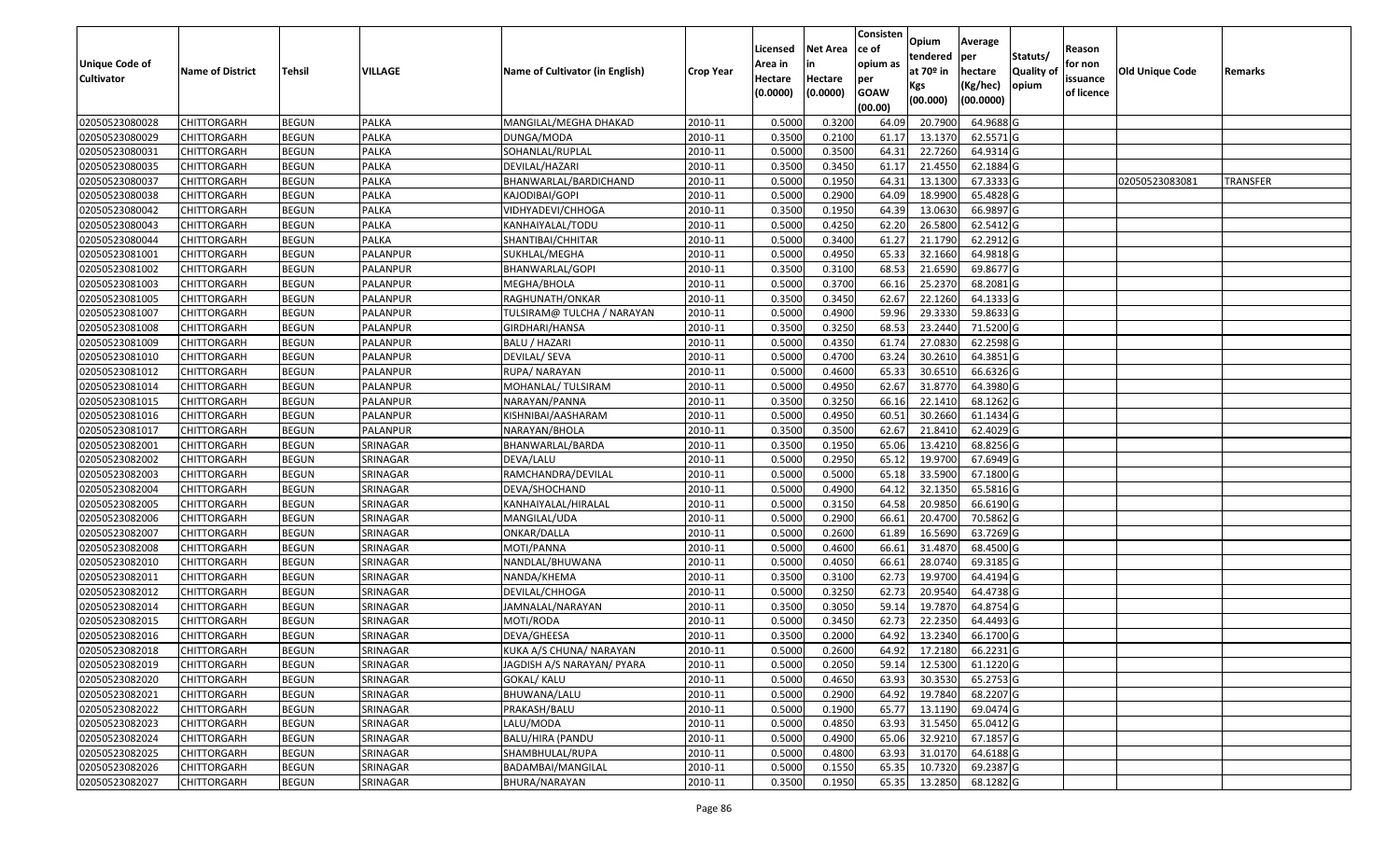|                   |                         |               |          |                                 |                  |          |                 | Consisten   | Opium         | Average   |                  |            |                 |         |
|-------------------|-------------------------|---------------|----------|---------------------------------|------------------|----------|-----------------|-------------|---------------|-----------|------------------|------------|-----------------|---------|
|                   |                         |               |          |                                 |                  | Licensed | <b>Net Area</b> | lce of      | tendered      | per       | Statuts/         | Reason     |                 |         |
| Unique Code of    | <b>Name of District</b> | <b>Tehsil</b> | VILLAGE  | Name of Cultivator (in English) | <b>Crop Year</b> | Area in  |                 | opium as    | at $70°$ in   | hectare   | <b>Quality o</b> | for non    | Old Unique Code | Remarks |
| <b>Cultivator</b> |                         |               |          |                                 |                  | Hectare  | Hectare         | per         | Kgs           | (Kg/hec)  | opium            | issuance   |                 |         |
|                   |                         |               |          |                                 |                  | (0.0000) | (0.0000)        | <b>GOAW</b> | (00.000)      | (00.0000) |                  | of licence |                 |         |
|                   |                         |               |          |                                 |                  |          |                 | (00.00)     |               |           |                  |            |                 |         |
| 02050523082028    | CHITTORGARH             | <b>BEGUN</b>  | SRINAGAR | RAMESHWAR/PYARCHAND             | 2010-11          | 0.3500   | 0.3000          | 61.04       | 18.7760       | 62.5867 G |                  |            |                 |         |
| 02050523082029    | CHITTORGARH             | <b>BEGUN</b>  | SRINAGAR | GOPILAL/CHUNA                   | 2010-11          | 0.5000   | 0.3200          | 61.16       | 19.8450       | 62.0156 G |                  |            |                 |         |
| 02050523082030    | CHITTORGARH             | <b>BEGUN</b>  | SRINAGAR | SHANKERLAL/MOTI                 | 2010-11          | 0.3500   | 0.2500          | 59.2        | 15.7030       | 62.8120 G |                  |            |                 |         |
| 02050523082033    | <b>CHITTORGARH</b>      | <b>BEGUN</b>  | SRINAGAR | JHAMKUBAI/DEVA                  | 2010-11          | 0.5000   | 0.2500          | 65.35       | 17.1530       | 68.6120G  |                  |            |                 |         |
| 02050523082034    | CHITTORGARH             | <b>BEGUN</b>  | SRINAGAR | ONKAR A/S PARTHU/ BHUWANA       | 2010-11          | 0.5000   | 0.4550          | 65.77       | 30.865        | 67.8352 G |                  |            |                 |         |
| 02050523082035    | CHITTORGARH             | <b>BEGUN</b>  | SRINAGAR | ANCHIBAI/GOKAL                  | 2010-11          | 0.5000   | 0.4850          | 65.77       | 32.6450       | 67.3093 G |                  |            |                 |         |
| 02050523082036    | CHITTORGARH             | <b>BEGUN</b>  | SRINAGAR | KANA/KALU                       | 2010-11          | 0.5000   | 0.2900          | 64.1        | 19.7530       | 68.1138 G |                  |            |                 |         |
| 02050523082037    | CHITTORGARH             | <b>BEGUN</b>  | SRINAGAR | LALU/GOKAL                      | 2010-11          | 0.5000   | 0.2950          | 67.45       | 20.931        | 70.9525 G |                  |            |                 |         |
| 02050523082038    | CHITTORGARH             | <b>BEGUN</b>  | SRINAGAR | MOTYABAI/BALU                   | 2010-11          | 0.5000   | 0.4050          | 67.45       | 27.8280       | 68.7111G  |                  |            |                 |         |
| 02050523082040    | CHITTORGARH             | <b>BEGUN</b>  | SRINAGAR | JAGDISH/GHASI                   | 2010-11          | 0.3500   | 0.3050          | 61.1        | 19.093        | 62.6000 G |                  |            |                 |         |
| 02050523082041    | CHITTORGARH             | <b>BEGUN</b>  | SRINAGAR | SOHANLAL/CHUNNILAL              | 2010-11          | 0.3500   | 0.2050          | 67.45       | 14.1160       | 68.8585 G |                  |            |                 |         |
| 02050523082042    | CHITTORGARH             | <b>BEGUN</b>  | SRINAGAR | SATYANARAYAN/GHEESA             | 2010-11          | 0.5000   | 0.3450          | 61.16       | 21.6000       | 62.6087 G |                  |            |                 |         |
| 02050523082045    | <b>CHITTORGARH</b>      | <b>BEGUN</b>  | SRINAGAR | GHEESA A/S BHUWANA/ UDA         | 2010-11          | 0.5000   | 0.4900          | 64.12       | 31.2810       | 63.8388 G |                  |            |                 |         |
| 02050523082046    | CHITTORGARH             | <b>BEGUN</b>  | SRINAGAR | MEGHRAJ/DUNGA                   | 2010-11          | 0.5000   | 0.3800          | 65.88       | 25.9860       | 68.3842 G |                  |            |                 |         |
| 02050523082047    | CHITTORGARH             | <b>BEGUN</b>  | SRINAGAR | SHANKERLAL/NANDA                | 2010-11          | 0.5000   | 0.2450          | 65.06       | 17.5910       | 71.8000G  |                  |            |                 |         |
| 02050523082048    | CHITTORGARH             | <b>BEGUN</b>  | SRINAGAR | BANSHIDAS/BADRIDAS              | 2010-11          | 0.3500   | 0.2950          | 61.04       | 18.7480       | 63.5525 G |                  |            |                 |         |
| 02050523082050    | CHITTORGARH             | <b>BEGUN</b>  | SRINAGAR | RAMCHANDRA/DHANNA               | 2010-11          | 0.5000   | 0.3000          | 65.88       | 20.6520       | 68.8400 G |                  |            |                 |         |
| 02050523082051    | CHITTORGARH             | <b>BEGUN</b>  | SRINAGAR | SOHANLAL/BARDA                  | 2010-11          | 0.5000   | 0.1950          | 65.88       | 13.1670       | 67.5231 G |                  |            |                 |         |
| 02050523082052    | CHITTORGARH             | <b>BEGUN</b>  | SRINAGAR | <b>BARDA/LALA</b>               | 2010-11          | 0.5000   | 0.2250          | 65.37       | 15.0550       | 66.9111G  |                  |            |                 |         |
| 02050523082053    | CHITTORGARH             | <b>BEGUN</b>  | SRINAGAR | HIRALAL/UDA                     | 2010-11          | 0.3500   | 0.2050          | 61.04       | 13.1070       | 63.9366 G |                  |            |                 |         |
| 02050523082054    | CHITTORGARH             | <b>BEGUN</b>  | SRINAGAR | BALIBAI/DHANNA                  | 2010-11          | 0.5000   | 0.2700          | 65.37       | 18.3800       | 68.0741 G |                  |            |                 |         |
| 02050523082055    | CHITTORGARH             | <b>BEGUN</b>  | SRINAGAR | KAILASH/JETA                    | 2010-11          | 0.500    | 0.1450          | 61.95       | 9.6270        | 66.3931 G |                  |            |                 |         |
| 02050523082056    | CHITTORGARH             | <b>BEGUN</b>  | SRINAGAR | SUGANLAL/HARLAL                 | 2010-11          | 0.3500   | 0.2500          | 65.37       | 17.0380       | 68.1520 G |                  |            |                 |         |
| 02050523082057    | CHITTORGARH             | <b>BEGUN</b>  | SRINAGAR | KALULAL/BARDA                   | 2010-11          | 0.5000   | 0.3000          | 64.1        | 20.3120       | 67.7067 G |                  |            |                 |         |
| 02050523082058    | CHITTORGARH             | <b>BEGUN</b>  | SRINAGAR | BHANWARDAS/BANSHIDAS            | 2010-11          | 0.5000   | 0.3750          | 64.50       | 24.8060       | 66.1493 G |                  |            |                 |         |
| 02050523082061    | CHITTORGARH             | <b>BEGUN</b>  | SRINAGAR | HAZARI/GHEESA                   | 2010-11          | 0.5000   | 0.2250          | 64.50       | 15.0200       | 66.7556 G |                  |            |                 |         |
| 02050523082062    | CHITTORGARH             | <b>BEGUN</b>  | SRINAGAR | UDAILAL/MOTILAL                 | 2010-11          | 0.5000   | 0.2900          | 61.95       | 18.5420       | 63.9379 G |                  |            |                 |         |
| 02050523082063    | CHITTORGARH             | <b>BEGUN</b>  | SRINAGAR | PYARCHAND/BHUWANA               | 2010-11          | 0.5000   | 0.2900          | 61.56       | 18.7500       | 64.6552 G |                  |            |                 |         |
| 02050523082064    | CHITTORGARH             | <b>BEGUN</b>  | SRINAGAR | MOHANLAL/HIRA                   | 2010-11          | 0.5000   | 0.2600          | 65.05       | 17.0460       | 65.5615 G |                  |            |                 |         |
| 02050523082065    | CHITTORGARH             | <b>BEGUN</b>  | SRINAGAR | MADHAVLAL/CHHOGA                | 2010-11          | 0.5000   | 0.4350          | 61.95       | 27.6420       | 63.5448 G |                  |            |                 |         |
| 02050523082066    | CHITTORGARH             | <b>BEGUN</b>  | SRINAGAR | PYARA/UDA                       | 2010-11          | 0.3500   | 0.3400          | 61.1        | 21.3830       | 62.8912 G |                  |            |                 |         |
| 02050523082068    | CHITTORGARH             | <b>BEGUN</b>  | SRINAGAR | MANGILAL/KAJOD                  | 2010-11          | 0.3500   | 0.1000          | 64.50       | 6.8160        | 68.1600 G |                  |            |                 |         |
| 02050523082069    | CHITTORGARH             | <b>BEGUN</b>  | SRINAGAR | BARDA/PRABHULAL                 | 2010-11          | 0.5000   | 0.2900          | 65.08       | 19.4230       | 66.9759 G |                  |            |                 |         |
| 02050523082070    | CHITTORGARH             | <b>BEGUN</b>  | SRINAGAR | SHANTILAL/DEVILAL               | 2010-11          | 0.5000   | 0.3350          | 67.25       | 22.9840       | 68.6090 G |                  |            |                 |         |
| 02050523082071    | CHITTORGARH             | <b>BEGUN</b>  | SRINAGAR | ONKAR/GOPI                      | 2010-11          | 0.500    | 0.3500          | 67.25       | 23.9160       | 68.3314 G |                  |            |                 |         |
| 02050523082075    | CHITTORGARH             | <b>BEGUN</b>  | SRINAGAR | DEVILAL/BHANWARLAL              | 2010-11          | 0.5000   | 0.3950          | 61.10       | 26.3280       | 66.6532 G |                  |            |                 |         |
| 02050523082076    | <b>CHITTORGARH</b>      | <b>BEGUN</b>  | SRINAGAR | KAILAISH @ HIRA/ ONKAR          | 2010-11          | 0.3500   | 0.3450          |             | 60.43 21.4800 | 62.2609 G |                  |            |                 |         |
| 02050523082079    | <b>CHITTORGARH</b>      | <b>BEGUN</b>  | SRINAGAR | GITABAI/NARAYAN                 | 2010-11          | 0.5000   | 0.3900          | 65.86       | 26.4860       | 67.9128 G |                  |            |                 |         |
| 02050523082082    | <b>CHITTORGARH</b>      | <b>BEGUN</b>  | SRINAGAR | DEVILAL/MANGILAL                | 2010-11          | 0.3500   | 0.3000          | 61.10       | 19.4880       | 64.9600 G |                  |            |                 |         |
| 02050523082091    | <b>CHITTORGARH</b>      | <b>BEGUN</b>  | SRINAGAR | MOHANLAL/GHEESA                 | 2010-11          | 0.5000   | 0.1000          | 64.87       | 7.1670        | 71.6700 G |                  |            |                 |         |
| 02050523082092    | <b>CHITTORGARH</b>      | <b>BEGUN</b>  | SRINAGAR | NATHULAL/GHEESA                 | 2010-11          | 0.5000   | 0.2400          | 65.86       | 16.4180       | 68.4083 G |                  |            |                 |         |
| 02050523082094    | <b>CHITTORGARH</b>      | <b>BEGUN</b>  | SRINAGAR | MANGILAL/HIRA BALAI             | 2010-11          | 0.5000   | 0.2900          | 60.03       | 18.2630       | 62.9759 G |                  |            |                 |         |
| 02050523082095    | <b>CHITTORGARH</b>      | <b>BEGUN</b>  | SRINAGAR | DHANNALAL/LAXMAN                | 2010-11          | 0.5000   | 0.1950          | 64.87       | 13.5390       | 69.4308 G |                  |            |                 |         |
| 02050523082101    | <b>CHITTORGARH</b>      | <b>BEGUN</b>  | SRINAGAR | KANHAIYALAL/GHEESA              | 2010-11          | 0.5000   | 0.4900          | 60.03       | 29.9210       | 61.0633 G |                  |            |                 |         |
| 02050523082113    | <b>CHITTORGARH</b>      | <b>BEGUN</b>  | SRINAGAR | MANGILAL/BARDA                  | 2010-11          | 0.3500   | 0.1950          | 65.86       | 13.5670       | 69.5744 G |                  |            |                 |         |
| 02050523082116    | <b>CHITTORGARH</b>      | <b>BEGUN</b>  | SRINAGAR | RATIRAM/HIRA                    | 2010-11          | 0.3500   | 0.3050          | 67.90       | 21.4970       | 70.4820 G |                  |            |                 |         |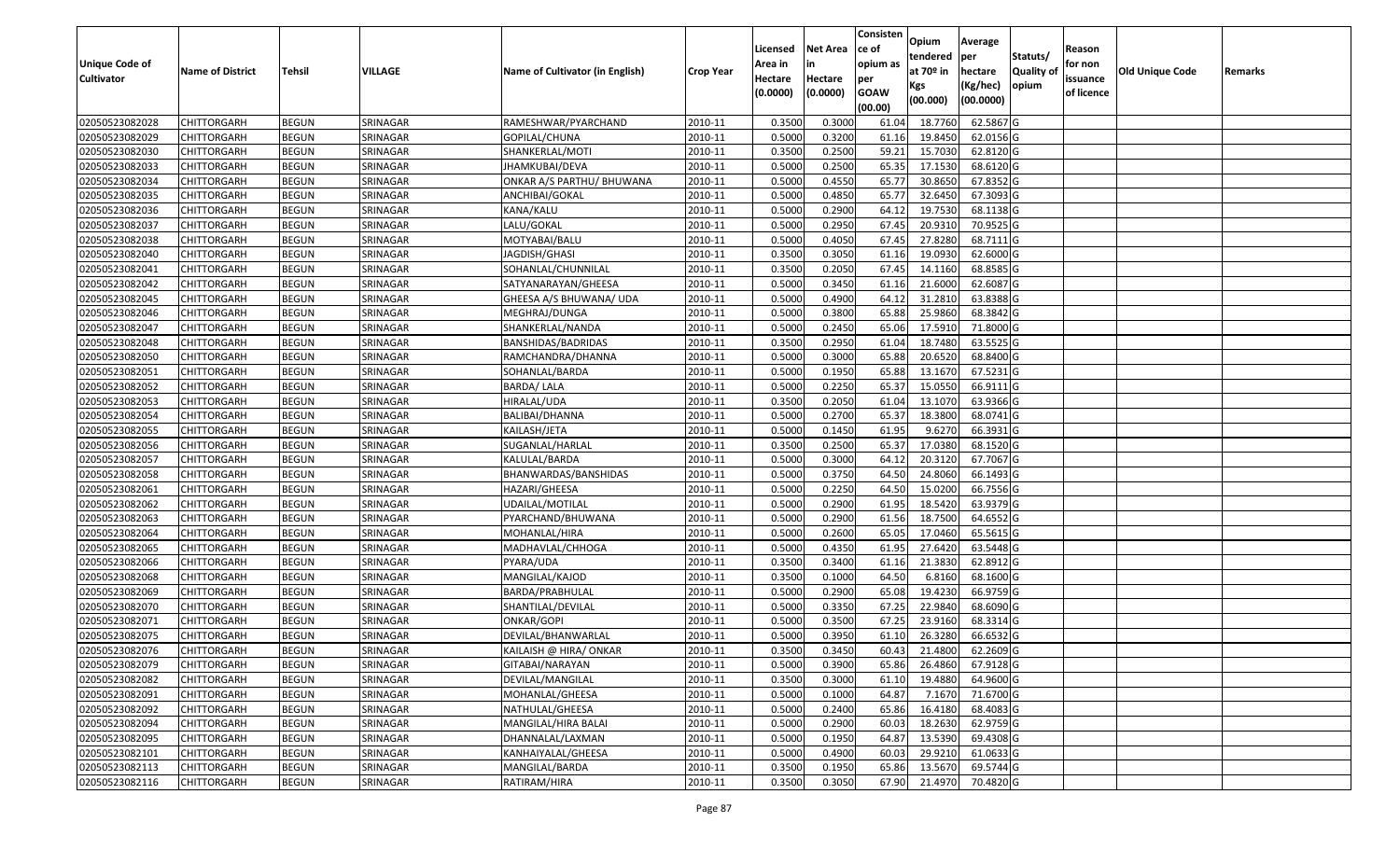|                       |                         |               |          |                                 |                  |                     |                     | Consisten          | Opium         | Average   |                  |                        |                 |                 |
|-----------------------|-------------------------|---------------|----------|---------------------------------|------------------|---------------------|---------------------|--------------------|---------------|-----------|------------------|------------------------|-----------------|-----------------|
|                       |                         |               |          |                                 |                  | Licensed            | <b>Net Area</b>     | ce of              | tendered      | per       | Statuts/         | Reason                 |                 |                 |
| <b>Unique Code of</b> | <b>Name of District</b> | <b>Tehsil</b> | VILLAGE  | Name of Cultivator (in English) | <b>Crop Year</b> | Area in             |                     | opium as           | at $70°$ in   | hectare   | <b>Quality o</b> | for non                | Old Unique Code | Remarks         |
| <b>Cultivator</b>     |                         |               |          |                                 |                  | Hectare<br>(0.0000) | Hectare<br>(0.0000) | per<br><b>GOAW</b> | Kgs           | (Kg/hec)  | opium            | issuance<br>of licence |                 |                 |
|                       |                         |               |          |                                 |                  |                     |                     | (00.00)            | (00.000)      | (00.0000) |                  |                        |                 |                 |
| 02050523082124        | CHITTORGARH             | <b>BEGUN</b>  | SRINAGAR | BARDA/GHEESA                    | 2010-11          | 0.5000              | 0.4700              | 65.86              | 32.655        | 69.4787 G |                  |                        |                 |                 |
| 02050523082127        | CHITTORGARH             | <b>BEGUN</b>  | SRINAGAR | KANHAIYALAL/PYARA               | 2010-11          | 0.5000              | 0.2950              | 64.87              | 20.5570       | 69.6847 G |                  |                        |                 |                 |
| 02050523082128        | CHITTORGARH             | <b>BEGUN</b>  | SRINAGAR | DEVILAL/DEVALAL                 | 2010-11          | 0.5000              | 0.3850              | 66.23              | 26.7470       | 69.4727 G |                  |                        |                 |                 |
| 02050523082129        | <b>CHITTORGARH</b>      | <b>BEGUN</b>  | SRINAGAR | GOPI/BHUWANA                    | 2010-11          | 0.5000              | 0.2950              | 67.90              | 21.0980       | 71.5186 G |                  |                        |                 |                 |
| 02050523082137        | CHITTORGARH             | <b>BEGUN</b>  | SRINAGAR | RAMCHANDRA/HIRA II              | 2010-11          | 0.5000              | 0.3250              | 60.43              | 20.023        | 61.6092 G |                  |                        |                 |                 |
| 02050523082141        | CHITTORGARH             | <b>BEGUN</b>  | SRINAGAR | BABULAL/ONKAR                   | 2010-11          | 0.5000              | 0.3800              | 66.8               | 27.4920       | 72.3474 G |                  |                        |                 |                 |
| 02050523082142        | CHITTORGARH             | <b>BEGUN</b>  | SRINAGAR | MANGILAL/CHUNNILAL              | 2010-11          | 0.5000              | 0.3950              | 66.23              | 27.8470       | 70.4987 G |                  |                        |                 |                 |
| 02050523082143        | CHITTORGARH             | <b>BEGUN</b>  | SRINAGAR | MOHANLAL/PITHA                  | 2010-11          | 0.5000              | 0.1800              | 61.10              | 11.7880       | 65.4889 G |                  |                        |                 |                 |
| 02050523082148        | CHITTORGARH             | <b>BEGUN</b>  | SRINAGAR | GIRDHARI/BALU                   | 2010-11          | 0.5000              | 0.4200              | 63.46              | 27.0190       | 64.3310 G |                  |                        |                 |                 |
| 02050523082150        | CHITTORGARH             | <b>BEGUN</b>  | SRINAGAR | GHEESA/NARAYAN                  | 2010-11          | 0.5000              | 0.3000              | 63.46              | 19.7930       | 65.9767 G |                  |                        |                 |                 |
| 02050523082153        | CHITTORGARH             | <b>BEGUN</b>  | SRINAGAR | CHHITAR/LAKKHMA                 | 2010-11          | 0.5000              | 0.0000              | 0.00               | 0.0000        | 0.0000N   |                  |                        |                 |                 |
| 02050523082156        | CHITTORGARH             | <b>BEGUN</b>  | SRINAGAR | TARACHAND/JAGANNATH             | 2010-11          | 0.5000              | 0.1500              | 60.03              | 9.7110        | 64.7400 G |                  |                        |                 |                 |
| 02050523082157        | <b>CHITTORGARH</b>      | <b>BEGUN</b>  | SRINAGAR | KASHIRAM/SHOJI                  | 2010-11          | 0.3500              | 0.3000              | 62.92              | 19.5900       | 65.3000G  |                  |                        |                 |                 |
| 02050523083002        | CHITTORGARH             | <b>BEGUN</b>  | RAITI    | SASHIKALA/NANDKISHOR            | 2010-11          | 0.3500              | 0.2350              | 68.01              | 16.7020       | 71.0723G  |                  |                        |                 |                 |
| 02050523083003        | CHITTORGARH             | <b>BEGUN</b>  | RAITI    | RAMLAL/KUKA                     | 2010-11          | 0.5000              | 0.3400              | 62.75              | 22.5730       | 66.3912G  |                  |                        |                 |                 |
| 02050523083004        | CHITTORGARH             | <b>BEGUN</b>  | RAITI    | KANHAIYALAL/BHURA               | 2010-11          | 0.5000              | 0.2450              | 57.23              | 14.4560       | 59.0041G  |                  |                        |                 |                 |
| 02050523083007        | CHITTORGARH             | <b>BEGUN</b>  | RAITI    | DEVILAL/SHOCHAND                | 2010-11          | 0.5000              | 0.2800              | 57.02              | 16.8440       | 60.1571 G |                  |                        |                 |                 |
| 02050523083008        | CHITTORGARH             | <b>BEGUN</b>  | RAITI    | UDA/BHERU                       | 2010-11          | 0.5000              | 0.2050              | 62.75              | 13.1560       | 64.1756 G |                  |                        |                 |                 |
| 02050523083009        | CHITTORGARH             | <b>BEGUN</b>  | RAITI    | BARDICHAND/BHAWANA              | 2010-11          | 0.3500              | 0.3000              | 65.35              | 20.6720       | 68.9067 G |                  |                        |                 |                 |
| 02050523083010        | CHITTORGARH             | <b>BEGUN</b>  | RAITI    | NANDUBAI/KHEMRAJ                | 2010-11          | 0.5000              | 0.3300              | 65.35              | 21.8700       | 66.2727 G |                  |                        |                 |                 |
| 02050523083015        | CHITTORGARH             | <b>BEGUN</b>  | RAITI    | BHURA/PEMA                      | 2010-11          | 0.5000              | 0.3900              | 62.75              | 25.1460       | 64.4769 G |                  |                        |                 |                 |
| 02050523083017        | CHITTORGARH             | <b>BEGUN</b>  | RAITI    | BALU/PYARA                      | 2010-11          | 0.3500              | 0.2800              | 61.99              | 17.974        | 64.1929 G |                  |                        |                 |                 |
| 02050523083018        | CHITTORGARH             | <b>BEGUN</b>  | RAITI    | CHAMPALAL/DALU                  | 2010-11          | 0.3500              | 0.1950              | 62.74              | 12.4310       | 63.7487 G |                  |                        |                 |                 |
| 02050523083021        | CHITTORGARH             | <b>BEGUN</b>  | RAITI    | NARAYAN/LAXMAN                  | 2010-11          | 0.5000              | 0.2950              | 62.7               | 19.171        | 64.9864 G |                  |                        |                 |                 |
| 02050523083022        | CHITTORGARH             | <b>BEGUN</b>  | RAITI    | MODIRAM/MIYACHAND               | 2010-11          | 0.3500              | 0.2100              | 65.35              | 14.1650       | 67.4524 G |                  |                        |                 |                 |
| 02050523083023        | CHITTORGARH             | <b>BEGUN</b>  | RAITI    | PAYRA/BALU                      | 2010-11          | 0.5000              | 0.2200              | 57.15              | 12.7780       | 58.0818 G |                  |                        |                 |                 |
| 02050523083027        | CHITTORGARH             | <b>BEGUN</b>  | RAITI    | BHERULAL/DUNGA                  | 2010-11          | 0.5000              | 0.3350              | 60.96              | 21.2190       | 63.3403 G |                  |                        |                 |                 |
| 02050523083029        | CHITTORGARH             | <b>BEGUN</b>  | RAITI    | BHOLIBAI/DEVILAL                | 2010-11          | 0.5000              | 0.2350              | 65.46              | 15.7370       | 66.9660 G |                  |                        |                 |                 |
| 02050523083032        | CHITTORGARH             | <b>BEGUN</b>  | RAITI    | MOHANLAL/SHOCHAND               | 2010-11          | 0.5000              | 0.2050              | 62.74              | 12.7970       | 62.4244 G |                  |                        |                 |                 |
| 02050523083033        | CHITTORGARH             | <b>BEGUN</b>  | RAITI    | BHANWARLAL/HEERALAL             | 2010-11          | 0.5000              | 0.4650              | 60.96              | 28.8460       | 62.0344 G |                  |                        |                 |                 |
| 02050523083035        | CHITTORGARH             | <b>BEGUN</b>  | RAITI    | DHAPUBAI/SHIVLAL                | 2010-11          | 0.3500              | 0.2600              | 65.22              | 17.2780       | 66.4538 G |                  |                        |                 |                 |
| 02050523083038        | CHITTORGARH             | <b>BEGUN</b>  | RAITI    | MODIRAM/NARAYAN                 | 2010-11          | 0.5000              | 0.3500              | 60.2               | 20.6330       | 58.9514 G |                  |                        |                 |                 |
| 02050523083039        | CHITTORGARH             | <b>BEGUN</b>  | RAITI    | KANHIYALAL A/S NANDA DHAKAD     | 2010-11          | 0.3500              | 0.1500              | 61.94              | 9.5440        | 63.6267 G |                  |                        |                 |                 |
| 02050523083046        | CHITTORGARH             | <b>BEGUN</b>  | RAITI    | JAGANNATH/JAICHAND              | 2010-11          | 0.5000              | 0.3200              | 61.94              | 20.023        | 62.5719 G |                  |                        |                 |                 |
| 02050523083050        | CHITTORGARH             | <b>BEGUN</b>  | RAITI    | KALU/MIYACHAND                  | 2010-11          | 0.500               | 0.3000              | 65.46              | 19.945        | 66.4833 G |                  |                        |                 |                 |
| 02050523083052        | CHITTORGARH             | <b>BEGUN</b>  | RAITI    | GOPILAL/DEVA                    | 2010-11          | 0.5000              | 0.5050              | 61.94              | 31.8620       | 63.0931 G |                  |                        |                 |                 |
| 02050523083053        | <b>CHITTORGARH</b>      | <b>BEGUN</b>  | RAITI    | BANSHILAL/NANDA                 | 2010-11          | 0.5000              | 0.2750              |                    | 62.25 17.4590 | 63.4873 G |                  |                        |                 |                 |
| 02050523083054        | <b>CHITTORGARH</b>      | <b>BEGUN</b>  | RAITI    | JAGANNATH/BHERU                 | 2010-11          | 0.5000              | 0.1950              | 68.01              | 13.6370       | 69.9333 G |                  |                        |                 |                 |
| 02050523083055        | <b>CHITTORGARH</b>      | <b>BEGUN</b>  | RAITI    | HEERALAL/UDA                    | 2010-11          | 0.5000              | 0.2050              | 60.96              | 12.6940       | 61.9220 G |                  |                        |                 |                 |
| 02050523083056        | <b>CHITTORGARH</b>      | <b>BEGUN</b>  | RAITI    | KAILASH/TEJPAL                  | 2010-11          | 0.5000              | 0.2200              | 62.25              | 13.9500       | 63.4091 G |                  |                        |                 |                 |
| 02050523083057        | <b>CHITTORGARH</b>      | <b>BEGUN</b>  | RAITI    | DEVILAL/MOTI                    | 2010-11          | 0.5000              | 0.1700              | 65.22              | 11.6530       | 68.5471 G |                  |                        |                 |                 |
| 02050523083062        | <b>CHITTORGARH</b>      | <b>BEGUN</b>  | RAITI    | MANGILAL/RAMA                   | 2010-11          | 0.3500              | 0.2550              | 62.25              | 16.1250       | 63.2353 G |                  |                        |                 |                 |
| 02050523083072        | <b>CHITTORGARH</b>      | <b>BEGUN</b>  | RAITI    | BHURA/DOLA                      | 2010-11          | 0.5000              | 0.3200              | 65.46              | 21.7180       | 67.8688 G |                  |                        |                 |                 |
| 02050523083077        | <b>CHITTORGARH</b>      | <b>BEGUN</b>  | RAITI    | CHATARSINGH/RUPSINGH            | 2010-11          | 0.5000              | 0.2100              | 65.22              | 14.3870       | 68.5095 G |                  |                        |                 |                 |
| 02050523083078        | CHITTORGARH             | <b>BEGUN</b>  | RAITI    | PRATAPSINGH/RAGUNATH            | 2010-11          | 0.3500              | 0.1900              | 63.19              | 12.3820       | 65.1684 G |                  |                        |                 |                 |
| 02050523083082        | <b>CHITTORGARH</b>      | <b>BEGUN</b>  | RAITI    | KUKIBAI/TARACHAND               | 2010-11          | 0.3500              | 0.2100              | 61.99              | 13.2070       | 62.8905 G |                  |                        | 02050523084007  | <b>TRANSFER</b> |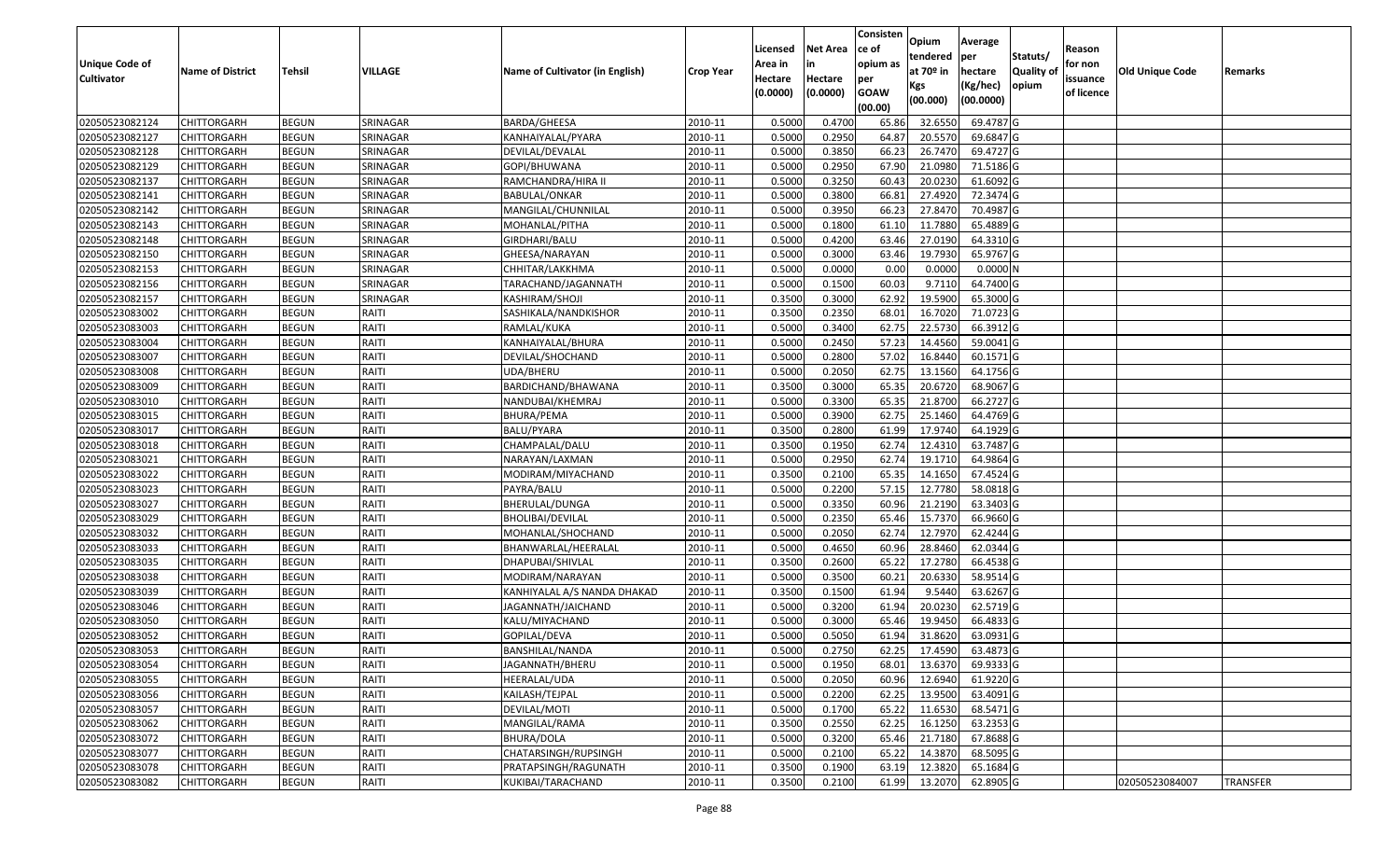|                   |                         |               |              |                                 |                  |          |                 | Consisten              | Opium       | Average     |                  |            |                 |         |
|-------------------|-------------------------|---------------|--------------|---------------------------------|------------------|----------|-----------------|------------------------|-------------|-------------|------------------|------------|-----------------|---------|
|                   |                         |               |              |                                 |                  | Licensed | <b>Net Area</b> | ce of                  | tendered    | per         | Statuts/         | Reason     |                 |         |
| Unique Code of    | <b>Name of District</b> | <b>Tehsil</b> | VILLAGE      | Name of Cultivator (in English) | <b>Crop Year</b> | Area in  |                 | opium as               | at $70°$ in | hectare     | <b>Quality o</b> | for non    | Old Unique Code | Remarks |
| <b>Cultivator</b> |                         |               |              |                                 |                  | Hectare  | Hectare         | per                    | Kgs         | (Kg/hec)    | opium            | issuance   |                 |         |
|                   |                         |               |              |                                 |                  | (0.0000) | (0.0000)        | <b>GOAW</b><br>(00.00) | (00.000)    | (00.0000)   |                  | of licence |                 |         |
| 02050523084003    | CHITTORGARH             | <b>BEGUN</b>  | RAITA        | RAMLAL/NANDLAL                  | 2010-11          | 0.5000   | 0.3000          | 65.29                  | 20.2960     | 67.6533 G   |                  |            |                 |         |
| 02050523084006    | CHITTORGARH             | <b>BEGUN</b>  | RAITA        | PRABHULAL/RAMCHANDRA            | 2010-11          | 0.5000   | 0.2100          | 62.28                  | 13.1840     | 62.7810 G   |                  |            |                 |         |
| 02050523084008    | CHITTORGARH             | <b>BEGUN</b>  | <b>RAITA</b> | MODIRAM/TARACHAND               | 2010-11          | 0.5000   | 0.2400          | 60.40                  | 14.6920     | 61.2167 G   |                  |            |                 |         |
| 02050523084009    | <b>CHITTORGARH</b>      | <b>BEGUN</b>  | RAITA        | KANA/BARDA                      | 2010-11          | 0.5000   | 0.2500          | 61.64                  | 16.0060     | 64.0240 G   |                  |            |                 |         |
| 02050523084010    | CHITTORGARH             | <b>BEGUN</b>  | RAITA        | BALIBAI/BALU                    | 2010-11          | 0.3500   | 0.3400          | 61.64                  | 21.4680     | 63.1412 G   |                  |            |                 |         |
| 02050523084013    | CHITTORGARH             | <b>BEGUN</b>  | RAITA        | JAMNIBAI/DEVILAL                | 2010-11          | 0.5000   | 0.2000          | 65.29                  | 12.897      | 64.4850 G   |                  |            |                 |         |
| 02050523084015    | CHITTORGARH             | <b>BEGUN</b>  | RAITA        | CHOGALAL/JITMAL                 | 2010-11          | 0.5000   | 0.5000          | 65.29                  | 32.9320     | 65.8640 G   |                  |            |                 |         |
| 02050523084017    | CHITTORGARH             | <b>BEGUN</b>  | RAITA        | MANGILAL/DEVILAL                | 2010-11          | 0.5000   | 0.3950          | 63.38                  | 26.7080     | 67.6152G    |                  |            |                 |         |
| 02050523084021    | CHITTORGARH             | <b>BEGUN</b>  | RAITA        | KHEMRAJ/KUKA                    | 2010-11          | 0.5000   | 0.4500          | 59.19                  | 27.5380     | 61.1956 G   |                  |            |                 |         |
|                   |                         |               |              |                                 |                  |          |                 |                        |             |             |                  |            |                 |         |
| 02050523084022    | CHITTORGARH             | <b>BEGUN</b>  | RAITA        | GIRADHARI A/S JAGANNATH/DEVILAL | 2010-11          | 0.5000   | 0.4750          | 59.62                  | 28.7390     | 60.5032 G   |                  |            |                 |         |
| 02050523084023    | CHITTORGARH             | <b>BEGUN</b>  | <b>RAITA</b> | HEERALAL/MADHO                  | 2010-11          | 0.3500   | 0.3300          | 58.42                  | 19.6680     | 59.6000 G   |                  |            |                 |         |
| 02050523084024    | CHITTORGARH             | <b>BEGUN</b>  | <b>RAITA</b> | DEVILAL/BHAGIRATH               | 2010-11          | 0.5000   | 0.1200          | 60.40                  | 7.3930      | 61.6083 G   |                  |            |                 |         |
| 02050523084029    | CHITTORGARH             | <b>BEGUN</b>  | <b>RAITA</b> | DERAM/KUKA                      | 2010-11          | 0.3500   | 0.3400          | 65.04                  | 22.2370     | 65.4029 G   |                  |            |                 |         |
| 02050523084031    | CHITTORGARH             | <b>BEGUN</b>  | <b>RAITA</b> | BANSHILAL/BHURALAL              | 2010-11          | 0.5000   | 0.3500          | 65.58                  | 22.9750     | 65.6429 G   |                  |            |                 |         |
| 02050523084033    | CHITTORGARH             | <b>BEGUN</b>  | <b>RAITA</b> | HEERALAL/DEVILAL                | 2010-11          | 0.5000   | 0.3400          | 58.42                  | 20.215      | 59.4559 G   |                  |            |                 |         |
| 02050523084035    | CHITTORGARH             | <b>BEGUN</b>  | RAITA        | GHISIBAI/MODIRAM                | 2010-11          | 0.5000   | 0.4700          | 62.03                  | 29.4290     | 62.6149 G   |                  |            |                 |         |
| 02050523084039    | CHITTORGARH             | <b>BEGUN</b>  | <b>RAITA</b> | HEERALAL/DALLA                  | 2010-11          | 0.5000   | 0.3100          | 62.03                  | 19.6780     | 63.4774 G   |                  |            |                 |         |
| 02050523084045    | CHITTORGARH             | <b>BEGUN</b>  | RAITA        | BHAGIRATH/UDA                   | 2010-11          | 0.3500   | 0.2150          | 62.03                  | 13.5080     | 62.8279 G   |                  |            |                 |         |
| 02050523084047    | CHITTORGARH             | <b>BEGUN</b>  | <b>RAITA</b> | HIRALAL/BARDA                   | 2010-11          | 0.5000   | 0.2500          | 59.19                  | 15.1380     | 60.5520 G   |                  |            |                 |         |
| 02050523084048    | CHITTORGARH             | <b>BEGUN</b>  | RAITA        | JAGDISH/NARAYAN                 | 2010-11          | 0.5000   | 0.3500          | 59.92                  | 21.0350     | 60.1000 G   |                  |            |                 |         |
| 02050523084050    | CHITTORGARH             | <b>BEGUN</b>  | RAITA        | LALU/BARDA                      | 2010-11          | 0.5000   | 0.2400          | 64.89                  | 15.9700     | 66.5417 G   |                  |            |                 |         |
| 02050523084051    | CHITTORGARH             | <b>BEGUN</b>  | RAITA        | HARIRAM/NANDA                   | 2010-11          | 0.5000   | 0.3400          | 64.43                  | 22.4700     | 66.0882G    |                  |            |                 |         |
| 02050523084052    | CHITTORGARH             | <b>BEGUN</b>  | RAITA        | RUPLAL/DEVILAL                  | 2010-11          | 0.5000   | 0.3900          | 62.18                  | 23.8920     | $61.2615$ G |                  |            |                 |         |
| 02050523084053    | CHITTORGARH             | <b>BEGUN</b>  | RAITA        | SHIVRAM/NANDLAL                 | 2010-11          | 0.5000   | 0.3900          | 64.89                  | 25.3660     | 65.0410 G   |                  |            |                 |         |
| 02050523084056    | CHITTORGARH             | <b>BEGUN</b>  | RAITA        | KANHAIYALAL/ONKAR               | 2010-11          | 0.5000   | 0.2000          | 65.04                  | 13.071      | 65.3550 G   |                  |            |                 |         |
| 02050523084057    | CHITTORGARH             | <b>BEGUN</b>  | RAITA        | NARAYAN/KISHANA                 | 2010-11          | 0.5000   | 0.2550          | 64.89                  | 16.6420     | 65.2627 G   |                  |            |                 |         |
| 02050523084058    | CHITTORGARH             | <b>BEGUN</b>  | <b>RAITA</b> | KANHIYALAL /NANDLAL             | 2010-11          | 0.5000   | 0.3550          | 60.40                  | 21.9110     | $61.7211$ G |                  |            |                 |         |
| 02050523084060    | <b>CHITTORGARH</b>      | <b>BEGUN</b>  | RAITA        | MOHANLAL/DEVILAL                | 2010-11          | 0.5000   | 0.2850          | 65.37                  | 19.2510     | 67.5474 G   |                  |            |                 |         |
| 02050523084064    | CHITTORGARH             | <b>BEGUN</b>  | <b>RAITA</b> | GHISALAL/DEVA                   | 2010-11          | 0.5000   | 0.2400          | 59.92                  | 14.4900     | 60.3750 G   |                  |            |                 |         |
| 02050523084065    | CHITTORGARH             | <b>BEGUN</b>  | RAITA        | GANGARAM/UDA                    | 2010-11          | 0.5000   | 0.2500          | 59.2                   | 15.3190     | 61.2760 G   |                  |            |                 |         |
| 02050523084067    | CHITTORGARH             | <b>BEGUN</b>  | RAITA        | GHISALAL/UDAILAL                | 2010-11          | 0.5000   | 0.2000          | 62.18                  | 12.8850     | 64.4250 G   |                  |            |                 |         |
| 02050523084070    | CHITTORGARH             | <b>BEGUN</b>  | <b>RAITA</b> | RATAN LAL/ JAYRAM               | 2010-11          | 0.5000   | 0.3000          | 59.92                  | 17.9380     | 59.7933 G   |                  |            |                 |         |
| 02050523084074    | <b>CHITTORGARH</b>      | <b>BEGUN</b>  | <b>RAITA</b> | GHISIBAI/KANHIYALAL             | 2010-11          | 0.3500   | 0.2250          | 60.03                  | 13.8610     | 61.6044 G   |                  |            |                 |         |
| 02050523084077    | CHITTORGARH             | <b>BEGUN</b>  | <b>RAITA</b> | MOHANLAL/JITMAL                 | 2010-11          | 0.500    | 0.2200          | 62.18                  | 13.9050     | 63.2045 G   |                  |            |                 |         |
| 02050523084078    | CHITTORGARH             | <b>BEGUN</b>  | RAITA        | BHANWARLAL/KISHNA               | 2010-11          | 0.5000   | 0.4950          | 59.19                  | 29.4650     | 59.5253 G   |                  |            |                 |         |
| 02050523084079    | <b>CHITTORGARH</b>      | <b>BEGUN</b>  | RAITA        | GHISALAL/MOTI                   | 2010-11          | 0.5000   | 0.4500          | 61.59                  | 28.2580     | 62.7956 G   |                  |            |                 |         |
| 02050523084080    | <b>CHITTORGARH</b>      | <b>BEGUN</b>  | RAITA        | KESHARBAI/MANGILAL              | 2010-11          | 0.5000   | 0.1950          | 61.59                  | 12.1210     | 62.1590 G   |                  |            |                 |         |
| 02050523084081    | <b>CHITTORGARH</b>      | <b>BEGUN</b>  | <b>RAITA</b> | BHANWARLAL/KAJOD                | 2010-11          | 0.5000   | 0.2250          | 60.03                  | 13.5480     | 60.2133 G   |                  |            |                 |         |
| 02050523084082    | <b>CHITTORGARH</b>      | <b>BEGUN</b>  | <b>RAITA</b> | RAMSUKHA/MOTI                   | 2010-11          | 0.5000   | 0.4150          | 60.03                  | 25.1960     | 60.7133 G   |                  |            |                 |         |
| 02050523084090    | <b>CHITTORGARH</b>      | <b>BEGUN</b>  | <b>RAITA</b> | RUPLAL/GOKAL                    | 2010-11          | 0.5000   | 0.3650          | 61.59                  | 22.9450     | 62.8630 G   |                  |            |                 |         |
| 02050523084093    | <b>CHITTORGARH</b>      | <b>BEGUN</b>  | <b>RAITA</b> | GHISALAL/ONKAR                  | 2010-11          | 0.5000   | 0.2000          | 59.85                  | 12.2500     | 61.2500 G   |                  |            |                 |         |
| 02050523084094    | <b>CHITTORGARH</b>      | <b>BEGUN</b>  | <b>RAITA</b> | BALU/ONKAR                      | 2010-11          | 0.5000   | 0.4000          | 59.85                  | 24.8780     | 62.1950 G   |                  |            |                 |         |
| 02050523084095    | CHITTORGARH             | <b>BEGUN</b>  | <b>RAITA</b> | BADAMBAI/MADHOLAL               | 2010-11          | 0.5000   | 0.2900          | 63.19                  | 18.4400     | 63.5862 G   |                  |            |                 |         |
| 02050523084096    | <b>CHITTORGARH</b>      | <b>BEGUN</b>  | <b>RAITA</b> | KAMLIBAI/RAMCHANDRA             | 2010-11          | 0.3500   | 0.1750          | 59.85                  | 10.5280     | 60.1600 G   |                  |            |                 |         |
| 02050523084097    | <b>CHITTORGARH</b>      | <b>BEGUN</b>  | RAITA        | SURESHKUMAR/RUPLAL              | 2010-11          | 0.5000   | 0.2400          | 65.37                  | 16.1330     | 67.2208 G   |                  |            |                 |         |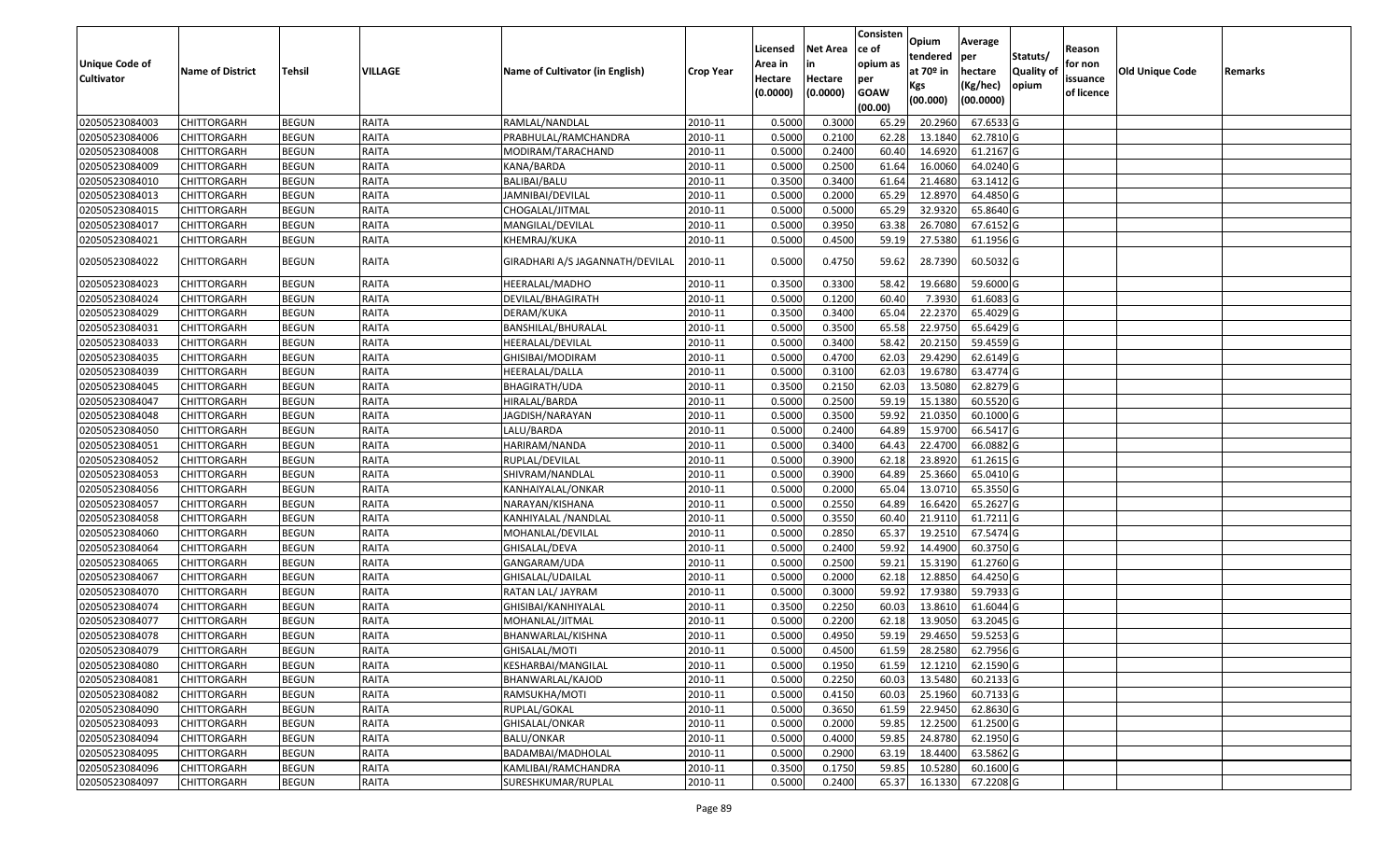|                       |                         |               |                   |                                 |                  |          |                 | Consisten   | Opium       | Average   |                  |            |                        |         |
|-----------------------|-------------------------|---------------|-------------------|---------------------------------|------------------|----------|-----------------|-------------|-------------|-----------|------------------|------------|------------------------|---------|
|                       |                         |               |                   |                                 |                  | Licensed | <b>Net Area</b> | ce of       | tendered    | per       | Statuts/         | Reason     |                        |         |
| <b>Unique Code of</b> | <b>Name of District</b> | <b>Tehsil</b> | VILLAGE           | Name of Cultivator (in English) | <b>Crop Year</b> | Area in  |                 | opium as    | at $70°$ in | hectare   | <b>Quality o</b> | for non    | <b>Old Unique Code</b> | Remarks |
| <b>Cultivator</b>     |                         |               |                   |                                 |                  | Hectare  | Hectare         | per         | Kgs         | (Kg/hec)  | opium            | issuance   |                        |         |
|                       |                         |               |                   |                                 |                  | (0.0000) | (0.0000)        | <b>GOAW</b> | (00.000)    | (00.0000) |                  | of licence |                        |         |
|                       |                         |               |                   |                                 |                  |          |                 | (00.00)     |             |           |                  |            |                        |         |
| 02050523084098        | CHITTORGARH             | <b>BEGUN</b>  | RAITA             | UDAYRAM/RUPA                    | 2010-11          | 0.5000   | 0.4400          | 59.62       | 26.6140     | 60.4864 G |                  |            |                        |         |
| 02050523084100        | CHITTORGARH             | <b>BEGUN</b>  | RAITA             | GHISIBAIW/O NANDLAL/DEVILAL     | 2010-11          | 0.5000   | 0.3500          | 59.62       | 22.1140     | 63.1829 G |                  |            |                        |         |
| 02050523084102        | CHITTORGARH             | <b>BEGUN</b>  | <b>RAITA</b>      | PANNIBAI/DEVA                   | 2010-11          | 0.5000   | 0.2950          | 63.19       | 19.1300     | 64.8475 G |                  |            |                        |         |
| 02050523084108        | CHITTORGARH             | <b>BEGUN</b>  | RAITA             | BADRILAL/TARACHAND              | 2010-11          | 0.5000   | 0.3550          | 65.37       | 23.5480     | 66.3324 G |                  |            |                        |         |
| 02050523084114        | CHITTORGARH             | <b>BEGUN</b>  | RAITA             | TULSIRAM/KAILAJI                | 2010-11          | 0.5000   | 0.3050          | 61.64       | 19.1760     | 62.8721 G |                  |            |                        |         |
| 02050523085001        | CHITTORGARH             | <b>BEGUN</b>  | RABARDA           | GOPILAL/TULSIRAM                | 2010-11          | 0.5000   | 0.2500          | 61.91       | 16.5270     | 66.1080 G |                  |            |                        |         |
| 02050523085002        | CHITTORGARH             | <b>BEGUN</b>  | RABARDA           | RAMESHWAR/MULCHAND              | 2010-11          | 0.5000   | 0.1950          | 66.32       | 13.5630     | 69.5538 G |                  |            |                        |         |
| 02050523085003        | <b>CHITTORGARH</b>      | <b>BEGUN</b>  | RABARDA           | GHEESALAL A/S LAXMAN / RAMLAL   | 2010-11          | 0.5000   | 0.2900          | 60.83       | 17.9330     | 61.8379 G |                  |            |                        |         |
| 02050523085005        | CHITTORGARH             | <b>BEGUN</b>  | RABARDA           | UDIBAI/PRAHLAD                  | 2010-11          | 0.3500   | 0.2150          | 62.24       | 13.8300     | 64.3256 G |                  |            |                        |         |
| 02050523085006        | CHITTORGARH             | <b>BEGUN</b>  | RABARDA           | KASHIRAM/GULAB                  | 2010-11          | 0.3500   | 0.2150          | 61.17       | 13.1710     | 61.2605 G |                  |            |                        |         |
| 02050523085008        | CHITTORGARH             | <b>BEGUN</b>  | RABARDA           | BOTHLAL/GULAB                   | 2010-11          | 0.3500   | 0.3250          | 61.76       | 20.4370     | 62.8831G  |                  |            |                        |         |
| 02050523085009        | CHITTORGARH             | <b>BEGUN</b>  | RABARDA           | SHANKER A/S GULABCHAND/         | 2010-11          | 0.5000   | 0.4750          | 64.87       | 31.0180     | 65.3011 G |                  |            |                        |         |
|                       |                         |               |                   | BHANWARLAL                      |                  |          |                 |             |             |           |                  |            |                        |         |
| 02050523085012        | CHITTORGARH             | <b>BEGUN</b>  | RABARDA           | HIRALAL/TULSIRAM                | 2010-11          | 0.500    | 0.1950          | 61.76       | 12.3940     | 63.5590 G |                  |            |                        |         |
| 02050523085013        | CHITTORGARH             | <b>BEGUN</b>  | RABARDA           | MEGHRAJ/TULSIRAM                | 2010-11          | 0.5000   | 0.2200          | 62.24       | 14.0510     | 63.8682G  |                  |            |                        |         |
| 02050523085014        | CHITTORGARH             | <b>BEGUN</b>  | RABARDA           | BALU A/S JAISINGH/ SEWA         | 2010-11          | 0.5000   | 0.3350          | 61.16       | 21.415      | 63.9254 G |                  |            |                        |         |
| 02050523085015        | CHITTORGARH             | <b>BEGUN</b>  | RABARDA           | SUBHASHCHANDRA/HAZARI           | 2010-11          | 0.5000   | 0.2500          | 63.36       | 16.6830     | 66.7320 G |                  |            |                        |         |
| 02050523085017        | CHITTORGARH             | <b>BEGUN</b>  | RABARDA           | RATANLAL/KASHIRAM               | 2010-11          | 0.500    | 0.3850          | 60.83       | 23.5870     | 61.2649 G |                  |            |                        |         |
| 02050523085018        | CHITTORGARH             | <b>BEGUN</b>  | RABARDA           | DEVILAL/MADHO                   | 2010-11          | 0.5000   | 0.1900          | 64.87       | 13.0040     | 68.4421 G |                  |            |                        |         |
| 02050523085019        | CHITTORGARH             | <b>BEGUN</b>  | RABARDA           | RASUKH/KASHIRAM                 | 2010-11          | 0.5000   | 0.1300          | 68.7        | 8.8740      | 68.2615 G |                  |            |                        |         |
| 02050523085020        | CHITTORGARH             | <b>BEGUN</b>  | RABARDA           | BALU/RUPA @ RUPLAL              | 2010-11          | 0.5000   | 0.2500          | 61.62       | 16.2110     | 64.8440 G |                  |            |                        |         |
| 02050523085021        | CHITTORGARH             | <b>BEGUN</b>  | RABARDA           | DEVILAL/RAMLAL @ RAMA           | 2010-11          | 0.5000   | 0.4050          | 64.87       | 26.5370     | 65.5235 G |                  |            |                        |         |
| 02050523085023        | CHITTORGARH             | <b>BEGUN</b>  | <b>RABARDA</b>    | NANALAL @ NANURAM/ KHEMA        | 2010-11          | 0.5000   | 0.2450          | 63.36       | 16.0480     | 65.5020 G |                  |            |                        |         |
| 02050523085025        | CHITTORGARH             | <b>BEGUN</b>  | RABARDA           | PANNALAL/MADHO                  | 2010-11          | 0.5000   | 0.1450          | 62.24       | 9.605       | 66.2414 G |                  |            |                        |         |
| 02050523085031        | CHITTORGARH             | <b>BEGUN</b>  | <b>RABARDA</b>    | BALULAL/AMARCHAND               | 2010-11          | 0.5000   | 0.1750          | 61.17       | 11.1010     | 63.4343 G |                  |            |                        |         |
| 02050523085032        | CHITTORGARH             | <b>BEGUN</b>  | RABARDA           | DHAPUBAI / HEMA @ HEMRAJ        | 2010-11          | 0.5000   | 0.3450          | 56.8        | 21.1280     | 61.2406 G |                  |            |                        |         |
| 02050523085033        | CHITTORGARH             | <b>BEGUN</b>  | RABARDA           | RAJENDRA SINGH/BHOPAL SINGH     | 2010-11          | 0.5000   | 0.2700          | 60.83       | 17.0380     | 63.1037 G |                  |            |                        |         |
| 02050523085034        | CHITTORGARH             | <b>BEGUN</b>  | RABARDA           | BALURAM/MADHOLAL                | 2010-11          | 0.5000   | 0.2000          | 65.12       | 13.7170     | 68.5850 G |                  |            |                        |         |
| 02050523085035        | <b>CHITTORGARH</b>      | <b>BEGUN</b>  | RABARDA           | <b>BALULAL/HIRA</b>             | 2010-11          | 0.5000   | 0.2500          | 61.62       | 15.881      | 63.5240 G |                  |            |                        |         |
| 02050523085037        | CHITTORGARH             | <b>BEGUN</b>  | RABARDA           | FULIBAI/BALULAL                 | 2010-11          | 0.5000   | 0.2000          | 61.62       | 12.9860     | 64.9300 G |                  |            |                        |         |
| 02050523085038        | CHITTORGARH             | <b>BEGUN</b>  | RABARDA           | MANGILAL @ MANGYA/BHURA         | 2010-11          | 0.5000   | 0.2500          | 65.1        | 17.045      | 68.1800 G |                  |            |                        |         |
| 02050523085039        | CHITTORGARH             | <b>BEGUN</b>  | RABARDA           | KANA/KALU                       | 2010-11          | 0.5000   | 0.3050          | 65.1        | 21.0100     | 68.8852 G |                  |            |                        |         |
| 02050523085042        | CHITTORGARH             | <b>BEGUN</b>  | RABARDA           | MOHANLAL/BALU                   | 2010-11          | 0.5000   | 0.1500          | 61.91       | 10.6000     | 70.6667 G |                  |            |                        |         |
| 02050523085051        | <b>CHITTORGARH</b>      | <b>BEGUN</b>  | RABARDA           | MIYACHAND/BHOLA                 | 2010-11          | 0.5000   | 0.1950          | 61.17       | 12.5630     | 64.4256 G |                  |            |                        |         |
| 02050523086002        | CHITTORGARH             | <b>BEGUN</b>  | RAMNAGAR BANDO KA | LALURAM/BHOLA                   | 2010-11          | 0.500    | 0.5000          | 64.22       | 33.4540     | 66.9080 G |                  |            |                        |         |
| 02050523086006        | CHITTORGARH             | <b>BEGUN</b>  | RAMNAGAR BANDO KA | BANSHILAL/RAMLAL                | 2010-11          | 0.5000   | 0.4900          | 64.22       | 31.6090     | 64.5082 G |                  |            |                        |         |
| 02050523086007        | CHITTORGARH             | <b>BEGUN</b>  | RAMNAGAR BANDO KA | DAULATRAM/NARAYAN               | 2010-11          | 0.5000   | 0.4650          | 60.25       | 28.3580     | 60.9849 G |                  |            |                        |         |
| 02050523086008        | CHITTORGARH             | <b>BEGUN</b>  | RAMNAGAR BANDO KA | SITARAM/MANGILAL                | 2010-11          | 0.5000   | 0.3700          | 65.63       | 24.5780     | 66.4270 G |                  |            |                        |         |
| 02050523086010        | <b>CHITTORGARH</b>      | <b>BEGUN</b>  | RAMNAGAR BANDO KA | SHANTIBAI/GANESH                | 2010-11          | 0.5000   | 0.3250          | 65.63       | 21.7000     | 66.7692 G |                  |            |                        |         |
| 02050523086011        | <b>CHITTORGARH</b>      | <b>BEGUN</b>  | RAMNAGAR BANDO KA | NANDLAL @ NANDA/ BHAGIRATH      | 2010-11          | 0.5000   | 0.4000          | 64.91       | 26.0730     | 65.1825 G |                  |            |                        |         |
| 02050523086012        | <b>CHITTORGARH</b>      | <b>BEGUN</b>  | RAMNAGAR BANDO KA | BALU/LOBHIRAM                   | 2010-11          | 0.5000   | 0.2800          | 64.91       | 18.7690     | 67.0321 G |                  |            |                        |         |
| 02050523086013        | <b>CHITTORGARH</b>      | <b>BEGUN</b>  | RAMNAGAR BANDO KA | MOHANLAL/MANGILAL               | 2010-11          | 0.5000   | 0.2900          | 67.16       | 20.1320     | 69.4207 G |                  |            |                        |         |
| 02050523086015        | <b>CHITTORGARH</b>      | <b>BEGUN</b>  | RAMNAGAR BANDO KA | DEVILAL/SHOCHAND                | 2010-11          | 0.5000   | 0.3150          | 67.16       | 21.8420     | 69.3397 G |                  |            |                        |         |
| 02050523086016        | CHITTORGARH             | <b>BEGUN</b>  | RAMNAGAR BANDO KA | SHAMBHULAL/BHANWARLAL           | 2010-11          | 0.3500   | 0.2000          | 62.39       | 12.9740     | 64.8700 G |                  |            |                        |         |
| 02050523086017        | <b>CHITTORGARH</b>      | <b>BEGUN</b>  | RAMNAGAR BANDO KA | RAMPRASAD/LOBHIRAM              | 2010-11          | 0.5000   | 0.4600          | 67.14       | 31.4740     | 68.4217 G |                  |            |                        |         |
| 02050523086018        | <b>CHITTORGARH</b>      | <b>BEGUN</b>  | RAMNAGAR BANDO KA | GHEESA/DEVILAL                  | 2010-11          | 0.5000   | 0.1950          | 63.82       | 13.1830     | 67.6051 G |                  |            |                        |         |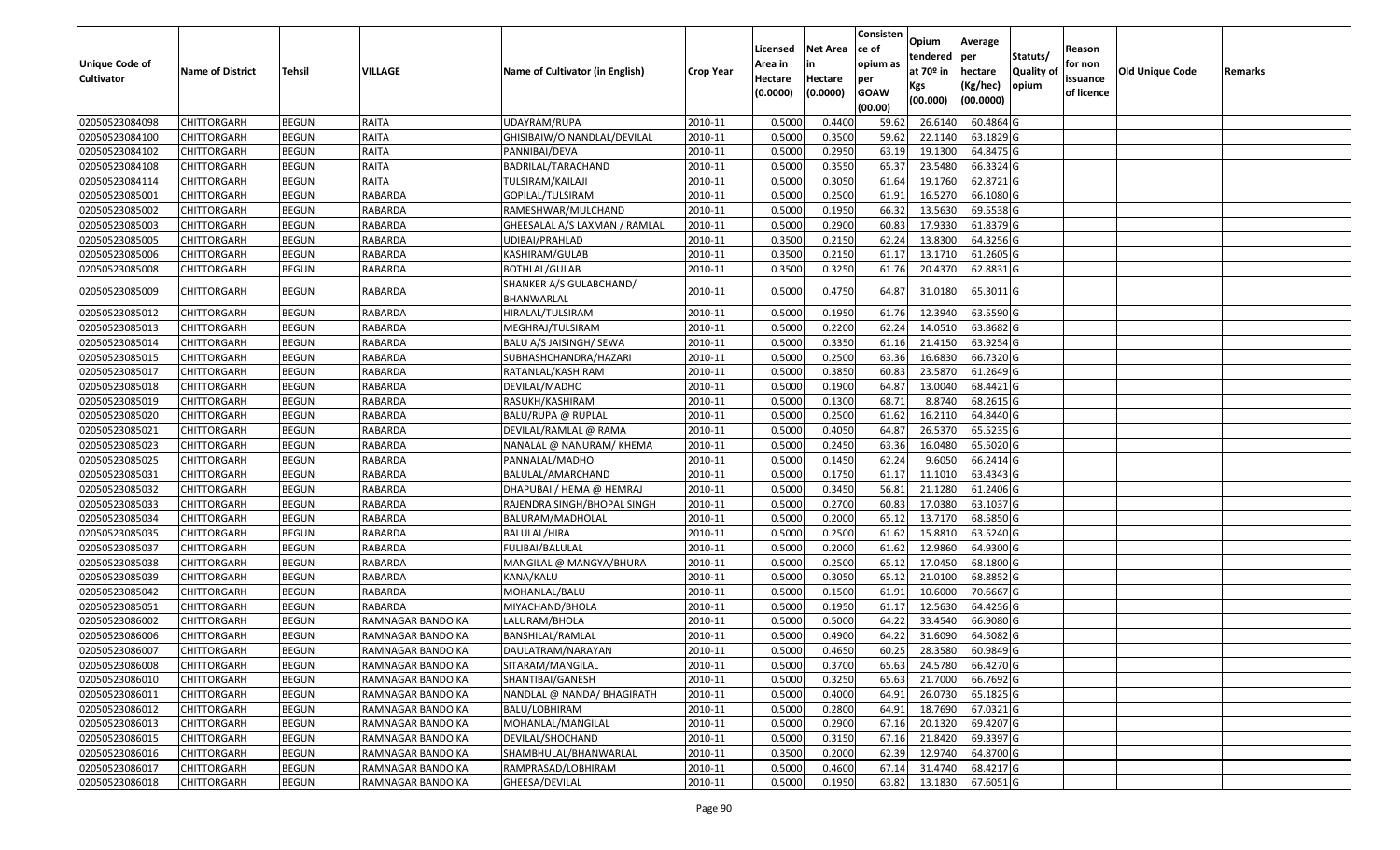| <b>Unique Code of</b><br><b>Cultivator</b> | <b>Name of District</b> | Tehsil       | VILLAGE             | Name of Cultivator (in English)          | <b>Crop Year</b> | Licensed<br>Area in<br>Hectare<br>(0.0000) | <b>Net Area</b><br>in<br>Hectare<br>(0.0000) | Consisten<br>ce of<br>opium as<br>per<br><b>GOAW</b><br>(00.00) | Opium<br>tendered<br>at $70°$ in<br>Kgs<br>(00.000) | Average<br>per<br>hectare<br>(Kg/hec)<br>(00.0000) | Statuts/<br>Quality of<br>opium | Reason<br>for non<br>issuance<br>of licence | Old Unique Code | Remarks            |
|--------------------------------------------|-------------------------|--------------|---------------------|------------------------------------------|------------------|--------------------------------------------|----------------------------------------------|-----------------------------------------------------------------|-----------------------------------------------------|----------------------------------------------------|---------------------------------|---------------------------------------------|-----------------|--------------------|
| 02050523086019                             | <b>CHITTORGARH</b>      | <b>BEGUN</b> | RAMNAGAR BANDO KA   | NARAYAN/HIRALAL                          | 2010-11          | 0.5000                                     | 0.2500                                       | 62.39                                                           | 16.3970                                             | 65.5880 G                                          |                                 |                                             |                 |                    |
| 02050523086020                             | CHITTORGARH             | <b>BEGUN</b> | RAMNAGAR BANDO KA   | RAMCHANDRA/BHAGIRATH                     | 2010-11          | 0.5000                                     | 0.3000                                       | 64.22                                                           | 19.6260                                             | 65.4200 G                                          |                                 |                                             |                 |                    |
| 02050523086021                             | CHITTORGARH             | <b>BEGUN</b> | RAMNAGAR BANDO KA   | SHANKER/MOTI                             | 2010-11          | 0.5000                                     | 0.2650                                       | 64.91                                                           | 17.5830                                             | 66.3509 G                                          |                                 |                                             |                 |                    |
| 02050523086022                             | <b>CHITTORGARH</b>      | <b>BEGUN</b> | RAMNAGAR BANDO KA   | BALU/MOTI                                | 2010-11          | 0.5000                                     | 0.2500                                       | 62.39                                                           | 15.9120                                             | 63.6480 G                                          |                                 |                                             |                 |                    |
| 02050523086023                             | <b>CHITTORGARH</b>      | <b>BEGUN</b> | RAMNAGAR BANDO KA   | PYARIBAI/TULSIRAM                        | 2010-11          | 0.5000                                     | 0.4600                                       | 66.88                                                           | 31.1630                                             | 67.7457 G                                          |                                 |                                             |                 |                    |
| 02050523086024                             | <b>CHITTORGARH</b>      | <b>BEGUN</b> | RAMNAGAR BANDO KA   | HIRALAL/DAULATRAM                        | 2010-11          | 0.5000                                     | 0.3900                                       | 62.32                                                           | 24.7550                                             | 63.4744 G                                          |                                 |                                             |                 |                    |
| 02050523086025                             | CHITTORGARH             | <b>BEGUN</b> | RAMNAGAR BANDO KA   | JAGDISH/CHHOGA                           | 2010-11          | 0.5000                                     | 0.2900                                       | 63.82                                                           | 19.2340                                             | 66.3241 G                                          |                                 |                                             |                 |                    |
| 02050523087001                             | <b>CHITTORGARH</b>      | <b>BEGUN</b> | RAMNAGAR TARA PIPLI | DEVILAL/BARDICHAND                       | 2010-11          | 0.5000                                     | 0.3650                                       | 64.01                                                           | 23.6440                                             | 64.7781 G                                          |                                 |                                             |                 |                    |
| 02050523087002                             | <b>CHITTORGARH</b>      | <b>BEGUN</b> | RAMNAGAR TARA PIPLI | <b>BHURA/KUKA</b>                        | 2010-11          | 0.5000                                     | 0.3650                                       | 64.20                                                           | 23.2730                                             | 63.7616 G                                          |                                 |                                             |                 |                    |
| 02050523087003                             | <b>CHITTORGARH</b>      | <b>BEGUN</b> | RAMNAGAR TARA PIPLI | GOPI/NARAYAN                             | 2010-11          | 0.5000                                     | 0.2900                                       | 60.1                                                            | 17.9400                                             | 61.8621 G                                          |                                 |                                             |                 |                    |
| 02050523087005                             | <b>CHITTORGARH</b>      | <b>BEGUN</b> | RAMNAGAR TARA PIPLI | LALU/RUPA                                | 2010-11          | 0.5000                                     | 0.4600                                       | 64.20                                                           | 30.2110                                             | 65.6761 G                                          |                                 |                                             |                 |                    |
| 02050523087006                             | <b>CHITTORGARH</b>      | <b>BEGUN</b> | RAMNAGAR TARA PIPLI | DHULIBAI/BARDA                           | 2010-11          | 0.5000                                     | 0.4000                                       | 58.58                                                           | 23.9200                                             | 59.8000 G                                          |                                 |                                             |                 |                    |
| 02050523087007                             | <b>CHITTORGARH</b>      | <b>BEGUN</b> | RAMNAGAR TARA PIPLI | PREMCHAND/CHHAGANLAL                     | 2010-11          | 0.5000                                     | 0.4300                                       | 61.75                                                           | 27.4570                                             | 63.8535 G                                          |                                 |                                             |                 |                    |
| 02050523087008                             | <b>CHITTORGARH</b>      | <b>BEGUN</b> | RAMNAGAR TARA PIPLI | GHEESA/KISHNA                            | 2010-11          | 0.5000                                     | 0.3200                                       | 64.20                                                           | 20.9270                                             | 65.3969 G                                          |                                 |                                             |                 |                    |
| 02050523087009                             | <b>CHITTORGARH</b>      | <b>BEGUN</b> | RAMNAGAR TARA PIPLI | KUKIBAI/KUKA                             | 2010-11          | 0.5000                                     | 0.3000                                       | 60.25                                                           | 18.3800                                             | 61.2667 G                                          |                                 |                                             |                 |                    |
| 02050523087010                             | <b>CHITTORGARH</b>      | <b>BEGUN</b> | RAMNAGAR TARA PIPLI | HAZARI/DEVA                              | 2010-11          | 0.5000                                     | 0.2050                                       | 65.85                                                           | 13.7480                                             | 67.0634 G                                          |                                 |                                             |                 |                    |
| 02050523087013                             | <b>CHITTORGARH</b>      | <b>BEGUN</b> | RAMNAGAR TARA PIPLI | GANGARAM/RUPAJI                          | 2010-11          | 0.5000                                     | 0.5000                                       | 60.25                                                           | 30.5000                                             | 61.0000 G                                          |                                 |                                             |                 |                    |
| 02050523087014                             | <b>CHITTORGARH</b>      | <b>BEGUN</b> | RAMNAGAR TARA PIPLI | HARLAL/JITMAL                            | 2010-11          | 0.5000                                     | 0.3450                                       | 65.85                                                           | 23.1050                                             | 66.9710 G                                          |                                 |                                             |                 |                    |
| 02050523087016                             | <b>CHITTORGARH</b>      | <b>BEGUN</b> | RAMNAGAR TARA PIPLI | MOHANLAL/MODIRAM                         | 2010-11          | 0.5000                                     | 0.3500                                       | 65.85                                                           | 23.2360                                             | 66.3886 G                                          |                                 |                                             |                 |                    |
| 02050523087018                             | <b>CHITTORGARH</b>      | <b>BEGUN</b> | RAMNAGAR TARA PIPLI | BHANWARLAL/MANGILAL                      | 2010-11          | 0.5000                                     | 0.5050                                       | 61.75                                                           | 32.2480                                             | 63.8574 G                                          |                                 |                                             |                 |                    |
| 02050523087019                             | <b>CHITTORGARH</b>      | <b>BEGUN</b> | RAMNAGAR TARA PIPLI | CHUNNILAL/KANA                           | 2010-11          | 0.3500                                     | 0.1550                                       | 53.93                                                           | 9.1200                                              | 58.8387 G                                          |                                 |                                             |                 |                    |
| 02050523087020                             | <b>CHITTORGARH</b>      | <b>BEGUN</b> | RAMNAGAR TARA PIPLI | KALU/HIRA                                | 2010-11          | 0.5000                                     | 0.2000                                       | 60.25                                                           | 13.2700                                             | 66.3500 G                                          |                                 |                                             |                 |                    |
| 02050523087022                             | <b>CHITTORGARH</b>      | <b>BEGUN</b> | RAMNAGAR TARA PIPLI | HIRA/BHUWANA                             | 2010-11          | 0.5000                                     | 0.3450                                       | 61.75                                                           | 22.4360                                             | 65.0319 G                                          |                                 |                                             |                 |                    |
| 02050523088001                             | <b>CHITTORGARH</b>      | <b>BEGUN</b> | <b>SHADI</b>        | MOHANLAL/NATHU                           | 2010-11          | 0.5000                                     | 0.4000                                       | 61.68                                                           | 24.7700                                             | 61.9250 G                                          |                                 |                                             |                 |                    |
| 02050523088002                             | <b>CHITTORGARH</b>      | <b>BEGUN</b> | SHADI               | ASHOK KUMAR A/S BHIMA / MANGILAL 2010-11 |                  | 0.5000                                     | 0.2000                                       | 63.35                                                           | 12.9530                                             | 64.7650 G                                          |                                 |                                             |                 | <b>NAME CHANGE</b> |
| 02050523088003                             | <b>CHITTORGARH</b>      | <b>BEGUN</b> | <b>SHADI</b>        | MANGILAL/PYARA                           | 2010-11          | 0.5000                                     | 0.2000                                       | 60.26                                                           | 12.2530                                             | 61.2650 G                                          |                                 |                                             |                 |                    |
| 02050523088004                             | <b>CHITTORGARH</b>      | <b>BEGUN</b> | <b>SHADI</b>        | GHEESALAL/RUPA                           | 2010-11          | 0.5000                                     | 0.3450                                       | 66.71                                                           | 23.3880                                             | 67.7913 G                                          |                                 |                                             |                 |                    |
| 02050523088005                             | <b>CHITTORGARH</b>      | <b>BEGUN</b> | <b>SHADI</b>        | KANHAIYALAL/BHANWARLAL                   | 2010-11          | 0.5000                                     | 0.4350                                       | 63.95                                                           | 27.9580                                             | 64.2713 G                                          |                                 |                                             |                 |                    |
| 02050523088006                             | <b>CHITTORGARH</b>      | <b>BEGUN</b> | <b>SHADI</b>        | DHANNIBAI/BHURA                          | 2010-11          | 0.5000                                     | 0.3050                                       | 64.57                                                           | 20.0200                                             | 65.6393 G                                          |                                 |                                             |                 |                    |
| 02050523088007                             | <b>CHITTORGARH</b>      | <b>BEGUN</b> | <b>SHADI</b>        | CHAMPABAI/JAMNALAL                       | 2010-11          | 0.3500                                     | 0.3450                                       | 60.26                                                           | 21.9310                                             | 63.5681 G                                          |                                 |                                             |                 |                    |
| 02050523088008                             | CHITTORGARH             | <b>BEGUN</b> | <b>SHADI</b>        | PANNALAL/LAKHMICHAND                     | 2010-11          | 0.5000                                     | 0.2300                                       | 60.26                                                           | 14.6270                                             | 63.5957 G                                          |                                 |                                             |                 |                    |
| 02050523088009                             | <b>CHITTORGARH</b>      | <b>BEGUN</b> | SHADI               | RUPLAL/HIRA                              | 2010-11          | 0.5000                                     | 0.4100                                       | 59.03                                                           | 24.1960                                             | 59.0146 G                                          |                                 |                                             |                 |                    |
| 02050523088010                             | <b>CHITTORGARH</b>      | <b>BEGUN</b> | SHADI               | NARAYANLAL/HAZARI (HAJARI<br>/ONKAR)     | 2010-11          | 0.5000                                     | 0.1900                                       | 65.48                                                           | 12.5860                                             | 66.2421 G                                          |                                 |                                             | 02050523071036  | TRANSFER           |
| 02050523088011                             | <b>CHITTORGARH</b>      | <b>BEGUN</b> | SHADI               | BARJIBAI/GHEESALAL                       | 2010-11          | 0.5000                                     | 0.4700                                       | 59.03                                                           | 28.0100                                             | 59.5957 G                                          |                                 |                                             |                 |                    |
| 02050523088013                             | <b>CHITTORGARH</b>      | <b>BEGUN</b> | <b>SHADI</b>        | DEVILAL/CHUNNILAL                        | 2010-11          | 0.5000                                     | 0.2300                                       | 65.42                                                           | 15.3750                                             | 66.8478 G                                          |                                 |                                             |                 |                    |
| 02050523088014                             | <b>CHITTORGARH</b>      | <b>BEGUN</b> | <b>SHADI</b>        | DHAPUBAI/SHANKERLAL                      | 2010-11          | 0.5000                                     | 0.4800                                       | 56.76                                                           | 27.4200                                             | 57.1250                                            |                                 |                                             |                 |                    |
| 02050523088017                             | <b>CHITTORGARH</b>      | <b>BEGUN</b> | <b>SHADI</b>        | HIRALAL/TULSIRAM                         | 2010-11          | 0.5000                                     | 0.2150                                       | 61.30                                                           | 13.1280                                             | 61.0605 G                                          |                                 |                                             |                 |                    |
| 02050523088018                             | <b>CHITTORGARH</b>      | <b>BEGUN</b> | <b>SHADI</b>        | RAMIBAI/BALU                             | 2010-11          | 0.5000                                     | 0.2950                                       | 65.48                                                           | 19.5730                                             | 66.3492 G                                          |                                 |                                             |                 |                    |
| 02050523088020                             | <b>CHITTORGARH</b>      | <b>BEGUN</b> | <b>SHADI</b>        | BALU/LALU                                | 2010-11          | 0.5000                                     | 0.2350                                       | 62.17                                                           | 14.8440                                             | 63.1660 G                                          |                                 |                                             |                 |                    |
| 02050523088021                             | <b>CHITTORGARH</b>      | <b>BEGUN</b> | <b>SHADI</b>        | MANGILAL A/S HEMA / NANDLAL              | 2010-11          | 0.5000                                     | 0.2550                                       | 62.17                                                           | 16.1040                                             | 63.1529 G                                          |                                 |                                             |                 |                    |
| 02050523088023                             | <b>CHITTORGARH</b>      | <b>BEGUN</b> | <b>SHADI</b>        | KAILASHCHANDRA/ HAZARI                   | 2010-11          | 0.5000                                     | 0.3500                                       | 60.37                                                           | 21.2800                                             | 60.8000 G                                          |                                 |                                             |                 |                    |
| 02050523088024                             | <b>CHITTORGARH</b>      | <b>BEGUN</b> | <b>SHADI</b>        | HIRALAL/NARAYAN                          | 2010-11          | 0.3500                                     | 0.3450                                       | 61.32                                                           | 21.2780                                             | 61.6754 G                                          |                                 |                                             |                 |                    |
| 02050523088025                             | <b>CHITTORGARH</b>      | <b>BEGUN</b> | <b>SHADI</b>        | MANGILAL/DALU                            | 2010-11          | 0.5000                                     | 0.4050                                       | 61.84                                                           | 25.7980                                             | 63.6988 G                                          |                                 |                                             |                 |                    |
| 02050523088027                             | <b>CHITTORGARH</b>      | <b>BEGUN</b> | SHADI               | GHEESALAL/KANIRAM @ KISHNA               | 2010-11          | 0.5000                                     | 0.4800                                       | 63.63                                                           | 31.6090                                             | 65.8521 G                                          |                                 |                                             |                 |                    |
|                                            |                         |              |                     |                                          |                  |                                            |                                              |                                                                 |                                                     |                                                    |                                 |                                             |                 |                    |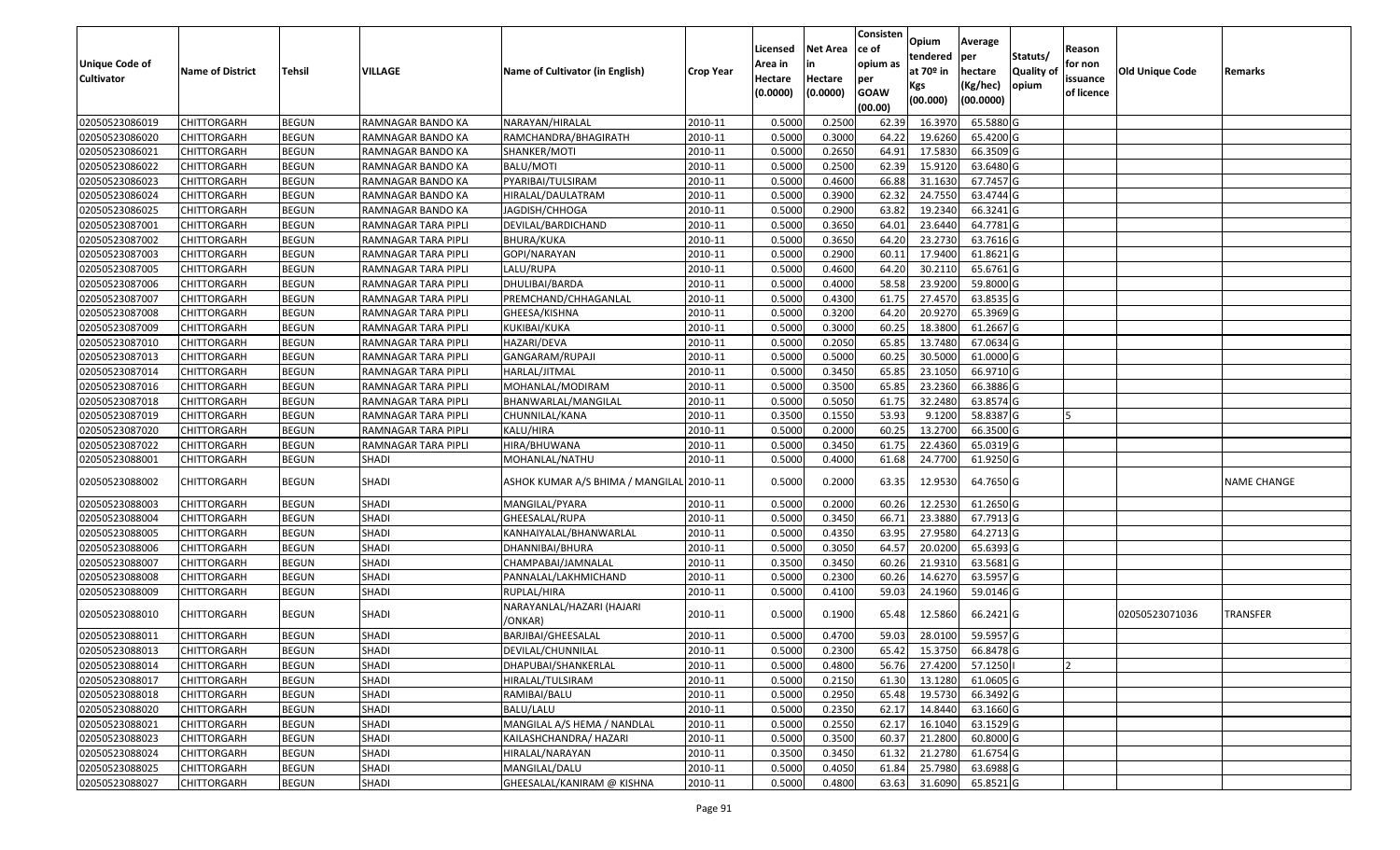| <b>Unique Code of</b><br><b>Cultivator</b> | <b>Name of District</b> | Tehsil       | VILLAGE        | Name of Cultivator (in English)         | <b>Crop Year</b> | Licensed<br>Area in<br>Hectare<br>(0.0000) | Net Area<br>in<br>Hectare<br>(0.0000) | Consisten<br>ce of<br>opium as<br>per<br><b>GOAW</b><br>(00.00) | Opium<br>tendered<br>at 70º in<br>Kgs<br>(00.000) | Average<br> per<br>hectare<br>(Kg/hec)<br>(00.0000) | Statuts/<br><b>Quality of</b><br>opium | Reason<br>for non<br>issuance<br>of licence | <b>Old Unique Code</b> | Remarks         |
|--------------------------------------------|-------------------------|--------------|----------------|-----------------------------------------|------------------|--------------------------------------------|---------------------------------------|-----------------------------------------------------------------|---------------------------------------------------|-----------------------------------------------------|----------------------------------------|---------------------------------------------|------------------------|-----------------|
| 02050523088032                             | <b>CHITTORGARH</b>      | <b>BEGUN</b> | <b>SHADI</b>   | DEVILAL/BHURA                           | 2010-11          | 0.5000                                     | 0.4650                                | 60.37                                                           | 28.2290                                           | 60.7075 G                                           |                                        |                                             |                        |                 |
| 02050523088033                             | CHITTORGARH             | <b>BEGUN</b> | <b>SHADI</b>   | LALURAM/NANURAM                         | 2010-11          | 0.3500                                     | 0.3450                                | 62.23                                                           | 21.8290                                           | 63.2725 G                                           |                                        |                                             |                        |                 |
| 02050523088035                             | CHITTORGARH             | <b>BEGUN</b> | <b>SHADI</b>   | LILASHANKER/PANNALAL                    | 2010-11          | 0.5000                                     | 0.4900                                | 62.23                                                           | 30.8840                                           | 63.0286 G                                           |                                        |                                             |                        |                 |
| 02050523088036                             | <b>CHITTORGARH</b>      | <b>BEGUN</b> | <b>SHADI</b>   | SUNDERLAL/CHAMPALAL                     | 2010-11          | 0.5000                                     | 0.3800                                | 63.76                                                           | 24.4210                                           | 64.2658 G                                           |                                        |                                             |                        |                 |
| 02050523088037                             | CHITTORGARH             | <b>BEGUN</b> | <b>SHADI</b>   | DEVILAL A/S NARAYAN/                    | 2010-11          | 0.5000                                     | 0.2100                                | 61.30                                                           | 13.3610                                           | 63.6238 G                                           |                                        |                                             |                        |                 |
| 02050523088038                             | CHITTORGARH             | <b>BEGUN</b> | SHADI          | CHUNNILAL A/S DAULATRAM / PYARA         | 2010-11          | 0.5000                                     | 0.1800                                | 61.30                                                           | 11.3700                                           | 63.1667 G                                           |                                        |                                             |                        |                 |
| 02050523088039                             | <b>CHITTORGARH</b>      | <b>BEGUN</b> | <b>SHADI</b>   | KANHAIYALAL/MEGHA                       | 2010-11          | 0.5000                                     | 0.3150                                | 62.23                                                           | 20.019                                            | 63.5524 G                                           |                                        |                                             |                        |                 |
| 02050523088041                             | CHITTORGARH             | <b>BEGUN</b> | <b>SHADI</b>   | NARAYAN/MODA                            | 2010-11          | 0.5000                                     | 0.4400                                | 60.37                                                           | 27.0210                                           | 61.4114 G                                           |                                        |                                             |                        |                 |
| 02050523088042                             | CHITTORGARH             | <b>BEGUN</b> | <b>SHADI</b>   | LALCHAND/SHIVLAL                        | 2010-11          | 0.3500                                     | 0.3500                                | 62.26                                                           | 22.1700                                           | 63.3429 G                                           |                                        |                                             |                        |                 |
| 02050523088043                             | CHITTORGARH             | <b>BEGUN</b> | <b>SHADI</b>   | GOVINDLAL/SHANKERLAL                    | 2010-11          | 0.5000                                     | 0.1700                                | 62.26                                                           | 10.6050                                           | 62.3824 G                                           |                                        |                                             |                        |                 |
| 02050523088044                             | CHITTORGARH             | <b>BEGUN</b> | <b>SHADI</b>   | MAGNIBAI/MEGHRAJ                        | 2010-11          | 0.5000                                     | 0.1950                                | 62.67                                                           | 12.3490                                           | 63.3282 G                                           |                                        |                                             | 02050523084115         | <b>TRANSFER</b> |
| 02050523088045                             | CHITTORGARH             | <b>BEGUN</b> | <b>SHADI</b>   | GHEESA/UDA                              | 2010-11          | 0.5000                                     | 0.4300                                | 54.46                                                           | 24.1370                                           | 56.1326 G                                           |                                        |                                             |                        |                 |
| 02050523088046                             | CHITTORGARH             | <b>BEGUN</b> | <b>SHADI</b>   | LADULAL/UDA                             | 2010-11          | 0.3500                                     | 0.3450                                | 60.04                                                           | 21.2500                                           | 61.5942 G                                           |                                        |                                             |                        |                 |
| 02050523088047                             | CHITTORGARH             | <b>BEGUN</b> | <b>SHADI</b>   | SHANKER/NATHU                           | 2010-11          | 0.5000                                     | 0.1500                                | 62.26                                                           | 9.7950                                            | 65.3000 G                                           |                                        |                                             |                        |                 |
| 02050523088048                             | CHITTORGARH             | <b>BEGUN</b> | <b>SHADI</b>   | RANGLAL/TEJPAL                          | 2010-11          | 0.3500                                     | 0.1850                                | 62.67                                                           | 12.3520                                           | 66.7676 G                                           |                                        |                                             |                        |                 |
| 02050523088049                             | CHITTORGARH             | <b>BEGUN</b> | <b>SHADI</b>   | NANALAL/TEJPAL                          | 2010-11          | 0.3500                                     | 0.2250                                | 58.46                                                           | 13.4840                                           | 59.9289 G                                           |                                        |                                             |                        |                 |
| 02050523088050                             | CHITTORGARH             | <b>BEGUN</b> | <b>SHADI</b>   | KANHAIYALAL/TEJPAL                      | 2010-11          | 0.3500                                     | 0.2200                                | 60.04                                                           | 14.0780                                           | 63.9909 G                                           |                                        |                                             |                        |                 |
| 02050523088051                             | CHITTORGARH             | <b>BEGUN</b> | <b>SHADI</b>   | PANNALAL/DOLA                           | 2010-11          | 0.5000                                     | 0.1450                                | 63.72                                                           | 9.2560                                            | 63.8345 G                                           |                                        |                                             |                        |                 |
| 02050523088052                             | CHITTORGARH             | <b>BEGUN</b> | <b>SHADI</b>   | PANNALAL/MEGHA                          | 2010-11          | 0.5000                                     | 0.2650                                | 64.37                                                           | 17.0820                                           | 64.4604 G                                           |                                        |                                             |                        |                 |
| 02050523088053                             | <b>CHITTORGARH</b>      | <b>BEGUN</b> | <b>SHADI</b>   | GHEESALAL/NARAYAN                       | 2010-11          | 0.5000                                     | 0.2700                                | 60.04                                                           | 16.2320                                           | 60.1185 G                                           |                                        |                                             |                        |                 |
| 02050523088054                             | CHITTORGARH             | <b>BEGUN</b> | <b>SHADI</b>   | TULSIRAM/HIRA                           | 2010-11          | 0.5000                                     | 0.2400                                | 62.67                                                           | 15.3570                                           | 63.9875 G                                           |                                        |                                             | 02050523083075         | <b>TRANSFER</b> |
| 02050523089001                             | <b>CHITTORGARH</b>      | <b>BEGUN</b> | SEMLIYA        | DHAPUBAI/MANGILAL                       | 2010-11          | 0.5000                                     | 0.4100                                | 68.31                                                           | 28.0520                                           | 68.4195 G                                           |                                        |                                             |                        |                 |
| 02050523089004                             | CHITTORGARH             | <b>BEGUN</b> | SEMLIYA        | MOHANLAL/KAJODIMAL                      | 2010-11          | 0.5000                                     | 0.2850                                | 61.23                                                           | 17.6490                                           | 61.9263 G                                           |                                        |                                             |                        |                 |
| 02050523089008                             | CHITTORGARH             | <b>BEGUN</b> | SEMLIYA        | BHUWANA A/S CHUNNILAL / NARAYAN 2010-11 |                  | 0.3500                                     | 0.2500                                | 68.73                                                           | 17.3510                                           | 69.4040 G                                           |                                        |                                             |                        |                 |
| 02050523089009                             | <b>CHITTORGARH</b>      | <b>BEGUN</b> | SEMLIYA        | UDA/LALU                                | 2010-11          | 0.5000                                     | 0.2600                                | 68.31                                                           | 17.6110                                           | 67.7346 G                                           |                                        |                                             |                        |                 |
| 02050523089010                             | CHITTORGARH             | <b>BEGUN</b> | SEMLIYA        | KANHAIYALAL/PYARCHAND                   | 2010-11          | 0.5000                                     | 0.2750                                | 62.66                                                           | 17.5830                                           | 63.9382 G                                           |                                        |                                             |                        |                 |
| 02050523089011                             | CHITTORGARH             | <b>BEGUN</b> | SEMLIYA        | LAXMAN A/S PARMANAND/<br>CHUNNILAL      | 2010-11          | 0.5000                                     | 0.2500                                | 63.14                                                           | 16.0950                                           | 64.3800 G                                           |                                        |                                             |                        |                 |
| 02050523089012                             | CHITTORGARH             | <b>BEGUN</b> | SEMLIYA        | PANNALAL/MOTI                           | 2010-11          | 0.5000                                     | 0.3950                                | 61.23                                                           | 24.5590                                           | 62.1747 G                                           |                                        |                                             |                        |                 |
| 02050523089013                             | CHITTORGARH             | <b>BEGUN</b> | SEMLIYA        | RAMLAL/GOPI                             | 2010-11          | 0.5000                                     | 0.3900                                | 61.26                                                           | 24.2310                                           | 62.1308 G                                           |                                        |                                             |                        |                 |
| 02050523089014                             | CHITTORGARH             | <b>BEGUN</b> | SEMLIYA        | PYARCHAND/ GHEESA                       | 2010-11          | 0.3500                                     | 0.3600                                | 50.34                                                           | 18.4190                                           | 51.1639 G                                           |                                        |                                             |                        |                 |
| 02050523089015                             | CHITTORGARH             | <b>BEGUN</b> | SEMLIYA        | LALU A/S GOPI / MEGHA                   | 2010-11          | 0.5000                                     | 0.3300                                | 63.1                                                            | 20.8030                                           | 63.0394 G                                           |                                        |                                             |                        |                 |
| 02050523089016                             | CHITTORGARH             | <b>BEGUN</b> | SEMLIYA        | MOTYABAI/BHERU                          | 2010-11          | 0.5000                                     | 0.1950                                | 61.33                                                           | 12.0600                                           | 61.8462 G                                           |                                        |                                             |                        |                 |
| 02050523089017                             | CHITTORGARH             | <b>BEGUN</b> | SEMLIYA        | BHANWARLAL/NARAYAN                      | 2010-11          | 0.5000                                     | 0.4800                                | 62.66                                                           | 30.1690                                           | 62.8521 G                                           |                                        |                                             |                        |                 |
| 02050523089018                             | <b>CHITTORGARH</b>      | <b>BEGUN</b> | <b>SEMLIYA</b> | MOHANDAS/NARAYAN                        | 2010-11          | 0.5000                                     | 0.4850                                | 64.49                                                           | 31.4340                                           | 64.8124 G                                           |                                        |                                             |                        |                 |
| 02050523089019                             | <b>CHITTORGARH</b>      | <b>BEGUN</b> | SEMLIYA        | ONKARLAL/SHOCHAND                       | 2010-11          | 0.5000                                     | 0.5100                                | 60.02                                                           | 30.6280                                           | 60.0549 G                                           |                                        |                                             |                        |                 |
| 02050523089020                             | <b>CHITTORGARH</b>      | <b>BEGUN</b> | SEMLIYA        | BOTHLAL/BALU                            | 2010-11          | 0.5000                                     | 0.2400                                | 50.82                                                           | 12.7070                                           | 52.9458 G                                           |                                        | $\Delta$                                    |                        |                 |
| 02050523089021                             | <b>CHITTORGARH</b>      | <b>BEGUN</b> | SEMLIYA        | ONKAR/MANGILAL                          | 2010-11          | 0.5000                                     | 0.3600                                | 61.26                                                           | 22.3320                                           | 62.0333 G                                           |                                        |                                             |                        |                 |
| 02050523089025                             | CHITTORGARH             | <b>BEGUN</b> | SEMLIYA        | RAMESHWAR/SHANKERLAL                    | 2010-11          | 0.5000                                     | 0.3000                                | 68.66                                                           | 21.1610                                           | 70.5367 G                                           |                                        |                                             |                        |                 |
| 02050523089027                             | <b>CHITTORGARH</b>      | <b>BEGUN</b> | SEMLIYA        | NATHULAL A/S CHUNNILAL/<br>PYARCHAND    | 2010-11          | 0.5000                                     | 0.4200                                | 66.47                                                           | 27.9700                                           | 66.5952 G                                           |                                        |                                             |                        |                 |
| 02050523089028                             | <b>CHITTORGARH</b>      | <b>BEGUN</b> | SEMLIYA        | PREMBAI/DUNGALAL                        | 2010-11          | 0.3500                                     | 0.2500                                | 63.14                                                           | 15.8700                                           | 63.4800 G                                           |                                        |                                             |                        |                 |
| 02050523089030                             | <b>CHITTORGARH</b>      | <b>BEGUN</b> | SEMLIYA        | GORDHAN/CHUNNILAL                       | 2010-11          | 0.5000                                     | 0.2400                                | 64.49                                                           | 15.6660                                           | 65.2750 G                                           |                                        |                                             |                        |                 |
| 02050523089031                             | CHITTORGARH             | <b>BEGUN</b> | SEMLIYA        | JAGDISH A/S NATHU / GOPI                | 2010-11          | 0.5000                                     | 0.2000                                | 62.17                                                           | 12.6070                                           | 63.0350 G                                           |                                        |                                             |                        |                 |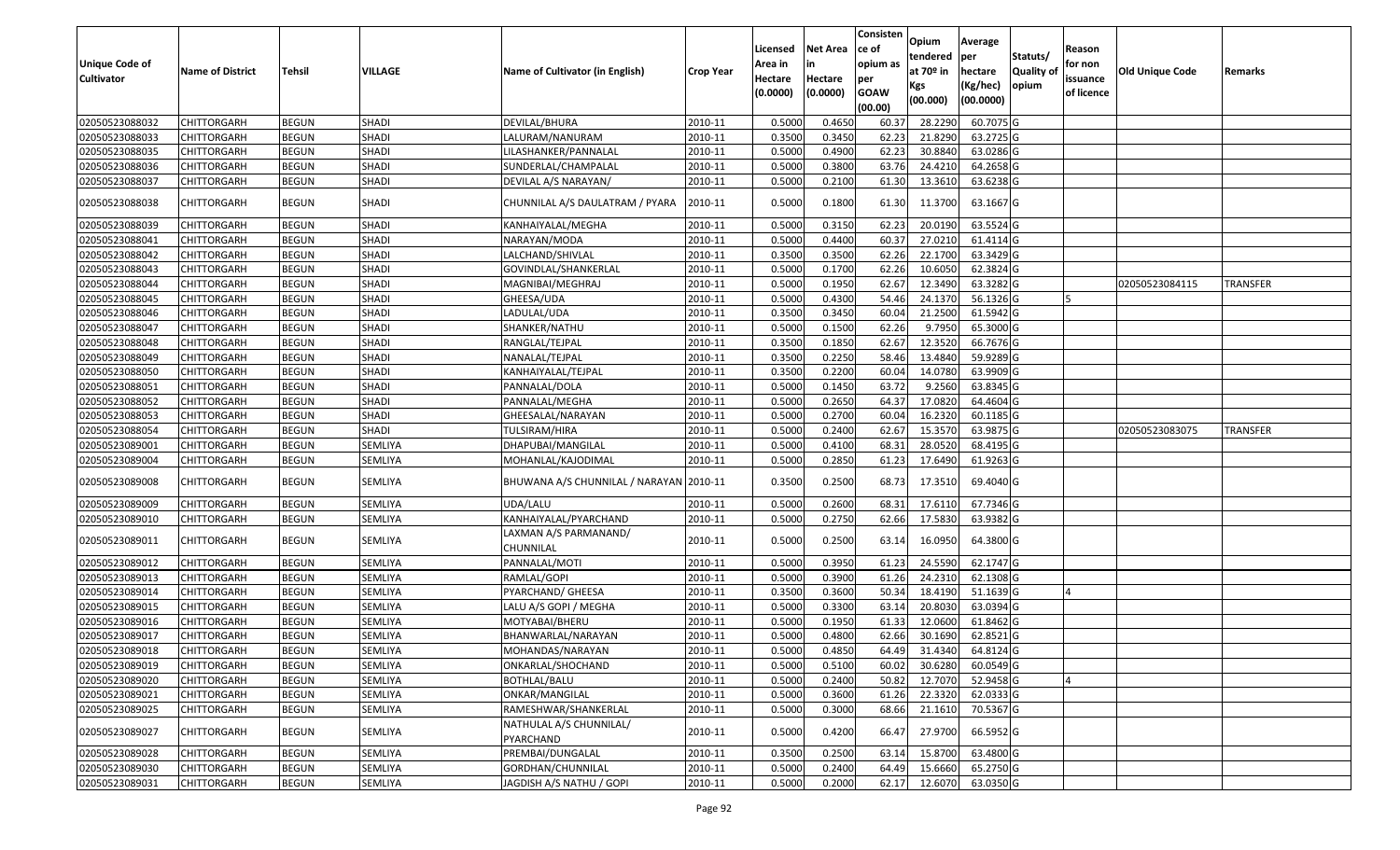|                       |                         |               |                    |                                 |                  |          |                 | Consisten   | Opium       | Average        |                  |            |                 |         |
|-----------------------|-------------------------|---------------|--------------------|---------------------------------|------------------|----------|-----------------|-------------|-------------|----------------|------------------|------------|-----------------|---------|
|                       |                         |               |                    |                                 |                  | Licensed | <b>Net Area</b> | ce of       | tendered    |                | Statuts/         | Reason     |                 |         |
| <b>Unique Code of</b> | <b>Name of District</b> | <b>Tehsil</b> | VILLAGE            | Name of Cultivator (in English) | <b>Crop Year</b> | Area in  | in              | opium as    | at $70°$ in | per<br>hectare | <b>Quality o</b> | for non    | Old Unique Code | Remarks |
| <b>Cultivator</b>     |                         |               |                    |                                 |                  | Hectare  | Hectare         | per         | Kgs         | (Kg/hec)       | opium            | issuance   |                 |         |
|                       |                         |               |                    |                                 |                  | (0.0000) | (0.0000)        | <b>GOAW</b> | (00.000)    | (00.0000)      |                  | of licence |                 |         |
|                       |                         |               |                    |                                 |                  |          |                 | (00.00)     |             |                |                  |            |                 |         |
| 02050523089032        | CHITTORGARH             | <b>BEGUN</b>  | SEMLIYA            | DHAPUBAI/KALU                   | 2010-11          | 0.3500   | 0.3050          | 61.23       | 18.807      | 61.6623 G      |                  |            |                 |         |
| 02050523089035        | CHITTORGARH             | <b>BEGUN</b>  | SEMLIYA            | BALIBAI/ BHANWARLAL             | 2010-11          | 0.3500   | 0.3600          | 61.26       | 22.4050     | $62.2361$ G    |                  |            |                 |         |
| 02050523089037        | CHITTORGARH             | <b>BEGUN</b>  | SEMLIYA            | RADHESHYAM/KALU                 | 2010-11          | 0.5000   | 0.3200          | 62.66       | 20.5300     | 64.1563 G      |                  |            |                 |         |
| 02050523089038        | <b>CHITTORGARH</b>      | <b>BEGUN</b>  | SEMLIYA            | DEVILAL/MODA                    | 2010-11          | 0.3500   | 0.3100          | 66.04       | 20.8120     | 67.1355 G      |                  |            |                 |         |
| 02050523090001        | CHITTORGARH             | <b>BEGUN</b>  | UTHEN KALAN        | JATASHANKER/KAJOD               | 2010-11          | 0.5000   | 0.1200          | 55.88       | 7.1480      | 59.5667 G      |                  |            |                 |         |
| 02050523090002        | CHITTORGARH             | <b>BEGUN</b>  | UTHEN KALAN        | MEGHRAJ/NANALAL                 | 2010-11          | 0.5000   | 0.2450          | 59.04       | 14.8060     | $60.4327$ G    |                  |            |                 |         |
| 02050523090003        | CHITTORGARH             | <b>BEGUN</b>  | UTHEN KALAN        | NANDLAL/AKLING                  | 2010-11          | 0.3500   | 0.3050          | 57.18       | 17.998      | 59.0098G       |                  |            |                 |         |
| 02050523090005        | CHITTORGARH             | <b>BEGUN</b>  | <b>UTHEN KALAN</b> | MANGIBAI/KAILASH                | 2010-11          | 0.5000   | 0.2400          | 61.87       | 15.1390     | 63.0792G       |                  |            |                 |         |
| 02050523090006        | CHITTORGARH             | <b>BEGUN</b>  | UTHEN KALAN        | NATHULAL/TEKA                   | 2010-11          | 0.5000   | 0.1950          | 58.26       | 11.7380     | 60.1949 G      |                  |            |                 |         |
| 02050523090008        | CHITTORGARH             | <b>BEGUN</b>  | UTHEN KALAN        | BHERU/PEMA                      | 2010-11          | 0.3500   | 0.2000          | 62.12       | 12.5380     | 62.6900 G      |                  |            |                 |         |
| 02050523090011        | CHITTORGARH             | <b>BEGUN</b>  | UTHEN KALAN        | LADURAM/KISHNA                  | 2010-11          | 0.3500   | 0.3050          | 62.12       | 18.7480     | 61.4689 G      |                  |            |                 |         |
| 02050523090012        | CHITTORGARH             | <b>BEGUN</b>  | <b>UTHEN KALAN</b> | PARVATIBAI/RAMCHANDRA           | 2010-11          | 0.5000   | 0.2000          | 64.74       | 13.2480     | 66.2400 G      |                  |            |                 |         |
| 02050523090013        | <b>CHITTORGARH</b>      | <b>BEGUN</b>  | UTHEN KALAN        | SHANTILAL/KHYALIRAM             | 2010-11          | 0.3500   | 0.1300          | 62.12       | 8.3220      | 64.0154 G      |                  |            |                 |         |
| 02050523090015        | CHITTORGARH             | <b>BEGUN</b>  | UTHEN KALAN        | HIMMATRAM/GORILAL               | 2010-11          | 0.3500   | 0.2500          | 61.11       | 15.4590     | 61.8360 G      |                  |            |                 |         |
| 02050523090016        | CHITTORGARH             | <b>BEGUN</b>  | UTHEN KALAN        | SHYAMLAL/NANALAL                | 2010-11          | 0.5000   | 0.3250          | 61.11       | 20.0300     | 61.6308 G      |                  |            |                 |         |
| 02050523090017        | CHITTORGARH             | <b>BEGUN</b>  | <b>UTHEN KALAN</b> | NANDUBAI/SEWA SHANKER           | 2010-11          | 0.3500   | 0.3000          | 61.71       | 18.5120     | 61.7067 G      |                  |            |                 |         |
| 02050523090019        | CHITTORGARH             | <b>BEGUN</b>  | UTHEN KALAN        | JAMNALAL/KHEMA                  | 2010-11          | 0.5000   | 0.2800          | 61.1        | 17.575      | 62.7679 G      |                  |            |                 |         |
| 02050523090020        | CHITTORGARH             | <b>BEGUN</b>  | UTHEN KALAN        | LAXMINARAYAN/JITMAL             | 2010-11          | 0.3500   | 0.2300          | 59.20       | 13.6430     | 59.3174 G      |                  |            |                 |         |
| 02050523090021        | CHITTORGARH             | <b>BEGUN</b>  | UTHEN KALAN        | AMRITLAL/LAXMINARAYAN           | 2010-11          | 0.5000   | 0.3000          | 64.7        | 19.8960     | 66.3200 G      |                  |            |                 |         |
| 02050523090022        | CHITTORGARH             | <b>BEGUN</b>  | UTHEN KALAN        | RAJENDRA KUMAR/ MEGHRAJ         | 2010-11          | 0.3500   | 0.2000          | 58.26       | 11.7250     | 58.6250 G      |                  |            |                 |         |
| 02050523090023        | CHITTORGARH             | <b>BEGUN</b>  | UTHEN KALAN        | BHERULAL/DHANRAJ                | 2010-11          | 0.5000   | 0.4400          | 54.32       | 25.0470     | 56.9250 G      |                  |            |                 |         |
| 02050523090024        | CHITTORGARH             | <b>BEGUN</b>  | UTHEN KALAN        | JAGNNATH/KAJOD                  | 2010-11          | 0.3500   | 0.2000          | 58.9        | 11.7200     | 58.6000 G      |                  |            |                 |         |
| 02050523090027        | CHITTORGARH             | <b>BEGUN</b>  | UTHEN KALAN        | SOHANLAL/DALLA                  | 2010-11          | 0.3500   | 0.3500          | 59.29       | 21.5870     | 61.6771G       |                  |            |                 |         |
| 02050523090028        | CHITTORGARH             | <b>BEGUN</b>  | UTHEN KALAN        | BAKTAWAR/GULAB                  | 2010-11          | 0.5000   | 0.2000          | 65.76       | 13.3360     | 66.6800 G      |                  |            |                 |         |
| 02050523090032        | CHITTORGARH             | <b>BEGUN</b>  | <b>UTHEN KALAN</b> | KALU/MADHO                      | 2010-11          | 0.3500   | 0.2950          | 59.29       | 17.7590     | 60.2000 G      |                  |            |                 |         |
| 02050523090034        | CHITTORGARH             | <b>BEGUN</b>  | UTHEN KALAN        | BALMUKUND/CHHAGANLAL            | 2010-11          | 0.5000   | 0.3050          | 56.35       | 17.5950     | 57.6885 G      |                  |            |                 |         |
| 02050523090035        | CHITTORGARH             | <b>BEGUN</b>  | UTHEN KALAN        | MADANLAL/BHERULAL               | 2010-11          | 0.3500   | 0.3000          | 59.04       | 18.4760     | 61.5867 G      |                  |            |                 |         |
| 02050523090036        | CHITTORGARH             | <b>BEGUN</b>  | UTHEN KALAN        | ONKAR/KASHIRAM                  | 2010-11          | 0.5000   | 0.4850          | 64.74       | 32.0770     | 66.1381G       |                  |            |                 |         |
| 02050523090037        | CHITTORGARH             | <b>BEGUN</b>  | UTHEN KALAN        | JAGANNATH/KUKA                  | 2010-11          | 0.5000   | 0.3450          | 69.45       | 24.2520     | 70.2957 G      |                  |            |                 |         |
| 02050523091001        | CHITTORGARH             | <b>BEGUN</b>  | <b>UMAR</b>        | BARDICHAND/NARAYAN              | 2010-11          | 0.5000   | 0.1950          | 64.88       | 13.2880     | 68.1436 G      |                  |            |                 |         |
| 02050523091002        | CHITTORGARH             | <b>BEGUN</b>  | <b>UMAR</b>        | HIRALAL/KALU                    | 2010-11          | 0.5000   | 0.1900          | 66.22       | 13.2200     | 69.5789 G      |                  |            |                 |         |
| 02050523091005        | CHITTORGARH             | <b>BEGUN</b>  | <b>UMAR</b>        | ONKAR/UDA                       | 2010-11          | 0.5000   | 0.2100          | 62.7        | 14.3730     | 68.4429 G      |                  |            |                 |         |
| 02050523091006        | CHITTORGARH             | <b>BEGUN</b>  | <b>UMAR</b>        | LAXMAN/DEVILAL                  | 2010-11          | 0.5000   | 0.3600          | 60.92       | 23.5600     | 65.4444 G      |                  |            |                 |         |
| 02050523091007        | CHITTORGARH             | <b>BEGUN</b>  | <b>UMAR</b>        | MOHANLAL/GOVIND                 | 2010-11          | 0.5000   | 0.2700          | 61.97       | 17.9940     | 66.6444 G      |                  |            |                 |         |
| 02050523091008        | CHITTORGARH             | <b>BEGUN</b>  | <b>UMAR</b>        | GHEESA/KISHNA                   | 2010-11          | 0.500    | 0.3000          | 61.97       | 19.4780     | 64.9267 G      |                  |            |                 |         |
| 02050523091009        | CHITTORGARH             | <b>BEGUN</b>  | <b>UMAR</b>        | NANDLAL/MANGILAL                | 2010-11          | 0.5000   | 0.2800          | 60.92       | 17.9370     | 64.0607 G      |                  |            |                 |         |
| 02050523091010        | <b>CHITTORGARH</b>      | <b>BEGUN</b>  | <b>UMAR</b>        | GHEESALAL/PYARCHAND             | 2010-11          | 0.5000   | 0.2950          | 64.88       | 20.2290     | 68.5729 G      |                  |            |                 |         |
| 02050523091011        | <b>CHITTORGARH</b>      | <b>BEGUN</b>  | <b>UMAR</b>        | RUPLAL@ RUPA/ NARAYAN           | 2010-11          | 0.5000   | 0.2950          | 61.97       | 19.1860     | 65.0373 G      |                  |            |                 |         |
| 02050523091013        | <b>CHITTORGARH</b>      | <b>BEGUN</b>  | <b>UMAR</b>        | GHEESALAL/BHUWANA               | 2010-11          | 0.5000   | 0.3000          | 62.74       | 20.2380     | 67.4600 G      |                  |            |                 |         |
| 02050523091014        | <b>CHITTORGARH</b>      | <b>BEGUN</b>  | <b>UMAR</b>        | BHURALAL A/S KUKA/ KANA         | 2010-11          | 0.5000   | 0.4500          | 61.54       | 28.3640     | 63.0311 G      |                  |            |                 |         |
| 02050523091015        | <b>CHITTORGARH</b>      | <b>BEGUN</b>  | <b>UMAR</b>        | PANNALAL/PYARA                  | 2010-11          | 0.5000   | 0.2000          | 61.54       | 12.8910     | 64.4550 G      |                  |            |                 |         |
| 02050523091017        | <b>CHITTORGARH</b>      | <b>BEGUN</b>  | <b>UMAR</b>        | HARLAL/PYARCHAND                | 2010-11          | 0.5000   | 0.1900          | 60.92       | 12.1410     | 63.9000 G      |                  |            |                 |         |
| 02050523091020        | <b>CHITTORGARH</b>      | <b>BEGUN</b>  | UMAR               | MEGHRAJ/NARAYAN                 | 2010-11          | 0.5000   | 0.1500          | 59.68       | 9.3620      | 62.4133 G      |                  |            |                 |         |
| 02050523091021        | <b>CHITTORGARH</b>      | <b>BEGUN</b>  | <b>UMAR</b>        | MOHANLAL/DEVILAL                | 2010-11          | 0.5000   | 0.2500          | 59.68       | 15.7910     | 63.1640 G      |                  |            |                 |         |
| 02050523091023        | <b>CHITTORGARH</b>      | <b>BEGUN</b>  | <b>UMAR</b>        | TULSIRAM/MIYACHAND              | 2010-11          | 0.5000   | 0.1300          | 64.04       | 8.4200      | 64.7692 G      |                  |            |                 |         |
| 02050523091028        | <b>CHITTORGARH</b>      | <b>BEGUN</b>  | <b>UMAR</b>        | BALU/UDA                        | 2010-11          | 0.5000   | 0.2000          | 60.64       | 12.7970     | 63.9850 G      |                  |            |                 |         |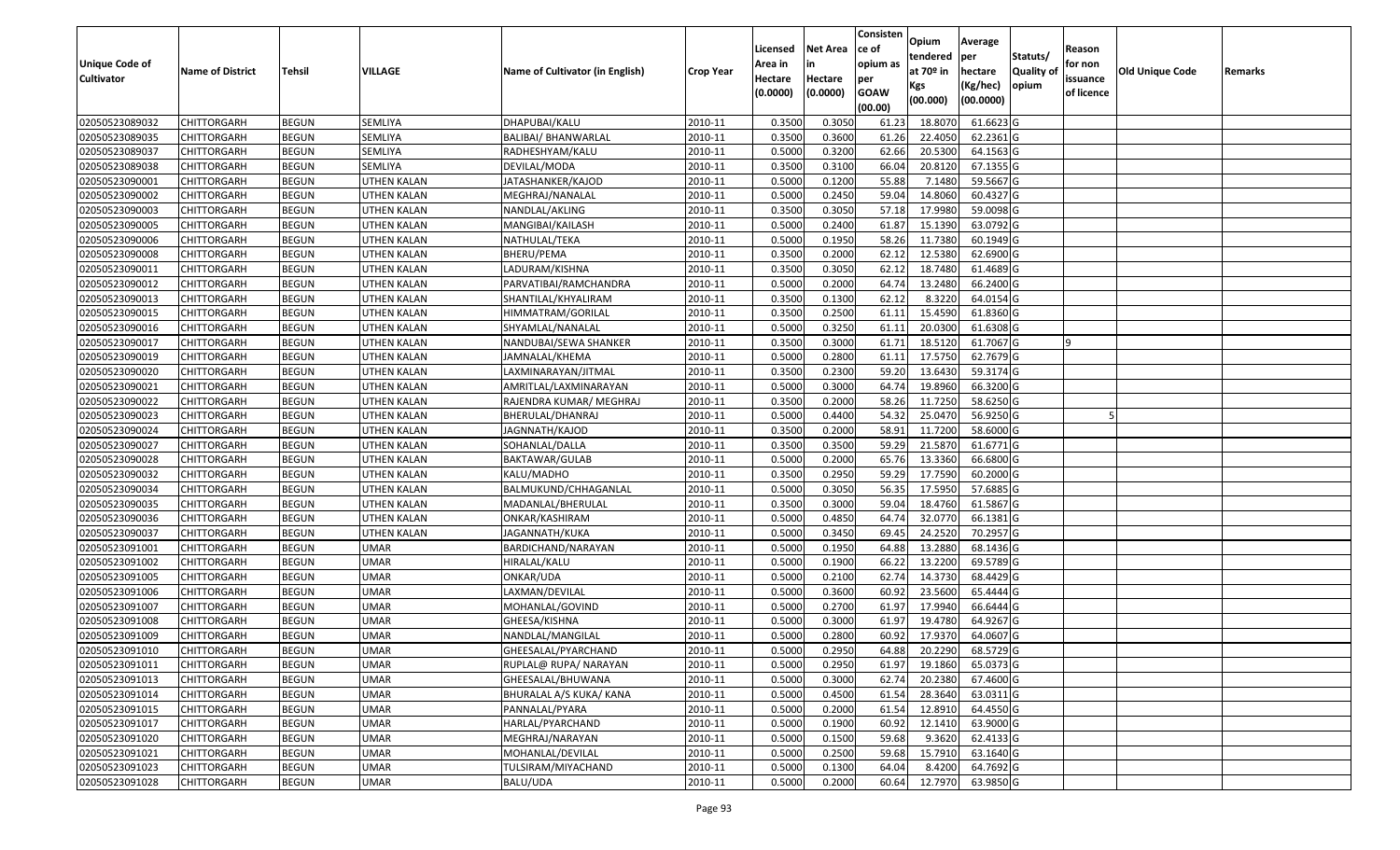|                       |                         |               |                   |                                 |                  |          |                 | Consisten              | Opium         | Average   |                  |            |                 |          |
|-----------------------|-------------------------|---------------|-------------------|---------------------------------|------------------|----------|-----------------|------------------------|---------------|-----------|------------------|------------|-----------------|----------|
|                       |                         |               |                   |                                 |                  | Licensed | <b>Net Area</b> | ce of                  | tendered      | per       | Statuts/         | Reason     |                 |          |
| <b>Unique Code of</b> | <b>Name of District</b> | <b>Tehsil</b> | VILLAGE           | Name of Cultivator (in English) | <b>Crop Year</b> | Area in  |                 | opium as               | at $70°$ in   | hectare   | <b>Quality o</b> | for non    | Old Unique Code | Remarks  |
| <b>Cultivator</b>     |                         |               |                   |                                 |                  | Hectare  | Hectare         | per                    | Kgs           | (Kg/hec)  | opium            | issuance   |                 |          |
|                       |                         |               |                   |                                 |                  | (0.0000) | (0.0000)        | <b>GOAW</b><br>(00.00) | (00.000)      | (00.0000) |                  | of licence |                 |          |
| 02050523091029        | CHITTORGARH             | <b>BEGUN</b>  | <b>UMAR</b>       | RAMLAL/VENA                     | 2010-11          | 0.5000   | 0.1900          | 61.04                  | 12.4260       | 65.4000 G |                  |            |                 |          |
| 02050523091030        | CHITTORGARH             | <b>BEGUN</b>  | <b>UMAR</b>       | HAZARI/SHOCHAND                 | 2010-11          | 0.5000   | 0.3600          | 61.54                  | 22.7550       | 63.2083 G |                  |            |                 |          |
| 02050523091031        | CHITTORGARH             | <b>BEGUN</b>  | <b>UMAR</b>       | NANDA/NARAYAN                   | 2010-11          | 0.5000   | 0.3450          | 61.04                  | 21.5690       | 62.5188 G |                  |            |                 |          |
| 02050523091032        | <b>CHITTORGARH</b>      | <b>BEGUN</b>  | <b>UMAR</b>       | MOTI/NARAYAN                    | 2010-11          | 0.5000   | 0.2950          | 61.04                  | 19.3510       | 65.5966 G |                  |            |                 |          |
| 02050523091033        | CHITTORGARH             | <b>BEGUN</b>  | <b>UMAR</b>       | SHARNGARIBAI/MANGILAL           | 2010-11          | 0.5000   | 0.1550          | 64.04                  | 10.3690       | 66.8968 G |                  |            |                 |          |
| 02050523091034        | CHITTORGARH             | <b>BEGUN</b>  | <b>UMAR</b>       | BALULAL/MIYACHAND               | 2010-11          | 0.3500   | 0.1500          | 63.90                  | 9.8310        | 65.5400 G |                  |            | 02050523039012  | TRANSFER |
| 02050523091036        | CHITTORGARH             | <b>BEGUN</b>  | <b>UMAR</b>       | NATHU/GHEESA                    | 2010-11          | 0.5000   | 0.1350          | 64.04                  | 9.3830        | 69.5037 G |                  |            |                 |          |
| 02050523091038        | CHITTORGARH             | <b>BEGUN</b>  | <b>UMAR</b>       | LAXMAN/NANJI                    | 2010-11          | 0.5000   | 0.1850          | 59.68                  | 11.3950       | 61.5946 G |                  |            |                 |          |
| 02050523091041        | CHITTORGARH             | <b>BEGUN</b>  | <b>UMAR</b>       | BHERULAL/GHEESA                 | 2010-11          | 0.5000   | 0.2300          | 62.93                  | 15.0530       | 65.4478 G |                  |            |                 |          |
| 02050523091042        | CHITTORGARH             | <b>BEGUN</b>  | <b>UMAR</b>       | MOHNIBAI/MODILAL                | 2010-11          | 0.5000   | 0.1000          | 62.97                  | 6.7500        | 67.5000 G |                  |            |                 |          |
| 02050523091043        | CHITTORGARH             | <b>BEGUN</b>  | <b>UMAR</b>       | DEVILAL/BARDA                   | 2010-11          | 0.5000   | 0.2050          | 62.93                  | 13.7230       | 66.9415 G |                  |            |                 |          |
| 02050523091044        | CHITTORGARH             | <b>BEGUN</b>  | <b>UMAR</b>       | KANIRAM/HIRA                    | 2010-11          | 0.5000   | 0.2000          | 62.93                  | 13.1720       | 65.8600 G |                  |            |                 |          |
| 02050523092002        | CHITTORGARH             | <b>BEGUN</b>  | DAULATPURA        | JAGMOHAN/RUPA                   | 2010-11          | 0.5000   | 0.4450          | 61.01                  | 27.5550       | 61.9213 G |                  |            |                 |          |
| 02050523092004        | CHITTORGARH             | <b>BEGUN</b>  | DAULATPURA        | JAMNALAL A/S LAXMICHAND/ PYARA  | 2010-11          | 0.5000   | 0.4950          | 61.01                  | 30.0610       | 60.7293 G |                  |            |                 |          |
| 02050523092005        | CHITTORGARH             | <b>BEGUN</b>  | <b>DAULATPURA</b> | JAIRAM/NANDA                    | 2010-11          | 0.5000   | 0.5000          | 57.68                  | 29.159        | 58.3180 G |                  |            |                 |          |
| 02050523092006        | CHITTORGARH             | <b>BEGUN</b>  | DAULATPURA        | INDRAMAL/PYARA                  | 2010-11          | 0.5000   | 0.3950          | 63.12                  | 25.0790       | 63.4911G  |                  |            |                 |          |
| 02050523092007        | CHITTORGARH             | <b>BEGUN</b>  | DAULATPURA        | DEVILAL/DEVA                    | 2010-11          | 0.5000   | 0.5000          | 61.01                  | 30.4320       | 60.8640 G |                  |            |                 |          |
| 02050523092013        | CHITTORGARH             | <b>BEGUN</b>  | <b>DAULATPURA</b> | MUKESH KUMAR/ GIRDHARI          | 2010-11          | 0.5000   | 0.4600          | 58.66                  | 27.5890       | 59.9761G  |                  |            |                 |          |
| 02050523092017        | CHITTORGARH             | <b>BEGUN</b>  | <b>DAULATPURA</b> | RAMCHANDRA/HIRA                 | 2010-11          | 0.5000   | 0.2950          | 54.04                  | 16.1920       | 54.8881G  |                  |            |                 |          |
| 02050523092019        | CHITTORGARH             | <b>BEGUN</b>  | DAULATPURA        | ONKAR/MEGHA                     | 2010-11          | 0.3500   | 0.2300          | 62.65                  | 14.6270       | 63.5957 G |                  |            |                 |          |
| 02050523092020        | CHITTORGARH             | <b>BEGUN</b>  | DAULATPURA        | NATHULAL/LAXMAN                 | 2010-11          | 0.5000   | 0.3300          | 58.66                  | 20.1010       | 60.9121 G |                  |            | 02050523073029  | TRANSFER |
| 02050523093001        | CHITTORGARH             | <b>BEGUN</b>  | CHANDAKHEDI       | SOHANLAL/JAGANNATH              | 2010-11          | 0.5000   | 0.4450          | 65.5                   | 29.2750       | 65.7865 G |                  |            |                 |          |
| 02050523093002        | CHITTORGARH             | <b>BEGUN</b>  | CHANDAKHEDI       | DEVILAL/PYARCHAND               | 2010-11          | 0.5000   | 0.3000          | 69.80                  | 21.2390       | 70.7967 G |                  |            |                 |          |
| 02050523093003        | CHITTORGARH             | <b>BEGUN</b>  | CHANDAKHEDI       | PRATHVIRAJ/KHEMRAJ              | 2010-11          | 0.5000   | 0.2500          | 56.7                   | 14.5020       | 58.0080   |                  |            |                 |          |
| 02050523093004        | CHITTORGARH             | <b>BEGUN</b>  | CHANDAKHEDI       | MIYACHAND/MOTI DHAKAD           | 2010-11          | 0.5000   | 0.3600          | 65.5                   | 23.7600       | 66.0000 G |                  |            |                 |          |
| 02050523093005        | CHITTORGARH             | <b>BEGUN</b>  | CHANDAKHEDI       | BALURAM/ NANDRAM                | 2010-11          | 0.5000   | 0.1900          | 71.65                  | 13.8390       | 72.8368 G |                  |            |                 |          |
| 02050523093006        | CHITTORGARH             | <b>BEGUN</b>  | CHANDAKHEDI       | NARAYAN/BHANWARLAL              | 2010-11          | 0.5000   | 0.4400          | 61.85                  | 27.5440       | 62.6000G  |                  |            |                 |          |
| 02050523093007        | CHITTORGARH             | <b>BEGUN</b>  | CHANDAKHEDI       | GULABCHAND/RATIRAM              | 2010-11          | 0.5000   | 0.4500          | 61.85                  | 28.0300       | 62.2889 G |                  |            |                 |          |
| 02050523093008        | CHITTORGARH             | <b>BEGUN</b>  | CHANDAKHEDI       | SHAMBHULAL/BHUWANA              | 2010-11          | 0.5000   | 0.3400          | 69.80                  | 26.6040       | 78.2471 G |                  |            |                 |          |
| 02050523093009        | CHITTORGARH             | <b>BEGUN</b>  | CHANDAKHEDI       | ANOPIBAI/NANALAL D.I.L NANDA    | 2010-11          | 0.5000   | 0.4600          | 66.45                  | 31.019        | 67.4326 G |                  |            |                 |          |
| 02050523093010        | CHITTORGARH             | <b>BEGUN</b>  | CHANDAKHEDI       | DEVLIBAI/DUNGA                  | 2010-11          | 0.3500   | 0.3400          | 66.45                  | 23.1490       | 68.0853 G |                  |            |                 |          |
| 02050523093012        | CHITTORGARH             | <b>BEGUN</b>  | CHANDAKHEDI       | HARKUBAI/NANDRAM                | 2010-11          | 0.5000   | 0.2100          | 66.45                  | 14.4670       | 68.8905 G |                  |            |                 |          |
| 02050523093014        | <b>CHITTORGARH</b>      | <b>BEGUN</b>  | CHANDAKHEDI       | PRATAPIBAI/NARAYAN              | 2010-11          | 0.5000   | 0.2100          | 69.80                  | 15.1730       | 72.2524 G |                  |            |                 |          |
| 02050523093016        | CHITTORGARH             | <b>BEGUN</b>  | CHANDAKHEDI       | SHOCHAND/HIRA                   | 2010-11          | 0.500    | 0.2250          | 62.5                   | 14.2990       | 63.5511 G |                  |            |                 |          |
| 02050523093017        | CHITTORGARH             | <b>BEGUN</b>  | CHANDAKHEDI       | HARLAL/DHULA                    | 2010-11          | 0.5000   | 0.3350          | 62.51                  | 20.9510       | 62.5403 G |                  |            |                 |          |
| 02050523093018        | <b>CHITTORGARH</b>      | <b>BEGUN</b>  | CHANDAKHEDI       | MOTYABAI/BARDA                  | 2010-11          | 0.5000   | 0.2800          |                        | 62.51 17.9870 | 64.2393 G |                  |            |                 |          |
| 02050523093019        | <b>CHITTORGARH</b>      | <b>BEGUN</b>  | CHANDAKHEDI       | MANGILAL/RATNA                  | 2010-11          | 0.5000   | 0.2250          | 63.62                  | 14.6720       | 65.2089 G |                  |            |                 |          |
| 02050523093020        | <b>CHITTORGARH</b>      | <b>BEGUN</b>  | CHANDAKHEDI       | HIRA/DHULA                      | 2010-11          | 0.5000   | 0.4250          | 64.24                  | 27.3720       | 64.4047 G |                  |            |                 |          |
| 02050523093022        | <b>CHITTORGARH</b>      | <b>BEGUN</b>  | CHANDAKHEDI       | BALURAM/UDA                     | 2010-11          | 0.5000   | 0.2000          | 63.62                  | 12.9040       | 64.5200 G |                  |            |                 |          |
| 02050523093023        | CHITTORGARH             | <b>BEGUN</b>  | CHANDAKHEDI       | DEVA/BALU                       | 2010-11          | 0.5000   | 0.2750          | 65.5                   | 18.2420       | 66.3345 G |                  |            |                 |          |
| 02050523093024        | <b>CHITTORGARH</b>      | <b>BEGUN</b>  | CHANDAKHEDI       | HANGAMIBAI/NOLA                 | 2010-11          | 0.5000   | 0.4250          | 69.35                  | 30.4600       | 71.6706 G |                  |            |                 |          |
| 02050523093027        | <b>CHITTORGARH</b>      | <b>BEGUN</b>  | CHANDAKHEDI       | KASHIRAM/NANDA                  | 2010-11          | 0.5000   | 0.2950          | 64.24                  | 19.3200       | 65.4915 G |                  |            |                 |          |
| 02050523093028        | CHITTORGARH             | <b>BEGUN</b>  | CHANDAKHEDI       | MANGILAL/GHASI                  | 2010-11          | 0.5000   | 0.2150          | 64.24                  | 14.3590       | 66.7860 G |                  |            |                 |          |
| 02050523093030        | <b>CHITTORGARH</b>      | <b>BEGUN</b>  | CHANDAKHEDI       | KAILASH/CHUNNILAL               | 2010-11          | 0.5000   | 0.3000          | 65.52                  | 20.2870       | 67.6233 G |                  |            |                 |          |
| 02050523093031        | <b>CHITTORGARH</b>      | <b>BEGUN</b>  | CHANDAKHEDI       | <b>BALU/GOKAL</b>               | 2010-11          | 0.5000   | 0.2050          | 65.52                  | 13.6730       | 66.6976 G |                  |            |                 |          |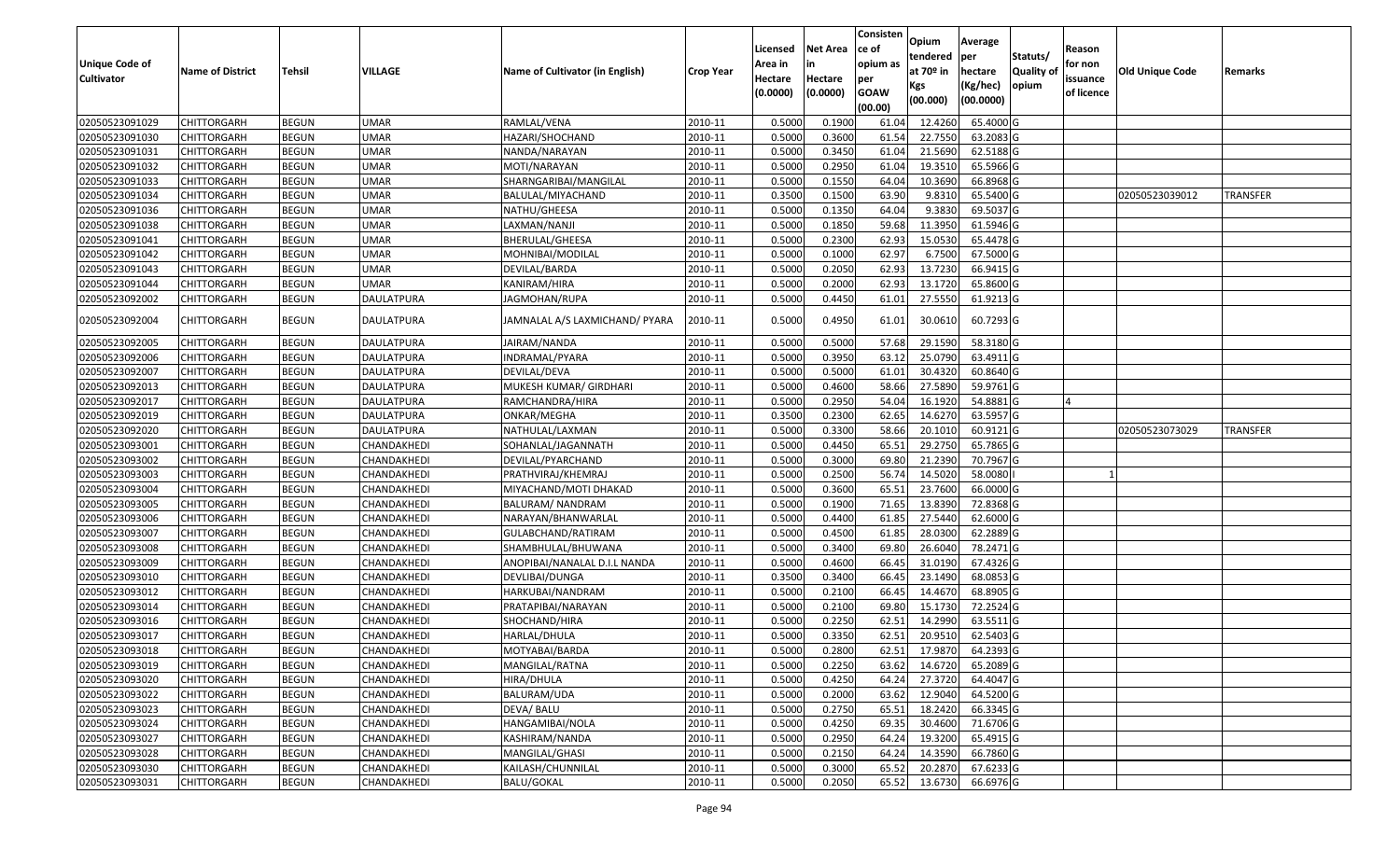|                   |                         |               |                |                                           |                  | Licensed | <b>Net Area</b> | Consisten<br>ce of     | Opium<br>tendered     | Average<br>per | Statuts/         | Reason     |                 |                    |
|-------------------|-------------------------|---------------|----------------|-------------------------------------------|------------------|----------|-----------------|------------------------|-----------------------|----------------|------------------|------------|-----------------|--------------------|
| Unique Code of    | <b>Name of District</b> | <b>Tehsil</b> | <b>VILLAGE</b> | Name of Cultivator (in English)           | <b>Crop Year</b> | Area in  |                 | opium as               | at 70 <sup>o</sup> in | hectare        | <b>Quality o</b> | for non    | Old Unique Code | Remarks            |
| <b>Cultivator</b> |                         |               |                |                                           |                  | Hectare  | Hectare         | per                    | Kgs                   | (Kg/hec)       | opium            | issuance   |                 |                    |
|                   |                         |               |                |                                           |                  | (0.0000) | (0.0000)        | <b>GOAW</b><br>(00.00) | (00.000)              | (00.0000)      |                  | of licence |                 |                    |
| 02050523093032    | CHITTORGARH             | <b>BEGUN</b>  | CHANDAKHEDI    | MOHANIBAI/MANGILAL                        | 2010-11          | 0.3500   | 0.2500          | 56.74                  | 14.5020               | 58.0080 G      |                  |            |                 |                    |
| 02050523093033    | CHITTORGARH             | <b>BEGUN</b>  | CHANDAKHEDI    | CHUNNILAL/GOKAL                           | 2010-11          | 0.5000   | 0.3000          | 63.62                  | 19.6890               | 65.6300 G      |                  |            |                 |                    |
| 02050523093034    | CHITTORGARH             | <b>BEGUN</b>  | CHANDAKHEDI    | KUKIBAI/MANGILAL                          | 2010-11          | 0.5000   | 0.1950          | 65.52                  | 13.1530               | 67.4513 G      |                  |            |                 |                    |
| 02050523093035    | <b>CHITTORGARH</b>      | <b>BEGUN</b>  | CHANDAKHEDI    | KANHAIYALAL@ KHANA/ DOLA                  | 2010-11          | 0.5000   | 0.4050          | 63.59                  | 25.2600               | 62.3704 G      |                  |            |                 |                    |
| 02050523093038    | CHITTORGARH             | <b>BEGUN</b>  | CHANDAKHEDI    | NATHU/NARAYAN                             | 2010-11          | 0.5000   | 0.1600          | 63.59                  | 10.661                | 66.6313 G      |                  |            |                 |                    |
| 02050523093039    | CHITTORGARH             | <b>BEGUN</b>  | CHANDAKHEDI    | PRABHULAL/JAGANNATH                       | 2010-11          | 0.5000   | 0.4900          | 63.59                  | 31.5000               | 64.2857 G      |                  |            |                 |                    |
| 02050523093040    | CHITTORGARH             | <b>BEGUN</b>  | CHANDAKHEDI    | ONKAR/GOKAL                               | 2010-11          | 0.5000   | 0.2500          | 63.7                   | 16.2260               | 64.9040 G      |                  |            |                 | TRANSFER / THUKRAI |
| 02050523093041    | CHITTORGARH             | <b>BEGUN</b>  | CHANDAKHEDI    | LALU/BARDA                                | 2010-11          | 0.5000   | 0.4400          | 64.58                  | 29.1460               | 66.2409 G      |                  |            |                 |                    |
| 02050523093042    | CHITTORGARH             | <b>BEGUN</b>  | CHANDAKHEDI    | LAXMAN/BARDA                              | 2010-11          | 0.5000   | 0.3500          | 63.88                  | 23.4100               | 66.8857 G      |                  |            |                 |                    |
| 02050523093046    | CHITTORGARH             | <b>BEGUN</b>  | CHANDAKHEDI    | NARAYAN/GULAB                             | 2010-11          | 0.3500   | 0.2100          | 64.38                  | 13.6030               | 64.7762 G      |                  |            |                 |                    |
| 02050523093048    | CHITTORGARH             | <b>BEGUN</b>  | CHANDAKHEDI    | KASTURIBAI/BALU                           | 2010-11          | 0.5000   | 0.4900          | 69.35                  | 34.7970               | 71.0143 G      |                  |            |                 |                    |
| 02050523093050    | <b>CHITTORGARH</b>      | <b>BEGUN</b>  | CHANDAKHEDI    | SHANTILAL/BALURAM                         | 2010-11          | 0.5000   | 0.2850          | 68.23                  | 20.035                | 70.2982 G      |                  |            |                 |                    |
| 02050523093051    | <b>CHITTORGARH</b>      | <b>BEGUN</b>  | CHANDAKHEDI    | JAGANNATH/NANDA                           | 2010-11          | 0.5000   | 0.2900          | 69.35                  | 20.6110               | 71.0724 G      |                  |            |                 |                    |
| 02050523093052    | <b>CHITTORGARH</b>      | <b>BEGUN</b>  | CHANDAKHEDI    | NANALAL/BARDA                             | 2010-11          | 0.5000   | 0.1950          | 63.02                  | 12.5240               | 64.2256 G      |                  |            |                 |                    |
| 02050523093055    | CHITTORGARH             | <b>BEGUN</b>  | CHANDAKHEDI    | KESHARBAI/HARLAL                          | 2010-11          | 0.5000   | 0.1950          | 65.21                  | 12.9450               | 66.3846 G      |                  |            |                 |                    |
| 02050523093058    | CHITTORGARH             | <b>BEGUN</b>  | CHANDAKHEDI    | KASHIRAM/MUDLAL                           | 2010-11          | 0.5000   | 0.4650          | 65.21                  | 30.5400               | 65.6774 G      |                  |            |                 |                    |
| 02050523093059    | CHITTORGARH             | <b>BEGUN</b>  | CHANDAKHEDI    | SHANKERLAL/BALU                           | 2010-11          | 0.5000   | 0.2500          | 63.88                  | 16.8770               | 67.5080 G      |                  |            |                 |                    |
| 02050523093060    | CHITTORGARH             | <b>BEGUN</b>  | CHANDAKHEDI    | LALURAM/BALURAM                           | 2010-11          | 0.5000   | 0.2050          | 59.69                  | 12.4140               | 60.5561 G      |                  |            |                 |                    |
| 02050523093061    | CHITTORGARH             | <b>BEGUN</b>  | CHANDAKHEDI    | ONKAR/HIRALAL                             | 2010-11          | 0.5000   | 0.2900          | 65.21                  | 19.0720               | 65.7655 G      |                  |            |                 |                    |
| 02050523093066    | CHITTORGARH             | <b>BEGUN</b>  | CHANDAKHEDI    | KAHNAIYALAL @ KHANA / BARDA               | 2010-11          | 0.5000   | 0.3800          | 63.88                  | 24.4780               | 64.4158 G      |                  |            |                 |                    |
| 02050523093067    | CHITTORGARH             | <b>BEGUN</b>  | CHANDAKHEDI    | JAMNALAL/PYARCHAND                        | 2010-11          | 0.5000   | 0.2650          | 69.42                  | 18.645                | 70.3585 G      |                  |            |                 |                    |
| 02050523093069    | CHITTORGARH             | <b>BEGUN</b>  | CHANDAKHEDI    | BHURIBAI/SHANKERLAL                       | 2010-11          | 0.500    | 0.1900          | 63.59                  | 12.124                | 63.8105 G      |                  |            |                 |                    |
| 02050523093070    | CHITTORGARH             | <b>BEGUN</b>  | CHANDAKHEDI    | <b>BALU/GULAB</b>                         | 2010-11          | 0.5000   | 0.1600          | 63.98                  | 10.0000               | 62.5000 G      |                  |            |                 |                    |
| 02050523093071    | CHITTORGARH             | <b>BEGUN</b>  | CHANDAKHEDI    | RADHESHYAM/DEVLAL                         | 2010-11          | 0.5000   | 0.2950          | 65.95                  | 19.5650               | 66.3220 G      |                  |            |                 |                    |
| 02050523093072    | CHITTORGARH             | <b>BEGUN</b>  | CHANDAKHEDI    | JAIRAM/RATANLAL                           | 2010-11          | 0.5000   | 0.2350          | 65.95                  | 16.1540               | 68.7404 G      |                  |            |                 |                    |
| 02050523093073    | CHITTORGARH             | <b>BEGUN</b>  | CHANDAKHEDI    | BHUWANA/HIRA                              | 2010-11          | 0.5000   | 0.2700          | 63.59                  | 17.5550               | 65.0185 G      |                  |            |                 |                    |
| 02050523093074    | CHITTORGARH             | <b>BEGUN</b>  | CHANDAKHEDI    | IITMAL/TULSIRAM                           | 2010-11          | 0.5000   | 0.3500          | 63.59                  | 22.4730               | 64.2086 G      |                  |            |                 |                    |
| 02050523093076    | CHITTORGARH             | <b>BEGUN</b>  | CHANDAKHEDI    | KERING/NARAYAN                            | 2010-11          | 0.5000   | 0.2100          | 69.42                  | 15.0620               | 71.7238 G      |                  |            |                 |                    |
| 02050523093078    | CHITTORGARH             | <b>BEGUN</b>  | CHANDAKHEDI    | MOHANLAL/ONKAR                            | 2010-11          | 0.5000   | 0.2700          | 65.95                  | 18.3360               | 67.9111 G      |                  |            |                 |                    |
| 02050523093079    | CHITTORGARH             | <b>BEGUN</b>  | CHANDAKHEDI    | LADU/ HAZARI A/S RAMESHWAR                | 2010-11          | 0.3500   | 0.3450          | 65.15                  | 23.5950               | 68.3913 G      |                  |            |                 |                    |
| 02050523093080    | CHITTORGARH             | <b>BEGUN</b>  | CHANDAKHEDI    | SHAMBHULAL/RUPA                           | 2010-11          | 0.5000   | 0.2400          | 63.98                  | 15.4430               | 64.3458 G      |                  |            |                 |                    |
| 02050523093083    | CHITTORGARH             | <b>BEGUN</b>  | CHANDAKHEDI    | SHIV LAL A/S / GISA / PRATHVIRAJ          | 2010-11          | 0.3500   | 0.3300          | 63.98                  | 21.3280               | 64.6303 G      |                  |            |                 |                    |
| 02050523093084    | CHITTORGARH             | <b>BEGUN</b>  | CHANDAKHEDI    | BANSHILAL/LALU                            | 2010-11          | 0.3500   | 0.3400          | 65.53                  | 23.9950               | 70.5735 G      |                  |            |                 |                    |
| 02050523094002    | CHITTORGARH             | <b>BEGUN</b>  | TURKADI        | ONKAR A/S LAKHMA/ NARAYAN                 | 2010-11          | 0.500    | 0.2300          | 66.72                  | 15.4040               | 66.9739 G      |                  |            |                 |                    |
| 02050523094004    | CHITTORGARH             | <b>BEGUN</b>  | <b>TURKADI</b> | DERAM/DEVILAL                             | 2010-11          | 0.350    | 0.3400          | 62.1                   | 20.3590               | 59.8794 G      |                  |            |                 |                    |
| 02050523094008    | CHITTORGARH             | <b>BEGUN</b>  | TURKADI        | DAULATRAM/RUPA                            | 2010-11          | 0.5000   | 0.3300          | 70.02                  | 23.0390               | 69.8152 G      |                  |            |                 |                    |
| 02050523094011    | <b>CHITTORGARH</b>      | <b>BEGUN</b>  | <b>TURKADI</b> | KANHAIYALAL A/S CHUNNILAL/ HARLAL 2010-11 |                  | 0.3500   | 0.1900          | 63.85                  | 12.5890               | 66.2579 G      |                  |            |                 |                    |
| 02050523094013    | <b>CHITTORGARH</b>      | <b>BEGUN</b>  | <b>TURKADI</b> | SHANKERLAL A/S VENA / RUPA                | 2010-11          | 0.5000   | 0.2900          | 61.80                  | 18.2680               | $62.9931$ G    |                  |            |                 |                    |
| 02050523094018    | <b>CHITTORGARH</b>      | <b>BEGUN</b>  | TURKADI        | SHAYARIBAI/MANGILAL                       | 2010-11          | 0.3500   | 0.1950          | 62.15                  | 12.6280               | 64.7590 G      |                  |            |                 |                    |
| 02050523094020    | CHITTORGARH             | <b>BEGUN</b>  | <b>TURKADI</b> | GHEESALAL/ONKAR                           | 2010-11          | 0.5000   | 0.3100          | 65.48                  | 20.4630               | 66.0097 G      |                  |            |                 |                    |
| 02050523094021    | <b>CHITTORGARH</b>      | <b>BEGUN</b>  | <b>TURKADI</b> | <b>BALU/ GANGA RAM</b>                    | 2010-11          | 0.5000   | 0.4200          | 65.48                  | 27.6810               | 65.9071 G      |                  |            |                 |                    |
| 02050523094025    | <b>CHITTORGARH</b>      | <b>BEGUN</b>  | <b>TURKADI</b> | VENA/KALU                                 | 2010-11          | 0.5000   | 0.1250          | 63.85                  | 8.9980                | 71.9840 G      |                  |            |                 |                    |
| 02050523094026    | CHITTORGARH             | <b>BEGUN</b>  | <b>TURKADI</b> | HIRANATH/GHEESANATH                       | 2010-11          | 0.5000   | 0.4700          | 52.24                  | 28.0910               | 59.7681G       |                  |            |                 |                    |
| 02050523094028    | <b>CHITTORGARH</b>      | <b>BEGUN</b>  | <b>TURKADI</b> | PYARCHAND/GHEESA                          | 2010-11          | 0.3500   | 0.3350          | 67.73                  | 23.0200               | 68.7164 G      |                  |            |                 |                    |
| 02050523094029    | <b>CHITTORGARH</b>      | <b>BEGUN</b>  | <b>TURKADI</b> | RAMCHANDRA/NARAYAN                        | 2010-11          | 0.5000   | 0.2000          | 67.73                  | 13.7710               | 68.8550 G      |                  |            |                 |                    |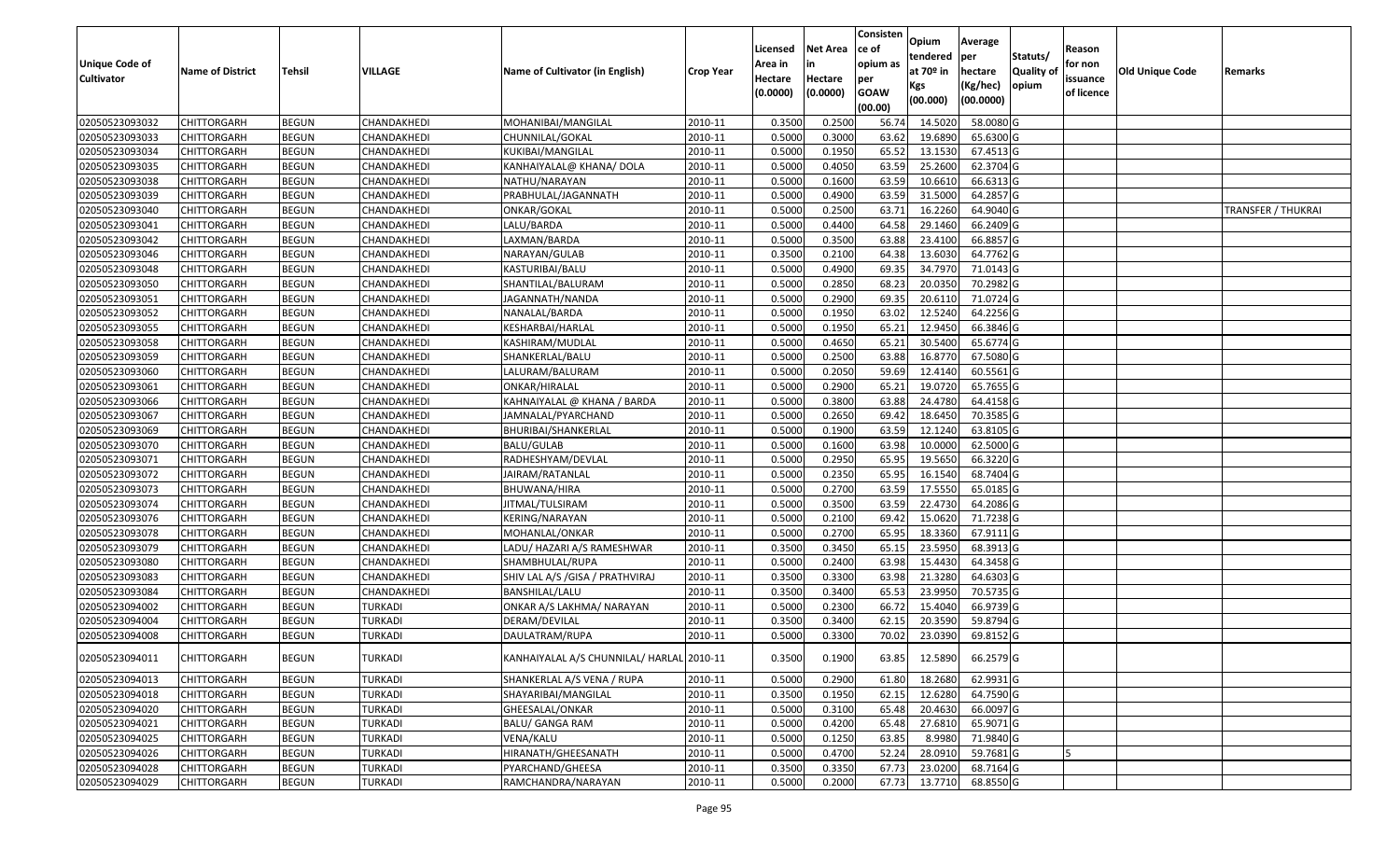| <b>Unique Code of</b> | <b>Name of District</b> | Tehsil       | VILLAGE   | Name of Cultivator (in English) | <b>Crop Year</b> | Licensed<br>Area in | <b>Net Area</b><br>in | Consisten<br>lce of<br>opium as | Opium<br>tendered<br>at $70°$ in | Average<br>per<br>hectare | Statuts/<br><b>Quality o</b> | Reason<br>for non      | Old Unique Code | Remarks             |
|-----------------------|-------------------------|--------------|-----------|---------------------------------|------------------|---------------------|-----------------------|---------------------------------|----------------------------------|---------------------------|------------------------------|------------------------|-----------------|---------------------|
| <b>Cultivator</b>     |                         |              |           |                                 |                  | Hectare<br>(0.0000) | Hectare<br>(0.0000)   | per<br><b>GOAW</b><br>(00.00)   | Kgs<br>(00.000)                  | (Kg/hec)<br>(00.0000)     | opium                        | issuance<br>of licence |                 |                     |
| 02050523094035        | <b>CHITTORGARH</b>      | <b>BEGUN</b> | TURKADI   | MANGILAL/BHERU                  | 2010-11          | 0.5000              | 0.3750                | 64.51                           | 24.3950                          | 65.0533 G                 |                              |                        |                 |                     |
| 02050523094036        | CHITTORGARH             | <b>BEGUN</b> | TURKADI   | SOHANIBAI/BHANWARLAL            | 2010-11          | 0.3500              | 0.2050                | 73.72                           | 15.7970                          | 77.0585 G                 |                              |                        |                 |                     |
| 02050523094039        | <b>CHITTORGARH</b>      | <b>BEGUN</b> | TURKADI   | KANTABAI A/D KELIBAI / VENA     | 2010-11          | 0.5000              | 0.3000                | 64.51                           | 20.0080                          | 66.6933 G                 |                              |                        |                 |                     |
| 02050523095001        | <b>CHITTORGARH</b>      | <b>BEGUN</b> | AMARPURA  | DEUBAI/BANSHILAL                | 2010-11          | 0.5000              | 0.1500                | 62.78                           | 9.8260                           | 65.5067 G                 |                              |                        |                 |                     |
| 02050523095003        | <b>CHITTORGARH</b>      | <b>BEGUN</b> | AMARPURA  | BALULAL/KUKALAL                 | 2010-11          | 0.5000              | 0.2350                | 64.72                           | 15.4950                          | 65.9362 G                 |                              |                        |                 |                     |
| 02050523095004        | <b>CHITTORGARH</b>      | <b>BEGUN</b> | AMARPURA  | DEVA/HIRA                       | 2010-11          | 0.5000              | 0.4400                | 64.72                           | 28.9710                          | 65.8432 G                 |                              |                        |                 |                     |
| 02050523095007        | CHITTORGARH             | <b>BEGUN</b> | AMARPURA  | DEVILAL/BALU                    | 2010-11          | 0.5000              | 0.2800                | 64.72                           | 18.5640                          | 66.3000 G                 |                              |                        |                 |                     |
| 02050523095009        | <b>CHITTORGARH</b>      | <b>BEGUN</b> | AMARPURA  | HIRA/KUKA                       | 2010-11          | 0.5000              | 0.2750                | 67.54                           | 19.2650                          | 70.0545 G                 |                              |                        |                 |                     |
| 02050523095010        | <b>CHITTORGARH</b>      | <b>BEGUN</b> | AMARPURA  | KAJODIBAI/BHUWANA               | 2010-11          | 0.5000              | 0.2000                | 60.77                           | 12.5400                          | 62.7000 G                 |                              |                        |                 |                     |
| 02050523095014        | <b>CHITTORGARH</b>      | <b>BEGUN</b> | AMARPURA  | ONKARLAL/BHERU                  | 2010-11          | 0.5000              | 0.4800                | 60.7                            | 30.0330                          | 62.5688 G                 |                              |                        |                 |                     |
| 02050523095016        | <b>CHITTORGARH</b>      | <b>BEGUN</b> | AMARPURA  | KASHIRAM/BALU                   | 2010-11          | 0.5000              | 0.3800                | 62.78                           | 24.0860                          | 63.3842 G                 |                              |                        |                 |                     |
| 02050523095017        | <b>CHITTORGARH</b>      | <b>BEGUN</b> | AMARPURA  | SITARAM/TULSIRAM                | 2010-11          | 0.5000              | 0.1950                | 56.15                           | 11.3370                          | 58.1385 G                 |                              |                        |                 |                     |
| 02050523095018        | <b>CHITTORGARH</b>      | <b>BEGUN</b> | AMARPURA  | BHAGIRATH/HUKMICHAND            | 2010-11          | 0.5000              | 0.3400                | 63.12                           | 21.6100                          | 63.5588 G                 |                              |                        |                 |                     |
| 02050523095020        | <b>CHITTORGARH</b>      | <b>BEGUN</b> | AMARPURA  | MANGIBAI W/O UDAILAL / KALU     | 2010-11          | 0.3500              | 0.2200                | 59.15                           | 13.4470                          | 61.1227 G                 |                              |                        |                 |                     |
| 02050523095021        | <b>CHITTORGARH</b>      | <b>BEGUN</b> | AMARPURA  | RUPA / BALU                     | 2010-11          | 0.3500              | 0.2900                | 60.77                           | 17.8460                          | 61.5379 G                 |                              |                        |                 |                     |
| 02050523095022        | <b>CHITTORGARH</b>      | <b>BEGUN</b> | AMARPURA  | BHANWARIBAI D/O KHEMA/ KUKALAL  | 2010-11          | 0.5000              | 0.4600                | 65.29                           | 30.1010                          | 65.4370 G                 |                              |                        |                 |                     |
| 02050523095023        | <b>CHITTORGARH</b>      | <b>BEGUN</b> | AMARPURA  | SHIVRAJ/ CHHAGANLAL             | 2010-11          | 0.500               | 0.1850                | 65.29                           | 12.2980                          | 66.4757 G                 |                              |                        |                 |                     |
| 02050523095026        | <b>CHITTORGARH</b>      | <b>BEGUN</b> | AMARPURA  | NANALAL/RUPA                    | 2010-11          | 0.5000              | 0.2150                | 63.12                           | 14.2080                          | 66.0837 G                 |                              |                        |                 |                     |
| 02050523095027        | <b>CHITTORGARH</b>      | <b>BEGUN</b> | AMARPURA  | KELIBAI/MANGILAL                | 2010-11          | 0.5000              | 0.4650                | 59.15                           | 27.9750                          | 60.1613 G                 |                              |                        |                 |                     |
| 02050523095028        | <b>CHITTORGARH</b>      | <b>BEGUN</b> | AMARPURA  | MANGILAL/KUKA                   | 2010-11          | 0.5000              | 0.4000                | 62.78                           | 25.7510                          | 64.3775 G                 |                              |                        |                 |                     |
| 02050523095030        | <b>CHITTORGARH</b>      | <b>BEGUN</b> | AMARPURA  | SHOBHALAL/DEVILAL               | 2010-11          | 0.5000              | 0.3000                | 59.15                           | 18.1240                          | 60.4133 G                 |                              |                        |                 |                     |
| 02050523095037        | <b>CHITTORGARH</b>      | <b>BEGUN</b> | AMARPURA  | AMBALAL/BANSHILAL               | 2010-11          | 0.5000              | 0.5000                | 67.54                           | 35.0820                          | 70.1640 G                 |                              |                        |                 |                     |
| 02050523095038        | <b>CHITTORGARH</b>      | <b>BEGUN</b> | AMARPURA  | JYANIBAI/BALULAL                | 2010-11          | 0.5000              | 0.2600                | 62.65                           | 16.7890                          | 64.5731 G                 |                              |                        |                 |                     |
| 02050523095039        | <b>CHITTORGARH</b>      | <b>BEGUN</b> | AMARPURA  | PRABHULAL/NARAYAN               | 2010-11          | 0.5000              | 0.4150                | 62.78                           | 26.6510                          | 64.2193 G                 |                              |                        |                 |                     |
| 02050523095042        | <b>CHITTORGARH</b>      | <b>BEGUN</b> | AMARPURA  | FORULAL/HIRA                    | 2010-11          | 0.3500              | 0.2500                | 62.78                           | 16.0220                          | 64.0880 G                 |                              |                        |                 |                     |
| 02050523095045        | <b>CHITTORGARH</b>      | <b>BEGUN</b> | AMARPURA  | SHAMBHULAL/KASHIRAM             | 2010-11          | 0.5000              | 0.2900                | 65.29                           | 19.1990                          | 66.2034 G                 |                              |                        |                 |                     |
| 02050523095046        | <b>CHITTORGARH</b>      | <b>BEGUN</b> | AMARPURA  | GHEESALAL/PANNA                 | 2010-11          | 0.3500              | 0.3400                | 64.05                           | 22.2300                          | 65.3824 G                 |                              |                        |                 |                     |
| 02050523095049        | <b>CHITTORGARH</b>      | <b>BEGUN</b> | AMARPURA  | SUGNABAI/SHAMBHULAL             | 2010-11          | 0.5000              | 0.3150                | 62.78                           | 20.0230                          | 63.5651 G                 |                              |                        |                 |                     |
| 02050523095052        | <b>CHITTORGARH</b>      | <b>BEGUN</b> | AMARPURA  | PANNALAL/BALU                   | 2010-11          | 0.5000              | 0.2900                | 64.05                           | 18.9280                          | 65.2690 G                 |                              |                        |                 |                     |
| 02050523095053        | <b>CHITTORGARH</b>      | <b>BEGUN</b> | AMARPURA  | RUPLAL/BALU                     | 2010-11          | 0.5000              | 0.1900                | 64.05                           | 12.6860                          | 66.7684 G                 |                              |                        |                 |                     |
| 02050523095054        | <b>CHITTORGARH</b>      | <b>BEGUN</b> | AMARPURA  | GIRDHARI/KUKA                   | 2010-11          | 0.5000              | 0.3050                | 62.65                           | 19.3530                          | 63.4525 G                 |                              |                        |                 |                     |
| 02050523095055        | <b>CHITTORGARH</b>      | <b>BEGUN</b> | AMARPURA  | DEVALAL/MANGILAL                | 2010-11          | 0.3500              | 0.2000                | 59.88                           | 12.4620                          | 62.3100 G                 |                              |                        |                 |                     |
| 02050523096001        | <b>CHITTORGARH</b>      | <b>BEGUN</b> | ANWALHEDA | BHARMAL/DUNGA                   | 2010-11          | 0.5000              | 0.3550                | 57.01                           | 21.1780                          | 59.6563 G                 |                              |                        |                 |                     |
| 02050523096002        | <b>CHITTORGARH</b>      | <b>BEGUN</b> | ANWALHEDA | NARAYAN/BARDA                   | 2010-11          | 0.5000              | 0.2850                | 65.55                           | 19.0070                          | 66.6912G                  |                              |                        |                 |                     |
| 02050523096003        | <b>CHITTORGARH</b>      | <b>BEGUN</b> | ANWALHEDA | GOPI/RATAN                      | 2010-11          | 0.5000              | 0.2000                | 62.54                           | 13.3510                          | 66.7550 G                 |                              |                        |                 | TRANSFER / MADAWADA |
| 02050523096004        | <b>CHITTORGARH</b>      | <b>BEGUN</b> | ANWALHEDA | RAMSUKH/SITARAM                 | 2010-11          | 0.3500              | 0.3450                | 65.97                           | 23.3410                          | 67.6551 G                 |                              |                        |                 |                     |
| 02050523096005        | <b>CHITTORGARH</b>      | <b>BEGUN</b> | ANWALHEDA | PYARCHAND/BALU                  | 2010-11          | 0.5000              | 0.3350                | 63.52                           | 21.7750                          | 65.0000 G                 |                              |                        |                 |                     |
| 02050523096006        | <b>CHITTORGARH</b>      | <b>BEGUN</b> | ANWALHEDA | BARDICHAND/BHEEMA               | 2010-11          | 0.5000              | 0.3000                | 59.53                           | 18.1120                          | 60.3733 G                 |                              |                        |                 |                     |
| 02050523096008        | <b>CHITTORGARH</b>      | <b>BEGUN</b> | ANWALHEDA | CHUNNIBAI/CHUNNILAL             | 2010-11          | 0.5000              | 0.4500                | 61.59                           | 29.4370                          | 65.4156 G                 |                              |                        |                 |                     |
| 02050523096011        | <b>CHITTORGARH</b>      | <b>BEGUN</b> | ANWALHEDA | NARAYANIBAI/CHUNNILAL           | 2010-11          | 0.5000              | 0.4450                | 65.97                           | 30.4950                          | 68.5281 G                 |                              |                        |                 |                     |
| 02050523096012        | <b>CHITTORGARH</b>      | <b>BEGUN</b> | ANWALHEDA | MODIRAM/BALU                    | 2010-11          | 0.3500              | 0.2950                | 65.97                           | 20.9570                          | 71.0407 G                 |                              |                        |                 |                     |
| 02050523096013        | <b>CHITTORGARH</b>      | <b>BEGUN</b> | ANWALHEDA | EAJENBAI/MANGILAL               | 2010-11          | 0.5000              | 0.4850                | 65.04                           | 32.3040                          | 66.6062 G                 |                              |                        |                 |                     |
| 02050523096016        | <b>CHITTORGARH</b>      | <b>BEGUN</b> | ANWALHEDA | SOHANIBAI/CHATERBHUJ            | 2010-11          | 0.5000              | 0.3650                | 68.17                           | 25.1240                          | 68.8329 G                 |                              |                        |                 |                     |
| 02050523096017        | <b>CHITTORGARH</b>      | <b>BEGUN</b> | ANWALHEDA | ONKERLAL/BALU                   | 2010-11          | 0.5000              | 0.2700                | 65.04                           | 18.1720                          | 67.3037 G                 |                              |                        |                 |                     |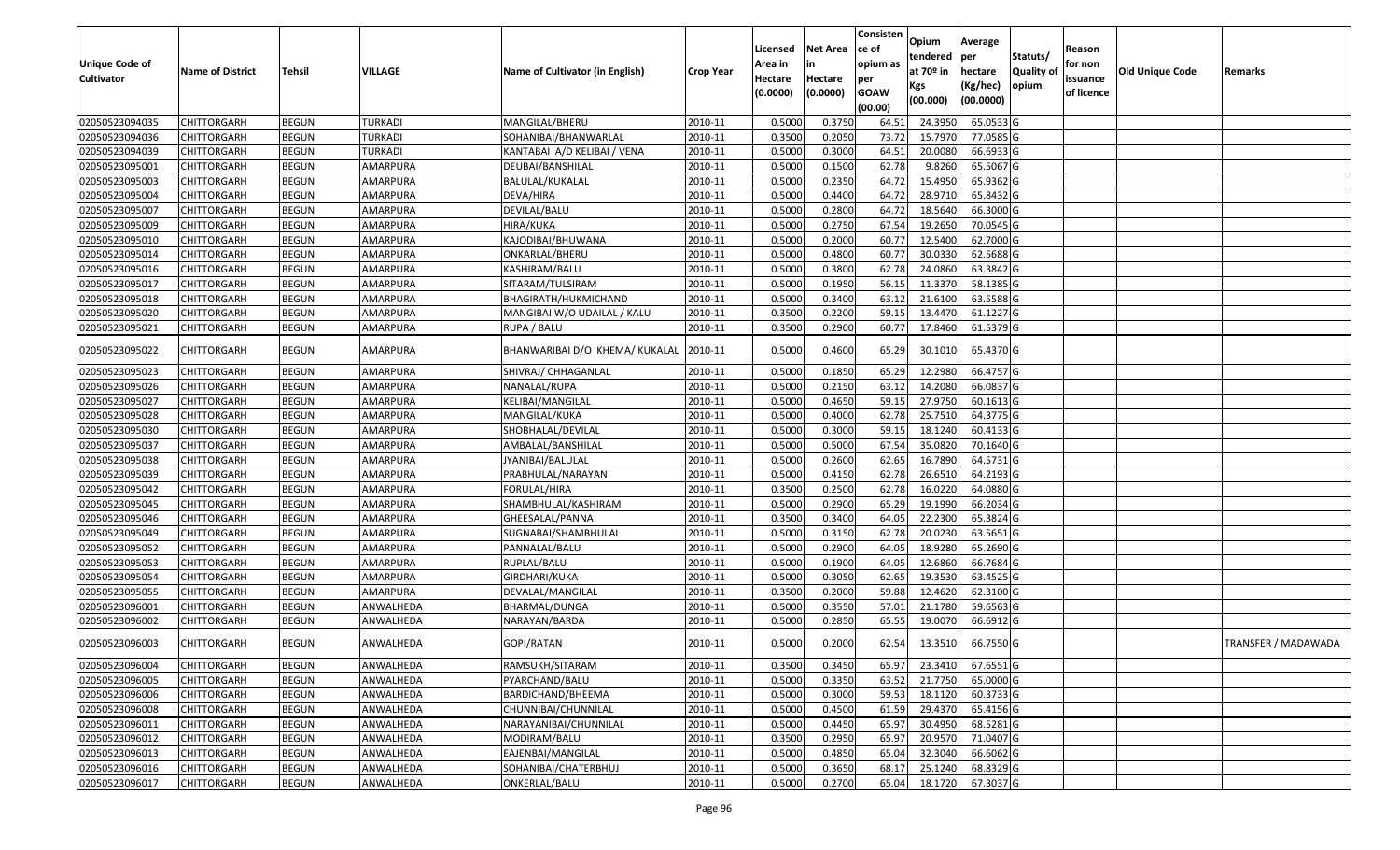| <b>Unique Code of</b> |                         |              |                 |                                            |                  | Licensed<br>Area in | <b>Net Area</b><br>in | Consisten<br>lce of<br>opium as | Opium<br>tendered            | Average<br>per                   | Statuts/                  | Reason<br>for non      |                 |                     |
|-----------------------|-------------------------|--------------|-----------------|--------------------------------------------|------------------|---------------------|-----------------------|---------------------------------|------------------------------|----------------------------------|---------------------------|------------------------|-----------------|---------------------|
| <b>Cultivator</b>     | <b>Name of District</b> | Tehsil       | VILLAGE         | Name of Cultivator (in English)            | <b>Crop Year</b> | Hectare<br>(0.0000) | Hectare<br>(0.0000)   | per<br><b>GOAW</b><br>(00.00)   | at 70º in<br>Kgs<br>(00.000) | hectare<br>(Kg/hec)<br>(00.0000) | <b>Quality o</b><br>opium | issuance<br>of licence | Old Unique Code | Remarks             |
| 02050523096018        | <b>CHITTORGARH</b>      | <b>BEGUN</b> | ANWALHEDA       | ONKARLAL/BHAGIRATH                         | 2010-11          | 0.3500              | 0.2000                | 59.83                           | 11.9510                      | 59.7550 G                        |                           |                        |                 |                     |
| 02050523096020        | <b>CHITTORGARH</b>      | <b>BEGUN</b> | ANWALHEDA       | NANALAL A/S GHEESA / RAMSUKH               | 2010-11          | 0.5000              | 0.1450                | 65.52                           | 9.8100                       | 67.6552 G                        |                           |                        |                 |                     |
| 02050523096024        | <b>CHITTORGARH</b>      | <b>BEGUN</b> | ANWALHEDA       | MOHANLAL/ BALU                             | 2010-11          | 0.5000              | 0.3000                | 65.04                           | 19.8310                      | 66.1033 G                        |                           |                        |                 |                     |
| 02050523096025        | <b>CHITTORGARH</b>      | <b>BEGUN</b> | ANWALHEDA       | PRABHU/DUNGA                               | 2010-11          | 0.5000              | 0.2500                | 65.52                           | 17.3820                      | 69.5280 G                        |                           |                        |                 |                     |
| 02050523096027        | <b>CHITTORGARH</b>      | <b>BEGUN</b> | ANWALHEDA       | HIRALAL/KAJOD                              | 2010-11          | 0.5000              | 0.4350                | 65.35                           | 29.0290                      | 66.7333 G                        |                           |                        |                 |                     |
| 02050523096028        | <b>CHITTORGARH</b>      | <b>BEGUN</b> | ANWALHEDA       | PYARCHAND/DUNGA                            | 2010-11          | 0.5000              | 0.2200                | 61.59                           | 13.8010                      | 62.7318 G                        |                           |                        |                 |                     |
| 02050523096029        | CHITTORGARH             | <b>BEGUN</b> | ANWALHEDA       | SHANTILAL/MANGILAL                         | 2010-11          | 0.5000              | 0.2000                | 65.35                           | 13.4480                      | 67.2400 G                        |                           |                        |                 |                     |
| 02050523096030        | <b>CHITTORGARH</b>      | <b>BEGUN</b> | ANWALHEDA       | SURESHCHANDRA/MANGILAL                     | 2010-11          | 0.3500              | 0.3350                | 66.61                           | 23.1550                      | 69.1194 G                        |                           |                        |                 |                     |
| 02050523096031        | CHITTORGARH             | <b>BEGUN</b> | ANWALHEDA       | BHOJA/RODA                                 | 2010-11          | 0.5000              | 0.4350                | 63.50                           | 27.5440                      | 63.3195 G                        |                           |                        |                 |                     |
| 02050523096033        | <b>CHITTORGARH</b>      | <b>BEGUN</b> | ANWALHEDA       | CHHITER/RUPA                               | 2010-11          | 0.5000              | 0.2950                | 65.52                           | 20.4300                      | 69.2542 G                        |                           |                        |                 |                     |
| 02050523096037        | CHITTORGARH             | <b>BEGUN</b> | ANWALHEDA       | MODIRAM A/S MOJIRAM /<br><b>CHATERBHUJ</b> | 2010-11          | 0.5000              | 0.3800                | 61.59                           | 24.1830                      | 63.6395 G                        |                           |                        |                 |                     |
| 02050523096039        | <b>CHITTORGARH</b>      | <b>BEGUN</b> | ANWALHEDA       | DEVILAL/BALU                               | 2010-11          | 0.5000              | 0.3050                | 62.54                           | 19.0760                      | 62.5443 G                        |                           |                        |                 |                     |
| 02050523096043        | <b>CHITTORGARH</b>      | <b>BEGUN</b> | ANWALHEDA       | KANA/DALU                                  | 2010-11          | 0.5000              | 0.4550                | 66.61                           | 31.6650                      | 69.5934 G                        |                           |                        |                 |                     |
| 02050523096044        | CHITTORGARH             | <b>BEGUN</b> | ANWALHEDA       | BHURALAL/DUNGA                             | 2010-11          | 0.3500              | 0.2950                | 59.53                           | 18.8860                      | 64.0203 G                        |                           |                        |                 |                     |
| 02050523096050        | <b>CHITTORGARH</b>      | <b>BEGUN</b> | ANWALHEDA       | SHOCHAND/NOLA                              | 2010-11          | 0.3500              | 0.3400                | 62.75                           | 23.4070                      | 68.8440                          |                           |                        |                 |                     |
| 02050523096052        | <b>CHITTORGARH</b>      | <b>BEGUN</b> | ANWALHEDA       | PREMCHAND/KAJOD                            | 2010-11          | 0.5000              | 0.2750                | 66.21                           | 19.0460                      | 69.2582 G                        |                           |                        |                 |                     |
| 02050523096056        | <b>CHITTORGARH</b>      | <b>BEGUN</b> | ANWALHEDA       | RAMSUKH/CHUNNILAL                          | 2010-11          | 0.3500              | 0.2050                | 65.35                           | 13.7550                      | 67.0976 G                        |                           |                        |                 |                     |
| 02050523096057        | <b>CHITTORGARH</b>      | <b>BEGUN</b> | ANWALHEDA       | GORIBAI/PYARCHAND                          | 2010-11          | 0.3500              | 0.2300                | 65.78                           | 15.4130                      | 67.0130 G                        |                           |                        |                 |                     |
| 02050523096058        | <b>CHITTORGARH</b>      | <b>BEGUN</b> | ANWALHEDA       | MOHANLAL/CHUNNILAL                         | 2010-11          | 0.3500              | 0.2400                | 65.55                           | 17.0130                      | 70.8875 G                        |                           |                        |                 |                     |
| 02050523096061        | <b>CHITTORGARH</b>      | <b>BEGUN</b> | ANWALHEDA       | CHAGANLAL/TULSIRAM                         | 2010-11          | 0.3500              | 0.1500                | 66.43                           | 10.4540                      | 69.6933 G                        |                           |                        |                 |                     |
| 02050523096064        | <b>CHITTORGARH</b>      | <b>BEGUN</b> | ANWALHEDA       | FUMABAI/BHERU                              | 2010-11          | 0.3500              | 0.3450                | 57.01                           | 19.8770                      | 57.6145 G                        |                           |                        |                 |                     |
| 02050523096069        | <b>CHITTORGARH</b>      | <b>BEGUN</b> | ANWALHEDA       | DHANNA/LAXMAN                              | 2010-11          | 0.3500              | 0.3300                | 69.36                           | 23.1720                      | 70.2182 G                        |                           |                        |                 |                     |
| 02050523096071        | CHITTORGARH             | <b>BEGUN</b> | ANWALHEDA       | RAMSUKH/ LALU                              | 2010-11          | 0.5000              | 0.4650                | 61.98                           | 31.4360                      | 67.6043 G                        |                           |                        |                 |                     |
| 02050523096072        | <b>CHITTORGARH</b>      | <b>BEGUN</b> | ANWALHEDA       | KANA/ BHUWANA                              | 2010-11          | 0.5000              | 0.2100                | 65.09                           | 14.4600                      | 68.8571 G                        |                           |                        |                 |                     |
| 02050523096073        | <b>CHITTORGARH</b>      | <b>BEGUN</b> | ANWALHEDA       | BALURAM/KHEMRAJ                            | 2010-11          | 0.3500              | 0.2050                | 61.98                           | 13.0400                      | 63.6098 G                        |                           |                        |                 |                     |
| 02050523096075        | <b>CHITTORGARH</b>      | <b>BEGUN</b> | ANWALHEDA       | KANA/UDA                                   | 2010-11          | 0.3500              | 0.2950                | 65.09                           | 19.8500                      | 67.2881 G                        |                           |                        |                 |                     |
| 02050523096078        | <b>CHITTORGARH</b>      | <b>BEGUN</b> | ANWALHEDA       | GHEESA/KHEMA                               | 2010-11          | 0.3500              | 0.1450                | 57.01                           | 8.5230                       | 58.7793 G                        |                           |                        |                 |                     |
| 02050523096082        | <b>CHITTORGARH</b>      | <b>BEGUN</b> | ANWALHEDA       | <b>ONKAR/ CHETRAM</b>                      | 2010-11          | 0.3500              | 0.3550                | 61.98                           | 22.4960                      | 63.3690 G                        |                           |                        |                 |                     |
| 02050523096083        | <b>CHITTORGARH</b>      | <b>BEGUN</b> | ANWALHEDA       | POKHAR/DHOKAL                              | 2010-11          | 0.3500              | 0.1900                | 66.61                           | 13.7690                      | 72.4684 G                        |                           |                        |                 |                     |
| 02050523096088        | <b>CHITTORGARH</b>      | <b>BEGUN</b> | ANWALHEDA       | DEVILAL/HARIRAM                            | 2010-11          | 0.3500              | 0.3300                | 63.50                           | 22.5490                      | 68.3303 G                        |                           |                        |                 |                     |
| 02050523096090        | CHITTORGARH             | <b>BEGUN</b> | ANWALHEDA       | SHYAMLAL/KANA                              | 2010-11          | 0.3500              | 0.3250                | 65.09                           | 22.1510                      | 68.1569 G                        |                           |                        |                 |                     |
| 02050523096092        | <b>CHITTORGARH</b>      | <b>BEGUN</b> | ANWALHEDA       | JAGNNATH/RODA                              | 2010-11          | 0.3500              | 0.1850                | 59.83                           | 11.7470                      | 63.4973 G                        |                           |                        |                 |                     |
| 02050523096095        | <b>CHITTORGARH</b>      | <b>BEGUN</b> | ANWALHEDA       | HARLAL/UDA                                 | 2010-11          | 0.5000              | 0.4850                | 59.83                           | 31.0120                      | 63.9423 G                        |                           |                        |                 |                     |
| 02050523096098        | <b>CHITTORGARH</b>      | <b>BEGUN</b> | ANWALHEDA       | DEVILAL/TARACHAND                          | 2010-11          | 0.500               | 0.4600                | 65.55                           | 31.0360                      | 67.4696 G                        |                           |                        |                 |                     |
| 02050523096101        | CHITTORGARH             | <b>BEGUN</b> | ANWALHEDA       | RATANLAL/KAJOD                             | 2010-11          | 0.5000              | 0.2700                | 62.54                           | 17.3250                      | 64.1667 G                        |                           |                        |                 |                     |
| 02050523096102        | <b>CHITTORGARH</b>      | <b>BEGUN</b> | ANWALHEDA       | BHARMAL/BALU                               | 2010-11          | 0.5000              | 0.3800                | 63.50                           | 25.2950                      | 66.5658 G                        |                           |                        |                 | TRANSFER / MADAWADA |
| 02050523096105        | <b>CHITTORGARH</b>      | <b>BEGUN</b> | ANWALHEDA       | BHANWARLAL/UDA                             | 2010-11          | 0.5000              | 0.3300                | 63.91                           | 21.5060                      | 65.1697 G                        |                           |                        |                 |                     |
| 02050523096106        | <b>CHITTORGARH</b>      | <b>BEGUN</b> | ANWALHEDA       | RAMLAL/BHANWARLAL                          | 2010-11          | 0.5000              | 0.4050                | 63.91                           | 26.1080                      | 64.4642 G                        |                           |                        |                 |                     |
| 02050523096107        | <b>CHITTORGARH</b>      | <b>BEGUN</b> | ANWALHEDA       | NANALAL/GHEESALAL                          | 2010-11          | 0.3500              | 0.2000                | 65.78                           | 13.6280                      | 68.1400 G                        |                           |                        |                 |                     |
| 02050523096108        | <b>CHITTORGARH</b>      | <b>BEGUN</b> | ANWALHEDA       | KANHAIYALAL/GHEESA                         | 2010-11          | 0.5000              | 0.3200                | 63.11                           | 20.9110                      | 65.3469 G                        |                           |                        |                 |                     |
| 02050523096110        | <b>CHITTORGARH</b>      | <b>BEGUN</b> | ANWALHEDA       | RUKMANI/PYARA                              | 2010-11          | 0.3500              | 0.3350                | 65.04                           | 22.3790                      | 66.8030 G                        |                           |                        |                 |                     |
| 02050523096111        | <b>CHITTORGARH</b>      | <b>BEGUN</b> | ANWALHEDA       | SURAJMAL/RAMNARAYAN                        | 2010-11          | 0.5000              | 0.4800                | 65.04                           | 33.9950                      | 70.8229 G                        |                           |                        |                 |                     |
| 02050523097001        | <b>CHITTORGARH</b>      | <b>BEGUN</b> | ANOPPURA KHARDI | MODIRAM/BALU                               | 2010-11          | 0.5000              | 0.3450                | 63.77                           | 21.8160                      | 63.2348 G                        |                           |                        |                 |                     |
| 02050523097002        | <b>CHITTORGARH</b>      | <b>BEGUN</b> | ANOPPURA KHARDI | MANGIBAI/MANGILAL                          | 2010-11          | 0.5000              | 0.3300                | 67.17                           | 22.6600                      | 68.6667 G                        |                           |                        |                 |                     |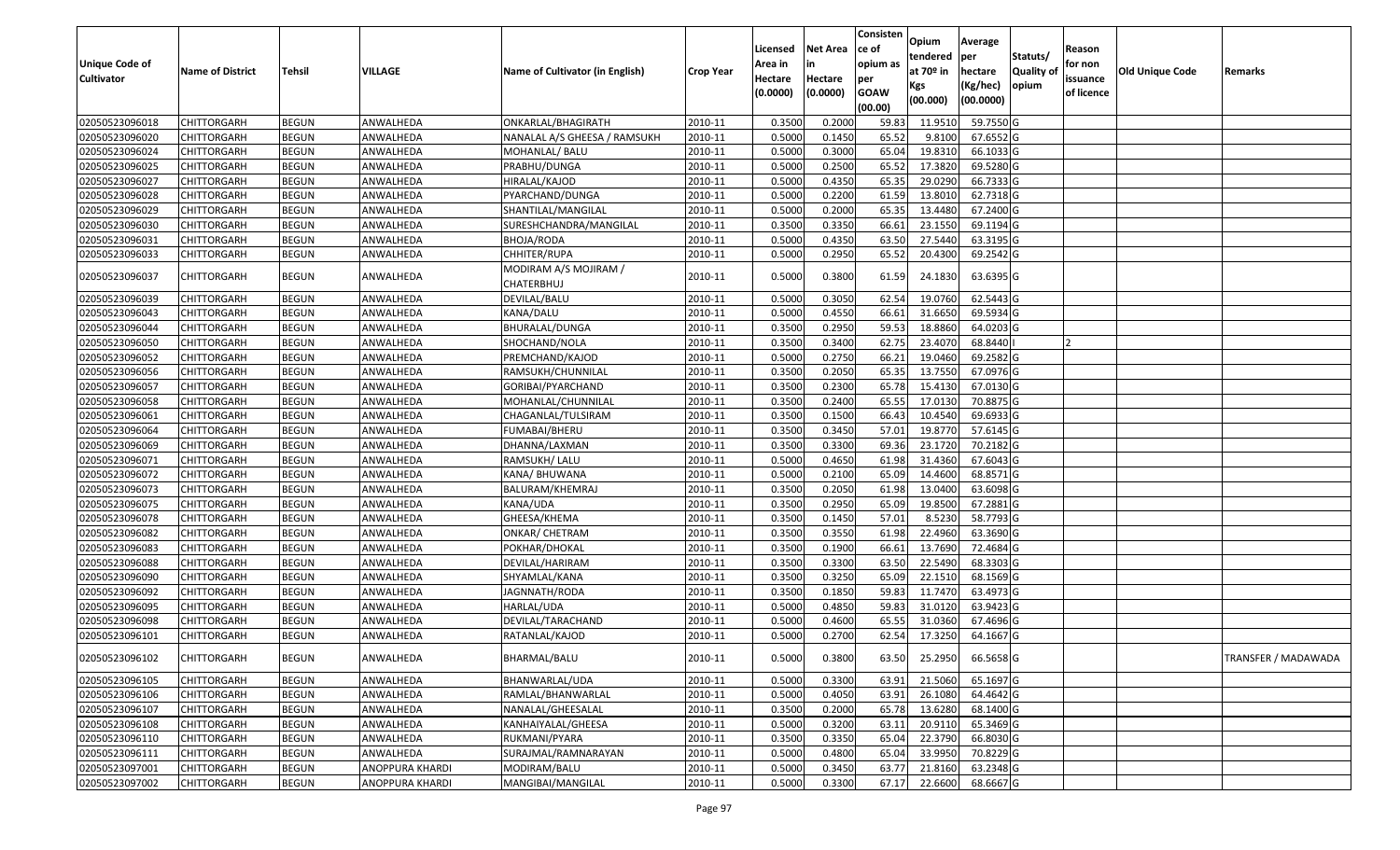|                                  |                                          |                              |                          |                                        |                    |                  |                  | Consisten              | Opium              | Average                              |                  |            |                 |         |
|----------------------------------|------------------------------------------|------------------------------|--------------------------|----------------------------------------|--------------------|------------------|------------------|------------------------|--------------------|--------------------------------------|------------------|------------|-----------------|---------|
|                                  |                                          |                              |                          |                                        |                    | Licensed         | <b>Net Area</b>  | ce of                  | tendered           | per                                  | Statuts/         | Reason     |                 |         |
| <b>Unique Code of</b>            | <b>Name of District</b>                  | <b>Tehsil</b>                | VILLAGE                  | Name of Cultivator (in English)        | <b>Crop Year</b>   | Area in          |                  | opium as               | at $70°$ in        | hectare                              | <b>Quality o</b> | for non    | Old Unique Code | Remarks |
| <b>Cultivator</b>                |                                          |                              |                          |                                        |                    | Hectare          | Hectare          | per                    | Kgs                | (Kg/hec)                             | opium            | issuance   |                 |         |
|                                  |                                          |                              |                          |                                        |                    | (0.0000)         | (0.0000)         | <b>GOAW</b><br>(00.00) | (00.000)           | (00.0000)                            |                  | of licence |                 |         |
| 02050523097003                   | CHITTORGARH                              | <b>BEGUN</b>                 | ANOPPURA KHARDI          | BALIBAI/NANALAL                        | 2010-11            | 0.3500           | 0.3150           | 65.19                  | 20.4390            | 64.8857 G                            |                  |            |                 |         |
| 02050523097004                   | CHITTORGARH                              | <b>BEGUN</b>                 | ANOPPURA KHARDI          | MANGILAL/KUKA                          | 2010-11            | 0.5000           | 0.3650           | 60.09                  | 21.9170            | 60.0466 G                            |                  |            |                 |         |
| 02050523097005                   | CHITTORGARH                              | <b>BEGUN</b>                 | ANOPPURA KHARDI          | BARJIBAI/JAGANNATH                     | 2010-11            | 0.5000           | 0.5050           | 61.56                  | 32.141             | 63.6455 G                            |                  |            |                 |         |
| 02050523097007                   | CHITTORGARH                              | <b>BEGUN</b>                 | <b>ANOPPURA KHARD</b>    | HAZARILAL/CHUNNILAL                    | 2010-11            | 0.5000           | 0.4050           | 64.25                  | 25.8790            | 63.8988 G                            |                  |            |                 |         |
| 02050523097008                   | CHITTORGARH                              | <b>BEGUN</b>                 | ANOPPURA KHARDI          | NARAYAN/FATTA @ PARTHU                 | 2010-11            | 0.3500           | 0.3000           | 61.64                  | 18.6370            | 62.1233 G                            |                  |            |                 |         |
| 02050523097009                   | CHITTORGARH                              | <b>BEGUN</b>                 | ANOPPURA KHARDI          | VENA/DALLA                             | 2010-11            | 0.3500           | 0.1850           | 61.05                  | 11.2810            | 60.9784 G                            |                  |            |                 |         |
| 02050523097010                   | CHITTORGARH                              | <b>BEGUN</b>                 | ANOPPURA KHARDI          | MANGILAL/GHEESU                        | 2010-11            | 0.5000           | 0.4850           | 64.1                   | 32.6720            | 67.3649 G                            |                  |            |                 |         |
| 02050523097011                   | <b>CHITTORGARH</b>                       | <b>BEGUN</b>                 | ANOPPURA KHARDI          | DEVRAM @ DERAM / DALLA                 | 2010-11            | 0.5000           | 0.2500           | 60.53                  | 15.1900            | 60.7600 G                            |                  |            |                 |         |
| 02050523097012                   | <b>CHITTORGARH</b>                       | <b>BEGUN</b>                 | ANOPPURA KHARDI          | PYARIBAI/CHHOGA                        | 2010-11            | 0.5000           | 0.4000           | 61.3                   | 24.8140            | 62.0350 G                            |                  |            |                 |         |
| 02050523097013                   | CHITTORGARH                              | <b>BEGUN</b>                 | ANOPPURA KHARDI          | MADANDAS/BALUDAS                       | 2010-11            | 0.5000           | 0.3650           | 63.90                  | 23.5950            | 64.6438 G                            |                  |            |                 |         |
| 02050523097014                   | CHITTORGARH                              | <b>BEGUN</b>                 | ANOPPURA KHARDI          | RAMLAL/BHEEMA                          | 2010-11            | 0.5000           | 0.3700           | 64.25                  | 24.1190            | 65.1865 G                            |                  |            |                 |         |
| 02050523097017                   | CHITTORGARH                              | <b>BEGUN</b>                 | <b>ANOPPURA KHARD</b>    | BHERULAL/BALU                          | 2010-11            | 0.5000           | 0.2950           | 60.5                   | 17.6850            | 59.9492 G                            |                  |            |                 |         |
| 02050523097018                   | <b>CHITTORGARH</b>                       | <b>BEGUN</b>                 | ANOPPURA KHARDI          | KANHAIYALAL/AMARCHAND                  | 2010-11            | 0.5000           | 0.2050           | 64.25                  | 13.8110            | 67.3707 G                            |                  |            |                 |         |
| 02050523097019                   | <b>CHITTORGARH</b>                       | <b>BEGUN</b>                 | ANOPPURA KHARDI          | NANA/AMARCHAND                         | 2010-11            | 0.5000           | 0.3500           | 62.47                  | 22.5040            | 64.2971 G                            |                  |            |                 |         |
| 02050523097020                   | CHITTORGARH                              | <b>BEGUN</b>                 | ANOPPURA KHARDI          | BANSHILAL/AMARCHAND                    | 2010-11            | 0.5000           | 0.1950           | 63.97                  | 13.0610            | 66.9795 G                            |                  |            |                 |         |
| 02050523097021                   | <b>CHITTORGARH</b>                       | <b>BEGUN</b>                 | ANOPPURA KHARDI          | UDA/BHAGIRATH                          | 2010-11            | 0.5000           | 0.4700           | 58.03                  | 27.7980            | 59.1447 G                            |                  |            |                 |         |
| 02050523097022                   | CHITTORGARH                              | <b>BEGUN</b>                 | ANOPPURA KHARDI          | BHANWARLAL/CHUNNILAL                   | 2010-11            | 0.5000           | 0.3900           | 64.25                  | 26.3900            | 67.6667 G                            |                  |            |                 |         |
| 02050523097024                   | CHITTORGARH                              | <b>BEGUN</b>                 | ANOPPURA KHARDI          | PYARIBAI/KERING                        | 2010-11            | 0.5000           | 0.3850           | 64.22                  | 25.2620            | 65.6156 G                            |                  |            |                 |         |
| 02050523097026                   | CHITTORGARH                              | <b>BEGUN</b>                 | ANOPPURA KHARDI          | RODA/PYARA                             | 2010-11            | 0.500            | 0.3050           | 62.55                  | 19.5470            | 64.0885 G                            |                  |            |                 |         |
| 02050523097029                   | CHITTORGARH                              | <b>BEGUN</b>                 | ANOPPURA KHARDI          | BARJIBAI/NARAYAN                       | 2010-11            | 0.5000           | 0.3450           | 62.43                  | 22.1200            | 64.1159 G                            |                  |            |                 |         |
| 02050523097031                   | CHITTORGARH                              | <b>BEGUN</b>                 | ANOPPURA KHARDI          | BHURALAL/RAMCHANDRA                    | 2010-11            | 0.5000           | 0.4950           | 63.05                  | 31.4460            | 63.5273 G                            |                  |            |                 |         |
| 02050523097032                   | CHITTORGARH                              | <b>BEGUN</b>                 | ANOPPURA KHARDI          | BANSHILAL/DEVA                         | 2010-11            | 0.5000           | 0.1900           | 61.20                  | 12.121             | 63.7947 G                            |                  |            |                 |         |
| 02050523097033                   | CHITTORGARH                              | <b>BEGUN</b>                 | ANOPPURA KHARDI          | ONKARLAL/RUPA                          | 2010-11            | 0.5000           | 0.4900           | 63.56                  | 31.3110            | 63.9000 G                            |                  |            |                 |         |
| 02050523097034                   | CHITTORGARH                              | <b>BEGUN</b>                 | ANOPPURA KHARDI          | BHUWANA/KUKA                           | 2010-11            | 0.5000           | 0.4950           | 58.03                  | 29.5510            | 59.6990 G                            |                  |            |                 |         |
| 02050523097035                   | CHITTORGARH                              | <b>BEGUN</b>                 | ANOPPURA KHARDI          | ONKAR/CHUNNILAL                        | 2010-11            | 0.5000           | 0.4500           | 58.03                  | 26.1530            | 58.1178 G                            |                  |            |                 |         |
| 02050523097036                   | CHITTORGARH                              | <b>BEGUN</b>                 | ANOPPURA KHARDI          | MANGILAL/KAJOD                         | 2010-11            | 0.5000           | 0.2300           | 64.00                  | 14.9490            | 64.9957 G                            |                  |            |                 |         |
| 02050523097037                   | CHITTORGARH                              | <b>BEGUN</b>                 | ANOPPURA KHARDI          | TULSIRAM/HIRA                          | 2010-11            | 0.5000           | 0.4850           | 58.03                  | 28.1720            | 58.0866 G                            |                  |            |                 |         |
| 02050523098003                   | CHITTORGARH                              | <b>BEGUN</b>                 | GANESHPURA               | SHAMBHU/KANHAIYALAL                    | 2010-11            | 0.3500           | 0.3050           | 62.58                  | 20.4020            | 66.8918 G                            |                  |            |                 |         |
| 02050523098004                   | CHITTORGARH                              | <b>BEGUN</b>                 | <b>GANESHPURA</b>        | KASHIRAM/KAJOD                         | 2010-11            | 0.5000           | 0.4900           | 60.53                  | 31.6100            | 64.5102 G                            |                  |            |                 |         |
| 02050523098005                   | CHITTORGARH                              | <b>BEGUN</b>                 | GANESHPURA               | SHAMBHULAL/KAJOD                       | 2010-11            | 0.5000           | 0.3900           | 62.58                  | 25.8660            | 66.3231 G                            |                  |            |                 |         |
| 02050523098006                   | CHITTORGARH                              | <b>BEGUN</b>                 | GANESHPURA               | MOHANLAL/BHANWARLAL                    | 2010-11            | 0.5000           | 0.2700           | 64.56                  | 18.1600            | 67.2593 G                            |                  |            |                 |         |
| 02050523098009                   | CHITTORGARH                              | <b>BEGUN</b>                 | GANESHPURA               | SHAMBHULAL/MANGILAL                    | 2010-11            | 0.3500           | 0.2850           | 55.90                  | 16.9490            | 59.4702G                             |                  |            |                 |         |
| 02050523098010                   | CHITTORGARH                              | <b>BEGUN</b>                 | GANESHPURA               | SOHANLAL/BHANWARLAL                    | 2010-11            | 0.5000           | 0.3750           | 56.77                  | 22.3800            | 59.6800 G                            |                  |            |                 |         |
| 02050523098011                   | CHITTORGARH                              | <b>BEGUN</b>                 | GANESHPURA               | DEVILAL/PYARA                          | 2010-11            | 0.3500           | 0.3450           | 59.08                  | 20.4930            | 59.4000 G                            |                  |            |                 |         |
| 02050523098013                   | CHITTORGARH                              | <b>BEGUN</b>                 | GANESHPURA               | DUNGA/NATHU                            | 2010-11            | 0.500            | 0.3850           | 61.09                  | 24.6260            | 63.9636 G                            |                  |            |                 |         |
| 02050523098014<br>02050523098015 | CHITTORGARH                              | <b>BEGUN</b><br><b>BEGUN</b> | GANESHPURA<br>GANESHPURA | MADANLAL/MANGILAL                      | 2010-11<br>2010-11 | 0.5000<br>0.5000 | 0.4900           | 60.06                  | 32.2970            | 65.9122 G<br>57.46 25.3510 58.2782 G |                  |            |                 |         |
|                                  | CHITTORGARH                              |                              |                          | TULSIRAM/MODA<br>SHANKERLAL/BHANWARLAL |                    |                  | 0.4350           |                        |                    | 67.4370 G                            |                  |            |                 |         |
| 02050523098016<br>02050523098017 | <b>CHITTORGARH</b><br><b>CHITTORGARH</b> | <b>BEGUN</b><br><b>BEGUN</b> | GANESHPURA               | AASHARAM/JAILAL                        | 2010-11<br>2010-11 | 0.5000<br>0.5000 | 0.2700<br>0.3900 | 64.10<br>60.21         | 18.2080<br>24.1870 | 62.0179 G                            |                  |            |                 |         |
| 02050523098020                   | <b>CHITTORGARH</b>                       | <b>BEGUN</b>                 | GANESHPURA<br>GANESHPURA | KAILASH A/S SALAGRAM/ JITMAL           | 2010-11            | 0.5000           | 0.4650           | 66.78                  | 31.6840            | 68.1376 G                            |                  |            |                 |         |
| 02050523098023                   | CHITTORGARH                              | <b>BEGUN</b>                 | GANESHPURA               | BADRILAL/UDALAL                        | 2010-11            | 0.5000           | 0.3000           | 64.86                  | 20.3580            | 67.8600 G                            |                  |            |                 |         |
| 02050523098024                   | <b>CHITTORGARH</b>                       | <b>BEGUN</b>                 | GANESHPURA               | MADANLAL/UDALAL                        | 2010-11            | 0.5000           | 0.3850           | 64.86                  | 26.9780            | 70.0727 G                            |                  |            |                 |         |
| 02050523098029                   | <b>CHITTORGARH</b>                       | <b>BEGUN</b>                 | GANESHPURA               | SHANTILAL/MEGHRAJ                      | 2010-11            | 0.3500           | 0.2200           | 62.58                  | 14.9140            | 67.7909 G                            |                  |            |                 |         |
| 02050523099001                   | <b>CHITTORGARH</b>                       | <b>BEGUN</b>                 | <b>GOPALPURA (BEGUN)</b> | PYARIBAI/ HIRA                         | 2010-11            | 0.5000           | 0.4700           | 58.20                  | 28.3620            | 60.3447 G                            |                  |            |                 |         |
| 02050523099003                   | <b>CHITTORGARH</b>                       | <b>BEGUN</b>                 | <b>GOPALPURA (BEGUN)</b> | MANGILAL/RAMA                          | 2010-11            | 0.5000           | 0.4800           | 60.56                  | 29.5750            | 61.6146 G                            |                  |            |                 |         |
| 02050523099004                   | <b>CHITTORGARH</b>                       | <b>BEGUN</b>                 | <b>GOPALPURA (BEGUN)</b> | BALU/UDA DHAKAD                        | 2010-11            | 0.5000           | 0.3000           | 60.56                  | 18.7170            | 62.3900 G                            |                  |            |                 |         |
|                                  |                                          |                              |                          |                                        |                    |                  |                  |                        |                    |                                      |                  |            |                 |         |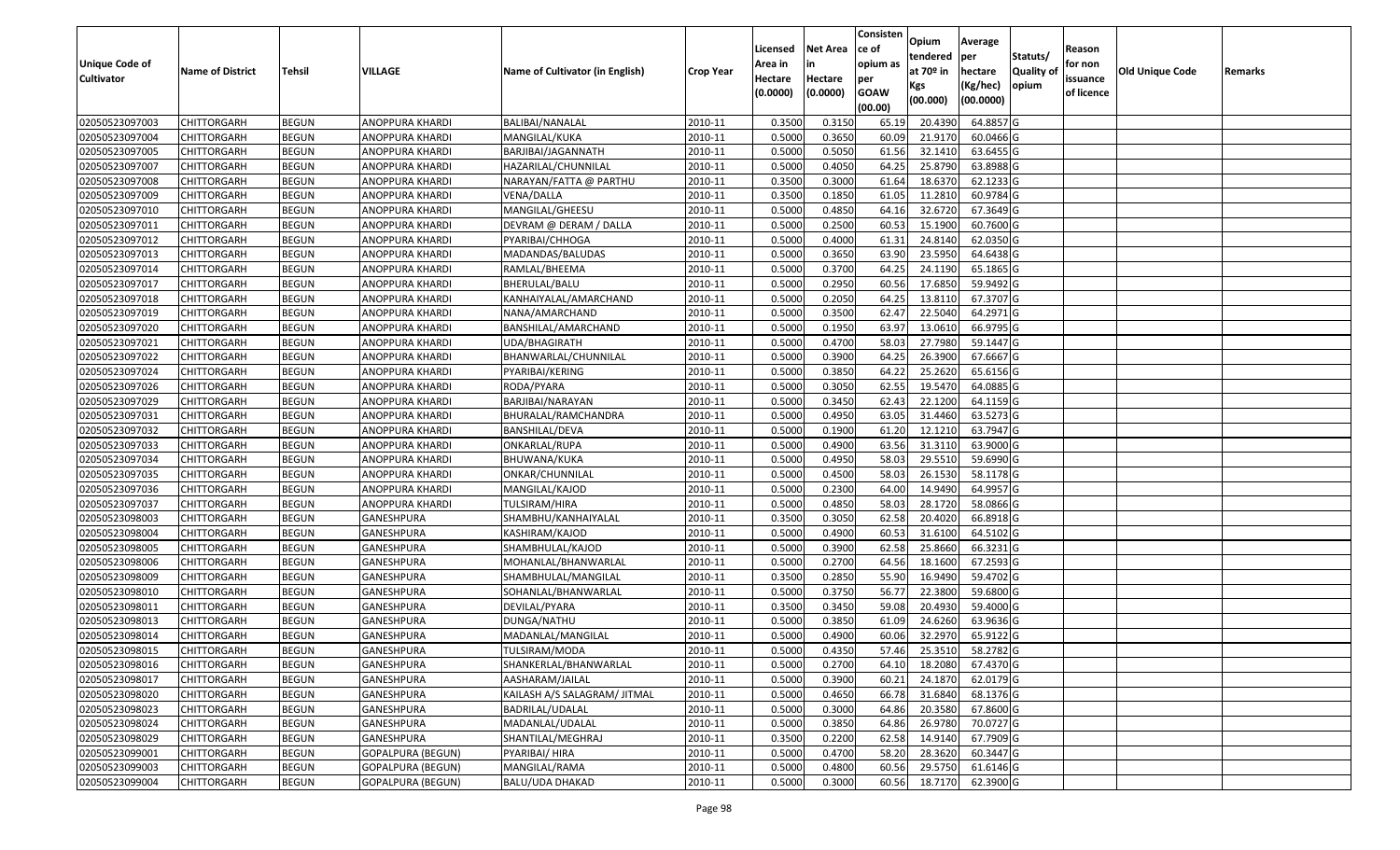| <b>Unique Code of</b><br><b>Cultivator</b> | <b>Name of District</b> | <b>Tehsil</b> | VILLAGE                  | Name of Cultivator (in English)        | <b>Crop Year</b> | Licensed<br>Area in<br>Hectare<br>(0.0000) | <b>Net Area</b><br>in<br>Hectare<br>(0.0000) | Consisten<br>ce of<br>opium as<br>per<br><b>GOAW</b><br>(00.00) | Opium<br>tendered<br>at $70°$ in<br>Kgs<br>(00.000) | Average<br>per<br>hectare<br>(Kg/hec)<br>(00.0000) | Statuts/<br>Quality of<br>opium | Reason<br>for non<br>issuance<br>of licence | <b>Old Unique Code</b> | Remarks                                 |
|--------------------------------------------|-------------------------|---------------|--------------------------|----------------------------------------|------------------|--------------------------------------------|----------------------------------------------|-----------------------------------------------------------------|-----------------------------------------------------|----------------------------------------------------|---------------------------------|---------------------------------------------|------------------------|-----------------------------------------|
| 02050523099005                             | <b>CHITTORGARH</b>      | <b>BEGUN</b>  | <b>GOPALPURA (BEGUN)</b> | DHAPUBAI/BHANWARLAL                    | 2010-11          | 0.5000                                     | 0.4850                                       | 60.56                                                           | 30.1810                                             | 62.2289 G                                          |                                 |                                             |                        |                                         |
| 02050523099009                             | CHITTORGARH             | <b>BEGUN</b>  | <b>GOPALPURA (BEGUN)</b> | HUKMICHAND/JODHA                       | 2010-11          | 0.5000                                     | 0.4550                                       | 62.95                                                           | 29.3110                                             | 64.4198 G                                          |                                 |                                             |                        |                                         |
| 02050523099010                             | CHITTORGARH             | <b>BEGUN</b>  | GOPALPURA (BEGUN)        | MOTILAL/PARTHU                         | 2010-11          | 0.5000                                     | 0.4950                                       | 62.06                                                           | 31.4530                                             | 63.5414 G                                          |                                 |                                             |                        |                                         |
| 02050523099012                             | <b>CHITTORGARH</b>      | <b>BEGUN</b>  | <b>GOPALPURA (BEGUN)</b> | BALURAM/LAKHMA                         | 2010-11          | 0.3500                                     | 0.3400                                       | 61.14                                                           | 21.7340                                             | 63.9235 G                                          |                                 |                                             |                        |                                         |
| 02050523099017                             | <b>CHITTORGARH</b>      | <b>BEGUN</b>  | <b>GOPALPURA (BEGUN)</b> | MADHU/VENA                             | 2010-11          | 0.5000                                     | 0.4200                                       | 64.21                                                           | 27.4010                                             | 65.2405 G                                          |                                 |                                             |                        |                                         |
| 02050523099019                             | <b>CHITTORGARH</b>      | <b>BEGUN</b>  | <b>GOPALPURA (BEGUN)</b> | KUSHAL/GIRDHARI                        | 2010-11          | 0.5000                                     | 0.4850                                       | 59.1                                                            | 29.4400                                             | 60.7010                                            |                                 |                                             |                        |                                         |
| 02050523099020                             | <b>CHITTORGARH</b>      | <b>BEGUN</b>  | <b>GOPALPURA (BEGUN)</b> | <b>BALIRAM/RAMA</b>                    | 2010-11          | 0.5000                                     | 0.5100                                       | 58.74                                                           | 30.0100                                             | 58.8430                                            |                                 | כו                                          |                        |                                         |
| 02050523099023                             | <b>CHITTORGARH</b>      | <b>BEGUN</b>  | <b>GOPALPURA (BEGUN)</b> | ONKAR/MODA                             | 2010-11          | 0.5000                                     | 0.4100                                       | 60.59                                                           | 25.3980                                             | 61.9463 G                                          |                                 |                                             |                        |                                         |
| 02050523099024                             | CHITTORGARH             | <b>BEGUN</b>  | <b>GOPALPURA (BEGUN)</b> | PYARIBAI/KUKA                          | 2010-11          | 0.5000                                     | 0.4650                                       | 61.14                                                           | 29.2790                                             | 62.9656 G                                          |                                 |                                             |                        |                                         |
| 02050523099028                             | CHITTORGARH             | <b>BEGUN</b>  | <b>GOPALPURA (BEGUN)</b> | RUPA/CHATURBHUJ                        | 2010-11          | 0.5000                                     | 0.4850                                       | 62.06                                                           | 31.2210                                             | 64.3732 G                                          |                                 |                                             |                        |                                         |
| 02050523099030                             | CHITTORGARH             | <b>BEGUN</b>  | <b>GOPALPURA (BEGUN)</b> | DEVILAL/ NOLA                          | 2010-11          | 0.5000                                     | 0.4950                                       | 58.76                                                           | 30.1500                                             | 60.9090                                            |                                 |                                             |                        |                                         |
| 02050523099031                             | CHITTORGARH             | <b>BEGUN</b>  | <b>GOPALPURA (BEGUN)</b> | BARDIBAI/LAKHMA                        | 2010-11          | 0.5000                                     | 0.5000                                       | 63.30                                                           | 33.0620                                             | 66.1240 G                                          |                                 |                                             |                        |                                         |
| 02050523099036                             | CHITTORGARH             | <b>BEGUN</b>  | <b>GOPALPURA (BEGUN)</b> | BARJIBAI/NANDLAL                       | 2010-11          | 0.5000                                     | 0.4600                                       | 57.62                                                           | 26.9030                                             | 58.4848 G                                          |                                 |                                             |                        |                                         |
| 02050523099039                             | CHITTORGARH             | <b>BEGUN</b>  | <b>GOPALPURA (BEGUN)</b> | HAZARILAL/BHANWARLAL                   | 2010-11          | 0.5000                                     | 0.4900                                       | 64.21                                                           | 33.5140                                             | 68.3959 G                                          |                                 |                                             |                        |                                         |
| 02050523099040                             | CHITTORGARH             | <b>BEGUN</b>  | <b>GOPALPURA (BEGUN)</b> | NARAYAN / PYARA                        | 2010-11          | 0.5000                                     | 0.4200                                       | 62.06                                                           | 26.2180                                             | 62.4238 G                                          |                                 |                                             |                        |                                         |
| 02050523099041                             | CHITTORGARH             | <b>BEGUN</b>  | <b>GOPALPURA (BEGUN)</b> | NANALAL/KAJOD                          | 2010-11          | 0.5000                                     | 0.4850                                       | 65.23                                                           | 32.4110                                             | 66.8268 G                                          |                                 |                                             |                        |                                         |
| 02050523099045                             | CHITTORGARH             | <b>BEGUN</b>  | <b>GOPALPURA (BEGUN)</b> | HEMA/BARDA                             | 2010-11          | 0.3500                                     | 0.3000                                       | 62.06                                                           | 19.2160                                             | 64.0533 G                                          |                                 |                                             |                        |                                         |
| 02050523099046                             | CHITTORGARH             | <b>BEGUN</b>  | <b>GOPALPURA (BEGUN)</b> | GHEESALAL/CHUNNILAL                    | 2010-11          | 0.3500                                     | 0.3400                                       | 63.02                                                           | 22.5840                                             | 66.4235 G                                          |                                 |                                             |                        |                                         |
| 02050523099048                             | CHITTORGARH             | <b>BEGUN</b>  | <b>GOPALPURA (BEGUN)</b> | HARLAL/UDA                             | 2010-11          | 0.5000                                     | 0.4950                                       | 56.60                                                           | 28.8800                                             | 58.3434 G                                          |                                 |                                             |                        |                                         |
| 02050523099049                             | CHITTORGARH             | <b>BEGUN</b>  | <b>GOPALPURA (BEGUN)</b> | SITABAI/DEVILAL                        | 2010-11          | 0.5000                                     | 0.4550                                       | 64.21                                                           | 30.2950                                             | 66.5824 G                                          |                                 |                                             |                        |                                         |
| 02050523099050                             | <b>CHITTORGARH</b>      | <b>BEGUN</b>  | <b>GOPALPURA (BEGUN)</b> | LALU/VENA                              | 2010-11          | 0.5000                                     | 0.4400                                       | 58.38                                                           | 26.5810                                             | 60.4114G                                           |                                 |                                             |                        |                                         |
| 02050523099051                             | CHITTORGARH             | <b>BEGUN</b>  | <b>GOPALPURA (BEGUN)</b> | KISHANLAL/ONKAR                        | 2010-11          | 0.5000                                     | 0.4350                                       | 61.14                                                           | 27.4130                                             | 63.0184 G                                          |                                 |                                             |                        |                                         |
| 02050523099052                             | CHITTORGARH             | <b>BEGUN</b>  | <b>GOPALPURA (BEGUN)</b> | ONKAR/PYARA                            | 2010-11          | 0.5000                                     | 0.2100                                       | 64.21                                                           | 13.8160                                             | 65.7905 G                                          |                                 |                                             |                        |                                         |
| 02050523099054                             | CHITTORGARH             | <b>BEGUN</b>  | <b>GOPALPURA (BEGUN)</b> | KHEMRAJ/UDA                            | 2010-11          | 0.5000                                     | 0.1000                                       | 61.14                                                           | 6.5510                                              | 65.5100G                                           |                                 |                                             |                        |                                         |
| 02050523099055                             | <b>CHITTORGARH</b>      | <b>BEGUN</b>  | <b>GOPALPURA (BEGUN)</b> | MOHAN/GOPI                             | 2010-11          | 0.5000                                     | 0.4850                                       | 65.23                                                           | 32.4710                                             | 66.9505 G                                          |                                 |                                             |                        |                                         |
| 02050523099056                             | CHITTORGARH             | <b>BEGUN</b>  | <b>GOPALPURA (BEGUN)</b> | MADHOLAL/ BARDA                        | 2010-11          | 0.5000                                     | 0.4850                                       | 62.58                                                           | 31.8820                                             | 65.7361 G                                          |                                 |                                             |                        |                                         |
| 02050523099059                             | CHITTORGARH             | <b>BEGUN</b>  | <b>GOPALPURA (BEGUN)</b> | AMARCHAND/SANWATA                      | 2010-11          | 0.5000                                     | 0.4700                                       | 62.44                                                           | 30.9980                                             | 65.9532 G                                          |                                 |                                             |                        |                                         |
| 02050523100003                             | CHITTORGARH             | <b>BEGUN</b>  | GULANA                   | JAGDISH/JAGNNATH                       | 2010-11          | 0.3500                                     | 0.2000                                       | 64.1                                                            | 13.0900                                             | 65.4500 G                                          |                                 |                                             |                        |                                         |
| 02050523100004                             | CHITTORGARH             | <b>BEGUN</b>  | <b>GULANA</b>            | VISHNUDATTA A/S CHHAGANLAL/<br>TOLIRAM | 2010-11          | 0.5000                                     | 0.1850                                       | 57.33                                                           | 11.0430                                             | 59.6919 G                                          |                                 |                                             |                        |                                         |
| 02050523100007                             | CHITTORGARH             | <b>BEGUN</b>  | <b>GULANA</b>            | TAMMUBAI/ RATAN                        | 2010-11          | 0.350                                      | 0.3350                                       | 50.53                                                           | 17.7940                                             | 53.1160                                            |                                 | 12                                          |                        |                                         |
| 02050523100015                             | CHITTORGARH             | <b>BEGUN</b>  | <b>GULANA</b>            | BARDICHAND/TOLIRAM                     | 2010-11          | 0.5000                                     | 0.2850                                       | 59.05                                                           | 17.9860                                             | 63.1088 G                                          |                                 |                                             |                        |                                         |
| 02050523100018                             | CHITTORGARH             | <b>BEGUN</b>  | <b>GULANA</b>            | MODIBAI/HARLAL                         | 2010-11          | 0.3500                                     | 0.2900                                       | 55.8                                                            | 16.5280                                             | 56.9931 G                                          |                                 |                                             |                        |                                         |
| 02050523100019                             | CHITTORGARH             | <b>BEGUN</b>  | <b>GULANA</b>            | DHAPUBAI/PRAKASHCHAND                  | 2010-11          | 0.5000                                     | 0.3200                                       | 59.75                                                           | 19.5780                                             | 61.1813 G                                          |                                 |                                             |                        |                                         |
| 02050523100020                             | CHITTORGARH             | <b>BEGUN</b>  | <b>GULANA</b>            | CHUNNILAL/SITARAM                      | 2010-11          | 0.500                                      | 0.4250                                       | 64.1                                                            | 27.9140                                             | 65.6800 G                                          |                                 |                                             |                        |                                         |
| 02050523101001                             | CHITTORGARH             | <b>BEGUN</b>  | KALABAD                  | MANGILAL/HARLAL                        | 2010-11          | 0.500                                      | 0.3700                                       | 63.52                                                           | 23.7340                                             | 64.1459 G                                          |                                 |                                             |                        |                                         |
| 02050523101002                             | <b>CHITTORGARH</b>      | <b>BEGUN</b>  | <b>KALABAD</b>           | ONKAR/GOKAL                            | 2010-11          | 0.5000                                     | 0.3200                                       | 66.72                                                           | 21.8390                                             | 68.2469 G                                          |                                 |                                             |                        |                                         |
| 02050523101003                             | <b>CHITTORGARH</b>      | <b>BEGUN</b>  | KALABAD                  | TULSIRAM/KERING                        | 2010-11          | 0.5000                                     | 0.4100                                       | 68.17                                                           | 28.4630                                             | 69.4220 G                                          |                                 |                                             |                        |                                         |
| 02050523101005                             | <b>CHITTORGARH</b>      | <b>BEGUN</b>  | KALABAD                  | DEVILAL/HIRA                           | 2010-11          | 0.5000                                     | 0.2400                                       | 68.17                                                           | 16.9720                                             | 70.7167 G                                          |                                 |                                             |                        |                                         |
| 02050523101010                             | <b>CHITTORGARH</b>      | <b>BEGUN</b>  | KALABAD                  | HANGAMIBAI/BALU                        | 2010-11          | 0.5000                                     | 0.4050                                       | 59.53                                                           | 24.6510                                             | 60.8667 G                                          |                                 |                                             |                        |                                         |
| 02050523101012                             | CHITTORGARH             | <b>BEGUN</b>  | KALABAD                  | BHAWANILAL/NANALAL                     | 2010-11          | 0.5000                                     | 0.3050                                       | 66.72                                                           | 20.9230                                             | 68.6000 G                                          |                                 |                                             |                        |                                         |
| 02050523102001                             | <b>CHITTORGARH</b>      | <b>BEGUN</b>  | BHAGWANPURA              | CHUNNILAL/ SHOLAL                      | 2010-11          | 0.5000                                     | 0.3500                                       | 63.85                                                           | 22.2490                                             | 63.5686 G                                          |                                 |                                             | 02050523004061         | TRANSFER / TRANSFER/<br>NAOPPURA KHARDI |
| 02050523102004                             | CHITTORGARH             | <b>BEGUN</b>  | BHAGWANPURA              | GANGARAM/KALU                          | 2010-11          | 0.5000                                     | 0.3300                                       | 62.56                                                           | 20.9470                                             | 63.4758 G                                          |                                 |                                             |                        | <b>TRANSFER / MADHOPUR</b><br>(BEGUN)   |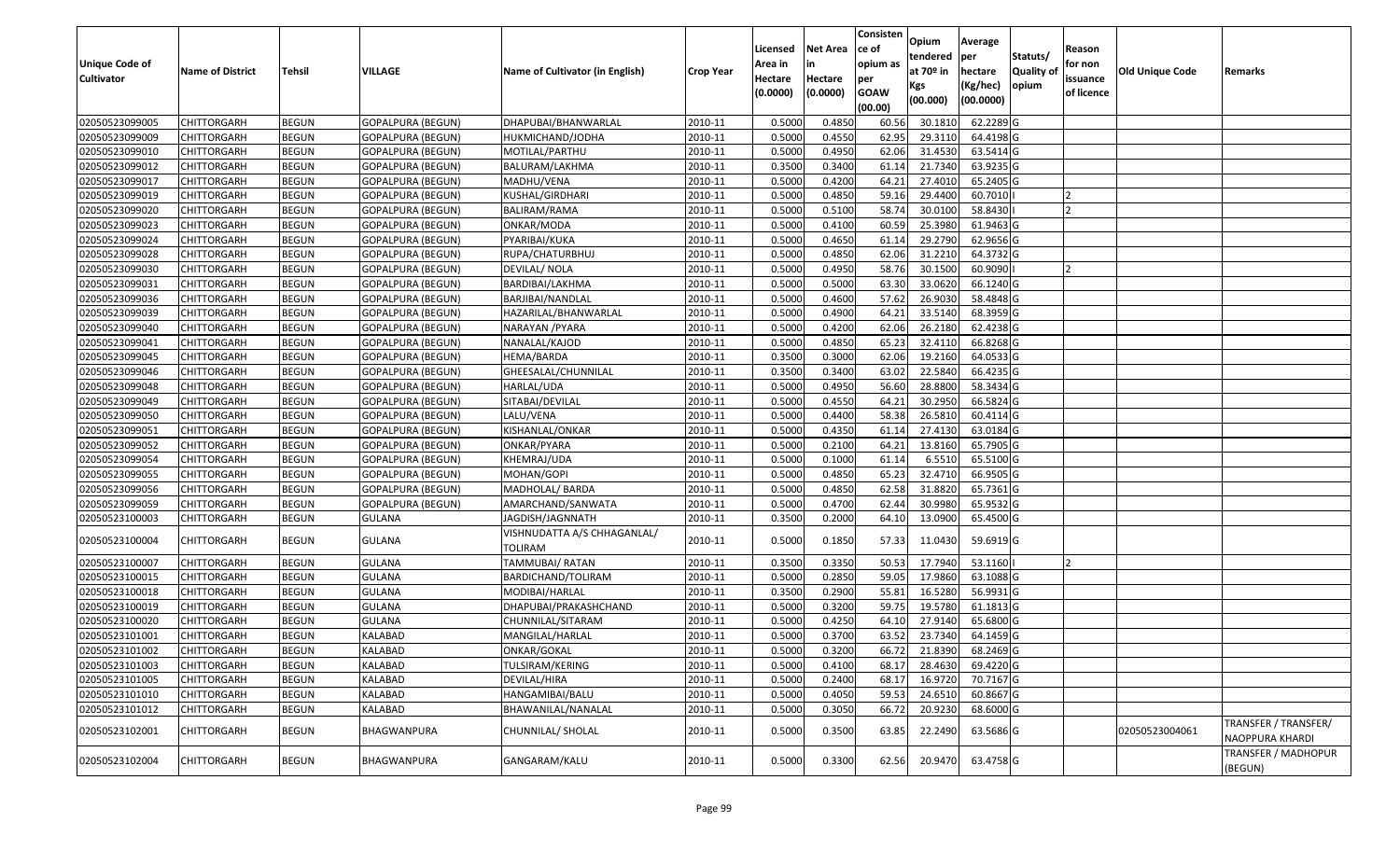| <b>Unique Code of</b><br><b>Cultivator</b> | <b>Name of District</b> | Tehsil       | VILLAGE           | Name of Cultivator (in English) | <b>Crop Year</b> | Licensed<br>Area in<br>Hectare<br>(0.0000) | <b>Net Area</b><br>Hectare<br>(0.0000) | Consisten<br>ce of<br>opium as<br>per<br><b>GOAW</b><br>(00.00) | <b>Opium</b><br><b>Itendered</b><br>at 70 <sup>o</sup> in<br>Kgs<br>(00.000) | Average<br>per<br>hectare<br>(Kg/hec)<br>(00.0000) | Statuts/<br>Quality of<br>opium | Reason<br>for non<br>issuance<br>of licence | <b>Old Unique Code</b> | Remarks                               |
|--------------------------------------------|-------------------------|--------------|-------------------|---------------------------------|------------------|--------------------------------------------|----------------------------------------|-----------------------------------------------------------------|------------------------------------------------------------------------------|----------------------------------------------------|---------------------------------|---------------------------------------------|------------------------|---------------------------------------|
| 02050523102006                             | CHITTORGARH             | <b>BEGUN</b> | BHAGWANPURA       | UDA/NANDA                       | 2010-11          | 0.5000                                     | 0.4600                                 | 61.50                                                           | 28.6400                                                                      | 62.2609 G                                          |                                 |                                             |                        | TRANSFER / MADHOPUR<br>(BEGUN)        |
| 02050523102008                             | CHITTORGARH             | <b>BEGUN</b> | BHAGWANPURA       | KAJODIBAI/MANGILAL              | 2010-11          | 0.3500                                     | 0.2950                                 | 47.80                                                           | 13.5100                                                                      | 45.7966 G                                          |                                 |                                             |                        |                                       |
| 02050523102011                             | CHITTORGARH             | <b>BEGUN</b> | BHAGWANPURA       | NARAYAN/GOPI                    | 2010-11          | 0.5000                                     | 0.4150                                 | 61.50                                                           | 26.3790                                                                      | 63.5639 G                                          |                                 |                                             |                        | <b>TRANSFER / MADHOPUR</b><br>(BEGUN) |
| 02050523102014                             | CHITTORGARH             | <b>BEGUN</b> | BHAGWANPURA       | KISHANA/NARAYAN                 | 2010-11          | 0.5000                                     | 0.4450                                 | 61.50                                                           | 27.6760                                                                      | 62.1933 G                                          |                                 |                                             |                        | TRANSFER / MADHOPUR<br>(BEGUN)        |
| 02050523114001                             | CHITTORGARH             | <b>BEGUN</b> | <b>GOVINDPURA</b> | RATIRAM/BHAGIRATH               | 2010-11          | 0.5000                                     | 0.2050                                 | 63.32                                                           | 13.7270                                                                      | 66.9610 G                                          |                                 |                                             |                        |                                       |
| 02050523114002                             | CHITTORGARH             | <b>BEGUN</b> | <b>GOVINDPURA</b> | ONKAR/BALU                      | 2010-11          | 0.5000                                     | 0.4850                                 | 64.12                                                           | 32.2340                                                                      | 66.4620 G                                          |                                 |                                             |                        |                                       |
| 02050523114003                             | CHITTORGARH             | <b>BEGUN</b> | <b>GOVINDPURA</b> | GOPILAL/PYARCHAND               | 2010-11          | 0.5000                                     | 0.3400                                 | 64.83                                                           | 23.0160                                                                      | 67.6940 G                                          |                                 |                                             |                        |                                       |
| 02050523114005                             | CHITTORGARH             | <b>BEGUN</b> | <b>GOVINDPURA</b> | MANGILAL/CHAGNA                 | 2010-11          | 0.5000                                     | 0.3550                                 | 64.20                                                           | 23.2720                                                                      | 65.5550G                                           |                                 |                                             |                        |                                       |
| 02050523114006                             | CHITTORGARH             | <b>BEGUN</b> | <b>GOVINDPURA</b> | NANADRAM/SHOCHAND               | 2010-11          | 0.3500                                     | 0.1450                                 | 64.20                                                           | 10.1410                                                                      | 69.9380 G                                          |                                 |                                             |                        |                                       |
| 02050523114007                             | CHITTORGARH             | <b>BEGUN</b> | GOVINDPURA        | MODIRAM A/S BHERU               | 2010-11          | 0.5000                                     | 0.4250                                 | 63.32                                                           | 27.4560                                                                      | 64.6020 G                                          |                                 |                                             |                        |                                       |
| 02050523114009                             | CHITTORGARH             | <b>BEGUN</b> | <b>GOVINDPURA</b> | NARAYAN/RAMCHANDRA              | 2010-11          | 0.5000                                     | 0.4450                                 | 64.33                                                           | 29.5520                                                                      | 66.4090 G                                          |                                 |                                             |                        |                                       |
| 02050523114012                             | CHITTORGARH             | <b>BEGUN</b> | <b>GOVINDPURA</b> | GISHALAL/DEVILAL                | 2010-11          | 0.5000                                     | 0.2550                                 | 63.38                                                           | 16.7250                                                                      | 65.5880 G                                          |                                 |                                             |                        |                                       |
| 02050523114014                             | CHITTORGARH             | <b>BEGUN</b> | <b>GOVINDPURA</b> | UDA/DEVA                        | 2010-11          | 0.5000                                     | 0.2000                                 | 63.38                                                           | 12.8150                                                                      | 64.0750 G                                          |                                 |                                             |                        |                                       |
| 02050523114015                             | CHITTORGARH             | <b>BEGUN</b> | <b>GOVINDPURA</b> | MADHO/BHAGIRATH                 | 2010-11          | 0.5000                                     | 0.3100                                 | 63.38                                                           | 20.4940                                                                      | 66.1100 G                                          |                                 |                                             |                        |                                       |
| 02050523114020                             | CHITTORGARH             | <b>BEGUN</b> | <b>GOVINDPURA</b> | TULSHIBAI/KANHAIYALAL           | 2010-11          | 0.3500                                     | 0.2050                                 | 61.05                                                           | 12.7790                                                                      | 62.3370 G                                          |                                 |                                             |                        |                                       |
| 02050523114022                             | CHITTORGARH             | <b>BEGUN</b> | <b>GOVINDPURA</b> | GISHA/DHOLA                     | 2010-11          | 0.5000                                     | 0.2600                                 | 64.20                                                           | 16.9970                                                                      | 65.3730 G                                          |                                 |                                             |                        |                                       |
| 02050523114023                             | CHITTORGARH             | <b>BEGUN</b> | <b>GOVINDPURA</b> | SHANTIBAI/UDA                   | 2010-11          | 0.5000                                     | 0.3050                                 | 64.83                                                           | 19.9970                                                                      | 65.5640 G                                          |                                 |                                             |                        |                                       |
| 02050523114025                             | CHITTORGARH             | <b>BEGUN</b> | <b>GOVINDPURA</b> | KHANA/GODHA                     | 2010-11          | 0.5000                                     | 0.3050                                 | 64.33                                                           | 20.1560                                                                      | 66.0850 G                                          |                                 |                                             |                        |                                       |
| 02050523114026                             | CHITTORGARH             | <b>BEGUN</b> | <b>GOVINDPURA</b> | NOLIBAI/NANDA                   | 2010-11          | 0.5000                                     | 0.3400                                 | 63.36                                                           | 21.4540                                                                      | 63.1000 G                                          |                                 |                                             |                        |                                       |
| 02050523114029                             | CHITTORGARH             | <b>BEGUN</b> | <b>GOVINDPURA</b> | SUNDARBAI/BHANWARLAL            | 2010-11          | 0.5000                                     | 0.2550                                 | 63.36                                                           | 16.5460                                                                      | 64.8860 G                                          |                                 |                                             |                        |                                       |
| 02050523114032                             | CHITTORGARH             | <b>BEGUN</b> | <b>GOVINDPURA</b> | PRATHU/KALU                     | 2010-11          | 0.3500                                     | 0.3350                                 | 64.33                                                           | 22.1040                                                                      | 65.9820 G                                          |                                 |                                             |                        |                                       |
| 02050523114033                             | CHITTORGARH             | <b>BEGUN</b> | <b>GOVINDPURA</b> | DHULIBAI/DALU                   | 2010-11          | 0.5000                                     | 0.2000                                 | 60.91                                                           | 12.4480                                                                      | 62.2400 G                                          |                                 |                                             |                        |                                       |
| 02050523114034                             | CHITTORGARH             | <b>BEGUN</b> | <b>GOVINDPURA</b> | KALU/BHURA                      | 2010-11          | 0.5000                                     | 0.3250                                 | 63.36                                                           | 21.6350                                                                      | 66.5690 G                                          |                                 |                                             |                        |                                       |
| 02050523114037                             | CHITTORGARH             | <b>BEGUN</b> | <b>GOVINDPURA</b> | AMAR CHAND/CHUNNI LAL           | 2010-11          | 0.5000                                     | 0.2050                                 | 63.32                                                           | 13.0840                                                                      | 63.8240 G                                          |                                 |                                             |                        |                                       |
| 02050523114038                             | CHITTORGARH             | <b>BEGUN</b> | GOVINDPURA        | DEUEBAI/KHANIYALAL              | 2010-11          | 0.3500                                     | 0.3400                                 | 59.17                                                           | 20.5510                                                                      | 60.4440 G                                          |                                 |                                             |                        |                                       |
| 02050523114041                             | <b>CHITTORGARH</b>      | <b>BEGUN</b> | <b>GOVINDPURA</b> | GISHIBAI/BHANSILAL              | 2010-11          | 0.5000                                     | 0.3600                                 | 64.83                                                           | 22.3310                                                                      | 62.0310 G                                          |                                 |                                             |                        |                                       |
| 02050523114050                             | <b>CHITTORGARH</b>      | <b>BEGUN</b> | <b>GOVINDPURA</b> | GOPALLAL/HIRALAL                | 2010-11          | 0.5000                                     | 0.4600                                 | 59.17                                                           | 27.6930                                                                      | 60.2020 G                                          |                                 |                                             |                        |                                       |
| 02050523114051                             | <b>CHITTORGARH</b>      | <b>BEGUN</b> | <b>GOVINDPURA</b> | FHATIMA BEGAM/NURHUDIN MO.      | 2010-11          | 0.5000                                     | 0.2000                                 | 63.19                                                           | 13.0720                                                                      | 65.3600 G                                          |                                 |                                             |                        |                                       |
| 02050523114052                             | CHITTORGARH             | <b>BEGUN</b> | <b>GOVINDPURA</b> | MANGIBAI/LALU                   | 2010-11          | 0.3500                                     | 0.1500                                 | 63.19                                                           | 9.8920                                                                       | 65.9470 G                                          |                                 |                                             |                        |                                       |
| 02050523114055                             | CHITTORGARH             | <b>BEGUN</b> | <b>GOVINDPURA</b> | MADHO/MOTI                      | 2010-11          | 0.3500                                     | 0.3150                                 | 64.12                                                           | 20.6310                                                                      | 65.4950 G                                          |                                 |                                             |                        |                                       |
| 02050523114058                             | CHITTORGARH             | <b>BEGUN</b> | <b>GOVINDPURA</b> | LAXMIBAI/JAGNATH/NARAYAN        | 2010-11          | 0.5000                                     | 0.2400                                 | 63.19                                                           | 15.0690                                                                      | 62.7880 G                                          |                                 |                                             |                        |                                       |
| 02050523114060                             | CHITTORGARH             | <b>BEGUN</b> | <b>GOVINDPURA</b> | RAJMAL/MOTI                     | 2010-11          | 0.3500                                     | 0.3350                                 | 61.05                                                           | 20.1400                                                                      | 60.1190 G                                          |                                 |                                             |                        |                                       |
| 02050523114061                             | CHITTORGARH             | <b>BEGUN</b> | <b>GOVINDPURA</b> | GOPI/RAMA                       | 2010-11          | 0.5000                                     | 0.2550                                 | 59.17                                                           | 15.8530                                                                      | 62.1690 G                                          |                                 |                                             | 02050523101011         | TRANSFER                              |
| 02050523115001                             | <b>CHITTORGARH</b>      | <b>BEGUN</b> | SHODARSHANPURA    | DEVILAL/KALU                    | 2010-11          | 0.5000                                     | 0.2800                                 |                                                                 | 67.42 19.0950                                                                | 68.1960 G                                          |                                 |                                             |                        |                                       |
| 02050523115006                             | <b>CHITTORGARH</b>      | <b>BEGUN</b> | SHODARSHANPURA    | <b>BARGIBAI/TULSIRAM</b>        | 2010-11          | 0.5000                                     | 0.3200                                 | 67.42                                                           | 21.6040                                                                      | 67.5130 G                                          |                                 |                                             |                        |                                       |
| 02050523115008                             | <b>CHITTORGARH</b>      | <b>BEGUN</b> | SHODARSHANPURA    | NANADLAL/GISHA                  | 2010-11          | 0.3500                                     | 0.2550                                 | 65.83                                                           | 17.8940                                                                      | 70.1730 G                                          |                                 |                                             |                        |                                       |
| 02050523115009                             | <b>CHITTORGARH</b>      | <b>BEGUN</b> | SHODARSHANPURA    | <b>BHURA/UDA</b>                | 2010-11          | 0.5000                                     | 0.3400                                 | 65.83                                                           | 20.8090                                                                      | 61.2030 G                                          |                                 |                                             |                        |                                       |
| 02050523115010                             | <b>CHITTORGARH</b>      | <b>BEGUN</b> | SHODARSHANPURA    | DHAPUBAI/CHUNNILAL              | 2010-11          | 0.5000                                     | 0.4950                                 | 65.70                                                           | 32.9650                                                                      | 66.5960 G                                          |                                 |                                             |                        |                                       |
| 02050523115011                             | <b>CHITTORGARH</b>      | <b>BEGUN</b> | SHODARSHANPURA    | PYARCHAND/CHAMPA                | 2010-11          | 0.5000                                     | 0.2900                                 | 62.23                                                           | 18.5460                                                                      | 63.9520 G                                          |                                 |                                             |                        |                                       |
| 02050523115014                             | <b>CHITTORGARH</b>      | <b>BEGUN</b> | SHODARSHANPURA    | SARJUBAI/SHAMBULAL              | 2010-11          | 0.5000                                     | 0.1900                                 | 62.36                                                           | 11.8960                                                                      | 62.6110 G                                          |                                 |                                             |                        |                                       |
| 02050523115016                             | <b>CHITTORGARH</b>      | <b>BEGUN</b> | SHODARSHANPURA    | HIRA/JODHA                      | 2010-11          | 0.3500                                     | 0.2500                                 | 65.83                                                           | 16.3290                                                                      | 65.3160 G                                          |                                 |                                             |                        |                                       |
| 02050523115018                             | CHITTORGARH             | <b>BEGUN</b> | SHODARSHANPURA    | MOTILAL/KESRIMAL                | 2010-11          | 0.5000                                     | 0.4100                                 | 67.42                                                           | 27.9000                                                                      | 68.0490 G                                          |                                 |                                             |                        |                                       |
| 02050523115028                             | <b>CHITTORGARH</b>      | <b>BEGUN</b> | SHODARSHANPURA    | SEVA/KAJOD                      | 2010-11          | 0.5000                                     | 0.3300                                 | 65.70                                                           | 21.4790                                                                      | 65.0880 G                                          |                                 |                                             |                        |                                       |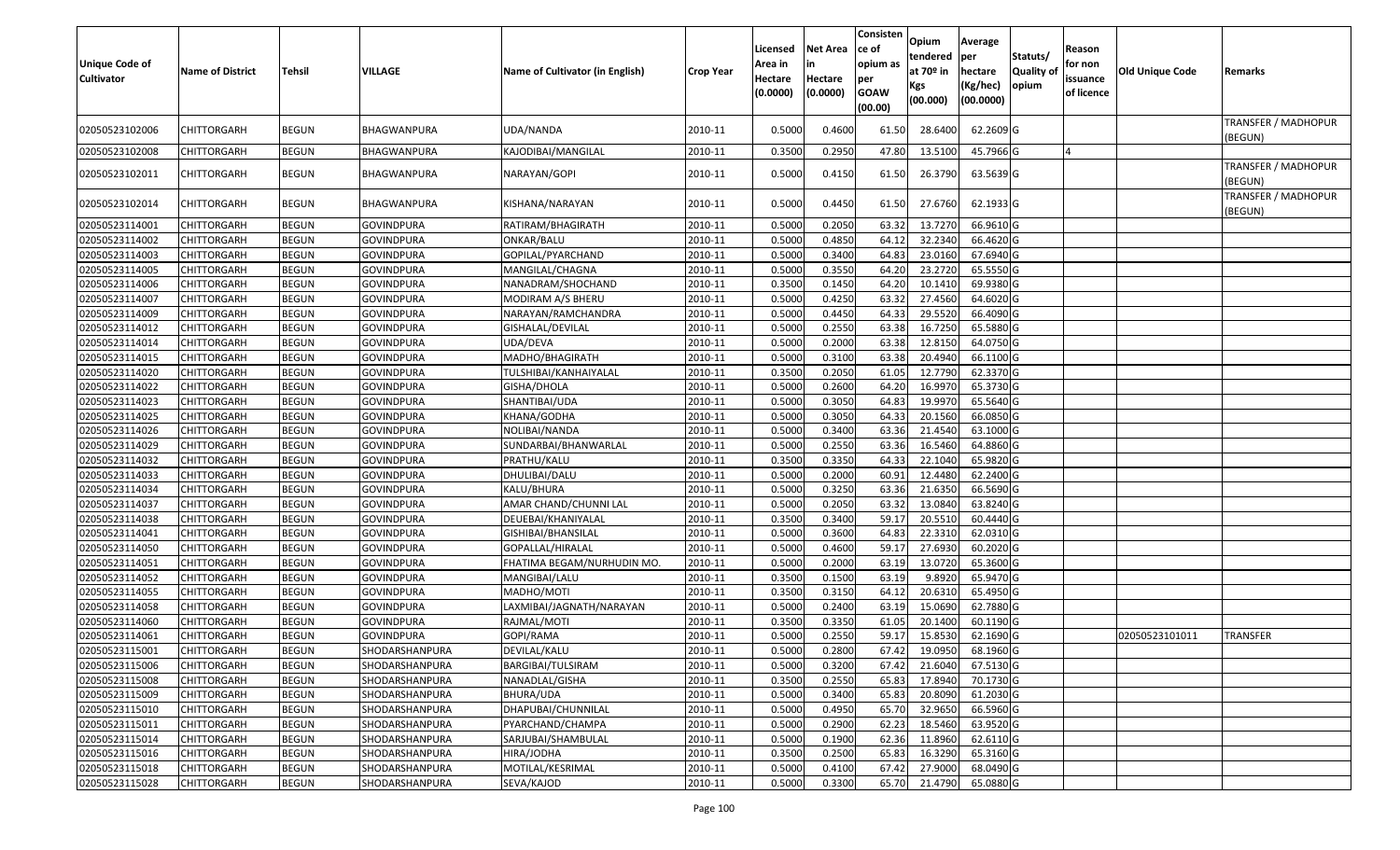| <b>Unique Code of</b> |                         |               |                  |                                       |                  | Licensed<br>Area in | <b>Net Area</b>     | Consisten<br>ce of<br>opium as | Opium<br>tendered              | Average<br>per                   | Statuts/                  | Reason<br>for non      |                        |                    |
|-----------------------|-------------------------|---------------|------------------|---------------------------------------|------------------|---------------------|---------------------|--------------------------------|--------------------------------|----------------------------------|---------------------------|------------------------|------------------------|--------------------|
| <b>Cultivator</b>     | <b>Name of District</b> | <b>Tehsil</b> | VILLAGE          | Name of Cultivator (in English)       | <b>Crop Year</b> | Hectare<br>(0.0000) | Hectare<br>(0.0000) | per<br><b>GOAW</b><br>(00.00)  | at $70°$ in<br>Kgs<br>(00.000) | hectare<br>(Kg/hec)<br>(00.0000) | <b>Quality o</b><br>opium | issuance<br>of licence | <b>Old Unique Code</b> | Remarks            |
| 02050523115031        | CHITTORGARH             | <b>BEGUN</b>  | SHODARSHANPURA   | BHANWARLAL/BALU                       | 2010-11          | 0.5000              | 0.4800              | 65.70                          | 31.7660                        | 66.1790 G                        |                           |                        |                        |                    |
| 02050523115033        | CHITTORGARH             | <b>BEGUN</b>  | SHODARSHANPURA   | SOHANIBAI/MANGILAL D/O ONKAR          | 2010-11          | 0.5000              | 0.4500              | 62.36                          | 28.7790                        | 63.9530 G                        |                           |                        |                        |                    |
| 02050523115034        | CHITTORGARH             | <b>BEGUN</b>  | SHODARSHANPURA   | HIRALAL/NATHU                         | 2010-11          | 0.500               | 0.3350              | 62.36                          | 21.3490                        | 63.7280 G                        |                           |                        |                        |                    |
| 02050523116001        | CHITTORGARH             | <b>BEGUN</b>  | BADANPURA        | DEVILAL/KUKA                          | 2010-11          | 0.5000              | 0.2100              | 68.56                          | 14.882                         | 70.8670 G                        |                           |                        |                        |                    |
| 02050523116003        | CHITTORGARH             | <b>BEGUN</b>  | BADANPURA        | MOTI/RUPA                             | 2010-11          | 0.5000              | 0.2700              | 65.85                          | 18.1440                        | 67.2000 G                        |                           |                        |                        |                    |
| 02050523116004        | CHITTORGARH             | <b>BEGUN</b>  | BADANPURA        | MODIRAM/KALU                          | 2010-11          | 0.5000              | 0.5000              | 62.97                          | 29.7000                        | 59.4000G                         |                           |                        |                        |                    |
| 02050523116005        | <b>CHITTORGARH</b>      | <b>BEGUN</b>  | <b>BADANPURA</b> | HIRA/SEVA                             | 2010-11          | 0.5000              | 0.3050              | 65.20                          | 19.9370                        | 65.3670 G                        |                           |                        |                        |                    |
| 02050523116007        | CHITTORGARH             | <b>BEGUN</b>  | BADANPURA        | UDA/KALU                              | 2010-11          | 0.3500              | 0.2550              | 71.89                          | 18.4080                        | 72.1880                          |                           |                        |                        |                    |
| 02050523116009        | CHITTORGARH             | <b>BEGUN</b>  | BADANPURA        | RAMIBAI/BHOLA                         | 2010-11          | 0.3500              | 0.3100              | 62.97                          | 19.6180                        | 63.2840 G                        |                           |                        |                        |                    |
| 02050523116012        | <b>CHITTORGARH</b>      | <b>BEGUN</b>  | BADANPURA        | BHANWARLAL/KANHAIYALAL                | 2010-11          | 0.5000              | 0.5000              | 65.20                          | 31.4550                        | 62.9100 G                        |                           |                        |                        |                    |
| 02050523116013        | CHITTORGARH             | <b>BEGUN</b>  | BADANPURA        | MODIRAM/RUPA                          | 2010-11          | 0.5000              | 0.4000              | 64.83                          | 25.8280                        | 64.5700 G                        |                           |                        |                        |                    |
| 02050523116014        | <b>CHITTORGARH</b>      | <b>BEGUN</b>  | <b>BADANPURA</b> | BHAWANIRAM/VENARAM                    | 2010-11          | 0.5000              | 0.3100              | 68.56                          | 21.4420                        | 69.1680 G                        |                           |                        |                        |                    |
| 02050523116017        | CHITTORGARH             | <b>BEGUN</b>  | BADANPURA        | NANALAL/DEVILAL                       | 2010-11          | 0.5000              | 0.2500              | 65.20                          | 15.9780                        | 63.9120 G                        |                           |                        |                        |                    |
| 02050523116019        | CHITTORGARH             | <b>BEGUN</b>  | BADANPURA        | HIRADAS/RUPDAS                        | 2010-11          | 0.5000              | 0.1900              | 68.56                          | 13.6810                        | 72.0050G                         |                           |                        |                        |                    |
| 02050523116023        | CHITTORGARH             | <b>BEGUN</b>  | BADANPURA        | DEVILAL/LAKHMICHAND                   | 2010-11          | 0.5000              | 0.4500              | 64.83                          | 29.017                         | 64.4820 G                        |                           |                        |                        |                    |
| 02050523117001        | CHITTORGARH             | <b>BEGUN</b>  | <b>DEDIYA</b>    | GISHULAL/KANA                         | 2010-11          | 0.5000              | 0.3900              | 63.26                          | 25.0460                        | 64.2210 G                        |                           |                        |                        |                    |
| 02050523117002        | CHITTORGARH             | <b>BEGUN</b>  | <b>DEDIYA</b>    | NANDA/DEVI DAROGA                     | 2010-11          | 0.500               | 0.4850              | 64.94                          | 33.6830                        | 69.4490 G                        |                           |                        |                        |                    |
| 02050523117003        | CHITTORGARH             | <b>BEGUN</b>  | <b>DEDIYA</b>    | SHANKAR/BALU                          | 2010-11          | 0.5000              | 0.2800              | 66.01                          | 19.2370                        | 68.7040 G                        |                           |                        |                        |                    |
| 02050523117004        | CHITTORGARH             | <b>BEGUN</b>  | DEDIYA           | KASTURIBAI/NANDA                      | 2010-11          | 0.5000              | 0.3350              | 67.5                           | 24.2320                        | 72.3340 G                        |                           |                        |                        |                    |
| 02050523117005        | CHITTORGARH             | <b>BEGUN</b>  | <b>DEDIYA</b>    | RAMLAL/DEVILAL                        | 2010-11          | 0.5000              | 0.3200              | 68.03                          | 22.7820                        | 71.1940 G                        |                           |                        |                        |                    |
| 02050523117006        | CHITTORGARH             | <b>BEGUN</b>  | <b>DEDIYA</b>    | UDA/DEVI                              | 2010-11          | 0.5000              | 0.2350              | 67.5                           | 16.5650                        | 70.4890 G                        |                           |                        |                        |                    |
| 02050523117007        | CHITTORGARH             | <b>BEGUN</b>  | <b>DEDIYA</b>    | ONKAR/CHITTAR                         | 2010-11          | 0.5000              | 0.4300              | 68.03                          | 31.0760                        | 72.2700 G                        |                           |                        |                        |                    |
| 02050523117008        | CHITTORGARH             | <b>BEGUN</b>  | DEDIYA           | RAMCHANDRA@ GANGARAM/ KISHNA  2010-11 |                  | 0.3500              | 0.3500              | 69.83                          | 25.4450                        | 72.7000G                         |                           |                        |                        |                    |
| 02050523117009        | CHITTORGARH             | <b>BEGUN</b>  | <b>DEDIYA</b>    | POKHAR/KISHNA                         | 2010-11          | 0.5000              | 0.3100              | 68.03                          | 22.497                         | 72.5710 G                        |                           |                        |                        | <b>NAME CHANGE</b> |
| 02050523117010        | CHITTORGARH             | <b>BEGUN</b>  | <b>DEDIYA</b>    | MANGU/NARAYAN                         | 2010-11          | 0.5000              | 0.3800              | 68.32                          | 27.2670                        | 71.7550G                         |                           |                        |                        |                    |
| 02050523117011        | CHITTORGARH             | <b>BEGUN</b>  | <b>DEDIYA</b>    | CHUNNILAL/PRABHULAL                   | 2010-11          | 0.5000              | 0.4650              | 72.76                          | 35.4870                        | 76.3160 G                        |                           |                        |                        |                    |
| 02050523117012        | CHITTORGARH             | <b>BEGUN</b>  | DEDIYA           | GISHALAL/DEVILAL                      | 2010-11          | 0.5000              | 0.4700              | 65.44                          | 32.8440                        | 69.8810 G                        |                           |                        |                        |                    |
| 02050523117013        | CHITTORGARH             | <b>BEGUN</b>  | <b>DEDIYA</b>    | SHANKAR/PYARA                         | 2010-11          | 0.5000              | 0.4900              | 63.26                          | 31.9430                        | 65.1900 G                        |                           |                        |                        |                    |
| 02050523117014        | CHITTORGARH             | <b>BEGUN</b>  | <b>DEDIYA</b>    | JODHA/NARAYAN                         | 2010-11          | 0.5000              | 0.2000              | 60.6                           | 12.6120                        | 63.0600 G                        |                           |                        |                        |                    |
| 02050523117015        | CHITTORGARH             | <b>BEGUN</b>  | <b>DEDIYA</b>    | DANGUBAI/MANGILAL                     | 2010-11          | 0.5000              | 0.2350              | 61.96                          | 15.5190                        | 66.0380 G                        |                           |                        |                        |                    |
| 02050523117016        | CHITTORGARH             | <b>BEGUN</b>  | <b>DEDIYA</b>    | BHERULAL/DEVILAL                      | 2010-11          | 0.5000              | 0.2650              | 63.18                          | 17.1410                        | 64.6830 G                        |                           |                        |                        | <b>NAME CHANGE</b> |
| 02050523117017        | <b>CHITTORGARH</b>      | <b>BEGUN</b>  | <b>DEDIYA</b>    | BHUWANA/NANDA                         | 2010-11          | 0.5000              | 0.3050              | 60.61                          | 19.3890                        | 63.5700 G                        |                           |                        |                        | <b>NAME CHANGE</b> |
| 02050523117018        | CHITTORGARH             | <b>BEGUN</b>  | <b>DEDIYA</b>    | SHYAMLAL/BALU                         | 2010-11          | 0.500               | 0.3850              | 68.32                          | 26.6090                        | 69.1140 G                        |                           |                        |                        |                    |
| 02050523117022        | CHITTORGARH             | <b>BEGUN</b>  | <b>DEDIYA</b>    | RATANLAL/MANGU                        | 2010-11          | 0.3500              | 0.2850              | 68.32                          | 19.7080                        | 69.1510G                         |                           |                        |                        |                    |
| 02050523117023        | <b>CHITTORGARH</b>      | <b>BEGUN</b>  | <b>DEDIYA</b>    | SHANTILAL/MOJA                        | 2010-11          | 0.5000              | 0.2900              | 63.62                          | 19.6650                        | 67.8100 G                        |                           |                        |                        |                    |
| 02050523118001        | <b>CHITTORGARH</b>      | <b>BEGUN</b>  | <b>CHEKLI</b>    | BABULAL/RAMESHWAR                     | 2010-11          | 0.5000              | 0.3300              | 65.32                          | 21.9120                        | 66.4000 G                        |                           |                        |                        |                    |
| 02050523118002        | <b>CHITTORGARH</b>      | <b>BEGUN</b>  | <b>CHEKLI</b>    | BHADRILAL/RUPA                        | 2010-11          | 0.5000              | 0.2600              | 65.47                          | 18.1740                        | 69.9000 G                        |                           |                        |                        |                    |
| 02050523118004        | <b>CHITTORGARH</b>      | <b>BEGUN</b>  | <b>CHEKLI</b>    | BHANWARLAL/DEVILAL                    | 2010-11          | 0.5000              | 0.2100              | 65.32                          | 14.3810                        | 68.4810 G                        |                           |                        |                        |                    |
| 02050523118005        | <b>CHITTORGARH</b>      | <b>BEGUN</b>  | CHEKLI           | SHAMBHULAL/RUPA                       | 2010-11          | 0.3500              | 0.2950              | 62.59                          | 19.0300                        | 64.5080 G                        |                           |                        |                        |                    |
| 02050523118006        | <b>CHITTORGARH</b>      | <b>BEGUN</b>  | <b>CHEKLI</b>    | BHANSHILAL/AASHARAM                   | 2010-11          | 0.3500              | 0.3250              | 58.12                          | 19.6780                        | 60.5480 G                        |                           |                        |                        |                    |
| 02050523118009        | <b>CHITTORGARH</b>      | <b>BEGUN</b>  | <b>CHEKLI</b>    | KANA/GASHI                            | 2010-11          | 0.5000              | 0.2200              | 65.32                          | 15.0750                        | 68.5230 G                        |                           |                        |                        | <b>NAME CHANGE</b> |
| 02050523118010        | <b>CHITTORGARH</b>      | <b>BEGUN</b>  | <b>CHEKLI</b>    | KALURAM/RUPA                          | 2010-11          | 0.5000              | 0.2250              | 62.59                          | 14.6490                        | 65.1070 G                        |                           |                        |                        |                    |
| 02050523118013        | <b>CHITTORGARH</b>      | <b>BEGUN</b>  | <b>CHEKLI</b>    | MODIRAM/DEVILAL                       | 2010-11          | 0.5000              | 0.2150              | 67.85                          | 15.2440                        | 70.9020 G                        |                           |                        |                        |                    |
| 02050523119001        | <b>CHITTORGARH</b>      | <b>BEGUN</b>  | <b>DHAMANCHA</b> | JAGNATH/KALU                          | 2010-11          | 0.5000              | 0.4950              | 63.94                          | 32.5700                        | 65.7980 G                        |                           |                        |                        |                    |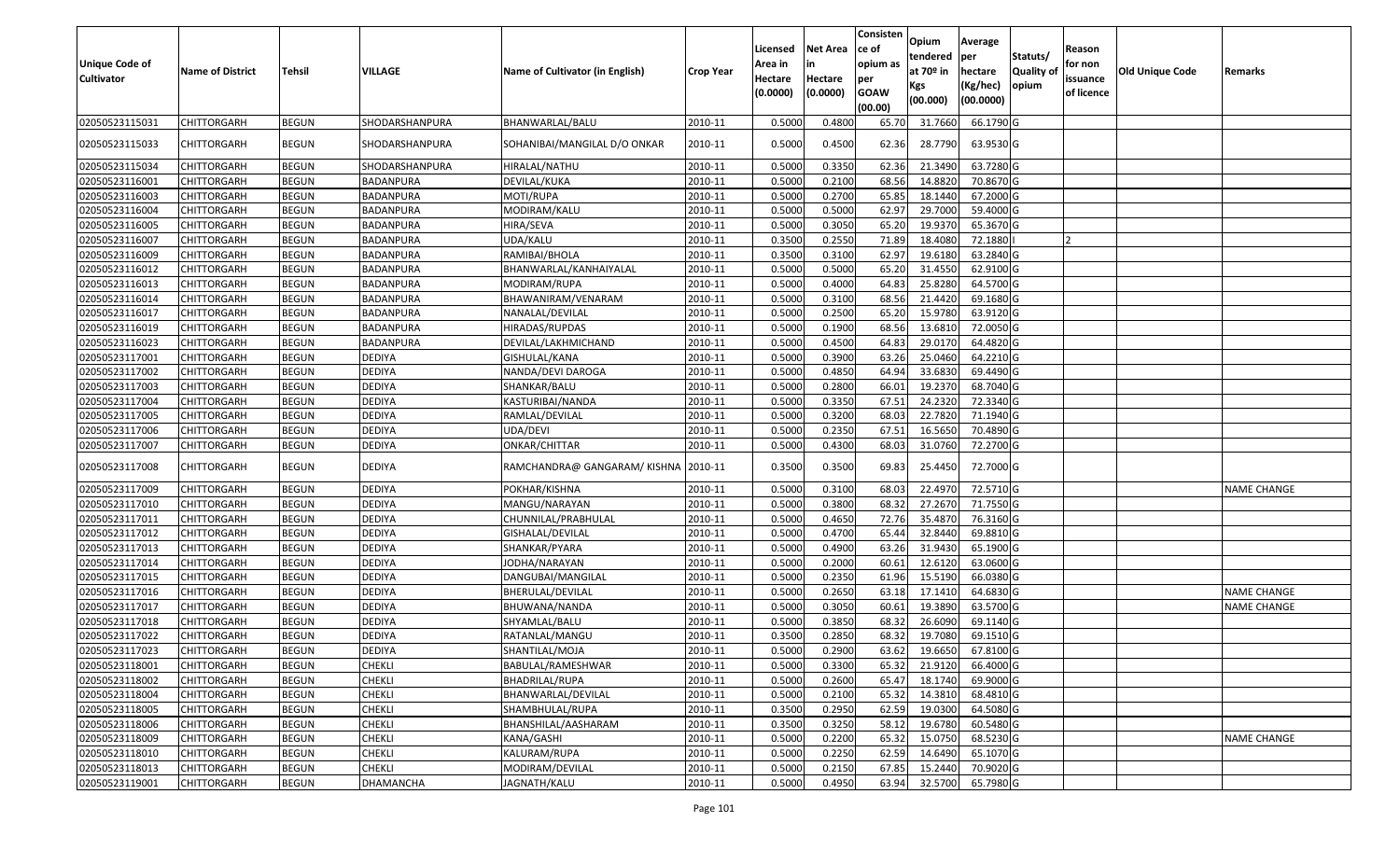|                   |                         |               |                  |                                 |                  | Licensed | <b>Net Area</b> | Consisten<br>ce of | Opium         | Average   |                  | Reason     |                        |                    |
|-------------------|-------------------------|---------------|------------------|---------------------------------|------------------|----------|-----------------|--------------------|---------------|-----------|------------------|------------|------------------------|--------------------|
| Unique Code of    |                         |               |                  |                                 |                  | Area in  | in              | opium as           | tendered      | per       | Statuts/         | for non    |                        |                    |
| <b>Cultivator</b> | <b>Name of District</b> | <b>Tehsil</b> | VILLAGE          | Name of Cultivator (in English) | <b>Crop Year</b> | Hectare  | Hectare         | per                | at $70°$ in   | hectare   | <b>Quality o</b> | issuance   | <b>Old Unique Code</b> | Remarks            |
|                   |                         |               |                  |                                 |                  | (0.0000) | (0.0000)        | <b>GOAW</b>        | Kgs           | (Kg/hec)  | opium            | of licence |                        |                    |
|                   |                         |               |                  |                                 |                  |          |                 | (00.00)            | (00.000)      | (00.0000) |                  |            |                        |                    |
| 02050523119002    | CHITTORGARH             | <b>BEGUN</b>  | DHAMANCHA        | DEVBAI/KANHAIYALAL              | 2010-11          | 0.5000   | 0.5050          | 65.14              | 34.1600       | 67.6430 G |                  |            |                        |                    |
| 02050523119003    | CHITTORGARH             | <b>BEGUN</b>  | DHAMANCHA        | GOKALIBAI/PYARA                 | 2010-11          | 0.5000   | 0.5000          | 66.64              | 35.1230       | 70.2460 G |                  |            |                        |                    |
| 02050523119004    | CHITTORGARH             | <b>BEGUN</b>  | DHAMANCHA        | ONKAR/RUPA                      | 2010-11          | 0.5000   | 0.4850          | 67.75              | 34.8020       | 71.7570 G |                  |            |                        |                    |
| 02050523119005    | <b>CHITTORGARH</b>      | <b>BEGUN</b>  | DHAMANCHA        | KANA/NANA                       | 2010-11          | 0.5000   | 0.2500          | 64.83              | 16.7230       | 66.8920G  |                  |            |                        |                    |
| 02050523119008    | CHITTORGARH             | <b>BEGUN</b>  | DHAMANCHA        | MEGA A/S LALU                   | 2010-11          | 0.5000   | 0.5000          | 65.72              | 36.2180       | 72.4360 G |                  |            |                        | <b>NAME CHANGE</b> |
| 02050523119009    | CHITTORGARH             | <b>BEGUN</b>  | <b>DHAMANCHA</b> | JETIBAIU/LALU                   | 2010-11          | 0.3500   | 0.3000          | 64.90              | 21.5140       | 71.7130 G |                  |            |                        |                    |
| 02050523119011    | CHITTORGARH             | <b>BEGUN</b>  | DHAMANCHA        | SUNDARBAI/MIYACHAND             | 2010-11          | 0.5000   | 0.5050          | 66.64              | 33.3720       | 66.0830 G |                  |            |                        |                    |
| 02050523119013    | CHITTORGARH             | <b>BEGUN</b>  | DHAMANCHA        | CHATARBHUJ/BHURA                | 2010-11          | 0.5000   | 0.4850          | 64.90              | 33.5770       | 69.2310 G |                  |            |                        |                    |
| 02050523119016    | CHITTORGARH             | <b>BEGUN</b>  | DHAMANCHA        | PRABHU A/S KISHNA/VENA          | 2010-11          | 0.3500   | 0.3400          | 62.87              | 22.5240       | 66.2470 G |                  |            |                        |                    |
| 02050523119017    | CHITTORGARH             | <b>BEGUN</b>  | DHAMANCHA        | SHAMBHULAL/DALU                 | 2010-11          | 0.5000   | 0.3500          | 67.63              | 25.5960       | 73.1310 G |                  |            |                        |                    |
| 02050523119018    | CHITTORGARH             | <b>BEGUN</b>  | DHAMANCHA        | SHUKHLAL/KELA                   | 2010-11          | 0.3500   | 0.3500          | 63.94              | 23.4200       | 66.9140 G |                  |            |                        |                    |
| 02050523119019    | CHITTORGARH             | <b>BEGUN</b>  | DHAMANCHA        | RUKMANI/UDA                     | 2010-11          | 0.5000   | 0.4400          | 62.1               | 28.9200       | 65.7270 G |                  |            |                        |                    |
| 02050523119020    | <b>CHITTORGARH</b>      | <b>BEGUN</b>  | DHAMANCHA        | NAGGIRAM/DEEPA                  | 2010-11          | 0.3500   | 0.3300          | 62.14              | 21.9380       | 66.4790 G |                  |            |                        |                    |
| 02050523119022    | CHITTORGARH             | <b>BEGUN</b>  | DHAMANCHA        | NANDLAL/JEETA                   | 2010-11          | 0.3500   | 0.3050          | 63.34              | 20.0900       | 65.8690 G |                  |            |                        | <b>NAME CHANGE</b> |
| 02050523119023    | <b>CHITTORGARH</b>      | <b>BEGUN</b>  | DHAMANCHA        | KAMLIBAI/JAGANNATH              | 2010-11          | 0.5000   | 0.5000          | 62.14              | 32.2650       | 64.5300 G |                  |            |                        |                    |
| 02050523119024    | <b>CHITTORGARH</b>      | <b>BEGUN</b>  | DHAMANCHA        | PIYRA/HEERA                     | 2010-11          | 0.3500   | 0.1250          | 62.63              | 8.3820        | 67.0560 G |                  |            |                        |                    |
| 02050523119028    | CHITTORGARH             | <b>BEGUN</b>  | DHAMANCHA        | GISHALAL/NANA                   | 2010-11          | 0.3500   | 0.3450          | 65.14              | 23.8540       | 69.1420 G |                  |            |                        |                    |
| 02050523119030    | CHITTORGARH             | <b>BEGUN</b>  | DHAMANCHA        | JEETA/SHOLA                     | 2010-11          | 0.3500   | 0.3400          | 58.4               | 21.0040       | 61.7760 G |                  |            |                        |                    |
| 02050523119031    | CHITTORGARH             | <b>BEGUN</b>  | DHAMANCHA        | PRABHU/AMICHAND                 | 2010-11          | 0.3500   | 0.2800          | 71.17              | 20.7850       | 74.2320 G |                  |            |                        |                    |
| 02050523119033    | CHITTORGARH             | <b>BEGUN</b>  | DHAMANCHA        | DEVILAL/LAKHMA                  | 2010-11          | 0.3500   | 0.2950          | 62.63              | 19.4300       | 65.8640 G |                  |            |                        |                    |
| 02050523119034    | CHITTORGARH             | <b>BEGUN</b>  | DHAMANCHA        | DEVILAL/PYARA                   | 2010-11          | 0.5000   | 0.4900          | 67.63              | 35.5700       | 72.5920 G |                  |            |                        |                    |
| 02050523119036    | CHITTORGARH             | <b>BEGUN</b>  | DHAMANCHA        | UDA/NARAYAN                     | 2010-11          | 0.5000   | 0.5000          | 56.19              | 28.3180       | 56.6360 G |                  |            |                        |                    |
| 02050523119037    | CHITTORGARH             | <b>BEGUN</b>  | DHAMANCHA        | PRATHVIRAJ/MODA                 | 2010-11          | 0.5000   | 0.4550          | 62.63              | 30.5860       | 67.2220 G |                  |            |                        |                    |
| 02050523119038    | CHITTORGARH             | <b>BEGUN</b>  | DHAMANCHA        | SHANKAR/BALU                    | 2010-11          | 0.3500   | 0.3100          | 65.29              | 20.7880       | 67.0580 G |                  |            |                        |                    |
| 02050523119040    | <b>CHITTORGARH</b>      | <b>BEGUN</b>  | DHAMANCHA        | RATNA/DHOLA                     | 2010-11          | 0.3500   | 0.3300          | 58.4               | 19.7140       | 59.7390 G |                  |            |                        |                    |
| 02050523119041    | CHITTORGARH             | <b>BEGUN</b>  | DHAMANCHA        | BHAGIRATH/GANGARAM              | 2010-11          | 0.5000   | 0.2950          | 63.94              | 19.6680       | 66.6710 G |                  |            |                        |                    |
| 02050523119042    | CHITTORGARH             | <b>BEGUN</b>  | DHAMANCHA        | BANSHILAL/BHUWANA               | 2010-11          | 0.3500   | 0.3350          | 58.4               | 19.8780       | 59.3370 G |                  |            |                        |                    |
| 02050523119043    | CHITTORGARH             | <b>BEGUN</b>  | DHAMANCHA        | KAJOD/NANA REGAR                | 2010-11          | 0.5000   | 0.3650          | 56.8               | 22.9290       | 62.8190 G |                  |            |                        |                    |
| 02050523119044    | CHITTORGARH             | <b>BEGUN</b>  | DHAMANCHA        | HIRALAL/GOMA                    | 2010-11          | 0.5000   | 0.4350          | 67.63              | 30.7490       | 70.6870 G |                  |            |                        |                    |
| 02050523119045    | CHITTORGARH             | <b>BEGUN</b>  | DHAMANCHA        | KUKA/RUPA                       | 2010-11          | 0.5000   | 0.4650          | 63.34              | 31.5010       | 67.7440 G |                  |            |                        |                    |
| 02050523119046    | CHITTORGARH             | <b>BEGUN</b>  | DHAMANCHA        | KAJOD/MODA                      | 2010-11          | 0.3500   | 0.3450          | 64.83              | 23.6400       | 68.5220 G |                  |            |                        |                    |
| 02050523119048    | CHITTORGARH             | <b>BEGUN</b>  | DHAMANCHA        | JAGNATH/PEMA                    | 2010-11          | 0.5000   | 0.3550          | 65.29              | 24.3450       | 68.5770 G |                  |            |                        |                    |
| 02050523119049    | CHITTORGARH             | <b>BEGUN</b>  | DHAMANCHA        | <b>BALU/CHANA</b>               | 2010-11          | 0.5000   | 0.4400          | 65.29              | 29.6990       | 67.4980 G |                  |            |                        |                    |
| 02050523119053    | CHITTORGARH             | <b>BEGUN</b>  | DHAMANCHA        | BHAGWANLAL/KUKA                 | 2010-11          | 0.3500   | 0.3450          | 66.44              | 23.945        | 69.4060 G |                  |            |                        |                    |
| 02050523119055    | CHITTORGARH             | <b>BEGUN</b>  | DHAMANCHA        | GHEESIBAI/RAMLAL                | 2010-11          | 0.5000   | 0.3350          | 57.46              | 20.393        | 60.8750 G |                  |            |                        |                    |
| 02050523119056    | CHITTORGARH             | <b>BEGUN</b>  | DHAMANCHA        | RAMCHANDRA/BALU                 | 2010-11          | 0.5000   | 0.2700          | 67.75              | 19.2410       | 71.2630 G |                  |            |                        |                    |
| 02050523119059    | <b>CHITTORGARH</b>      | <b>BEGUN</b>  | <b>DHAMANCHA</b> | PRAKSHACHAND/BHURA              | 2010-11          | 0.5000   | 0.3450          |                    | 65.72 23.7230 | 68.7620 G |                  |            |                        |                    |
| 02050523120001    | <b>CHITTORGARH</b>      | <b>BEGUN</b>  | DHAWLAKUDI       | DULICHAND/BHANWERLAL            | 2010-11          | 0.5000   | 0.2850          | 62.29              | 19.5370       | 68.5510 G |                  |            |                        |                    |
| 02050523120002    | <b>CHITTORGARH</b>      | <b>BEGUN</b>  | DHAWLAKUDI       | DHANNIBAI/MOTI                  | 2010-11          | 0.5000   | 0.2950          | 58.12              | 18.2610       | 61.9020 G |                  |            |                        |                    |
| 02050523120004    | <b>CHITTORGARH</b>      | <b>BEGUN</b>  | DHAWLAKUDI       | SHANKARLAL/NARAYAN              | 2010-11          | 0.5000   | 0.2050          | 57.80              | 13.0150       | 63.4880 G |                  |            |                        |                    |
| 02050523120005    | <b>CHITTORGARH</b>      | <b>BEGUN</b>  | DHAWLAKUDI       | VENA/DEVI                       | 2010-11          | 0.5000   | 0.3300          | 62.59              | 22.2740       | 67.4970 G |                  |            |                        |                    |
| 02050523120006    | <b>CHITTORGARH</b>      | <b>BEGUN</b>  | DHAWLAKUDI       | PRATAPIBAI/PRABHU RAMA MEENA    | 2010-11          | 0.5000   | 0.1900          | 55.64              | 11.1790       | 58.8370 G |                  |            |                        |                    |
| 02050523120007    | CHITTORGARH             | <b>BEGUN</b>  | DHAWLAKUDI       | MANGILAL/GISHA                  | 2010-11          | 0.3500   | 0.2150          | 53.69              | 12.9910       | 60.4230 G |                  |            |                        |                    |
| 02050523120008    | CHITTORGARH             | <b>BEGUN</b>  | DHAWLAKUDI       | PYARA/NANDA                     | 2010-11          | 0.3500   | 0.1950          | 61.05              | 13.3940       | 68.6870 G |                  |            |                        |                    |
| 02050523120011    | <b>CHITTORGARH</b>      | <b>BEGUN</b>  | DHAWLAKUDI       | CHOTULAL/PANNA                  | 2010-11          | 0.3500   | 0.3150          | 58.08              | 19.7650       | 62.7460 G |                  |            |                        |                    |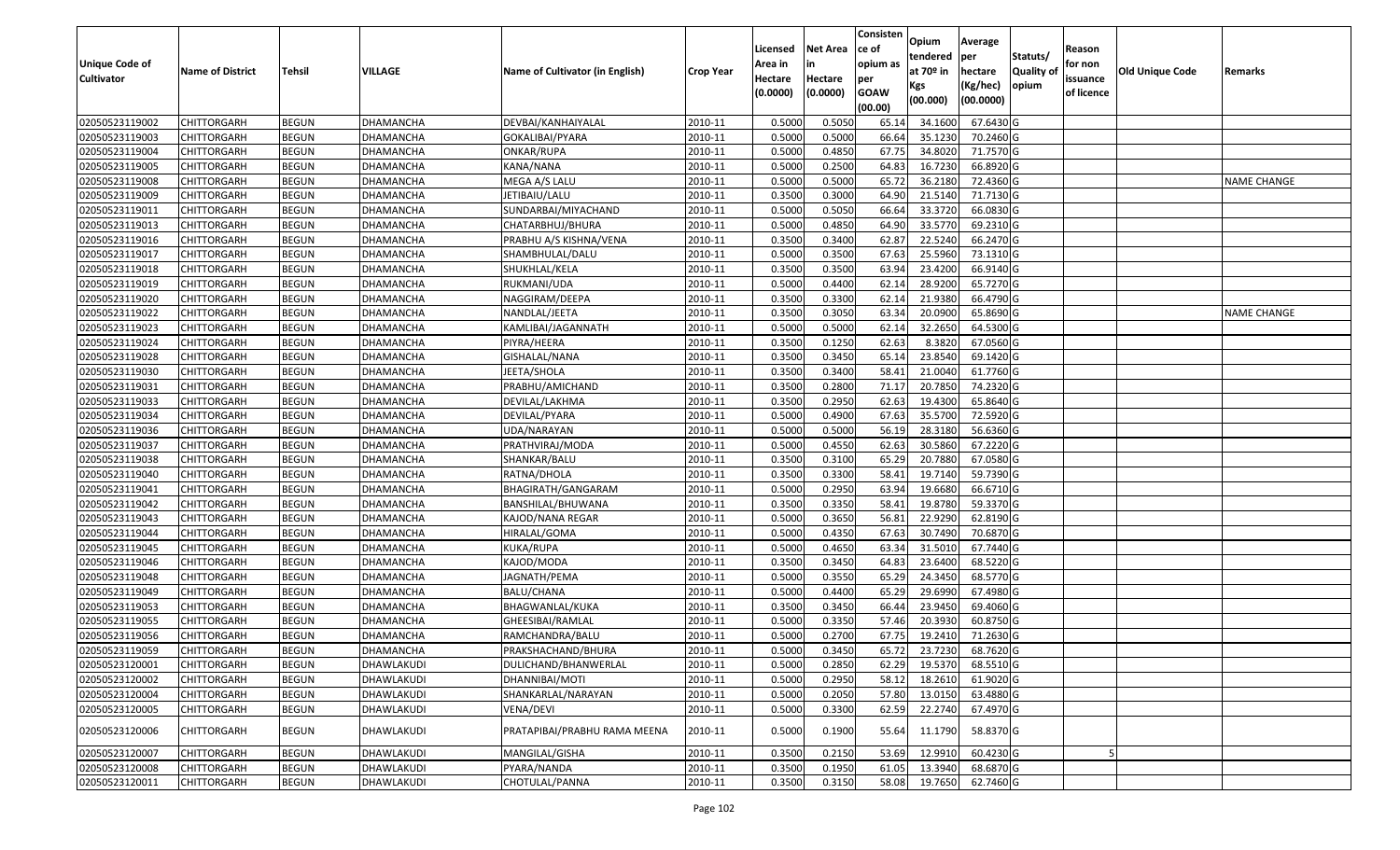|                       |                         |               |                      |                                 |                  |                     |                     | Consisten          | Opium         | Average   |           |                        |                 |                    |
|-----------------------|-------------------------|---------------|----------------------|---------------------------------|------------------|---------------------|---------------------|--------------------|---------------|-----------|-----------|------------------------|-----------------|--------------------|
|                       |                         |               |                      |                                 |                  | Licensed            | <b>Net Area</b>     | ce of              | tendered      | per       | Statuts/  | Reason                 |                 |                    |
| <b>Unique Code of</b> | <b>Name of District</b> | <b>Tehsil</b> | VILLAGE              | Name of Cultivator (in English) | <b>Crop Year</b> | Area in             |                     | opium as           | at $70°$ in   | hectare   | Quality o | for non                | Old Unique Code | Remarks            |
| <b>Cultivator</b>     |                         |               |                      |                                 |                  | Hectare<br>(0.0000) | Hectare<br>(0.0000) | per<br><b>GOAW</b> | Kgs           | (Kg/hec)  | opium     | issuance<br>of licence |                 |                    |
|                       |                         |               |                      |                                 |                  |                     |                     | (00.00)            | (00.000)      | (00.0000) |           |                        |                 |                    |
| 02050523120013        | CHITTORGARH             | <b>BEGUN</b>  | DHAWLAKUDI           | SHAMBHU/GISHA                   | 2010-11          | 0.5000              | 0.2450              | 58.08              | 16.5570       | 67.5800 G |           |                        |                 |                    |
| 02050523120014        | CHITTORGARH             | <b>BEGUN</b>  | DHAWLAKUDI           | SHANKARLAL/BHANWARLAL           | 2010-11          | 0.5000              | 0.3100              | 61.05              | 20.2090       | 65.1900 G |           |                        |                 |                    |
| 02050523120015        | CHITTORGARH             | <b>BEGUN</b>  | DHAWLAKUDI           | SANTOSHBAI/KALIYAN              | 2010-11          | 0.5000              | 0.2900              | 58.08              | 17.874        | 61.6340 G |           |                        |                 |                    |
| 02050523120017        | CHITTORGARH             | <b>BEGUN</b>  | DHAWLAKUDI           | NANALAL/GISHA                   | 2010-11          | 0.5000              | 0.2450              | 58.05              | 16.6070       | 67.7840 G |           |                        |                 |                    |
| 02050523120018        | CHITTORGARH             | <b>BEGUN</b>  | DHAWLAKUDI           | LILABAI/HIRANATH                | 2010-11          | 0.5000              | 0.2450              | 58.0               | 14.431        | 58.9020 G |           |                        |                 |                    |
| 02050523120020        | CHITTORGARH             | <b>BEGUN</b>  | DHAWLAKUDI           | NATHU/MODA                      | 2010-11          | 0.3500              | 0.3050              | 64.41              | 21.0020       | 68.8590 G |           |                        |                 |                    |
| 02050523120022        | CHITTORGARH             | <b>BEGUN</b>  | DHAWLAKUDI           | HIRA/GISHA                      | 2010-11          | 0.5000              | 0.2550              | 61.0               | 17.798        | 69.7960 G |           |                        |                 |                    |
| 02050523121001        | CHITTORGARH             | <b>BEGUN</b>  | KULATIYA             | DHANA/SEVA                      | 2010-11          | 0.5000              | 0.4200              | 62.54              | 28.2630       | 67.2930 G |           |                        |                 |                    |
| 02050523121002        | CHITTORGARH             | <b>BEGUN</b>  | KULATIYA             | ALOLBAI/ONKAR                   | 2010-11          | 0.3500              | 0.3400              | 67.10              | 24.0990       | 70.8790 G |           |                        |                 |                    |
| 02050523121003        | CHITTORGARH             | <b>BEGUN</b>  | KULATIYA             | PUSPAKANWAR/DEVISINGH           | 2010-11          | 0.5000              | 0.4900              | 61.06              | 32.1190       | 65.5490 G |           |                        |                 |                    |
| 02050523121004        | CHITTORGARH             | <b>BEGUN</b>  | KULATIYA             | KANA/GISHA                      | 2010-11          | 0.3500              | 0.2400              | 61.06              | 15.3540       | 63.9750 G |           |                        |                 |                    |
| 02050523121006        | CHITTORGARH             | <b>BEGUN</b>  | KULATIYA             | KUKA/TULSIRAM                   | 2010-11          | 0.5000              | 0.5000              | 61.05              | 32.5010       | 65.0020 G |           |                        |                 |                    |
| 02050523121008        | <b>CHITTORGARH</b>      | <b>BEGUN</b>  | KULATIYA             | GISHA/MEGHA                     | 2010-11          | 0.3500              | 0.3450              | 58.12              | 21.7400       | 63.0140G  |           |                        |                 |                    |
| 02050523121009        | <b>CHITTORGARH</b>      | <b>BEGUN</b>  | KULATIYA             | FUMABAI/NANURAM                 | 2010-11          | 0.5000              | 0.4950              | 64.90              | 34.7270       | 70.1560 G |           |                        |                 |                    |
| 02050523121012        | CHITTORGARH             | <b>BEGUN</b>  | KULATIYA             | NANDA/KANA                      | 2010-11          | 0.5000              | 0.4850              | 61.06              | 31.8050       | 65.5770 G |           |                        |                 |                    |
| 02050523121013        | <b>CHITTORGARH</b>      | <b>BEGUN</b>  | KULATIYA             | KANHAIYALAL/GOKAL               | 2010-11          | 0.5000              | 0.4450              | 67.85              | 31.9890       | 71.8850 G |           |                        |                 |                    |
| 02050523121014        | CHITTORGARH             | <b>BEGUN</b>  | KULATIYA             | RAMSINGH/RUPSINGH               | 2010-11          | 0.5000              | 0.4850              | 59.97              | 31.5460       | 65.0430 G |           |                        |                 |                    |
| 02050523121015        | CHITTORGARH             | <b>BEGUN</b>  | KULATIYA             | JORAWARSINGH/BHURSINGH          | 2010-11          | 0.5000              | 0.4950              | 64.90              | 35.1060       | 70.9210 G |           |                        |                 |                    |
| 02050523122001        | CHITTORGARH             | <b>BEGUN</b>  | JANDOLA              | HARISINGH/SHOSINGH              | 2010-11          | 0.5000              | 0.4850              | 61.72              | 32.7320       | 67.4890 G |           |                        |                 |                    |
| 02050523122002        | CHITTORGARH             | <b>BEGUN</b>  | <b>JANDOLA</b>       | BRADHA/BHAGIRATH                | 2010-11          | 0.5000              | 0.3000              | 65.00              | 21.2460       | 70.8200 G |           |                        |                 | <b>NAME CHANGE</b> |
| 02050523122004        | CHITTORGARH             | <b>BEGUN</b>  | <b>JANDOLA</b>       | NARAYANBAI/DALU                 | 2010-11          | 0.5000              | 0.4250              | 55.52              | 25.7030       | 60.4780 G |           |                        |                 |                    |
| 02050523122008        | CHITTORGARH             | <b>BEGUN</b>  | JANDOLA              | SHANTIBAI/VERDA                 | 2010-11          | 0.5000              | 0.3600              | 65.00              | 24.831        | 68.9750 G |           |                        |                 |                    |
| 02050523122011        | CHITTORGARH             | <b>BEGUN</b>  | JANDOLA              | MOTISINGH/MOHANSINGH            | 2010-11          | 0.5000              | 0.4400              | 58.35              | 27.8500       | 63.2950 G |           |                        |                 |                    |
| 02050523122012        | CHITTORGARH             | <b>BEGUN</b>  | <b>JANDOLA</b>       | BHADURSINGH/DEVISINGH           | 2010-11          | 0.5000              | 0.1600              | 58.79              | 10.895        | 68.0940 G |           |                        |                 |                    |
| 02050523122015        | CHITTORGARH             | <b>BEGUN</b>  | <b>JANDOLA</b>       | GOVARDHANSINGH/KISHORSINGH      | 2010-11          | 0.5000              | 0.4750              | 61.72              | 31.4160       | 66.1390 G |           |                        |                 |                    |
| 02050523123001        | CHITTORGARH             | <b>BEGUN</b>  | SAMRO KA LEVA        | CHAGANLAL/JAYRAM                | 2010-11          | 0.3500              | 0.3050              | 71.20              | 22.6880       | 74.3870 G |           |                        |                 |                    |
| 02050523123002        | CHITTORGARH             | <b>BEGUN</b>  | SAMRO KA LEVA        | GOPI LAL/LALU                   | 2010-11          | 0.3500              | 0.3250              | 65.27              | 22.7850       | 70.1080 G |           |                        |                 |                    |
| 02050523123003        | CHITTORGARH             | <b>BEGUN</b>  | SAMRO KA LEVA        | BHOJRAJ/HUKUMCHAND              | 2010-11          | 0.3500              | 0.2000              | 65.42              | 14.1510       | 70.7550 G |           |                        |                 |                    |
| 02050523123004        | CHITTORGARH             | <b>BEGUN</b>  | <b>SAMRO KA LEVA</b> | SITARAM/KALU                    | 2010-11          | 0.3500              | 0.3000              | 65.42              | 20.9920       | 69.9730 G |           |                        |                 |                    |
| 02050523123005        | CHITTORGARH             | <b>BEGUN</b>  | SAMRO KA LEVA        | TOODU/ONKAR                     | 2010-11          | 0.3500              | 0.3000              | 71.85              | 22.6140       | 75.3800 G |           |                        |                 |                    |
| 02050523123008        | CHITTORGARH             | <b>BEGUN</b>  | SAMRO KA LEVA        | VIJAYRAM/NANDA                  | 2010-11          | 0.3500              | 0.3150              | 65.1               | 21.3820       | 67.8790 G |           |                        |                 |                    |
| 02050523123009        | CHITTORGARH             | <b>BEGUN</b>  | SAMRO KA LEVA        | GISHALAL/KALU                   | 2010-11          | 0.5000              | 0.3950              | 65.27              | 27.6330       | 69.9570 G |           |                        |                 |                    |
| 02050523123010        | CHITTORGARH             | <b>BEGUN</b>  | SAMRO KA LEVA        | PYARI BAI/ HUKMA                | 2010-11          | 0.3500              | 0.3000              | 65.27              | 20.5490       | 68.4970 G |           |                        |                 |                    |
| 02050523123015        | CHITTORGARH             | <b>BEGUN</b>  | SAMRO KA LEVA        | SHANKARIBAI/MAGINATH            | 2010-11          | 0.5000              | 0.3600              | 62.79              | 24.3460       | 67.6280 G |           |                        |                 |                    |
| 02050523123019        | CHITTORGARH             | <b>BEGUN</b>  | SAMRO KA LEVA        | DINESHCHANDRA/DEVILAL           | 2010-11          | 0.350               | 0.2800              | 60.2               | 17.2640       | 61.6570 G |           |                        |                 |                    |
| 02050523123020        | CHITTORGARH             | <b>BEGUN</b>  | SAMRO KA LEVA        | HIRALAL A/S DEVA/JAIRAM         | 2010-11          | 0.5000              | 0.3200              | 64.90              | 21.3130       | 66.6030 G |           |                        |                 |                    |
| 02050523124001        | <b>CHITTORGARH</b>      | <b>BEGUN</b>  | <b>HANOTIYA</b>      | MADHO/NATHU                     | 2010-11          | 0.5000              | 0.3250              |                    | 67.32 22.1790 | 68.2430 G |           |                        |                 |                    |
| 02050523124002        | <b>CHITTORGARH</b>      | <b>BEGUN</b>  | <b>HANOTIYA</b>      | BHANWARLAL/LALU                 | 2010-11          | 0.5000              | 0.4250              | 67.29              | 28.9740       | 68.1740 G |           |                        |                 |                    |
| 02050523124003        | <b>CHITTORGARH</b>      | <b>BEGUN</b>  | <b>HANOTIYA</b>      | UDAYLAL/SHOCHAND                | 2010-11          | 0.5000              | 0.4450              | 67.29              | 30.2430       | 67.9620 G |           |                        |                 |                    |
| 02050523124004        | <b>CHITTORGARH</b>      | <b>BEGUN</b>  | <b>HANOTIYA</b>      | KAILASH/MEGA                    | 2010-11          | 0.5000              | 0.1950              | 68.85              | 14.1370       | 72.4970 G |           |                        |                 |                    |
| 02050523124005        | <b>CHITTORGARH</b>      | <b>BEGUN</b>  | <b>HANOTIYA</b>      | PYARCHAND/RUPA                  | 2010-11          | 0.3500              | 0.2350              | 67.48              | 16.6030       | 70.6510 G |           |                        |                 |                    |
| 02050523124006        | <b>CHITTORGARH</b>      | <b>BEGUN</b>  | <b>HANOTIYA</b>      | BALU/NARAYAN                    | 2010-11          | 0.3500              | 0.3000              | 68.85              | 20.8140       | 69.3800 G |           |                        |                 |                    |
| 02050523124007        | <b>CHITTORGARH</b>      | <b>BEGUN</b>  | <b>HANOTIYA</b>      | BHUWANA/DEVRAM                  | 2010-11          | 0.5000              | 0.3050              | 67.29              | 20.8430       | 68.3380 G |           |                        |                 |                    |
| 02050523124008        | CHITTORGARH             | <b>BEGUN</b>  | <b>HANOTIYA</b>      | BHERU/LAKHMA                    | 2010-11          | 0.5000              | 0.4900              | 64.30              | 32.0990       | 65.5080 G |           |                        |                 |                    |
| 02050523124009        | <b>CHITTORGARH</b>      | <b>BEGUN</b>  | <b>HANOTIYA</b>      | NANADLAL/HARIRAM                | 2010-11          | 0.5000              | 0.4200              | 65.29              | 28.1280       | 66.9710 G |           |                        |                 |                    |
| 02050523124010        | <b>CHITTORGARH</b>      | <b>BEGUN</b>  | <b>HANOTIYA</b>      | UDHIBAI/RATANLAL                | 2010-11          | 0.5000              | 0.3800              | 65.29              | 25.2110       | 66.3450 G |           |                        |                 |                    |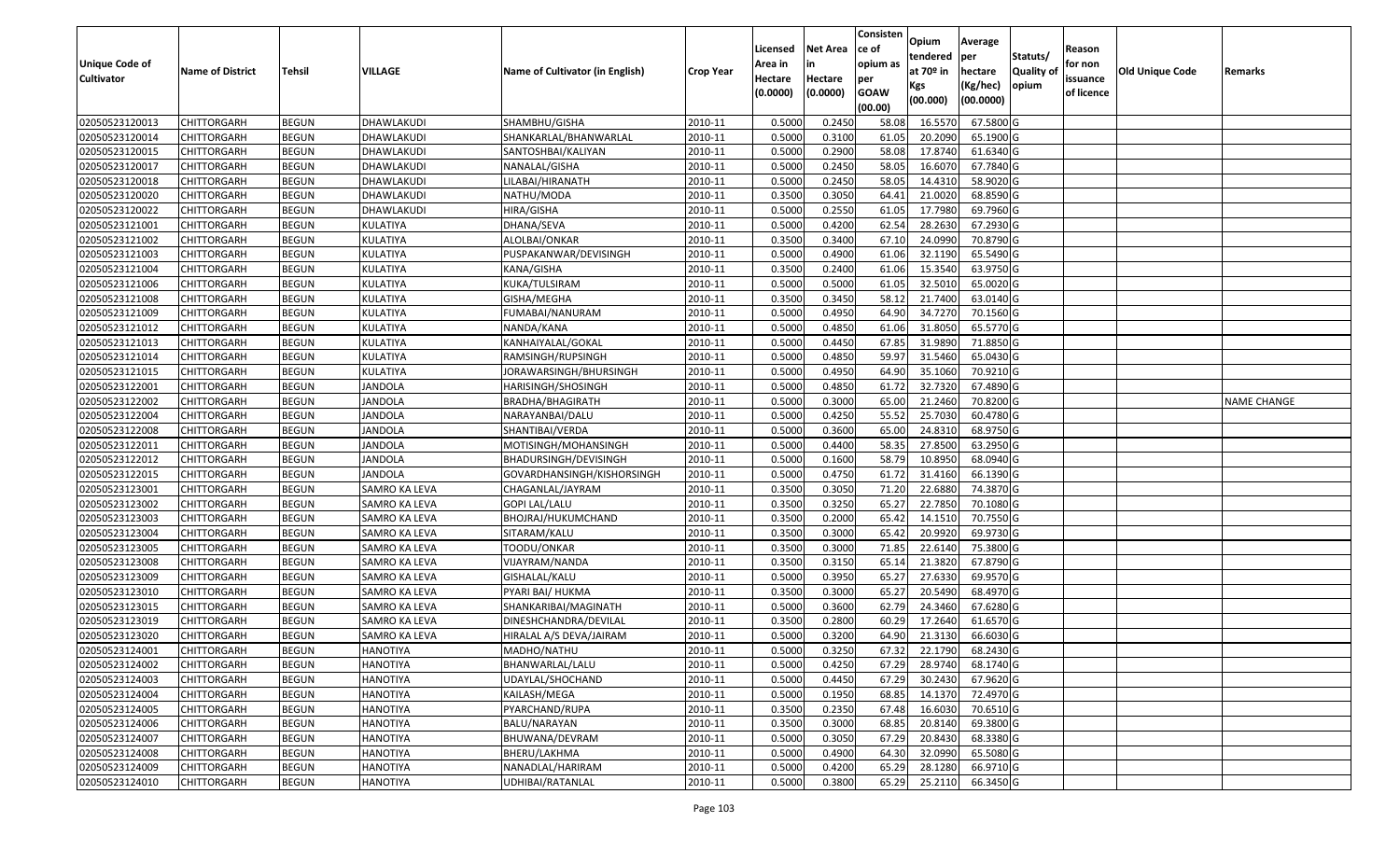|                       |                         |               |                 |                                 |                  |          |                 | Consisten              | Opium         | Average   |                  |            |                 |                    |
|-----------------------|-------------------------|---------------|-----------------|---------------------------------|------------------|----------|-----------------|------------------------|---------------|-----------|------------------|------------|-----------------|--------------------|
|                       |                         |               |                 |                                 |                  | Licensed | <b>Net Area</b> | lce of                 | tendered      | per       | Statuts/         | Reason     |                 |                    |
| <b>Unique Code of</b> | <b>Name of District</b> | <b>Tehsil</b> | VILLAGE         | Name of Cultivator (in English) | <b>Crop Year</b> | Area in  |                 | opium as               | at $70°$ in   | hectare   | <b>Quality o</b> | for non    | Old Unique Code | Remarks            |
| <b>Cultivator</b>     |                         |               |                 |                                 |                  | Hectare  | Hectare         | per                    | Kgs           | (Kg/hec)  | opium            | issuance   |                 |                    |
|                       |                         |               |                 |                                 |                  | (0.0000) | (0.0000)        | <b>GOAW</b><br>(00.00) | (00.000)      | (00.0000) |                  | of licence |                 |                    |
| 02050523124012        | CHITTORGARH             | <b>BEGUN</b>  | <b>HANOTIYA</b> | NANDUBAI/ONKAR                  | 2010-11          | 0.5000   | 0.3550          | 65.29                  | 24.303        | 68.4590 G |                  |            |                 |                    |
| 02050523124013        | CHITTORGARH             | <b>BEGUN</b>  | <b>HANOTIYA</b> | KUKLIBAI/BALU                   | 2010-11          | 0.5000   | 0.2300          | 67.3                   | 16.0420       | 69.7480 G |                  |            |                 |                    |
| 02050523124014        | CHITTORGARH             | <b>BEGUN</b>  | <b>HANOTIYA</b> | KAJOD/NATHU                     | 2010-11          | 0.5000   | 0.1900          | 65.73                  | 12.8440       | 67.6000 G |                  |            |                 |                    |
| 02050523124015        | <b>CHITTORGARH</b>      | <b>BEGUN</b>  | <b>HANOTIYA</b> | DEVA/LAKHMA                     | 2010-11          | 0.5000   | 0.2950          | 65.73                  | 19.6660       | 66.6640 G |                  |            |                 |                    |
| 02050523124016        | CHITTORGARH             | <b>BEGUN</b>  | <b>HANOTIYA</b> | SITARAM/AMARCHNAD               | 2010-11          | 0.5000   | 0.2900          | 65.73                  | 19.1760       | 66.1240 G |                  |            |                 |                    |
| 02050523124017        | CHITTORGARH             | <b>BEGUN</b>  | <b>HANOTIYA</b> | GISHALAL/MOTILAL                | 2010-11          | 0.5000   | 0.4950          | 67.20                  | 34.2140       | 69.1190 G |                  |            |                 |                    |
| 02050523124018        | CHITTORGARH             | <b>BEGUN</b>  | <b>HANOTIYA</b> | CHUNNILAL/RUPA                  | 2010-11          | 0.5000   | 0.2000          | 67.20                  | 13.6140       | 68.0700 G |                  |            |                 |                    |
| 02050523124019        | CHITTORGARH             | <b>BEGUN</b>  | <b>HANOTIYA</b> | LAKHMICHAND/TARACHAND           | 2010-11          | 0.5000   | 0.3950          | 67.32                  | 26.5680       | 67.2610 G |                  |            |                 |                    |
| 02050523124021        | CHITTORGARH             | <b>BEGUN</b>  | <b>HANOTIYA</b> | SHOBHALAL/KHASHIRAM             | 2010-11          | 0.5000   | 0.2550          | 67.20                  | 17.779        | 69.7220 G |                  |            |                 |                    |
| 02050523124022        | CHITTORGARH             | <b>BEGUN</b>  | <b>HANOTIYA</b> | RUPA/CHAMPA                     | 2010-11          | 0.5000   | 0.4300          | 64.49                  | 28.8100       | 67.0000 G |                  |            |                 |                    |
| 02050523124023        | CHITTORGARH             | <b>BEGUN</b>  | <b>HANOTIYA</b> | TOODU/NARAYAN                   | 2010-11          | 0.3500   | 0.2750          | 65.78                  | 17.1050       | 62.2000 G |                  |            |                 | <b>NAME CHANGE</b> |
| 02050523124025        | CHITTORGARH             | <b>BEGUN</b>  | <b>HANOTIYA</b> | UDYALAL/PYARCHAND               | 2010-11          | 0.5000   | 0.3950          | 64.49                  | 25.5500       | 64.6840 G |                  |            |                 |                    |
| 02050523124026        | <b>CHITTORGARH</b>      | <b>BEGUN</b>  | <b>HANOTIYA</b> | NANDLAL/DOLA                    | 2010-11          | 0.5000   | 0.1950          | 65.78                  | 12.7260       | 65.2620 G |                  |            |                 |                    |
| 02050523124027        | CHITTORGARH             | <b>BEGUN</b>  | <b>HANOTIYA</b> | RAMCHANDRA/LALU                 | 2010-11          | 0.5000   | 0.3850          | 67.32                  | 26.1780       | 67.9950 G |                  |            |                 |                    |
| 02050523124028        | CHITTORGARH             | <b>BEGUN</b>  | <b>HANOTIYA</b> | AMARCHAND/NARAYAN               | 2010-11          | 0.5000   | 0.4900          | 70.93                  | 35.2460       | 71.9310 G |                  |            |                 |                    |
| 02050523124030        | CHITTORGARH             | <b>BEGUN</b>  | <b>HANOTIYA</b> | LALURAM/KUKA                    | 2010-11          | 0.5000   | 0.2050          | 67.48                  | 14.3590       | 70.0440 G |                  |            |                 |                    |
| 02050523124032        | CHITTORGARH             | <b>BEGUN</b>  | <b>HANOTIYA</b> | RADHESHYAM/PYARDAS              | 2010-11          | 0.3500   | 0.2150          | 48.95                  | 10.4960       | 48.8190G  |                  |            |                 |                    |
| 02050523124033        | CHITTORGARH             | <b>BEGUN</b>  | <b>HANOTIYA</b> | GISHALAL/BHANWARLAL             | 2010-11          | 0.5000   | 0.3450          | 65.78                  | 23.0330       | 66.7620 G |                  |            |                 |                    |
| 02050523124035        | CHITTORGARH             | <b>BEGUN</b>  | <b>HANOTIYA</b> | NANDA/AMARCHAND                 | 2010-11          | 0.5000   | 0.3150          | 64.49                  | 20.3210       | 64.5110G  |                  |            |                 |                    |
| 02050523125001        | CHITTORGARH             | <b>BEGUN</b>  | KANTHARIYA      | KAILASH/KUKA                    | 2010-11          | 0.5000   | 0.4900          | 62.5                   | 31.7520       | 64.8000 G |                  |            |                 |                    |
| 02050523125004        | CHITTORGARH             | <b>BEGUN</b>  | KANTHARIYA      | GOPI/MODA                       | 2010-11          | 0.3500   | 0.2800          | 60.6                   | 17.9590       | 64.1390 G |                  |            |                 |                    |
| 02050523125006        | CHITTORGARH             | <b>BEGUN</b>  | KANTHARIYA      | SURESHCHANDRA/KUKA              | 2010-11          | 0.3500   | 0.3400          | 63.18                  | 22.535        | 66.2790 G |                  |            |                 |                    |
| 02050523125010        | CHITTORGARH             | <b>BEGUN</b>  | KANTHARIYA      | BHANWARLAL/DEVA                 | 2010-11          | 0.5000   | 0.3000          | 62.45                  | 19.5140       | 65.0470 G |                  |            |                 |                    |
| 02050523125011        | CHITTORGARH             | <b>BEGUN</b>  | KANTHARIYA      | NANIBAI/RUPLAL                  | 2010-11          | 0.5000   | 0.2700          | 64.87                  | 18.1890       | 67.3670 G |                  |            |                 |                    |
| 02050523125012        | CHITTORGARH             | <b>BEGUN</b>  | KANTHARIYA      | BHAWANILAL/DEVILAL              | 2010-11          | 0.3500   | 0.1850          | 61.18                  | 11.7940       | 63.7510 G |                  |            |                 |                    |
| 02050523125013        | CHITTORGARH             | <b>BEGUN</b>  | KANTHARIYA      | RAMESHWARLAL/NARAYAN            | 2010-11          | 0.3500   | 0.2950          | 62.54                  | 19.1930       | 65.0610 G |                  |            |                 |                    |
| 02050523125014        | CHITTORGARH             | <b>BEGUN</b>  | KANTHARIYA      | PANNALAL/NANDA                  | 2010-11          | 0.5000   | 0.2150          | 61.15                  | 13.5540       | 63.0420 G |                  |            |                 |                    |
| 02050523125015        | CHITTORGARH             | <b>BEGUN</b>  | KANTHARIYA      | SHYAMLAL/CHAMPALAL              | 2010-11          | 0.3500   | 0.3200          | 61.15                  | 20.4870       | 64.0220 G |                  |            |                 |                    |
| 02050523125017        | CHITTORGARH             | <b>BEGUN</b>  | KANTHARIYA      | BAJERAM/PEMA                    | 2010-11          | 0.3500   | 0.2900          | 64.84                  | 19.4490       | 67.0660 G |                  |            |                 |                    |
| 02050523125018        | CHITTORGARH             | <b>BEGUN</b>  | KANTHARIYA      | SHANKARLAL/MIYACHAND            | 2010-11          | 0.5000   | 0.3850          | 64.87                  | 26.4070       | 68.5900 G |                  |            |                 |                    |
| 02050523125019        | CHITTORGARH             | <b>BEGUN</b>  | KANTHARIYA      | DEVA/PEMA                       | 2010-11          | 0.5000   | 0.4700          | 65.52                  | 32.2180       | 68.5490 G |                  |            |                 |                    |
| 02050523125020        | CHITTORGARH             | <b>BEGUN</b>  | KANTHARIYA      | BHAWANILAL/TARACHAND            | 2010-11          | 0.5000   | 0.4550          | 67.75                  | 31.7140       | 69.7010 G |                  |            |                 |                    |
| 02050523125021        | CHITTORGARH             | <b>BEGUN</b>  | KANTHARIYA      | SHANKAR/DEVILAL                 | 2010-11          | 0.3500   | 0.3000          | 62.45                  | 18.8870       | 62.9570 G |                  |            |                 |                    |
| 02050523125023        | CHITTORGARH             | <b>BEGUN</b>  | KANTHARIYA      | NARAYAN/UDA                     | 2010-11          | 0.5000   | 0.4350          | 65.52                  | 28.4100       | 65.3100 G |                  |            |                 |                    |
| 02050523125026        | CHITTORGARH             | <b>BEGUN</b>  | KANTHARIYA      | LAKHMA/GOPI                     | 2010-11          | 0.500    | 0.2000          | 60.6                   | 12.5620       | 62.8100 G |                  |            |                 |                    |
| 02050523125028        | CHITTORGARH             | <b>BEGUN</b>  | KANTHARIYA      | KHEMRAJ/MANGILAL                | 2010-11          | 0.5000   | 0.2000          | 62.31                  | 13.3010       | 66.5050 G |                  |            |                 |                    |
| 02050523125030        | <b>CHITTORGARH</b>      | <b>BEGUN</b>  | KANTHARIYA      | BHURIBAI/MADHOLAL               | 2010-11          | 0.5000   | 0.2900          |                        | 61.15 18.7240 | 64.5660 G |                  |            |                 |                    |
| 02050523125032        | <b>CHITTORGARH</b>      | <b>BEGUN</b>  | KANTHARIYA      | PYARCHAND/TOODU                 | 2010-11          | 0.5000   | 0.4450          | 65.52                  | 30.3970       | 68.3080 G |                  |            |                 |                    |
| 02050523125033        | <b>CHITTORGARH</b>      | <b>BEGUN</b>  | KANTHARIYA      | SHAMBHULAL/DEVILAL              | 2010-11          | 0.5000   | 0.4300          | 62.31                  | 27.1070       | 63.0400 G |                  |            |                 |                    |
| 02050523125036        | <b>CHITTORGARH</b>      | <b>BEGUN</b>  | KANTHARIYA      | MODIRAM/PYARA                   | 2010-11          | 0.5000   | 0.4700          | 60.83                  | 30.3320       | 64.5360 G |                  |            |                 | <b>NAME CHANGE</b> |
| 02050523125038        | <b>CHITTORGARH</b>      | <b>BEGUN</b>  | KANTHARIYA      | MANGILAL/JAYRAM                 | 2010-11          | 0.3500   | 0.3500          | 63.18                  | 22.7160       | 64.9030 G |                  |            |                 |                    |
| 02050523125039        | <b>CHITTORGARH</b>      | <b>BEGUN</b>  | KANTHARIYA      | LOBHCHAND/BHURA                 | 2010-11          | 0.3500   | 0.3300          | 64.09                  | 22.8820       | 69.3390 G |                  |            |                 |                    |
| 02050523125040        | <b>CHITTORGARH</b>      | <b>BEGUN</b>  | KANTHARIYA      | BHOLA/PYARA                     | 2010-11          | 0.3500   | 0.2150          | 64.84                  | 14.4850       | 67.3720 G |                  |            |                 |                    |
| 02050523125043        | <b>CHITTORGARH</b>      | <b>BEGUN</b>  | KANTHARIYA      | HIRA/PYARA                      | 2010-11          | 0.5000   | 0.5100          | 67.75                  | 35.3050       | 69.2250 G |                  |            |                 |                    |
| 02050523125044        | <b>CHITTORGARH</b>      | <b>BEGUN</b>  | KANTHARIYA      | JAGDISH/SHANKAR                 | 2010-11          | 0.5000   | 0.2950          | 60.02                  | 19.3620       | 65.6340 G |                  |            |                 |                    |
| 02050523125045        | <b>CHITTORGARH</b>      | <b>BEGUN</b>  | KANTHARIYA      | SHOBHALAL/NARAYAN               | 2010-11          | 0.5000   | 0.2950          | 60.83                  | 18.7820       | 63.6680 G |                  |            |                 |                    |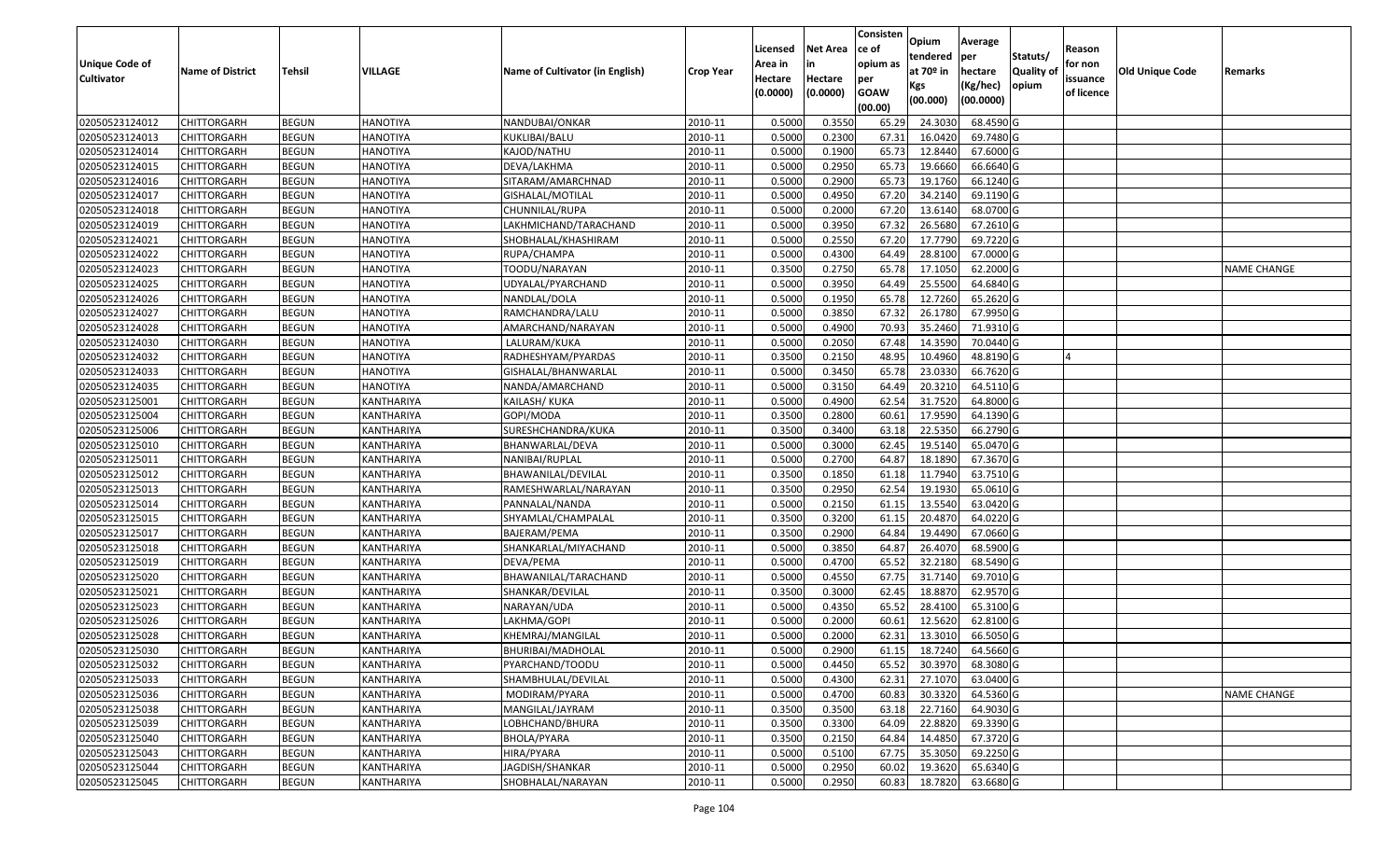|                   |                         |               |                   |                                 |                  |          |                 | Consisten              | Opium         | Average   |                  |            |                 |                    |
|-------------------|-------------------------|---------------|-------------------|---------------------------------|------------------|----------|-----------------|------------------------|---------------|-----------|------------------|------------|-----------------|--------------------|
|                   |                         |               |                   |                                 |                  | Licensed | <b>Net Area</b> | lce of                 | tendered      | per       | Statuts/         | Reason     |                 |                    |
| Unique Code of    | <b>Name of District</b> | <b>Tehsil</b> | VILLAGE           | Name of Cultivator (in English) | <b>Crop Year</b> | Area in  |                 | opium as               | at $70°$ in   | hectare   | <b>Quality o</b> | for non    | Old Unique Code | Remarks            |
| <b>Cultivator</b> |                         |               |                   |                                 |                  | Hectare  | Hectare         | per                    | Kgs           | (Kg/hec)  | opium            | issuance   |                 |                    |
|                   |                         |               |                   |                                 |                  | (0.0000) | (0.0000)        | <b>GOAW</b><br>(00.00) | (00.000)      | (00.0000) |                  | of licence |                 |                    |
| 02050523125046    | CHITTORGARH             | <b>BEGUN</b>  | KANTHARIYA        | SHANKAR/NARAYAN                 | 2010-11          | 0.3500   | 0.3250          | 63.18                  | 23.1400       | 71.2000 G |                  |            |                 |                    |
| 02050523125047    | CHITTORGARH             | <b>BEGUN</b>  | KANTHARIYA        | DEVILAL/RAMA                    | 2010-11          | 0.5000   | 0.4650          | 61.40                  | 28.4850       | 61.2580 G |                  |            |                 |                    |
| 02050523125048    | CHITTORGARH             | <b>BEGUN</b>  | KANTHARIYA        | CHAMPALAL/TARACHAND             | 2010-11          | 0.5000   | 0.2200          | 63.02                  | 13.9090       | 63.2230 G |                  |            |                 |                    |
| 02050523125049    | <b>CHITTORGARH</b>      | <b>BEGUN</b>  | KANTHARIYA        | HAJARI/TARACHAND                | 2010-11          | 0.3500   | 0.2800          | 70.03                  | 20.1250       | 71.8750 G |                  |            |                 |                    |
| 02050523125050    | CHITTORGARH             | <b>BEGUN</b>  | KANTHARIYA        | NARAYAN/JAYRAM                  | 2010-11          | 0.3500   | 0.2800          | 63.02                  | 19.0100       | 67.8930 G |                  |            |                 |                    |
| 02050523125051    | CHITTORGARH             | <b>BEGUN</b>  | <b>KANTHARIYA</b> | CHITTAR/KUKA                    | 2010-11          | 0.3500   | 0.2500          | 64.84                  | 16.3170       | 65.2680 G |                  |            |                 |                    |
| 02050523125053    | CHITTORGARH             | <b>BEGUN</b>  | KANTHARIYA        | MOTI/DUNGA                      | 2010-11          | 0.3500   | 0.2900          | 59.78                  | 17.4810       | 60.2790 G |                  |            |                 |                    |
| 02050523125054    | CHITTORGARH             | <b>BEGUN</b>  | <b>KANTHARIYA</b> | GODULAL/KUKA                    | 2010-11          | 0.3500   | 0.2250          | 64.09                  | 14.4700       | 64.3110G  |                  |            |                 |                    |
| 02050523125055    | CHITTORGARH             | <b>BEGUN</b>  | KANTHARIYA        | DHAPUBAI/JODHA                  | 2010-11          | 0.5000   | 0.3050          | 60.83                  | 19.5000       | 63.9340 G |                  |            |                 |                    |
| 02050523126001    | CHITTORGARH             | <b>BEGUN</b>  | GALYABAVDI        | SARJUBAI/HEMA                   | 2010-11          | 0.5000   | 0.3750          | 72.94                  | 27.5840       | 73.5570 G |                  |            |                 |                    |
| 02050523126002    | CHITTORGARH             | <b>BEGUN</b>  | GALYABAVDI        | BHERULAL/PYARA                  | 2010-11          | 0.5000   | 0.4950          | 61.54                  | 30.6860       | 61.9920 G |                  |            |                 |                    |
| 02050523126003    | CHITTORGARH             | <b>BEGUN</b>  | <b>GALYABAVDI</b> | BHURA/MEGA                      | 2010-11          | 0.5000   | 0.4850          | 69.16                  | 33.5350       | 69.1440 G |                  |            |                 |                    |
| 02050523126004    | <b>CHITTORGARH</b>      | <b>BEGUN</b>  | <b>GALYABAVDI</b> | NARAYAN/GISHA                   | 2010-11          | 0.5000   | 0.4750          | 60.58                  | 29.3060       | 61.6970 G |                  |            |                 |                    |
| 02050523126005    | CHITTORGARH             | <b>BEGUN</b>  | <b>GALYABAVDI</b> | KAJOD/NAWLA                     | 2010-11          | 0.5000   | 0.3450          | 69.87                  | 24.1480       | 69.9940 G |                  |            |                 |                    |
| 02050523126006    | CHITTORGARH             | <b>BEGUN</b>  | GALYABAVDI        | KALIYANSINGH/SWARUPSINGH        | 2010-11          | 0.5000   | 0.4350          | 63.47                  | 28.5120       | 65.5450 G |                  |            |                 | <b>NAME CHANGE</b> |
| 02050523126009    | CHITTORGARH             | <b>BEGUN</b>  | <b>GALYABAVDI</b> | <b>BHURA/DEVI</b>               | 2010-11          | 0.3500   | 0.3500          | 63.47                  | 22.3140       | 63.7540 G |                  |            |                 |                    |
| 02050523126012    | CHITTORGARH             | <b>BEGUN</b>  | GALYABAVDI        | SHANKAR/MOHANLAL                | 2010-11          | 0.5000   | 0.4400          | 64.92                  | 28.9080       | 65.7000G  |                  |            |                 |                    |
| 02050523126013    | CHITTORGARH             | <b>BEGUN</b>  | <b>GALYABAVDI</b> | BHANWARLAL/HAJARI               | 2010-11          | 0.5000   | 0.4750          | 64.92                  | 30.6540       | 64.5350 G |                  |            |                 |                    |
| 02050523126015    | CHITTORGARH             | <b>BEGUN</b>  | GALYABAVDI        | NANALAL/HAJARI                  | 2010-11          | 0.5000   | 0.2550          | 62.18                  | 16.3600       | 64.1570 G |                  |            |                 |                    |
| 02050523126017    | CHITTORGARH             | <b>BEGUN</b>  | GALYABAVDI        | UDYALAL/BHANWARLAL              | 2010-11          | 0.3500   | 0.3300          | 61.54                  | 20.7420       | 62.8550 G |                  |            |                 |                    |
| 02050523126018    | CHITTORGARH             | <b>BEGUN</b>  | <b>GALYABAVDI</b> | NANDUBAI/GANGARAM               | 2010-11          | 0.3500   | 0.3500          | 62.09                  | 21.5990       | 61.7110G  |                  |            |                 |                    |
| 02050523127001    | CHITTORGARH             | <b>BEGUN</b>  | RAMPURIYA - A     | KASHIRAM/KALU                   | 2010-11          | 0.3500   | 0.3300          | 62.64                  | 22.795        | 69.0760 G |                  |            |                 |                    |
| 02050523127002    | CHITTORGARH             | <b>BEGUN</b>  | RAMPURIYA - A     | JAMKUBAI/KASHIRAM               | 2010-11          | 0.5000   | 0.2800          | 61.34                  | 17.2120       | 61.4710 G |                  |            |                 | <b>NAME CHANGE</b> |
| 02050523127003    | CHITTORGARH             | <b>BEGUN</b>  | RAMPURIYA - A     | JAGNATH/MOHAN                   | 2010-11          | 0.3500   | 0.3400          | 61.34                  | 22.9570       | 67.5210 G |                  |            |                 |                    |
| 02050523127004    | CHITTORGARH             | <b>BEGUN</b>  | RAMPURIYA - A     | UDA/BOTHLAL                     | 2010-11          | 0.5000   | 0.2000          | 68.69                  | 14.4580       | 72.2900 G |                  |            |                 |                    |
| 02050523127005    | CHITTORGARH             | <b>BEGUN</b>  | RAMPURIYA - A     | SHANKARLAL/RUPA                 | 2010-11          | 0.5000   | 0.3450          | 64.36                  | 22.1860       | 64.3070 G |                  |            |                 |                    |
| 02050523127007    | CHITTORGARH             | <b>BEGUN</b>  | RAMPURIYA - A     | BALU/DOLA                       | 2010-11          | 0.5000   | 0.4500          | 68.69                  | 31.4410       | 69.8690 G |                  |            |                 |                    |
| 02050523127008    | CHITTORGARH             | <b>BEGUN</b>  | RAMPURIYA - A     | KAMLABAI/KUKA                   | 2010-11          | 0.3500   | 0.1850          | 63.18                  | 12.0740       | 65.2650 G |                  |            |                 |                    |
| 02050523127009    | CHITTORGARH             | <b>BEGUN</b>  | RAMPURIYA - A     | HARLAL/NARAYAN                  | 2010-11          | 0.5000   | 0.4600          | 69.38                  | 33.1250       | 72.0110 G |                  |            |                 |                    |
| 02050523127010    | CHITTORGARH             | <b>BEGUN</b>  | RAMPURIYA - A     | BARDHIBAI/NATHU                 | 2010-11          | 0.5000   | 0.4500          | 68.69                  | 31.6760       | 70.3910 G |                  |            |                 |                    |
| 02050523127012    | CHITTORGARH             | <b>BEGUN</b>  | RAMPURIYA - A     | MODIBAI/SITARAM                 | 2010-11          | 0.5000   | 0.3200          | 64.36                  | 21.6740       | 67.7310 G |                  |            |                 |                    |
| 02050523127013    | CHITTORGARH             | <b>BEGUN</b>  | RAMPURIYA - A     | SHAMBULAL/BHARULAL              | 2010-11          | 0.5000   | 0.4900          | 64.36                  | 32.1410       | 65.5940 G |                  |            |                 |                    |
| 02050523127019    | CHITTORGARH             | <b>BEGUN</b>  | RAMPURIYA - A     | NATHULAL/DEVA                   | 2010-11          | 0.5000   | 0.3500          | 57.8                   | 20.8400       | 59.5430 G |                  |            |                 |                    |
| 02050523127021    | CHITTORGARH             | <b>BEGUN</b>  | RAMPURIYA - A     | GULABIBAI/SEVA                  | 2010-11          | 0.3500   | 0.3250          | 64.20                  | 20.8890       | 64.2740 G |                  |            |                 |                    |
| 02050523127023    | CHITTORGARH             | <b>BEGUN</b>  | RAMPURIYA - A     | NARAYAN A/S BHERU/LAKHMA        | 2010-11          | 0.500    | 0.4650          | 63.18                  | 30.155        | 64.8490 G |                  |            |                 |                    |
| 02050523127024    | CHITTORGARH             | <b>BEGUN</b>  | RAMPURIYA - A     | SHANKARLAL/EAKLING              | 2010-11          | 0.3500   | 0.1200          | 62.23                  | 8.1590        | 67.9920G  |                  |            |                 |                    |
| 02050523127025    | <b>CHITTORGARH</b>      | <b>BEGUN</b>  | RAMPURIYA - A     | NATHU/RUPA                      | 2010-11          | 0.5000   | 0.4300          |                        | 68.94 29.9050 | 69.5470 G |                  |            |                 |                    |
| 02050523127026    | <b>CHITTORGARH</b>      | <b>BEGUN</b>  | RAMPURIYA - A     | PYARA/LAKHMICHAND               | 2010-11          | 0.3500   | 0.3250          | 63.18                  | 21.7750       | 67.0000 G |                  |            |                 |                    |
| 02050523127029    | <b>CHITTORGARH</b>      | <b>BEGUN</b>  | RAMPURIYA - A     | LADULAL/DUDHA                   | 2010-11          | 0.3500   | 0.2650          | 64.36                  | 17.5040       | 66.0530 G |                  |            |                 |                    |
| 02050523127030    | <b>CHITTORGARH</b>      | <b>BEGUN</b>  | RAMPURIYA - A     | BHOLIRAM/SALGARAM               | 2010-11          | 0.5000   | 0.2700          | 59.39                  | 16.4060       | 60.7630 G |                  |            |                 |                    |
| 02050523127032    | CHITTORGARH             | <b>BEGUN</b>  | RAMPURIYA - A     | RADHESHYAM/BALU                 | 2010-11          | 0.5000   | 0.2100          | 69.91                  | 15.1950       | 72.3570 G |                  |            |                 |                    |
| 02050523127033    | <b>CHITTORGARH</b>      | <b>BEGUN</b>  | RAMPURIYA - A     | MANGILAL/NANA                   | 2010-11          | 0.5000   | 0.3300          | 68.94                  | 23.5720       | 71.4300 G |                  |            |                 |                    |
| 02050523127035    | <b>CHITTORGARH</b>      | <b>BEGUN</b>  | RAMPURIYA - A     | JAGNATH/NARAYAN                 | 2010-11          | 0.5000   | 0.2050          | 64.38                  | 13.5040       | 65.8730 G |                  |            |                 |                    |
| 02050523127036    | <b>CHITTORGARH</b>      | <b>BEGUN</b>  | RAMPURIYA - A     | NANDUBAI/BALU                   | 2010-11          | 0.3500   | 0.2100          | 61.34                  | 13.3920       | 63.7710 G |                  |            |                 |                    |
| 02050523127038    | <b>CHITTORGARH</b>      | <b>BEGUN</b>  | RAMPURIYA - A     | SEUBAI/MAGHRAJ                  | 2010-11          | 0.3500   | 0.3100          | 64.38                  | 20.6700       | 66.6770 G |                  |            |                 |                    |
| 02050523127040    | <b>CHITTORGARH</b>      | <b>BEGUN</b>  | RAMPURIYA - A     | MADAN/KUKA                      | 2010-11          | 0.3500   | 0.2950          | 58.98                  | 17.9340       | 60.7930 G |                  |            |                 |                    |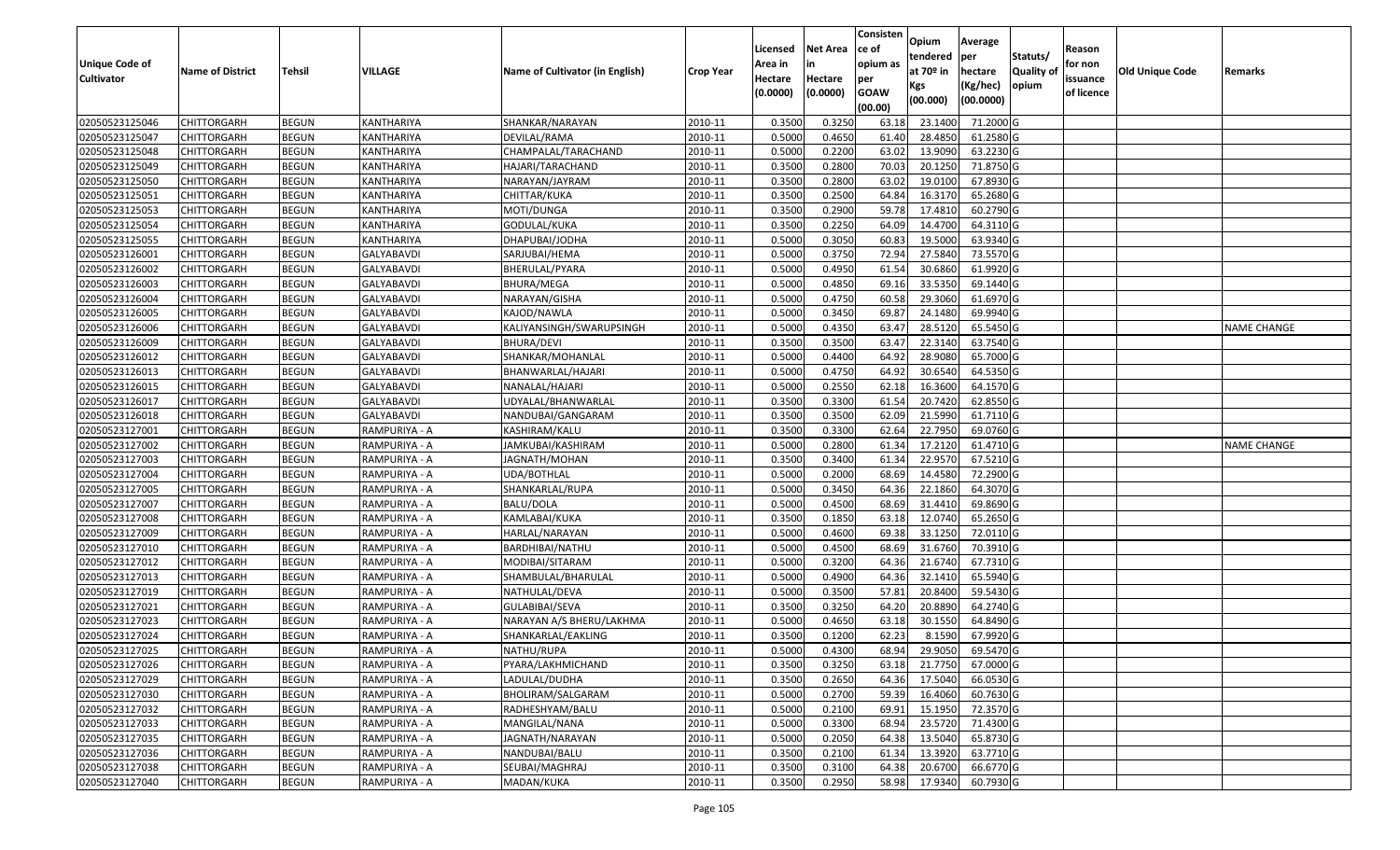|                       |                         |               |               |                                 |                  |          |                 | Consisten              | Opium         | Average   |                  |            |                        |                    |
|-----------------------|-------------------------|---------------|---------------|---------------------------------|------------------|----------|-----------------|------------------------|---------------|-----------|------------------|------------|------------------------|--------------------|
|                       |                         |               |               |                                 |                  | Licensed | <b>Net Area</b> | ce of                  | tendered      | per       | Statuts/         | Reason     |                        |                    |
| <b>Unique Code of</b> | <b>Name of District</b> | <b>Tehsil</b> | VILLAGE       | Name of Cultivator (in English) | <b>Crop Year</b> | Area in  |                 | opium as               | at $70°$ in   | hectare   | <b>Quality o</b> | for non    | <b>Old Unique Code</b> | Remarks            |
| <b>Cultivator</b>     |                         |               |               |                                 |                  | Hectare  | Hectare         | per                    | Kgs           | (Kg/hec)  | opium            | issuance   |                        |                    |
|                       |                         |               |               |                                 |                  | (0.0000) | (0.0000)        | <b>GOAW</b><br>(00.00) | (00.000)      | (00.0000) |                  | of licence |                        |                    |
| 02050523127042        | CHITTORGARH             | <b>BEGUN</b>  | RAMPURIYA - A | BHERU/UDA                       | 2010-11          | 0.5000   | 0.4250          | 61.66                  | 26.869        | 63.2210 G |                  |            |                        |                    |
| 02050523127045        | CHITTORGARH             | <b>BEGUN</b>  | RAMPURIYA - A | DULICHAND/UDA                   | 2010-11          | 0.5000   | 0.3900          | 64.52                  | 26.1700       | 67.1030 G |                  |            |                        |                    |
| 02050523127046        | CHITTORGARH             | <b>BEGUN</b>  | RAMPURIYA - A | ONKAR/SEVA                      | 2010-11          | 0.5000   | 0.2250          | 61.66                  | 14.1050       | 62.6890 G |                  |            |                        |                    |
| 02050523127048        | CHITTORGARH             | <b>BEGUN</b>  | RAMPURIYA - A | KUKA/GOPAL                      | 2010-11          | 0.5000   | 0.2450          | 64.52                  | 16.1910       | 66.0860 G |                  |            |                        |                    |
| 02050523127054        | CHITTORGARH             | <b>BEGUN</b>  | RAMPURIYA - A | KANHAIYALAL/KHEMRAJ             | 2010-11          | 0.5000   | 0.3050          | 64.52                  | 19.9620       | 65.4490 G |                  |            |                        |                    |
| 02050523127055        | CHITTORGARH             | <b>BEGUN</b>  | RAMPURIYA - A | SOHANIBAI/NATHU                 | 2010-11          | 0.3500   | 0.2050          | 65.85                  | 13.8220       | 67.4240 G |                  |            |                        |                    |
| 02050523127056        | CHITTORGARH             | <b>BEGUN</b>  | RAMPURIYA - A | VENA/KUKA                       | 2010-11          | 0.3500   | 0.3300          | 61.26                  | 20.6760       | 62.6550 G |                  |            |                        | <b>NAME CHANGE</b> |
| 02050523127057        | CHITTORGARH             | <b>BEGUN</b>  | RAMPURIYA - A | KANIHAIYLAL/MODA                | 2010-11          | 0.5000   | 0.1900          | 65.85                  | 13.3660       | 70.3470 G |                  |            |                        |                    |
| 02050523127060        | <b>CHITTORGARH</b>      | <b>BEGUN</b>  | RAMPURIYA - A | HOKMA/KAJOD                     | 2010-11          | 0.5000   | 0.2050          | 64.76                  | 13.705        | 66.8540 G |                  |            |                        |                    |
| 02050523127061        | CHITTORGARH             | <b>BEGUN</b>  | RAMPURIYA - A | JASSUBAI / NANDLAL              | 2010-11          | 0.3500   | 0.3350          | 64.36                  | 22.5520       | 67.3190 G |                  |            |                        |                    |
| 02050523127063        | CHITTORGARH             | <b>BEGUN</b>  | RAMPURIYA - A | KHANA/NARAYAN                   | 2010-11          | 0.5000   | 0.2000          | 68.72                  | 14.0760       | 70.3800 G |                  |            |                        |                    |
| 02050523127068        | <b>CHITTORGARH</b>      | <b>BEGUN</b>  | RAMPURIYA - A | ONKAR/LAXMAN                    | 2010-11          | 0.5000   | 0.2050          | 59.39                  | 12.3740       | 60.3610 G |                  |            |                        |                    |
| 02050523127071        | <b>CHITTORGARH</b>      | <b>BEGUN</b>  | RAMPURIYA - A | BERAM/CHATRA                    | 2010-11          | 0.3500   | 0.2900          | 61.26                  | 18.1470       | 62.5760 G |                  |            |                        |                    |
| 02050523127072        | <b>CHITTORGARH</b>      | <b>BEGUN</b>  | RAMPURIYA - A | HERIBAI/GOMA                    | 2010-11          | 0.5000   | 0.4100          | 61.26                  | 25.2290       | 61.5340 G |                  |            |                        |                    |
| 02050523127073        | CHITTORGARH             | <b>BEGUN</b>  | RAMPURIYA - A | BABULAL/KASHIRAM                | 2010-11          | 0.5000   | 0.3850          | 58.98                  | 23.3270       | 60.5900 G |                  |            |                        |                    |
| 02050523127074        | <b>CHITTORGARH</b>      | <b>BEGUN</b>  | RAMPURIYA - A | KAILASH/BHOLA                   | 2010-11          | 0.5000   | 0.3900          | 62.64                  | 25.0700       | 64.2820 G |                  |            |                        |                    |
| 02050523127075        | CHITTORGARH             | <b>BEGUN</b>  | RAMPURIYA - A | BAGDIRAM/MANGILAL               | 2010-11          | 0.5000   | 0.4850          | 64.76                  | 31.5000       | 64.9480 G |                  |            |                        |                    |
| 02050523127077        | CHITTORGARH             | <b>BEGUN</b>  | RAMPURIYA - A | BOTHLAL/DEVA                    | 2010-11          | 0.5000   | 0.3000          | 68.94                  | 21.4280       | 71.4270 G |                  |            |                        |                    |
| 02050523127078        | CHITTORGARH             | <b>BEGUN</b>  | RAMPURIYA - A | MOHANLAL/CHAMPA                 | 2010-11          | 0.3500   | 0.1650          | 64.76                  | 11.0780       | 67.1390 G |                  |            |                        |                    |
| 02050523127080        | CHITTORGARH             | <b>BEGUN</b>  | RAMPURIYA - A | LALU/KESHRIMAL D/O BHANWARLAL   | 2010-11          | 0.5000   | 0.4650          | 64.20                  | 30.7390       | 66.1050 G |                  |            |                        |                    |
| 02050523127086        | CHITTORGARH             | <b>BEGUN</b>  | RAMPURIYA - A | BHOLIRAM/PYARA                  | 2010-11          | 0.3500   | 0.2400          | 64.20                  | 15.651        | 65.2130 G |                  |            |                        |                    |
| 02050523127089        | CHITTORGARH             | <b>BEGUN</b>  | RAMPURIYA - A | MANJUBAI/BALULAL                | 2010-11          | 0.3500   | 0.3050          | 61.66                  | 18.7660       | 61.5280 G |                  |            |                        |                    |
| 02050523127093        | CHITTORGARH             | <b>BEGUN</b>  | RAMPURIYA - B | MANGILAL/UDA                    | 2010-11          | 0.5000   | 0.3650          | 62.01                  | 23.1520       | 63.4300 G |                  |            |                        |                    |
| 02050523127096        | CHITTORGARH             | <b>BEGUN</b>  | RAMPURIYA - B | BHANWARLAL/DEVILAL              | 2010-11          | 0.5000   | 0.3350          | 64.12                  | 21.6690       | 64.6840 G |                  |            |                        |                    |
| 02050523127099        | CHITTORGARH             | <b>BEGUN</b>  | RAMPURIYA - B | UDAYLAL/MODA                    | 2010-11          | 0.5000   | 0.3700          | 64.12                  | 24.9060       | 67.3140 G |                  |            |                        |                    |
| 02050523127101        | CHITTORGARH             | <b>BEGUN</b>  | RAMPURIYA - B | NATHU/KUKA                      | 2010-11          | 0.5000   | 0.2000          | 66.55                  | 13.4410       | 67.2050 G |                  |            |                        |                    |
| 02050523127102        | CHITTORGARH             | <b>BEGUN</b>  | RAMPURIYA - B | MODA/HARLAL                     | 2010-11          | 0.3500   | 0.1500          | 60.73                  | 9.6440        | 64.2930 G |                  |            |                        |                    |
| 02050523127103        | <b>CHITTORGARH</b>      | <b>BEGUN</b>  | RAMPURIYA - B | SHANKARLAL/PANNALAL             | 2010-11          | 0.5000   | 0.2700          | 63.45                  | 17.3110       | 64.1150 G |                  |            |                        |                    |
| 02050523127104        | CHITTORGARH             | <b>BEGUN</b>  | RAMPURIYA - B | BHOLIBAI/ASHARAM,               | 2010-11          | 0.5000   | 0.3850          | 60.96                  | 23.9090       | 62.1010G  |                  |            |                        |                    |
| 02050523127105        | CHITTORGARH             | <b>BEGUN</b>  | RAMPURIYA - B | NARAYANIBAI/MOHAN               | 2010-11          | 0.5000   | 0.1650          | 61.99                  | 10.481        | 63.5210 G |                  |            |                        |                    |
| 02050523127107        | CHITTORGARH             | <b>BEGUN</b>  | RAMPURIYA - B | RAMESHWARLAL/GANGARAM           | 2010-11          | 0.5000   | 0.3950          | 63.45                  | 25.2470       | 63.9160 G |                  |            |                        |                    |
| 02050523127112        | <b>CHITTORGARH</b>      | <b>BEGUN</b>  | RAMPURIYA - B | KAJODLAL/PYARA                  | 2010-11          | 0.5000   | 0.1950          | 65.07                  | 13.4320       | 68.8820 G |                  |            |                        |                    |
| 02050523127114        | <b>CHITTORGARH</b>      | <b>BEGUN</b>  | RAMPURIYA - B | BHUDHAR A.S.PYARA/HEERA         | 2010-11          | 0.3500   | 0.1500          | 60.63                  | 9.5220        | 63.4800 G |                  |            |                        |                    |
| 02050523127116        | CHITTORGARH             | <b>BEGUN</b>  | RAMPURIYA - B | KUKA/UDA                        | 2010-11          | 0.500    | 0.3650          | 60.63                  | 22.5390       | 61.7510 G |                  |            |                        |                    |
| 02050523127117        | CHITTORGARH             | <b>BEGUN</b>  | RAMPURIYA - B | KESHASRIMAL/BHANWARLAL          | 2010-11          | 0.5000   | 0.2850          | 68.01                  | 20.6710       | 72.5300 G |                  |            |                        |                    |
| 02050523127118        | <b>CHITTORGARH</b>      | <b>BEGUN</b>  | RAMPURIYA - B | UDAILAL/DEVILAL                 | 2010-11          | 0.5000   | 0.4900          |                        | 63.45 31.8370 | 64.9730 G |                  |            |                        |                    |
| 02050523127119        | <b>CHITTORGARH</b>      | <b>BEGUN</b>  | RAMPURIYA - B | MATHURA/BHUWAN                  | 2010-11          | 0.5000   | 0.1950          | 61.82                  | 12.5940       | 64.5850 G |                  |            |                        |                    |
| 02050523127120        | <b>CHITTORGARH</b>      | <b>BEGUN</b>  | RAMPURIYA - B | <b>BOTHLAL/BHOLA</b>            | 2010-11          | 0.5000   | 0.4200          | 65.07                  | 27.6840       | 65.9140 G |                  |            |                        |                    |
| 02050523127121        | <b>CHITTORGARH</b>      | <b>BEGUN</b>  | RAMPURIYA - B | MODA/MOTI                       | 2010-11          | 0.3500   | 0.1850          | 65.34                  | 13.2290       | 71.5080 G |                  |            |                        |                    |
| 02050523127123        | <b>CHITTORGARH</b>      | <b>BEGUN</b>  | RAMPURIYA - B | MANGILAL/BHOLA                  | 2010-11          | 0.5000   | 0.4250          | 67.04                  | 29.2610       | 68.8490 G |                  |            |                        |                    |
| 02050523127124        | <b>CHITTORGARH</b>      | <b>BEGUN</b>  | RAMPURIYA - B | DEVILAL/NATHU                   | 2010-11          | 0.3500   | 0.3150          | 60.63                  | 19.9820       | 63.4350 G |                  |            |                        |                    |
| 02050523127125        | <b>CHITTORGARH</b>      | <b>BEGUN</b>  | RAMPURIYA - B | BANSHILAL/DUDHA                 | 2010-11          | 0.3500   | 0.3300          | 59.86                  | 19.8600       | 60.1820 G |                  |            |                        |                    |
| 02050523127126        | <b>CHITTORGARH</b>      | <b>BEGUN</b>  | RAMPURIYA - B | KASHIRAM/BHANWARLAL             | 2010-11          | 0.5000   | 0.4800          | 61.82                  | 30.7480       | 64.0580 G |                  |            |                        |                    |
| 02050523127128        | <b>CHITTORGARH</b>      | <b>BEGUN</b>  | RAMPURIYA - B | BHURALAL/NANDA                  | 2010-11          | 0.5000   | 0.3450          | 66.55                  | 24.3620       | 70.6140 G |                  |            |                        |                    |
| 02050523127129        | <b>CHITTORGARH</b>      | <b>BEGUN</b>  | RAMPURIYA - B | JAICHAND/NATHU                  | 2010-11          | 0.5000   | 0.4650          | 64.62                  | 30.5260       | 65.6470 G |                  |            |                        |                    |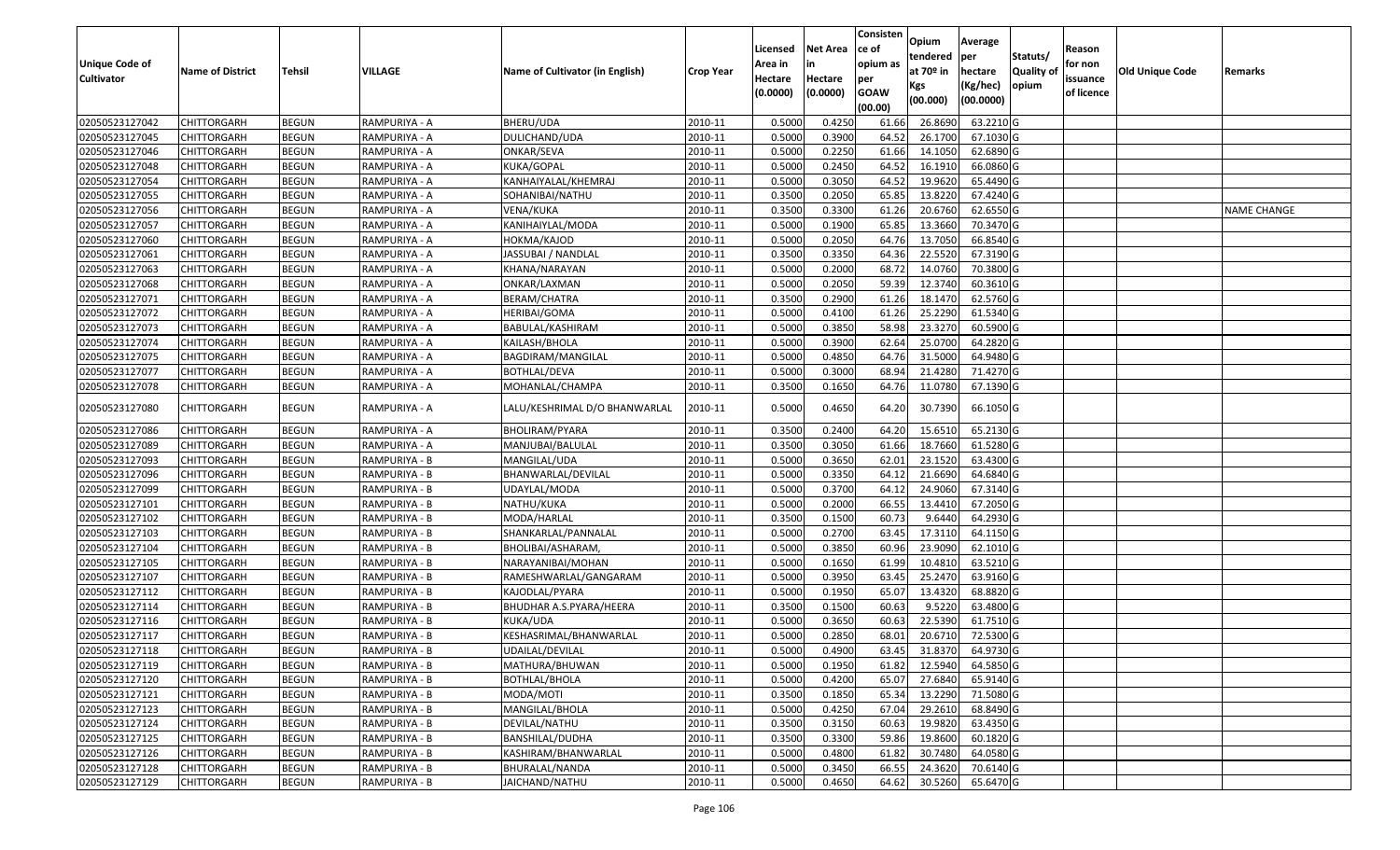|                   |                         |               |                         |                                 |                  |          |                 | Consisten   | Opium       | Average   |           |            |                 |         |
|-------------------|-------------------------|---------------|-------------------------|---------------------------------|------------------|----------|-----------------|-------------|-------------|-----------|-----------|------------|-----------------|---------|
|                   |                         |               |                         |                                 |                  | Licensed | <b>Net Area</b> | ce of       | tendered    | per       | Statuts/  | Reason     |                 |         |
| Unique Code of    | <b>Name of District</b> | <b>Tehsil</b> | VILLAGE                 | Name of Cultivator (in English) | <b>Crop Year</b> | Area in  |                 | opium as    | at $70°$ in | hectare   | Quality o | for non    | Old Unique Code | Remarks |
| <b>Cultivator</b> |                         |               |                         |                                 |                  | Hectare  | Hectare         | per         | Kgs         | (Kg/hec)  | opium     | issuance   |                 |         |
|                   |                         |               |                         |                                 |                  | (0.0000) | (0.0000)        | <b>GOAW</b> | (00.000)    | (00.0000) |           | of licence |                 |         |
|                   |                         |               |                         |                                 |                  |          |                 | (00.00)     |             |           |           |            |                 |         |
| 02050523127131    | CHITTORGARH             | <b>BEGUN</b>  | RAMPURIYA - B           | HARIKISHAN/BHANWARLAL           | 2010-11          | 0.5000   | 0.4800          | 66.55       | 32.7280     | 68.1830 G |           |            |                 |         |
| 02050523127133    | CHITTORGARH             | <b>BEGUN</b>  | RAMPURIYA - B           | BABRULAL/GHISA                  | 2010-11          | 0.5000   | 0.5050          | 63.57       | 33.0200     | 65.3860 G |           |            |                 |         |
| 02050523127135    | CHITTORGARH             | <b>BEGUN</b>  | RAMPURIYA - B           | PANNALAL/BHAGIRATH              | 2010-11          | 0.5000   | 0.4700          | 64.12       | 32.1730     | 68.4530 G |           |            |                 |         |
| 02050523127136    | CHITTORGARH             | <b>BEGUN</b>  | RAMPURIYA - B           | DINESH A.S.KUKA/BOTHLAL         | 2010-11          | 0.5000   | 0.4900          | 65.07       | 33.4200     | 68.2040 G |           |            |                 |         |
| 02050523127137    | CHITTORGARH             | <b>BEGUN</b>  | RAMPURIYA - B           | MANGILAL/RAMCHANDRA             | 2010-11          | 0.3500   | 0.3250          | 61.82       | 20.2260     | 62.2340 G |           |            |                 |         |
| 02050523127138    | CHITTORGARH             | <b>BEGUN</b>  | RAMPURIYA - B           | JAANIBAI/MANGILAL               | 2010-11          | 0.3500   | 0.2450          | 64.62       | 16.1990     | 66.1180 G |           |            |                 |         |
| 02050523127139    | CHITTORGARH             | <b>BEGUN</b>  | RAMPURIYA - B           | NARAYAN/DEVA                    | 2010-11          | 0.3500   | 0.2750          | 65.34       | 18.4100     | 66.9450 G |           |            |                 |         |
| 02050523127144    | <b>CHITTORGARH</b>      | <b>BEGUN</b>  | RAMPURIYA - B           | CHATARBHUJ/KELA                 | 2010-11          | 0.5000   | 0.3950          | 67.04       | 26.9270     | 68.1700 G |           |            |                 |         |
| 02050523127145    | CHITTORGARH             | <b>BEGUN</b>  | RAMPURIYA - B           | BHANWARLAL/NARAYAN              | 2010-11          | 0.5000   | 0.3750          | 64.62       | 24.6420     | 65.7120 G |           |            |                 |         |
| 02050523127148    | CHITTORGARH             | <b>BEGUN</b>  | RAMPURIYA - B           | NANDA/PYARA(CHOTA)              | 2010-11          | 0.3500   | 0.2400          | 60.7        | 14.7520     | 61.4670 G |           |            |                 |         |
| 02050523127151    | CHITTORGARH             | <b>BEGUN</b>  | RAMPURIYA - B           | BHANWAR/GULLA                   | 2010-11          | 0.5000   | 0.3700          | 60.96       | 22.9530     | 62.0350 G |           |            |                 |         |
| 02050523127157    | CHITTORGARH             | <b>BEGUN</b>  | RAMPURIYA - B           | BHAGWANLAL/DALLICHAND           | 2010-11          | 0.5000   | 0.3050          | 66.40       | 20.0000     | 65.5740 G |           |            |                 |         |
| 02050523127160    | <b>CHITTORGARH</b>      | <b>BEGUN</b>  | RAMPURIYA - B           | BHERULAL/KERING                 | 2010-11          | 0.3500   | 0.1800          | 54.07       | 9.6600      | 53.6670 G |           |            |                 |         |
| 02050523127161    | <b>CHITTORGARH</b>      | <b>BEGUN</b>  | RAMPURIYA - B           | SHANKARLAL/MOHAN                | 2010-11          | 0.5000   | 0.3350          | 62.01       | 21.1100     | 63.0150 G |           |            |                 |         |
| 02050523127164    | CHITTORGARH             | <b>BEGUN</b>  | RAMPURIYA - B           | RAMKANYABAI/UDAILAL             | 2010-11          | 0.5000   | 0.2200          | 56.53       | 14.3160     | 65.0730 G |           |            |                 |         |
| 02050523127166    | <b>CHITTORGARH</b>      | <b>BEGUN</b>  | RAMPURIYA - B           | SHAMBHULAL/BHUWANA              | 2010-11          | 0.3500   | 0.2950          | 66.40       | 20.2370     | 68.6000 G |           |            |                 |         |
| 02050523127169    | <b>CHITTORGARH</b>      | <b>BEGUN</b>  | RAMPURIYA - B           | SHANTILAL/RAMLAL                | 2010-11          | 0.3500   | 0.3250          | 62.01       | 21.5560     | 66.3260 G |           |            |                 |         |
| 02050523128001    | CHITTORGARH             | <b>BEGUN</b>  | NAYA GAON CHECHI        | HARLAL/AMARCHAND                | 2010-11          | 0.5000   | 0.4150          | 63.48       | 26.8630     | 64.7300 G |           |            |                 |         |
| 02050523128002    | CHITTORGARH             | <b>BEGUN</b>  | <b>NAYA GAON CHECHI</b> | RADHEYSHYAM/JAGGANATH           | 2010-11          | 0.5000   | 0.3000          | 65.5        | 19.7860     | 65.9530 G |           |            |                 |         |
| 02050523128005    | CHITTORGARH             | <b>BEGUN</b>  | NAYA GAON CHECHI        | DEVILAL/MADHO                   | 2010-11          | 0.3500   | 0.3000          | 64.71       | 20.2200     | 67.4000 G |           |            |                 |         |
| 02050523128006    | CHITTORGARH             | <b>BEGUN</b>  | <b>NAYA GAON CHECHI</b> | ASHARAM/NARAYAN                 | 2010-11          | 0.5000   | 0.4950          | 65.36       | 33.1540     | 66.9780 G |           |            |                 |         |
| 02050523128007    | CHITTORGARH             | <b>BEGUN</b>  | NAYA GAON CHECHI        | NARAYAN/BHUWANA                 | 2010-11          | 0.500    | 0.3350          | 64.7        | 21.998      | 65.6660 G |           |            |                 |         |
| 02050523128008    | CHITTORGARH             | <b>BEGUN</b>  | NAYA GAON CHECHI        | MANGILAL/KHEMA                  | 2010-11          | 0.5000   | 0.2050          | 67.58       | 13.6330     | 66.5020 G |           |            |                 |         |
| 02050523128009    | <b>CHITTORGARH</b>      | <b>BEGUN</b>  | NAYA GAON CHECHI        | KAJODIBAI/BALU                  | 2010-11          | 0.5000   | 0.5000          | 63.48       | 32.2640     | 64.5280 G |           |            |                 |         |
| 02050523128011    | CHITTORGARH             | <b>BEGUN</b>  | NAYA GAON CHECHI        | RAMLAL/LAXMAN                   | 2010-11          | 0.5000   | 0.3000          | 64.7        | 19.3540     | 64.5130 G |           |            |                 |         |
| 02050523128012    | CHITTORGARH             | <b>BEGUN</b>  | NAYA GAON CHECHI        | MANGILAL/NANDA                  | 2010-11          | 0.5000   | 0.3900          | 67.3        | 26.4590     | 67.8440 G |           |            |                 |         |
| 02050523128013    | CHITTORGARH             | <b>BEGUN</b>  | NAYA GAON CHECHI        | UDAIRAM/KALU                    | 2010-11          | 0.5000   | 0.5000          | 55.30       | 27.9940     | 55.9880 G |           |            |                 |         |
| 02050523128014    | CHITTORGARH             | <b>BEGUN</b>  | NAYA GAON CHECHI        | GHISALAL/BHURA                  | 2010-11          | 0.5000   | 0.3000          | 65.36       | 19.3510     | 64.5030 G |           |            |                 |         |
| 02050523128015    | CHITTORGARH             | <b>BEGUN</b>  | NAYA GAON CHECHI        | CHOGALAL/OMKAR                  | 2010-11          | 0.5000   | 0.4600          | 63.48       | 29.6610     | 64.4800 G |           |            |                 |         |
| 02050523128017    | CHITTORGARH             | <b>BEGUN</b>  | NAYA GAON CHECHI        | KUKALAL/DEVA                    | 2010-11          | 0.5000   | 0.4900          | 67.3        | 33.2900     | 67.9390 G |           |            |                 |         |
| 02050523128018    | CHITTORGARH             | <b>BEGUN</b>  | NAYA GAON CHECHI        | BANSHILAL/BALU                  | 2010-11          | 0.5000   | 0.1900          | 69.1        | 13.3830     | 70.4370 G |           |            |                 |         |
| 02050523128019    | CHITTORGARH             | <b>BEGUN</b>  | NAYA GAON CHECHI        | DHARAMCHAND/MANOHARLAL          | 2010-11          | 0.3500   | 0.2850          | 62.1        | 17.9270     | 62.9020 G |           |            |                 |         |
| 02050523128020    | CHITTORGARH             | <b>BEGUN</b>  | NAYA GAON CHECHI        | ROOPLAL/LALU                    | 2010-11          | 0.5000   | 0.3150          | 57.60       | 17.3430     | 55.0570G  |           |            |                 |         |
| 02050523128021    | CHITTORGARH             | <b>BEGUN</b>  | NAYA GAON CHECHI        | DEVILAL/PYARA                   | 2010-11          | 0.5000   | 0.4350          | 62.1        | 27.6340     | 63.5260 G |           |            |                 |         |
| 02050523128024    | CHITTORGARH             | <b>BEGUN</b>  | NAYA GAON CHECHI        | NANALAL/NARAYAN                 | 2010-11          | 0.500    | 0.5000          | 69.1        | 34.7890     | 69.5780 G |           |            |                 |         |
| 02050523128027    | CHITTORGARH             | <b>BEGUN</b>  | NAYA GAON CHECHI        | KANHEYALAL/MANGILAL             | 2010-11          | 0.5000   | 0.4900          | 62.15       | 31.1310     | 63.5330 G |           |            |                 |         |
| 02050523128029    | <b>CHITTORGARH</b>      | <b>BEGUN</b>  | NAYA GAON CHECHI        | JAMNA LAL/LAXMAN                | 2010-11          | 0.5000   | 0.3000          | 65.76       | 20.0050     | 66.6830 G |           |            |                 |         |
| 02050523128030    | <b>CHITTORGARH</b>      | <b>BEGUN</b>  | NAYA GAON CHECHI        | LALU/SUKHA                      | 2010-11          | 0.5000   | 0.4400          | 65.76       | 29.3700     | 66.7500 G |           |            |                 |         |
| 02050523128031    | <b>CHITTORGARH</b>      | <b>BEGUN</b>  | NAYA GAON CHECHI        | NARAYAN/SUKHA                   | 2010-11          | 0.5000   | 0.2000          | 65.76       | 13.7450     | 68.7250 G |           |            |                 |         |
| 02050523128032    | <b>CHITTORGARH</b>      | <b>BEGUN</b>  | NAYA GAON CHECHI        | SHAMBHULAL/HARLAL               | 2010-11          | 0.5000   | 0.4400          | 67.31       | 30.1860     | 68.6050 G |           |            |                 |         |
| 02050523128035    | CHITTORGARH             | <b>BEGUN</b>  | NAYA GAON CHECHI        | BADRILAL/KHEMA                  | 2010-11          | 0.5000   | 0.4100          | 65.36       | 26.2250     | 63.9630 G |           |            |                 |         |
| 02050523129001    | <b>CHITTORGARH</b>      | <b>BEGUN</b>  | CHECHI - A              | KANHEYALAL/PRITHVIRAJ           | 2010-11          | 0.5000   | 0.3550          | 65.86       | 28.9820     | 81.6390 G |           |            |                 |         |
| 02050523129002    | <b>CHITTORGARH</b>      | <b>BEGUN</b>  | CHECHI - A              | PRITHVIRAJ/BHOLA                | 2010-11          | 0.5000   | 0.3500          | 65.52       | 23.3580     | 66.7370 G |           |            |                 |         |
| 02050523129003    | <b>CHITTORGARH</b>      | <b>BEGUN</b>  | CHECHI - A              | NANDLAL/MANAK                   | 2010-11          | 0.5000   | 0.3000          | 61.27       | 18.6650     | 62.2170 G |           |            |                 |         |
| 02050523129010    | <b>CHITTORGARH</b>      | <b>BEGUN</b>  | CHECHI - A              | NARAYAN/KANA KISHNA             | 2010-11          | 0.5000   | 0.4650          | 65.52       | 31.2070     | 67.1120 G |           |            |                 |         |
| 02050523129013    | <b>CHITTORGARH</b>      | <b>BEGUN</b>  | CHECHI - A              | NANDA/GHISA                     | 2010-11          | 0.5000   | 0.4900          | 65.86       | 33.1610     | 67.6760 G |           |            |                 |         |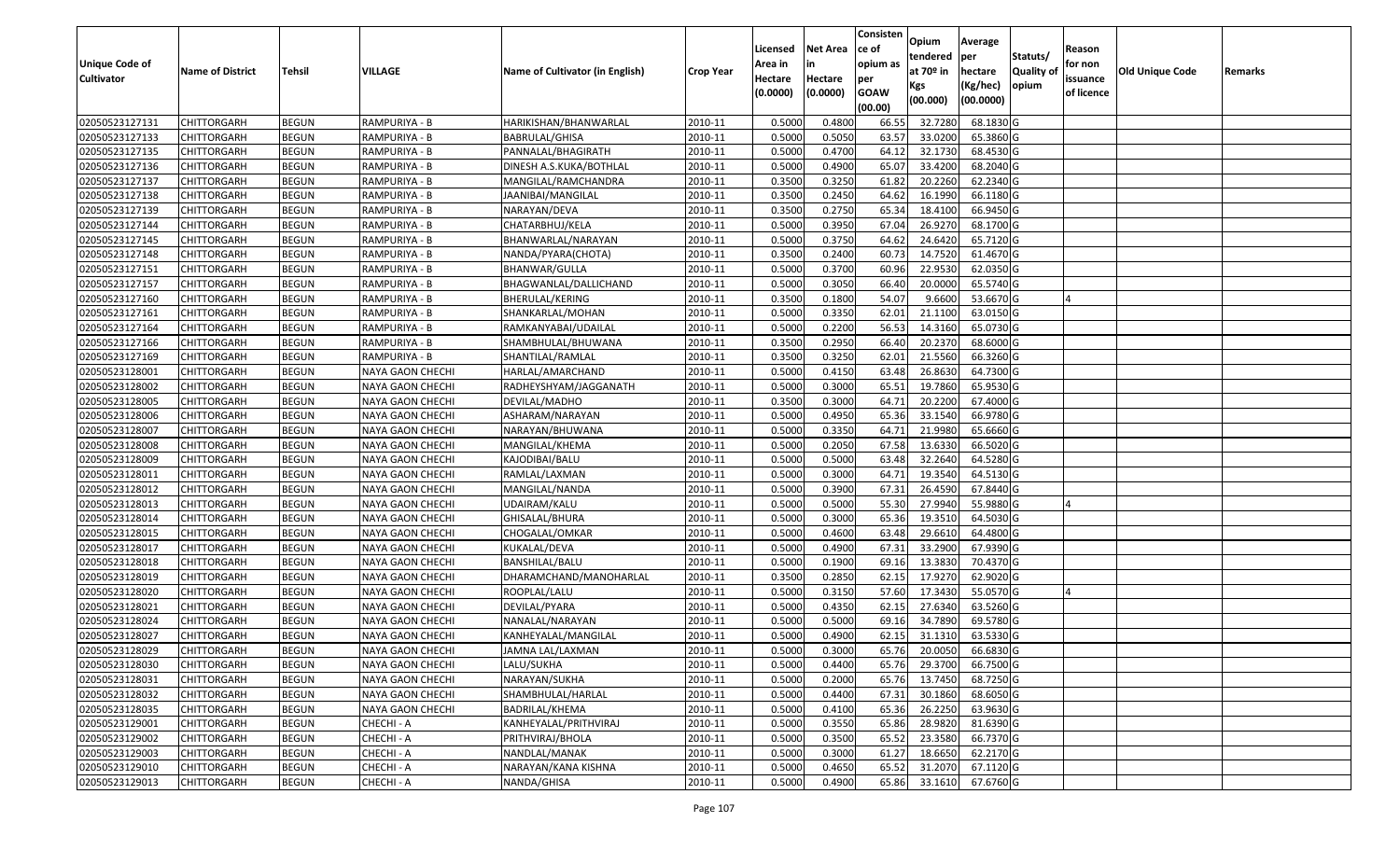|                   |                         |               |               |                                 |                  | Licensed | <b>Net Area</b> | Consisten<br>ce of | Opium         | Average   |                  | Reason     |                 |         |
|-------------------|-------------------------|---------------|---------------|---------------------------------|------------------|----------|-----------------|--------------------|---------------|-----------|------------------|------------|-----------------|---------|
| Unique Code of    |                         |               |               |                                 |                  | Area in  | in              | opium as           | tendered      | per       | Statuts/         | for non    |                 |         |
| <b>Cultivator</b> | <b>Name of District</b> | <b>Tehsil</b> | VILLAGE       | Name of Cultivator (in English) | <b>Crop Year</b> | Hectare  | Hectare         | per                | at $70°$ in   | hectare   | <b>Quality o</b> | issuance   | Old Unique Code | Remarks |
|                   |                         |               |               |                                 |                  | (0.0000) | (0.0000)        | <b>GOAW</b>        | Kgs           | (Kg/hec)  | opium            | of licence |                 |         |
|                   |                         |               |               |                                 |                  |          |                 | (00.00)            | (00.000)      | (00.0000) |                  |            |                 |         |
| 02050523129015    | CHITTORGARH             | <b>BEGUN</b>  | CHECHI - A    | BALIBAI/KAJOD                   | 2010-11          | 0.5000   | 0.2000          | 61.27              | 12.882        | 64.4100 G |                  |            |                 |         |
| 02050523129016    | CHITTORGARH             | <b>BEGUN</b>  | CHECHI - A    | HUKMICHAND/KUKA                 | 2010-11          | 0.5000   | 0.2300          | 72.46              | 17.0320       | 74.0520 G |                  |            |                 |         |
| 02050523129019    | CHITTORGARH             | <b>BEGUN</b>  | CHECHI - A    | KAJODBAI/SURAJMAL               | 2010-11          | 0.3500   | 0.2000          | 64.17              | 13.3310       | 66.6550 G |                  |            |                 |         |
| 02050523129025    | CHITTORGARH             | <b>BEGUN</b>  | CHECHI - A    | MUNIRAHAMAD/PEERMOHHAMAD        | 2010-11          | 0.5000   | 0.4100          | 62.26              | 26.1480       | 63.7760 G |                  |            |                 |         |
| 02050523129027    | CHITTORGARH             | <b>BEGUN</b>  | CHECHI - A    | PYARCHAND/BHOLA                 | 2010-11          | 0.500    | 0.1900          | 64.03              | 12.7090       | 66.8890 G |                  |            |                 |         |
| 02050523129030    | CHITTORGARH             | <b>BEGUN</b>  | CHECHI - A    | SHANKARLAL/PRATAP REGAR         | 2010-11          | 0.3500   | 0.3000          | 61.61              | 19.1990       | 63.9970   |                  |            |                 |         |
| 02050523129031    | <b>CHITTORGARH</b>      | <b>BEGUN</b>  | CHECHI - A    | LAXMAN/KHERING                  | 2010-11          | 0.5000   | 0.1500          | 62.38              | 9.5740        | 63.8270 G |                  |            |                 |         |
| 02050523129032    | CHITTORGARH             | <b>BEGUN</b>  | CHECHI - A    | GULABIBAI/TULSIRAM              | 2010-11          | 0.5000   | 0.3750          | 64.03              | 24.3500       | 64.9330 G |                  |            |                 |         |
| 02050523129039    | CHITTORGARH             | <b>BEGUN</b>  | CHECHI - A    | CHHUNIBAI/HEERA                 | 2010-11          | 0.5000   | 0.3550          | 64.17              | 23.1800       | 65.2960 G |                  |            |                 |         |
| 02050523129043    | CHITTORGARH             | <b>BEGUN</b>  | CHECHI - A    | NANALAL/PRITHVIRAJ              | 2010-11          | 0.5000   | 0.3200          | 65.85              | 21.2860       | 66.5190 G |                  |            |                 |         |
| 02050523129045    | CHITTORGARH             | <b>BEGUN</b>  | CHECHI - A    | AMARCHAND/SEVA                  | 2010-11          | 0.5000   | 0.3300          | 56.77              | 19.6550       | 59.5610 G |                  |            |                 |         |
| 02050523129046    | <b>CHITTORGARH</b>      | <b>BEGUN</b>  | CHECHI - A    | GOPILAL/TODU                    | 2010-11          | 0.3500   | 0.3050          | 64.03              | 20.6150       | 67.5900 G |                  |            |                 |         |
| 02050523129049    | CHITTORGARH             | <b>BEGUN</b>  | CHECHI - A    | NANDLAL/RUPA                    | 2010-11          | 0.5000   | 0.4850          | 64.07              | 31.6710       | 65.3010 G |                  |            |                 |         |
| 02050523129057    | CHITTORGARH             | <b>BEGUN</b>  | CHECHI - A    | RODURAM/BALU                    | 2010-11          | 0.5000   | 0.1850          | 56.7               | 10.7060       | 57.8700 G |                  |            |                 |         |
| 02050523129059    | CHITTORGARH             | <b>BEGUN</b>  | CHECHI - A    | JAGDISH/LAXMAN                  | 2010-11          | 0.5000   | 0.2600          | 70.98              | 21.385        | 82.2500 G |                  |            |                 |         |
| 02050523129060    | CHITTORGARH             | <b>BEGUN</b>  | CHECHI - A    | NARAYAN/MOTI BHOLA              | 2010-11          | 0.5000   | 0.3300          | 65.85              | 21.9640       | 66.5580 G |                  |            |                 |         |
| 02050523129061    | CHITTORGARH             | <b>BEGUN</b>  | CHECHI - A    | MOHAN/SHOLA                     | 2010-11          | 0.5000   | 0.3000          | 71.80              | 21.8290       | 72.7630 G |                  |            |                 |         |
| 02050523129062    | CHITTORGARH             | <b>BEGUN</b>  | CHECHI - A    | SHANKARLAL/KAJOD DHAKAR         | 2010-11          | 0.3500   | 0.3250          | 64.17              | 21.4300       | 65.9380 G |                  |            |                 |         |
| 02050523129067    | CHITTORGARH             | <b>BEGUN</b>  | CHECHI - B    | NATHULAL/HOKMA                  | 2010-11          | 0.5000   | 0.4750          | 64.72              | 33.3960       | 70.3070 G |                  |            |                 |         |
| 02050523129069    | CHITTORGARH             | <b>BEGUN</b>  | CHECHI - B    | ONKARLAL/MANGILAL               | 2010-11          | 0.3500   | 0.3550          | 65.13              | 24.4340       | 68.8280 G |                  |            |                 |         |
| 02050523129076    | CHITTORGARH             | <b>BEGUN</b>  | CHECHI - B    | JAYCHAND/GOKAL                  | 2010-11          | 0.5000   | 0.4400          | 62.1               | 27.4660       | 62.4230 G |                  |            |                 |         |
| 02050523129077    | CHITTORGARH             | <b>BEGUN</b>  | CHECHI - B    | HAJARI/GOKAL                    | 2010-11          | 0.5000   | 0.2600          | 64.72              | 17.1740       | 66.0540 G |                  |            |                 |         |
| 02050523129079    | CHITTORGARH             | <b>BEGUN</b>  | CHECHI - B    | KASHIRAM/BHUWANA                | 2010-11          | 0.5000   | 0.3350          | 62.1               | 22.6180       | 67.5160 G |                  |            |                 |         |
| 02050523129082    | <b>CHITTORGARH</b>      | <b>BEGUN</b>  | CHECHI - B    | MEGRAJ/RUPJI                    | 2010-11          | 0.5000   | 0.4950          | 65.15              | 33.7900       | 68.2630 G |                  |            |                 |         |
| 02050523129085    | CHITTORGARH             | <b>BEGUN</b>  | CHECHI - B    | DEVILAL/LAKHMA                  | 2010-11          | 0.5000   | 0.3400          | 65.15              | 22.4640       | 66.0710 G |                  |            |                 |         |
| 02050523129087    | CHITTORGARH             | <b>BEGUN</b>  | CHECHI - B    | KHEMRAJ/LAKHMA                  | 2010-11          | 0.3500   | 0.3500          | 62.1               | 21.8480       | 62.4230 G |                  |            |                 |         |
| 02050523129088    | CHITTORGARH             | <b>BEGUN</b>  | CHECHI - B    | NATHIBAI/BAGDIRAM               | 2010-11          | 0.5000   | 0.4700          | 65.15              | 31.9190       | 67.9130 G |                  |            |                 |         |
| 02050523129098    | <b>CHITTORGARH</b>      | <b>BEGUN</b>  | CHECHI - B    | BALIBAI/JAYCHAND                | 2010-11          | 0.3500   | 0.3400          | 56.77              | 20.3340       | 59.8060 G |                  |            |                 |         |
| 02050523129101    | CHITTORGARH             | <b>BEGUN</b>  | CHECHI - B    | BHUWANA/RUPA                    | 2010-11          | 0.5000   | 0.4750          | 65.86              | 32.8680       | 69.1960 G |                  |            |                 |         |
| 02050523129103    | CHITTORGARH             | <b>BEGUN</b>  | CHECHI - A    | GHISALAL/AMARCHAND              | 2010-11          | 0.5000   | 0.3050          | 60.46              | 19.0120       | 62.3340 G |                  |            |                 |         |
| 02050523129104    | CHITTORGARH             | <b>BEGUN</b>  | CHECHI - B    | MODIRAM/MEGA                    | 2010-11          | 0.3500   | 0.3400          | 70.62              | 22.6110       | 66.5030 G |                  |            |                 |         |
| 02050523129105    | CHITTORGARH             | <b>BEGUN</b>  | CHECHI - B    | KHEMA/VENA                      | 2010-11          | 0.3500   | 0.3400          | 62.14              | 23.0760       | 67.8710 G |                  |            |                 |         |
| 02050523130002    | <b>CHITTORGARH</b>      | <b>BEGUN</b>  | KHARDI        | MANGILAL/KUKA                   | 2010-11          | 0.5000   | 0.3400          | 68.67              | 23.5250       | 69.1910 G |                  |            |                 |         |
| 02050523130003    | CHITTORGARH             | <b>BEGUN</b>  | <b>KHARDI</b> | TULSHIBAI/PYARCHAND             | 2010-11          | 0.500    | 0.2000          | 61.21              | 12.8670       | 64.3350 G |                  |            |                 |         |
| 02050523130004    | CHITTORGARH             | <b>BEGUN</b>  | <b>KHARDI</b> | BHUWANA/HARIRAM                 | 2010-11          | 0.5000   | 0.1900          | 68.67              | 13.5540       | 71.3370 G |                  |            |                 |         |
| 02050523130005    | <b>CHITTORGARH</b>      | <b>BEGUN</b>  | <b>KHARDI</b> | RUPA/MOTI                       | 2010-11          | 0.5000   | 0.2900          |                    | 61.62 18.6900 | 64.4480 G |                  |            |                 |         |
| 02050523130006    | <b>CHITTORGARH</b>      | <b>BEGUN</b>  | <b>KHARDI</b> | SHAMBHULAL/GIRDHARI             | 2010-11          | 0.5000   | 0.4050          | 64.85              | 26.6450       | 65.7900 G |                  |            |                 |         |
| 02050523130007    | <b>CHITTORGARH</b>      | <b>BEGUN</b>  | KHARDI        | NANDA/RUPA                      | 2010-11          | 0.5000   | 0.4100          | 61.22              | 25.1640       | 61.3760 G |                  |            |                 |         |
| 02050523130010    | <b>CHITTORGARH</b>      | <b>BEGUN</b>  | KHARDI        | DEVILAL/MADHO                   | 2010-11          | 0.5000   | 0.2500          | 65.97              | 16.6390       | 66.5560 G |                  |            |                 |         |
| 02050523130011    | <b>CHITTORGARH</b>      | <b>BEGUN</b>  | <b>KHARDI</b> | GOPILAL/BHANWARLAL              | 2010-11          | 0.5000   | 0.3500          | 65.70              | 23.5140       | 67.1830 G |                  |            |                 |         |
| 02050523130013    | <b>CHITTORGARH</b>      | <b>BEGUN</b>  | <b>KHARDI</b> | ONKAR/BHERU                     | 2010-11          | 0.5000   | 0.2650          | 58.92              | 16.1740       | 61.0340 G |                  |            |                 |         |
| 02050523130014    | <b>CHITTORGARH</b>      | <b>BEGUN</b>  | <b>KHARDI</b> | GHISALAL/LAXMAN                 | 2010-11          | 0.5000   | 0.2050          | 64.38              | 13.1270       | 64.0340 G |                  |            |                 |         |
| 02050523130015    | <b>CHITTORGARH</b>      | <b>BEGUN</b>  | KHARDI        | MANGILAL/DEVA                   | 2010-11          | 0.5000   | 0.1950          | 68.84              | 13.7230       | 70.3740 G |                  |            |                 |         |
| 02050523130016    | <b>CHITTORGARH</b>      | <b>BEGUN</b>  | <b>KHARDI</b> | KUKA A/S RAMA/HEERA             | 2010-11          | 0.5000   | 0.3300          | 61.71              | 20.6500       | 62.5760 G |                  |            |                 |         |
| 02050523130017    | <b>CHITTORGARH</b>      | <b>BEGUN</b>  | <b>KHARDI</b> | SHAMBHULAL/LAKHMICHAND          | 2010-11          | 0.5000   | 0.3050          | 63.05              | 19.9300       | 65.3440 G |                  |            |                 |         |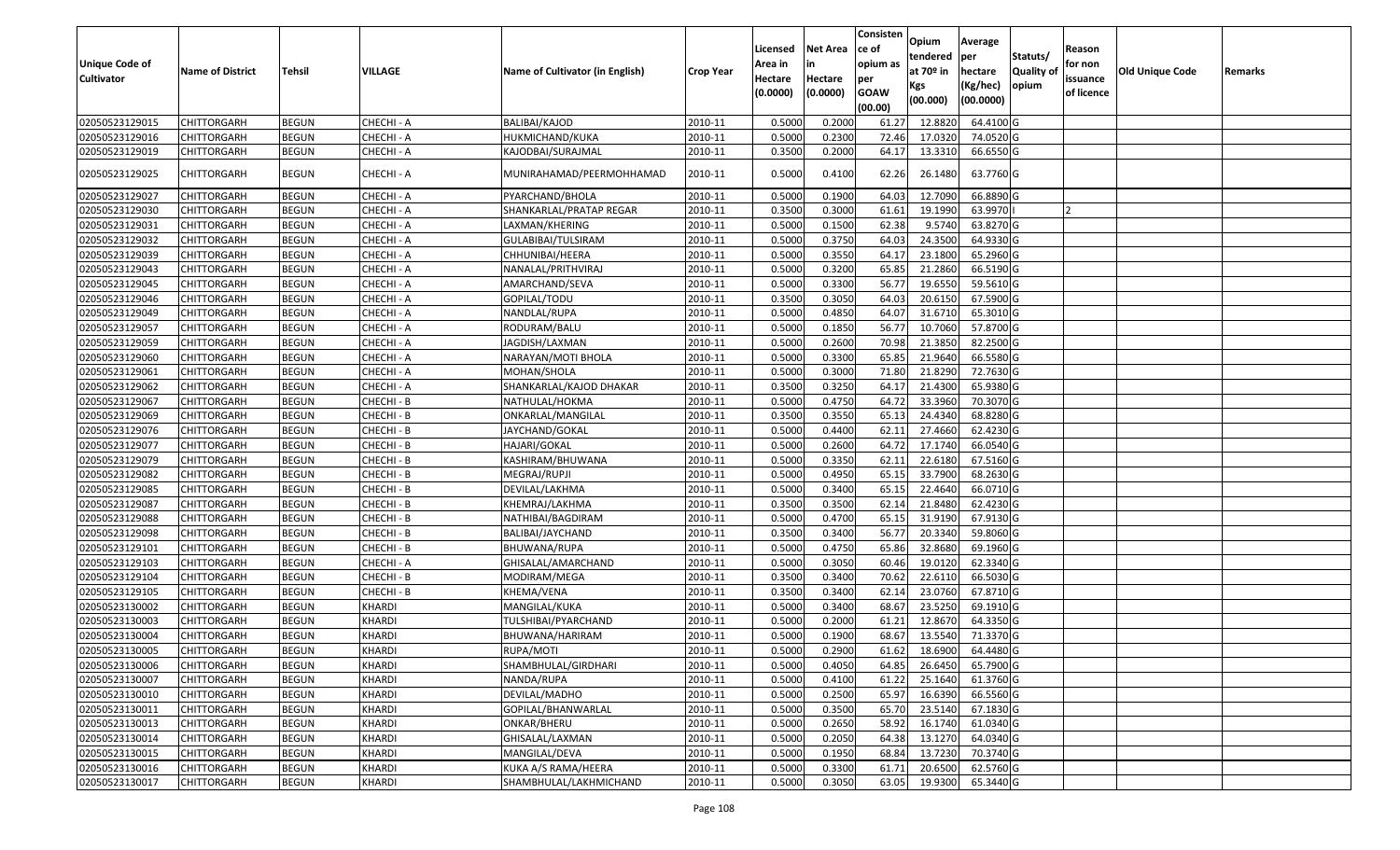|                       |                         |               |               |                                 |                  |          |                 | Consisten   |                         | Average                |                           |            |                        |                    |
|-----------------------|-------------------------|---------------|---------------|---------------------------------|------------------|----------|-----------------|-------------|-------------------------|------------------------|---------------------------|------------|------------------------|--------------------|
|                       |                         |               |               |                                 |                  | Licensed | <b>Net Area</b> | ce of       | Opium                   |                        |                           | Reason     |                        |                    |
| <b>Unique Code of</b> |                         |               | VILLAGE       |                                 |                  | Area in  |                 | opium as    | tendered<br>at $70°$ in | per                    | Statuts/                  | for non    |                        |                    |
| <b>Cultivator</b>     | <b>Name of District</b> | <b>Tehsil</b> |               | Name of Cultivator (in English) | <b>Crop Year</b> | Hectare  | Hectare         | per         |                         | hectare                | <b>Quality o</b><br>opium | issuance   | <b>Old Unique Code</b> | Remarks            |
|                       |                         |               |               |                                 |                  | (0.0000) | (0.0000)        | <b>GOAW</b> | Kgs<br>(00.000)         | (Kg/hec)<br>(00.0000)  |                           | of licence |                        |                    |
|                       |                         |               |               |                                 |                  |          |                 | (00.00)     |                         |                        |                           |            |                        |                    |
| 02050523130018        | CHITTORGARH             | <b>BEGUN</b>  | <b>KHARDI</b> | DALU/BALU                       | 2010-11          | 0.5000   | 0.3550          | 62.47       | 22.208                  | 62.5580 G              |                           |            |                        |                    |
| 02050523130019        | CHITTORGARH             | <b>BEGUN</b>  | <b>KHARDI</b> | BHURIBAI/DEVILAL A.S.GHISA      | 2010-11          | 0.5000   | 0.4650          | 64.20       | 30.1000                 | 64.7310 G              |                           |            |                        |                    |
| 02050523130020        | CHITTORGARH             | <b>BEGUN</b>  | <b>KHARDI</b> | PYARA/PANNA                     | 2010-11          | 0.5000   | 0.4900          | 66.77       | 33.6290                 | 68.6310 G              |                           |            |                        |                    |
| 02050523130022        | <b>CHITTORGARH</b>      | <b>BEGUN</b>  | <b>KHARDI</b> | GHISA/SEVA                      | 2010-11          | 0.5000   | 0.3550          | 64.26       | 23.1040                 | 65.0820G               |                           |            |                        |                    |
| 02050523130024        | CHITTORGARH             | <b>BEGUN</b>  | <b>KHARDI</b> | DEVILAL A.S.NATHU               | 2010-11          | 0.5000   | 0.4700          | 62.47       | 29.605                  | 62.9890 G              |                           |            |                        |                    |
| 02050523130025        | <b>CHITTORGARH</b>      | <b>BEGUN</b>  | <b>KHARDI</b> | TULSHIBAI/GULABI D/OSARJUBAI    | 2010-11          | 0.5000   | 0.2850          | 65.12       | 19.005                  | 66.6840 G              |                           |            |                        |                    |
| 02050523130026        | CHITTORGARH             | <b>BEGUN</b>  | <b>KHARDI</b> | SOHANIBAI/KANHAIYLAL            | 2010-11          | 0.5000   | 0.1950          | 64.28       | 12.8990                 | 66.1490 G              |                           |            |                        |                    |
| 02050523130027        | CHITTORGARH             | <b>BEGUN</b>  | <b>KHARDI</b> | DEVILAL/GOPILAL                 | 2010-11          | 0.5000   | 0.3300          | 65.12       | 21.2790                 | 64.4820 G              |                           |            |                        |                    |
| 02050523130028        | CHITTORGARH             | <b>BEGUN</b>  | <b>KHARDI</b> | RADHABAI/JAGRAM                 | 2010-11          | 0.3500   | 0.1800          | 65.1        | 11.9580                 | 66.4330 G              |                           |            |                        |                    |
| 02050523130029        | <b>CHITTORGARH</b>      | <b>BEGUN</b>  | <b>KHARDI</b> | MANGILAL/NATHU A.S LALU         | 2010-11          | 0.5000   | 0.1900          | 60.90       | 11.3540                 | 59.7580 G              |                           |            |                        |                    |
| 02050523130030        | CHITTORGARH             | <b>BEGUN</b>  | <b>KHARDI</b> | NATHU/LALU                      | 2010-11          | 0.5000   | 0.4850          | 60.05       | 29.5450                 | 60.9180 G              |                           |            |                        |                    |
| 02050523130031        | CHITTORGARH             | <b>BEGUN</b>  | <b>KHARDI</b> | PANNALAL/HARIRAM URAF HIRARAM   | 2010-11          | 0.5000   | 0.2050          | 64.83       | 13.4600                 | 65.6590 G              |                           |            |                        |                    |
| 02050523130032        | CHITTORGARH             | <b>BEGUN</b>  | KHARDI        | RAMKANIYA/TULSHIRAM             | 2010-11          | 0.500    | 0.2050          | 64.83       | 13.7280                 | 66.9660 G              |                           |            |                        |                    |
| 02050523130033        | CHITTORGARH             | <b>BEGUN</b>  | KHARDI        | BHAWANIRAM/BHURA                | 2010-11          | 0.5000   | 0.2500          | 61.02       | 15.2840                 | 61.1360 G              |                           |            |                        |                    |
| 02050523130035        | CHITTORGARH             | <b>BEGUN</b>  | KHARDI        | PYARCHAND/NARAYAN               | 2010-11          | 0.5000   | 0.4300          | 64.83       | 28.1010                 | 65.3510 G              |                           |            |                        |                    |
| 02050523130036        | CHITTORGARH             | <b>BEGUN</b>  | KHARDI        | RAMESHWAR/BHURA                 | 2010-11          | 0.5000   | 0.3500          | 62.47       | 22.0780                 | 63.0800 G              |                           |            |                        |                    |
| 02050523130037        | CHITTORGARH             | <b>BEGUN</b>  | <b>KHARDI</b> | SOHANLAL/DEVA                   | 2010-11          | 0.500    | 0.1950          | 62.29       | 12.6800                 | 65.0260 G              |                           |            |                        |                    |
| 02050523130038        | CHITTORGARH             | <b>BEGUN</b>  | KHARDI        | MOHANLAL/BHANWARLAL             | 2010-11          | 0.5000   | 0.3500          | 62.47       | 22.3330                 | 63.8090G               |                           |            |                        |                    |
| 02050523130039        | CHITTORGARH             | <b>BEGUN</b>  | KHARDI        | ONKARLAL/NARAYAN                | 2010-11          | 0.5000   | 0.4900          | 69.17       | 33.8500                 | 69.0820 G              |                           |            |                        |                    |
| 02050523130040        | CHITTORGARH             | <b>BEGUN</b>  | <b>KHARDI</b> | GHISALAL/BARDA                  | 2010-11          | 0.5000   | 0.2800          | 67.47       | 19.9730                 | 71.3320 G              |                           |            |                        |                    |
| 02050523130041        | CHITTORGARH             | <b>BEGUN</b>  | <b>KHARDI</b> | KUKA/BHEMA                      | 2010-11          | 0.5000   | 0.3900          | 69.73       | 28.3670                 | $\overline{72.7360}$ G |                           |            |                        |                    |
| 02050523130042        | CHITTORGARH             | <b>BEGUN</b>  | <b>KHARDI</b> | HAJARI/MOTI                     | 2010-11          | 0.5000   | 0.2150          | 66.15       | 13.7570                 | 63.9860 G              |                           |            |                        |                    |
| 02050523130043        | CHITTORGARH             | <b>BEGUN</b>  | <b>KHARDI</b> | BALUDAS/HEERALAL                | 2010-11          | 0.5000   | 0.4200          | 66.5        | 27.1720                 | 64.6950 G              |                           |            |                        |                    |
| 02050523130045        | <b>CHITTORGARH</b>      | <b>BEGUN</b>  | <b>KHARDI</b> | RAMLAL/BHANWARLAL               | 2010-11          | 0.5000   | 0.1900          | 61.21       | 11.7080                 | $61.6210$ G            |                           |            |                        |                    |
| 02050523130047        | CHITTORGARH             | <b>BEGUN</b>  | <b>KHARDI</b> | RAMLAL/BHURA                    | 2010-11          | 0.5000   | 0.2000          | 62.92       | 12.7840                 | 63.9200 G              |                           |            |                        |                    |
| 02050523130048        | CHITTORGARH             | <b>BEGUN</b>  | <b>KHARDI</b> | DUNGA/SHIVA                     | 2010-11          | 0.5000   | 0.2000          | 66.50       | 13.3140                 | 66.5700 G              |                           |            |                        | <b>NAME CHANGE</b> |
| 02050523130050        | CHITTORGARH             | <b>BEGUN</b>  | <b>KHARDI</b> | PARMANAND/DUNGA                 | 2010-11          | 0.5000   | 0.2150          | 66.50       | 14.0920                 | 65.5440 G              |                           |            |                        |                    |
| 02050523130051        | CHITTORGARH             | <b>BEGUN</b>  | <b>KHARDI</b> | BOTHLAL/NANDRAM                 | 2010-11          | 0.5000   | 0.3850          | 65.89       | 27.0500                 | 70.2600 G              |                           |            |                        |                    |
| 02050523130053        | CHITTORGARH             | <b>BEGUN</b>  | <b>KHARDI</b> | SUSHILABAI/DEVILAL              | 2010-11          | 0.5000   | 0.2000          | 65.89       | 13.6220                 | 68.1100 G              |                           |            |                        |                    |
| 02050523130055        | CHITTORGARH             | <b>BEGUN</b>  | <b>KHARDI</b> | MOHANLAL/DUNGA                  | 2010-11          | 0.5000   | 0.1900          | 60.05       | 10.8420                 | 57.0630 G              |                           |            |                        |                    |
| 02050523130058        | CHITTORGARH             | <b>BEGUN</b>  | <b>KHARDI</b> | MANGILAL/GHISHA                 | 2010-11          | 0.5000   | 0.3000          | 61.21       | 18.4950                 | 61.6500 G              |                           |            |                        |                    |
| 02050523130059        | <b>CHITTORGARH</b>      | <b>BEGUN</b>  | <b>KHARDI</b> | MODA/BALU                       | 2010-11          | 0.5000   | 0.2400          | 64.7        | 16.1700                 | 67.3750 G              |                           |            |                        |                    |
| 02050523130062        | <b>CHITTORGARH</b>      | <b>BEGUN</b>  | <b>KHARDI</b> | NANDA/JODHA                     | 2010-11          | 0.5000   | 0.2000          | 59.79       | 12.6300                 | 63.1500 G              |                           |            |                        |                    |
| 02050523130067        | CHITTORGARH             | <b>BEGUN</b>  | <b>KHARDI</b> | NANALAL/BHURA                   | 2010-11          | 0.500    | 0.2500          | 59.30       | 15.0010                 | 60.0040 G              |                           |            |                        |                    |
| 02050523130068        | CHITTORGARH             | <b>BEGUN</b>  | <b>KHARDI</b> | DEVILAL/EKLING                  | 2010-11          | 0.5000   | 0.2500          | 58.34       | 15.2370                 | 60.9480 G              |                           |            |                        |                    |
| 02050523130070        | <b>CHITTORGARH</b>      | <b>BEGUN</b>  | KHARDI        | KAJOD/GHISA                     | 2010-11          | 0.3500   | 0.3350          |             | 58.34 19.5670           | 58.4090G               |                           |            |                        |                    |
| 02050523130071        | <b>CHITTORGARH</b>      | <b>BEGUN</b>  | <b>KHARDI</b> | BALU/JODHA                      | 2010-11          | 0.5000   | 0.1950          | 61.02       | 12.4170                 | 63.6770 G              |                           |            |                        |                    |
| 02050523130072        | <b>CHITTORGARH</b>      | <b>BEGUN</b>  | KHARDI        | KAILASH/SHANKAR                 | 2010-11          | 0.5000   | 0.3000          | 65.89       | 19.8440                 | 66.1470 G              |                           |            |                        |                    |
| 02050524001002        | <b>CHITTORGARH</b>      | RAWATBHATA    | KHEMAKHEDA    | DOLA/DEVA                       | 2010-11          | 0.3500   | 0.3400          | 59.63       | 20.4260                 | 60.0760 G              |                           |            |                        |                    |
| 02050524001005        | <b>CHITTORGARH</b>      | RAWATBHATA    | KHEMAKHEDA    | GAKUL URF GOPAL/BARDA           | 2010-11          | 0.3500   | 0.3450          | 68.35       | 23.8410                 | 69.1040 G              |                           |            |                        |                    |
| 02050524001008        | <b>CHITTORGARH</b>      | RAWATBHATA    | KHEMAKHEDA    | NANDA/SHOCHAND                  | 2010-11          | 0.3500   | 0.1800          | 63.15       | 11.3340                 | 62.9660 G              |                           |            |                        |                    |
| 02050524001010        | <b>CHITTORGARH</b>      | RAWATBHATA    | KHEMAKHEDA    | KASTURAYBAI/MANIRAM             | 2010-11          | 0.3500   | 0.3350          | 66.28       | 21.9500                 | 65.5220 G              |                           |            |                        |                    |
| 02050524001011        | CHITTORGARH             | RAWATBHATA    | KHEMAKHEDA    | SHANKARLAL/KELA                 | 2010-11          | 0.3500   | 0.2150          | 64.57       | 13.7390                 | 63.9020 G              |                           |            |                        |                    |
| 02050524001013        | <b>CHITTORGARH</b>      | RAWATBHATA    | KHEMAKHEDA    | KHEMA/BHURA                     | 2010-11          | 0.3500   | 0.1900          | 57.95       | 11.2140                 | 59.0210 G              |                           |            |                        |                    |
| 02050524001017        | <b>CHITTORGARH</b>      | RAWATBHATA    | KHEMAKHEDA    | <b>KELA/DEVA JI</b>             | 2010-11          | 0.3500   | 0.2600          | 64.57       | 16.0600                 | 61.7690 G              |                           |            |                        |                    |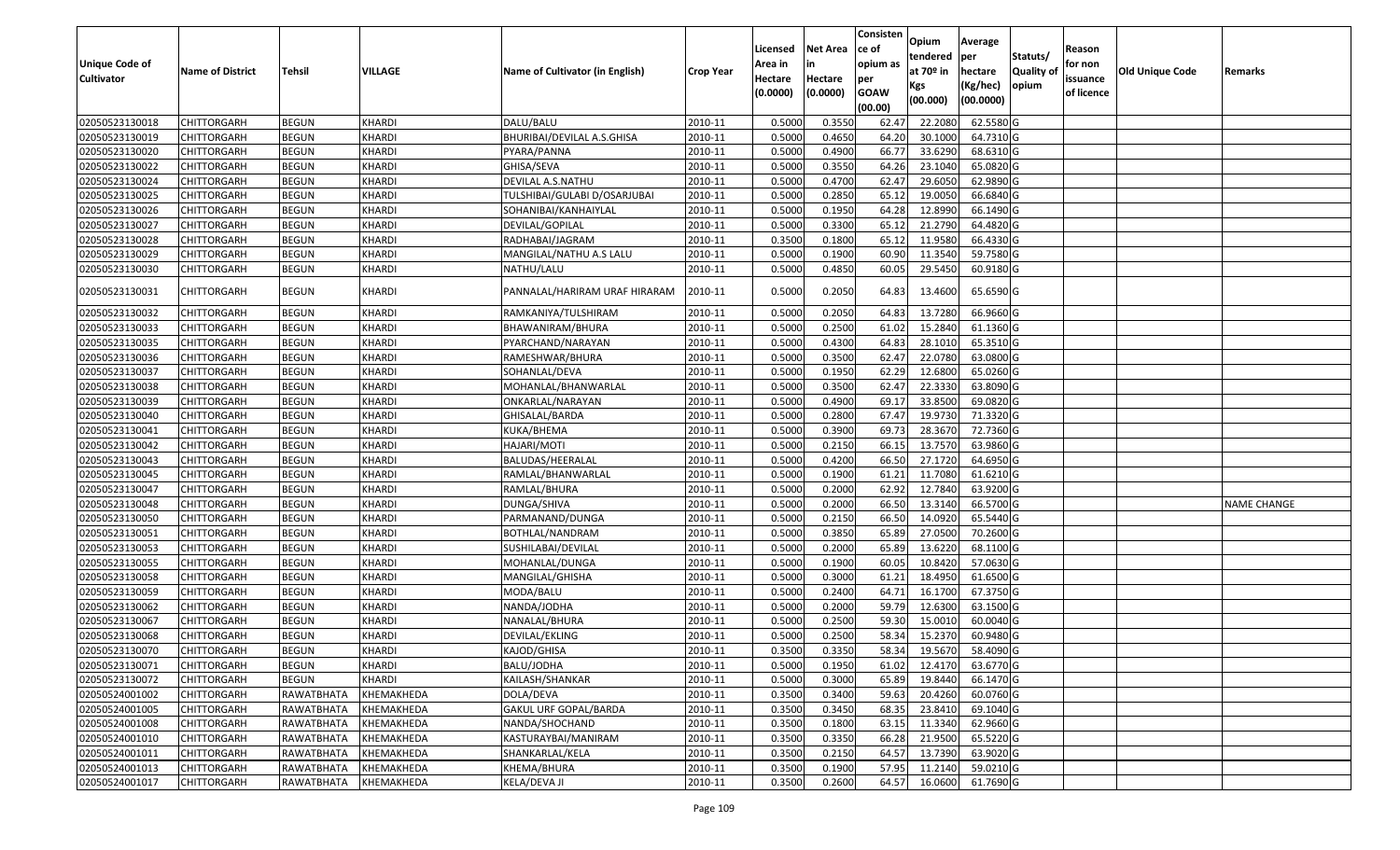|                   |                                   |               |                       |                                 |                  |          |                 | Consisten   | Opium       | Average   |                  |            |                        |                    |
|-------------------|-----------------------------------|---------------|-----------------------|---------------------------------|------------------|----------|-----------------|-------------|-------------|-----------|------------------|------------|------------------------|--------------------|
|                   |                                   |               |                       |                                 |                  | Licensed | <b>Net Area</b> | ce of       | tendered    | per       | Statuts/         | Reason     |                        |                    |
| Unique Code of    | <b>Name of District</b>           | <b>Tehsil</b> | VILLAGE               | Name of Cultivator (in English) | <b>Crop Year</b> | Area in  | in              | opium as    | at $70°$ in | hectare   | <b>Quality o</b> | for non    | <b>Old Unique Code</b> | Remarks            |
| <b>Cultivator</b> |                                   |               |                       |                                 |                  | Hectare  | Hectare         | per         | Kgs         | (Kg/hec)  | opium            | issuance   |                        |                    |
|                   |                                   |               |                       |                                 |                  | (0.0000) | (0.0000)        | <b>GOAW</b> | (00.000)    | (00.0000) |                  | of licence |                        |                    |
|                   |                                   |               |                       |                                 |                  |          |                 | (00.00)     |             |           |                  |            |                        |                    |
| 02050524001018    | CHITTORGARH                       | RAWATBHATA    | KHEMAKHEDA            | MADHU/MODHA                     | 2010-11          | 0.3500   | 0.3350          | 63.15       | 21.3000     | 63.5820 G |                  |            |                        |                    |
| 02050524001019    | CHITTORGARH                       | RAWATBHATA    | KHEMAKHEDA            | NATHU/DEVA                      | 2010-11          | 0.3500   | 0.2150          | 63.39       | 13.7140     | 63.7860 G |                  |            |                        |                    |
| 02050524001020    | CHITTORGARH<br><b>CHITTORGARH</b> | RAWATBHATA    | KHEMAKHEDA            | JDHA/DEVA                       | 2010-11          | 0.3500   | 0.2050          | 66.28       | 13.4200     | 65.4630 G |                  |            |                        |                    |
| 02050524001021    |                                   | RAWATBHATA    | KHEMAKHEDA            | SHANKARLAL/BHANWARLAL           | 2010-11          | 0.3500   | 0.3400          | 68.77       | 23.5460     | 69.2520 G |                  |            |                        |                    |
| 02050524001022    | CHITTORGARH                       | RAWATBHATA    | KHEMAKHEDA            | KHANA/DEVA                      | 2010-11          | 0.3500   | 0.2100          | 62.77       | 13.135      | 62.5480 G |                  |            |                        |                    |
| 02050524001023    | <b>CHITTORGARH</b>                | RAWATBHATA    | KHEMAKHEDA            | BHANWARLAL/CHAMNA               | 2010-11          | 0.3500   | 0.1900          | 65.86       | 12.6490     | 66.5730 G |                  |            |                        |                    |
| 02050524001026    | CHITTORGARH                       | RAWATBHATA    | KHEMAKHEDA            | MODIBAI/KISHOR                  | 2010-11          | 0.3500   | 0.3250          | 64.57       | 21.2310     | 65.3260 G |                  |            |                        |                    |
| 02050524001028    | CHITTORGARH                       | RAWATBHATA    | KHEMAKHEDA            | RAJU/LAXMAN                     | 2010-11          | 0.3500   | 0.1500          | 68.35       | 10.1230     | 67.4870 G |                  |            |                        |                    |
| 02050524001029    | CHITTORGARH                       | RAWATBHATA    | KHEMAKHEDA            | TARACHAND/BHOLA                 | 2010-11          | 0.3500   | 0.1800          | 62.77       | 11.2100     | 62.2780 G |                  |            |                        |                    |
| 02050524001030    | <b>CHITTORGARH</b>                | RAWATBHATA    | KHEMAKHEDA            | JAYRAM/SHOCHAND                 | 2010-11          | 0.3500   | 0.2500          | 66.28       | 16.0800     | 64.3200 G |                  |            |                        |                    |
| 02050524001036    | CHITTORGARH                       | RAWATBHATA    | KHEMAKHEDA            | HEERALAL/DAULA                  | 2010-11          | 0.3500   | 0.1900          | 68.77       | 13.4630     | 70.8580 G |                  |            |                        |                    |
| 02050524001038    | CHITTORGARH                       | RAWATBHATA    | KHEMAKHEDA            | OKAR GIR/NAND GIR               | 2010-11          | 0.3500   | 0.2950          | 65.86       | 20.1010     | 68.1390 G |                  |            |                        |                    |
| 02050524001039    | <b>CHITTORGARH</b>                | RAWATBHATA    | KHEMAKHEDA            | RAJMAL/MOHANLAL                 | 2010-11          | 0.3500   | 0.1500          | 64.93       | 9.7360      | 64.9070 G |                  |            | 02050524022007         | <b>TRANSFER</b>    |
| 02050524001040    | CHITTORGARH                       | RAWATBHATA    | KHEMAKHEDA            | KANANATH/DEVANATH               | 2010-11          | 0.3500   | 0.1850          | 59.63       | 10.897      | 58.9030 G |                  |            | 02050524022026         | <b>TRANSFER</b>    |
| 02050524002003    | <b>CHITTORGARH</b>                | RAWATBHATA    | <b>BORAV</b>          | DUNGA/RUPA                      | 2010-11          | 0.3500   | 0.3050          | 64.48       | 19.4190     | 63.6690 G |                  |            |                        |                    |
| 02050524002005    | <b>CHITTORGARH</b>                | RAWATBHATA    | <b>BORAV</b>          | GISHALAL/KALU                   | 2010-11          | 0.3500   | 0.3450          | 57.41       | 22.5750     | 65.4350 G |                  |            |                        |                    |
| 02050524002006    | <b>CHITTORGARH</b>                | RAWATBHATA    | <b>BORAV</b>          | BHURALAL/BALU                   | 2010-11          | 0.3500   | 0.1800          | 67.15       | 12.2860     | 68.2560 G |                  |            |                        |                    |
| 02050524002008    | CHITTORGARH                       | RAWATBHATA    | <b>BORAV</b>          | UDHAYLAL/CHUNILAL               | 2010-11          | 0.3500   | 0.2200          | 67.15       | 14.8720     | 67.6000 G |                  |            |                        |                    |
| 02050524002011    | CHITTORGARH                       | RAWATBHATA    | <b>BORAV</b>          | BHANWARLAL/HIRALAL              | 2010-11          | 0.3500   | 0.1900          | 60.20       | 11.7610     | 61.9000G  |                  |            |                        |                    |
| 02050524002014    | CHITTORGARH                       | RAWATBHATA    | <b>BORAV</b>          | MOHANIBAI/BHAGIRATH             | 2010-11          | 0.3500   | 0.1450          | 58.59       | 8.2710      | 57.0410 G |                  |            |                        |                    |
| 02050524002016    | CHITTORGARH                       | RAWATBHATA    | <b>BORAV</b>          | PANALAL/BARDHICHAND             | 2010-11          | 0.3500   | 0.3250          | 65.45       | 20.0420     | 61.6680 G |                  |            |                        |                    |
| 02050524002017    | CHITTORGARH                       | RAWATBHATA    | <b>BORAV</b>          | CHUNNYBAI/PYARA                 | 2010-11          | 0.3500   | 0.3400          | 60.20       | 19.621      | 57.7090 G |                  |            |                        |                    |
| 02050524002021    | CHITTORGARH                       | RAWATBHATA    | <b>BORAV</b>          | BHUVANA/MODHA                   | 2010-11          | 0.3500   | 0.2800          | 64.06       | 17.9620     | 64.1500 G |                  |            |                        |                    |
| 02050524002033    | <b>CHITTORGARH</b>                | RAWATBHATA    | <b>BORAV</b>          | RAJMAL/DEVA                     | 2010-11          | 0.3500   | 0.1250          | 67.15       | 9.3660      | 74.9280 G |                  |            |                        |                    |
| 02050524002034    | <b>CHITTORGARH</b>                | RAWATBHATA    | <b>BORAV</b>          | RUKAMABAI/BHURALAL              | 2010-11          | 0.3500   | 0.3000          | 58.59       | 17.7580     | 59.1930 G |                  |            |                        |                    |
| 02050524002035    | CHITTORGARH                       | RAWATBHATA    | <b>BORAV</b>          | GYANCHAND/NATHULAL              | 2010-11          | 0.3500   | 0.3150          | 58.59       | 18.8770     | 59.9270 G |                  |            |                        |                    |
| 02050524002036    | CHITTORGARH                       | RAWATBHATA    | <b>BORAV</b>          | MADHU/NARAYANMALI               | 2010-11          | 0.3500   | 0.3250          | 64.06       | 19.8960     | 61.2180 G |                  |            |                        |                    |
| 02050524002038    | CHITTORGARH                       | RAWATBHATA    | <b>BORAV</b>          | BHVANISHANKER/BHIMA TELI        | 2010-11          | 0.5000   | 0.3650          | 67.70       | 25.8000     | 70.6880 G |                  |            |                        |                    |
| 02050524002051    | <b>CHITTORGARH</b>                | RAWATBHATA    | <b>BORAV</b>          | PRBHULAL/BHIMA                  | 2010-11          | 0.3500   | 0.3150          | 60.20       | 18.1430     | 57.5970 G |                  |            |                        |                    |
| 02050524002059    | <b>CHITTORGARH</b>                | RAWATBHATA    | <b>BORAV</b>          | PRAKESHCHAND/PYARA              | 2010-11          | 0.3500   | 0.2000          | 70.1        | 13.6070     | 68.0350 G |                  |            |                        |                    |
| 02050524002064    | CHITTORGARH                       | RAWATBHATA    | <b>BORAV</b>          | KHANAIYADAS/MOHANDAS            | 2010-11          | 0.3500   | 0.3050          | 58.20       | 17.591      | 57.6750 G |                  |            |                        |                    |
| 02050524002065    | CHITTORGARH                       | RAWATBHATA    | <b>BORAV</b>          | MANGILAL/CHATRA                 | 2010-11          | 0.3500   | 0.2900          | 71.1        | 21.1970     | 73.0930 G |                  |            |                        |                    |
| 02050524002066    | CHITTORGARH                       | RAWATBHATA    | <b>BORAV</b>          | BHANWERLAL/BHIMA                | 2010-11          | 0.3500   | 0.3300          | 67.15       | 21.1110     | 63.9730 G |                  |            |                        |                    |
| 02050524002069    | <b>CHITTORGARH</b>                | RAWATBHATA    | <b>BORAV</b>          | GULABIBAI/MADHU                 | 2010-11          | 0.3500   | 0.2300          | 64.48       | 14.6190     | 63.5610 G |                  |            |                        |                    |
| 02050524002070    | CHITTORGARH                       | RAWATBHATA    | <b>BORAV</b>          | PARBHULAL/RODHA                 | 2010-11          | 0.3500   | 0.2750          | 70.73       | 19.4760     | 70.8220 G |                  |            |                        | <b>NAME CHANGE</b> |
| 02050524002071    | CHITTORGARH                       | RAWATBHATA    | <b>BORAV</b>          | MOTIYABAI/GHISA                 | 2010-11          | 0.3500   | 0.1750          | 72.95       | 11.7680     | 67.2460 G |                  |            |                        |                    |
| 02050524002075    | <b>CHITTORGARH</b>                | RAWATBHATA    | <b>BORAV</b>          | KHANYALAL/CHOGA                 | 2010-11          | 0.5000   | 0.4500          | 64.06       | 28.8130     | 64.0290 G |                  |            |                        |                    |
| 02050524002076    | CHITTORGARH                       | RAWATBHATA    | <b>BORAV</b>          | DALICHAND/HEERA                 | 2010-11          | 0.3500   | 0.1900          | 70.62       | 12.9080     | 67.9370 G |                  |            | 02050524021001         | <b>TRANSFER</b>    |
| 02050524002077    | <b>CHITTORGARH</b>                | RAWATBHATA    | <b>BORAV</b>          | GHEESALAL/BHAJJA                | 2010-11          | 0.5000   | 0.2200          | 67.15       | 13.6490     | 62.0410 G |                  |            | 02050524021005         | TRANSFER           |
| 02050524002078    | <b>CHITTORGARH</b>                | RAWATBHATA    | <b>BORAV</b>          | BOTHLAL/BHANWERLAL              | 2010-11          | 0.3500   | 0.2950          | 51.54       | 15.2300     | 51.6270 G |                  |            | 02050524022010         | <b>TRANSFER</b>    |
| 02050524002079    | CHITTORGARH                       | RAWATBHATA    | <b>BORAV</b>          | PREMCHAND/KALU                  | 2010-11          | 0.3500   | 0.3450          | 60.28       | 21.3250     | 61.8120 G |                  |            | 02050524022003         | <b>TRANSFER</b>    |
| 02050524003001    | <b>CHITTORGARH</b>                | RAWATBHATA    | <b>MEGNIWAS KALAN</b> | MOHANLAL/BHOLA                  | 2010-11          | 0.5000   | 0.2250          | 64.83       | 16.4090     | 72.9290 G |                  |            |                        |                    |
| 02050524003002    | <b>CHITTORGARH</b>                | RAWATBHATA    | MEGNIWAS KALAN        | JAYLAL A/S BHURA/SITARAM        | 2010-11          | 0.5000   | 0.4200          | 60.40       | 25.7490     | 61.3070 G |                  |            |                        |                    |
| 02050524003003    | CHITTORGARH                       | RAWATBHATA    | MEGNIWAS KALAN        | BALU/RUPA                       | 2010-11          | 0.5000   | 0.3900          | 60.40       | 25.1070     | 64.3770 G |                  |            |                        |                    |
| 02050524003013    | <b>CHITTORGARH</b>                | RAWATBHATA    | MEGNIWAS KALAN        | SHANKERLAL/PANNALAL             | 2010-11          | 0.3500   | 0.2750          | 60.40       | 18.5820     | 67.5710 G |                  |            |                        |                    |
| 02050524003015    | <b>CHITTORGARH</b>                | RAWATBHATA    | <b>MEGNIWAS KALAN</b> | GOPILAL/PYARA                   | 2010-11          | 0.3500   | 0.2100          | 61.66       | 13.2810     | 63.2430 G |                  |            |                        |                    |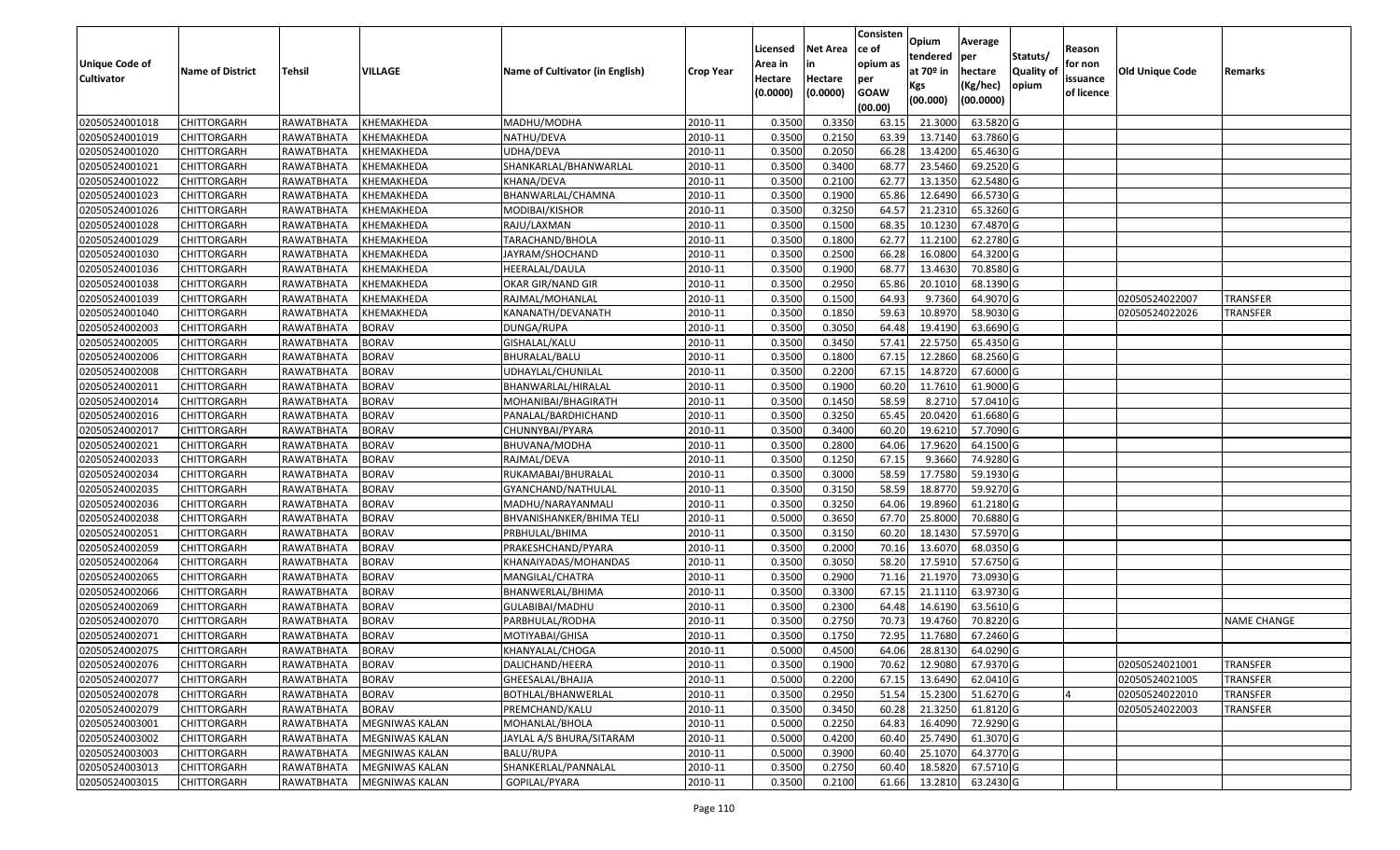| <b>Unique Code of</b><br><b>Cultivator</b> | <b>Name of District</b> | Tehsil     | VILLAGE              | Name of Cultivator (in English) | <b>Crop Year</b> | Licensed<br>Area in<br>Hectare<br>(0.0000) | <b>Net Area</b><br>in<br>Hectare<br>(0.0000) | Consisten<br>ce of<br>opium as<br>per<br><b>GOAW</b><br>(00.00) | Opium<br>tendered<br>at 70º in<br>Kgs<br>(00.000) | Average<br>per<br>hectare<br>(Kg/hec)<br>(00.0000) | Statuts/<br>Quality of<br>opium | Reason<br>for non<br>issuance<br>of licence | <b>Old Unique Code</b> | Remarks            |
|--------------------------------------------|-------------------------|------------|----------------------|---------------------------------|------------------|--------------------------------------------|----------------------------------------------|-----------------------------------------------------------------|---------------------------------------------------|----------------------------------------------------|---------------------------------|---------------------------------------------|------------------------|--------------------|
| 02050524003017                             | <b>CHITTORGARH</b>      | RAWATBHATA | MEGNIWAS KALAN       | MAYARAM/KHEMA                   | 2010-11          | 0.5000                                     | 0.3750                                       | 61.66                                                           | 24.3500                                           | 64.9330 G                                          |                                 |                                             |                        |                    |
| 02050524003021                             | CHITTORGARH             | RAWATBHATA | MEGNIWAS KALAN       | DEVILAL/DHULA                   | 2010-11          | 0.5000                                     | 0.4150                                       | 58.13                                                           | 24.6700                                           | 59.4460 G                                          |                                 |                                             |                        |                    |
| 02050524003023                             | CHITTORGARH             | RAWATBHATA | MEGNIWAS KALAN       | RAMLAL A/S NOLA/UDHA            | 2010-11          | 0.3500                                     | 0.3150                                       | 56.55                                                           | 19.0900                                           | 60.6030 G                                          |                                 |                                             |                        |                    |
| 02050524003028                             | <b>CHITTORGARH</b>      | RAWATBHATA | MEGNIWAS KALAN       | RATIRAM/BHOLA                   | 2010-11          | 0.5000                                     | 0.3800                                       | 68.38                                                           | 29.1600                                           | 76.7360 G                                          |                                 |                                             |                        |                    |
| 02050524003029                             | <b>CHITTORGARH</b>      | RAWATBHATA | MEGNIWAS KALAN       | SHANBHULAL/KELA                 | 2010-11          | 0.5000                                     | 0.4050                                       | 68.38                                                           | 28.3700                                           | 70.0490 G                                          |                                 |                                             |                        |                    |
| 02050524003030                             | <b>CHITTORGARH</b>      | RAWATBHATA | MEGNIWAS KALAN       | RAMCHANDRA/BOLIRAM              | 2010-11          | 0.5000                                     | 0.4850                                       | 61.66                                                           | 31.3410                                           | 64.6210 G                                          |                                 |                                             |                        |                    |
| 02050524003033                             | CHITTORGARH             | RAWATBHATA | MEGNIWAS KALAN       | RAYCHAND/NARAYAN                | 2010-11          | 0.5000                                     | 0.2800                                       | 62.97                                                           | 18.9050                                           | 67.5180 G                                          |                                 |                                             |                        |                    |
| 02050524003040                             | <b>CHITTORGARH</b>      | RAWATBHATA | MEGNIWAS KALAN       | MANIRAM/DEVI                    | 2010-11          | 0.3500                                     | 0.3000                                       | 56.76                                                           | 16.9820                                           | 56.6070 G                                          |                                 |                                             |                        |                    |
| 02050524004001                             | <b>CHITTORGARH</b>      | RAWATBHATA | SHAMBHUNATH KA KHEDA | RAJIBAI/HEERA                   | 2010-11          | 0.3500                                     | 0.1550                                       | 65.40                                                           | 11.2370                                           | 72.4970 G                                          |                                 |                                             |                        |                    |
| 02050524004006                             | <b>CHITTORGARH</b>      | RAWATBHATA | SHAMBHUNATH KA KHEDA | KAMLIBAI/SHANKARLAL             | 2010-11          | 0.3500                                     | 0.3100                                       | 58.53                                                           | 18.5300                                           | 59.7740 G                                          |                                 |                                             |                        |                    |
| 02050524004008                             | <b>CHITTORGARH</b>      | RAWATBHATA | SHAMBHUNATH KA KHEDA | MANGILAL/PIYARA                 | 2010-11          | 0.5000                                     | 0.4050                                       | 67.15                                                           | 25.5030                                           | 62.9700 G                                          |                                 |                                             |                        |                    |
| 02050524004011                             | <b>CHITTORGARH</b>      | RAWATBHATA | SHAMBHUNATH KA KHEDA | GHEESALAL/KAJOD                 | 2010-11          | 0.3500                                     | 0.1500                                       | 65.55                                                           | 9.8910                                            | 65.9400 G                                          |                                 |                                             |                        |                    |
| 02050524004017                             | <b>CHITTORGARH</b>      | RAWATBHATA | SHAMBHUNATH KA KHEDA | MANGILAL/KASHIRAM               | 2010-11          | 0.5000                                     | 0.1150                                       | 75.75                                                           | 8.9090                                            | 77.4700 G                                          |                                 |                                             |                        |                    |
| 02050524004020                             | <b>CHITTORGARH</b>      | RAWATBHATA | SHAMBHUNATH KA KHEDA | JHAMKUBAI/KANA                  | 2010-11          | 0.3500                                     | 0.2750                                       | 68.66                                                           | 20.2420                                           | 73.6070 G                                          |                                 |                                             |                        |                    |
| 02050524004028                             | <b>CHITTORGARH</b>      | RAWATBHATA | SHAMBHUNATH KA KHEDA | BHANWARLAL/PANNA                | 2010-11          | 0.3500                                     | 0.3300                                       | 65.40                                                           | 21.7720                                           | 65.9760 G                                          |                                 |                                             |                        |                    |
| 02050524004029                             | <b>CHITTORGARH</b>      | RAWATBHATA | SHAMBHUNATH KA KHEDA | MOTICHAND/BHANWARLAL            | 2010-11          | 0.3500                                     | 0.2250                                       | 65.55                                                           | 15.6260                                           | 69.4490 G                                          |                                 |                                             |                        |                    |
| 02050524004030                             | <b>CHITTORGARH</b>      | RAWATBHATA | SHAMBHUNATH KA KHEDA | BHUWANA/RAMA                    | 2010-11          | 0.3500                                     | 0.3350                                       | 61.37                                                           | 21.1580                                           | 63.1580 G                                          |                                 |                                             |                        |                    |
| 02050524004032                             | <b>CHITTORGARH</b>      | RAWATBHATA | SHAMBHUNATH KA KHEDA | GHANSHYAM/MADANLAL              | 2010-11          | 0.3500                                     | 0.3300                                       | 57.68                                                           | 19.9220                                           | 60.3700 G                                          |                                 |                                             |                        |                    |
| 02050524005002                             | <b>CHITTORGARH</b>      | RAWATBHATA | <b>SUKHPURA</b>      | KANA/BALU                       | 2010-11          | 0.3500                                     | 0.2100                                       | 65.83                                                           | 13.9090                                           | 66.2330 G                                          |                                 |                                             |                        | <b>NAME CHANGE</b> |
| 02050524005003                             | <b>CHITTORGARH</b>      | RAWATBHATA | <b>SUKHPURA</b>      | JADAVBAI/BARDICHAND             | 2010-11          | 0.3500                                     | 0.2050                                       | 70.42                                                           | 13.8030                                           | 67.3320 G                                          |                                 |                                             |                        |                    |
| 02050524005005                             | <b>CHITTORGARH</b>      | RAWATBHATA | <b>SUKHPURA</b>      | GHEESALAL/TULSIRAM              | 2010-11          | 0.3500                                     | 0.2050                                       | 71.20                                                           | 13.9450                                           | 68.0240 G                                          |                                 |                                             |                        |                    |
| 02050524005008                             | <b>CHITTORGARH</b>      | RAWATBHATA | <b>SUKHPURA</b>      | KHANA/DHANNA                    | 2010-11          | 0.3500                                     | 0.3150                                       | 64.85                                                           | 19.0800                                           | 60.5710 G                                          |                                 |                                             |                        |                    |
| 02050524005009                             | <b>CHITTORGARH</b>      | RAWATBHATA | <b>SUKHPURA</b>      | TEJRAM/MOJIRAM                  | 2010-11          | 0.3500                                     | 0.2450                                       | 64.85                                                           | 15.8560                                           | 64.7180 G                                          |                                 |                                             |                        |                    |
| 02050524005010                             | <b>CHITTORGARH</b>      | RAWATBHATA | <b>SUKHPURA</b>      | KUKA/CHAMNA                     | 2010-11          | 0.3500                                     | 0.2500                                       | 70.42                                                           | 17.3720                                           | 69.4880 G                                          |                                 |                                             |                        |                    |
| 02050524005011                             | <b>CHITTORGARH</b>      | RAWATBHATA | <b>SUKHPURA</b>      | MOTYABAI/GHEESA                 | 2010-11          | 0.3500                                     | 0.1900                                       | 70.42                                                           | 12.4780                                           | 65.6740 G                                          |                                 |                                             |                        |                    |
| 02050524005013                             | <b>CHITTORGARH</b>      | RAWATBHATA | <b>SUKHPURA</b>      | GHEESALAL A/S GOKUL/CHUNA       | 2010-11          | 0.3500                                     | 0.2000                                       | 69.99                                                           | 13.8460                                           | 69.2300 G                                          |                                 |                                             |                        |                    |
| 02050524005015                             | <b>CHITTORGARH</b>      | RAWATBHATA | <b>SUKHPURA</b>      | JAMNIBAI/BHUWANA                | 2010-11          | 0.3500                                     | 0.3000                                       | 69.09                                                           | 20.9990                                           | 69.9970 G                                          |                                 |                                             |                        |                    |
| 02050524005017                             | CHITTORGARH             | RAWATBHATA | <b>SUKHPURA</b>      | DALU/SHOCHAND                   | 2010-11          | 0.5000                                     | 0.3200                                       | 69.09                                                           | 22.5560                                           | 70.4880 G                                          |                                 |                                             |                        |                    |
| 02050524005019                             | <b>CHITTORGARH</b>      | RAWATBHATA | <b>SUKHPURA</b>      | SHAMBHULAL/PIYARCHAND           | 2010-11          | 0.5000                                     | 0.3500                                       | 67.70                                                           | 23.7450                                           | 67.8430 G                                          |                                 |                                             |                        |                    |
| 02050524005020                             | <b>CHITTORGARH</b>      | RAWATBHATA | <b>SUKHPURA</b>      | GANGABAI/RUPA                   | 2010-11          | 0.3500                                     | 0.3150                                       | 69.09                                                           | 21.3450                                           | 67.7620 G                                          |                                 |                                             |                        |                    |
| 02050524005021                             | <b>CHITTORGARH</b>      | RAWATBHATA | <b>SUKHPURA</b>      | TEJRAM/GIRDHARI                 | 2010-11          | 0.3500                                     | 0.2200                                       | 62.40                                                           | 13.8600                                           | 63.0000 G                                          |                                 |                                             |                        |                    |
| 02050524005022                             | <b>CHITTORGARH</b>      | RAWATBHATA | <b>SUKHPURA</b>      | DALICHAND/KASHIRAM              | 2010-11          | 0.3500                                     | 0.1950                                       | 67.75                                                           | 13.3410                                           | 68.4150 G                                          |                                 |                                             |                        |                    |
| 02050524005023                             | <b>CHITTORGARH</b>      | RAWATBHATA | <b>SUKHPURA</b>      | KANHA/LALU                      | 2010-11          | 0.3500                                     | 0.2100                                       | 69.25                                                           | 14.1380                                           | 67.3240 G                                          |                                 |                                             |                        |                    |
| 02050524005026                             | <b>CHITTORGARH</b>      | RAWATBHATA | <b>SUKHPURA</b>      | MANGILAL/TARACHAND              | 2010-11          | 0.3500                                     | 0.2000                                       | 65.90                                                           | 12.8530                                           | 64.2650 G                                          |                                 |                                             |                        |                    |
| 02050524005028                             | CHITTORGARH             | RAWATBHATA | <b>SUKHPURA</b>      | PINKIN/MOHANLAL                 | 2010-11          | 0.350                                      | 0.1950                                       | 66.53                                                           | 13.3210                                           | 68.3130 G                                          |                                 |                                             |                        |                    |
| 02050524005029                             | <b>CHITTORGARH</b>      | RAWATBHATA | <b>SUKHPURA</b>      | KASHIRAM/TARACHAND              | 2010-11          | 0.3500                                     | 0.2500                                       | 65.83                                                           | 15.5880                                           | 62.3520 G                                          |                                 |                                             |                        |                    |
| 02050524005030                             | <b>CHITTORGARH</b>      | RAWATBHATA | <b>SUKHPURA</b>      | MANGILAL/PIYARA                 | 2010-11          | 0.3500                                     | 0.1800                                       | 65.83                                                           | 11.9940                                           | 66.6330 G                                          |                                 |                                             |                        |                    |
| 02050524005031                             | <b>CHITTORGARH</b>      | RAWATBHATA | <b>SUKHPURA</b>      | KAJOD/PEMA                      | 2010-11          | 0.3500                                     | 0.3400                                       | 63.97                                                           | 21.8920                                           | 64.3880 G                                          |                                 |                                             |                        |                    |
| 02050524005032                             | <b>CHITTORGARH</b>      | RAWATBHATA | <b>SUKHPURA</b>      | MOTI/JALAM                      | 2010-11          | 0.3500                                     | 0.1900                                       | 72.99                                                           | 14.0100                                           | 73.7370 G                                          |                                 |                                             |                        |                    |
| 02050524005035                             | <b>CHITTORGARH</b>      | RAWATBHATA | <b>SUKHPURA</b>      | JAYRAM/TU5HA                    | 2010-11          | 0.3500                                     | 0.1750                                       | 70.50                                                           | 11.9210                                           | 68.1200 G                                          |                                 |                                             |                        |                    |
| 02050524005036                             | <b>CHITTORGARH</b>      | RAWATBHATA | <b>SUKHPURA</b>      | LAXMICHAND/TU5HA                | 2010-11          | 0.3500                                     | 0.1950                                       | 72.48                                                           | 12.8850                                           | 66.0770 G                                          |                                 |                                             |                        |                    |
| 02050524005037                             | <b>CHITTORGARH</b>      | RAWATBHATA | <b>SUKHPURA</b>      | RAMESHWAR/DEVILAL               | 2010-11          | 0.3500                                     | 0.1950                                       | 67.70                                                           | 12.2780                                           | 62.9640 G                                          |                                 |                                             |                        |                    |
| 02050524005038                             | <b>CHITTORGARH</b>      | RAWATBHATA | <b>SUKHPURA</b>      | RATNIBAI/SITARAM                | 2010-11          | 0.3500                                     | 0.3100                                       | 65.28                                                           | 20.1960                                           | 65.1480 G                                          |                                 |                                             |                        |                    |
| 02050524005040                             | <b>CHITTORGARH</b>      | RAWATBHATA | <b>SUKHPURA</b>      | SHAMBHULAL/CHAMPALAL            | 2010-11          | 0.3500                                     | 0.2650                                       | 65.90                                                           | 16.3100                                           | 61.5470 G                                          |                                 |                                             |                        |                    |
| 02050524005041                             | <b>CHITTORGARH</b>      | RAWATBHATA | <b>SUKHPURA</b>      | ROOPLAL/MIYACHAND               | 2010-11          | 0.3500                                     | 0.2550                                       | 65.28                                                           | 17.1230                                           | 67.1490 G                                          |                                 |                                             |                        |                    |
| 02050524005042                             | <b>CHITTORGARH</b>      | RAWATBHATA | SUKHPURA             | PIYARA/GOPI                     | 2010-11          | 0.3500                                     | 0.3000                                       | 67.70                                                           | 20.7090                                           | 69.0300 G                                          |                                 |                                             |                        |                    |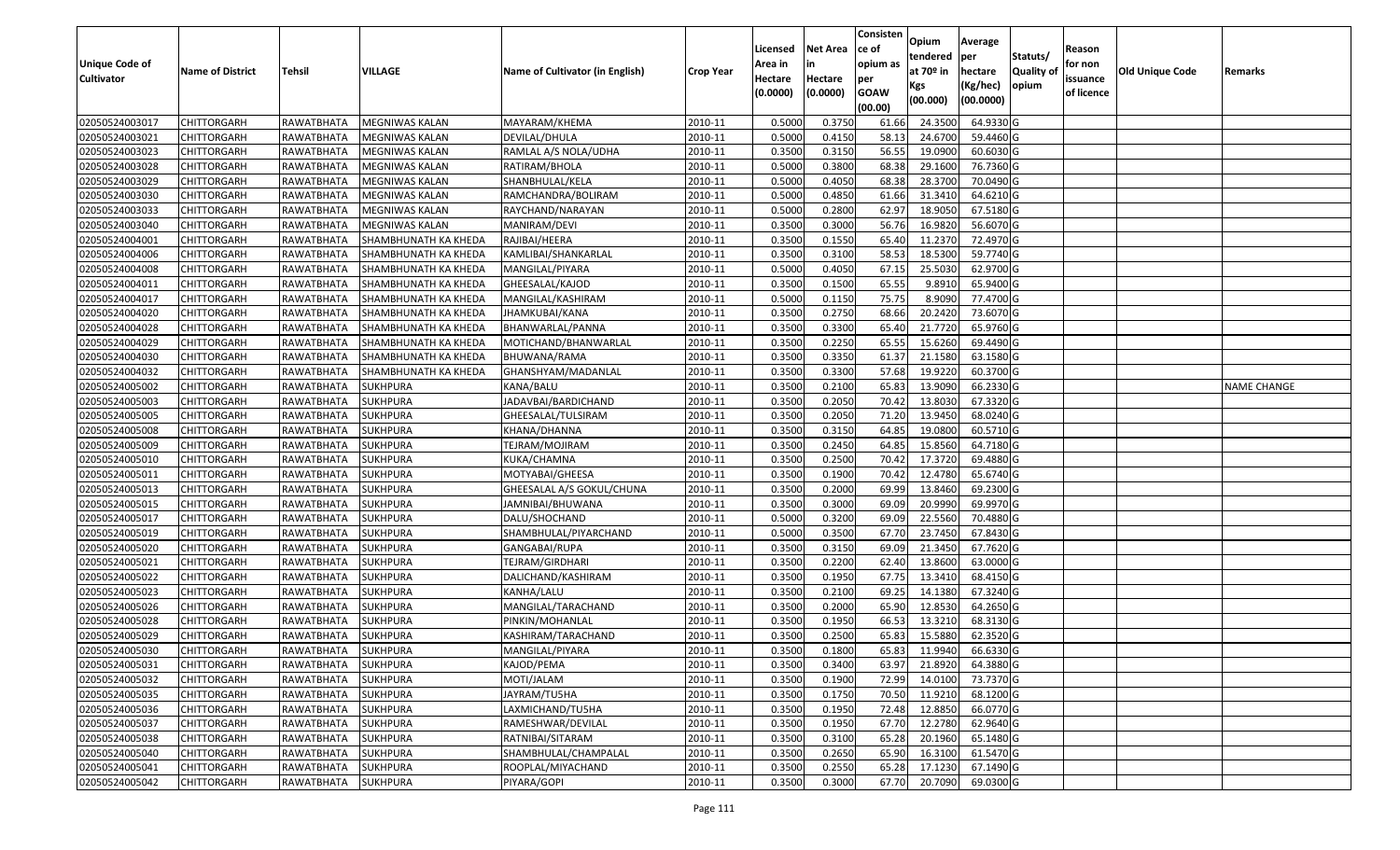| <b>Unique Code of</b> | <b>Name of District</b> | Tehsil                 | VILLAGE                 | Name of Cultivator (in English) | <b>Crop Year</b> | Licensed<br>Area in | <b>Net Area</b><br>in | Consisten<br>lce of<br>opium as | Opium<br>tendered<br>at $70°$ in | Average<br>per<br>hectare | Statuts/<br><b>Quality o</b> | Reason<br>for non      | Old Unique Code | Remarks            |
|-----------------------|-------------------------|------------------------|-------------------------|---------------------------------|------------------|---------------------|-----------------------|---------------------------------|----------------------------------|---------------------------|------------------------------|------------------------|-----------------|--------------------|
| <b>Cultivator</b>     |                         |                        |                         |                                 |                  | Hectare<br>(0.0000) | Hectare<br>(0.0000)   | per<br><b>GOAW</b><br>(00.00)   | Kgs<br>(00.000)                  | (Kg/hec)<br>(00.0000)     | opium                        | issuance<br>of licence |                 |                    |
| 02050524005043        | <b>CHITTORGARH</b>      | RAWATBHATA             | <b>SUKHPURA</b>         | DEVILAL/VERDICHAND              | 2010-11          | 0.3500              | 0.1500                | 69.63                           | 10.2900                          | 68.6000 G                 |                              |                        |                 |                    |
| 02050524005044        | <b>CHITTORGARH</b>      | RAWATBHATA             | <b>SUKHPURA</b>         | JEETMAL/JAYCHAND                | 2010-11          | 0.3500              | 0.3350                | 65.90                           | 21.8300                          | 65.1640 G                 |                              |                        |                 |                    |
| 02050524005047        | <b>CHITTORGARH</b>      | RAWATBHATA             | <b>SUKHPURA</b>         | PIYARCHAND/TARACHAND            | 2010-11          | 0.3500              | 0.2000                | 62.40                           | 11.7740                          | 58.8700 G                 |                              |                        |                 |                    |
| 02050524005048        | <b>CHITTORGARH</b>      | RAWATBHATA             | <b>SUKHPURA</b>         | KISHNA/LALU                     | 2010-11          | 0.3500              | 0.2800                | 72.66                           | 19.2200                          | 68.6430 G                 |                              |                        |                 |                    |
| 02050524005050        | <b>CHITTORGARH</b>      | RAWATBHATA             | <b>SUKHPURA</b>         | HARIRAM/KASHIRAM                | 2010-11          | 0.3500              | 0.1900                | 66.97                           | 12.7990                          | 67.3630 G                 |                              |                        |                 |                    |
| 02050524005051        | <b>CHITTORGARH</b>      | RAWATBHATA             | <b>SUKHPURA</b>         | LAXMAN/LALU DHAKAD              | 2010-11          | 0.3500              | 0.2400                | 66.97                           | 16.4120                          | 68.3830 G                 |                              |                        |                 |                    |
| 02050524005052        | CHITTORGARH             | RAWATBHATA             | <b>SUKHPURA</b>         | MANGILAL/NATHULAL               | 2010-11          | 0.5000              | 0.2800                | 66.97                           | 18.7720                          | 67.0430 G                 |                              |                        |                 |                    |
| 02050524005053        | <b>CHITTORGARH</b>      | RAWATBHATA             | <b>SUKHPURA</b>         | LA5HAND/NARAYAN                 | 2010-11          | 0.3500              | 0.2650                | 65.28                           | 16.6980                          | 63.0110 G                 |                              |                        |                 |                    |
| 02050524005055        | <b>CHITTORGARH</b>      | RAWATBHATA             | <b>SUKHPURA</b>         | KESHAVRAM/DEVI                  | 2010-11          | 0.3500              | 0.3200                | 73.50                           | 23.7160                          | 74.1130 G                 |                              |                        |                 |                    |
| 02050524006001        | <b>CHITTORGARH</b>      | RAWATBHATA             | GOPALPURA BORAV         | SHANKARPURI/SEVAPURI            | 2010-11          | 0.5000              | 0.2950                | 59.92                           | 17.9730                          | 60.9250 G                 |                              |                        |                 |                    |
| 02050524006002        | <b>CHITTORGARH</b>      | RAWATBHATA             | GOPALPURA BORAV         | NARAYAN/BHUWANA                 | 2010-11          | 0.3500              | 0.3200                | 68.47                           | 21.1450                          | 66.0780 G                 |                              |                        |                 |                    |
| 02050524006003        | <b>CHITTORGARH</b>      | RAWATBHATA             | GOPALPURA BORAV         | BHANWERLAL/BHOLU                | 2010-11          | 0.3500              | 0.3300                | 63.58                           | 20.4350                          | 61.9240 G                 |                              |                        |                 |                    |
| 02050524006005        | <b>CHITTORGARH</b>      | RAWATBHATA             | GOPALPURA BORAV         | JETIBAI/NATHU                   | 2010-11          | 0.3500              | 0.3500                | 63.58                           | 22.4770                          | 64.2200 G                 |                              |                        |                 | <b>NAME CHANGE</b> |
| 02050524006014        | <b>CHITTORGARH</b>      | RAWATBHATA             | <b>GOPALPURA BORAV</b>  | BHERU/DEVA                      | 2010-11          | 0.3500              | 0.3450                | 60.73                           | 21.1650                          | 61.3480 G                 |                              |                        |                 |                    |
| 02050524006022        | CHITTORGARH             | RAWATBHATA             | <b>GOPALPURA BORAV</b>  | MODULAL/KUKA                    | 2010-11          | 0.3500              | 0.2450                | 59.92                           | 13.9900                          | 57.1020 G                 |                              |                        | 02050524021007  | TRANSFER           |
| 02050524007004        | <b>CHITTORGARH</b>      | RAWATBHATA             | <b>GANESHPURA BORAV</b> | PREMCHAND/TARACHAND             | 2010-11          | 0.3500              | 0.3250                | 63.5                            | 20.5750                          | 63.3080 G                 |                              |                        |                 |                    |
| 02050524007006        | <b>CHITTORGARH</b>      | RAWATBHATA             | <b>GANESHPURA BORAV</b> | RUPA/KISHNA                     | 2010-11          | 0.3500              | 0.2800                | 63.5                            | 17.2910                          | 61.7540 G                 |                              |                        | 02050524006016  | <b>TRANSFER</b>    |
| 02050524007010        | <b>CHITTORGARH</b>      | RAWATBHATA             | <b>GANESHPURA BORAV</b> | KANHAIYALAL/GHEESU              | 2010-11          | 0.3500              | 0.3300                | 68.47                           | 21.9670                          | 66.5670 G                 |                              |                        |                 |                    |
| 02050524007017        | <b>CHITTORGARH</b>      | RAWATBHATA             | <b>GANESHPURA BORAV</b> | MOHANLAL/BHANWERLAL             | 2010-11          | 0.3500              | 0.3200                | 60.73                           | 19.4920                          | 60.9130 G                 |                              |                        |                 |                    |
| 02050524007018        | <b>CHITTORGARH</b>      | RAWATBHATA             | <b>GANESHPURA BORAV</b> | KAILASH/LALU                    | 2010-11          | 0.3500              | 0.2800                | 68.35                           | 18.7650                          | 67.0180 G                 |                              |                        |                 |                    |
| 02050524007025        | <b>CHITTORGARH</b>      | RAWATBHATA             | <b>GANESHPURA BORAV</b> | SHOHANLAL/BHERU                 | 2010-11          | 0.3500              | 0.3000                | 64.93                           | 19.4290                          | 64.7630 G                 |                              |                        |                 |                    |
| 02050524007026        | <b>CHITTORGARH</b>      | RAWATBHATA             | <b>GANESHPURA BORAV</b> | SHAMBHULAL/DEVILAL              | 2010-11          | 0.3500              | 0.2650                | 64.93                           | 16.3050                          | 61.5280 G                 |                              |                        |                 |                    |
| 02050524007027        | <b>CHITTORGARH</b>      | RAWATBHATA             | <b>GANESHPURA BORAV</b> | HAJARI/MANGILAL                 | 2010-11          | 0.3500              | 0.2300                | 60.7                            | 13.9950                          | 60.8480 G                 |                              |                        |                 |                    |
| 02050524007028        | <b>CHITTORGARH</b>      | RAWATBHATA             | <b>GANESHPURA BORAV</b> | JHAMKUBAI/DOULA                 | 2010-11          | 0.3500              | 0.2100                | 63.58                           | 13.6680                          | 65.0860 G                 |                              |                        |                 |                    |
| 02050524007029        | <b>CHITTORGARH</b>      | RAWATBHATA             | <b>GANESHPURA BORAV</b> | NATHU/BHANWERLAL                | 2010-11          | 0.3500              | 0.3500                | 63.5                            | 22.1140                          | 63.1830 G                 |                              |                        |                 |                    |
| 02050524008003        | <b>CHITTORGARH</b>      | RAWATBHATA             | PIPLDA BORAV            | NANURAM/RUPA                    | 2010-11          | 0.5000              | 0.3700                | 66.43                           | 25.0930                          | 67.8190 G                 |                              |                        |                 |                    |
| 02050524008004        | <b>CHITTORGARH</b>      | RAWATBHATA             | PIPLDA BORAV            | LALU/NANDA                      | 2010-11          | 0.5000              | 0.2450                | 62.8                            | 15.8950                          | 64.8780 G                 |                              |                        |                 |                    |
| 02050524008008        | <b>CHITTORGARH</b>      | RAWATBHATA             | PIPLDA BORAV            | MANGILAL/HEERA                  | 2010-11          | 0.5000              | 0.3750                | 69.16                           | 26.7910                          | 71.4430 G                 |                              |                        |                 |                    |
| 02050524008009        | <b>CHITTORGARH</b>      | RAWATBHATA             | PIPLDA BORAV            | LALU/AMARCHAND                  | 2010-11          | 0.5000              | 0.2600                | 69.42                           | 18.5480                          | 71.3380 G                 |                              |                        |                 |                    |
| 02050524008010        | <b>CHITTORGARH</b>      | RAWATBHATA             | PIPLDA BORAV            | MANGILAL/HARLAL                 | 2010-11          | 0.3500              | 0.2450                | 59.18                           | 14.5390                          | 59.3430 G                 |                              |                        |                 |                    |
| 02050524008011        | <b>CHITTORGARH</b>      | RAWATBHATA             | PIPLDA BORAV            | MOJIRAM/DOULA                   | 2010-11          | 0.5000              | 0.3050                | 63.54                           | 19.7640                          | 64.8000 G                 |                              |                        |                 |                    |
| 02050524008015        | CHITTORGARH             | RAWATBHATA             | PIPLDA BORAV            | NANDA/PITHA                     | 2010-11          | 0.5000              | 0.4950                | 63.54                           | 31.5210                          | 63.6790 G                 |                              |                        |                 |                    |
| 02050524008016        | <b>CHITTORGARH</b>      | RAWATBHATA             | PIPLDA BORAV            | MIYACHAND URF MERAM/DEEPA       | 2010-11          | 0.5000              | 0.3050                | 62.81                           | 20.1820                          | 66.1700 G                 |                              |                        |                 |                    |
| 02050524009001        | <b>CHITTORGARH</b>      | RAWATBHATA             | JAWDA NIMDI             | BANSHILAL/RODA                  | 2010-11          | 0.3500              | 0.3050                | 63.07                           | 20.7740                          | 68.1110 G                 |                              |                        |                 |                    |
| 02050524009003        | CHITTORGARH             | RAWATBHATA             | JAWDA NIMDI             | KANA/SUKHLAL                    | 2010-11          | 0.3500              | 0.3450                | 63.07                           | 22.7160                          | 65.8430 G                 |                              |                        |                 |                    |
| 02050524009005        | <b>CHITTORGARH</b>      | RAWATBHATA             | JAWDA NIMDI             | MANGILAL/DOULA                  | 2010-11          | 0.3500              | 0.2450                | 65.57                           | 16.7510                          | 68.3710 G                 |                              |                        |                 | <b>NAME CHANGE</b> |
| 02050524009006        | <b>CHITTORGARH</b>      | RAWATBHATA JAWDA NIMDI |                         | SHONIBAI/BHANWERLAL             | 2010-11          | 0.3500              | 0.3200                | 68.38                           | 22.6660                          | 70.8310 G                 |                              |                        |                 |                    |
| 02050524009015        | <b>CHITTORGARH</b>      | RAWATBHATA             | <b>JAWDA NIMDI</b>      | PRATHVIRAJ/RODA                 | 2010-11          | 0.3500              | 0.3400                | 62.04                           | 21.2840                          | 62.6000 G                 |                              |                        |                 |                    |
| 02050524009017        | CHITTORGARH             | RAWATBHATA             | JAWDA NIMDI             | NANA/PRATHVIRAJ                 | 2010-11          | 0.3500              | 0.3400                | 52.20                           | 18.4780                          | 54.3470 G                 |                              |                        |                 |                    |
| 02050524009020        | <b>CHITTORGARH</b>      | RAWATBHATA             | <b>JAWDA NIMDI</b>      | SHORAM/RODA                     | 2010-11          | 0.3500              | 0.3300                | 60.46                           | 21.1140                          | 63.9820 G                 |                              |                        |                 |                    |
| 02050524009022        | <b>CHITTORGARH</b>      | RAWATBHATA             | <b>JAWDA NIMDI</b>      | DEVILAL/CHATURBHUJ              | 2010-11          | 0.3500              | 0.3300                | 60.46                           | 20.2180                          | 61.2670 G                 |                              |                        |                 |                    |
| 02050524009027        | <b>CHITTORGARH</b>      | RAWATBHATA             | <b>JAWDA NIMDI</b>      | PRABHULAL/MANGILAL              | 2010-11          | 0.3500              | 0.3350                | 62.07                           | 21.4820                          | 64.1250 G                 |                              |                        |                 |                    |
| 02050524009028        | <b>CHITTORGARH</b>      | RAWATBHATA             | <b>JAWDA NIMDI</b>      | GOPAL/PRABHULAL                 | 2010-11          | 0.3500              | 0.3300                | 65.57                           | 22.3350                          | 67.6820 G                 |                              |                        |                 |                    |
| 02050524009036        | <b>CHITTORGARH</b>      | RAWATBHATA             | JAWDA NIMDI             | MATHURALAL/CHATURBHUJ           | 2010-11          | 0.3500              | 0.2050                | 63.07                           | 13.9500                          | 68.0490 G                 |                              |                        |                 |                    |
| 02050524009037        | <b>CHITTORGARH</b>      | RAWATBHATA             | <b>JAWDA NIMDI</b>      | DEVBAI/RODU D/0 SARJUBAI        | 2010-11          | 0.3500              | 0.3450                | 65.57                           | 23.9140                          | 69.3160 G                 |                              |                        |                 |                    |
| 02050524009038        | <b>CHITTORGARH</b>      | RAWATBHATA             | JAWDA NIMDI             | SHIVLAL/JAGANNATH               | 2010-11          | 0.3500              | 0.3500                | 57.35                           | 20.7560                          | 59.3020 G                 |                              |                        |                 |                    |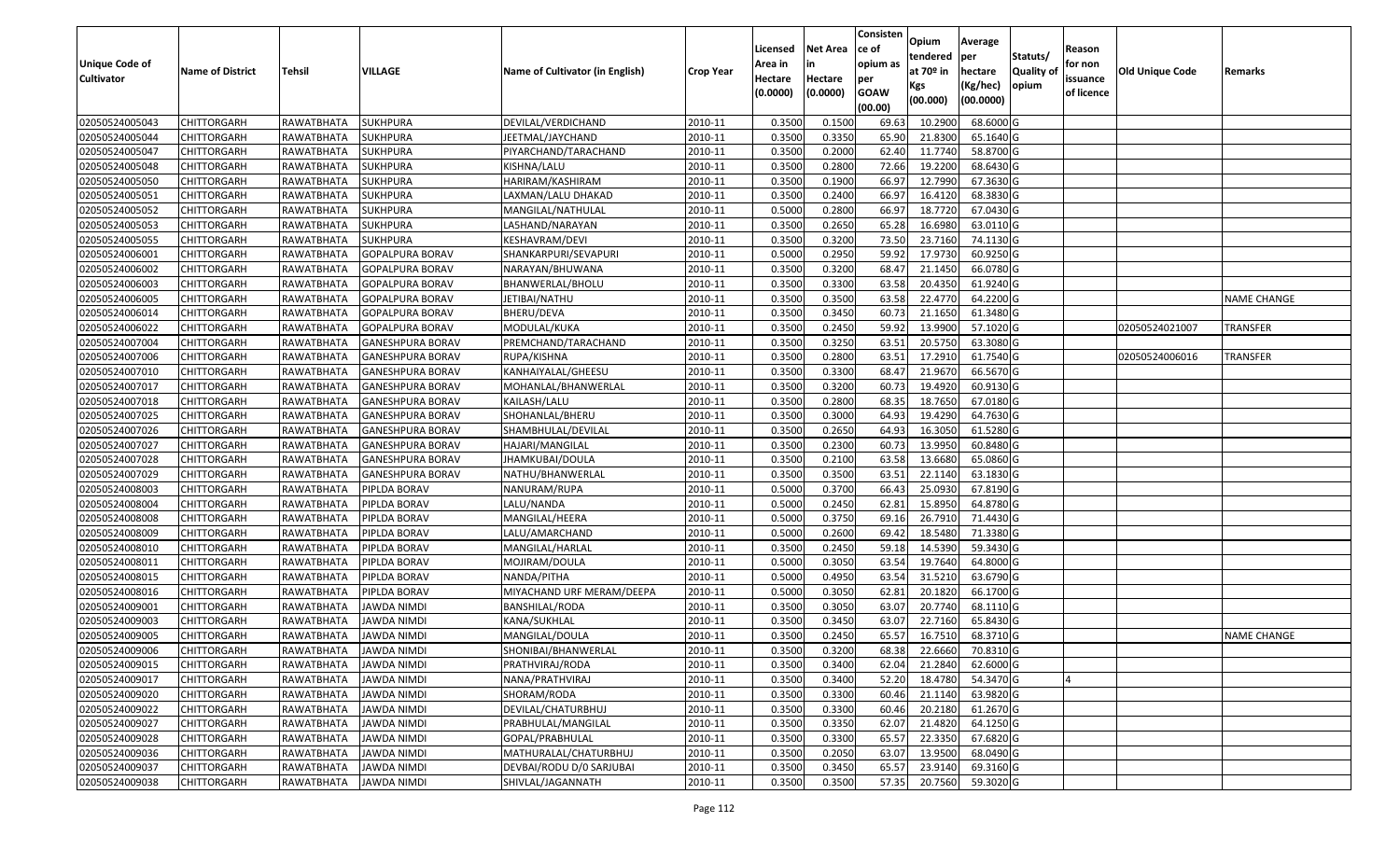| <b>Unique Code of</b><br><b>Cultivator</b> | <b>Name of District</b> | Tehsil            | VILLAGE               | Name of Cultivator (in English)                   | <b>Crop Year</b> | Licensed<br>Area in<br>Hectare<br>(0.0000) | <b>Net Area</b><br>in<br>Hectare<br>(0.0000) | Consisten<br>lce of<br>opium as<br>per<br><b>GOAW</b><br>(00.00) | Opium<br>tendered<br>at $70°$ in<br>Kgs<br>(00.000) | Average<br>per<br>hectare<br>(Kg/hec)<br>(00.0000) | Statuts/<br><b>Quality o</b><br>opium | Reason<br>for non<br>issuance<br>of licence | Old Unique Code | Remarks         |
|--------------------------------------------|-------------------------|-------------------|-----------------------|---------------------------------------------------|------------------|--------------------------------------------|----------------------------------------------|------------------------------------------------------------------|-----------------------------------------------------|----------------------------------------------------|---------------------------------------|---------------------------------------------|-----------------|-----------------|
| 02050524009041                             | CHITTORGARH             | RAWATBHATA        | JAWDA NIMDI           | RADHESHYAM/KANHAIYALAL A/S<br>CHATURBHUJ          | 2010-11          | 0.3500                                     | 0.1950                                       | 60.46                                                            | 12.2440                                             | 62.7900 G                                          |                                       |                                             |                 |                 |
| 02050524009051                             | <b>CHITTORGARH</b>      | RAWATBHATA        | JAWDA NIMDI           | MATHURALAL/GORILAL                                | 2010-11          | 0.3500                                     | 0.3350                                       | 72.08                                                            | 6.3480                                              | 18.9490 G                                          |                                       |                                             |                 |                 |
| 02050524009053                             | <b>CHITTORGARH</b>      | RAWATBHATA        | JAWDA NIMDI           | NEMICHAND/SHOLA URF SHORAM                        | 2010-11          | 0.3500                                     | 0.3300                                       | 58.50                                                            | 19.8630                                             | 60.1910 G                                          |                                       |                                             |                 |                 |
| 02050524009055                             | <b>CHITTORGARH</b>      | RAWATBHATA        | JAWDA NIMDI           | NATHU/ONKARLAL                                    | 2010-11          | 0.3500                                     | 0.2000                                       | 66.28                                                            | 13.3900                                             | 66.9500 G                                          |                                       |                                             |                 |                 |
| 02050524009063                             | <b>CHITTORGARH</b>      | RAWATBHATA        | <b>JAWDA NIMDI</b>    | NANDUBAI/CHAINRAM                                 | 2010-11          | 0.3500                                     | 0.3250                                       | 58.50                                                            | 19.8360                                             | 61.0340 G                                          |                                       |                                             |                 |                 |
| 02050524009075                             | CHITTORGARH             | RAWATBHATA        | JAWDA NIMDI           | ONKAR/SUKHLAL                                     | 2010-11          | 0.3500                                     | 0.3500                                       | 66.28                                                            | 24.2620                                             | 69.3200 G                                          |                                       |                                             |                 |                 |
| 02050524009076                             | <b>CHITTORGARH</b>      | RAWATBHATA        | JAWDA NIMDI           | SUNDERBAI/SEVA                                    | 2010-11          | 0.3500                                     | 0.3400                                       | 62.07                                                            | 22.7370                                             | 66.8740 G                                          |                                       |                                             | 02050524023010  | <b>TRANSFER</b> |
| 02050524010001                             | <b>CHITTORGARH</b>      | RAWATBHATA        | DAULATPURA NIMDI      | MOHANDAS/RAMDAS                                   | 2010-11          | 0.3500                                     | 0.2900                                       | 60.96                                                            | 18.0490                                             | 62.2380 G                                          |                                       |                                             |                 |                 |
| 02050524010002                             | <b>CHITTORGARH</b>      | RAWATBHATA        | DAULATPURA NIMDI      | MANGILAL/BHUWANA                                  | 2010-11          | 0.3500                                     | 0.3200                                       | 65.99                                                            | 21.6320                                             | 67.6000 G                                          |                                       |                                             |                 |                 |
| 02050524010003                             | <b>CHITTORGARH</b>      | RAWATBHATA        | DAULATPURA NIMDI      | MOO5HAND/BOTHLAL                                  | 2010-11          | 0.5000                                     | 0.3550                                       | 64.42                                                            | 23.4070                                             | 65.9350 G                                          |                                       |                                             |                 |                 |
| 02050524010004                             | <b>CHITTORGARH</b>      | RAWATBHATA        | DAULATPURA NIMDI      | SHOHANLAL/HOKMA                                   | 2010-11          | 0.3500                                     | 0.2050                                       | 67.89                                                            | 14.6260                                             | 71.3460 G                                          |                                       |                                             |                 |                 |
| 02050524010005                             | <b>CHITTORGARH</b>      | RAWATBHATA        | DAULATPURA NIMDI      | YASHODABAI/PRAHALAD SHARMA                        | 2010-11          | 0.3500                                     | 0.2000                                       | 58.91                                                            | 11.9970                                             | 59.9850 G                                          |                                       |                                             |                 |                 |
| 02050524010006                             | <b>CHITTORGARH</b>      | RAWATBHATA        | DAULATPURA NIMDI      | UDAILAL/BHURA                                     | 2010-11          | 0.3500                                     | 0.2650                                       | 57.49                                                            | 15.5420                                             | 58.6490 G                                          |                                       |                                             |                 |                 |
| 02050524010007                             | <b>CHITTORGARH</b>      | RAWATBHATA        | DAULATPURA NIMDI      | VERIRAM/BHUWANA                                   | 2010-11          | 0.5000                                     | 0.4700                                       | 64.42                                                            | 30.6950                                             | 65.3090 G                                          |                                       |                                             |                 |                 |
| 02050524010009                             | <b>CHITTORGARH</b>      | RAWATBHATA        | DAULATPURA NIMDI      | CHEETARMAL/CHAGANLAL A/S<br>BHANWERLAL            | 2010-11          | 0.5000                                     | 0.2300                                       | 64.84                                                            | 15.1920                                             | 66.0520 G                                          |                                       |                                             |                 |                 |
| 02050524010010                             | CHITTORGARH             | RAWATBHATA        | DAULATPURA NIMDI      | BANSHILAL A/S BHEEMA/GOPI                         | 2010-11          | 0.5000                                     | 0.3700                                       | 65.76                                                            | 25.001                                              | 67.5700 G                                          |                                       |                                             |                 |                 |
| 02050524010011                             | CHITTORGARH             | RAWATBHATA        | DAULATPURA NIMDI      | SHREELAL/HEERA                                    | 2010-11          | 0.3500                                     | 0.3500                                       | 60.96                                                            | 22.4690                                             | 64.1970 G                                          |                                       |                                             |                 |                 |
| 02050524010012                             | <b>CHITTORGARH</b>      | RAWATBHATA        | DAULATPURA NIMDI      | RAMLAL/DHANNA SHARMA                              | 2010-11          | 0.3500                                     | 0.3350                                       | 64.42                                                            | 22.2730                                             | 66.4870 G                                          |                                       |                                             |                 |                 |
| 02050524010013                             | <b>CHITTORGARH</b>      | RAWATBHATA        | DAULATPURA NIMDI      | MOHANSINGH/BHERUSINGH                             | 2010-11          | 0.3500                                     | 0.3200                                       | 64.84                                                            | 22.1670                                             | 69.2720 G                                          |                                       |                                             |                 |                 |
| 02050524010014                             | <b>CHITTORGARH</b>      | RAWATBHATA        | DAULATPURA NIMDI      | OMPRAKASH/DHANNALAL                               | 2010-11          | 0.3500                                     | 0.3450                                       | 65.15                                                            | 23.0020                                             | 66.6720 G                                          |                                       |                                             |                 |                 |
| 02050524010015                             | <b>CHITTORGARH</b>      | RAWATBHATA        | DAULATPURA NIMDI      | SATYANARAYAN/SHANKERLAL                           | 2010-11          | 0.3500                                     | 0.3150                                       | 65.15                                                            | 20.6210                                             | 65.4630 G                                          |                                       |                                             |                 |                 |
| 02050524010016                             | <b>CHITTORGARH</b>      | RAWATBHATA        | DAULATPURA NIMDI      | ISHWARLAL/MANGILAL                                | 2010-11          | 0.5000                                     | 0.3500                                       | 65.15                                                            | 23.2350                                             | 66.3860 G                                          |                                       |                                             |                 |                 |
| 02050524010017                             | <b>CHITTORGARH</b>      | RAWATBHATA        | DAULATPURA NIMDI      | JAIRAM/HOKMA                                      | 2010-11          | 0.3500                                     | 0.1550                                       | 65.76                                                            | 10.6880                                             | 68.9550 G                                          |                                       |                                             |                 |                 |
| 02050524010018                             | <b>CHITTORGARH</b>      | RAWATBHATA        | DAULATPURA NIMDI      | BHAGUCHAND/TARACHAND                              | 2010-11          | 0.5000                                     | 0.4800                                       | 60.96                                                            | 29.6730                                             | 61.8190 G                                          |                                       |                                             |                 |                 |
| 02050524010020                             | <b>CHITTORGARH</b>      | RAWATBHATA        | DAULATPURA NIMDI      | BHAGWANLAL/GOPILAL                                | 2010-11          | 0.3500                                     | 0.3300                                       | 64.69                                                            | 21.8300                                             | 66.1520 G                                          |                                       |                                             |                 |                 |
| 02050524010024                             | CHITTORGARH             | RAWATBHATA        | DAULATPURA NIMDI      | NANDALAL/HEERALAL                                 | 2010-11          | 0.5000                                     | 0.2850                                       | 58.9                                                             | 16.6820                                             | 58.5330 G                                          |                                       |                                             |                 |                 |
| 02050524010026                             | <b>CHITTORGARH</b>      | RAWATBHATA        | DAULATPURA NIMDI      | <b>BHERUSINGH A/S</b><br>SAJJANSINGH/BHAWANISINGH | 2010-11          | 0.5000                                     | 0.4800                                       | 64.69                                                            | 33.4330                                             | 69.6520 G                                          |                                       |                                             |                 |                 |
| 02050524010028                             | <b>CHITTORGARH</b>      | RAWATBHATA        | DAULATPURA NIMDI      | KISHANLAL/CHUNNILAL                               | 2010-11          | 0.3500                                     | 0.3150                                       | 60.02                                                            | 19.0540                                             | 60.4890 G                                          |                                       |                                             |                 |                 |
| 02050524010031                             | <b>CHITTORGARH</b>      | RAWATBHATA        | DAULATPURA NIMDI      | KAMLABAI/CHAGANLAL                                | 2010-11          | 0.5000                                     | 0.1600                                       | 64.69                                                            | 10.6970                                             | 66.8560 G                                          |                                       |                                             |                 |                 |
| 02050524010033                             | <b>CHITTORGARH</b>      | RAWATBHATA        | DAULATPURA NIMDI      | JAGDISHCHAND/DHANNALAL                            | 2010-11          | 0.3500                                     | 0.3000                                       | 61.87                                                            | 19.4930                                             | 64.9770 G                                          |                                       |                                             |                 |                 |
| 02050524010034                             | <b>CHITTORGARH</b>      | RAWATBHATA        | DAULATPURA NIMDI      | RAMLAL/HOKMA                                      | 2010-11          | 0.3500                                     | 0.2050                                       | 64.84                                                            | 13.9330                                             | 67.9660 G                                          |                                       |                                             |                 |                 |
| 02050524011001                             | CHITTORGARH             | RAWATBHATA        | HADO KI MORVAN        | PRATHVIRAJ/HARISINGH                              | 2010-11          | 0.500                                      | 0.4800                                       | 61.97                                                            | 30.4380                                             | 63.4130 G                                          |                                       |                                             |                 |                 |
| 02050524011002                             | <b>CHITTORGARH</b>      | RAWATBHATA        | <b>HADO KI MORVAN</b> | DEVILAL/TARACHAND                                 | 2010-11          | 0.5000                                     | 0.3950                                       | 59.74                                                            | 24.4280                                             | 61.8430 G                                          |                                       |                                             |                 |                 |
| 02050524011003                             | <b>CHITTORGARH</b>      | RAWATBHATA        | <b>HADO KI MORVAN</b> | BADANSINGH/HARISINGH                              | 2010-11          | 0.3500                                     | 0.2900                                       |                                                                  | 62.12 17.8520                                       | 61.5590 G                                          |                                       |                                             |                 |                 |
| 02050524011005                             | <b>CHITTORGARH</b>      | RAWATBHATA        | HADO KI MORVAN        | DHANKANWAR/BHANWERSINGH                           | 2010-11          | 0.5000                                     | 0.2400                                       | 62.36                                                            | 15.0260                                             | 62.6080 G                                          |                                       |                                             |                 |                 |
| 02050524011007                             | <b>CHITTORGARH</b>      | RAWATBHATA        | HADO KI MORVAN        | DEVILAL/BHUWANA                                   | 2010-11          | 0.5000                                     | 0.3450                                       | 65.18                                                            | 23.9830                                             | 69.5160 G                                          |                                       |                                             |                 |                 |
| 02050524011008                             | <b>CHITTORGARH</b>      | RAWATBHATA        | HADO KI MORVAN        | KISHANLAL/UDA                                     | 2010-11          | 0.5000                                     | 0.4450                                       | 61.97                                                            | 27.7020                                             | 62.2520 G                                          |                                       |                                             |                 |                 |
| 02050524011009                             | <b>CHITTORGARH</b>      | RAWATBHATA        | HADO KI MORVAN        | PEERSINGH/KISHORESINGH                            | 2010-11          | 0.3500                                     | 0.1900                                       | 62.12                                                            | 11.7740                                             | 61.9680 G                                          |                                       |                                             |                 |                 |
| 02050524011010                             | <b>CHITTORGARH</b>      | RAWATBHATA        | <b>HADO KI MORVAN</b> | DEVA/BHALA                                        | 2010-11          | 0.5000                                     | 0.3850                                       | 62.12                                                            | 23.8770                                             | 62.0180 G                                          |                                       |                                             |                 |                 |
| 02050524011011                             | <b>CHITTORGARH</b>      | RAWATBHATA        | HADO KI MORVAN        | SHAMBHUSINGH/TEJSINGH                             | 2010-11          | 0.5000                                     | 0.2700                                       | 61.97                                                            | 17.2060                                             | 63.7260 G                                          |                                       |                                             |                 |                 |
| 02050524011012                             | <b>CHITTORGARH</b>      | <b>RAWATBHATA</b> | <b>HADO KI MORVAN</b> | KHUMANSINGH/SHIVSINGH                             | 2010-11          | 0.5000                                     | 0.3550                                       | 65.79                                                            | 23.8460                                             | 67.1720 G                                          |                                       |                                             |                 |                 |
| 02050524011014                             | CHITTORGARH             | RAWATBHATA        | HADO KI MORVAN        | JAGANNATH/NARU                                    | 2010-11          | 0.5000                                     | 0.3850                                       | 63.39                                                            | 24.8090                                             | 64.4390 G                                          |                                       |                                             |                 |                 |
| 02050524011015                             | <b>CHITTORGARH</b>      | RAWATBHATA        | HADO KI MORVAN        | HEERA/BHANWERLAL                                  | 2010-11          | 0.3500                                     | 0.3100                                       | 65.79                                                            | 20.6980                                             | 66.7680 G                                          |                                       |                                             |                 |                 |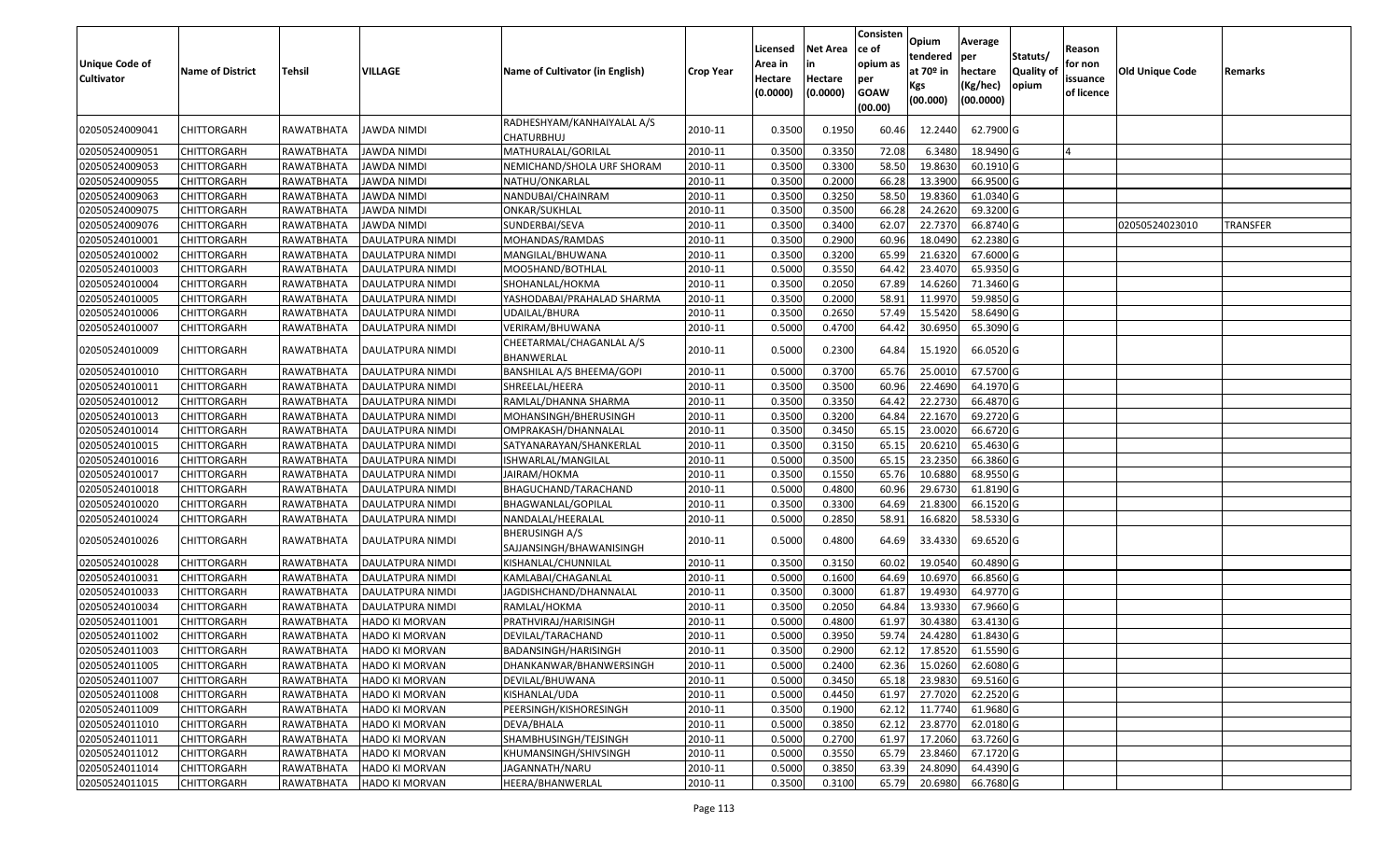| <b>Unique Code of</b><br><b>Cultivator</b> | <b>Name of District</b> | <b>Tehsil</b> | VILLAGE               | Name of Cultivator (in English)      | <b>Crop Year</b> | Licensed<br>Area in<br>Hectare<br>(0.0000) | <b>Net Area</b><br>in<br>Hectare<br>(0.0000) | Consisten<br>ce of<br>opium as<br>per<br><b>GOAW</b><br>(00.00) | Opium<br>tendered<br>at $70°$ in<br>Kgs<br>(00.000) | Average<br>per<br>hectare<br>(Kg/hec)<br>(00.0000) | Statuts/<br>Quality of<br>opium | Reason<br>for non<br>issuance<br>of licence | <b>Old Unique Code</b> | Remarks |
|--------------------------------------------|-------------------------|---------------|-----------------------|--------------------------------------|------------------|--------------------------------------------|----------------------------------------------|-----------------------------------------------------------------|-----------------------------------------------------|----------------------------------------------------|---------------------------------|---------------------------------------------|------------------------|---------|
| 02050524011016                             | <b>CHITTORGARH</b>      | RAWATBHATA    | HADO KI MORVAN        | <b>GORIBAI/NAGJI</b>                 | 2010-11          | 0.5000                                     | 0.4350                                       | 65.46                                                           | 28.4600                                             | 65.4250 G                                          |                                 |                                             |                        |         |
| 02050524011017                             | CHITTORGARH             | RAWATBHATA    | <b>HADO KI MORVAN</b> | BHURIBAI/LAKHMA                      | 2010-11          | 0.5000                                     | 0.4550                                       | 64.72                                                           | 29.9590                                             | 65.8440 G                                          |                                 |                                             |                        |         |
| 02050524011019                             | CHITTORGARH             | RAWATBHATA    | HADO KI MORVAN        | SARJUBAI/VEDA                        | 2010-11          | 0.3500                                     | 0.3200                                       | 65.79                                                           | 21.9720                                             | 68.6630 G                                          |                                 |                                             |                        |         |
| 02050524011020                             | <b>CHITTORGARH</b>      | RAWATBHATA    | HADO KI MORVAN        | KUKA/BHOLA                           | 2010-11          | 0.3500                                     | 0.2700                                       | 64.55                                                           | 18.1270                                             | 67.1370 G                                          |                                 |                                             |                        |         |
| 02050524011021                             | <b>CHITTORGARH</b>      | RAWATBHATA    | HADO KI MORVAN        | JETUBAI/KATU                         | 2010-11          | 0.3500                                     | 0.3350                                       | 59.74                                                           | 20.2210                                             | 60.3610 G                                          |                                 |                                             |                        |         |
| 02050524011022                             | CHITTORGARH             | RAWATBHATA    | HADO KI MORVAN        | SHAMBHULAL/NARAYAN                   | 2010-11          | 0.500                                      | 0.4650                                       | 64.5                                                            | 30.2350                                             | 65.0220 G                                          |                                 |                                             |                        |         |
| 02050524011028                             | CHITTORGARH             | RAWATBHATA    | <b>HADO KI MORVAN</b> | SHANKERSINGH/MOHANSINGH              | 2010-11          | 0.5000                                     | 0.4300                                       | 64.55                                                           | 28.6310                                             | 66.5840 G                                          |                                 |                                             |                        |         |
| 02050524011029                             | CHITTORGARH             | RAWATBHATA    | HADO KI MORVAN        | LALKANWAR URF<br>MANKANWAR/UDAISINGH | 2010-11          | 0.3500                                     | 0.3400                                       | 62.36                                                           | 21.6810                                             | 63.7680 G                                          |                                 |                                             |                        |         |
| 02050524011031                             | CHITTORGARH             | RAWATBHATA    | HADO KI MORVAN        | DALPATSINGH/SHIVSINGH                | 2010-11          | 0.500                                      | 0.2550                                       | 62.52                                                           | 16.2070                                             | 63.5570 G                                          |                                 |                                             |                        |         |
| 02050524011032                             | CHITTORGARH             | RAWATBHATA    | HADO KI MORVAN        | KISHANSINGH/TEJSINGH                 | 2010-11          | 0.3500                                     | 0.3500                                       | 60.96                                                           | 22.2450                                             | 63.5570 G                                          |                                 |                                             |                        |         |
| 02050524011033                             | CHITTORGARH             | RAWATBHATA    | <b>HADO KI MORVAN</b> | NANURAM/NARAYAN                      | 2010-11          | 0.5000                                     | 0.2900                                       | 62.57                                                           | 18.7130                                             | 64.5280 G                                          |                                 |                                             |                        |         |
| 02050524011034                             | CHITTORGARH             | RAWATBHATA    | <b>HADO KI MORVAN</b> | NANDSINGH/BHAWERSINGH                | 2010-11          | 0.3500                                     | 0.3400                                       | 59.74                                                           | 20.9930                                             | 61.7440 G                                          |                                 |                                             |                        |         |
| 02050524011035                             | CHITTORGARH             | RAWATBHATA    | HADO KI MORVAN        | LALSINGH/TEJSINGH                    | 2010-11          | 0.3500                                     | 0.3400                                       | 64.49                                                           | 22.4950                                             | 66.1620 G                                          |                                 |                                             |                        |         |
| 02050524011036                             | CHITTORGARH             | RAWATBHATA    | HADO KI MORVAN        | SHAMBHULAL/TARACHAND                 | 2010-11          | 0.5000                                     | 0.2600                                       | 68.62                                                           | 17.9620                                             | 69.0850 G                                          |                                 |                                             |                        |         |
| 02050524011038                             | CHITTORGARH             | RAWATBHATA    | <b>HADO KI MORVAN</b> | GOVERDHANSINGH/SHIVSINGH             | 2010-11          | 0.5000                                     | 0.3700                                       | 62.52                                                           | 24.0470                                             | 64.9920 G                                          |                                 |                                             |                        |         |
| 02050524011039                             | CHITTORGARH             | RAWATBHATA    | HADO KI MORVAN        | AJANKANWAR/GOVERDHANSINGH            | 2010-11          | 0.5000                                     | 0.2600                                       | 60.27                                                           | 15.8980                                             | 61.1460 G                                          |                                 |                                             |                        |         |
| 02050524011040                             | CHITTORGARH             | RAWATBHATA    | HADO KI MORVAN        | PIYARANATH/NARAYANNATH               | 2010-11          | 0.5000                                     | 0.2300                                       | 64.49                                                           | 14.9580                                             | 65.0350 G                                          |                                 |                                             |                        |         |
| 02050524011042                             | CHITTORGARH             | RAWATBHATA    | HADO KI MORVAN        | MITTHUKANWAR/BALUSINGH               | 2010-11          | 0.3500                                     | 0.2900                                       | 56.27                                                           | 16.791                                              | 57.9000 G                                          |                                 |                                             |                        |         |
| 02050524011043                             | CHITTORGARH             | RAWATBHATA    | HADO KI MORVAN        | BAHADURSINGH/BADANSINGH              | 2010-11          | 0.3500                                     | 0.3350                                       | 62.36                                                           | 21.5990                                             | 64.4750 G                                          |                                 |                                             |                        |         |
| 02050524012001                             | CHITTORGARH             | RAWATBHATA    | <b>TANKARDA</b>       | KAIRINGH/AMARCHAND                   | 2010-11          | 0.3500                                     | 0.2400                                       | 68.26                                                           | 16.5590                                             | 68.9960 G                                          |                                 |                                             |                        |         |
| 02050524012002                             | CHITTORGARH             | RAWATBHATA    | <b>TANKARDA</b>       | MANIRAM/PEMA                         | 2010-11          | 0.3500                                     | 0.2950                                       | 60.28                                                           | 19.0250                                             | 64.4920 G                                          |                                 |                                             |                        |         |
| 02050524012005                             | CHITTORGARH             | RAWATBHATA    | <b>TANKARDA</b>       | BHANWARLAL/GHEESA                    | 2010-11          | 0.3500                                     | 0.3050                                       | 62.13                                                           | 20.4990                                             | 67.2100 G                                          |                                 |                                             |                        |         |
| 02050524012006                             | CHITTORGARH             | RAWATBHATA    | <b>TANKARDA</b>       | NARAYNIBAI/HEERA                     | 2010-11          | 0.3500                                     | 0.1450                                       | 64.87                                                           | 9.9020                                              | 68.2900 G                                          |                                 |                                             |                        |         |
| 02050524012007                             | <b>CHITTORGARH</b>      | RAWATBHATA    | <b>TANKARDA</b>       | DEVILAL/JAGANNATH                    | 2010-11          | 0.3500                                     | 0.2700                                       | 62.49                                                           | 16.8340                                             | 62.3480 G                                          |                                 |                                             |                        |         |
| 02050524012008                             | <b>CHITTORGARH</b>      | RAWATBHATA    | <b>TANKARDA</b>       | DEVILAL/RAMA                         | 2010-11          | 0.500                                      | 0.4000                                       | 60.39                                                           | 25.2890                                             | 63.2230 G                                          |                                 |                                             |                        |         |
| 02050524012013                             | CHITTORGARH             | RAWATBHATA    | <b>TANKARDA</b>       | RAMESH/PIYRA                         | 2010-11          | 0.3500                                     | 0.3050                                       | 60.28                                                           | 18.6760                                             | 61.2330 G                                          |                                 |                                             |                        |         |
| 02050524012014                             | CHITTORGARH             | RAWATBHATA    | <b>TANKARDA</b>       | DEVILAL/VERDA                        | 2010-11          | 0.3500                                     | 0.2750                                       | 63.75                                                           | 17.7600                                             | 64.5820 G                                          |                                 |                                             |                        |         |
| 02050524012015                             | CHITTORGARH             | RAWATBHATA    | <b>TANKARDA</b>       | HEERALAL/KHEMA                       | 2010-11          | 0.3500                                     | 0.2700                                       | 60.39                                                           | 16.3140                                             | 60.4220 G                                          |                                 |                                             |                        |         |
| 02050524012017                             | CHITTORGARH             | RAWATBHATA    | <b>TANKARDA</b>       | BHERU/KANA JATIYA                    | 2010-11          | 0.3500                                     | 0.1950                                       | 62.13                                                           | 13.2900                                             | 68.1540 G                                          |                                 |                                             |                        |         |
| 02050524012019                             | CHITTORGARH             | RAWATBHATA    | <b>TANKARDA</b>       | PIYARCHAND/PEMA DHAKAD               | 2010-11          | 0.3500                                     | 0.1450                                       | 64.84                                                           | 9.3350                                              | 64.3790 G                                          |                                 |                                             |                        |         |
| 02050524012022                             | CHITTORGARH             | RAWATBHATA    | <b>TANKARDA</b>       | DUNGA/CHUNA                          | 2010-11          | 0.3500                                     | 0.3250                                       | 65.55                                                           | 21.8700                                             | 67.2920 G                                          |                                 |                                             |                        |         |
| 02050524012023                             | CHITTORGARH             | RAWATBHATA    | <b>TANKARDA</b>       | KANA/BHANWERLAL                      | 2010-11          | 0.3500                                     | 0.1700                                       | 60.39                                                           | 10.7360                                             | 63.1530 G                                          |                                 |                                             |                        |         |
| 02050524012029                             | CHITTORGARH             | RAWATBHATA    | <b>TANKARDA</b>       | DEVILAL/MADAKCHAND                   | 2010-11          | 0.3500                                     | 0.1350                                       | 68.26                                                           | 9.7290                                              | 72.0670 G                                          |                                 |                                             |                        |         |
| 02050524012030                             | CHITTORGARH             | RAWATBHATA    | <b>TANKARDA</b>       | NARAYAN/KISHNA                       | 2010-11          | 0.3500                                     | 0.1750                                       | 64.84                                                           | 11.8060                                             | 67.4630 G                                          |                                 |                                             |                        |         |
| 02050524012032                             | CHITTORGARH             | RAWATBHATA    | TANKARDA              | NARAYAN/KHEMA                        | 2010-11          | 0.3500                                     | 0.3450                                       | 61.46                                                           | 22.2770                                             | 64.5710 G                                          |                                 |                                             |                        |         |
| 02050524012034                             | <b>CHITTORGARH</b>      | RAWATBHATA    | <b>TANKARDA</b>       | KAMLIBAI/NARAYAN                     | 2010-11          | 0.3500                                     | 0.3550                                       | 67.15                                                           | 24.4710                                             | 68.9320 G                                          |                                 |                                             |                        |         |
| 02050524012035                             | <b>CHITTORGARH</b>      | RAWATBHATA    | <b>TANKARDA</b>       | JANKILAL/BHURA                       | 2010-11          | 0.3500                                     | 0.2550                                       | 65.10                                                           | 18.4050                                             | 72.1760 G                                          |                                 |                                             |                        |         |
| 02050524012036                             | <b>CHITTORGARH</b>      | RAWATBHATA    | <b>TANKARDA</b>       | GHEESA/BHEEMA                        | 2010-11          | 0.5000                                     | 0.2500                                       | 62.13                                                           | 16.9290                                             | 67.7160 G                                          |                                 |                                             |                        |         |
| 02050524012040                             | <b>CHITTORGARH</b>      | RAWATBHATA    | TANKARDA              | NATHU/DEVA                           | 2010-11          | 0.3500                                     | 0.3350                                       | 62.38                                                           | 20.8950                                             | 62.3730 G                                          |                                 |                                             |                        |         |
| 02050524012041                             | <b>CHITTORGARH</b>      | RAWATBHATA    | <b>TANKARDA</b>       | BHANWARLAL/DEVA                      | 2010-11          | 0.3500                                     | 0.3200                                       | 61.37                                                           | 19.6070                                             | 61.2720 G                                          |                                 |                                             |                        |         |
| 02050524012042                             | <b>CHITTORGARH</b>      | RAWATBHATA    | TANKARDA              | PIYARCHAND/TARACHAND                 | 2010-11          | 0.3500                                     | 0.1450                                       | 64.84                                                           | 10.5950                                             | 73.0690 G                                          |                                 |                                             |                        |         |
| 02050524012044                             | <b>CHITTORGARH</b>      | RAWATBHATA    | TANKARDA              | TARACHAND/HARIRAM                    | 2010-11          | 0.3500                                     | 0.2300                                       | 64.69                                                           | 15.2740                                             | 66.4090 G                                          |                                 |                                             |                        |         |
| 02050524012046                             | CHITTORGARH             | RAWATBHATA    | TANKARDA              | TULSHIRAM/TARACHAND                  | 2010-11          | 0.3500                                     | 0.2000                                       | 57.83                                                           | 11.9580                                             | 59.7900 G                                          |                                 |                                             |                        |         |
| 02050524012048                             | CHITTORGARH             | RAWATBHATA    | <b>TANKARDA</b>       | KANIBAI/KANA                         | 2010-11          | 0.3500                                     | 0.2050                                       | 62.38                                                           | 13.8310                                             | 67.4680 G                                          |                                 |                                             |                        |         |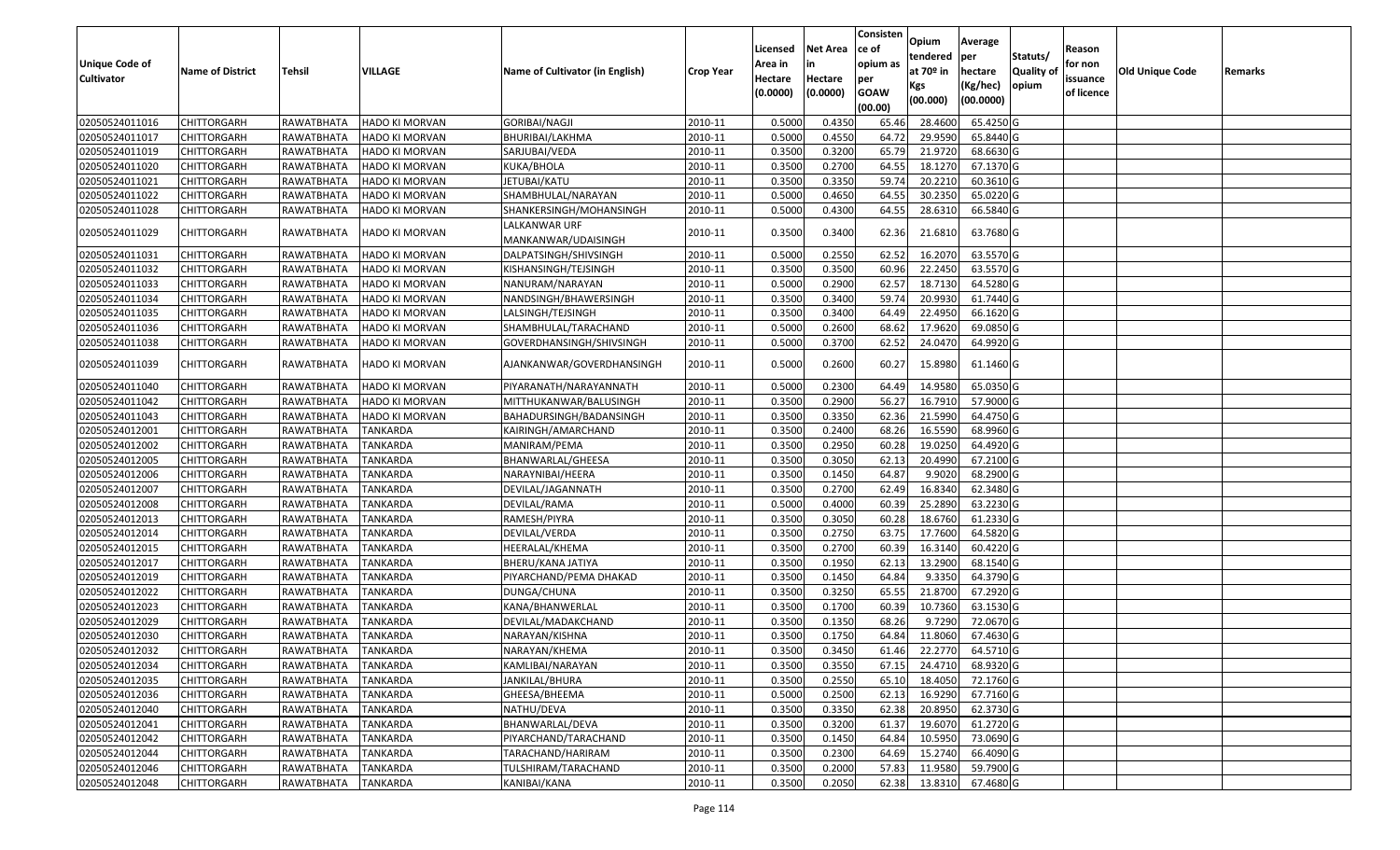|                       |                         |                    |                         |                                        |                  | Licensed | <b>Net Area</b> | Consisten<br>lce of    | Opium                   | Average        | Statuts/         | Reason     |                 |                    |
|-----------------------|-------------------------|--------------------|-------------------------|----------------------------------------|------------------|----------|-----------------|------------------------|-------------------------|----------------|------------------|------------|-----------------|--------------------|
| <b>Unique Code of</b> | <b>Name of District</b> | Tehsil             | VILLAGE                 | <b>Name of Cultivator (in English)</b> | <b>Crop Year</b> | Area in  | in              | opium as               | tendered<br>at $70°$ in | per<br>hectare | <b>Quality o</b> | for non    | Old Unique Code | Remarks            |
| <b>Cultivator</b>     |                         |                    |                         |                                        |                  | Hectare  | Hectare         | per                    | Kgs                     | (Kg/hec)       | opium            | issuance   |                 |                    |
|                       |                         |                    |                         |                                        |                  | (0.0000) | (0.0000)        | <b>GOAW</b><br>(00.00) | (00.000)                | (00.0000)      |                  | of licence |                 |                    |
| 02050524012049        | <b>CHITTORGARH</b>      | RAWATBHATA         | <b>TANKARDA</b>         | PARASMAL/HEERALAL                      | 2010-11          | 0.3500   | 0.2200          | 67.15                  | 16.0170                 | 72.8050 G      |                  |            |                 |                    |
| 02050524012053        | <b>CHITTORGARH</b>      | RAWATBHATA         | TANKARDA                | KAJOD/JAILAL                           | 2010-11          | 0.3500   | 0.3150          | 61.46                  | 19.5270                 | 61.9900 G      |                  |            |                 |                    |
| 02050524012055        | <b>CHITTORGARH</b>      | RAWATBHATA         | TANKARDA                | LAXMAN/DOLA                            | 2010-11          | 0.5000   | 0.3900          | 61.46                  | 24.3750                 | 62.5000 G      |                  |            |                 |                    |
| 02050524012059        | <b>CHITTORGARH</b>      | RAWATBHATA         | <b>TANKARDA</b>         | KANHAIYALAL/MOTICHAND                  | 2010-11          | 0.3500   | 0.2450          | 57.83                  | 14.1770                 | 57.8650 G      |                  |            |                 |                    |
| 02050524012063        | <b>CHITTORGARH</b>      | RAWATBHATA         | TANKARDA                | VERDICHAND/DEVA                        | 2010-11          | 0.5000   | 0.1850          | 64.69                  | 12.1480                 | 65.6650 G      |                  |            |                 |                    |
| 02050524012065        | <b>CHITTORGARH</b>      | RAWATBHATA         | <b>TANKARDA</b>         | SHAMBHULAL/DEVA                        | 2010-11          | 0.3500   | 0.1750          | 60.06                  | 11.1270                 | 63.5830 G      |                  |            |                 |                    |
| 02050524012068        | CHITTORGARH             | RAWATBHATA         | TANKARDA                | MOJIRAM/TARACHAND                      | 2010-11          | 0.3500   | 0.3450          | 60.06                  | 21.4190                 | 62.0840 G      |                  |            |                 |                    |
| 02050524012071        | <b>CHITTORGARH</b>      | RAWATBHATA         | <b>TANKARDA</b>         | KASHIRAM/AMRA                          | 2010-11          | 0.3500   | 0.2200          | 60.06                  | 12.9370                 | 58.8050 G      |                  |            |                 |                    |
| 02050524012074        | <b>CHITTORGARH</b>      | RAWATBHATA         | <b>TANKARDA</b>         | SHANKARLAL/NARAYAN                     | 2010-11          | 0.5000   | 0.3250          | 60.28                  | 21.3000                 | 65.5380 G      |                  |            |                 |                    |
| 02050524012076        | <b>CHITTORGARH</b>      | RAWATBHATA         | <b>TANKARDA</b>         | MADANLAL/RATNA                         | 2010-11          | 0.3500   | 0.2000          | 57.83                  | 13.2280                 | 66.1400 G      |                  |            |                 |                    |
| 02050524012079        | <b>CHITTORGARH</b>      | RAWATBHATA         | <b>TANKARDA</b>         | GHEESA/ASHARAM                         | 2010-11          | 0.3500   | 0.2950          | 62.49                  | 19.7180                 | 66.8410 G      |                  |            |                 |                    |
| 02050524012080        | <b>CHITTORGARH</b>      | RAWATBHATA         | <b>TANKARDA</b>         | PRABHU/SHOLA                           | 2010-11          | 0.3500   | 0.3200          | 62.49                  | 20.6940                 | 64.6690 G      |                  |            |                 |                    |
| 02050524013001        | <b>CHITTORGARH</b>      | RAWATBHATA         | HAMERGANJ               | RATANLAL/KEDAR SHARMA                  | 2010-11          | 0.5000   | 0.4850          | 64.69                  | 31.5820                 | 65.1180 G      |                  |            |                 |                    |
| 02050524013004        | <b>CHITTORGARH</b>      | RAWATBHATA         | <b>HAMERGANJ</b>        | СНОКНА/МОDА                            | 2010-11          | 0.5000   | 0.3050          | 64.66                  | 19.9360                 | 65.3640 G      |                  |            |                 |                    |
| 02050524013005        | CHITTORGARH             | RAWATBHATA         | HAMERGANJ               | BHOLIRAM/PANNA                         | 2010-11          | 0.5000   | 0.4900          | 64.66                  | 32.5990                 | 66.5290 G      |                  |            |                 |                    |
| 02050524013007        | <b>CHITTORGARH</b>      | RAWATBHATA         | <b>HAMERGANJ</b>        | BHERU/HEERA                            | 2010-11          | 0.3500   | 0.3500          | 63.1                   | 22.1650                 | 63.3290 G      |                  |            |                 |                    |
| 02050524013008        | <b>CHITTORGARH</b>      | RAWATBHATA         | HAMERGANJ               | HEMA/NANURAM                           | 2010-11          | 0.3500   | 0.3450          | 60.53                  | 21.0510                 | 61.0170 G      |                  |            |                 | <b>NAME CHANGE</b> |
| 02050524013010        | <b>CHITTORGARH</b>      | RAWATBHATA         | HAMERGANJ               | TARACHAND/BHANWERLAL                   | 2010-11          | 0.5000   | 0.4900          | 64.69                  | 32.1630                 | 65.6390 G      |                  |            |                 |                    |
| 02050524013011        | <b>CHITTORGARH</b>      | RAWATBHATA         | HAMERGANJ               | PREMCHAND/HANSRAJ                      | 2010-11          | 0.5000   | 0.4650          | 64.66                  | 31.6390                 | 68.0410 G      |                  |            |                 |                    |
| 02050524013012        | <b>CHITTORGARH</b>      | RAWATBHATA         | HAMERGANJ               | PANNIBAI/ONKAR                         | 2010-11          | 0.5000   | 0.4300          | 61.87                  | 26.7420                 | 62.1910 G      |                  |            |                 |                    |
| 02050524013014        | <b>CHITTORGARH</b>      | RAWATBHATA         | <b>HAMERGANJ</b>        | RATANLAL/MOTILAL                       | 2010-11          | 0.5000   | 0.4000          | 64.69                  | 25.9930                 | 64.9830 G      |                  |            |                 |                    |
| 02050524013015        | <b>CHITTORGARH</b>      | RAWATBHATA         | HAMERGANJ               | PRATHVIRAJ/BHURA                       | 2010-11          | 0.5000   | 0.3700          | 64.00                  | 23.9910                 | 64.8410 G      |                  |            |                 |                    |
| 02050524013017        | <b>CHITTORGARH</b>      | RAWATBHATA         | <b>HAMERGANJ</b>        | BALIBAI/BHERU                          | 2010-11          | 0.3500   | 0.3550          | 61.87                  | 22.2090                 | 62.5610 G      |                  |            |                 |                    |
| 02050524013020        | <b>CHITTORGARH</b>      | RAWATBHATA         | HAMERGANJ               | GOVERDHAN/BHANWARLAL                   | 2010-11          | 0.3500   | 0.3400          | 64.00                  | 22.0400                 | 64.8240 G      |                  |            |                 |                    |
| 02050524013021        | <b>CHITTORGARH</b>      | RAWATBHATA         | HAMERGANJ               | DEVILAL/KUKA DHAKAD                    | 2010-11          | 0.5000   | 0.2000          | 64.00                  | 12.7890                 | 63.9450 G      |                  |            |                 |                    |
| 02050524013022        | <b>CHITTORGARH</b>      | RAWATBHATA         | HAMERGANJ               | DEVILAL/LAXMAN                         | 2010-11          | 0.5000   | 0.4400          | 61.87                  | 27.5060                 | 62.5140 G      |                  |            |                 |                    |
| 02050524014004        | <b>CHITTORGARH</b>      | RAWATBHATA         | <b>NIMBODA</b>          | GORILAL/AMARCHAND                      | 2010-11          | 0.3500   | 0.2750          | 60.39                  | 18.0340                 | 65.5780 G      |                  |            |                 |                    |
| 02050524014008        | <b>CHITTORGARH</b>      | RAWATBHATA         | NIMBODA                 | BHOLA/CHATURBHUJ                       | 2010-11          | 0.5000   | 0.4350          | 62.22                  | 26.9880                 | 62.0410 G      |                  |            |                 |                    |
| 02050524014011        | <b>CHITTORGARH</b>      | RAWATBHATA         | <b>NIMBODA</b>          | DEVILAL/BHERULAL                       | 2010-11          | 0.3500   | 0.2300          | 68.34                  | 16.4380                 | 71.4700 G      |                  |            |                 |                    |
| 02050524014013        | <b>CHITTORGARH</b>      | RAWATBHATA         | <b>NIMBODA</b>          | RAMCHANDRA/BHANWERLAL                  | 2010-11          | 0.5000   | 0.1900          | 62.22                  | 11.8720                 | 62.4840 G      |                  |            |                 |                    |
| 02050524014017        | <b>CHITTORGARH</b>      | RAWATBHATA         | <b>NIMBODA</b>          | PRABHULAL/SHIVLAL                      | 2010-11          | 0.5000   | 0.1950          | 61.95                  | 12.5720                 | 64.4720 G      |                  |            |                 |                    |
| 02050524014018        | CHITTORGARH             | RAWATBHATA         | <b>NIMBODA</b>          | CHUNNILAL/BHURA                        | 2010-11          | 0.5000   | 0.2900          | 61.95                  | 18.7420                 | 64.6280 G      |                  |            |                 |                    |
| 02050524014020        | <b>CHITTORGARH</b>      | RAWATBHATA         | <b>NIMBODA</b>          | DEVILAL/BHURA                          | 2010-11          | 0.5000   | 0.2600          | 61.50                  | 16.3470                 | 62.8730 G      |                  |            |                 |                    |
| 02050524014025        | <b>CHITTORGARH</b>      | RAWATBHATA         | NIMBODA                 | RAMLAL/BHURA                           | 2010-11          | 0.5000   | 0.4450          | 59.36                  | 26.6240                 | 59.8290        |                  |            |                 |                    |
| 02050524014026        | CHITTORGARH             | RAWATBHATA         | <b>NIMBODA</b>          | JODA/BHURA                             | 2010-11          | 0.3500   | 0.3400          | 58.1                   | 20.2970                 | 59.6970        |                  |            |                 |                    |
| 02050524014031        | <b>CHITTORGARH</b>      | RAWATBHATA         | NIMBODA                 | BHANWERLAL/BHOLA                       | 2010-11          | 0.5000   | 0.3450          | 61.95                  | 21.7290                 | 62.9830 G      |                  |            |                 |                    |
| 02050524014033        | <b>CHITTORGARH</b>      | RAWATBHATA NIMBODA |                         | JHAMKUBAI/MOJIRAM                      | 2010-11          | 0.3500   | 0.3000          |                        | 62.31 19.8020           | 66.0070 G      |                  |            |                 |                    |
| 02050524015001        | <b>CHITTORGARH</b>      | RAWATBHATA         | <b>TOLO KA LUHARIYA</b> | CHAMPALAL/BALU                         | 2010-11          | 0.5000   | 0.1900          | 65.46                  | 12.9110                 | 67.9530 G      |                  |            |                 |                    |
| 02050524015002        | <b>CHITTORGARH</b>      | RAWATBHATA         | TOLO KA LUHARIYA        | MANGIBAI/BHANWERLAL                    | 2010-11          | 0.5000   | 0.1950          | 64.72                  | 12.7140                 | 65.2000 G      |                  |            |                 | <b>NAME CHANGE</b> |
| 02050524015003        | <b>CHITTORGARH</b>      | RAWATBHATA         | <b>TOLO KA LUHARIYA</b> | MADHSINGH/MODASINGH                    | 2010-11          | 0.3500   | 0.2850          | 61.45                  | 17.7920                 | 62.4280 G      |                  |            |                 | <b>NAME CHANGE</b> |
| 02050524015004        | <b>CHITTORGARH</b>      | RAWATBHATA         | TOLO KA LUHARIYA        | RODULAL/DALLA                          | 2010-11          | 0.5000   | 0.2950          | 63.43                  | 20.0410                 | 67.9360 G      |                  |            |                 |                    |
| 02050524015005        | <b>CHITTORGARH</b>      | RAWATBHATA         | <b>TOLO KA LUHARIYA</b> | HEERALAL/MODIRAM                       | 2010-11          | 0.5000   | 0.1950          | 61.45                  | 12.3760                 | 63.4670 G      |                  |            |                 |                    |
| 02050524015006        | <b>CHITTORGARH</b>      | RAWATBHATA         | TOLO KA LUHARIYA        | JUJHARSINGH/ARJUNSINGH                 | 2010-11          | 0.3500   | 0.2800          | 64.72                  | 18.3310                 | 65.4680 G      |                  |            |                 |                    |
| 02050524015007        | <b>CHITTORGARH</b>      | RAWATBHATA         | <b>TOLO KA LUHARIYA</b> | SITARAM/MOTI                           | 2010-11          | 0.5000   | 0.2350          | 61.06                  | 14.5790                 | 62.0380 G      |                  |            |                 |                    |
| 02050524015008        | <b>CHITTORGARH</b>      | RAWATBHATA         | TOLO KA LUHARIYA        | MITTULAL/MADHO                         | 2010-11          | 0.3500   | 0.2300          | 64.16                  | 14.9110                 | 64.8300 G      |                  |            |                 |                    |
| 02050524015012        | <b>CHITTORGARH</b>      | RAWATBHATA         | <b>TOLO KA LUHARIYA</b> | KOSHALYABAI/NANDLAL                    | 2010-11          | 0.3500   | 0.2450          | 66.18                  | 16.5270                 | 67.4570 G      |                  |            |                 |                    |
|                       |                         |                    |                         |                                        |                  |          |                 |                        |                         |                |                  |            |                 |                    |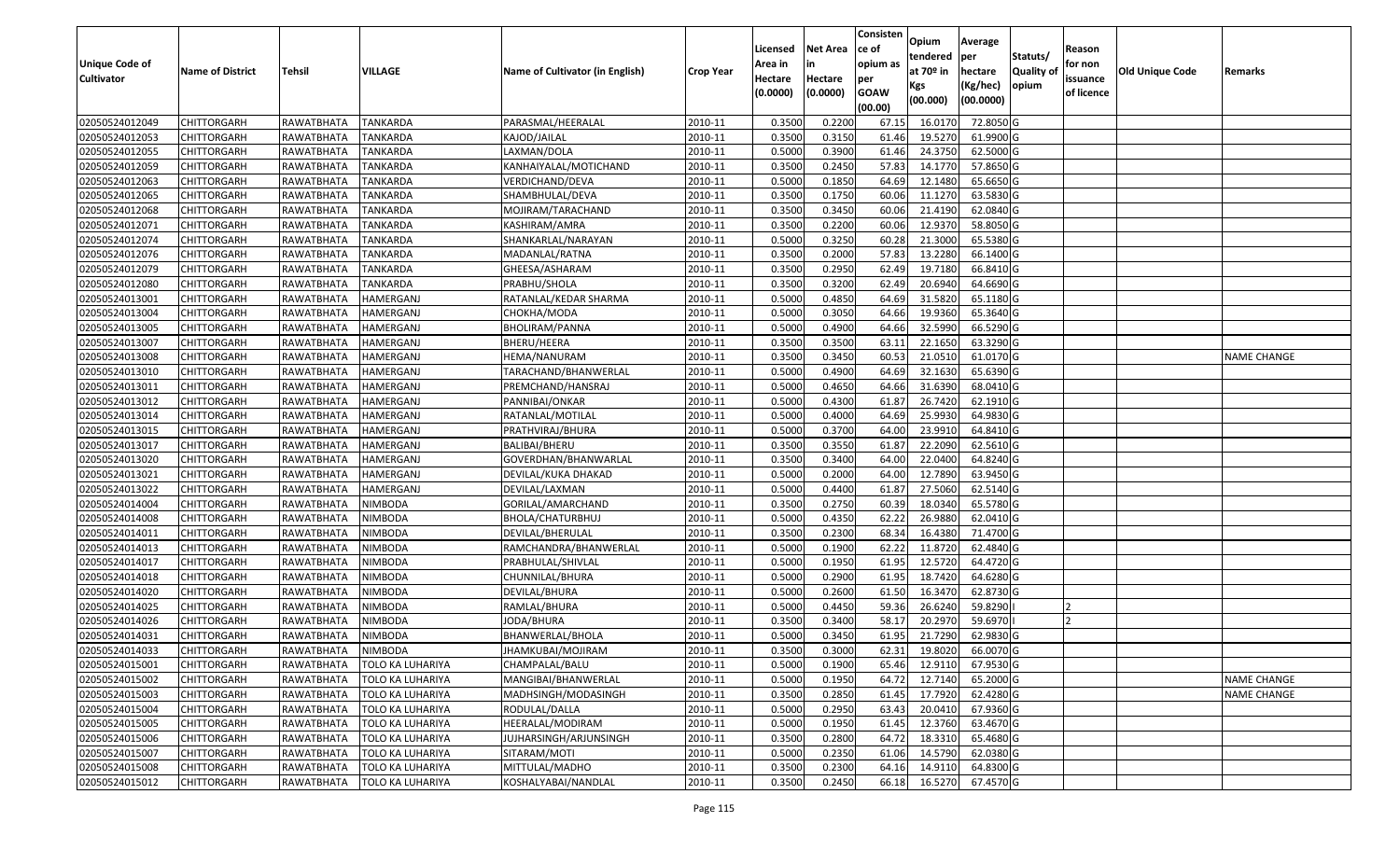|                       |                         |                   |                         |                                           |                  | Licensed | <b>Net Area</b> | Consisten<br>ce of | Opium       | Average                 |                  | Reason     |                 |         |
|-----------------------|-------------------------|-------------------|-------------------------|-------------------------------------------|------------------|----------|-----------------|--------------------|-------------|-------------------------|------------------|------------|-----------------|---------|
| <b>Unique Code of</b> |                         |                   |                         |                                           |                  | Area in  |                 | opium as           | tendered    | per                     | Statuts/         | for non    |                 |         |
| <b>Cultivator</b>     | <b>Name of District</b> | <b>Tehsil</b>     | VILLAGE                 | Name of Cultivator (in English)           | <b>Crop Year</b> | Hectare  | Hectare         | per                | at $70°$ in | hectare                 | <b>Quality o</b> | issuance   | Old Unique Code | Remarks |
|                       |                         |                   |                         |                                           |                  | (0.0000) | (0.0000)        | <b>GOAW</b>        | Kgs         | (Kg/hec)                | opium            | of licence |                 |         |
|                       |                         |                   |                         |                                           |                  |          |                 | (00.00)            | (00.000)    | (00.0000)               |                  |            |                 |         |
| 02050524015013        | CHITTORGARH             | RAWATBHATA        | TOLO KA LUHARIYA        | JAMNALAL/NANA                             | 2010-11          | 0.5000   | 0.3850          | 64.1               | 24.681      | 64.1060 G               |                  |            |                 |         |
| 02050524015014        | CHITTORGARH             | RAWATBHATA        | TOLO KA LUHARIYA        | KAMLABAI/MANGILAL                         | 2010-11          | 0.5000   | 0.1650          | 64.16              | 10.6290     | 64.4180 G               |                  |            |                 |         |
| 02050524015017        | CHITTORGARH             | RAWATBHATA        | TOLO KA LUHARIYA        | BHURALAL/KALU                             | 2010-11          | 0.3500   | 0.3300          | 63.09              | 20.9610     | 63.5180 G               |                  |            |                 |         |
| 02050524015019        | <b>CHITTORGARH</b>      | RAWATBHATA        | TOLO KA LUHARIYA        | MOHANSINGH/KA4ANSINGH                     | 2010-11          | 0.3500   | 0.2950          | 61.06              | 18.3760     | 62.2920 G               |                  |            |                 |         |
| 02050524015020        | CHITTORGARH             | RAWATBHATA        | TOLO KA LUHARIYA        | <b>BAGDIRAM/NAGJI</b>                     | 2010-11          | 0.3500   | 0.1800          | 67.48              | 12.7500     | 70.8333 G               |                  |            |                 |         |
| 02050524015023        | CHITTORGARH             | RAWATBHATA        | TOLO KA LUHARIYA        | DABLAIBAI/KALULAL                         | 2010-11          | 0.3500   | 0.3400          | 63.00              | 22.2330     | 65.3910 G               |                  |            |                 |         |
| 02050524015024        | CHITTORGARH             | RAWATBHATA        | TOLO KA LUHARIYA        | MOHANLAL/ROPA                             | 2010-11          | 0.5000   | 0.4000          | 60.96              | 24.6500     | 61.6250 G               |                  |            |                 |         |
| 02050524015025        | CHITTORGARH             | RAWATBHATA        | TOLO KA LUHARIYA        | MATHURALAL/NANDA                          | 2010-11          | 0.3500   | 0.1900          | 63.00              | 12.5440     | 66.0210 G               |                  |            |                 |         |
| 02050524015027        | CHITTORGARH             | RAWATBHATA        | TOLO KA LUHARIYA        | SHANKERLAL/RAMCHANDRA                     | 2010-11          | 0.3500   | 0.2900          | 63.00              | 19.3620     | 66.7660 G               |                  |            |                 |         |
| 02050524015030        | CHITTORGARH             | RAWATBHATA        | TOLO KA LUHARIYA        | <b>BHANWERLAL URF</b><br>BHUWANA/MODANATH | 2010-11          | 0.5000   | 0.3200          | 63.09              | 20.1820     | 63.0690 G               |                  |            |                 |         |
| 02050524015032        | <b>CHITTORGARH</b>      | RAWATBHATA        | TOLO KA LUHARIYA        | LABHCHAND/BHURALAL                        | 2010-11          | 0.3500   | 0.1900          | 63.09              | 12.5140     | 65.8630 G               |                  |            |                 |         |
| 02050524015033        | <b>CHITTORGARH</b>      | RAWATBHATA        | TOLO KA LUHARIYA        | GANDMAL/BHANWERLAL                        | 2010-11          | 0.5000   | 0.2700          | 66.26              | 18.3580     | 67.9930 G               |                  |            |                 |         |
| 02050524015034        | CHITTORGARH             | RAWATBHATA        | TOLO KA LUHARIYA        | BHANWERSINGH/KALUSINGH                    | 2010-11          | 0.3500   | 0.2050          | 60.46              | 12.5460     | 61.2000 G               |                  |            |                 |         |
| 02050524015035        | CHITTORGARH             | RAWATBHATA        | TOLO KA LUHARIYA        | KALURAM/BHAGWAN                           | 2010-11          | 0.3500   | 0.1800          | 65.78              | 12.0490     | 66.9390 G               |                  |            |                 |         |
| 02050524015036        | CHITTORGARH             | RAWATBHATA        | TOLO KA LUHARIYA        | SHIVSINGH/KA4ANSINGH                      | 2010-11          | 0.5000   | 0.3500          | 61.06              | 21.9180     | 62.6230 G               |                  |            |                 |         |
| 02050524015037        | CHITTORGARH             | RAWATBHATA        | TOLO KA LUHARIYA        | NARAYANSINGH/JUJHARSINGH                  | 2010-11          | 0.5000   | 0.4700          | 62.23              | 29.7490     | 63.2960 G               |                  |            |                 |         |
| 02050524015039        | CHITTORGARH             | RAWATBHATA        | TOLO KA LUHARIYA        | SOHANIBAI/LALURAM                         | 2010-11          | 0.5000   | 0.2850          | 62.23              | 18.3640     | 64.4350 G               |                  |            |                 |         |
| 02050524015041        | CHITTORGARH             | RAWATBHATA        | TOLO KA LUHARIYA        | AMBALAL/MODHO                             | 2010-11          | 0.500    | 0.1950          | 62.23              | 12.6100     | 64.6670 G               |                  |            |                 |         |
| 02050524015042        | CHITTORGARH             | RAWATBHATA        | TOLO KA LUHARIYA        | KALUSINGH/ISHWERSINGH                     | 2010-11          | 0.3500   | 0.2350          | 61.45              | 14.5500     | 61.9150 G               |                  |            |                 |         |
| 02050524015044        | <b>CHITTORGARH</b>      | RAWATBHATA        | TOLO KA LUHARIYA        | SHANKERLAL/MODIRAM                        | 2010-11          | 0.5000   | 0.2950          | 67.26              | 20.3720     | 69.0580 G               |                  |            |                 |         |
| 02050524015046        | <b>CHITTORGARH</b>      | RAWATBHATA        | TOLO KA LUHARIYA        | BHAGWANLAL/TEJA                           | 2010-11          | 0.5000   | 0.4250          | 61.45              | 26.3660     | 62.0380 G               |                  |            |                 |         |
| 02050524015051        | CHITTORGARH             | RAWATBHATA        | TOLO KA LUHARIYA        | HAMRAJ/MODHO                              | 2010-11          | 0.3500   | 0.2000          | 64.02              | 12.9730     | 64.8650 G               |                  |            |                 |         |
| 02050524015053        | <b>CHITTORGARH</b>      | RAWATBHATA        | TOLO KA LUHARIYA        | DALELSINGH/VIJAYSINGH                     | 2010-11          | 0.5000   | 0.3850          | 61.45              | 24.2230     | 62.9170 G               |                  |            |                 |         |
| 02050524015054        | CHITTORGARH             | RAWATBHATA        | TOLO KA LUHARIYA        | <b>BAJERAM/NOULA JI</b>                   | 2010-11          | 0.5000   | 0.2300          | 60.96              | 15.0460     | 65.4170 G               |                  |            |                 |         |
| 02050524015058        | CHITTORGARH             | RAWATBHATA        | TOLO KA LUHARIYA        | BHARATSINGH/ONKARSINGH                    | 2010-11          | 0.3500   | 0.1900          | 64.02              | 12.2700     | 64.5790 G               |                  |            |                 |         |
| 02050524015059        | CHITTORGARH             | RAWATBHATA        | TOLO KA LUHARIYA        | JODHSINGH/MEGSINGH                        | 2010-11          | 0.5000   | 0.2850          | 64.02              | 18.6550     | 65.4560 G               |                  |            |                 |         |
| 02050524015060        | CHITTORGARH             | RAWATBHATA        | TOLO KA LUHARIYA        | PREMSUKH/MODIRAM                          | 2010-11          | 0.3500   | 0.3400          | 63.43              | 22.0750     | 64.9260 G               |                  |            |                 |         |
| 02050524015062        | <b>CHITTORGARH</b>      | RAWATBHATA        | TOLO KA LUHARIYA        | RAMESHWAR/HEERALAL                        | 2010-11          | 0.5000   | 0.2100          | 61.45              | 13.3120     | 63.3900 G               |                  |            |                 |         |
| 02050524015063        | CHITTORGARH             | RAWATBHATA        | TOLO KA LUHARIYA        | NANA/UDA                                  | 2010-11          | 0.5000   | 0.2850          | 61.01              | 17.5120     | 61.4460 G               |                  |            |                 |         |
| 02050524015064        | CHITTORGARH             | RAWATBHATA        | TOLO KA LUHARIYA        | MADH/NAGJIRAM                             | 2010-11          | 0.5000   | 0.2900          | 64.08              | 19.8070     | 68.3000 G               |                  |            |                 |         |
| 02050524015066        | CHITTORGARH             | RAWATBHATA        | TOLO KA LUHARIYA        | SHAMBHLAL/RAMLAL                          | 2010-11          | 0.3500   | 0.2000          | 55.66              | 11.4370     | 57.1850 G               |                  |            |                 |         |
| 02050524015069        | <b>CHITTORGARH</b>      | RAWATBHATA        | TOLO KA LUHARIYA        | MOO5HAND/MOTI                             | 2010-11          | 0.5000   | 0.2550          | 67.26              | 17.3840     | 68.1730 G               |                  |            |                 |         |
| 02050524015070        | CHITTORGARH             | RAWATBHATA        | TOLO KA LUHARIYA        | MADANLAL/BHANWERLAL                       | 2010-11          | 0.5000   | 0.2450          | 61.01              | 15.2070     | 62.0690 G               |                  |            |                 |         |
| 02050524015071        | <b>CHITTORGARH</b>      | RAWATBHATA        | TOLO KA LUHARIYA        | BADRILAL/PEMA                             | 2010-11          | 0.500    | 0.1100          | 64.08              | 7.4890      | 68.0820 G               |                  |            |                 |         |
| 02050524015072        | <b>CHITTORGARH</b>      | <b>RAWATBHATA</b> | TOLO KA LUHARIYA        | GANGARAM/BALU                             | 2010-11          | 0.5000   | 0.2550          | 64.08              | 16.1040     | 63.1530 G               |                  |            |                 |         |
| 02050524015078        | <b>CHITTORGARH</b>      | RAWATBHATA        | <b>TOLO KA LUHARIYA</b> | MODHOLAL/SHOJI                            | 2010-11          | 0.5000   | 0.2900          |                    |             | 67.26 20.3270 70.0930 G |                  |            |                 |         |
| 02050524015079        | <b>CHITTORGARH</b>      | RAWATBHATA        | TOLO KA LUHARIYA        | BHAGWAN/MODA MEGWAL                       | 2010-11          | 0.5000   | 0.2750          | 61.01              | 17.1190     | 62.2510 G               |                  |            |                 |         |
| 02050524015080        | <b>CHITTORGARH</b>      | RAWATBHATA        | TOLO KA LUHARIYA        | LALUNATH/MODANATH                         | 2010-11          | 0.3500   | 0.2950          | 65.43              | 19.7380     | 66.9080 G               |                  |            |                 |         |
| 02050524015088        | <b>CHITTORGARH</b>      | RAWATBHATA        | TOLO KA LUHARIYA        | PANNALAL/DHANNA                           | 2010-11          | 0.5000   | 0.2550          | 63.43              | 16.6570     | 65.3220 G               |                  |            |                 |         |
| 02050524016001        | <b>CHITTORGARH</b>      | RAWATBHATA        | <b>GUJRO KI MORVAN</b>  | DEVILAL/UDA (CHOTA)                       | 2010-11          | 0.5000   | 0.2900          | 64.41              | 19.1780     | 66.1310 G               |                  |            |                 |         |
| 02050524016007        | <b>CHITTORGARH</b>      | RAWATBHATA        | <b>GUJRO KI MORVAN</b>  | JETUBAI/BHURA                             | 2010-11          | 0.5000   | 0.2750          | 66.30              | 19.0520     | 69.2800 G               |                  |            |                 |         |
| 02050524016009        | <b>CHITTORGARH</b>      | RAWATBHATA        | <b>GUJRO KI MORVAN</b>  | RAMCHANDRA/NANA                           | 2010-11          | 0.5000   | 0.3250          | 65.20              | 21.4530     | 66.0090 G               |                  |            |                 |         |
| 02050524016010        | <b>CHITTORGARH</b>      | RAWATBHATA        | <b>GUJRO KI MORVAN</b>  | NANIBAI/CHATRA                            | 2010-11          | 0.5000   | 0.3750          | 62.99              | 23.7480     | 63.3280 G               |                  |            |                 |         |
| 02050524016011        | <b>CHITTORGARH</b>      | RAWATBHATA        | <b>GUJRO KI MORVAN</b>  | RADHABAI D/0 KASHIBAI/SITARAM             | 2010-11          | 0.5000   | 0.2800          | 66.30              | 19.1850     | 68.5180 G               |                  |            |                 |         |
| 02050524016014        | <b>CHITTORGARH</b>      | RAWATBHATA        | <b>GUJRO KI MORVAN</b>  | GOPILAL/GANGARAM                          | 2010-11          | 0.5000   | 0.4650          | 62.29              | 29.0910     | 62.5610 G               |                  |            |                 |         |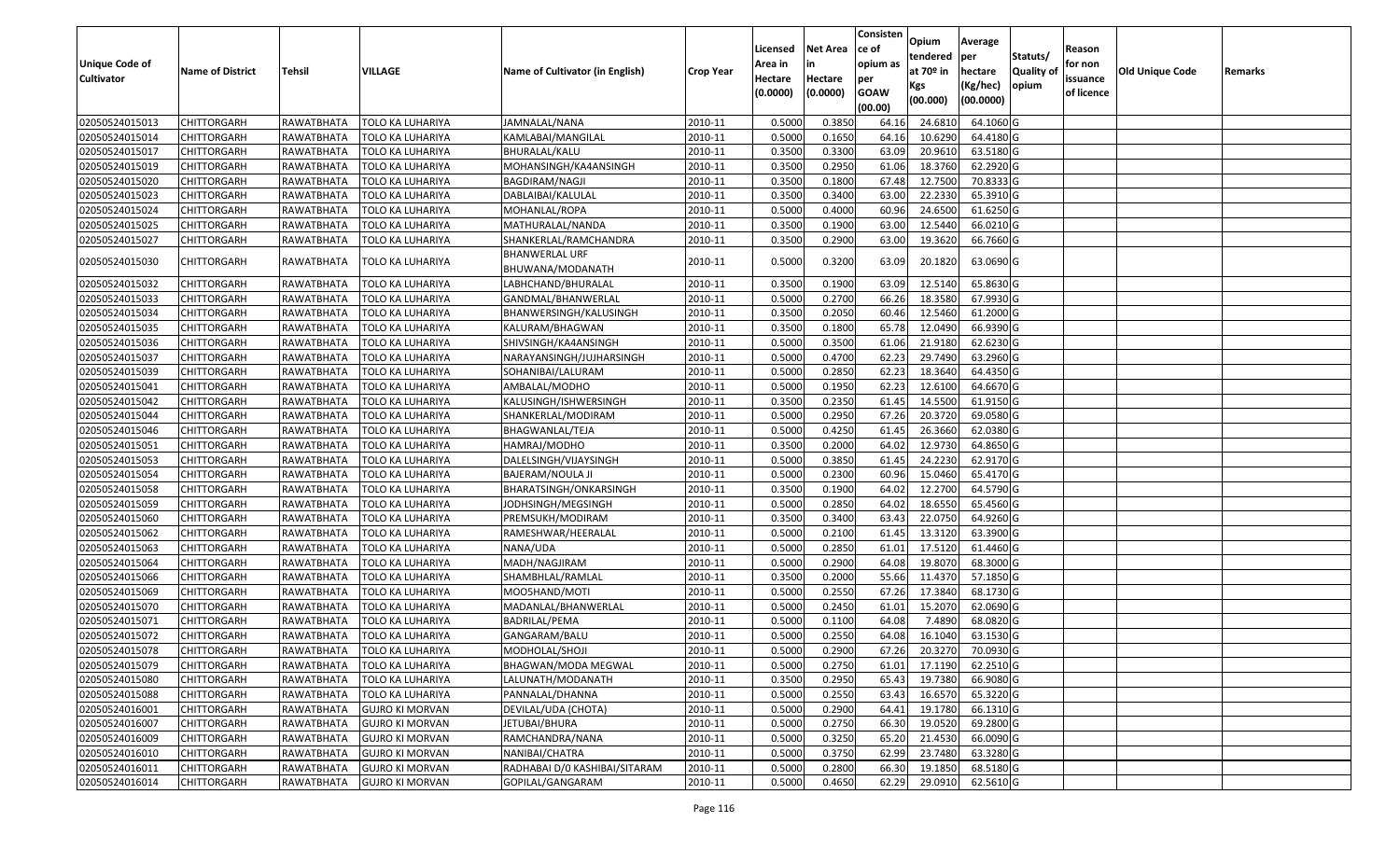|                                  |                                          |                          |                                                  |                                 |                    | Licensed         | <b>Net Area</b>  | Consisten<br>ce of | Opium<br>tendered  | Average<br>per         | Statuts/         | Reason     |                 |                 |
|----------------------------------|------------------------------------------|--------------------------|--------------------------------------------------|---------------------------------|--------------------|------------------|------------------|--------------------|--------------------|------------------------|------------------|------------|-----------------|-----------------|
| <b>Unique Code of</b>            | <b>Name of District</b>                  | <b>Tehsil</b>            | VILLAGE                                          | Name of Cultivator (in English) | <b>Crop Year</b>   | Area in          |                  | opium as           | at $70°$ in        | hectare                | <b>Quality o</b> | for non    | Old Unique Code | Remarks         |
| <b>Cultivator</b>                |                                          |                          |                                                  |                                 |                    | Hectare          | Hectare          | per                | Kgs                | (Kg/hec)               | opium            | issuance   |                 |                 |
|                                  |                                          |                          |                                                  |                                 |                    | (0.0000)         | (0.0000)         | <b>GOAW</b>        | (00.000)           | (00.0000)              |                  | of licence |                 |                 |
|                                  |                                          |                          |                                                  |                                 |                    |                  |                  | (00.00)            |                    |                        |                  |            |                 |                 |
| 02050524016016                   | CHITTORGARH                              | RAWATBHATA               | <b>GUJRO KI MORVAN</b>                           | KUKIBAI/RUPA                    | 2010-11            | 0.5000           | 0.4050           | 65.20              | 26.9680            | 66.5880 G              |                  |            |                 |                 |
| 02050524016017                   | CHITTORGARH                              | RAWATBHATA               | <b>GUJRO KI MORVAN</b>                           | SHORAM/NANDA                    | 2010-11            | 0.5000<br>0.5000 | 0.1950<br>0.3550 | 65.20<br>62.99     | 13.0600<br>22.6690 | 66.9740 G<br>63.8560 G |                  |            |                 |                 |
| 02050524016020<br>02050524016021 | <b>CHITTORGARH</b><br><b>CHITTORGARH</b> | RAWATBHATA<br>RAWATBHATA | <b>GUJRO KI MORVAN</b>                           | LAXMAN/NANDA                    | 2010-11<br>2010-11 | 0.5000           | 0.3550           | 65.23              | 23.4190            | 65.9690 G              |                  |            |                 |                 |
| 02050524016022                   | CHITTORGARH                              | RAWATBHATA               | <b>GUJRO KI MORVAN</b><br><b>GUJRO KI MORVAN</b> | UDAILAL/KANA<br>KANA/NANA       | 2010-11            | 0.5000           | 0.2250           | 65.23              | 14.6560            | 65.1380 G              |                  |            |                 |                 |
| 02050524016023                   | CHITTORGARH                              | RAWATBHATA               | <b>GUJRO KI MORVAN</b>                           | NANIBAI/UDA                     | 2010-11            | 0.5000           | 0.3300           | 66.30              | 22.5860            | 68.4420 G              |                  |            |                 |                 |
| 02050524016025                   | CHITTORGARH                              | RAWATBHATA               | <b>GUJRO KI MORVAN</b>                           | LAXMAN/UDA                      | 2010-11            | 0.5000           | 0.3350           | 64.41              | 22.1540            | 66.1310 G              |                  |            |                 |                 |
| 02050524016026                   | CHITTORGARH                              | RAWATBHATA               | <b>GUJRO KI MORVAN</b>                           | <b>BHOLIBAI / BHERU</b>         | 2010-11            | 0.5000           | 0.4900           | 64.63              | 32.4740            | 66.2730 G              |                  |            |                 |                 |
| 02050524016027                   | <b>CHITTORGARH</b>                       | RAWATBHATA               | <b>GUJRO KI MORVAN</b>                           | PRABHULAL/CHATRA                | 2010-11            | 0.5000           | 0.1350           | 62.99              | 8.8140             | 65.2890 G              |                  |            |                 |                 |
| 02050524016028                   | <b>CHITTORGARH</b>                       | RAWATBHATA               | <b>GUJRO KI MORVAN</b>                           | DEVILAL/UDA                     | 2010-11            | 0.5000           | 0.3400           | 64.63              | 22.0690            | 64.9090 G              |                  |            |                 |                 |
| 02050524016030                   | CHITTORGARH                              | RAWATBHATA               | <b>GUJRO KI MORVAN</b>                           | NAGJIRAM/HARIRAM                | 2010-11            | 0.5000           | 0.2350           | 61.62              | 14.5000            | 61.7020 G              |                  |            |                 |                 |
| 02050524016034                   | CHITTORGARH                              | RAWATBHATA               | <b>GUJRO KI MORVAN</b>                           | KESHURAM A/S NANALAL/KHANA      | 2010-11            | 0.5000           | 0.2550           | 65.23              | 16.9720            | 66.5570 G              |                  |            |                 |                 |
| 02050524016036                   | <b>CHITTORGARH</b>                       | RAWATBHATA               | <b>GUJRO KI MORVAN</b>                           | PRATAPSINGH/BHANWERSINGH        | 2010-11            | 0.3500           | 0.2900           | 62.29              | 17.8620            | 61.5930 G              |                  |            |                 |                 |
| 02050524016038                   | <b>CHITTORGARH</b>                       | RAWATBHATA               | <b>GUJRO KI MORVAN</b>                           | MOHANLAL/VERDA                  | 2010-11            | 0.5000           | 0.1850           | 69.34              | 13.0690            | 70.6430 G              |                  |            |                 |                 |
| 02050524016043                   | CHITTORGARH                              | RAWATBHATA               | <b>GUJRO KI MORVAN</b>                           | JEETU/NANA                      | 2010-11            | 0.5000           | 0.3100           | 64.63              | 20.0180            | 64.5740 G              |                  |            |                 |                 |
| 02050524016044                   | <b>CHITTORGARH</b>                       | RAWATBHATA               | <b>GUJRO KI MORVAN</b>                           | LALU/GANGARAM                   | 2010-11            | 0.5000           | 0.4950           | 59.30              | 29.2570            | 59.1050 G              |                  |            |                 |                 |
| 02050524016045                   | <b>CHITTORGARH</b>                       | RAWATBHATA               | <b>GUJRO KI MORVAN</b>                           | CHAMNALAL/HEERAJI               | 2010-11            | 0.5000           | 0.2550           | 69.34              | 18.3560            | 71.9840 G              |                  |            |                 |                 |
| 02050524017002                   | CHITTORGARH                              | RAWATBHATA               | <b>BADODIYA</b>                                  | JAGANNATH/DEVILAL               | 2010-11            | 0.5000           | 0.1200           | 75.08              | 10.6290            | 88.5750 G              |                  |            |                 |                 |
| 02050524017007                   | CHITTORGARH                              | RAWATBHATA               | BADODIYA                                         | BHANWERLAL/SHOLA                | 2010-11            | 0.3500           | 0.3500           | 60.53              | 22.0040            | 62.8690 G              |                  |            |                 |                 |
|                                  |                                          |                          |                                                  | KANAHAILAL A/S                  |                    |                  |                  |                    |                    |                        |                  |            |                 |                 |
| 02050524017009                   | CHITTORGARH                              | RAWATBHATA               | BADODIYA                                         | CHUNNILAL/BHERULAL              | 2010-11            | 0.3500           | 0.2850           | 68.47              | 20.7610            | 72.8460 G              |                  |            |                 |                 |
| 02050524017014                   | CHITTORGARH                              | RAWATBHATA               | <b>BADODIYA</b>                                  | LAXMAN/SITARAM                  | 2010-11            | 0.3500           | 0.2000           | 66.12              | 13.265             | 66.3250 G              |                  |            |                 |                 |
| 02050524017017                   | CHITTORGARH                              | RAWATBHATA               | <b>BADODIYA</b>                                  | BANSHILAL/SITARAM               | 2010-11            | 0.3500           | 0.3200           | 69.35              | 23.0650            | 72.0780 G              |                  |            |                 |                 |
| 02050524017018                   | CHITTORGARH                              | RAWATBHATA               | BADODIYA                                         | PRABHULAL/MODA                  | 2010-11            | 0.3500           | 0.3500           | 60.40              | 21.5080            | 61.4510 G              |                  |            |                 |                 |
| 02050524017025                   | CHITTORGARH                              | RAWATBHATA               | <b>BADODIYA</b>                                  | PRABHULAL/AMERCHAND             | 2010-11            | 0.3500           | 0.3200           | 60.40              | 20.9110            | 65.3470 G              |                  |            |                 |                 |
| 02050524018003                   | CHITTORGARH                              | RAWATBHATA               | DEVPURA NIMDI                                    | DEVILAL/JAGANNATH               | 2010-11            | 0.3500           | 0.2500           | 61.6               | 15.4890            | 61.9560 G              |                  |            |                 |                 |
| 02050524018004                   | CHITTORGARH                              | RAWATBHATA               | DEVPURA NIMDI                                    | PRAGALAD/PYARCHAND              | 2010-11            | 0.3500           | 0.3400           | 61.6               | 21.8220            | 64.1820 G              |                  |            |                 |                 |
| 02050524018010                   | <b>CHITTORGARH</b>                       | RAWATBHATA               | DEVPURA NIMDI                                    | RAMLAL/DEEPA                    | 2010-11            | 0.5000           | 0.4850           | 62.66              | 30.5210            | 62.9300 G              |                  |            |                 |                 |
| 02050524018012                   | CHITTORGARH                              | RAWATBHATA               | <b>DEVPURA NIMDI</b>                             | KANHAIYALAL/BALU                | 2010-11            | 0.3500           | 0.3300           | 61.61              | 20.7140            | 62.7700 G              |                  |            |                 |                 |
| 02050524018019                   | <b>CHITTORGARH</b>                       | RAWATBHATA               | DEVPURA NIMDI                                    | NANDLAL/RAMESHWAR               | 2010-11            | 0.3500           | 0.3250           | 59.92              | 20.0510            | 61.6950 G              |                  |            |                 |                 |
| 02050524018022                   | CHITTORGARH                              | RAWATBHATA               | DEVPURA NIMDI                                    | PUSHOTAM/HEERALAL               | 2010-11            | 0.3500           | 0.0500           | 66.32              | 3.6870             | 73.7400 G              |                  |            |                 |                 |
| 02050524018026                   | CHITTORGARH                              | RAWATBHATA               | DEVPURA NIMDI                                    | TULSHIRAM/BHOLIRAM              | 2010-11            | 0.3500           | 0.2300           | 63.21              | 15.2560            | 66.3300 G              |                  |            |                 |                 |
| 02050524018028                   | CHITTORGARH                              | RAWATBHATA               | DEVPURA NIMDI                                    | RADHSHYAM/NARAYAN               | 2010-11            | 0.3500           | 0.2000           | 65.53              | 14.1360            | 70.6800 G              |                  |            |                 |                 |
| 02050524018034                   | <b>CHITTORGARH</b>                       | RAWATBHATA               | DEVPURA NIMDI                                    | PRAKASHCHANDRA/PRABHULAL        | 2010-11            | 0.3500           | 0.2000           | 60.53              | 12.4560            | 62.2800 G              |                  |            |                 |                 |
| 02050524018054                   | CHITTORGARH                              | RAWATBHATA               | DEVPURA NIMDI                                    | HARISHCHAND/DHANNADAS           | 2010-11            | 0.350            | 0.3400           | 49.7               | 17.2910            | 50.8560 G              |                  |            |                 |                 |
| 02050524019008                   | CHITTORGARH                              | RAWATBHATA               | LAXMIPURA                                        | KANHAILAL/CHATRA                | 2010-11            | 0.3500           | 0.3350           | 53.35              | 18.6150            | 55.5670 G              |                  |            |                 |                 |
| 02050524019019                   | <b>CHITTORGARH</b>                       | RAWATBHATA               | LAXMIPURA                                        | KESHERBAI/BALU                  | 2010-11            | 0.3500           | 0.1500           | 61.51              | 9.5570             | 63.7130 G              |                  |            |                 |                 |
| 02050524019020                   | <b>CHITTORGARH</b>                       | RAWATBHATA               | LAXMIPURA                                        | MEGRAJ/MANGILAL                 | 2010-11            | 0.3500           | 0.3150           | 55.22              | 18.9070            | 60.0220 G              |                  |            |                 |                 |
| 02050524019025                   | <b>CHITTORGARH</b>                       | RAWATBHATA               | LAXMIPURA                                        | BOTHLAL/SHOLA                   | 2010-11            | 0.3500           | 0.3350           | 64.48              | 21.9090            | 65.4000 G              |                  |            |                 |                 |
| 02050524019049                   | <b>CHITTORGARH</b>                       | RAWATBHATA               | LAXMIPURA                                        | PRABHULAL/JAGANNATH             | 2010-11            | 0.3500           | 0.3400           | 65.45              | 23.1910            | 68.2090 G              |                  |            |                 |                 |
| 02050524019050                   | <b>CHITTORGARH</b>                       | RAWATBHATA               | LAXMIPURA                                        | BHERU/MIYARAM                   | 2010-11            | 0.3500           | 0.2950           | 59.20              | 18.2540            | 61.8780 G              |                  |            |                 |                 |
| 02050524019051                   | <b>CHITTORGARH</b>                       | RAWATBHATA               | LAXMIPURA                                        | KISHNIBAI/DEVA                  | 2010-11            | 0.3500           | 0.3000           | 61.41              | 19.2240            | 64.0800 G              |                  |            |                 |                 |
| 02050524019052                   | <b>CHITTORGARH</b>                       | RAWATBHATA               | LAXMIPURA                                        | NANDA A/S CHATURBHUJ/NARU       | 2010-11            | 0.5000           | 0.4300           | 61.5               | 26.5440            | 61.7300 G              |                  |            |                 |                 |
| 02050524019053                   | CHITTORGARH                              | RAWATBHATA               | LAXMIPURA                                        | BADRILAL/RAMDAS                 | 2010-11            | 0.3500           | 0.3100           | 50.56              | 15.9370            | 51.4100 G              |                  |            |                 |                 |
| 02050524019054                   | <b>CHITTORGARH</b>                       | RAWATBHATA               | LAXMIPURA                                        | MAGNA/MANGILAL                  | 2010-11            | 0.3500           | 0.3250           | 62.95              | 21.8280            | 67.1630 G              |                  |            | 02050524023002  | <b>TRANSFER</b> |
| 02050524020013                   | <b>CHITTORGARH</b>                       | RAWATBHATA               | KHATIKHEDA                                       | <b>BALU/NARAYAN</b>             | 2010-11            | 0.3500           | 0.2650           | 62.95              | 16.1460            | $60.9280$ G            |                  |            |                 |                 |